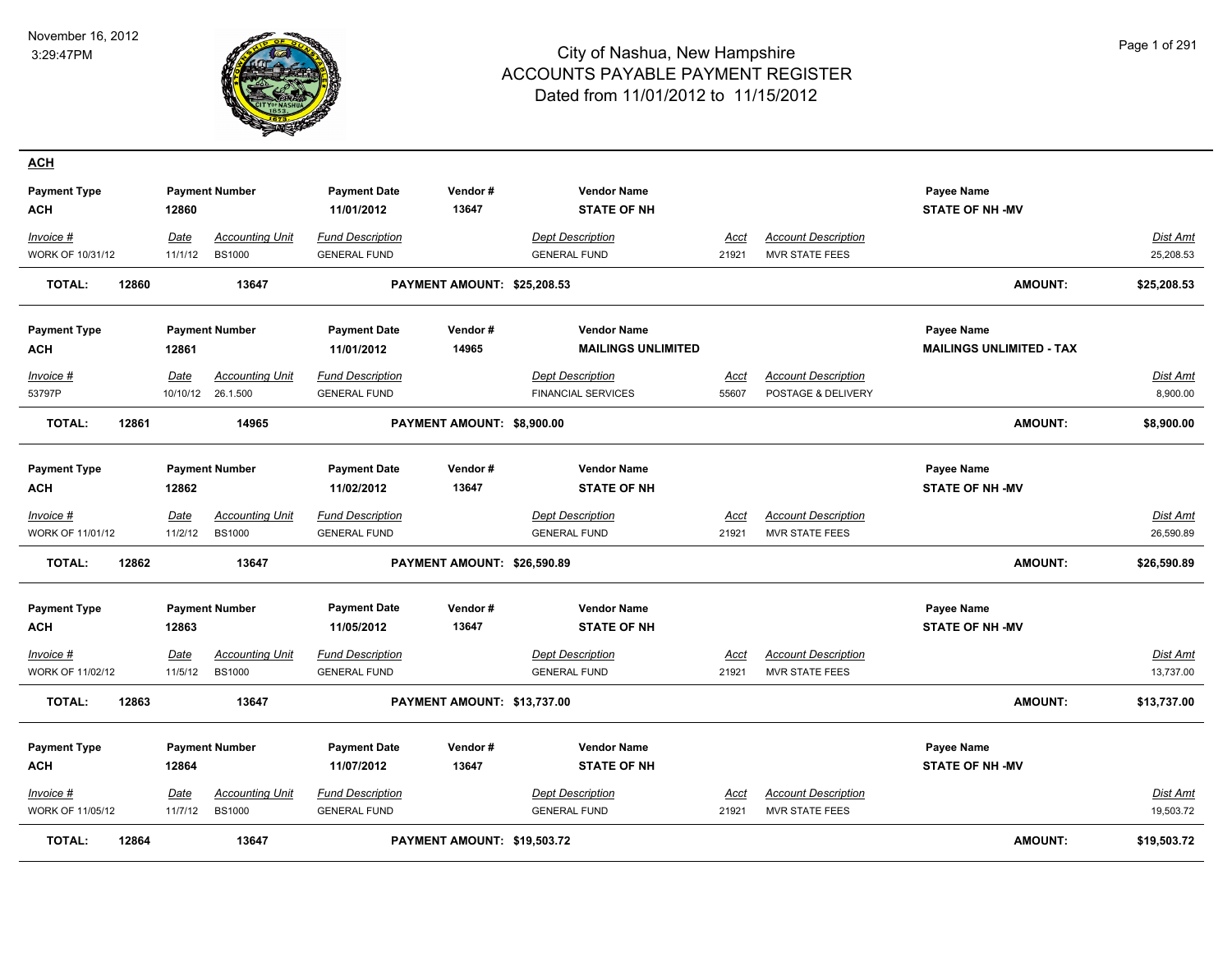

| <b>Payment Type</b>    |       |                 | <b>Payment Number</b>   | <b>Payment Date</b>          | Vendor#                      | <b>Vendor Name</b>                 |             |                              | Payee Name                       |                 |
|------------------------|-------|-----------------|-------------------------|------------------------------|------------------------------|------------------------------------|-------------|------------------------------|----------------------------------|-----------------|
| <b>ACH</b>             |       | 12865           |                         | 11/08/2012                   | 13647                        | <b>STATE OF NH</b>                 |             |                              | <b>STATE OF NH -MV</b>           |                 |
| Invoice #              |       | Date            | <b>Accounting Unit</b>  | <b>Fund Description</b>      |                              | <b>Dept Description</b>            | <b>Acct</b> | <b>Account Description</b>   |                                  | <b>Dist Amt</b> |
| WORK OF 11/07/12       |       | 11/8/12         | <b>BS1000</b>           | <b>GENERAL FUND</b>          |                              | <b>GENERAL FUND</b>                | 21921       | <b>MVR STATE FEES</b>        |                                  | 20,987.07       |
| <b>TOTAL:</b>          | 12865 |                 | 13647                   |                              | PAYMENT AMOUNT: \$20,987.07  |                                    |             |                              | AMOUNT:                          | \$20,987.07     |
| <b>Payment Type</b>    |       |                 | <b>Payment Number</b>   | <b>Payment Date</b>          | Vendor#                      | <b>Vendor Name</b>                 |             |                              |                                  |                 |
| <b>ACH</b>             |       | 12866           |                         | 11/08/2012                   | 13978                        | <b>ANTHEM BCBS OF NE</b>           |             |                              |                                  |                 |
| Invoice #              |       | Date            | <b>Accounting Unit</b>  | <b>Fund Description</b>      |                              | <b>Dept Description</b>            | Acct        | <b>Account Description</b>   |                                  | Dist Amt        |
| AENH00042153           |       | 10/29/12        | 13.6600.890             | BENEFITS SELF INSURANCE FUND |                              | BENEFITS ADMINISTRATION            | 59507       | CLAIMS-BC/BS JW PLAN         |                                  | 300,478.19      |
| AENH00042153           |       |                 | 10/29/12  13.6600.890.S | BENEFITS SELF INSURANCE FUND |                              | BENEFITS ADMINISTRATION            | 59507       | CLAIMS-BC/BS HMO PLAN        |                                  | 589,090.02      |
| <b>TOTAL:</b>          | 12866 |                 | 13978                   |                              | PAYMENT AMOUNT: \$889,568.21 |                                    |             |                              | AMOUNT:                          | \$889,568.21    |
| <b>Payment Type</b>    |       |                 | <b>Payment Number</b>   | <b>Payment Date</b>          | Vendor#                      | <b>Vendor Name</b>                 |             |                              | Payee Name                       |                 |
| ACH                    |       | 12867           |                         | 11/08/2012                   | 14017                        | <b>BENEFIT STRATEGIES INC.</b>     |             |                              | <b>BENEFIT STRATEGIES (FLEX)</b> |                 |
|                        |       |                 |                         |                              |                              |                                    |             |                              |                                  |                 |
| Invoice #              |       | Date            | <b>Accounting Unit</b>  | <b>Fund Description</b>      |                              | <b>Dept Description</b>            | <u>Acct</u> | <b>Account Description</b>   |                                  | Dist Amt        |
| CP101512225-26         |       | 10/15/12 BS1000 |                         | <b>GENERAL FUND</b>          |                              | <b>GENERAL FUND</b>                | 21467       | 125 FLEXIBLE BENEFITS        |                                  | 15,441.78       |
| <b>TOTAL:</b>          | 12867 |                 | 14017                   |                              | PAYMENT AMOUNT: \$15,441.78  |                                    |             |                              | AMOUNT:                          | \$15,441.78     |
| <b>Payment Type</b>    |       |                 | <b>Payment Number</b>   | <b>Payment Date</b>          | Vendor#                      | <b>Vendor Name</b>                 |             |                              |                                  |                 |
| <b>ACH</b>             |       | 12868           |                         | 11/08/2012                   | 12837                        | <b>HARVARD PILGRIM HEALTH CARE</b> |             |                              |                                  |                 |
| <u>Invoice #</u>       |       | <b>Date</b>     | <b>Accounting Unit</b>  | <b>Fund Description</b>      |                              | <b>Dept Description</b>            | <u>Acct</u> | <b>Account Description</b>   |                                  | Dist Amt        |
| 18703630412            |       | 10/30/12        | 13.6600.890             | BENEFITS SELF INSURANCE FUND |                              | BENEFITS ADMINISTRATION            | 59507       | <b>CLAIMS-HPHC PLAN</b>      |                                  | 40,892.67       |
| 18703630412            |       | 10/30/12        | 13.6600.890.S           | BENEFITS SELF INSURANCE FUND |                              | BENEFITS ADMINISTRATION            | 59507       | <b>CLAIMS-HPHC PLAN</b>      |                                  | 70,213.78       |
| TOTAL:                 | 12868 |                 | 12837                   |                              | PAYMENT AMOUNT: \$111,106.45 |                                    |             |                              | <b>AMOUNT:</b>                   | \$111,106.45    |
| <b>Payment Type</b>    |       |                 | <b>Payment Number</b>   | <b>Payment Date</b>          | Vendor#                      | <b>Vendor Name</b>                 |             |                              |                                  |                 |
| <b>ACH</b>             |       | 12869           |                         | 11/08/2012                   | 14555                        | NORTHEAST DELTA DENTAL             |             |                              |                                  |                 |
| <u>Invoice #</u>       |       | Date            | <b>Accounting Unit</b>  | <b>Fund Description</b>      |                              | <b>Dept Description</b>            | <u>Acct</u> | <b>Account Description</b>   |                                  | Dist Amt        |
| 0134-00004200 10/19/12 |       | 11/8/12         | 13.6600.890.S           | BENEFITS SELF INSURANCE FUND |                              | BENEFITS ADMINISTRATION            | 59525       | CLAIMS-DENTAL                |                                  | 5,644.91        |
| 0134-00004200 10/26/12 |       | 11/8/12         | 13.6600.890.S           | BENEFITS SELF INSURANCE FUND |                              | BENEFITS ADMINISTRATION            | 59525       | <b>CLAIMS-DENTAL</b>         |                                  | 4,119.00        |
| 0134-00004200 10/31/12 |       | 11/8/12         | 13.6600.890.S           | BENEFITS SELF INSURANCE FUND |                              | BENEFITS ADMINISTRATION            | 59525       | CLAIMS-DENTAL                |                                  | 4,610.82        |
| 0134-99999999 10/2012  |       | 11/8/12         | 13.6600.890.S           | BENEFITS SELF INSURANCE FUND |                              | BENEFITS ADMINISTRATION            | 59500       | <b>CLAIMS ADMINISTRATION</b> |                                  | 4,114.88        |
| 4336-00004285 10/19/12 |       | 11/8/12         | 13.6600.890             | BENEFITS SELF INSURANCE FUND |                              | BENEFITS ADMINISTRATION            | 59525       | CLAIMS-DENTAL                |                                  | 18,684.53       |
| 4336-00004285 10/26/12 |       | 11/8/12         | 13.6600.890             | BENEFITS SELF INSURANCE FUND |                              | BENEFITS ADMINISTRATION            | 59525       | <b>CLAIMS-DENTAL</b>         |                                  | 23,343.30       |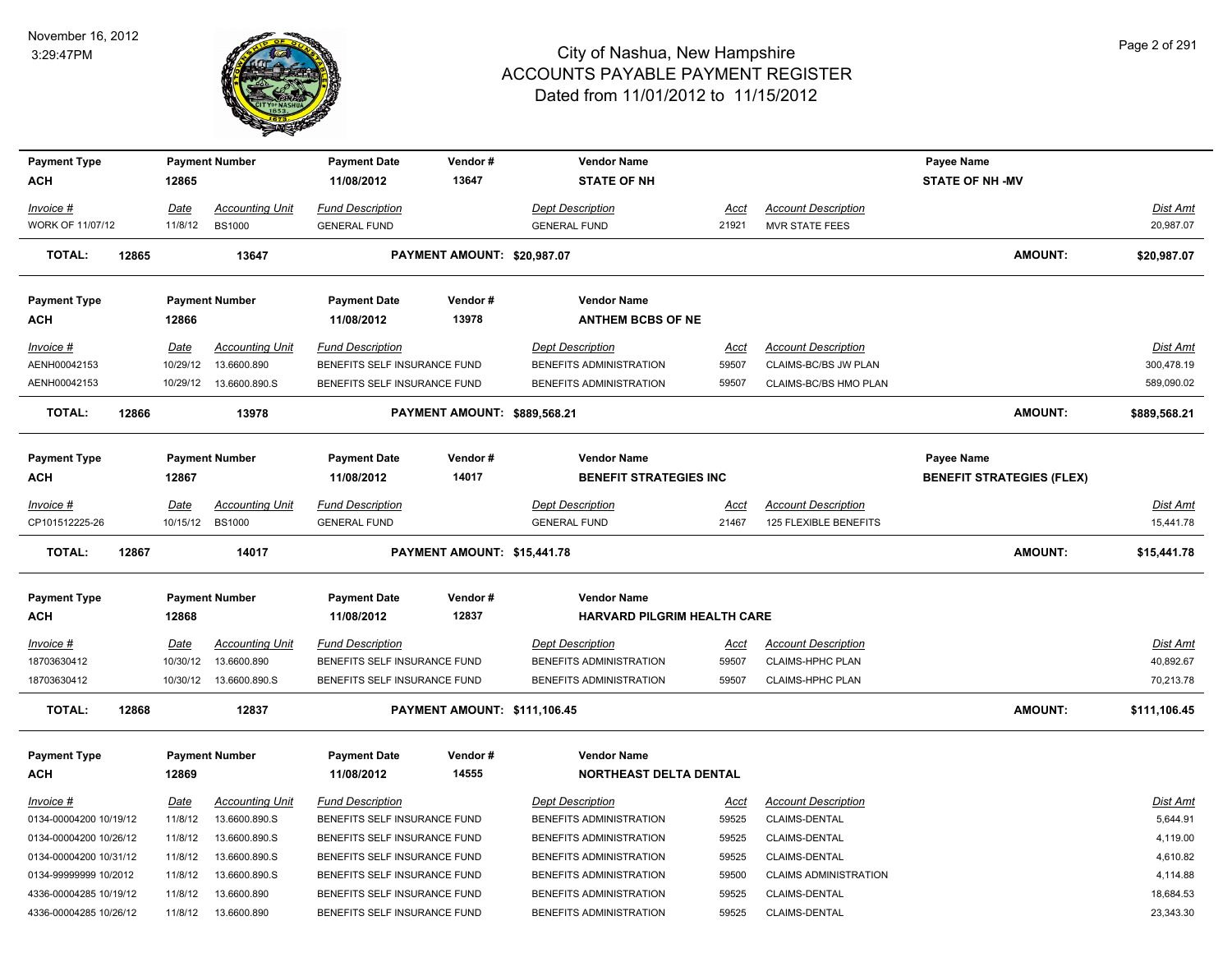#### November 16, 2012 3:29:47PM



| 4336-00004285 10/31/12  | 11/8/12     | 13.6600.890            | BENEFITS SELF INSURANCE FUND |                                | BENEFITS ADMINISTRATION       | 59525       | CLAIMS-DENTAL                |                                | 7,682.35        |
|-------------------------|-------------|------------------------|------------------------------|--------------------------------|-------------------------------|-------------|------------------------------|--------------------------------|-----------------|
| 4336-99999999 10/2012   |             | 11/8/12  13.6600.890   | BENEFITS SELF INSURANCE FUND |                                | BENEFITS ADMINISTRATION       | 59500       | <b>CLAIMS ADMINISTRATION</b> |                                | 6,933.84        |
| <b>TOTAL:</b><br>12869  |             | 14555                  |                              | PAYMENT AMOUNT: \$75,133.63    |                               |             |                              | <b>AMOUNT:</b>                 | \$75,133.63     |
| <b>Payment Type</b>     |             | <b>Payment Number</b>  | <b>Payment Date</b>          | Vendor#                        | <b>Vendor Name</b>            |             |                              | <b>Payee Name</b>              |                 |
| ACH                     | 12870       |                        | 11/09/2012                   | 13647                          | <b>STATE OF NH</b>            |             |                              | <b>STATE OF NH -MV</b>         |                 |
| Invoice #               | Date        | <b>Accounting Unit</b> | <b>Fund Description</b>      |                                | <b>Dept Description</b>       | Acct        | <b>Account Description</b>   |                                | Dist Amt        |
| WORK OF 11/08/12        | 11/9/12     | <b>BS1000</b>          | <b>GENERAL FUND</b>          |                                | <b>GENERAL FUND</b>           | 21921       | MVR STATE FEES               |                                | 28,691.35       |
| 12870<br><b>TOTAL:</b>  |             | 13647                  |                              | PAYMENT AMOUNT: \$28,691.35    |                               |             |                              | <b>AMOUNT:</b>                 | \$28,691.35     |
| <b>Payment Type</b>     |             | <b>Payment Number</b>  | <b>Payment Date</b>          | Vendor#                        | <b>Vendor Name</b>            |             |                              | Payee Name                     |                 |
| ACH                     | 12871       |                        | 11/13/2012                   | 13647                          | <b>STATE OF NH</b>            |             |                              | <b>STATE OF NH-MV</b>          |                 |
| Invoice #               | Date        | <b>Accounting Unit</b> | <b>Fund Description</b>      |                                | <b>Dept Description</b>       | <u>Acct</u> | <b>Account Description</b>   |                                | Dist Amt        |
| WORK OF 11/09/12        |             | 11/13/12 BS1000        | <b>GENERAL FUND</b>          |                                | <b>GENERAL FUND</b>           | 21921       | <b>MVR STATE FEES</b>        |                                | 13,740.21       |
| <b>TOTAL:</b><br>12871  |             | 13647                  |                              | PAYMENT AMOUNT: \$13,740.21    |                               |             |                              | <b>AMOUNT:</b>                 | \$13,740.21     |
| <b>Payment Type</b>     |             | <b>Payment Number</b>  | <b>Payment Date</b>          | Vendor#                        | <b>Vendor Name</b>            |             |                              | <b>Payee Name</b>              |                 |
| ACH                     | 12872       |                        | 11/13/2012                   | 11186                          | NH DEPT OF ENVIROMENTAL SERVS |             |                              | NH DEPT OF ENVIRONMENTAL SERVS |                 |
| <u>Invoice #</u>        | <u>Date</u> | <b>Accounting Unit</b> | <b>Fund Description</b>      |                                | <b>Dept Description</b>       | <u>Acct</u> | <b>Account Description</b>   |                                | <u>Dist Amt</u> |
| 221395                  | 10/15/12    | 69.6200.900            | <b>WASTEWATER FUND</b>       |                                | WASTEWATER                    | 75100       | PRINCIPAL                    |                                | 735,000.00      |
| 221395                  |             | 10/15/12 69.6200.900   | <b>WASTEWATER FUND</b>       |                                | WASTEWATER                    | 75200       | <b>INTEREST</b>              |                                | 390,549.60      |
| <b>TOTAL:</b><br>12872  |             | 11186                  |                              | PAYMENT AMOUNT: \$1,125,549.60 |                               |             |                              | <b>AMOUNT:</b>                 | \$1,125,549.60  |
| <b>Payment Type</b>     |             | <b>Payment Number</b>  | <b>Payment Date</b>          | Vendor#                        | <b>Vendor Name</b>            |             |                              | <b>Payee Name</b>              |                 |
| <b>ACH</b>              | 12873       |                        | 11/14/2012                   | 13647                          | <b>STATE OF NH</b>            |             |                              | <b>STATE OF NH -MV</b>         |                 |
| Invoice #               | Date        | <b>Accounting Unit</b> | <b>Fund Description</b>      |                                | <b>Dept Description</b>       | <u>Acct</u> | <b>Account Description</b>   |                                | <b>Dist Amt</b> |
| <b>WORK OF 11/13/12</b> |             | 11/14/12 BS1000        | <b>GENERAL FUND</b>          |                                | <b>GENERAL FUND</b>           | 21921       | <b>MVR STATE FEES</b>        |                                | 13,811.72       |
| <b>TOTAL:</b><br>12873  |             | 13647                  |                              | PAYMENT AMOUNT: \$13,811.72    |                               |             |                              | <b>AMOUNT:</b>                 | \$13,811.72     |
| <b>Payment Type</b>     |             | <b>Payment Number</b>  | <b>Payment Date</b>          | Vendor#                        | <b>Vendor Name</b>            |             |                              |                                |                 |
| <b>ACH</b>              | 12874       |                        | 11/14/2012                   | 14109                          | <b>CITIZENS BANK</b>          |             |                              |                                |                 |
| Invoice #               | Date        | <b>Accounting Unit</b> | <b>Fund Description</b>      |                                | <b>Dept Description</b>       | Acct        | <b>Account Description</b>   |                                | Dist Amt        |
| 01-330059-448-2 OCT12   | 11/13/12    | 69.6200.500            | <b>WASTEWATER FUND</b>       |                                | <b>WASTEWATER</b>             | 55618       | <b>LOCKBOX SERVICES</b>      |                                | 1,031.16        |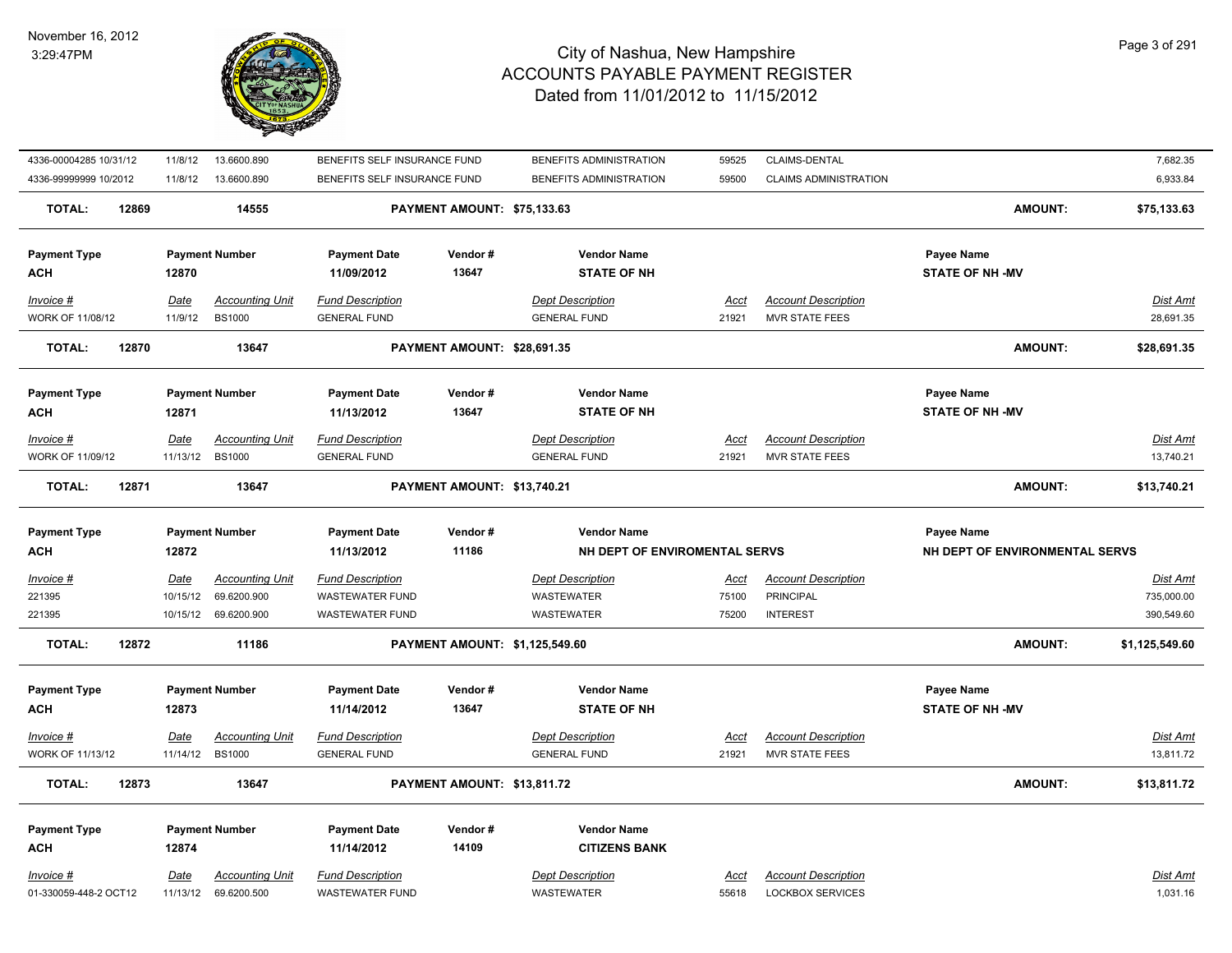

| <b>TOTAL:</b>                     | 12874 |          | 14109                  | PAYMENT AMOUNT: \$1,031.16        |                             |                                            |       |                            |                                 | <b>AMOUNT:</b> | \$1,031.16  |
|-----------------------------------|-------|----------|------------------------|-----------------------------------|-----------------------------|--------------------------------------------|-------|----------------------------|---------------------------------|----------------|-------------|
| <b>Payment Type</b><br><b>ACH</b> |       | 12875    | <b>Payment Number</b>  | <b>Payment Date</b><br>11/14/2012 | Vendor#<br>14109            | <b>Vendor Name</b><br><b>CITIZENS BANK</b> |       |                            |                                 |                |             |
| Invoice #                         |       | Date     | <b>Accounting Unit</b> | <b>Fund Description</b>           |                             | <b>Dept Description</b>                    | Acct  | <b>Account Description</b> |                                 |                | Dist Amt    |
| 01-330004-680-9 OCT12             |       | 11/13/12 | 69.6200.500            | <b>WASTEWATER FUND</b>            |                             | <b>WASTEWATER</b>                          | 55618 | <b>LOCKBOX SERVICES</b>    |                                 |                | 1,438.90    |
| <b>TOTAL:</b>                     | 12875 |          | 14109                  |                                   | PAYMENT AMOUNT: \$1,438.90  |                                            |       |                            |                                 | <b>AMOUNT:</b> | \$1,438.90  |
| <b>Payment Type</b>               |       |          | <b>Payment Number</b>  | <b>Payment Date</b>               | Vendor#                     | <b>Vendor Name</b>                         |       |                            | Payee Name                      |                |             |
| <b>ACH</b>                        |       | 12876    |                        | 11/14/2012                        | 14965                       | <b>MAILINGS UNLIMITED</b>                  |       |                            | <b>MAILINGS UNLIMITED - MVR</b> |                |             |
| Invoice #                         |       | Date     | <b>Accounting Unit</b> | <b>Fund Description</b>           |                             | <b>Dept Description</b>                    | Acct  | <b>Account Description</b> |                                 |                | Dist Amt    |
| 54241P                            |       | 11/7/12  | 26.1.500               | <b>GENERAL FUND</b>               |                             | <b>FINANCIAL SERVICES</b>                  | 55607 | POSTAGE & DELIVERY         |                                 |                | 887.50      |
| 54241P                            |       | 11/7/12  | 26.4005                | TRAFFIC VIOLATIONS FUND           |                             | <b>TRAFFIC VIOLATIONS</b>                  | 55607 | POSTAGE & DELIVERY         |                                 |                | 887.50      |
| 54348P                            |       | 11/14/12 | 26.1.500               | <b>GENERAL FUND</b>               |                             | <b>FINANCIAL SERVICES</b>                  | 55607 | POSTAGE & DELIVERY         |                                 |                | 887.50      |
| 54348P                            |       |          | 11/14/12 26.4005       | TRAFFIC VIOLATIONS FUND           |                             | <b>TRAFFIC VIOLATIONS</b>                  | 55607 | POSTAGE & DELIVERY         |                                 |                | 887.50      |
| <b>TOTAL:</b>                     | 12876 |          | 14965                  |                                   | PAYMENT AMOUNT: \$3,550.00  |                                            |       |                            |                                 | <b>AMOUNT:</b> | \$3,550.00  |
| <b>Payment Type</b>               |       |          | <b>Payment Number</b>  | <b>Payment Date</b>               | Vendor#                     | <b>Vendor Name</b>                         |       |                            | Payee Name                      |                |             |
| <b>ACH</b>                        |       | 12877    |                        | 11/15/2012                        | 13647                       | <b>STATE OF NH</b>                         |       |                            | <b>STATE OF NH -MV</b>          |                |             |
| $Invoice$ #                       |       | Date     | <b>Accounting Unit</b> | <b>Fund Description</b>           |                             | <b>Dept Description</b>                    | Acct  | <b>Account Description</b> |                                 |                | Dist Amt    |
| WORK OF 11/14/12                  |       | 11/15/12 | <b>BS1000</b>          | <b>GENERAL FUND</b>               |                             | <b>GENERAL FUND</b>                        | 21921 | <b>MVR STATE FEES</b>      |                                 |                | 15,987.60   |
| TOTAL:                            | 12877 |          | 13647                  |                                   | PAYMENT AMOUNT: \$15,987.60 |                                            |       |                            |                                 | <b>AMOUNT:</b> | \$15,987.60 |
| <b>Payment Type</b>               |       |          | <b>Payment Number</b>  | <b>Payment Date</b>               | Vendor#                     | <b>Vendor Name</b>                         |       |                            |                                 |                |             |
| ACH                               |       | 12878    |                        | 11/15/2012                        | 14823                       | HUB INT'L NEW ENGLAND LLC                  |       |                            |                                 |                |             |
| Invoice #                         |       | Date     | <b>Accounting Unit</b> | <b>Fund Description</b>           |                             | <b>Dept Description</b>                    | Acct  | <b>Account Description</b> |                                 |                | Dist Amt    |
| 111315                            |       | 10/1/12  | 28.6500.500            | PROPERTY & CASUALTY FUND          |                             | <b>RISK MANAGEMENT</b>                     | 53142 | <b>CONSULTING SERVICES</b> |                                 |                | 17,500.00   |
| 111318                            |       | 10/1/12  | 28.6500.525            | PROPERTY & CASUALTY FUND          |                             | <b>RISK MANAGEMENT</b>                     | 59148 | PROPERTY POLICIES          |                                 |                | 64,255.00   |
| 112097                            |       | 10/15/12 | 28.6500.500            | PROPERTY & CASUALTY FUND          |                             | <b>RISK MANAGEMENT</b>                     | 53142 | CONSULTING SERVICES        |                                 |                | 17,500.00   |
| <b>TOTAL:</b>                     | 12878 |          | 14823                  |                                   | PAYMENT AMOUNT: \$99,255.00 |                                            |       |                            |                                 | <b>AMOUNT:</b> | \$99,255.00 |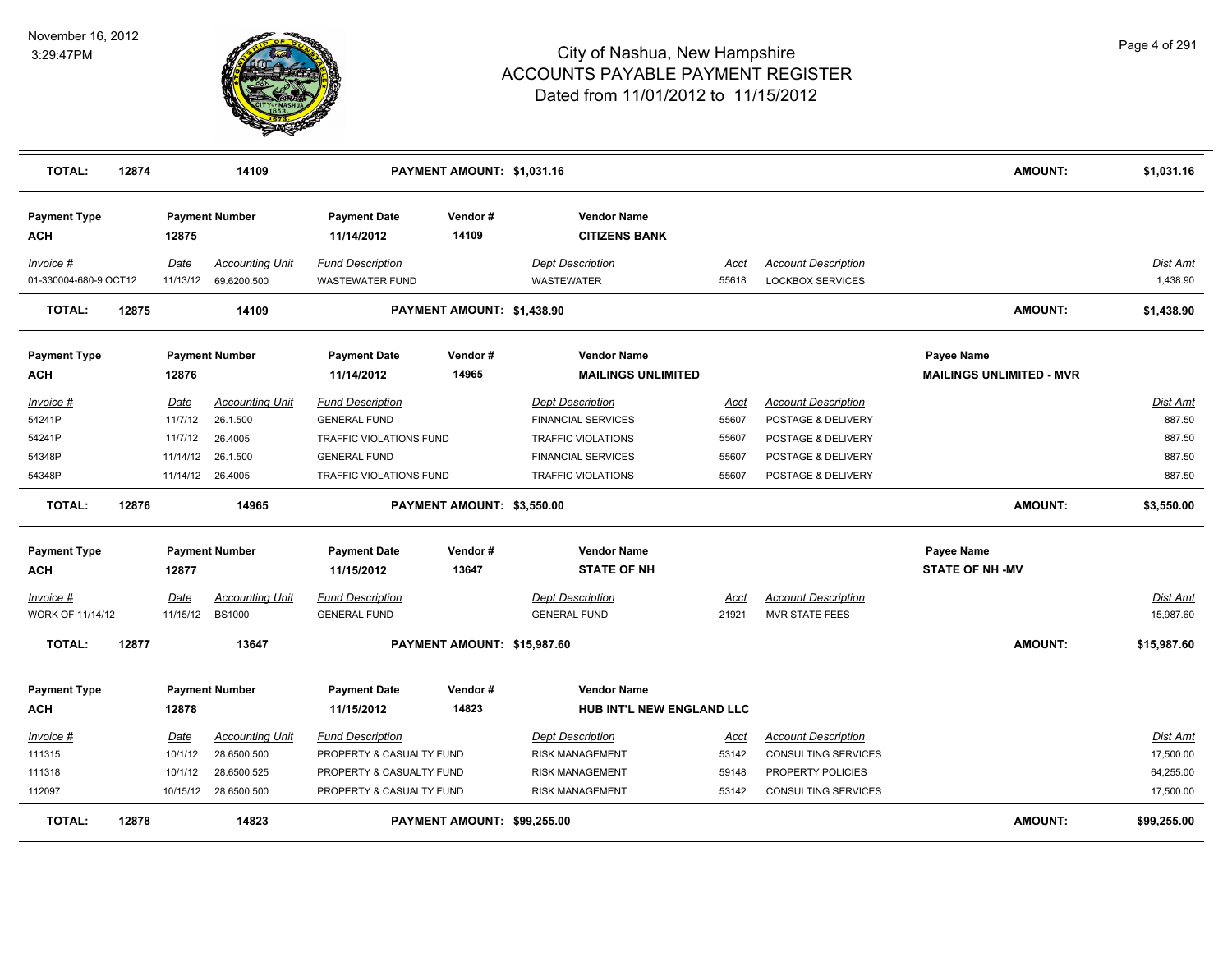November 16, 2012 3:29:47PM



| Total<br><b>ACH</b> | Amount:<br>saction | 00<br>.<br>ە . | Amount: | ົ<br>, 509 (<br>32.O |
|---------------------|--------------------|----------------|---------|----------------------|
|                     |                    |                |         |                      |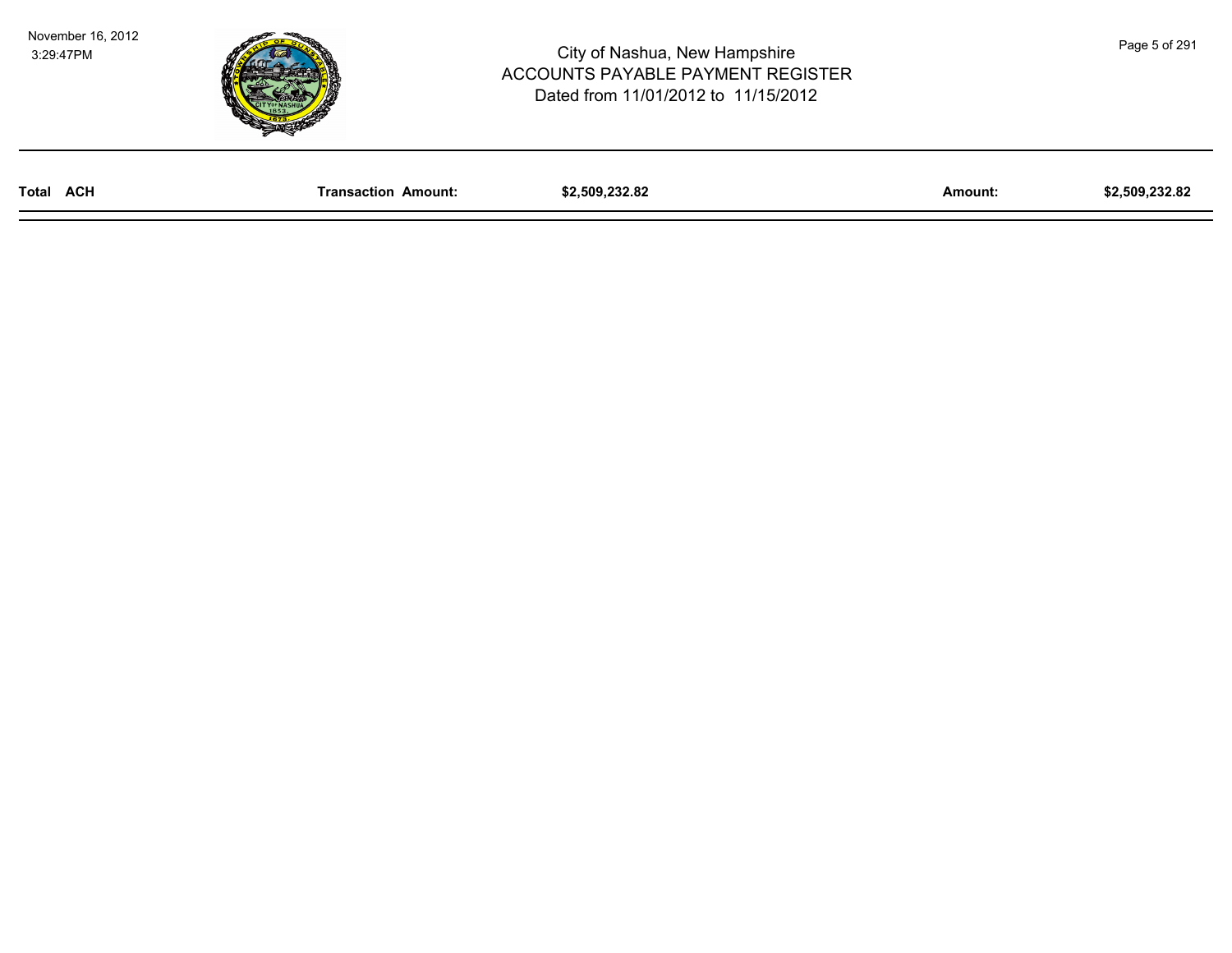

**SYS**

| <b>Payment Type</b><br><b>SYS</b>       |        | 213773      | <b>Payment Number</b>  | <b>Payment Date</b><br>11/01/2012 | Vendor#<br>11375         | <b>Vendor Name</b>             | <b>1ST PRIORITY TOWING &amp; RECOVERY</b> |                            |                |                 |
|-----------------------------------------|--------|-------------|------------------------|-----------------------------------|--------------------------|--------------------------------|-------------------------------------------|----------------------------|----------------|-----------------|
| Invoice #                               |        | <b>Date</b> | <b>Accounting Unit</b> | <b>Fund Description</b>           |                          | <b>Dept Description</b>        | Acct                                      | <b>Account Description</b> |                | Dist Amt        |
| 1252                                    |        | 10/3/12     | 50.1.500               | <b>GENERAL FUND</b>               |                          | POLICE                         | 55699                                     | OTHER CONTRACTED SERVICES  |                | 95.00           |
| 1253                                    |        | 10/3/12     | 50.1.500               | <b>GENERAL FUND</b>               |                          | POLICE                         | 55699                                     | OTHER CONTRACTED SERVICES  |                | 95.00           |
| 1254                                    |        | 10/4/12     | 50.1.500               | <b>GENERAL FUND</b>               |                          | <b>POLICE</b>                  | 55699                                     | OTHER CONTRACTED SERVICES  |                | 95.00           |
| 1255                                    |        | 10/4/12     | 50.1.500               | <b>GENERAL FUND</b>               |                          | <b>POLICE</b>                  | 55699                                     | OTHER CONTRACTED SERVICES  |                | 95.00           |
| 1256                                    |        | 10/3/12     | 50.1.500               | <b>GENERAL FUND</b>               |                          | POLICE                         | 55699                                     | OTHER CONTRACTED SERVICES  |                | 95.00           |
| 1257                                    |        | 10/3/12     | 50.1.500               | <b>GENERAL FUND</b>               |                          | POLICE                         | 55699                                     | OTHER CONTRACTED SERVICES  |                | 95.00           |
| TOTAL:                                  | 213773 |             | 11375                  |                                   | PAYMENT AMOUNT: \$570.00 |                                |                                           |                            | AMOUNT:        | \$570.00        |
| <b>Payment Type</b>                     |        |             | <b>Payment Number</b>  | <b>Payment Date</b>               | Vendor#                  | <b>Vendor Name</b>             |                                           |                            |                |                 |
| <b>SYS</b>                              |        | 213774      |                        | 11/01/2012                        | 15197                    | <b>ACADEMY OF FIRE SCIENCE</b> |                                           |                            |                |                 |
| Invoice #                               |        | Date        | <b>Accounting Unit</b> | <b>Fund Description</b>           |                          | <b>Dept Description</b>        | Acct                                      | <b>Account Description</b> |                | <b>Dist Amt</b> |
| <b>REGISTRATION A</b><br><b>POULIOT</b> |        | 10/10/12    | 52.1.635               | <b>GENERAL FUND</b>               |                          | <b>FIRE</b>                    | 52800                                     | EDUCATIONAL ASSISTANCE     |                | 241.00          |
| <b>TOTAL:</b>                           | 213774 |             | 15197                  |                                   | PAYMENT AMOUNT: \$241.00 |                                |                                           |                            | <b>AMOUNT:</b> | \$241.00        |
| <b>Payment Type</b>                     |        |             | <b>Payment Number</b>  | <b>Payment Date</b>               | Vendor#                  | <b>Vendor Name</b>             |                                           |                            |                |                 |
| <b>SYS</b>                              |        | 213775      |                        | 11/01/2012                        | 12283                    | <b>ADAMSON INDUSTRIES CORP</b> |                                           |                            |                |                 |
| $Invoice$ #                             |        | Date        | <b>Accounting Unit</b> | <b>Fund Description</b>           |                          | <b>Dept Description</b>        | <u>Acct</u>                               | <b>Account Description</b> |                | <b>Dist Amt</b> |
| 112405                                  |        | 10/9/12     | 50.1.500               | <b>GENERAL FUND</b>               |                          | <b>POLICE</b>                  | 61799                                     | VEHICLE PARTS & SUPPLIES   |                | 419.90          |
| <b>TOTAL:</b>                           | 213775 |             | 12283                  |                                   | PAYMENT AMOUNT: \$419.90 |                                |                                           |                            | <b>AMOUNT:</b> | \$419.90        |
| <b>Payment Type</b>                     |        |             | <b>Payment Number</b>  | <b>Payment Date</b>               | Vendor#                  | <b>Vendor Name</b>             |                                           |                            |                |                 |
| <b>SYS</b>                              |        | 213776      |                        | 11/01/2012                        | 12296                    | <b>AIRGAS EAST</b>             |                                           |                            |                |                 |
| Invoice #                               |        | <b>Date</b> | <b>Accounting Unit</b> | <b>Fund Description</b>           |                          | <b>Dept Description</b>        | Acct                                      | <b>Account Description</b> |                | Dist Amt        |
| 116000315                               |        | 7/27/12     | 61.1.700               | <b>GENERAL FUND</b>               |                          | <b>STREETS</b>                 | 55699                                     | OTHER CONTRACTED SERVICES  |                | 132.00          |
| 116581043                               |        | 10/4/12     | 61.1.700               | <b>GENERAL FUND</b>               |                          | <b>STREETS</b>                 | 61166                                     | <b>GASES</b>               |                | 229.38          |
| 116595345                               |        | 10/9/12     | 61.1.700               | <b>GENERAL FUND</b>               |                          | <b>STREETS</b>                 | 61166                                     | GASES                      |                | 79.70           |
| <b>TOTAL:</b>                           | 213776 |             | 12296                  |                                   | PAYMENT AMOUNT: \$441.08 |                                |                                           |                            | <b>AMOUNT:</b> | \$441.08        |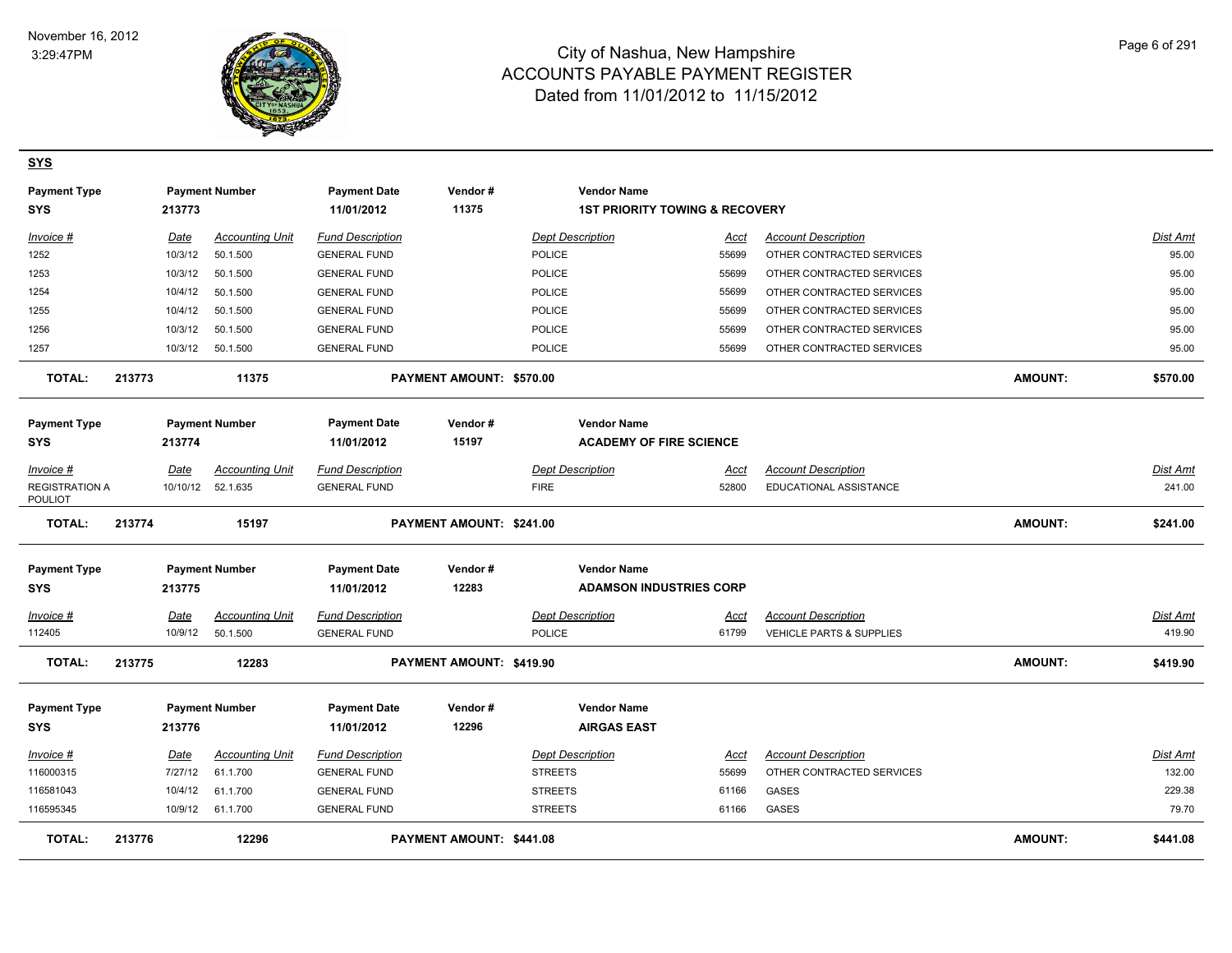

| <b>Payment Type</b><br><b>SYS</b>     |        | 213777          | <b>Payment Number</b>                       | <b>Payment Date</b><br>11/01/2012                | Vendor#<br>12297         | <b>Vendor Name</b><br><b>ALCHEMY LEAD MANAGMENT</b> |                      |                                                         |                             |                           |
|---------------------------------------|--------|-----------------|---------------------------------------------|--------------------------------------------------|--------------------------|-----------------------------------------------------|----------------------|---------------------------------------------------------|-----------------------------|---------------------------|
| Invoice #                             |        | Date            | <b>Accounting Unit</b>                      | <b>Fund Description</b>                          |                          | <b>Dept Description</b>                             | Acct                 | <b>Account Description</b>                              | <b>Activity</b>             | Dist Amt                  |
| ALM-01-12-0026                        |        |                 | 10/14/12 84.3090                            | <b>URBAN PROGRAM GRANTS</b>                      |                          | <b>URBAN PROGRAM GRANTS</b>                         | 54225                | <b>INSPECTION SERVICES</b>                              | 1092.84.10.50               | 766.00                    |
| <b>TOTAL:</b>                         | 213777 |                 | 12297                                       |                                                  | PAYMENT AMOUNT: \$766.00 |                                                     |                      |                                                         | AMOUNT:                     | \$766.00                  |
| <b>Payment Type</b>                   |        |                 | <b>Payment Number</b>                       | <b>Payment Date</b>                              | Vendor#                  | <b>Vendor Name</b>                                  |                      |                                                         |                             |                           |
| <b>SYS</b>                            |        | 213778          |                                             | 11/01/2012                                       | 13962                    | <b>STACEY L ALLEN</b>                               |                      |                                                         |                             |                           |
| Invoice #<br>20112A 11/01/12 DCAP     |        | Date            | <b>Accounting Unit</b><br>10/29/12 BS1000   | <b>Fund Description</b><br><b>GENERAL FUND</b>   |                          | <b>Dept Description</b><br><b>GENERAL FUND</b>      | Acct<br>21460        | <b>Account Description</b><br>125 DEPENDENT CARE        |                             | Dist Amt<br>192.31        |
| <b>TOTAL:</b>                         | 213778 |                 | 13962                                       |                                                  | PAYMENT AMOUNT: \$192.31 |                                                     |                      |                                                         | AMOUNT:                     | \$192.31                  |
|                                       |        |                 |                                             |                                                  |                          |                                                     |                      |                                                         |                             |                           |
| <b>Payment Type</b>                   |        |                 | <b>Payment Number</b>                       | <b>Payment Date</b>                              | Vendor#                  | <b>Vendor Name</b>                                  |                      |                                                         |                             |                           |
| <b>SYS</b>                            |        | 213779          |                                             | 11/01/2012                                       | 12336                    | APCO INTERNATIONAL INC                              |                      |                                                         |                             |                           |
| Invoice #                             |        | Date            | <b>Accounting Unit</b>                      | <b>Fund Description</b>                          |                          | <b>Dept Description</b>                             | Acct                 | <b>Account Description</b>                              |                             | <b>Dist Amt</b>           |
| 358056                                |        |                 | 10/16/12  57.1.620                          | <b>GENERAL FUND</b>                              |                          | CITYWIDE COMMUNICATIONS                             | 54487                | <b>EQUIPMENT REPAIRS &amp;</b><br>MAINTENANCE           |                             | 253.00                    |
| <b>TOTAL:</b>                         | 213779 |                 | 12336                                       |                                                  | PAYMENT AMOUNT: \$253.00 |                                                     |                      |                                                         | AMOUNT:                     | \$253.00                  |
| <b>Payment Type</b>                   |        |                 | <b>Payment Number</b>                       | <b>Payment Date</b>                              | Vendor#                  | <b>Vendor Name</b>                                  |                      |                                                         |                             |                           |
| <b>SYS</b>                            |        | 213780          |                                             | 11/01/2012                                       | 11615                    | <b>AQUATIC SPECIALTIES LLC</b>                      |                      |                                                         |                             |                           |
| Invoice #<br>10/19/12                 |        | Date            | <b>Accounting Unit</b><br>10/19/12 52.1.625 | <b>Fund Description</b><br><b>GENERAL FUND</b>   |                          | <b>Dept Description</b><br><b>FIRE</b>              | <u>Acct</u><br>71999 | <b>Account Description</b><br>MISCELLANEOUS EQUIPMENT   |                             | Dist Amt<br>80.75         |
| <b>TOTAL:</b>                         | 213780 |                 | 11615                                       |                                                  | PAYMENT AMOUNT: \$80.75  |                                                     |                      |                                                         | AMOUNT:                     | \$80.75                   |
| <b>Payment Type</b>                   |        |                 | <b>Payment Number</b>                       | <b>Payment Date</b>                              | Vendor#                  | <b>Vendor Name</b>                                  |                      |                                                         | Payee Name                  |                           |
| <b>SYS</b>                            |        | 213781          |                                             | 11/01/2012                                       | 13987                    | AT&T                                                |                      |                                                         | AT & T MOBILITY             |                           |
| $Invoice$ #<br>287246586379X10152012A |        | Date<br>10/7/12 | <b>Accounting Unit</b><br>86.3120           | <b>Fund Description</b><br><b>TRANSIT GRANTS</b> |                          | <b>Dept Description</b><br><b>TRANSPORTATION</b>    | Acct<br>55699        | <b>Account Description</b><br>OTHER CONTRACTED SERVICES | Activity<br>86.800.13.40.01 | <b>Dist Amt</b><br>755.88 |
| <b>TOTAL:</b>                         | 213781 |                 | 13987                                       |                                                  | PAYMENT AMOUNT: \$755.88 |                                                     |                      |                                                         | AMOUNT:                     | \$755.88                  |
| <b>Payment Type</b>                   |        |                 | <b>Payment Number</b>                       | <b>Payment Date</b>                              | Vendor#                  | <b>Vendor Name</b>                                  |                      |                                                         |                             |                           |
| <b>SYS</b>                            |        | 213782          |                                             | 11/01/2012                                       | 11426                    | <b>ATCO INTERNATIONAL</b>                           |                      |                                                         |                             |                           |
| Invoice #                             |        | Date            | <b>Accounting Unit</b>                      | <b>Fund Description</b>                          |                          | <b>Dept Description</b>                             | Acct                 | <b>Account Description</b>                              |                             | Dist Amt                  |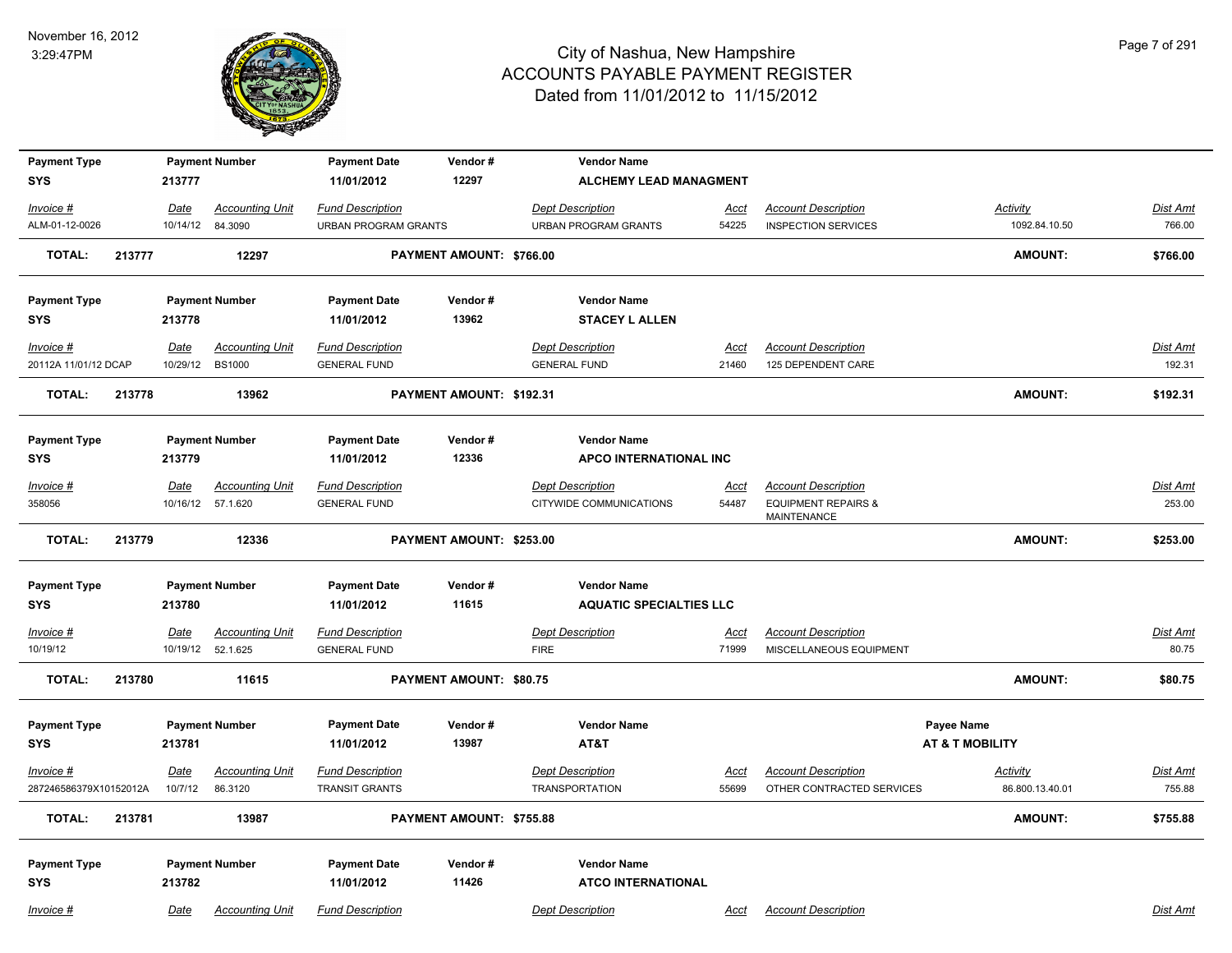

| 119568                            |        |                  | 10/11/12 69.6200.670   | WASTEWATER FUND                   |                                | WASTEWATER                                | 54487       | <b>EQUIPMENT REPAIRS &amp;</b><br><b>MAINTENANCE</b> |                | 850.00          |
|-----------------------------------|--------|------------------|------------------------|-----------------------------------|--------------------------------|-------------------------------------------|-------------|------------------------------------------------------|----------------|-----------------|
| <b>TOTAL:</b>                     | 213782 |                  | 11426                  |                                   | PAYMENT AMOUNT: \$850.00       |                                           |             |                                                      | AMOUNT:        | \$850.00        |
| <b>Payment Type</b>               |        |                  | <b>Payment Number</b>  | <b>Payment Date</b>               | Vendor#                        | <b>Vendor Name</b>                        |             |                                                      |                |                 |
| <b>SYS</b>                        |        | 213783           |                        | 11/01/2012                        | 14956                          | <b>ATKINSON CARPET &amp; FLOORING</b>     |             |                                                      |                |                 |
| Invoice #                         |        | Date             | <b>Accounting Unit</b> | <b>Fund Description</b>           |                                | <b>Dept Description</b>                   | <u>Acct</u> | <b>Account Description</b>                           | Activity       | <b>Dist Amt</b> |
| 5211                              |        | 10/30/12         | 29.5000                | CAP PROJECTS-GEN GOVT BLDGS       |                                | CAPITAL PROJECTS-CITY BLDGS               | 81200       | <b>BUILDINGS AND IMPROVEMENTS</b>                    | 1002.29.02.35  | 44,657.63       |
| 5212                              |        | 10/30/12 29.5000 |                        | CAP PROJECTS-GEN GOVT BLDGS       |                                | CAPITAL PROJECTS-CITY BLDGS               | 81200       | <b>BUILDINGS AND IMPROVEMENTS</b>                    | 1002.29.02.35  | 21,645.00       |
| <b>TOTAL:</b>                     | 213783 |                  | 14956                  |                                   | PAYMENT AMOUNT: \$66,302.63    |                                           |             |                                                      | AMOUNT:        | \$66,302.63     |
| <b>Payment Type</b><br><b>SYS</b> |        | 213784           | <b>Payment Number</b>  | <b>Payment Date</b><br>11/01/2012 | Vendor#<br>13998               | <b>Vendor Name</b><br><b>DAVID BAILEY</b> |             |                                                      |                |                 |
| $Invoice$ #                       |        | Date             | <b>Accounting Unit</b> | <b>Fund Description</b>           |                                | <b>Dept Description</b>                   | <u>Acct</u> | <b>Account Description</b>                           |                | Dist Amt        |
| REIMB 10/23/12                    |        | 10/23/12         | 50.1.500               | <b>GENERAL FUND</b>               |                                | POLICE                                    | 61107       | <b>CLOTHING &amp; UNIFORMS</b>                       |                | 99.00           |
| <b>TOTAL:</b>                     | 213784 |                  | 13998                  |                                   | <b>PAYMENT AMOUNT: \$99.00</b> |                                           |             |                                                      | <b>AMOUNT:</b> | \$99.00         |
| <b>Payment Type</b>               |        |                  | <b>Payment Number</b>  | <b>Payment Date</b>               | Vendor#                        | <b>Vendor Name</b>                        |             |                                                      |                |                 |
| <b>SYS</b>                        |        | 213785           |                        | 11/01/2012                        | 12362                          | <b>BAKER &amp; TAYLOR</b>                 |             |                                                      |                |                 |
| Invoice #                         |        | Date             | <b>Accounting Unit</b> | <b>Fund Description</b>           |                                | <b>Dept Description</b>                   | Acct        | <b>Account Description</b>                           |                | Dist Amt        |
| 3018227204                        |        | 10/3/12          | 79.1.760               | <b>GENERAL FUND</b>               |                                | <b>LIBRARY</b>                            | 61807       | <b>PUBLICATIONS</b>                                  |                | 22.39           |
| 3018227205                        |        | 10/3/12          | 79.1.760               | <b>GENERAL FUND</b>               |                                | <b>LIBRARY</b>                            | 61807       | <b>PUBLICATIONS</b>                                  |                | 11.17           |
| 3018227206                        |        | 10/3/12          | 79.1.760               | <b>GENERAL FUND</b>               |                                | <b>LIBRARY</b>                            | 61807       | <b>PUBLICATIONS</b>                                  |                | 31.60           |
| 3018227207                        |        | 10/3/12          | 79.1.760               | <b>GENERAL FUND</b>               |                                | <b>LIBRARY</b>                            | 61807       | <b>PUBLICATIONS</b>                                  |                | 52.31           |
| 3018227208                        |        | 10/3/12          | 79.1.760               | <b>GENERAL FUND</b>               |                                | <b>LIBRARY</b>                            | 61807       | <b>PUBLICATIONS</b>                                  |                | 15.25           |
| 3018227209                        |        | 10/3/12          | 79.1.760               | <b>GENERAL FUND</b>               |                                | <b>LIBRARY</b>                            | 61807       | <b>PUBLICATIONS</b>                                  |                | 7.06            |
| 3018227210                        |        | 10/3/12          | 79.1.760               | <b>GENERAL FUND</b>               |                                | <b>LIBRARY</b>                            | 61807       | <b>PUBLICATIONS</b>                                  |                | 21.86           |
| 3018227211                        |        | 10/3/12          | 79.1.760               | <b>GENERAL FUND</b>               |                                | <b>LIBRARY</b>                            | 61807       | <b>PUBLICATIONS</b>                                  |                | 13.08           |
| 3018227212                        |        | 10/3/12          | 79.1.760               | <b>GENERAL FUND</b>               |                                | <b>LIBRARY</b>                            | 61807       | <b>PUBLICATIONS</b>                                  |                | 36.35           |
| 3018227213                        |        | 10/3/12          | 79.1.760               | <b>GENERAL FUND</b>               |                                | <b>LIBRARY</b>                            | 61807       | <b>PUBLICATIONS</b>                                  |                | 12.17           |
| 3018227214                        |        | 10/3/12          | 79.1.760               | <b>GENERAL FUND</b>               |                                | <b>LIBRARY</b>                            | 61807       | <b>PUBLICATIONS</b>                                  |                | 31.56           |
| 3018227215                        |        | 10/3/12          | 79.1.760               | <b>GENERAL FUND</b>               |                                | <b>LIBRARY</b>                            | 61807       | <b>PUBLICATIONS</b>                                  |                | 15.25           |
| 3018227216                        |        | 10/3/12          | 79.1.760               | <b>GENERAL FUND</b>               |                                | <b>LIBRARY</b>                            | 61807       | <b>PUBLICATIONS</b>                                  |                | 12.14           |
| 3018227217                        |        | 10/3/12          | 79.1.760               | <b>GENERAL FUND</b>               |                                | <b>LIBRARY</b>                            | 61807       | <b>PUBLICATIONS</b>                                  |                | 61.00           |
| 3018227218                        |        | 10/3/12          | 79.1.760               | <b>GENERAL FUND</b>               |                                | <b>LIBRARY</b>                            | 61807       | <b>PUBLICATIONS</b>                                  |                | 16.34           |
| 3018227219                        |        | 10/3/12          | 79.1.760               | <b>GENERAL FUND</b>               |                                | <b>LIBRARY</b>                            | 61807       | <b>PUBLICATIONS</b>                                  |                | 15.22           |
| 3018227220                        |        | 10/3/12          | 79.1.760               | <b>GENERAL FUND</b>               |                                | <b>LIBRARY</b>                            | 61807       | <b>PUBLICATIONS</b>                                  |                | 29.95           |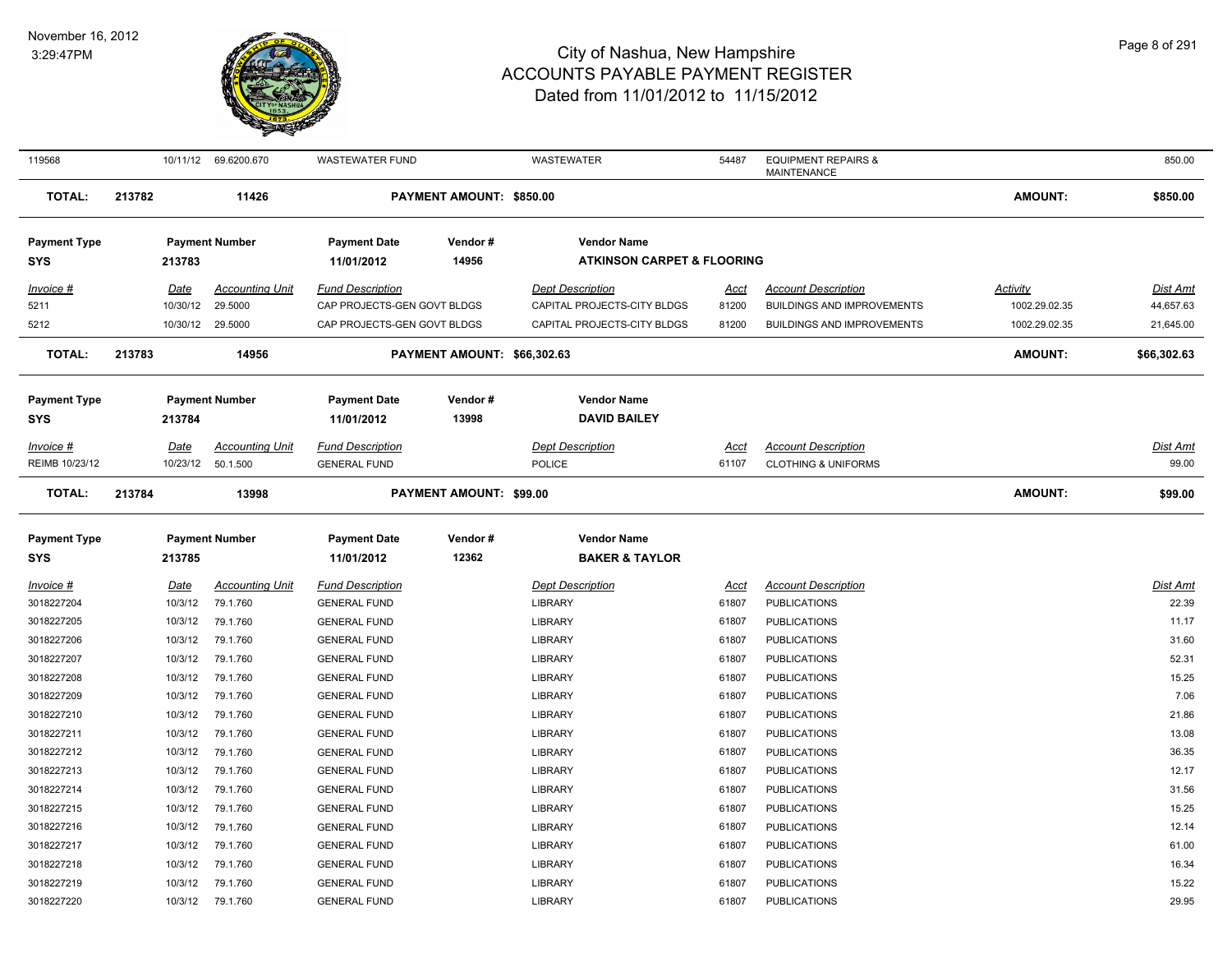

| <b>TOTAL:</b>       | 213788  |         | 12391                  |                         | PAYMENT AMOUNT: \$404.15   |                                |             |                                                      | <b>AMOUNT:</b> | \$404.15        |
|---------------------|---------|---------|------------------------|-------------------------|----------------------------|--------------------------------|-------------|------------------------------------------------------|----------------|-----------------|
| 4602031             |         |         | 10/12/12  50.1.500     | <b>GENERAL FUND</b>     |                            | POLICE                         | 61428       | JANITORIAL SUPPLIES                                  |                | 23.70           |
| 4600642             | 10/5/12 |         | 68.6000.692            | SOLID WASTE FUND        |                            | SOLID WASTE                    | 54280       | BUILDING/GROUNDS MAINTENANCE                         |                | 19.05           |
| 4600359             | 10/5/12 |         | 77.1.650               | <b>GENERAL FUND</b>     |                            | PARKS & RECREATION             | 54280       | BUILDING/GROUNDS MAINTENANCE                         |                | 361.40          |
| <u> Invoice #</u>   | Date    |         | <b>Accounting Unit</b> | <b>Fund Description</b> |                            | <b>Dept Description</b>        | <u>Acct</u> | <b>Account Description</b>                           |                | <b>Dist Amt</b> |
| SYS                 | 213788  |         |                        | 11/01/2012              | 12391                      | <b>BELLETETES INC</b>          |             |                                                      |                |                 |
| Payment Type        |         |         | <b>Payment Number</b>  | <b>Payment Date</b>     | Vendor#                    | <b>Vendor Name</b>             |             |                                                      |                |                 |
|                     |         |         |                        |                         |                            |                                |             |                                                      |                |                 |
| <b>TOTAL:</b>       | 213787  |         | 12379                  |                         | PAYMENT AMOUNT: \$187.27   |                                |             |                                                      | <b>AMOUNT:</b> | \$187.27        |
| 228212              |         | 10/9/12 | 52.1.635               | <b>GENERAL FUND</b>     |                            | <b>FIRE</b>                    | 54487       | <b>EQUIPMENT REPAIRS &amp;</b><br><b>MAINTENANCE</b> |                | 23.95           |
| 228134              | 10/8/12 |         | 52.1.620               | <b>GENERAL FUND</b>     |                            | <b>FIRE</b>                    | 61699       | <b>EQUIPMENT MAINT SUPPLIES</b>                      |                | 163.32          |
| Invoice #           | Date    |         | <b>Accounting Unit</b> | <b>Fund Description</b> |                            | <b>Dept Description</b>        | Acct        | <b>Account Description</b>                           |                | Dist Amt        |
| SYS                 | 213787  |         |                        | 11/01/2012              | 12379                      | <b>BATTERIES PLUS</b>          |             |                                                      |                |                 |
| <b>Payment Type</b> |         |         | <b>Payment Number</b>  | <b>Payment Date</b>     | Vendor#                    | <b>Vendor Name</b>             |             |                                                      |                |                 |
|                     |         |         |                        |                         |                            |                                |             |                                                      |                |                 |
| <b>TOTAL:</b>       | 213786  |         | 10313                  |                         | PAYMENT AMOUNT: \$558.30   |                                |             |                                                      | <b>AMOUNT:</b> | \$558.30        |
| 34008 FINANCE CHRG  |         | 2/29/12 | 77.1.650               | <b>GENERAL FUND</b>     |                            | PARKS & RECREATION             | 54280       | <b>BUILDING/GROUNDS MAINTENANCE</b>                  |                | 27.50           |
| 26558               | 9/27/12 |         | 52.1.630               | <b>GENERAL FUND</b>     |                            | <b>FIRE</b>                    | 54600       | VEHICLE REPAIRS & MAINTENANCE                        |                | 530.80          |
| <u> Invoice #</u>   | Date    |         | <b>Accounting Unit</b> | <b>Fund Description</b> |                            | <b>Dept Description</b>        | <u>Acct</u> | <b>Account Description</b>                           |                | Dist Amt        |
| SYS                 | 213786  |         |                        | 11/01/2012              | 10313                      | <b>BALCOM BROS INC RENTALS</b> |             |                                                      |                |                 |
| Payment Type        |         |         | <b>Payment Number</b>  | <b>Payment Date</b>     | Vendor#                    | <b>Vendor Name</b>             |             |                                                      |                |                 |
| <b>TOTAL:</b>       | 213785  |         | 12362                  |                         | PAYMENT AMOUNT: \$1,071.48 |                                |             |                                                      | <b>AMOUNT:</b> | \$1,071.48      |
| 3018246246          |         |         | 10/11/12 79.1.760      | <b>GENERAL FUND</b>     |                            | <b>LIBRARY</b>                 | 61807       | <b>PUBLICATIONS</b>                                  |                | 352.11          |
| 3018227229          | 10/3/12 |         | 79.1.760               | <b>GENERAL FUND</b>     |                            | <b>LIBRARY</b>                 | 61807       | <b>PUBLICATIONS</b>                                  |                | 40.17           |
| 3018227228          | 10/3/12 |         | 79.1.760               | <b>GENERAL FUND</b>     |                            | <b>LIBRARY</b>                 | 61807       | <b>PUBLICATIONS</b>                                  |                | 3.24            |
| 3018227227          | 10/3/12 |         | 79.1.760               | <b>GENERAL FUND</b>     |                            | <b>LIBRARY</b>                 | 61807       | <b>PUBLICATIONS</b>                                  |                | 30.05           |
| 3018227226          | 10/3/12 |         | 79.1.760               | <b>GENERAL FUND</b>     |                            | <b>LIBRARY</b>                 | 61807       | <b>PUBLICATIONS</b>                                  |                | 35.03           |
| 3018227225          | 10/3/12 |         | 79.1.760               | <b>GENERAL FUND</b>     |                            | <b>LIBRARY</b>                 | 61807       | <b>PUBLICATIONS</b>                                  |                | 42.85           |
| 3018227224          | 10/3/12 |         | 79.1.760               | <b>GENERAL FUND</b>     |                            | <b>LIBRARY</b>                 | 61807       | <b>PUBLICATIONS</b>                                  |                | 25.46           |
| 3018227223          | 10/3/12 |         | 79.1.760               | <b>GENERAL FUND</b>     |                            | <b>LIBRARY</b>                 | 61807       | <b>PUBLICATIONS</b>                                  |                | 26.55           |
| 3018227222          | 10/3/12 |         | 79.1.760               | <b>GENERAL FUND</b>     |                            | <b>LIBRARY</b>                 | 61807       | <b>PUBLICATIONS</b>                                  |                | 16.96           |
| 3018227221          |         | 10/3/12 | 79.1.760               | <b>GENERAL FUND</b>     |                            | <b>LIBRARY</b>                 | 61807       | <b>PUBLICATIONS</b>                                  |                | 94.36           |
|                     |         |         |                        |                         |                            |                                |             |                                                      |                |                 |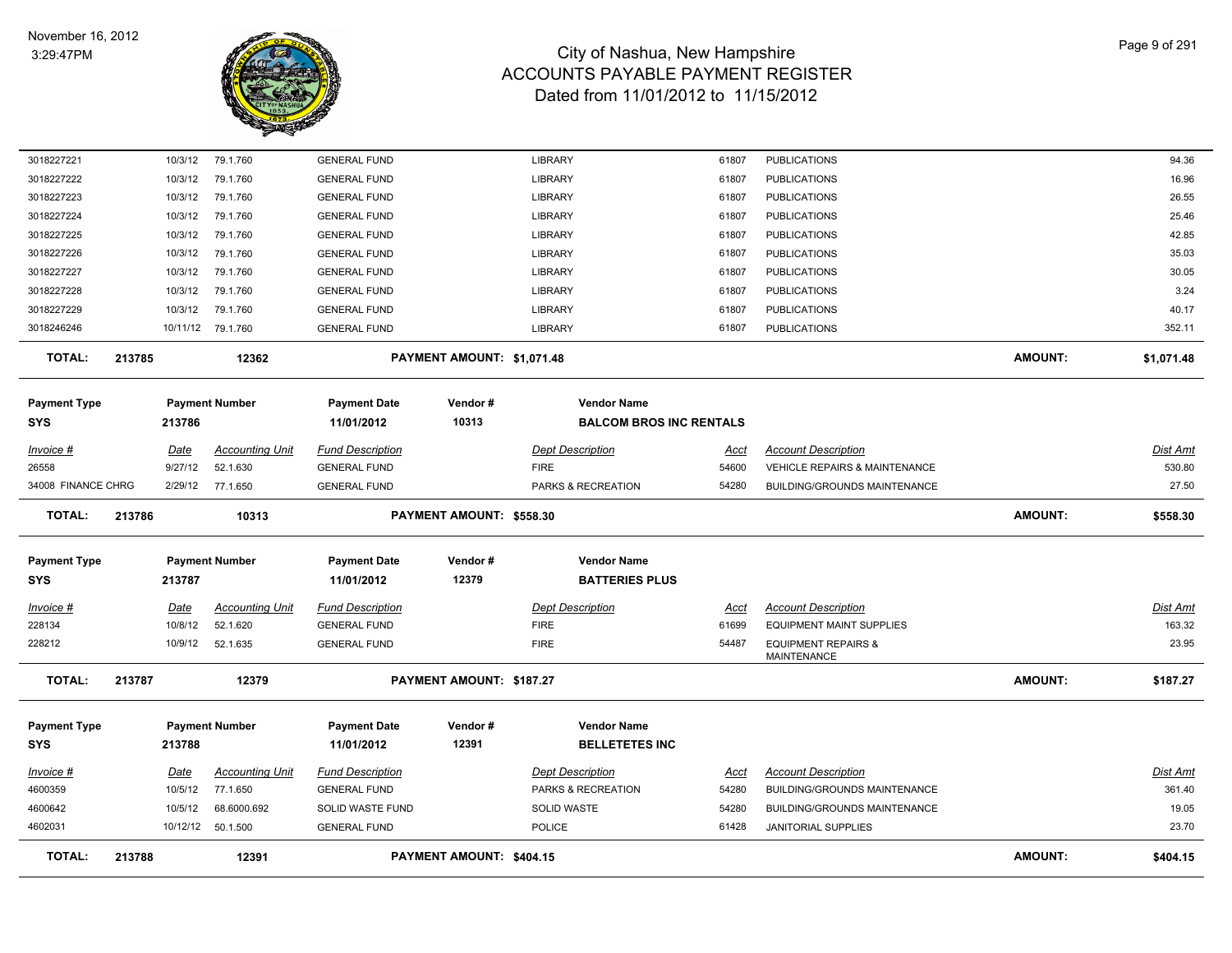

| <b>Payment Type</b><br><b>SYS</b> |        | 213789      | <b>Payment Number</b>  | <b>Payment Date</b><br>11/01/2012 | Vendor#<br>12395               |                | <b>Vendor Name</b><br><b>BENS UNIFORMS</b> |             |                                 |                |                 |
|-----------------------------------|--------|-------------|------------------------|-----------------------------------|--------------------------------|----------------|--------------------------------------------|-------------|---------------------------------|----------------|-----------------|
|                                   |        |             |                        |                                   |                                |                |                                            |             |                                 |                |                 |
| Invoice #                         |        | <u>Date</u> | <b>Accounting Unit</b> | <b>Fund Description</b>           |                                |                | <b>Dept Description</b>                    | Acct        | <b>Account Description</b>      |                | Dist Amt        |
| 32658                             |        | 9/28/12     | 50.1.500               | <b>GENERAL FUND</b>               |                                | <b>POLICE</b>  |                                            | 61110       | PROTECTIVE CLOTHING             |                | 336.00          |
| 32671                             |        | 10/1/12     | 50.1.500               | <b>GENERAL FUND</b>               |                                | POLICE         |                                            | 61110       | PROTECTIVE CLOTHING             |                | 300.00          |
| 32672                             |        | 10/1/12     | 50.1.500               | <b>GENERAL FUND</b>               |                                | POLICE         |                                            | 61110       | PROTECTIVE CLOTHING             |                | 300.00          |
| 32673                             |        | 10/1/12     | 50.1.500               | <b>GENERAL FUND</b>               |                                | POLICE         |                                            | 61110       | PROTECTIVE CLOTHING             |                | 300.00          |
| 32674                             |        | 10/1/12     | 50.1.500               | <b>GENERAL FUND</b>               |                                | POLICE         |                                            | 61110       | PROTECTIVE CLOTHING             |                | 300.00          |
| 32675                             |        | 10/1/12     | 50.1.500               | <b>GENERAL FUND</b>               |                                | POLICE         |                                            | 61110       | PROTECTIVE CLOTHING             |                | 300.00          |
| 33109                             |        | 10/5/12     | 50.1.500               | <b>GENERAL FUND</b>               |                                | <b>POLICE</b>  |                                            | 61107       | <b>CLOTHING &amp; UNIFORMS</b>  |                | 120.00          |
| 33111                             |        | 10/5/12     | 50.1.500               | <b>GENERAL FUND</b>               |                                | <b>POLICE</b>  |                                            | 61107       | <b>CLOTHING &amp; UNIFORMS</b>  |                | 185.00          |
| <b>TOTAL:</b>                     | 213789 |             | 12395                  |                                   | PAYMENT AMOUNT: \$2,141.00     |                |                                            |             |                                 | <b>AMOUNT:</b> | \$2,141.00      |
| <b>Payment Type</b>               |        |             | <b>Payment Number</b>  | <b>Payment Date</b>               | Vendor#                        |                | <b>Vendor Name</b>                         |             |                                 |                |                 |
| SYS                               |        | 213790      |                        | 11/01/2012                        | 12402                          |                | <b>BEST FORD</b>                           |             |                                 |                |                 |
| <u>Invoice #</u>                  |        | <b>Date</b> | <b>Accounting Unit</b> | <b>Fund Description</b>           |                                |                | <b>Dept Description</b>                    | <u>Acct</u> | <b>Account Description</b>      |                | Dist Amt        |
| 5031874                           |        |             | 10/11/12 50.1.500      | <b>GENERAL FUND</b>               |                                | <b>POLICE</b>  |                                            | 61799       | VEHICLE PARTS & SUPPLIES        |                | 71.72           |
|                                   |        |             |                        |                                   |                                |                |                                            |             |                                 |                |                 |
| <b>TOTAL:</b>                     | 213790 |             | 12402                  |                                   | PAYMENT AMOUNT: \$71.72        |                |                                            |             |                                 | <b>AMOUNT:</b> | \$71.72         |
| <b>Payment Type</b>               |        |             | <b>Payment Number</b>  | <b>Payment Date</b>               | Vendor#                        |                | <b>Vendor Name</b>                         |             |                                 |                |                 |
| SYS                               |        | 213791      |                        | 11/01/2012                        | 14032                          |                | <b>BOBCAT OF NEW HAMPSHIRE</b>             |             |                                 |                |                 |
| Invoice #                         |        | <b>Date</b> | <b>Accounting Unit</b> | <b>Fund Description</b>           |                                |                | <b>Dept Description</b>                    | Acct        | <b>Account Description</b>      |                | Dist Amt        |
| E20216                            |        | 10/18/12    | 61.1.700               | <b>GENERAL FUND</b>               |                                | <b>STREETS</b> |                                            | 54600       | VEHICLE REPAIRS & MAINTENANCE   |                | 745.32          |
| E20274                            |        | 10/24/12    | 66.1.500               | <b>GENERAL FUND</b>               |                                | PARKING LOTS   |                                            | 71600       | PARKING EQUIPMENT               |                | 623.71          |
| E20277                            |        |             | 10/24/12 66.1.500      | <b>GENERAL FUND</b>               |                                | PARKING LOTS   |                                            | 71600       | PARKING EQUIPMENT               |                | 160.66          |
| <b>TOTAL:</b>                     | 213791 |             | 14032                  |                                   | PAYMENT AMOUNT: \$1,529.69     |                |                                            |             |                                 | <b>AMOUNT:</b> | \$1,529.69      |
| <b>Payment Type</b>               |        |             | <b>Payment Number</b>  | <b>Payment Date</b>               | Vendor#                        |                | <b>Vendor Name</b>                         |             |                                 |                |                 |
| <b>SYS</b>                        |        | 213792      |                        | 11/01/2012                        | 15340                          |                | <b>JEAN-PAUL G BOUCHER</b>                 |             |                                 |                |                 |
| Invoice #                         |        | <u>Date</u> | <b>Accounting Unit</b> | <b>Fund Description</b>           |                                |                | <b>Dept Description</b>                    | <u>Acct</u> | <b>Account Description</b>      |                | <u>Dist Amt</u> |
| REIMB ZBA TRAINING                |        | 9/25/12     | 82.1.500               | <b>GENERAL FUND</b>               |                                |                | PLANNING & ZONING                          | 55400       | <b>CONFERENCES AND SEMINARS</b> |                | 50.00           |
| TOTAL:                            | 213792 |             | 15340                  |                                   | <b>PAYMENT AMOUNT: \$50.00</b> |                |                                            |             |                                 | <b>AMOUNT:</b> | \$50.00         |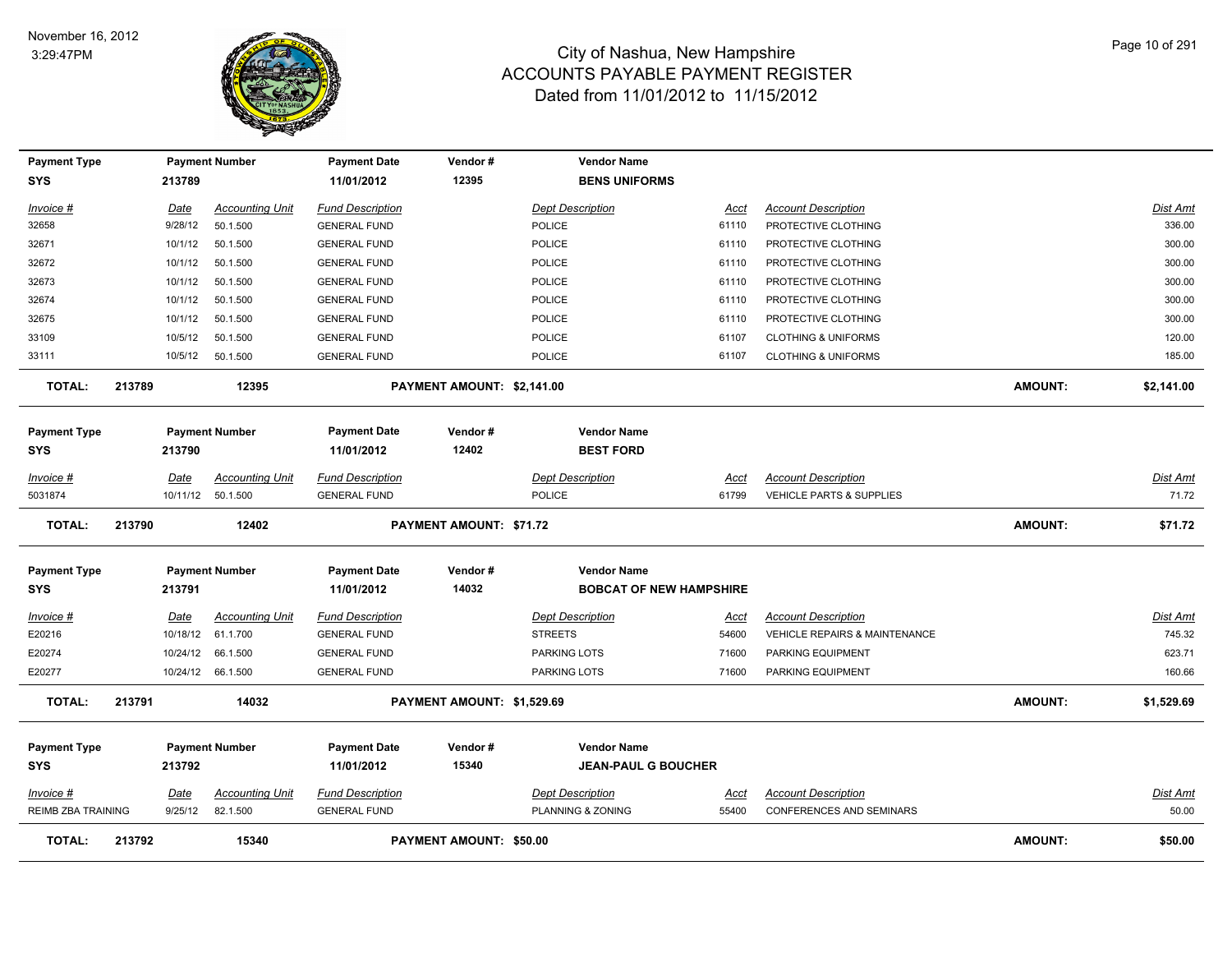

| <b>Payment Type</b>               |        |                         | <b>Payment Number</b>              | <b>Payment Date</b>                            | Vendor#                     | <b>Vendor Name</b>                                    |                      |                                                              |                |                             |
|-----------------------------------|--------|-------------------------|------------------------------------|------------------------------------------------|-----------------------------|-------------------------------------------------------|----------------------|--------------------------------------------------------------|----------------|-----------------------------|
| <b>SYS</b>                        |        | 213793                  |                                    | 11/01/2012                                     | 10433                       | <b>BRAINFUSE INC</b>                                  |                      |                                                              |                |                             |
| Invoice #                         |        | Date                    | <b>Accounting Unit</b>             | <b>Fund Description</b>                        |                             | <b>Dept Description</b>                               | Acct                 | <b>Account Description</b>                                   |                | Dist Amt                    |
| 2004764                           |        | 8/22/12                 | 79.1.770                           | <b>GENERAL FUND</b>                            |                             | <b>LIBRARY</b>                                        | 61830                | <b>SUBSCRIPTIONS</b>                                         |                | 23,500.00                   |
| <b>TOTAL:</b>                     | 213793 |                         | 10433                              |                                                | PAYMENT AMOUNT: \$23,500.00 |                                                       |                      |                                                              | <b>AMOUNT:</b> | \$23,500.00                 |
| <b>Payment Type</b>               |        |                         | <b>Payment Number</b>              | <b>Payment Date</b>                            | Vendor#                     | <b>Vendor Name</b>                                    |                      |                                                              |                |                             |
| <b>SYS</b>                        |        | 213794                  |                                    | 11/01/2012                                     | 11214                       | <b>KATERI BRODEUR</b>                                 |                      |                                                              |                |                             |
| Invoice #                         |        | <b>Date</b>             | <b>Accounting Unit</b>             | <b>Fund Description</b>                        |                             | <b>Dept Description</b>                               | <u>Acct</u>          | <b>Account Description</b>                                   |                | <u>Dist Amt</u>             |
| 33232A 11/01/12 DCAP              |        | 10/29/12                | <b>BS1000</b>                      | <b>GENERAL FUND</b>                            |                             | <b>GENERAL FUND</b>                                   | 21460                | 125 DEPENDENT CARE                                           |                | 192.30                      |
| <b>TOTAL:</b>                     | 213794 |                         | 11214                              |                                                | PAYMENT AMOUNT: \$192.30    |                                                       |                      |                                                              | <b>AMOUNT:</b> | \$192.30                    |
| <b>Payment Type</b>               |        |                         | <b>Payment Number</b>              | <b>Payment Date</b>                            | Vendor#                     | <b>Vendor Name</b>                                    |                      |                                                              |                |                             |
| <b>SYS</b>                        |        | 213795                  |                                    | 11/01/2012                                     | 14055                       | <b>LOUISE BROWN</b>                                   |                      |                                                              |                |                             |
| Invoice #                         |        | Date                    | <b>Accounting Unit</b>             | <b>Fund Description</b>                        |                             | <b>Dept Description</b>                               | <u>Acct</u>          | <b>Account Description</b>                                   |                | Dist Amt                    |
| <b>TUITION REIMB</b>              |        |                         | 10/24/12 TF11.7020                 | UAW EDUCATIONAL ASSISTANCE                     |                             | <b>UAW EDUCATIONAL</b><br>ASSISTANCE                  | 51607                | EDUCATIONAL INCENTIVE                                        |                | 472.50                      |
| <b>TOTAL:</b>                     | 213795 |                         | 14055                              |                                                | PAYMENT AMOUNT: \$472.50    |                                                       |                      |                                                              | AMOUNT:        | \$472.50                    |
| <b>Payment Type</b>               |        |                         | <b>Payment Number</b>              | <b>Payment Date</b>                            | Vendor#                     | <b>Vendor Name</b>                                    |                      |                                                              |                |                             |
| <b>SYS</b>                        |        | 213796                  |                                    | 11/01/2012                                     | 14061                       | <b>JEFFREY BUKUNT</b>                                 |                      |                                                              |                |                             |
| $Invoice$ #<br>REIMB 10/19/12     |        | <b>Date</b><br>10/19/12 | <b>Accounting Unit</b><br>50.1.500 | <b>Fund Description</b><br><b>GENERAL FUND</b> |                             | <b>Dept Description</b><br><b>POLICE</b>              | Acct<br>61107        | <b>Account Description</b><br><b>CLOTHING &amp; UNIFORMS</b> |                | <u>Dist Amt</u><br>246.76   |
| <b>TOTAL:</b>                     | 213796 |                         | 14061                              |                                                | PAYMENT AMOUNT: \$246.76    |                                                       |                      |                                                              | <b>AMOUNT:</b> | \$246.76                    |
| <b>Payment Type</b><br><b>SYS</b> |        | 213797                  | <b>Payment Number</b>              | <b>Payment Date</b><br>11/01/2012              | Vendor#<br>10814            | <b>Vendor Name</b><br><b>BUSINESS ELECTRONICS INC</b> |                      |                                                              |                |                             |
| $Invoice$ #<br>117470             |        | <u>Date</u><br>9/24/12  | <b>Accounting Unit</b><br>50.1.545 | <b>Fund Description</b><br><b>GENERAL FUND</b> |                             | <b>Dept Description</b><br><b>POLICE</b>              | <u>Acct</u><br>54821 | <b>Account Description</b><br><b>EQUIPMENT RENTAL</b>        |                | <u>Dist Amt</u><br>5,492.22 |
| <b>TOTAL:</b>                     | 213797 |                         | 10814                              |                                                | PAYMENT AMOUNT: \$5,492.22  |                                                       |                      |                                                              | <b>AMOUNT:</b> | \$5,492.22                  |
| <b>Payment Type</b><br><b>SYS</b> |        | 213798                  | <b>Payment Number</b>              | <b>Payment Date</b><br>11/01/2012              | Vendor#<br>14612            | <b>Vendor Name</b><br><b>WILLIAM CAMPBELL</b>         |                      |                                                              |                |                             |
| Invoice #                         |        | Date                    | <b>Accounting Unit</b>             | <b>Fund Description</b>                        |                             | <b>Dept Description</b>                               | Acct                 | <b>Account Description</b>                                   |                | Dist Amt                    |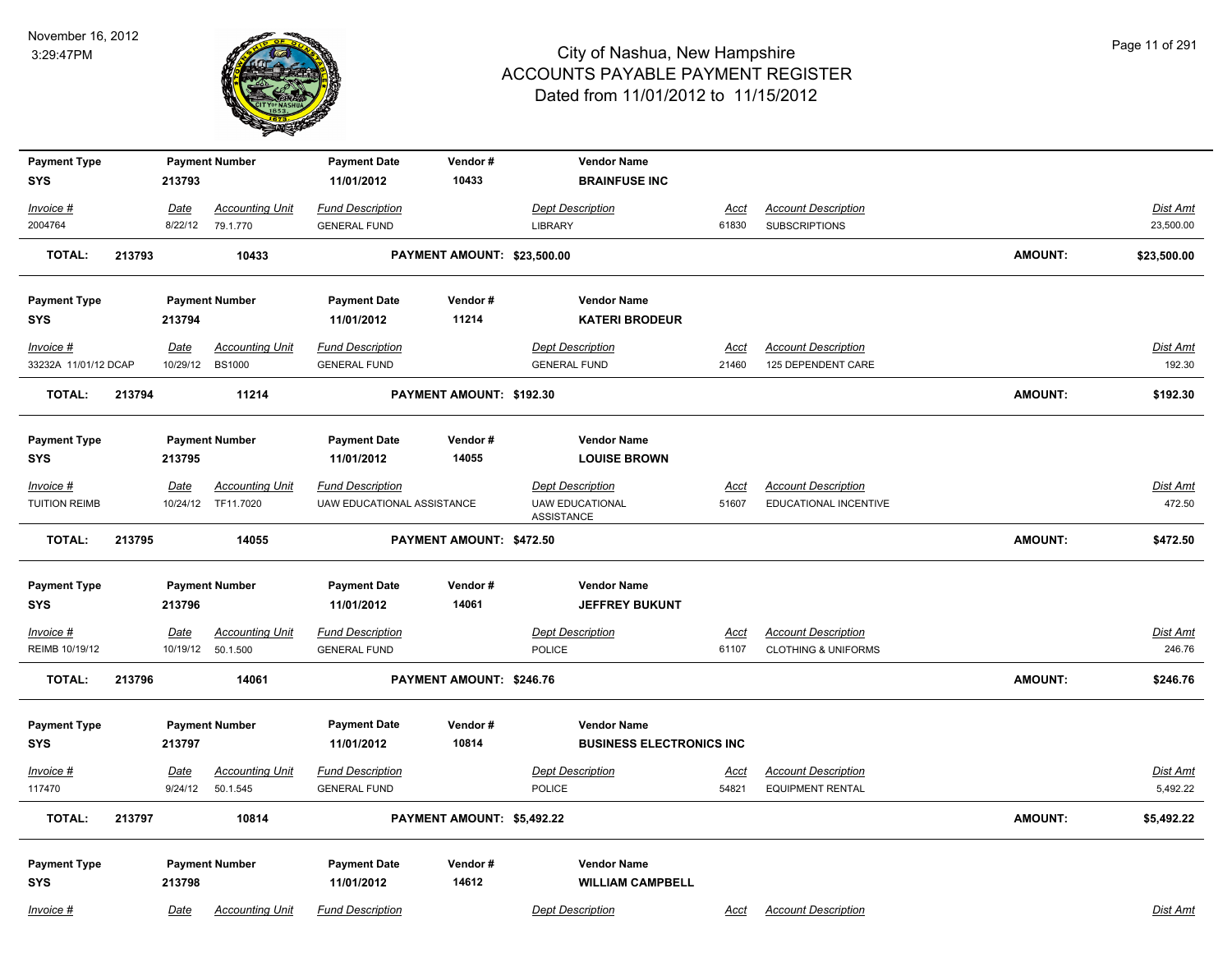

| 191918              |        |             | 10/16/12 52.1.500      | <b>GENERAL FUND</b>     |                            | <b>FIRE</b>             |                                       | 61107       | <b>CLOTHING &amp; UNIFORMS</b>                              |                        | 139.59          |
|---------------------|--------|-------------|------------------------|-------------------------|----------------------------|-------------------------|---------------------------------------|-------------|-------------------------------------------------------------|------------------------|-----------------|
| <b>TOTAL:</b>       | 213798 |             | 14612                  |                         | PAYMENT AMOUNT: \$139.59   |                         |                                       |             |                                                             | <b>AMOUNT:</b>         | \$139.59        |
| <b>Payment Type</b> |        |             | <b>Payment Number</b>  | <b>Payment Date</b>     | Vendor#                    |                         | <b>Vendor Name</b>                    |             |                                                             |                        |                 |
| <b>SYS</b>          |        | 213799      |                        | 11/01/2012              | 14081                      |                         | <b>MICHAEL CARIGNAN</b>               |             |                                                             |                        |                 |
| Invoice #           |        | <u>Date</u> | <b>Accounting Unit</b> | <b>Fund Description</b> |                            | <b>Dept Description</b> |                                       | <u>Acct</u> | <b>Account Description</b>                                  |                        | Dist Amt        |
| REIMB 10/27/12      |        |             | 10/27/12 50.1.500      | <b>GENERAL FUND</b>     |                            | POLICE                  |                                       | 61107       | <b>CLOTHING &amp; UNIFORMS</b>                              |                        | 495.00          |
| <b>TOTAL:</b>       | 213799 |             | 14081                  |                         | PAYMENT AMOUNT: \$495.00   |                         |                                       |             |                                                             | <b>AMOUNT:</b>         | \$495.00        |
| <b>Payment Type</b> |        |             | <b>Payment Number</b>  | <b>Payment Date</b>     | Vendor#                    |                         | <b>Vendor Name</b>                    |             |                                                             |                        |                 |
| SYS                 |        | 213800      |                        | 11/01/2012              | 12476                      |                         | <b>CARPARTS OF NASHUA</b>             |             |                                                             |                        |                 |
| Invoice #           |        | <b>Date</b> | <b>Accounting Unit</b> | <b>Fund Description</b> |                            | <b>Dept Description</b> |                                       | <u>Acct</u> | <b>Account Description</b>                                  |                        | Dist Amt        |
| D561214             |        | 10/5/12     | 50.1.500               | <b>GENERAL FUND</b>     |                            | <b>POLICE</b>           |                                       | 61799       | <b>VEHICLE PARTS &amp; SUPPLIES</b>                         |                        | 15.16           |
| <b>TOTAL:</b>       | 213800 |             | 12476                  |                         | PAYMENT AMOUNT: \$15.16    |                         |                                       |             |                                                             | <b>AMOUNT:</b>         | \$15.16         |
| <b>Payment Type</b> |        |             | <b>Payment Number</b>  | <b>Payment Date</b>     | Vendor#                    |                         | <b>Vendor Name</b>                    |             |                                                             |                        |                 |
| <b>SYS</b>          |        | 213801      |                        | 11/01/2012              | 14815                      |                         | <b>CENTER FOR PROBLEM-ORIENTED</b>    |             |                                                             |                        |                 |
| Invoice #           |        | Date        | <b>Accounting Unit</b> | <b>Fund Description</b> |                            | <b>Dept Description</b> |                                       | <u>Acct</u> | <b>Account Description</b>                                  |                        | Dist Amt        |
| 005                 |        | 8/20/12     | 50.1.635               | <b>GENERAL FUND</b>     |                            | <b>POLICE</b>           |                                       | 55400       | <b>CONFERENCES AND SEMINARS</b>                             |                        | 950.00          |
| 161                 |        | 10/30/12    | 50.1.635               | <b>GENERAL FUND</b>     |                            | <b>POLICE</b>           |                                       | 55400       | <b>CONFERENCES AND SEMINARS</b>                             |                        | 475.00          |
| <b>TOTAL:</b>       | 213801 |             | 14815                  |                         | PAYMENT AMOUNT: \$1,425.00 |                         |                                       |             |                                                             | <b>AMOUNT:</b>         | \$1,425.00      |
| <b>Payment Type</b> |        |             | <b>Payment Number</b>  | <b>Payment Date</b>     | Vendor#                    |                         | <b>Vendor Name</b>                    |             |                                                             |                        |                 |
| <b>SYS</b>          |        | 213802      |                        | 11/01/2012              | 12504                      |                         | <b>CHEMSERVE ENVIRONMENTAL ANALYS</b> |             |                                                             |                        |                 |
| Invoice #           |        | Date        | <b>Accounting Unit</b> | <b>Fund Description</b> |                            | <b>Dept Description</b> |                                       | Acct        | <b>Account Description</b>                                  |                        | Dist Amt        |
| 48646               |        | 10/3/12     | 69.6200.670            | <b>WASTEWATER FUND</b>  |                            | <b>WASTEWATER</b>       |                                       | 53107       | ARCHITECT/ENGINEERING                                       |                        | 350.00          |
| 48647               |        | 10/9/12     | 69.6200.670            | <b>WASTEWATER FUND</b>  |                            | <b>WASTEWATER</b>       |                                       | 53107       | <b>SERVICES</b><br>ARCHITECT/ENGINEERING<br><b>SERVICES</b> |                        | 462.71          |
| <b>TOTAL:</b>       | 213802 |             | 12504                  |                         | PAYMENT AMOUNT: \$812.71   |                         |                                       |             |                                                             | <b>AMOUNT:</b>         | \$812.71        |
| <b>Payment Type</b> |        |             | <b>Payment Number</b>  | <b>Payment Date</b>     | Vendor#                    |                         | <b>Vendor Name</b>                    |             |                                                             | Payee Name             |                 |
| <b>SYS</b>          |        | 213803      |                        | 11/01/2012              | 14106                      |                         | <b>CINTAS</b>                         |             |                                                             | <b>CINTAS UNIFORMS</b> |                 |
| Invoice #           |        | Date        | <b>Accounting Unit</b> | <b>Fund Description</b> |                            | <b>Dept Description</b> |                                       | Acct        | <b>Account Description</b>                                  | <b>Activity</b>        | <b>Dist Amt</b> |
| 016830107           |        | 10/1/12     | 86.3120                | <b>TRANSIT GRANTS</b>   |                            | <b>TRANSPORTATION</b>   |                                       | 55699       | OTHER CONTRACTED SERVICES                                   | 86.800.13.40.01        | 57.29           |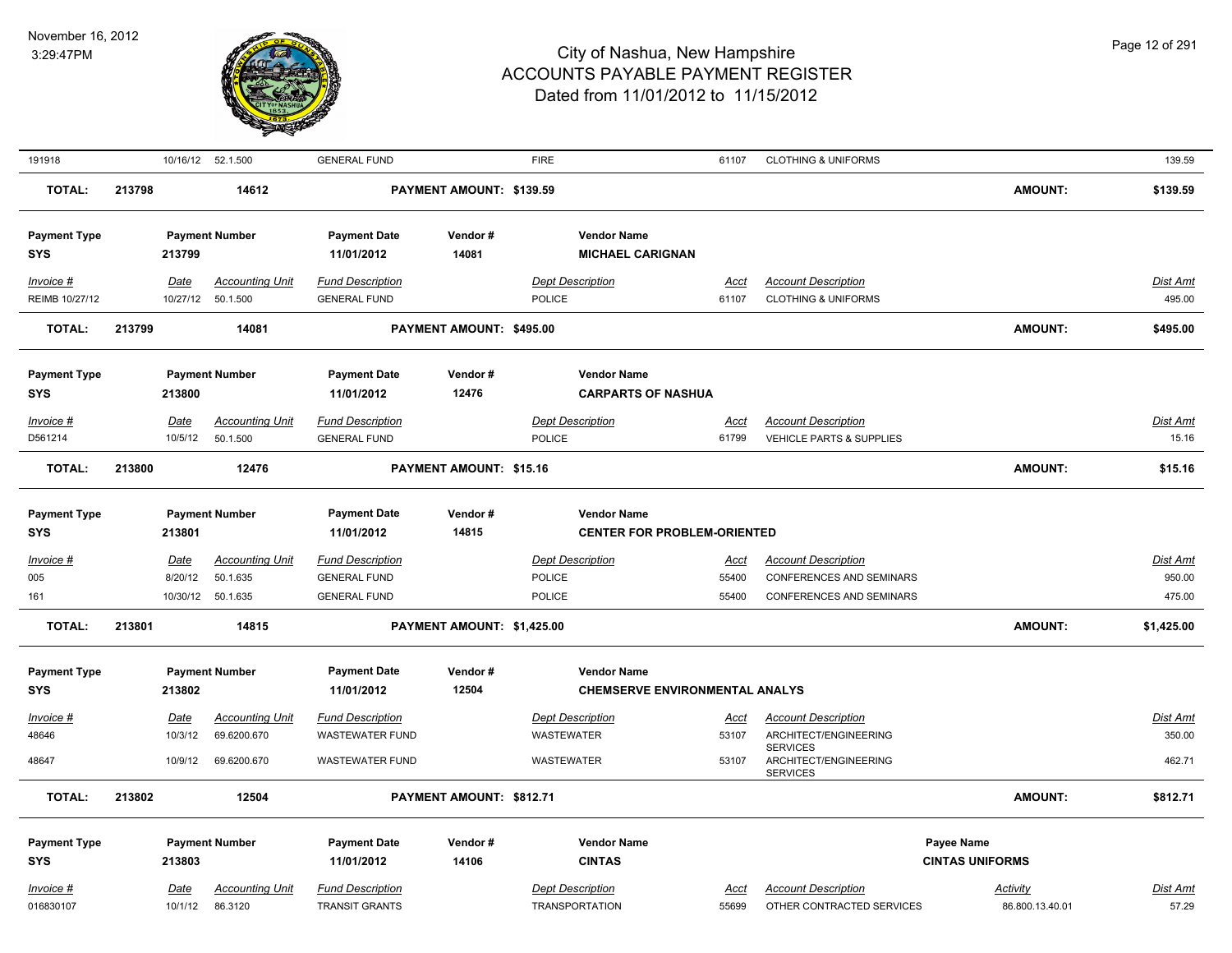

| 016837770               | 10/8/12     | 86.3120                | <b>TRANSIT GRANTS</b>                               |                          | <b>TRANSPORTATION</b>                  | 55699       | OTHER CONTRACTED SERVICES    | 86.800.13.40.01 | 57.29           |
|-------------------------|-------------|------------------------|-----------------------------------------------------|--------------------------|----------------------------------------|-------------|------------------------------|-----------------|-----------------|
| <b>TOTAL:</b><br>213803 |             | 14106                  |                                                     | PAYMENT AMOUNT: \$114.58 |                                        |             |                              | AMOUNT:         | \$114.58        |
| <b>Payment Type</b>     |             | <b>Payment Number</b>  | <b>Payment Date</b>                                 | Vendor#                  | <b>Vendor Name</b>                     |             |                              |                 |                 |
| <b>SYS</b>              | 213804      |                        | 11/01/2012                                          | 12534                    | <b>JOHN COLLINS</b>                    |             |                              |                 |                 |
| Invoice #               | Date        | <b>Accounting Unit</b> | <b>Fund Description</b>                             |                          | <b>Dept Description</b>                | <u>Acct</u> | <b>Account Description</b>   |                 | <b>Dist Amt</b> |
| TAPING 10/19 10/22 &    | 10/31/12    | 22.2505                | <b>GOVT &amp; EDUCATION CHANNELS</b><br><b>FUND</b> |                          | <b>GOV'T &amp; EDUCATION CHANNELS</b>  | 53470       | <b>VIDEOGRAPHY SERVICES</b>  |                 | 150.00          |
| <b>TOTAL:</b><br>213804 |             | 12534                  |                                                     | PAYMENT AMOUNT: \$150.00 |                                        |             |                              | AMOUNT:         | \$150.00        |
| <b>Payment Type</b>     |             | <b>Payment Number</b>  | <b>Payment Date</b>                                 | Vendor#                  | <b>Vendor Name</b>                     |             |                              |                 |                 |
| <b>SYS</b>              | 213805      |                        | 11/01/2012                                          | 12536                    | <b>COMCAST CABLE COMMUNICATIONS I</b>  |             |                              |                 |                 |
| Invoice #               | <u>Date</u> | <b>Accounting Unit</b> | <b>Fund Description</b>                             |                          | <b>Dept Description</b>                | <u>Acct</u> | <b>Account Description</b>   |                 | <b>Dist Amt</b> |
| 8773200810425144-OCT13  | 10/24/12    | 50.1.500               | <b>GENERAL FUND</b>                                 |                          | POLICE                                 | 54849       | TELEPHONE LEASE              |                 | 100.00          |
| 8773200811354293 OCT13  | 10/22/12    | 50.4020                | POLICE DRUG ENFORCEMENT<br><b>FUND</b>              |                          | POLICE DRUG ENFORCEMENT<br><b>FUND</b> | 55699       | OTHER CONTRACTED SERVICES    |                 | 222.14          |
| TOTAL:<br>213805        |             | 12536                  |                                                     | PAYMENT AMOUNT: \$322.14 |                                        |             |                              | <b>AMOUNT:</b>  | \$322.14        |
| <b>Payment Type</b>     |             | <b>Payment Number</b>  | <b>Payment Date</b>                                 | Vendor#                  | <b>Vendor Name</b>                     |             |                              |                 |                 |
| <b>SYS</b>              | 213806      |                        | 11/01/2012                                          | 12542                    | <b>CONCORD ORTHOPAEDICS PA</b>         |             |                              |                 |                 |
| Invoice #               | <b>Date</b> | <b>Accounting Unit</b> | <b>Fund Description</b>                             |                          | <b>Dept Description</b>                | <u>Acct</u> | <b>Account Description</b>   |                 | <b>Dist Amt</b> |
| 10/12/12 MEDICALCOPIES  | 10/15/12    | 28.6500.890            | PROPERTY & CASUALTY FUND                            |                          | <b>RISK MANAGEMENT</b>                 | 59290       | LONG TERM DISABILITY CLAIMS  |                 | 15.00           |
| <b>TOTAL:</b><br>213806 |             | 12542                  |                                                     | PAYMENT AMOUNT: \$15.00  |                                        |             |                              | AMOUNT:         | \$15.00         |
| <b>Payment Type</b>     |             | <b>Payment Number</b>  | <b>Payment Date</b>                                 | Vendor#                  | <b>Vendor Name</b>                     |             |                              |                 |                 |
| <b>SYS</b>              | 213807      |                        | 11/01/2012                                          | 14135                    | <b>CONTINENTAL PAVING INC</b>          |             |                              |                 |                 |
| <b>Invoice #</b>        | Date        | <b>Accounting Unit</b> | <b>Fund Description</b>                             |                          | <b>Dept Description</b>                | <u>Acct</u> | <b>Account Description</b>   |                 | <u>Dist Amt</u> |
| 94535MB                 | 10/9/12     | 61.1.675               | <b>GENERAL FUND</b>                                 |                          | <b>STREETS</b>                         | 61507       | <b>ASPHALT</b>               |                 | 70.76           |
| <b>TOTAL:</b><br>213807 |             | 14135                  |                                                     | PAYMENT AMOUNT: \$70.76  |                                        |             |                              | AMOUNT:         | \$70.76         |
| <b>Payment Type</b>     |             | <b>Payment Number</b>  | <b>Payment Date</b>                                 | Vendor#                  | <b>Vendor Name</b>                     |             |                              |                 |                 |
| <b>SYS</b>              | 213808      |                        | 11/01/2012                                          | 10490                    | <b>CONWAY OFFICE PRODUCTS LLC</b>      |             |                              |                 |                 |
| Invoice #               | Date        | <b>Accounting Unit</b> | <b>Fund Description</b>                             |                          | <b>Dept Description</b>                | Acct        | <b>Account Description</b>   | <b>Activity</b> | Dist Amt        |
| 046691                  | 10/1/12     | 02.1.500               | <b>GENERAL FUND</b>                                 |                          | <b>BOARD OF ALDERMEN</b>               | 54421       | COPIER MAINTENANCE CONTRACTS |                 | 140.00          |
| 046980                  | 10/1/12     | 50.1.500               | <b>GENERAL FUND</b>                                 |                          | POLICE                                 | 54421       | COPIER MAINTENANCE CONTRACTS |                 | 1,023.00        |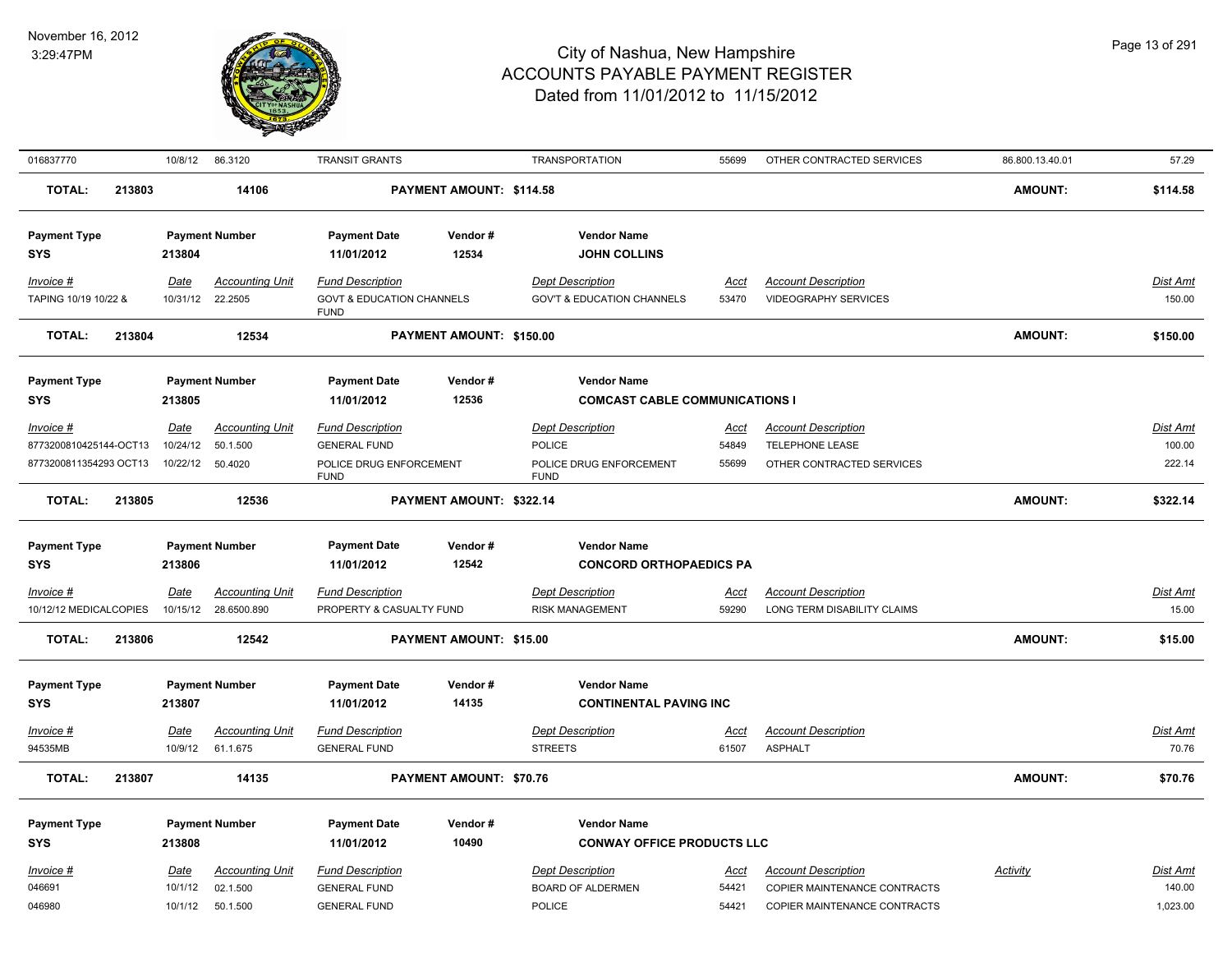

| 052236        | 10/11/12 | 28.6500.500       | PROPERTY & CASUALTY FUND |                            | <b>RISK MANAGEMENT</b>                   | 54421 | COPIER MAINTENANCE CONTRACTS |                 | 103.00     |
|---------------|----------|-------------------|--------------------------|----------------------------|------------------------------------------|-------|------------------------------|-----------------|------------|
|               | 10/11/12 | 79.1.770          | <b>GENERAL FUND</b>      |                            | <b>LIBRARY</b>                           | 54421 | COPIER MAINTENANCE CONTRACTS |                 | 103.00     |
| 052234        | 10/11/12 | 03.1.500          | <b>GENERAL FUND</b>      |                            | <b>LEGAL</b>                             | 54421 | COPIER MAINTENANCE CONTRACTS |                 | 108.00     |
|               |          |                   |                          |                            |                                          |       |                              |                 |            |
| 052237        | 10/11/12 | 52.1.720          | <b>GENERAL FUND</b>      |                            | <b>FIRE</b>                              | 54421 | COPIER MAINTENANCE CONTRACTS |                 | 103.00     |
| 052238        |          | 10/11/12 52.1.720 | <b>GENERAL FUND</b>      |                            | <b>FIRE</b>                              | 54421 | COPIER MAINTENANCE CONTRACTS |                 | 103.00     |
| 052420        |          | 10/11/12 26.1.500 | <b>GENERAL FUND</b>      |                            | <b>FINANCIAL SERVICES</b>                | 61650 | <b>COPIER SUPPLIES</b>       |                 | 114.00     |
| 052443        | 10/11/12 | 26.1.500          | <b>GENERAL FUND</b>      |                            | <b>FINANCIAL SERVICES</b>                | 61650 | <b>COPIER SUPPLIES</b>       |                 | 114.00     |
| 052484        | 10/11/12 | 52.1.720          | <b>GENERAL FUND</b>      |                            | <b>FIRE</b>                              | 54421 | COPIER MAINTENANCE CONTRACTS |                 | 108.00     |
| 052584        | 10/11/12 | 26.1.500          | <b>GENERAL FUND</b>      |                            | <b>FINANCIAL SERVICES</b>                | 61650 | <b>COPIER SUPPLIES</b>       |                 | 94.50      |
| 052691        | 10/11/12 | 52.1.720          | <b>GENERAL FUND</b>      |                            | <b>FIRE</b>                              | 54421 | COPIER MAINTENANCE CONTRACTS |                 | 180.00     |
| 054323        | 10/17/12 | 11.1.500          | <b>GENERAL FUND</b>      |                            | <b>HUMAN RESOURCES</b>                   | 54421 | COPIER MAINTENANCE CONTRACTS |                 | 120.00     |
| 054379        | 10/17/12 | 86.3120           | <b>TRANSIT GRANTS</b>    |                            | <b>TRANSPORTATION</b>                    | 54421 | COPIER MAINTENANCE CONTRACTS | 86.800.13.10.10 | 114.00     |
| 054391        | 10/17/12 | 30.1.500          | <b>GENERAL FUND</b>      |                            | <b>PURCHASING</b>                        | 54421 | COPIER MAINTENANCE CONTRACTS |                 | 720.00     |
| 054431        | 10/17/12 | 81.1.500          | <b>GENERAL FUND</b>      |                            | <b>COMMUNITY DEVELOPMENT</b>             | 54421 | COPIER MAINTENANCE CONTRACTS |                 | 40.00      |
| 054450        | 10/17/12 | 07.1.565          | <b>GENERAL FUND</b>      |                            | <b>CITY CLERK</b>                        | 54421 | COPIER MAINTENANCE CONTRACTS |                 | 250.00     |
| 054466        | 10/17/12 | 01.1.500          | <b>GENERAL FUND</b>      |                            | <b>MAYOR</b>                             | 54421 | COPIER MAINTENANCE CONTRACTS |                 | 66.00      |
| 054466        | 10/17/12 | 05.1.500          | <b>GENERAL FUND</b>      |                            | <b>CITI-STAT</b>                         | 54421 | COPIER MAINTENANCE CONTRACTS |                 | 66.00      |
| 054466        | 10/17/12 | 83.1.500          | <b>GENERAL FUND</b>      |                            | ECONOMIC DEVELOPMENT                     | 54421 | COPIER MAINTENANCE CONTRACTS |                 | 66.00      |
| 054476        | 10/17/12 | 60.1.500          | <b>GENERAL FUND</b>      |                            | <b>PUBLIC</b><br>WORKS-ADMIN/ENGINEERING | 54421 | COPIER MAINTENANCE CONTRACTS |                 | 315.00     |
| <b>TOTAL:</b> | 213808   | 10490             |                          | PAYMENT AMOUNT: \$5,943.50 |                                          |       |                              | <b>AMOUNT:</b>  | \$5,943.50 |

| <u> Invoice #</u> | Date    | <b>Accounting Unit</b> | <b>Fund Description</b>     | <b>Dept Description</b> | Acci  | <b>Account Description</b> | <u>Activity</u> | Dist Amt |
|-------------------|---------|------------------------|-----------------------------|-------------------------|-------|----------------------------|-----------------|----------|
| 266720            | 9/25/12 | 61.1001                | CAPITAL IMPROVEMENTS        | STREETS-CAP IMP         | 81100 | CAPITAL IMPROVEMENTS       | 1000            | 24.95    |
| 266763            | 9/26/12 | 61.1001                | <b>CAPITAL IMPROVEMENTS</b> | STREETS-CAP IMP         | 81100 | CAPITAL IMPROVEMENTS       | 1000            | 26.82    |
| 266770            |         | 9/26/12 61.1001        | CAPITAL IMPROVEMENTS        | STREETS-CAP IMP         | 81100 | CAPITAL IMPROVEMENTS       | 1000            | 56.95    |
| 266867            | 10/1/12 | 61.1001                | CAPITAL IMPROVEMENTS        | STREETS-CAP IMP         | 81100 | CAPITAL IMPROVEMENTS       | 1000            | 14.29    |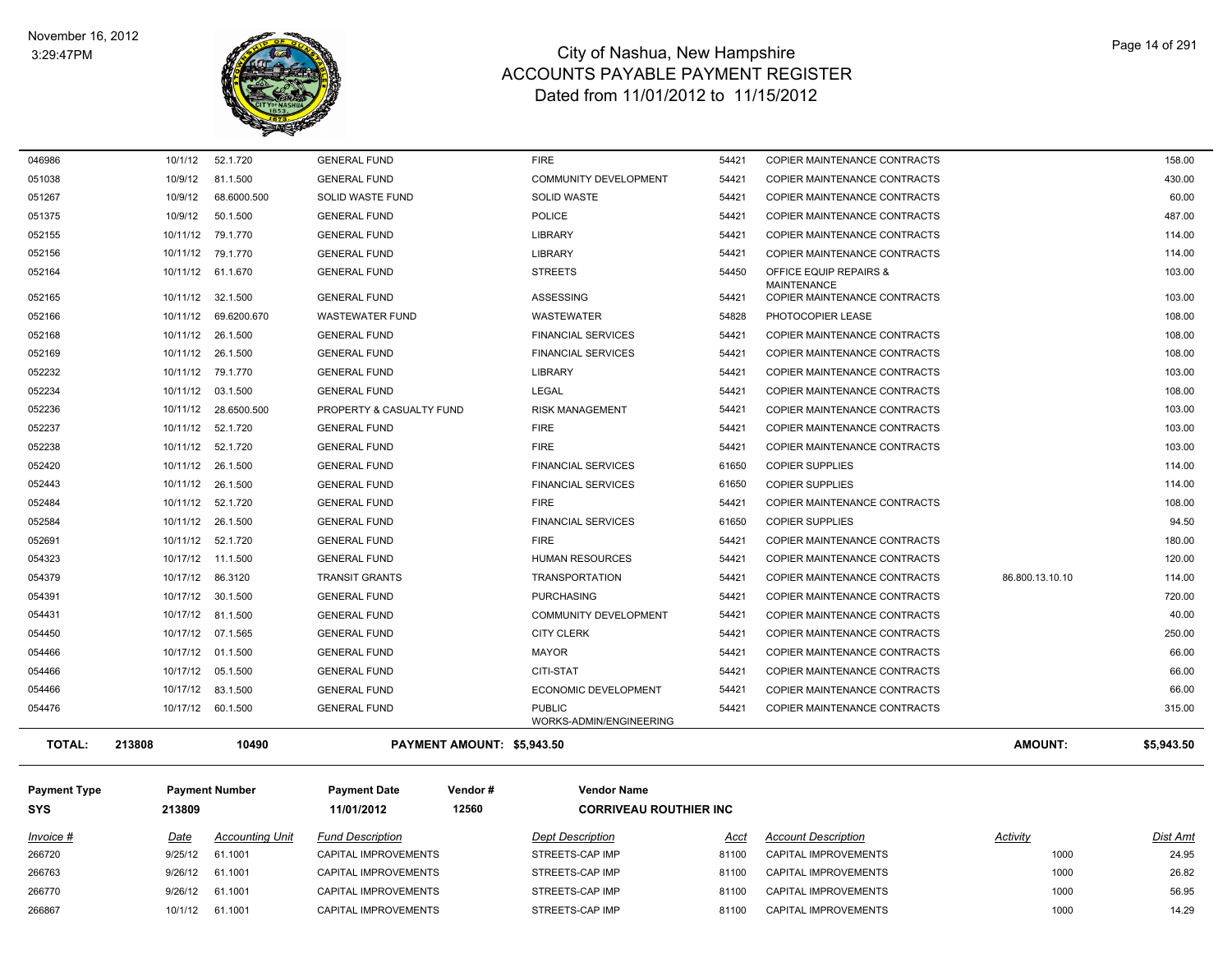

| <b>TOTAL:</b>        | 213813 |          | 14153                  |                                        | PAYMENT AMOUNT: \$180.00   |                                      |       |                                                   | <b>AMOUNT:</b> | \$180.00        |
|----------------------|--------|----------|------------------------|----------------------------------------|----------------------------|--------------------------------------|-------|---------------------------------------------------|----------------|-----------------|
| 171562               |        | 10/17/12 | 22.5010                | CAP PROJECTS-INFO<br><b>TECHNOLOGY</b> |                            | CAPITAL PROJECTS-INFO TECH           | 81342 | <b>COMPUTER SOFTWARE &amp;</b><br><b>HARDWARE</b> | 1010.22.01.30  | 180.00          |
| Invoice #            |        | Date     | <b>Accounting Unit</b> | <b>Fund Description</b>                |                            | <b>Dept Description</b>              | Acct  | <b>Account Description</b>                        | Activity       | Dist Amt        |
| <b>SYS</b>           |        | 213813   |                        | 11/01/2012                             | 14153                      | <b>CROWNE PLAZA NASHUA</b>           |       |                                                   |                |                 |
| <b>Payment Type</b>  |        |          | <b>Payment Number</b>  | <b>Payment Date</b>                    | Vendor#                    | <b>Vendor Name</b>                   |       |                                                   |                |                 |
| <b>TOTAL:</b>        | 213812 |          | 12576                  |                                        | PAYMENT AMOUNT: \$1,892.63 |                                      |       |                                                   | <b>AMOUNT:</b> | \$1,892.63      |
| 1997-B               |        | 8/31/12  | 60.5700                | CAP PROJECTS-BROAD ST PKWY             |                            | CAP PROJECTS-BROAD ST<br><b>PKWY</b> | 81700 | <b>INFRASTRUCTURE</b>                             | 1061.60.02.20  | 1,892.63        |
| Invoice #            |        | Date     | <b>Accounting Unit</b> | <b>Fund Description</b>                |                            | <b>Dept Description</b>              | Acct  | <b>Account Description</b>                        | Activity       | Dist Amt        |
| <b>SYS</b>           |        | 213812   |                        | 11/01/2012                             | 12576                      | <b>CREDERE ASSOCIATES</b>            |       |                                                   |                |                 |
| <b>Payment Type</b>  |        |          | <b>Payment Number</b>  | <b>Payment Date</b>                    | Vendor#                    | <b>Vendor Name</b>                   |       |                                                   |                |                 |
| <b>TOTAL:</b>        | 213811 |          | 11286                  |                                        | PAYMENT AMOUNT: \$87.00    |                                      |       |                                                   | <b>AMOUNT:</b> | \$87.00         |
| 3817                 |        | 8/31/12  | 22.5010                | CAP PROJECTS-INFO<br><b>TECHNOLOGY</b> |                            | CAPITAL PROJECTS-INFO TECH           | 81342 | <b>COMPUTER SOFTWARE &amp;</b><br><b>HARDWARE</b> | 1010.22.01.30  | 87.00           |
| Invoice #            |        | Date     | <b>Accounting Unit</b> | <b>Fund Description</b>                |                            | <b>Dept Description</b>              | Acct  | <b>Account Description</b>                        | Activity       | <u>Dist Amt</u> |
| SYS                  |        | 213811   |                        | 11/01/2012                             | 11286                      | <b>COURTYARD BY MARRIOTT NASHUA</b>  |       |                                                   |                |                 |
| <b>Payment Type</b>  |        |          | <b>Payment Number</b>  | <b>Payment Date</b>                    | Vendor#                    | <b>Vendor Name</b>                   |       |                                                   |                |                 |
| <b>TOTAL:</b>        | 213810 |          | 14142                  |                                        | PAYMENT AMOUNT: \$192.31   |                                      |       |                                                   | <b>AMOUNT:</b> | \$192.31        |
| 11211A 11/01/12 DCAP |        | 10/29/12 | <b>BS1000</b>          | <b>GENERAL FUND</b>                    |                            | <b>GENERAL FUND</b>                  | 21460 | 125 DEPENDENT CARE                                |                | 192.31          |
| Invoice #            |        | Date     | <b>Accounting Unit</b> | <b>Fund Description</b>                |                            | <b>Dept Description</b>              | Acct  | <b>Account Description</b>                        |                | <b>Dist Amt</b> |
| <b>SYS</b>           |        | 213810   |                        | 11/01/2012                             | 14142                      | <b>KEITH COTE</b>                    |       |                                                   |                |                 |
| <b>Payment Type</b>  |        |          | <b>Payment Number</b>  | <b>Payment Date</b>                    | Vendor#                    | <b>Vendor Name</b>                   |       |                                                   |                |                 |
| <b>TOTAL:</b>        | 213809 |          | 12560                  |                                        | PAYMENT AMOUNT: \$510.48   |                                      |       |                                                   | <b>AMOUNT:</b> | \$510.48        |
| 267198               |        | 10/12/12 | 61.1001                | CAPITAL IMPROVEMENTS                   |                            | STREETS-CAP IMP                      | 81100 | CAPITAL IMPROVEMENTS                              | 1000           | 113.80          |
| 267190               |        | 10/12/12 | 61.1001                | CAPITAL IMPROVEMENTS                   |                            | STREETS-CAP IMP                      | 81100 | CAPITAL IMPROVEMENTS                              | 1000           | 196.38          |
| 267177               |        | 10/12/12 | 61.1001                | CAPITAL IMPROVEMENTS                   |                            | STREETS-CAP IMP                      | 81100 | CAPITAL IMPROVEMENTS                              | 1000           | 54.00           |
| 267103               |        | 10/9/12  | 61.1001                | CAPITAL IMPROVEMENTS                   |                            | STREETS-CAP IMP                      | 81100 | CAPITAL IMPROVEMENTS                              | 1000           | 9.00            |
| 267000               |        | 10/5/12  | 61.1001                | CAPITAL IMPROVEMENTS                   |                            | STREETS-CAP IMP                      | 81100 | CAPITAL IMPROVEMENTS                              | 1000           | 14.29           |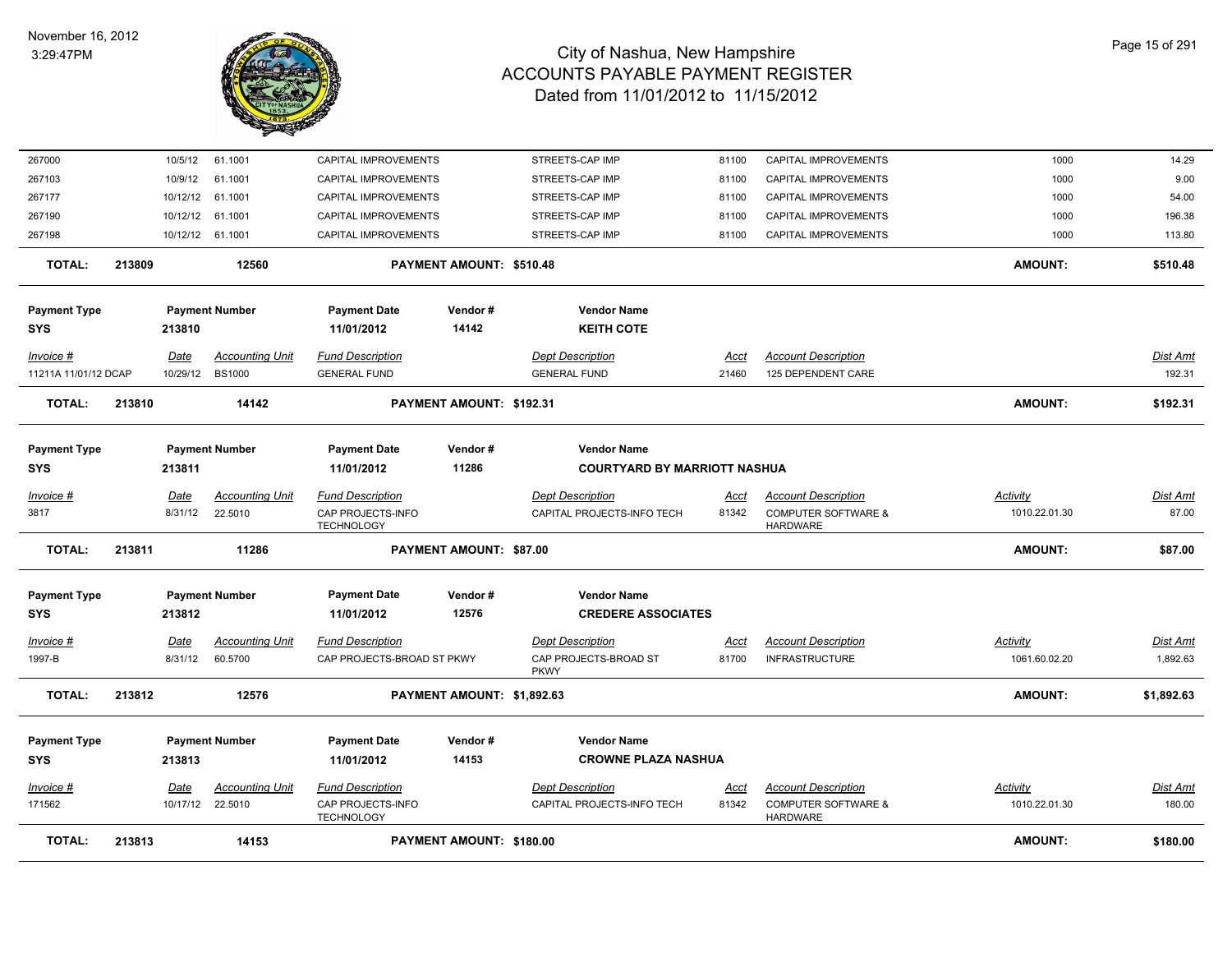

| <b>Payment Type</b>               |             | <b>Payment Number</b>  | <b>Payment Date</b>               | Vendor#                     | <b>Vendor Name</b>                             |             |                                   |                 |                 |
|-----------------------------------|-------------|------------------------|-----------------------------------|-----------------------------|------------------------------------------------|-------------|-----------------------------------|-----------------|-----------------|
| <b>SYS</b>                        | 213814      |                        | 11/01/2012                        | 12593                       | <b>D &amp; R TOWING INC</b>                    |             |                                   |                 |                 |
| Invoice #                         | Date        | <b>Accounting Unit</b> | <b>Fund Description</b>           |                             | <b>Dept Description</b>                        | Acct        | <b>Account Description</b>        |                 | Dist Amt        |
| 171887                            | 10/5/12     | 50.1.500               | <b>GENERAL FUND</b>               |                             | POLICE                                         | 55699       | OTHER CONTRACTED SERVICES         |                 | 125.00          |
| 171918                            | 10/11/12    | 50.1.500               | <b>GENERAL FUND</b>               |                             | <b>POLICE</b>                                  | 55699       | OTHER CONTRACTED SERVICES         |                 | 95.00           |
| 171965                            | 10/4/12     | 50.1.500               | <b>GENERAL FUND</b>               |                             | <b>POLICE</b>                                  | 55699       | OTHER CONTRACTED SERVICES         |                 | 95.00           |
| 172002                            |             | 10/19/12  50.1.500     | <b>GENERAL FUND</b>               |                             | <b>POLICE</b>                                  | 55699       | OTHER CONTRACTED SERVICES         |                 | 125.00          |
| 172005                            |             | 10/10/12  50.1.500     | <b>GENERAL FUND</b>               |                             | <b>POLICE</b>                                  | 55699       | OTHER CONTRACTED SERVICES         |                 | 95.00           |
| 172006                            |             | 10/10/12 50.1.500      | <b>GENERAL FUND</b>               |                             | <b>POLICE</b>                                  | 55699       | OTHER CONTRACTED SERVICES         |                 | 95.00           |
| <b>TOTAL:</b><br>213814           |             | 12593                  |                                   | PAYMENT AMOUNT: \$630.00    |                                                |             |                                   | <b>AMOUNT:</b>  | \$630.00        |
| <b>Payment Type</b>               |             | <b>Payment Number</b>  | <b>Payment Date</b>               | Vendor#                     | <b>Vendor Name</b>                             |             |                                   |                 |                 |
| <b>SYS</b>                        | 213815      |                        | 11/01/2012                        | 14161                       | <b>DLKING &amp; ASSOC INC</b>                  |             |                                   |                 |                 |
| Invoice #                         | Date        | <b>Accounting Unit</b> | <b>Fund Description</b>           |                             | <b>Dept Description</b>                        | Acct        | <b>Account Description</b>        | <b>Activity</b> | <b>Dist Amt</b> |
| APP 1 - RFP0745                   |             | 10/31/12 29.5000       | CAP PROJECTS-GEN GOVT BLDGS       |                             | CAPITAL PROJECTS-CITY BLDGS                    | 81200       | <b>BUILDINGS AND IMPROVEMENTS</b> | 1002.29.02.45   | 15,750.00       |
| <b>TOTAL:</b><br>213815           |             | 14161                  |                                   | PAYMENT AMOUNT: \$15,750.00 |                                                |             |                                   | AMOUNT:         | \$15,750.00     |
|                                   |             |                        |                                   |                             |                                                |             |                                   |                 |                 |
| <b>Payment Type</b>               |             | <b>Payment Number</b>  | <b>Payment Date</b>               | Vendor#                     | <b>Vendor Name</b>                             |             |                                   |                 |                 |
| <b>SYS</b>                        | 213816      |                        | 11/01/2012                        | 14783                       | <b>KRISTEN DAYNARD</b>                         |             |                                   |                 |                 |
| Invoice #                         | Date        | <b>Accounting Unit</b> | <b>Fund Description</b>           |                             | <b>Dept Description</b>                        | Acct        | <b>Account Description</b>        |                 | Dist Amt        |
| MILEAGE 10/18/12                  |             | 10/23/12 79.1.500      | <b>GENERAL FUND</b>               |                             | <b>LIBRARY</b>                                 | 55300       | TRAVEL                            |                 | 53.28           |
| 213816<br><b>TOTAL:</b>           |             | 14783                  |                                   | PAYMENT AMOUNT: \$53.28     |                                                |             |                                   | <b>AMOUNT:</b>  | \$53.28         |
|                                   |             |                        |                                   |                             |                                                |             |                                   |                 |                 |
| <b>Payment Type</b><br><b>SYS</b> | 213817      | <b>Payment Number</b>  | <b>Payment Date</b><br>11/01/2012 | Vendor#<br>11718            | <b>Vendor Name</b><br><b>JERALYN M DEHOYOS</b> |             |                                   |                 |                 |
|                                   |             |                        |                                   |                             |                                                |             |                                   |                 |                 |
| <u>Invoice #</u>                  | <b>Date</b> | <b>Accounting Unit</b> | <b>Fund Description</b>           |                             | <b>Dept Description</b>                        | <u>Acct</u> | <b>Account Description</b>        |                 | <u>Dist Amt</u> |
| 20148A 11/01/12 DCAP              | 10/29/12    | <b>BS1000</b>          | <b>GENERAL FUND</b>               |                             | <b>GENERAL FUND</b>                            | 21460       | 125 DEPENDENT CARE                |                 | 192.31          |
| 213817<br><b>TOTAL:</b>           |             | 11718                  |                                   | PAYMENT AMOUNT: \$192.31    |                                                |             |                                   | <b>AMOUNT:</b>  | \$192.31        |
| <b>Payment Type</b>               |             | <b>Payment Number</b>  | <b>Payment Date</b>               | Vendor#                     | <b>Vendor Name</b>                             |             |                                   |                 |                 |
| <b>SYS</b>                        | 213818      |                        | 11/01/2012                        | 10588                       | <b>DENNIS K BURKE INC</b>                      |             |                                   |                 |                 |
|                                   |             |                        |                                   |                             |                                                |             |                                   |                 |                 |
| Invoice #                         | Date        | <b>Accounting Unit</b> | <b>Fund Description</b>           |                             | <b>Dept Description</b>                        | <u>Acct</u> | <b>Account Description</b>        |                 | Dist Amt        |
| 84970                             | 9/26/12     | 69.6200.540            | <b>WASTEWATER FUND</b>            |                             | <b>WASTEWATER</b>                              | 61300       | FUEL, UNLEADED                    |                 | 899.00          |
| 84970                             | 9/26/12     | 69.6200.670            | <b>WASTEWATER FUND</b>            |                             | WASTEWATER                                     | 61300       | FUEL, UNLEADED                    |                 | 898.99          |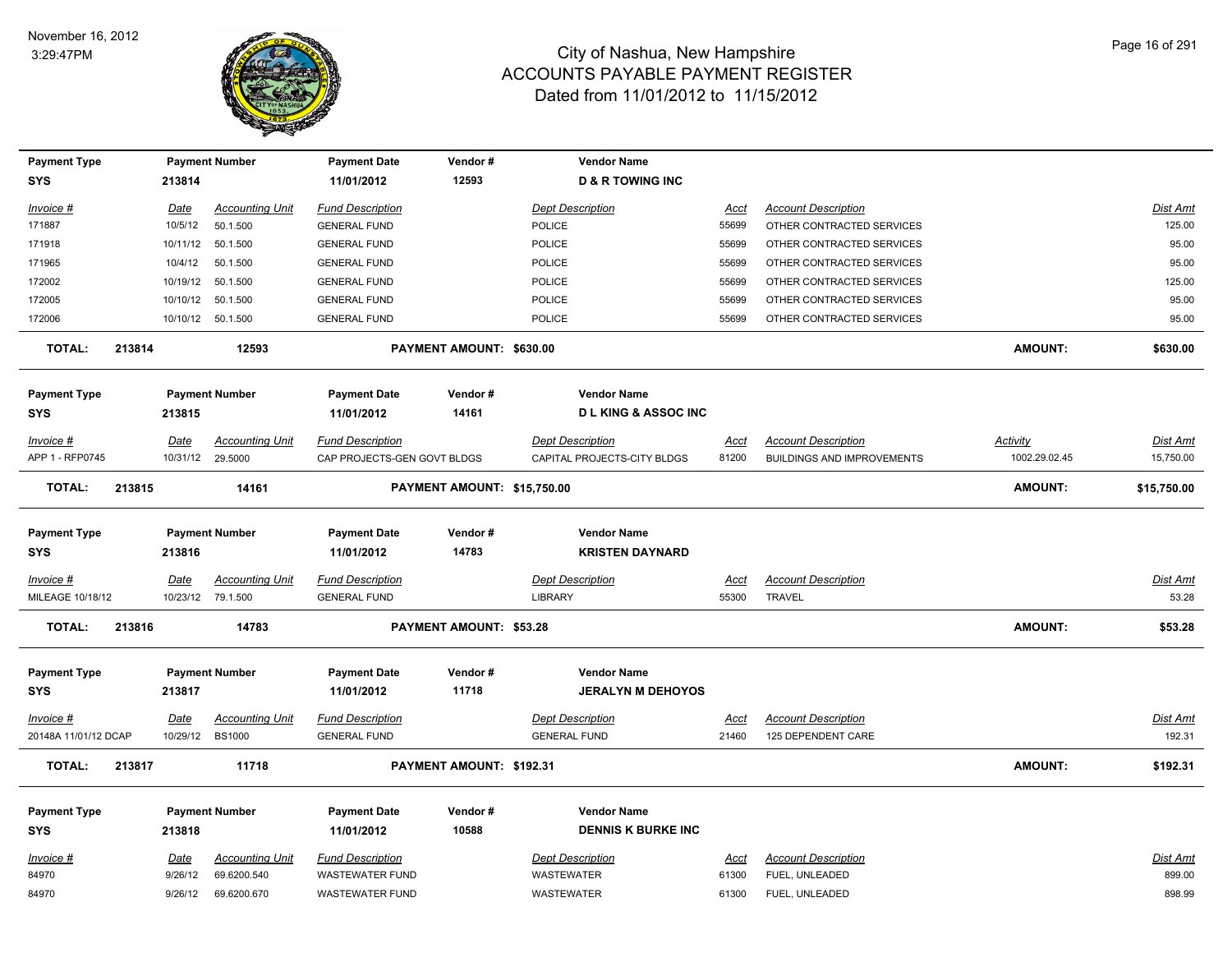

| <b>TOTAL:</b>                     | 213818 |             | 10588                  |                                   | PAYMENT AMOUNT: \$1,797.99      |                                                             |             |                                 | <b>AMOUNT:</b> | \$1,797.99      |
|-----------------------------------|--------|-------------|------------------------|-----------------------------------|---------------------------------|-------------------------------------------------------------|-------------|---------------------------------|----------------|-----------------|
| <b>Payment Type</b><br><b>SYS</b> |        | 213819      | <b>Payment Number</b>  | <b>Payment Date</b><br>11/01/2012 | Vendor#<br>11724                | <b>Vendor Name</b><br><b>DONAHUE TUCKER &amp; CIANDELLA</b> |             |                                 |                |                 |
| Invoice #                         |        | Date        | <b>Accounting Unit</b> | <b>Fund Description</b>           |                                 | <b>Dept Description</b>                                     | Acct        | <b>Account Description</b>      |                | Dist Amt        |
| 93556 JJR                         |        | 10/18/12    | <b>BS1000</b>          | <b>GENERAL FUND</b>               |                                 | <b>GENERAL FUND</b>                                         | 11500       | OVERLAY-OTHER                   |                | 2,758.19        |
| <b>TOTAL:</b>                     | 213819 |             | 11724                  |                                   | PAYMENT AMOUNT: \$2,758.19      |                                                             |             |                                 | <b>AMOUNT:</b> | \$2,758.19      |
| <b>Payment Type</b>               |        |             | <b>Payment Number</b>  | <b>Payment Date</b>               | Vendor#                         | <b>Vendor Name</b>                                          |             |                                 |                |                 |
| <b>SYS</b>                        |        | 213820      |                        | 11/01/2012                        | 14186                           | <b>STEPHEN DOOKRAN</b>                                      |             |                                 |                |                 |
| Invoice #                         |        | <u>Date</u> | <b>Accounting Unit</b> | <b>Fund Description</b>           |                                 | <b>Dept Description</b>                                     | <u>Acct</u> | <b>Account Description</b>      |                | Dist Amt        |
| <b>AUG MILEAGE</b>                |        | 10/30/12    | 60.1.665               | <b>GENERAL FUND</b>               |                                 | <b>PUBLIC</b>                                               | 55307       | MILEAGE REIMBURSEMENTS          |                | 56.61           |
| <b>AUG MILEAGE</b>                |        | 10/30/12    | 69.6200.540            | <b>WASTEWATER FUND</b>            |                                 | WORKS-ADMIN/ENGINEERING<br><b>WASTEWATER</b>                | 55314       | FIXED RATE MILEAGE ALLOWANCE    |                | 33.30           |
| REIMB CONF 8/25-8/29              |        | 10/24/12    | 60.1.665               | <b>GENERAL FUND</b>               |                                 | <b>PUBLIC</b>                                               | 55400       | CONFERENCES AND SEMINARS        |                | 325.72          |
| REIMB CONF 8/25-8/29              |        | 10/24/12    | 68.6000.500            | SOLID WASTE FUND                  |                                 | WORKS-ADMIN/ENGINEERING<br>SOLID WASTE                      | 55400       | <b>CONFERENCES AND SEMINARS</b> |                | 325.71          |
| REIMB CONF 8/25-8/29              |        | 10/24/12    | 69.6200.540            | <b>WASTEWATER FUND</b>            |                                 | WASTEWATER                                                  | 55400       | <b>CONFERENCES AND SEMINARS</b> |                | 325.72          |
| <b>SEP MILEAGE</b>                |        | 10/30/12    | 60.1.665               | <b>GENERAL FUND</b>               |                                 | <b>PUBLIC</b>                                               | 55307       | MILEAGE REIMBURSEMENTS          |                | 107.12          |
| SEP MILEAGE                       |        |             | 10/30/12 69.6200.540   | <b>WASTEWATER FUND</b>            |                                 | WORKS-ADMIN/ENGINEERING<br><b>WASTEWATER</b>                | 55314       | FIXED RATE MILEAGE ALLOWANCE    |                | 22.76           |
| <b>TOTAL:</b>                     | 213820 |             | 14186                  |                                   | PAYMENT AMOUNT: \$1,196.94      |                                                             |             |                                 | <b>AMOUNT:</b> | \$1,196.94      |
| <b>Payment Type</b>               |        |             | <b>Payment Number</b>  | <b>Payment Date</b>               | Vendor#                         | <b>Vendor Name</b>                                          |             |                                 |                |                 |
| <b>SYS</b>                        |        | 213821      |                        | 11/01/2012                        | 11717                           | <b>JASON W DUFOE</b>                                        |             |                                 |                |                 |
| Invoice #                         |        | Date        | Accounting Unit        | <b>Fund Description</b>           |                                 | <b>Dept Description</b>                                     | Acct        | <b>Account Description</b>      |                | Dist Amt        |
| 33240A 11/01/2012 DCAP            |        |             | 10/29/12 BS1000        | <b>GENERAL FUND</b>               |                                 | <b>GENERAL FUND</b>                                         | 21460       | 125 DEPENDENT CARE              |                | 192.30          |
| <b>TOTAL:</b>                     | 213821 |             | 11717                  |                                   | PAYMENT AMOUNT: \$192.30        |                                                             |             |                                 | <b>AMOUNT:</b> | \$192.30        |
| <b>Payment Type</b>               |        |             | <b>Payment Number</b>  | <b>Payment Date</b>               | Vendor#                         | <b>Vendor Name</b>                                          |             |                                 |                |                 |
| <b>SYS</b>                        |        | 213822      |                        | 11/01/2012                        | 15135                           | <b>DURANT PERFORMANCE COATINGS</b>                          |             |                                 |                |                 |
| Invoice #                         |        | <u>Date</u> | <b>Accounting Unit</b> | <b>Fund Description</b>           |                                 | <b>Dept Description</b>                                     | <u>Acct</u> | <b>Account Description</b>      |                | <b>Dist Amt</b> |
| 51082                             |        | 10/9/12     | 61.1.705               | <b>GENERAL FUND</b>               |                                 | <b>STREETS</b>                                              | 61556       | <b>TRAFFIC SIGNAL MATERIALS</b> |                | 419.40          |
| <b>TOTAL:</b>                     | 213822 |             | 15135                  |                                   | <b>PAYMENT AMOUNT: \$419.40</b> |                                                             |             |                                 | <b>AMOUNT:</b> | \$419.40        |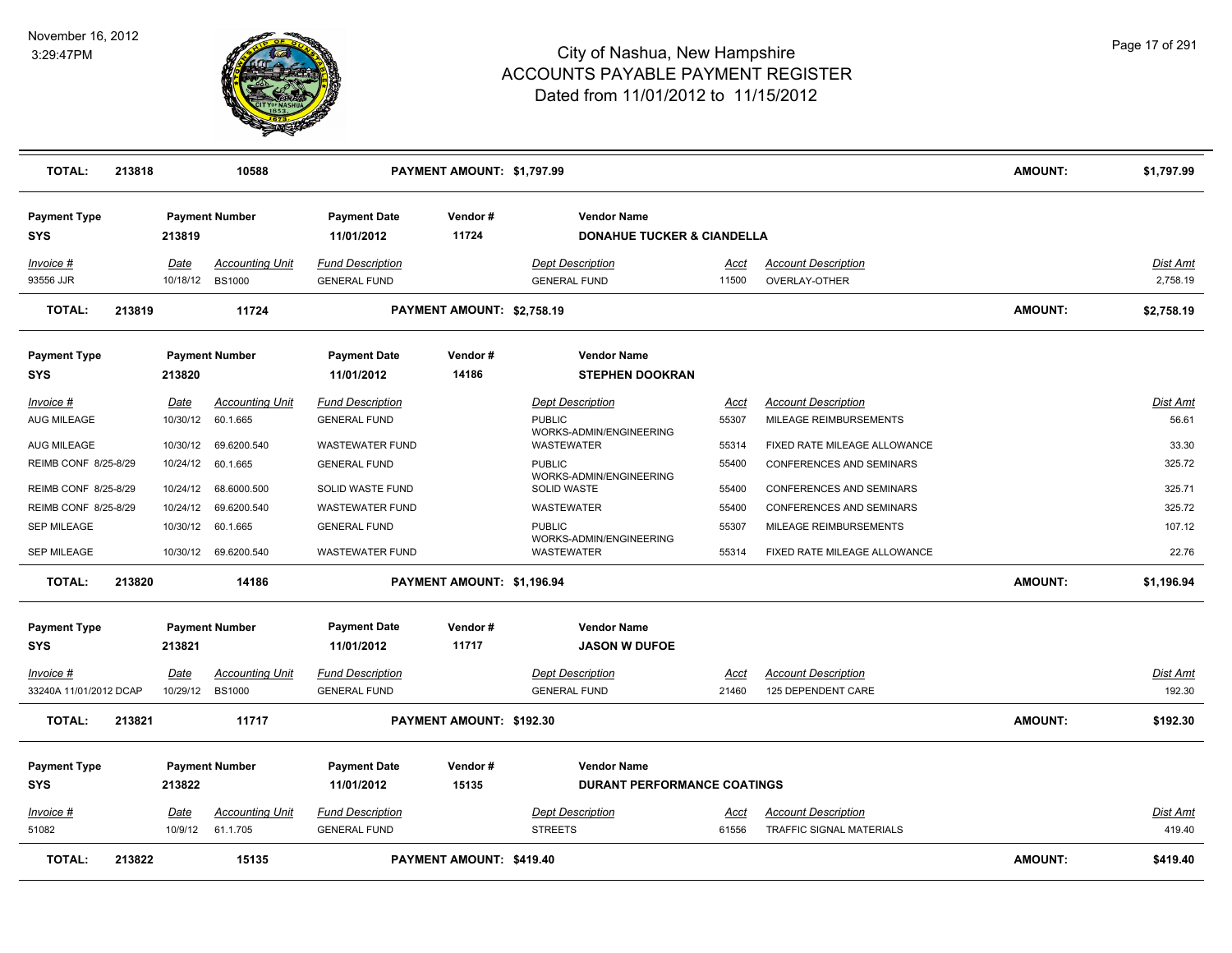

3-QN-066A 8/25/12 60.5700 CAP PROJECTS-BROAD ST PKWY CAP PROJECTS-BROAD ST

3-QN-066A 8/25/12 60.5700 CAP PROJECTS-BROAD ST PKWY CAP PROJECTS-BROAD ST

## City of Nashua, New Hampshire ACCOUNTS PAYABLE PAYMENT REGISTER Dated from 11/01/2012 to 11/15/2012

| <b>Payment Type</b>    |        |                 | <b>Payment Number</b>             | <b>Payment Date</b>                                   | Vendor#                    | <b>Vendor Name</b>                                    |               |                                                        |                                     |                    |
|------------------------|--------|-----------------|-----------------------------------|-------------------------------------------------------|----------------------------|-------------------------------------------------------|---------------|--------------------------------------------------------|-------------------------------------|--------------------|
| <b>SYS</b>             |        | 213823          |                                   | 11/01/2012                                            | 12692                      | <b>ERICKSON CLEANING SERVICES LLC</b>                 |               |                                                        |                                     |                    |
| Invoice #<br>7369      |        | Date<br>9/27/12 | <b>Accounting Unit</b><br>31.2506 | <b>Fund Description</b><br>HUNT BLDG FACILITY RENTALS |                            | <b>Dept Description</b><br>HUNT BLDG FACILITY RENTALS | Acct<br>44590 | <b>Account Description</b><br><b>FACILITIES RENTAL</b> |                                     | Dist Amt<br>160.00 |
| <b>TOTAL:</b>          | 213823 |                 | 12692                             |                                                       | PAYMENT AMOUNT: \$160.00   |                                                       |               |                                                        | <b>AMOUNT:</b>                      | \$160.00           |
| <b>Payment Type</b>    |        |                 | <b>Payment Number</b>             | <b>Payment Date</b>                                   | Vendor#                    | <b>Vendor Name</b>                                    |               |                                                        | Payee Name                          |                    |
| <b>SYS</b>             |        | 213824          |                                   | 11/01/2012                                            | 12696                      | <b>EVERETT J PRESCOTT INC</b>                         |               |                                                        | E J PRESCOTT INC                    |                    |
| Invoice #              |        | Date            | <b>Accounting Unit</b>            | <b>Fund Description</b>                               |                            | <b>Dept Description</b>                               | Acct          | <b>Account Description</b>                             | Activity                            | Dist Amt           |
| 4586024                |        | 10/2/12         | 69.6200.950                       | <b>WASTEWATER FUND</b>                                |                            | WASTEWATER                                            | 81700         | <b>INFRASTRUCTURE</b>                                  | 1043.69.01.30                       | 9,984.24           |
| <b>TOTAL:</b>          | 213824 |                 | 12696                             |                                                       | PAYMENT AMOUNT: \$9,984.24 |                                                       |               |                                                        | <b>AMOUNT:</b>                      | \$9,984.24         |
| <b>Payment Type</b>    |        |                 | <b>Payment Number</b>             | <b>Payment Date</b>                                   | Vendor#                    | <b>Vendor Name</b>                                    |               |                                                        |                                     |                    |
| <b>SYS</b>             |        | 213825          |                                   | 11/01/2012                                            | 14216                      | <b>FAIRPOINT COMMUNICATIONS</b>                       |               |                                                        |                                     |                    |
| Invoice #              |        | Date            | <b>Accounting Unit</b>            | <b>Fund Description</b>                               |                            | <b>Dept Description</b>                               | Acct          | <b>Account Description</b>                             |                                     | <b>Dist Amt</b>    |
| 006 301 3068 256-OCT13 |        | 10/18/12        | 20.1.555                          | <b>GENERAL FUND</b>                                   |                            | TELECOMMUNICATIONS                                    | 55109         | TELEPHONE-VOICE                                        |                                     | 259.99             |
| 136 097 7416 7-OCT13   |        |                 | 10/15/12 20.1.555                 | <b>GENERAL FUND</b>                                   |                            | <b>TELECOMMUNICATIONS</b>                             | 55109         | TELEPHONE-VOICE                                        |                                     | 32.81              |
| 136 098 2761 5-OCT13   |        |                 | 10/15/12 20.1.555                 | <b>GENERAL FUND</b>                                   |                            | <b>TELECOMMUNICATIONS</b>                             | 55109         | TELEPHONE-VOICE                                        |                                     | 32.81              |
| 603 401 2132 196-OCT13 |        |                 | 10/21/12 20.1.555                 | <b>GENERAL FUND</b>                                   |                            | <b>TELECOMMUNICATIONS</b>                             | 55109         | TELEPHONE-VOICE                                        |                                     | 153.00             |
| 603 401 3412 403-OCT13 |        |                 | 10/21/12 20.1.555                 | <b>GENERAL FUND</b>                                   |                            | <b>TELECOMMUNICATIONS</b>                             | 55109         | TELEPHONE-VOICE                                        |                                     | 51.00              |
| 603 598 0569 443-OCT13 |        | 10/21/12        | 20.1.555                          | <b>GENERAL FUND</b>                                   |                            | <b>TELECOMMUNICATIONS</b>                             | 55109         | TELEPHONE-VOICE                                        |                                     | 30.17              |
| 603 598 3556 002-OCT13 |        | 10/21/12        | 20.1.555                          | <b>GENERAL FUND</b>                                   |                            | <b>TELECOMMUNICATIONS</b>                             | 55109         | TELEPHONE-VOICE                                        |                                     | 30.17              |
| 603 883 6924 992-OCT13 |        | 10/21/12        | 20.1.555                          | <b>GENERAL FUND</b>                                   |                            | TELECOMMUNICATIONS                                    | 55109         | TELEPHONE-VOICE                                        |                                     | 30.17              |
| 603 886 9256 877-OCT13 |        | 10/21/12        | 50.1.500                          | <b>GENERAL FUND</b>                                   |                            | <b>POLICE</b>                                         | 54849         | TELEPHONE LEASE                                        |                                     | 30.17              |
| 603 889 3201 324-OCT13 |        | 10/21/12        | 20.1.555                          | <b>GENERAL FUND</b>                                   |                            | <b>TELECOMMUNICATIONS</b>                             | 55109         | TELEPHONE-VOICE                                        |                                     | 30.17              |
| 603 889 3456 820-OCT13 |        | 10/21/12        | 20.1.555                          | <b>GENERAL FUND</b>                                   |                            | <b>TELECOMMUNICATIONS</b>                             | 55109         | TELEPHONE-VOICE                                        |                                     | 33.14              |
| 603 889 3850 726-OCT13 |        | 10/21/12        | 20.1.555                          | <b>GENERAL FUND</b>                                   |                            | <b>TELECOMMUNICATIONS</b>                             | 55109         | TELEPHONE-VOICE                                        |                                     | 33.14              |
| 603 889 9525 823-OCT13 |        |                 | 10/21/12 20.1.555                 | <b>GENERAL FUND</b>                                   |                            | <b>TELECOMMUNICATIONS</b>                             | 55109         | TELEPHONE-VOICE                                        |                                     | 82.73              |
| <b>TOTAL:</b>          | 213825 |                 | 14216                             |                                                       | PAYMENT AMOUNT: \$829.47   |                                                       |               |                                                        | <b>AMOUNT:</b>                      | \$829.47           |
| <b>Payment Type</b>    |        |                 | <b>Payment Number</b>             | <b>Payment Date</b>                                   | Vendor#                    | <b>Vendor Name</b>                                    |               |                                                        | Payee Name                          |                    |
| <b>SYS</b>             |        | 213826          |                                   | 11/01/2012                                            | 12706                      | <b>FAY SPOFFORD &amp; THORNDIKE LLC</b>               |               |                                                        | <b>FAY SPOFFORD &amp; THORNDIKE</b> |                    |

*Invoice # Date Accounting Unit Fund Description Dept Description Acct Account Description Dist Amt*

PKWY

PKWY

*Activity*

81700 INFRASTRUCTURE 1061.60.04.45 13,547.34

81700 INFRASTRUCTURE 1061.60.04.50 13,547.34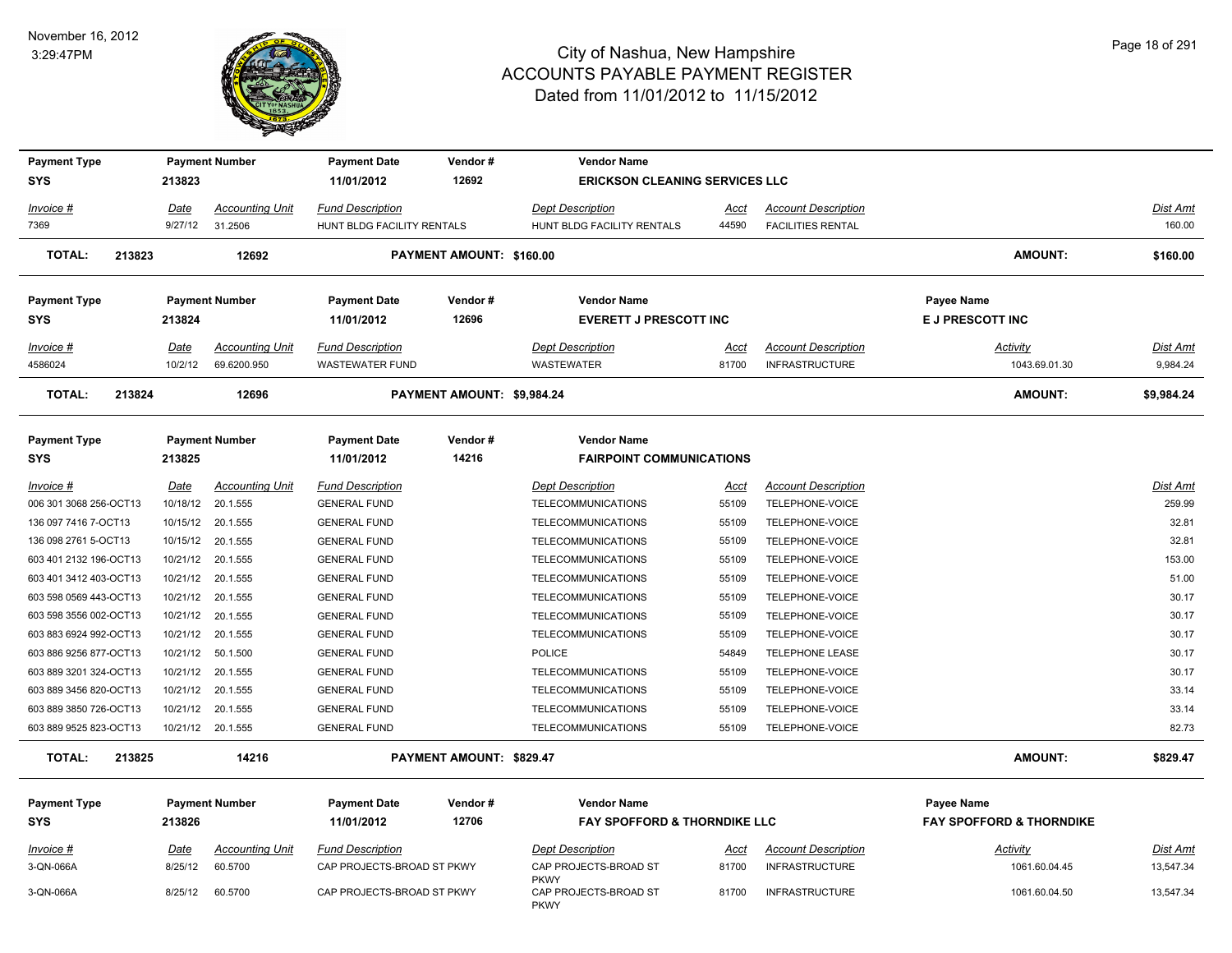

| <b>TOTAL:</b>                     | 213830 |                                    | 10766                  |                                                                   | PAYMENT AMOUNT: \$689.00     |                                                                   |                      |                                                                        | <b>AMOUNT:</b>                   | \$689.00                  |
|-----------------------------------|--------|------------------------------------|------------------------|-------------------------------------------------------------------|------------------------------|-------------------------------------------------------------------|----------------------|------------------------------------------------------------------------|----------------------------------|---------------------------|
| 2512                              |        | 10/18/12<br>66.1.500               |                        | <b>GENERAL FUND</b>                                               |                              | PARKING LOTS                                                      | <u>Acct</u><br>54280 | BUILDING/GROUNDS MAINTENANCE                                           |                                  | 689.00                    |
| <b>SYS</b><br>Invoice #           |        | 213830<br><b>Date</b>              | <b>Accounting Unit</b> | 11/01/2012<br><b>Fund Description</b>                             | 10766                        | <b>GAGNON ELECTRICAL SERVICE INC</b><br><b>Dept Description</b>   |                      | <b>Account Description</b>                                             |                                  | Dist Amt                  |
| <b>Payment Type</b>               |        | <b>Payment Number</b>              |                        | <b>Payment Date</b>                                               | Vendor#                      | <b>Vendor Name</b>                                                |                      |                                                                        |                                  |                           |
| TOTAL:                            | 213829 |                                    | 10902                  |                                                                   | PAYMENT AMOUNT: \$5,000.00   |                                                                   |                      |                                                                        | <b>AMOUNT:</b>                   | \$5,000.00                |
| Invoice #<br>1ST QTR JUL-SEP 2012 |        | Date<br>10/25/12<br>84.3090        | <b>Accounting Unit</b> | <b>Fund Description</b><br><b>URBAN PROGRAM GRANTS</b>            |                              | <b>Dept Description</b><br><b>URBAN PROGRAM GRANTS</b>            | <u>Acct</u><br>69075 | <b>Account Description</b><br>PUBLIC SERVICES ACTIVITIES               | Activity<br>8400.13.30.303       | Dist Amt<br>5,000.00      |
| <b>Payment Type</b><br><b>SYS</b> |        | <b>Payment Number</b><br>213829    |                        | <b>Payment Date</b><br>11/01/2012                                 | Vendor#<br>10902             | <b>Vendor Name</b><br>THE FRONT DOOR AGENCY INC                   |                      |                                                                        |                                  |                           |
|                                   |        |                                    |                        |                                                                   |                              |                                                                   |                      |                                                                        |                                  |                           |
| <b>TOTAL:</b>                     | 213828 |                                    | 12750                  |                                                                   | PAYMENT AMOUNT: \$59.50      |                                                                   |                      |                                                                        | <b>AMOUNT:</b>                   | \$59.50                   |
| <u>Invoice #</u><br>360486        |        | <u>Date</u><br>9/18/12<br>61.1.700 | <b>Accounting Unit</b> | <b>Fund Description</b><br><b>GENERAL FUND</b>                    |                              | <b>Dept Description</b><br><b>STREETS</b>                         | <u>Acct</u><br>54600 | <b>Account Description</b><br><b>VEHICLE REPAIRS &amp; MAINTENANCE</b> |                                  | <u>Dist Amt</u><br>59.50  |
| <b>SYS</b>                        |        | 213828                             |                        | 11/01/2012                                                        | 12750                        | <b>FREIGHTLINER OF NH INC</b>                                     |                      |                                                                        |                                  |                           |
| <b>Payment Type</b>               |        | <b>Payment Number</b>              |                        | <b>Payment Date</b>                                               | Vendor#                      | <b>Vendor Name</b>                                                |                      |                                                                        |                                  |                           |
| <b>TOTAL:</b>                     | 213827 |                                    | 12729                  |                                                                   | PAYMENT AMOUNT: \$150.00     |                                                                   |                      |                                                                        | <b>AMOUNT:</b>                   | \$150.00                  |
| Invoice #<br>18098                |        | <u>Date</u><br>7/31/12<br>81.3080  | <b>Accounting Unit</b> | <b>Fund Description</b><br>COMMUNITY DEVELOPMENT<br><b>GRANTS</b> |                              | <b>Dept Description</b><br>COMMUNITY DEVELOPMENT<br><b>GRANTS</b> | <u>Acct</u><br>81600 | <b>Account Description</b><br>LAND                                     | <b>Activity</b><br>1078.81.02.30 | <u>Dist Amt</u><br>150.00 |
| <b>SYS</b>                        |        | 213827                             |                        | 11/01/2012                                                        | 12729                        | <b>FLEGAL LAW OFFICES</b>                                         |                      |                                                                        |                                  |                           |
| <b>Payment Type</b>               |        | <b>Payment Number</b>              |                        | <b>Payment Date</b>                                               | Vendor#                      | <b>Vendor Name</b>                                                |                      |                                                                        |                                  |                           |
| <b>TOTAL:</b>                     | 213826 |                                    | 12706                  |                                                                   | PAYMENT AMOUNT: \$218,891.94 |                                                                   |                      |                                                                        | <b>AMOUNT:</b>                   | \$218,891.94              |
| 7-QN-066                          |        | 8/25/12<br>60.5700                 |                        | CAP PROJECTS-BROAD ST PKWY                                        |                              | CAP PROJECTS-BROAD ST<br><b>PKWY</b>                              | 81700                | <b>INFRASTRUCTURE</b>                                                  | 1061.60.05.65                    | 85,714.70                 |
| 7-QN-066                          |        | 8/25/12<br>60.5700                 |                        | CAP PROJECTS-BROAD ST PKWY                                        |                              | <b>PKWY</b><br>CAP PROJECTS-BROAD ST<br><b>PKWY</b>               | 81700                | <b>INFRASTRUCTURE</b>                                                  | 1061.60.04.60                    | 15,000.00                 |
| 7-QN-066                          |        | 8/25/12<br>60.5700                 |                        | CAP PROJECTS-BROAD ST PKWY                                        |                              | <b>PKWY</b><br>CAP PROJECTS-BROAD ST                              | 81700                | <b>INFRASTRUCTURE</b>                                                  | 1061.60.04.55                    | 66,582.56                 |
| 7-QN-066                          |        | 8/25/12<br>60.5700                 |                        | CAP PROJECTS-BROAD ST PKWY                                        |                              | <b>PKWY</b><br>CAP PROJECTS-BROAD ST                              | 81700                | <b>INFRASTRUCTURE</b>                                                  | 1061.60.04.50                    | 2,500.00                  |
| 7-QN-066                          |        | 60.5700<br>8/25/12                 |                        | CAP PROJECTS-BROAD ST PKWY                                        |                              | <b>PKWY</b><br>CAP PROJECTS-BROAD ST                              | 81700                | <b>INFRASTRUCTURE</b>                                                  | 1061.60.04.45                    | 17,000.00                 |
| 7-QN-066                          |        | 8/25/12<br>60.5700                 |                        | CAP PROJECTS-BROAD ST PKWY                                        |                              | CAP PROJECTS-BROAD ST                                             | 81700                | <b>INFRASTRUCTURE</b>                                                  | 1061.60.04.25                    | 5,000.00                  |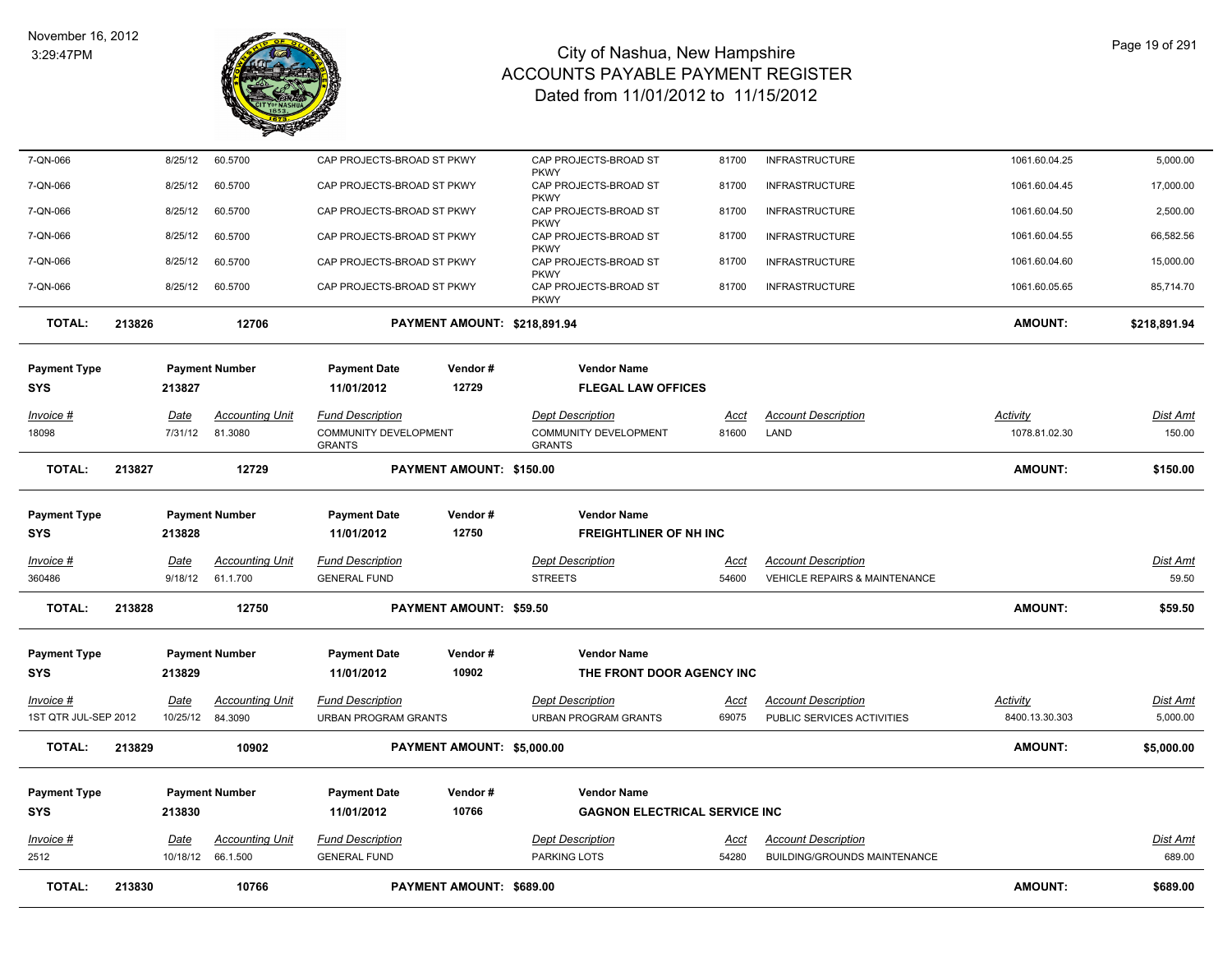

| <b>Payment Type</b> |        |             | <b>Payment Number</b>  | <b>Payment Date</b>                                 | Vendor#                    | <b>Vendor Name</b>                    |             |                                                      | Payee Name      |                 |
|---------------------|--------|-------------|------------------------|-----------------------------------------------------|----------------------------|---------------------------------------|-------------|------------------------------------------------------|-----------------|-----------------|
| <b>SYS</b>          |        | 213831      |                        | 11/01/2012                                          | 14241                      | <b>GALE GROUP INC</b>                 |             |                                                      | <b>GALE</b>     |                 |
| Invoice #           |        | <b>Date</b> | <b>Accounting Unit</b> | <b>Fund Description</b>                             |                            | <b>Dept Description</b>               | Acct        | <b>Account Description</b>                           |                 | <b>Dist Amt</b> |
| 97631329            |        | 10/8/12     | 79.1.760               | <b>GENERAL FUND</b>                                 |                            | <b>LIBRARY</b>                        | 61807       | <b>PUBLICATIONS</b>                                  |                 | 47.23           |
| 97635399            |        | 10/8/12     | 79.1.760               | <b>GENERAL FUND</b>                                 |                            | <b>LIBRARY</b>                        | 61807       | <b>PUBLICATIONS</b>                                  |                 | 49.48           |
| <b>TOTAL:</b>       | 213831 |             | 14241                  |                                                     | PAYMENT AMOUNT: \$96.71    |                                       |             |                                                      | <b>AMOUNT:</b>  | \$96.71         |
| <b>Payment Type</b> |        |             | <b>Payment Number</b>  | <b>Payment Date</b>                                 | Vendor#                    | <b>Vendor Name</b>                    |             |                                                      |                 |                 |
| <b>SYS</b>          |        | 213832      |                        | 11/01/2012                                          | 12776                      | <b>GILLIG LLC</b>                     |             |                                                      |                 |                 |
| Invoice #           |        | <b>Date</b> | <b>Accounting Unit</b> | <b>Fund Description</b>                             |                            | <b>Dept Description</b>               | Acct        | <b>Account Description</b>                           | Activity        | Dist Amt        |
| 4852718             |        | 10/4/12     | 86.3120                | <b>TRANSIT GRANTS</b>                               |                            | <b>TRANSPORTATION</b>                 | 61799       | VEHICLE PARTS & SUPPLIES                             | 86.800.13.30.01 | 247.48          |
| 4853472             |        | 10/8/12     | 86.3120                | <b>TRANSIT GRANTS</b>                               |                            | <b>TRANSPORTATION</b>                 | 61799       | VEHICLE PARTS & SUPPLIES                             | 86.800.13.30.01 | 189.14          |
| 4855045             |        |             | 10/12/12 86.3120       | TRANSIT GRANTS                                      |                            | <b>TRANSPORTATION</b>                 | 61799       | VEHICLE PARTS & SUPPLIES                             | 86.800.13.30.01 | 72.95           |
| <b>TOTAL:</b>       | 213832 |             | 12776                  |                                                     | PAYMENT AMOUNT: \$509.57   |                                       |             |                                                      | <b>AMOUNT:</b>  | \$509.57        |
| <b>Payment Type</b> |        |             | <b>Payment Number</b>  | <b>Payment Date</b>                                 | Vendor#                    | <b>Vendor Name</b>                    |             |                                                      |                 |                 |
| <b>SYS</b>          |        | 213833      |                        | 11/01/2012                                          | 12791                      | <b>DONNA GRAHAM</b>                   |             |                                                      |                 |                 |
| Invoice #           |        | <b>Date</b> | <b>Accounting Unit</b> | <b>Fund Description</b>                             |                            | <b>Dept Description</b>               | Acct        | <b>Account Description</b>                           |                 | Dist Amt        |
| CTAB MTNG 8/10/12   |        | 8/20/12     | 22.2505                | <b>GOVT &amp; EDUCATION CHANNELS</b><br><b>FUND</b> |                            | <b>GOV'T &amp; EDUCATION CHANNELS</b> | 53432       | <b>TRANSCRIPTION SERVICES</b>                        |                 | 60.00           |
| CTAB MTNG 9/14/12   |        | 10/5/12     | 22.2505                | <b>GOVT &amp; EDUCATION CHANNELS</b><br><b>FUND</b> |                            | <b>GOV'T &amp; EDUCATION CHANNELS</b> | 53432       | <b>TRANSCRIPTION SERVICES</b>                        |                 | 60.00           |
| <b>TOTAL:</b>       | 213833 |             | 12791                  |                                                     | PAYMENT AMOUNT: \$120.00   |                                       |             |                                                      | <b>AMOUNT:</b>  | \$120.00        |
| <b>Payment Type</b> |        |             | <b>Payment Number</b>  | <b>Payment Date</b>                                 | Vendor#                    | <b>Vendor Name</b>                    |             |                                                      |                 |                 |
| <b>SYS</b>          |        | 213834      |                        | 11/01/2012                                          | 10853                      | <b>GRAINGER</b>                       |             |                                                      |                 |                 |
| $Invoice$ #         |        | <u>Date</u> | <b>Accounting Unit</b> | <b>Fund Description</b>                             |                            | <b>Dept Description</b>               | <u>Acct</u> | <b>Account Description</b>                           |                 | Dist Amt        |
| 806001921           |        | 10/10/12    | 69.6200.670            | <b>WASTEWATER FUND</b>                              |                            | WASTEWATER                            | 54487       | <b>EQUIPMENT REPAIRS &amp;</b><br><b>MAINTENANCE</b> |                 | 30.42           |
| 9943308255          |        | 10/4/12     | 79.1.720               | <b>GENERAL FUND</b>                                 |                            | <b>LIBRARY</b>                        | 54243       | <b>HVAC MAINTENANCE</b>                              |                 | 296.40          |
| 9943993015          |        | 10/4/12     | 69.6200.670            | <b>WASTEWATER FUND</b>                              |                            | <b>WASTEWATER</b>                     | 61107       | <b>CLOTHING &amp; UNIFORMS</b>                       |                 | 258.72          |
| 9947745627          |        | 10/10/12    | 69.6200.670            | <b>WASTEWATER FUND</b>                              |                            | WASTEWATER                            | 54487       | <b>EQUIPMENT REPAIRS &amp;</b><br>MAINTENANCE        |                 | 461.25          |
| <b>TOTAL:</b>       | 213834 |             | 10853                  |                                                     | PAYMENT AMOUNT: \$1,046.79 |                                       |             |                                                      | <b>AMOUNT:</b>  | \$1,046.79      |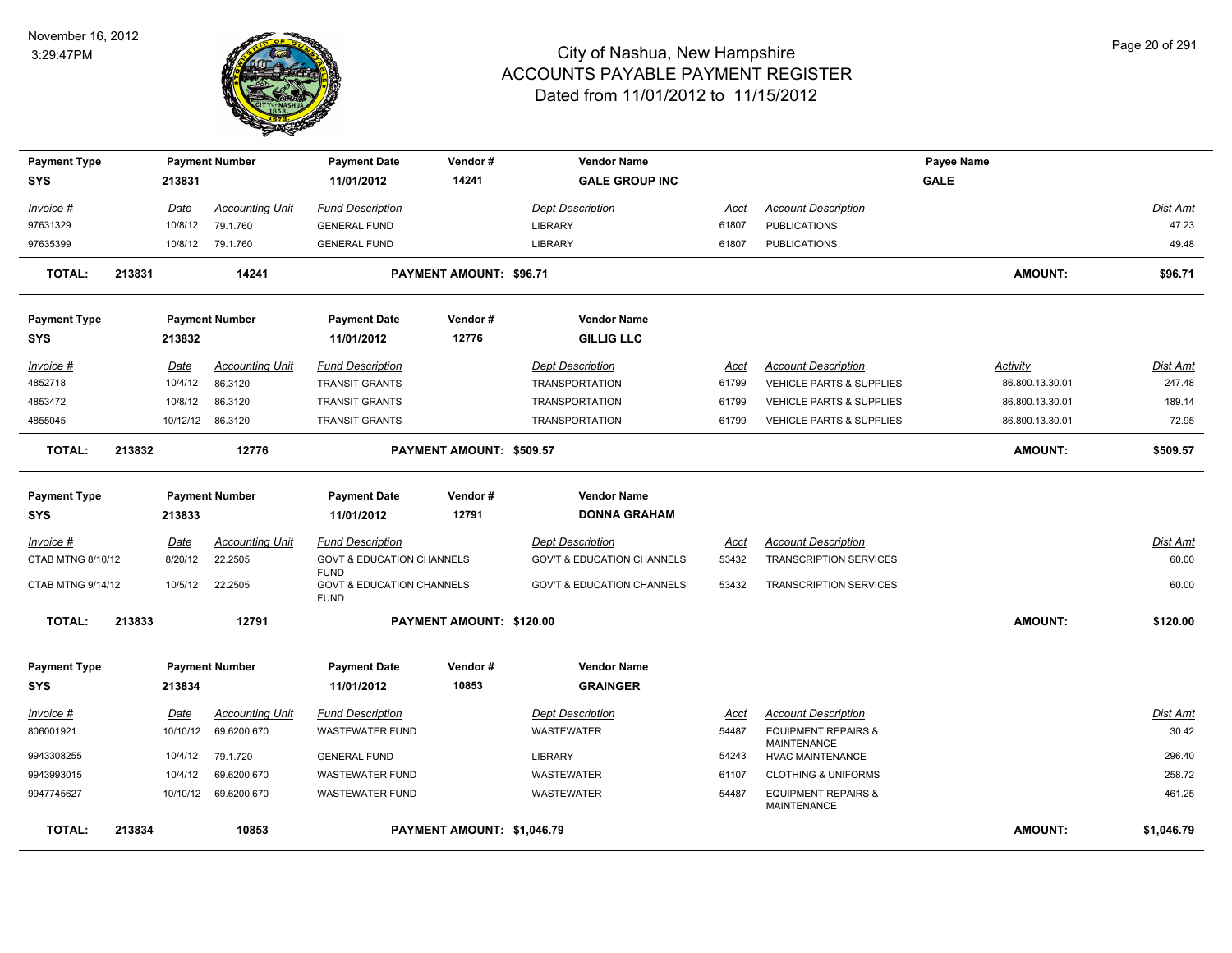

| <b>Payment Type</b>                      |        |                         | <b>Payment Number</b>                   | <b>Payment Date</b>                            | Vendor#                  | <b>Vendor Name</b>                             |                      |                                                  |                                    |                           |
|------------------------------------------|--------|-------------------------|-----------------------------------------|------------------------------------------------|--------------------------|------------------------------------------------|----------------------|--------------------------------------------------|------------------------------------|---------------------------|
| <b>SYS</b>                               |        | 213835                  |                                         | 11/01/2012                                     | 15245                    | <b>GMNBR</b>                                   |                      |                                                  |                                    |                           |
| Invoice #                                |        | Date                    | <b>Accounting Unit</b>                  | <b>Fund Description</b>                        |                          | <b>Dept Description</b>                        | Acct                 | <b>Account Description</b>                       |                                    | <b>Dist Amt</b>           |
| DUES - A MARINO                          |        |                         | 10/16/12 32.1.600                       | <b>GENERAL FUND</b>                            |                          | ASSESSING                                      | 55200                | DUES AND MEMBERSHIPS                             |                                    | 170.00                    |
| <b>TOTAL:</b>                            | 213835 |                         | 15245                                   |                                                | PAYMENT AMOUNT: \$170.00 |                                                |                      |                                                  | AMOUNT:                            | \$170.00                  |
| <b>Payment Type</b>                      |        |                         | <b>Payment Number</b>                   | <b>Payment Date</b>                            | Vendor#                  | <b>Vendor Name</b>                             |                      |                                                  | Payee Name                         |                           |
| <b>SYS</b>                               |        | 213836                  |                                         | 11/01/2012                                     | 14277                    | <b>GRIFFIN GREENHOUSE NURSERY &amp; S</b>      |                      |                                                  | <b>GRIFFIN GREENHOUSE SUPPLIES</b> |                           |
| Invoice #                                |        | Date                    | <b>Accounting Unit</b>                  | <b>Fund Description</b>                        |                          | <b>Dept Description</b>                        | Acct                 | <b>Account Description</b>                       |                                    | Dist Amt                  |
| 01353959                                 |        |                         | 10/11/12 TF44.7504                      | ETF CONTRIB EDGEWOOD-DEED<br><b>FUND</b>       |                          | ETF CONTRIB EDGEWOOD-DEED<br><b>FUND</b>       | 61549                | <b>GREENHOUSE SUPPLIES</b>                       |                                    | 685.80                    |
| <b>TOTAL:</b>                            | 213836 |                         | 14277                                   |                                                | PAYMENT AMOUNT: \$685.80 |                                                |                      |                                                  | <b>AMOUNT:</b>                     | \$685.80                  |
| <b>Payment Type</b>                      |        |                         | <b>Payment Number</b>                   | <b>Payment Date</b>                            | Vendor#                  | <b>Vendor Name</b>                             |                      |                                                  |                                    |                           |
| <b>SYS</b>                               |        | 213837                  |                                         | 11/01/2012                                     | 12075                    | <b>RICHARD HABERMAN</b>                        |                      |                                                  |                                    |                           |
| <u>Invoice #</u>                         |        | <u>Date</u>             | <b>Accounting Unit</b>                  | <b>Fund Description</b>                        |                          | <b>Dept Description</b>                        | <u>Acct</u>          | <b>Account Description</b>                       |                                    | <b>Dist Amt</b>           |
| SEP MILEAGE                              |        | 10/25/12                | 60.1.665                                | <b>GENERAL FUND</b>                            |                          | <b>PUBLIC</b><br>WORKS-ADMIN/ENGINEERING       | 55307                | MILEAGE REIMBURSEMENTS                           |                                    | 123.21                    |
| <b>TOTAL:</b>                            | 213837 |                         | 12075                                   |                                                | PAYMENT AMOUNT: \$123.21 |                                                |                      |                                                  | <b>AMOUNT:</b>                     | \$123.21                  |
|                                          |        |                         |                                         |                                                |                          |                                                |                      |                                                  |                                    |                           |
| <b>Payment Type</b>                      |        |                         | <b>Payment Number</b>                   | <b>Payment Date</b>                            | Vendor#                  | <b>Vendor Name</b>                             |                      |                                                  |                                    |                           |
| <b>SYS</b>                               |        | 213838                  |                                         | 11/01/2012                                     | 14284                    | <b>TINA HAMILTON</b>                           |                      |                                                  |                                    |                           |
| <u>Invoice #</u><br>20176A 11/01/12 DCAP |        | <b>Date</b><br>10/29/12 | <b>Accounting Unit</b><br><b>BS1000</b> | <b>Fund Description</b><br><b>GENERAL FUND</b> |                          | <b>Dept Description</b><br><b>GENERAL FUND</b> | <u>Acct</u><br>21460 | <b>Account Description</b><br>125 DEPENDENT CARE |                                    | <b>Dist Amt</b><br>100.00 |
|                                          |        |                         |                                         |                                                |                          |                                                |                      |                                                  |                                    |                           |
| <b>TOTAL:</b>                            | 213838 |                         | 14284                                   |                                                | PAYMENT AMOUNT: \$100.00 |                                                |                      |                                                  | <b>AMOUNT:</b>                     | \$100.00                  |
| <b>Payment Type</b>                      |        |                         | <b>Payment Number</b>                   | <b>Payment Date</b>                            | Vendor#                  | <b>Vendor Name</b>                             |                      |                                                  |                                    |                           |
| <b>SYS</b>                               |        | 213839                  |                                         | 11/01/2012                                     | 12226                    | <b>MICHAEL HATZIPETROS</b>                     |                      |                                                  |                                    |                           |
| Invoice #                                |        | Date                    | <b>Accounting Unit</b>                  | <b>Fund Description</b>                        |                          | <b>Dept Description</b>                        | Acct                 | <b>Account Description</b>                       |                                    | <b>Dist Amt</b>           |
| MILEAGE 10/15/12                         |        |                         | 10/29/12  50.1.500                      | <b>GENERAL FUND</b>                            |                          | <b>POLICE</b>                                  | 55307                | MILEAGE REIMBURSEMENTS                           |                                    | 44.40                     |
| <b>TOTAL:</b>                            | 213839 |                         | 12226                                   |                                                | PAYMENT AMOUNT: \$44.40  |                                                |                      |                                                  | <b>AMOUNT:</b>                     | \$44.40                   |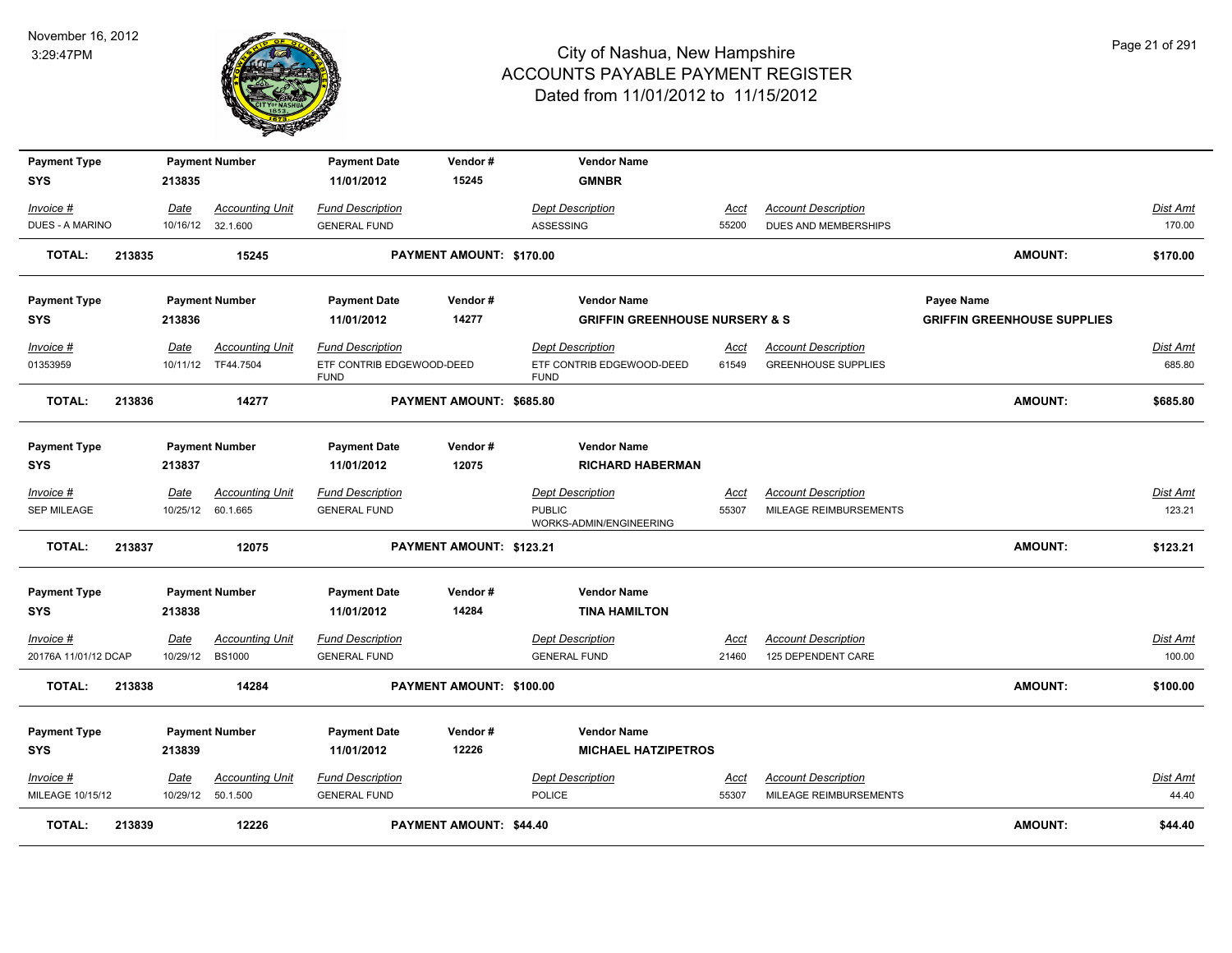

| <b>Payment Type</b> |             | <b>Payment Number</b>  | <b>Payment Date</b>        | Vendor#                             | <b>Vendor Name</b>                                  |       |                            |                |                 |
|---------------------|-------------|------------------------|----------------------------|-------------------------------------|-----------------------------------------------------|-------|----------------------------|----------------|-----------------|
| <b>SYS</b>          | 213840      |                        | 11/01/2012                 | 12841                               | <b>HAYNER SWANSON INC</b>                           |       |                            |                |                 |
| Invoice #           | Date        | <b>Accounting Unit</b> | <b>Fund Description</b>    |                                     | <b>Dept Description</b>                             | Acct  | <b>Account Description</b> | Activity       | Dist Amt        |
| 102212              | 10/22/12    | 60.5700                | CAP PROJECTS-BROAD ST PKWY |                                     | CAP PROJECTS-BROAD ST<br><b>PKWY</b>                | 81700 | <b>INFRASTRUCTURE</b>      | 1061.60.04.15  | $-84.24$        |
| 10445               | 9/4/12      | 60.5700                | CAP PROJECTS-BROAD ST PKWY |                                     | CAP PROJECTS-BROAD ST<br><b>PKWY</b>                | 81700 | <b>INFRASTRUCTURE</b>      | 1061.60.05.65  | 546.00          |
| 10447               | 9/4/12      | 60.5700                | CAP PROJECTS-BROAD ST PKWY |                                     | CAP PROJECTS-BROAD ST                               | 81700 | <b>INFRASTRUCTURE</b>      | 1061.60.05.65  | 8,131.63        |
| 10448               | 9/4/12      | 60.5700                | CAP PROJECTS-BROAD ST PKWY |                                     | <b>PKWY</b><br>CAP PROJECTS-BROAD ST                | 81700 | <b>INFRASTRUCTURE</b>      | 1061.60.05.65  | 475.00          |
| 10449               | 9/4/12      | 60.5700                | CAP PROJECTS-BROAD ST PKWY |                                     | <b>PKWY</b><br>CAP PROJECTS-BROAD ST                | 81700 | <b>INFRASTRUCTURE</b>      | 1061.60.05.65  | 5,002.62        |
| 10450               | 9/4/12      | 60.5700                | CAP PROJECTS-BROAD ST PKWY |                                     | <b>PKWY</b><br>CAP PROJECTS-BROAD ST                | 81700 | <b>INFRASTRUCTURE</b>      | 1061.60.05.65  | 5,531.28        |
| 10451               | 9/4/12      | 60.5700                | CAP PROJECTS-BROAD ST PKWY |                                     | <b>PKWY</b><br>CAP PROJECTS-BROAD ST                | 81700 | <b>INFRASTRUCTURE</b>      | 1061.60.04.15  | 6,335.00        |
| 10452               | 9/4/12      | 60.5700                | CAP PROJECTS-BROAD ST PKWY |                                     | <b>PKWY</b><br>CAP PROJECTS-BROAD ST                | 81700 | <b>INFRASTRUCTURE</b>      | 1061.60.05.65  | 8,292.91        |
| 10499               | 10/1/12     | 60.5700                | CAP PROJECTS-BROAD ST PKWY |                                     | <b>PKWY</b><br>CAP PROJECTS-BROAD ST                | 81700 | <b>INFRASTRUCTURE</b>      | 1061.60.05.65  | 520.00          |
| 10500               | 10/1/12     | 60.5700                | CAP PROJECTS-BROAD ST PKWY |                                     | <b>PKWY</b><br>CAP PROJECTS-BROAD ST                | 81700 | <b>INFRASTRUCTURE</b>      | 1061.60.05.65  | 3,844.00        |
| 10501               | 10/1/12     | 60.5700                | CAP PROJECTS-BROAD ST PKWY |                                     | <b>PKWY</b><br>CAP PROJECTS-BROAD ST                | 81700 | <b>INFRASTRUCTURE</b>      | 1061.60.05.65  | 7,169.61        |
| 10503               | 10/1/12     | 60.5700                | CAP PROJECTS-BROAD ST PKWY |                                     | <b>PKWY</b><br>CAP PROJECTS-BROAD ST                | 81700 | <b>INFRASTRUCTURE</b>      | 1061.60.05.65  | 12,820.00       |
|                     |             |                        |                            |                                     | <b>PKWY</b>                                         |       |                            |                |                 |
| 10504               | 10/1/12     | 60.5700                | CAP PROJECTS-BROAD ST PKWY |                                     | CAP PROJECTS-BROAD ST<br><b>PKWY</b>                | 81700 | <b>INFRASTRUCTURE</b>      | 1061.60.05.65  | 4,580.00        |
| 10505               | 10/1/12     | 60.5700                | CAP PROJECTS-BROAD ST PKWY |                                     | CAP PROJECTS-BROAD ST<br><b>PKWY</b>                | 81700 | <b>INFRASTRUCTURE</b>      | 1061.60.05.65  | 5,719.11        |
| 10506               | 10/1/12     | 60.5700                | CAP PROJECTS-BROAD ST PKWY |                                     | CAP PROJECTS-BROAD ST<br><b>PKWY</b>                | 81700 | <b>INFRASTRUCTURE</b>      | 1061.60.05.65  | 1,210.00        |
| 10507               | 10/1/12     | 60.5700                | CAP PROJECTS-BROAD ST PKWY |                                     | CAP PROJECTS-BROAD ST                               | 81700 | <b>INFRASTRUCTURE</b>      | 1061.60.05.65  | 2,010.00        |
| 10508               | 10/1/12     | 60.5700                | CAP PROJECTS-BROAD ST PKWY |                                     | <b>PKWY</b><br>CAP PROJECTS-BROAD ST<br><b>PKWY</b> | 81700 | <b>INFRASTRUCTURE</b>      | 1061.60.05.65  | 2,936.25        |
|                     |             |                        |                            |                                     |                                                     |       |                            |                |                 |
| <b>TOTAL:</b>       | 213840      | 12841                  |                            | PAYMENT AMOUNT: \$75,039.17         |                                                     |       |                            | <b>AMOUNT:</b> | \$75,039.17     |
| <b>Payment Type</b> |             | <b>Payment Number</b>  | <b>Payment Date</b>        | Vendor#                             | <b>Vendor Name</b>                                  |       |                            |                |                 |
| <b>SYS</b>          | 213841      |                        | 11/01/2012                 | 12842                               | <b>HAZEN &amp; SAWYER PC</b>                        |       |                            |                |                 |
| Invoice #           | <u>Date</u> | <b>Accounting Unit</b> | <b>Fund Description</b>    |                                     | <b>Dept Description</b>                             | Acct  | <b>Account Description</b> | Activity       | <u>Dist Amt</u> |
| 1-90006-013         | 10/11/12    | 69.6200.950            | <b>WASTEWATER FUND</b>     |                                     | <b>WASTEWATER</b>                                   | 81700 | <b>INFRASTRUCTURE</b>      | 1045.69.01.30  | 2,799.90        |
| 3-90006-011         | 8/22/12     | 69.6200.950            | <b>WASTEWATER FUND</b>     |                                     | WASTEWATER                                          | 81700 | <b>INFRASTRUCTURE</b>      | 1050.69.01.30  | 89,784.40       |
| 8-90006-009         | 8/22/12     | 69.6200.950            | <b>WASTEWATER FUND</b>     |                                     | WASTEWATER                                          | 81700 | <b>INFRASTRUCTURE</b>      | 1044.69.01.30  | 7,574.44        |
| <b>TOTAL:</b>       | 213841      | 12842                  |                            | <b>PAYMENT AMOUNT: \$100,158.74</b> |                                                     |       |                            | <b>AMOUNT:</b> | \$100,158.74    |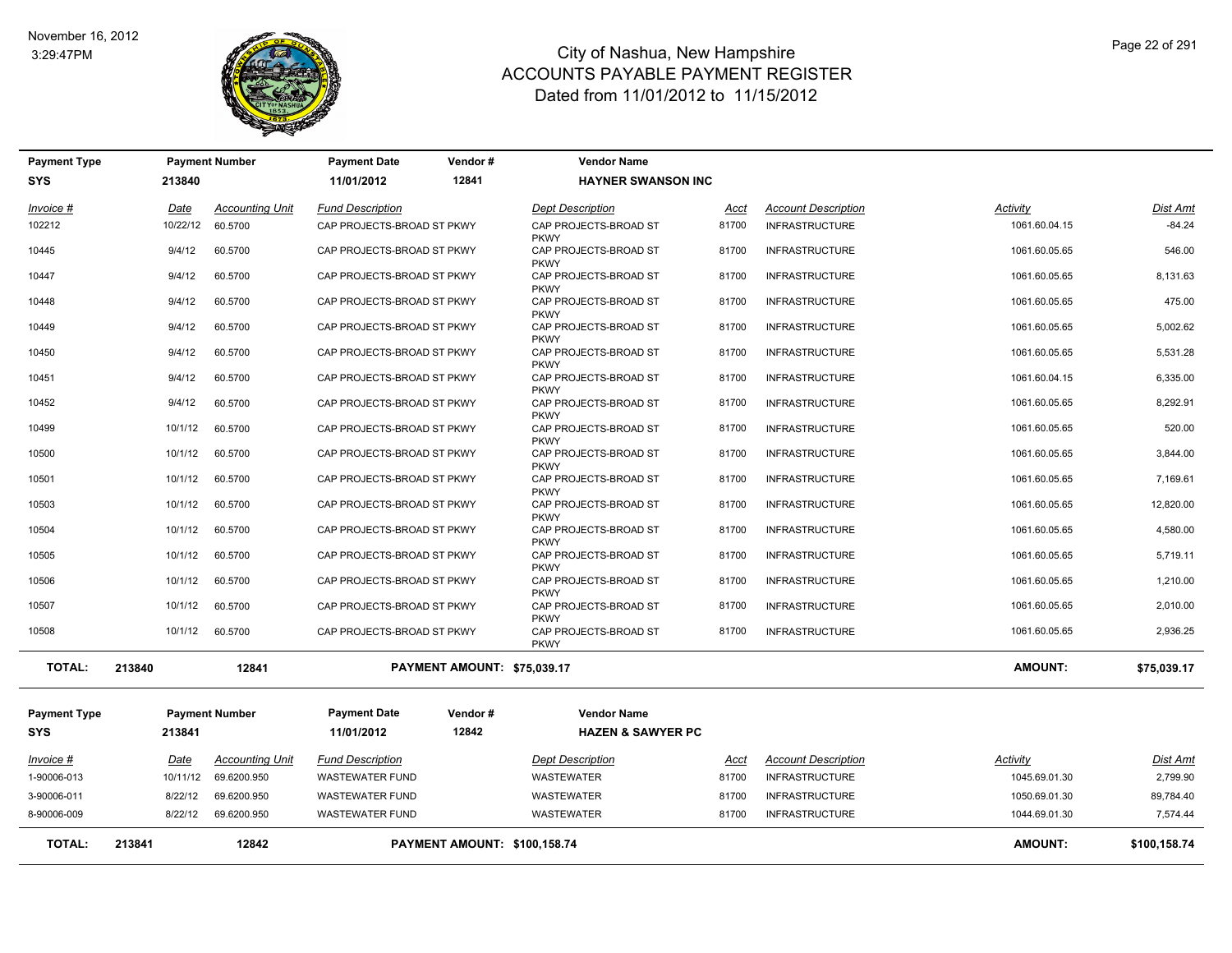

| <b>Payment Type</b>                 |        |             | <b>Payment Number</b>                      | <b>Payment Date</b>                                 | Vendor#                    | <b>Vendor Name</b>                                  |                      |                                                           |                 |                      |
|-------------------------------------|--------|-------------|--------------------------------------------|-----------------------------------------------------|----------------------------|-----------------------------------------------------|----------------------|-----------------------------------------------------------|-----------------|----------------------|
| <b>SYS</b>                          |        | 213842      |                                            | 11/01/2012                                          | 12845                      | <b>HEALTH STOP INC</b>                              |                      |                                                           |                 |                      |
| Invoice #                           |        | Date        | <b>Accounting Unit</b>                     | <b>Fund Description</b>                             |                            | <b>Dept Description</b>                             | <u>Acct</u>          | <b>Account Description</b>                                |                 | Dist Amt             |
| 207811                              |        |             | 10/29/12 11.1.500                          | <b>GENERAL FUND</b>                                 |                            | <b>HUMAN RESOURCES</b>                              | 55425                | EMPLOYMENT BACKGROUND                                     |                 | 188.00               |
|                                     |        |             |                                            |                                                     |                            |                                                     |                      | <b>CHECKS</b>                                             |                 |                      |
| <b>TOTAL:</b>                       | 213842 |             | 12845                                      |                                                     | PAYMENT AMOUNT: \$188.00   |                                                     |                      |                                                           | AMOUNT:         | \$188.00             |
| <b>Payment Type</b>                 |        |             | <b>Payment Number</b>                      | <b>Payment Date</b>                                 | Vendor#                    | <b>Vendor Name</b>                                  |                      |                                                           |                 |                      |
| <b>SYS</b>                          |        | 213843      |                                            | 11/01/2012                                          | 12851                      | <b>HELLO DIRECT INC</b>                             |                      |                                                           |                 |                      |
| Invoice #                           |        | Date        | <b>Accounting Unit</b>                     | <b>Fund Description</b>                             |                            | <b>Dept Description</b>                             | Acct                 | <b>Account Description</b>                                |                 | <b>Dist Amt</b>      |
| HD01713506                          |        |             | 10/11/12 28.6500.500                       | PROPERTY & CASUALTY FUND                            |                            | <b>RISK MANAGEMENT</b>                              | 61192                | <b>SAFETY SUPPLIES</b>                                    |                 | 266.66               |
| HD01714318                          |        |             | 10/17/12 28.6500.500                       | PROPERTY & CASUALTY FUND                            |                            | <b>RISK MANAGEMENT</b>                              | 61192                | SAFETY SUPPLIES                                           |                 | 55.00                |
| TOTAL:                              | 213843 |             | 12851                                      |                                                     | PAYMENT AMOUNT: \$321.66   |                                                     |                      |                                                           | <b>AMOUNT:</b>  | \$321.66             |
|                                     |        |             |                                            |                                                     |                            |                                                     |                      |                                                           |                 |                      |
| <b>Payment Type</b>                 |        |             | <b>Payment Number</b>                      | <b>Payment Date</b>                                 | Vendor#                    | <b>Vendor Name</b>                                  |                      |                                                           |                 |                      |
| <b>SYS</b>                          |        | 213844      |                                            | 11/01/2012                                          | 15201                      | <b>CHARLES C HEMP</b>                               |                      |                                                           |                 |                      |
|                                     |        |             |                                            |                                                     |                            |                                                     |                      |                                                           |                 |                      |
| Invoice #<br>TRAINING 10/1-10/5/12F |        | <u>Date</u> | <b>Accounting Unit</b><br>10/12/12 50.2502 | <b>Fund Description</b><br>LAW ENFORCEMENT TRAINING |                            | <b>Dept Description</b><br>LAW ENFORCEMENT TRAINING | <u>Acct</u><br>53999 | <b>Account Description</b><br>OTHER PROFESSIONAL SERVICES |                 | Dist Amt<br>2,625.00 |
|                                     |        |             |                                            | <b>FUND</b>                                         |                            |                                                     |                      |                                                           |                 |                      |
| <b>TOTAL:</b>                       | 213844 |             | 15201                                      |                                                     | PAYMENT AMOUNT: \$2,625.00 |                                                     |                      |                                                           | <b>AMOUNT:</b>  | \$2,625.00           |
| <b>Payment Type</b>                 |        |             | <b>Payment Number</b>                      | <b>Payment Date</b>                                 | Vendor#                    | <b>Vendor Name</b>                                  |                      |                                                           |                 |                      |
| <b>SYS</b>                          |        | 213845      |                                            | 11/01/2012                                          | 14616                      | <b>HESS CORPORATION</b>                             |                      |                                                           |                 |                      |
| Invoice #                           |        | <u>Date</u> | <b>Accounting Unit</b>                     | <b>Fund Description</b>                             |                            | <b>Dept Description</b>                             | <u>Acct</u>          | <b>Account Description</b>                                | <b>Activity</b> | Dist Amt             |
| CREDIT S12142618                    |        | 7/26/12     | 77.1.500                                   | <b>GENERAL FUND</b>                                 |                            | PARKS & RECREATION                                  | 54114                | <b>HEATING GAS</b>                                        |                 | $-507.36$            |
| S12143175                           |        | 8/27/12     | 29.1.720.8162                              | <b>GENERAL FUND</b>                                 |                            | <b>CITY BUILDINGS</b>                               | 54114                | <b>HEATING GAS</b>                                        |                 | 55.08                |
| S12143175                           |        | 8/27/12     | 29.1.720.8163                              | <b>GENERAL FUND</b>                                 |                            | <b>CITY BUILDINGS</b>                               | 54114                | <b>HEATING GAS</b>                                        |                 | 35.52                |
| S12143175                           |        | 8/27/12     | 50.1.500                                   | <b>GENERAL FUND</b>                                 |                            | POLICE                                              | 54114                | <b>HEATING GAS</b>                                        |                 | 1,399.71             |
| S12143175                           |        | 8/27/12     | 52.1.720.8173                              | <b>GENERAL FUND</b>                                 |                            | <b>FIRE</b>                                         | 54114                | <b>HEATING GAS</b>                                        |                 | 82.69                |
| S12143175                           |        | 8/27/12     | 52.1.720.8174                              | <b>GENERAL FUND</b>                                 |                            | <b>FIRE</b>                                         | 54114                | <b>HEATING GAS</b>                                        |                 | 34.91                |
| S12143175                           |        | 8/27/12     | 52.1.720.8175                              | <b>GENERAL FUND</b>                                 |                            | <b>FIRE</b>                                         | 54114                | <b>HEATING GAS</b>                                        |                 | 237.01               |
| S12143175                           |        | 8/27/12     | 52.1.720.8176                              | <b>GENERAL FUND</b>                                 |                            | <b>FIRE</b>                                         | 54114                | <b>HEATING GAS</b>                                        |                 | 45.96                |
| S12143175                           |        | 8/27/12     | 52.1.720.8178                              | <b>GENERAL FUND</b>                                 |                            | <b>FIRE</b>                                         | 54114                | <b>HEATING GAS</b>                                        |                 | 19.57                |
| S12143175                           |        | 8/27/12     | 52.1.720.8182                              | <b>GENERAL FUND</b>                                 |                            | <b>FIRE</b>                                         | 54114                | <b>HEATING GAS</b>                                        |                 | 4.29                 |
| S12143175                           |        | 8/27/12     | 69.6200.670                                | <b>WASTEWATER FUND</b>                              |                            | WASTEWATER                                          | 54114                | <b>HEATING GAS</b>                                        |                 | 422.06               |
| S12143175                           |        | 8/27/12     | 77.1.500                                   | <b>GENERAL FUND</b>                                 |                            | PARKS & RECREATION                                  | 54114                | <b>HEATING GAS</b>                                        |                 | 35.57                |
| S12143175                           |        |             | 8/27/12 77.1.720.8191                      | <b>GENERAL FUND</b>                                 |                            | PARKS & RECREATION                                  | 54114                | <b>HEATING GAS</b>                                        |                 | 199.08               |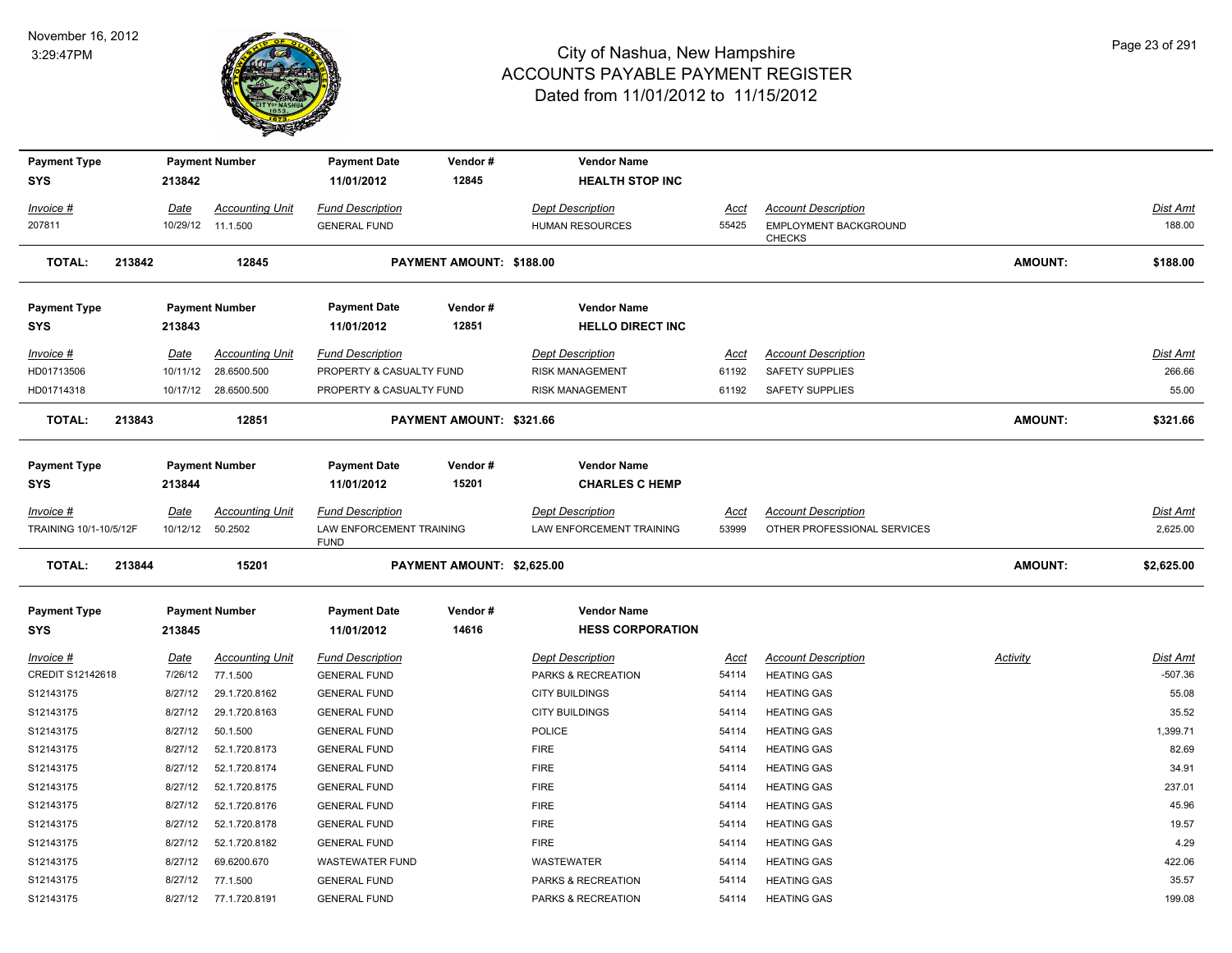#### November 16, 2012 3:29:47PM



| <b>HEATING GAS</b><br>1.87<br>S12143175<br>8/27/12<br>TF79.7534<br>LIBRARY-CHANDLER MEM LIB<br>LIBRARY-CHANDLER MEM LIB<br>54114<br><b>FUND</b><br><b>FUND</b><br>AMOUNT:<br><b>TOTAL:</b><br>PAYMENT AMOUNT: \$2,072.72<br>213845<br>14616<br>\$2,072.72<br><b>Payment Number</b><br>Vendor#<br><b>Vendor Name</b><br><b>Payment Type</b><br><b>Payment Date</b><br>Payee Name<br>14309<br><b>HOME DEPOT CREDIT SERVICES</b><br><b>HOME DEPOT CREDIT SERVICE 3065</b><br>SYS<br>213846<br>11/01/2012<br><b>Dist Amt</b><br><b>Accounting Unit</b><br><b>Fund Description</b><br><b>Dept Description</b><br><b>Account Description</b><br>Invoice #<br>Date<br>Acct<br>271.99<br>TF42.7506<br>ETF CONTRIB-WOODLAWN<br>ETF CONTRIB-WOODLAWN<br>54280<br><b>BUILDING/GROUNDS MAINTENANCE</b><br>0020185<br>10/16/12<br><b>CEMETERY</b><br><b>CEMETERY</b><br>337.76<br>1011831<br>10/15/12<br>TF42.7506<br>ETF CONTRIB-WOODLAWN<br>ETF CONTRIB-WOODLAWN<br>54280<br><b>BUILDING/GROUNDS MAINTENANCE</b><br><b>CEMETERY</b><br><b>CEMETERY</b><br>10/4/12<br>54280<br>41.59<br>2028173<br>77.1.650<br><b>GENERAL FUND</b><br>PARKS & RECREATION<br>BUILDING/GROUNDS MAINTENANCE<br>25.91<br>10/23/12<br>ETF CONTRIB-WOODLAWN<br>54280<br>3021136<br>TF42.7506<br>ETF CONTRIB-WOODLAWN<br><b>BUILDING/GROUNDS MAINTENANCE</b><br><b>CEMETERY</b><br><b>CEMETERY</b><br>MISCELLANEOUS SUPPLIES<br>138.97<br>3053472<br>10/23/12<br>60.1.665<br><b>GENERAL FUND</b><br><b>PUBLIC</b><br>61299<br>WORKS-ADMIN/ENGINEERING<br>4213727<br>10/22/12 TF42.7506<br>54280<br>$-113.86$<br>ETF CONTRIB-WOODLAWN<br>ETF CONTRIB-WOODLAWN<br><b>BUILDING/GROUNDS MAINTENANCE</b><br><b>CEMETERY</b><br><b>CEMETERY</b><br>4.97<br>10/11/12 77.1.650<br><b>GENERAL FUND</b><br>PARKS & RECREATION<br>54280<br><b>BUILDING/GROUNDS MAINTENANCE</b><br>5011249<br>13.77<br>77.1.650<br><b>GENERAL FUND</b><br>PARKS & RECREATION<br>54280<br>5024515<br>9/11/12<br><b>BUILDING/GROUNDS MAINTENANCE</b><br>9/20/12<br>77.1.650<br><b>GENERAL FUND</b><br>PARKS & RECREATION<br>54280<br>BUILDING/GROUNDS MAINTENANCE<br>19.44<br>6025930<br>ETF CONTRIB-WOODLAWN<br>ETF CONTRIB-WOODLAWN<br>54280<br><b>BUILDING/GROUNDS MAINTENANCE</b><br>10.81<br>6042878<br>10/20/12<br>TF42.7506<br><b>CEMETERY</b><br><b>CEMETERY</b><br>9/28/12<br>77.1.650<br>54280<br>29.82<br>8018562<br><b>GENERAL FUND</b><br>PARKS & RECREATION<br>BUILDING/GROUNDS MAINTENANCE<br>54280<br>167.82<br>9012296<br>10/17/12 77.1.650<br><b>GENERAL FUND</b><br>PARKS & RECREATION<br><b>BUILDING/GROUNDS MAINTENANCE</b><br>19.08<br>9012358<br>10/17/12 TF42.7506<br>ETF CONTRIB-WOODLAWN<br>ETF CONTRIB-WOODLAWN<br>54280<br><b>BUILDING/GROUNDS MAINTENANCE</b><br><b>CEMETERY</b><br><b>CEMETERY</b><br>9020256<br>10/17/12 77.1.650<br><b>GENERAL FUND</b><br>PARKS & RECREATION<br>54280<br><b>BUILDING/GROUNDS MAINTENANCE</b><br>183.52<br>9020292<br>10/17/12 TF42.7506<br>ETF CONTRIB-WOODLAWN<br>ETF CONTRIB-WOODLAWN<br>54280<br><b>BUILDING/GROUNDS MAINTENANCE</b><br>135.05<br><b>CEMETERY</b><br><b>CEMETERY</b><br>442.95<br>9300740<br>10/17/12 TF77.7052<br>MINE FALLS PARK ETF<br>MINE FALLS PARK ETF<br>54280<br><b>BUILDING/GROUNDS MAINTENANCE</b><br><b>AMOUNT:</b><br><b>TOTAL:</b><br>PAYMENT AMOUNT: \$1,729.59<br>213846<br>14309<br>\$1,729.59<br><b>Payment Type</b><br><b>Payment Number</b><br><b>Payment Date</b><br>Vendor#<br><b>Vendor Name</b><br>14312<br><b>JENNIFER HOSKING</b><br><b>SYS</b><br>213847<br>11/01/2012<br>Invoice #<br>Date<br><b>Accounting Unit</b><br><b>Fund Description</b><br><b>Dept Description</b><br>Acct<br><b>Account Description</b><br>Dist Amt<br>500.00<br>10/23/12 DONATION<br>10/23/12<br>TF79.7546<br>LIB-VIRGINIA CARR BLOOMFIELD<br>LIB-VIRGINIA CARR BLOOMFIELD<br>53999<br>OTHER PROFESSIONAL SERVICES<br>OTHER PROFESSIONAL SERVICES<br>$-500.00$<br>10/23/12 DONATION<br>10/23/12<br>TF79.7546<br>LIB-VIRGINIA CARR BLOOMFIELD<br>LIB-VIRGINIA CARR BLOOMFIELD<br>53999<br>10/23/12 DONATION<br>10/23/12 TF79.7549<br>LIBRARY-MISC LIB DONATIONS<br>LIBRARY-MISC LIB DONATIONS<br>53999<br>OTHER PROFESSIONAL SERVICES<br>500.00<br><b>AMOUNT:</b><br>213847<br>14312<br>PAYMENT AMOUNT: \$500.00<br><b>TOTAL:</b><br>\$500.00 | S12143175 | 8/27/12 | 86.3120 | <b>TRANSIT GRANTS</b> | <b>TRANSPORTATION</b> | 54114 | <b>HEATING GAS</b> | 86.800.13.10.11 | 6.76 |
|-----------------------------------------------------------------------------------------------------------------------------------------------------------------------------------------------------------------------------------------------------------------------------------------------------------------------------------------------------------------------------------------------------------------------------------------------------------------------------------------------------------------------------------------------------------------------------------------------------------------------------------------------------------------------------------------------------------------------------------------------------------------------------------------------------------------------------------------------------------------------------------------------------------------------------------------------------------------------------------------------------------------------------------------------------------------------------------------------------------------------------------------------------------------------------------------------------------------------------------------------------------------------------------------------------------------------------------------------------------------------------------------------------------------------------------------------------------------------------------------------------------------------------------------------------------------------------------------------------------------------------------------------------------------------------------------------------------------------------------------------------------------------------------------------------------------------------------------------------------------------------------------------------------------------------------------------------------------------------------------------------------------------------------------------------------------------------------------------------------------------------------------------------------------------------------------------------------------------------------------------------------------------------------------------------------------------------------------------------------------------------------------------------------------------------------------------------------------------------------------------------------------------------------------------------------------------------------------------------------------------------------------------------------------------------------------------------------------------------------------------------------------------------------------------------------------------------------------------------------------------------------------------------------------------------------------------------------------------------------------------------------------------------------------------------------------------------------------------------------------------------------------------------------------------------------------------------------------------------------------------------------------------------------------------------------------------------------------------------------------------------------------------------------------------------------------------------------------------------------------------------------------------------------------------------------------------------------------------------------------------------------------------------------------------------------------------------------------------------------------------------------------------------------------------------------------------------------------------------------------------------------------------------------------------------------------------------------------------------------------------------------------------------------------------------------------------------------------------------------------------------------------------------------------------------------------------------------------------------------------------------------------------|-----------|---------|---------|-----------------------|-----------------------|-------|--------------------|-----------------|------|
|                                                                                                                                                                                                                                                                                                                                                                                                                                                                                                                                                                                                                                                                                                                                                                                                                                                                                                                                                                                                                                                                                                                                                                                                                                                                                                                                                                                                                                                                                                                                                                                                                                                                                                                                                                                                                                                                                                                                                                                                                                                                                                                                                                                                                                                                                                                                                                                                                                                                                                                                                                                                                                                                                                                                                                                                                                                                                                                                                                                                                                                                                                                                                                                                                                                                                                                                                                                                                                                                                                                                                                                                                                                                                                                                                                                                                                                                                                                                                                                                                                                                                                                                                                                                                                                                       |           |         |         |                       |                       |       |                    |                 |      |
|                                                                                                                                                                                                                                                                                                                                                                                                                                                                                                                                                                                                                                                                                                                                                                                                                                                                                                                                                                                                                                                                                                                                                                                                                                                                                                                                                                                                                                                                                                                                                                                                                                                                                                                                                                                                                                                                                                                                                                                                                                                                                                                                                                                                                                                                                                                                                                                                                                                                                                                                                                                                                                                                                                                                                                                                                                                                                                                                                                                                                                                                                                                                                                                                                                                                                                                                                                                                                                                                                                                                                                                                                                                                                                                                                                                                                                                                                                                                                                                                                                                                                                                                                                                                                                                                       |           |         |         |                       |                       |       |                    |                 |      |
|                                                                                                                                                                                                                                                                                                                                                                                                                                                                                                                                                                                                                                                                                                                                                                                                                                                                                                                                                                                                                                                                                                                                                                                                                                                                                                                                                                                                                                                                                                                                                                                                                                                                                                                                                                                                                                                                                                                                                                                                                                                                                                                                                                                                                                                                                                                                                                                                                                                                                                                                                                                                                                                                                                                                                                                                                                                                                                                                                                                                                                                                                                                                                                                                                                                                                                                                                                                                                                                                                                                                                                                                                                                                                                                                                                                                                                                                                                                                                                                                                                                                                                                                                                                                                                                                       |           |         |         |                       |                       |       |                    |                 |      |
|                                                                                                                                                                                                                                                                                                                                                                                                                                                                                                                                                                                                                                                                                                                                                                                                                                                                                                                                                                                                                                                                                                                                                                                                                                                                                                                                                                                                                                                                                                                                                                                                                                                                                                                                                                                                                                                                                                                                                                                                                                                                                                                                                                                                                                                                                                                                                                                                                                                                                                                                                                                                                                                                                                                                                                                                                                                                                                                                                                                                                                                                                                                                                                                                                                                                                                                                                                                                                                                                                                                                                                                                                                                                                                                                                                                                                                                                                                                                                                                                                                                                                                                                                                                                                                                                       |           |         |         |                       |                       |       |                    |                 |      |
|                                                                                                                                                                                                                                                                                                                                                                                                                                                                                                                                                                                                                                                                                                                                                                                                                                                                                                                                                                                                                                                                                                                                                                                                                                                                                                                                                                                                                                                                                                                                                                                                                                                                                                                                                                                                                                                                                                                                                                                                                                                                                                                                                                                                                                                                                                                                                                                                                                                                                                                                                                                                                                                                                                                                                                                                                                                                                                                                                                                                                                                                                                                                                                                                                                                                                                                                                                                                                                                                                                                                                                                                                                                                                                                                                                                                                                                                                                                                                                                                                                                                                                                                                                                                                                                                       |           |         |         |                       |                       |       |                    |                 |      |
|                                                                                                                                                                                                                                                                                                                                                                                                                                                                                                                                                                                                                                                                                                                                                                                                                                                                                                                                                                                                                                                                                                                                                                                                                                                                                                                                                                                                                                                                                                                                                                                                                                                                                                                                                                                                                                                                                                                                                                                                                                                                                                                                                                                                                                                                                                                                                                                                                                                                                                                                                                                                                                                                                                                                                                                                                                                                                                                                                                                                                                                                                                                                                                                                                                                                                                                                                                                                                                                                                                                                                                                                                                                                                                                                                                                                                                                                                                                                                                                                                                                                                                                                                                                                                                                                       |           |         |         |                       |                       |       |                    |                 |      |
|                                                                                                                                                                                                                                                                                                                                                                                                                                                                                                                                                                                                                                                                                                                                                                                                                                                                                                                                                                                                                                                                                                                                                                                                                                                                                                                                                                                                                                                                                                                                                                                                                                                                                                                                                                                                                                                                                                                                                                                                                                                                                                                                                                                                                                                                                                                                                                                                                                                                                                                                                                                                                                                                                                                                                                                                                                                                                                                                                                                                                                                                                                                                                                                                                                                                                                                                                                                                                                                                                                                                                                                                                                                                                                                                                                                                                                                                                                                                                                                                                                                                                                                                                                                                                                                                       |           |         |         |                       |                       |       |                    |                 |      |
|                                                                                                                                                                                                                                                                                                                                                                                                                                                                                                                                                                                                                                                                                                                                                                                                                                                                                                                                                                                                                                                                                                                                                                                                                                                                                                                                                                                                                                                                                                                                                                                                                                                                                                                                                                                                                                                                                                                                                                                                                                                                                                                                                                                                                                                                                                                                                                                                                                                                                                                                                                                                                                                                                                                                                                                                                                                                                                                                                                                                                                                                                                                                                                                                                                                                                                                                                                                                                                                                                                                                                                                                                                                                                                                                                                                                                                                                                                                                                                                                                                                                                                                                                                                                                                                                       |           |         |         |                       |                       |       |                    |                 |      |
|                                                                                                                                                                                                                                                                                                                                                                                                                                                                                                                                                                                                                                                                                                                                                                                                                                                                                                                                                                                                                                                                                                                                                                                                                                                                                                                                                                                                                                                                                                                                                                                                                                                                                                                                                                                                                                                                                                                                                                                                                                                                                                                                                                                                                                                                                                                                                                                                                                                                                                                                                                                                                                                                                                                                                                                                                                                                                                                                                                                                                                                                                                                                                                                                                                                                                                                                                                                                                                                                                                                                                                                                                                                                                                                                                                                                                                                                                                                                                                                                                                                                                                                                                                                                                                                                       |           |         |         |                       |                       |       |                    |                 |      |
|                                                                                                                                                                                                                                                                                                                                                                                                                                                                                                                                                                                                                                                                                                                                                                                                                                                                                                                                                                                                                                                                                                                                                                                                                                                                                                                                                                                                                                                                                                                                                                                                                                                                                                                                                                                                                                                                                                                                                                                                                                                                                                                                                                                                                                                                                                                                                                                                                                                                                                                                                                                                                                                                                                                                                                                                                                                                                                                                                                                                                                                                                                                                                                                                                                                                                                                                                                                                                                                                                                                                                                                                                                                                                                                                                                                                                                                                                                                                                                                                                                                                                                                                                                                                                                                                       |           |         |         |                       |                       |       |                    |                 |      |
|                                                                                                                                                                                                                                                                                                                                                                                                                                                                                                                                                                                                                                                                                                                                                                                                                                                                                                                                                                                                                                                                                                                                                                                                                                                                                                                                                                                                                                                                                                                                                                                                                                                                                                                                                                                                                                                                                                                                                                                                                                                                                                                                                                                                                                                                                                                                                                                                                                                                                                                                                                                                                                                                                                                                                                                                                                                                                                                                                                                                                                                                                                                                                                                                                                                                                                                                                                                                                                                                                                                                                                                                                                                                                                                                                                                                                                                                                                                                                                                                                                                                                                                                                                                                                                                                       |           |         |         |                       |                       |       |                    |                 |      |
|                                                                                                                                                                                                                                                                                                                                                                                                                                                                                                                                                                                                                                                                                                                                                                                                                                                                                                                                                                                                                                                                                                                                                                                                                                                                                                                                                                                                                                                                                                                                                                                                                                                                                                                                                                                                                                                                                                                                                                                                                                                                                                                                                                                                                                                                                                                                                                                                                                                                                                                                                                                                                                                                                                                                                                                                                                                                                                                                                                                                                                                                                                                                                                                                                                                                                                                                                                                                                                                                                                                                                                                                                                                                                                                                                                                                                                                                                                                                                                                                                                                                                                                                                                                                                                                                       |           |         |         |                       |                       |       |                    |                 |      |
|                                                                                                                                                                                                                                                                                                                                                                                                                                                                                                                                                                                                                                                                                                                                                                                                                                                                                                                                                                                                                                                                                                                                                                                                                                                                                                                                                                                                                                                                                                                                                                                                                                                                                                                                                                                                                                                                                                                                                                                                                                                                                                                                                                                                                                                                                                                                                                                                                                                                                                                                                                                                                                                                                                                                                                                                                                                                                                                                                                                                                                                                                                                                                                                                                                                                                                                                                                                                                                                                                                                                                                                                                                                                                                                                                                                                                                                                                                                                                                                                                                                                                                                                                                                                                                                                       |           |         |         |                       |                       |       |                    |                 |      |
|                                                                                                                                                                                                                                                                                                                                                                                                                                                                                                                                                                                                                                                                                                                                                                                                                                                                                                                                                                                                                                                                                                                                                                                                                                                                                                                                                                                                                                                                                                                                                                                                                                                                                                                                                                                                                                                                                                                                                                                                                                                                                                                                                                                                                                                                                                                                                                                                                                                                                                                                                                                                                                                                                                                                                                                                                                                                                                                                                                                                                                                                                                                                                                                                                                                                                                                                                                                                                                                                                                                                                                                                                                                                                                                                                                                                                                                                                                                                                                                                                                                                                                                                                                                                                                                                       |           |         |         |                       |                       |       |                    |                 |      |
|                                                                                                                                                                                                                                                                                                                                                                                                                                                                                                                                                                                                                                                                                                                                                                                                                                                                                                                                                                                                                                                                                                                                                                                                                                                                                                                                                                                                                                                                                                                                                                                                                                                                                                                                                                                                                                                                                                                                                                                                                                                                                                                                                                                                                                                                                                                                                                                                                                                                                                                                                                                                                                                                                                                                                                                                                                                                                                                                                                                                                                                                                                                                                                                                                                                                                                                                                                                                                                                                                                                                                                                                                                                                                                                                                                                                                                                                                                                                                                                                                                                                                                                                                                                                                                                                       |           |         |         |                       |                       |       |                    |                 |      |
|                                                                                                                                                                                                                                                                                                                                                                                                                                                                                                                                                                                                                                                                                                                                                                                                                                                                                                                                                                                                                                                                                                                                                                                                                                                                                                                                                                                                                                                                                                                                                                                                                                                                                                                                                                                                                                                                                                                                                                                                                                                                                                                                                                                                                                                                                                                                                                                                                                                                                                                                                                                                                                                                                                                                                                                                                                                                                                                                                                                                                                                                                                                                                                                                                                                                                                                                                                                                                                                                                                                                                                                                                                                                                                                                                                                                                                                                                                                                                                                                                                                                                                                                                                                                                                                                       |           |         |         |                       |                       |       |                    |                 |      |
|                                                                                                                                                                                                                                                                                                                                                                                                                                                                                                                                                                                                                                                                                                                                                                                                                                                                                                                                                                                                                                                                                                                                                                                                                                                                                                                                                                                                                                                                                                                                                                                                                                                                                                                                                                                                                                                                                                                                                                                                                                                                                                                                                                                                                                                                                                                                                                                                                                                                                                                                                                                                                                                                                                                                                                                                                                                                                                                                                                                                                                                                                                                                                                                                                                                                                                                                                                                                                                                                                                                                                                                                                                                                                                                                                                                                                                                                                                                                                                                                                                                                                                                                                                                                                                                                       |           |         |         |                       |                       |       |                    |                 |      |
|                                                                                                                                                                                                                                                                                                                                                                                                                                                                                                                                                                                                                                                                                                                                                                                                                                                                                                                                                                                                                                                                                                                                                                                                                                                                                                                                                                                                                                                                                                                                                                                                                                                                                                                                                                                                                                                                                                                                                                                                                                                                                                                                                                                                                                                                                                                                                                                                                                                                                                                                                                                                                                                                                                                                                                                                                                                                                                                                                                                                                                                                                                                                                                                                                                                                                                                                                                                                                                                                                                                                                                                                                                                                                                                                                                                                                                                                                                                                                                                                                                                                                                                                                                                                                                                                       |           |         |         |                       |                       |       |                    |                 |      |
|                                                                                                                                                                                                                                                                                                                                                                                                                                                                                                                                                                                                                                                                                                                                                                                                                                                                                                                                                                                                                                                                                                                                                                                                                                                                                                                                                                                                                                                                                                                                                                                                                                                                                                                                                                                                                                                                                                                                                                                                                                                                                                                                                                                                                                                                                                                                                                                                                                                                                                                                                                                                                                                                                                                                                                                                                                                                                                                                                                                                                                                                                                                                                                                                                                                                                                                                                                                                                                                                                                                                                                                                                                                                                                                                                                                                                                                                                                                                                                                                                                                                                                                                                                                                                                                                       |           |         |         |                       |                       |       |                    |                 |      |
|                                                                                                                                                                                                                                                                                                                                                                                                                                                                                                                                                                                                                                                                                                                                                                                                                                                                                                                                                                                                                                                                                                                                                                                                                                                                                                                                                                                                                                                                                                                                                                                                                                                                                                                                                                                                                                                                                                                                                                                                                                                                                                                                                                                                                                                                                                                                                                                                                                                                                                                                                                                                                                                                                                                                                                                                                                                                                                                                                                                                                                                                                                                                                                                                                                                                                                                                                                                                                                                                                                                                                                                                                                                                                                                                                                                                                                                                                                                                                                                                                                                                                                                                                                                                                                                                       |           |         |         |                       |                       |       |                    |                 |      |
|                                                                                                                                                                                                                                                                                                                                                                                                                                                                                                                                                                                                                                                                                                                                                                                                                                                                                                                                                                                                                                                                                                                                                                                                                                                                                                                                                                                                                                                                                                                                                                                                                                                                                                                                                                                                                                                                                                                                                                                                                                                                                                                                                                                                                                                                                                                                                                                                                                                                                                                                                                                                                                                                                                                                                                                                                                                                                                                                                                                                                                                                                                                                                                                                                                                                                                                                                                                                                                                                                                                                                                                                                                                                                                                                                                                                                                                                                                                                                                                                                                                                                                                                                                                                                                                                       |           |         |         |                       |                       |       |                    |                 |      |
|                                                                                                                                                                                                                                                                                                                                                                                                                                                                                                                                                                                                                                                                                                                                                                                                                                                                                                                                                                                                                                                                                                                                                                                                                                                                                                                                                                                                                                                                                                                                                                                                                                                                                                                                                                                                                                                                                                                                                                                                                                                                                                                                                                                                                                                                                                                                                                                                                                                                                                                                                                                                                                                                                                                                                                                                                                                                                                                                                                                                                                                                                                                                                                                                                                                                                                                                                                                                                                                                                                                                                                                                                                                                                                                                                                                                                                                                                                                                                                                                                                                                                                                                                                                                                                                                       |           |         |         |                       |                       |       |                    |                 |      |
|                                                                                                                                                                                                                                                                                                                                                                                                                                                                                                                                                                                                                                                                                                                                                                                                                                                                                                                                                                                                                                                                                                                                                                                                                                                                                                                                                                                                                                                                                                                                                                                                                                                                                                                                                                                                                                                                                                                                                                                                                                                                                                                                                                                                                                                                                                                                                                                                                                                                                                                                                                                                                                                                                                                                                                                                                                                                                                                                                                                                                                                                                                                                                                                                                                                                                                                                                                                                                                                                                                                                                                                                                                                                                                                                                                                                                                                                                                                                                                                                                                                                                                                                                                                                                                                                       |           |         |         |                       |                       |       |                    |                 |      |
|                                                                                                                                                                                                                                                                                                                                                                                                                                                                                                                                                                                                                                                                                                                                                                                                                                                                                                                                                                                                                                                                                                                                                                                                                                                                                                                                                                                                                                                                                                                                                                                                                                                                                                                                                                                                                                                                                                                                                                                                                                                                                                                                                                                                                                                                                                                                                                                                                                                                                                                                                                                                                                                                                                                                                                                                                                                                                                                                                                                                                                                                                                                                                                                                                                                                                                                                                                                                                                                                                                                                                                                                                                                                                                                                                                                                                                                                                                                                                                                                                                                                                                                                                                                                                                                                       |           |         |         |                       |                       |       |                    |                 |      |
|                                                                                                                                                                                                                                                                                                                                                                                                                                                                                                                                                                                                                                                                                                                                                                                                                                                                                                                                                                                                                                                                                                                                                                                                                                                                                                                                                                                                                                                                                                                                                                                                                                                                                                                                                                                                                                                                                                                                                                                                                                                                                                                                                                                                                                                                                                                                                                                                                                                                                                                                                                                                                                                                                                                                                                                                                                                                                                                                                                                                                                                                                                                                                                                                                                                                                                                                                                                                                                                                                                                                                                                                                                                                                                                                                                                                                                                                                                                                                                                                                                                                                                                                                                                                                                                                       |           |         |         |                       |                       |       |                    |                 |      |
|                                                                                                                                                                                                                                                                                                                                                                                                                                                                                                                                                                                                                                                                                                                                                                                                                                                                                                                                                                                                                                                                                                                                                                                                                                                                                                                                                                                                                                                                                                                                                                                                                                                                                                                                                                                                                                                                                                                                                                                                                                                                                                                                                                                                                                                                                                                                                                                                                                                                                                                                                                                                                                                                                                                                                                                                                                                                                                                                                                                                                                                                                                                                                                                                                                                                                                                                                                                                                                                                                                                                                                                                                                                                                                                                                                                                                                                                                                                                                                                                                                                                                                                                                                                                                                                                       |           |         |         |                       |                       |       |                    |                 |      |
|                                                                                                                                                                                                                                                                                                                                                                                                                                                                                                                                                                                                                                                                                                                                                                                                                                                                                                                                                                                                                                                                                                                                                                                                                                                                                                                                                                                                                                                                                                                                                                                                                                                                                                                                                                                                                                                                                                                                                                                                                                                                                                                                                                                                                                                                                                                                                                                                                                                                                                                                                                                                                                                                                                                                                                                                                                                                                                                                                                                                                                                                                                                                                                                                                                                                                                                                                                                                                                                                                                                                                                                                                                                                                                                                                                                                                                                                                                                                                                                                                                                                                                                                                                                                                                                                       |           |         |         |                       |                       |       |                    |                 |      |
|                                                                                                                                                                                                                                                                                                                                                                                                                                                                                                                                                                                                                                                                                                                                                                                                                                                                                                                                                                                                                                                                                                                                                                                                                                                                                                                                                                                                                                                                                                                                                                                                                                                                                                                                                                                                                                                                                                                                                                                                                                                                                                                                                                                                                                                                                                                                                                                                                                                                                                                                                                                                                                                                                                                                                                                                                                                                                                                                                                                                                                                                                                                                                                                                                                                                                                                                                                                                                                                                                                                                                                                                                                                                                                                                                                                                                                                                                                                                                                                                                                                                                                                                                                                                                                                                       |           |         |         |                       |                       |       |                    |                 |      |
|                                                                                                                                                                                                                                                                                                                                                                                                                                                                                                                                                                                                                                                                                                                                                                                                                                                                                                                                                                                                                                                                                                                                                                                                                                                                                                                                                                                                                                                                                                                                                                                                                                                                                                                                                                                                                                                                                                                                                                                                                                                                                                                                                                                                                                                                                                                                                                                                                                                                                                                                                                                                                                                                                                                                                                                                                                                                                                                                                                                                                                                                                                                                                                                                                                                                                                                                                                                                                                                                                                                                                                                                                                                                                                                                                                                                                                                                                                                                                                                                                                                                                                                                                                                                                                                                       |           |         |         |                       |                       |       |                    |                 |      |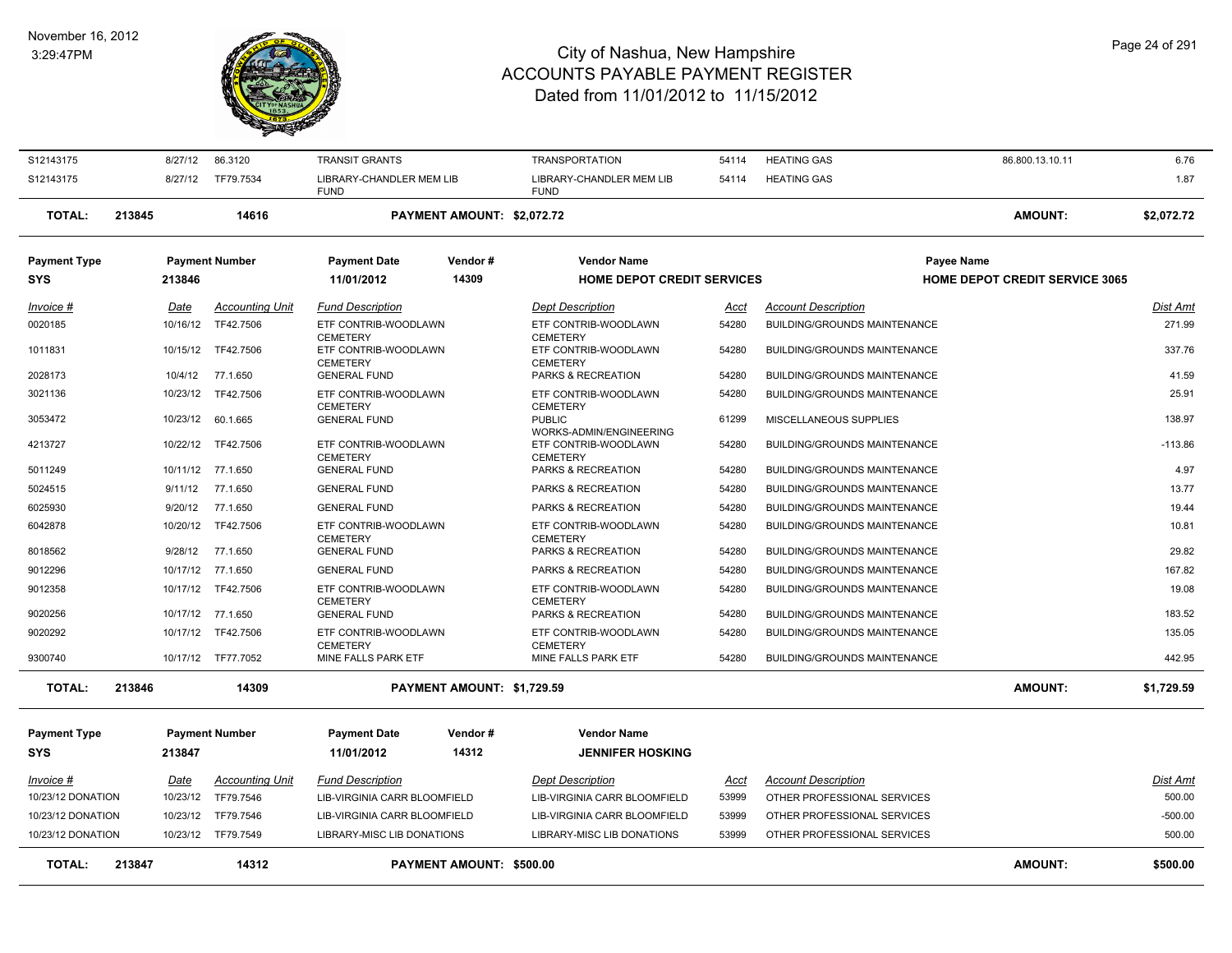

| <b>Payment Type</b><br><b>SYS</b> |        | 213848      | <b>Payment Number</b>  | <b>Payment Date</b><br>11/01/2012 | Vendor#<br>10336           | <b>Vendor Name</b><br><b>INFOGROUP INC</b> |             |                            |                |                 |
|-----------------------------------|--------|-------------|------------------------|-----------------------------------|----------------------------|--------------------------------------------|-------------|----------------------------|----------------|-----------------|
|                                   |        |             |                        |                                   |                            |                                            |             |                            |                |                 |
| Invoice #                         |        | <u>Date</u> | <b>Accounting Unit</b> | <b>Fund Description</b>           |                            | <b>Dept Description</b>                    | <u>Acct</u> | <b>Account Description</b> |                | <b>Dist Amt</b> |
| 83470533                          |        |             | 10/18/12 79.1.760      | <b>GENERAL FUND</b>               |                            | LIBRARY                                    | 61807       | <b>PUBLICATIONS</b>        |                | 500.00          |
| 83470534                          |        | 10/18/12    | 52.1.500               | <b>GENERAL FUND</b>               |                            | <b>FIRE</b>                                | 61807       | <b>PUBLICATIONS</b>        |                | 250.00          |
| 83470535                          |        |             | 10/18/12  53.1.730     | <b>GENERAL FUND</b>               |                            | <b>BUILDING INSPECTION</b>                 | 61807       | <b>PUBLICATIONS</b>        |                | 125.00          |
| 83470535                          |        |             | 10/18/12 82.1.500      | <b>GENERAL FUND</b>               |                            | PLANNING & ZONING                          | 61807       | <b>PUBLICATIONS</b>        |                | 125.00          |
| <b>TOTAL:</b>                     | 213848 |             | 10336                  |                                   | PAYMENT AMOUNT: \$1,000.00 |                                            |             |                            | <b>AMOUNT:</b> | \$1,000.00      |
| <b>Payment Type</b>               |        |             | <b>Payment Number</b>  | <b>Payment Date</b>               | Vendor#                    | <b>Vendor Name</b>                         |             |                            |                |                 |
| <b>SYS</b>                        |        | 213849      |                        | 11/01/2012                        | 12893                      | <b>INGRAM LIBRARY SERVICES</b>             |             |                            |                |                 |
| <u>Invoice #</u>                  |        | <u>Date</u> | <b>Accounting Unit</b> | <b>Fund Description</b>           |                            | <b>Dept Description</b>                    | <u>Acct</u> | <b>Account Description</b> |                | <u>Dist Amt</u> |
| 07168354                          |        | 10/5/12     | 79.1.760               | <b>GENERAL FUND</b>               |                            | LIBRARY                                    | 61807       | <b>PUBLICATIONS</b>        |                | 61.63           |
| 07233614                          |        |             | 10/10/12 79.1.760      | <b>GENERAL FUND</b>               |                            | LIBRARY                                    | 61807       | <b>PUBLICATIONS</b>        |                | 333.82          |
| <b>TOTAL:</b>                     | 213849 |             | 12893                  |                                   | PAYMENT AMOUNT: \$395.45   |                                            |             |                            | <b>AMOUNT:</b> | \$395.45        |
|                                   |        |             |                        |                                   |                            |                                            |             |                            |                |                 |
| <b>Payment Type</b>               |        |             | <b>Payment Number</b>  | <b>Payment Date</b>               | Vendor#                    | <b>Vendor Name</b>                         |             |                            |                |                 |
| <b>SYS</b>                        |        | 213850      |                        | 11/01/2012                        | 12137                      | <b>INTERNATIONAL CHIMNEY CORP</b>          |             |                            |                |                 |
| Invoice #                         |        | Date        | <b>Accounting Unit</b> | <b>Fund Description</b>           |                            | <b>Dept Description</b>                    | Acct        | <b>Account Description</b> | Activity       | Dist Amt        |
| 35183                             |        | 10/5/12     | 60.5700                | CAP PROJECTS-BROAD ST PKWY        |                            | CAP PROJECTS-BROAD ST<br><b>PKWY</b>       | 81700       | <b>INFRASTRUCTURE</b>      | 1061.60.02.15  | 2,175.00        |
| <b>TOTAL:</b>                     | 213850 |             | 12137                  |                                   | PAYMENT AMOUNT: \$2,175.00 |                                            |             |                            | <b>AMOUNT:</b> | \$2,175.00      |
| <b>Payment Type</b>               |        |             | <b>Payment Number</b>  | <b>Payment Date</b>               | Vendor#                    | <b>Vendor Name</b>                         |             |                            |                |                 |
| <b>SYS</b>                        |        | 213851      |                        | 11/01/2012                        | 15246                      | <b>ISABELLA STEWART GARDNER MUSEU</b>      |             |                            |                |                 |
| Invoice #                         |        | Date        | <b>Accounting Unit</b> | <b>Fund Description</b>           |                            | <b>Dept Description</b>                    | Acct        | <b>Account Description</b> |                | Dist Amt        |
| MEMBERSHIP LIBRARY                |        | 9/20/12     | 79.1.500               | <b>GENERAL FUND</b>               |                            | <b>LIBRARY</b>                             | 55200       | DUES AND MEMBERSHIPS       |                | 175.00          |
| TOTAL:                            | 213851 |             | 15246                  |                                   | PAYMENT AMOUNT: \$175.00   |                                            |             |                            | <b>AMOUNT:</b> | \$175.00        |
| <b>Payment Type</b>               |        |             | <b>Payment Number</b>  | <b>Payment Date</b>               | Vendor#                    | <b>Vendor Name</b>                         |             |                            |                |                 |
| <b>SYS</b>                        |        | 213852      |                        | 11/01/2012                        | 11213                      | <b>AMANDA JAGENTENFL</b>                   |             |                            |                |                 |
|                                   |        |             |                        |                                   |                            |                                            |             |                            |                |                 |
| Invoice #                         |        | Date        | <b>Accounting Unit</b> | <b>Fund Description</b>           |                            | <b>Dept Description</b>                    | <u>Acct</u> | <b>Account Description</b> |                | <b>Dist Amt</b> |
| 33256A 11/01/12 DCAP              |        | 10/29/12    | <b>BS1000</b>          | <b>GENERAL FUND</b>               |                            | <b>GENERAL FUND</b>                        | 21460       | 125 DEPENDENT CARE         |                | 192.31          |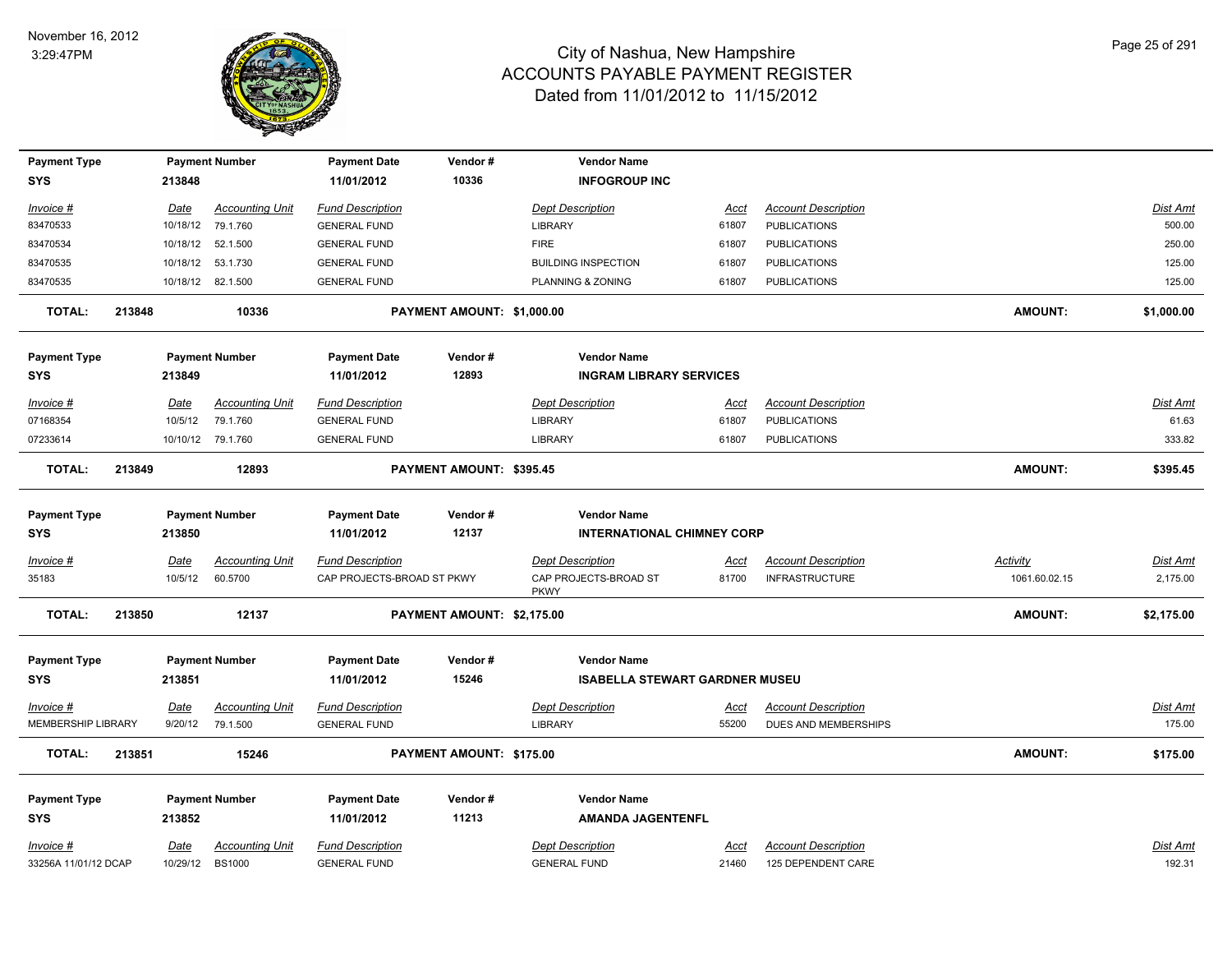

| <b>TOTAL:</b>                                             | 213852 |                                                | 11213                                                                         |                                                                                                                       | PAYMENT AMOUNT: \$192.31 |                                                                                                                      |                                                 |                                                                                                                                                                 | <b>AMOUNT:</b>                  | \$192.31                                            |
|-----------------------------------------------------------|--------|------------------------------------------------|-------------------------------------------------------------------------------|-----------------------------------------------------------------------------------------------------------------------|--------------------------|----------------------------------------------------------------------------------------------------------------------|-------------------------------------------------|-----------------------------------------------------------------------------------------------------------------------------------------------------------------|---------------------------------|-----------------------------------------------------|
| <b>Payment Type</b><br><b>SYS</b>                         |        | 213853                                         | <b>Payment Number</b>                                                         | <b>Payment Date</b><br>11/01/2012                                                                                     | Vendor#<br>12919         | <b>Vendor Name</b><br><b>MIKE JEYNES</b>                                                                             |                                                 |                                                                                                                                                                 |                                 |                                                     |
| Invoice #<br>10/18-10/27/12 TAPING                        |        | Date                                           | <b>Accounting Unit</b><br>10/31/12 22.2505                                    | <b>Fund Description</b><br><b>GOVT &amp; EDUCATION CHANNELS</b><br><b>FUND</b>                                        |                          | <b>Dept Description</b><br><b>GOV'T &amp; EDUCATION CHANNELS</b>                                                     | Acct<br>53470                                   | <b>Account Description</b><br><b>VIDEOGRAPHY SERVICES</b>                                                                                                       |                                 | <b>Dist Amt</b><br>287.50                           |
| <b>TOTAL:</b>                                             | 213853 |                                                | 12919                                                                         |                                                                                                                       | PAYMENT AMOUNT: \$287.50 |                                                                                                                      |                                                 |                                                                                                                                                                 | <b>AMOUNT:</b>                  | \$287.50                                            |
| <b>Payment Type</b><br>SYS                                |        | 213854                                         | <b>Payment Number</b>                                                         | <b>Payment Date</b><br>11/01/2012                                                                                     | Vendor#<br>12922         | <b>Vendor Name</b><br><b>JOHN DEERE LANDSCAPES</b>                                                                   |                                                 |                                                                                                                                                                 |                                 |                                                     |
| Invoice #<br>62903777<br>62996381<br>62997256<br>63012515 |        | <u>Date</u><br>10/5/12<br>10/15/12<br>10/15/12 | <b>Accounting Unit</b><br>77.1.650<br>61.1001<br>77.1.650<br>10/16/12 61.1001 | <b>Fund Description</b><br><b>GENERAL FUND</b><br>CAPITAL IMPROVEMENTS<br><b>GENERAL FUND</b><br>CAPITAL IMPROVEMENTS |                          | <b>Dept Description</b><br>PARKS & RECREATION<br>STREETS-CAP IMP<br><b>PARKS &amp; RECREATION</b><br>STREETS-CAP IMP | <u>Acct</u><br>54280<br>81100<br>54280<br>81100 | <b>Account Description</b><br>BUILDING/GROUNDS MAINTENANCE<br><b>CAPITAL IMPROVEMENTS</b><br><b>BUILDING/GROUNDS MAINTENANCE</b><br><b>CAPITAL IMPROVEMENTS</b> | <b>Activity</b><br>1000<br>1000 | <b>Dist Amt</b><br>54.00<br>26.07<br>53.60<br>13.92 |
| <b>TOTAL:</b>                                             | 213854 |                                                | 12922                                                                         |                                                                                                                       | PAYMENT AMOUNT: \$147.59 |                                                                                                                      |                                                 |                                                                                                                                                                 | <b>AMOUNT:</b>                  | \$147.59                                            |
| <b>Payment Type</b><br><b>SYS</b><br>Invoice #<br>2630808 |        | 213855<br>Date<br>10/8/12                      | <b>Payment Number</b><br><b>Accounting Unit</b><br>52.1.500                   | <b>Payment Date</b><br>11/01/2012<br><b>Fund Description</b><br><b>GENERAL FUND</b>                                   | Vendor#<br>10847         | <b>Vendor Name</b><br><b>JONES &amp; BARTLETT LEARNING</b><br><b>Dept Description</b><br><b>FIRE</b>                 | Acct<br>61807                                   | <b>Account Description</b><br><b>PUBLICATIONS</b>                                                                                                               |                                 | Dist Amt<br>699.02                                  |
| <b>TOTAL:</b>                                             | 213855 |                                                | 10847                                                                         |                                                                                                                       | PAYMENT AMOUNT: \$699.02 |                                                                                                                      |                                                 |                                                                                                                                                                 | <b>AMOUNT:</b>                  | \$699.02                                            |
| <b>Payment Type</b><br><b>SYS</b><br>$Invoice$ #          |        | 213856<br><b>Date</b>                          | <b>Payment Number</b><br><u>Accounting Unit</u>                               | <b>Payment Date</b><br>11/01/2012<br><b>Fund Description</b>                                                          | Vendor#<br>15296         | <b>Vendor Name</b><br><b>KALKOMEY ENTERPRISES INC</b><br><b>Dept Description</b>                                     | <u>Acct</u>                                     | <b>Account Description</b>                                                                                                                                      |                                 | <b>Dist Amt</b>                                     |
| 1437600                                                   |        | 9/5/12                                         | 52.1.635                                                                      | <b>GENERAL FUND</b>                                                                                                   |                          | <b>FIRE</b>                                                                                                          | 52800                                           | EDUCATIONAL ASSISTANCE                                                                                                                                          |                                 | 34.50                                               |
| <b>TOTAL:</b>                                             | 213856 |                                                | 15296                                                                         |                                                                                                                       | PAYMENT AMOUNT: \$34.50  |                                                                                                                      |                                                 |                                                                                                                                                                 | <b>AMOUNT:</b>                  | \$34.50                                             |
| <b>Payment Type</b><br><b>SYS</b><br>Invoice #            |        | 213857<br><u>Date</u>                          | <b>Payment Number</b><br><b>Accounting Unit</b>                               | <b>Payment Date</b><br>11/01/2012<br><b>Fund Description</b>                                                          | Vendor#<br>10493         | <b>Vendor Name</b><br><b>KBK INNOVATIONS INC</b><br><b>Dept Description</b>                                          | <u>Acct</u>                                     | <b>Account Description</b>                                                                                                                                      |                                 | Dist Amt<br>1,354.68                                |
| <b>KBKI1106</b>                                           |        |                                                | 10/17/12 22.1.535                                                             | <b>GENERAL FUND</b>                                                                                                   |                          | <b>INFORMATION TECHNOLOGY</b>                                                                                        | 54407                                           | SOFTWARE MAINTENANCE                                                                                                                                            |                                 |                                                     |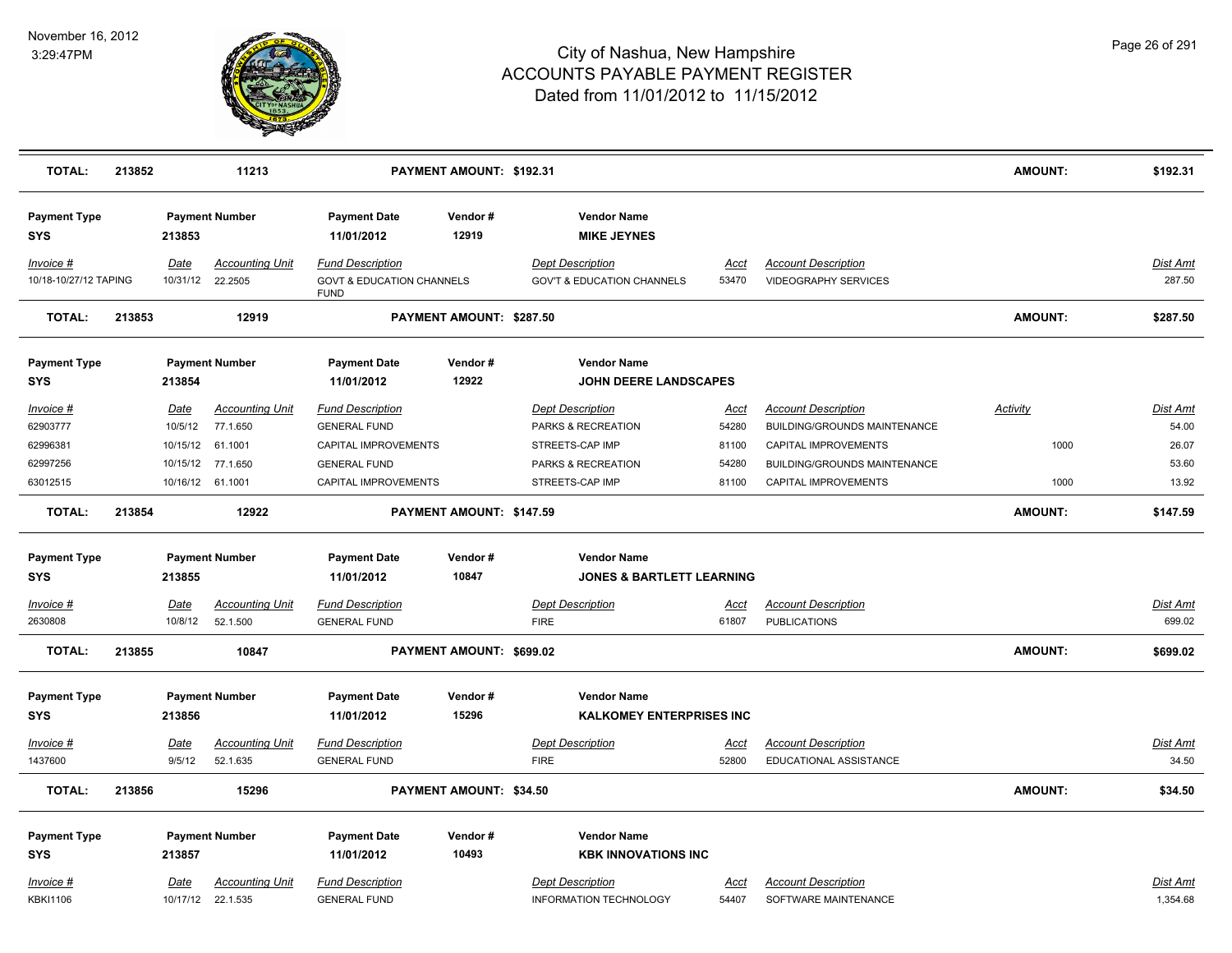

| <b>TOTAL:</b>                       | 213857 |                                | 10493                              |                                                                                | PAYMENT AMOUNT: \$1,354.68 |                                                                  |                      |                                                              | <b>AMOUNT:</b> | \$1,354.68               |
|-------------------------------------|--------|--------------------------------|------------------------------------|--------------------------------------------------------------------------------|----------------------------|------------------------------------------------------------------|----------------------|--------------------------------------------------------------|----------------|--------------------------|
| <b>Payment Type</b><br><b>SYS</b>   |        | 213858                         | <b>Payment Number</b>              | <b>Payment Date</b><br>11/01/2012                                              | Vendor#<br>12958           | <b>Vendor Name</b><br><b>TOM KING</b>                            |                      |                                                              |                |                          |
| Invoice #<br>10/19-10/27/12 TAPING  |        | Date<br>10/31/12               | <b>Accounting Unit</b><br>22.2505  | <b>Fund Description</b><br><b>GOVT &amp; EDUCATION CHANNELS</b><br><b>FUND</b> |                            | <b>Dept Description</b><br><b>GOV'T &amp; EDUCATION CHANNELS</b> | Acct<br>53470        | <b>Account Description</b><br><b>VIDEOGRAPHY SERVICES</b>    |                | Dist Amt<br>200.00       |
| <b>TOTAL:</b>                       | 213858 |                                | 12958                              |                                                                                | PAYMENT AMOUNT: \$200.00   |                                                                  |                      |                                                              | <b>AMOUNT:</b> | \$200.00                 |
| <b>Payment Type</b><br><b>SYS</b>   |        | 213859                         | <b>Payment Number</b>              | <b>Payment Date</b><br>11/01/2012                                              | Vendor#<br>14364           | <b>Vendor Name</b><br><b>JAMES W KIRK</b>                        |                      |                                                              |                |                          |
| Invoice #<br>20190A 11/01/2012 DCAP |        | <b>Date</b><br>10/29/12 BS1000 | <b>Accounting Unit</b>             | <b>Fund Description</b><br><b>GENERAL FUND</b>                                 |                            | <b>Dept Description</b><br><b>GENERAL FUND</b>                   | <u>Acct</u><br>21460 | <b>Account Description</b><br>125 DEPENDENT CARE             |                | <b>Dist Amt</b><br>67.30 |
| <b>TOTAL:</b>                       | 213859 |                                | 14364                              |                                                                                | PAYMENT AMOUNT: \$67.30    |                                                                  |                      |                                                              | <b>AMOUNT:</b> | \$67.30                  |
| <b>Payment Type</b><br><b>SYS</b>   |        | 213860                         | <b>Payment Number</b>              | <b>Payment Date</b><br>11/01/2012                                              | Vendor#<br>10854           | <b>Vendor Name</b><br><b>KUSTOM SIGNALS INC</b>                  |                      |                                                              |                |                          |
| $Invoice$ #<br>470491               |        | <u>Date</u><br>10/4/12         | <b>Accounting Unit</b><br>50.1.500 | <b>Fund Description</b><br><b>GENERAL FUND</b>                                 |                            | <b>Dept Description</b><br><b>POLICE</b>                         | <u>Acct</u><br>54487 | <b>Account Description</b><br><b>EQUIPMENT REPAIRS &amp;</b> |                | Dist Amt<br>234.00       |
|                                     |        |                                |                                    |                                                                                |                            |                                                                  |                      | <b>MAINTENANCE</b>                                           |                |                          |
| <b>TOTAL:</b>                       | 213860 |                                | 10854                              |                                                                                | PAYMENT AMOUNT: \$234.00   |                                                                  |                      |                                                              | <b>AMOUNT:</b> | \$234.00                 |
| <b>Payment Type</b><br><b>SYS</b>   |        | 213861                         | <b>Payment Number</b>              | <b>Payment Date</b><br>11/01/2012                                              | Vendor#<br>12982           | <b>Vendor Name</b><br><b>LANGUAGE LINE SERVICES</b>              |                      |                                                              |                |                          |
| Invoice #<br>3026577                |        | <b>Date</b><br>9/30/12         | <b>Accounting Unit</b><br>20.1.555 | <b>Fund Description</b><br><b>GENERAL FUND</b>                                 |                            | <b>Dept Description</b><br><b>TELECOMMUNICATIONS</b>             | Acct<br>55109        | <b>Account Description</b><br>TELEPHONE-VOICE                |                | Dist Amt<br>201.32       |
| <b>TOTAL:</b>                       | 213861 |                                | 12982                              |                                                                                | PAYMENT AMOUNT: \$201.32   |                                                                  |                      |                                                              | <b>AMOUNT:</b> | \$201.32                 |
| <b>Payment Type</b><br><b>SYS</b>   |        | 213862                         | <b>Payment Number</b>              | <b>Payment Date</b><br>11/01/2012                                              | Vendor#<br>14702           | <b>Vendor Name</b><br><b>LIBERTY UTILITIES</b>                   |                      |                                                              |                |                          |
| Invoice #<br>5737627850OCT13        |        | Date<br>10/19/12 31.2506       | <b>Accounting Unit</b>             | <b>Fund Description</b><br>HUNT BLDG FACILITY RENTALS                          |                            | <b>Dept Description</b><br>HUNT BLDG FACILITY RENTALS            | Acct<br>54114        | <b>Account Description</b><br><b>HEATING GAS</b>             |                | Dist Amt<br>101.42       |
| <b>TOTAL:</b>                       | 213862 |                                | 14702                              |                                                                                | PAYMENT AMOUNT: \$101.42   |                                                                  |                      |                                                              | <b>AMOUNT:</b> | \$101.42                 |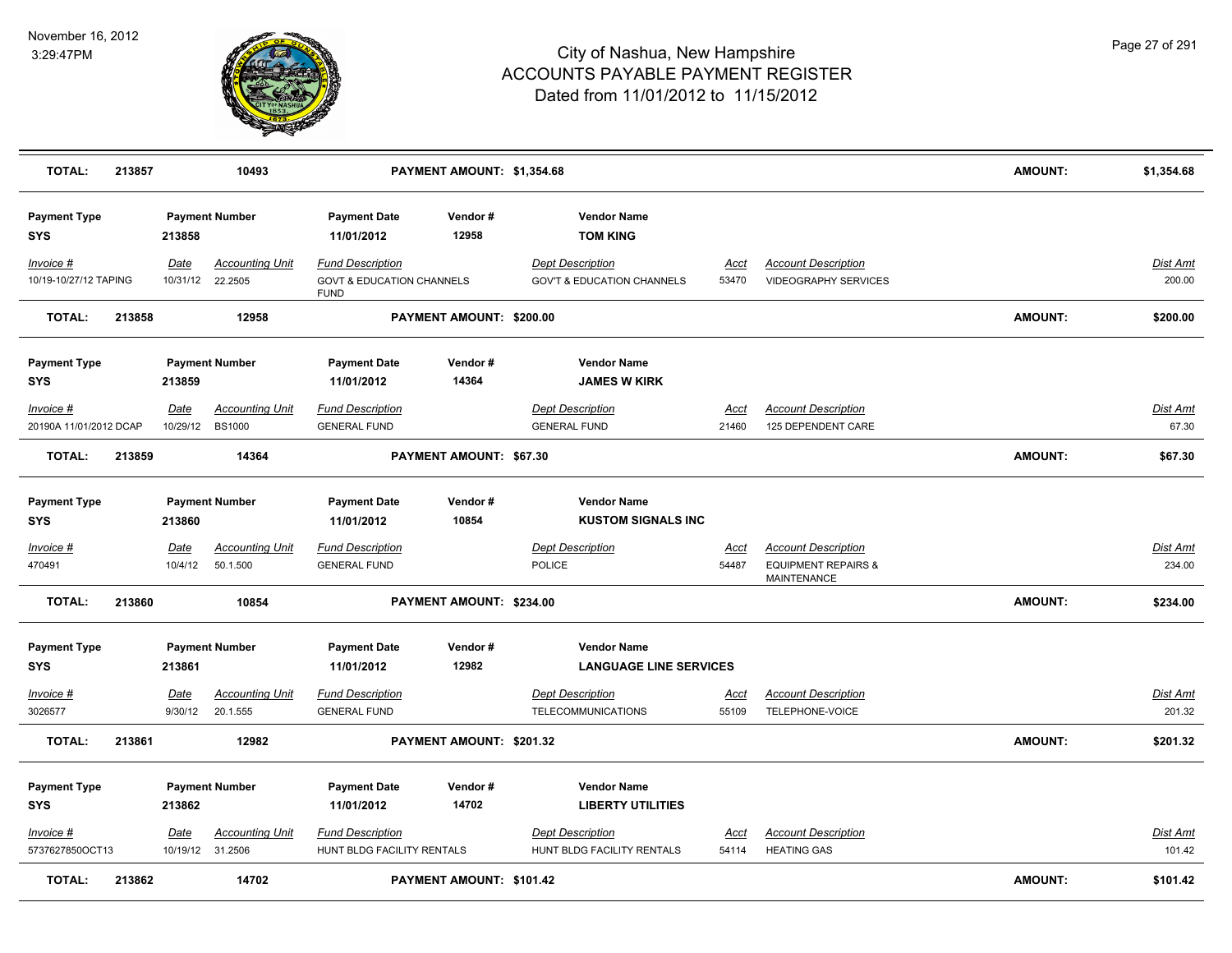

| <b>Payment Type</b>     |          | <b>Payment Number</b>   | <b>Payment Date</b>     | Vendor#                  | <b>Vendor Name</b>       |             |                            |                      |                 |
|-------------------------|----------|-------------------------|-------------------------|--------------------------|--------------------------|-------------|----------------------------|----------------------|-----------------|
| <b>SYS</b>              | 213863   |                         | 11/01/2012              | 14702                    | <b>LIBERTY UTILITIES</b> |             |                            |                      |                 |
| Invoice #               | Date     | <b>Accounting Unit</b>  | <b>Fund Description</b> |                          | <b>Dept Description</b>  | <b>Acct</b> | <b>Account Description</b> |                      | <b>Dist Amt</b> |
| 5738423600OCT13         |          | 10/1/12 77.1.500        | <b>GENERAL FUND</b>     |                          | PARKS & RECREATION       | 54114       | <b>HEATING GAS</b>         |                      | 43.94           |
| <b>TOTAL:</b><br>213863 |          | 14702                   |                         | PAYMENT AMOUNT: \$43.94  |                          |             |                            | <b>AMOUNT:</b>       | \$43.94         |
| <b>Payment Type</b>     |          | <b>Payment Number</b>   | <b>Payment Date</b>     | Vendor#                  | <b>Vendor Name</b>       |             |                            |                      |                 |
| <b>SYS</b>              | 213864   |                         | 11/01/2012              | 14702                    | <b>LIBERTY UTILITIES</b> |             |                            |                      |                 |
| Invoice #               | Date     | <b>Accounting Unit</b>  | <b>Fund Description</b> |                          | <b>Dept Description</b>  | Acct        | <b>Account Description</b> |                      | <b>Dist Amt</b> |
| 5738810390OCT13         |          | 10/22/12 29.1.720.8162  | <b>GENERAL FUND</b>     |                          | <b>CITY BUILDINGS</b>    | 54114       | <b>HEATING GAS</b>         |                      | 182.08          |
| 213864<br><b>TOTAL:</b> |          | 14702                   |                         | PAYMENT AMOUNT: \$182.08 |                          |             |                            | <b>AMOUNT:</b>       | \$182.08        |
| <b>Payment Type</b>     |          | <b>Payment Number</b>   | <b>Payment Date</b>     | Vendor#                  | <b>Vendor Name</b>       |             |                            |                      |                 |
| <b>SYS</b>              | 213865   |                         | 11/01/2012              | 14702                    | <b>LIBERTY UTILITIES</b> |             |                            |                      |                 |
| Invoice #               | Date     | <b>Accounting Unit</b>  | <b>Fund Description</b> |                          | <b>Dept Description</b>  | Acct        | <b>Account Description</b> | Activity             | Dist Amt        |
| 5738837780OCT13         | 10/22/12 | 86.3120                 | <b>TRANSIT GRANTS</b>   |                          | <b>TRANSPORTATION</b>    | 54114       | <b>HEATING GAS</b>         | 86.800.13.10.12      | 48.37           |
| <b>TOTAL:</b><br>213865 |          | 14702                   |                         | PAYMENT AMOUNT: \$48.37  |                          |             |                            | <b>AMOUNT:</b>       | \$48.37         |
| <b>Payment Type</b>     |          | <b>Payment Number</b>   | <b>Payment Date</b>     | Vendor#                  | <b>Vendor Name</b>       |             |                            |                      |                 |
| <b>SYS</b>              | 213866   |                         | 11/01/2012              | 14702                    | <b>LIBERTY UTILITIES</b> |             |                            |                      |                 |
| $Invoice$ #             | Date     | <b>Accounting Unit</b>  | <b>Fund Description</b> |                          | <b>Dept Description</b>  | <u>Acct</u> | <b>Account Description</b> |                      | <b>Dist Amt</b> |
| 5739020410OCT13         |          | 10/19/12  52.1.720.8175 | <b>GENERAL FUND</b>     |                          | <b>FIRE</b>              | 54114       | <b>HEATING GAS</b>         |                      | 207.11          |
| <b>TOTAL:</b><br>213866 |          | 14702                   |                         | PAYMENT AMOUNT: \$207.11 |                          |             |                            | <b>AMOUNT:</b>       | \$207.11        |
| <b>Payment Type</b>     |          | <b>Payment Number</b>   | <b>Payment Date</b>     | Vendor#                  | <b>Vendor Name</b>       |             |                            |                      |                 |
| <b>SYS</b>              | 213867   |                         | 11/01/2012              | 14702                    | <b>LIBERTY UTILITIES</b> |             |                            |                      |                 |
| Invoice #               | Date     | <b>Accounting Unit</b>  | <b>Fund Description</b> |                          | <b>Dept Description</b>  | <u>Acct</u> | <b>Account Description</b> |                      | Dist Amt        |
| 5739024550OCT13         |          | 10/19/12 77.1.720.8191  | <b>GENERAL FUND</b>     |                          | PARKS & RECREATION       | 54114       | <b>HEATING GAS</b>         |                      | 93.23           |
| <b>TOTAL:</b><br>213867 |          | 14702                   |                         | PAYMENT AMOUNT: \$93.23  |                          |             |                            | <b>AMOUNT:</b>       | \$93.23         |
| <b>Payment Type</b>     |          | <b>Payment Number</b>   | <b>Payment Date</b>     | Vendor#                  | <b>Vendor Name</b>       |             |                            | Payee Name           |                 |
| <b>SYS</b>              | 213868   |                         | 11/01/2012              | 14415                    | <b>LOWES</b>             |             |                            | <b>LOWE'S - 3502</b> |                 |
| Invoice #               | Date     | <b>Accounting Unit</b>  | <b>Fund Description</b> |                          | <b>Dept Description</b>  | Acct        | <b>Account Description</b> |                      | Dist Amt        |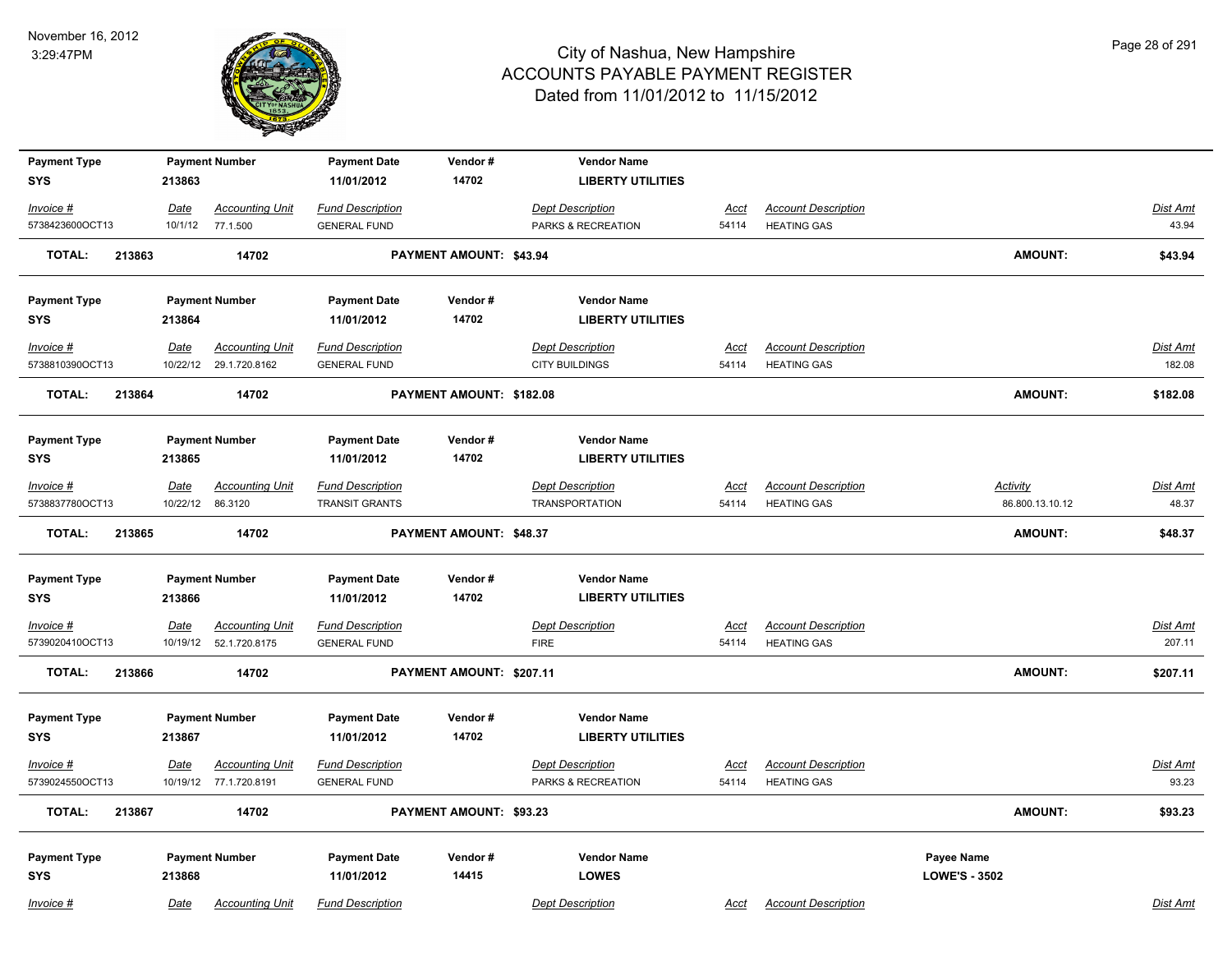

| 02892               |        | 9/17/12     | 77.1.650               | <b>GENERAL FUND</b>      |                            | PARKS & RECREATION                        | 54280       | <b>BUILDING/GROUNDS MAINTENANCE</b>   |                | 211.04          |
|---------------------|--------|-------------|------------------------|--------------------------|----------------------------|-------------------------------------------|-------------|---------------------------------------|----------------|-----------------|
| 09733               |        | 10/1/12     | 77.1.650               | <b>GENERAL FUND</b>      |                            | PARKS & RECREATION                        | 54280       | <b>BUILDING/GROUNDS MAINTENANCE</b>   |                | 85.26           |
| <b>TOTAL:</b>       | 213868 |             | 14415                  |                          | PAYMENT AMOUNT: \$296.30   |                                           |             |                                       | <b>AMOUNT:</b> | \$296.30        |
| <b>Payment Type</b> |        |             | <b>Payment Number</b>  | <b>Payment Date</b>      | Vendor#                    | <b>Vendor Name</b>                        |             |                                       |                |                 |
| <b>SYS</b>          |        | 213869      |                        | 11/01/2012               | 13035                      | <b>M &amp; M ELECTRICAL SUPPLY CO INC</b> |             |                                       |                |                 |
| Invoice #           |        | Date        | <b>Accounting Unit</b> | <b>Fund Description</b>  |                            | <b>Dept Description</b>                   | Acct        | <b>Account Description</b>            | Activity       | Dist Amt        |
| R 29079             |        | 10/16/12    | 61.1001                | CAPITAL IMPROVEMENTS     |                            | STREETS-CAP IMP                           | 81100       | CAPITAL IMPROVEMENTS                  | 1000           | 1,074.85        |
| R 29217             |        | 10/18/12    | 61.1001                | CAPITAL IMPROVEMENTS     |                            | STREETS-CAP IMP                           | 81100       | CAPITAL IMPROVEMENTS                  | 1000           | 8.95            |
| R 29234             |        | 10/18/12    | 61.1001                | CAPITAL IMPROVEMENTS     |                            | STREETS-CAP IMP                           | 81100       | CAPITAL IMPROVEMENTS                  | 1000           | 48.72           |
| R 29252             |        | 10/18/12    | 61.1001                | CAPITAL IMPROVEMENTS     |                            | STREETS-CAP IMP                           | 81100       | CAPITAL IMPROVEMENTS                  | 1000           | 20.40           |
| R 29298             |        |             | 10/19/12 61.1001       | CAPITAL IMPROVEMENTS     |                            | STREETS-CAP IMP                           | 81100       | CAPITAL IMPROVEMENTS                  | 1000           | 321.00          |
| R 29300             |        | 10/19/12    | 61.1001                | CAPITAL IMPROVEMENTS     |                            | STREETS-CAP IMP                           | 81100       | CAPITAL IMPROVEMENTS                  | 1000           | 45.27           |
| R 29310             |        |             | 10/19/12 61.1001       | CAPITAL IMPROVEMENTS     |                            | STREETS-CAP IMP                           | 81100       | CAPITAL IMPROVEMENTS                  | 1000           | 87.19           |
| <b>TOTAL:</b>       | 213869 |             | 13035                  |                          | PAYMENT AMOUNT: \$1,606.38 |                                           |             |                                       | <b>AMOUNT:</b> | \$1,606.38      |
| <b>Payment Type</b> |        |             | <b>Payment Number</b>  | <b>Payment Date</b>      | Vendor#                    | <b>Vendor Name</b>                        |             |                                       |                |                 |
| <b>SYS</b>          |        | 213870      |                        | 11/01/2012               | 13039                      | <b>MAC MULKIN CHEVROLET INC</b>           |             |                                       |                |                 |
| Invoice #           |        | Date        | <b>Accounting Unit</b> | <b>Fund Description</b>  |                            | <b>Dept Description</b>                   | Acct        | <b>Account Description</b>            |                | <b>Dist Amt</b> |
| 380716              |        | 10/18/12    | 50.1.500               | <b>GENERAL FUND</b>      |                            | <b>POLICE</b>                             | 61799       | <b>VEHICLE PARTS &amp; SUPPLIES</b>   |                | 39.36           |
| 381091              |        |             | 10/25/12 26.4005       | TRAFFIC VIOLATIONS FUND  |                            | <b>TRAFFIC VIOLATIONS</b>                 | 61799       | VEHICLE PARTS & SUPPLIES              |                | 86.67           |
|                     |        |             |                        |                          |                            |                                           |             |                                       |                |                 |
| <b>TOTAL:</b>       | 213870 |             | 13039                  |                          | PAYMENT AMOUNT: \$126.03   |                                           |             |                                       | <b>AMOUNT:</b> | \$126.03        |
| <b>Payment Type</b> |        |             | <b>Payment Number</b>  | <b>Payment Date</b>      | Vendor#                    | <b>Vendor Name</b>                        |             |                                       |                |                 |
| <b>SYS</b>          |        | 213871      |                        | 11/01/2012               | 14424                      | <b>TIMOTHY MACISAAC</b>                   |             |                                       |                |                 |
| $Invoice$ #         |        | <u>Date</u> | <b>Accounting Unit</b> | <b>Fund Description</b>  |                            | <b>Dept Description</b>                   | <u>Acct</u> | <b>Account Description</b>            |                | <b>Dist Amt</b> |
| 10/22 REIMB BOB'S   |        | 10/22/12    | 50.1.500               | <b>GENERAL FUND</b>      |                            | <b>POLICE</b>                             | 61107       | <b>CLOTHING &amp; UNIFORMS</b>        |                | 147.97          |
| <b>TOTAL:</b>       | 213871 |             | 14424                  |                          | PAYMENT AMOUNT: \$147.97   |                                           |             |                                       | <b>AMOUNT:</b> | \$147.97        |
| <b>Payment Type</b> |        |             | <b>Payment Number</b>  | <b>Payment Date</b>      | Vendor#                    | <b>Vendor Name</b>                        |             |                                       |                |                 |
| <b>SYS</b>          |        | 213872      |                        | 11/01/2012               | 14965                      | <b>MAILINGS UNLIMITED</b>                 |             |                                       |                |                 |
|                     |        |             |                        |                          |                            |                                           |             |                                       |                |                 |
| Invoice #           |        | Date        | <b>Accounting Unit</b> | <b>Fund Description</b>  |                            | <b>Dept Description</b>                   | Acct        | <b>Account Description</b>            |                | <b>Dist Amt</b> |
| 53727               |        | 10/15/12    | 26.1.580               | <b>GENERAL FUND</b>      |                            | <b>FINANCIAL SERVICES</b>                 | 53467       | <b>BILLING &amp; MAILING SERVICES</b> |                | 808.45          |
| 53727               |        |             | 10/15/12 26.1.585      | <b>GENERAL FUND</b>      |                            | <b>FINANCIAL SERVICES</b>                 | 55607       | POSTAGE & DELIVERY                    |                | 138.84          |
| 53727               |        |             | 10/15/12 26.4010       | MOTOR VEHICLE ADMIN FUND |                            | MOTOR VEHICLE ADMIN FUND                  | 53467       | <b>BILLING &amp; MAILING SERVICES</b> |                | 142.67          |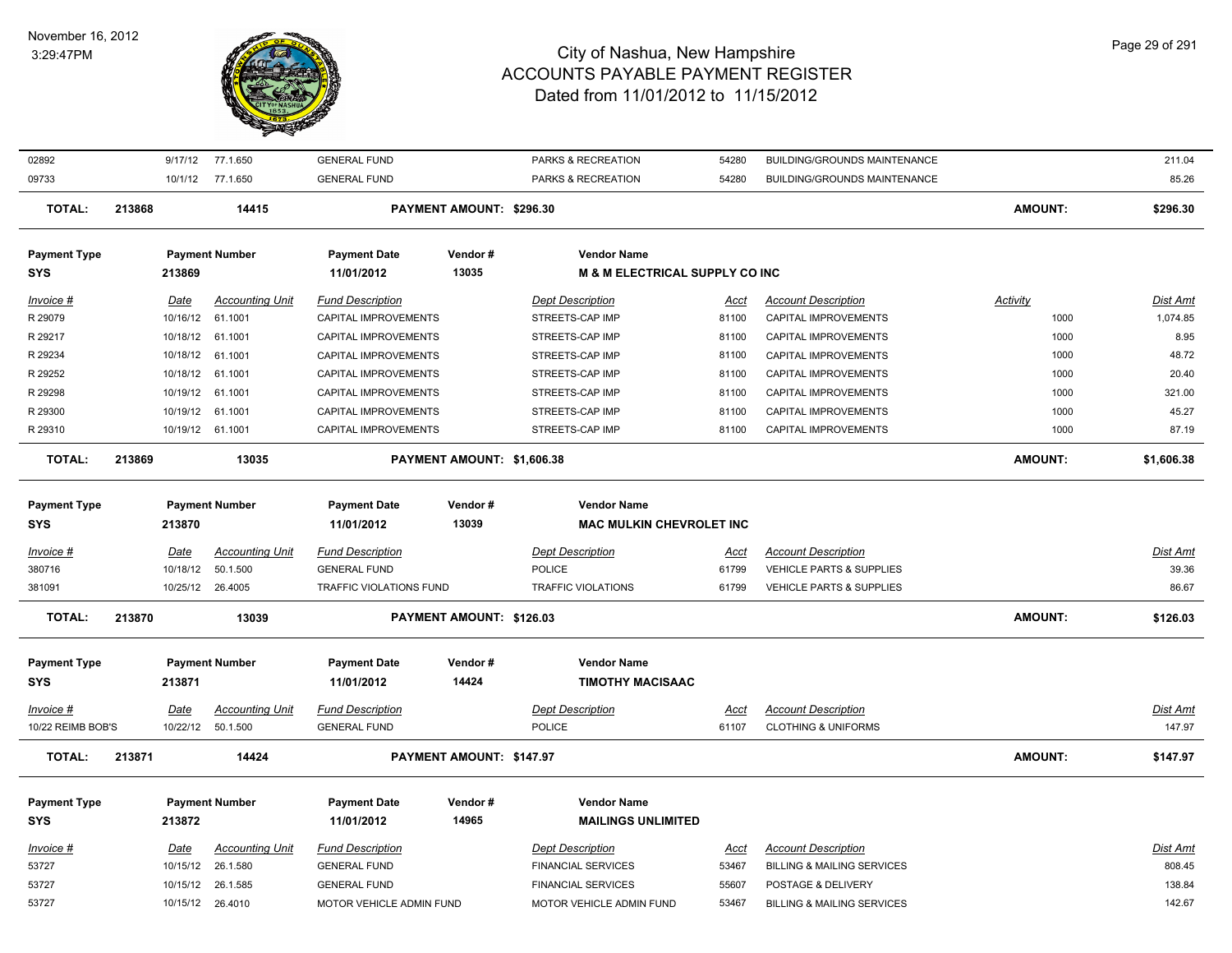

| <b>TOTAL:</b>                     | 213872 |                  | 14965                                 |                                                        | PAYMENT AMOUNT: \$1,089.96     |                                                        |               |                                                          | <b>AMOUNT:</b>             | \$1,089.96           |
|-----------------------------------|--------|------------------|---------------------------------------|--------------------------------------------------------|--------------------------------|--------------------------------------------------------|---------------|----------------------------------------------------------|----------------------------|----------------------|
| <b>Payment Type</b><br><b>SYS</b> |        | 213873           | <b>Payment Number</b>                 | <b>Payment Date</b><br>11/01/2012                      | Vendor#<br>13046               | <b>Vendor Name</b><br><b>MAINE OXY</b>                 |               |                                                          |                            |                      |
| <u>Invoice #</u><br>30768514      |        | Date<br>10/1/12  | <b>Accounting Unit</b><br>68.6000.695 | <b>Fund Description</b><br>SOLID WASTE FUND            |                                | <b>Dept Description</b><br>SOLID WASTE                 | Acct<br>55699 | <b>Account Description</b><br>OTHER CONTRACTED SERVICES  |                            | Dist Amt<br>94.00    |
| <b>TOTAL:</b>                     | 213873 |                  | 13046                                 |                                                        | <b>PAYMENT AMOUNT: \$94.00</b> |                                                        |               |                                                          | <b>AMOUNT:</b>             | \$94.00              |
| <b>Payment Type</b>               |        |                  | <b>Payment Number</b>                 | <b>Payment Date</b>                                    | Vendor#                        | <b>Vendor Name</b>                                     |               |                                                          |                            |                      |
| SYS                               |        | 213874           |                                       | 11/01/2012                                             | 13055                          | <b>MARGUERITES PLACE INC</b>                           |               |                                                          |                            |                      |
| Invoice #<br>1719                 |        | Date<br>10/31/12 | <b>Accounting Unit</b><br>84.3090     | <b>Fund Description</b><br><b>URBAN PROGRAM GRANTS</b> |                                | <b>Dept Description</b><br><b>URBAN PROGRAM GRANTS</b> | Acct<br>69075 | <b>Account Description</b><br>PUBLIC SERVICES ACTIVITIES | Activity<br>8400.13.30.301 | Dist Amt<br>4,607.50 |
| <b>TOTAL:</b>                     | 213874 |                  | 13055                                 |                                                        | PAYMENT AMOUNT: \$4,607.50     |                                                        |               |                                                          | <b>AMOUNT:</b>             | \$4,607.50           |
| <b>Payment Type</b><br>SYS        |        | 213875           | <b>Payment Number</b>                 | <b>Payment Date</b><br>11/01/2012                      | Vendor#<br>14439               | <b>Vendor Name</b><br><b>ANGELO MARINO</b>             |               |                                                          |                            |                      |
| Invoice #                         |        | Date             | <b>Accounting Unit</b>                | <b>Fund Description</b>                                |                                | <b>Dept Description</b>                                | <u>Acct</u>   | <b>Account Description</b>                               |                            | <b>Dist Amt</b>      |
| 10/20-10/26/12 REIMBUR            |        | 10/31/12         | 32.1.600                              | <b>GENERAL FUND</b>                                    |                                | ASSESSING                                              | 55400         | <b>CONFERENCES AND SEMINARS</b>                          |                            | 418.34               |
| 9/2-10/28/12 MILEAGE              |        | 10/31/12         | 32.1.600                              | <b>GENERAL FUND</b>                                    |                                | ASSESSING                                              | 55307         | MILEAGE REIMBURSEMENTS                                   |                            | 204.61               |
| XTOOLS PRO REIMB                  |        |                  | 10/31/12 34.1.500                     | <b>GENERAL FUND</b>                                    |                                | GIS                                                    | 71228         | <b>COMPUTER SOFTWARE</b>                                 |                            | 160.00               |
| <b>TOTAL:</b>                     | 213875 |                  | 14439                                 |                                                        | PAYMENT AMOUNT: \$782.95       |                                                        |               |                                                          | <b>AMOUNT:</b>             | \$782.95             |
| <b>Payment Type</b>               |        |                  | <b>Payment Number</b>                 | <b>Payment Date</b>                                    | Vendor#                        | <b>Vendor Name</b>                                     |               |                                                          |                            |                      |
| <b>SYS</b>                        |        | 213876           |                                       | 11/01/2012                                             | 10858                          | <b>MARLIN CONTROLS INC</b>                             |               |                                                          |                            |                      |
| <b>Invoice #</b>                  |        | Date             | <b>Accounting Unit</b>                | <b>Fund Description</b>                                |                                | <b>Dept Description</b>                                | <u>Acct</u>   | <b>Account Description</b>                               |                            | Dist Amt             |
| 386-2515                          |        | 9/10/12          | 61.1.705                              | <b>GENERAL FUND</b>                                    |                                | <b>STREETS</b>                                         | 61556         | TRAFFIC SIGNAL MATERIALS                                 |                            | 685.00               |
| <b>TOTAL:</b>                     | 213876 |                  | 10858                                 |                                                        | PAYMENT AMOUNT: \$685.00       |                                                        |               |                                                          | <b>AMOUNT:</b>             | \$685.00             |
| <b>Payment Type</b>               |        |                  | <b>Payment Number</b>                 | <b>Payment Date</b>                                    | Vendor#                        | <b>Vendor Name</b>                                     |               |                                                          |                            |                      |
| <b>SYS</b>                        |        | 213877           |                                       | 11/01/2012                                             | 15317                          | <b>SUSAN MARTINELLI</b>                                |               |                                                          |                            |                      |
| Invoice #                         |        | Date             | <b>Accounting Unit</b>                | <b>Fund Description</b>                                |                                | <b>Dept Description</b>                                | <b>Acct</b>   | <b>Account Description</b>                               |                            | <b>Dist Amt</b>      |
| 2012 NOTARY RENEWAL               |        | 10/29/12         | 26.1.500                              | <b>GENERAL FUND</b>                                    |                                | <b>FINANCIAL SERVICES</b>                              | 55200         | DUES AND MEMBERSHIPS                                     |                            | 75.00                |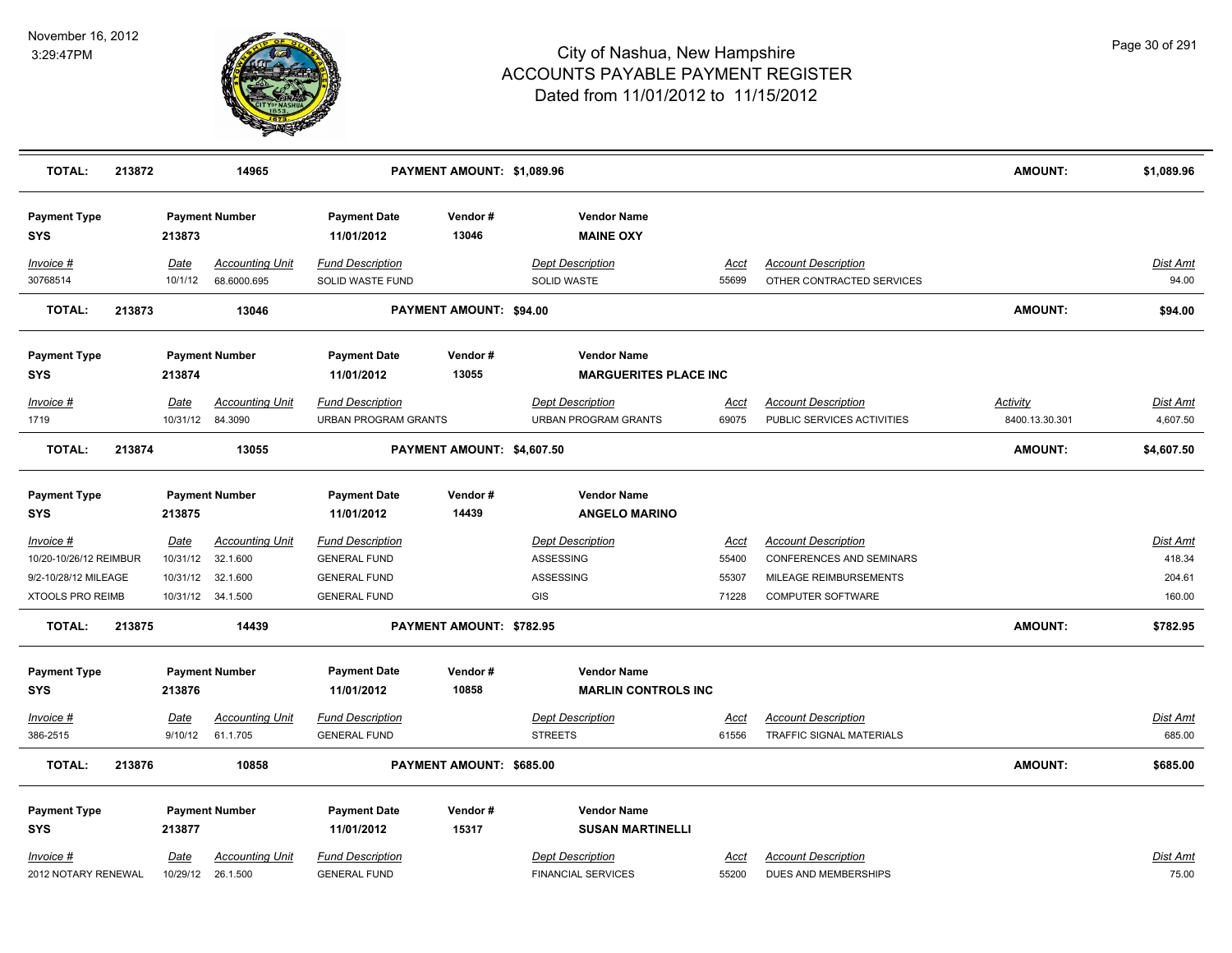

| <b>TOTAL:</b>                     | 213877<br>15317<br><b>PAYMENT AMOUNT: \$75.00</b> |             |                                             |                                                |                            |                                                        |               | <b>AMOUNT:</b>                                    | \$75.00        |                    |
|-----------------------------------|---------------------------------------------------|-------------|---------------------------------------------|------------------------------------------------|----------------------------|--------------------------------------------------------|---------------|---------------------------------------------------|----------------|--------------------|
| <b>Payment Type</b><br><b>SYS</b> |                                                   | 213878      | <b>Payment Number</b>                       | <b>Payment Date</b><br>11/01/2012              | Vendor#<br>15184           | <b>Vendor Name</b><br><b>MASON CREST</b>               |               |                                                   |                |                    |
| Invoice #<br>1084275              |                                                   | Date        | <b>Accounting Unit</b><br>10/15/12 79.1.760 | <b>Fund Description</b><br><b>GENERAL FUND</b> |                            | <b>Dept Description</b><br><b>LIBRARY</b>              | Acct<br>61807 | <b>Account Description</b><br><b>PUBLICATIONS</b> |                | Dist Amt<br>911.83 |
| <b>TOTAL:</b>                     | 213878                                            |             | 15184                                       |                                                | PAYMENT AMOUNT: \$911.83   |                                                        |               |                                                   | <b>AMOUNT:</b> | \$911.83           |
| <b>Payment Type</b><br><b>SYS</b> |                                                   | 213879      | <b>Payment Number</b>                       | <b>Payment Date</b><br>11/01/2012              | Vendor#<br>13067           | <b>Vendor Name</b><br><b>MAYNARD &amp; LESIEUR INC</b> |               |                                                   |                |                    |
| Invoice #                         |                                                   | Date        | <b>Accounting Unit</b>                      | <b>Fund Description</b>                        |                            | <b>Dept Description</b>                                | Acct          | <b>Account Description</b>                        |                | Dist Amt           |
| 49088                             |                                                   | 10/19/12    | 50.1.500                                    | <b>GENERAL FUND</b>                            |                            | <b>POLICE</b>                                          | 61705         | <b>TIRES</b>                                      |                | 941.60             |
| 49203                             |                                                   | 10/22/12    | 50.1.500                                    | <b>GENERAL FUND</b>                            |                            | POLICE                                                 | 61705         | <b>TIRES</b>                                      |                | 941.60             |
| 49236                             |                                                   | 10/22/12    | 50.1.500                                    | <b>GENERAL FUND</b>                            |                            | POLICE                                                 | 61799         | VEHICLE PARTS & SUPPLIES                          |                | 200.00             |
| 49716                             |                                                   |             | 10/29/12 50.1.500                           | <b>GENERAL FUND</b>                            |                            | <b>POLICE</b>                                          | 61705         | <b>TIRES</b>                                      |                | 941.60             |
| <b>TOTAL:</b>                     | 213879                                            |             | 13067                                       |                                                | PAYMENT AMOUNT: \$3,024.80 |                                                        |               |                                                   | <b>AMOUNT:</b> | \$3,024.80         |
| <b>Payment Type</b>               |                                                   |             | <b>Payment Number</b>                       | <b>Payment Date</b>                            | Vendor#                    | <b>Vendor Name</b>                                     |               |                                                   |                |                    |
| <b>SYS</b>                        |                                                   | 213880      |                                             | 11/01/2012                                     | 13067                      | <b>MAYNARD &amp; LESIEUR INC</b>                       |               |                                                   |                |                    |
| $Invoice$ #                       |                                                   | Date        | <b>Accounting Unit</b>                      | <b>Fund Description</b>                        |                            | <b>Dept Description</b>                                | Acct          | <b>Account Description</b>                        |                | Dist Amt           |
| 48804                             |                                                   | 10/16/12    | 42.1.720                                    | <b>GENERAL FUND</b>                            |                            | WOODLAWN CEMETERY                                      | 61705         | <b>TIRES</b>                                      |                | 25.00              |
| 48943                             |                                                   |             | 10/18/12  42.1.720                          | <b>GENERAL FUND</b>                            |                            | WOODLAWN CEMETERY                                      | 61705         | <b>TIRES</b>                                      |                | 44.00              |
| <b>TOTAL:</b>                     | 213880                                            |             | 13067                                       |                                                | PAYMENT AMOUNT: \$69.00    |                                                        |               |                                                   | <b>AMOUNT:</b> | \$69.00            |
| <b>Payment Type</b>               |                                                   |             | <b>Payment Number</b>                       | <b>Payment Date</b>                            | Vendor#                    | <b>Vendor Name</b>                                     |               |                                                   |                |                    |
| <b>SYS</b>                        |                                                   | 213881      |                                             | 11/01/2012                                     | 14451                      | <b>MCDEVITT TRUCKS INC</b>                             |               |                                                   |                |                    |
| Invoice #                         |                                                   | <b>Date</b> | <b>Accounting Unit</b>                      | <b>Fund Description</b>                        |                            | <b>Dept Description</b>                                | <u>Acct</u>   | <b>Account Description</b>                        |                | <b>Dist Amt</b>    |
| 1124516M                          |                                                   | 10/1/12     | 61.1.700                                    | <b>GENERAL FUND</b>                            |                            | <b>STREETS</b>                                         | 54600         | <b>VEHICLE REPAIRS &amp; MAINTENANCE</b>          |                | 968.87             |
| 1124770M                          |                                                   | 10/4/12     | 61.1.700                                    | <b>GENERAL FUND</b>                            |                            | <b>STREETS</b>                                         | 54600         | <b>VEHICLE REPAIRS &amp; MAINTENANCE</b>          |                | 1,172.92           |
| 1125020M                          |                                                   | 10/4/12     | 61.1.700                                    | <b>GENERAL FUND</b>                            |                            | <b>STREETS</b>                                         | 54600         | <b>VEHICLE REPAIRS &amp; MAINTENANCE</b>          |                | 43.42              |
| CM1124516M                        |                                                   | 10/4/12     | 61.1.700                                    | <b>GENERAL FUND</b>                            |                            | <b>STREETS</b>                                         | 54600         | <b>VEHICLE REPAIRS &amp; MAINTENANCE</b>          |                | $-864.82$          |
| Q141428                           |                                                   |             | 10/2/12 61.1.700                            | <b>GENERAL FUND</b>                            |                            | <b>STREETS</b>                                         | 54600         | VEHICLE REPAIRS & MAINTENANCE                     |                | 1,172.92           |
| <b>TOTAL:</b>                     | 213881                                            |             | 14451                                       |                                                | PAYMENT AMOUNT: \$2,493.31 |                                                        |               |                                                   | <b>AMOUNT:</b> | \$2,493.31         |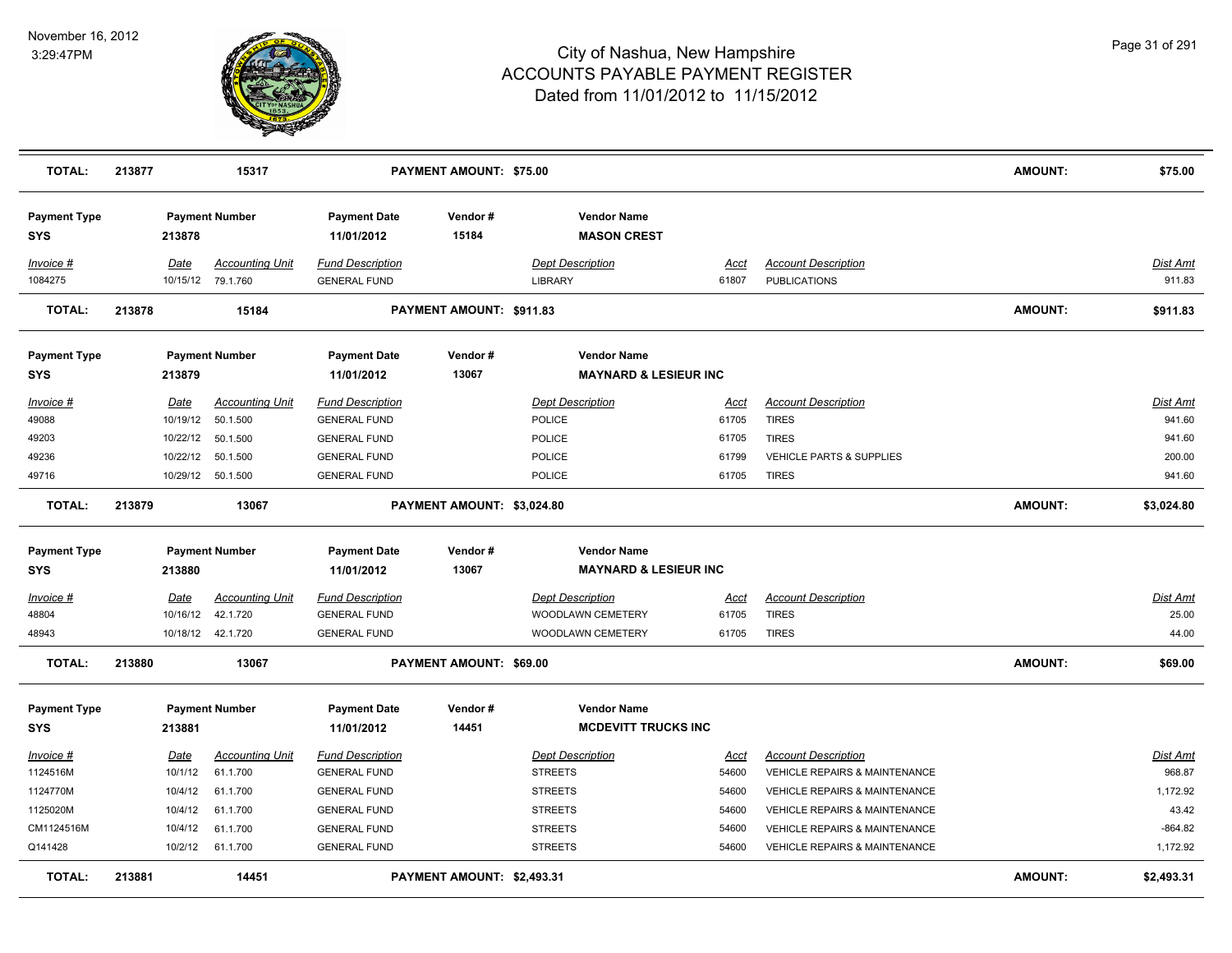

| <b>Payment Type</b>                  |                        | <b>Payment Number</b>                        | <b>Payment Date</b>                                 | Vendor#                  | <b>Vendor Name</b>                                    |                      |                                                                   |                |                    |
|--------------------------------------|------------------------|----------------------------------------------|-----------------------------------------------------|--------------------------|-------------------------------------------------------|----------------------|-------------------------------------------------------------------|----------------|--------------------|
| <b>SYS</b>                           | 213882                 |                                              | 11/01/2012                                          | 14454                    | <b>LORI MCINTOSH</b>                                  |                      |                                                                   |                |                    |
| Invoice #                            | Date                   | <b>Accounting Unit</b>                       | <b>Fund Description</b>                             |                          | <b>Dept Description</b>                               | Acct                 | <b>Account Description</b>                                        |                | Dist Amt           |
| 32180A 11/01/12 DCAP                 | 10/29/12               | <b>BS1000</b>                                | <b>GENERAL FUND</b>                                 |                          | <b>GENERAL FUND</b>                                   | 21460                | 125 DEPENDENT CARE                                                |                | 20.98              |
| <b>TOTAL:</b><br>213882              |                        | 14454                                        |                                                     | PAYMENT AMOUNT: \$20.98  |                                                       |                      |                                                                   | <b>AMOUNT:</b> | \$20.98            |
| <b>Payment Type</b>                  |                        | <b>Payment Number</b>                        | <b>Payment Date</b>                                 | Vendor#                  | <b>Vendor Name</b>                                    |                      |                                                                   |                |                    |
| <b>SYS</b>                           | 213883                 |                                              | 11/01/2012                                          | 13080                    | <b>JIM MCLEAN</b>                                     |                      |                                                                   |                |                    |
| Invoice #                            | Date                   | <b>Accounting Unit</b>                       | <b>Fund Description</b>                             |                          | <b>Dept Description</b>                               | <u>Acct</u>          | <b>Account Description</b>                                        |                | Dist Amt           |
| 10/22-10/24/12 TAPING                | 10/31/12               | 22.2505                                      | <b>GOVT &amp; EDUCATION CHANNELS</b><br><b>FUND</b> |                          | <b>GOV'T &amp; EDUCATION CHANNELS</b>                 | 53470                | <b>VIDEOGRAPHY SERVICES</b>                                       |                | 187.50             |
| <b>TOTAL:</b><br>213883              |                        | 13080                                        |                                                     | PAYMENT AMOUNT: \$187.50 |                                                       |                      |                                                                   | <b>AMOUNT:</b> | \$187.50           |
| <b>Payment Type</b>                  |                        | <b>Payment Number</b>                        | <b>Payment Date</b>                                 | Vendor#                  | <b>Vendor Name</b>                                    |                      |                                                                   |                |                    |
| <b>SYS</b>                           | 213884                 |                                              | 11/01/2012                                          | 14464                    | <b>PAUL MENARD</b>                                    |                      |                                                                   |                |                    |
| $Invoice$ #                          | Date                   | <b>Accounting Unit</b>                       | <b>Fund Description</b>                             |                          | <b>Dept Description</b>                               | <u>Acct</u>          | <b>Account Description</b>                                        |                | Dist Amt           |
| 11227A 11/01/12 DCAP                 | 10/29/12               | <b>BS1000</b>                                | <b>GENERAL FUND</b>                                 |                          | <b>GENERAL FUND</b>                                   | 21460                | 125 DEPENDENT CARE                                                |                | 192.31             |
| <b>TOTAL:</b><br>213884              |                        | 14464                                        |                                                     | PAYMENT AMOUNT: \$192.31 |                                                       |                      |                                                                   | <b>AMOUNT:</b> | \$192.31           |
| <b>Payment Type</b>                  |                        | <b>Payment Number</b>                        | <b>Payment Date</b>                                 | Vendor#                  | <b>Vendor Name</b>                                    |                      |                                                                   |                |                    |
| <b>SYS</b>                           | 213885                 |                                              | 11/01/2012                                          | 14470                    | <b>KYLE METCALF</b>                                   |                      |                                                                   |                |                    |
| $Invoice$ #<br>10/1-10/25/12 MILEAGE | Date                   | <b>Accounting Unit</b><br>10/30/12  53.1.730 | <b>Fund Description</b><br><b>GENERAL FUND</b>      |                          | <b>Dept Description</b><br><b>BUILDING INSPECTION</b> | <u>Acct</u><br>55307 | <b>Account Description</b><br>MILEAGE REIMBURSEMENTS              |                | Dist Amt<br>321.90 |
| <b>TOTAL:</b><br>213885              |                        | 14470                                        |                                                     | PAYMENT AMOUNT: \$321.90 |                                                       |                      |                                                                   | <b>AMOUNT:</b> | \$321.90           |
| <b>Payment Type</b><br><b>SYS</b>    | 213886                 | <b>Payment Number</b>                        | <b>Payment Date</b><br>11/01/2012                   | Vendor#<br>10952         | <b>Vendor Name</b><br>THE METRO GROUP                 |                      |                                                                   |                |                    |
| Invoice #<br>PI 330822               | <b>Date</b><br>9/30/12 | <b>Accounting Unit</b><br>50.1.500           | <b>Fund Description</b><br><b>GENERAL FUND</b>      |                          | <b>Dept Description</b><br><b>POLICE</b>              | <u>Acct</u><br>54280 | <b>Account Description</b><br><b>BUILDING/GROUNDS MAINTENANCE</b> |                | Dist Amt<br>183.00 |
| <b>TOTAL:</b><br>213886              |                        | 10952                                        |                                                     | PAYMENT AMOUNT: \$183.00 |                                                       |                      |                                                                   | <b>AMOUNT:</b> | \$183.00           |
| <b>Payment Type</b><br><b>SYS</b>    | 213887                 | <b>Payment Number</b>                        | <b>Payment Date</b><br>11/01/2012                   | Vendor#<br>14471         | <b>Vendor Name</b><br><b>MHQ MUNICIPAL VEHICLES</b>   |                      |                                                                   |                |                    |
| Invoice #                            | Date                   | <b>Accounting Unit</b>                       | <b>Fund Description</b>                             |                          | <b>Dept Description</b>                               | <u>Acct</u>          | <b>Account Description</b>                                        |                | Dist Amt           |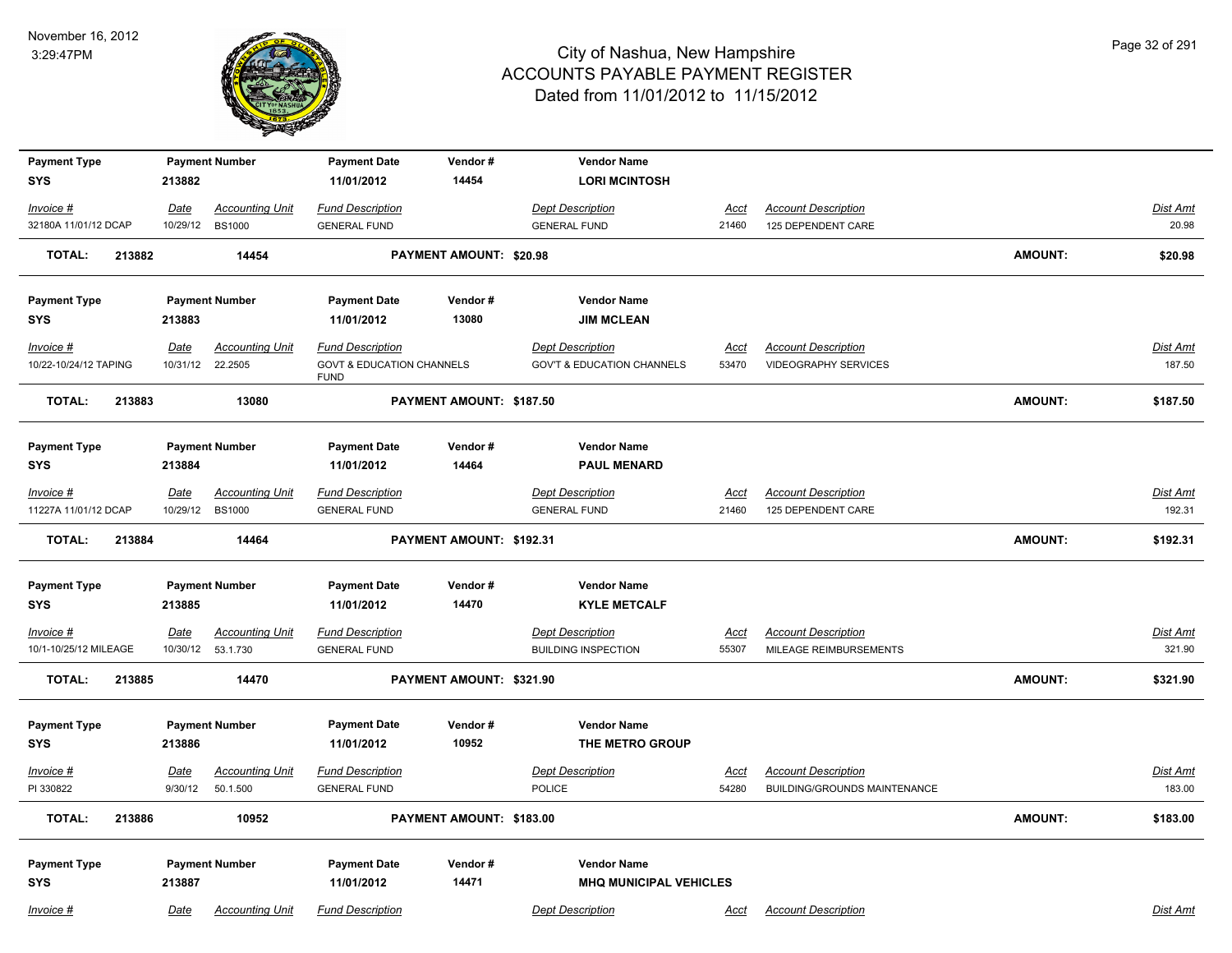

| MCR-001055           | 10/4/12     | 50.1.500               | <b>GENERAL FUND</b>                        |                            | <b>POLICE</b>                     | 61799       | VEHICLE PARTS & SUPPLIES            |                     | $-380.00$       |
|----------------------|-------------|------------------------|--------------------------------------------|----------------------------|-----------------------------------|-------------|-------------------------------------|---------------------|-----------------|
| MV-080382            | 9/29/12     | 50.1.500               | <b>GENERAL FUND</b>                        |                            | POLICE                            | 55699       | OTHER CONTRACTED SERVICES           |                     | 498.00          |
| MV-080383            | 9/29/12     | 50.1.500               | <b>GENERAL FUND</b>                        |                            | <b>POLICE</b>                     | 55699       | OTHER CONTRACTED SERVICES           |                     | 498.00          |
| MV-080384            | 9/29/12     | 50.1.500               | <b>GENERAL FUND</b>                        |                            | <b>POLICE</b>                     | 55699       | OTHER CONTRACTED SERVICES           |                     | 498.00          |
| MV-080385            | 9/29/12     | 50.1.500               | <b>GENERAL FUND</b>                        |                            | POLICE                            | 55699       | OTHER CONTRACTED SERVICES           |                     | 498.00          |
| MV-080386            | 9/29/12     | 50.1.500               | <b>GENERAL FUND</b>                        |                            | <b>POLICE</b>                     | 55699       | OTHER CONTRACTED SERVICES           |                     | 498.00          |
| MV-080387            | 9/29/12     | 50.1.500               | <b>GENERAL FUND</b>                        |                            | <b>POLICE</b>                     | 55699       | OTHER CONTRACTED SERVICES           |                     | 498.00          |
| MV-080388            | 9/29/12     | 50.1.500               | <b>GENERAL FUND</b>                        |                            | <b>POLICE</b>                     | 55699       | OTHER CONTRACTED SERVICES           |                     | 498.00          |
| MV-080389            | 9/29/12     | 50.1.500               | <b>GENERAL FUND</b>                        |                            | <b>POLICE</b>                     | 61799       | VEHICLE PARTS & SUPPLIES            |                     | 990.55          |
| MV-080394            | 10/4/12     | 50.1.500               | <b>GENERAL FUND</b>                        |                            | <b>POLICE</b>                     | 61799       | <b>VEHICLE PARTS &amp; SUPPLIES</b> |                     | 32.40           |
| MV-080514            |             | 10/3/12  50.1.500      | <b>GENERAL FUND</b>                        |                            | <b>POLICE</b>                     | 61799       | <b>VEHICLE PARTS &amp; SUPPLIES</b> |                     | 380.00          |
| <b>TOTAL:</b>        | 213887      | 14471                  |                                            | PAYMENT AMOUNT: \$4,508.95 |                                   |             |                                     | <b>AMOUNT:</b>      | \$4,508.95      |
| <b>Payment Type</b>  |             | <b>Payment Number</b>  | <b>Payment Date</b>                        | Vendor#                    | <b>Vendor Name</b>                |             |                                     |                     |                 |
| <b>SYS</b>           | 213888      |                        | 11/01/2012                                 | 10901                      | <b>MICHIE CORP</b>                |             |                                     |                     |                 |
| Invoice #            | <u>Date</u> | <b>Accounting Unit</b> | <b>Fund Description</b>                    |                            | <b>Dept Description</b>           | Acct        | <b>Account Description</b>          | <b>Activity</b>     | Dist Amt        |
| 0023593-IN           | 9/30/12     | TF77.7052              | MINE FALLS PARK ETF                        |                            | MINE FALLS PARK ETF               | 61542       | <b>SIGNS</b>                        |                     | 4,200.00        |
| 0023653-IN           | 10/4/12     | 61.1001                | CAPITAL IMPROVEMENTS                       |                            | STREETS-CAP IMP                   | 81100       | <b>CAPITAL IMPROVEMENTS</b>         | 1000                | 327.40          |
| <b>TOTAL:</b>        | 213888      | 10901                  |                                            | PAYMENT AMOUNT: \$4,527.40 |                                   |             |                                     | <b>AMOUNT:</b>      | \$4,527.40      |
| <b>Payment Type</b>  |             | <b>Payment Number</b>  | <b>Payment Date</b>                        | Vendor#                    | <b>Vendor Name</b>                |             |                                     |                     |                 |
| <b>SYS</b>           | 213889      |                        | 11/01/2012                                 | 13097                      | <b>MICRO MARKETING ASSOCIATES</b> |             |                                     |                     |                 |
| Invoice #            | Date        | <b>Accounting Unit</b> | <b>Fund Description</b>                    |                            | <b>Dept Description</b>           | Acct        | <b>Account Description</b>          |                     | Dist Amt        |
| 458023               |             | 10/11/12 79.1.755      | <b>GENERAL FUND</b>                        |                            | <b>LIBRARY</b>                    | 61814       | <b>MEDIA</b>                        |                     | 72.15           |
| <b>TOTAL:</b>        | 213889      | 13097                  |                                            | PAYMENT AMOUNT: \$72.15    |                                   |             |                                     | <b>AMOUNT:</b>      | \$72.15         |
| <b>Payment Type</b>  |             | <b>Payment Number</b>  | <b>Payment Date</b>                        | Vendor#                    | <b>Vendor Name</b>                |             |                                     | Payee Name          |                 |
| <b>SYS</b>           | 213890      |                        | 11/01/2012                                 | 10861                      | <b>MIDWEST TAPE LLC</b>           |             |                                     | <b>MIDWEST TAPE</b> |                 |
| <b>Invoice #</b>     | <u>Date</u> | <b>Accounting Unit</b> | <b>Fund Description</b>                    |                            | <b>Dept Description</b>           | <b>Acct</b> | <b>Account Description</b>          |                     | <b>Dist Amt</b> |
| 90430246             | 10/2/12     | 79.1.755               | <b>GENERAL FUND</b>                        |                            | LIBRARY                           | 61814       | <b>MEDIA</b>                        |                     | 190.38          |
| 90430248             | 10/2/12     | 79.1.755               | <b>GENERAL FUND</b>                        |                            | LIBRARY                           | 61814       | <b>MEDIA</b>                        |                     | 253.15          |
| 90430249             | 10/2/12     | 79.1.755               | <b>GENERAL FUND</b>                        |                            | <b>LIBRARY</b>                    | 61814       | <b>MEDIA</b>                        |                     | 51.68           |
| 90432340             | 10/2/12     | 79.1.755               | <b>GENERAL FUND</b>                        |                            | LIBRARY                           | 61814       | <b>MEDIA</b>                        |                     | 369.31          |
|                      |             |                        |                                            |                            |                                   |             |                                     |                     |                 |
| 90432341             | 10/2/12     | 79.1.755               | <b>GENERAL FUND</b>                        |                            | LIBRARY                           | 61814       | <b>MEDIA</b>                        |                     | 115.88          |
| 90435394<br>90435395 | 10/3/12     | 79.1.755<br>79.1.755   | <b>GENERAL FUND</b><br><b>GENERAL FUND</b> |                            | <b>LIBRARY</b><br><b>LIBRARY</b>  | 61814       | <b>MEDIA</b><br><b>MEDIA</b>        |                     | 23.44<br>46.34  |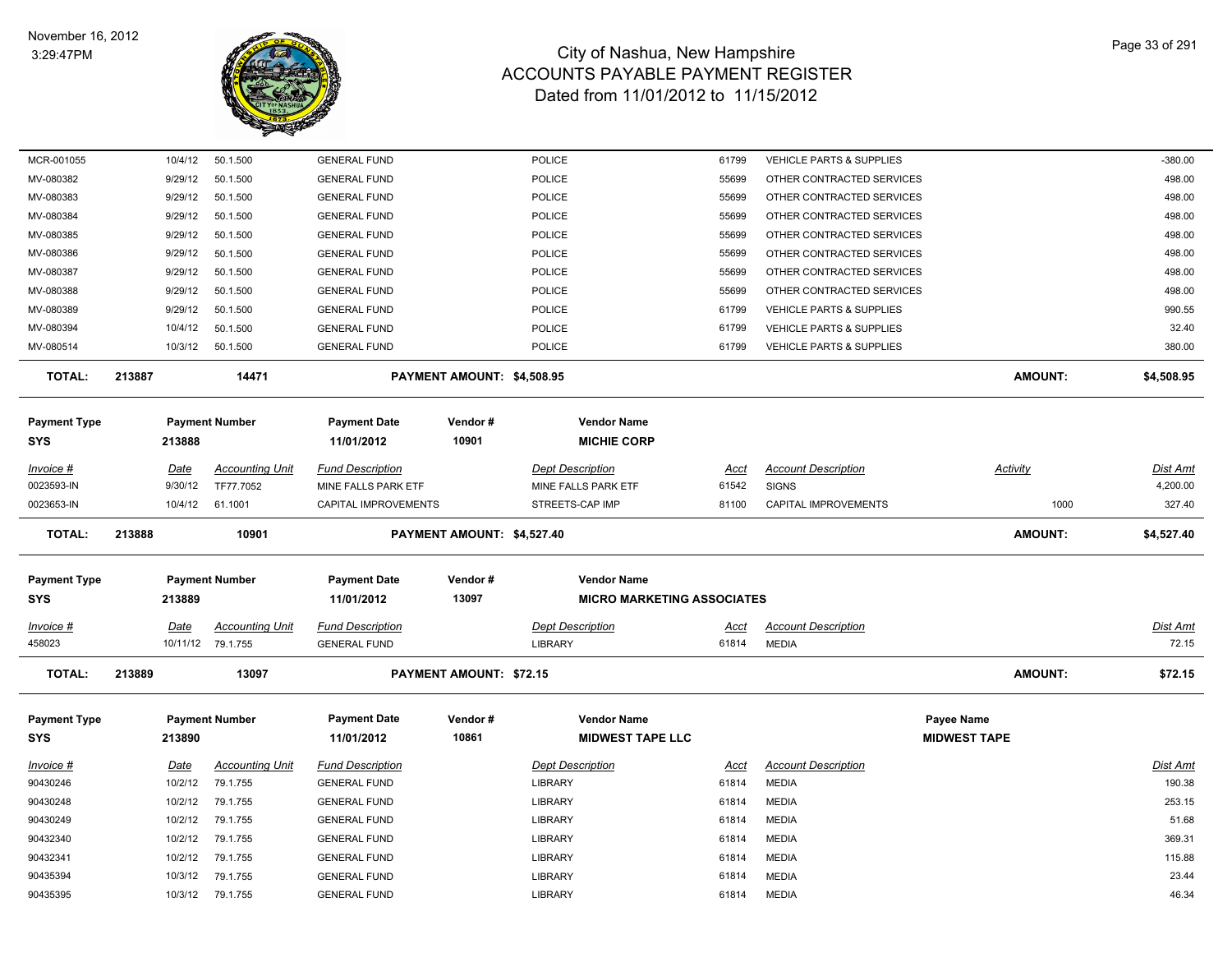

| 90439289                                                    |        | 10/4/12                          | 79.1.755                                                    | <b>GENERAL FUND</b>                                                                 |                                | <b>LIBRARY</b>                                                                                          | 61814                  | <b>MEDIA</b>                                                                                   |                                   | 157.04                     |
|-------------------------------------------------------------|--------|----------------------------------|-------------------------------------------------------------|-------------------------------------------------------------------------------------|--------------------------------|---------------------------------------------------------------------------------------------------------|------------------------|------------------------------------------------------------------------------------------------|-----------------------------------|----------------------------|
| <b>TOTAL:</b>                                               | 213890 |                                  | 10861                                                       |                                                                                     | PAYMENT AMOUNT: \$1,207.22     |                                                                                                         |                        |                                                                                                | <b>AMOUNT:</b>                    | \$1,207.22                 |
| <b>Payment Type</b><br>SYS                                  |        | 213891                           | <b>Payment Number</b>                                       | <b>Payment Date</b><br>11/01/2012                                                   | Vendor#<br>11210               | <b>Vendor Name</b><br><b>ARCHIE S MOBLEY III</b>                                                        |                        |                                                                                                |                                   |                            |
| Invoice #<br>32368A 11/01/2012 DCAP                         |        | Date<br>10/29/12                 | <b>Accounting Unit</b><br><b>BS1000</b>                     | <b>Fund Description</b><br><b>GENERAL FUND</b>                                      |                                | <b>Dept Description</b><br><b>GENERAL FUND</b>                                                          | <u>Acct</u><br>21460   | <b>Account Description</b><br>125 DEPENDENT CARE                                               |                                   | Dist Amt<br>96.15          |
| <b>TOTAL:</b>                                               | 213891 |                                  | 11210                                                       |                                                                                     | <b>PAYMENT AMOUNT: \$96.15</b> |                                                                                                         |                        |                                                                                                | <b>AMOUNT:</b>                    | \$96.15                    |
| <b>Payment Type</b><br>SYS<br>Invoice #                     |        | 213892<br><b>Date</b>            | <b>Payment Number</b><br><b>Accounting Unit</b>             | <b>Payment Date</b><br>11/01/2012<br><b>Fund Description</b>                        | Vendor#<br>12015               | <b>Vendor Name</b><br><b>BRIAN MORRISSEY</b><br><b>Dept Description</b>                                 | <u>Acct</u>            | <b>Account Description</b>                                                                     |                                   | Dist Amt                   |
| NHAOFC CEP<br><b>REIMBURSEM</b>                             |        | 10/26/12                         | 52.1.500                                                    | <b>GENERAL FUND</b>                                                                 |                                | <b>FIRE</b>                                                                                             | 55400                  | <b>CONFERENCES AND SEMINARS</b>                                                                |                                   | 45.00                      |
| <b>TOTAL:</b>                                               | 213892 |                                  | 12015                                                       |                                                                                     | PAYMENT AMOUNT: \$45.00        |                                                                                                         |                        |                                                                                                | <b>AMOUNT:</b>                    | \$45.00                    |
| <b>Payment Type</b><br><b>SYS</b>                           |        | 213893                           | <b>Payment Number</b>                                       | <b>Payment Date</b><br>11/01/2012                                                   | Vendor#<br>14486               | <b>Vendor Name</b><br><b>MICHAEL MOUSHEGIAN</b>                                                         |                        |                                                                                                |                                   |                            |
| $Invoice$ #<br>10/13/12 BOB'S REIMB<br>10/21/12 BOB'S REIMB |        | Date<br>10/13/12<br>10/21/12     | <b>Accounting Unit</b><br>50.1.500<br>50.1.500              | <b>Fund Description</b><br><b>GENERAL FUND</b><br><b>GENERAL FUND</b>               |                                | <b>Dept Description</b><br>POLICE<br><b>POLICE</b>                                                      | Acct<br>61107<br>61107 | <b>Account Description</b><br><b>CLOTHING &amp; UNIFORMS</b><br><b>CLOTHING &amp; UNIFORMS</b> |                                   | Dist Amt<br>65.83<br>54.98 |
| <b>TOTAL:</b>                                               | 213893 |                                  | 14486                                                       |                                                                                     | PAYMENT AMOUNT: \$120.81       |                                                                                                         |                        |                                                                                                | <b>AMOUNT:</b>                    | \$120.81                   |
| <b>Payment Type</b><br><b>SYS</b><br>$Invoice$ #<br>239912  |        | 213894<br><b>Date</b><br>9/25/12 | <b>Payment Number</b><br><b>Accounting Unit</b><br>77.1.650 | <b>Payment Date</b><br>11/01/2012<br><b>Fund Description</b><br><b>GENERAL FUND</b> | Vendor#<br>13125               | <b>Vendor Name</b><br><b>MUSCO SPORTS LIGHTING LLC</b><br><b>Dept Description</b><br>PARKS & RECREATION | <u>Acct</u><br>54280   | Payee Name<br><b>Account Description</b><br>BUILDING/GROUNDS MAINTENANCE                       | <b>MUSCO SPORTS LIGHTING, LLC</b> | Dist Amt<br>800.00         |
| <b>TOTAL:</b>                                               | 213894 |                                  | 13125                                                       |                                                                                     | PAYMENT AMOUNT: \$800.00       |                                                                                                         |                        |                                                                                                | <b>AMOUNT:</b>                    | \$800.00                   |
| <b>Payment Type</b><br><b>SYS</b><br>Invoice #<br>849201    |        | 213895<br>Date<br>9/6/12         | <b>Payment Number</b><br><b>Accounting Unit</b><br>61.1.700 | <b>Payment Date</b><br>11/01/2012<br><b>Fund Description</b><br><b>GENERAL FUND</b> | Vendor#<br>13131               | <b>Vendor Name</b><br><b>NAPA AUTO PARTS</b><br><b>Dept Description</b><br><b>STREETS</b>               | Acct<br>54600          | <b>Account Description</b><br><b>VEHICLE REPAIRS &amp; MAINTENANCE</b>                         |                                   | Dist Amt<br>6.00           |
| 852122                                                      |        | 9/27/12                          | 61.1.700                                                    | <b>GENERAL FUND</b>                                                                 |                                | <b>STREETS</b>                                                                                          | 61299                  | MISCELLANEOUS SUPPLIES                                                                         |                                   | 26.25                      |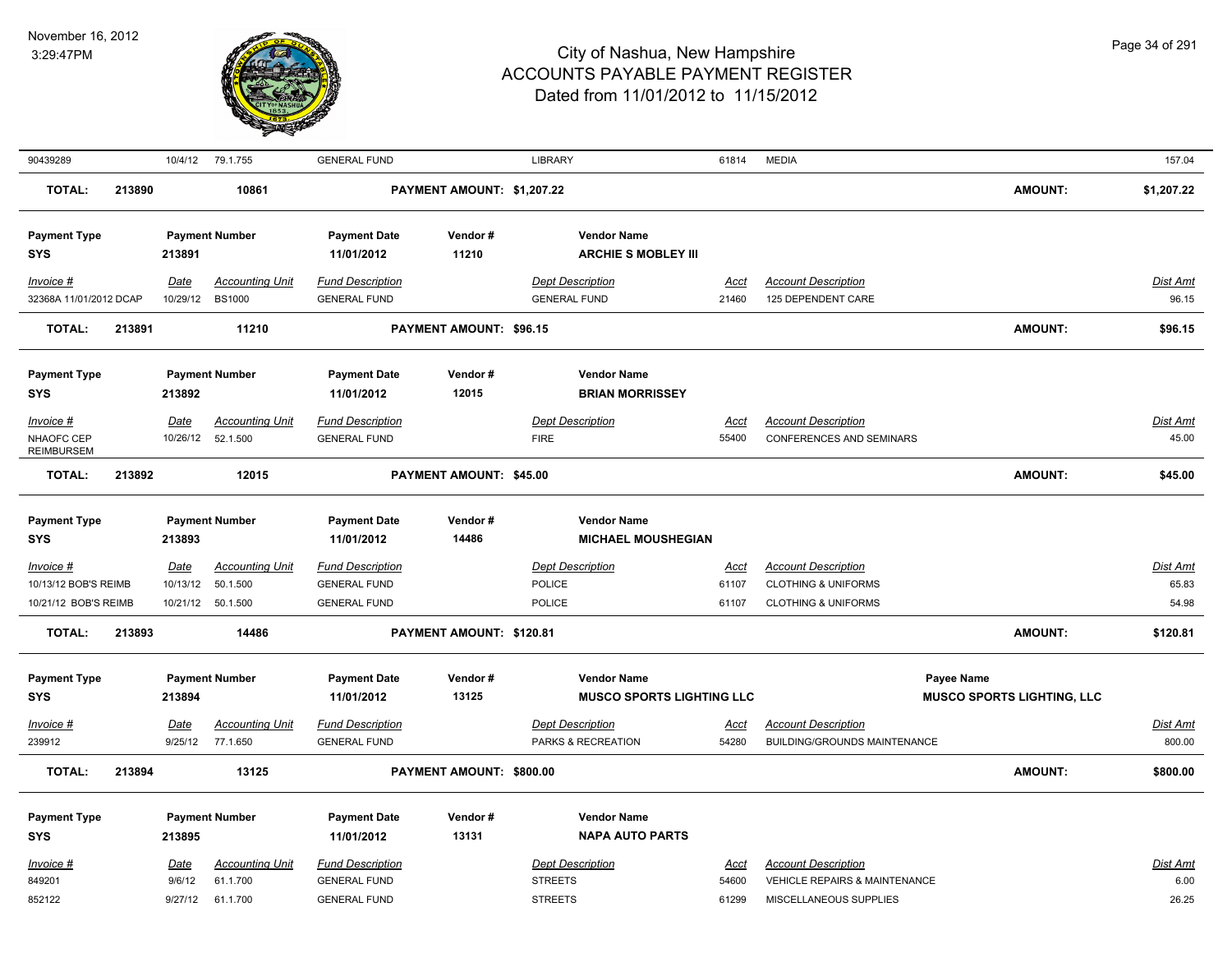

| 852221              | 9/27/12     | 61.1.700               | <b>GENERAL FUND</b>     |                          | <b>STREETS</b>          | 61299       | MISCELLANEOUS SUPPLIES                   |                | 4.99      |
|---------------------|-------------|------------------------|-------------------------|--------------------------|-------------------------|-------------|------------------------------------------|----------------|-----------|
| 852672              | 10/1/12     | 61.1.700               | <b>GENERAL FUND</b>     |                          | <b>STREETS</b>          | 54600       | <b>VEHICLE REPAIRS &amp; MAINTENANCE</b> |                | 213.21    |
| 852675              | 10/1/12     | 61.1.700               | <b>GENERAL FUND</b>     |                          | <b>STREETS</b>          | 61299       | MISCELLANEOUS SUPPLIES                   |                | 44.75     |
| 852679              | 10/1/12     | 61.1.700               | <b>GENERAL FUND</b>     |                          | <b>STREETS</b>          | 54600       | <b>VEHICLE REPAIRS &amp; MAINTENANCE</b> |                | 199.08    |
| 852714              | 10/1/12     | 61.1.700               | <b>GENERAL FUND</b>     |                          | <b>STREETS</b>          | 54600       | <b>VEHICLE REPAIRS &amp; MAINTENANCE</b> |                | 136.07    |
| 852736              | 10/1/12     | 61.1.700               | <b>GENERAL FUND</b>     |                          | <b>STREETS</b>          | 54600       | VEHICLE REPAIRS & MAINTENANCE            |                | $-213.21$ |
| 852806              | 10/1/12     | 61.1.700               | <b>GENERAL FUND</b>     |                          | <b>STREETS</b>          | 61299       | MISCELLANEOUS SUPPLIES                   |                | 18.50     |
| 852874              | 10/2/12     | 61.1.700               | <b>GENERAL FUND</b>     |                          | <b>STREETS</b>          | 61299       | MISCELLANEOUS SUPPLIES                   |                | $-63.25$  |
| 852977              | 10/2/12     | 61.1.700               | <b>GENERAL FUND</b>     |                          | <b>STREETS</b>          | 54600       | <b>VEHICLE REPAIRS &amp; MAINTENANCE</b> |                | 49.46     |
| 853042              | 10/3/12     | 61.1.700               | <b>GENERAL FUND</b>     |                          | <b>STREETS</b>          | 54600       | <b>VEHICLE REPAIRS &amp; MAINTENANCE</b> |                | $-49.46$  |
| 853046              | 10/3/12     | 61.1.700               | <b>GENERAL FUND</b>     |                          | <b>STREETS</b>          | 61299       | MISCELLANEOUS SUPPLIES                   |                | 32.00     |
| 853048              | 10/3/12     | 61.1.700               | <b>GENERAL FUND</b>     |                          | <b>STREETS</b>          | 61299       | MISCELLANEOUS SUPPLIES                   |                | 21.30     |
| 853102              | 10/3/12     | 61.1.700               | <b>GENERAL FUND</b>     |                          | <b>STREETS</b>          | 61299       | MISCELLANEOUS SUPPLIES                   |                | 3.05      |
| 853115              | 10/3/12     | 68.6000.540            | <b>SOLID WASTE FUND</b> |                          | <b>SOLID WASTE</b>      | 55699       | OTHER CONTRACTED SERVICES                |                | 33.23     |
| 853203              | 10/4/12     | 61.1.700               | <b>GENERAL FUND</b>     |                          | <b>STREETS</b>          | 61299       | MISCELLANEOUS SUPPLIES                   |                | 90.60     |
| 853205              | 10/4/12     | 61.1.700               | <b>GENERAL FUND</b>     |                          | <b>STREETS</b>          | 61299       | MISCELLANEOUS SUPPLIES                   |                | 18.92     |
| 853832              | 10/9/12     | 61.1.700               | <b>GENERAL FUND</b>     |                          | <b>STREETS</b>          | 61299       | MISCELLANEOUS SUPPLIES                   |                | 59.56     |
| 853848              | 10/9/12     | 61.1.700               | <b>GENERAL FUND</b>     |                          | <b>STREETS</b>          | 61299       | MISCELLANEOUS SUPPLIES                   |                | 2.50      |
| 853849              | 10/9/12     | 61.1.700               | <b>GENERAL FUND</b>     |                          | <b>STREETS</b>          | 61799       | VEHICLE PARTS & SUPPLIES                 |                | 7.12      |
| 853855              | 10/9/12     | 61.1.700               | <b>GENERAL FUND</b>     |                          | <b>STREETS</b>          | 54600       | <b>VEHICLE REPAIRS &amp; MAINTENANCE</b> |                | 9.24      |
| 853916              | 10/9/12     | 61.1.700               | <b>GENERAL FUND</b>     |                          | <b>STREETS</b>          | 54600       | <b>VEHICLE REPAIRS &amp; MAINTENANCE</b> |                | 153.47    |
| 854160              | 10/11/12    | 61.1.700               | <b>GENERAL FUND</b>     |                          | <b>STREETS</b>          | 61299       | MISCELLANEOUS SUPPLIES                   |                | 16.96     |
| 854235              |             | 10/11/12 61.1.700      | <b>GENERAL FUND</b>     |                          | <b>STREETS</b>          | 71025       | <b>SMALL TOOLS</b>                       |                | 24.36     |
| 854338              |             | 10/12/12 61.1.700      | <b>GENERAL FUND</b>     |                          | <b>STREETS</b>          | 61299       | MISCELLANEOUS SUPPLIES                   |                | 64.56     |
|                     |             |                        |                         |                          |                         |             |                                          |                |           |
| <b>TOTAL:</b>       | 213895      | 13131                  |                         | PAYMENT AMOUNT: \$909.26 |                         |             |                                          | <b>AMOUNT:</b> | \$909.26  |
|                     |             |                        |                         |                          |                         |             |                                          |                |           |
| <b>Payment Type</b> |             | <b>Payment Number</b>  | <b>Payment Date</b>     | Vendor#                  | <b>Vendor Name</b>      |             |                                          |                |           |
| <b>SYS</b>          | 213896      |                        | 11/01/2012              | 13131                    | <b>NAPA AUTO PARTS</b>  |             |                                          |                |           |
| Invoice #           | Date        | <b>Accounting Unit</b> | <b>Fund Description</b> |                          | <b>Dept Description</b> | Acct        | <b>Account Description</b>               |                | Dist Amt  |
| 853047              | 10/3/12     | 68.6000.540            | <b>SOLID WASTE FUND</b> |                          | <b>SOLID WASTE</b>      | 55699       | OTHER CONTRACTED SERVICES                |                | 49.46     |
| 853914              | 10/9/12     | 68.6000.540            | SOLID WASTE FUND        |                          | <b>SOLID WASTE</b>      | 55699       | OTHER CONTRACTED SERVICES                |                | 30.39     |
| 854260              | 10/11/12    | 68.6000.540            | <b>SOLID WASTE FUND</b> |                          | <b>SOLID WASTE</b>      | 55699       | OTHER CONTRACTED SERVICES                |                | 14.13     |
| 854439              | 10/12/12    | 68.6000.540            | <b>SOLID WASTE FUND</b> |                          | <b>SOLID WASTE</b>      | 55699       | OTHER CONTRACTED SERVICES                |                | 451.84    |
| <b>TOTAL:</b>       | 213896      | 13131                  |                         | PAYMENT AMOUNT: \$545.82 |                         |             |                                          | AMOUNT:        | \$545.82  |
|                     |             |                        |                         |                          |                         |             |                                          |                |           |
|                     |             |                        |                         | Vendor#                  | <b>Vendor Name</b>      |             |                                          |                |           |
| <b>Payment Type</b> |             | <b>Payment Number</b>  | <b>Payment Date</b>     |                          |                         |             |                                          |                |           |
| <b>SYS</b>          | 213897      |                        | 11/01/2012              | 13131                    | <b>NAPA AUTO PARTS</b>  |             |                                          |                |           |
| Invoice #           | <u>Date</u> | <b>Accounting Unit</b> | <b>Fund Description</b> |                          | <b>Dept Description</b> | <u>Acct</u> | <b>Account Description</b>               |                | Dist Amt  |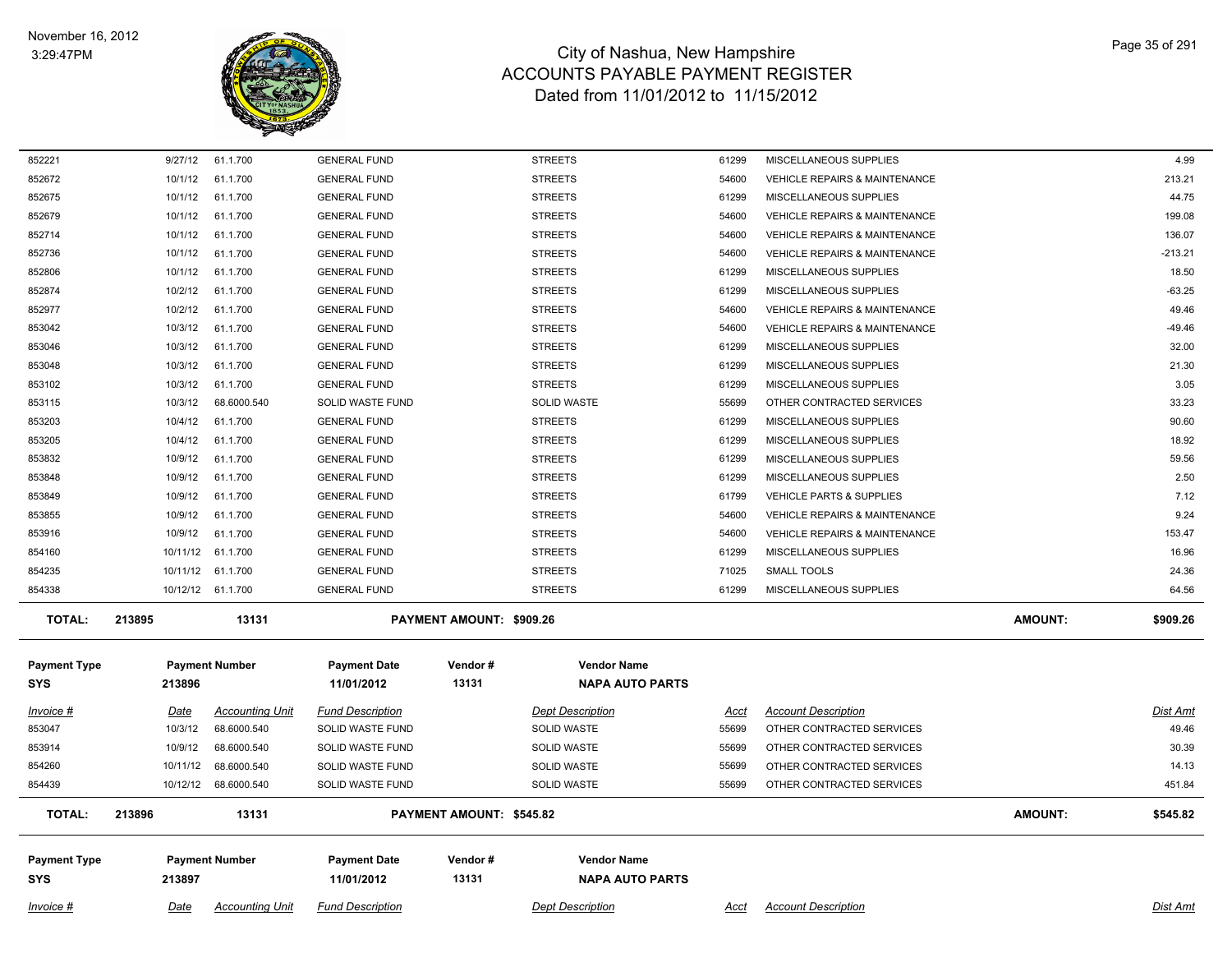

| 845313              | 8/7/12                                     | 77.1.690               | <b>GENERAL FUND</b>     |                               | PARKS & RECREATION            | 61799 | VEHICLE PARTS & SUPPLIES                             |                 | $-181.20$ |
|---------------------|--------------------------------------------|------------------------|-------------------------|-------------------------------|-------------------------------|-------|------------------------------------------------------|-----------------|-----------|
| 846210              | 8/14/12                                    | 77.1.690               | <b>GENERAL FUND</b>     |                               | PARKS & RECREATION            | 61799 | <b>VEHICLE PARTS &amp; SUPPLIES</b>                  |                 | 3.25      |
| 847931              | 8/27/12                                    | 77.1.690               | <b>GENERAL FUND</b>     |                               | PARKS & RECREATION            | 61799 | <b>VEHICLE PARTS &amp; SUPPLIES</b>                  |                 | $-61.35$  |
| 847949              | 8/27/12                                    | 77.1.690               | <b>GENERAL FUND</b>     |                               | PARKS & RECREATION            | 61799 | VEHICLE PARTS & SUPPLIES                             |                 | $-31.69$  |
| 847991              | 8/27/12                                    | 77.1.690               | <b>GENERAL FUND</b>     |                               | PARKS & RECREATION            | 61799 | <b>VEHICLE PARTS &amp; SUPPLIES</b>                  |                 | $-136.92$ |
| 848286              | 8/29/12                                    | 61.1.700               | <b>GENERAL FUND</b>     |                               | <b>STREETS</b>                | 54600 | <b>VEHICLE REPAIRS &amp; MAINTENANCE</b>             |                 | $-27.99$  |
| 848794              | 9/4/12                                     | 77.1.690               | <b>GENERAL FUND</b>     |                               | PARKS & RECREATION            | 61799 | <b>VEHICLE PARTS &amp; SUPPLIES</b>                  |                 | 39.92     |
| 849054              | 9/5/12                                     | 77.1.690               | <b>GENERAL FUND</b>     |                               | PARKS & RECREATION            | 61799 | <b>VEHICLE PARTS &amp; SUPPLIES</b>                  |                 | 58.50     |
| 849293              | 9/7/12                                     | 77.1.690               | <b>GENERAL FUND</b>     |                               | PARKS & RECREATION            | 61799 | <b>VEHICLE PARTS &amp; SUPPLIES</b>                  |                 | $-39.92$  |
| 849351              | 9/7/12                                     | 77.1.690               | <b>GENERAL FUND</b>     |                               | PARKS & RECREATION            | 61799 | <b>VEHICLE PARTS &amp; SUPPLIES</b>                  |                 | $-58.50$  |
| 849409              | 9/7/12                                     | 77.1.690               | <b>GENERAL FUND</b>     |                               | PARKS & RECREATION            | 61799 | <b>VEHICLE PARTS &amp; SUPPLIES</b>                  |                 | 29.09     |
| 849710              | 9/10/12                                    | 77.1.690               | <b>GENERAL FUND</b>     |                               | PARKS & RECREATION            | 61799 | <b>VEHICLE PARTS &amp; SUPPLIES</b>                  |                 | 21.85     |
| 849752              | 9/10/12                                    | 77.1.690               | <b>GENERAL FUND</b>     |                               | PARKS & RECREATION            | 61799 | <b>VEHICLE PARTS &amp; SUPPLIES</b>                  |                 | 13.48     |
| 850059              | 9/12/12                                    | 77.1.690               | <b>GENERAL FUND</b>     |                               | PARKS & RECREATION            | 61799 | VEHICLE PARTS & SUPPLIES                             |                 | 24.98     |
| 850084              | 9/12/12                                    | 77.1.690               | <b>GENERAL FUND</b>     |                               | PARKS & RECREATION            | 61799 | VEHICLE PARTS & SUPPLIES                             |                 | 5.76      |
| 850234              | 9/13/12                                    | 77.1.690               | <b>GENERAL FUND</b>     |                               | PARKS & RECREATION            | 61799 | <b>VEHICLE PARTS &amp; SUPPLIES</b>                  |                 | 6.41      |
| 850645              | 9/17/12                                    | 77.1.690               | <b>GENERAL FUND</b>     |                               | PARKS & RECREATION            | 61799 | <b>VEHICLE PARTS &amp; SUPPLIES</b>                  |                 | 3.11      |
| 851030              | 9/19/12                                    | 77.1.690               | <b>GENERAL FUND</b>     |                               | PARKS & RECREATION            | 61799 | VEHICLE PARTS & SUPPLIES                             |                 | 12.63     |
| 852036              | 9/26/12                                    | 61.1.700               | <b>GENERAL FUND</b>     |                               | <b>STREETS</b>                | 54600 | <b>VEHICLE REPAIRS &amp; MAINTENANCE</b>             |                 | 9.31      |
| 852219              | 9/27/12                                    | 77.1.690               | <b>GENERAL FUND</b>     |                               | PARKS & RECREATION            | 61799 | VEHICLE PARTS & SUPPLIES                             |                 | 174.64    |
| 852844              | 10/2/12                                    | 61.1.700               | <b>GENERAL FUND</b>     |                               | <b>STREETS</b>                | 54600 | <b>VEHICLE REPAIRS &amp; MAINTENANCE</b>             |                 | 63.90     |
| 853704              | 10/8/12                                    | 77.1.690               | <b>GENERAL FUND</b>     |                               | PARKS & RECREATION            | 61799 | <b>VEHICLE PARTS &amp; SUPPLIES</b>                  |                 | 76.31     |
| 853915              | 10/9/12                                    | 77.1.690               | <b>GENERAL FUND</b>     |                               | <b>PARKS &amp; RECREATION</b> | 61799 | <b>VEHICLE PARTS &amp; SUPPLIES</b>                  |                 | 2.88      |
| <b>TOTAL:</b>       | 213897                                     | 13131                  |                         | <b>PAYMENT AMOUNT: \$8.45</b> |                               |       |                                                      | <b>AMOUNT:</b>  | \$8.45    |
| <b>Payment Type</b> |                                            | <b>Payment Number</b>  | <b>Payment Date</b>     | Vendor#                       | <b>Vendor Name</b>            |       |                                                      |                 |           |
| <b>SYS</b>          | 213898                                     |                        | 11/01/2012              | 13131                         | <b>NAPA AUTO PARTS</b>        |       |                                                      |                 |           |
|                     |                                            |                        |                         |                               |                               |       |                                                      |                 |           |
| Invoice #           | Date                                       | <b>Accounting Unit</b> | <b>Fund Description</b> |                               | <b>Dept Description</b>       | Acct  | <b>Account Description</b>                           | Activity        | Dist Amt  |
| 853371              | 10/5/12                                    | 86.3120                | <b>TRANSIT GRANTS</b>   |                               | <b>TRANSPORTATION</b>         | 61799 | <b>VEHICLE PARTS &amp; SUPPLIES</b>                  | 86.800.13.30.04 | 59.72     |
| 853927              | 10/9/12                                    | 86.3120                | <b>TRANSIT GRANTS</b>   |                               | <b>TRANSPORTATION</b>         | 61799 | VEHICLE PARTS & SUPPLIES                             | 86.800.13.30.04 | 12.18     |
| 853994              | 10/10/12                                   | 86.3120                | <b>TRANSIT GRANTS</b>   |                               | <b>TRANSPORTATION</b>         | 61799 | <b>VEHICLE PARTS &amp; SUPPLIES</b>                  | 86.800.13.30.01 | 8.47      |
| 854054              | 10/10/12                                   | 86.3120                | <b>TRANSIT GRANTS</b>   |                               | <b>TRANSPORTATION</b>         | 61299 | MISCELLANEOUS SUPPLIES                               | 86.800.13.40.01 | $-14.91$  |
| 854094              |                                            | 10/10/12 66.1.500      | <b>GENERAL FUND</b>     |                               | PARKING LOTS                  | 54487 | <b>EQUIPMENT REPAIRS &amp;</b><br><b>MAINTENANCE</b> |                 | 7.04      |
| 854121              |                                            | 10/10/12 86.3120       | <b>TRANSIT GRANTS</b>   |                               | <b>TRANSPORTATION</b>         | 61799 | <b>VEHICLE PARTS &amp; SUPPLIES</b>                  | 86.800.13.30.01 | 8.47      |
| <b>TOTAL:</b>       | 13131<br>PAYMENT AMOUNT: \$80.97<br>213898 |                        |                         |                               |                               |       | <b>AMOUNT:</b>                                       | \$80.97         |           |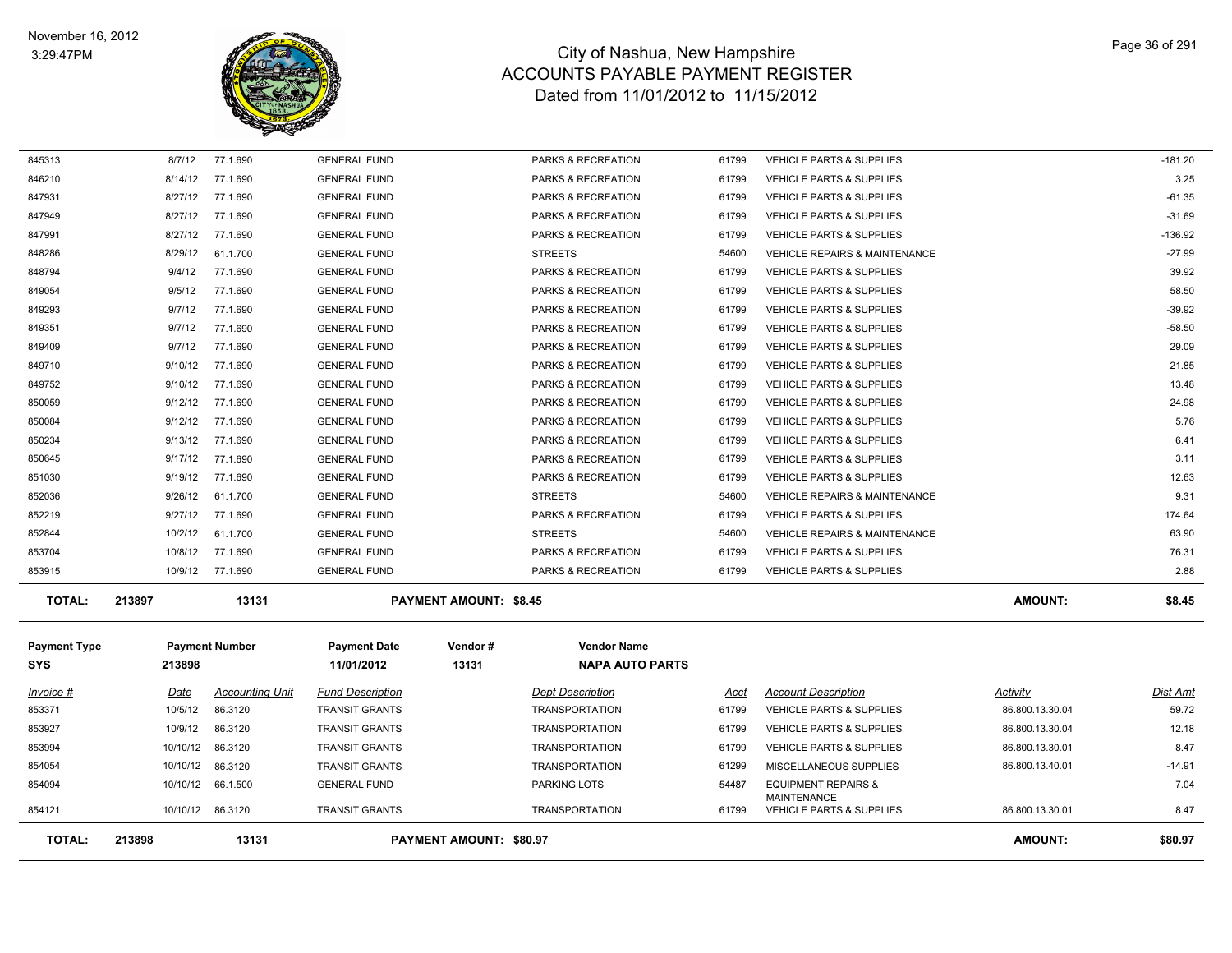

| <b>Payment Type</b> |        |          | <b>Payment Number</b>  | <b>Payment Date</b>         | Vendor#                        | <b>Vendor Name</b>                       |             |                                                      |                 |                 |
|---------------------|--------|----------|------------------------|-----------------------------|--------------------------------|------------------------------------------|-------------|------------------------------------------------------|-----------------|-----------------|
| <b>SYS</b>          |        | 213899   |                        | 11/01/2012                  | 10795                          | <b>GRANITE CITY ELECTRIC SUPPLY</b>      |             |                                                      |                 |                 |
| Invoice #           |        | Date     | <b>Accounting Unit</b> | <b>Fund Description</b>     |                                | <b>Dept Description</b>                  | Acct        | <b>Account Description</b>                           |                 | <b>Dist Amt</b> |
| S4231389.001        |        | 10/8/12  | 52.1.620               | <b>GENERAL FUND</b>         |                                | <b>FIRE</b>                              | 54487       | <b>EQUIPMENT REPAIRS &amp;</b><br><b>MAINTENANCE</b> |                 | 74.88           |
| <b>TOTAL:</b>       | 213899 |          | 10795                  |                             | PAYMENT AMOUNT: \$74.88        |                                          |             |                                                      | AMOUNT:         | \$74.88         |
| <b>Payment Type</b> |        |          | <b>Payment Number</b>  | <b>Payment Date</b>         | Vendor#                        | <b>Vendor Name</b>                       |             |                                                      |                 |                 |
| <b>SYS</b>          |        | 213900   |                        | 11/01/2012                  | 13143                          | <b>NASHUA LUMBER CO INC</b>              |             |                                                      |                 |                 |
| Invoice #           |        | Date     | <b>Accounting Unit</b> | <b>Fund Description</b>     |                                | <b>Dept Description</b>                  | Acct        | <b>Account Description</b>                           |                 | Dist Amt        |
| 104532              |        |          | 10/17/12 61.1.675      | <b>GENERAL FUND</b>         |                                | <b>STREETS</b>                           | 61560       | <b>CONSTRUCTION MATERIALS</b>                        |                 | 150.00          |
| <b>TOTAL:</b>       | 213900 |          | 13143                  |                             | PAYMENT AMOUNT: \$150.00       |                                          |             |                                                      | <b>AMOUNT:</b>  | \$150.00        |
| <b>Payment Type</b> |        |          | <b>Payment Number</b>  | <b>Payment Date</b>         | Vendor#                        | <b>Vendor Name</b>                       |             |                                                      |                 |                 |
| <b>SYS</b>          |        | 213901   |                        | 11/01/2012                  | 13144                          | <b>NASHUA OUTDOOR POWER EQUIPMENT</b>    |             |                                                      |                 |                 |
| $Invoice$ #         |        | Date     | <b>Accounting Unit</b> | <b>Fund Description</b>     |                                | <b>Dept Description</b>                  | <u>Acct</u> | <b>Account Description</b>                           |                 | <b>Dist Amt</b> |
| 382763              |        | 10/16/12 | 42.1.720               | <b>GENERAL FUND</b>         |                                | WOODLAWN CEMETERY                        | 54487       | <b>EQUIPMENT REPAIRS &amp;</b>                       |                 | 21.55           |
| 382837              |        |          | 10/17/12  44.1.720     | <b>GENERAL FUND</b>         |                                | EDGEWOOD CEMETERY                        | 54487       | <b>MAINTENANCE</b><br><b>EQUIPMENT REPAIRS &amp;</b> |                 | 7.00            |
|                     |        |          |                        |                             |                                |                                          |             | <b>MAINTENANCE</b>                                   |                 |                 |
| <b>TOTAL:</b>       | 213901 |          | 13144                  |                             | <b>PAYMENT AMOUNT: \$28.55</b> |                                          |             |                                                      | AMOUNT:         | \$28.55         |
| <b>Payment Type</b> |        |          | <b>Payment Number</b>  | <b>Payment Date</b>         | Vendor#                        | <b>Vendor Name</b>                       |             |                                                      |                 |                 |
| <b>SYS</b>          |        | 213902   |                        | 11/01/2012                  | 13149                          | <b>NASHUA SOUP KITCHEN &amp; SHELTER</b> |             |                                                      |                 |                 |
| Invoice #           |        | Date     | <b>Accounting Unit</b> | <b>Fund Description</b>     |                                | <b>Dept Description</b>                  | <u>Acct</u> | <b>Account Description</b>                           | Activity        | <b>Dist Amt</b> |
| 7/1/12-9/30/12 FY13 |        | 10/30/12 | 84.3090                | <b>URBAN PROGRAM GRANTS</b> |                                | <b>URBAN PROGRAM GRANTS</b>              | 69075       | PUBLIC SERVICES ACTIVITIES                           | 8400.13.30.302  | 7,500.00        |
| <b>TOTAL:</b>       | 213902 |          | 13149                  |                             | PAYMENT AMOUNT: \$7,500.00     |                                          |             |                                                      | <b>AMOUNT:</b>  | \$7,500.00      |
| <b>Payment Type</b> |        |          | <b>Payment Number</b>  | <b>Payment Date</b>         | Vendor#                        | <b>Vendor Name</b>                       |             |                                                      |                 |                 |
| <b>SYS</b>          |        | 213903   |                        | 11/01/2012                  | 10548                          | <b>NEENAH FOUNDRY CO</b>                 |             |                                                      |                 |                 |
| Invoice #           |        | Date     | <b>Accounting Unit</b> | <b>Fund Description</b>     |                                | <b>Dept Description</b>                  | <u>Acct</u> | <b>Account Description</b>                           | <b>Activity</b> | <b>Dist Amt</b> |
| 63850               |        | 9/20/12  | 61.1001                | CAPITAL IMPROVEMENTS        |                                | STREETS-CAP IMP                          | 81100       | CAPITAL IMPROVEMENTS                                 | 1000            | 2,967.63        |
| 64726               |        | 9/28/12  | 61.1001                | CAPITAL IMPROVEMENTS        |                                | STREETS-CAP IMP                          | 81100       | <b>CAPITAL IMPROVEMENTS</b>                          | 1000            | 2,969.83        |
| <b>TOTAL:</b>       | 213903 |          | 10548                  |                             | PAYMENT AMOUNT: \$5,937.46     |                                          |             |                                                      | <b>AMOUNT:</b>  | \$5,937.46      |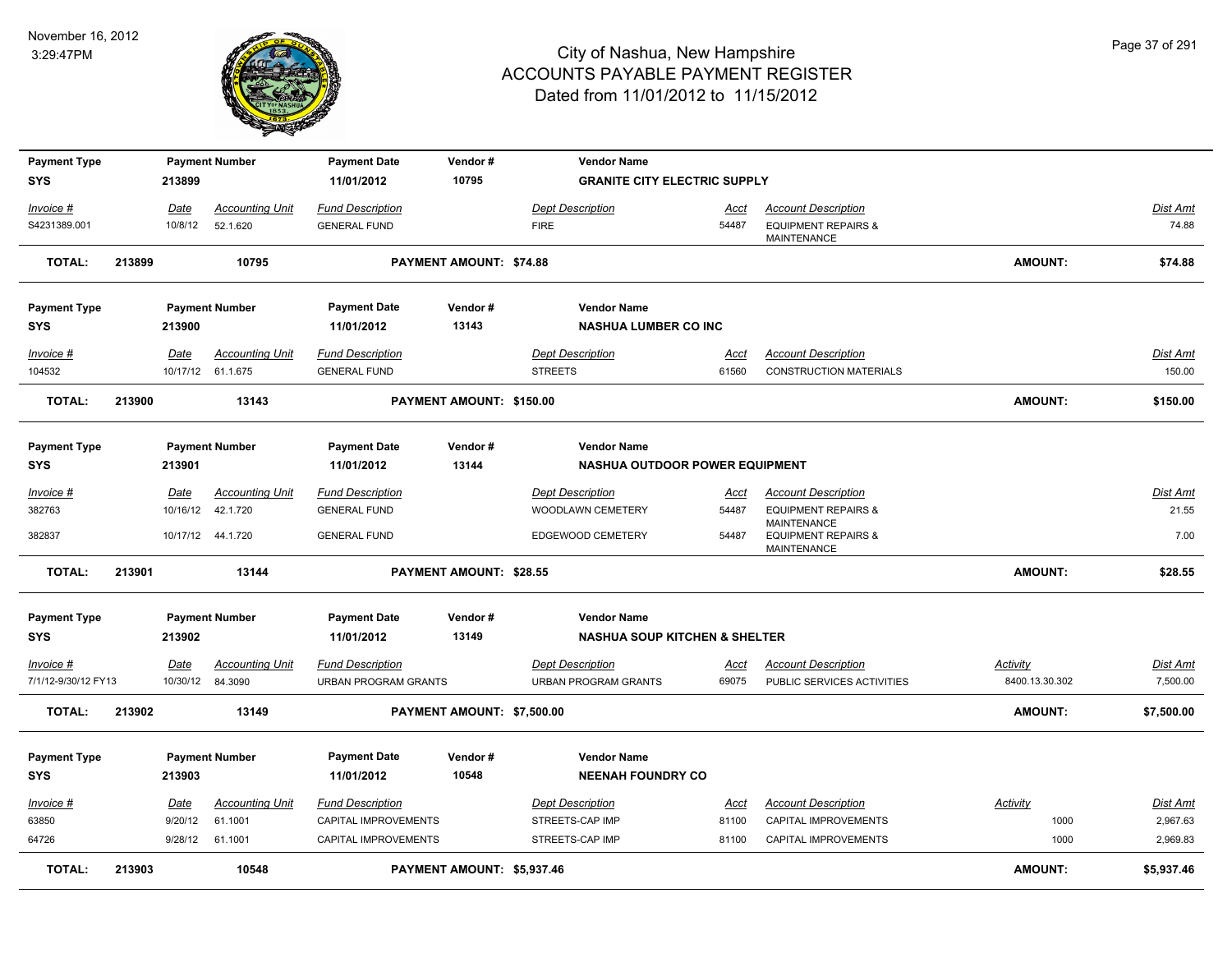

| <b>Payment Type</b>    |        |             | <b>Payment Number</b>  | <b>Payment Date</b>     | Vendor#                    | <b>Vendor Name</b>                  |             |                                     |                |                 |
|------------------------|--------|-------------|------------------------|-------------------------|----------------------------|-------------------------------------|-------------|-------------------------------------|----------------|-----------------|
| <b>SYS</b>             |        | 213904      |                        | 11/01/2012              | 10865                      | <b>NEW ENGLAND PARTS WAREHOUSE</b>  |             |                                     |                |                 |
| Invoice #              |        | Date        | <b>Accounting Unit</b> | <b>Fund Description</b> |                            | <b>Dept Description</b>             | Acct        | <b>Account Description</b>          |                | Dist Amt        |
| 5-687986               |        | 10/24/12    | 50.1.500               | <b>GENERAL FUND</b>     |                            | <b>POLICE</b>                       | 61799       | <b>VEHICLE PARTS &amp; SUPPLIES</b> |                | 21.48           |
| 5-688558               |        |             | 10/25/12 50.1.500      | <b>GENERAL FUND</b>     |                            | <b>POLICE</b>                       | 61799       | VEHICLE PARTS & SUPPLIES            |                | 99.22           |
| <b>TOTAL:</b>          | 213904 |             | 10865                  |                         | PAYMENT AMOUNT: \$120.70   |                                     |             |                                     | <b>AMOUNT:</b> | \$120.70        |
| <b>Payment Type</b>    |        |             | <b>Payment Number</b>  | <b>Payment Date</b>     | Vendor#                    | <b>Vendor Name</b>                  |             |                                     |                |                 |
| <b>SYS</b>             |        | 213905      |                        | 11/01/2012              | 10562                      | <b>NEW HAMPSHIRE HYDRAULICS INC</b> |             |                                     |                |                 |
| Invoice #              |        | Date        | <b>Accounting Unit</b> | <b>Fund Description</b> |                            | <b>Dept Description</b>             | Acct        | <b>Account Description</b>          |                | Dist Amt        |
| IVC160401              |        | 10/2/12     | 52.1.630               | <b>GENERAL FUND</b>     |                            | <b>FIRE</b>                         | 61799       | <b>VEHICLE PARTS &amp; SUPPLIES</b> |                | 1,150.00        |
| <b>TOTAL:</b>          | 213905 |             | 10562                  |                         | PAYMENT AMOUNT: \$1,150.00 |                                     |             |                                     | <b>AMOUNT:</b> | \$1,150.00      |
| <b>Payment Type</b>    |        |             | <b>Payment Number</b>  | <b>Payment Date</b>     | Vendor#                    | <b>Vendor Name</b>                  |             |                                     |                |                 |
| <b>SYS</b>             |        | 213906      |                        | 11/01/2012              | 15297                      | NH ASSOC OF CONSERVATION            |             |                                     |                |                 |
| Invoice #              |        | <b>Date</b> | <b>Accounting Unit</b> | <b>Fund Description</b> |                            | <b>Dept Description</b>             | <u>Acct</u> | <b>Account Description</b>          |                | Dist Amt        |
| 674                    |        | 10/8/12     | 82.1.500               | <b>GENERAL FUND</b>     |                            | PLANNING & ZONING                   | 55200       | DUES AND MEMBERSHIPS                |                | 865.00          |
| <b>TOTAL:</b>          | 213906 |             | 15297                  |                         | PAYMENT AMOUNT: \$865.00   |                                     |             |                                     | <b>AMOUNT:</b> | \$865.00        |
| <b>Payment Type</b>    |        |             | <b>Payment Number</b>  | <b>Payment Date</b>     | Vendor#                    | <b>Vendor Name</b>                  |             |                                     |                |                 |
| <b>SYS</b>             |        | 213907      |                        | 11/01/2012              | 13180                      | <b>NH BRAGG &amp; SONS INC</b>      |             |                                     |                |                 |
| Invoice #              |        | <u>Date</u> | <b>Accounting Unit</b> | <b>Fund Description</b> |                            | <b>Dept Description</b>             | <u>Acct</u> | <b>Account Description</b>          |                | <u>Dist Amt</u> |
| 310002-00              |        | 10/3/12     | 61.1.670               | <b>GENERAL FUND</b>     |                            | <b>STREETS</b>                      | 61299       | MISCELLANEOUS SUPPLIES              |                | 365.92          |
| <b>TOTAL:</b>          | 213907 |             | 13180                  |                         | PAYMENT AMOUNT: \$365.92   |                                     |             |                                     | <b>AMOUNT:</b> | \$365.92        |
| <b>Payment Type</b>    |        |             | <b>Payment Number</b>  | <b>Payment Date</b>     | Vendor#                    | <b>Vendor Name</b>                  |             |                                     |                |                 |
| <b>SYS</b>             |        | 213908      |                        | 11/01/2012              | 14409                      | NH LOCAL GOVERNMENT CENTER          |             |                                     |                |                 |
| Invoice #              |        | Date        | <b>Accounting Unit</b> | <b>Fund Description</b> |                            | <b>Dept Description</b>             | Acct        | <b>Account Description</b>          |                | Dist Amt        |
| LGC REG 11/14 TAYLOR   |        | 10/31/12    | 82.1.500               | <b>GENERAL FUND</b>     |                            | PLANNING & ZONING                   | 55400       | <b>CONFERENCES AND SEMINARS</b>     |                | 40.00           |
| LGC REG 11/14 WEBBER   |        | 10/31/12    | 82.1.500               | <b>GENERAL FUND</b>     |                            | PLANNING & ZONING                   | 55400       | CONFERENCES AND SEMINARS            |                | 40.00           |
| LGC REG 11/14 WILKINS  |        | 10/31/12    | 82.1.500               | <b>GENERAL FUND</b>     |                            | PLANNING & ZONING                   | 55400       | <b>CONFERENCES AND SEMINARS</b>     |                | 40.00           |
| LGC REG 11/15 FALK     |        | 10/31/12    | 82.1.500               | <b>GENERAL FUND</b>     |                            | PLANNING & ZONING                   | 55400       | CONFERENCES AND SEMINARS            |                | 40.00           |
| LGC REG 11/15 PANNY    |        | 10/31/12    | 82.1.500               | <b>GENERAL FUND</b>     |                            | PLANNING & ZONING                   | 55400       | CONFERENCES AND SEMINARS            |                | 40.00           |
| LGC REG 11/15 SULLIVAN |        | 10/31/12    | 82.1.500               | <b>GENERAL FUND</b>     |                            | PLANNING & ZONING                   | 55400       | <b>CONFERENCES AND SEMINARS</b>     |                | 40.00           |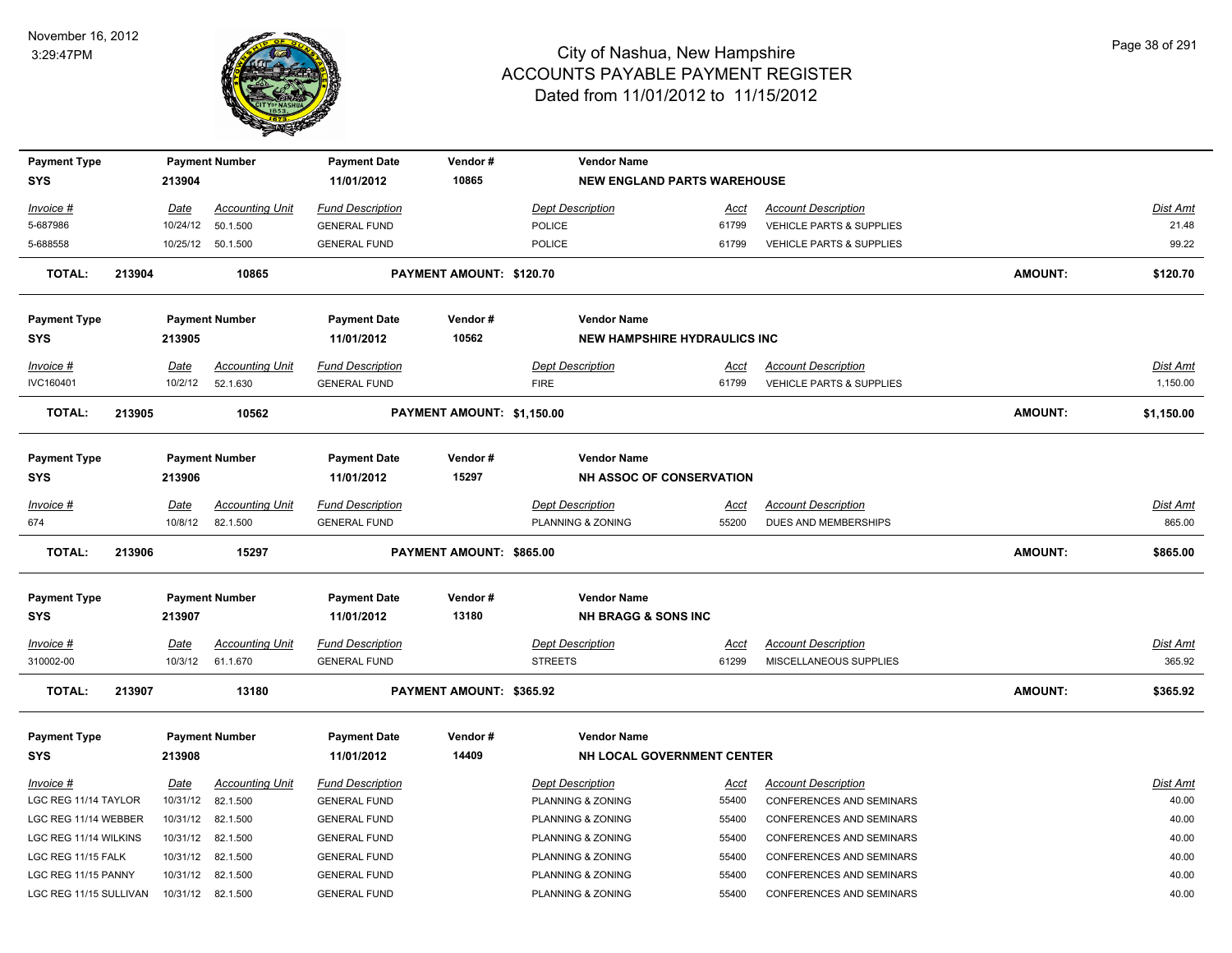

| LGCREG11/14-15<br><b>HOUSTON</b> |        |                  | 10/31/12 82.1.500      | <b>GENERAL FUND</b>                                 |                          | PLANNING & ZONING                             | 55400       | <b>CONFERENCES AND SEMINARS</b> |                 | 80.00    |
|----------------------------------|--------|------------------|------------------------|-----------------------------------------------------|--------------------------|-----------------------------------------------|-------------|---------------------------------|-----------------|----------|
| <b>TOTAL:</b>                    | 213908 |                  | 14409                  |                                                     | PAYMENT AMOUNT: \$320.00 |                                               |             |                                 | <b>AMOUNT:</b>  | \$320.00 |
| <b>Payment Type</b>              |        |                  | <b>Payment Number</b>  | <b>Payment Date</b>                                 | Vendor#                  | <b>Vendor Name</b>                            |             |                                 |                 |          |
| <b>SYS</b>                       |        | 213909           |                        | 11/01/2012                                          | 13183                    | NH MEDICAL DENTAL SUPPLY LLC                  |             |                                 |                 |          |
| Invoice #                        |        | Date             | <b>Accounting Unit</b> | <b>Fund Description</b>                             |                          | <b>Dept Description</b>                       | Acct        | <b>Account Description</b>      | <b>Activity</b> | Dist Amt |
| 24897                            |        | 10/2/12          | 72.3070                | <b>COMMUNITY HEALTH GRANTS</b><br><b>FUND</b>       |                          | <b>COMMUNITY HEALTH GRANTS</b><br><b>FUND</b> | 61142       | <b>MEDICAL SUPPLIES</b>         | 72.1003.13.01   | 216.15   |
| <b>TOTAL:</b>                    | 213909 |                  | 13183                  |                                                     | PAYMENT AMOUNT: \$216.15 |                                               |             |                                 | AMOUNT:         | \$216.15 |
| <b>Payment Type</b>              |        |                  | <b>Payment Number</b>  | <b>Payment Date</b>                                 | Vendor#                  | <b>Vendor Name</b>                            |             |                                 |                 |          |
| <b>SYS</b>                       |        | 213910           |                        | 11/01/2012                                          | 13196                    | <b>NORTHERN FOREIGN CAR PARTS INC</b>         |             |                                 |                 |          |
| Invoice #                        |        | Date             | <b>Accounting Unit</b> | <b>Fund Description</b>                             |                          | <b>Dept Description</b>                       | <u>Acct</u> | <b>Account Description</b>      |                 | Dist Amt |
| 238047                           |        | 10/23/12 26.4005 |                        | TRAFFIC VIOLATIONS FUND                             |                          | <b>TRAFFIC VIOLATIONS</b>                     | 61799       | VEHICLE PARTS & SUPPLIES        |                 | 128.52   |
| <b>TOTAL:</b>                    | 213910 |                  | 13196                  |                                                     | PAYMENT AMOUNT: \$128.52 |                                               |             |                                 | <b>AMOUNT:</b>  | \$128.52 |
| <b>Payment Type</b>              |        |                  | <b>Payment Number</b>  | <b>Payment Date</b>                                 | Vendor#                  | <b>Vendor Name</b>                            |             |                                 |                 |          |
| <b>SYS</b>                       |        | 213911           |                        | 11/01/2012                                          | 13198                    | <b>NORTHERN NURSERIES INC</b>                 |             |                                 |                 |          |
| Invoice #                        |        | <u>Date</u>      | <b>Accounting Unit</b> | <b>Fund Description</b>                             |                          | <b>Dept Description</b>                       | <u>Acct</u> | <b>Account Description</b>      | <b>Activity</b> | Dist Amt |
| 00085357                         |        | 10/8/12          | 77.1.650               | <b>GENERAL FUND</b>                                 |                          | PARKS & RECREATION                            | 54280       | BUILDING/GROUNDS MAINTENANCE    |                 | 136.00   |
| 00085516                         |        | 10/22/12 61.1001 |                        | CAPITAL IMPROVEMENTS                                |                          | STREETS-CAP IMP                               | 81100       | CAPITAL IMPROVEMENTS            | 1000            | 622.90   |
| <b>TOTAL:</b>                    | 213911 |                  | 13198                  |                                                     | PAYMENT AMOUNT: \$758.90 |                                               |             |                                 | <b>AMOUNT:</b>  | \$758.90 |
| <b>Payment Type</b>              |        |                  | <b>Payment Number</b>  | <b>Payment Date</b>                                 | Vendor#                  | <b>Vendor Name</b>                            |             |                                 |                 |          |
| <b>SYS</b>                       |        | 213912           |                        | 11/01/2012                                          | 13209                    | <b>NYTECH SUPPLY CO</b>                       |             |                                 |                 |          |
| Invoice #                        |        | Date             | <b>Accounting Unit</b> | <b>Fund Description</b>                             |                          | <b>Dept Description</b>                       | Acct        | <b>Account Description</b>      |                 | Dist Amt |
| C40511675                        |        |                  | 10/18/12 50.1.500      | <b>GENERAL FUND</b>                                 |                          | POLICE                                        | 61799       | VEHICLE PARTS & SUPPLIES        |                 | 43.23    |
| <b>TOTAL:</b>                    | 213912 |                  | 13209                  |                                                     | PAYMENT AMOUNT: \$43.23  |                                               |             |                                 | <b>AMOUNT:</b>  | \$43.23  |
| <b>Payment Type</b>              |        |                  | <b>Payment Number</b>  | <b>Payment Date</b>                                 | Vendor#                  | <b>Vendor Name</b>                            |             |                                 |                 |          |
| <b>SYS</b>                       |        | 213913           |                        | 11/01/2012                                          | 11442                    | <b>TIM O'NEIL</b>                             |             |                                 |                 |          |
| <u>Invoice #</u>                 |        | Date             | <b>Accounting Unit</b> | <b>Fund Description</b>                             |                          | <b>Dept Description</b>                       | Acct        | <b>Account Description</b>      |                 | Dist Amt |
| 10/18-10/27/12 TAPING            |        |                  | 10/31/12 22.2505       | <b>GOVT &amp; EDUCATION CHANNELS</b><br><b>FUND</b> |                          | <b>GOV'T &amp; EDUCATION CHANNELS</b>         | 53470       | <b>VIDEOGRAPHY SERVICES</b>     |                 | 350.00   |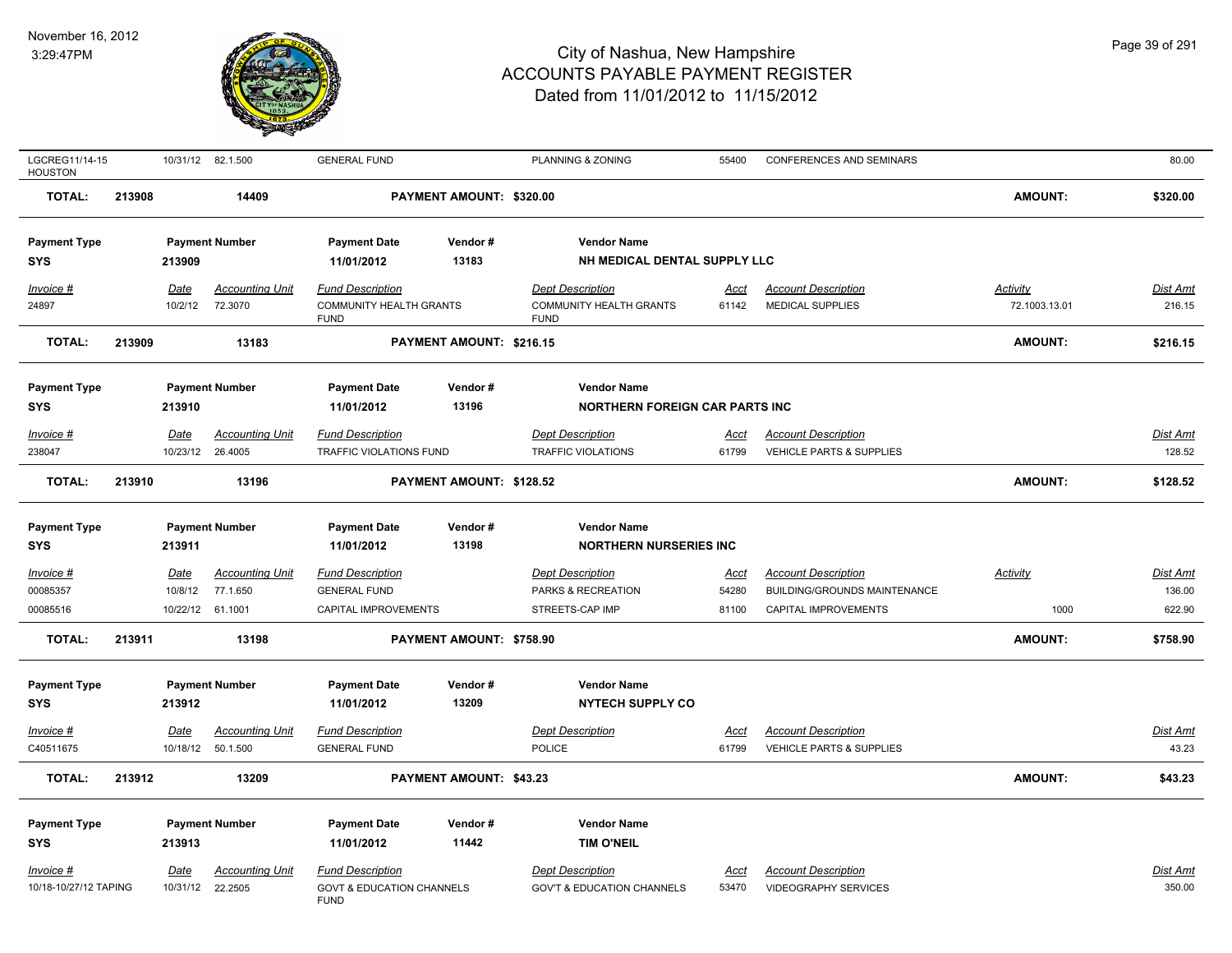

| <b>TOTAL:</b>                                 | 213913 |                                 | 11442                                 |                                                     | PAYMENT AMOUNT: \$350.00   |                                                     |                |                                                                            | <b>AMOUNT:</b> | \$350.00           |
|-----------------------------------------------|--------|---------------------------------|---------------------------------------|-----------------------------------------------------|----------------------------|-----------------------------------------------------|----------------|----------------------------------------------------------------------------|----------------|--------------------|
| <b>Payment Type</b><br>SYS                    |        | <b>Payment Number</b><br>213914 |                                       | <b>Payment Date</b><br>11/01/2012                   | Vendor#<br>13242           | <b>Vendor Name</b><br>PAETEC COMMUNICATIONS INC     |                |                                                                            |                |                    |
| Invoice #                                     |        | Date                            | <b>Accounting Unit</b>                | <b>Fund Description</b>                             |                            | <b>Dept Description</b>                             | Acct           | <b>Account Description</b>                                                 |                | Dist Amt           |
| 54274499-164361                               |        | 10/22/12                        | 20.1.555                              | <b>GENERAL FUND</b>                                 |                            | TELECOMMUNICATIONS                                  | 55109          | TELEPHONE-VOICE                                                            |                | 3,786.85           |
| 54274499-164361                               |        | 10/22/12                        | 52.1.720                              | <b>GENERAL FUND</b>                                 |                            | <b>FIRE</b>                                         | 55118          | TELEPHONE-CELLULAR                                                         |                | 10.60              |
| 54274499-164361                               |        | 10/22/12                        | 60.1.500                              | <b>GENERAL FUND</b>                                 |                            | <b>PUBLIC</b><br>WORKS-ADMIN/ENGINEERING            | 55109          | TELEPHONE-VOICE                                                            |                | 8.57               |
| 54274499-164361                               |        | 10/22/12                        | 60.1.665                              | <b>GENERAL FUND</b>                                 |                            | <b>PUBLIC</b>                                       | 55109          | TELEPHONE-VOICE                                                            |                | 11.47              |
| 54274499-164361                               |        | 10/22/12                        | 61.1.670                              | <b>GENERAL FUND</b>                                 |                            | WORKS-ADMIN/ENGINEERING<br><b>STREETS</b>           | 55109          | TELEPHONE-VOICE                                                            |                | 19.07              |
| 54274499-164361                               |        | 10/22/12 61.1.705               |                                       | <b>GENERAL FUND</b>                                 |                            | <b>STREETS</b>                                      | 55109          | TELEPHONE-VOICE                                                            |                | 19.07              |
| 54274499-164361                               |        | 10/22/12                        | 66.1.500                              | <b>GENERAL FUND</b>                                 |                            | PARKING LOTS                                        | 55109          | TELEPHONE-VOICE                                                            |                | 7.38               |
| 54274499-164361                               |        | 10/22/12                        | 68.6000.692                           | SOLID WASTE FUND                                    |                            | SOLID WASTE                                         | 55109          | TELEPHONE-VOICE                                                            |                | 4.49               |
| 54274499-164361                               |        | 10/22/12                        | 69.6200.670                           | <b>WASTEWATER FUND</b>                              |                            | <b>WASTEWATER</b>                                   | 55109          | TELEPHONE-VOICE                                                            |                | 4.75               |
| 54274499-164361                               |        | 10/22/12                        | 77.1.500                              | <b>GENERAL FUND</b>                                 |                            | <b>PARKS &amp; RECREATION</b>                       | 55109          | TELEPHONE-VOICE                                                            |                | 12.71              |
| 54274499-164361                               |        | 10/22/12                        | 79.1.500                              | <b>GENERAL FUND</b>                                 |                            | LIBRARY                                             | 55109          | TELEPHONE-VOICE                                                            |                | 12.71              |
| 54280126-173735                               |        | 10/22/12                        | 20.1.555                              | <b>GENERAL FUND</b>                                 |                            | TELECOMMUNICATIONS                                  | 55109          | TELEPHONE-VOICE                                                            |                | 1,291.96           |
| 54280126-173735                               |        | 10/22/12 50.1.500               |                                       | <b>GENERAL FUND</b>                                 |                            | <b>POLICE</b>                                       | 55109          | TELEPHONE-VOICE                                                            |                | 231.77             |
| <b>TOTAL:</b>                                 | 213914 |                                 | 13242                                 |                                                     | PAYMENT AMOUNT: \$5,421.40 |                                                     |                |                                                                            | <b>AMOUNT:</b> | \$5,421.40         |
| <b>Payment Type</b><br><b>SYS</b>             |        | <b>Payment Number</b>           |                                       | <b>Payment Date</b>                                 | Vendor#                    | <b>Vendor Name</b>                                  |                |                                                                            |                |                    |
|                                               |        | 213915                          |                                       | 11/01/2012                                          | 13276                      | PEABODY SUPPLY CO                                   |                |                                                                            |                |                    |
|                                               |        |                                 |                                       |                                                     |                            |                                                     |                |                                                                            |                |                    |
| Invoice #<br>014106                           |        | Date<br>9/4/12                  | <b>Accounting Unit</b><br>69.6200.670 | <b>Fund Description</b><br><b>WASTEWATER FUND</b>   |                            | <b>Dept Description</b><br><b>WASTEWATER</b>        | Acct<br>54487  | <b>Account Description</b><br><b>EQUIPMENT REPAIRS &amp;</b>               |                | Dist Amt<br>453.66 |
| 021040                                        |        | 10/1/12                         | 69.6200.670                           | <b>WASTEWATER FUND</b>                              |                            | <b>WASTEWATER</b>                                   | 54487          | <b>MAINTENANCE</b><br><b>EQUIPMENT REPAIRS &amp;</b>                       |                | 96.46              |
| 022645                                        |        | 10/3/12                         | 69.6200.670                           | <b>WASTEWATER FUND</b>                              |                            | <b>WASTEWATER</b>                                   | 54487          | <b>MAINTENANCE</b><br><b>EQUIPMENT REPAIRS &amp;</b><br><b>MAINTENANCE</b> |                | 7.15               |
| <b>TOTAL:</b>                                 | 213915 |                                 | 13276                                 |                                                     | PAYMENT AMOUNT: \$557.27   |                                                     |                |                                                                            | AMOUNT:        | \$557.27           |
| <b>Payment Type</b>                           |        | <b>Payment Number</b>           |                                       | <b>Payment Date</b>                                 | Vendor#                    | <b>Vendor Name</b>                                  |                |                                                                            |                |                    |
| SYS                                           |        | 213916                          |                                       | 11/01/2012                                          | 13291                      | PENNICHUCK WATER WORKS INC                          |                |                                                                            |                |                    |
|                                               |        |                                 |                                       |                                                     |                            |                                                     |                |                                                                            |                |                    |
| Invoice #<br>100002003-2377OCT13              |        | Date<br>10/18/12                | <b>Accounting Unit</b><br>TF79.7534   | <b>Fund Description</b><br>LIBRARY-CHANDLER MEM LIB |                            | <b>Dept Description</b><br>LIBRARY-CHANDLER MEM LIB | Acct<br>54114  | <b>Account Description</b><br><b>HEATING GAS</b>                           |                | Dist Amt<br>23.85  |
|                                               |        |                                 |                                       | <b>FUND</b>                                         |                            | <b>FUND</b>                                         |                |                                                                            |                |                    |
| 100001601-1922SEPT13<br>100024828-32837SEPT13 |        | 10/18/12<br>10/18/12 77.1.650   | 45.1.720                              | <b>GENERAL FUND</b><br><b>GENERAL FUND</b>          |                            | SUBURBAN CEMETERY<br>PARKS & RECREATION             | 54141<br>54141 | <b>WATER &amp; SEWER</b><br><b>WATER &amp; SEWER</b>                       |                | 182.46<br>447.47   |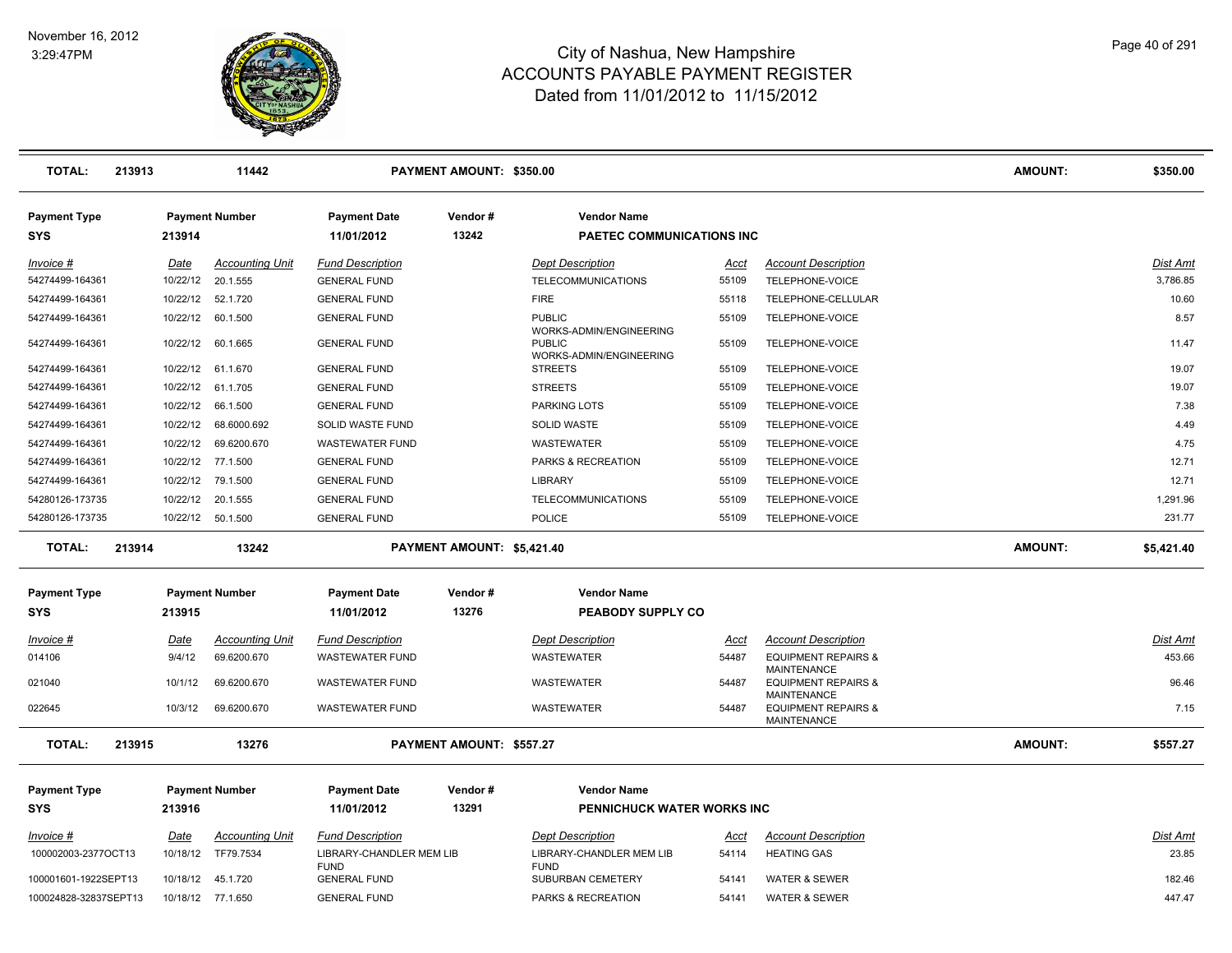

| 100027254-87372SEPT13 |        |             | 10/18/12 77.1.650      | <b>GENERAL FUND</b>        |                            | PARKS & RECREATION             | 54141       | WATER & SEWER              |                      | 421.91     |
|-----------------------|--------|-------------|------------------------|----------------------------|----------------------------|--------------------------------|-------------|----------------------------|----------------------|------------|
| <b>TOTAL:</b>         | 213916 |             | 13291                  |                            | PAYMENT AMOUNT: \$1,075.69 |                                |             |                            | <b>AMOUNT:</b>       | \$1,075.69 |
| <b>Payment Type</b>   |        |             | <b>Payment Number</b>  | <b>Payment Date</b>        | Vendor#                    | <b>Vendor Name</b>             |             |                            |                      |            |
| <b>SYS</b>            |        | 213917      |                        | 11/01/2012                 | 13297                      | PERMA LINE CORP OF NEW ENGLAND |             |                            |                      |            |
| <b>Invoice #</b>      |        | Date        | <b>Accounting Unit</b> | <b>Fund Description</b>    |                            | <b>Dept Description</b>        | Acct        | <b>Account Description</b> |                      | Dist Amt   |
| 136365                |        | 10/1/12     | 61.1.705               | <b>GENERAL FUND</b>        |                            | <b>STREETS</b>                 | 61542       | <b>SIGNS</b>               |                      | 516.00     |
| <b>TOTAL:</b>         | 213917 |             | 13297                  |                            | PAYMENT AMOUNT: \$516.00   |                                |             |                            | <b>AMOUNT:</b>       | \$516.00   |
| <b>Payment Type</b>   |        |             | <b>Payment Number</b>  | <b>Payment Date</b>        | Vendor#                    | <b>Vendor Name</b>             |             |                            |                      |            |
| <b>SYS</b>            |        | 213918      |                        | 11/01/2012                 | 13298                      | <b>PERMA-BOUND</b>             |             |                            |                      |            |
| Invoice #             |        | Date        | <b>Accounting Unit</b> | <b>Fund Description</b>    |                            | <b>Dept Description</b>        | Acct        | <b>Account Description</b> |                      | Dist Amt   |
| 1499073-00            |        | 10/4/12     | TF79.8063              | LIBRARY-HENRY STEARNS FUND |                            | LIBRARY-HENRY STEARNS FUND     | 61807       | <b>PUBLICATIONS</b>        |                      | 1,247.13   |
| <b>TOTAL:</b>         | 213918 |             | 13298                  |                            | PAYMENT AMOUNT: \$1,247.13 |                                |             |                            | AMOUNT:              | \$1,247.13 |
| <b>Payment Type</b>   |        |             | <b>Payment Number</b>  | <b>Payment Date</b>        | Vendor#                    | <b>Vendor Name</b>             |             |                            | Payee Name           |            |
| <b>SYS</b>            |        | 213919      |                        | 11/01/2012                 | 13301                      | PETRO CANADA AMERICA           |             |                            | PETRO-CANADA AMERICA |            |
| Invoice #             |        | Date        | <b>Accounting Unit</b> | <b>Fund Description</b>    |                            | <b>Dept Description</b>        | <u>Acct</u> | <b>Account Description</b> | <b>Activity</b>      | Dist Amt   |
| 3099866               |        | 10/8/12     | 86.3120                | <b>TRANSIT GRANTS</b>      |                            | <b>TRANSPORTATION</b>          | 61709       | <b>LUBRICANTS</b>          | 86.800.13.20.01      | 1,562.95   |
| <b>TOTAL:</b>         | 213919 |             | 13301                  |                            | PAYMENT AMOUNT: \$1,562.95 |                                |             |                            | <b>AMOUNT:</b>       | \$1,562.95 |
| <b>Payment Type</b>   |        |             | <b>Payment Number</b>  | <b>Payment Date</b>        | Vendor#                    | <b>Vendor Name</b>             |             |                            |                      |            |
| <b>SYS</b>            |        | 213920      |                        | 11/01/2012                 | 13303                      | PETTY CASH                     |             |                            |                      |            |
| Invoice #             |        | Date        | <b>Accounting Unit</b> | <b>Fund Description</b>    |                            | <b>Dept Description</b>        | Acct        | <b>Account Description</b> |                      | Dist Amt   |
| PETTY CASH 10/25/2012 |        | 10/25/12    | 79.1.750               | <b>GENERAL FUND</b>        |                            | LIBRARY                        | 61816       | CHILDREN'S MEDIA           |                      | 81.80      |
| PETTY CASH 10/25/2012 |        |             | 10/25/12 79.1.750      | <b>GENERAL FUND</b>        |                            | <b>LIBRARY</b>                 | 61819       | <b>TEEN MEDIA</b>          |                      | 36.26      |
| <b>TOTAL:</b>         | 213920 |             | 13303                  |                            | PAYMENT AMOUNT: \$118.06   |                                |             |                            | <b>AMOUNT:</b>       | \$118.06   |
| <b>Payment Type</b>   |        |             | <b>Payment Number</b>  | <b>Payment Date</b>        | Vendor#                    | <b>Vendor Name</b>             |             |                            |                      |            |
| <b>SYS</b>            |        | 213921      |                        | 11/01/2012                 | 13303                      | PETTY CASH                     |             |                            |                      |            |
| Invoice #             |        | <b>Date</b> | <b>Accounting Unit</b> | <b>Fund Description</b>    |                            | <b>Dept Description</b>        | Acct        | <b>Account Description</b> |                      | Dist Amt   |
| PETTYCASH CEO10/25/12 |        | 10/26/12    | 50.1.500               | <b>GENERAL FUND</b>        |                            | <b>POLICE</b>                  | 61299       | MISCELLANEOUS SUPPLIES     |                      | 31.00      |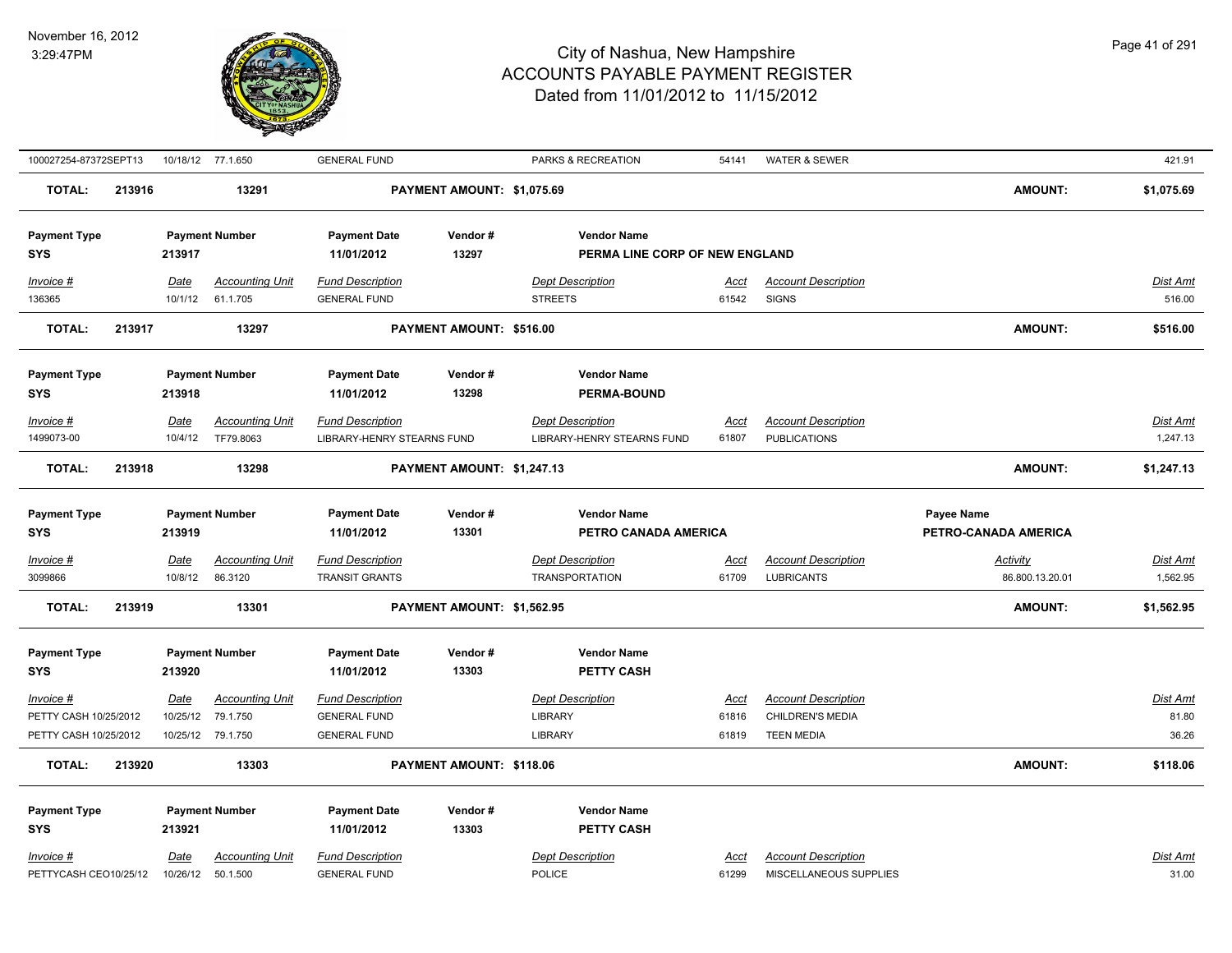

| <b>TOTAL:</b>                     | 213921 |             | 13303                  |                                   | <b>PAYMENT AMOUNT: \$31.00</b> |                                            |             |                                                      | <b>AMOUNT:</b> | \$31.00         |
|-----------------------------------|--------|-------------|------------------------|-----------------------------------|--------------------------------|--------------------------------------------|-------------|------------------------------------------------------|----------------|-----------------|
| <b>Payment Type</b><br><b>SYS</b> |        | 213922      | <b>Payment Number</b>  | <b>Payment Date</b><br>11/01/2012 | Vendor#<br>13303               | <b>Vendor Name</b><br>PETTY CASH           |             |                                                      |                |                 |
| $Invoice$ #                       |        | Date        | <b>Accounting Unit</b> | <b>Fund Description</b>           |                                | <b>Dept Description</b>                    | <u>Acct</u> | <b>Account Description</b>                           |                | Dist Amt        |
| PETTYCASH FIN 10/26/12            |        | 10/26/12    | 50.1.500               | <b>GENERAL FUND</b>               |                                | POLICE                                     | 54280       | <b>BUILDING/GROUNDS MAINTENANCE</b>                  |                | 6.00            |
| PETTYCASH FIN 10/26/12            |        | 10/26/12    | 50.1.500               | <b>GENERAL FUND</b>               |                                | POLICE                                     | 55607       | POSTAGE & DELIVERY                                   |                | 2.15            |
| PETTYCASH FIN 10/26/12            |        | 10/26/12    | 50.1.500               | <b>GENERAL FUND</b>               |                                | POLICE                                     | 61299       | MISCELLANEOUS SUPPLIES                               |                | 45.74           |
| PETTYCASH FIN 10/26/12            |        | 10/26/12    | 50.1.500               | <b>GENERAL FUND</b>               |                                | <b>POLICE</b>                              | 61607       | <b>COMPUTER SUPPLIES</b>                             |                | 41.97           |
| PETTYCASH FIN 10/26/12            |        | 10/26/12    | 50.1.635               | <b>GENERAL FUND</b>               |                                | <b>POLICE</b>                              | 55400       | CONFERENCES AND SEMINARS                             |                | 70.00           |
| PETTYCASH FIN 10/26/12            |        | 10/26/12    | TF50.7510              | POLICE-RAD SYST PROG ETF          |                                | POLICE-RAD SYST PROG ETF                   | 61910       | <b>MEALS - FUNCTIONS</b>                             |                | 46.00           |
| <b>TOTAL:</b>                     | 213922 |             | 13303                  |                                   | PAYMENT AMOUNT: \$211.86       |                                            |             |                                                      | <b>AMOUNT:</b> | \$211.86        |
| <b>Payment Type</b><br><b>SYS</b> |        | 213923      | <b>Payment Number</b>  | <b>Payment Date</b><br>11/01/2012 | Vendor#<br>13303               | <b>Vendor Name</b><br><b>PETTY CASH</b>    |             |                                                      |                |                 |
| Invoice #                         |        | <u>Date</u> | <b>Accounting Unit</b> | <b>Fund Description</b>           |                                | <b>Dept Description</b>                    | Acct        | <b>Account Description</b>                           |                | Dist Amt        |
| PETTYCASH DET 10/25/12            |        | 10/26/12    | 50.1.500               | <b>GENERAL FUND</b>               |                                | <b>POLICE</b>                              | 61299       | MISCELLANEOUS SUPPLIES                               |                | 42.00           |
|                                   |        |             |                        |                                   |                                |                                            |             |                                                      |                |                 |
| <b>TOTAL:</b>                     | 213923 |             | 13303                  |                                   | PAYMENT AMOUNT: \$42.00        |                                            |             |                                                      | <b>AMOUNT:</b> | \$42.00         |
| <b>Payment Type</b>               |        |             | <b>Payment Number</b>  | <b>Payment Date</b>               | Vendor#                        | <b>Vendor Name</b>                         |             |                                                      |                |                 |
| <b>SYS</b>                        |        | 213924      |                        | 11/01/2012                        | 13319                          | <b>PINE MOTOR PARTS</b>                    |             |                                                      |                |                 |
| Invoice #                         |        | Date        | <b>Accounting Unit</b> | <b>Fund Description</b>           |                                | <b>Dept Description</b>                    | <u>Acct</u> | <b>Account Description</b>                           |                | Dist Amt        |
| 95709B                            |        | 10/11/12    | 69.6200.670            | <b>WASTEWATER FUND</b>            |                                | WASTEWATER                                 | 54487       | <b>EQUIPMENT REPAIRS &amp;</b><br><b>MAINTENANCE</b> |                | 22.75           |
| 96122B                            |        | 10/18/12    | 69.6200.670            | <b>WASTEWATER FUND</b>            |                                | WASTEWATER                                 | 54487       | <b>EQUIPMENT REPAIRS &amp;</b><br><b>MAINTENANCE</b> |                | 47.90           |
| <b>TOTAL:</b>                     | 213924 |             | 13319                  |                                   | <b>PAYMENT AMOUNT: \$70.65</b> |                                            |             |                                                      | <b>AMOUNT:</b> | \$70.65         |
| <b>Payment Type</b><br><b>SYS</b> |        | 213925      | <b>Payment Number</b>  | <b>Payment Date</b><br>11/01/2012 | Vendor#<br>13350               | <b>Vendor Name</b><br><b>PRICE DIGESTS</b> |             |                                                      |                |                 |
| Invoice #                         |        | Date        | <b>Accounting Unit</b> | <b>Fund Description</b>           |                                | <b>Dept Description</b>                    | <u>Acct</u> | <b>Account Description</b>                           |                | <b>Dist Amt</b> |
| <b>R211CP4M</b>                   |        |             | 10/22/12 26.1.585      | <b>GENERAL FUND</b>               |                                | <b>FINANCIAL SERVICES</b>                  | 61100       | OFFICE SUPPLIES                                      |                | 267.00          |
| <b>TOTAL:</b>                     | 213925 |             | 13350                  |                                   | PAYMENT AMOUNT: \$267.00       |                                            |             |                                                      | <b>AMOUNT:</b> | \$267.00        |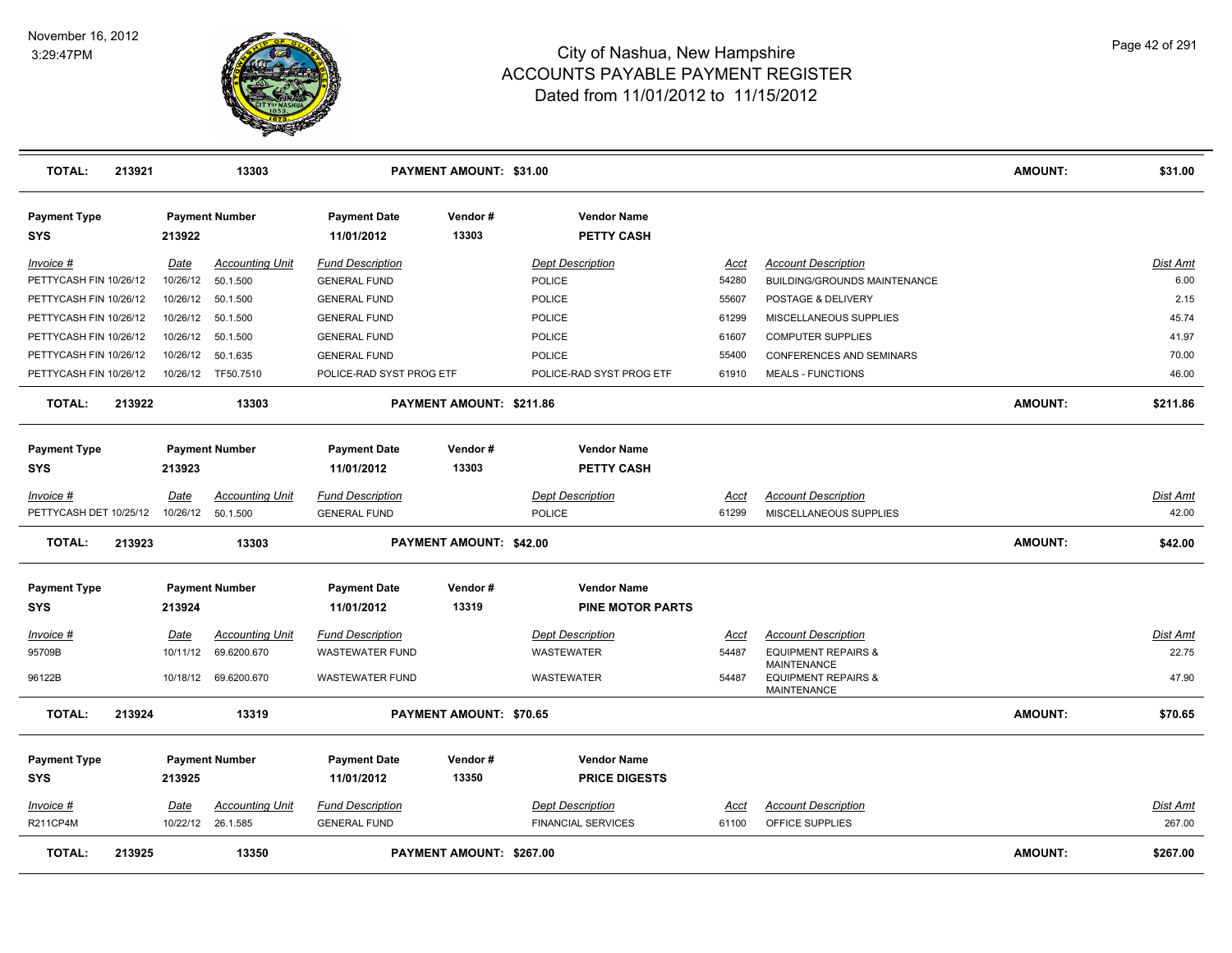

| <b>Payment Type</b> |        |             | <b>Payment Number</b>  | <b>Payment Date</b>     | Vendor#                        |                         | <b>Vendor Name</b>                  |             |                            | Payee Name              |                |                 |
|---------------------|--------|-------------|------------------------|-------------------------|--------------------------------|-------------------------|-------------------------------------|-------------|----------------------------|-------------------------|----------------|-----------------|
| <b>SYS</b>          |        | 213926      |                        | 11/01/2012              | 13363                          |                         | <b>PROQUEST INFO &amp; LEARNING</b> |             |                            | <b>PROQUEST LLC</b>     |                |                 |
| Invoice #           |        | Date        | <b>Accounting Unit</b> | <b>Fund Description</b> |                                | <b>Dept Description</b> |                                     | <u>Acct</u> | <b>Account Description</b> |                         |                | <b>Dist Amt</b> |
| 70189333            |        |             | 10/10/12 79.1.770      | <b>GENERAL FUND</b>     |                                | <b>LIBRARY</b>          |                                     | 61830       | <b>SUBSCRIPTIONS</b>       |                         |                | 5,540.00        |
| <b>TOTAL:</b>       | 213926 |             | 13363                  |                         | PAYMENT AMOUNT: \$5,540.00     |                         |                                     |             |                            |                         | <b>AMOUNT:</b> | \$5,540.00      |
| <b>Payment Type</b> |        |             | <b>Payment Number</b>  | <b>Payment Date</b>     | Vendor#                        |                         | <b>Vendor Name</b>                  |             |                            |                         |                |                 |
| <b>SYS</b>          |        | 213927      |                        | 11/01/2012              | 13372                          |                         | <b>PSNH</b>                         |             |                            |                         |                |                 |
| Invoice #           |        | Date        | <b>Accounting Unit</b> | <b>Fund Description</b> |                                | <b>Dept Description</b> |                                     | Acct        | <b>Account Description</b> |                         |                | <b>Dist Amt</b> |
| 56014641013SEPT13   |        |             | 10/15/12 57.1.620      | <b>GENERAL FUND</b>     |                                |                         | CITYWIDE COMMUNICATIONS             | 54100       | <b>ELECTRICITY</b>         |                         |                | 410.75          |
| <b>TOTAL:</b>       | 213927 |             | 13372                  |                         | PAYMENT AMOUNT: \$410.75       |                         |                                     |             |                            |                         | <b>AMOUNT:</b> | \$410.75        |
| <b>Payment Type</b> |        |             | <b>Payment Number</b>  | <b>Payment Date</b>     | Vendor#                        |                         | <b>Vendor Name</b>                  |             |                            |                         |                |                 |
| <b>SYS</b>          |        | 213928      |                        | 11/01/2012              | 13383                          |                         | QUICK RESPONSE TOWING LLC           |             |                            |                         |                |                 |
| Invoice #           |        | Date        | <b>Accounting Unit</b> | <b>Fund Description</b> |                                | <b>Dept Description</b> |                                     | Acct        | <b>Account Description</b> |                         |                | <b>Dist Amt</b> |
| 31309               |        | 7/23/12     | 50.1.500               | <b>GENERAL FUND</b>     |                                | POLICE                  |                                     | 55699       | OTHER CONTRACTED SERVICES  |                         |                | 95.00           |
| 31314               |        | 7/23/12     | 50.1.500               | <b>GENERAL FUND</b>     |                                | POLICE                  |                                     | 55699       | OTHER CONTRACTED SERVICES  |                         |                | 95.00           |
| 31315               |        | 7/23/12     | 50.1.500               | <b>GENERAL FUND</b>     |                                | POLICE                  |                                     | 55699       | OTHER CONTRACTED SERVICES  |                         |                | 95.00           |
| 31325               |        | 8/31/12     | 50.1.500               | <b>GENERAL FUND</b>     |                                | POLICE                  |                                     | 55699       | OTHER CONTRACTED SERVICES  |                         |                | 95.00           |
| 31521               |        | 9/5/12      | 50.1.500               | <b>GENERAL FUND</b>     |                                | POLICE                  |                                     | 55699       | OTHER CONTRACTED SERVICES  |                         |                | 125.00          |
| 31525               |        | 9/5/12      | 50.1.500               | <b>GENERAL FUND</b>     |                                | POLICE                  |                                     | 55699       | OTHER CONTRACTED SERVICES  |                         |                | 95.00           |
| 31633               |        | 7/30/12     | 50.1.500               | <b>GENERAL FUND</b>     |                                | POLICE                  |                                     | 55699       | OTHER CONTRACTED SERVICES  |                         |                | 215.00          |
| 31658               |        | 8/8/12      | 50.1.500               | <b>GENERAL FUND</b>     |                                | POLICE                  |                                     | 55699       | OTHER CONTRACTED SERVICES  |                         |                | 125.00          |
| <b>TOTAL:</b>       | 213928 |             | 13383                  |                         | PAYMENT AMOUNT: \$940.00       |                         |                                     |             |                            |                         | <b>AMOUNT:</b> | \$940.00        |
| <b>Payment Type</b> |        |             | <b>Payment Number</b>  | <b>Payment Date</b>     | Vendor#                        |                         | <b>Vendor Name</b>                  |             |                            | Payee Name              |                |                 |
| <b>SYS</b>          |        | 213929      |                        | 11/01/2012              | 13394                          |                         | <b>RADIO SHACK</b>                  |             |                            | <b>RADIO SHACK CORP</b> |                |                 |
| <u>Invoice #</u>    |        | <b>Date</b> | <b>Accounting Unit</b> | <b>Fund Description</b> |                                | <b>Dept Description</b> |                                     | <u>Acct</u> | <b>Account Description</b> |                         |                | Dist Amt        |
| 026889              |        | 10/23/12    | 52.1.620               | <b>GENERAL FUND</b>     |                                | <b>FIRE</b>             |                                     | 61299       | MISCELLANEOUS SUPPLIES     |                         |                | 19.97           |
| <b>TOTAL:</b>       | 213929 |             | 13394                  |                         | <b>PAYMENT AMOUNT: \$19.97</b> |                         |                                     |             |                            |                         | <b>AMOUNT:</b> | \$19.97         |
| <b>Payment Type</b> |        |             | <b>Payment Number</b>  | <b>Payment Date</b>     | Vendor#                        |                         | <b>Vendor Name</b>                  |             |                            |                         |                |                 |
| <b>SYS</b>          |        | 213930      |                        | 11/01/2012              | 13397                          |                         | <b>RANDOM HOUSE INC</b>             |             |                            |                         |                |                 |
| Invoice #           |        | Date        | <b>Accounting Unit</b> | <b>Fund Description</b> |                                | <b>Dept Description</b> |                                     | <u>Acct</u> | <b>Account Description</b> |                         |                | <b>Dist Amt</b> |
| 1085427202          |        |             | 10/19/12 79.1.760      | <b>GENERAL FUND</b>     |                                | LIBRARY                 |                                     | 61807       | <b>PUBLICATIONS</b>        |                         |                | 33.75           |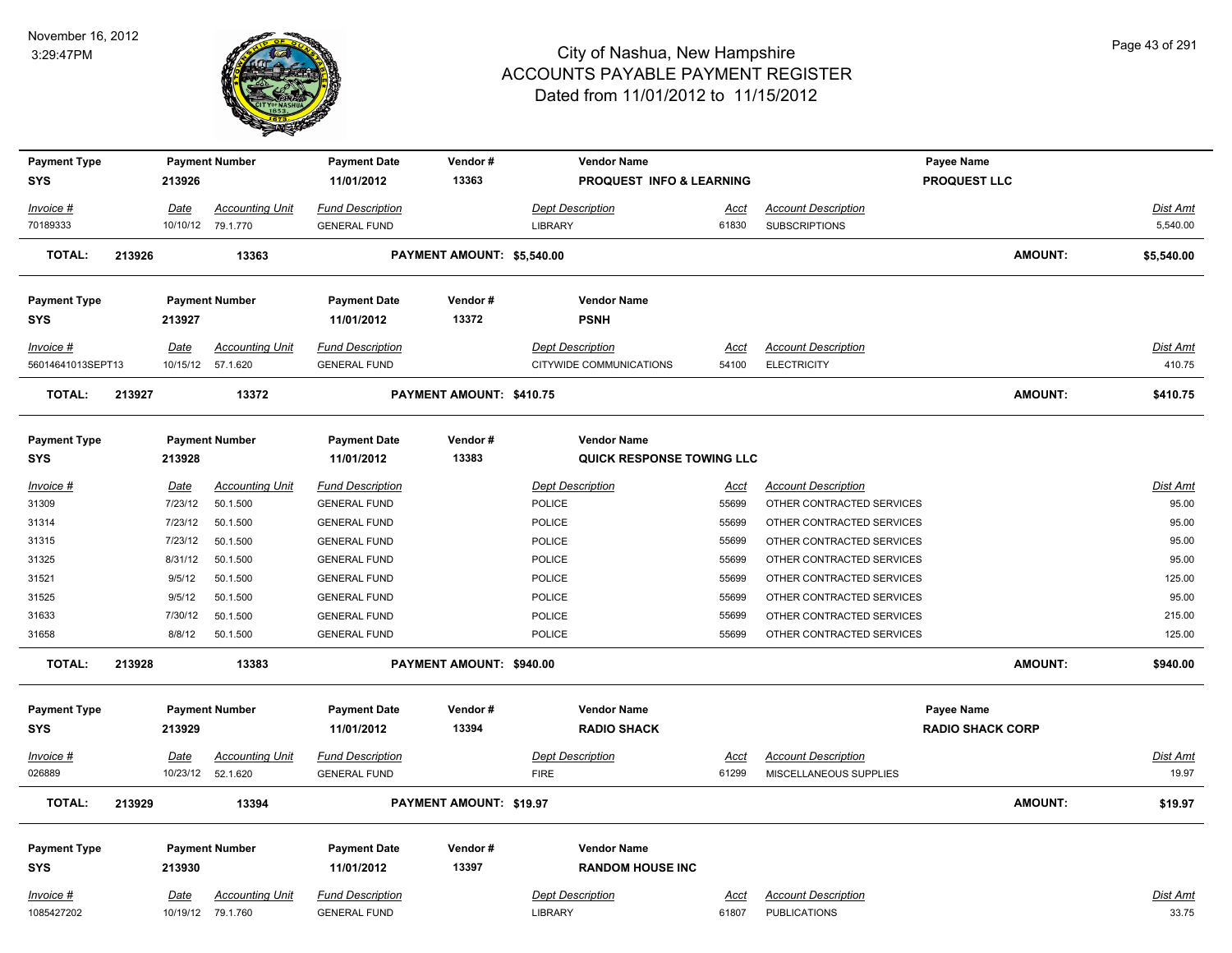

| 1085458466           |        |                  | 10/19/12 79.1.760                  | <b>GENERAL FUND</b>                                 |                             | <b>LIBRARY</b>                           | 61807                            | <b>PUBLICATIONS</b>                                           |                | 165.00               |
|----------------------|--------|------------------|------------------------------------|-----------------------------------------------------|-----------------------------|------------------------------------------|----------------------------------|---------------------------------------------------------------|----------------|----------------------|
| <b>TOTAL:</b>        | 213930 |                  | 13397                              |                                                     | PAYMENT AMOUNT: \$198.75    |                                          |                                  |                                                               | <b>AMOUNT:</b> | \$198.75             |
| <b>Payment Type</b>  |        |                  | <b>Payment Number</b>              | <b>Payment Date</b>                                 | Vendor#                     | <b>Vendor Name</b>                       |                                  |                                                               |                |                      |
| <b>SYS</b>           |        | 213931           |                                    | 11/01/2012                                          | 11211                       | <b>KIMBERLEE REICH</b>                   |                                  |                                                               |                |                      |
| Invoice #            |        | Date             | <b>Accounting Unit</b>             | <b>Fund Description</b>                             |                             | <b>Dept Description</b>                  | Acct                             | <b>Account Description</b>                                    |                | Dist Amt             |
| 33252A 11/01/12 DCAP |        | 10/29/12         | <b>BS1000</b>                      | <b>GENERAL FUND</b>                                 |                             | <b>GENERAL FUND</b>                      | 21460                            | 125 DEPENDENT CARE                                            |                | 192.31               |
| <b>TOTAL:</b>        | 213931 |                  | 11211                              |                                                     | PAYMENT AMOUNT: \$192.31    |                                          |                                  |                                                               | <b>AMOUNT:</b> | \$192.31             |
| <b>Payment Type</b>  |        |                  | <b>Payment Number</b>              | <b>Payment Date</b>                                 | Vendor#                     | <b>Vendor Name</b>                       |                                  |                                                               |                |                      |
| <b>SYS</b>           |        | 213932           |                                    | 11/01/2012                                          | 13431                       |                                          | <b>RESOURCE MANAGEMENT INC</b>   |                                                               |                |                      |
| Invoice #            |        | Date             | <b>Accounting Unit</b>             | <b>Fund Description</b>                             |                             | <b>Dept Description</b>                  | <u>Acct</u>                      | <b>Account Description</b>                                    |                | Dist Amt             |
| 15598                |        | 9/30/12          | 69.6200.670                        | <b>WASTEWATER FUND</b>                              |                             | <b>WASTEWATER</b>                        | 54221                            | <b>DISPOSAL SERVICES</b>                                      |                | 15,814.96            |
| <b>TOTAL:</b>        | 213932 |                  | 13431                              |                                                     | PAYMENT AMOUNT: \$15,814.96 |                                          | <b>DISCOUNT:</b>                 | 158.15                                                        | <b>AMOUNT:</b> | \$15,814.96          |
|                      |        |                  |                                    |                                                     |                             |                                          |                                  |                                                               |                |                      |
| <b>Payment Type</b>  |        |                  | <b>Payment Number</b>              | <b>Payment Date</b>                                 | Vendor#                     | <b>Vendor Name</b>                       |                                  |                                                               |                |                      |
| <b>SYS</b>           |        | 213933           |                                    | 11/01/2012                                          | 15334                       | <b>RYAN RICHER</b>                       |                                  |                                                               |                |                      |
| Invoice #            |        | Date             | <b>Accounting Unit</b>             | <b>Fund Description</b>                             |                             | <b>Dept Description</b>                  | <u>Acct</u>                      | <b>Account Description</b>                                    |                | Dist Amt             |
| TAPING 10/27/12      |        | 10/27/12         | 22.2505                            | <b>GOVT &amp; EDUCATION CHANNELS</b><br><b>FUND</b> |                             | <b>GOV'T &amp; EDUCATION CHANNELS</b>    | 53470                            | <b>VIDEOGRAPHY SERVICES</b>                                   |                | 50.00                |
| <b>TOTAL:</b>        | 213933 |                  | 15334                              |                                                     | PAYMENT AMOUNT: \$50.00     |                                          |                                  |                                                               | <b>AMOUNT:</b> | \$50.00              |
| <b>Payment Type</b>  |        |                  | <b>Payment Number</b>              | <b>Payment Date</b>                                 | Vendor#                     | <b>Vendor Name</b>                       |                                  |                                                               |                |                      |
| <b>SYS</b>           |        | 213934           |                                    | 11/01/2012                                          | 13463                       |                                          | ROCHETTES OIL SERVICE INC        |                                                               |                |                      |
| Invoice #            |        | <b>Date</b>      | <b>Accounting Unit</b>             | <b>Fund Description</b>                             |                             | <b>Dept Description</b>                  | <u>Acct</u>                      | <b>Account Description</b>                                    |                | <b>Dist Amt</b>      |
| 044390               |        | 10/22/12         | 61.1.700                           | <b>GENERAL FUND</b>                                 |                             | <b>STREETS</b>                           | 54600                            | VEHICLE REPAIRS & MAINTENANCE                                 |                | 213.75               |
| <b>TOTAL:</b>        | 213934 |                  | 13463                              |                                                     | PAYMENT AMOUNT: \$213.75    |                                          |                                  |                                                               | <b>AMOUNT:</b> | \$213.75             |
| <b>Payment Type</b>  |        |                  | <b>Payment Number</b>              | <b>Payment Date</b>                                 | Vendor#                     | <b>Vendor Name</b>                       |                                  |                                                               |                |                      |
| <b>SYS</b>           |        | 213935           |                                    | 11/01/2012                                          | 13467                       |                                          | <b>ROGER WILLIAMS UNIVERSITY</b> |                                                               |                |                      |
|                      |        |                  |                                    |                                                     |                             |                                          |                                  |                                                               |                |                      |
| Invoice #<br>2511    |        | Date<br>10/23/12 | <b>Accounting Unit</b><br>50.1.635 | <b>Fund Description</b><br><b>GENERAL FUND</b>      |                             | <b>Dept Description</b><br><b>POLICE</b> | <u>Acct</u><br>55400             | <b>Account Description</b><br><b>CONFERENCES AND SEMINARS</b> |                | Dist Amt<br>3,000.00 |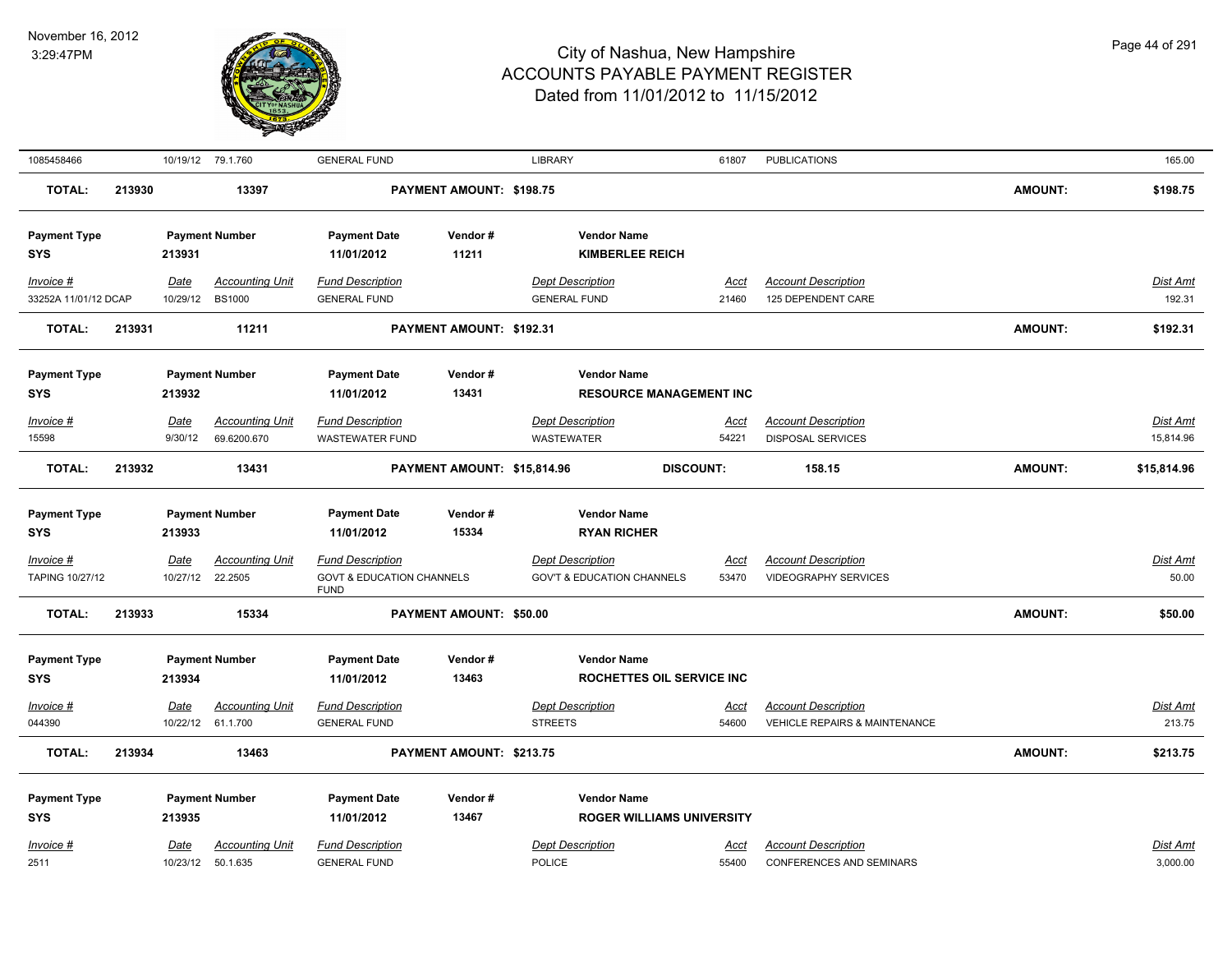

| <b>TOTAL:</b>                     | 213935 |             | 13467                  |                                   | PAYMENT AMOUNT: \$3,000.00 |                                                           |             |                                                      | AMOUNT:                                   | \$3,000.00 |
|-----------------------------------|--------|-------------|------------------------|-----------------------------------|----------------------------|-----------------------------------------------------------|-------------|------------------------------------------------------|-------------------------------------------|------------|
| <b>Payment Type</b><br><b>SYS</b> |        | 213936      | <b>Payment Number</b>  | <b>Payment Date</b><br>11/01/2012 | Vendor#<br>13486           | <b>Vendor Name</b><br><b>RYDER FLEET PRODUCTS COM INC</b> |             |                                                      | Payee Name<br><b>RYDER FLEET PRODUCTS</b> |            |
| Invoice #                         |        | Date        | Accounting Unit        | <b>Fund Description</b>           |                            | <b>Dept Description</b>                                   | Acct        | <b>Account Description</b>                           | Activity                                  | Dist Amt   |
| 2708225                           |        | 10/17/12    | 86.3120                | <b>TRANSIT GRANTS</b>             |                            | <b>TRANSPORTATION</b>                                     | 61799       | <b>VEHICLE PARTS &amp; SUPPLIES</b>                  | 86.800.13.30.01                           | 54.22      |
| 2708225                           |        |             | 10/17/12 86.3120       | <b>TRANSIT GRANTS</b>             |                            | <b>TRANSPORTATION</b>                                     | 61799       | <b>VEHICLE PARTS &amp; SUPPLIES</b>                  | 86.800.13.30.04                           | 143.37     |
| <b>TOTAL:</b>                     | 213936 |             | 13486                  |                                   | PAYMENT AMOUNT: \$197.59   |                                                           |             |                                                      | <b>AMOUNT:</b>                            | \$197.59   |
| <b>Payment Type</b>               |        |             | <b>Payment Number</b>  | <b>Payment Date</b>               | Vendor#                    | <b>Vendor Name</b>                                        |             |                                                      |                                           |            |
| <b>SYS</b>                        |        | 213937      |                        | 11/01/2012                        | 13495                      | <b>SAFETY KLEEN SYSTEMS INC</b>                           |             |                                                      |                                           |            |
| $Invoice$ #                       |        | <u>Date</u> | Accounting Unit        | <b>Fund Description</b>           |                            | <b>Dept Description</b>                                   | <u>Acct</u> | <b>Account Description</b>                           | <b>Activity</b>                           | Dist Amt   |
| 58998910                          |        | 10/12/12    | 86.3120                | <b>TRANSIT GRANTS</b>             |                            | <b>TRANSPORTATION</b>                                     | 61709       | <b>LUBRICANTS</b>                                    | 86.800.13.20.01                           | 510.20     |
| 59105617                          |        | 10/12/12    | 86.3120                | <b>TRANSIT GRANTS</b>             |                            | <b>TRANSPORTATION</b>                                     | 61709       | <b>LUBRICANTS</b>                                    | 86.800.13.20.01                           | $-6.60$    |
| 59151840                          |        | 10/12/12    | 68.6000.540            | SOLID WASTE FUND                  |                            | <b>SOLID WASTE</b>                                        | 54487       | <b>EQUIPMENT REPAIRS &amp;</b><br>MAINTENANCE        |                                           | 616.46     |
| <b>TOTAL:</b>                     | 213937 |             | 13495                  |                                   | PAYMENT AMOUNT: \$1,120.06 |                                                           |             |                                                      | <b>AMOUNT:</b>                            | \$1,120.06 |
| <b>Payment Type</b>               |        |             | <b>Payment Number</b>  | <b>Payment Date</b>               | Vendor#                    | <b>Vendor Name</b>                                        |             |                                                      | <b>Payee Name</b>                         |            |
| <b>SYS</b>                        |        | 213938      |                        | 11/01/2012                        | 13501                      | <b>SAM'S CLUB</b>                                         |             |                                                      | <b>SAM'S CLUB DIRECT-0860</b>             |            |
| Invoice #                         |        | Date        | <b>Accounting Unit</b> | <b>Fund Description</b>           |                            | <b>Dept Description</b>                                   | Acct        | <b>Account Description</b>                           | <b>Activity</b>                           | Dist Amt   |
| 1421 6352 011 40                  |        | 10/24/12    | 71.3068                | <b>COMMUNITY SERVICES GRANTS</b>  |                            | <b>COMMUNITY SERVICES GRANTS</b>                          | 61917       | MEETING EXPENSES                                     | 1092.84.10.35                             | 28.92      |
| 1815 6352 006 44                  |        | 10/10/12    | 79.1.750               | <b>GENERAL FUND</b>               |                            | <b>LIBRARY</b>                                            | 61819       | <b>TEEN MEDIA</b>                                    |                                           | 37.69      |
| 3279 6352 008 1696                |        | 10/17/12    | 69.6200.670            | <b>WASTEWATER FUND</b>            |                            | WASTEWATER                                                | 54487       | <b>EQUIPMENT REPAIRS &amp;</b><br><b>MAINTENANCE</b> |                                           | 275.73     |
| 4474 6352 005 1696                |        | 10/1/12     | 69.6200.540            | <b>WASTEWATER FUND</b>            |                            | WASTEWATER                                                | 61299       | MISCELLANEOUS SUPPLIES                               |                                           | 181.54     |
| 8269 6352 011 40                  |        | 9/27/12     | 68.6000.500            | <b>SOLID WASTE FUND</b>           |                            | <b>SOLID WASTE</b>                                        | 61299       | MISCELLANEOUS SUPPLIES                               |                                           | 148.94     |
| 8269 6352 011 40                  |        | 9/27/12     | 77.2504                | HOLMAN STADIUM EVENTS FUND        |                            | <b>HOLMAN STADIUM EVENTS</b>                              | 55699       | OTHER CONTRACTED SERVICES                            |                                           | 53.65      |
| 8805 6352 010 1693                |        | 10/17/12    | 71.3068                | <b>COMMUNITY SERVICES GRANTS</b>  |                            | <b>COMMUNITY SERVICES GRANTS</b>                          | 61917       | <b>MEETING EXPENSES</b>                              | 71.1099.12.02                             | 98.13      |
| 9880 6352 010 109                 |        | 10/24/12    | 50.1.500               | <b>GENERAL FUND</b>               |                            | <b>POLICE</b>                                             | 61100       | OFFICE SUPPLIES                                      |                                           | 15.98      |
| 9880 6352 010 109                 |        |             | 10/24/12  50.1.500     | <b>GENERAL FUND</b>               |                            | POLICE                                                    | 61907       | PRISONER MEALS                                       |                                           | 303.60     |
| <b>TOTAL:</b>                     | 213938 |             | 13501                  |                                   | PAYMENT AMOUNT: \$1,144.18 |                                                           |             |                                                      | <b>AMOUNT:</b>                            | \$1,144.18 |
| <b>Payment Type</b><br>SYS        |        | 213939      | <b>Payment Number</b>  | <b>Payment Date</b><br>11/01/2012 | Vendor#<br>13504           | <b>Vendor Name</b><br><b>SANEL AUTO PARTS CO</b>          |             |                                                      |                                           |            |
| Invoice #                         |        | Date        | <b>Accounting Unit</b> | <b>Fund Description</b>           |                            | <b>Dept Description</b>                                   | Acct        | <b>Account Description</b>                           |                                           | Dist Amt   |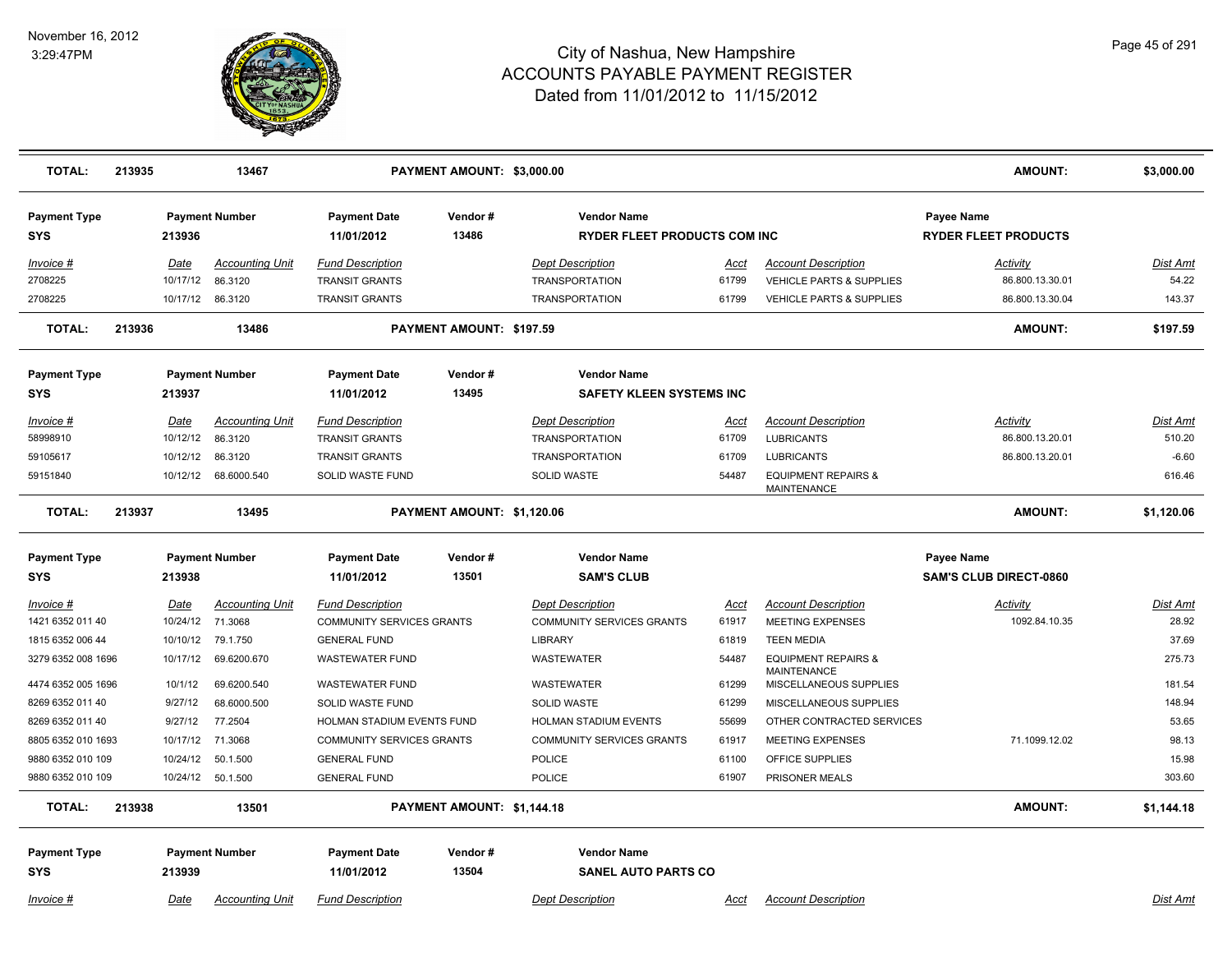

| 02PB2448            |        |             | 10/24/12  52.1.630     | <b>GENERAL FUND</b>     |                          | <b>FIRE</b>             | 61799                         | <b>VEHICLE PARTS &amp; SUPPLIES</b>      |                | 41.75    |
|---------------------|--------|-------------|------------------------|-------------------------|--------------------------|-------------------------|-------------------------------|------------------------------------------|----------------|----------|
| <b>TOTAL:</b>       | 213939 |             | 13504                  |                         | PAYMENT AMOUNT: \$40.91  |                         | <b>DISCOUNT:</b>              | 0.84                                     | <b>AMOUNT:</b> | \$41.75  |
| <b>Payment Type</b> |        |             | <b>Payment Number</b>  | <b>Payment Date</b>     | Vendor#                  | <b>Vendor Name</b>      |                               |                                          |                |          |
| SYS                 |        | 213940      |                        | 11/01/2012              | 13504                    |                         | <b>SANEL AUTO PARTS CO</b>    |                                          |                |          |
| Invoice #           |        | Date        | <b>Accounting Unit</b> | <b>Fund Description</b> |                          | <b>Dept Description</b> | Acct                          | <b>Account Description</b>               |                | Dist Amt |
| 02OQ5792            |        | 10/4/12     | 68.6000.540            | SOLID WASTE FUND        |                          | SOLID WASTE             | 54600                         | <b>VEHICLE REPAIRS &amp; MAINTENANCE</b> |                | 10.61    |
| <b>TOTAL:</b>       | 213940 |             | 13504                  |                         | PAYMENT AMOUNT: \$10.61  |                         | <b>DISCOUNT:</b>              | 0.21                                     | <b>AMOUNT:</b> | \$10.61  |
| <b>Payment Type</b> |        |             | <b>Payment Number</b>  | <b>Payment Date</b>     | Vendor#                  | <b>Vendor Name</b>      |                               |                                          |                |          |
| SYS                 |        | 213941      |                        | 11/01/2012              | 13504                    |                         | <b>SANEL AUTO PARTS CO</b>    |                                          |                |          |
| Invoice #           |        | Date        | <b>Accounting Unit</b> | <b>Fund Description</b> |                          | <b>Dept Description</b> | Acct                          | <b>Account Description</b>               |                | Dist Amt |
| 02OU4212            |        |             | 10/11/12 52.1.630      | <b>GENERAL FUND</b>     |                          | <b>FIRE</b>             | 54600                         | <b>VEHICLE REPAIRS &amp; MAINTENANCE</b> |                | 17.76    |
| <b>TOTAL:</b>       | 213941 |             | 13504                  |                         | PAYMENT AMOUNT: \$17.76  |                         |                               |                                          | <b>AMOUNT:</b> | \$17.76  |
| <b>Payment Type</b> |        |             | <b>Payment Number</b>  | <b>Payment Date</b>     | Vendor#                  | <b>Vendor Name</b>      |                               |                                          |                |          |
| <b>SYS</b>          |        | 213942      |                        | 11/01/2012              | 14727                    |                         | THE SAUSAGE KING OF NASHUA    |                                          |                |          |
| Invoice #           |        | <b>Date</b> | <b>Accounting Unit</b> | <b>Fund Description</b> |                          | <b>Dept Description</b> | <u>Acct</u>                   | <b>Account Description</b>               |                | Dist Amt |
| 1-14400             |        | 10/25/12    | 61.1.685               | <b>GENERAL FUND</b>     |                          | <b>STREETS</b>          | 61900                         | <b>MEALS</b>                             |                | 16.97    |
| 1-14954             |        |             | 10/25/12 61.1.685      | <b>GENERAL FUND</b>     |                          | <b>STREETS</b>          | 61900                         | <b>MEALS</b>                             |                | 67.26    |
| 1-15505             |        |             | 10/25/12 61.1.685      | <b>GENERAL FUND</b>     |                          | <b>STREETS</b>          | 61900                         | <b>MEALS</b>                             |                | 69.14    |
| 1-15556             |        |             | 10/25/12 61.1.685      | <b>GENERAL FUND</b>     |                          | <b>STREETS</b>          | 61900                         | <b>MEALS</b>                             |                | 93.32    |
| 1-15819             |        |             | 10/25/12 61.1.685      | <b>GENERAL FUND</b>     |                          | <b>STREETS</b>          | 61900                         | <b>MEALS</b>                             |                | 147.88   |
| 1-16045             |        |             | 10/25/12 61.1.685      | <b>GENERAL FUND</b>     |                          | <b>STREETS</b>          | 61900                         | <b>MEALS</b>                             |                | 57.28    |
| 1-16419             |        |             | 10/25/12 61.1.685      | <b>GENERAL FUND</b>     |                          | <b>STREETS</b>          | 61900                         | <b>MEALS</b>                             |                | 13.58    |
| 1-16525             |        | 10/25/12    | 61.1.685               | <b>GENERAL FUND</b>     |                          | <b>STREETS</b>          | 61900                         | <b>MEALS</b>                             |                | 30.29    |
| 1-16605             |        |             | 10/25/12 61.1.685      | <b>GENERAL FUND</b>     |                          | <b>STREETS</b>          | 61900                         | <b>MEALS</b>                             |                | 12.60    |
| <b>TOTAL:</b>       | 213942 |             | 14727                  |                         | PAYMENT AMOUNT: \$508.32 |                         |                               |                                          | <b>AMOUNT:</b> | \$508.32 |
| <b>Payment Type</b> |        |             | <b>Payment Number</b>  | <b>Payment Date</b>     | Vendor#                  | <b>Vendor Name</b>      |                               |                                          |                |          |
| SYS                 |        | 213943      |                        | 11/01/2012              | 11887                    |                         | <b>SHATTUCK MALONE OIL CO</b> |                                          |                |          |
| Invoice #           |        | Date        | <b>Accounting Unit</b> | <b>Fund Description</b> |                          | <b>Dept Description</b> | <u>Acct</u>                   | <b>Account Description</b>               |                | Dist Amt |
| 7013                |        | 1/2/06      | 61.1.700               | <b>GENERAL FUND</b>     |                          | <b>STREETS</b>          | 61300                         | FUEL, UNLEADED                           |                | 597.54   |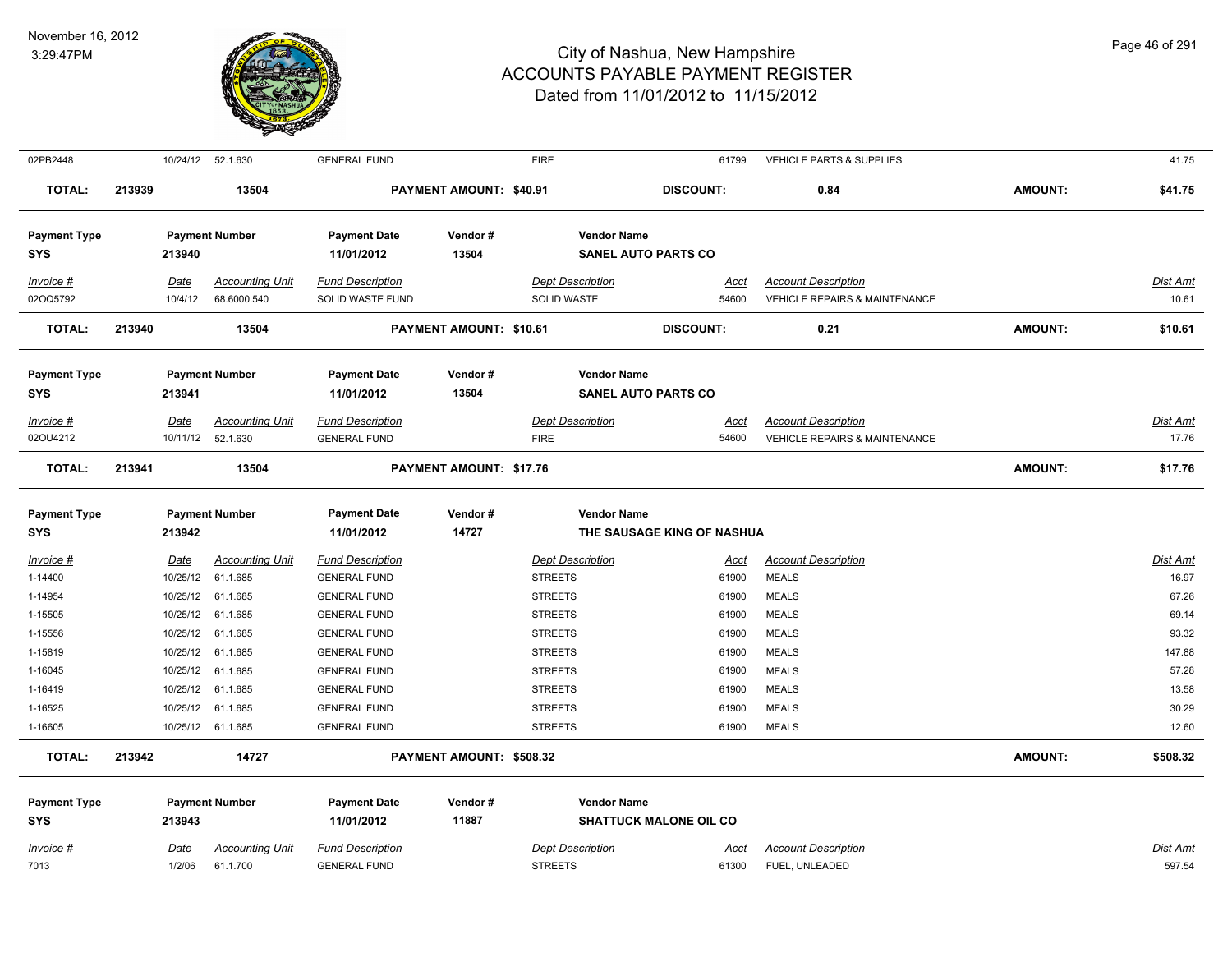

| <b>TOTAL:</b>                        | 213943 |                        | 11887                                                   |                                                                       | PAYMENT AMOUNT: \$597.54   |                                                             |                               |                                                                            | <b>AMOUNT:</b> | \$597.54                     |
|--------------------------------------|--------|------------------------|---------------------------------------------------------|-----------------------------------------------------------------------|----------------------------|-------------------------------------------------------------|-------------------------------|----------------------------------------------------------------------------|----------------|------------------------------|
| <b>Payment Type</b><br><b>SYS</b>    |        | 213944                 | <b>Payment Number</b>                                   | <b>Payment Date</b><br>11/01/2012                                     | Vendor#<br>12167           | <b>Vendor Name</b><br><b>MARK SIMARD</b>                    |                               |                                                                            |                |                              |
| Invoice #<br>MILEAGE10/3-10/25       |        | Date                   | <b>Accounting Unit</b><br>10/26/12  53.1.730            | <b>Fund Description</b><br><b>GENERAL FUND</b>                        |                            | <b>Dept Description</b><br><b>BUILDING INSPECTION</b>       | <u>Acct</u><br>55314          | <b>Account Description</b><br>FIXED RATE MILEAGE ALLOWANCE                 |                | Dist Amt<br>351.87           |
| <b>TOTAL:</b>                        | 213944 |                        | 12167                                                   |                                                                       | PAYMENT AMOUNT: \$351.87   |                                                             |                               |                                                                            | <b>AMOUNT:</b> | \$351.87                     |
| <b>Payment Type</b><br>SYS           |        | 213945                 | <b>Payment Number</b>                                   | <b>Payment Date</b><br>11/01/2012                                     | Vendor#<br>13577           | <b>Vendor Name</b><br><b>SIMPLEX GRINNELL</b>               |                               |                                                                            |                |                              |
| Invoice #<br>50017126<br>75637760    |        | Date<br>10/10/12       | <b>Accounting Unit</b><br>61.1.670<br>10/1/12 61.1.670  | <b>Fund Description</b><br><b>GENERAL FUND</b><br><b>GENERAL FUND</b> |                            | <b>Dept Description</b><br><b>STREETS</b><br><b>STREETS</b> | Acct<br>61100<br>55699        | <b>Account Description</b><br>OFFICE SUPPLIES<br>OTHER CONTRACTED SERVICES |                | Dist Amt<br>192.78<br>349.00 |
| <b>TOTAL:</b>                        | 213945 |                        | 13577                                                   |                                                                       | PAYMENT AMOUNT: \$541.78   |                                                             |                               |                                                                            | <b>AMOUNT:</b> | \$541.78                     |
| <b>Payment Type</b><br><b>SYS</b>    |        | 213946                 | <b>Payment Number</b>                                   | <b>Payment Date</b><br>11/01/2012                                     | Vendor#<br>13595           | <b>Vendor Name</b><br><b>SNAP ON TOOLS</b>                  |                               |                                                                            |                |                              |
| <u>Invoice #</u><br>199273<br>199451 |        | <u>Date</u><br>10/9/12 | <b>Accounting Unit</b><br>50.1.500<br>10/16/12 52.1.630 | <b>Fund Description</b><br><b>GENERAL FUND</b><br><b>GENERAL FUND</b> |                            | <b>Dept Description</b><br><b>POLICE</b><br><b>FIRE</b>     | <u>Acct</u><br>71025<br>71025 | <b>Account Description</b><br><b>SMALL TOOLS</b><br><b>SMALL TOOLS</b>     |                | Dist Amt<br>9.95<br>243.05   |
| <b>TOTAL:</b>                        | 213946 |                        | 13595                                                   |                                                                       | PAYMENT AMOUNT: \$253.00   |                                                             |                               |                                                                            | <b>AMOUNT:</b> | \$253.00                     |
| <b>Payment Type</b><br><b>SYS</b>    |        | 213947                 | <b>Payment Number</b>                                   | <b>Payment Date</b><br>11/01/2012                                     | Vendor#<br>13597           | <b>Vendor Name</b><br>SO NH REGIONAL MEDICAL CENTER         |                               |                                                                            |                |                              |
| Invoice #<br>10/24/2012 HEALTH FAIR  |        | Date                   | <b>Accounting Unit</b><br>10/25/12  13.6600.525         | <b>Fund Description</b><br>BENEFITS SELF INSURANCE FUND               |                            | <b>Dept Description</b><br>BENEFITS ADMINISTRATION          | <u>Acct</u><br>52809          | <b>Account Description</b><br><b>WELLNESS PROGRAM</b>                      |                | <u>Dist Amt</u><br>1,110.00  |
| <b>TOTAL:</b>                        | 213947 |                        | 13597                                                   |                                                                       | PAYMENT AMOUNT: \$1,110.00 |                                                             |                               |                                                                            | <b>AMOUNT:</b> | \$1,110.00                   |
| <b>Payment Type</b><br><b>SYS</b>    |        | 213948                 | <b>Payment Number</b>                                   | <b>Payment Date</b><br>11/01/2012                                     | Vendor#<br>13606           | <b>Vendor Name</b><br><b>ROBERT SOUSA</b>                   |                               |                                                                            |                |                              |
| Invoice #<br>MILEAGE 10/1-10/29      |        | Date                   | <b>Accounting Unit</b><br>10/30/12  55.1.740            | <b>Fund Description</b><br><b>GENERAL FUND</b>                        |                            | <b>Dept Description</b><br><b>CODE ENFORCEMENT</b>          | Acct<br>55307                 | <b>Account Description</b><br>MILEAGE REIMBURSEMENTS                       |                | Dist Amt<br>298.00           |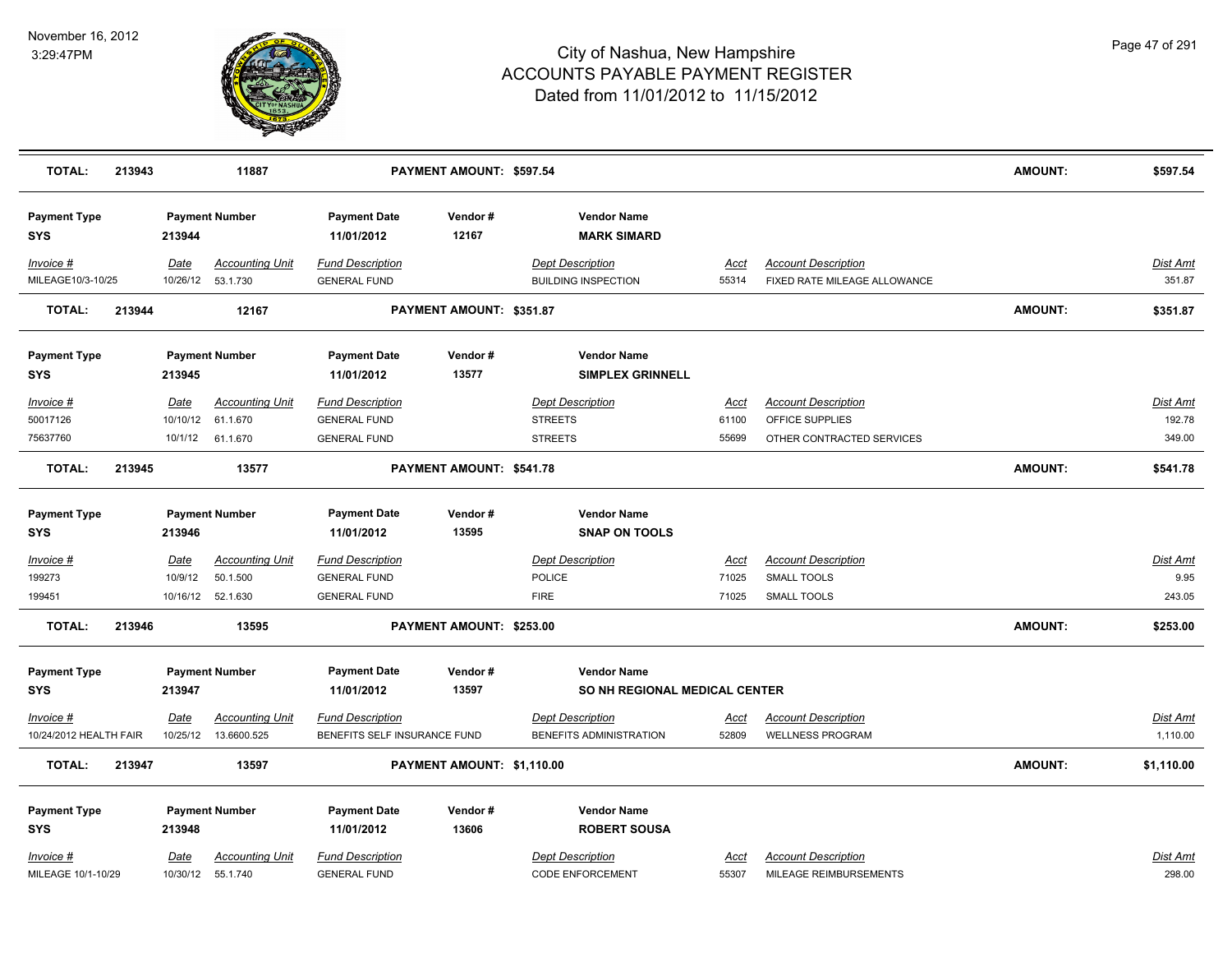

| <b>TOTAL:</b>                        | 213948 |                         | 13606                                   |                                                       | PAYMENT AMOUNT: \$298.00       |                                                                        |                      |                                                     | <b>AMOUNT:</b> | \$298.00                  |
|--------------------------------------|--------|-------------------------|-----------------------------------------|-------------------------------------------------------|--------------------------------|------------------------------------------------------------------------|----------------------|-----------------------------------------------------|----------------|---------------------------|
| <b>Payment Type</b><br><b>SYS</b>    |        | 213949                  | <b>Payment Number</b>                   | <b>Payment Date</b><br>11/01/2012                     | Vendor#<br>11212               | <b>Vendor Name</b><br><b>JILL STANSFIELD</b>                           |                      |                                                     |                |                           |
| Invoice #<br>02356l 11/01/2012 DCAP  |        | <b>Date</b><br>10/29/12 | <b>Accounting Unit</b><br><b>BS1000</b> | <b>Fund Description</b><br><b>GENERAL FUND</b>        |                                | <b>Dept Description</b><br><b>GENERAL FUND</b>                         | Acct<br>21460        | <b>Account Description</b><br>125 DEPENDENT CARE    |                | Dist Amt<br>96.15         |
| <b>TOTAL:</b>                        | 213949 |                         | 11212                                   |                                                       | PAYMENT AMOUNT: \$96.15        |                                                                        |                      |                                                     | <b>AMOUNT:</b> | \$96.15                   |
| <b>Payment Type</b><br><b>SYS</b>    |        | 213950                  | <b>Payment Number</b>                   | <b>Payment Date</b><br>11/01/2012                     | Vendor#<br>11212               | <b>Vendor Name</b><br><b>JILL STANSFIELD</b>                           |                      |                                                     |                |                           |
| Invoice #<br>MILEAGE10/31/2012       |        | Date                    | <b>Accounting Unit</b>                  | <b>Fund Description</b>                               |                                | <b>Dept Description</b>                                                | Acct<br>55307        | <b>Account Description</b>                          |                | Dist Amt<br>46.07         |
|                                      |        | 10/30/12                | 66.1.500                                | <b>GENERAL FUND</b>                                   |                                | PARKING LOTS                                                           |                      | MILEAGE REIMBURSEMENTS                              |                |                           |
| <b>TOTAL:</b>                        | 213950 |                         | 11212                                   |                                                       | <b>PAYMENT AMOUNT: \$46.07</b> |                                                                        |                      |                                                     | <b>AMOUNT:</b> | \$46.07                   |
| <b>Payment Type</b><br><b>SYS</b>    |        | 213951                  | <b>Payment Number</b>                   | <b>Payment Date</b><br>11/01/2012                     | Vendor#<br>11212               | <b>Vendor Name</b><br><b>JILL STANSFIELD</b>                           |                      |                                                     |                |                           |
| $Invoice$ #<br>TUITION REIMB10/29/12 |        | <u>Date</u><br>10/29/12 | <b>Accounting Unit</b><br>TF11.7020     | <b>Fund Description</b><br>UAW EDUCATIONAL ASSISTANCE |                                | <b>Dept Description</b><br><b>UAW EDUCATIONAL</b><br><b>ASSISTANCE</b> | <u>Acct</u><br>51607 | <b>Account Description</b><br>EDUCATIONAL INCENTIVE |                | <b>Dist Amt</b><br>720.00 |
| <b>TOTAL:</b>                        | 213951 |                         | 11212                                   |                                                       | PAYMENT AMOUNT: \$720.00       |                                                                        |                      |                                                     | <b>AMOUNT:</b> | \$720.00                  |
| <b>Payment Type</b><br><b>SYS</b>    |        | 213952                  | <b>Payment Number</b>                   | <b>Payment Date</b><br>11/01/2012                     | Vendor#<br>11963               | <b>Vendor Name</b><br><b>STAPLES BUSINESS ADVANTAGE</b>                |                      |                                                     |                |                           |
| Invoice #                            |        | <u>Date</u>             | <u>Accounting Unit</u>                  | <b>Fund Description</b>                               |                                | <b>Dept Description</b>                                                | <u>Acct</u>          | <b>Account Description</b>                          |                | Dist Amt                  |
| 3183216668                           |        | 9/29/12                 | 42.1.720                                | <b>GENERAL FUND</b>                                   |                                | WOODLAWN CEMETERY                                                      | 61100                | OFFICE SUPPLIES                                     |                | 119.46                    |
| 3183216669                           |        | 9/29/12                 | 81.1.500                                | <b>GENERAL FUND</b>                                   |                                | COMMUNITY DEVELOPMENT                                                  | 61650                | <b>COPIER SUPPLIES</b>                              |                | 29.97                     |
| 3183362470                           |        | 10/2/12                 | 18.1.500                                | <b>GENERAL FUND</b>                                   |                                | OTHER GENERAL GOV'T                                                    | 45960                | <b>VENDOR DISCOUNTS</b>                             |                | $-51.03$                  |
| 3183362470                           |        | 10/2/12                 | 50.1.500                                | <b>GENERAL FUND</b>                                   |                                | POLICE                                                                 | 61100                | OFFICE SUPPLIES                                     |                | 1,506.62                  |
| 3183362470                           |        | 10/2/12                 | 50.1.500                                | <b>GENERAL FUND</b>                                   |                                | <b>POLICE</b>                                                          | 61650                | <b>COPIER SUPPLIES</b>                              |                | 194.40                    |
| 3183362472                           |        | 10/2/12                 | 03.1.500                                | <b>GENERAL FUND</b>                                   |                                | LEGAL                                                                  | 61100                | OFFICE SUPPLIES                                     |                | 162.00                    |
| 3183362474                           |        | 10/2/12                 | 11.1.500                                | <b>GENERAL FUND</b>                                   |                                | <b>HUMAN RESOURCES</b>                                                 | 61100                | OFFICE SUPPLIES                                     |                | 145.45                    |
| 3184097491                           |        | 10/14/12                | 69.6200.670                             | <b>WASTEWATER FUND</b>                                |                                | WASTEWATER                                                             | 61100                | OFFICE SUPPLIES                                     |                | 140.76                    |
| 3184097492                           |        | 10/14/12                | 69.6200.670                             | WASTEWATER FUND                                       |                                | WASTEWATER                                                             | 61100                | OFFICE SUPPLIES                                     |                | 11.99                     |
| 3184097493                           |        | 10/14/12                | 69.6200.670                             | <b>WASTEWATER FUND</b>                                |                                | WASTEWATER                                                             | 61100                | OFFICE SUPPLIES                                     |                | 55.69                     |
| 3184139079                           |        | 10/16/12                | 66.1.500                                | <b>GENERAL FUND</b>                                   |                                | PARKING LOTS                                                           | 61100                | OFFICE SUPPLIES                                     |                | 28.14                     |
| 3184139082                           |        |                         | 10/16/12  18.1.500                      | <b>GENERAL FUND</b>                                   |                                | OTHER GENERAL GOV'T                                                    | 45960                | <b>VENDOR DISCOUNTS</b>                             |                | $-6.84$                   |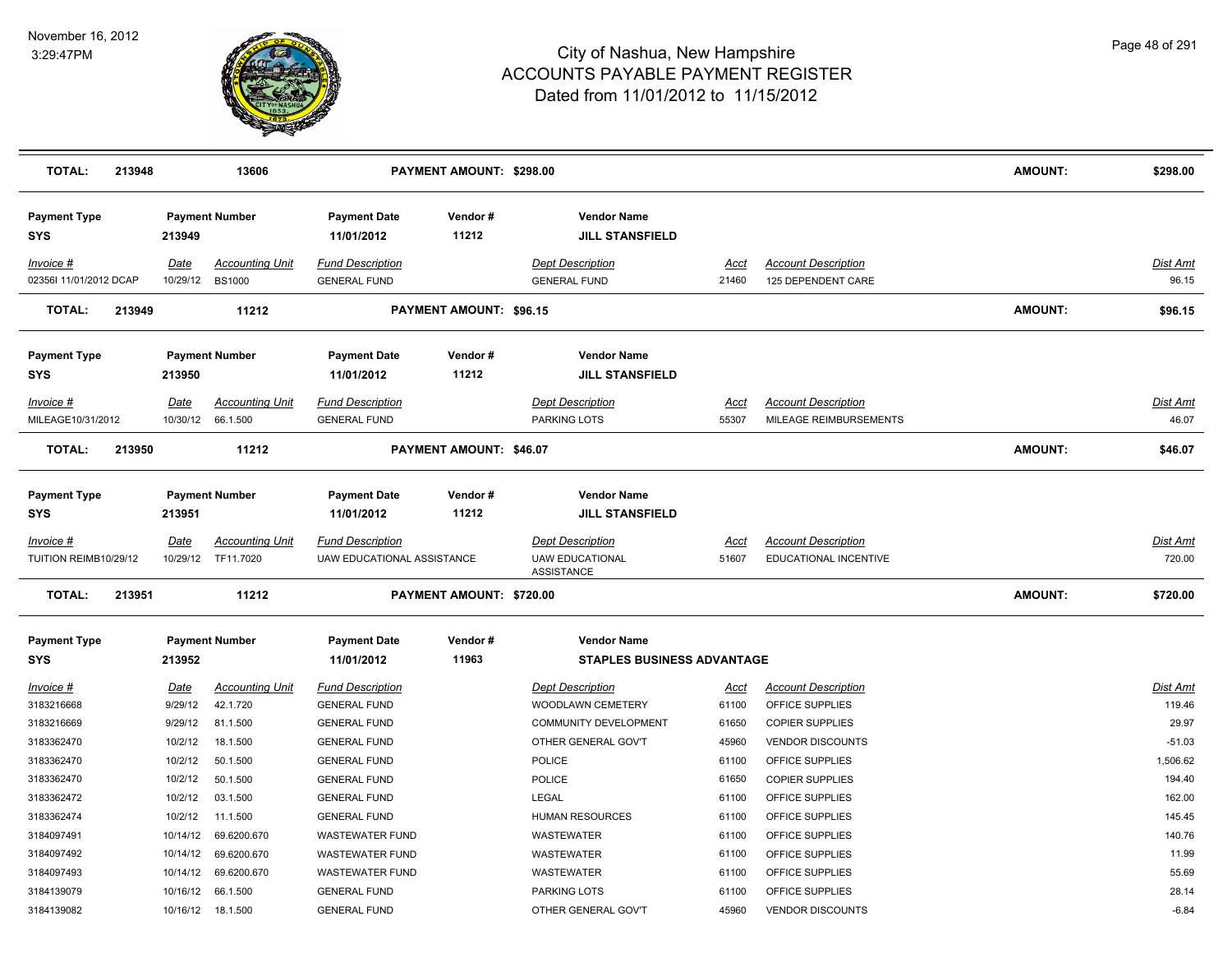

| 3184139082             |             | 10/16/12 71.1.500      | <b>GENERAL FUND</b>         |                                | <b>COMMUNITY SERVICES</b>                | 61100                        | OFFICE SUPPLIES                          |                              | 228.07          |
|------------------------|-------------|------------------------|-----------------------------|--------------------------------|------------------------------------------|------------------------------|------------------------------------------|------------------------------|-----------------|
| 3184178292             | 10/17/12    | 69.6200.670            | <b>WASTEWATER FUND</b>      |                                | <b>WASTEWATER</b>                        | 61100                        | OFFICE SUPPLIES                          |                              | 37.99           |
| 3184178303             | 10/17/12    | 18.1.500               | <b>GENERAL FUND</b>         |                                | OTHER GENERAL GOV'T                      | 45960                        | <b>VENDOR DISCOUNTS</b>                  |                              | $-11.79$        |
| 3184178303             | 10/17/12    | 60.1.665               | <b>GENERAL FUND</b>         |                                | <b>PUBLIC</b><br>WORKS-ADMIN/ENGINEERING | 61299                        | MISCELLANEOUS SUPPLIES                   |                              | 393.08          |
| <b>TOTAL:</b>          | 213952      | 11963                  |                             | PAYMENT AMOUNT: \$2,983.96     |                                          | <b>DISCOUNT:</b>             | 54.06                                    | <b>AMOUNT:</b>               | \$2,983.96      |
| <b>Payment Type</b>    |             | <b>Payment Number</b>  | <b>Payment Date</b>         | Vendor#                        | <b>Vendor Name</b>                       |                              |                                          |                              |                 |
| <b>SYS</b>             | 213953      |                        | 11/01/2012                  | 13677                          | <b>FRANCIS SULLIVAN</b>                  |                              |                                          |                              |                 |
| Invoice #              | Date        | <b>Accounting Unit</b> | <b>Fund Description</b>     |                                | <b>Dept Description</b>                  | Acct                         | <b>Account Description</b>               |                              | Dist Amt        |
| CLOTHINGREIMB102412    | 10/24/12    | 50.1.500               | <b>GENERAL FUND</b>         |                                | POLICE                                   | 61107                        | <b>CLOTHING &amp; UNIFORMS</b>           |                              | 316.80          |
| <b>TOTAL:</b>          | 213953      | 13677                  |                             | PAYMENT AMOUNT: \$316.80       |                                          |                              |                                          | <b>AMOUNT:</b>               | \$316.80        |
| <b>Payment Type</b>    |             | <b>Payment Number</b>  | <b>Payment Date</b>         | Vendor#                        | <b>Vendor Name</b>                       |                              |                                          | <b>Payee Name</b>            |                 |
| <b>SYS</b>             | 213954      |                        | 11/01/2012                  | 13679                          | <b>SULLIVAN TIRE INC</b>                 |                              |                                          | <b>SULLIVAN TIRE COMPANY</b> |                 |
| Invoice #              | <u>Date</u> | <b>Accounting Unit</b> | <b>Fund Description</b>     |                                | <b>Dept Description</b>                  | <u>Acct</u>                  | <b>Account Description</b>               |                              | Dist Amt        |
| 107525                 |             | 10/20/12 50.1.500      | <b>GENERAL FUND</b>         |                                | POLICE                                   | 54600                        | <b>VEHICLE REPAIRS &amp; MAINTENANCE</b> |                              | 42.00           |
|                        |             |                        |                             |                                |                                          |                              |                                          |                              |                 |
| <b>TOTAL:</b>          | 213954      | 13679                  |                             | <b>PAYMENT AMOUNT: \$42.00</b> |                                          |                              |                                          | <b>AMOUNT:</b>               | \$42.00         |
| <b>Payment Type</b>    |             | <b>Payment Number</b>  | <b>Payment Date</b>         | Vendor#                        | <b>Vendor Name</b>                       |                              |                                          |                              |                 |
| <b>SYS</b>             | 213955      |                        | 11/01/2012                  | 14747                          | <b>TARGET</b>                            |                              |                                          |                              |                 |
| Invoice #              | Date        | <b>Accounting Unit</b> | <b>Fund Description</b>     |                                | <b>Dept Description</b>                  | Acct                         | <b>Account Description</b>               | Activity                     | Dist Amt        |
| HEAL FORUM / GIFT CARD |             | 10/30/12 71.3068       | COMMUNITY SERVICES GRANTS   |                                | <b>COMMUNITY SERVICES GRANTS</b>         | 61917                        | <b>MEETING EXPENSES</b>                  | 71.1099.12.02                | 80.00           |
|                        |             |                        |                             |                                |                                          |                              |                                          |                              |                 |
| <b>TOTAL:</b>          | 213955      | 14747                  |                             | PAYMENT AMOUNT: \$80.00        |                                          |                              |                                          | <b>AMOUNT:</b>               | \$80.00         |
| <b>Payment Type</b>    |             | <b>Payment Number</b>  | <b>Payment Date</b>         | Vendor#                        | <b>Vendor Name</b>                       |                              |                                          |                              |                 |
| <b>SYS</b>             | 213956      |                        | 11/01/2012                  | 10698                          |                                          | <b>TELEVEND SERVICES INC</b> |                                          |                              |                 |
|                        |             |                        |                             |                                |                                          |                              |                                          |                              |                 |
| $Invoice$ #            | <u>Date</u> | <u>Accounting Unit</u> | <b>Fund Description</b>     |                                | <b>Dept Description</b>                  | <u>Acct</u>                  | <b>Account Description</b>               |                              | <b>Dist Amt</b> |
| 3869                   | 10/2/12     | 79.4090                | LIB-LOST/DAMAGED BOOK FINES |                                | LIB-LOST/DAMAGED BOOK FINES              | 45440                        | <b>LIBRARY BOOK FINES</b>                |                              | 230.10          |
| <b>TOTAL:</b>          | 213956      | 10698                  |                             | PAYMENT AMOUNT: \$230.10       |                                          |                              |                                          | <b>AMOUNT:</b>               | \$230.10        |
| <b>Payment Type</b>    |             | <b>Payment Number</b>  | <b>Payment Date</b>         | Vendor#                        | <b>Vendor Name</b>                       |                              |                                          | Payee Name                   |                 |
| <b>SYS</b>             | 213957      |                        | 11/01/2012                  | 13737                          | <b>THOMSON REUTERS</b>                   |                              |                                          | <b>WEST PAYMENT CENTER</b>   |                 |
| Invoice #              | Date        | <b>Accounting Unit</b> | <b>Fund Description</b>     |                                | <b>Dept Description</b>                  | Acct                         | <b>Account Description</b>               |                              | Dist Amt        |
|                        |             |                        |                             |                                |                                          |                              |                                          |                              |                 |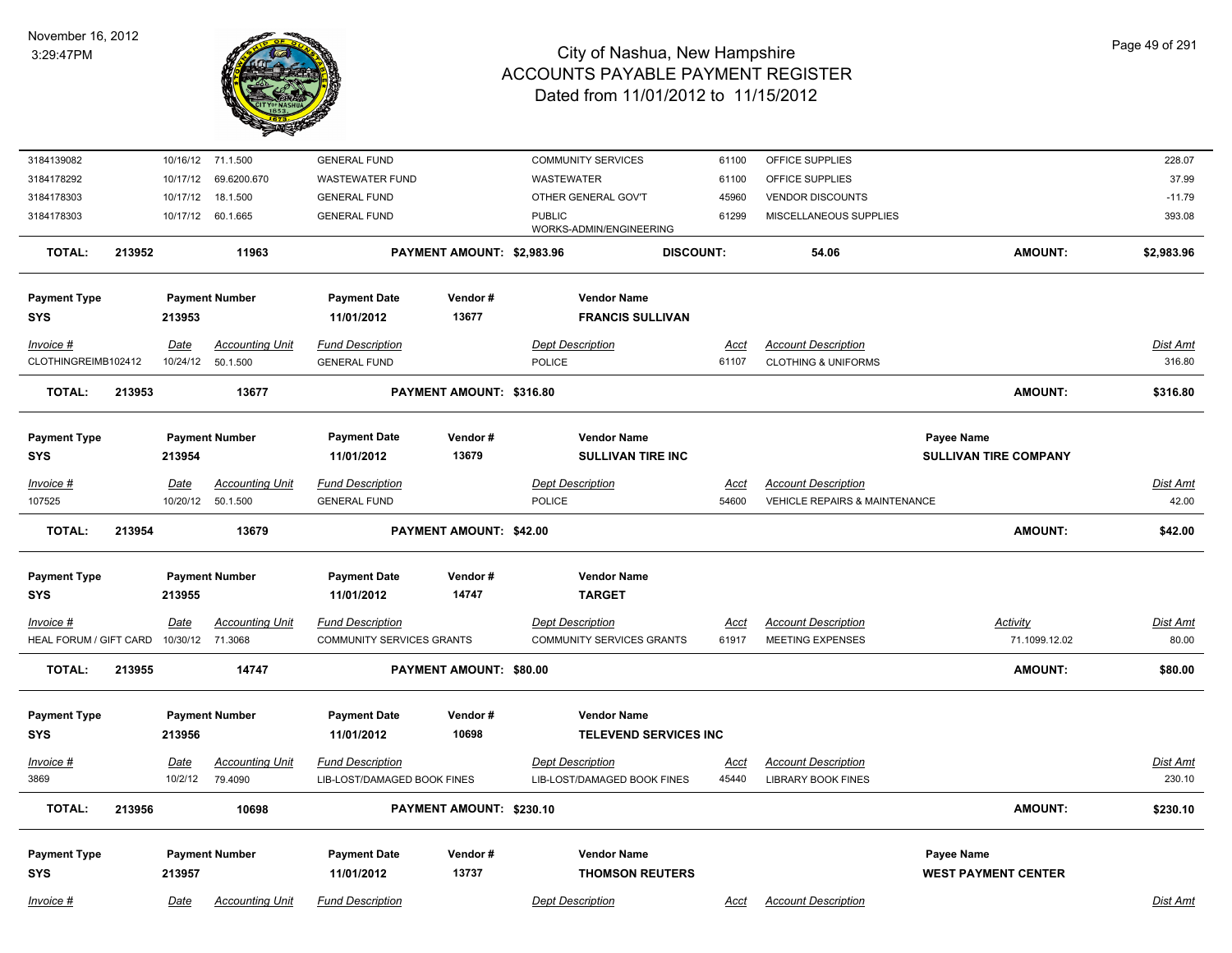

| 825861973                         |        |                    | 10/4/12 79.1.760            | <b>GENERAL FUND</b>                            |                                 | <b>LIBRARY</b>                                       | 61807         | <b>PUBLICATIONS</b>                                        |                | 230.60            |
|-----------------------------------|--------|--------------------|-----------------------------|------------------------------------------------|---------------------------------|------------------------------------------------------|---------------|------------------------------------------------------------|----------------|-------------------|
| <b>TOTAL:</b>                     | 213957 |                    | 10735                       |                                                | PAYMENT AMOUNT: \$230.60        |                                                      |               |                                                            | <b>AMOUNT:</b> | \$230.60          |
| <b>Payment Type</b><br><b>SYS</b> |        | 213958             | <b>Payment Number</b>       | <b>Payment Date</b><br>11/01/2012              | Vendor#<br>15315                | <b>Vendor Name</b><br><b>TOWN OF LITCHFIELD</b>      |               |                                                            |                |                   |
| Invoice #<br>MV REG REIMB         |        | Date<br>10/25/12   | Accounting Unit<br>26.1.585 | <b>Fund Description</b><br><b>GENERAL FUND</b> |                                 | <b>Dept Description</b><br><b>FINANCIAL SERVICES</b> | Acct<br>42200 | <b>Account Description</b><br><b>MOTOR VEHICLE PERMITS</b> |                | Dist Amt<br>66.00 |
| <b>TOTAL:</b>                     | 213958 |                    | 15315                       |                                                | PAYMENT AMOUNT: \$66.00         |                                                      |               |                                                            | <b>AMOUNT:</b> | \$66.00           |
| <b>Payment Type</b>               |        |                    | <b>Payment Number</b>       | <b>Payment Date</b>                            | Vendor#                         | <b>Vendor Name</b>                                   |               |                                                            |                |                   |
| <b>SYS</b>                        |        | 213959             |                             | 11/01/2012                                     | 13760                           | <b>WILLIAM TRACY</b>                                 |               |                                                            |                |                   |
| Invoice #                         |        | Date               | <b>Accounting Unit</b>      | <b>Fund Description</b>                        |                                 | <b>Dept Description</b>                              | Acct          | <b>Account Description</b>                                 |                | Dist Amt          |
| MILEAGE 10/4-10/29                |        | 10/30/12  53.1.730 |                             | <b>GENERAL FUND</b>                            |                                 | <b>BUILDING INSPECTION</b>                           | 55307         | MILEAGE REIMBURSEMENTS                                     |                | 159.29            |
| <b>TOTAL:</b>                     | 213959 |                    | 13760                       |                                                | PAYMENT AMOUNT: \$159.29        |                                                      |               |                                                            | <b>AMOUNT:</b> | \$159.29          |
| <b>Payment Type</b>               |        |                    | <b>Payment Number</b>       | <b>Payment Date</b>                            | Vendor#                         | <b>Vendor Name</b>                                   |               |                                                            |                |                   |
| <b>SYS</b>                        |        | 213960             |                             | 11/01/2012                                     | 13764                           | <b>TREASURER STATE OF NH</b>                         |               |                                                            |                |                   |
| Invoice #                         |        | <b>Date</b>        | <u>Accounting Unit</u>      | <b>Fund Description</b>                        |                                 | <b>Dept Description</b>                              | <u>Acct</u>   | <b>Account Description</b>                                 |                | <b>Dist Amt</b>   |
| R1814                             |        |                    | 10/22/12  50.1.500          | <b>GENERAL FUND</b>                            |                                 | POLICE                                               | 54487         | <b>EQUIPMENT REPAIRS &amp;</b><br><b>MAINTENANCE</b>       |                | 45.00             |
| <b>TOTAL:</b>                     | 213960 |                    | 13764                       |                                                | <b>PAYMENT AMOUNT: \$45.00</b>  |                                                      |               |                                                            | <b>AMOUNT:</b> | \$45.00           |
| <b>Payment Type</b>               |        |                    | <b>Payment Number</b>       | <b>Payment Date</b>                            | Vendor#                         | <b>Vendor Name</b>                                   |               |                                                            |                |                   |
| <b>SYS</b>                        |        | 213961             |                             | 11/01/2012                                     | 13773                           | <b>TRUE BLUE CLEANERS</b>                            |               |                                                            |                |                   |
| $Invoice$ #                       |        | <b>Date</b>        | <b>Accounting Unit</b>      | <b>Fund Description</b>                        |                                 | <b>Dept Description</b>                              | <b>Acct</b>   | <b>Account Description</b>                                 |                | <b>Dist Amt</b>   |
| 154087                            |        | 10/15/12           | 52.1.625                    | <b>GENERAL FUND</b>                            |                                 | <b>FIRE</b>                                          | 55699         | OTHER CONTRACTED SERVICES                                  |                | 22.62             |
| 154092                            |        | 10/15/12           | 52.1.625                    | <b>GENERAL FUND</b>                            |                                 | <b>FIRE</b>                                          | 55699         | OTHER CONTRACTED SERVICES                                  |                | 22.62             |
| 154093                            |        | 10/15/12           | 52.1.625                    | <b>GENERAL FUND</b>                            |                                 | <b>FIRE</b>                                          | 55699         | OTHER CONTRACTED SERVICES                                  |                | 15.08             |
| 154111                            |        | 10/15/12           | 52.1.625                    | <b>GENERAL FUND</b>                            |                                 | <b>FIRE</b>                                          | 55699         | OTHER CONTRACTED SERVICES                                  |                | 30.16             |
| 158607                            |        | 10/22/12           | 52.1.625                    | <b>GENERAL FUND</b>                            |                                 | <b>FIRE</b>                                          | 55699         | OTHER CONTRACTED SERVICES                                  |                | 30.16             |
| 158610                            |        | 10/22/12 52.1.625  |                             | <b>GENERAL FUND</b>                            |                                 | <b>FIRE</b>                                          | 55699         | OTHER CONTRACTED SERVICES                                  |                | 30.16             |
| <b>TOTAL:</b>                     | 213961 |                    | 13773                       |                                                | <b>PAYMENT AMOUNT: \$150.80</b> |                                                      |               |                                                            | <b>AMOUNT:</b> | \$150.80          |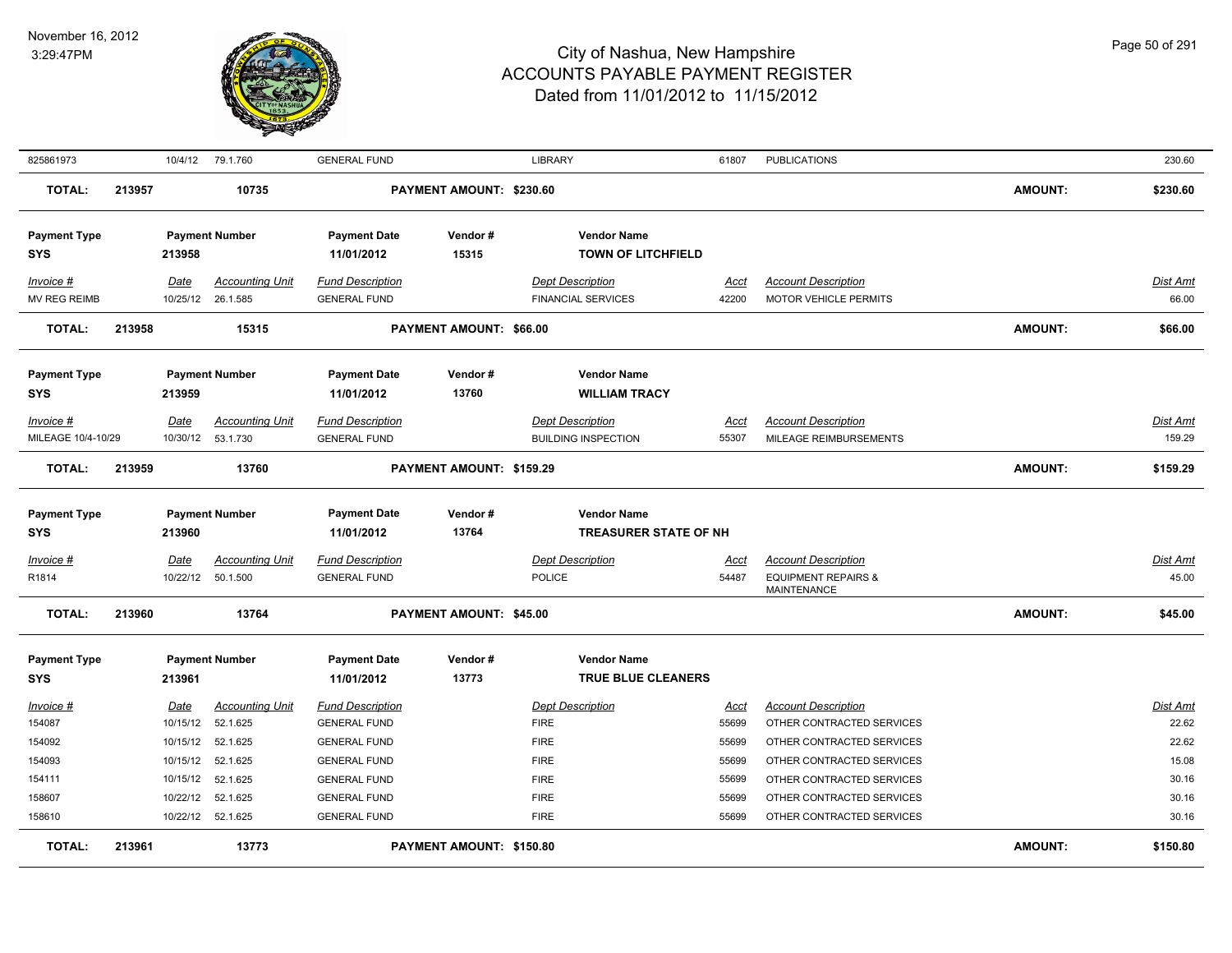

| <b>Payment Type</b>                |        |         | <b>Payment Number</b>                       | <b>Payment Date</b>                            | Vendor#                     | <b>Vendor Name</b>                        |                      |                                                               |                      |                |                    |
|------------------------------------|--------|---------|---------------------------------------------|------------------------------------------------|-----------------------------|-------------------------------------------|----------------------|---------------------------------------------------------------|----------------------|----------------|--------------------|
| <b>SYS</b>                         |        | 213962  |                                             | 11/01/2012                                     | 10318                       | <b>TSSI</b>                               |                      |                                                               |                      |                |                    |
| Invoice #                          |        | Date    | <b>Accounting Unit</b>                      | <b>Fund Description</b>                        |                             | <b>Dept Description</b>                   | <u>Acct</u>          | <b>Account Description</b>                                    |                      | Activity       | Dist Amt           |
| PIN130415                          |        | 10/3/12 | 50.3050                                     | POLICE GRANTS FUND                             |                             | POLICE GRANTS FUND                        | 71000                | <b>EQUIPMENT</b>                                              |                      | 50.1002.09.01  | 7,879.20           |
| <b>TOTAL:</b>                      | 213962 |         | 10318                                       |                                                | PAYMENT AMOUNT: \$7,879.20  |                                           |                      |                                                               |                      | <b>AMOUNT:</b> | \$7,879.20         |
| <b>Payment Type</b>                |        |         | <b>Payment Number</b>                       | <b>Payment Date</b>                            | Vendor#                     | <b>Vendor Name</b>                        |                      |                                                               |                      |                |                    |
| <b>SYS</b>                         |        | 213963  |                                             | 11/01/2012                                     | 13776                       | <b>TST HYDRAULICS INC</b>                 |                      |                                                               |                      |                |                    |
| Invoice #                          |        | Date    | <b>Accounting Unit</b>                      | <b>Fund Description</b>                        |                             | <b>Dept Description</b>                   | <u>Acct</u>          | <b>Account Description</b>                                    |                      |                | Dist Amt           |
| 34897                              |        |         | 10/15/12 77.1.690                           | <b>GENERAL FUND</b>                            |                             | PARKS & RECREATION                        | 61799                | VEHICLE PARTS & SUPPLIES                                      |                      |                | 200.00             |
| <b>TOTAL:</b>                      | 213963 |         | 13776                                       |                                                | PAYMENT AMOUNT: \$200.00    |                                           |                      |                                                               |                      | <b>AMOUNT:</b> | \$200.00           |
| <b>Payment Type</b>                |        |         | <b>Payment Number</b>                       | <b>Payment Date</b>                            | Vendor#                     | <b>Vendor Name</b>                        |                      |                                                               | Payee Name           |                |                    |
| SYS                                |        | 213964  |                                             | 11/01/2012                                     | 13777                       | TUCKAHOE TURF FARMS INC                   |                      |                                                               | <b>TUCKAHOE TURF</b> |                |                    |
| Invoice #                          |        | Date    | <b>Accounting Unit</b>                      | <b>Fund Description</b>                        |                             | <b>Dept Description</b>                   | <u>Acct</u>          | <b>Account Description</b>                                    |                      |                | Dist Amt           |
| 5002814                            |        |         | 10/17/12 77.1.720.8191                      | <b>GENERAL FUND</b>                            |                             | PARKS & RECREATION                        | 54280                | BUILDING/GROUNDS MAINTENANCE                                  |                      |                | 2,587.50           |
| <b>TOTAL:</b>                      | 213964 |         | 13777                                       |                                                | PAYMENT AMOUNT: \$2,587.50  |                                           |                      |                                                               |                      | <b>AMOUNT:</b> | \$2,587.50         |
| <b>Payment Type</b>                |        |         | <b>Payment Number</b>                       | <b>Payment Date</b>                            | Vendor#                     | <b>Vendor Name</b>                        |                      |                                                               | Payee Name           |                |                    |
| SYS                                |        | 213965  |                                             | 11/01/2012                                     | 13780                       | <b>TURF PRODUCTS CORP</b>                 |                      |                                                               | <b>TURF PRODUCTS</b> |                |                    |
| Invoice #                          |        | Date    | <b>Accounting Unit</b>                      | <b>Fund Description</b>                        |                             | <b>Dept Description</b>                   | <u>Acct</u>          | <b>Account Description</b>                                    |                      |                | <b>Dist Amt</b>    |
| 1128386-00                         |        | 9/28/12 | 77.1010                                     | <b>GF-PRIOR YEAR ESCROWS</b>                   |                             | PARKS & RECREATION-PRIOR<br><b>YEAR</b>   | 71000                | <b>EQUIPMENT</b>                                              |                      |                | 25,544.15          |
| <b>TOTAL:</b>                      | 213965 |         | 13780                                       |                                                | PAYMENT AMOUNT: \$25,544.15 |                                           |                      |                                                               |                      | <b>AMOUNT:</b> | \$25,544.15        |
| <b>Payment Type</b>                |        |         | <b>Payment Number</b>                       | <b>Payment Date</b>                            | Vendor#                     | <b>Vendor Name</b>                        |                      |                                                               |                      |                |                    |
| <b>SYS</b>                         |        | 213966  |                                             | 11/01/2012                                     | 13793                       | UNH TECHNOLOGY TRANSFER CENTER            |                      |                                                               |                      |                |                    |
| Invoice #<br>GENDRON R9/26 & 10/10 |        | Date    | <b>Accounting Unit</b><br>10/16/12 61.1.670 | <b>Fund Description</b><br><b>GENERAL FUND</b> |                             | <b>Dept Description</b><br><b>STREETS</b> | <u>Acct</u><br>55400 | <b>Account Description</b><br><b>CONFERENCES AND SEMINARS</b> |                      |                | Dist Amt<br>120.00 |
| <b>TOTAL:</b>                      | 213966 |         | 13793                                       |                                                | PAYMENT AMOUNT: \$120.00    |                                           |                      |                                                               |                      | AMOUNT:        | \$120.00           |
|                                    |        |         |                                             |                                                |                             |                                           |                      |                                                               |                      |                |                    |
| <b>Payment Type</b>                |        |         | <b>Payment Number</b>                       | <b>Payment Date</b>                            | Vendor#                     | <b>Vendor Name</b>                        |                      |                                                               |                      |                |                    |
| <b>SYS</b>                         |        | 213967  |                                             | 11/01/2012                                     | 13797                       | <b>UNIFIRST CORPORATION</b>               |                      |                                                               |                      |                |                    |
| Invoice #                          |        | Date    | <b>Accounting Unit</b>                      | <b>Fund Description</b>                        |                             | <b>Dept Description</b>                   | Acct                 | <b>Account Description</b>                                    |                      |                | Dist Amt           |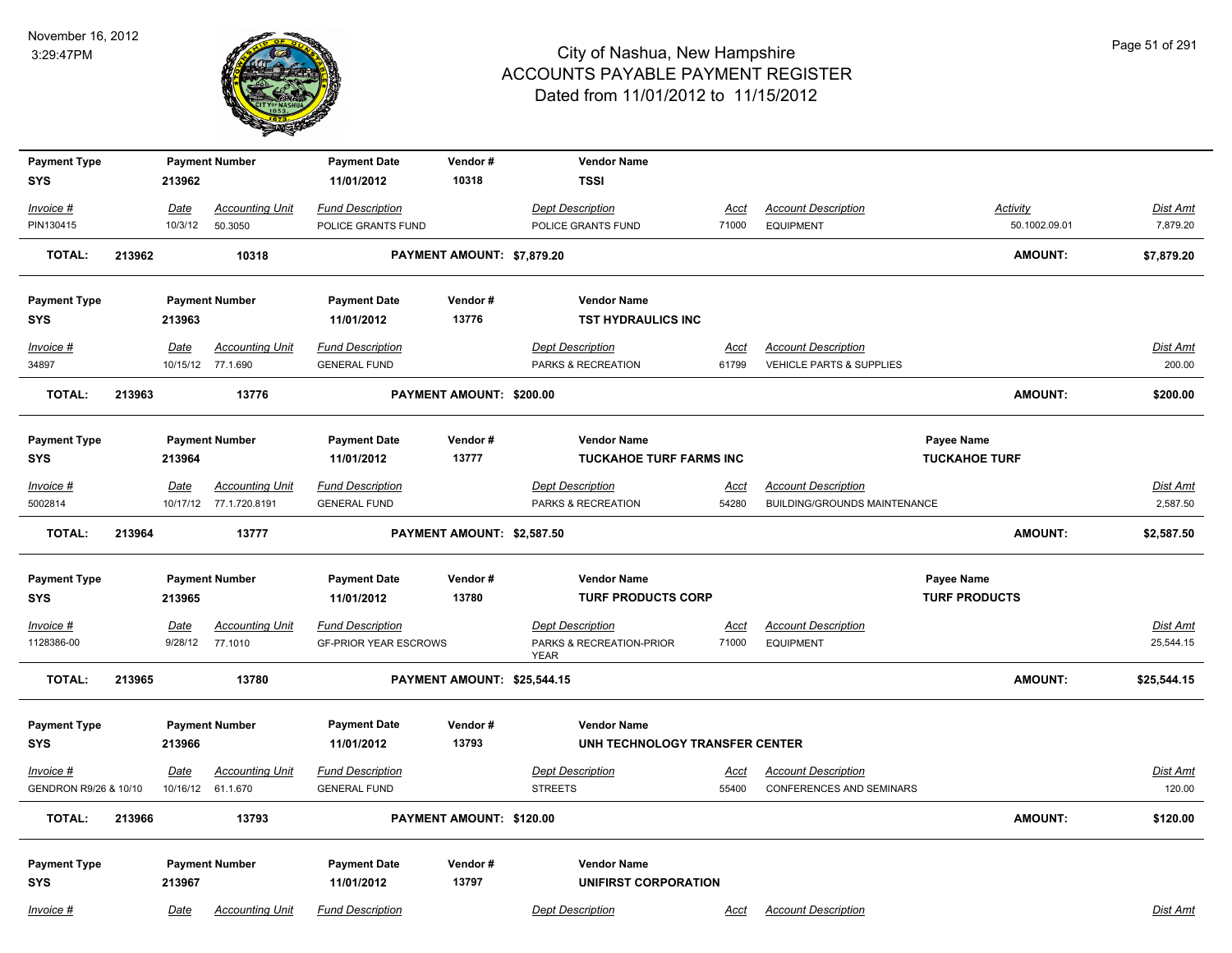

| 044 4049437                               |        | 9/28/12                          | 68.6000.540                                            | SOLID WASTE FUND                                                             |                            | SOLID WASTE                                                        | 61110                         | PROTECTIVE CLOTHING                                                                  |                                    | 195.61                                  |
|-------------------------------------------|--------|----------------------------------|--------------------------------------------------------|------------------------------------------------------------------------------|----------------------------|--------------------------------------------------------------------|-------------------------------|--------------------------------------------------------------------------------------|------------------------------------|-----------------------------------------|
| <b>TOTAL:</b>                             | 213967 |                                  | 13797                                                  |                                                                              | PAYMENT AMOUNT: \$195.61   |                                                                    |                               |                                                                                      | <b>AMOUNT:</b>                     | \$195.61                                |
| <b>Payment Type</b><br><b>SYS</b>         |        | 213968                           | <b>Payment Number</b>                                  | <b>Payment Date</b><br>11/01/2012                                            | Vendor#<br>13801           | <b>Vendor Name</b><br><b>UNITED PARCEL SERVICE</b>                 |                               |                                                                                      |                                    |                                         |
| Invoice #<br>00004924TT412                |        | Date<br>10/13/12                 | <b>Accounting Unit</b><br>57.1.620                     | <b>Fund Description</b><br><b>GENERAL FUND</b>                               |                            | <b>Dept Description</b><br>CITYWIDE COMMUNICATIONS                 | Acct<br>55607                 | <b>Account Description</b><br>POSTAGE & DELIVERY                                     |                                    | Dist Amt<br>16.69                       |
| 0000571YY8422                             |        |                                  | 10/20/12  50.1.500                                     | <b>GENERAL FUND</b>                                                          |                            | <b>POLICE</b>                                                      | 55607                         | POSTAGE & DELIVERY                                                                   |                                    | 17.97                                   |
| <b>TOTAL:</b>                             | 213968 |                                  | 13801                                                  |                                                                              | PAYMENT AMOUNT: \$34.66    |                                                                    |                               |                                                                                      | <b>AMOUNT:</b>                     | \$34.66                                 |
| <b>Payment Type</b><br><b>SYS</b>         |        | 213969                           | <b>Payment Number</b>                                  | <b>Payment Date</b><br>11/01/2012                                            | Vendor#<br>13804           | <b>Vendor Name</b><br>UNITED SITE SERVICES NORTHEAST               |                               |                                                                                      | Payee Name<br>UNITED SITE SERVICES |                                         |
| Invoice #<br>114-876253<br>114-892562     |        | Date<br>10/8/12                  | <b>Accounting Unit</b><br>77.2504<br>10/16/12 61.1.670 | <b>Fund Description</b><br>HOLMAN STADIUM EVENTS FUND<br><b>GENERAL FUND</b> |                            | <b>Dept Description</b><br>HOLMAN STADIUM EVENTS<br><b>STREETS</b> | <u>Acct</u><br>55699<br>55699 | <b>Account Description</b><br>OTHER CONTRACTED SERVICES<br>OTHER CONTRACTED SERVICES |                                    | Dist Amt<br>219.88<br>54.97             |
| <b>TOTAL:</b>                             | 213969 |                                  | 13804                                                  |                                                                              | PAYMENT AMOUNT: \$274.85   |                                                                    |                               |                                                                                      | <b>AMOUNT:</b>                     | \$274.85                                |
| <b>Payment Type</b>                       |        |                                  | <b>Payment Number</b>                                  | <b>Payment Date</b>                                                          | Vendor#                    | <b>Vendor Name</b>                                                 |                               |                                                                                      | Payee Name                         |                                         |
| <b>SYS</b>                                |        | 213970                           |                                                        | 11/01/2012                                                                   | 13806                      | UNIVERSAL RECYCLING TECH LLC                                       |                               |                                                                                      | UNIVERSAL RECYCLING TECH           |                                         |
| Invoice #<br>ARINV0046800                 |        | <b>Date</b><br>9/21/12<br>9/5/12 | <b>Accounting Unit</b><br>68.6000.695<br>68.6000.695   | <b>Fund Description</b><br><b>SOLID WASTE FUND</b>                           |                            | <b>Dept Description</b><br>SOLID WASTE                             | <u>Acct</u><br>55699          | <b>Account Description</b><br>OTHER CONTRACTED SERVICES                              |                                    | <u>Dist Amt</u><br>1,971.68<br>1,217.01 |
| ARINV046481<br>ARINV046783<br>ARINV046796 |        | 9/27/12<br>9/21/12               | 68.6000.695<br>68.6000.695                             | SOLID WASTE FUND<br>SOLID WASTE FUND<br>SOLID WASTE FUND                     |                            | SOLID WASTE<br>SOLID WASTE<br>SOLID WASTE                          | 55699<br>55699<br>55699       | OTHER CONTRACTED SERVICES<br>OTHER CONTRACTED SERVICES<br>OTHER CONTRACTED SERVICES  |                                    | 2,051.50<br>1,411.00                    |
| ARINV046819<br>ARINV047326                |        | 9/6/12<br>10/2/12                | 68.6000.695<br>68.6000.695                             | SOLID WASTE FUND<br>SOLID WASTE FUND                                         |                            | SOLID WASTE<br>SOLID WASTE                                         | 55699<br>55699                | OTHER CONTRACTED SERVICES<br>OTHER CONTRACTED SERVICES                               |                                    | 1,549.53<br>1,214.93                    |
| <b>TOTAL:</b>                             | 213970 |                                  | 13806                                                  |                                                                              | PAYMENT AMOUNT: \$9,415.65 |                                                                    |                               |                                                                                      | <b>AMOUNT:</b>                     | \$9,415.65                              |
| <b>Payment Type</b><br><b>SYS</b>         |        | 213971                           | <b>Payment Number</b>                                  | <b>Payment Date</b><br>11/01/2012                                            | Vendor#<br>13833           | <b>Vendor Name</b><br><b>VERIZON WIRELESS</b>                      |                               |                                                                                      |                                    |                                         |
| Invoice #<br>2818703691                   |        | Date                             | <b>Accounting Unit</b><br>10/21/12 22.1.500            | <b>Fund Description</b><br><b>GENERAL FUND</b>                               |                            | <b>Dept Description</b><br><b>INFORMATION TECHNOLOGY</b>           | <u>Acct</u><br>55118          | <b>Account Description</b><br>TELEPHONE-CELLULAR                                     |                                    | <u>Dist Amt</u><br>40.01                |
| TOTAL:                                    | 213971 |                                  | 13833                                                  |                                                                              | PAYMENT AMOUNT: \$40.01    |                                                                    |                               |                                                                                      | <b>AMOUNT:</b>                     | \$40.01                                 |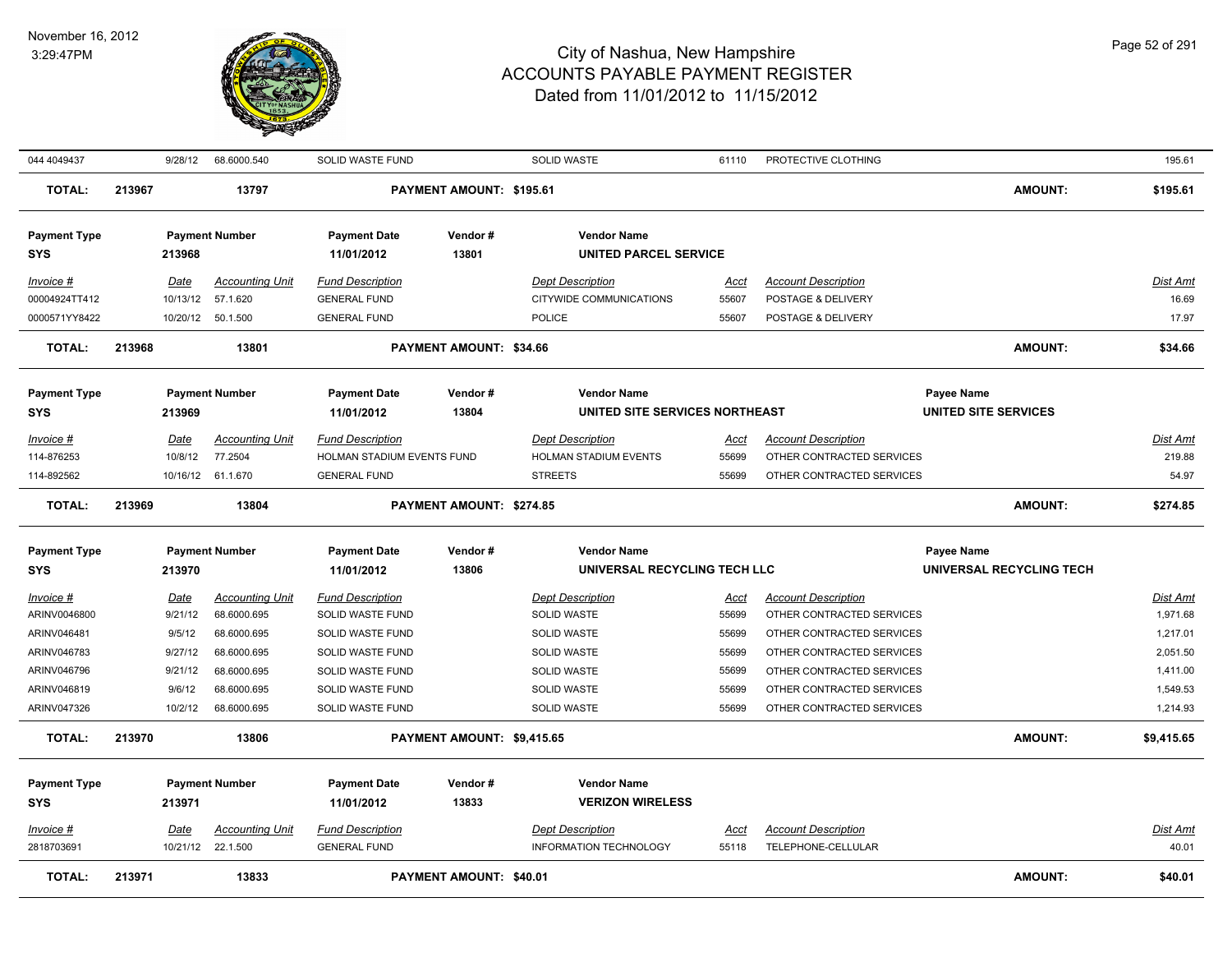

| <b>Payment Type</b>                |        |                         | <b>Payment Number</b>             | <b>Payment Date</b>                                                 | Vendor#                  | <b>Vendor Name</b>                                                  |                      |                                                         | <b>Payee Name</b>          |                           |
|------------------------------------|--------|-------------------------|-----------------------------------|---------------------------------------------------------------------|--------------------------|---------------------------------------------------------------------|----------------------|---------------------------------------------------------|----------------------------|---------------------------|
| <b>SYS</b>                         |        | 213972                  |                                   | 11/01/2012                                                          | 13833                    | <b>VERIZON WIRELESS</b>                                             |                      |                                                         | VERIZON WIRELESS-785728687 |                           |
| Invoice #<br>2814599259            |        | Date<br>10/13/12        | <b>Accounting Unit</b><br>50.4020 | <b>Fund Description</b><br>POLICE DRUG ENFORCEMENT                  |                          | <b>Dept Description</b><br>POLICE DRUG ENFORCEMENT                  | Acct<br>55118        | <b>Account Description</b><br>TELEPHONE-CELLULAR        |                            | <b>Dist Amt</b><br>480.41 |
|                                    |        |                         |                                   | <b>FUND</b>                                                         |                          | <b>FUND</b>                                                         |                      |                                                         |                            |                           |
| <b>TOTAL:</b>                      | 213972 |                         | 13833                             |                                                                     | PAYMENT AMOUNT: \$480.41 |                                                                     |                      |                                                         | <b>AMOUNT:</b>             | \$480.41                  |
| <b>Payment Type</b>                |        |                         | <b>Payment Number</b>             | <b>Payment Date</b>                                                 | Vendor#                  | <b>Vendor Name</b>                                                  |                      |                                                         | <b>Payee Name</b>          |                           |
| <b>SYS</b>                         |        | 213973                  |                                   | 11/01/2012                                                          | 13833                    | <b>VERIZON WIRELESS</b>                                             |                      |                                                         | VERIZON WIRELESS-581499451 |                           |
| Invoice #                          |        | Date                    | <b>Accounting Unit</b>            | <b>Fund Description</b>                                             |                          | <b>Dept Description</b>                                             | Acct                 | <b>Account Description</b>                              |                            | Dist Amt                  |
| 2811412015                         |        | 10/7/12                 | 50.1.500                          | <b>GENERAL FUND</b>                                                 |                          | <b>POLICE</b>                                                       | 54849                | TELEPHONE LEASE                                         |                            | 489.43                    |
| 2811412015                         |        |                         | 10/7/12 57.1.620                  | <b>GENERAL FUND</b>                                                 |                          | CITYWIDE COMMUNICATIONS                                             | 55118                | TELEPHONE-CELLULAR                                      |                            | 69.06                     |
| <b>TOTAL:</b>                      | 213973 |                         | 13833                             |                                                                     | PAYMENT AMOUNT: \$558.49 |                                                                     |                      |                                                         | <b>AMOUNT:</b>             | \$558.49                  |
| <b>Payment Type</b>                |        |                         | <b>Payment Number</b>             | <b>Payment Date</b>                                                 | Vendor#                  | <b>Vendor Name</b>                                                  |                      |                                                         | <b>Payee Name</b>          |                           |
| <b>SYS</b>                         |        | 213974                  |                                   | 11/01/2012                                                          | 11646                    | <b>VMTL CONSULTANTS</b>                                             |                      |                                                         | <b>VALERIE M LEYTON</b>    |                           |
|                                    |        |                         |                                   |                                                                     |                          |                                                                     |                      |                                                         |                            |                           |
| $Invoice$ #<br>JFS CLASS10/23/2012 |        | <b>Date</b><br>10/23/12 | <b>Accounting Unit</b><br>52.4057 | <b>Fund Description</b><br>NASHUA JUVENILE FIRE<br><b>INTERVENT</b> |                          | <b>Dept Description</b><br>NASHUA JUVENILE FIRE<br><b>INTERVENT</b> | <u>Acct</u><br>55699 | <b>Account Description</b><br>OTHER CONTRACTED SERVICES |                            | Dist Amt<br>750.00        |
| <b>TOTAL:</b>                      | 213974 |                         | 11646                             |                                                                     | PAYMENT AMOUNT: \$750.00 |                                                                     |                      |                                                         | <b>AMOUNT:</b>             | \$750.00                  |
| <b>Payment Type</b>                |        |                         | <b>Payment Number</b>             | <b>Payment Date</b>                                                 | Vendor#                  | <b>Vendor Name</b>                                                  |                      |                                                         |                            |                           |
| <b>SYS</b>                         |        | 213975                  |                                   | 11/01/2012                                                          | 12157                    | <b>VWR SCIENTIFIC PRODUCTS</b>                                      |                      |                                                         |                            |                           |
| $Invoice$ #                        |        | <b>Date</b>             | <b>Accounting Unit</b>            | <b>Fund Description</b>                                             |                          | <b>Dept Description</b>                                             | <u>Acct</u>          | <b>Account Description</b>                              |                            | Dist Amt                  |
| 8051812292                         |        | 10/2/12                 | 69.6200.670                       | <b>WASTEWATER FUND</b>                                              |                          | <b>WASTEWATER</b>                                                   | 61149                | <b>LABORATORY SUPPLIES</b>                              |                            | 239.70                    |
| <b>TOTAL:</b>                      | 213975 |                         | 12157                             |                                                                     | PAYMENT AMOUNT: \$239.70 |                                                                     |                      |                                                         | <b>AMOUNT:</b>             | \$239.70                  |
|                                    |        |                         |                                   |                                                                     |                          |                                                                     |                      |                                                         |                            |                           |
| <b>Payment Type</b>                |        |                         | <b>Payment Number</b>             | <b>Payment Date</b>                                                 | Vendor#                  | <b>Vendor Name</b>                                                  |                      |                                                         |                            |                           |
| <b>SYS</b>                         |        | 213976                  |                                   | 11/01/2012                                                          | 13855                    | <b>FRANK J WALLENT</b>                                              |                      |                                                         |                            |                           |
| Invoice #                          |        | Date                    | <b>Accounting Unit</b>            | <b>Fund Description</b>                                             |                          | Dept Description                                                    | Acct                 | <b>Account Description</b>                              |                            | Dist Amt                  |
| TAPING 10/21-10/30                 |        | 10/30/11                | 22.2505                           | <b>GOVT &amp; EDUCATION CHANNELS</b><br><b>FUND</b>                 |                          | <b>GOV'T &amp; EDUCATION CHANNELS</b>                               | 53470                | VIDEOGRAPHY SERVICES                                    |                            | 375.00                    |
| <b>TOTAL:</b>                      | 213976 |                         | 13855                             |                                                                     | PAYMENT AMOUNT: \$375.00 |                                                                     |                      |                                                         | <b>AMOUNT:</b>             | \$375.00                  |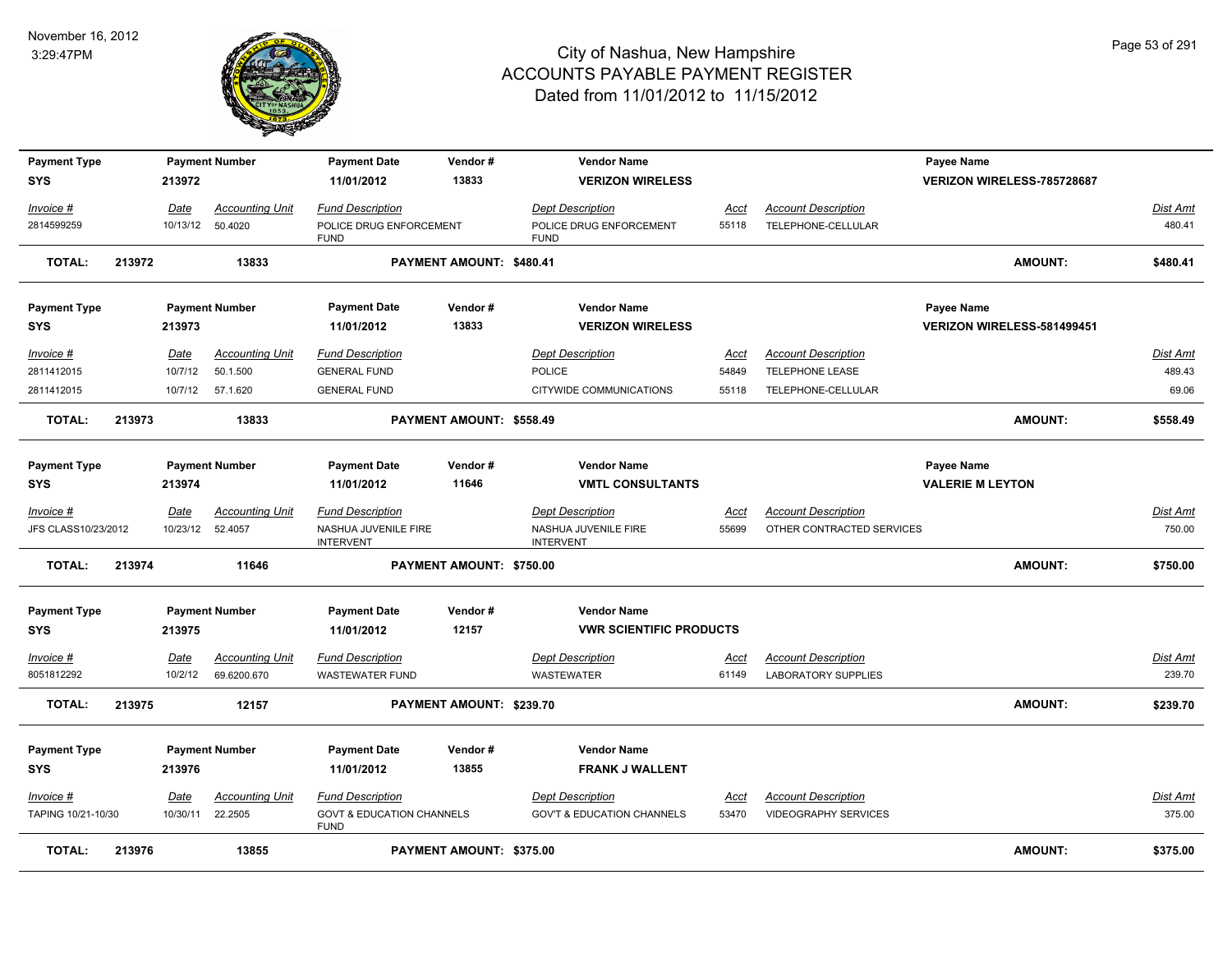

| <b>Payment Type</b>               |        |             | <b>Payment Number</b>                        | <b>Payment Date</b>                                  | Vendor#                    | <b>Vendor Name</b>                                   |                      |                                                            |                |                             |
|-----------------------------------|--------|-------------|----------------------------------------------|------------------------------------------------------|----------------------------|------------------------------------------------------|----------------------|------------------------------------------------------------|----------------|-----------------------------|
| <b>SYS</b>                        |        | 213977      |                                              | 11/01/2012                                           | 13856                      | <b>LOUISE WALLENT</b>                                |                      |                                                            |                |                             |
| Invoice #                         |        | Date        | <b>Accounting Unit</b>                       | <b>Fund Description</b>                              |                            | <b>Dept Description</b>                              | Acct                 | <b>Account Description</b>                                 |                | Dist Amt                    |
| <b>TAPING 10/21</b>               |        | 10/21/12    | 22.2505                                      | <b>GOVT &amp; EDUCATION CHANNELS</b><br><b>FUND</b>  |                            | <b>GOV'T &amp; EDUCATION CHANNELS</b>                | 53470                | <b>VIDEOGRAPHY SERVICES</b>                                |                | 50.00                       |
| <b>TOTAL:</b>                     | 213977 |             | 13856                                        |                                                      | PAYMENT AMOUNT: \$50.00    |                                                      |                      |                                                            | <b>AMOUNT:</b> | \$50.00                     |
| <b>Payment Type</b>               |        |             | <b>Payment Number</b>                        | <b>Payment Date</b>                                  | Vendor#                    | <b>Vendor Name</b>                                   |                      |                                                            |                |                             |
| <b>SYS</b>                        |        | 213978      |                                              | 11/01/2012                                           | 13865                      | <b>WD PERKINS FIRE PUMP SPECIALIS</b>                |                      |                                                            |                |                             |
| Invoice #                         |        | Date        | <b>Accounting Unit</b>                       | <b>Fund Description</b>                              |                            | <b>Dept Description</b>                              | Acct                 | <b>Account Description</b>                                 |                | Dist Amt                    |
| 902579                            |        | 10/3/12     | 52.1.630                                     | <b>GENERAL FUND</b>                                  |                            | <b>FIRE</b>                                          | 54600                | <b>VEHICLE REPAIRS &amp; MAINTENANCE</b>                   |                | 65.00                       |
| <b>TOTAL:</b>                     | 213978 |             | 13865                                        |                                                      | PAYMENT AMOUNT: \$65.00    |                                                      |                      |                                                            | <b>AMOUNT:</b> | \$65.00                     |
|                                   |        |             |                                              |                                                      |                            |                                                      |                      |                                                            |                |                             |
| <b>Payment Type</b><br>SYS        |        | 213979      | <b>Payment Number</b>                        | <b>Payment Date</b><br>11/01/2012                    | Vendor#<br>15333           | <b>Vendor Name</b><br><b>WILLIAM WISS</b>            |                      |                                                            |                |                             |
|                                   |        |             |                                              |                                                      |                            |                                                      |                      |                                                            |                |                             |
| $Invoice$ #                       |        | Date        | <b>Accounting Unit</b>                       | <b>Fund Description</b>                              |                            | <b>Dept Description</b>                              | <u>Acct</u>          | <b>Account Description</b>                                 |                | <b>Dist Amt</b>             |
| BOOTREIMB10252012                 |        |             | 10/25/12 61.1.670                            | <b>GENERAL FUND</b>                                  |                            | <b>STREETS</b>                                       | 61107                | <b>CLOTHING &amp; UNIFORMS</b>                             |                | 110.00                      |
| <b>TOTAL:</b>                     | 213979 |             | 15333                                        |                                                      | PAYMENT AMOUNT: \$110.00   |                                                      |                      |                                                            | AMOUNT:        | \$110.00                    |
| <b>Payment Type</b>               |        |             | <b>Payment Number</b>                        | <b>Payment Date</b>                                  | Vendor#                    | <b>Vendor Name</b>                                   |                      |                                                            |                |                             |
| SYS                               |        | 213980      |                                              | 11/01/2012                                           | 13919                      | YANKEE EQUIPMENT SYSTEMS INC                         |                      |                                                            |                |                             |
| Invoice #<br>0555606-IN           |        | <b>Date</b> | <b>Accounting Unit</b><br>10/18/12  52.1.720 | <b>Fund Description</b><br><b>GENERAL FUND</b>       |                            | <b>Dept Description</b><br><b>FIRE</b>               | <u>Acct</u><br>54280 | <b>Account Description</b><br>BUILDING/GROUNDS MAINTENANCE |                | Dist Amt<br>225.00          |
| <b>TOTAL:</b>                     | 213980 |             | 13919                                        |                                                      | PAYMENT AMOUNT: \$225.00   |                                                      |                      |                                                            | AMOUNT:        | \$225.00                    |
|                                   |        |             |                                              |                                                      |                            |                                                      |                      |                                                            |                |                             |
| <b>Payment Type</b><br><b>SYS</b> |        | 213981      | <b>Payment Number</b>                        | <b>Payment Date</b><br>11/01/2012                    | Vendor#<br>13925           | <b>Vendor Name</b><br>THE YOUTH COUNCIL              |                      |                                                            |                |                             |
| $Invoice$ #<br>2088               |        | Date        | <b>Accounting Unit</b><br>10/31/12 50.4025   | <b>Fund Description</b><br>DOJ DRUG FORFEITURE FUNDS |                            | <b>Dept Description</b><br>DOJ DRUG FORFEITURE FUNDS | <u>Acct</u><br>56347 | <b>Account Description</b><br>NASHUA YOUTH COUNCIL         |                | <b>Dist Amt</b><br>2,400.00 |
| <b>TOTAL:</b>                     | 213981 |             | 13925                                        |                                                      | PAYMENT AMOUNT: \$2,400.00 |                                                      |                      |                                                            | AMOUNT:        | \$2,400.00                  |
|                                   |        |             |                                              |                                                      |                            |                                                      |                      |                                                            |                |                             |
|                                   |        |             |                                              |                                                      |                            |                                                      |                      |                                                            |                |                             |
| <b>Payment Type</b><br><b>SYS</b> |        | 213982      | <b>Payment Number</b>                        | <b>Payment Date</b><br>11/01/2012                    | Vendor#<br>12532           | <b>Vendor Name</b><br>A - Z QUALITY REPAIR           |                      |                                                            |                |                             |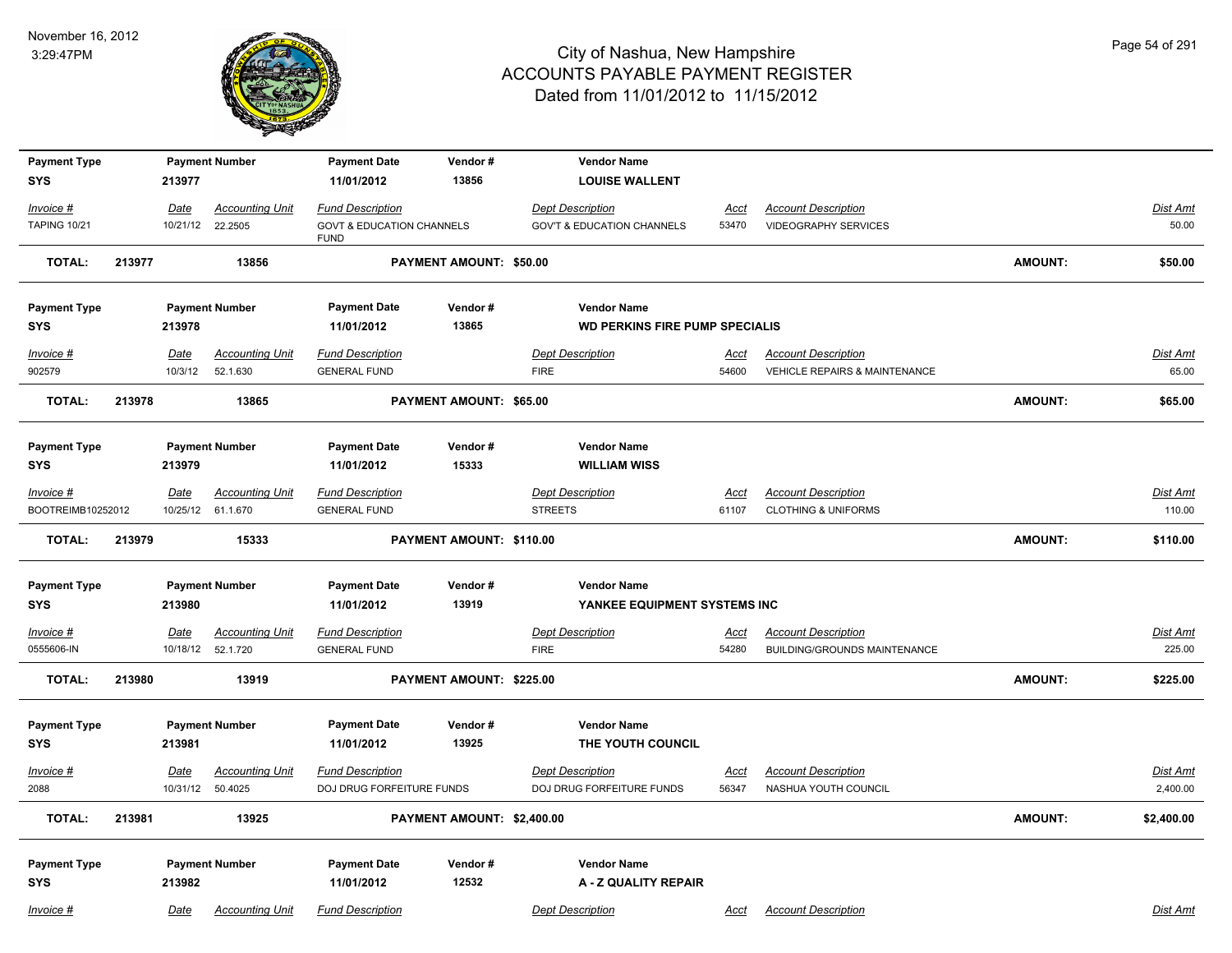

| 1017                |        |             | 10/5/12 91.1.222620    | <b>GENERAL FUND</b>     |                          | <b>SCHOOL</b>                   | 54487       | <b>EQUIPMENT REPAIRS &amp;</b><br>MAINTENANCE                |                | 397.22          |
|---------------------|--------|-------------|------------------------|-------------------------|--------------------------|---------------------------------|-------------|--------------------------------------------------------------|----------------|-----------------|
| <b>TOTAL:</b>       | 213982 |             | 12532                  |                         | PAYMENT AMOUNT: \$397.22 |                                 |             |                                                              | <b>AMOUNT:</b> | \$397.22        |
| <b>Payment Type</b> |        |             | <b>Payment Number</b>  | <b>Payment Date</b>     | Vendor#                  | <b>Vendor Name</b>              |             |                                                              |                |                 |
| <b>SYS</b>          |        | 213983      |                        | 11/01/2012              | 13950                    | <b>ACE PRINTING CO</b>          |             |                                                              |                |                 |
| Invoice #           |        | Date        | <b>Accounting Unit</b> | <b>Fund Description</b> |                          | <b>Dept Description</b>         | <u>Acct</u> | <b>Account Description</b>                                   |                | <b>Dist Amt</b> |
| 27906               |        | 10/9/12     | 91.2100.993120         | <b>FOOD SERVICES</b>    |                          | <b>SCHOOL</b>                   | 55600       | <b>PRINTING</b>                                              |                | 455.00          |
| <b>TOTAL:</b>       | 213983 |             | 13950                  |                         | PAYMENT AMOUNT: \$455.00 |                                 |             |                                                              | <b>AMOUNT:</b> | \$455.00        |
| <b>Payment Type</b> |        |             | <b>Payment Number</b>  | <b>Payment Date</b>     | Vendor#                  | <b>Vendor Name</b>              |             |                                                              |                |                 |
| <b>SYS</b>          |        | 213984      |                        | 11/01/2012              | 15324                    | <b>MEGAN ACKERMAN</b>           |             |                                                              |                |                 |
| Invoice #           |        | Date        | <b>Accounting Unit</b> | <b>Fund Description</b> |                          | <b>Dept Description</b>         | <b>Acct</b> | <b>Account Description</b>                                   |                | <b>Dist Amt</b> |
| OCT-12              |        |             | 10/22/12 91.1.012338   | <b>GENERAL FUND</b>     |                          | <b>SCHOOL</b>                   | 55300       | <b>TRAVEL</b>                                                |                | 40.00           |
| <b>TOTAL:</b>       | 213984 |             | 15324                  |                         | PAYMENT AMOUNT: \$40.00  |                                 |             |                                                              | <b>AMOUNT:</b> | \$40.00         |
| <b>Payment Type</b> |        |             | <b>Payment Number</b>  | <b>Payment Date</b>     | Vendor#                  | <b>Vendor Name</b>              |             |                                                              |                |                 |
| <b>SYS</b>          |        | 213985      |                        | 11/01/2012              | 12289                    | AFFILIATED HVAC SERVICES LLC    |             |                                                              |                |                 |
| Invoice #           |        | Date        | <b>Accounting Unit</b> | <b>Fund Description</b> |                          | <b>Dept Description</b>         | <u>Acct</u> | <b>Account Description</b>                                   |                | <b>Dist Amt</b> |
| 30858               |        | 7/16/12     | 91.1.041300            | <b>GENERAL FUND</b>     |                          | SCHOOL                          | 54487       | <b>EQUIPMENT REPAIRS &amp;</b>                               |                | 542.00          |
| 31043               |        | 8/27/12     | 91.1.041300            | <b>GENERAL FUND</b>     |                          | SCHOOL                          | 54487       | <b>MAINTENANCE</b><br><b>EQUIPMENT REPAIRS &amp;</b>         |                | 42.00           |
| 31366               |        | 9/17/12     | 91.1.041300            | <b>GENERAL FUND</b>     |                          | <b>SCHOOL</b>                   | 54487       | MAINTENANCE<br><b>EQUIPMENT REPAIRS &amp;</b><br>MAINTENANCE |                | 190.00          |
| TOTAL:              | 213985 |             | 12289                  |                         | PAYMENT AMOUNT: \$774.00 |                                 |             |                                                              | <b>AMOUNT:</b> | \$774.00        |
| <b>Payment Type</b> |        |             | <b>Payment Number</b>  | <b>Payment Date</b>     | Vendor#                  | <b>Vendor Name</b>              |             |                                                              |                |                 |
| <b>SYS</b>          |        | 213986      |                        | 11/01/2012              | 13959                    | <b>ALARMAX DISTRIBUTORS INC</b> |             |                                                              |                |                 |
| Invoice #           |        | <u>Date</u> | <b>Accounting Unit</b> | <b>Fund Description</b> |                          | <b>Dept Description</b>         | <u>Acct</u> | <b>Account Description</b>                                   |                | <b>Dist Amt</b> |
| 407338              |        |             | 10/16/12 91.1.222620   | <b>GENERAL FUND</b>     |                          | <b>SCHOOL</b>                   | 61407       | SUPPLIES, ELECTRICAL                                         |                | 486.60          |
| <b>TOTAL:</b>       | 213986 |             | 13959                  |                         | PAYMENT AMOUNT: \$486.60 |                                 |             |                                                              | <b>AMOUNT:</b> | \$486.60        |
| <b>Payment Type</b> |        |             | <b>Payment Number</b>  | <b>Payment Date</b>     | Vendor#                  | <b>Vendor Name</b>              |             |                                                              |                |                 |
| <b>SYS</b>          |        | 213987      |                        | 11/01/2012              | 12349                    | <b>ASCD</b>                     |             |                                                              |                |                 |
| Invoice #           |        | Date        | <b>Accounting Unit</b> | <b>Fund Description</b> |                          | <b>Dept Description</b>         | Acct        | <b>Account Description</b>                                   | Activity       | <b>Dist Amt</b> |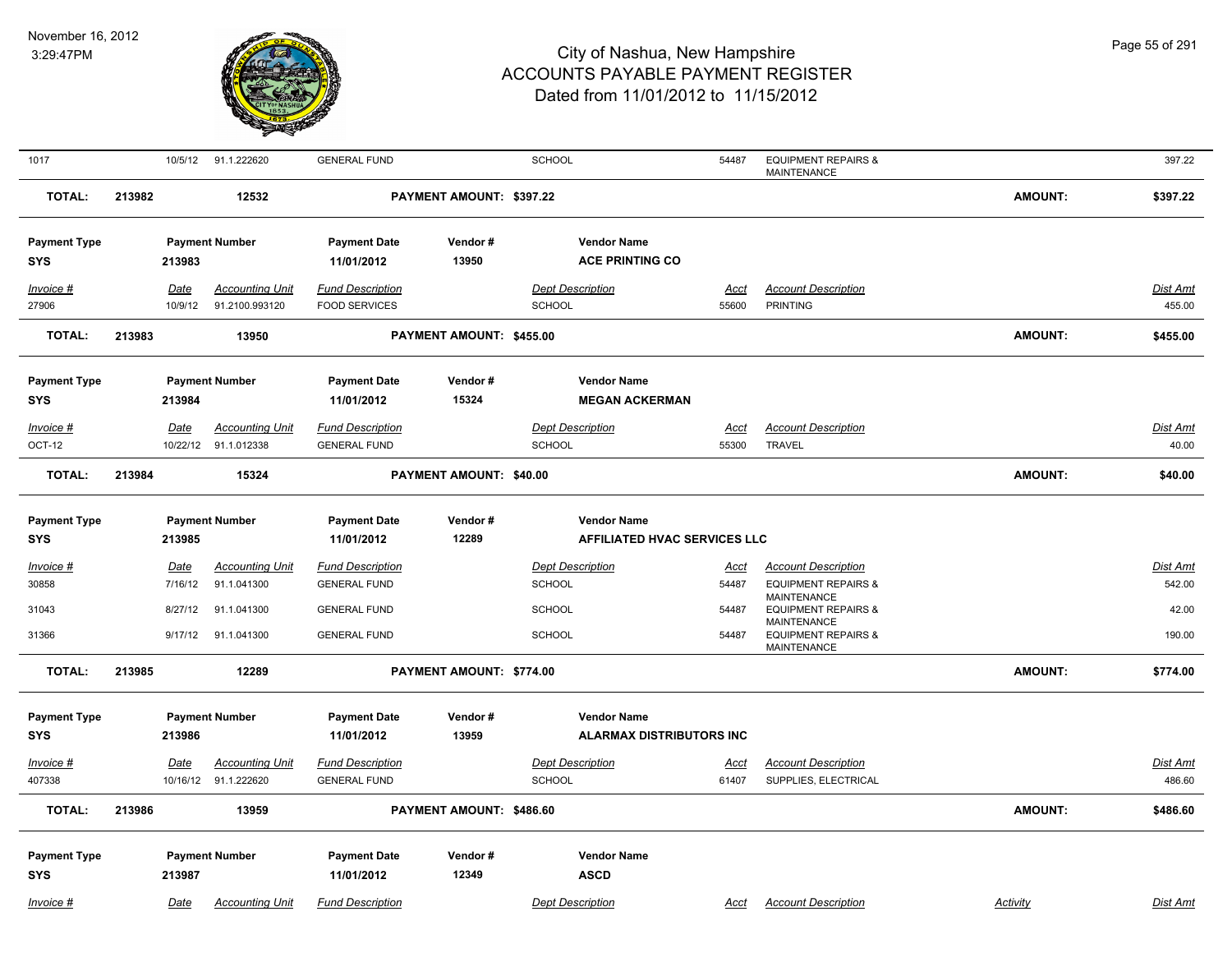

| 10974241            |        | 9/26/12  | 91.3800.141271         | <b>SCHOOL GRANTS FUND</b> |                                 | <b>SCHOOL</b>                   | 55400 | <b>CONFERENCES AND SEMINARS</b> | 91.03763.141271 | 493.00     |
|---------------------|--------|----------|------------------------|---------------------------|---------------------------------|---------------------------------|-------|---------------------------------|-----------------|------------|
| 10974242            |        | 9/26/12  | 91.3800.141271         | <b>SCHOOL GRANTS FUND</b> |                                 | <b>SCHOOL</b>                   | 55400 | CONFERENCES AND SEMINARS        | 91.03763.141271 | 493.00     |
| 10974246            |        | 9/26/12  | 91.3800.141271         | <b>SCHOOL GRANTS FUND</b> |                                 | <b>SCHOOL</b>                   | 55400 | CONFERENCES AND SEMINARS        | 91.03763.141271 | 493.00     |
| 10974251            |        | 9/26/12  | 91.3800.141271         | <b>SCHOOL GRANTS FUND</b> |                                 | <b>SCHOOL</b>                   | 55400 | CONFERENCES AND SEMINARS        | 91.03763.141271 | 493.00     |
| 10974254            |        | 9/26/12  | 91.3800.141271         | <b>SCHOOL GRANTS FUND</b> |                                 | <b>SCHOOL</b>                   | 55400 | CONFERENCES AND SEMINARS        | 91.03763.141271 | 493.00     |
| <b>TOTAL:</b>       | 213987 |          | 12349                  |                           | PAYMENT AMOUNT: \$2,465.00      |                                 |       |                                 | <b>AMOUNT:</b>  | \$2,465.00 |
| <b>Payment Type</b> |        |          | <b>Payment Number</b>  | <b>Payment Date</b>       | Vendor#                         | <b>Vendor Name</b>              |       |                                 |                 |            |
| <b>SYS</b>          |        | 213988   |                        | 11/01/2012                | 15191                           | <b>AUTOMOBLOX</b>               |       |                                 |                 |            |
| Invoice #           |        | Date     | <b>Accounting Unit</b> | <b>Fund Description</b>   |                                 | <b>Dept Description</b>         | Acct  | <b>Account Description</b>      |                 | Dist Amt   |
| 562740              |        | 10/16/12 | 91.1.031300            | <b>GENERAL FUND</b>       |                                 | <b>SCHOOL</b>                   | 61135 | <b>EDUCATIONAL SUPPLIES</b>     |                 | 156.15     |
| <b>TOTAL:</b>       | 213988 |          | 15191                  |                           | PAYMENT AMOUNT: \$156.15        |                                 |       |                                 | <b>AMOUNT:</b>  | \$156.15   |
| <b>Payment Type</b> |        |          | <b>Payment Number</b>  | <b>Payment Date</b>       | Vendor#                         | <b>Vendor Name</b>              |       |                                 |                 |            |
| <b>SYS</b>          |        | 213989   |                        | 11/01/2012                | 12358                           | <b>B &amp; S LOCKSMITHS INC</b> |       |                                 |                 |            |
| Invoice #           |        | Date     | <b>Accounting Unit</b> | <b>Fund Description</b>   |                                 | <b>Dept Description</b>         | Acct  | <b>Account Description</b>      |                 | Dist Amt   |
| 23791               |        | 9/27/12  | 91.1.222620            | <b>GENERAL FUND</b>       |                                 | <b>SCHOOL</b>                   | 61299 | MISCELLANEOUS SUPPLIES          |                 | 38.04      |
| 23791               |        | 9/27/12  | <b>BS1000</b>          | <b>GENERAL FUND</b>       |                                 | <b>GENERAL FUND</b>             | 29185 | LAWSON INVENTORY SUSPENSE       |                 | $-0.04$    |
| 23818               |        | 10/1/12  | 91.1.222620            | <b>GENERAL FUND</b>       |                                 | <b>SCHOOL</b>                   | 61299 | MISCELLANEOUS SUPPLIES          |                 | 168.18     |
| 23828               |        | 10/2/12  | 91.1.222620            | <b>GENERAL FUND</b>       |                                 | <b>SCHOOL</b>                   | 61299 | MISCELLANEOUS SUPPLIES          |                 | 5.88       |
| 23828               |        | 10/2/12  | <b>BS1000</b>          | <b>GENERAL FUND</b>       |                                 | <b>GENERAL FUND</b>             | 29185 | LAWSON INVENTORY SUSPENSE       |                 | $-0.03$    |
| 23834               |        | 10/2/12  | 91.1.222620            | <b>GENERAL FUND</b>       |                                 | <b>SCHOOL</b>                   | 61299 | MISCELLANEOUS SUPPLIES          |                 | 51.34      |
| 23834               |        | 10/2/12  | <b>BS1000</b>          | <b>GENERAL FUND</b>       |                                 | <b>GENERAL FUND</b>             | 29185 | LAWSON INVENTORY SUSPENSE       |                 | 0.02       |
| 23847               |        | 10/3/12  | 91.1.222620            | <b>GENERAL FUND</b>       |                                 | <b>SCHOOL</b>                   | 61299 | MISCELLANEOUS SUPPLIES          |                 | 57.90      |
| 23847               |        | 10/3/12  | <b>BS1000</b>          | <b>GENERAL FUND</b>       |                                 | <b>GENERAL FUND</b>             | 29185 | LAWSON INVENTORY SUSPENSE       |                 | 0.03       |
| 23854               |        | 10/3/12  | 91.1.222620            | <b>GENERAL FUND</b>       |                                 | <b>SCHOOL</b>                   | 61299 | MISCELLANEOUS SUPPLIES          |                 | 139.67     |
| 23854               |        | 10/3/12  | <b>BS1000</b>          | <b>GENERAL FUND</b>       |                                 | <b>GENERAL FUND</b>             | 29185 | LAWSON INVENTORY SUSPENSE       |                 | 0.01       |
| 23868               |        | 10/4/12  | 91.1.222620            | <b>GENERAL FUND</b>       |                                 | <b>SCHOOL</b>                   | 61299 | MISCELLANEOUS SUPPLIES          |                 | 37.50      |
| 23872               |        | 10/4/12  | 91.1.222620            | <b>GENERAL FUND</b>       |                                 | <b>SCHOOL</b>                   | 61299 | MISCELLANEOUS SUPPLIES          |                 | 9.51       |
| 23872               |        | 10/4/12  | <b>BS1000</b>          | <b>GENERAL FUND</b>       |                                 | <b>GENERAL FUND</b>             | 29185 | LAWSON INVENTORY SUSPENSE       |                 | $-0.01$    |
| 23966               |        | 10/17/12 | 91.1.222620            | <b>GENERAL FUND</b>       |                                 | <b>SCHOOL</b>                   | 61299 | MISCELLANEOUS SUPPLIES          |                 | 68.17      |
| 23966               |        |          | 10/17/12 BS1000        | <b>GENERAL FUND</b>       |                                 | <b>GENERAL FUND</b>             | 29185 | LAWSON INVENTORY SUSPENSE       |                 | 0.01       |
| <b>TOTAL:</b>       | 213989 |          | 12358                  |                           | <b>PAYMENT AMOUNT: \$576.18</b> |                                 |       |                                 | <b>AMOUNT:</b>  | \$576.18   |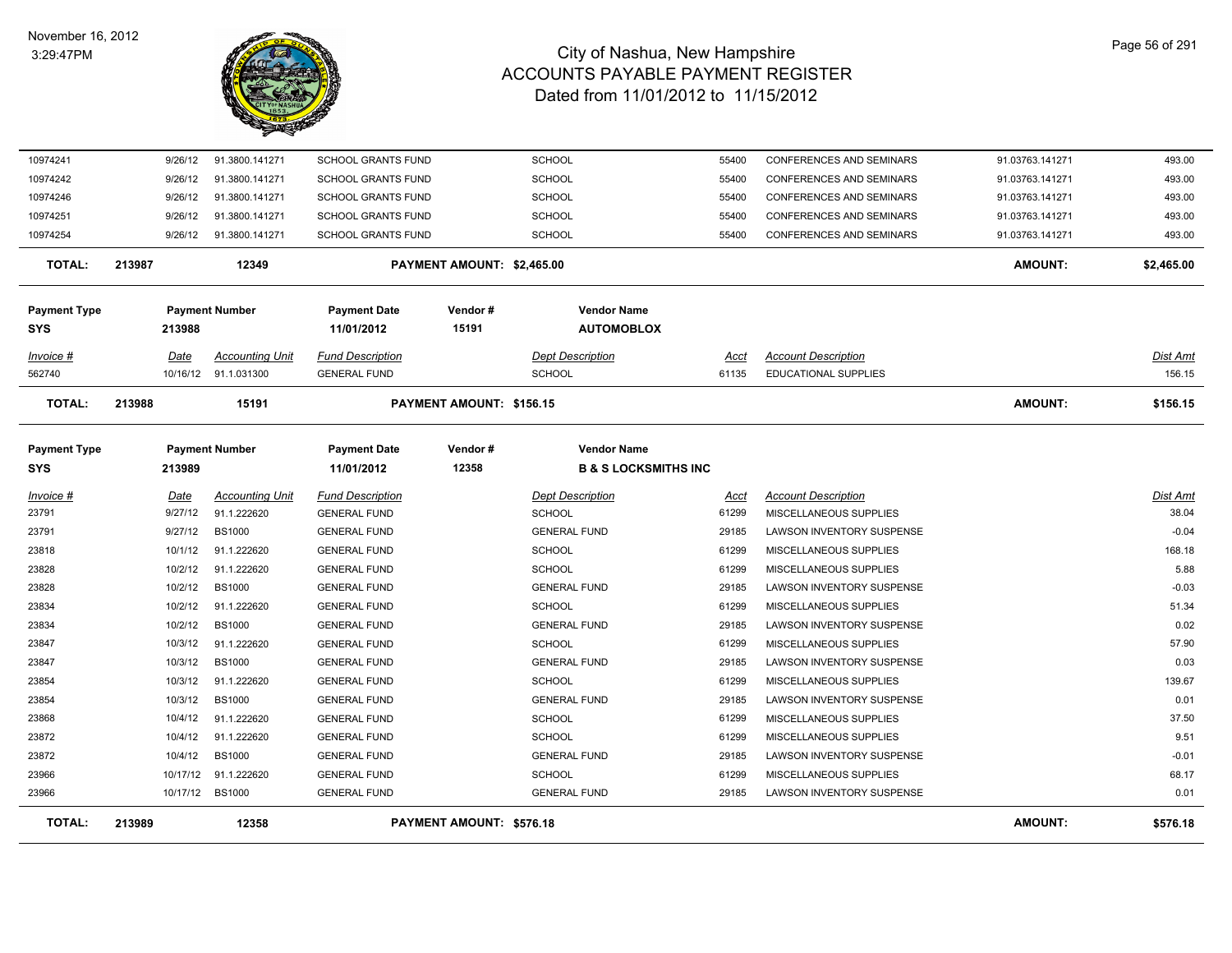

| <b>Payment Type</b> |        |             | <b>Payment Number</b>   | <b>Payment Date</b>     | Vendor#                    | <b>Vendor Name</b>      |                                     |             |                                                                            |                |                 |
|---------------------|--------|-------------|-------------------------|-------------------------|----------------------------|-------------------------|-------------------------------------|-------------|----------------------------------------------------------------------------|----------------|-----------------|
| <b>SYS</b>          |        | 213990      |                         | 11/01/2012              | 11995                      |                         | <b>ELIZABETH BALA</b>               |             |                                                                            |                |                 |
| Invoice #           |        | <u>Date</u> | <b>Accounting Unit</b>  | <b>Fund Description</b> |                            | <b>Dept Description</b> |                                     | <u>Acct</u> | <b>Account Description</b>                                                 |                | <b>Dist Amt</b> |
| MILES-OCT           |        |             | 10/19/12 91.1.992322    | <b>GENERAL FUND</b>     |                            | <b>SCHOOL</b>           | 55307                               |             | MILEAGE REIMBURSEMENTS                                                     |                | 33.58           |
| <b>TOTAL:</b>       | 213990 |             | 11995                   |                         | PAYMENT AMOUNT: \$33.58    |                         |                                     |             |                                                                            | <b>AMOUNT:</b> | \$33.58         |
| <b>Payment Type</b> |        |             | <b>Payment Number</b>   | <b>Payment Date</b>     | Vendor#                    | <b>Vendor Name</b>      |                                     |             |                                                                            |                |                 |
| <b>SYS</b>          |        | 213991      |                         | 11/01/2012              | 12369                      |                         | <b>BARNES &amp; NOBLE INC</b>       |             |                                                                            |                |                 |
| Invoice #           |        | Date        | <b>Accounting Unit</b>  | <b>Fund Description</b> |                            | <b>Dept Description</b> |                                     | <u>Acct</u> | <b>Account Description</b>                                                 |                | Dist Amt        |
| 2426201             |        |             | 10/13/12 91.1.121160    | <b>GENERAL FUND</b>     |                            | <b>SCHOOL</b>           | 61875                               |             | <b>BOOKS</b>                                                               |                | 728.16          |
| <b>TOTAL:</b>       | 213991 |             | 12369                   |                         | PAYMENT AMOUNT: \$728.16   |                         |                                     |             |                                                                            | <b>AMOUNT:</b> | \$728.16        |
| <b>Payment Type</b> |        |             | <b>Payment Number</b>   | <b>Payment Date</b>     | Vendor#                    | <b>Vendor Name</b>      |                                     |             |                                                                            |                |                 |
| <b>SYS</b>          |        | 213992      |                         | 11/01/2012              | 12378                      |                         | <b>BASSETT SERVICES CORPORATION</b> |             |                                                                            |                |                 |
| Invoice #           |        | <u>Date</u> | <b>Accounting Unit</b>  | <b>Fund Description</b> |                            | <b>Dept Description</b> |                                     | <u>Acct</u> | <b>Account Description</b>                                                 |                | Dist Amt        |
| 28037               |        | 7/31/12     | 91.1.041300             | <b>GENERAL FUND</b>     |                            | <b>SCHOOL</b>           | 54487                               |             | <b>EQUIPMENT REPAIRS &amp;</b><br><b>MAINTENANCE</b>                       |                | 665.58          |
| 28253               |        | 9/12/12     | 91.1.041300             | <b>GENERAL FUND</b>     |                            | <b>SCHOOL</b>           | 54487                               |             | <b>EQUIPMENT REPAIRS &amp;</b>                                             |                | 495.07          |
| 28341.              |        |             | 10/1/12  91.2100.993120 | <b>FOOD SERVICES</b>    |                            | <b>SCHOOL</b>           | 54487                               |             | <b>MAINTENANCE</b><br><b>EQUIPMENT REPAIRS &amp;</b><br><b>MAINTENANCE</b> |                | 110.96          |
| <b>TOTAL:</b>       | 213992 |             | 12378                   |                         | PAYMENT AMOUNT: \$1,271.61 |                         |                                     |             |                                                                            | <b>AMOUNT:</b> | \$1,271.61      |
| <b>Payment Type</b> |        |             | <b>Payment Number</b>   | <b>Payment Date</b>     | Vendor#                    | <b>Vendor Name</b>      |                                     |             |                                                                            |                |                 |
| <b>SYS</b>          |        | 213993      |                         | 11/01/2012              | 12386                      |                         | <b>BEARINGS SPECIALTY CO INC</b>    |             |                                                                            |                |                 |
| Invoice #           |        | Date        | <b>Accounting Unit</b>  | <b>Fund Description</b> |                            | <b>Dept Description</b> |                                     | <u>Acct</u> | <b>Account Description</b>                                                 |                | <b>Dist Amt</b> |
| 3341558             |        |             | 10/17/12 91.1.222620    | <b>GENERAL FUND</b>     |                            | <b>SCHOOL</b>           | 61421                               |             | SUPPLIES, HVAC                                                             |                | 37.55           |
| <b>TOTAL:</b>       | 213993 |             | 12386                   |                         | PAYMENT AMOUNT: \$37.55    |                         |                                     |             |                                                                            | <b>AMOUNT:</b> | \$37.55         |
| <b>Payment Type</b> |        |             | <b>Payment Number</b>   | <b>Payment Date</b>     | Vendor#                    | <b>Vendor Name</b>      |                                     |             |                                                                            |                |                 |
| <b>SYS</b>          |        | 213994      |                         | 11/01/2012              | 12391                      |                         | <b>BELLETETES INC</b>               |             |                                                                            |                |                 |
| Invoice #           |        | Date        | <b>Accounting Unit</b>  | <b>Fund Description</b> |                            | <b>Dept Description</b> |                                     | Acct        | <b>Account Description</b>                                                 |                | Dist Amt        |
| 4600098             |        | 10/2/12     | 91.1.222620             | <b>GENERAL FUND</b>     |                            | <b>SCHOOL</b>           | 61299                               |             | MISCELLANEOUS SUPPLIES                                                     |                | 28.15           |
| 4600408             |        | 10/4/12     | 91.1.222620             | <b>GENERAL FUND</b>     |                            | <b>SCHOOL</b>           | 61299                               |             | MISCELLANEOUS SUPPLIES                                                     |                | 10.60           |
| 4600450             |        |             | 10/16/12 91.1.031300    | <b>GENERAL FUND</b>     |                            | <b>SCHOOL</b>           | 61135                               |             | <b>EDUCATIONAL SUPPLIES</b>                                                |                | 828.40          |
| 4600497             |        |             | 10/4/12 91.1.222620     | <b>GENERAL FUND</b>     |                            | <b>SCHOOL</b>           | 61299                               |             | MISCELLANEOUS SUPPLIES                                                     |                | 28.49           |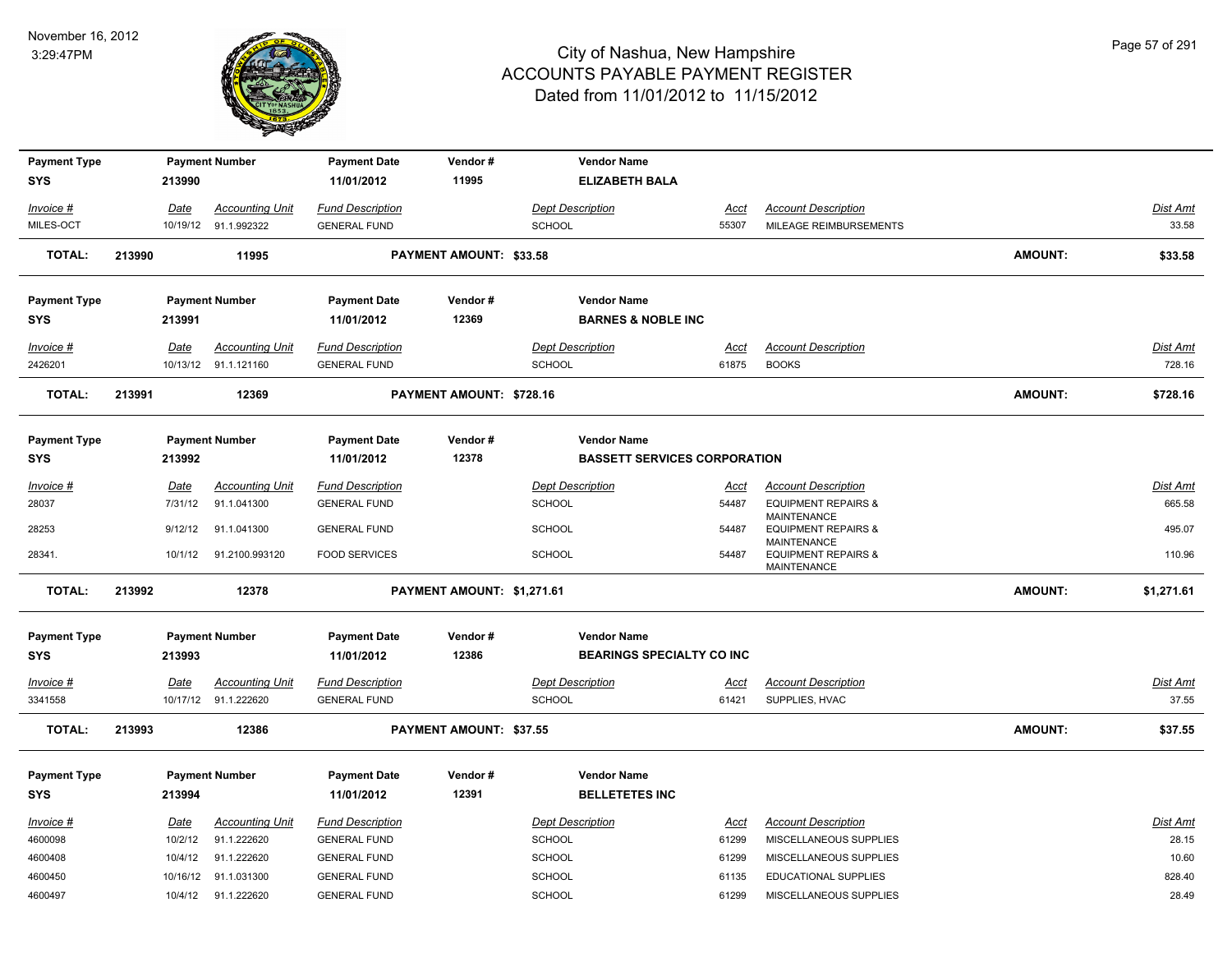

| 4601413             |        | 10/9/12  | 91.1.222620            | <b>GENERAL FUND</b>     |                            | <b>SCHOOL</b>                   | 61299       | MISCELLANEOUS SUPPLIES        |                | 27.14      |
|---------------------|--------|----------|------------------------|-------------------------|----------------------------|---------------------------------|-------------|-------------------------------|----------------|------------|
| 4602443             |        | 10/15/12 | 91.1.031370            | <b>GENERAL FUND</b>     |                            | <b>SCHOOL</b>                   | 61135       | <b>EDUCATIONAL SUPPLIES</b>   |                | 143.65     |
| 4602483             |        | 10/15/12 | 91.1.222620            | <b>GENERAL FUND</b>     |                            | SCHOOL                          | 61299       | MISCELLANEOUS SUPPLIES        |                | 95.90      |
| 4602531             |        | 10/15/12 | 91.1.222620            | <b>GENERAL FUND</b>     |                            | <b>SCHOOL</b>                   | 61299       | MISCELLANEOUS SUPPLIES        |                | 2.36       |
| 4602652             |        | 10/16/12 | 91.1.222620            | <b>GENERAL FUND</b>     |                            | <b>SCHOOL</b>                   | 61299       | MISCELLANEOUS SUPPLIES        |                | 34.80      |
| 4602741             |        | 10/16/12 | 91.1.041370            | <b>GENERAL FUND</b>     |                            | <b>SCHOOL</b>                   | 61135       | EDUCATIONAL SUPPLIES          |                | 62.24      |
| 4602915             |        | 10/17/12 | 91.1.222620            | <b>GENERAL FUND</b>     |                            | SCHOOL                          | 61299       | MISCELLANEOUS SUPPLIES        |                | 11.30      |
| 4603189             |        |          | 10/18/12 91.1.222620   | <b>GENERAL FUND</b>     |                            | <b>SCHOOL</b>                   | 61299       | MISCELLANEOUS SUPPLIES        |                | 3.23       |
| <b>TOTAL:</b>       | 213994 |          | 12391                  |                         | PAYMENT AMOUNT: \$1,276.26 |                                 |             |                               | <b>AMOUNT:</b> | \$1,276.26 |
| <b>Payment Type</b> |        |          | <b>Payment Number</b>  | <b>Payment Date</b>     | Vendor#                    | <b>Vendor Name</b>              |             |                               |                |            |
| SYS                 |        | 213995   |                        | 11/01/2012              | 14023                      | <b>KATHLEEN BERRY</b>           |             |                               |                |            |
| Invoice #           |        | Date     | <b>Accounting Unit</b> | <b>Fund Description</b> |                            | <b>Dept Description</b>         | Acct        | <b>Account Description</b>    |                | Dist Amt   |
| MILES-OCT           |        | 10/20/12 | 91.1.992322            | <b>GENERAL FUND</b>     |                            | <b>SCHOOL</b>                   | 55307       | <b>MILEAGE REIMBURSEMENTS</b> |                | 46.18      |
| OCT19-12            |        |          | 10/19/12 91.1.992322   | <b>GENERAL FUND</b>     |                            | <b>SCHOOL</b>                   | 55307       | MILEAGE REIMBURSEMENTS        |                | 36.15      |
| <b>TOTAL:</b>       | 213995 |          | 14023                  |                         | PAYMENT AMOUNT: \$82.33    |                                 |             |                               | AMOUNT:        | \$82.33    |
| <b>Payment Type</b> |        |          | <b>Payment Number</b>  | <b>Payment Date</b>     | Vendor#                    | <b>Vendor Name</b>              |             |                               |                |            |
| <b>SYS</b>          |        | 213996   |                        | 11/01/2012              | 12405                      | <b>BIMBO FOODS BAKERIES INC</b> |             |                               |                |            |
| Invoice #           |        | Date     | <b>Accounting Unit</b> | <b>Fund Description</b> |                            | <b>Dept Description</b>         | <u>Acct</u> | <b>Account Description</b>    |                | Dist Amt   |
| 03637815608         |        | 10/22/12 | 91.2100.063120         | <b>FOOD SERVICES</b>    |                            | <b>SCHOOL</b>                   | 61214       | FOOD, FOOD SERVICE PROGRAM    |                | 83.47      |
| 03637910863         |        | 10/22/12 | 91.2100.113120         | <b>FOOD SERVICES</b>    |                            | SCHOOL                          | 61214       | FOOD, FOOD SERVICE PROGRAM    |                | 59.75      |
| 03637910864         |        | 10/22/12 | 91.2100.133120         | <b>FOOD SERVICES</b>    |                            | <b>SCHOOL</b>                   | 61214       | FOOD, FOOD SERVICE PROGRAM    |                | 23.65      |
| 03637910865         |        | 10/22/12 | 91.2100.093120         | <b>FOOD SERVICES</b>    |                            | <b>SCHOOL</b>                   | 61214       | FOOD, FOOD SERVICE PROGRAM    |                | 37.25      |
| 03637910866         |        | 10/22/12 | 91.2100.183120         | <b>FOOD SERVICES</b>    |                            | <b>SCHOOL</b>                   | 61214       | FOOD, FOOD SERVICE PROGRAM    |                | 39.80      |
| 03637910867         |        | 10/22/12 | 91.2100.163120         | <b>FOOD SERVICES</b>    |                            | <b>SCHOOL</b>                   | 61214       | FOOD, FOOD SERVICE PROGRAM    |                | 67.50      |
| 03637910868         |        | 10/22/12 | 91.2100.173120         | <b>FOOD SERVICES</b>    |                            | <b>SCHOOL</b>                   | 61214       | FOOD, FOOD SERVICE PROGRAM    |                | 42.95      |
| 03637910871         |        | 10/22/12 | 91.2100.123120         | <b>FOOD SERVICES</b>    |                            | SCHOOL                          | 61214       | FOOD, FOOD SERVICE PROGRAM    |                | 33.10      |
| 03637910910         |        | 10/23/12 | 91.2100.093120         | <b>FOOD SERVICES</b>    |                            | SCHOOL                          | 61214       | FOOD, FOOD SERVICE PROGRAM    |                | 4.40       |
| 03637910911         |        | 10/23/12 | 91.2100.133120         | <b>FOOD SERVICES</b>    |                            | SCHOOL                          | 61214       | FOOD, FOOD SERVICE PROGRAM    |                | 6.60       |
| 03637910912         |        | 10/23/12 | 91.2100.183120         | <b>FOOD SERVICES</b>    |                            | SCHOOL                          | 61214       | FOOD, FOOD SERVICE PROGRAM    |                | 4.40       |
| 03637910933         |        | 10/25/12 | 91.2100.043120         | <b>FOOD SERVICES</b>    |                            | SCHOOL                          | 61214       | FOOD, FOOD SERVICE PROGRAM    |                | 10.89      |
| 03637910951         |        | 10/25/12 | 91.2100.103120         | <b>FOOD SERVICES</b>    |                            | SCHOOL                          | 61214       | FOOD, FOOD SERVICE PROGRAM    |                | 34.85      |
| 03637910998         |        | 10/29/12 | 91.2100.043120         | <b>FOOD SERVICES</b>    |                            | SCHOOL                          | 61214       | FOOD, FOOD SERVICE PROGRAM    |                | 99.70      |
| 03638221213         |        | 10/23/12 | 91.2100.033120         | <b>FOOD SERVICES</b>    |                            | SCHOOL                          | 61214       | FOOD, FOOD SERVICE PROGRAM    |                | 101.00     |
| 03638221436         |        | 10/29/12 | 91.2100.073120         | <b>FOOD SERVICES</b>    |                            | <b>SCHOOL</b>                   | 61214       | FOOD, FOOD SERVICE PROGRAM    |                | 20.40      |
| 03638221437         |        | 10/29/12 | 91.2100.033120         | <b>FOOD SERVICES</b>    |                            | <b>SCHOOL</b>                   | 61214       | FOOD, FOOD SERVICE PROGRAM    |                | 87.90      |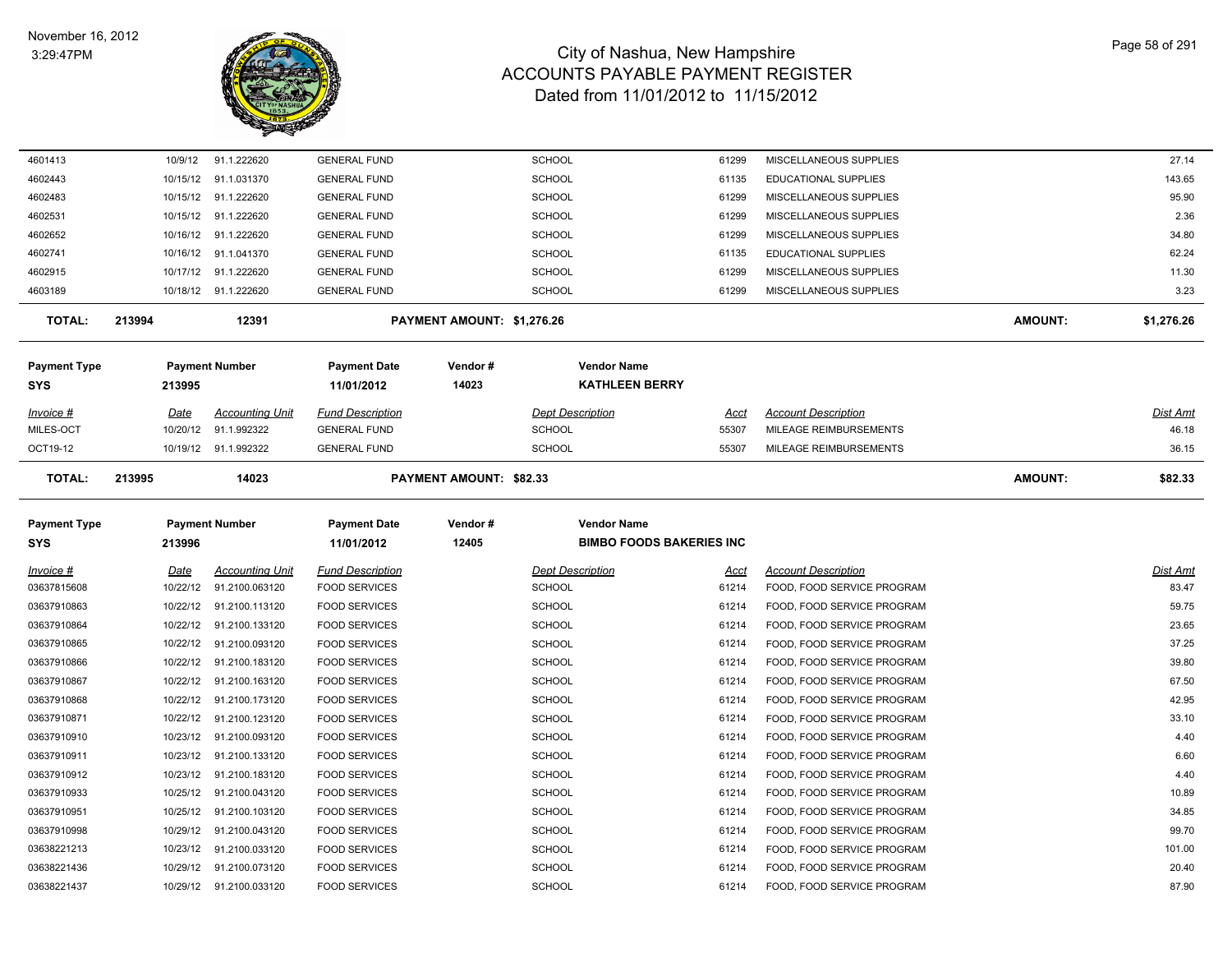

| <b>TOTAL:</b>                     | 213996 |                        | 12405                                             |                                                 | PAYMENT AMOUNT: \$757.61   |               |                                                           |                      |                                                          | <b>AMOUNT:</b>              | \$757.61                    |
|-----------------------------------|--------|------------------------|---------------------------------------------------|-------------------------------------------------|----------------------------|---------------|-----------------------------------------------------------|----------------------|----------------------------------------------------------|-----------------------------|-----------------------------|
| <b>Payment Type</b><br><b>SYS</b> |        | 213997                 | <b>Payment Number</b>                             | <b>Payment Date</b><br>11/01/2012               | Vendor#<br>10968           |               | <b>Vendor Name</b><br><b>BOOTHBY THERAPY SERVICES LLC</b> |                      |                                                          |                             |                             |
| Invoice #<br>10142012             |        | Date                   | <b>Accounting Unit</b><br>10/14/12 91.1.021267    | <b>Fund Description</b><br><b>GENERAL FUND</b>  |                            | <b>SCHOOL</b> | <b>Dept Description</b>                                   | <u>Acct</u><br>55694 | <b>Account Description</b><br>TUITION, OUT OF DISTRICT   |                             | Dist Amt<br>324.90          |
| <b>TOTAL:</b>                     | 213997 |                        | 10968                                             |                                                 | PAYMENT AMOUNT: \$324.90   |               |                                                           |                      |                                                          | <b>AMOUNT:</b>              | \$324.90                    |
| <b>Payment Type</b><br><b>SYS</b> |        | 213998                 | <b>Payment Number</b>                             | <b>Payment Date</b><br>11/01/2012               | Vendor#<br>14041           |               | <b>Vendor Name</b><br><b>BOSTON PIE INC</b>               |                      |                                                          |                             |                             |
| Invoice #<br>10177                |        | Date                   | <b>Accounting Unit</b><br>10/12/12 91.2100.183120 | <b>Fund Description</b><br><b>FOOD SERVICES</b> |                            | <b>SCHOOL</b> | <b>Dept Description</b>                                   | Acct<br>61214        | <b>Account Description</b><br>FOOD, FOOD SERVICE PROGRAM |                             | Dist Amt<br>182.40          |
| <b>TOTAL:</b>                     | 213998 |                        | 14041                                             |                                                 | PAYMENT AMOUNT: \$182.40   |               |                                                           |                      |                                                          | <b>AMOUNT:</b>              | \$182.40                    |
| <b>Payment Type</b><br><b>SYS</b> |        | 213999                 | <b>Payment Number</b>                             | <b>Payment Date</b><br>11/01/2012               | Vendor#<br>14045           |               | <b>Vendor Name</b><br><b>BRAINPOP LLC</b>                 |                      |                                                          |                             |                             |
| Invoice #<br>US81175              |        | <b>Date</b>            | <b>Accounting Unit</b><br>10/11/12 91.1.092220    | <b>Fund Description</b><br><b>GENERAL FUND</b>  |                            | SCHOOL        | <b>Dept Description</b>                                   | <u>Acct</u><br>61814 | <b>Account Description</b><br><b>MEDIA</b>               |                             | <b>Dist Amt</b><br>300.00   |
| <b>TOTAL:</b>                     | 213999 |                        | 14045                                             |                                                 | PAYMENT AMOUNT: \$300.00   |               |                                                           |                      |                                                          | <b>AMOUNT:</b>              | \$300.00                    |
| <b>Payment Type</b><br><b>SYS</b> |        | 214000                 | <b>Payment Number</b>                             | <b>Payment Date</b><br>11/01/2012               | Vendor#<br>14853           |               | <b>Vendor Name</b><br><b>BRATTLEBORO RETREAT</b>          |                      |                                                          |                             |                             |
| Invoice #<br>729839               |        | Date<br>10/5/12        | <b>Accounting Unit</b><br>91.1.021267             | <b>Fund Description</b><br><b>GENERAL FUND</b>  |                            | SCHOOL        | <b>Dept Description</b>                                   | Acct<br>55694        | <b>Account Description</b><br>TUITION, OUT OF DISTRICT   |                             | Dist Amt<br>1,470.00        |
| <b>TOTAL:</b>                     | 214000 |                        | 14853                                             |                                                 | PAYMENT AMOUNT: \$1,470.00 |               |                                                           |                      |                                                          | <b>AMOUNT:</b>              | \$1,470.00                  |
| <b>Payment Type</b><br><b>SYS</b> |        | 214001                 | <b>Payment Number</b>                             | <b>Payment Date</b><br>11/01/2012               | Vendor#<br>14086           |               | <b>Vendor Name</b><br>THE CARROLL CENTER FOR THE BLI      |                      |                                                          |                             |                             |
| $Invoice$ #<br>1209018            |        | <u>Date</u><br>9/29/12 | <b>Accounting Unit</b><br>91.3800.022190          | <b>Fund Description</b><br>SCHOOL GRANTS FUND   |                            | SCHOOL        | <b>Dept Description</b>                                   | Acct<br>53628        | <b>Account Description</b><br><b>CONTRACT SERVICES</b>   | Activity<br>91.03953.022190 | <b>Dist Amt</b><br>3,226.50 |
| <b>TOTAL:</b>                     | 214001 |                        | 14086                                             |                                                 | PAYMENT AMOUNT: \$3,226.50 |               |                                                           |                      |                                                          | <b>AMOUNT:</b>              | \$3,226.50                  |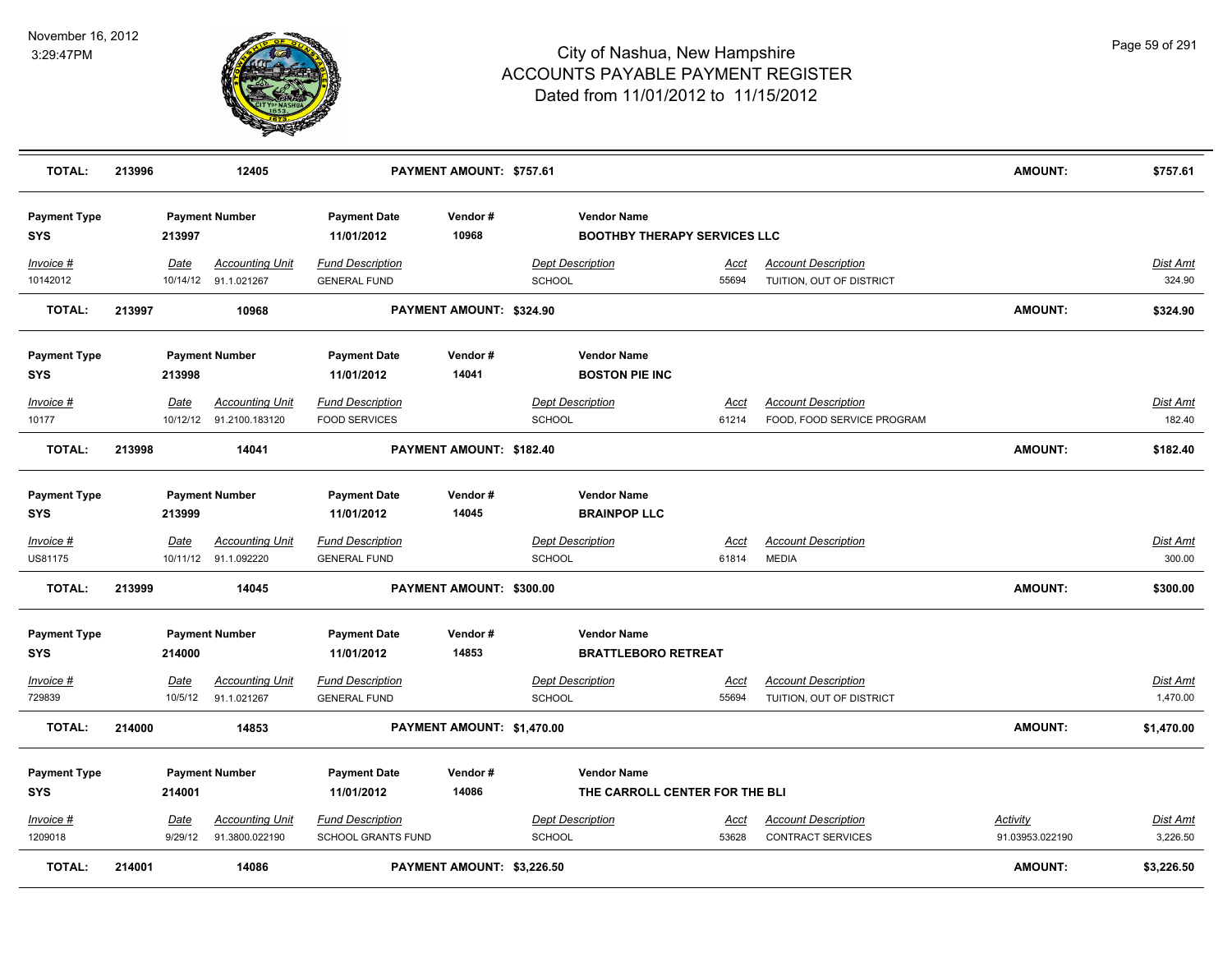#### November 16, 2012 3:29:47PM



| <b>Payment Type</b> |        |             | <b>Payment Number</b>                     | <b>Payment Date</b>                          | Vendor#                     | <b>Vendor Name</b>               |                |                                                      |                 |                   |
|---------------------|--------|-------------|-------------------------------------------|----------------------------------------------|-----------------------------|----------------------------------|----------------|------------------------------------------------------|-----------------|-------------------|
| <b>SYS</b>          |        | 214002      |                                           | 11/01/2012                                   | 14094                       | <b>CED</b>                       |                |                                                      |                 |                   |
|                     |        |             |                                           |                                              |                             |                                  |                |                                                      |                 |                   |
| Invoice #           |        | Date        | <b>Accounting Unit</b>                    | <b>Fund Description</b>                      |                             | <b>Dept Description</b>          | Acct           | <b>Account Description</b><br>SUPPLIES, ELECTRICAL   |                 | Dist Amt<br>95.30 |
| 4425-738660         |        |             | 10/17/12 91.1.222620                      | <b>GENERAL FUND</b>                          |                             | <b>SCHOOL</b>                    | 61407          |                                                      |                 |                   |
| <b>TOTAL:</b>       | 214002 |             | 14094                                     |                                              | PAYMENT AMOUNT: \$95.30     |                                  |                |                                                      | AMOUNT:         | \$95.30           |
| <b>Payment Type</b> |        |             | <b>Payment Number</b>                     | <b>Payment Date</b>                          | Vendor#                     | <b>Vendor Name</b>               |                |                                                      |                 |                   |
| SYS                 |        | 214003      |                                           | 11/01/2012                                   | 12493                       | <b>CENTRAL PAPER PRODUCTS CO</b> |                |                                                      |                 |                   |
| Invoice #           |        | Date        | <b>Accounting Unit</b>                    | <b>Fund Description</b>                      |                             | <b>Dept Description</b>          | Acct           | <b>Account Description</b><br>MISCELLANEOUS SUPPLIES | Activity        | Dist Amt<br>26.90 |
| 1201363.<br>1203163 |        | 9/26/12     | 10/10/12 91.2100.193120<br>91.2100.033120 | <b>FOOD SERVICES</b><br><b>FOOD SERVICES</b> |                             | <b>SCHOOL</b><br><b>SCHOOL</b>   | 61299<br>61299 | MISCELLANEOUS SUPPLIES                               |                 | 312.83            |
| 1206681             |        |             | 10/10/12 91.1.222620                      | <b>GENERAL FUND</b>                          |                             | <b>SCHOOL</b>                    | 61428          | <b>JANITORIAL SUPPLIES</b>                           |                 | 7,088.22          |
| 1208335             |        |             | 10/16/12 91.1.222620                      | <b>GENERAL FUND</b>                          |                             | <b>SCHOOL</b>                    | 61428          | <b>JANITORIAL SUPPLIES</b>                           |                 | 199.77            |
| 1209289             |        |             | 10/19/12 91.3810.113120                   | FOOD SERVICE GRANTS FUND                     |                             | SCHOOL DOE GRANTS FUND           | 61299          | MISCELLANEOUS SUPPLIES                               | 91.03093.113120 | 223.89            |
| 1210298             |        |             | 10/24/12 91.2100.183120                   | <b>FOOD SERVICES</b>                         |                             | <b>SCHOOL</b>                    | 61299          | MISCELLANEOUS SUPPLIES                               |                 | 384.60            |
| 1210300             |        |             | 10/24/12 91.2100.033120                   | <b>FOOD SERVICES</b>                         |                             | <b>SCHOOL</b>                    | 61299          | MISCELLANEOUS SUPPLIES                               |                 | 352.88            |
| 1210313             |        |             | 10/24/12 91.2100.203120                   | <b>FOOD SERVICES</b>                         |                             | <b>SCHOOL</b>                    | 61299          | MISCELLANEOUS SUPPLIES                               |                 | 755.02            |
| 1210314             |        | 10/24/12    | 91.3810.203120                            | FOOD SERVICE GRANTS FUND                     |                             | SCHOOL DOE GRANTS FUND           | 61299          | MISCELLANEOUS SUPPLIES                               | 91.03093.203120 | 25.72             |
| 1211004             |        |             | 10/26/12 91.3810.163120                   | FOOD SERVICE GRANTS FUND                     |                             | <b>SCHOOL DOE GRANTS FUND</b>    | 61299          | MISCELLANEOUS SUPPLIES                               | 91.03093.163120 | 37.38             |
|                     |        |             |                                           |                                              |                             |                                  |                |                                                      |                 |                   |
| <b>TOTAL:</b>       | 214003 |             | 12493                                     |                                              | PAYMENT AMOUNT: \$9,407.21  |                                  |                |                                                      | <b>AMOUNT:</b>  | \$9,407.21        |
| <b>Payment Type</b> |        |             | <b>Payment Number</b>                     | <b>Payment Date</b>                          | Vendor#                     | <b>Vendor Name</b>               |                |                                                      |                 |                   |
| <b>SYS</b>          |        | 214004      |                                           | 11/01/2012                                   | 12514                       | <b>CLARK ASSOC</b>               |                |                                                      |                 |                   |
| Invoice #           |        | Date        | <b>Accounting Unit</b>                    | <b>Fund Description</b>                      |                             | <b>Dept Description</b>          | Acct           | <b>Account Description</b>                           |                 | Dist Amt          |
| OCT19-12            |        |             | 10/19/12 91.1.022160                      | <b>GENERAL FUND</b>                          |                             | <b>SCHOOL</b>                    | 53614          | PUPIL SUPPORT SERVICES                               |                 | 30,425.25         |
|                     |        |             |                                           |                                              |                             |                                  |                |                                                      |                 |                   |
| <b>TOTAL:</b>       | 214004 |             | 12514                                     |                                              | PAYMENT AMOUNT: \$30,425.25 |                                  |                |                                                      | <b>AMOUNT:</b>  | \$30,425.25       |
| <b>Payment Type</b> |        |             | <b>Payment Number</b>                     | <b>Payment Date</b>                          | Vendor#                     | <b>Vendor Name</b>               |                |                                                      |                 |                   |
| <b>SYS</b>          |        | 214005      |                                           | 11/01/2012                                   | 14116                       | <b>COCA COLA BOTTLING CO</b>     |                |                                                      |                 |                   |
| <u>Invoice #</u>    |        | <u>Date</u> | <b>Accounting Unit</b>                    | <b>Fund Description</b>                      |                             | <b>Dept Description</b>          | <u>Acct</u>    | <b>Account Description</b>                           |                 | Dist Amt          |
| 0012555652          |        | 10/22/12    | 91.2100.033120                            | <b>FOOD SERVICES</b>                         |                             | <b>SCHOOL</b>                    | 61214          | FOOD, FOOD SERVICE PROGRAM                           |                 | 691.50            |
| 0012705212          |        |             | 10/29/12 91.2100.033120                   | <b>FOOD SERVICES</b>                         |                             | <b>SCHOOL</b>                    | 61214          | FOOD, FOOD SERVICE PROGRAM                           |                 | 265.00            |
| 0012726801          |        | 10/24/12    | 91.2100.043120                            | <b>FOOD SERVICES</b>                         |                             | SCHOOL                           | 61214          | FOOD, FOOD SERVICE PROGRAM                           |                 | 715.00            |
| 0012726823          |        |             | 10/25/12 91.2100.073120                   | <b>FOOD SERVICES</b>                         |                             | SCHOOL                           | 61214          | FOOD, FOOD SERVICE PROGRAM                           |                 | 176.00            |
| 0012726897          |        |             | 10/31/12 91.2100.043120                   | <b>FOOD SERVICES</b>                         |                             | SCHOOL                           | 61214          | FOOD, FOOD SERVICE PROGRAM                           |                 | 904.66            |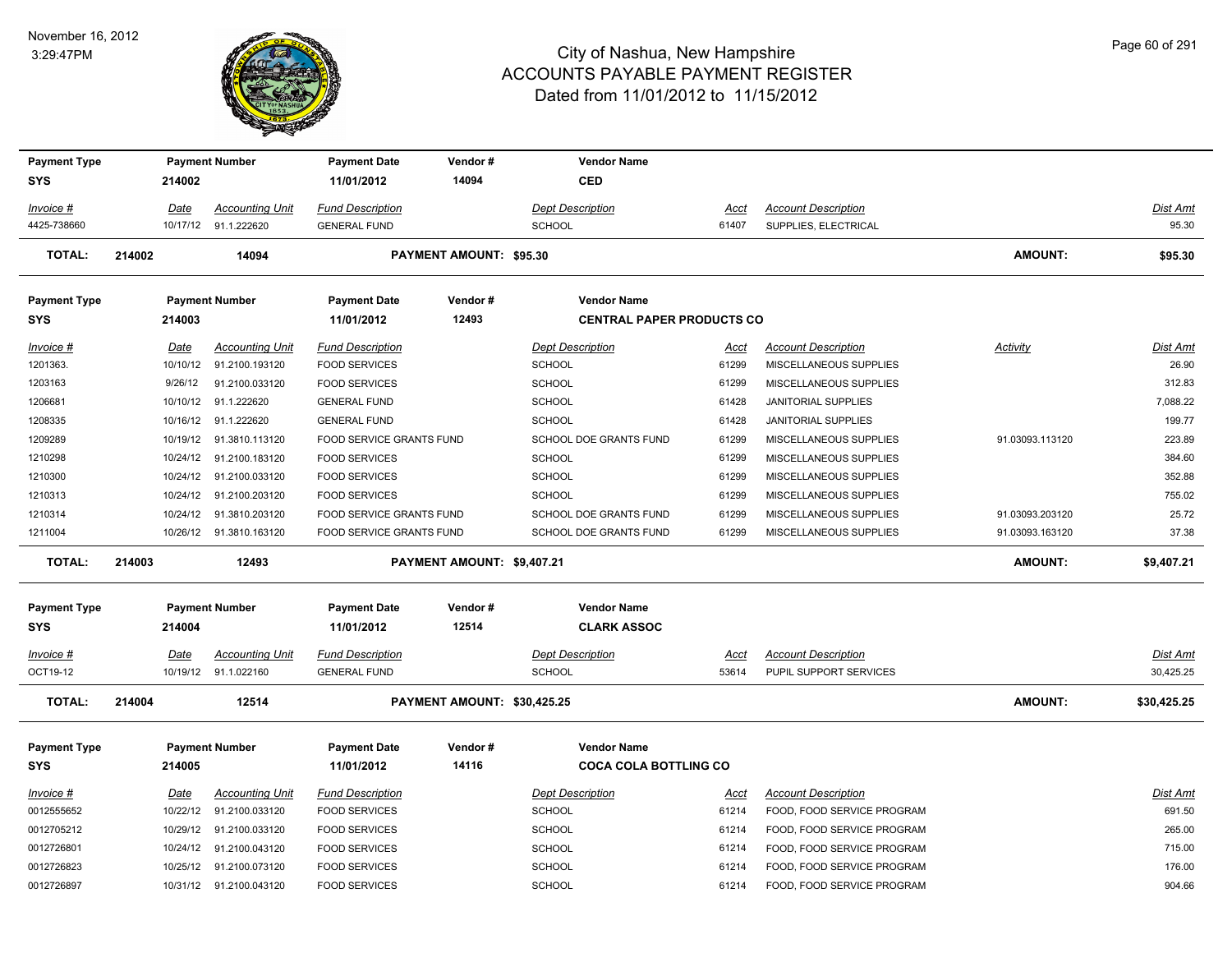

| <b>TOTAL:</b>                     | 214005 |                  | 14116                                          |                                                 | PAYMENT AMOUNT: \$2,752.16 |                                            |                                         |                                                          | <b>AMOUNT:</b> | \$2,752.16                |
|-----------------------------------|--------|------------------|------------------------------------------------|-------------------------------------------------|----------------------------|--------------------------------------------|-----------------------------------------|----------------------------------------------------------|----------------|---------------------------|
| <b>Payment Type</b><br><b>SYS</b> |        | 214006           | <b>Payment Number</b>                          | <b>Payment Date</b><br>11/01/2012               | Vendor#<br>11978           | <b>Vendor Name</b><br><b>RODNEY COFFIN</b> |                                         |                                                          |                |                           |
| Invoice #<br>EDPD506              |        | <u>Date</u>      | <b>Accounting Unit</b><br>10/25/12 91.1.991160 | <b>Fund Description</b><br><b>GENERAL FUND</b>  |                            | <b>Dept Description</b><br><b>SCHOOL</b>   | <u>Acct</u><br>52800                    | <b>Account Description</b><br>EDUCATIONAL ASSISTANCE     |                | <u>Dist Amt</u><br>300.00 |
| <b>TOTAL:</b>                     | 214006 |                  | 11978                                          |                                                 | PAYMENT AMOUNT: \$300.00   |                                            |                                         |                                                          | <b>AMOUNT:</b> | \$300.00                  |
| <b>Payment Type</b><br><b>SYS</b> |        | 214007           | <b>Payment Number</b>                          | <b>Payment Date</b><br>11/01/2012               | Vendor#<br>12540           | <b>Vendor Name</b>                         | <b>COMPUTER HUT dba IT INSIDERS</b>     |                                                          |                |                           |
| Invoice #                         |        | <u>Date</u>      | <b>Accounting Unit</b>                         | <b>Fund Description</b>                         |                            | <b>Dept Description</b>                    | <u>Acct</u>                             | <b>Account Description</b>                               |                | Dist Amt                  |
| 83431                             |        | 10/15/12         | 91.1.022150                                    | <b>GENERAL FUND</b>                             |                            | <b>SCHOOL</b>                              | 71221                                   | <b>COMPUTER EQUIPMENT</b>                                |                | 1,480.00                  |
| 83508                             |        |                  | 10/24/12 91.1.992225                           | <b>GENERAL FUND</b>                             |                            | <b>SCHOOL</b>                              | 54487                                   | <b>EQUIPMENT REPAIRS &amp;</b><br>MAINTENANCE            |                | 152.80                    |
| <b>TOTAL:</b>                     | 214007 |                  | 12540                                          |                                                 | PAYMENT AMOUNT: \$1,632.80 |                                            |                                         |                                                          | <b>AMOUNT:</b> | \$1,632.80                |
| <b>Payment Type</b>               |        |                  | <b>Payment Number</b>                          | <b>Payment Date</b>                             | Vendor#                    | <b>Vendor Name</b>                         |                                         |                                                          |                |                           |
| SYS                               |        | 214008           |                                                | 11/01/2012                                      | 10819                      | <b>CONGRESS SUPPLY INC</b>                 |                                         |                                                          |                |                           |
| Invoice #                         |        | Date             | <b>Accounting Unit</b>                         | <b>Fund Description</b>                         |                            | <b>Dept Description</b>                    | Acct                                    | <b>Account Description</b>                               |                | <b>Dist Amt</b>           |
| 110557                            |        |                  | 10/15/12 91.1.222620                           | <b>GENERAL FUND</b>                             |                            | SCHOOL                                     | 61299                                   | MISCELLANEOUS SUPPLIES                                   |                | 135.20                    |
| <b>TOTAL:</b>                     | 214008 |                  | 10819                                          |                                                 | PAYMENT AMOUNT: \$135.20   |                                            |                                         |                                                          | AMOUNT:        | \$135.20                  |
| <b>Payment Type</b><br><b>SYS</b> |        | 214009           | <b>Payment Number</b>                          | <b>Payment Date</b><br>11/01/2012               | Vendor#<br>10490           | <b>Vendor Name</b>                         | <b>CONWAY OFFICE PRODUCTS LLC</b>       |                                                          |                |                           |
| Invoice #                         |        | <b>Date</b>      | <b>Accounting Unit</b>                         | <b>Fund Description</b>                         |                            | <b>Dept Description</b>                    | <u>Acct</u>                             | <b>Account Description</b>                               |                | Dist Amt                  |
| 69636A                            |        |                  | 10/16/12 91.1.122410                           | <b>GENERAL FUND</b>                             |                            | <b>SCHOOL</b>                              | 61100                                   | OFFICE SUPPLIES                                          |                | 492.41                    |
| <b>TOTAL:</b>                     | 214009 |                  | 10490                                          |                                                 | PAYMENT AMOUNT: \$492.41   |                                            |                                         |                                                          | AMOUNT:        | \$492.41                  |
| <b>Payment Type</b>               |        |                  | <b>Payment Number</b>                          | <b>Payment Date</b>                             | Vendor#                    | <b>Vendor Name</b>                         |                                         |                                                          |                |                           |
| <b>SYS</b>                        |        | 214010           |                                                | 11/01/2012                                      | 14138                      |                                            | <b>COSTA FRUIT &amp; PRODUCE CO INC</b> |                                                          |                |                           |
| Invoice #<br>2785566              |        | Date<br>10/26/12 | <b>Accounting Unit</b><br>91.2100.093120       | <b>Fund Description</b><br><b>FOOD SERVICES</b> |                            | <b>Dept Description</b><br>SCHOOL          | Acct<br>61214                           | <b>Account Description</b><br>FOOD, FOOD SERVICE PROGRAM | Activity       | Dist Amt<br>461.25        |
| 2785566                           |        | 10/26/12         | 91.2100.103120                                 | <b>FOOD SERVICES</b>                            |                            | <b>SCHOOL</b>                              | 61214                                   | FOOD, FOOD SERVICE PROGRAM                               |                | 539.90                    |
| 2785566                           |        |                  | 10/26/12 91.2100.113120                        | <b>FOOD SERVICES</b>                            |                            | SCHOOL                                     | 61214                                   | FOOD, FOOD SERVICE PROGRAM                               |                | 493.33                    |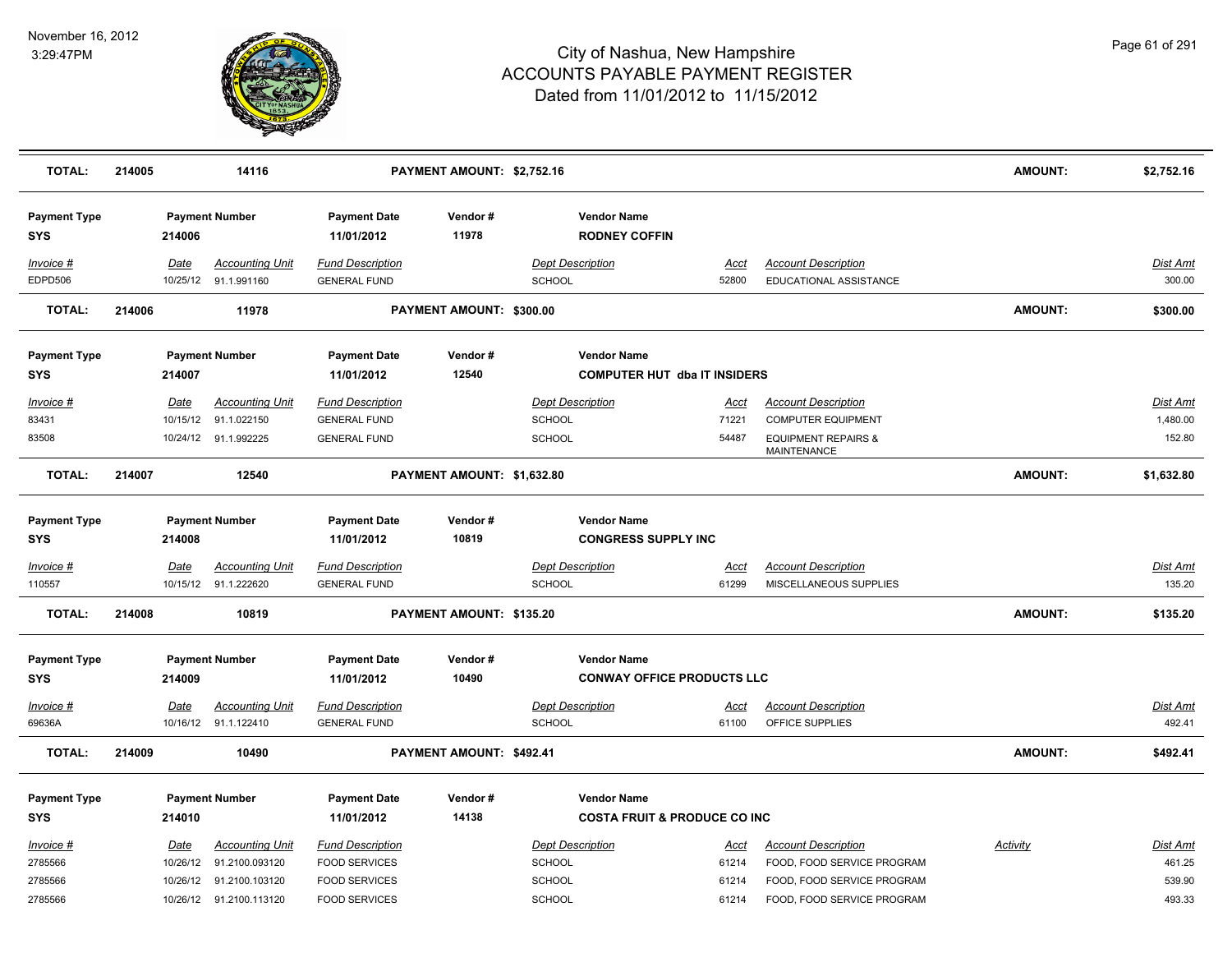

| 2785566   |          | 10/26/12 91.2100.123120  | <b>FOOD SERVICES</b>     | <b>SCHOOL</b>                 | 61214 | FOOD, FOOD SERVICE PROGRAM |                 | 358.67   |
|-----------|----------|--------------------------|--------------------------|-------------------------------|-------|----------------------------|-----------------|----------|
| 2785566   |          | 10/26/12 91.2100.133120  | <b>FOOD SERVICES</b>     | <b>SCHOOL</b>                 | 61214 | FOOD, FOOD SERVICE PROGRAM |                 | 497.11   |
| 2785566   |          | 10/26/12 91.2100.143120  | <b>FOOD SERVICES</b>     | <b>SCHOOL</b>                 | 61214 | FOOD, FOOD SERVICE PROGRAM |                 | 685.25   |
| 2785566   |          | 10/26/12 91.2100.153120  | <b>FOOD SERVICES</b>     | <b>SCHOOL</b>                 | 61214 | FOOD, FOOD SERVICE PROGRAM |                 | 807.96   |
| 2785566   | 10/26/12 | 91.2100.163120           | <b>FOOD SERVICES</b>     | <b>SCHOOL</b>                 | 61214 | FOOD. FOOD SERVICE PROGRAM |                 | 737.48   |
| 2785566   |          | 10/26/12 91.2100.173120  | <b>FOOD SERVICES</b>     | <b>SCHOOL</b>                 | 61214 | FOOD, FOOD SERVICE PROGRAM |                 | 486.41   |
| 2785566   | 10/26/12 | 91.2100.183120           | <b>FOOD SERVICES</b>     | <b>SCHOOL</b>                 | 61214 | FOOD, FOOD SERVICE PROGRAM |                 | 426.00   |
| 2785566   | 10/26/12 | 91.2100.193120           | <b>FOOD SERVICES</b>     | <b>SCHOOL</b>                 | 61214 | FOOD, FOOD SERVICE PROGRAM |                 | 368.11   |
| 2785566   |          | 10/26/12 91.2100.203120  | <b>FOOD SERVICES</b>     | <b>SCHOOL</b>                 | 61214 | FOOD. FOOD SERVICE PROGRAM |                 | 431.04   |
| 2790613   | 10/12/12 | 91.3810.113120           | FOOD SERVICE GRANTS FUND | SCHOOL DOE GRANTS FUND        | 61299 | MISCELLANEOUS SUPPLIES     | 91.03093.113120 | 58.14    |
| 2790613   | 10/12/12 | 91.3810.143120           | FOOD SERVICE GRANTS FUND | SCHOOL DOE GRANTS FUND        | 61299 | MISCELLANEOUS SUPPLIES     | 91.03093.143120 | 29.07    |
| 2790613   | 10/12/12 | 91.3810.163120           | FOOD SERVICE GRANTS FUND | <b>SCHOOL DOE GRANTS FUND</b> | 61299 | MISCELLANEOUS SUPPLIES     | 91.03093.163120 | 58.14    |
| 2795360   | 10/19/12 | 91.3810.143120           | FOOD SERVICE GRANTS FUND | SCHOOL DOE GRANTS FUND        | 61299 | MISCELLANEOUS SUPPLIES     | 91.03093.143120 | 29.07    |
| 2795360   |          | 10/19/12  91.3810.183120 | FOOD SERVICE GRANTS FUND | SCHOOL DOE GRANTS FUND        | 61299 | MISCELLANEOUS SUPPLIES     | 91.03093.183120 | 29.07    |
| 2798694   | 10/26/12 | 91.2100.063120           | <b>FOOD SERVICES</b>     | <b>SCHOOL</b>                 | 61214 | FOOD, FOOD SERVICE PROGRAM |                 | 1,838.31 |
| 2798703   | 10/26/12 | 91.2100.073120           | <b>FOOD SERVICES</b>     | <b>SCHOOL</b>                 | 61214 | FOOD, FOOD SERVICE PROGRAM |                 | 399.47   |
| 2798704   |          | 10/26/12 91.2100.043120  | <b>FOOD SERVICES</b>     | SCHOOL                        | 61214 | FOOD, FOOD SERVICE PROGRAM |                 | 139.75   |
| 2798904   | 10/23/12 | 91.2100.033120           | <b>FOOD SERVICES</b>     | <b>SCHOOL</b>                 | 61214 | FOOD, FOOD SERVICE PROGRAM |                 | 1,877.92 |
| 2798944   | 10/23/12 | 91.2100.043120           | <b>FOOD SERVICES</b>     | <b>SCHOOL</b>                 | 61214 | FOOD, FOOD SERVICE PROGRAM |                 | 4,130.73 |
| 2800471   |          | 10/26/12 91.3810.203120  | FOOD SERVICE GRANTS FUND | SCHOOL DOE GRANTS FUND        | 61299 | MISCELLANEOUS SUPPLIES     | 91.03093.203120 | 29.07    |
| 2801371   | 10/26/12 | 91.2100.073120           | <b>FOOD SERVICES</b>     | <b>SCHOOL</b>                 | 61214 | FOOD, FOOD SERVICE PROGRAM |                 | 1,160.87 |
| CMR735001 | 10/23/12 | 91.2100.033120           | <b>FOOD SERVICES</b>     | <b>SCHOOL</b>                 | 61214 | FOOD, FOOD SERVICE PROGRAM |                 | $-23.09$ |
| CMS734889 | 10/20/12 | 91.2100.093120           | <b>FOOD SERVICES</b>     | <b>SCHOOL</b>                 | 61214 | FOOD, FOOD SERVICE PROGRAM |                 | $-1.50$  |
| CMS734889 | 10/20/12 | 91.2100.103120           | <b>FOOD SERVICES</b>     | <b>SCHOOL</b>                 | 61214 | FOOD, FOOD SERVICE PROGRAM |                 | $-1.74$  |
| CMS734889 |          | 10/20/12 91.2100.113120  | <b>FOOD SERVICES</b>     | <b>SCHOOL</b>                 | 61214 | FOOD, FOOD SERVICE PROGRAM |                 | $-1.59$  |
| CMS734889 | 10/20/12 | 91.2100.123120           | <b>FOOD SERVICES</b>     | <b>SCHOOL</b>                 | 61214 | FOOD, FOOD SERVICE PROGRAM |                 | $-1.16$  |
| CMS734889 | 10/20/12 | 91.2100.133120           | <b>FOOD SERVICES</b>     | <b>SCHOOL</b>                 | 61214 | FOOD, FOOD SERVICE PROGRAM |                 | $-1.61$  |
| CMS734889 |          | 10/20/12 91.2100.143120  | <b>FOOD SERVICES</b>     | <b>SCHOOL</b>                 | 61214 | FOOD. FOOD SERVICE PROGRAM |                 | $-2.21$  |
| CMS734889 | 10/20/12 | 91.2100.153120           | <b>FOOD SERVICES</b>     | <b>SCHOOL</b>                 | 61214 | FOOD, FOOD SERVICE PROGRAM |                 | $-2.61$  |
| CMS734889 |          | 10/20/12 91.2100.163120  | <b>FOOD SERVICES</b>     | <b>SCHOOL</b>                 | 61214 | FOOD, FOOD SERVICE PROGRAM |                 | $-2.38$  |
| CMS734889 | 10/20/12 | 91.2100.173120           | <b>FOOD SERVICES</b>     | <b>SCHOOL</b>                 | 61214 | FOOD, FOOD SERVICE PROGRAM |                 | $-1.57$  |
| CMS734889 | 10/20/12 | 91.2100.183120           | <b>FOOD SERVICES</b>     | <b>SCHOOL</b>                 | 61214 | FOOD, FOOD SERVICE PROGRAM |                 | $-1.38$  |
| CMS734889 |          | 10/20/12 91.2100.193120  | <b>FOOD SERVICES</b>     | <b>SCHOOL</b>                 | 61214 | FOOD, FOOD SERVICE PROGRAM |                 | $-1.19$  |
| CMS734889 | 10/20/12 | 91.2100.203120           | <b>FOOD SERVICES</b>     | <b>SCHOOL</b>                 | 61214 | FOOD, FOOD SERVICE PROGRAM |                 | $-1.39$  |
| CMS734890 | 10/20/12 | 91.2100.093120           | <b>FOOD SERVICES</b>     | <b>SCHOOL</b>                 | 61214 | FOOD, FOOD SERVICE PROGRAM |                 | $-1.50$  |
| CMS734890 |          | 10/20/12 91.2100.103120  | <b>FOOD SERVICES</b>     | <b>SCHOOL</b>                 | 61214 | FOOD, FOOD SERVICE PROGRAM |                 | $-1.74$  |
| CMS734890 | 10/20/12 | 91.2100.113120           | <b>FOOD SERVICES</b>     | <b>SCHOOL</b>                 | 61214 | FOOD, FOOD SERVICE PROGRAM |                 | $-1.59$  |
| CMS734890 | 10/20/12 | 91.2100.123120           | <b>FOOD SERVICES</b>     | <b>SCHOOL</b>                 | 61214 | FOOD, FOOD SERVICE PROGRAM |                 | $-1.16$  |
| CMS734890 |          | 10/20/12 91.2100.133120  | <b>FOOD SERVICES</b>     | <b>SCHOOL</b>                 | 61214 | FOOD, FOOD SERVICE PROGRAM |                 | $-1.61$  |
| CMS734890 | 10/20/12 | 91.2100.143120           | <b>FOOD SERVICES</b>     | <b>SCHOOL</b>                 | 61214 | FOOD, FOOD SERVICE PROGRAM |                 | $-2.21$  |
| CMS734890 |          | 10/20/12 91.2100.153120  | <b>FOOD SERVICES</b>     | SCHOOL                        | 61214 | FOOD, FOOD SERVICE PROGRAM |                 | $-2.61$  |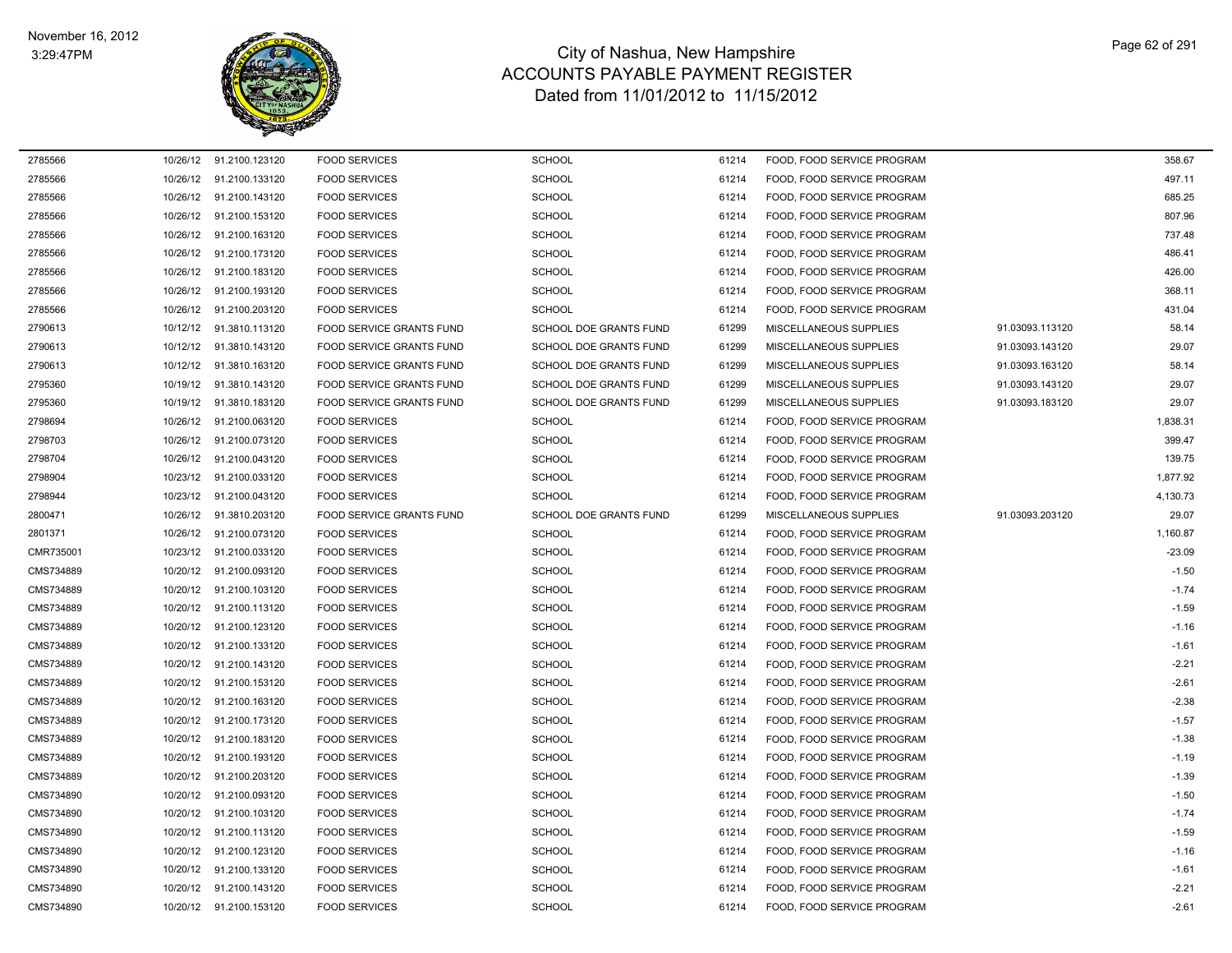

| CMS734890                |                        | 10/20/12 91.2100.163120                        | <b>FOOD SERVICES</b>                               |                                 | <b>SCHOOL</b>                            | 61214                    | FOOD, FOOD SERVICE PROGRAM                                      |                           | $-2.38$                   |
|--------------------------|------------------------|------------------------------------------------|----------------------------------------------------|---------------------------------|------------------------------------------|--------------------------|-----------------------------------------------------------------|---------------------------|---------------------------|
| CMS734890                |                        | 10/20/12 91.2100.173120                        | <b>FOOD SERVICES</b>                               |                                 | <b>SCHOOL</b>                            | 61214                    | FOOD, FOOD SERVICE PROGRAM                                      |                           | $-1.57$                   |
| CMS734890                |                        | 10/20/12 91.2100.183120                        | <b>FOOD SERVICES</b>                               |                                 | <b>SCHOOL</b>                            | 61214                    | FOOD, FOOD SERVICE PROGRAM                                      |                           | $-1.38$                   |
| CMS734890                | 10/20/12               | 91.2100.193120                                 | <b>FOOD SERVICES</b>                               |                                 | <b>SCHOOL</b>                            | 61214                    | FOOD, FOOD SERVICE PROGRAM                                      |                           | $-1.19$                   |
| CMS734890                |                        | 10/20/12 91.2100.203120                        | <b>FOOD SERVICES</b>                               |                                 | <b>SCHOOL</b>                            | 61214                    | FOOD, FOOD SERVICE PROGRAM                                      |                           | $-1.39$                   |
| CMS734891                |                        | 10/20/12 91.2100.093120                        | <b>FOOD SERVICES</b>                               |                                 | SCHOOL                                   | 61214                    | FOOD, FOOD SERVICE PROGRAM                                      |                           | $-1.50$                   |
| CMS734891                | 10/20/12               | 91.2100.103120                                 | <b>FOOD SERVICES</b>                               |                                 | <b>SCHOOL</b>                            | 61214                    | FOOD, FOOD SERVICE PROGRAM                                      |                           | $-1.74$                   |
| CMS734891                |                        | 10/20/12 91.2100.113120                        | <b>FOOD SERVICES</b>                               |                                 | <b>SCHOOL</b>                            | 61214                    | FOOD, FOOD SERVICE PROGRAM                                      |                           | $-1.59$                   |
| CMS734891                |                        | 10/20/12 91.2100.123120                        | <b>FOOD SERVICES</b>                               |                                 | <b>SCHOOL</b>                            | 61214                    | FOOD, FOOD SERVICE PROGRAM                                      |                           | $-1.16$                   |
| CMS734891                |                        | 10/20/12 91.2100.133120                        | <b>FOOD SERVICES</b>                               |                                 | SCHOOL                                   | 61214                    | FOOD, FOOD SERVICE PROGRAM                                      |                           | $-1.61$                   |
| CMS734891                | 10/20/12               | 91.2100.143120                                 | <b>FOOD SERVICES</b>                               |                                 | SCHOOL                                   | 61214                    | FOOD, FOOD SERVICE PROGRAM                                      |                           | $-2.21$                   |
| CMS734891                |                        | 10/20/12 91.2100.153120                        | <b>FOOD SERVICES</b>                               |                                 | <b>SCHOOL</b>                            | 61214                    | FOOD, FOOD SERVICE PROGRAM                                      |                           | $-2.61$                   |
| CMS734891                |                        | 10/20/12 91.2100.163120                        | <b>FOOD SERVICES</b>                               |                                 | <b>SCHOOL</b>                            | 61214                    | FOOD, FOOD SERVICE PROGRAM                                      |                           | $-2.38$                   |
| CMS734891                |                        | 10/20/12 91.2100.173120                        | <b>FOOD SERVICES</b>                               |                                 | <b>SCHOOL</b>                            | 61214                    | FOOD, FOOD SERVICE PROGRAM                                      |                           | $-1.57$                   |
| CMS734891                |                        | 10/20/12 91.2100.183120                        | <b>FOOD SERVICES</b>                               |                                 | <b>SCHOOL</b>                            | 61214                    | FOOD, FOOD SERVICE PROGRAM                                      |                           | $-1.38$                   |
| CMS734891                | 10/20/12               | 91.2100.193120                                 | <b>FOOD SERVICES</b>                               |                                 | SCHOOL                                   | 61214                    | FOOD, FOOD SERVICE PROGRAM                                      |                           | $-1.19$                   |
| CMS734891                |                        | 10/20/12 91.2100.203120                        | <b>FOOD SERVICES</b>                               |                                 | SCHOOL                                   | 61214                    | FOOD, FOOD SERVICE PROGRAM                                      |                           | $-1.39$                   |
| <b>TOTAL:</b>            | 214010                 | 14138                                          |                                                    | PAYMENT AMOUNT: \$15,988.04     |                                          |                          |                                                                 | <b>AMOUNT:</b>            | \$15,988.04               |
| <b>Payment Type</b>      |                        | <b>Payment Number</b>                          | <b>Payment Date</b>                                | Vendor#                         | <b>Vendor Name</b>                       |                          |                                                                 |                           |                           |
| <b>SYS</b>               | 214011                 |                                                | 11/01/2012                                         | 14158                           | <b>CX ASSOCIATES LLC</b>                 |                          |                                                                 |                           |                           |
|                          |                        |                                                |                                                    |                                 |                                          |                          |                                                                 |                           |                           |
| Invoice #<br>985.07      | Date<br>9/30/12        | <b>Accounting Unit</b><br>91.5800.134600       | <b>Fund Description</b><br>SCHOOL CAPITAL PROJECTS |                                 | <b>Dept Description</b><br><b>SCHOOL</b> | Acct<br>81200            | <b>Account Description</b><br><b>BUILDINGS AND IMPROVEMENTS</b> | Activity<br>1011.91.04.30 | Dist Amt<br>1,017.75      |
|                          |                        |                                                | <b>FUND</b>                                        |                                 |                                          |                          |                                                                 |                           |                           |
| <b>TOTAL:</b>            | 214011                 | 14158                                          |                                                    | PAYMENT AMOUNT: \$1,017.75      |                                          |                          |                                                                 | <b>AMOUNT:</b>            | \$1,017.75                |
| <b>Payment Type</b>      |                        | <b>Payment Number</b>                          | <b>Payment Date</b>                                | Vendor#                         | <b>Vendor Name</b>                       |                          |                                                                 |                           |                           |
| SYS                      | 214012                 |                                                | 11/01/2012                                         | 12097                           |                                          | DAVES SEPTIC SERVICE INC |                                                                 |                           |                           |
|                          |                        |                                                |                                                    |                                 |                                          |                          |                                                                 |                           |                           |
| Invoice #<br>A-361191    | <u>Date</u>            | <b>Accounting Unit</b><br>10/20/12 91.1.012338 | <b>Fund Description</b><br><b>GENERAL FUND</b>     |                                 | <b>Dept Description</b><br><b>SCHOOL</b> | <u>Acct</u><br>53628     | <b>Account Description</b><br><b>CONTRACT SERVICES</b>          |                           | <u>Dist Amt</u><br>104.51 |
|                          |                        |                                                |                                                    |                                 |                                          |                          |                                                                 |                           |                           |
| <b>TOTAL:</b>            | 214012                 | 12097                                          |                                                    | <b>PAYMENT AMOUNT: \$104.51</b> |                                          |                          |                                                                 | <b>AMOUNT:</b>            | \$104.51                  |
| <b>Payment Type</b>      |                        | <b>Payment Number</b>                          | <b>Payment Date</b>                                | Vendor#                         | <b>Vendor Name</b>                       |                          |                                                                 |                           |                           |
| <b>SYS</b>               |                        |                                                |                                                    |                                 |                                          |                          |                                                                 |                           |                           |
|                          | 214013                 |                                                | 11/01/2012                                         | 15322                           | <b>ROBERT DEBENEDETTO</b>                |                          |                                                                 |                           |                           |
|                          |                        |                                                |                                                    |                                 |                                          |                          |                                                                 |                           |                           |
| $Invoice$ #<br>100112-03 | <b>Date</b><br>10/1/12 | Accounting Unit<br>91.1.031443                 | <b>Fund Description</b><br><b>GENERAL FUND</b>     |                                 | <b>Dept Description</b>                  | <u>Acct</u><br>55642     | <b>Account Description</b><br><b>GAME OFFICIALS</b>             |                           | Dist Amt<br>60.00         |
| 100812-03                | 10/8/12                | 91.1.031443                                    | <b>GENERAL FUND</b>                                |                                 | <b>SCHOOL</b><br>SCHOOL                  | 55642                    | <b>GAME OFFICIALS</b>                                           |                           | 40.00                     |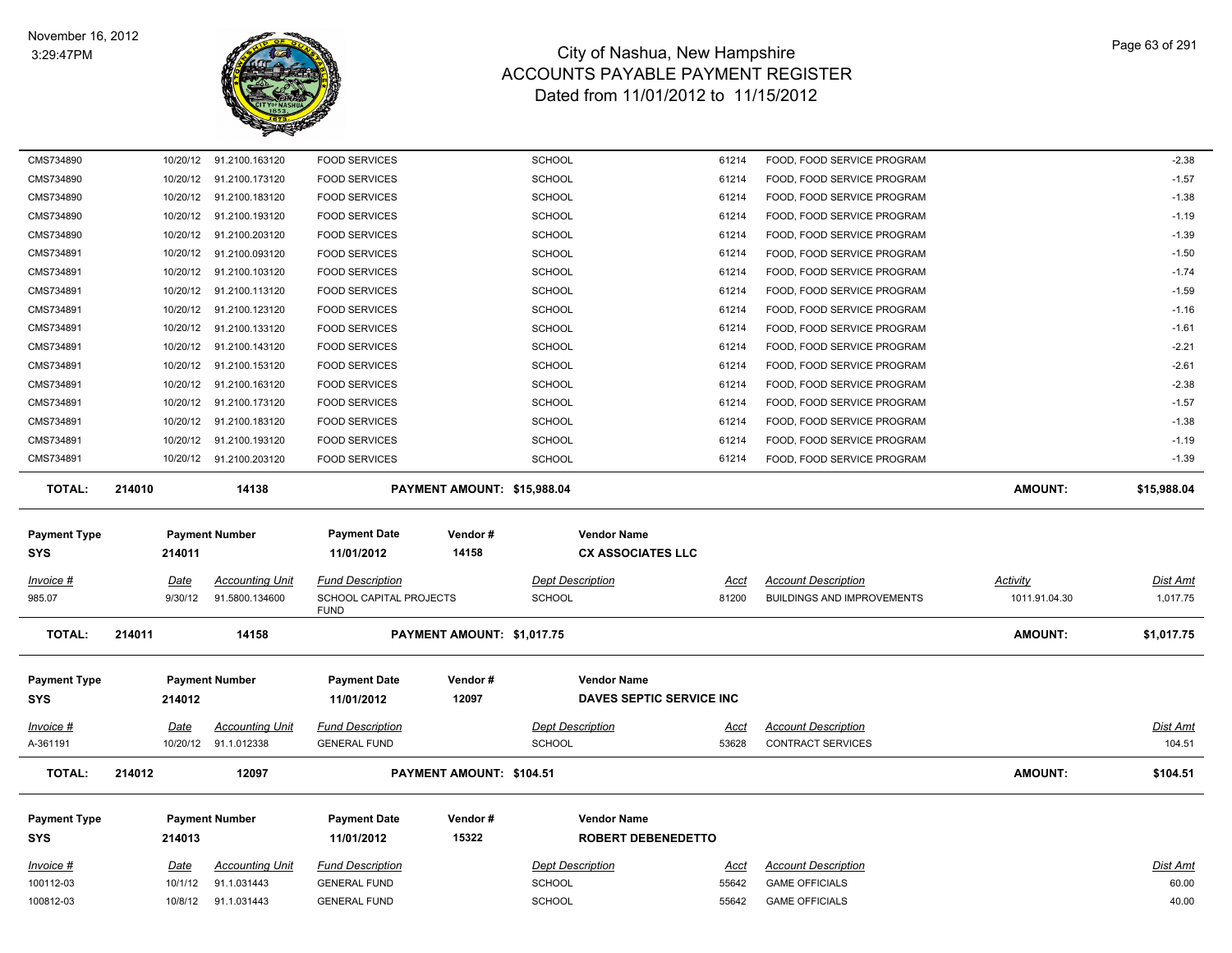

| <b>TOTAL:</b>                        | 214013 |                 | 15322                                                                  |                                                                       | PAYMENT AMOUNT: \$100.00   |                                                           |                               |                                                                                | AMOUNT:         | \$100.00                    |
|--------------------------------------|--------|-----------------|------------------------------------------------------------------------|-----------------------------------------------------------------------|----------------------------|-----------------------------------------------------------|-------------------------------|--------------------------------------------------------------------------------|-----------------|-----------------------------|
| <b>Payment Type</b><br><b>SYS</b>    |        | 214014          | <b>Payment Number</b>                                                  | <b>Payment Date</b><br>11/01/2012                                     | Vendor#<br>14925           | <b>Vendor Name</b><br><b>DECKER EQUIPMENT</b>             |                               |                                                                                |                 |                             |
| Invoice #<br>31602A                  |        | Date<br>9/24/12 | <b>Accounting Unit</b><br>91.1.222620                                  | <b>Fund Description</b><br><b>GENERAL FUND</b>                        |                            | <b>Dept Description</b><br><b>SCHOOL</b>                  | Acct<br>61428                 | <b>Account Description</b><br>JANITORIAL SUPPLIES                              |                 | Dist Amt<br>1,148.78        |
| <b>TOTAL:</b>                        | 214014 |                 | 14925                                                                  |                                                                       | PAYMENT AMOUNT: \$1,148.78 |                                                           |                               |                                                                                | AMOUNT:         | \$1,148.78                  |
| <b>Payment Type</b><br><b>SYS</b>    |        | 214015          | <b>Payment Number</b>                                                  | <b>Payment Date</b><br>11/01/2012                                     | Vendor#<br>14168           | <b>Vendor Name</b><br><b>DELTA EDUCATION</b>              |                               |                                                                                |                 |                             |
| Invoice #                            |        | Date            | <b>Accounting Unit</b>                                                 | <b>Fund Description</b>                                               |                            | <b>Dept Description</b>                                   | Acct                          | <b>Account Description</b>                                                     |                 | Dist Amt                    |
| 202500939130                         |        |                 | 10/15/12 91.1.051113                                                   | <b>GENERAL FUND</b>                                                   |                            | <b>SCHOOL</b>                                             | 61135                         | EDUCATIONAL SUPPLIES                                                           |                 | 108.24                      |
| <b>TOTAL:</b>                        | 214015 |                 | 14168                                                                  |                                                                       | PAYMENT AMOUNT: \$108.24   |                                                           |                               |                                                                                | <b>AMOUNT:</b>  | \$108.24                    |
| <b>Payment Type</b><br><b>SYS</b>    |        | 214016          | <b>Payment Number</b>                                                  | <b>Payment Date</b><br>11/01/2012                                     | Vendor#<br>14188           | <b>Vendor Name</b><br>DOWNES & READER HARDWOOD CO IN      |                               |                                                                                |                 |                             |
| Invoice #<br>10000198762-001         |        | <u>Date</u>     | <b>Accounting Unit</b><br>10/15/12 91.1.031300                         | <b>Fund Description</b><br><b>GENERAL FUND</b>                        |                            | <b>Dept Description</b><br><b>SCHOOL</b>                  | <u>Acct</u><br>61135          | <b>Account Description</b><br>EDUCATIONAL SUPPLIES                             |                 | Dist Amt<br>1,337.00        |
| <b>TOTAL:</b>                        | 214016 |                 | 14188                                                                  |                                                                       | PAYMENT AMOUNT: \$1,337.00 |                                                           |                               |                                                                                | AMOUNT:         | \$1,337.00                  |
| <b>Payment Type</b><br><b>SYS</b>    |        | 214017          | <b>Payment Number</b>                                                  | <b>Payment Date</b><br>11/01/2012                                     | Vendor#<br>14189           | <b>Vendor Name</b><br><b>KATHLEEN DROLET</b>              |                               |                                                                                |                 |                             |
| Invoice #<br>MILES-AUG<br>MILES-SEPT |        | Date            | <b>Accounting Unit</b><br>10/31/12 91.1.012320<br>10/28/12 91.1.012320 | <b>Fund Description</b><br><b>GENERAL FUND</b><br><b>GENERAL FUND</b> |                            | <b>Dept Description</b><br><b>SCHOOL</b><br><b>SCHOOL</b> | <u>Acct</u><br>55307<br>55307 | <b>Account Description</b><br>MILEAGE REIMBURSEMENTS<br>MILEAGE REIMBURSEMENTS |                 | Dist Amt<br>80.75<br>103.87 |
| <b>TOTAL:</b>                        | 214017 |                 | 14189                                                                  |                                                                       | PAYMENT AMOUNT: \$184.62   |                                                           |                               |                                                                                | <b>AMOUNT:</b>  | \$184.62                    |
| <b>Payment Type</b><br><b>SYS</b>    |        | 214018          | <b>Payment Number</b>                                                  | <b>Payment Date</b><br>11/01/2012                                     | Vendor#<br>10969           | <b>Vendor Name</b><br><b>EARTHLINK BUSINESS</b>           |                               |                                                                                |                 |                             |
| Invoice #<br>10/10/2012              |        | Date            | <b>Accounting Unit</b><br>10/10/12 91.1.012621                         | <b>Fund Description</b><br><b>GENERAL FUND</b>                        |                            | <b>Dept Description</b><br><b>SCHOOL</b>                  | <u>Acct</u><br>55109          | <b>Account Description</b><br>TELEPHONE-VOICE                                  | <b>Activity</b> | Dist Amt<br>821.42          |
| 10/10/2012                           |        |                 | 10/10/12 91.1.032621                                                   | <b>GENERAL FUND</b>                                                   |                            | <b>SCHOOL</b>                                             | 55109                         | TELEPHONE-VOICE                                                                |                 | 820.27                      |
| 10/10/2012                           |        |                 | 10/10/12 91.1.042621                                                   | <b>GENERAL FUND</b>                                                   |                            | <b>SCHOOL</b>                                             | 55109                         | TELEPHONE-VOICE                                                                |                 | 798.67                      |
| 10/10/2012                           |        |                 | 10/10/12 91.1.052621                                                   | <b>GENERAL FUND</b>                                                   |                            | <b>SCHOOL</b>                                             | 55109                         | TELEPHONE-VOICE                                                                |                 | 93.82                       |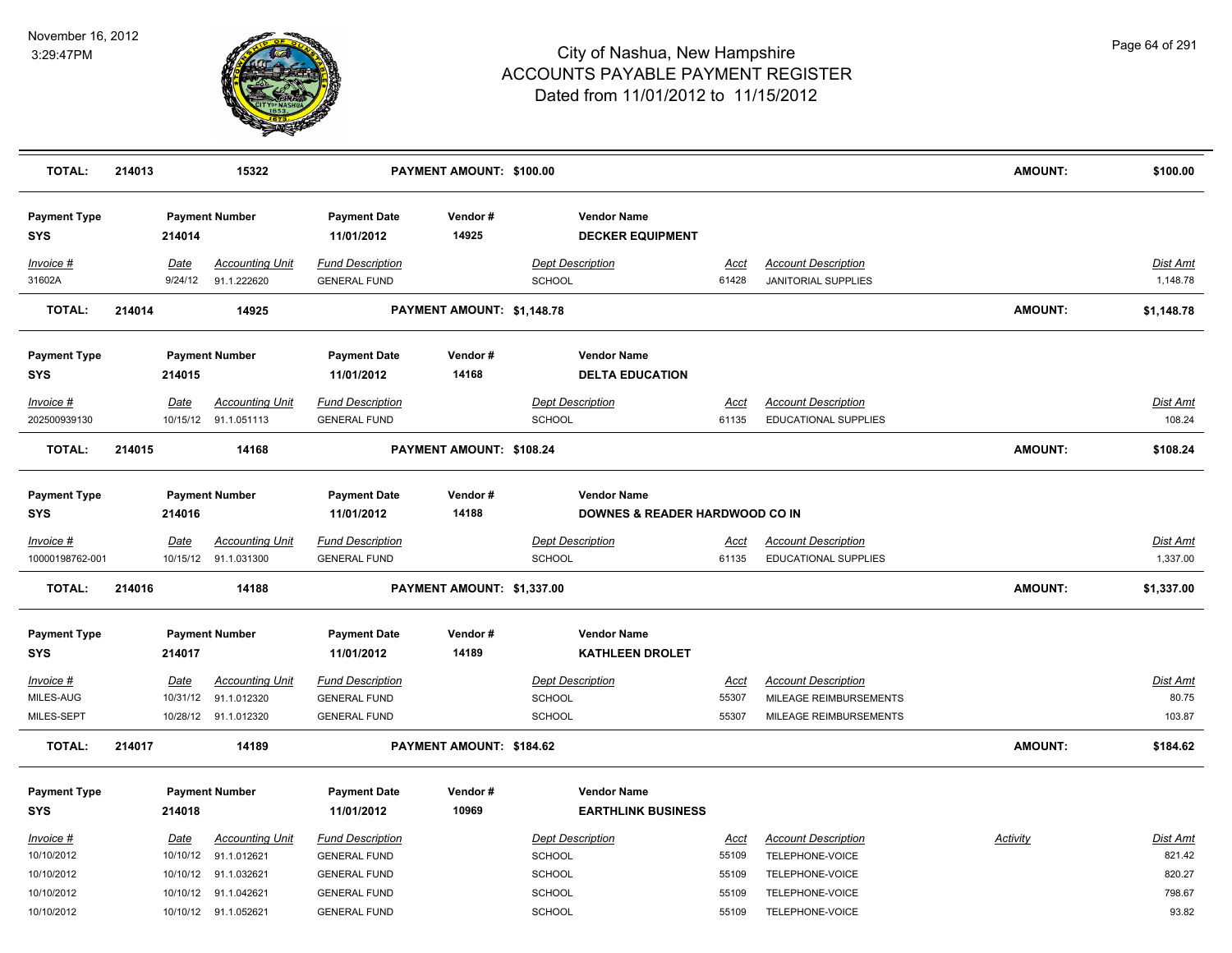

| 10/10/2012          |                        | 10/10/12 91.1.062621                  | <b>GENERAL FUND</b>                            |                            | <b>SCHOOL</b>                        | 55109                | TELEPHONE-VOICE                                           |                 | 80.68                    |
|---------------------|------------------------|---------------------------------------|------------------------------------------------|----------------------------|--------------------------------------|----------------------|-----------------------------------------------------------|-----------------|--------------------------|
| 10/10/2012          |                        | 10/10/12 91.1.072621                  | <b>GENERAL FUND</b>                            |                            | <b>SCHOOL</b>                        | 55109                | TELEPHONE-VOICE                                           |                 | 58.51                    |
| 10/10/2012          |                        | 10/10/12 91.1.092621                  | <b>GENERAL FUND</b>                            |                            | <b>SCHOOL</b>                        | 55109                | TELEPHONE-VOICE                                           |                 | 48.09                    |
| 10/10/2012          |                        | 10/10/12 91.1.102621                  | <b>GENERAL FUND</b>                            |                            | SCHOOL                               | 55109                | TELEPHONE-VOICE                                           |                 | 70.15                    |
| 10/10/2012          | 10/10/12               | 91.1.112621                           | <b>GENERAL FUND</b>                            |                            | <b>SCHOOL</b>                        | 55109                | TELEPHONE-VOICE                                           |                 | 55.78                    |
| 10/10/2012          | 10/10/12               | 91.1.122621                           | <b>GENERAL FUND</b>                            |                            | SCHOOL                               | 55109                | TELEPHONE-VOICE                                           |                 | 47.16                    |
| 10/10/2012          |                        | 10/10/12 91.1.132621                  | <b>GENERAL FUND</b>                            |                            | SCHOOL                               | 55109                | TELEPHONE-VOICE                                           |                 | 34.63                    |
| 10/10/2012          |                        | 10/10/12 91.1.142621                  | <b>GENERAL FUND</b>                            |                            | SCHOOL                               | 55109                | TELEPHONE-VOICE                                           |                 | 54.04                    |
| 10/10/2012          |                        | 10/10/12 91.1.152621                  | <b>GENERAL FUND</b>                            |                            | SCHOOL                               | 55109                | TELEPHONE-VOICE                                           |                 | 33.85                    |
| 10/10/2012          |                        | 10/10/12 91.1.162621                  | <b>GENERAL FUND</b>                            |                            | SCHOOL                               | 55109                | TELEPHONE-VOICE                                           |                 | 27.23                    |
| 10/10/2012          |                        | 10/10/12 91.1.172621                  | <b>GENERAL FUND</b>                            |                            | <b>SCHOOL</b>                        | 55109                | TELEPHONE-VOICE                                           |                 | 55.77                    |
| 10/10/2012          | 10/10/12               | 91.1.182621                           | <b>GENERAL FUND</b>                            |                            | SCHOOL                               | 55109                | TELEPHONE-VOICE                                           |                 | 44.80                    |
| 10/10/2012          | 10/10/12               | 91.1.192621                           | <b>GENERAL FUND</b>                            |                            | <b>SCHOOL</b>                        | 55109                | TELEPHONE-VOICE                                           |                 | 66.68                    |
| 10/10/2012          |                        | 10/10/12 91.1.202621                  | <b>GENERAL FUND</b>                            |                            | SCHOOL                               | 55109                | TELEPHONE-VOICE                                           |                 | 34.54                    |
| 10/10/2012          | 10/10/12               | 91.1.222621                           | <b>GENERAL FUND</b>                            |                            | <b>SCHOOL</b>                        | 55109                | TELEPHONE-VOICE                                           |                 | 23.95                    |
| 10/10/2012          |                        | 10/10/12 91.3800.231240               | <b>SCHOOL GRANTS FUND</b>                      |                            | <b>SCHOOL</b>                        | 55109                | TELEPHONE-VOICE                                           | 91.03763.231240 | 5.31                     |
| <b>TOTAL:</b>       | 214018                 | 10969                                 |                                                | PAYMENT AMOUNT: \$3,275.35 |                                      |                      |                                                           | <b>AMOUNT:</b>  | \$3,275.35               |
| <b>Payment Type</b> |                        | <b>Payment Number</b>                 | <b>Payment Date</b>                            | Vendor#                    | <b>Vendor Name</b>                   |                      |                                                           |                 |                          |
| <b>SYS</b>          | 214019                 |                                       | 11/01/2012                                     | 12666                      | <b>EASTER SEALS OF NEW HAMPSHIRE</b> |                      |                                                           |                 |                          |
| Invoice #           | <b>Date</b>            | <b>Accounting Unit</b>                | <b>Fund Description</b>                        |                            | <b>Dept Description</b>              | <u>Acct</u>          | <b>Account Description</b>                                |                 | <b>Dist Amt</b>          |
| 208350              | 10/9/12                | 91.1.021267                           | <b>GENERAL FUND</b>                            |                            | <b>SCHOOL</b>                        | 55694                | TUITION, OUT OF DISTRICT                                  |                 | 461.52                   |
| <b>TOTAL:</b>       | 214019                 | 12666                                 |                                                | PAYMENT AMOUNT: \$461.52   |                                      |                      |                                                           | <b>AMOUNT:</b>  | \$461.52                 |
| <b>Payment Type</b> |                        | <b>Payment Number</b>                 | <b>Payment Date</b>                            | Vendor#                    | <b>Vendor Name</b>                   |                      |                                                           |                 |                          |
| SYS                 | 214020                 |                                       | 11/01/2012                                     | 12671                      | <b>EDUCATION INC</b>                 |                      |                                                           |                 |                          |
| <u> Invoice #</u>   | <b>Date</b>            | <b>Accounting Unit</b>                | <b>Fund Description</b>                        |                            | <b>Dept Description</b>              | <u>Acct</u>          | <b>Account Description</b>                                |                 | <b>Dist Amt</b>          |
| 145634              | 9/17/12                | 91.1.991160                           | <b>GENERAL FUND</b>                            |                            | <b>SCHOOL</b>                        | 53600                | <b>INSTRUCTION SERVICES</b>                               |                 | 186.20                   |
| 145642              | 9/17/12                | 91.1.991160                           | <b>GENERAL FUND</b>                            |                            | SCHOOL                               | 53600                | <b>INSTRUCTION SERVICES</b>                               |                 | 558.60                   |
| 145649              |                        | 9/26/12 91.1.991160                   | <b>GENERAL FUND</b>                            |                            | <b>SCHOOL</b>                        | 53600                | <b>INSTRUCTION SERVICES</b>                               |                 | 418.95                   |
| <b>TOTAL:</b>       | 214020                 | 12671                                 |                                                | PAYMENT AMOUNT: \$1,163.75 |                                      |                      |                                                           | <b>AMOUNT:</b>  | \$1,163.75               |
| <b>Payment Type</b> |                        | <b>Payment Number</b>                 | <b>Payment Date</b>                            | Vendor#                    | <b>Vendor Name</b>                   |                      |                                                           |                 |                          |
| <b>SYS</b>          | 214021                 |                                       | 11/01/2012                                     | 14204                      | <b>EDUCATION WEEK</b>                |                      |                                                           |                 |                          |
|                     |                        |                                       |                                                |                            |                                      |                      |                                                           |                 |                          |
| <u>Invoice #</u>    | <u>Date</u><br>11/1/12 | <b>Accounting Unit</b><br>91.1.051160 | <b>Fund Description</b><br><b>GENERAL FUND</b> |                            | <b>Dept Description</b><br>SCHOOL    | <u>Acct</u><br>61135 | <b>Account Description</b><br><b>EDUCATIONAL SUPPLIES</b> |                 | <u>Dist Amt</u><br>64.94 |
| 1168950-OCT         |                        |                                       |                                                |                            |                                      |                      |                                                           |                 |                          |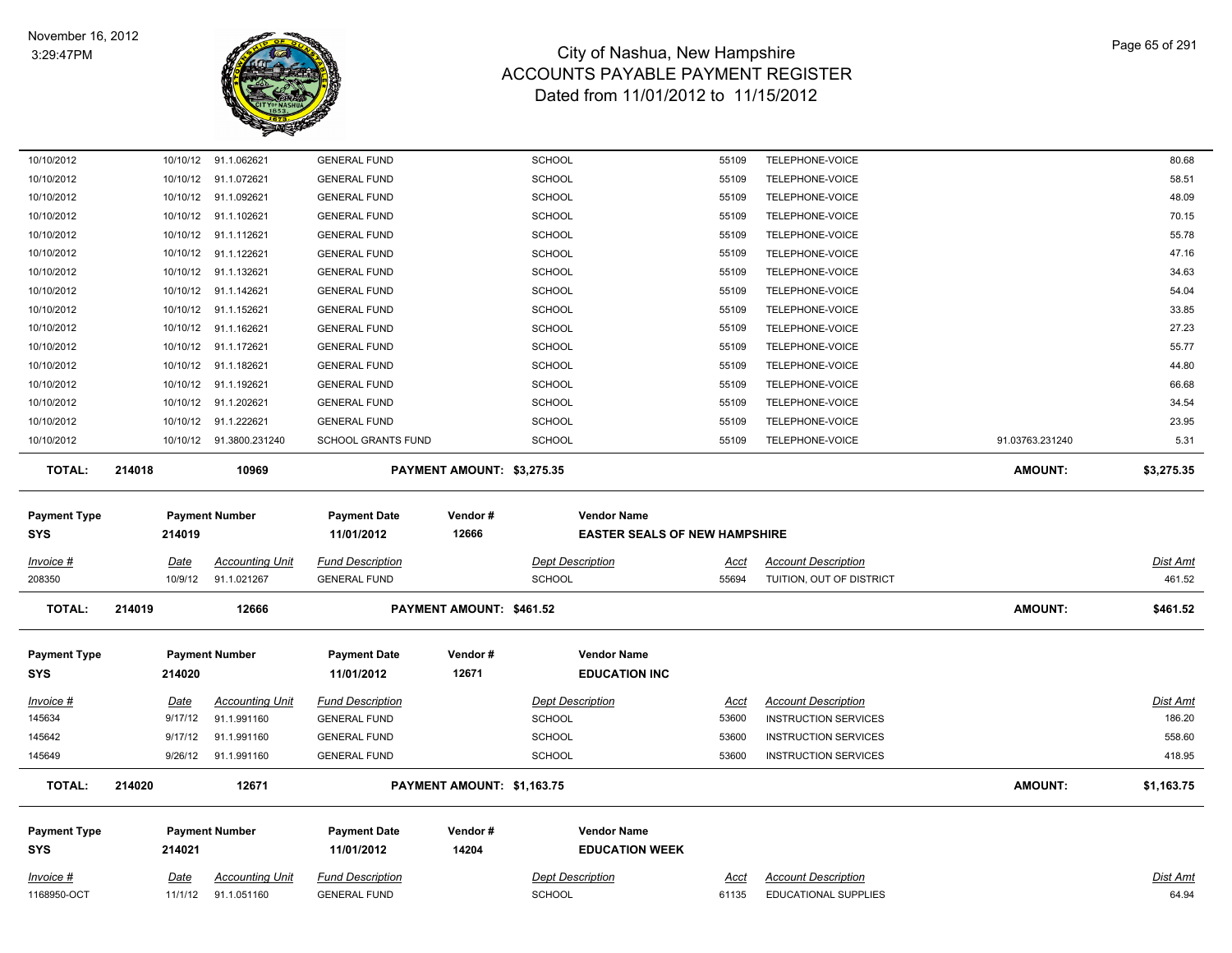

| <b>TOTAL:</b>                     | 214021 |             | 14204                                          |                                                | PAYMENT AMOUNT: \$64.94  |                                                   |               |                                                    | <b>AMOUNT:</b>                           | \$64.94                  |
|-----------------------------------|--------|-------------|------------------------------------------------|------------------------------------------------|--------------------------|---------------------------------------------------|---------------|----------------------------------------------------|------------------------------------------|--------------------------|
| <b>Payment Type</b><br><b>SYS</b> |        | 214022      | <b>Payment Number</b>                          | <b>Payment Date</b><br>11/01/2012              | Vendor#<br>12697         | <b>Vendor Name</b><br><b>EVERYDAY MATHEMATICS</b> |               |                                                    | Payee Name<br><b>MCGRAW-HILL COMPANY</b> |                          |
| Invoice #<br>70497203001          |        | Date        | <b>Accounting Unit</b><br>10/17/12 91.1.191215 | <b>Fund Description</b><br><b>GENERAL FUND</b> |                          | <b>Dept Description</b><br>SCHOOL                 | Acct<br>61135 | <b>Account Description</b><br>EDUCATIONAL SUPPLIES |                                          | <b>Dist Amt</b><br>80.48 |
| <b>TOTAL:</b>                     | 214022 |             | 12697                                          |                                                | PAYMENT AMOUNT: \$80.48  |                                                   |               |                                                    | <b>AMOUNT:</b>                           | \$80.48                  |
| <b>Payment Type</b><br><b>SYS</b> |        | 214023      | <b>Payment Number</b>                          | <b>Payment Date</b><br>11/01/2012              | Vendor#<br>12698         | <b>Vendor Name</b><br><b>FWWEBBCO</b>             |               |                                                    |                                          |                          |
| Invoice #                         |        | Date        | <b>Accounting Unit</b>                         | <b>Fund Description</b>                        |                          | <b>Dept Description</b>                           | <b>Acct</b>   | <b>Account Description</b>                         |                                          | <b>Dist Amt</b>          |
| 37792868                          |        | 10/11/12    | 91.1.222620                                    | <b>GENERAL FUND</b>                            |                          | <b>SCHOOL</b>                                     | 61414         | SUPPLIES, PLUMBING                                 |                                          | 12.90                    |
| 37888941                          |        | 10/16/12    | 91.1.222620                                    | <b>GENERAL FUND</b>                            |                          | <b>SCHOOL</b>                                     | 61414         | SUPPLIES, PLUMBING                                 |                                          | 13.92                    |
| 37897760                          |        |             | 10/17/12 91.1.222620                           | <b>GENERAL FUND</b>                            |                          | <b>SCHOOL</b>                                     | 61414         | SUPPLIES, PLUMBING                                 |                                          | 3.67                     |
| <b>TOTAL:</b>                     | 214023 |             | 12698                                          |                                                | PAYMENT AMOUNT: \$30.49  |                                                   |               |                                                    | <b>AMOUNT:</b>                           | \$30.49                  |
| <b>Payment Type</b>               |        |             | <b>Payment Number</b>                          | <b>Payment Date</b>                            | Vendor#                  | <b>Vendor Name</b>                                |               |                                                    |                                          |                          |
| SYS                               |        | 214024      |                                                | 11/01/2012                                     | 14216                    | <b>FAIRPOINT COMMUNICATIONS</b>                   |               |                                                    |                                          |                          |
| Invoice #                         |        | <b>Date</b> | <b>Accounting Unit</b>                         | <b>Fund Description</b>                        |                          | <b>Dept Description</b>                           | <u>Acct</u>   | <b>Account Description</b>                         |                                          | <b>Dist Amt</b>          |
| OCT-12-6038860963899              |        | 10/21/12    | 91.1.052621                                    | <b>GENERAL FUND</b>                            |                          | <b>SCHOOL</b>                                     | 55109         | TELEPHONE-VOICE                                    |                                          | 30.17                    |
| OCT-12-6038891241983              |        |             | 10/12/12 91.1.042621                           | <b>GENERAL FUND</b>                            |                          | <b>SCHOOL</b>                                     | 55109         | TELEPHONE-VOICE                                    |                                          | 30.17                    |
| OCT-12-6038891684953              |        | 10/21/12    | 91.1.032621                                    | <b>GENERAL FUND</b>                            |                          | <b>SCHOOL</b>                                     | 55109         | TELEPHONE-VOICE                                    |                                          | 33.14                    |
| OCT-12-6038897529583              |        |             | 10/21/12 91.1.012621                           | <b>GENERAL FUND</b>                            |                          | <b>SCHOOL</b>                                     | 55109         | TELEPHONE-VOICE                                    |                                          | 30.17                    |
| <b>TOTAL:</b>                     | 214024 |             | 14216                                          |                                                | PAYMENT AMOUNT: \$123.65 |                                                   |               |                                                    | <b>AMOUNT:</b>                           | \$123.65                 |
| <b>Payment Type</b>               |        |             | <b>Payment Number</b>                          | <b>Payment Date</b>                            | Vendor#                  | <b>Vendor Name</b>                                |               |                                                    |                                          |                          |
| <b>SYS</b>                        |        | 214025      |                                                | 11/01/2012                                     | 14221                    | <b>RICHARD FARRENKOPF</b>                         |               |                                                    |                                          |                          |
| Invoice #                         |        | Date        | <b>Accounting Unit</b>                         | <b>Fund Description</b>                        |                          | <b>Dept Description</b>                           | Acct          | <b>Account Description</b>                         |                                          | Dist Amt                 |
| MILES-OCT                         |        |             | 10/30/12 91.1.992322                           | <b>GENERAL FUND</b>                            |                          | SCHOOL                                            | 55307         | MILEAGE REIMBURSEMENTS                             |                                          | 183.29                   |
| <b>TOTAL:</b>                     | 214025 |             | 14221                                          |                                                | PAYMENT AMOUNT: \$183.29 |                                                   |               |                                                    | <b>AMOUNT:</b>                           | \$183.29                 |
| <b>Payment Type</b>               |        |             | <b>Payment Number</b>                          | <b>Payment Date</b>                            | Vendor#                  | <b>Vendor Name</b>                                |               |                                                    |                                          |                          |
| SYS                               |        | 214026      |                                                | 11/01/2012                                     | 14222                    | <b>FASTENAL CO</b>                                |               |                                                    |                                          |                          |
| Invoice #                         |        | Date        | <b>Accounting Unit</b>                         | <b>Fund Description</b>                        |                          | <b>Dept Description</b>                           | Acct          | <b>Account Description</b>                         |                                          | Dist Amt                 |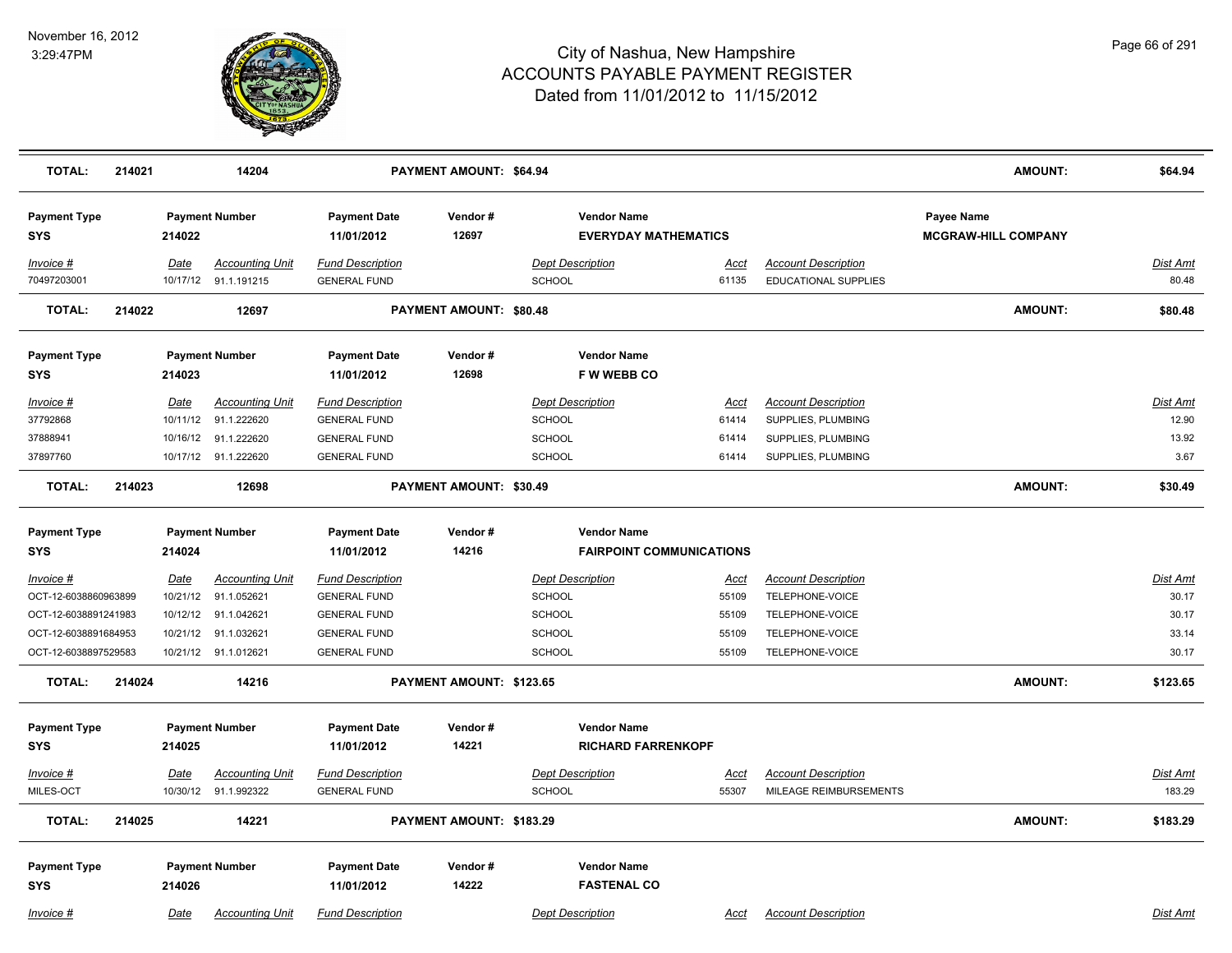

| 88390               |        |          | 10/10/12 91.1.222620    | <b>GENERAL FUND</b>       |                                | <b>SCHOOL</b>            | 61299       | MISCELLANEOUS SUPPLIES                                       |                 | 22.11           |
|---------------------|--------|----------|-------------------------|---------------------------|--------------------------------|--------------------------|-------------|--------------------------------------------------------------|-----------------|-----------------|
| <b>TOTAL:</b>       | 214026 |          | 14222                   |                           | <b>PAYMENT AMOUNT: \$22.11</b> |                          |             |                                                              | <b>AMOUNT:</b>  | \$22.11         |
| <b>Payment Type</b> |        |          | <b>Payment Number</b>   | <b>Payment Date</b>       | Vendor#                        | <b>Vendor Name</b>       |             |                                                              |                 |                 |
| SYS                 |        | 214027   |                         | 11/01/2012                | 12720                          | <b>FIRST CHURCH</b>      |             |                                                              |                 |                 |
| Invoice #           |        | Date     | <b>Accounting Unit</b>  | <b>Fund Description</b>   |                                | <b>Dept Description</b>  | Acct        | <b>Account Description</b>                                   | Activity        | Dist Amt        |
| NOVEMBER 2012       |        | 10/18/12 | 91.3800.231240          | SCHOOL GRANTS FUND        |                                | SCHOOL                   | 54807       | <b>BUILDING RENTAL</b>                                       | 91.03763.231240 | 248.00          |
| NOVEMBER 2012       |        |          | 10/18/12 91.3800.231249 | <b>SCHOOL GRANTS FUND</b> |                                | <b>SCHOOL</b>            | 54807       | <b>BUILDING RENTAL</b>                                       | 91.03763.231249 | 3,378.00        |
| <b>TOTAL:</b>       | 214027 |          | 12720                   |                           | PAYMENT AMOUNT: \$3,626.00     |                          |             |                                                              | <b>AMOUNT:</b>  | \$3,626.00      |
| <b>Payment Type</b> |        |          | <b>Payment Number</b>   | <b>Payment Date</b>       | Vendor#                        | <b>Vendor Name</b>       |             |                                                              |                 |                 |
| <b>SYS</b>          |        | 214028   |                         | 11/01/2012                | 14227                          | <b>FIRST STUDENT INC</b> |             |                                                              |                 |                 |
| Invoice #           |        | Date     | <b>Accounting Unit</b>  | <b>Fund Description</b>   |                                | <b>Dept Description</b>  | <u>Acct</u> | <b>Account Description</b>                                   | Activity        | <b>Dist Amt</b> |
| 10726835            |        |          | 10/10/12 91.1.992700    | <b>GENERAL FUND</b>       |                                | <b>SCHOOL</b>            | 55690       | REGULAR TRANSPORTATION                                       |                 | 228,254.76      |
| 10726837            |        | 10/10/12 | 91.1.992700             | <b>GENERAL FUND</b>       |                                | <b>SCHOOL</b>            | 55690       | <b>SERVICES</b><br>REGULAR TRANSPORTATION<br><b>SERVICES</b> |                 | 135,262.08      |
| 17746918            |        | 9/25/12  | 91.1.992700             | <b>GENERAL FUND</b>       |                                | <b>SCHOOL</b>            | 55691       | SPED TRANSPORTATION SERVICES                                 |                 | 55.37           |
| 17746969            |        | 9/29/12  | 91.1.992700             | <b>GENERAL FUND</b>       |                                | <b>SCHOOL</b>            | 55690       | REGULAR TRANSPORTATION<br><b>SERVICES</b>                    |                 | 1,237.95        |
| 17746971            |        | 9/29/12  | 91.1.992700             | <b>GENERAL FUND</b>       |                                | <b>SCHOOL</b>            | 55690       | REGULAR TRANSPORTATION<br><b>SERVICES</b>                    |                 | 6,932.52        |
| 17746972            |        | 9/29/12  | 91.1.992700             | <b>GENERAL FUND</b>       |                                | <b>SCHOOL</b>            | 55690       | REGULAR TRANSPORTATION<br><b>SERVICES</b>                    |                 | 990.36          |
| 17746973            |        | 9/29/12  | 91.1.992700             | <b>GENERAL FUND</b>       |                                | <b>SCHOOL</b>            | 55690       | REGULAR TRANSPORTATION                                       |                 | 2,157.12        |
| 17746977            |        | 9/29/12  | 91.1.992700             | <b>GENERAL FUND</b>       |                                | <b>SCHOOL</b>            | 55690       | <b>SERVICES</b><br>REGULAR TRANSPORTATION<br><b>SERVICES</b> |                 | 16,563.60       |
| 17746985            |        | 9/29/12  | 91.1.992700             | <b>GENERAL FUND</b>       |                                | <b>SCHOOL</b>            | 55691       | SPED TRANSPORTATION SERVICES                                 |                 | 51,500.14       |
| 17747040            |        | 10/2/12  | 91.1.992700             | <b>GENERAL FUND</b>       |                                | <b>SCHOOL</b>            | 55691       | SPED TRANSPORTATION SERVICES                                 |                 | 60.45           |
| 17747041            |        | 10/2/12  | 91.1.992700             | <b>GENERAL FUND</b>       |                                | <b>SCHOOL</b>            | 55691       | SPED TRANSPORTATION SERVICES                                 |                 | 202.19          |
| 17747063            |        | 10/2/12  | 91.1.992700             | <b>GENERAL FUND</b>       |                                | <b>SCHOOL</b>            | 55691       | SPED TRANSPORTATION SERVICES                                 |                 | 911.89          |
| 17747100            |        | 10/9/12  | 91.3800.042700          | <b>SCHOOL GRANTS FUND</b> |                                | <b>SCHOOL</b>            | 55690       | REGULAR TRANSPORTATION<br><b>SERVICES</b>                    | 91.03903.042700 | 202.86          |
| 17747101            |        | 10/9/12  | 91.1.031410             | <b>GENERAL FUND</b>       |                                | <b>SCHOOL</b>            | 55690       | REGULAR TRANSPORTATION<br><b>SERVICES</b>                    |                 | 664.13          |
| 17747120            |        | 10/9/12  | 91.1.992700             | <b>GENERAL FUND</b>       |                                | <b>SCHOOL</b>            | 55691       | SPED TRANSPORTATION SERVICES                                 |                 | 73.27           |
| 17747170            |        |          | 10/16/12 91.1.041455    | <b>GENERAL FUND</b>       |                                | <b>SCHOOL</b>            | 55690       | REGULAR TRANSPORTATION                                       |                 | 67.50           |
| 17747170            |        | 10/16/12 | 91.1.041466             | <b>GENERAL FUND</b>       |                                | <b>SCHOOL</b>            | 55690       | <b>SERVICES</b><br>REGULAR TRANSPORTATION<br><b>SERVICES</b> |                 | 67.50           |
| 17747171            |        |          | 10/16/12 91.1.041443    | <b>GENERAL FUND</b>       |                                | <b>SCHOOL</b>            | 55690       | REGULAR TRANSPORTATION<br><b>SERVICES</b>                    |                 | 189.13          |
| 17747172            |        |          | 10/16/12 91.1.041441    | <b>GENERAL FUND</b>       |                                | <b>SCHOOL</b>            | 55690       | REGULAR TRANSPORTATION<br><b>SERVICES</b>                    |                 | 277.44          |
| 17747173            |        |          | 10/16/12 91.1.041462    | <b>GENERAL FUND</b>       |                                | <b>SCHOOL</b>            | 55690       | REGULAR TRANSPORTATION<br><b>SERVICES</b>                    |                 | 97.84           |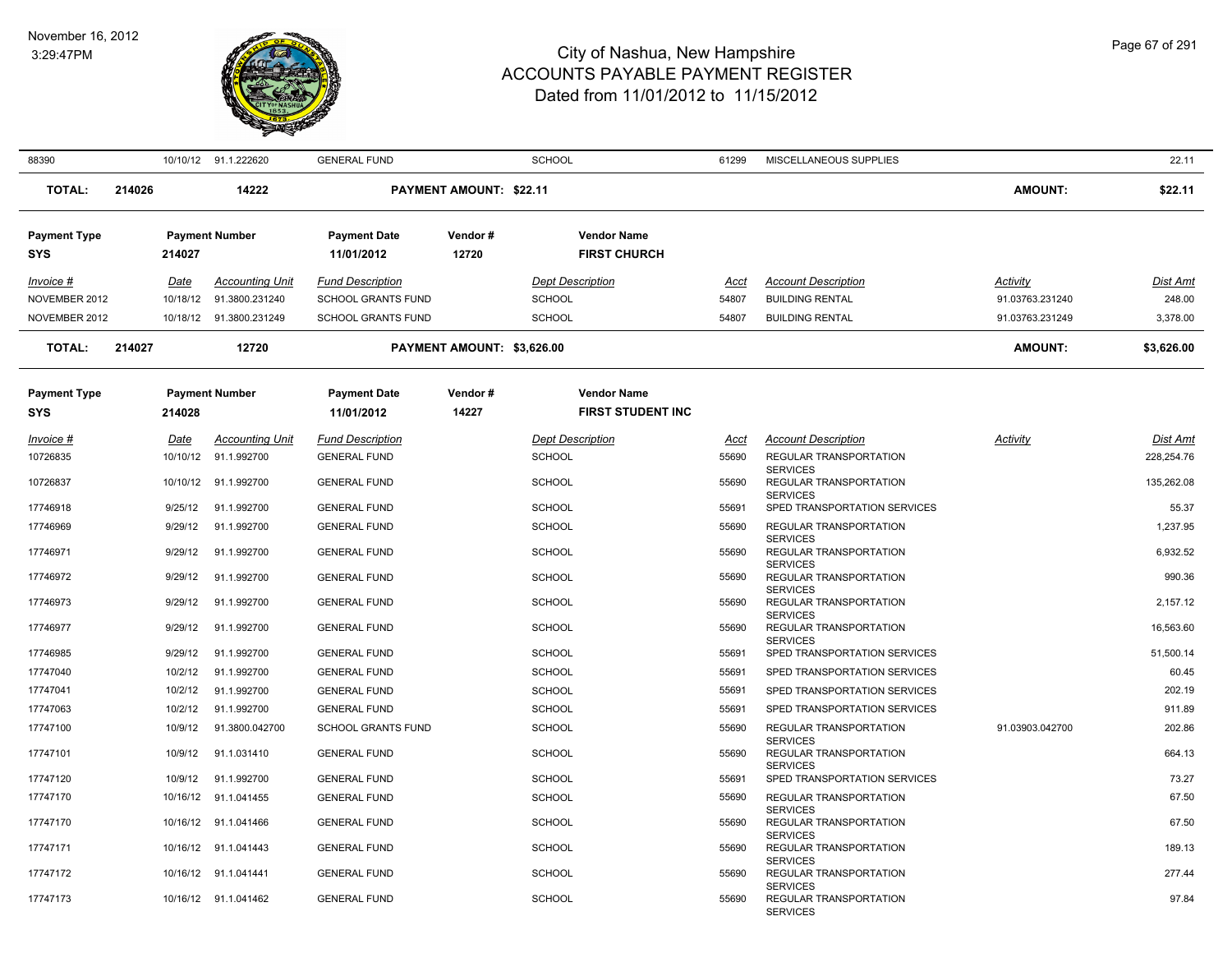

| 17747173 |          | 10/16/12 91.1.041472 | <b>GENERAL FUND</b> | <b>SCHOOL</b> | 55690 | REGULAR TRANSPORTATION                                              | 97.84  |
|----------|----------|----------------------|---------------------|---------------|-------|---------------------------------------------------------------------|--------|
| 17747174 |          | 10/16/12 91.1.041470 | <b>GENERAL FUND</b> | <b>SCHOOL</b> | 55690 | <b>SERVICES</b><br><b>REGULAR TRANSPORTATION</b><br><b>SERVICES</b> | 199.31 |
| 17747175 |          | 10/16/12 91.1.061463 | <b>GENERAL FUND</b> | <b>SCHOOL</b> | 55690 | REGULAR TRANSPORTATION                                              | 49.96  |
| 17747177 |          | 10/16/12 91.1.031438 | <b>GENERAL FUND</b> | <b>SCHOOL</b> | 55690 | <b>SERVICES</b><br>REGULAR TRANSPORTATION<br><b>SERVICES</b>        | 150.41 |
| 17747177 |          | 10/16/12 91.1.031439 | <b>GENERAL FUND</b> | <b>SCHOOL</b> | 55690 | <b>REGULAR TRANSPORTATION</b>                                       | 150.41 |
| 17747178 |          | 10/16/12 91.1.031455 | <b>GENERAL FUND</b> | <b>SCHOOL</b> | 55690 | <b>SERVICES</b><br>REGULAR TRANSPORTATION<br><b>SERVICES</b>        | 150.14 |
| 17747178 |          | 10/16/12 91.1.031466 | <b>GENERAL FUND</b> | <b>SCHOOL</b> | 55690 | <b>REGULAR TRANSPORTATION</b><br><b>SERVICES</b>                    | 150.15 |
| 17747179 |          | 10/16/12 91.1.031462 | <b>GENERAL FUND</b> | <b>SCHOOL</b> | 55690 | REGULAR TRANSPORTATION<br><b>SERVICES</b>                           | 70.56  |
| 17747179 |          | 10/16/12 91.1.031472 | <b>GENERAL FUND</b> | <b>SCHOOL</b> | 55690 | <b>REGULAR TRANSPORTATION</b><br><b>SERVICES</b>                    | 70.56  |
| 17747180 |          | 10/16/12 91.1.031440 | <b>GENERAL FUND</b> | SCHOOL        | 55690 | REGULAR TRANSPORTATION<br><b>SERVICES</b>                           | 75.36  |
| 17747180 |          | 10/16/12 91.1.031470 | <b>GENERAL FUND</b> | <b>SCHOOL</b> | 55690 | REGULAR TRANSPORTATION<br><b>SERVICES</b>                           | 75.37  |
| 17747181 |          | 10/16/12 91.1.031455 | <b>GENERAL FUND</b> | <b>SCHOOL</b> | 55690 | <b>REGULAR TRANSPORTATION</b><br><b>SERVICES</b>                    | 77.74  |
| 17747181 |          | 10/16/12 91.1.031466 | <b>GENERAL FUND</b> | <b>SCHOOL</b> | 55690 | <b>REGULAR TRANSPORTATION</b><br><b>SERVICES</b>                    | 77.75  |
| 17747182 |          | 10/16/12 91.1.031456 | <b>GENERAL FUND</b> | <b>SCHOOL</b> | 55690 | REGULAR TRANSPORTATION<br><b>SERVICES</b>                           | 24.98  |
| 17747182 |          | 10/16/12 91.1.031467 | <b>GENERAL FUND</b> | <b>SCHOOL</b> | 55690 | REGULAR TRANSPORTATION<br><b>SERVICES</b>                           | 24.98  |
| 17747183 |          | 10/16/12 91.1.031462 | <b>GENERAL FUND</b> | <b>SCHOOL</b> | 55690 | REGULAR TRANSPORTATION<br><b>SERVICES</b>                           | 76.76  |
| 17747183 |          | 10/16/12 91.1.031472 | <b>GENERAL FUND</b> | <b>SCHOOL</b> | 55690 | REGULAR TRANSPORTATION<br><b>SERVICES</b>                           | 76.77  |
| 17747184 |          | 10/16/12 91.1.031441 | <b>GENERAL FUND</b> | <b>SCHOOL</b> | 55690 | REGULAR TRANSPORTATION<br><b>SERVICES</b>                           | 439.50 |
| 17747185 |          | 10/16/12 91.1.031438 | <b>GENERAL FUND</b> | <b>SCHOOL</b> | 55690 | REGULAR TRANSPORTATION<br><b>SERVICES</b>                           | 244.48 |
| 17747185 |          | 10/16/12 91.1.031439 | <b>GENERAL FUND</b> | <b>SCHOOL</b> | 55690 | REGULAR TRANSPORTATION                                              | 244.48 |
| 17747186 |          | 10/16/12 91.1.061477 | <b>GENERAL FUND</b> | <b>SCHOOL</b> | 55690 | <b>SERVICES</b><br>REGULAR TRANSPORTATION<br><b>SERVICES</b>        | 120.46 |
| 17747187 |          | 10/16/12 91.1.051477 | <b>GENERAL FUND</b> | <b>SCHOOL</b> | 55690 | REGULAR TRANSPORTATION<br><b>SERVICES</b>                           | 124.53 |
| 17747188 |          | 10/16/12 91.1.051463 | <b>GENERAL FUND</b> | <b>SCHOOL</b> | 55690 | <b>REGULAR TRANSPORTATION</b><br><b>SERVICES</b>                    | 115.38 |
| 17747189 |          | 10/16/12 91.1.051477 | <b>GENERAL FUND</b> | <b>SCHOOL</b> | 55690 | REGULAR TRANSPORTATION<br><b>SERVICES</b>                           | 49.96  |
| 17747190 |          | 10/16/12 91.1.071477 | <b>GENERAL FUND</b> | <b>SCHOOL</b> | 55690 | REGULAR TRANSPORTATION<br><b>SERVICES</b>                           | 82.31  |
| 17747191 |          | 10/16/12 91.1.071463 | <b>GENERAL FUND</b> | <b>SCHOOL</b> | 55690 | <b>REGULAR TRANSPORTATION</b><br><b>SERVICES</b>                    | 191.81 |
| 17747192 | 10/16/12 | 91.1.992700          | <b>GENERAL FUND</b> | <b>SCHOOL</b> | 55691 | SPED TRANSPORTATION SERVICES                                        | 70.20  |
| 17747193 |          | 10/16/12 91.1.992700 | <b>GENERAL FUND</b> | <b>SCHOOL</b> | 55691 | SPED TRANSPORTATION SERVICES                                        | 92.89  |
| 17747207 |          | 10/16/12 91.1.041443 | <b>GENERAL FUND</b> | <b>SCHOOL</b> | 55690 | REGULAR TRANSPORTATION<br><b>SERVICES</b>                           | 180.26 |
| 17747208 |          | 10/16/12 91.1.041456 | <b>GENERAL FUND</b> | SCHOOL        | 55690 | REGULAR TRANSPORTATION<br><b>SERVICES</b>                           | 120.69 |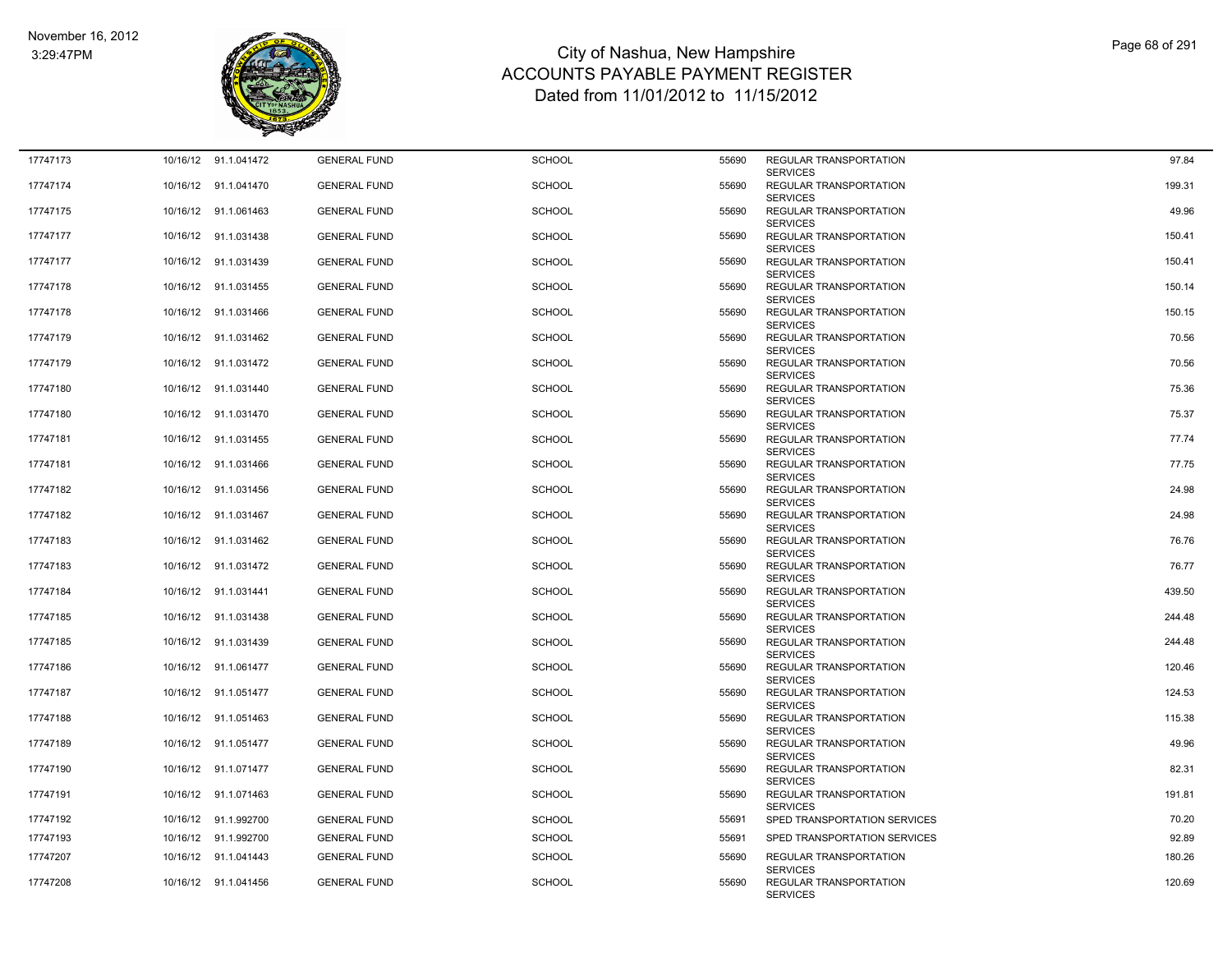

| 17747208         |        |             | 10/16/12 91.1.041467    | <b>GENERAL FUND</b>       |                              | <b>SCHOOL</b> |                                  | 55690       | REGULAR TRANSPORTATION                    |                 | 120.69          |
|------------------|--------|-------------|-------------------------|---------------------------|------------------------------|---------------|----------------------------------|-------------|-------------------------------------------|-----------------|-----------------|
| 17747209         |        |             | 10/16/12 91.1.031455    | <b>GENERAL FUND</b>       |                              | <b>SCHOOL</b> |                                  | 55690       | <b>SERVICES</b><br>REGULAR TRANSPORTATION |                 | 76.11           |
| 17747209         |        |             | 10/16/12 91.1.031466    | <b>GENERAL FUND</b>       |                              | <b>SCHOOL</b> |                                  | 55690       | <b>SERVICES</b><br>REGULAR TRANSPORTATION |                 | 76.12           |
| 17747211         |        |             | 10/16/12 91.1.041455    | <b>GENERAL FUND</b>       |                              | <b>SCHOOL</b> |                                  | 55690       | <b>SERVICES</b><br>REGULAR TRANSPORTATION |                 | 24.98           |
|                  |        |             |                         | <b>GENERAL FUND</b>       |                              |               |                                  | 55690       | <b>SERVICES</b>                           |                 | 24.98           |
| 17747211         |        |             | 10/16/12 91.1.041466    |                           |                              | <b>SCHOOL</b> |                                  |             | REGULAR TRANSPORTATION<br><b>SERVICES</b> |                 |                 |
| 17747212         |        |             | 10/16/12 91.1.051477    | <b>GENERAL FUND</b>       |                              | <b>SCHOOL</b> |                                  | 55690       | REGULAR TRANSPORTATION<br><b>SERVICES</b> |                 | 98.14           |
| <b>TOTAL:</b>    | 214028 |             | 14227                   |                           | PAYMENT AMOUNT: \$449,865.12 |               |                                  |             |                                           | <b>AMOUNT:</b>  | \$449,865.12    |
| Payment Type     |        |             | <b>Payment Number</b>   | <b>Payment Date</b>       | Vendor#                      |               | <b>Vendor Name</b>               |             |                                           |                 |                 |
| SYS              |        | 214029      |                         | 11/01/2012                | 12735                        |               | <b>FOLLETT LIBRARY RESOURCES</b> |             |                                           |                 |                 |
| <u>Invoice #</u> |        | <u>Date</u> | <b>Accounting Unit</b>  | <b>Fund Description</b>   |                              |               | <b>Dept Description</b>          | <u>Acct</u> | <b>Account Description</b>                |                 | <u>Dist Amt</u> |
| 678992F-3        |        |             | 10/15/12 91.1.112220    | <b>GENERAL FUND</b>       |                              | <b>SCHOOL</b> |                                  | 61814       | <b>MEDIA</b>                              |                 | 112.60          |
|                  |        |             |                         |                           |                              |               |                                  |             |                                           |                 |                 |
| <b>TOTAL:</b>    | 214029 |             | 12735                   |                           | PAYMENT AMOUNT: \$112.60     |               |                                  |             |                                           | <b>AMOUNT:</b>  | \$112.60        |
| Payment Type     |        |             | <b>Payment Number</b>   | <b>Payment Date</b>       | Vendor#                      |               | <b>Vendor Name</b>               |             |                                           |                 |                 |
| SYS              |        | 214030      |                         | 11/01/2012                | 14247                        |               | <b>GARELICK FARMS LYNN</b>       |             |                                           |                 |                 |
| Invoice #        |        | Date        | <b>Accounting Unit</b>  | <b>Fund Description</b>   |                              |               | <b>Dept Description</b>          | Acct        | <b>Account Description</b>                | Activity        | Dist Amt        |
| 9798538          |        | 10/6/12     | 91.2222.991490          | AFTER SCHOOL PROGRAM      |                              | <b>SCHOOL</b> |                                  | 61299       | MISCELLANEOUS SUPPLIES                    |                 | 41.76           |
| 9798539          |        | 10/6/12     | 91.2222.991490          | AFTER SCHOOL PROGRAM      |                              | <b>SCHOOL</b> |                                  | 61299       | MISCELLANEOUS SUPPLIES                    |                 | 85.20           |
| 9798544          |        | 10/6/12     | 91.2222.991490          | AFTER SCHOOL PROGRAM      |                              | <b>SCHOOL</b> |                                  | 61299       | MISCELLANEOUS SUPPLIES                    |                 | 43.85           |
| 9798546          |        | 10/6/12     | 91.2222.991490          | AFTER SCHOOL PROGRAM      |                              | <b>SCHOOL</b> |                                  | 61299       | MISCELLANEOUS SUPPLIES                    |                 | 46.40           |
| 9798547          |        | 10/6/12     | 91.3800.991490          | <b>SCHOOL GRANTS FUND</b> |                              | <b>SCHOOL</b> |                                  | 61299       | MISCELLANEOUS SUPPLIES                    | 91.03463.991490 | 52.24           |
| 9828143          |        | 10/20/12    | 91.2100.033120          | <b>FOOD SERVICES</b>      |                              | <b>SCHOOL</b> |                                  | 61214       | FOOD, FOOD SERVICE PROGRAM                |                 | 1,580.70        |
| 9828144          |        | 10/20/12    | 91.2100.133120          | <b>FOOD SERVICES</b>      |                              | <b>SCHOOL</b> |                                  | 61214       | FOOD, FOOD SERVICE PROGRAM                |                 | 492.01          |
| 9828145          |        | 10/20/12    | 91.2100.113120          | <b>FOOD SERVICES</b>      |                              | <b>SCHOOL</b> |                                  | 61214       | FOOD, FOOD SERVICE PROGRAM                |                 | 517.40          |
| 9828146          |        | 10/20/12    | 91.2100.123120          | <b>FOOD SERVICES</b>      |                              | <b>SCHOOL</b> |                                  | 61214       | FOOD, FOOD SERVICE PROGRAM                |                 | 397.76          |
| 9828147          |        | 10/20/12    | 91.2100.183120          | <b>FOOD SERVICES</b>      |                              | <b>SCHOOL</b> |                                  | 61214       | FOOD, FOOD SERVICE PROGRAM                |                 | 631.29          |
| 9828148          |        | 10/20/12    | 91.2100.093120          | <b>FOOD SERVICES</b>      |                              | <b>SCHOOL</b> |                                  | 61214       | FOOD, FOOD SERVICE PROGRAM                |                 | 663.11          |
| 9828149          |        | 10/20/12    | 91.2100.143120          | <b>FOOD SERVICES</b>      |                              | <b>SCHOOL</b> |                                  | 61214       | FOOD, FOOD SERVICE PROGRAM                |                 | 489.46          |
| 9828150          |        | 10/20/12    | 91.2100.153120          | <b>FOOD SERVICES</b>      |                              | <b>SCHOOL</b> |                                  | 61214       | FOOD, FOOD SERVICE PROGRAM                |                 | 862.46          |
| 9828151          |        | 10/20/12    | 91.2100.063120          | <b>FOOD SERVICES</b>      |                              | <b>SCHOOL</b> |                                  | 61214       | FOOD, FOOD SERVICE PROGRAM                |                 | 571.65          |
| 9828152          |        | 10/20/12    | 91.2100.193120          | <b>FOOD SERVICES</b>      |                              | <b>SCHOOL</b> |                                  | 61214       | FOOD, FOOD SERVICE PROGRAM                |                 | 353.25          |
| 9828153          |        | 10/20/12    | 91.2100.163120          | <b>FOOD SERVICES</b>      |                              | <b>SCHOOL</b> |                                  | 61214       | FOOD, FOOD SERVICE PROGRAM                |                 | 761.30          |
| 9828154          |        | 10/20/12    | 91.2100.203120          | <b>FOOD SERVICES</b>      |                              | <b>SCHOOL</b> |                                  | 61214       | FOOD, FOOD SERVICE PROGRAM                |                 | 327.53          |
| 9828155          |        | 10/20/12    | 91.2100.053120          | <b>FOOD SERVICES</b>      |                              | SCHOOL        |                                  | 61214       | FOOD, FOOD SERVICE PROGRAM                |                 | 1,323.31        |
| 9828156          |        |             | 10/20/12 91.2100.043120 | <b>FOOD SERVICES</b>      |                              | SCHOOL        |                                  | 61214       | FOOD, FOOD SERVICE PROGRAM                |                 | 1,804.58        |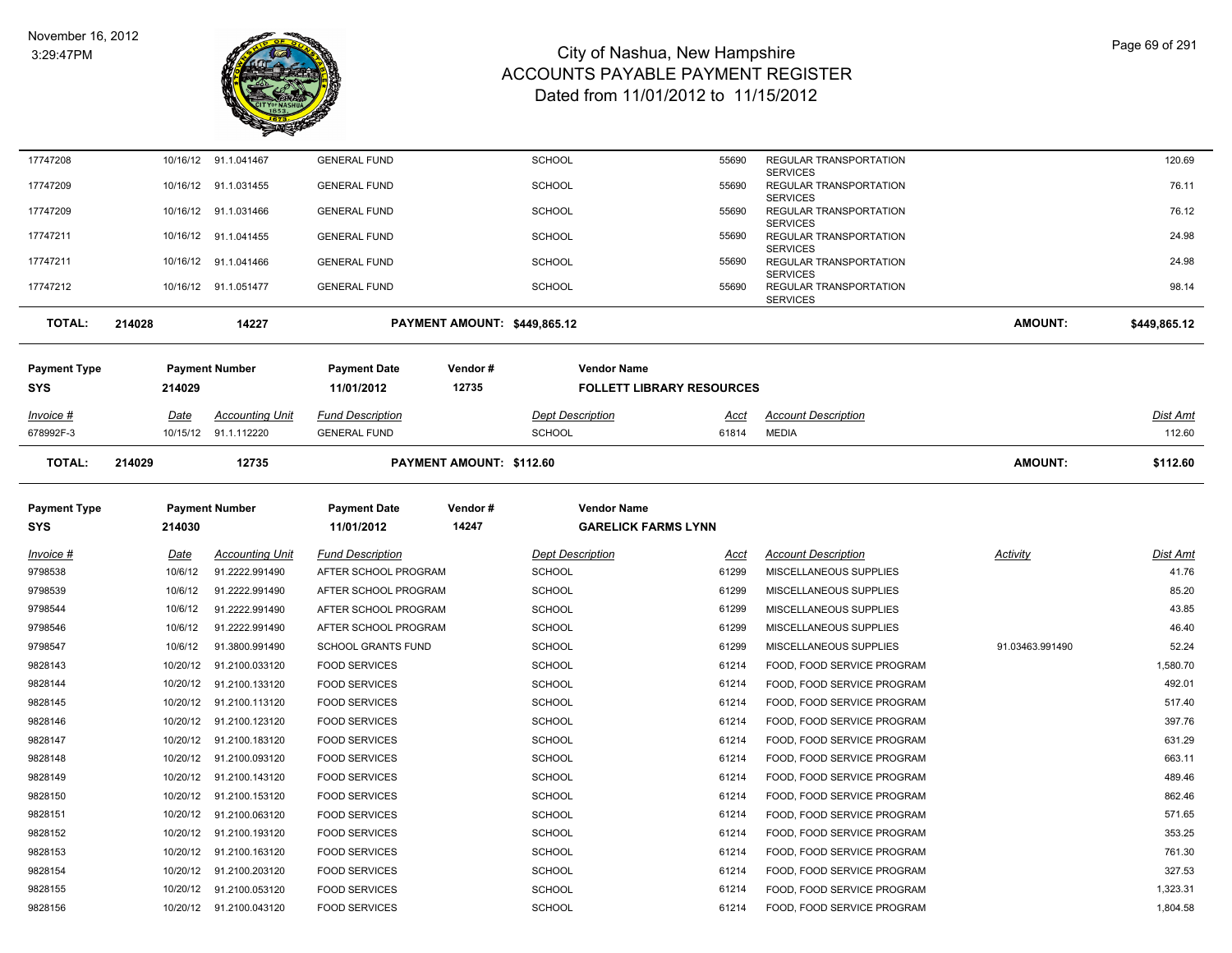

| 9828160                           |             | 10/20/12 91.2100.103120                        | <b>FOOD SERVICES</b>                           |                                | <b>SCHOOL</b>                                         | 61214         | FOOD, FOOD SERVICE PROGRAM                         |                | 321.13                   |
|-----------------------------------|-------------|------------------------------------------------|------------------------------------------------|--------------------------------|-------------------------------------------------------|---------------|----------------------------------------------------|----------------|--------------------------|
| 9828161                           | 10/20/12    | 91.2100.173120                                 | <b>FOOD SERVICES</b>                           |                                | SCHOOL                                                | 61214         | FOOD, FOOD SERVICE PROGRAM                         |                | 289.46                   |
| 9828162                           |             | 10/20/12 91.2100.073120                        | <b>FOOD SERVICES</b>                           |                                | <b>SCHOOL</b>                                         | 61214         | FOOD, FOOD SERVICE PROGRAM                         |                | 1,236.92                 |
| <b>TOTAL:</b>                     | 214030      | 14247                                          |                                                | PAYMENT AMOUNT: \$12,892.77    |                                                       |               |                                                    | <b>AMOUNT:</b> | \$12,892.77              |
| <b>Payment Type</b><br>SYS        | 214031      | <b>Payment Number</b>                          | <b>Payment Date</b><br>11/01/2012              | Vendor#<br>15325               | <b>Vendor Name</b><br><b>LUANE GENEST</b>             |               |                                                    |                |                          |
| Invoice #<br>OCT-12               | Date        | <b>Accounting Unit</b><br>10/15/12 91.1.201124 | <b>Fund Description</b><br><b>GENERAL FUND</b> |                                | <b>Dept Description</b><br><b>SCHOOL</b>              | Acct<br>61135 | <b>Account Description</b><br>EDUCATIONAL SUPPLIES |                | <u>Dist Amt</u><br>54.83 |
| <b>TOTAL:</b>                     | 214031      | 15325                                          |                                                | <b>PAYMENT AMOUNT: \$54.83</b> |                                                       |               |                                                    | <b>AMOUNT:</b> | \$54.83                  |
| <b>Payment Type</b><br><b>SYS</b> | 214032      | <b>Payment Number</b>                          | <b>Payment Date</b><br>11/01/2012              | Vendor#<br>12553               | <b>Vendor Name</b><br><b>GERMAINE LAWRENCE SCHOOL</b> |               |                                                    |                |                          |
| Invoice #                         | Date        | <b>Accounting Unit</b>                         | <b>Fund Description</b>                        |                                | <b>Dept Description</b>                               | <u>Acct</u>   | <b>Account Description</b>                         |                | Dist Amt                 |
| 5751 9-12                         | 10/12/12    | 91.1.021267                                    | <b>GENERAL FUND</b>                            |                                | <b>SCHOOL</b>                                         | 55694         | TUITION, OUT OF DISTRICT                           |                | 15,320.10                |
| <b>TOTAL:</b>                     | 214032      | 12553                                          |                                                | PAYMENT AMOUNT: \$15,320.10    |                                                       |               |                                                    | <b>AMOUNT:</b> | \$15,320.10              |
| <b>Payment Type</b><br><b>SYS</b> | 214033      | <b>Payment Number</b>                          | <b>Payment Date</b><br>11/01/2012              | Vendor#<br>15321               | <b>Vendor Name</b><br><b>CHRISTOPHER GILL</b>         |               |                                                    |                |                          |
| Invoice #                         | <u>Date</u> |                                                |                                                |                                |                                                       |               | <b>Account Description</b>                         |                | <u>Dist Amt</u>          |
| SPE544/511                        |             | <b>Accounting Unit</b>                         | <b>Fund Description</b>                        |                                | <b>Dept Description</b>                               | <u>Acct</u>   |                                                    |                |                          |
|                                   |             | 10/25/12 91.1.991160                           | <b>GENERAL FUND</b>                            |                                | <b>SCHOOL</b>                                         | 52800         | EDUCATIONAL ASSISTANCE                             |                | 840.00                   |
| <b>TOTAL:</b>                     | 214033      | 15321                                          |                                                | PAYMENT AMOUNT: \$840.00       |                                                       |               |                                                    | <b>AMOUNT:</b> | \$840.00                 |
| <b>Payment Type</b><br><b>SYS</b> | 214034      | <b>Payment Number</b>                          | <b>Payment Date</b><br>11/01/2012              | Vendor#<br>14255               | <b>Vendor Name</b><br><b>GILLS PIZZA CO</b>           |               |                                                    |                |                          |
| Invoice #                         | <b>Date</b> | <b>Accounting Unit</b>                         | <b>Fund Description</b>                        |                                | <b>Dept Description</b>                               | <b>Acct</b>   | <b>Account Description</b>                         |                | <b>Dist Amt</b>          |
| 5849                              | 10/19/12    | 91.2100.063120                                 | <b>FOOD SERVICES</b>                           |                                | <b>SCHOOL</b>                                         | 61214         | FOOD, FOOD SERVICE PROGRAM                         |                | 675.20                   |
| 5851                              | 10/19/12    | 91.2100.113120                                 | <b>FOOD SERVICES</b>                           |                                | <b>SCHOOL</b>                                         | 61214         | FOOD, FOOD SERVICE PROGRAM                         |                | 265.20                   |
| 5852                              | 10/19/12    | 91.2100.123120                                 | <b>FOOD SERVICES</b>                           |                                | <b>SCHOOL</b>                                         | 61214         | FOOD, FOOD SERVICE PROGRAM                         |                | 161.20                   |
| 5923                              | 10/26/12    | 91.2100.033120                                 | <b>FOOD SERVICES</b>                           |                                | SCHOOL                                                | 61214         | FOOD, FOOD SERVICE PROGRAM                         |                | 415.40                   |
| 5924                              | 10/26/12    | 91.2100.043120                                 | <b>FOOD SERVICES</b>                           |                                | <b>SCHOOL</b>                                         | 61214         | FOOD, FOOD SERVICE PROGRAM                         |                | 660.40                   |
| 5925                              | 10/26/12    | 91.2100.073120                                 | <b>FOOD SERVICES</b>                           |                                | <b>SCHOOL</b>                                         | 61214         | FOOD, FOOD SERVICE PROGRAM                         |                | 730.80                   |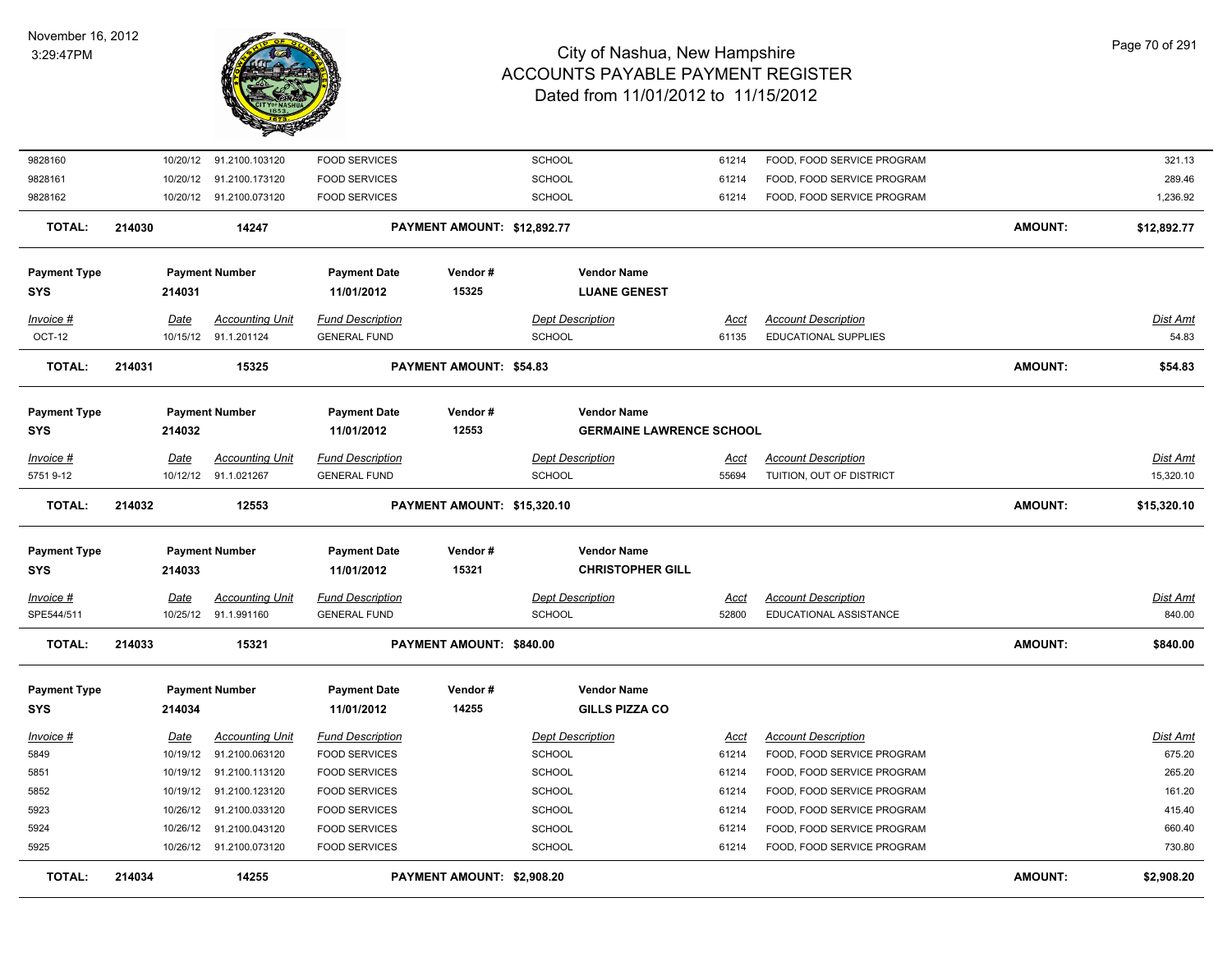

| <b>Payment Type</b><br><b>SYS</b> | 214035      | <b>Payment Number</b>   | <b>Payment Date</b><br>11/01/2012 | Vendor#<br>10853         |                         | <b>Vendor Name</b><br><b>GRAINGER</b> |             |                            |                |                 |
|-----------------------------------|-------------|-------------------------|-----------------------------------|--------------------------|-------------------------|---------------------------------------|-------------|----------------------------|----------------|-----------------|
| Invoice #                         | <u>Date</u> | <b>Accounting Unit</b>  | <b>Fund Description</b>           |                          | <b>Dept Description</b> |                                       | <u>Acct</u> | <b>Account Description</b> |                | <b>Dist Amt</b> |
| 9949903331                        | 10/12/12    | 91.1.222620             | <b>GENERAL FUND</b>               |                          | SCHOOL                  |                                       | 61421       | SUPPLIES, HVAC             |                | 177.66          |
| 9950060302                        | 10/12/12    | 91.1.222620             | <b>GENERAL FUND</b>               |                          | <b>SCHOOL</b>           |                                       | 61421       | SUPPLIES, HVAC             |                | 112.14          |
| 9951046219                        |             | 10/15/12 91.1.222620    | <b>GENERAL FUND</b>               |                          | <b>SCHOOL</b>           |                                       | 61421       | SUPPLIES, HVAC             |                | 698.00          |
| <b>TOTAL:</b>                     | 214035      | 10853                   |                                   | PAYMENT AMOUNT: \$987.80 |                         |                                       |             |                            | <b>AMOUNT:</b> | \$987.80        |
| <b>Payment Type</b>               |             | <b>Payment Number</b>   | <b>Payment Date</b>               | Vendor#                  |                         | <b>Vendor Name</b>                    |             |                            |                |                 |
| <b>SYS</b>                        | 214036      |                         | 11/01/2012                        | 14271                    |                         | <b>GREAT STATE BEVERAGES INC</b>      |             |                            |                |                 |
| Invoice #                         | Date        | <b>Accounting Unit</b>  | <b>Fund Description</b>           |                          | <b>Dept Description</b> |                                       | Acct        | <b>Account Description</b> |                | Dist Amt        |
| 0470056                           | 10/26/12    | 91.2100.043120          | <b>FOOD SERVICES</b>              |                          | <b>SCHOOL</b>           |                                       | 61214       | FOOD, FOOD SERVICE PROGRAM |                | 305.66          |
| 0470072                           |             | 10/26/12 91.2100.033120 | <b>FOOD SERVICES</b>              |                          | <b>SCHOOL</b>           |                                       | 61214       | FOOD, FOOD SERVICE PROGRAM |                | 127.58          |
| 0470073                           |             | 10/26/12 91.2100.033120 | <b>FOOD SERVICES</b>              |                          | <b>SCHOOL</b>           |                                       | 61214       | FOOD, FOOD SERVICE PROGRAM |                | $-38.50$        |
| <b>TOTAL:</b>                     | 214036      | 14271                   |                                   | PAYMENT AMOUNT: \$394.74 |                         |                                       |             |                            | <b>AMOUNT:</b> | \$394.74        |
| <b>Payment Type</b>               |             | <b>Payment Number</b>   | <b>Payment Date</b>               | Vendor#                  |                         | <b>Vendor Name</b>                    |             |                            |                |                 |
| <b>SYS</b>                        | 214037      |                         | 11/01/2012                        | 14273                    |                         | <b>GREATER NASHUA CHAMBER OF COMM</b> |             |                            |                |                 |
| Invoice #                         | Date        | <b>Accounting Unit</b>  | <b>Fund Description</b>           |                          | <b>Dept Description</b> |                                       | Acct        | <b>Account Description</b> |                | <b>Dist Amt</b> |
| 15040                             |             | 10/23/12 91.1.012320    | <b>GENERAL FUND</b>               |                          | <b>SCHOOL</b>           |                                       | 55200       | DUES AND MEMBERSHIPS       |                | 20.00           |
| <b>TOTAL:</b>                     | 214037      | 14273                   |                                   | PAYMENT AMOUNT: \$20.00  |                         |                                       |             |                            | <b>AMOUNT:</b> | \$20.00         |
| <b>Payment Type</b>               |             | <b>Payment Number</b>   | <b>Payment Date</b>               | Vendor#                  |                         | <b>Vendor Name</b>                    |             |                            |                |                 |
| <b>SYS</b>                        | 214038      |                         | 11/01/2012                        | 14280                    |                         | <b>KAREN GUSTIN</b>                   |             |                            |                |                 |
| Invoice #                         | <b>Date</b> | <b>Accounting Unit</b>  | <b>Fund Description</b>           |                          | <b>Dept Description</b> |                                       | <u>Acci</u> | <b>Account Description</b> |                | <u>Dist Amt</u> |
| <b>OCTOBER MILE</b>               |             | 10/26/12 91.2100.993120 | <b>FOOD SERVICES</b>              |                          | <b>SCHOOL</b>           |                                       | 55307       | MILEAGE REIMBURSEMENTS     |                | 134.87          |
| <b>TOTAL:</b>                     | 214038      | 14280                   |                                   | PAYMENT AMOUNT: \$134.87 |                         |                                       |             |                            | <b>AMOUNT:</b> | \$134.87        |
| <b>Payment Type</b>               |             | <b>Payment Number</b>   | <b>Payment Date</b>               | Vendor#                  |                         | <b>Vendor Name</b>                    |             |                            |                |                 |
| <b>SYS</b>                        | 214039      |                         | 11/01/2012                        | 12822                    |                         | <b>MICHAEL HAMILTON</b>               |             |                            |                |                 |
| Invoice #                         | Date        | <b>Accounting Unit</b>  | <b>Fund Description</b>           |                          | <b>Dept Description</b> |                                       | <u>Acct</u> | <b>Account Description</b> |                | <u>Dist Amt</u> |
| 102412-04                         |             | 10/24/12 91.1.041462    | <b>GENERAL FUND</b>               |                          | <b>SCHOOL</b>           |                                       | 55642       | <b>GAME OFFICIALS</b>      |                | 90.00           |
| <b>TOTAL:</b>                     | 214039      | 12822                   |                                   | PAYMENT AMOUNT: \$90.00  |                         |                                       |             |                            | <b>AMOUNT:</b> | \$90.00         |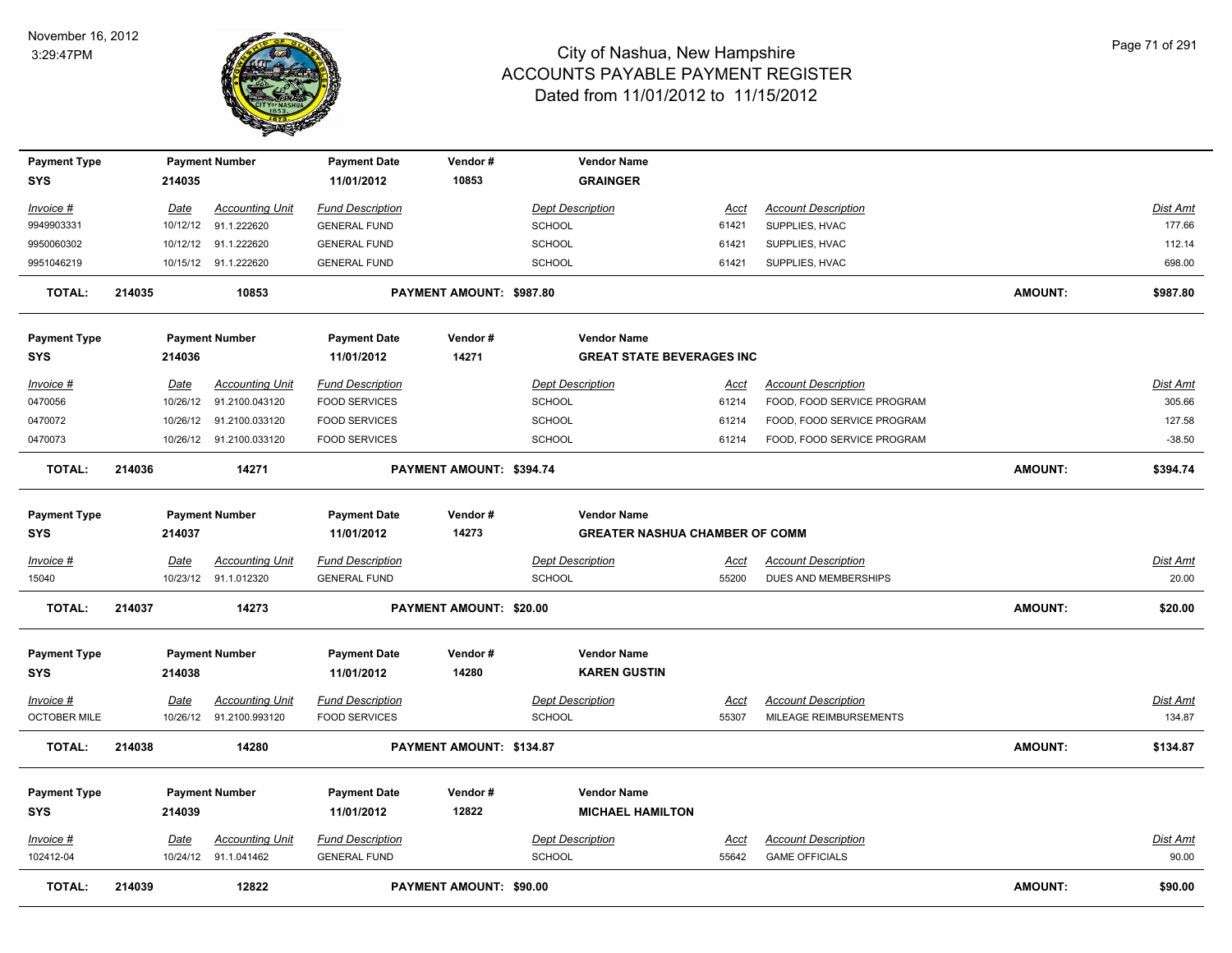

| <b>Payment Type</b>               |        |         | <b>Payment Number</b>   | <b>Payment Date</b>                                   | Vendor#                         |                         | <b>Vendor Name</b>                   |             |                                          |                                 |                 |
|-----------------------------------|--------|---------|-------------------------|-------------------------------------------------------|---------------------------------|-------------------------|--------------------------------------|-------------|------------------------------------------|---------------------------------|-----------------|
| <b>SYS</b>                        |        | 214040  |                         | 11/01/2012                                            | 14287                           |                         | <b>HANNAFORD</b>                     |             |                                          |                                 |                 |
| Invoice #                         |        | Date    | <b>Accounting Unit</b>  | <b>Fund Description</b>                               |                                 | <b>Dept Description</b> |                                      | Acct        | <b>Account Description</b>               |                                 | <b>Dist Amt</b> |
| OCT-12                            |        |         | 10/26/12 91.1.021210    | <b>GENERAL FUND</b>                                   |                                 | <b>SCHOOL</b>           |                                      | 61299       | MISCELLANEOUS SUPPLIES                   |                                 | 200.00          |
| <b>TOTAL:</b>                     | 214040 |         | 14287                   |                                                       | <b>PAYMENT AMOUNT: \$200.00</b> |                         |                                      |             |                                          | <b>AMOUNT:</b>                  |                 |
|                                   |        |         |                         |                                                       |                                 |                         |                                      |             |                                          |                                 | \$200.00        |
|                                   |        |         | <b>Payment Number</b>   | <b>Payment Date</b>                                   | Vendor#                         |                         | <b>Vendor Name</b>                   |             |                                          |                                 |                 |
| <b>Payment Type</b><br><b>SYS</b> |        | 214041  |                         | 11/01/2012                                            | 14290                           |                         | <b>HANSONS AUTOMOTIVE SERVICE</b>    |             |                                          |                                 |                 |
|                                   |        |         |                         |                                                       |                                 |                         |                                      |             |                                          |                                 |                 |
| Invoice #                         |        | Date    | <b>Accounting Unit</b>  | <b>Fund Description</b>                               |                                 | <b>Dept Description</b> |                                      | Acct        | <b>Account Description</b>               |                                 | <b>Dist Amt</b> |
| 40147                             |        |         | 10/16/12 91.1.222620    | <b>GENERAL FUND</b>                                   |                                 | <b>SCHOOL</b>           |                                      | 54600       | <b>VEHICLE REPAIRS &amp; MAINTENANCE</b> |                                 | 201.20          |
| <b>TOTAL:</b>                     | 214041 |         | 14290                   |                                                       | PAYMENT AMOUNT: \$201.20        |                         |                                      |             |                                          | <b>AMOUNT:</b>                  | \$201.20        |
|                                   |        |         |                         |                                                       |                                 |                         |                                      |             |                                          |                                 |                 |
| <b>Payment Type</b>               |        |         | <b>Payment Number</b>   | <b>Payment Date</b>                                   | Vendor#                         |                         | <b>Vendor Name</b>                   |             |                                          | Payee Name                      |                 |
| <b>SYS</b>                        |        | 214042  |                         | 11/01/2012                                            | 12833                           |                         | <b>HARVARD EDUCATION PRESS</b>       |             |                                          | <b>HARVARD EDUCATION LETTER</b> |                 |
| Invoice #                         |        | Date    | <b>Accounting Unit</b>  | <b>Fund Description</b>                               |                                 | <b>Dept Description</b> |                                      | <u>Acct</u> | <b>Account Description</b>               |                                 | Dist Amt        |
| OCT-12                            |        |         | 10/23/12 91.1.051160    | <b>GENERAL FUND</b>                                   |                                 | <b>SCHOOL</b>           |                                      | 61135       | <b>EDUCATIONAL SUPPLIES</b>              |                                 | 51.19           |
| <b>TOTAL:</b>                     | 214042 |         | 12833                   |                                                       | PAYMENT AMOUNT: \$51.19         |                         |                                      |             |                                          | <b>AMOUNT:</b>                  | \$51.19         |
| <b>Payment Type</b>               |        |         | <b>Payment Number</b>   | <b>Payment Date</b>                                   | Vendor#                         |                         | <b>Vendor Name</b>                   |             |                                          |                                 |                 |
| <b>SYS</b>                        |        | 214043  |                         | 11/01/2012                                            | 14293                           |                         | <b>HARVEY CONSTRUCTION CO.</b>       |             |                                          |                                 |                 |
| Invoice #                         |        | Date    | <b>Accounting Unit</b>  | <b>Fund Description</b>                               |                                 | <b>Dept Description</b> |                                      | <u>Acct</u> | <b>Account Description</b>               | Activity                        | <b>Dist Amt</b> |
| $14-1$                            |        |         | 10/25/12 91.5800.164600 | SCHOOL CAPITAL PROJECTS                               |                                 | <b>SCHOOL</b>           |                                      | 81200       | <b>BUILDINGS AND IMPROVEMENTS</b>        | 1011.91.03.30                   | 10,000.00       |
| 5                                 |        | 9/27/12 | 91.5800.134600          | <b>FUND</b><br>SCHOOL CAPITAL PROJECTS<br><b>FUND</b> |                                 | SCHOOL                  |                                      | 81200       | <b>BUILDINGS AND IMPROVEMENTS</b>        | 1011.91.04.30                   | 331,455.24      |
| 6                                 |        |         | 10/25/12 91.5800.134600 | SCHOOL CAPITAL PROJECTS<br><b>FUND</b>                |                                 | <b>SCHOOL</b>           |                                      | 81200       | <b>BUILDINGS AND IMPROVEMENTS</b>        | 1011.91.04.30                   | 253,336.35      |
| <b>TOTAL:</b>                     | 214043 |         | 14293                   |                                                       | PAYMENT AMOUNT: \$594,791.59    |                         |                                      |             |                                          | <b>AMOUNT:</b>                  | \$594,791.59    |
|                                   |        |         |                         |                                                       |                                 |                         | <b>Vendor Name</b>                   |             |                                          |                                 |                 |
| <b>Payment Type</b><br><b>SYS</b> |        | 214044  | <b>Payment Number</b>   | <b>Void Date</b><br>11/01/2012                        | Vendor#<br>12846                |                         | <b>HEATING SPECIALTIES OF NH INC</b> |             |                                          |                                 |                 |
|                                   |        |         |                         |                                                       |                                 |                         |                                      |             |                                          |                                 |                 |
| Invoice #                         |        | Date    | <b>Accounting Unit</b>  | <b>Fund Description</b>                               |                                 | <b>Dept Description</b> |                                      | Acct        | <b>Account Description</b>               |                                 | <b>Dist Amt</b> |
| B 47901                           |        |         | 10/12/12 91.1.222620    | <b>GENERAL FUND</b>                                   |                                 | SCHOOL                  |                                      | 61421       | SUPPLIES, HVAC                           |                                 | 8.10            |
| B 47901                           |        |         | 10/12/12 91.1.222620    | <b>GENERAL FUND</b>                                   |                                 | <b>SCHOOL</b>           |                                      | 61421       | SUPPLIES, HVAC                           |                                 | 8.10            |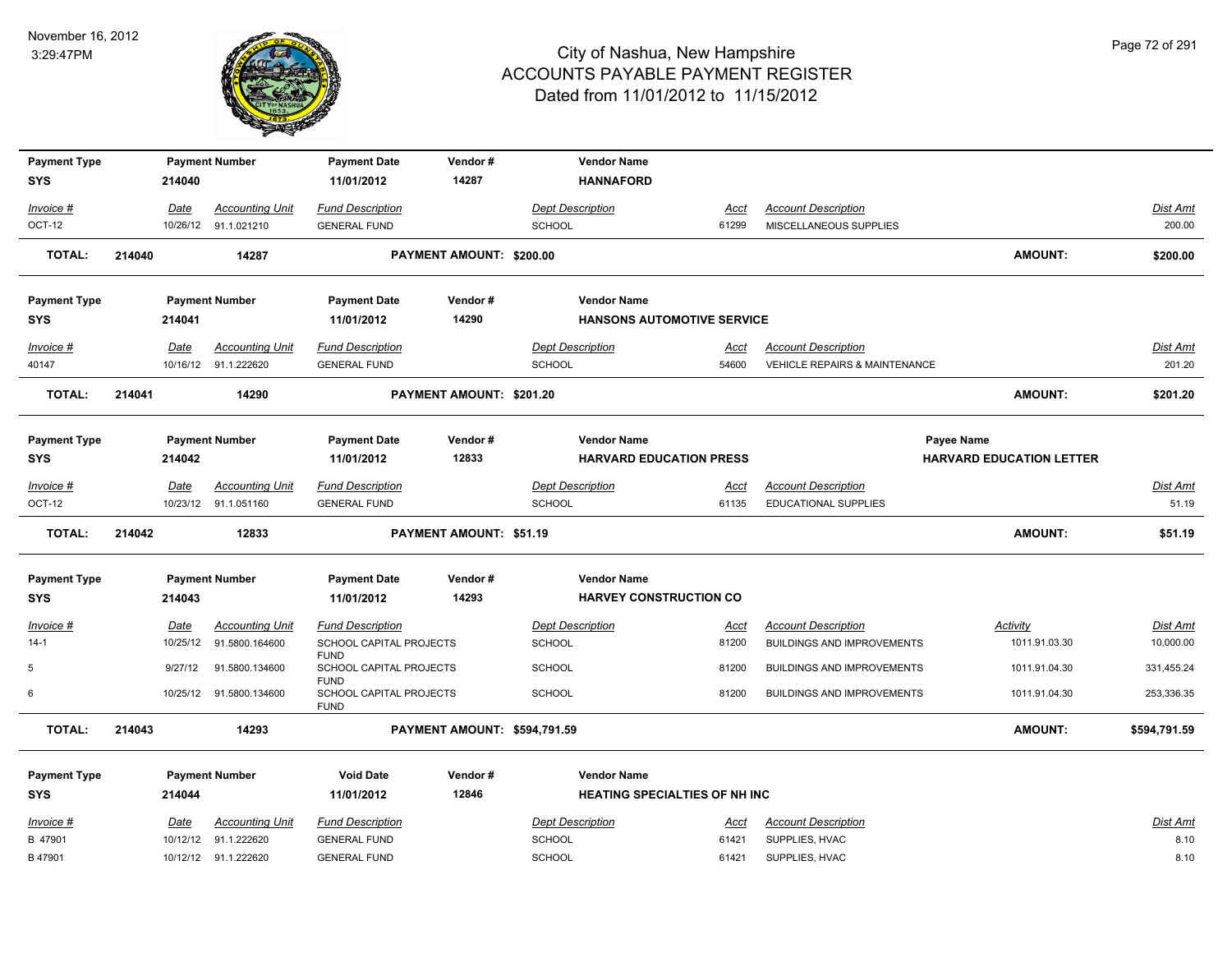

| <b>TOTAL:</b>                     | 214044 |             | 12846                                          |                                                | <b>PAYMENT AMOUNT: \$16.20</b>  |                                        |                                        |                                                         | <b>AMOUNT:</b>                   | \$16.20              |
|-----------------------------------|--------|-------------|------------------------------------------------|------------------------------------------------|---------------------------------|----------------------------------------|----------------------------------------|---------------------------------------------------------|----------------------------------|----------------------|
| <b>Payment Type</b><br><b>SYS</b> |        | 214045      | <b>Payment Number</b>                          | <b>Payment Date</b><br>11/01/2012              | Vendor#<br>12849                | <b>Vendor Name</b><br><b>HEINEMANN</b> |                                        |                                                         |                                  |                      |
| Invoice #                         |        | Date        | <b>Accounting Unit</b>                         | <b>Fund Description</b>                        |                                 | <b>Dept Description</b>                | Acct                                   | <b>Account Description</b>                              |                                  | Dist Amt             |
| 6126061                           |        |             | 10/16/12 91.1.171160                           | <b>GENERAL FUND</b>                            |                                 | SCHOOL                                 | 61807                                  | <b>PUBLICATIONS</b>                                     |                                  | 33.00                |
| <b>TOTAL:</b>                     | 214045 |             | 12849                                          |                                                | <b>PAYMENT AMOUNT: \$33.00</b>  |                                        |                                        |                                                         | <b>AMOUNT:</b>                   | \$33.00              |
| <b>Payment Type</b>               |        |             | <b>Payment Number</b>                          | <b>Payment Date</b>                            | Vendor #                        | <b>Vendor Name</b>                     |                                        |                                                         | Payee Name                       |                      |
| <b>SYS</b>                        |        | 214046      |                                                | 11/01/2012                                     | 11454                           |                                        | <b>HEWLETT PACKARD GOV/ED SALES</b>    |                                                         | <b>HEWLETT PACKARD COMPANY</b>   |                      |
| Invoice #<br>51912700             |        | Date        | <b>Accounting Unit</b><br>10/12/12 91.1.992225 | <b>Fund Description</b><br><b>GENERAL FUND</b> |                                 | <b>Dept Description</b><br>SCHOOL      | Acct<br>71221                          | <b>Account Description</b><br><b>COMPUTER EQUIPMENT</b> |                                  | Dist Amt<br>2,700.00 |
| <b>TOTAL:</b>                     | 214046 |             | 11454                                          |                                                | PAYMENT AMOUNT: \$2,700.00      |                                        |                                        |                                                         | <b>AMOUNT:</b>                   | \$2,700.00           |
| <b>Payment Type</b>               |        |             | <b>Payment Number</b>                          | <b>Payment Date</b>                            | Vendor #                        | <b>Vendor Name</b>                     |                                        |                                                         | Payee Name                       |                      |
| <b>SYS</b>                        |        | 214047      |                                                | 11/01/2012                                     | 14309                           |                                        | HOME DEPOT CREDIT SERVICES             |                                                         | <b>HOME DEPOT CREDIT SERVICE</b> |                      |
| Invoice #                         |        | <u>Date</u> | <b>Accounting Unit</b>                         | <b>Fund Description</b>                        |                                 | <b>Dept Description</b>                | <u>Acct</u>                            | <b>Account Description</b>                              |                                  | <b>Dist Amt</b>      |
| 1029927                           |        | 10/15/12    | 91.1.041370                                    | <b>GENERAL FUND</b>                            |                                 | <b>SCHOOL</b>                          | 61135                                  | <b>EDUCATIONAL SUPPLIES</b>                             |                                  | 122.58               |
| 3047148                           |        | 10/23/12    | 91.1.031370                                    | <b>GENERAL FUND</b>                            |                                 | <b>SCHOOL</b>                          | 61135                                  | EDUCATIONAL SUPPLIES                                    |                                  | 102.03               |
| 4056963                           |        | 10/2/12     | 91.1.061375                                    | <b>GENERAL FUND</b>                            |                                 | <b>SCHOOL</b>                          | 61135                                  | EDUCATIONAL SUPPLIES                                    |                                  | 15.46                |
| 5015142                           |        | 10/11/12    | 91.1.061375                                    | <b>GENERAL FUND</b>                            |                                 | <b>SCHOOL</b>                          | 61135                                  | EDUCATIONAL SUPPLIES                                    |                                  | 42.88                |
| 5053990                           |        | 9/21/12     | 91.1.061375                                    | <b>GENERAL FUND</b>                            |                                 | SCHOOL                                 | 61135                                  | <b>EDUCATIONAL SUPPLIES</b>                             |                                  | 19.20                |
| 7020635                           |        | 10/19/12    | 91.1.041370                                    | <b>GENERAL FUND</b>                            |                                 | SCHOOL                                 | 61135                                  | <b>EDUCATIONAL SUPPLIES</b>                             |                                  | 96.61                |
| 7020637                           |        |             | 10/19/12 91.1.041370                           | <b>GENERAL FUND</b>                            |                                 | SCHOOL                                 | 61135                                  | <b>EDUCATIONAL SUPPLIES</b>                             |                                  | 25.94                |
| <b>TOTAL:</b>                     | 214047 |             | 14309                                          |                                                | PAYMENT AMOUNT: \$424.70        |                                        |                                        |                                                         | <b>AMOUNT:</b>                   | \$424.70             |
| <b>Payment Type</b>               |        |             | <b>Payment Number</b>                          | <b>Payment Date</b>                            | Vendor#                         | <b>Vendor Name</b>                     |                                        |                                                         |                                  |                      |
| <b>SYS</b>                        |        | 214048      |                                                | 11/01/2012                                     | 14963                           |                                        | <b>J. SALLESE &amp; SONS LOCKSMITH</b> |                                                         |                                  |                      |
| Invoice #                         |        | Date        | Accounting Unit                                | <b>Fund Description</b>                        |                                 | <b>Dept Description</b>                | Acct                                   | <b>Account Description</b>                              |                                  | Dist Amt             |
| 29438                             |        |             | 10/12/12 91.1.061160                           | <b>GENERAL FUND</b>                            |                                 | <b>SCHOOL</b>                          | 54487                                  | <b>EQUIPMENT REPAIRS &amp;</b><br><b>MAINTENANCE</b>    |                                  | 169.42               |
| <b>TOTAL:</b>                     | 214048 |             | 14963                                          |                                                | <b>PAYMENT AMOUNT: \$169.42</b> |                                        |                                        |                                                         | <b>AMOUNT:</b>                   | \$169.42             |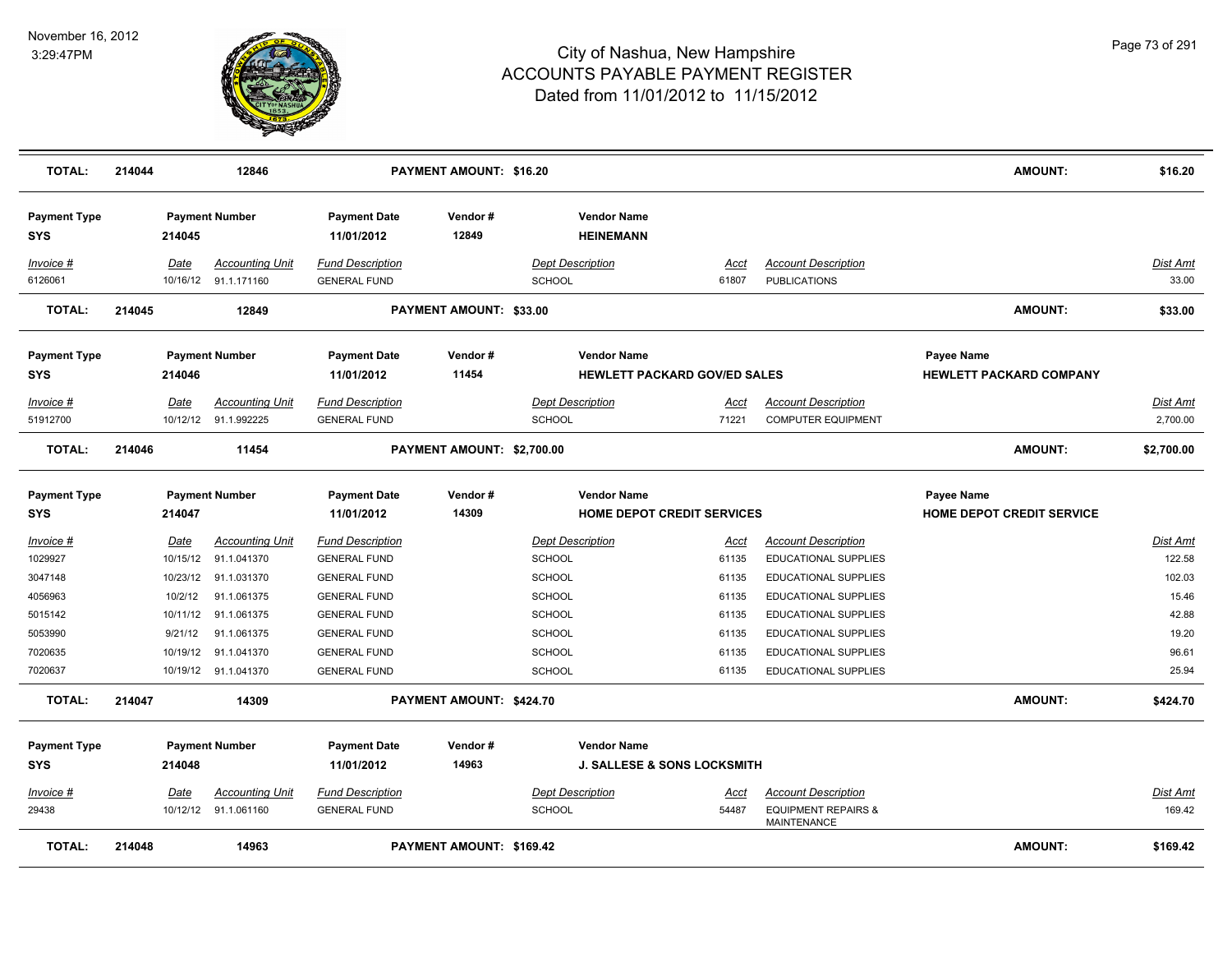

| <b>Payment Type</b> |        |        | <b>Payment Number</b>  | <b>Payment Date</b>     | Vendor#                        |                         | <b>Vendor Name</b>                  |             |                             |                |                 |
|---------------------|--------|--------|------------------------|-------------------------|--------------------------------|-------------------------|-------------------------------------|-------------|-----------------------------|----------------|-----------------|
| <b>SYS</b>          |        | 214049 |                        | 11/01/2012              | 15089                          |                         | <b>CHERYL JACOBS</b>                |             |                             |                |                 |
| Invoice #           |        | Date   | <b>Accounting Unit</b> | <b>Fund Description</b> |                                | <b>Dept Description</b> |                                     | Acct        | <b>Account Description</b>  |                | Dist Amt        |
| MILES-SEPT/OCT      |        |        | 10/29/12 91.1.992322   | <b>GENERAL FUND</b>     |                                | <b>SCHOOL</b>           |                                     | 55307       | MILEAGE REIMBURSEMENTS      |                | 37.74           |
| TOTAL:              | 214049 |        | 15089                  |                         | <b>PAYMENT AMOUNT: \$37.74</b> |                         |                                     |             |                             | <b>AMOUNT:</b> | \$37.74         |
| <b>Payment Type</b> |        |        | <b>Payment Number</b>  | <b>Payment Date</b>     | Vendor#                        |                         | <b>Vendor Name</b>                  |             |                             |                |                 |
| <b>SYS</b>          |        | 214050 |                        | 11/01/2012              | 14354                          |                         | <b>KELVIN</b>                       |             |                             |                |                 |
| Invoice #           |        | Date   | <b>Accounting Unit</b> | <b>Fund Description</b> |                                | <b>Dept Description</b> |                                     | <u>Acct</u> | <b>Account Description</b>  |                | <b>Dist Amt</b> |
| 234493              |        |        | 10/10/12 91.1.071375   | <b>GENERAL FUND</b>     |                                | <b>SCHOOL</b>           |                                     | 61135       | EDUCATIONAL SUPPLIES        |                | 241.62          |
| 234798              |        |        | 10/17/12 91.1.071375   | <b>GENERAL FUND</b>     |                                | <b>SCHOOL</b>           |                                     | 61135       | <b>EDUCATIONAL SUPPLIES</b> |                | 69.85           |
| TOTAL:              | 214050 |        | 14354                  |                         | PAYMENT AMOUNT: \$311.47       |                         |                                     |             |                             | <b>AMOUNT:</b> | \$311.47        |
| <b>Payment Type</b> |        |        | <b>Payment Number</b>  | <b>Payment Date</b>     | Vendor#                        |                         | <b>Vendor Name</b>                  |             |                             |                |                 |
| <b>SYS</b>          |        | 214051 |                        | 11/01/2012              | 14371                          |                         | <b>ALLISON KRONES</b>               |             |                             |                |                 |
| Invoice #           |        | Date   | <b>Accounting Unit</b> | <b>Fund Description</b> |                                | <b>Dept Description</b> |                                     | <b>Acct</b> | <b>Account Description</b>  |                | Dist Amt        |
| EDU582              |        |        | 10/25/12 91.1.991160   | <b>GENERAL FUND</b>     |                                | <b>SCHOOL</b>           |                                     | 52800       | EDUCATIONAL ASSISTANCE      |                | 310.74          |
| <b>TOTAL:</b>       | 214051 |        | 14371                  |                         | PAYMENT AMOUNT: \$310.74       |                         |                                     |             |                             | <b>AMOUNT:</b> | \$310.74        |
| <b>Payment Type</b> |        |        | <b>Payment Number</b>  | <b>Payment Date</b>     | Vendor#                        |                         | <b>Vendor Name</b>                  |             |                             |                |                 |
| <b>SYS</b>          |        | 214052 |                        | 11/01/2012              | 14377                          |                         | <b>LAKESHORE LEARNING MATERIALS</b> |             |                             |                |                 |
| Invoice #           |        | Date   | <b>Accounting Unit</b> | <b>Fund Description</b> |                                | <b>Dept Description</b> |                                     | <u>Acct</u> | <b>Account Description</b>  |                | Dist Amt        |
| 4520261012          |        |        | 10/18/12 91.1.101120   | <b>GENERAL FUND</b>     |                                | <b>SCHOOL</b>           |                                     | 61135       | EDUCATIONAL SUPPLIES        |                | 171.35          |
| <b>TOTAL:</b>       | 214052 |        | 14377                  |                         | PAYMENT AMOUNT: \$171.35       |                         |                                     |             |                             | <b>AMOUNT:</b> | \$171.35        |
| <b>Payment Type</b> |        |        | <b>Payment Number</b>  | <b>Payment Date</b>     | Vendor#                        |                         | <b>Vendor Name</b>                  |             |                             |                |                 |
| <b>SYS</b>          |        | 214053 |                        | 11/01/2012              | 14702                          |                         | <b>LIBERTY UTILITIES</b>            |             |                             |                |                 |
| Invoice #           |        | Date   | <b>Accounting Unit</b> | <b>Fund Description</b> |                                | <b>Dept Description</b> |                                     | Acct        | <b>Account Description</b>  |                | Dist Amt        |
| 49144OCT2           |        |        | 10/22/12 91.1.182621   | <b>GENERAL FUND</b>     |                                | <b>SCHOOL</b>           |                                     | 54114       | <b>HEATING GAS</b>          |                | 246.35          |
| 605704OCT2          |        |        | 10/18/12 91.1.192621   | <b>GENERAL FUND</b>     |                                | <b>SCHOOL</b>           |                                     | 54114       | <b>HEATING GAS</b>          |                | 276.31          |
| 608275OCT2          |        |        | 10/15/12 91.1.102621   | <b>GENERAL FUND</b>     |                                | <b>SCHOOL</b>           |                                     | 54114       | <b>HEATING GAS</b>          |                | 399.03          |
| <b>TOTAL:</b>       | 214053 |        | 14702                  |                         | PAYMENT AMOUNT: \$921.69       |                         |                                     |             |                             | <b>AMOUNT:</b> | \$921.69        |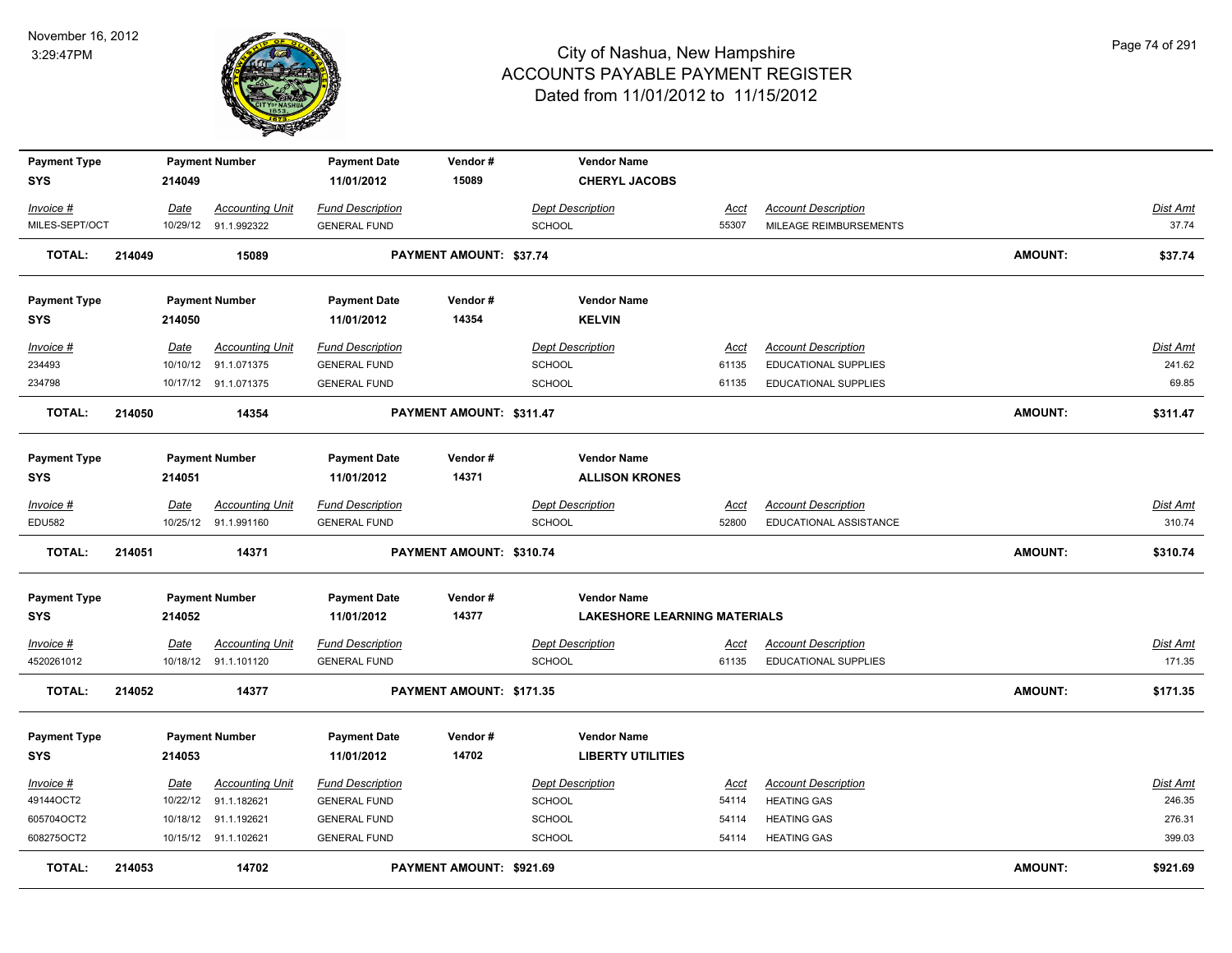

| <b>Payment Type</b> |          | <b>Payment Number</b>    | <b>Payment Date</b>      | Vendor#                         | <b>Vendor Name</b>                        |       |                             |                 |          |
|---------------------|----------|--------------------------|--------------------------|---------------------------------|-------------------------------------------|-------|-----------------------------|-----------------|----------|
| <b>SYS</b>          | 214054   |                          | 11/01/2012               | 11092                           | <b>LAUREN LINSCOTT</b>                    |       |                             |                 |          |
| Invoice #           | Date     | <b>Accounting Unit</b>   | <b>Fund Description</b>  |                                 | <b>Dept Description</b>                   | Acct  | <b>Account Description</b>  |                 | Dist Amt |
| EL575               |          | 10/25/12 91.1.991160     | <b>GENERAL FUND</b>      |                                 | <b>SCHOOL</b>                             | 52800 | EDUCATIONAL ASSISTANCE      |                 | 463.34   |
| <b>TOTAL:</b>       | 214054   | 11092                    |                          | PAYMENT AMOUNT: \$463.34        |                                           |       |                             | <b>AMOUNT:</b>  | \$463.34 |
| <b>Payment Type</b> |          | <b>Payment Number</b>    | <b>Payment Date</b>      | Vendor#                         | <b>Vendor Name</b>                        |       |                             |                 |          |
| <b>SYS</b>          | 214055   |                          | 11/01/2012               | 13035                           | <b>M &amp; M ELECTRICAL SUPPLY CO INC</b> |       |                             |                 |          |
| Invoice #           | Date     | <b>Accounting Unit</b>   | <b>Fund Description</b>  |                                 | <b>Dept Description</b>                   | Acct  | <b>Account Description</b>  |                 | Dist Amt |
| 28955               | 10/12/12 | 91.1.031300              | <b>GENERAL FUND</b>      |                                 | <b>SCHOOL</b>                             | 61135 | <b>EDUCATIONAL SUPPLIES</b> |                 | 20.40    |
| 29098               |          | 10/16/12 91.1.222620     | <b>GENERAL FUND</b>      |                                 | <b>SCHOOL</b>                             | 61407 | SUPPLIES, ELECTRICAL        |                 | 44.01    |
| 29181               | 10/17/12 | 91.1.222620              | <b>GENERAL FUND</b>      |                                 | <b>SCHOOL</b>                             | 61407 | SUPPLIES, ELECTRICAL        |                 | 32.81    |
| 29201               |          | 10/17/12 91.1.222620     | <b>GENERAL FUND</b>      |                                 | SCHOOL                                    | 61407 | SUPPLIES, ELECTRICAL        |                 | 137.70   |
| TOTAL:              | 214055   | 13035                    |                          | <b>PAYMENT AMOUNT: \$234.92</b> |                                           |       |                             | <b>AMOUNT:</b>  | \$234.92 |
| <b>Payment Type</b> |          | <b>Payment Number</b>    | <b>Payment Date</b>      | Vendor#                         | <b>Vendor Name</b>                        |       |                             |                 |          |
| <b>SYS</b>          | 214056   |                          | 11/01/2012               | 14420                           | <b>M SAUNDERS INC</b>                     |       |                             |                 |          |
| Invoice #           | Date     | <b>Accounting Unit</b>   | <b>Fund Description</b>  |                                 | <b>Dept Description</b>                   | Acct  | <b>Account Description</b>  | <b>Activity</b> | Dist Amt |
| 653065 - 1090       | 9/14/12  | 91.2100.123120           | <b>FOOD SERVICES</b>     |                                 | <b>SCHOOL</b>                             | 61214 | FOOD, FOOD SERVICE PROGRAM  |                 | 218.48   |
| 653073 - 1090       | 9/18/12  | 91.2100.123120           | <b>FOOD SERVICES</b>     |                                 | <b>SCHOOL</b>                             | 61214 | FOOD, FOOD SERVICE PROGRAM  |                 | 13.50    |
| 654343 - 1090       | 9/21/12  | 91.2100.123120           | <b>FOOD SERVICES</b>     |                                 | <b>SCHOOL</b>                             | 61214 | FOOD, FOOD SERVICE PROGRAM  |                 | 228.33   |
| 657596 - 1922       | 10/15/12 | 91.3810.153120           | FOOD SERVICE GRANTS FUND |                                 | SCHOOL DOE GRANTS FUND                    | 61214 | FOOD, FOOD SERVICE PROGRAM  | 91.03093.153120 | 191.65   |
| 657597 - 2192       | 10/15/12 | 91.3810.203120           | FOOD SERVICE GRANTS FUND |                                 | SCHOOL DOE GRANTS FUND                    | 61214 | FOOD, FOOD SERVICE PROGRAM  | 91.03093.203120 | 139.75   |
| 657801 - 1921       |          | 10/11/12  91.3810.163120 | FOOD SERVICE GRANTS FUND |                                 | SCHOOL DOE GRANTS FUND                    | 61214 | FOOD, FOOD SERVICE PROGRAM  | 91.03093.163120 | 410.35   |
| 657802 - 1921       | 10/15/12 | 91.3810.163120           | FOOD SERVICE GRANTS FUND |                                 | SCHOOL DOE GRANTS FUND                    | 61214 | FOOD, FOOD SERVICE PROGRAM  | 91.03093.163120 | 121.80   |
| 658053 - 2120       | 10/15/12 | 91.3810.113120           | FOOD SERVICE GRANTS FUND |                                 | SCHOOL DOE GRANTS FUND                    | 61214 | FOOD, FOOD SERVICE PROGRAM  | 91.03093.113120 | 157.70   |
| 658054 - 2120       | 10/16/12 | 91.3810.113120           | FOOD SERVICE GRANTS FUND |                                 | SCHOOL DOE GRANTS FUND                    | 61214 | FOOD, FOOD SERVICE PROGRAM  | 91.03093.113120 | 85.35    |
| 658056 - 2120       |          | 10/18/12 91.3810.113120  | FOOD SERVICE GRANTS FUND |                                 | SCHOOL DOE GRANTS FUND                    | 61214 | FOOD, FOOD SERVICE PROGRAM  | 91.03093.113120 | 276.60   |
| 658271 - 1919       |          | 10/15/12 91.3810.183120  | FOOD SERVICE GRANTS FUND |                                 | SCHOOL DOE GRANTS FUND                    | 61214 | FOOD, FOOD SERVICE PROGRAM  | 91.03093.183120 | 396.25   |
| 658272 - 1918       |          | 10/15/12  91.3810.093120 | FOOD SERVICE GRANTS FUND |                                 | SCHOOL DOE GRANTS FUND                    | 61214 | FOOD, FOOD SERVICE PROGRAM  | 91.03093.093120 | 397.74   |
| 658694 - 1086       |          | 10/22/12 91.2100.063120  | <b>FOOD SERVICES</b>     |                                 | <b>SCHOOL</b>                             | 61214 | FOOD, FOOD SERVICE PROGRAM  |                 | 182.73   |
| 658858 - 1922       |          | 10/19/12 91.3810.153120  | FOOD SERVICE GRANTS FUND |                                 | SCHOOL DOE GRANTS FUND                    | 61214 | FOOD, FOOD SERVICE PROGRAM  | 91.03093.153120 | 180.75   |
| 658859 - 2192       | 10/19/12 | 91.3810.203120           | FOOD SERVICE GRANTS FUND |                                 | <b>SCHOOL DOE GRANTS FUND</b>             | 61214 | FOOD, FOOD SERVICE PROGRAM  | 91.03093.203120 | 180.75   |
| 658861 - 1922       | 10/22/12 | 91.3810.153120           | FOOD SERVICE GRANTS FUND |                                 | SCHOOL DOE GRANTS FUND                    | 61214 | FOOD, FOOD SERVICE PROGRAM  | 91.03093.153120 | 211.65   |
| 658862 - 2192       | 10/22/12 | 91.3810.203120           | FOOD SERVICE GRANTS FUND |                                 | SCHOOL DOE GRANTS FUND                    | 61214 | FOOD, FOOD SERVICE PROGRAM  | 91.03093.203120 | 141.75   |
| 659058 - 1921       |          | 10/18/12  91.3810.163120 | FOOD SERVICE GRANTS FUND |                                 | <b>SCHOOL DOE GRANTS FUND</b>             | 61214 | FOOD, FOOD SERVICE PROGRAM  | 91.03093.163120 | 261.55   |
| 659059 - 1921       |          | 10/23/12 91.3810.163120  | FOOD SERVICE GRANTS FUND |                                 | SCHOOL DOE GRANTS FUND                    | 61214 | FOOD, FOOD SERVICE PROGRAM  | 91.03093.163120 | 718.50   |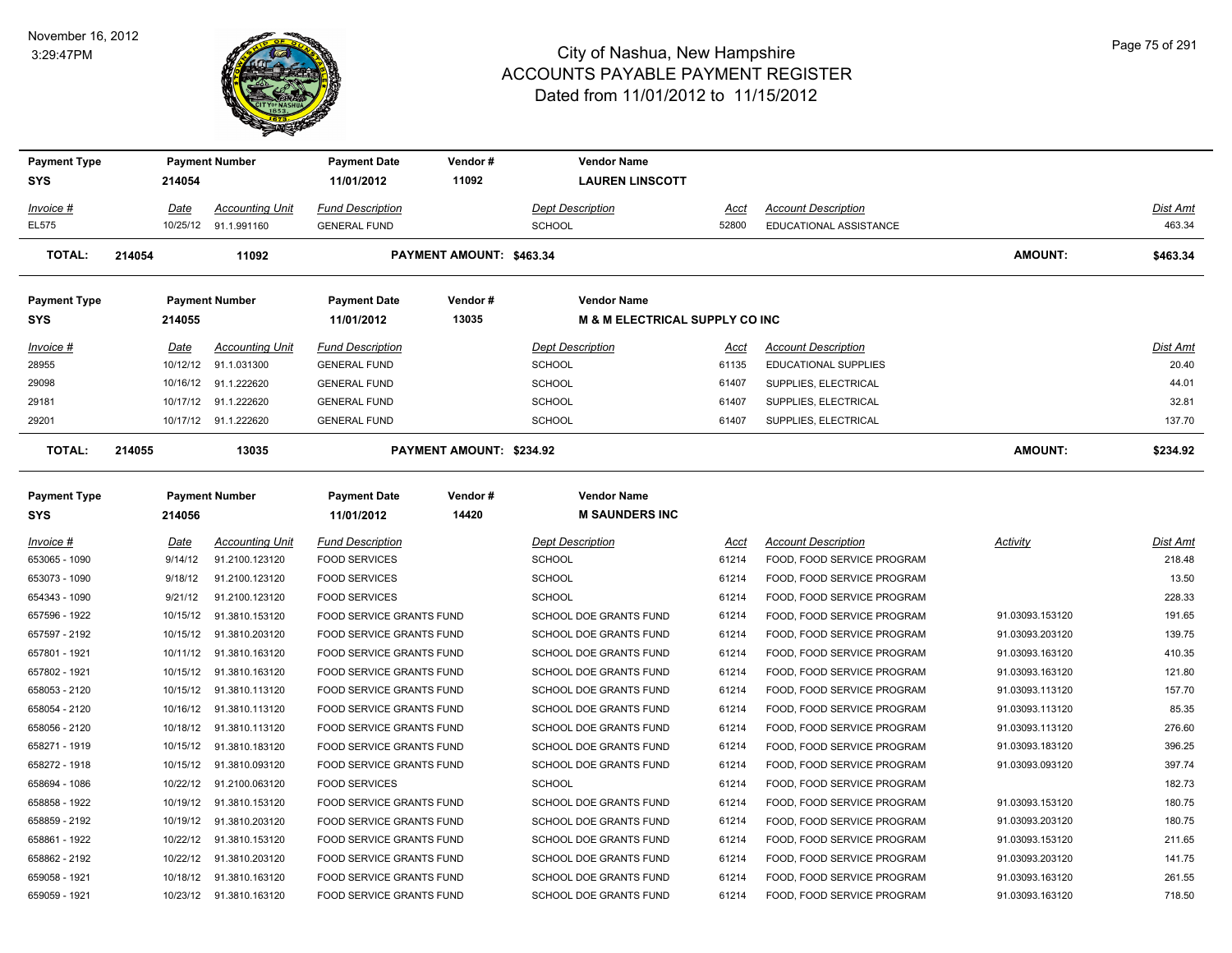

| 659299 - 2120<br>659311 - 1920 |          | 10/23/12 91.3810.113120<br>10/19/12  91.3810.143120 | FOOD SERVICE GRANTS FUND<br>FOOD SERVICE GRANTS FUND |                            | SCHOOL DOE GRANTS FUND<br>SCHOOL DOE GRANTS FUND | 61214<br>61214 | FOOD, FOOD SERVICE PROGRAM<br>FOOD, FOOD SERVICE PROGRAM | 91.03093.113120<br>91.03093.143120 | 186.70<br>186.65 |
|--------------------------------|----------|-----------------------------------------------------|------------------------------------------------------|----------------------------|--------------------------------------------------|----------------|----------------------------------------------------------|------------------------------------|------------------|
| 659478 - 1084                  |          | 10/22/12 91.2100.163120                             | <b>FOOD SERVICES</b>                                 |                            | <b>SCHOOL</b>                                    | 61214          | FOOD, FOOD SERVICE PROGRAM                               |                                    | 269.77           |
| 659517 - 1082                  |          | 10/22/12 91.2100.133120                             | <b>FOOD SERVICES</b>                                 |                            | <b>SCHOOL</b>                                    | 61214          | FOOD, FOOD SERVICE PROGRAM                               |                                    | 197.39           |
| 659519 - 1074                  |          | 10/22/12 91.2100.093120                             | <b>FOOD SERVICES</b>                                 |                            | <b>SCHOOL</b>                                    | 61214          | FOOD, FOOD SERVICE PROGRAM                               |                                    | 280.52           |
| 659520 - 1085                  |          | 10/22/12 91.2100.183120                             | <b>FOOD SERVICES</b>                                 |                            | <b>SCHOOL</b>                                    | 61214          | FOOD, FOOD SERVICE PROGRAM                               |                                    | 212.88           |
| 659522 - 1919                  | 10/22/12 | 91.3810.183120                                      | FOOD SERVICE GRANTS FUND                             |                            | SCHOOL DOE GRANTS FUND                           | 61214          | FOOD, FOOD SERVICE PROGRAM                               | 91.03093.183120                    | 147.25           |
| 659523 - 1918                  | 10/22/12 | 91.3810.093120                                      | FOOD SERVICE GRANTS FUND                             |                            | SCHOOL DOE GRANTS FUND                           | 61214          | FOOD, FOOD SERVICE PROGRAM                               | 91.03093.093120                    | 198.20           |
| 659556 - 1080                  | 10/22/12 | 91.2100.173120                                      | <b>FOOD SERVICES</b>                                 |                            | <b>SCHOOL</b>                                    | 61214          | FOOD, FOOD SERVICE PROGRAM                               |                                    | 264.61           |
| 659866 - 1922                  |          | 10/26/12 91.3810.153120                             | FOOD SERVICE GRANTS FUND                             |                            | SCHOOL DOE GRANTS FUND                           | 61214          | FOOD, FOOD SERVICE PROGRAM                               | 91.03093.153120                    | 131.80           |
| 659867 - 2192                  |          | 10/26/12 91.3810.203120                             | FOOD SERVICE GRANTS FUND                             |                            | SCHOOL DOE GRANTS FUND                           | 61214          | FOOD, FOOD SERVICE PROGRAM                               | 91.03093.203120                    | 98.85            |
| 659882 - 1084                  |          | 10/23/12 91.2100.163120                             | <b>FOOD SERVICES</b>                                 |                            | <b>SCHOOL</b>                                    | 61214          | FOOD, FOOD SERVICE PROGRAM                               |                                    | 35.85            |
| 659888 - 1922                  | 10/23/12 | 91.3810.153120                                      | FOOD SERVICE GRANTS FUND                             |                            | SCHOOL DOE GRANTS FUND                           | 61214          | FOOD, FOOD SERVICE PROGRAM                               | 91.03093.153120                    | 218.60           |
| 659889 - 1086                  | 10/23/12 | 91.2100.063120                                      | <b>FOOD SERVICES</b>                                 |                            | <b>SCHOOL</b>                                    | 61214          | FOOD, FOOD SERVICE PROGRAM                               |                                    | 25.42            |
| 660068 - 1082                  |          | 10/24/12 91.2100.133120                             | <b>FOOD SERVICES</b>                                 |                            | <b>SCHOOL</b>                                    | 61214          | FOOD, FOOD SERVICE PROGRAM                               |                                    | 130.09           |
| 660072 - 1078                  |          | 10/24/12 91.2100.103120                             | <b>FOOD SERVICES</b>                                 |                            | <b>SCHOOL</b>                                    | 61214          | FOOD, FOOD SERVICE PROGRAM                               |                                    | 87.83            |
| 660073 - 1078                  |          | 10/25/12 91.2100.103120                             | <b>FOOD SERVICES</b>                                 |                            | <b>SCHOOL</b>                                    | 61214          | FOOD, FOOD SERVICE PROGRAM                               |                                    | 35.85            |
| 660124 - 1083                  | 10/24/12 | 91.2100.073120                                      | <b>FOOD SERVICES</b>                                 |                            | <b>SCHOOL</b>                                    | 61214          | FOOD, FOOD SERVICE PROGRAM                               |                                    | 112.39           |
| 660257 - 1086                  | 10/25/12 | 91.2100.063120                                      | <b>FOOD SERVICES</b>                                 |                            | <b>SCHOOL</b>                                    | 61214          | FOOD, FOOD SERVICE PROGRAM                               |                                    | 191.44           |
| 660258 - 1920                  | 10/25/12 | 91.3810.143120                                      | FOOD SERVICE GRANTS FUND                             |                            | SCHOOL DOE GRANTS FUND                           | 61214          | FOOD, FOOD SERVICE PROGRAM                               | 91.03093.143120                    | 311.45           |
| 660277 - 1083                  |          | 10/25/12 91.2100.073120                             | <b>FOOD SERVICES</b>                                 |                            | <b>SCHOOL</b>                                    | 61214          | FOOD, FOOD SERVICE PROGRAM                               |                                    | 76.59            |
| 660278 - 1085                  |          | 10/25/12 91.2100.183120                             | <b>FOOD SERVICES</b>                                 |                            | <b>SCHOOL</b>                                    | 61214          | FOOD, FOOD SERVICE PROGRAM                               |                                    | 45.90            |
| 660474 - 1921                  |          | 10/26/12 91.3810.163120                             | FOOD SERVICE GRANTS FUND                             |                            | SCHOOL DOE GRANTS FUND                           | 61214          | FOOD, FOOD SERVICE PROGRAM                               | 91.03093.163120                    | 386.50           |
| 660483 - 1072                  |          | 10/26/12 91.2100.043120                             | <b>FOOD SERVICES</b>                                 |                            | <b>SCHOOL</b>                                    | 61214          | FOOD, FOOD SERVICE PROGRAM                               |                                    | 492.85           |
| 660497 - 1083                  |          | 10/26/12 91.2100.073120                             | <b>FOOD SERVICES</b>                                 |                            | <b>SCHOOL</b>                                    | 61214          | FOOD, FOOD SERVICE PROGRAM                               |                                    | 40.08            |
| 660677 - 1072                  |          | 10/31/12 91.2100.043120                             | <b>FOOD SERVICES</b>                                 |                            | <b>SCHOOL</b>                                    | 61214          | FOOD, FOOD SERVICE PROGRAM                               |                                    | 23.95            |
| 660740 - 1083                  |          | 10/29/12 91.2100.073120                             | <b>FOOD SERVICES</b>                                 |                            | <b>SCHOOL</b>                                    | 61214          | FOOD, FOOD SERVICE PROGRAM                               |                                    | 215.77           |
| 660759 - 1071                  |          | 10/29/12 91.2100.033120                             | <b>FOOD SERVICES</b>                                 |                            | SCHOOL                                           | 61214          | FOOD, FOOD SERVICE PROGRAM                               |                                    | 434.76           |
| <b>TOTAL:</b>                  | 214056   | 14420                                               |                                                      | PAYMENT AMOUNT: \$9,686.37 |                                                  |                |                                                          | <b>AMOUNT:</b>                     | \$9,686.37       |
| <b>Payment Type</b>            |          | <b>Payment Number</b>                               | <b>Payment Date</b>                                  | Vendor#                    | <b>Vendor Name</b>                               |                |                                                          |                                    |                  |
| <b>SYS</b>                     | 214057   |                                                     | 11/01/2012                                           | 13044                      | <b>MAILFINANCE</b>                               |                |                                                          |                                    |                  |
|                                |          |                                                     |                                                      |                            |                                                  |                |                                                          |                                    |                  |
| Invoice #                      | Date     | Accounting Unit                                     | <b>Fund Description</b>                              |                            | <b>Dept Description</b>                          | Acct           | <b>Account Description</b>                               |                                    | Dist Amt         |
| N3599995                       | 10/3/12  | 91.1.031160                                         | <b>GENERAL FUND</b>                                  |                            | SCHOOL                                           | 54450          | OFFICE EQUIP REPAIRS &<br><b>MAINTENANCE</b>             |                                    | 436.80           |
| <b>TOTAL:</b>                  | 214057   | 13044                                               |                                                      | PAYMENT AMOUNT: \$436.80   |                                                  |                |                                                          | <b>AMOUNT:</b>                     | \$436.80         |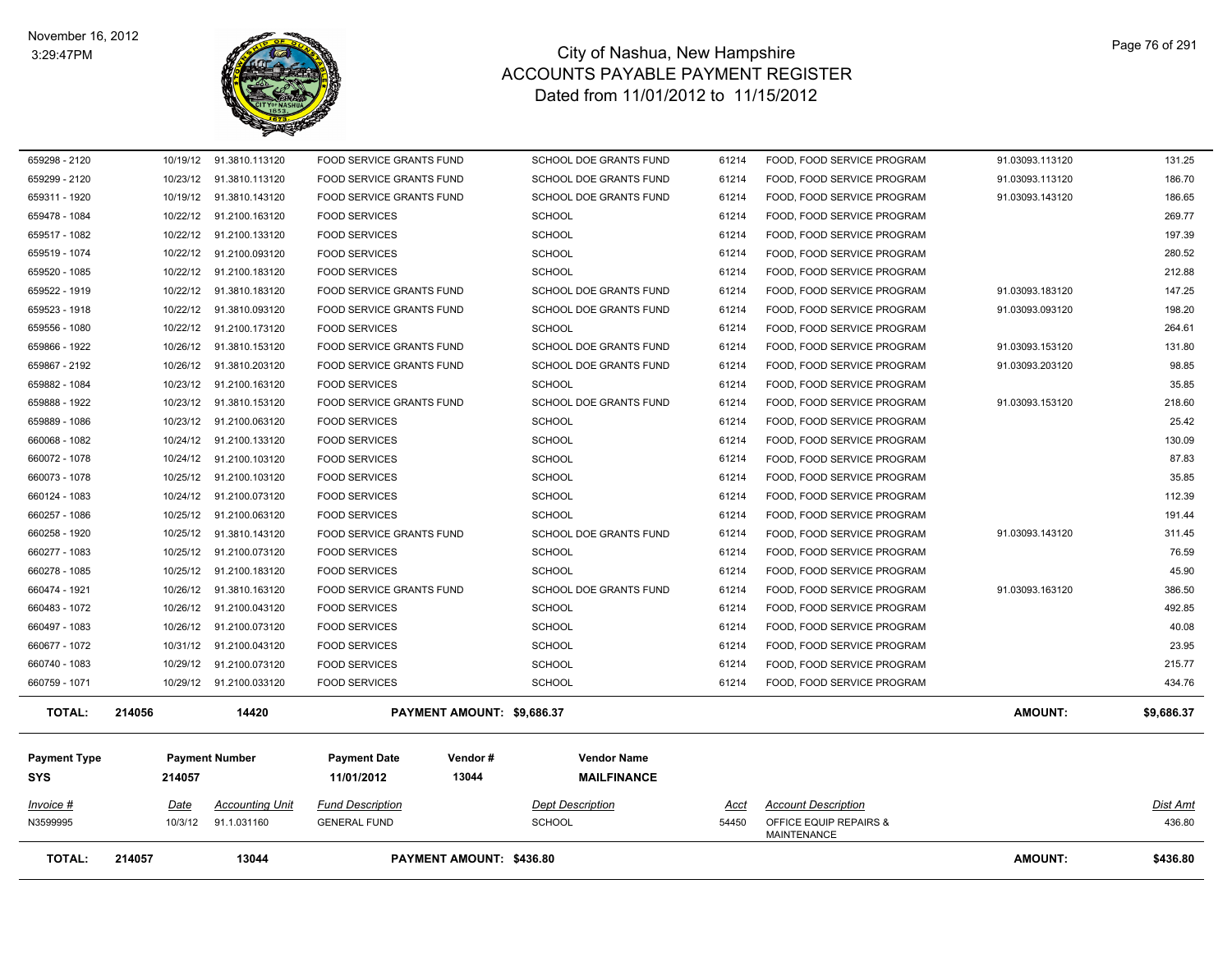

| <b>Payment Type</b>               |        |             | <b>Payment Number</b>   | <b>Payment Date</b>               | Vendor#                    | <b>Vendor Name</b>                           |             |                                                      |                |                 |
|-----------------------------------|--------|-------------|-------------------------|-----------------------------------|----------------------------|----------------------------------------------|-------------|------------------------------------------------------|----------------|-----------------|
| <b>SYS</b>                        |        | 214058      |                         | 11/01/2012                        | 11816                      | <b>PETER J MAMOS</b>                         |             |                                                      |                |                 |
| Invoice #                         |        | Date        | <b>Accounting Unit</b>  | <b>Fund Description</b>           |                            | <b>Dept Description</b>                      | Acct        | <b>Account Description</b>                           |                | Dist Amt        |
| 10-16-12                          |        | 10/25/12    | 91.1.031160             | <b>GENERAL FUND</b>               |                            | <b>SCHOOL</b>                                | 53628       | CONTRACT SERVICES                                    |                | 600.00          |
| <b>TOTAL:</b>                     | 214058 |             | 11816                   |                                   | PAYMENT AMOUNT: \$600.00   |                                              |             |                                                      | AMOUNT:        | \$600.00        |
| <b>Payment Type</b>               |        |             | <b>Payment Number</b>   | <b>Payment Date</b>               | Vendor#                    | <b>Vendor Name</b>                           |             |                                                      |                |                 |
| <b>SYS</b>                        |        | 214059      |                         | 11/01/2012                        | 11280                      | <b>MARKET BASKET ACCT 2589096</b>            |             |                                                      |                |                 |
| Invoice #                         |        | Date        | <b>Accounting Unit</b>  | <b>Fund Description</b>           |                            | <b>Dept Description</b>                      | Acct        | <b>Account Description</b>                           |                | Dist Amt        |
| 145961-53                         |        | 10/24/12    | 91.1.071345             | <b>GENERAL FUND</b>               |                            | <b>SCHOOL</b>                                | 61135       | <b>EDUCATIONAL SUPPLIES</b>                          |                | 35.46           |
| 92512-53                          |        | 9/25/12     | 91.1.071345             | <b>GENERAL FUND</b>               |                            | <b>SCHOOL</b>                                | 61135       | <b>EDUCATIONAL SUPPLIES</b>                          |                | 8.27            |
| TOTAL:                            | 214059 |             | 11280                   |                                   | PAYMENT AMOUNT: \$43.73    |                                              |             |                                                      | AMOUNT:        | \$43.73         |
| <b>Payment Type</b><br><b>SYS</b> |        | 214060      | <b>Payment Number</b>   | <b>Payment Date</b><br>11/01/2012 | Vendor#<br>13926           | <b>Vendor Name</b><br><b>MASTERMAN'S LLP</b> |             |                                                      |                |                 |
| Invoice #                         |        | Date        | <b>Accounting Unit</b>  | <b>Fund Description</b>           |                            | <b>Dept Description</b>                      | <b>Acct</b> | <b>Account Description</b>                           |                | <b>Dist Amt</b> |
| 1101594693                        |        | 8/31/12     | 91.1.041370             | <b>GENERAL FUND</b>               |                            | <b>SCHOOL</b>                                | 61135       | <b>EDUCATIONAL SUPPLIES</b>                          |                | 144.00          |
| <b>TOTAL:</b>                     | 214060 |             | 13926                   |                                   | PAYMENT AMOUNT: \$144.00   |                                              |             |                                                      | <b>AMOUNT:</b> | \$144.00        |
| <b>Payment Type</b>               |        |             | <b>Payment Number</b>   | <b>Payment Date</b>               | Vendor#                    | <b>Vendor Name</b>                           |             |                                                      |                |                 |
| <b>SYS</b>                        |        | 214061      |                         | 11/01/2012                        | 13067                      | <b>MAYNARD &amp; LESIEUR INC</b>             |             |                                                      |                |                 |
| $Invoice$ #                       |        | <u>Date</u> | <b>Accounting Unit</b>  | <b>Fund Description</b>           |                            | <b>Dept Description</b>                      | <u>Acct</u> | <b>Account Description</b>                           |                | <b>Dist Amt</b> |
| 49748                             |        |             | 10/29/12 91.2100.993120 | <b>FOOD SERVICES</b>              |                            | SCHOOL                                       | 54487       | <b>EQUIPMENT REPAIRS &amp;</b><br><b>MAINTENANCE</b> |                | 763.03          |
| <b>TOTAL:</b>                     | 214061 |             | 13067                   |                                   | PAYMENT AMOUNT: \$763.03   |                                              |             |                                                      | <b>AMOUNT:</b> | \$763.03        |
| <b>Payment Type</b>               |        |             | <b>Payment Number</b>   | <b>Payment Date</b>               | Vendor#                    | <b>Vendor Name</b>                           |             |                                                      |                |                 |
| <b>SYS</b>                        |        | 214062      |                         | 11/01/2012                        | 14453                      | <b>MCINTIRE BUSINESS PRODUCTS INC.</b>       |             |                                                      |                |                 |
| $Invoice$ #                       |        | Date        | <b>Accounting Unit</b>  | <b>Fund Description</b>           |                            | <b>Dept Description</b>                      | <u>Acct</u> | <b>Account Description</b>                           |                | <b>Dist Amt</b> |
| ARIN038132                        |        |             | 10/12/12 91.1.092410    | <b>GENERAL FUND</b>               |                            | <b>SCHOOL</b>                                | 61100       | OFFICE SUPPLIES                                      |                | 108.48          |
| ARIN038174                        |        |             | 10/16/12 91.1.101160    | <b>GENERAL FUND</b>               |                            | <b>SCHOOL</b>                                | 61135       | <b>EDUCATIONAL SUPPLIES</b>                          |                | 1,011.56        |
| <b>TOTAL:</b>                     | 214062 |             | 14453                   |                                   | PAYMENT AMOUNT: \$1,120.04 |                                              |             |                                                      | <b>AMOUNT:</b> | \$1,120.04      |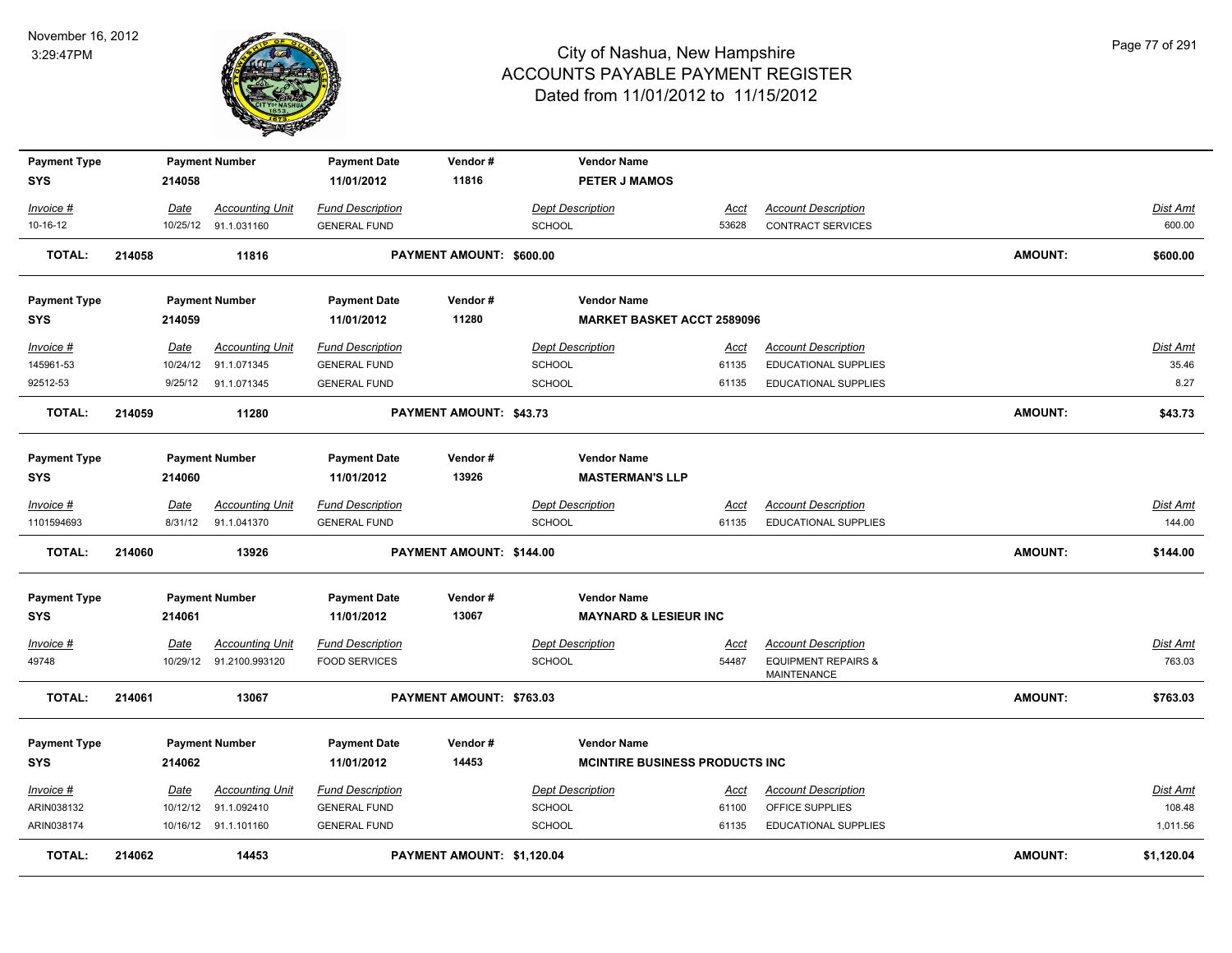

| <b>Payment Type</b> |             | <b>Payment Number</b>  | <b>Payment Date</b>     | Vendor#                    | <b>Vendor Name</b>                    |             |                                     |         |                 |
|---------------------|-------------|------------------------|-------------------------|----------------------------|---------------------------------------|-------------|-------------------------------------|---------|-----------------|
| <b>SYS</b>          | 214063      |                        | 11/01/2012              | 14468                      | <b>MERRIMACK BUILDING SUPPLY INC.</b> |             |                                     |         |                 |
| Invoice #           | Date        | <b>Accounting Unit</b> | <b>Fund Description</b> |                            | <b>Dept Description</b>               | Acct        | <b>Account Description</b>          |         | Dist Amt        |
| 34232               |             | 10/15/12 91.1.222620   | <b>GENERAL FUND</b>     |                            | SCHOOL                                | 61299       | MISCELLANEOUS SUPPLIES              |         | 2,820.36        |
| <b>TOTAL:</b>       | 214063      | 14468                  |                         | PAYMENT AMOUNT: \$2,820.36 |                                       |             |                                     | AMOUNT: | \$2,820.36      |
| <b>Payment Type</b> |             | <b>Payment Number</b>  | <b>Payment Date</b>     | Vendor#                    | <b>Vendor Name</b>                    |             |                                     |         |                 |
| <b>SYS</b>          | 214064      |                        | 11/01/2012              | 13108                      | <b>MOORE MEDICAL LLC</b>              |             |                                     |         |                 |
| Invoice #           | Date        | <b>Accounting Unit</b> | <b>Fund Description</b> |                            | <b>Dept Description</b>               | <u>Acct</u> | <b>Account Description</b>          |         | <b>Dist Amt</b> |
| 90488273 RM         | 10/22/12    | 91.1.031300            | <b>GENERAL FUND</b>     |                            | SCHOOL                                | 61135       | EDUCATIONAL SUPPLIES                |         | $-40.90$        |
| 97461281            | 10/9/12     | 91.1.031300            | <b>GENERAL FUND</b>     |                            | <b>SCHOOL</b>                         | 61135       | <b>EDUCATIONAL SUPPLIES</b>         |         | 182.54          |
| <b>TOTAL:</b>       | 214064      | 13108                  |                         | PAYMENT AMOUNT: \$141.64   |                                       |             |                                     | AMOUNT: | \$141.64        |
| <b>Payment Type</b> |             | <b>Payment Number</b>  | <b>Payment Date</b>     | Vendor#                    | <b>Vendor Name</b>                    |             |                                     |         |                 |
| <b>SYS</b>          | 214065      |                        | 11/01/2012              | 11010                      | <b>MUSIC IS ELEMENTARY</b>            |             |                                     |         |                 |
| Invoice #           | Date        | <b>Accounting Unit</b> | <b>Fund Description</b> |                            | <b>Dept Description</b>               | Acct        | <b>Account Description</b>          |         | Dist Amt        |
| 199301              |             | 10/11/10 91.1.121112   | <b>GENERAL FUND</b>     |                            | <b>SCHOOL</b>                         | 61135       | <b>EDUCATIONAL SUPPLIES</b>         |         | 11.50           |
| <b>TOTAL:</b>       | 214065      | 11010                  |                         | PAYMENT AMOUNT: \$11.50    |                                       |             |                                     | AMOUNT: | \$11.50         |
| <b>Payment Type</b> |             | <b>Payment Number</b>  | <b>Payment Date</b>     | Vendor#                    | <b>Vendor Name</b>                    |             |                                     |         |                 |
| <b>SYS</b>          | 214066      |                        | 11/01/2012              | 13133                      | <b>NASCO</b>                          |             |                                     |         |                 |
| $Invoice$ #         | <b>Date</b> | <b>Accounting Unit</b> | <b>Fund Description</b> |                            | <b>Dept Description</b>               | <u>Acct</u> | <b>Account Description</b>          |         | Dist Amt        |
| 101620              | 10/8/12     | 91.1.031160            | <b>GENERAL FUND</b>     |                            | <b>SCHOOL</b>                         | 61135       | EDUCATIONAL SUPPLIES                |         | 213.73          |
| 105555              |             | 10/10/12 91.1.041160   | <b>GENERAL FUND</b>     |                            | <b>SCHOOL</b>                         | 61135       | EDUCATIONAL SUPPLIES                |         | 396.80          |
| <b>TOTAL:</b>       | 214066      | 13133                  |                         | PAYMENT AMOUNT: \$610.53   |                                       |             |                                     | AMOUNT: | \$610.53        |
| <b>Payment Type</b> |             | <b>Payment Number</b>  | <b>Void Date</b>        | Vendor#                    | <b>Vendor Name</b>                    |             |                                     |         |                 |
| <b>SYS</b>          | 214067      |                        | 11/01/2012              | 13144                      | NASHUA OUTDOOR POWER EQUIPMENT        |             |                                     |         |                 |
| Invoice #           | Date        | <b>Accounting Unit</b> | <b>Fund Description</b> |                            | <b>Dept Description</b>               | Acct        | <b>Account Description</b>          |         | Dist Amt        |
| 1032067             | 9/5/12      | 91.1.222630            | <b>GENERAL FUND</b>     |                            | SCHOOL                                | 61599       | GROUNDS MAINTENANCE SUPPLIES        |         | $-43.18$        |
| 1032096             | 9/10/12     | 91.1.222630            | <b>GENERAL FUND</b>     |                            | <b>SCHOOL</b>                         | 61599       | GROUNDS MAINTENANCE SUPPLIES        |         | $-584.67$       |
| 379100              | 8/21/12     | 91.1.222630            | <b>GENERAL FUND</b>     |                            | <b>SCHOOL</b>                         | 61599       | GROUNDS MAINTENANCE SUPPLIES        |         | 20.80           |
| 379149              | 8/22/12     | 91.1.222630            | <b>GENERAL FUND</b>     |                            | <b>SCHOOL</b>                         | 61599       | <b>GROUNDS MAINTENANCE SUPPLIES</b> |         | 17.77           |
| 379162              | 8/22/12     | 91.1.222630            | <b>GENERAL FUND</b>     |                            | SCHOOL                                | 61599       | <b>GROUNDS MAINTENANCE SUPPLIES</b> |         | 19.20           |
| 379241              | 8/23/12     | 91.1.222630            | <b>GENERAL FUND</b>     |                            | SCHOOL                                | 61599       | <b>GROUNDS MAINTENANCE SUPPLIES</b> |         | 13.38           |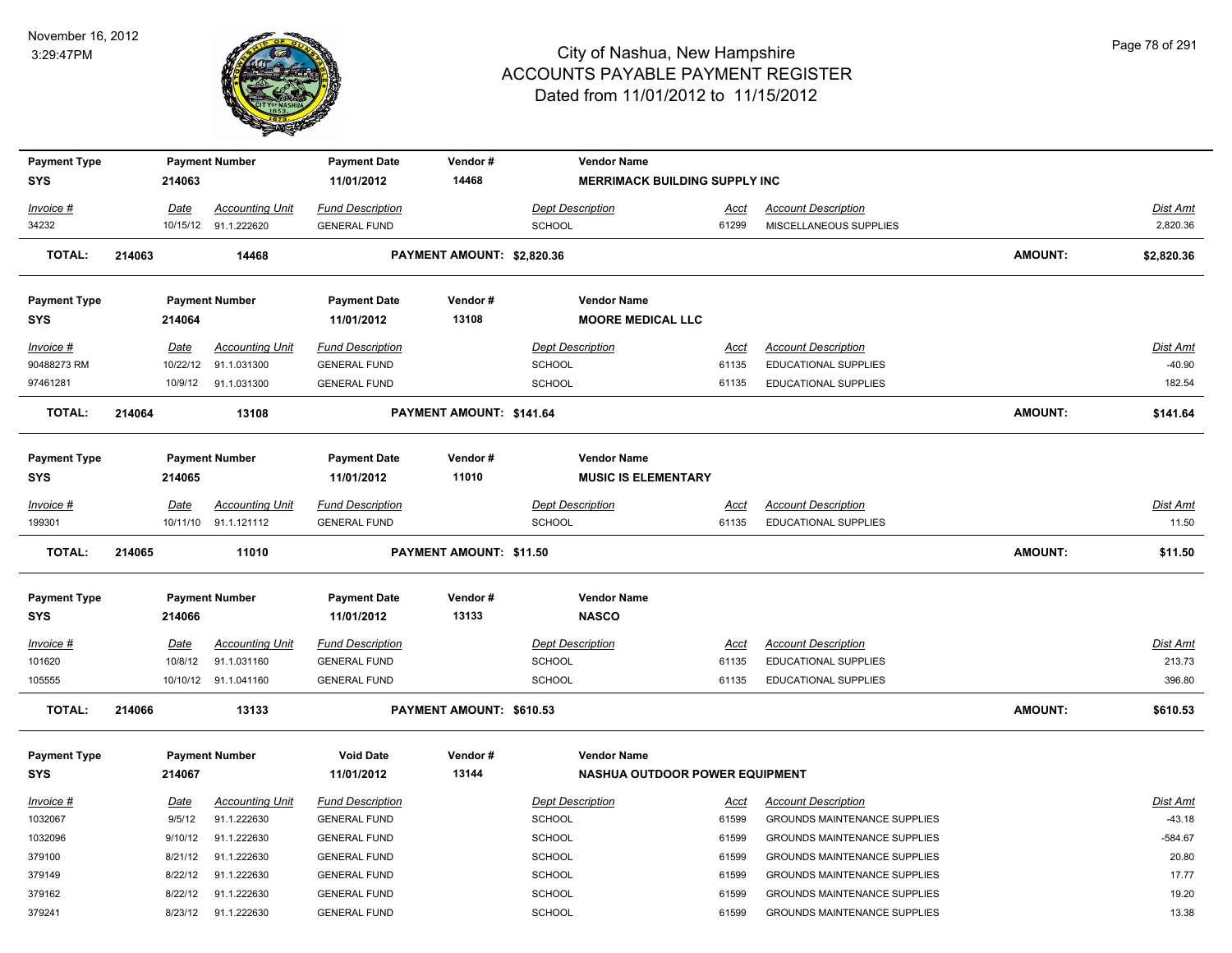

| 379359              |        | 8/24/12     | 91.1.222630             | <b>GENERAL FUND</b>     |                            | <b>SCHOOL</b>                         | 61599       | <b>GROUNDS MAINTENANCE SUPPLIES</b> |                | 77.25           |
|---------------------|--------|-------------|-------------------------|-------------------------|----------------------------|---------------------------------------|-------------|-------------------------------------|----------------|-----------------|
| 379957              |        | 9/4/12      | 91.1.222630             | <b>GENERAL FUND</b>     |                            | SCHOOL                                | 61599       | <b>GROUNDS MAINTENANCE SUPPLIES</b> |                | 230.92          |
| 380043              |        | 9/5/12      | 91.1.222630             | <b>GENERAL FUND</b>     |                            | <b>SCHOOL</b>                         | 61599       | <b>GROUNDS MAINTENANCE SUPPLIES</b> |                | 4.93            |
| 380183              |        | 9/7/12      | 91.1.222630             | <b>GENERAL FUND</b>     |                            | <b>SCHOOL</b>                         | 61599       | <b>GROUNDS MAINTENANCE SUPPLIES</b> |                | 98.20           |
| 380601              |        | 9/13/12     | 91.1.222630             | <b>GENERAL FUND</b>     |                            | <b>SCHOOL</b>                         | 61599       | <b>GROUNDS MAINTENANCE SUPPLIES</b> |                | 7.99            |
| 381844              |        | 10/1/12     | 91.1.222630             | <b>GENERAL FUND</b>     |                            | <b>SCHOOL</b>                         | 61599       | <b>GROUNDS MAINTENANCE SUPPLIES</b> |                | 55.40           |
| 382496              |        | 10/12/12    | 91.1.222630             | <b>GENERAL FUND</b>     |                            | <b>SCHOOL</b>                         | 61599       | <b>GROUNDS MAINTENANCE SUPPLIES</b> |                | 17.44           |
| 382748              |        |             | 10/16/12 91.1.222630    | <b>GENERAL FUND</b>     |                            | <b>SCHOOL</b>                         | 61599       | <b>GROUNDS MAINTENANCE SUPPLIES</b> |                | 39.60           |
| 382756              |        |             | 10/16/12 91.1.222630    | <b>GENERAL FUND</b>     |                            | <b>SCHOOL</b>                         | 61599       | <b>GROUNDS MAINTENANCE SUPPLIES</b> |                | 73.47           |
| 382756              |        | 10/16/12    | <b>BS1000</b>           | <b>GENERAL FUND</b>     |                            | <b>GENERAL FUND</b>                   | 29185       | LAWSON INVENTORY SUSPENSE           |                | 0.01            |
| 382764              |        | 10/16/12    | 91.1.222630             | <b>GENERAL FUND</b>     |                            | <b>SCHOOL</b>                         | 61599       | <b>GROUNDS MAINTENANCE SUPPLIES</b> |                | 77.76           |
| 382764              |        | 10/16/12    | <b>BS1000</b>           | <b>GENERAL FUND</b>     |                            | <b>GENERAL FUND</b>                   | 29185       | LAWSON INVENTORY SUSPENSE           |                | $-0.01$         |
| 382799              |        |             | 10/16/12 91.1.222630    | <b>GENERAL FUND</b>     |                            | <b>SCHOOL</b>                         | 61599       | <b>GROUNDS MAINTENANCE SUPPLIES</b> |                | 57.18           |
| 382919              |        |             | 10/18/12 91.1.222630    | <b>GENERAL FUND</b>     |                            | <b>SCHOOL</b>                         | 61599       | <b>GROUNDS MAINTENANCE SUPPLIES</b> |                | 14.48           |
| <b>TOTAL:</b>       | 214067 |             | 13144                   |                         | PAYMENT AMOUNT: \$197.92   |                                       |             |                                     | <b>AMOUNT:</b> | \$197.92        |
| <b>Payment Type</b> |        |             | <b>Payment Number</b>   | <b>Payment Date</b>     | Vendor#                    | <b>Vendor Name</b>                    |             |                                     |                |                 |
| <b>SYS</b>          |        | 214068      |                         | 11/01/2012              | 13157                      | <b>NATIONAL SCIENCE TEACHERS ASSO</b> |             |                                     |                |                 |
| Invoice #           |        | Date        | <b>Accounting Unit</b>  | <b>Fund Description</b> |                            | <b>Dept Description</b>               | Acct        | <b>Account Description</b>          |                | Dist Amt        |
| 27399191            |        |             | 10/10/12 91.1.171160    | <b>GENERAL FUND</b>     |                            | SCHOOL                                | 61807       | <b>PUBLICATIONS</b>                 |                | 117.94          |
| <b>TOTAL:</b>       | 214068 |             | 13157                   |                         | PAYMENT AMOUNT: \$117.94   |                                       |             |                                     | <b>AMOUNT:</b> | \$117.94        |
| <b>Payment Type</b> |        |             | <b>Payment Number</b>   | <b>Payment Date</b>     | Vendor#                    | <b>Vendor Name</b>                    |             |                                     |                |                 |
| <b>SYS</b>          |        | 214069      |                         | 11/01/2012              | 14521                      | <b>NEW ENGLAND ICE CREAM</b>          |             |                                     |                |                 |
| Invoice #           |        | <b>Date</b> | <b>Accounting Unit</b>  | <b>Fund Description</b> |                            | <b>Dept Description</b>               | Acct        | <b>Account Description</b>          |                | <b>Dist Amt</b> |
| 2294525             |        | 9/20/12     | 91.2100.123120          | <b>FOOD SERVICES</b>    |                            | <b>SCHOOL</b>                         | 61214       | FOOD, FOOD SERVICE PROGRAM          |                | 264.90          |
| 2296847             |        | 10/25/12    | 91.2100.053120          | <b>FOOD SERVICES</b>    |                            | <b>SCHOOL</b>                         | 61214       | FOOD, FOOD SERVICE PROGRAM          |                | 129.22          |
| 2296900             |        | 10/25/12    | 91.2100.063120          | <b>FOOD SERVICES</b>    |                            | SCHOOL                                | 61214       | FOOD, FOOD SERVICE PROGRAM          |                | 576.00          |
| 2296992             |        |             | 10/25/12 91.2100.073120 | <b>FOOD SERVICES</b>    |                            | <b>SCHOOL</b>                         | 61214       | FOOD, FOOD SERVICE PROGRAM          |                | 363.36          |
| TOTAL:              | 214069 |             | 14521                   |                         | PAYMENT AMOUNT: \$1,333.48 |                                       |             |                                     | <b>AMOUNT:</b> | \$1,333.48      |
| <b>Payment Type</b> |        |             | <b>Payment Number</b>   | <b>Payment Date</b>     | Vendor#                    | <b>Vendor Name</b>                    |             |                                     |                |                 |
| <b>SYS</b>          |        | 214070      |                         | 11/01/2012              | 13186                      | <b>MORRIS NICHOLSON</b>               |             |                                     |                |                 |
| Invoice #           |        | <u>Date</u> | <b>Accounting Unit</b>  | <b>Fund Description</b> |                            | <b>Dept Description</b>               | <u>Acct</u> | <b>Account Description</b>          |                | <b>Dist Amt</b> |
| 101812-04           |        | 10/18/12    | 91.1.041443             | <b>GENERAL FUND</b>     |                            | <b>SCHOOL</b>                         | 55642       | <b>GAME OFFICIALS</b>               |                | 50.00           |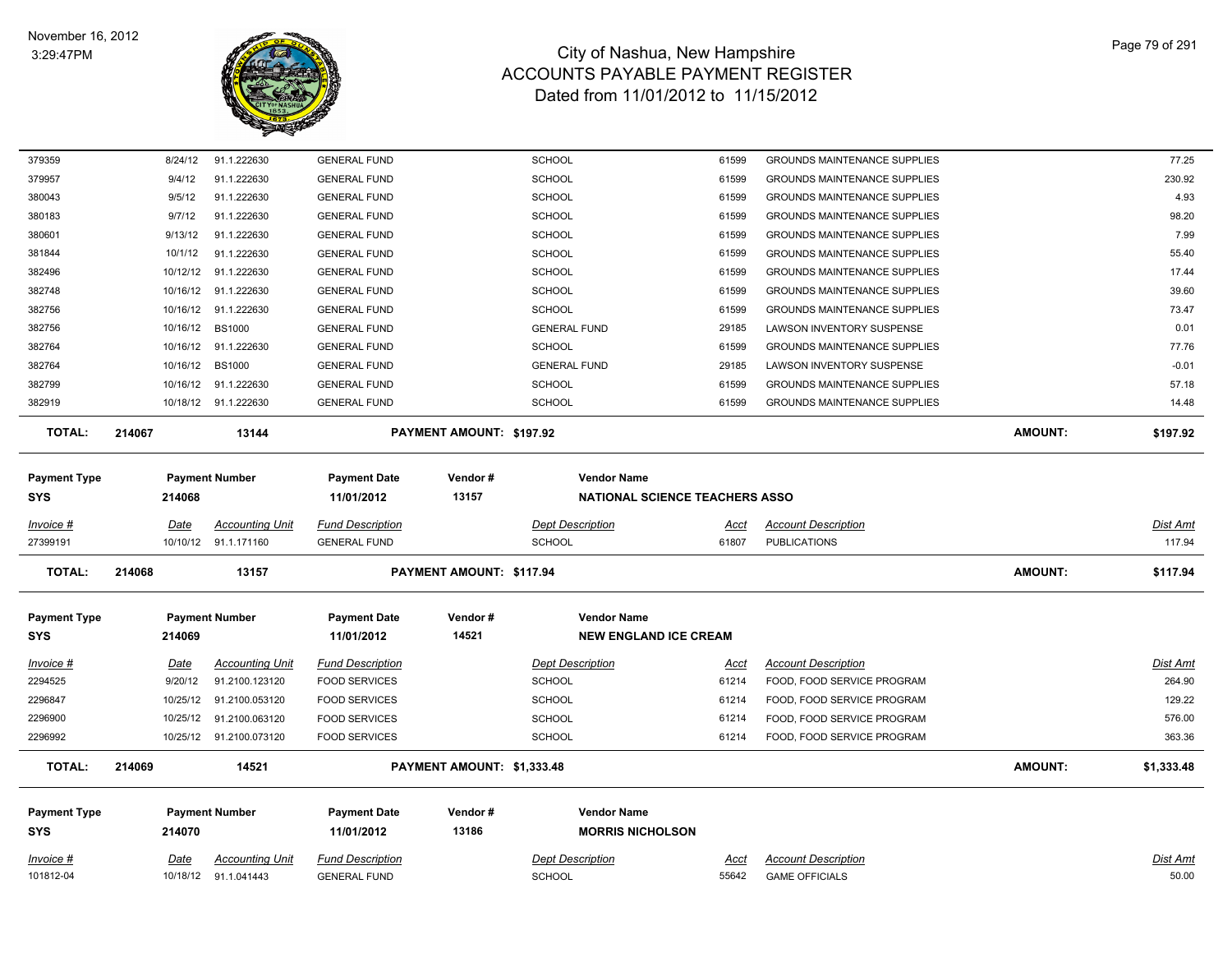

| <b>TOTAL:</b>                     | 214070 |                       | 13186                                             |                                                      | PAYMENT AMOUNT: \$50.00    |               |                                                      |                      |                                                                   | <b>AMOUNT:</b>                     | \$50.00                     |
|-----------------------------------|--------|-----------------------|---------------------------------------------------|------------------------------------------------------|----------------------------|---------------|------------------------------------------------------|----------------------|-------------------------------------------------------------------|------------------------------------|-----------------------------|
| <b>Payment Type</b><br><b>SYS</b> |        | 214071                | <b>Payment Number</b>                             | <b>Payment Date</b><br>11/01/2012                    | Vendor#<br>14553           |               | <b>Vendor Name</b><br><b>NOBLIN &amp; ASSOCIATES</b> |                      |                                                                   |                                    |                             |
| Invoice #<br>22180                |        | <b>Date</b><br>8/1/12 | <b>Accounting Unit</b><br>91.1.222620             | <b>Fund Description</b><br><b>GENERAL FUND</b>       |                            | <b>SCHOOL</b> | <b>Dept Description</b>                              | <u>Acct</u><br>54280 | <b>Account Description</b><br><b>BUILDING/GROUNDS MAINTENANCE</b> |                                    | <u>Dist Amt</u><br>1,225.00 |
| <b>TOTAL:</b>                     | 214071 |                       | 14553                                             |                                                      | PAYMENT AMOUNT: \$1,225.00 |               |                                                      |                      |                                                                   | <b>AMOUNT:</b>                     | \$1,225.00                  |
| <b>Payment Type</b><br><b>SYS</b> |        | 214072                | <b>Payment Number</b>                             | <b>Payment Date</b><br>11/01/2012                    | Vendor#<br>15171           |               | <b>Vendor Name</b><br><b>NOODLETOOLS INC</b>         |                      |                                                                   |                                    |                             |
| Invoice #<br>202-110-R5           |        | Date                  | <b>Accounting Unit</b><br>10/16/12 91.1.042220    | <b>Fund Description</b><br><b>GENERAL FUND</b>       |                            | SCHOOL        | <b>Dept Description</b>                              | <u>Acct</u><br>61821 | <b>Account Description</b><br>PERIODICALS                         |                                    | Dist Amt<br>360.00          |
| <b>TOTAL:</b>                     | 214072 |                       | 15171                                             |                                                      | PAYMENT AMOUNT: \$360.00   |               |                                                      |                      |                                                                   | <b>AMOUNT:</b>                     | \$360.00                    |
| <b>Payment Type</b><br><b>SYS</b> |        | 214073                | <b>Payment Number</b>                             | <b>Payment Date</b><br>11/01/2012                    | Vendor#<br>13206           |               | <b>Vendor Name</b><br><b>WILLIAM NUNNALLY</b>        |                      |                                                                   |                                    |                             |
| Invoice #<br>102412-04            |        | Date                  | <b>Accounting Unit</b><br>10/24/12 91.1.041462    | <b>Fund Description</b><br><b>GENERAL FUND</b>       |                            | <b>SCHOOL</b> | <b>Dept Description</b>                              | <u>Acct</u><br>55642 | <b>Account Description</b><br><b>GAME OFFICIALS</b>               |                                    | <u>Dist Amt</u><br>90.00    |
| <b>TOTAL:</b>                     | 214073 |                       | 13206                                             |                                                      | PAYMENT AMOUNT: \$90.00    |               |                                                      |                      |                                                                   | <b>AMOUNT:</b>                     | \$90.00                     |
| <b>Payment Type</b><br><b>SYS</b> |        | 214074                | <b>Payment Number</b>                             | <b>Payment Date</b><br>11/01/2012                    | Vendor#<br>15045           |               | <b>Vendor Name</b><br><b>DOROTHY O'GARA</b>          |                      |                                                                   |                                    |                             |
| Invoice #<br>PV-101712            |        | Date                  | <b>Accounting Unit</b><br>10/24/12 91.3800.042210 | <b>Fund Description</b><br><b>SCHOOL GRANTS FUND</b> |                            | SCHOOL        | <b>Dept Description</b>                              | Acct<br>55300        | <b>Account Description</b><br><b>TRAVEL</b>                       | <b>Activity</b><br>91.03903.042210 | <u>Dist Amt</u><br>36.00    |
| <b>TOTAL:</b>                     | 214074 |                       | 15045                                             |                                                      | PAYMENT AMOUNT: \$36.00    |               |                                                      |                      |                                                                   | <b>AMOUNT:</b>                     | \$36.00                     |
| <b>Payment Type</b><br><b>SYS</b> |        | 214075                | <b>Payment Number</b>                             | <b>Payment Date</b><br>11/01/2012                    | Vendor#<br>10343           |               | <b>Vendor Name</b><br><b>OCE IMAGISTICS INC</b>      |                      |                                                                   |                                    |                             |
| Invoice #<br>28498A               |        | <b>Date</b>           | <b>Accounting Unit</b><br>10/19/12 91.1.031160    | <b>Fund Description</b><br><b>GENERAL FUND</b>       |                            | <b>SCHOOL</b> | <b>Dept Description</b>                              | Acct<br>61135        | <b>Account Description</b><br><b>EDUCATIONAL SUPPLIES</b>         |                                    | <u>Dist Amt</u><br>235.00   |
| <b>TOTAL:</b>                     | 214075 |                       | 10343                                             |                                                      | PAYMENT AMOUNT: \$235.00   |               |                                                      |                      |                                                                   | <b>AMOUNT:</b>                     | \$235.00                    |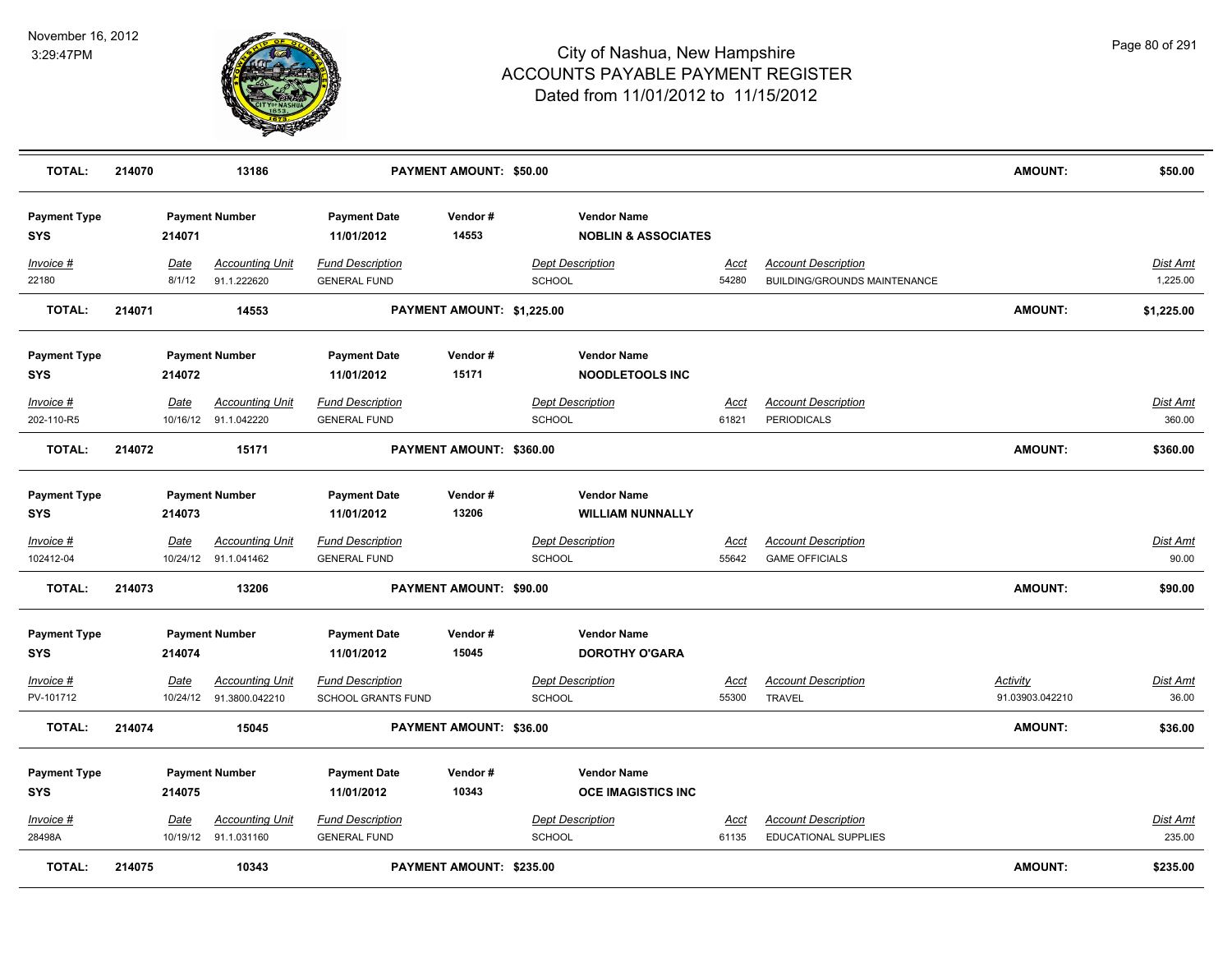

| <b>Payment Type</b> |             |          | <b>Payment Number</b>    | <b>Payment Date</b>                                   | Vendor#                       | <b>Vendor Name</b>                    |             |                                          |                 |                 |
|---------------------|-------------|----------|--------------------------|-------------------------------------------------------|-------------------------------|---------------------------------------|-------------|------------------------------------------|-----------------|-----------------|
| <b>SYS</b>          | 214076      |          |                          | 11/01/2012                                            | 11555                         | <b>ONE STOP AUTO BODY</b>             |             |                                          |                 |                 |
| Invoice #           | <b>Date</b> |          | <b>Accounting Unit</b>   | <b>Fund Description</b>                               |                               | <b>Dept Description</b>               | <u>Acct</u> | <b>Account Description</b>               |                 | Dist Amt        |
| 34094E              |             |          | 10/19/12 91.1.222620     | <b>GENERAL FUND</b>                                   |                               | <b>SCHOOL</b>                         | 54600       | <b>VEHICLE REPAIRS &amp; MAINTENANCE</b> |                 | 390.40          |
| <b>TOTAL:</b>       | 214076      |          | 11555                    |                                                       | PAYMENT AMOUNT: \$390.40      |                                       |             |                                          | <b>AMOUNT:</b>  | \$390.40        |
| <b>Payment Type</b> |             |          | <b>Payment Number</b>    | <b>Payment Date</b>                                   | Vendor#                       | <b>Vendor Name</b>                    |             |                                          |                 |                 |
| <b>SYS</b>          | 214077      |          |                          | 11/01/2012                                            | 15323                         | <b>STEVE OPRE</b>                     |             |                                          |                 |                 |
| Invoice #           | <b>Date</b> |          | <b>Accounting Unit</b>   | <b>Fund Description</b>                               |                               | <b>Dept Description</b>               | Acct        | <b>Account Description</b>               |                 | Dist Amt        |
| OCT-12              |             |          | 10/24/12 91.2207.991600  | ADULT ED/CONTINUING ED                                |                               | <b>SCHOOL</b>                         | 61135       | <b>EDUCATIONAL SUPPLIES</b>              |                 | 9.47            |
| <b>TOTAL:</b>       | 214077      |          | 15323                    |                                                       | <b>PAYMENT AMOUNT: \$9.47</b> |                                       |             |                                          | <b>AMOUNT:</b>  | \$9.47          |
| <b>Payment Type</b> |             |          | <b>Payment Number</b>    | <b>Payment Date</b>                                   | Vendor#                       | <b>Vendor Name</b>                    |             |                                          |                 |                 |
| <b>SYS</b>          | 214078      |          |                          | 11/01/2012                                            | 13227                         | <b>ORIGINAL CRISPY PIZZA CRUST CO</b> |             |                                          |                 |                 |
| Invoice #           | Date        |          | <b>Accounting Unit</b>   | <b>Fund Description</b>                               |                               | <b>Dept Description</b>               | Acct        | <b>Account Description</b>               |                 | Dist Amt        |
| 911266              |             | 10/25/12 | 91.2100.033120           | <b>FOOD SERVICES</b>                                  |                               | <b>SCHOOL</b>                         | 61214       | FOOD, FOOD SERVICE PROGRAM               |                 | 672.50          |
| 911267              |             | 10/25/12 | 91.2100.043120           | <b>FOOD SERVICES</b>                                  |                               | SCHOOL                                | 61214       | FOOD, FOOD SERVICE PROGRAM               |                 | 672.50          |
| 911268              |             | 10/25/12 | 91.2100.053120           | <b>FOOD SERVICES</b>                                  |                               | SCHOOL                                | 61214       | FOOD, FOOD SERVICE PROGRAM               |                 | 672.50          |
| 911269              |             | 10/25/12 | 91.2100.073120           | <b>FOOD SERVICES</b>                                  |                               | SCHOOL                                | 61214       | FOOD, FOOD SERVICE PROGRAM               |                 | 269.00          |
| 911270              |             |          | 10/25/12 91.2100.063120  | <b>FOOD SERVICES</b>                                  |                               | <b>SCHOOL</b>                         | 61214       | FOOD, FOOD SERVICE PROGRAM               |                 | 672.50          |
| <b>TOTAL:</b>       | 214078      |          | 13227                    |                                                       | PAYMENT AMOUNT: \$2,959.00    |                                       |             |                                          | <b>AMOUNT:</b>  | \$2,959.00      |
| <b>Payment Type</b> |             |          | <b>Payment Number</b>    | <b>Payment Date</b>                                   | Vendor#                       | <b>Vendor Name</b>                    |             |                                          |                 |                 |
| <b>SYS</b>          | 214079      |          |                          | 11/01/2012                                            | 11158                         | <b>PAGE STREET LEASING LLC</b>        |             |                                          |                 |                 |
| Invoice #           | <u>Date</u> |          | <b>Accounting Unit</b>   | <b>Fund Description</b>                               |                               | <b>Dept Description</b>               | <u>Acct</u> | <b>Account Description</b>               | <b>Activity</b> | <u>Dist Amt</u> |
| 95422               |             | 8/24/12  | 91.5800.134600           | SCHOOL CAPITAL PROJECTS<br><b>FUND</b>                |                               | <b>SCHOOL</b>                         | 81200       | <b>BUILDINGS AND IMPROVEMENTS</b>        | 1011.91.04.30   | 95.00           |
| 95423               |             | 8/24/12  | 91.5800.134600           | SCHOOL CAPITAL PROJECTS                               |                               | <b>SCHOOL</b>                         | 81200       | <b>BUILDINGS AND IMPROVEMENTS</b>        | 1011.91.04.30   | 95.00           |
| 95511               |             | 8/27/12  | 91.5800.134600           | <b>FUND</b><br>SCHOOL CAPITAL PROJECTS                |                               | <b>SCHOOL</b>                         | 81200       | <b>BUILDINGS AND IMPROVEMENTS</b>        | 1011.91.04.30   | 95.00           |
| 95898               |             | 9/8/12   | 91.5800.134600           | <b>FUND</b><br>SCHOOL CAPITAL PROJECTS                |                               | <b>SCHOOL</b>                         | 81200       | <b>BUILDINGS AND IMPROVEMENTS</b>        | 1011.91.04.30   | 75.00           |
| 96415               |             | 9/24/12  | 91.5800.134600           | <b>FUND</b><br>SCHOOL CAPITAL PROJECTS                |                               | <b>SCHOOL</b>                         | 81200       | <b>BUILDINGS AND IMPROVEMENTS</b>        | 1011.91.04.30   | 95.00           |
| 96416               |             | 9/24/12  | 91.5800.134600           | <b>FUND</b><br>SCHOOL CAPITAL PROJECTS                |                               | <b>SCHOOL</b>                         | 81200       | <b>BUILDINGS AND IMPROVEMENTS</b>        | 1011.91.04.30   | 95.00           |
| 96514               |             | 9/27/12  | 91.5800.134600           | <b>FUND</b><br>SCHOOL CAPITAL PROJECTS                |                               | <b>SCHOOL</b>                         | 81200       | <b>BUILDINGS AND IMPROVEMENTS</b>        | 1011.91.04.30   | 95.00           |
| 96886               |             |          | 10/18/12  91.5800.134600 | <b>FUND</b><br>SCHOOL CAPITAL PROJECTS<br><b>FUND</b> |                               | <b>SCHOOL</b>                         | 81200       | <b>BUILDINGS AND IMPROVEMENTS</b>        | 1011.91.04.30   | 75.00           |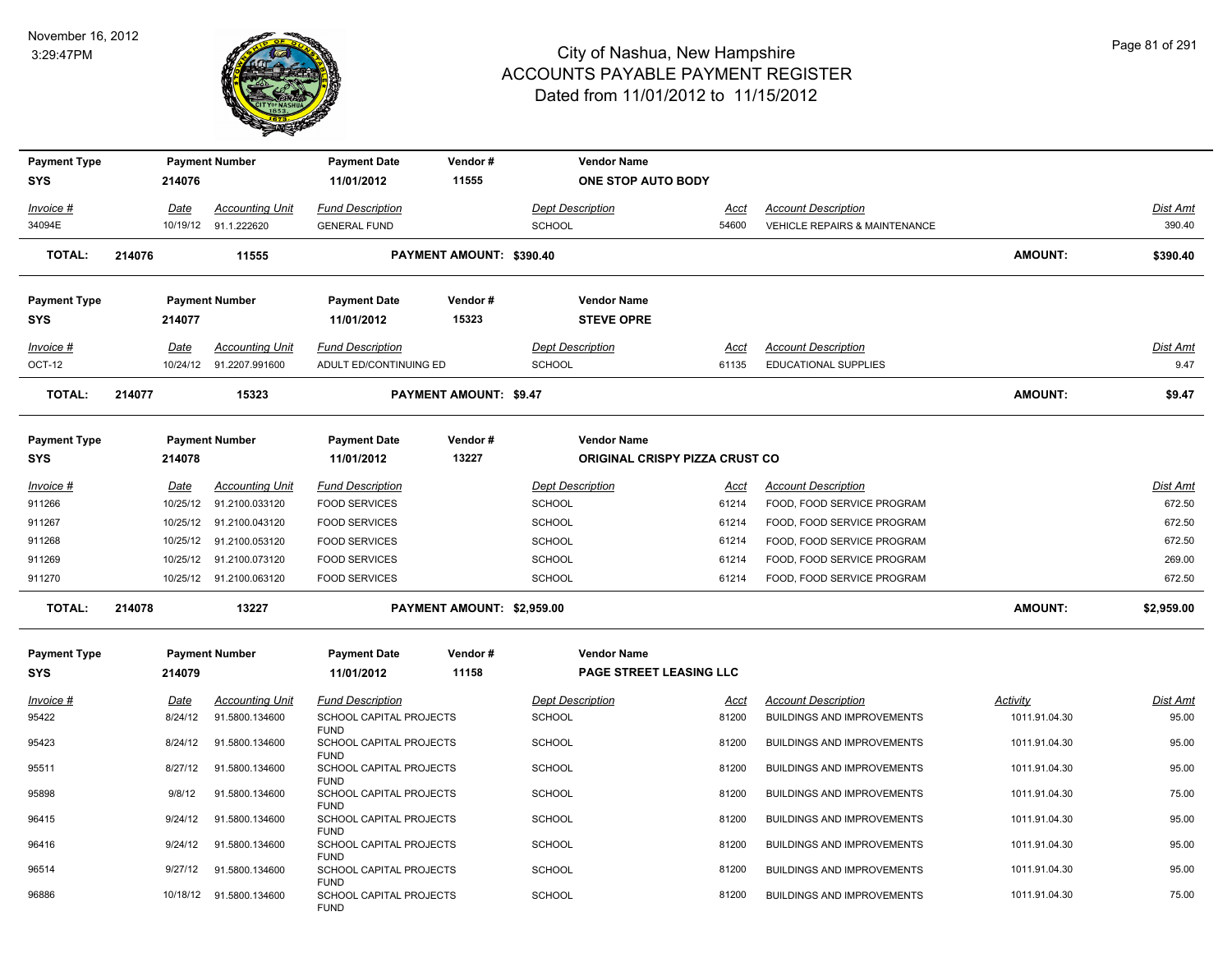

| <b>TOTAL:</b>                     | 214079 |             | 11158                                             | PAYMENT AMOUNT: \$720.00                             |                                                                       |                                                  |               |                                      | <b>AMOUNT:</b>                     | \$720.00          |
|-----------------------------------|--------|-------------|---------------------------------------------------|------------------------------------------------------|-----------------------------------------------------------------------|--------------------------------------------------|---------------|--------------------------------------|------------------------------------|-------------------|
| <b>Payment Type</b><br><b>SYS</b> |        | 214080      | <b>Payment Number</b>                             | <b>Payment Date</b><br>11/01/2012                    | Vendor#<br><b>Vendor Name</b><br>13252<br><b>MICHELLE PAPANICOLAU</b> |                                                  |               |                                      |                                    |                   |
| Invoice #<br>PV-101712            |        | Date        | <b>Accounting Unit</b><br>10/23/12 91.3800.042210 | <b>Fund Description</b><br><b>SCHOOL GRANTS FUND</b> |                                                                       | <b>Dept Description</b><br>SCHOOL                | Acct<br>55300 | <b>Account Description</b><br>TRAVEL | <b>Activity</b><br>91.03903.042210 | Dist Amt<br>36.00 |
| <b>TOTAL:</b>                     | 214080 |             | 13252                                             |                                                      | PAYMENT AMOUNT: \$36.00                                               |                                                  |               |                                      | AMOUNT:                            | \$36.00           |
| <b>Payment Type</b><br><b>SYS</b> |        | 214081      | <b>Payment Number</b>                             | <b>Payment Date</b><br>11/01/2012                    | Vendor#<br>15336                                                      | <b>Vendor Name</b><br><b>CATHERINE PARTRIDGE</b> |               |                                      |                                    |                   |
| Invoice #                         |        | Date        | <b>Accounting Unit</b>                            | <b>Fund Description</b>                              |                                                                       | <b>Dept Description</b>                          | <u>Acct</u>   | <b>Account Description</b>           | <b>Activity</b>                    | Dist Amt          |
| OCT-12                            |        |             | 10/31/12 91.3800.161271                           | <b>SCHOOL GRANTS FUND</b>                            |                                                                       | SCHOOL                                           | 61135         | <b>EDUCATIONAL SUPPLIES</b>          | 91.03763.161271                    | 119.00            |
| <b>TOTAL:</b>                     | 214081 |             | 15336                                             |                                                      | PAYMENT AMOUNT: \$119.00                                              |                                                  |               |                                      | <b>AMOUNT:</b>                     | \$119.00          |
| <b>Payment Type</b><br><b>SYS</b> |        | 214082      | <b>Payment Number</b>                             | <b>Payment Date</b><br>11/01/2012                    | Vendor#<br>13268                                                      | <b>Vendor Name</b><br><b>PASEK CORP</b>          |               |                                      |                                    |                   |
| <b>Invoice #</b>                  |        | <u>Date</u> | <b>Accounting Unit</b>                            | <b>Fund Description</b>                              |                                                                       | <b>Dept Description</b>                          | <u>Acct</u>   | <b>Account Description</b>           |                                    | <u>Dist Amt</u>   |
| S 925713                          |        | 10/16/12    | 91.1.222620                                       | <b>GENERAL FUND</b>                                  |                                                                       | SCHOOL                                           | 61299         | MISCELLANEOUS SUPPLIES               |                                    | 464.07            |
| S 927308                          |        |             | 10/15/12 91.1.222620                              | <b>GENERAL FUND</b>                                  |                                                                       | SCHOOL                                           | 61299         | MISCELLANEOUS SUPPLIES               |                                    | 2,100.33          |
| <b>TOTAL:</b>                     | 214082 |             | 13268                                             |                                                      | PAYMENT AMOUNT: \$2,564.40                                            |                                                  |               |                                      | <b>AMOUNT:</b>                     | \$2,564.40        |
| <b>Payment Type</b><br><b>SYS</b> |        | 214083      | <b>Payment Number</b>                             | <b>Payment Date</b><br>11/01/2012                    | Vendor#<br>15320                                                      | <b>Vendor Name</b><br><b>MAUREEN PATT</b>        |               |                                      |                                    |                   |
| Invoice #                         |        | <u>Date</u> | <b>Accounting Unit</b>                            | <b>Fund Description</b>                              |                                                                       | <b>Dept Description</b>                          | <u>Acct</u>   | <b>Account Description</b>           |                                    | <u>Dist Amt</u>   |
| OCT-12                            |        |             | 10/25/12 91.1.121121                              | <b>GENERAL FUND</b>                                  |                                                                       | SCHOOL                                           | 61135         | <b>EDUCATIONAL SUPPLIES</b>          |                                    | 50.00             |
| <b>TOTAL:</b>                     | 214083 |             | 15320                                             |                                                      | PAYMENT AMOUNT: \$50.00                                               |                                                  |               |                                      | <b>AMOUNT:</b>                     | \$50.00           |
| <b>Payment Type</b><br><b>SYS</b> |        | 214084      | <b>Payment Number</b>                             | <b>Payment Date</b><br>11/01/2012                    | Vendor#<br>13273                                                      | <b>Vendor Name</b><br><b>PAXTON PATTERSON</b>    |               |                                      |                                    |                   |
| $Invoice$ #                       |        | Date        | <b>Accounting Unit</b>                            | <b>Fund Description</b>                              |                                                                       | <b>Dept Description</b>                          | <u>Acct</u>   | <b>Account Description</b>           |                                    | <u>Dist Amt</u>   |
| 275884                            |        |             | 10/16/12 91.1.071375                              | <b>GENERAL FUND</b>                                  |                                                                       | <b>SCHOOL</b>                                    | 61135         | EDUCATIONAL SUPPLIES                 |                                    | 819.48            |
| <b>TOTAL:</b>                     | 214084 |             | 13273                                             |                                                      | PAYMENT AMOUNT: \$819.48                                              |                                                  |               |                                      | <b>AMOUNT:</b>                     | \$819.48          |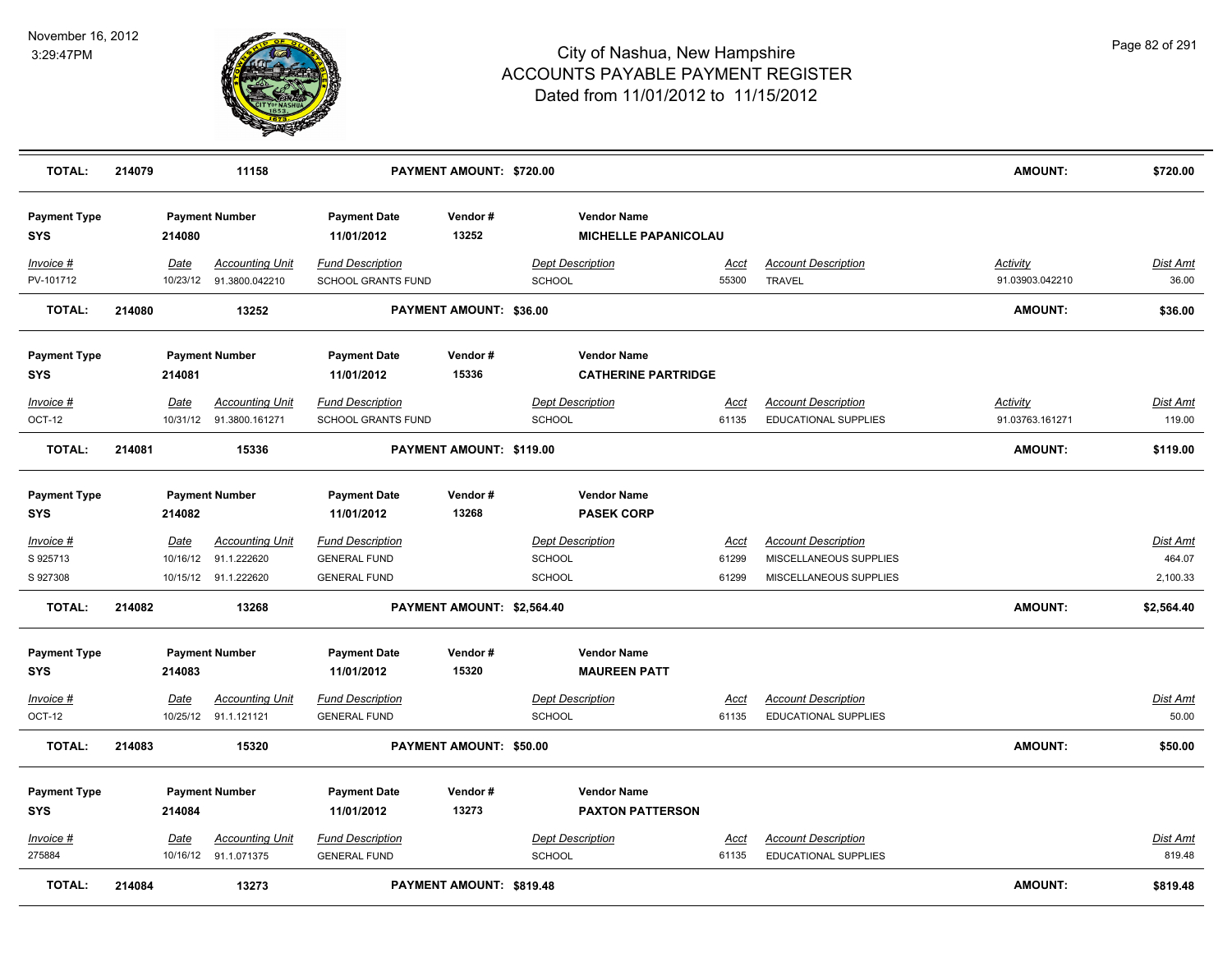#### November 16, 2012 3:29:47PM



| <b>Payment Type</b>               |             | <b>Payment Number</b>  | <b>Payment Date</b>     | Vendor#                    | <b>Vendor Name</b>         |               |                             |                            |                 |
|-----------------------------------|-------------|------------------------|-------------------------|----------------------------|----------------------------|---------------|-----------------------------|----------------------------|-----------------|
| <b>SYS</b>                        | 214085      |                        | 11/01/2012              | 13276                      | PEABODY SUPPLY CO          |               |                             |                            |                 |
| Invoice #                         | <b>Date</b> | <b>Accounting Unit</b> | <b>Fund Description</b> |                            | <b>Dept Description</b>    | <u>Acct</u>   | <b>Account Description</b>  |                            | <b>Dist Amt</b> |
| 29449                             |             | 10/18/12 91.1.222620   | <b>GENERAL FUND</b>     |                            | <b>SCHOOL</b>              | 61414         | SUPPLIES, PLUMBING          |                            | 79.25           |
|                                   |             |                        |                         |                            |                            |               |                             |                            |                 |
| <b>TOTAL:</b>                     | 214085      | 13276                  |                         | PAYMENT AMOUNT: \$79.25    |                            |               |                             | <b>AMOUNT:</b>             | \$79.25         |
| <b>Payment Type</b>               |             | <b>Payment Number</b>  | <b>Payment Date</b>     | Vendor#                    | <b>Vendor Name</b>         |               |                             |                            |                 |
| <b>SYS</b>                        | 214086      |                        | 11/01/2012              | 13291                      | PENNICHUCK WATER WORKS INC |               |                             |                            |                 |
|                                   |             | <b>Accounting Unit</b> | <b>Fund Description</b> |                            | <b>Dept Description</b>    |               | <b>Account Description</b>  |                            | <b>Dist Amt</b> |
| <u>Invoice #</u><br>31505959SEPT4 | Date        | 10/18/12 91.1.052621   | <b>GENERAL FUND</b>     |                            | <b>SCHOOL</b>              | Acct<br>54141 | <b>WATER &amp; SEWER</b>    |                            | 190.27          |
| 31550503SEPT4                     |             | 10/18/12 91.1.062621   | <b>GENERAL FUND</b>     |                            | <b>SCHOOL</b>              | 54141         | <b>WATER &amp; SEWER</b>    |                            | 427.03          |
| 31592028SEPT4                     |             | 10/18/12 91.1.202621   | <b>GENERAL FUND</b>     |                            | SCHOOL                     | 54141         | <b>WATER &amp; SEWER</b>    |                            | 516.75          |
| 31886598SEPT4                     |             | 10/18/12 91.1.152621   | <b>GENERAL FUND</b>     |                            | <b>SCHOOL</b>              | 54141         | <b>WATER &amp; SEWER</b>    |                            | 546.48          |
| 49739743SEPT4                     |             | 10/18/12 91.1.052621   | <b>GENERAL FUND</b>     |                            | <b>SCHOOL</b>              | 54141         | <b>WATER &amp; SEWER</b>    |                            | 47.46           |
| 60019172SEPT4                     |             | 10/18/12 91.1.102621   | <b>GENERAL FUND</b>     |                            | <b>SCHOOL</b>              | 54141         | <b>WATER &amp; SEWER</b>    |                            | 632.07          |
| 60030936SEPT4                     |             | 10/18/12 91.1.162621   | <b>GENERAL FUND</b>     |                            | <b>SCHOOL</b>              | 54141         | <b>WATER &amp; SEWER</b>    |                            | 546.32          |
| 60258680SEPT4                     |             | 10/18/12 91.1.142621   | <b>GENERAL FUND</b>     |                            | SCHOOL                     | 54141         | <b>WATER &amp; SEWER</b>    |                            | 428.94          |
| 60424927SEPT4                     |             | 10/18/12 91.1.062621   | <b>GENERAL FUND</b>     |                            | <b>SCHOOL</b>              | 54141         | <b>WATER &amp; SEWER</b>    |                            | 421.91          |
| 60425372SEPT4                     |             | 10/18/12 91.1.012621   | <b>GENERAL FUND</b>     |                            | <b>SCHOOL</b>              | 54141         | <b>WATER &amp; SEWER</b>    |                            | 242.41          |
| 70138172SEPT4                     |             | 10/18/12 91.1.052621   | <b>GENERAL FUND</b>     |                            | <b>SCHOOL</b>              | 54141         | <b>WATER &amp; SEWER</b>    |                            | 941.84          |
| ARLINGSEPT4                       |             | 10/18/12 91.1.142621   | <b>GENERAL FUND</b>     |                            | <b>SCHOOL</b>              | 54141         | <b>WATER &amp; SEWER</b>    |                            | 87.68           |
| CLEVELDSEPT4                      |             | 10/18/12 91.1.062621   | <b>GENERAL FUND</b>     |                            | <b>SCHOOL</b>              | 54141         | <b>WATER &amp; SEWER</b>    |                            | 128.93          |
| TOTAL:                            | 214086      | 13291                  |                         | PAYMENT AMOUNT: \$5,158.09 |                            |               |                             | <b>AMOUNT:</b>             | \$5,158.09      |
|                                   |             |                        |                         |                            |                            |               |                             |                            |                 |
| <b>Payment Type</b>               |             | <b>Payment Number</b>  | <b>Payment Date</b>     | Vendor#                    | <b>Vendor Name</b>         |               |                             | <b>Payee Name</b>          |                 |
| <b>SYS</b>                        | 214087      |                        | 11/01/2012              | 11061                      | PETTY CASH SCHOOLS         |               |                             | <b>NHSSOUTH PETTY CASH</b> |                 |
| <u>Invoice #</u>                  | <u>Date</u> | <b>Accounting Unit</b> | <b>Fund Description</b> |                            | <b>Dept Description</b>    | <u>Acct</u>   | <b>Account Description</b>  |                            | Dist Amt        |
| $7 - 13 - 7 - 19$                 |             | 10/30/12 91.1.031160   | <b>GENERAL FUND</b>     |                            | SCHOOL                     | 61135         | EDUCATIONAL SUPPLIES        |                            | 189.69          |
| <b>TOTAL:</b>                     | 214087      | 11061                  |                         | PAYMENT AMOUNT: \$189.69   |                            |               |                             | <b>AMOUNT:</b>             | \$189.69        |
|                                   |             |                        |                         |                            |                            |               |                             |                            |                 |
| <b>Payment Type</b>               |             | <b>Payment Number</b>  | <b>Payment Date</b>     | Vendor#                    | <b>Vendor Name</b>         |               |                             | Payee Name                 |                 |
| <b>SYS</b>                        | 214088      |                        | 11/01/2012              | 11061                      | PETTY CASH SCHOOLS         |               |                             | <b>ELM ST PETTY CASH</b>   |                 |
| Invoice #                         | Date        | <b>Accounting Unit</b> | <b>Fund Description</b> |                            | <b>Dept Description</b>    | <u>Acct</u>   | <b>Account Description</b>  |                            | <b>Dist Amt</b> |
| 205-212                           |             | 10/26/12 91.1.051160   | <b>GENERAL FUND</b>     |                            | <b>SCHOOL</b>              | 61135         | <b>EDUCATIONAL SUPPLIES</b> |                            | 126.09          |
| 205-212                           |             | 10/26/12 91.1.051345   | <b>GENERAL FUND</b>     |                            | <b>SCHOOL</b>              | 61135         | EDUCATIONAL SUPPLIES        |                            | 35.08           |
| 205-212                           |             | 10/26/12 91.1.051375   | <b>GENERAL FUND</b>     |                            | <b>SCHOOL</b>              | 61135         | EDUCATIONAL SUPPLIES        |                            | 14.01           |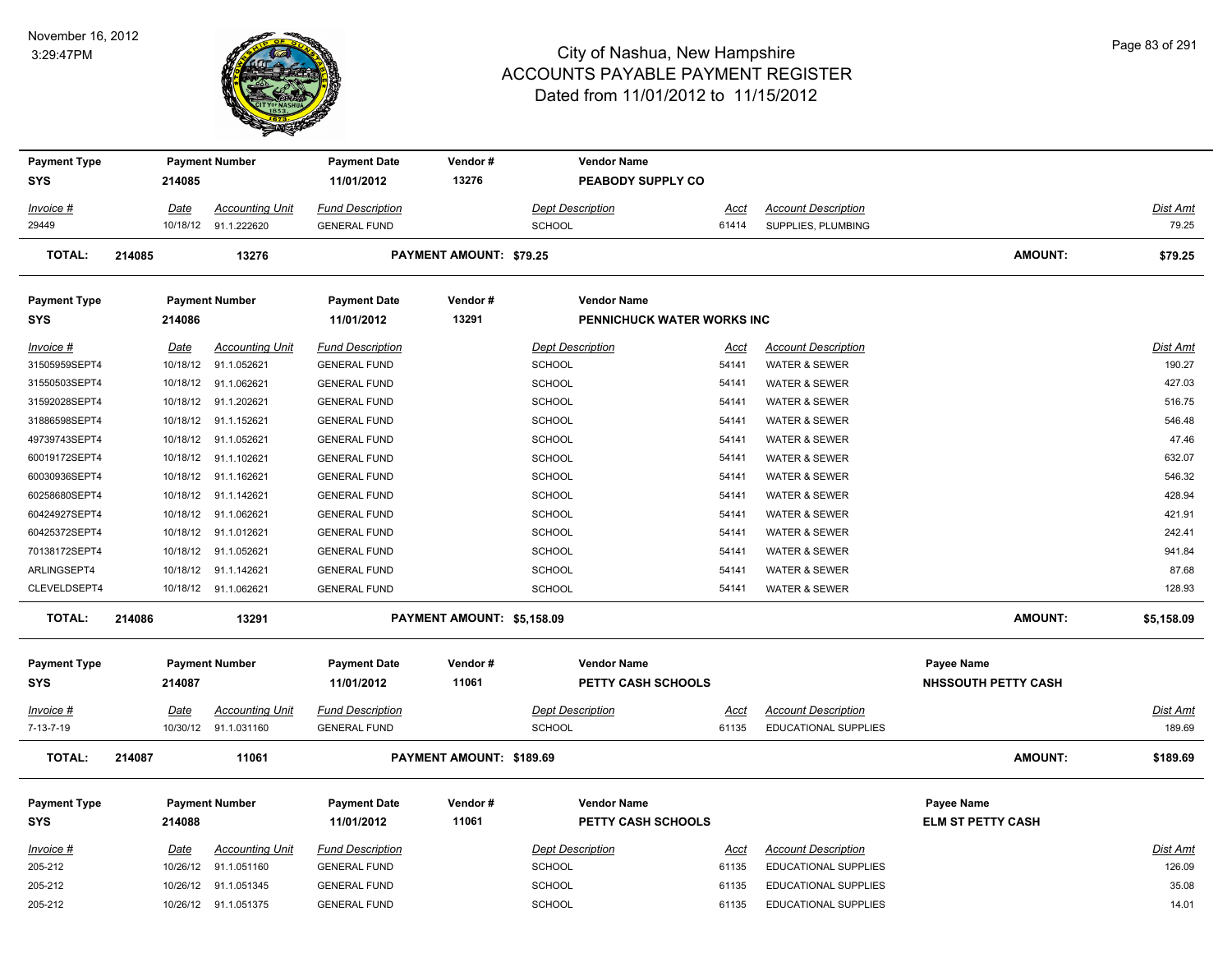

| <b>TOTAL:</b>                     | 214088 |                 | 11061                                          |                                                | PAYMENT AMOUNT: \$175.18   |                                                    |                      |                                                           | AMOUNT:        | \$175.18                  |
|-----------------------------------|--------|-----------------|------------------------------------------------|------------------------------------------------|----------------------------|----------------------------------------------------|----------------------|-----------------------------------------------------------|----------------|---------------------------|
| <b>Payment Type</b><br><b>SYS</b> |        | 214089          | <b>Payment Number</b>                          | <b>Payment Date</b><br>11/01/2012              | Vendor#<br>13308           | <b>Vendor Name</b><br>PHOENIX HOUSE OF NEW ENGLAND |                      |                                                           |                |                           |
| Invoice #<br>912-07DA             |        | Date<br>10/2/12 | <b>Accounting Unit</b><br>91.1.991160          | <b>Fund Description</b><br><b>GENERAL FUND</b> |                            | <b>Dept Description</b><br><b>SCHOOL</b>           | <u>Acct</u><br>53600 | <b>Account Description</b><br><b>INSTRUCTION SERVICES</b> |                | <b>Dist Amt</b><br>180.00 |
| <b>TOTAL:</b>                     | 214089 |                 | 13308                                          |                                                | PAYMENT AMOUNT: \$180.00   |                                                    |                      |                                                           | <b>AMOUNT:</b> | \$180.00                  |
| <b>Payment Type</b>               |        |                 | <b>Payment Number</b>                          | <b>Payment Date</b>                            | Vendor#                    | <b>Vendor Name</b>                                 |                      |                                                           |                |                           |
| <b>SYS</b>                        |        | 214090          |                                                | 11/01/2012                                     | 13323                      | <b>PITSCO INC</b>                                  |                      |                                                           |                |                           |
| Invoice #                         |        | Date            | <b>Accounting Unit</b>                         | <b>Fund Description</b>                        |                            | <b>Dept Description</b>                            | <u>Acct</u>          | <b>Account Description</b>                                |                | Dist Amt                  |
| 523395-1                          |        |                 | 10/11/12 91.1.071375                           | <b>GENERAL FUND</b>                            |                            | <b>SCHOOL</b>                                      | 61135                | EDUCATIONAL SUPPLIES                                      |                | 218.05                    |
| <b>TOTAL:</b>                     | 214090 |                 | 13323                                          |                                                | PAYMENT AMOUNT: \$218.05   |                                                    |                      |                                                           | <b>AMOUNT:</b> | \$218.05                  |
| <b>Payment Type</b>               |        |                 | <b>Payment Number</b>                          | <b>Payment Date</b>                            | Vendor#                    | <b>Vendor Name</b>                                 |                      |                                                           |                |                           |
| <b>SYS</b>                        |        | 214091          |                                                | 11/01/2012                                     | 13325                      | PLANK ROAD PUBLISHING INC                          |                      |                                                           |                |                           |
| Invoice #                         |        | <b>Date</b>     | <b>Accounting Unit</b>                         | <b>Fund Description</b>                        |                            | <b>Dept Description</b>                            | <u>Acct</u>          | <b>Account Description</b>                                |                | <u>Dist Amt</u>           |
| 13-018028                         |        |                 | 10/17/12 91.1.141112                           | <b>GENERAL FUND</b>                            |                            | <b>SCHOOL</b>                                      | 61135                | <b>EDUCATIONAL SUPPLIES</b>                               |                | 152.20                    |
| <b>TOTAL:</b>                     | 214091 |                 | 13325                                          |                                                | PAYMENT AMOUNT: \$152.20   |                                                    |                      |                                                           | <b>AMOUNT:</b> | \$152.20                  |
| <b>Payment Type</b><br><b>SYS</b> |        | 214092          | <b>Payment Number</b>                          | <b>Payment Date</b><br>11/01/2012              | Vendor#<br>11971           | <b>Vendor Name</b><br><b>CAITLIN PORPIGLIA</b>     |                      |                                                           |                |                           |
|                                   |        |                 |                                                |                                                |                            |                                                    |                      |                                                           |                |                           |
| Invoice #                         |        | Date            | <b>Accounting Unit</b>                         | <b>Fund Description</b>                        |                            | <b>Dept Description</b>                            | Acct                 | <b>Account Description</b>                                |                | Dist Amt                  |
| EDPD506                           |        |                 | 10/25/12 91.1.991160                           | <b>GENERAL FUND</b>                            |                            | SCHOOL                                             | 52800                | EDUCATIONAL ASSISTANCE                                    |                | 300.00                    |
| <b>TOTAL:</b>                     | 214092 |                 | 11971                                          |                                                | PAYMENT AMOUNT: \$300.00   |                                                    |                      |                                                           | <b>AMOUNT:</b> | \$300.00                  |
| <b>Payment Type</b>               |        |                 | <b>Payment Number</b>                          | <b>Payment Date</b>                            | Vendor#                    | <b>Vendor Name</b>                                 |                      |                                                           |                |                           |
| <b>SYS</b>                        |        | 214093          |                                                | 11/01/2012                                     | 13372                      | <b>PSNH</b>                                        |                      |                                                           |                |                           |
| $Invoice$ #<br>S65154403SEPT4     |        | Date            | <b>Accounting Unit</b><br>10/15/12 91.1.012621 | <b>Fund Description</b><br><b>GENERAL FUND</b> |                            | <b>Dept Description</b><br>SCHOOL                  | <b>Acct</b><br>54100 | <b>Account Description</b><br><b>ELECTRICITY</b>          |                | Dist Amt<br>2,027.44      |
| <b>TOTAL:</b>                     | 214093 |                 | 13372                                          |                                                | PAYMENT AMOUNT: \$2,027.44 |                                                    |                      |                                                           | <b>AMOUNT:</b> | \$2,027.44                |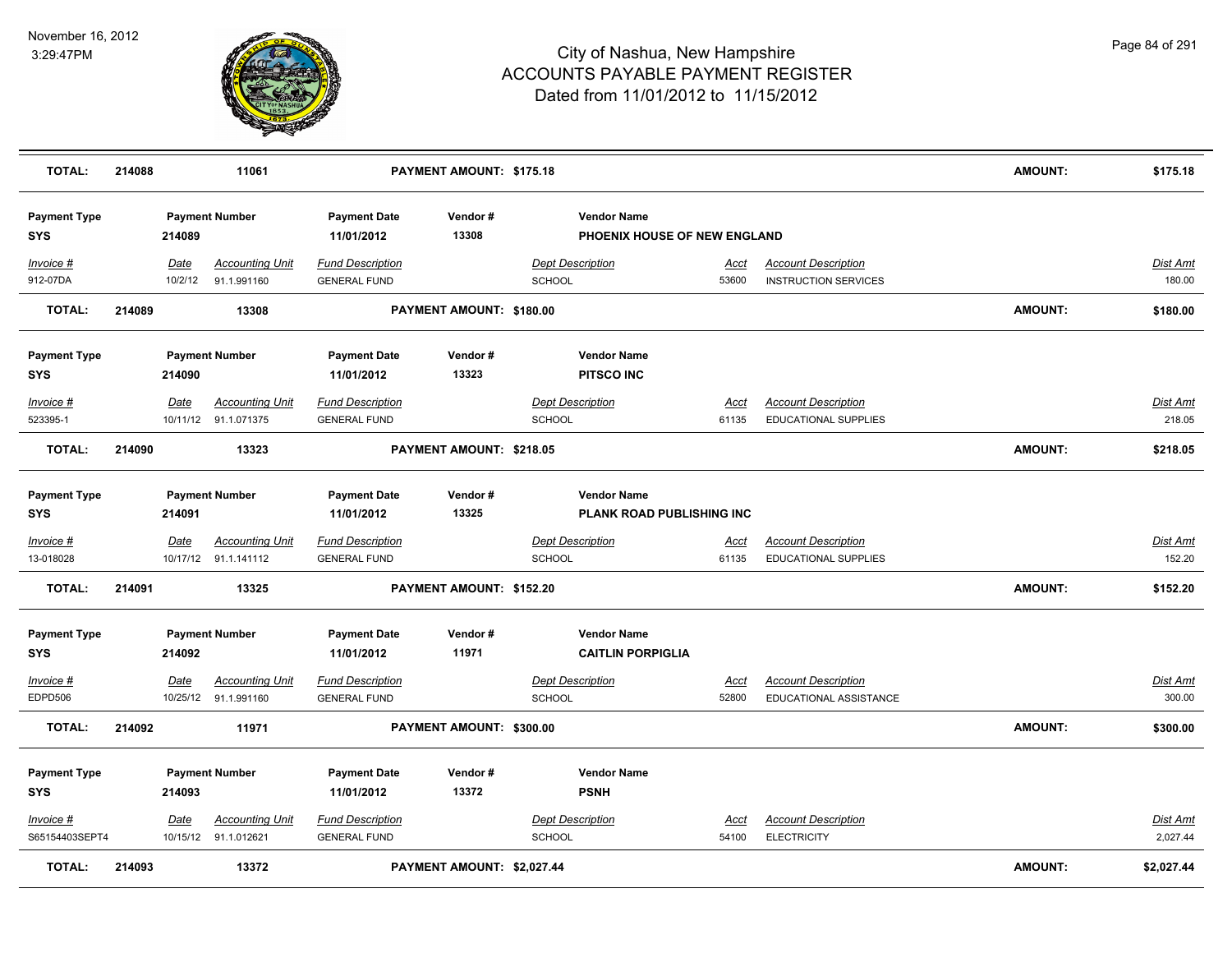

| <b>Payment Type</b><br><b>SYS</b> |        | 214094   | <b>Payment Number</b>  | <b>Payment Date</b><br>11/01/2012 | Vendor#<br>13376           | <b>Vendor Name</b><br>PUBLIC SERVICE OF NH        |             |                               |                |                 |
|-----------------------------------|--------|----------|------------------------|-----------------------------------|----------------------------|---------------------------------------------------|-------------|-------------------------------|----------------|-----------------|
| Invoice #                         |        | Date     | <b>Accounting Unit</b> | <b>Fund Description</b>           |                            | <b>Dept Description</b>                           | <u>Acct</u> | <b>Account Description</b>    |                | <b>Dist Amt</b> |
| S64015954OCT                      |        | 10/15/12 | 91.1.162621            | <b>GENERAL FUND</b>               |                            | SCHOOL                                            | 54100       | <b>ELECTRICITY</b>            |                | 4,782.01        |
| S93312408OCT                      |        |          | 10/15/12 91.1.102621   | <b>GENERAL FUND</b>               |                            | SCHOOL                                            | 54100       | <b>ELECTRICITY</b>            |                | 4,828.46        |
| TOTAL:                            | 214094 |          | 13376                  |                                   | PAYMENT AMOUNT: \$9,610.47 |                                                   |             |                               | AMOUNT:        | \$9,610.47      |
| <b>Payment Type</b>               |        |          | <b>Payment Number</b>  | <b>Payment Date</b>               | Vendor#                    | <b>Vendor Name</b>                                |             |                               |                |                 |
| <b>SYS</b>                        |        | 214095   |                        | 11/01/2012                        | 13410                      | <b>REALLY GOOD STUFF INC</b>                      |             |                               |                |                 |
| Invoice #                         |        | Date     | <b>Accounting Unit</b> | <b>Fund Description</b>           |                            | <b>Dept Description</b>                           | Acct        | <b>Account Description</b>    |                | <b>Dist Amt</b> |
| 4135720                           |        |          | 10/18/12 91.1.101120   | <b>GENERAL FUND</b>               |                            | <b>SCHOOL</b>                                     | 61135       | <b>EDUCATIONAL SUPPLIES</b>   |                | 64.92           |
| 4138885                           |        |          | 10/24/12 91.1.141160   | <b>GENERAL FUND</b>               |                            | <b>SCHOOL</b>                                     | 61135       | <b>EDUCATIONAL SUPPLIES</b>   |                | $-10.95$        |
| 4138897                           |        |          | 10/24/12 91.1.141160   | <b>GENERAL FUND</b>               |                            | <b>SCHOOL</b>                                     | 61135       | <b>EDUCATIONAL SUPPLIES</b>   |                | $-21.90$        |
| <b>TOTAL:</b>                     | 214095 |          | 13410                  |                                   | PAYMENT AMOUNT: \$32.07    |                                                   |             |                               | AMOUNT:        | \$32.07         |
| <b>Payment Type</b><br><b>SYS</b> |        | 214096   | <b>Payment Number</b>  | <b>Payment Date</b><br>11/01/2012 | Vendor#<br>13462           | <b>Vendor Name</b><br><b>ROCHESTER 100 INC</b>    |             |                               |                |                 |
| Invoice #                         |        | Date     | <b>Accounting Unit</b> | <b>Fund Description</b>           |                            | <b>Dept Description</b>                           | Acct        | <b>Account Description</b>    |                | Dist Amt        |
| K70921                            |        |          | 10/11/12 91.1.202410   | <b>GENERAL FUND</b>               |                            | <b>SCHOOL</b>                                     | 61100       | OFFICE SUPPLIES               |                | 100.00          |
| <b>TOTAL:</b>                     | 214096 |          | 13462                  |                                   | PAYMENT AMOUNT: \$100.00   |                                                   |             |                               | <b>AMOUNT:</b> | \$100.00        |
| <b>Payment Type</b><br><b>SYS</b> |        | 214097   | <b>Payment Number</b>  | <b>Payment Date</b><br>11/01/2012 | Vendor#<br>13474           | <b>Vendor Name</b><br><b>STEPHANIE ROSS-SAURI</b> |             |                               |                |                 |
| $Invoice$ #                       |        | Date     | <b>Accounting Unit</b> | <b>Fund Description</b>           |                            | <b>Dept Description</b>                           | <u>Acct</u> | <b>Account Description</b>    |                | <b>Dist Amt</b> |
| OCT-12                            |        |          | 10/31/12 91.1.201260   | <b>GENERAL FUND</b>               |                            | <b>SCHOOL</b>                                     | 61875       | <b>BOOKS</b>                  |                | 20.00           |
| <b>TOTAL:</b>                     | 214097 |          | 13474                  |                                   | PAYMENT AMOUNT: \$20.00    |                                                   |             |                               | <b>AMOUNT:</b> | \$20.00         |
| <b>Payment Type</b>               |        |          | <b>Payment Number</b>  | <b>Payment Date</b>               | Vendor#                    | <b>Vendor Name</b>                                |             |                               |                |                 |
| <b>SYS</b>                        |        | 214098   |                        | 11/01/2012                        | 13504                      | <b>SANEL AUTO PARTS CO</b>                        |             |                               |                |                 |
| Invoice #                         |        | Date     | <b>Accounting Unit</b> | <b>Fund Description</b>           |                            | <b>Dept Description</b>                           | Acct        | <b>Account Description</b>    |                | <b>Dist Amt</b> |
| 20W7803                           |        |          | 10/16/12 91.1.222620   | <b>GENERAL FUND</b>               |                            | SCHOOL                                            | 54600       | VEHICLE REPAIRS & MAINTENANCE |                | 57.61           |
| <b>TOTAL:</b>                     | 214098 |          | 13504                  |                                   | PAYMENT AMOUNT: \$57.61    |                                                   |             |                               | <b>AMOUNT:</b> | \$57.61         |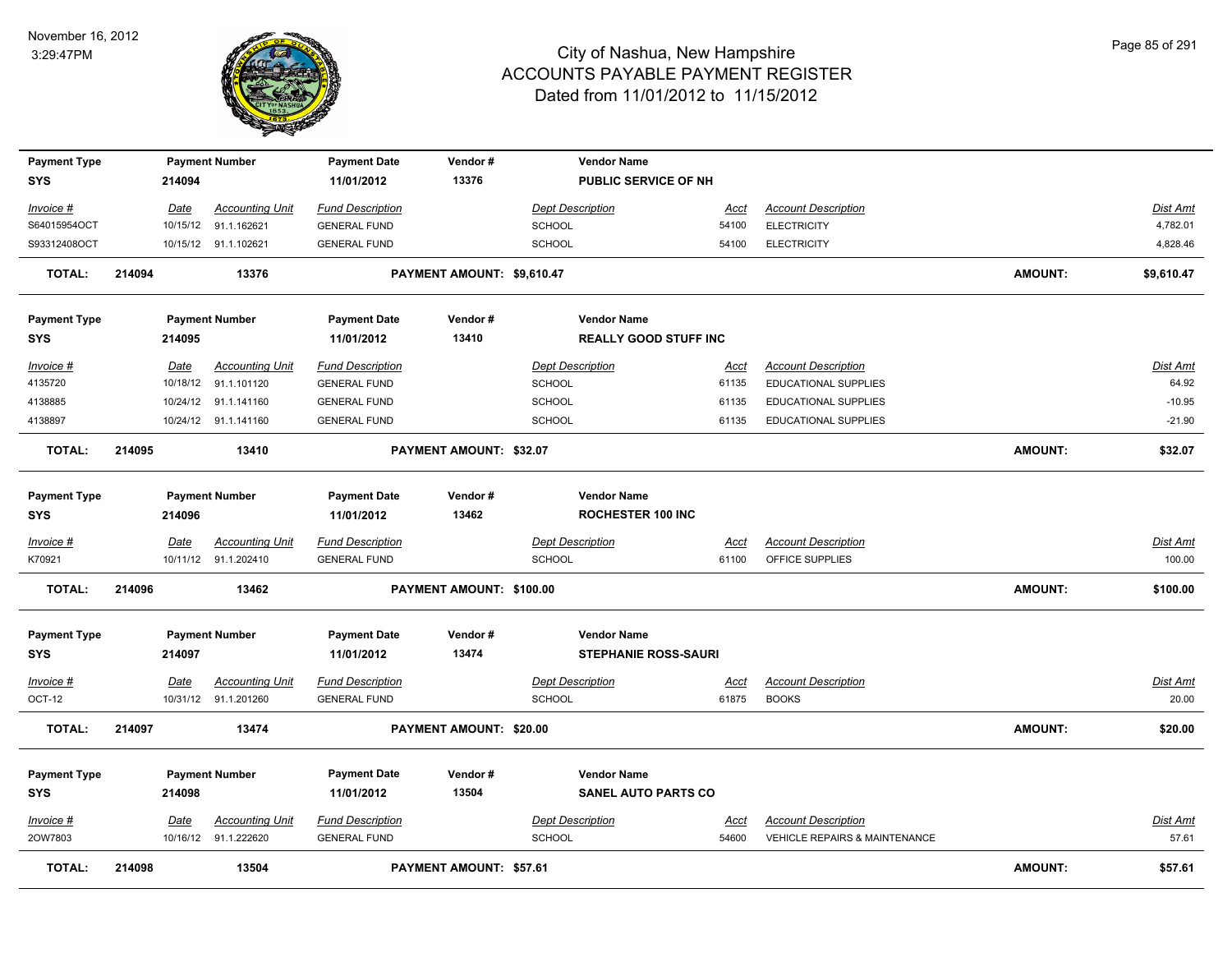

| <b>Payment Type</b>               |        |                  | <b>Payment Number</b>                             | <b>Payment Date</b>                            | Vendor#                        | <b>Vendor Name</b>                                     |                      |                                                           |                                           |                          |
|-----------------------------------|--------|------------------|---------------------------------------------------|------------------------------------------------|--------------------------------|--------------------------------------------------------|----------------------|-----------------------------------------------------------|-------------------------------------------|--------------------------|
| <b>SYS</b>                        |        | 214099           |                                                   | 11/01/2012                                     | 13508                          | <b>SARGENT WELCH</b>                                   |                      |                                                           |                                           |                          |
| Invoice #                         |        | Date             | <b>Accounting Unit</b>                            | <b>Fund Description</b>                        |                                | <b>Dept Description</b>                                | Acct                 | <b>Account Description</b>                                |                                           | Dist Amt                 |
| 49022600                          |        |                  | 10/16/12 91.1.031300                              | <b>GENERAL FUND</b>                            |                                | <b>SCHOOL</b>                                          | 61135                | <b>EDUCATIONAL SUPPLIES</b>                               |                                           | 52.19                    |
| <b>TOTAL:</b>                     | 214099 |                  | 13508                                             |                                                | PAYMENT AMOUNT: \$52.19        |                                                        |                      |                                                           | <b>AMOUNT:</b>                            | \$52.19                  |
| <b>Payment Type</b>               |        |                  | <b>Payment Number</b>                             | <b>Payment Date</b>                            | Vendor#                        | <b>Vendor Name</b>                                     |                      |                                                           |                                           |                          |
| <b>SYS</b>                        |        | 214100           |                                                   | 11/01/2012                                     | 11712                          | <b>LISA SAUNDERS</b>                                   |                      |                                                           |                                           |                          |
| Invoice #<br>OCT-12               |        | Date<br>10/26/12 | <b>Accounting Unit</b><br>91.1.101124             | <b>Fund Description</b><br><b>GENERAL FUND</b> |                                | <b>Dept Description</b><br><b>SCHOOL</b>               | Acct<br>61135        | <b>Account Description</b><br><b>EDUCATIONAL SUPPLIES</b> |                                           | Dist Amt<br>31.91        |
| OCT18-12                          |        | 10/26/12         | 91.1.101124                                       | <b>GENERAL FUND</b>                            |                                | <b>SCHOOL</b>                                          | 61135                | EDUCATIONAL SUPPLIES                                      |                                           | 24.20                    |
| OCT26-12                          |        |                  | 10/26/12 91.1.101124                              | <b>GENERAL FUND</b>                            |                                | <b>SCHOOL</b>                                          | 61135                | EDUCATIONAL SUPPLIES                                      |                                           | 28.60                    |
| <b>TOTAL:</b>                     | 214100 |                  | 11712                                             |                                                | <b>PAYMENT AMOUNT: \$84.71</b> |                                                        |                      |                                                           | <b>AMOUNT:</b>                            | \$84.71                  |
| <b>Payment Type</b><br><b>SYS</b> |        | 214101           | <b>Payment Number</b>                             | <b>Payment Date</b><br>11/01/2012              | Vendor#<br>11411               | <b>Vendor Name</b><br><b>PHILIP SCHAPPLER</b>          |                      |                                                           |                                           |                          |
| Invoice #                         |        | Date             | <b>Accounting Unit</b>                            | <b>Fund Description</b>                        |                                | <b>Dept Description</b>                                | Acct                 | <b>Account Description</b>                                |                                           | Dist Amt                 |
| OCT-12                            |        |                  | 10/17/12 91.1.201122                              | <b>GENERAL FUND</b>                            |                                | <b>SCHOOL</b>                                          | 61135                | EDUCATIONAL SUPPLIES                                      |                                           | 184.64                   |
| <b>TOTAL:</b>                     | 214101 |                  | 11411                                             |                                                | PAYMENT AMOUNT: \$184.64       |                                                        |                      |                                                           | <b>AMOUNT:</b>                            | \$184.64                 |
| <b>Payment Type</b><br><b>SYS</b> |        | 214102           | <b>Payment Number</b>                             | <b>Payment Date</b><br>11/01/2012              | Vendor#<br>13518               | <b>Vendor Name</b><br><b>SCHOLASTIC BOOK CLUBS INC</b> |                      |                                                           |                                           |                          |
|                                   |        |                  |                                                   |                                                |                                |                                                        |                      |                                                           |                                           |                          |
| Invoice #<br>50892097             |        | <b>Date</b>      | <b>Accounting Unit</b><br>10/23/12 91.3800.231241 | <b>Fund Description</b><br>SCHOOL GRANTS FUND  |                                | <b>Dept Description</b><br><b>SCHOOL</b>               | <u>Acct</u><br>61875 | <b>Account Description</b><br><b>BOOKS</b>                | <b>Activity</b><br>91.03763.231241        | <u>Dist Amt</u><br>36.96 |
| <b>TOTAL:</b>                     | 214102 |                  | 13518                                             |                                                | PAYMENT AMOUNT: \$36.96        |                                                        |                      |                                                           | <b>AMOUNT:</b>                            | \$36.96                  |
|                                   |        |                  |                                                   |                                                |                                |                                                        |                      |                                                           |                                           |                          |
| <b>Payment Type</b><br><b>SYS</b> |        | 214103           | <b>Payment Number</b>                             | <b>Payment Date</b><br>11/01/2012              | Vendor#<br>13523               | <b>Vendor Name</b><br><b>SCHOOL HEALTH CORP</b>        |                      |                                                           | <b>Payee Name</b><br><b>SCHOOL HEALTH</b> |                          |
| Invoice #                         |        | Date             | <b>Accounting Unit</b>                            | <b>Fund Description</b>                        |                                | <b>Dept Description</b>                                | Acct                 | <b>Account Description</b>                                |                                           | Dist Amt                 |
| 1848088-00                        |        | 1/25/11          | 91.1.031160                                       | <b>GENERAL FUND</b>                            |                                | <b>SCHOOL</b>                                          | 61135                | EDUCATIONAL SUPPLIES                                      |                                           | $-99.00$                 |
| 2554918-00                        |        | 7/19/12          | 91.1.072130                                       | <b>GENERAL FUND</b>                            |                                | <b>SCHOOL</b>                                          | 61142                | <b>MEDICAL SUPPLIES</b>                                   |                                           | 212.92                   |
| 2556671-00                        |        | 7/18/12          | 91.1.132130                                       | <b>GENERAL FUND</b>                            |                                | <b>SCHOOL</b>                                          | 61142                | <b>MEDICAL SUPPLIES</b>                                   |                                           | 58.23                    |
| 2559359-00                        |        | 7/26/12          | 91.1.142130                                       | <b>GENERAL FUND</b>                            |                                | <b>SCHOOL</b>                                          | 61142                | <b>MEDICAL SUPPLIES</b>                                   |                                           | 283.65                   |
| 2605285-00                        |        |                  | 10/31/12 91.1.072130                              | <b>GENERAL FUND</b>                            |                                | SCHOOL                                                 | 61142                | <b>MEDICAL SUPPLIES</b>                                   |                                           | $-14.42$                 |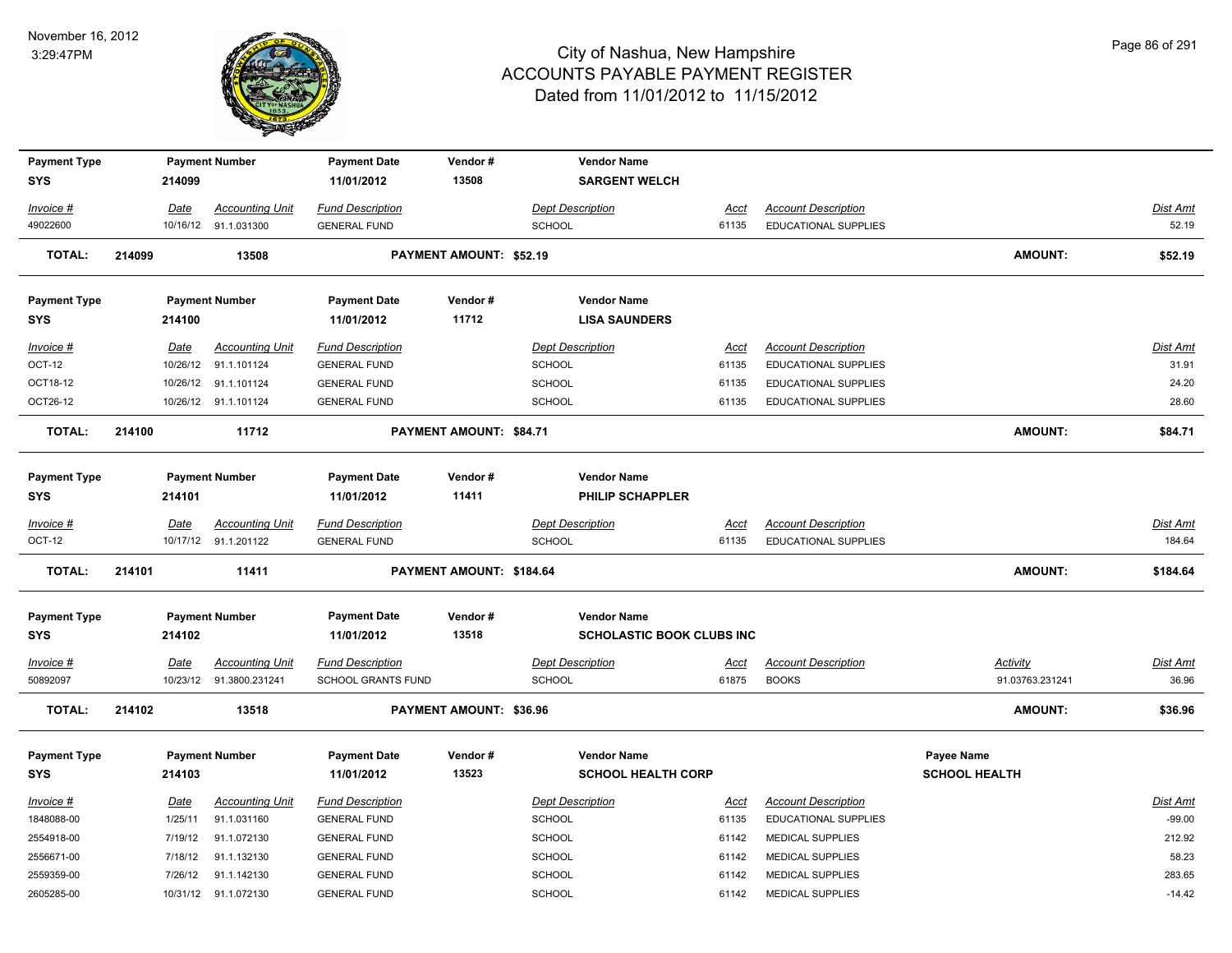

| <b>TOTAL:</b>                     | 214103   | 13523                  |                                   | PAYMENT AMOUNT: \$441.38   |                                               |       |                             | AMOUNT:         | \$441.38   |
|-----------------------------------|----------|------------------------|-----------------------------------|----------------------------|-----------------------------------------------|-------|-----------------------------|-----------------|------------|
| <b>Payment Type</b><br><b>SYS</b> | 214104   | <b>Payment Number</b>  | <b>Payment Date</b><br>11/01/2012 | Vendor#<br>13526           | <b>Vendor Name</b><br><b>SCHOOL SPECIALTY</b> |       |                             |                 |            |
| Invoice #                         | Date     | <b>Accounting Unit</b> | <b>Fund Description</b>           |                            | <b>Dept Description</b>                       | Acct  | <b>Account Description</b>  | Activity        | Dist Amt   |
| 208109380674                      | 10/11/12 | 91.1.141160            | <b>GENERAL FUND</b>               | <b>SCHOOL</b>              |                                               | 61135 | EDUCATIONAL SUPPLIES        |                 | 78.16      |
| 208109380677                      | 10/11/12 | 91.1.141160            | <b>GENERAL FUND</b>               | <b>SCHOOL</b>              |                                               | 61135 | EDUCATIONAL SUPPLIES        |                 | 55.10      |
| 208109390417                      | 10/12/12 | 91.1.031102            | <b>GENERAL FUND</b>               | <b>SCHOOL</b>              |                                               | 61135 | EDUCATIONAL SUPPLIES        |                 | 56.06      |
| 208109390418                      | 10/12/12 | 91.1.101122            | <b>GENERAL FUND</b>               | <b>SCHOOL</b>              |                                               | 61135 | EDUCATIONAL SUPPLIES        |                 | 59.86      |
| 208109390419                      | 10/12/12 | 91.1.121121            | <b>GENERAL FUND</b>               | <b>SCHOOL</b>              |                                               | 61135 | EDUCATIONAL SUPPLIES        |                 | 54.51      |
| 208109390419                      | 10/12/12 | 91.1.122225            | <b>GENERAL FUND</b>               | <b>SCHOOL</b>              |                                               | 61135 | EDUCATIONAL SUPPLIES        |                 | 199.10     |
| 208109390420                      | 10/12/12 | 91.1.141160            | <b>GENERAL FUND</b>               | <b>SCHOOL</b>              |                                               | 61135 | <b>EDUCATIONAL SUPPLIES</b> |                 | 216.48     |
| 208109390421                      | 10/12/12 | 91.1.051160            | <b>GENERAL FUND</b>               | SCHOOL                     |                                               | 61135 | <b>EDUCATIONAL SUPPLIES</b> |                 | 179.29     |
| 208109397070                      | 10/15/12 | 91.1.121121            | <b>GENERAL FUND</b>               | SCHOOL                     |                                               | 61135 | EDUCATIONAL SUPPLIES        |                 | 16.90      |
| 208109397073                      | 10/15/12 | 91.1.091124            | <b>GENERAL FUND</b>               | <b>SCHOOL</b>              |                                               | 61135 | EDUCATIONAL SUPPLIES        |                 | 0.70       |
| 208109397079                      | 10/15/12 | 91.1.051160            | <b>GENERAL FUND</b>               | <b>SCHOOL</b>              |                                               | 61135 | EDUCATIONAL SUPPLIES        |                 | 26.68      |
| 208109404051                      | 10/16/12 | 91.1.111120            | <b>GENERAL FUND</b>               | <b>SCHOOL</b>              |                                               | 61135 | EDUCATIONAL SUPPLIES        |                 | 57.94      |
| 208109404055                      | 10/16/12 | 91.1.091124            | <b>GENERAL FUND</b>               | <b>SCHOOL</b>              |                                               | 61135 | EDUCATIONAL SUPPLIES        |                 | 106.63     |
| 208109404059                      | 10/16/12 | 91.1.071160            | <b>GENERAL FUND</b>               | <b>SCHOOL</b>              |                                               | 61135 | EDUCATIONAL SUPPLIES        |                 | 113.04     |
| 208109404061                      | 10/16/12 | 91.1.071102            | <b>GENERAL FUND</b>               | <b>SCHOOL</b>              |                                               | 61135 | <b>EDUCATIONAL SUPPLIES</b> |                 | 190.91     |
| 208109408445                      | 10/17/12 | 91.1.101220            | <b>GENERAL FUND</b>               | <b>SCHOOL</b>              |                                               | 61135 | EDUCATIONAL SUPPLIES        |                 | 137.79     |
| 208109408449                      | 10/17/12 | 91.3800.151271         | <b>SCHOOL GRANTS FUND</b>         | <b>SCHOOL</b>              |                                               | 61135 | <b>EDUCATIONAL SUPPLIES</b> | 91.03763.151271 | 362.01     |
| 208109408455                      | 10/17/12 | 91.3800.151271         | <b>SCHOOL GRANTS FUND</b>         | <b>SCHOOL</b>              |                                               | 61135 | <b>EDUCATIONAL SUPPLIES</b> | 91.03763.151271 | 4.69       |
| 208109408468                      | 10/17/12 | 91.1.161119            | <b>GENERAL FUND</b>               | <b>SCHOOL</b>              |                                               | 61135 | EDUCATIONAL SUPPLIES        |                 | 41.79      |
| 208109408472                      | 10/17/12 | 91.1.141160            | <b>GENERAL FUND</b>               | <b>SCHOOL</b>              |                                               | 61135 | <b>EDUCATIONAL SUPPLIES</b> |                 | 151.17     |
| 208109408476                      | 10/17/12 | 91.1.171215            | <b>GENERAL FUND</b>               | <b>SCHOOL</b>              |                                               | 61135 | EDUCATIONAL SUPPLIES        |                 | 42.69      |
| 208109408482                      |          | 10/17/12 91.1.171102   | <b>GENERAL FUND</b>               | <b>SCHOOL</b>              |                                               | 61135 | EDUCATIONAL SUPPLIES        |                 | 146.97     |
| <b>TOTAL:</b>                     | 214104   | 13526                  |                                   | PAYMENT AMOUNT: \$2,298.47 |                                               |       |                             | AMOUNT:         | \$2,298.47 |
| <b>Payment Type</b>               |          | <b>Payment Number</b>  | <b>Payment Date</b>               | Vendor#                    | <b>Vendor Name</b>                            |       |                             |                 |            |
| <b>SYS</b>                        | 214105   |                        | 11/01/2012                        | 13599                      | SOCIAL STUDIES SCHOOL SERVICE                 |       |                             |                 |            |
| <i>Invoice</i> #                  | Date     | <b>Accounting Unit</b> | <b>Fund Description</b>           |                            | <b>Dept Description</b>                       | Acct  | <b>Account Description</b>  |                 | Dist Amt   |
| 2996-10                           | 10/2/12  | 91.1.061115            | <b>GENERAL FUND</b>               | SCHOOL                     |                                               | 61135 | EDUCATIONAL SUPPLIES        |                 | 111.89     |
| <b>TOTAL:</b>                     | 214105   | 13599                  |                                   | PAYMENT AMOUNT: \$111.89   |                                               |       |                             | <b>AMOUNT:</b>  | \$111.89   |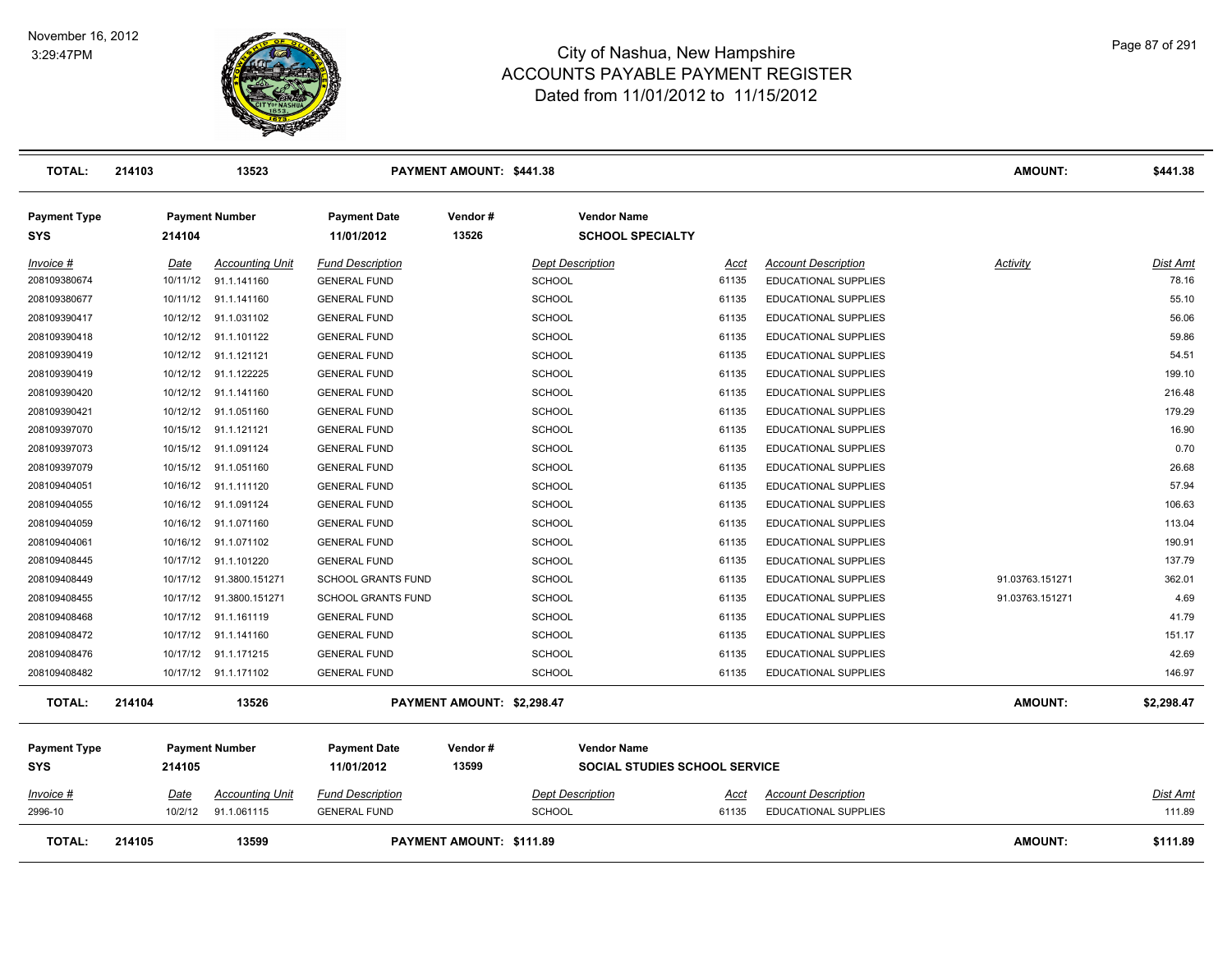

| Payment Type        |          | <b>Payment Number</b>    | <b>Payment Date</b>       | Vendor #                        | <b>Vendor Name</b>      |                                     |                                 |                 |                 |
|---------------------|----------|--------------------------|---------------------------|---------------------------------|-------------------------|-------------------------------------|---------------------------------|-----------------|-----------------|
| <b>SYS</b>          | 214106   |                          | 11/01/2012                | 11963                           |                         | <b>STAPLES BUSINESS ADVANTAGE</b>   |                                 |                 |                 |
| Invoice #           | Date     | <b>Accounting Unit</b>   | <b>Fund Description</b>   |                                 | <b>Dept Description</b> | <u>Acct</u>                         | <b>Account Description</b>      | Activity        | <b>Dist Amt</b> |
| 3181011366          | 8/29/12  | 91.2100.993120           | <b>FOOD SERVICES</b>      |                                 | <b>SCHOOL</b>           | 71800                               | <b>FURNITURE &amp; FIXTURES</b> |                 | 1,053.95        |
| 3181011366          | 8/29/12  | <b>BS1000</b>            | <b>GENERAL FUND</b>       |                                 | <b>GENERAL FUND</b>     | 29185                               | LAWSON INVENTORY SUSPENSE       |                 | $-31.62$        |
| 3181011370          | 8/29/12  | 91.2100.993120           | <b>FOOD SERVICES</b>      |                                 | <b>SCHOOL</b>           | 61100                               | OFFICE SUPPLIES                 |                 | 1,414.22        |
| 3181011370          | 8/29/12  | <b>BS1000</b>            | <b>GENERAL FUND</b>       |                                 | <b>GENERAL FUND</b>     | 29185                               | LAWSON INVENTORY SUSPENSE       |                 | $-17.11$        |
| 3182458478          | 9/22/12  | 91.2100.993120           | <b>FOOD SERVICES</b>      |                                 | <b>SCHOOL</b>           | 61100                               | OFFICE SUPPLIES                 |                 | 279.12          |
| 3182458478          | 9/22/12  | <b>BS1000</b>            | <b>GENERAL FUND</b>       |                                 | <b>GENERAL FUND</b>     | 29185                               | LAWSON INVENTORY SUSPENSE       |                 | $-8.37$         |
| 3183216665          | 9/29/12  | 91.2100.993120           | <b>FOOD SERVICES</b>      |                                 | <b>SCHOOL</b>           | 71800                               | <b>FURNITURE &amp; FIXTURES</b> |                 | 859.96          |
| 3183216665          | 9/29/12  | <b>BS1000</b>            | <b>GENERAL FUND</b>       |                                 | <b>GENERAL FUND</b>     | 29185                               | LAWSON INVENTORY SUSPENSE       |                 | $-64.60$        |
| 3183401452          | 10/3/12  | 91.2100.993120           | <b>FOOD SERVICES</b>      |                                 | <b>SCHOOL</b>           | 61100                               | OFFICE SUPPLIES                 |                 | 320.17          |
| 3183401452          | 10/3/12  | <b>BS1000</b>            | <b>GENERAL FUND</b>       |                                 | <b>GENERAL FUND</b>     | 29185                               | LAWSON INVENTORY SUSPENSE       |                 | $-9.61$         |
| 3183808605          | 10/11/12 | 91.1.051375              | <b>GENERAL FUND</b>       |                                 | <b>SCHOOL</b>           | 61135                               | <b>EDUCATIONAL SUPPLIES</b>     |                 | 677.62          |
| 3183808608          |          | 10/11/12 91.1.041300     | <b>GENERAL FUND</b>       |                                 | <b>SCHOOL</b>           | 61135                               | <b>EDUCATIONAL SUPPLIES</b>     |                 | 406.99          |
| 3184080350          |          | 10/13/12 91.1.091108     | <b>GENERAL FUND</b>       |                                 | <b>SCHOOL</b>           | 61135                               | <b>EDUCATIONAL SUPPLIES</b>     |                 | 49.99           |
| 3184139073          |          | 10/16/12 91.1.071160     | <b>GENERAL FUND</b>       |                                 | <b>SCHOOL</b>           | 61100                               | OFFICE SUPPLIES                 |                 | 96.14           |
| 3184139074          |          | 10/16/12  91.3800.021220 | <b>SCHOOL GRANTS FUND</b> |                                 | <b>SCHOOL</b>           | 61299                               | MISCELLANEOUS SUPPLIES          | 91.03963.021220 | 265.74          |
| 3184139075          |          | 10/16/12 91.1.041160     | <b>GENERAL FUND</b>       |                                 | <b>SCHOOL</b>           | 61135                               | <b>EDUCATIONAL SUPPLIES</b>     |                 | 208.21          |
| 3184139076          |          | 10/16/12 91.1.172410     | <b>GENERAL FUND</b>       |                                 | <b>SCHOOL</b>           | 61100                               | OFFICE SUPPLIES                 |                 | 114.40          |
| 3184139077          |          | 10/16/12 91.3800.181271  | <b>SCHOOL GRANTS FUND</b> |                                 | <b>SCHOOL</b>           | 61135                               | <b>EDUCATIONAL SUPPLIES</b>     | 91.03763.181271 | 401.41          |
| 3184139078          |          | 10/16/12 91.1.071160     | <b>GENERAL FUND</b>       |                                 | <b>SCHOOL</b>           | 61135                               | EDUCATIONAL SUPPLIES            |                 | 92.90           |
| 3184178274          |          | 10/17/12 91.1.071160     | <b>GENERAL FUND</b>       |                                 | <b>SCHOOL</b>           | 61135                               | <b>EDUCATIONAL SUPPLIES</b>     |                 | $-9.29$         |
| 3184178278          |          | 10/17/12 91.1.071160     | <b>GENERAL FUND</b>       |                                 | <b>SCHOOL</b>           | 61135                               | EDUCATIONAL SUPPLIES            |                 | 9.29            |
| 3184178279          |          | 10/17/12 91.1.031160     | <b>GENERAL FUND</b>       |                                 | <b>SCHOOL</b>           | 61135                               | EDUCATIONAL SUPPLIES            |                 | 426.79          |
| 3184178280          |          | 10/17/12 91.3800.231240  | <b>SCHOOL GRANTS FUND</b> |                                 | <b>SCHOOL</b>           | 61135                               | <b>EDUCATIONAL SUPPLIES</b>     | 91.03763.231240 | 45.54           |
| 3184249186          |          | 10/19/12 91.1.041102     | <b>GENERAL FUND</b>       |                                 | <b>SCHOOL</b>           | 61135                               | <b>EDUCATIONAL SUPPLIES</b>     |                 | $-194.81$       |
| 3184249190          |          | 10/19/12 91.1.031300     | <b>GENERAL FUND</b>       |                                 | <b>SCHOOL</b>           | 61135                               | EDUCATIONAL SUPPLIES            |                 | $-249.99$       |
| 3184513733          |          | 10/23/12 91.1.172410     | <b>GENERAL FUND</b>       |                                 | <b>SCHOOL</b>           | 61100                               | OFFICE SUPPLIES                 |                 | $-30.56$        |
| <b>TOTAL:</b>       | 214106   | 11963                    |                           | PAYMENT AMOUNT: \$6,106.48      |                         |                                     |                                 | <b>AMOUNT:</b>  | \$6,106.48      |
| <b>Payment Type</b> |          | <b>Payment Number</b>    | <b>Payment Date</b>       | Vendor#                         | <b>Vendor Name</b>      |                                     |                                 |                 |                 |
| <b>SYS</b>          | 214107   |                          | 11/01/2012                | 13648                           |                         | <b>STATE OF NH CRIMINAL RECORDS</b> |                                 |                 |                 |
| Invoice #           | Date     | <b>Accounting Unit</b>   | <b>Fund Description</b>   |                                 | <b>Dept Description</b> | Acct                                | <b>Account Description</b>      |                 | <b>Dist Amt</b> |
| OCT30-12            |          | 10/30/12 91.1.012320     | <b>GENERAL FUND</b>       |                                 | <b>SCHOOL</b>           | 53628                               | <b>CONTRACT SERVICES</b>        |                 | 538.50          |
| TOTAL:              | 214107   | 13648                    |                           | <b>PAYMENT AMOUNT: \$538.50</b> |                         |                                     |                                 | <b>AMOUNT:</b>  | \$538.50        |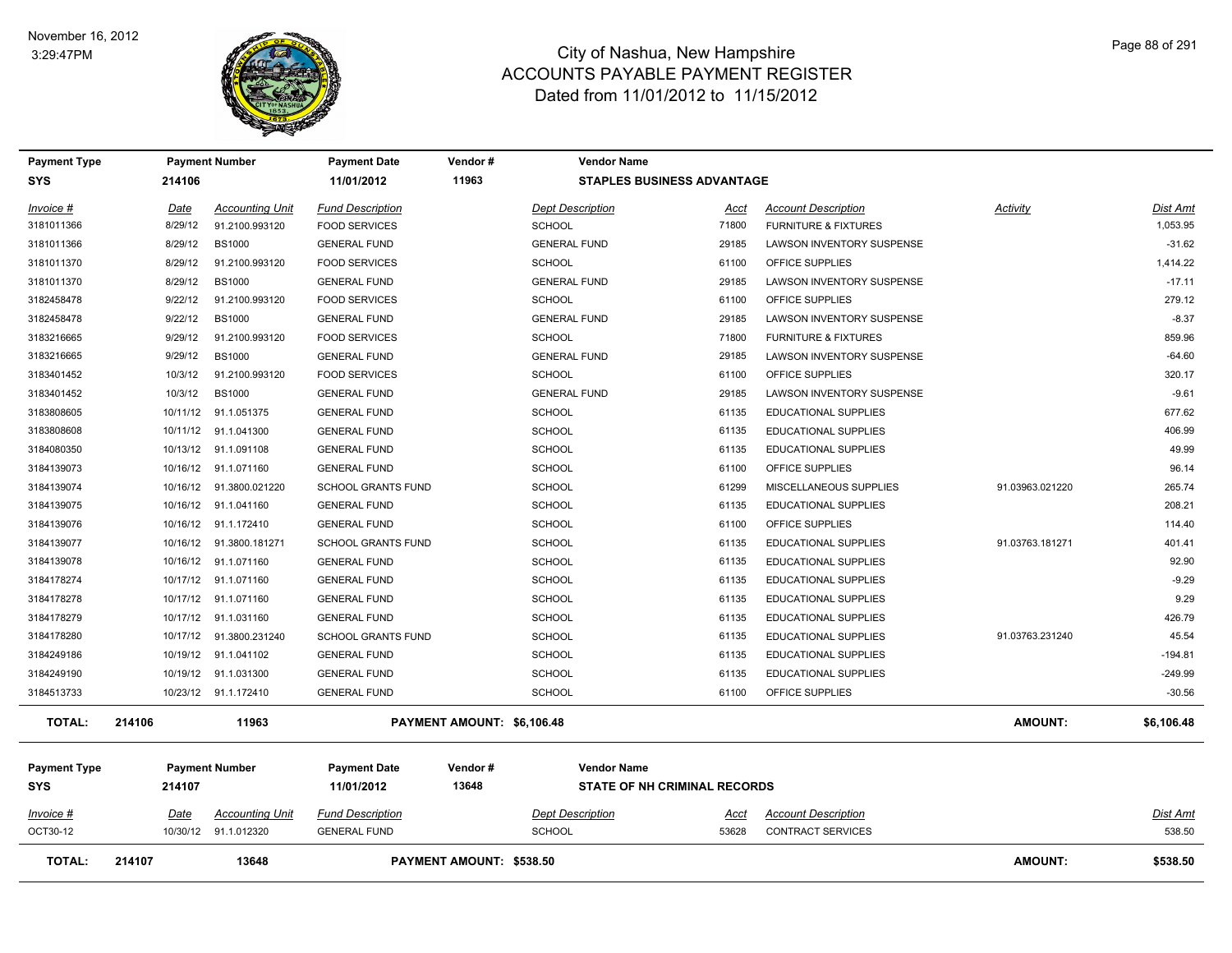

| <b>Payment Type</b>    |        |         | <b>Payment Number</b>                          | <b>Payment Date</b>                            | Vendor#                        |                                          | <b>Vendor Name</b>                 |               |                                                    |                   |                                |                             |
|------------------------|--------|---------|------------------------------------------------|------------------------------------------------|--------------------------------|------------------------------------------|------------------------------------|---------------|----------------------------------------------------|-------------------|--------------------------------|-----------------------------|
| SYS                    |        | 214108  |                                                | 11/01/2012                                     | 13657                          |                                          | STELLOS ELECTRICAL SUPPLY CO I     |               |                                                    |                   |                                |                             |
| Invoice #              |        | Date    | <b>Accounting Unit</b>                         | <b>Fund Description</b>                        |                                | <b>Dept Description</b>                  |                                    | Acct          | <b>Account Description</b>                         |                   |                                | Dist Amt                    |
| 5922                   |        |         | 10/12/12 91.1.071345                           | <b>GENERAL FUND</b>                            |                                | <b>SCHOOL</b>                            |                                    | 71999         | MISCELLANEOUS EQUIPMENT                            |                   |                                | 315.00                      |
| <b>TOTAL:</b>          | 214108 |         | 13657                                          |                                                | PAYMENT AMOUNT: \$315.00       |                                          |                                    |               |                                                    |                   | <b>AMOUNT:</b>                 | \$315.00                    |
| <b>Payment Type</b>    |        |         | <b>Payment Number</b>                          | <b>Payment Date</b>                            | Vendor#                        |                                          | <b>Vendor Name</b>                 |               |                                                    | <b>Payee Name</b> |                                |                             |
| <b>SYS</b>             |        | 214109  |                                                | 11/01/2012                                     | 10989                          |                                          | <b>TEACHING STRATEGIES INC</b>     |               |                                                    |                   | <b>TEACHING STRATEGIES LLC</b> |                             |
| Invoice #<br>183359-IN |        | Date    | <b>Accounting Unit</b><br>10/17/12 91.1.021220 | <b>Fund Description</b><br><b>GENERAL FUND</b> |                                | <b>Dept Description</b><br><b>SCHOOL</b> |                                    | Acct<br>61830 | <b>Account Description</b><br><b>SUBSCRIPTIONS</b> |                   |                                | <b>Dist Amt</b><br>2,590.00 |
| <b>TOTAL:</b>          | 214109 |         | 10989                                          |                                                | PAYMENT AMOUNT: \$2,590.00     |                                          |                                    |               |                                                    |                   | <b>AMOUNT:</b>                 | \$2,590.00                  |
| <b>Payment Type</b>    |        |         | <b>Payment Number</b>                          | <b>Payment Date</b>                            | Vendor#                        |                                          | <b>Vendor Name</b>                 |               |                                                    |                   |                                |                             |
| <b>SYS</b>             |        | 214110  |                                                | 11/01/2012                                     | 13753                          |                                          | TOTAL AIR SUPPLY INC               |               |                                                    |                   |                                |                             |
| Invoice #              |        | Date    | <b>Accounting Unit</b>                         | <b>Fund Description</b>                        |                                | <b>Dept Description</b>                  |                                    | Acct          | <b>Account Description</b>                         |                   |                                | Dist Amt                    |
| 23320                  |        |         | 10/20/12 91.1.222620                           | <b>GENERAL FUND</b>                            |                                | <b>SCHOOL</b>                            |                                    | 61414         | SUPPLIES, PLUMBING                                 |                   |                                | 69.00                       |
| <b>TOTAL:</b>          | 214110 |         | 13753                                          |                                                | PAYMENT AMOUNT: \$69.00        |                                          |                                    |               |                                                    |                   | <b>AMOUNT:</b>                 | \$69.00                     |
| <b>Payment Type</b>    |        |         | <b>Payment Number</b>                          | <b>Payment Date</b>                            | Vendor#                        |                                          | <b>Vendor Name</b>                 |               |                                                    |                   |                                |                             |
| SYS                    |        | 214111  |                                                | 11/01/2012                                     | 13783                          |                                          | <b>TURNER BUILDING SCIENCE LLC</b> |               |                                                    |                   |                                |                             |
| $Invoice$ #            |        | Date    | <b>Accounting Unit</b>                         | <b>Fund Description</b>                        |                                | <b>Dept Description</b>                  |                                    | <b>Acct</b>   | <b>Account Description</b>                         |                   | <b>Activity</b>                | <b>Dist Amt</b>             |
| 5512                   |        | 8/31/12 | 91.5800.134600                                 | SCHOOL CAPITAL PROJECTS<br><b>FUND</b>         |                                | <b>SCHOOL</b>                            |                                    | 81200         | BUILDINGS AND IMPROVEMENTS                         |                   | 1011.91.04.30                  | 10,304.07                   |
| 5528                   |        | 9/28/12 | 91.5800.134600                                 | SCHOOL CAPITAL PROJECTS<br><b>FUND</b>         |                                | <b>SCHOOL</b>                            |                                    | 81200         | <b>BUILDINGS AND IMPROVEMENTS</b>                  |                   | 1011.91.04.30                  | 9,790.63                    |
| <b>TOTAL:</b>          | 214111 |         | 13783                                          |                                                | PAYMENT AMOUNT: \$20,094.70    |                                          |                                    |               |                                                    |                   | <b>AMOUNT:</b>                 | \$20,094.70                 |
| <b>Payment Type</b>    |        |         | <b>Payment Number</b>                          | <b>Payment Date</b>                            | Vendor#                        |                                          | <b>Vendor Name</b>                 |               |                                                    | <b>Payee Name</b> |                                |                             |
| <b>SYS</b>             |        | 214112  |                                                | 11/01/2012                                     | 11095                          |                                          | <b>U-HAUL INTERNATIONAL</b>        |               |                                                    | <b>U-HAUL</b>     |                                |                             |
| Invoice #              |        | Date    | <b>Accounting Unit</b>                         | <b>Fund Description</b>                        |                                | <b>Dept Description</b>                  |                                    | Acct          | <b>Account Description</b>                         |                   |                                | Dist Amt                    |
| 3790379                |        |         | 10/15/12 91.1.041410                           | <b>GENERAL FUND</b>                            |                                | <b>SCHOOL</b>                            |                                    | 55690         | REGULAR TRANSPORTATION<br><b>SERVICES</b>          |                   |                                | 83.02                       |
| <b>TOTAL:</b>          | 214112 |         | 11095                                          |                                                | <b>PAYMENT AMOUNT: \$83.02</b> |                                          |                                    |               |                                                    |                   | <b>AMOUNT:</b>                 | \$83.02                     |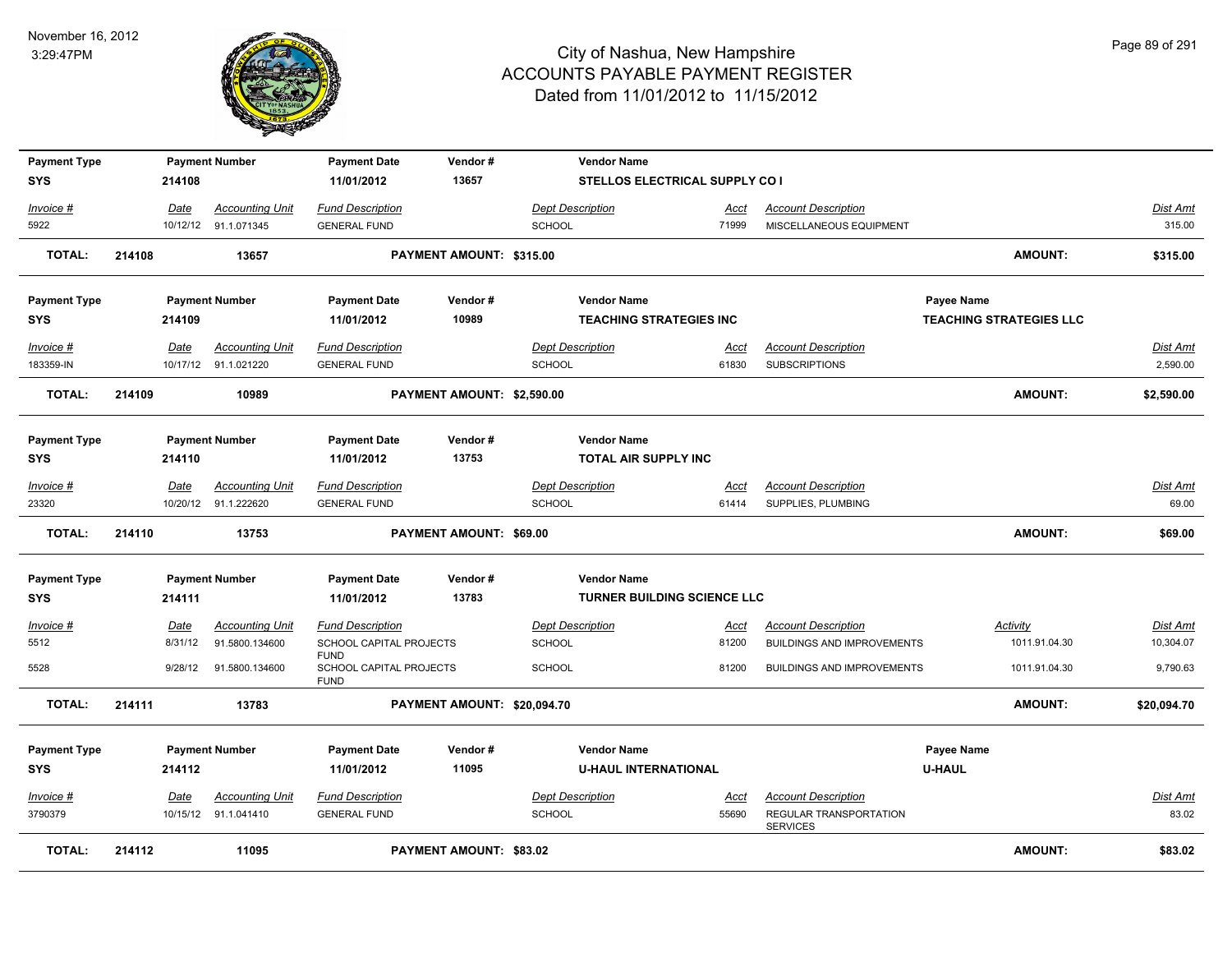

| <b>Payment Type</b>  |        |         | <b>Payment Number</b>  | <b>Payment Date</b>     | Vendor#                        | <b>Vendor Name</b>             |             |                                     |                            |                 |
|----------------------|--------|---------|------------------------|-------------------------|--------------------------------|--------------------------------|-------------|-------------------------------------|----------------------------|-----------------|
| <b>SYS</b>           |        | 214113  |                        | 11/01/2012              | 13801                          | <b>UNITED PARCEL SERVICE</b>   |             |                                     |                            |                 |
| Invoice #            |        | Date    | <b>Accounting Unit</b> | <b>Fund Description</b> |                                | <b>Dept Description</b>        | Acct        | <b>Account Description</b>          |                            | Dist Amt        |
| 85W011422            |        |         | 10/20/12 91.1.012320   | <b>GENERAL FUND</b>     |                                | <b>SCHOOL</b>                  | 55607       | POSTAGE & DELIVERY                  |                            | 14.46           |
| <b>TOTAL:</b>        | 214113 |         | 13801                  |                         | <b>PAYMENT AMOUNT: \$14.46</b> |                                |             |                                     | <b>AMOUNT:</b>             | \$14.46         |
| <b>Payment Type</b>  |        |         | <b>Payment Number</b>  | <b>Payment Date</b>     | Vendor#                        | <b>Vendor Name</b>             |             |                                     |                            |                 |
| <b>SYS</b>           |        | 214114  |                        | 11/01/2012              | 13808                          | UNUM LIFE INSURANCE CO OF AMER |             |                                     |                            |                 |
| Invoice #            |        | Date    | <b>Accounting Unit</b> | <b>Fund Description</b> |                                | <b>Dept Description</b>        | <u>Acct</u> | <b>Account Description</b>          |                            | <b>Dist Amt</b> |
| 134208-001 7-NOV     |        | 11/1/12 | 91.1.992322            | <b>GENERAL FUND</b>     |                                | <b>SCHOOL</b>                  | 52300       | <b>BENEFITS</b>                     |                            | 1,874.74        |
| 134208-001 7-NOV2012 |        |         | 11/1/12 91.1.992322    | <b>GENERAL FUND</b>     |                                | <b>SCHOOL</b>                  | 52300       | <b>BENEFITS</b>                     |                            | 1,462.27        |
| <b>TOTAL:</b>        | 214114 |         | 13808                  |                         | PAYMENT AMOUNT: \$3,337.01     |                                |             |                                     | <b>AMOUNT:</b>             | \$3,337.01      |
| <b>Payment Type</b>  |        |         | <b>Payment Number</b>  | <b>Payment Date</b>     | Vendor#                        | <b>Vendor Name</b>             |             |                                     | Payee Name                 |                 |
| <b>SYS</b>           |        | 214115  |                        | 11/01/2012              | 13808                          | UNUM LIFE INSURANCE CO OF AMER |             |                                     | <b>UNUM LIFE INSURANCE</b> |                 |
| Invoice #            |        | Date    | <b>Accounting Unit</b> | <b>Fund Description</b> |                                | <b>Dept Description</b>        | Acct        | <b>Account Description</b>          |                            | <b>Dist Amt</b> |
| E0372920-OCT         |        | 11/1/12 | 91.1.992322            | <b>GENERAL FUND</b>     |                                | <b>SCHOOL</b>                  | 52300       | <b>BENEFITS</b>                     |                            | 1,425.70        |
| TOTAL:               | 214115 |         | 13808                  |                         | PAYMENT AMOUNT: \$1,425.70     |                                |             |                                     | <b>AMOUNT:</b>             | \$1,425.70      |
| <b>Payment Type</b>  |        |         | <b>Payment Number</b>  | <b>Payment Date</b>     | Vendor#                        | <b>Vendor Name</b>             |             |                                     |                            |                 |
| <b>SYS</b>           |        | 214116  |                        | 11/01/2012              | 13841                          | <b>VIKING ROOFING INC</b>      |             |                                     |                            |                 |
| Invoice #            |        | Date    | <b>Accounting Unit</b> | <b>Fund Description</b> |                                | <b>Dept Description</b>        | <u>Acct</u> | <b>Account Description</b>          |                            | Dist Amt        |
| 3479                 |        |         | 10/16/12 91.1.222620   | <b>GENERAL FUND</b>     |                                | <b>SCHOOL</b>                  | 54280       | <b>BUILDING/GROUNDS MAINTENANCE</b> |                            | 425.00          |
| <b>TOTAL:</b>        | 214116 |         | 13841                  |                         | PAYMENT AMOUNT: \$425.00       |                                |             |                                     | <b>AMOUNT:</b>             | \$425.00        |
| <b>Payment Type</b>  |        |         | <b>Payment Number</b>  | <b>Payment Date</b>     | Vendor#                        | <b>Vendor Name</b>             |             |                                     |                            |                 |
| <b>SYS</b>           |        | 214117  |                        | 11/01/2012              | 11714                          | <b>VIRCO INC</b>               |             |                                     |                            |                 |
| Invoice #            |        | Date    | <b>Accounting Unit</b> | <b>Fund Description</b> |                                | <b>Dept Description</b>        | <u>Acct</u> | <b>Account Description</b>          |                            | Dist Amt        |
| 91487114             |        |         | 10/16/12 91.1.071160   | <b>GENERAL FUND</b>     |                                | <b>SCHOOL</b>                  | 71999       | MISCELLANEOUS EQUIPMENT             |                            | 283.32          |
| <b>TOTAL:</b>        | 214117 |         | 11714                  |                         | PAYMENT AMOUNT: \$283.32       |                                |             |                                     | <b>AMOUNT:</b>             | \$283.32        |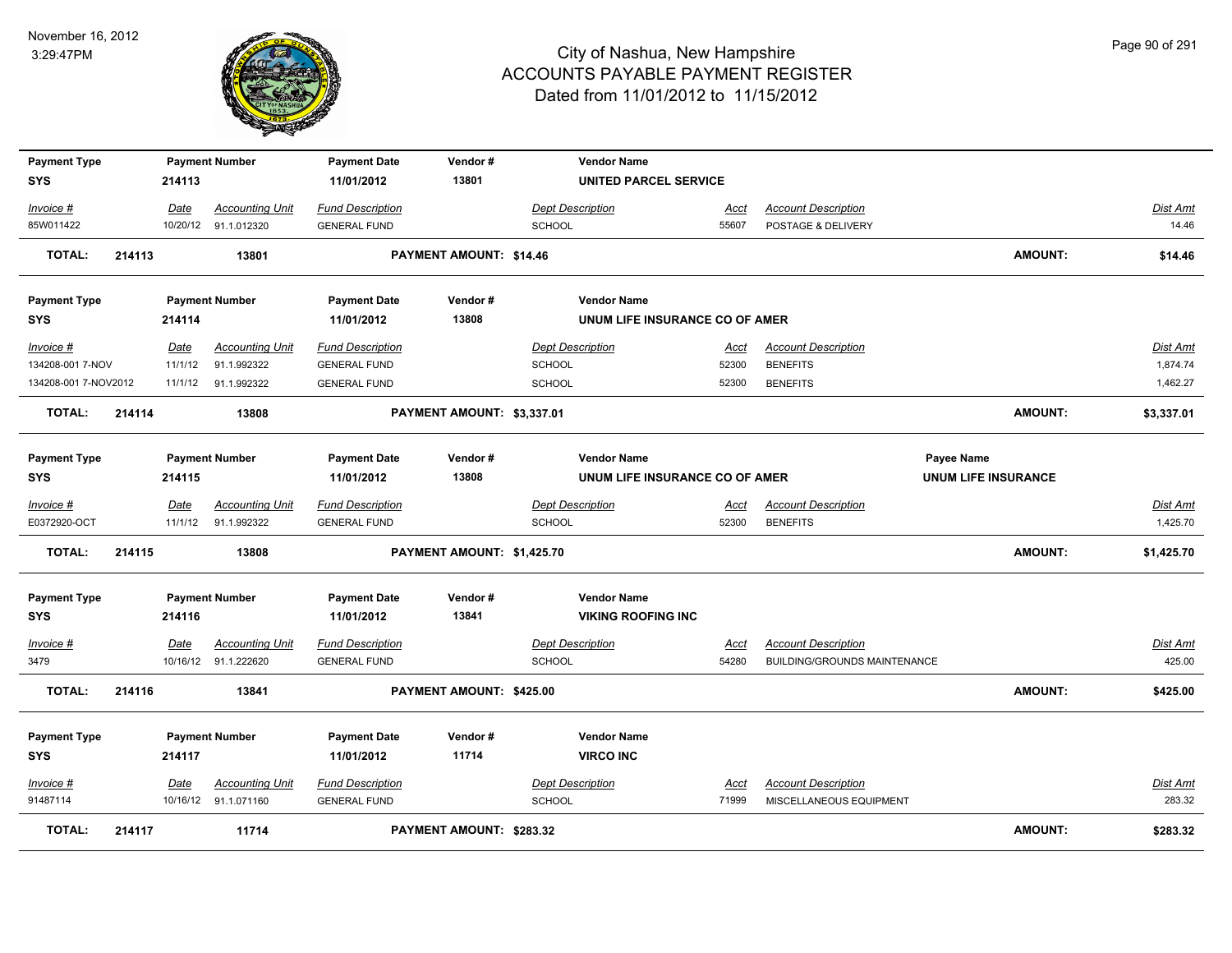

| <b>Payment Type</b> |        |             | <b>Payment Number</b>    | <b>Payment Date</b>       | Vendor#                       | <b>Vendor Name</b>        |                               |                                        |                                     |             |
|---------------------|--------|-------------|--------------------------|---------------------------|-------------------------------|---------------------------|-------------------------------|----------------------------------------|-------------------------------------|-------------|
| SYS                 |        | 214118      |                          | 11/01/2012                | 11072                         |                           | <b>WARD'S NATURAL SCIENCE</b> |                                        |                                     |             |
| Invoice #           |        | Date        | <b>Accounting Unit</b>   | <b>Fund Description</b>   |                               | <b>Dept Description</b>   | Acct                          | <b>Account Description</b>             |                                     | Dist Amt    |
| 1321-357-02         |        |             | 10/12/12 91.1.031113     | <b>GENERAL FUND</b>       |                               | <b>SCHOOL</b>             | 61135                         | EDUCATIONAL SUPPLIES                   |                                     | 60.19       |
| <b>TOTAL:</b>       | 214118 |             | 11072                    |                           | PAYMENT AMOUNT: \$60.19       |                           |                               |                                        | <b>AMOUNT:</b>                      | \$60.19     |
| <b>Payment Type</b> |        |             | <b>Payment Number</b>    | <b>Payment Date</b>       | Vendor#                       | <b>Vendor Name</b>        |                               |                                        |                                     |             |
| <b>SYS</b>          |        | 214119      |                          | 11/01/2012                | 13864                         | <b>WB MASON CO INC</b>    |                               |                                        |                                     |             |
| Invoice #           |        | Date        | <b>Accounting Unit</b>   | <b>Fund Description</b>   |                               | <b>Dept Description</b>   | Acct                          | <b>Account Description</b>             |                                     | Dist Amt    |
| 7866781             |        |             | 10/17/12 91.1.131160     | <b>GENERAL FUND</b>       |                               | SCHOOL                    | 61100                         | OFFICE SUPPLIES                        |                                     | 870.90      |
| 7869077             |        |             | 10/17/12 91.1.012320     | <b>GENERAL FUND</b>       |                               | SCHOOL                    | 61100                         | OFFICE SUPPLIES                        |                                     | 4.99        |
| <b>TOTAL:</b>       | 214119 |             | 13864                    |                           | PAYMENT AMOUNT: \$875.89      |                           |                               |                                        | <b>AMOUNT:</b>                      | \$875.89    |
| <b>Payment Type</b> |        |             | <b>Payment Number</b>    | <b>Payment Date</b>       | Vendor#                       | <b>Vendor Name</b>        |                               |                                        | Payee Name                          |             |
| <b>SYS</b>          |        | 214120      |                          | 11/01/2012                | 13870                         | <b>WEEKLY READER CORP</b> |                               |                                        | <b>SCHOLASTIC INC/WEEKLY READER</b> |             |
| Invoice #           |        | Date        | <b>Accounting Unit</b>   | <b>Fund Description</b>   |                               | <b>Dept Description</b>   | Acct                          | <b>Account Description</b>             |                                     | Dist Amt    |
| M4928619            |        |             | 10/17/12 91.1.992212     | <b>GENERAL FUND</b>       |                               | SCHOOL                    | 61830                         | <b>SUBSCRIPTIONS</b>                   |                                     | 1,138.94    |
| M49286347           |        |             | 10/17/12 91.1.992212     | <b>GENERAL FUND</b>       |                               | <b>SCHOOL</b>             | 61830                         | <b>SUBSCRIPTIONS</b>                   |                                     | 826.65      |
| <b>TOTAL:</b>       | 214120 |             | 13870                    |                           | PAYMENT AMOUNT: \$1,965.59    |                           |                               |                                        | <b>AMOUNT:</b>                      | \$1,965.59  |
| <b>Payment Type</b> |        |             | <b>Payment Number</b>    | <b>Payment Date</b>       | Vendor#                       | <b>Vendor Name</b>        |                               |                                        |                                     |             |
| <b>SYS</b>          |        | 214121      |                          | 11/01/2012                | 10993                         | <b>WEST ED</b>            |                               |                                        |                                     |             |
| Invoice #           |        | Date        | <b>Accounting Unit</b>   | <b>Fund Description</b>   |                               | <b>Dept Description</b>   | <u>Acct</u>                   | <b>Account Description</b>             | <b>Activity</b>                     | Dist Amt    |
| 12-2419             |        |             | 10/19/12  91.3800.042219 | <b>SCHOOL GRANTS FUND</b> |                               | SCHOOL                    | 53607                         | PROGRAM IMPROVEMENT<br><b>SERVICES</b> | 91.03468.042219                     | 42,461.37   |
| <b>TOTAL:</b>       | 214121 |             | 10993                    |                           | PAYMENT AMOUNT: \$42,461.37   |                           |                               |                                        | <b>AMOUNT:</b>                      | \$42,461.37 |
| <b>Payment Type</b> |        |             | <b>Payment Number</b>    | <b>Payment Date</b>       | Vendor#                       | <b>Vendor Name</b>        |                               |                                        |                                     |             |
| <b>SYS</b>          |        | 214122      |                          | 11/01/2012                | 13877                         | <b>WEST MUSIC</b>         |                               |                                        |                                     |             |
| Invoice #           |        | <u>Date</u> | <b>Accounting Unit</b>   | <b>Fund Description</b>   |                               | <b>Dept Description</b>   | <u>Acct</u>                   | <b>Account Description</b>             |                                     | Dist Amt    |
| S1739709            |        |             | 10/17/12 91.1.171112     | <b>GENERAL FUND</b>       |                               | <b>SCHOOL</b>             | 61135                         | <b>EDUCATIONAL SUPPLIES</b>            |                                     | 4.95        |
| <b>TOTAL:</b>       | 214122 |             | 13877                    |                           | <b>PAYMENT AMOUNT: \$4.95</b> |                           |                               |                                        | <b>AMOUNT:</b>                      | \$4.95      |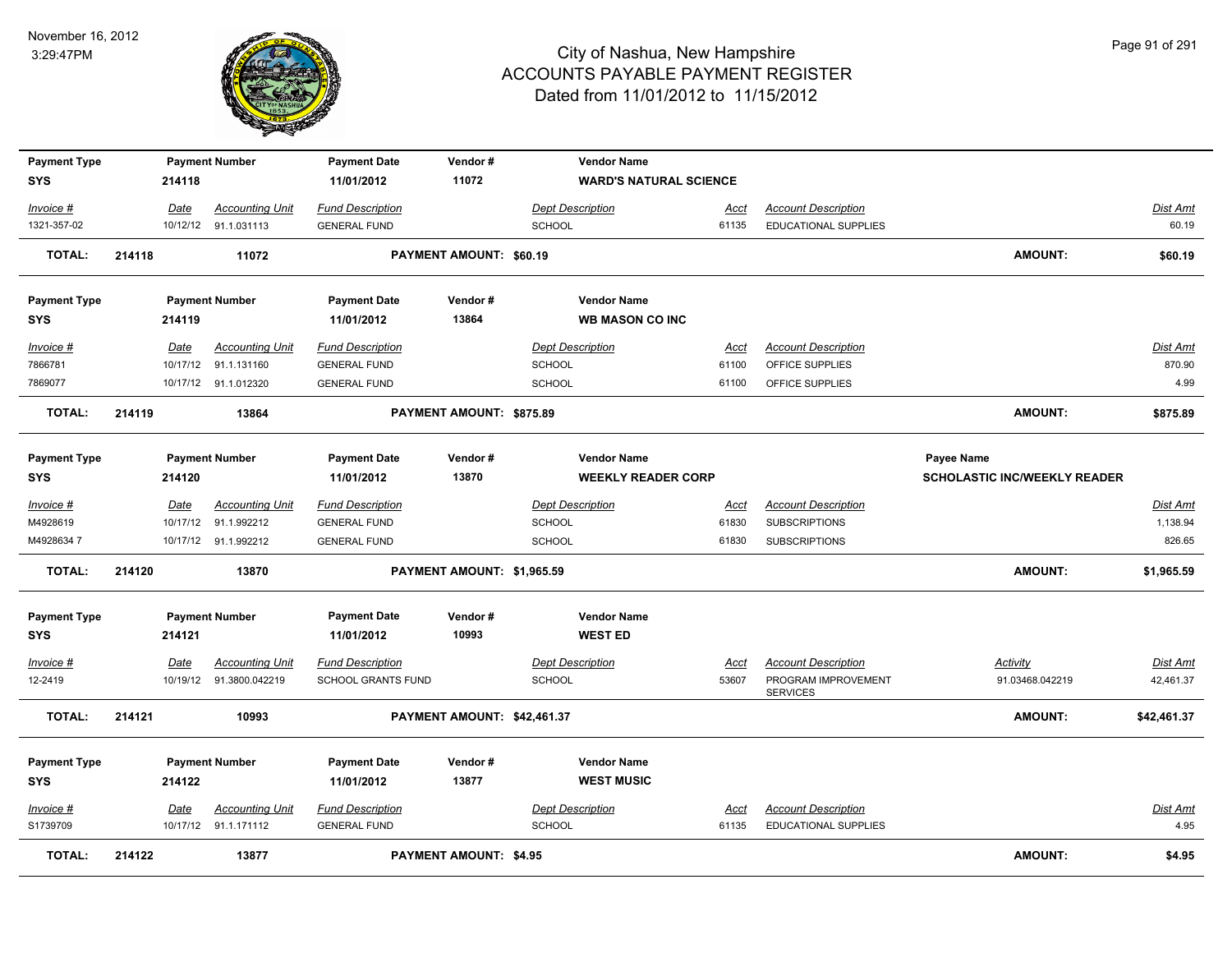

| <b>Payment Type</b><br><b>SYS</b> |        | 214123      | <b>Payment Number</b>                       | <b>Payment Date</b><br>11/01/2012              | Vendor#<br>13925           | <b>Vendor Name</b><br>THE YOUTH COUNCIL              |                      |                                                         |                |                           |
|-----------------------------------|--------|-------------|---------------------------------------------|------------------------------------------------|----------------------------|------------------------------------------------------|----------------------|---------------------------------------------------------|----------------|---------------------------|
|                                   |        |             |                                             |                                                |                            |                                                      |                      |                                                         |                |                           |
| Invoice #                         |        | Date        | <b>Accounting Unit</b>                      | <b>Fund Description</b>                        |                            | <b>Dept Description</b>                              | <u>Acct</u>          | <b>Account Description</b>                              |                | Dist Amt                  |
| 2089                              |        | 11/1/12     | 91.1.991110                                 | <b>GENERAL FUND</b>                            |                            | <b>SCHOOL</b>                                        | 53600                | <b>INSTRUCTION SERVICES</b>                             |                | 6,012.50                  |
| <b>TOTAL:</b>                     | 214123 |             | 13925                                       |                                                | PAYMENT AMOUNT: \$6,012.50 |                                                      |                      |                                                         | <b>AMOUNT:</b> | \$6,012.50                |
| <b>Payment Type</b>               |        |             | <b>Payment Number</b>                       | <b>Payment Date</b>                            | Vendor#                    | <b>Vendor Name</b>                                   |                      |                                                         |                |                           |
| <b>SYS</b>                        |        | 214124      |                                             | 11/01/2012                                     | 12407                      | <b>BISHOP REAL ESTATE MGMT INC</b>                   |                      |                                                         |                |                           |
| Invoice #                         |        | <u>Date</u> | <b>Accounting Unit</b>                      | <b>Fund Description</b>                        |                            | <b>Dept Description</b>                              | <u>Acct</u>          | <b>Account Description</b>                              |                | <b>Dist Amt</b>           |
| 33406-4945275                     |        |             | 10/18/12 75.1.500                           | <b>GENERAL FUND</b>                            |                            | <b>WELFARE ASSISTANCE</b>                            | 55810                | RENTAL ASSISTANCE                                       |                | 547.82                    |
| <b>TOTAL:</b>                     | 214124 |             | 12407                                       |                                                | PAYMENT AMOUNT: \$547.82   |                                                      |                      |                                                         | <b>AMOUNT:</b> | \$547.82                  |
| <b>Payment Type</b>               |        |             | <b>Payment Number</b>                       | <b>Payment Date</b>                            | Vendor#                    | <b>Vendor Name</b>                                   |                      |                                                         |                |                           |
| <b>SYS</b>                        |        | 214125      |                                             | 11/01/2012                                     | 12548                      | <b>FRANCIS X CONNOLLY</b>                            |                      |                                                         |                |                           |
| Invoice #                         |        | Date        | <b>Accounting Unit</b>                      | <b>Fund Description</b>                        |                            | <b>Dept Description</b>                              | <u>Acct</u>          | <b>Account Description</b>                              |                | <u>Dist Amt</u>           |
| 5217-7901476                      |        |             | 10/19/12 75.1.500                           | <b>GENERAL FUND</b>                            |                            | <b>WELFARE ASSISTANCE</b>                            | 55810                | RENTAL ASSISTANCE                                       |                | 294.00                    |
| <b>TOTAL:</b>                     | 214125 |             | 12548                                       |                                                | PAYMENT AMOUNT: \$294.00   |                                                      |                      |                                                         | <b>AMOUNT:</b> | \$294.00                  |
| <b>Payment Type</b>               |        |             | <b>Payment Number</b>                       | <b>Payment Date</b>                            | Vendor#                    | <b>Vendor Name</b>                                   |                      |                                                         |                |                           |
| <b>SYS</b>                        |        | 214126      |                                             | 11/01/2012                                     | 12603                      | <b>DAVIS FUNERAL HOME</b>                            |                      |                                                         |                |                           |
|                                   |        |             |                                             |                                                |                            |                                                      |                      |                                                         |                |                           |
| $Invoice$ #<br>40275-1946826      |        | <u>Date</u> | <b>Accounting Unit</b><br>10/26/12 75.1.500 | <b>Fund Description</b><br><b>GENERAL FUND</b> |                            | <b>Dept Description</b><br><b>WELFARE ASSISTANCE</b> | <u>Acct</u><br>55800 | <b>Account Description</b><br><b>GENERAL ASSISTANCE</b> |                | <u>Dist Amt</u><br>750.00 |
|                                   |        |             |                                             |                                                |                            |                                                      |                      |                                                         |                |                           |
| <b>TOTAL:</b>                     | 214126 |             | 12603                                       |                                                | PAYMENT AMOUNT: \$750.00   |                                                      |                      |                                                         | <b>AMOUNT:</b> | \$750.00                  |
|                                   |        |             | <b>Payment Number</b>                       | <b>Payment Date</b>                            | Vendor#                    | <b>Vendor Name</b>                                   |                      |                                                         |                |                           |
| <b>Payment Type</b><br><b>SYS</b> |        | 214127      |                                             | 11/01/2012                                     | 14827                      | <b>GULZAR-E-RAZIA LLC</b>                            |                      |                                                         |                |                           |
|                                   |        |             |                                             |                                                |                            |                                                      |                      |                                                         |                |                           |
| Invoice #                         |        | <u>Date</u> | <b>Accounting Unit</b>                      | <b>Fund Description</b>                        |                            | <b>Dept Description</b>                              | <u>Acct</u>          | <b>Account Description</b>                              |                | Dist Amt                  |
| 38233-7901460                     |        | 10/9/12     | 75.1.500                                    | <b>GENERAL FUND</b>                            |                            | <b>WELFARE ASSISTANCE</b>                            | 55810                | RENTAL ASSISTANCE                                       |                | 225.00                    |
| TOTAL:                            | 214127 |             | 14827                                       |                                                | PAYMENT AMOUNT: \$225.00   |                                                      |                      |                                                         | AMOUNT:        | \$225.00                  |
| <b>Payment Type</b>               |        |             | <b>Payment Number</b>                       | <b>Payment Date</b>                            | Vendor#                    | <b>Vendor Name</b>                                   |                      |                                                         |                |                           |
| <b>SYS</b>                        |        | 214128      |                                             | 11/01/2012                                     | 12983                      | <b>LAPOINTE OLIVER MARIE GABE &amp; D</b>            |                      |                                                         |                |                           |
| Invoice #                         |        | Date        | <b>Accounting Unit</b>                      | <b>Fund Description</b>                        |                            | <b>Dept Description</b>                              | Acct                 | <b>Account Description</b>                              |                | Dist Amt                  |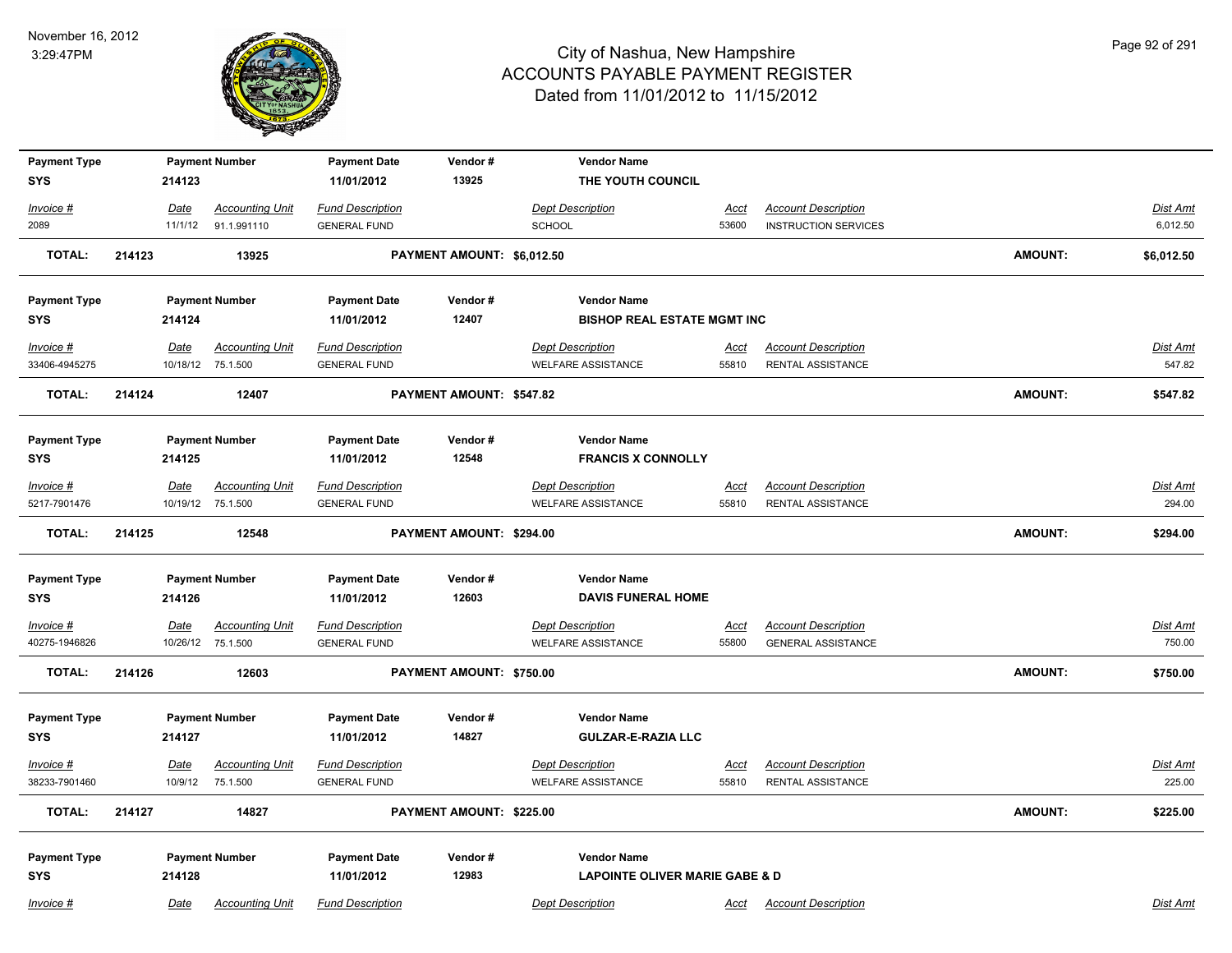

| 41697-7901471                               |        |                        | 10/16/12 75.1.500                                                | <b>GENERAL FUND</b>                                                   |                          | <b>WELFARE ASSISTANCE</b>                                                         | 55810                         | <b>RENTAL ASSISTANCE</b>                                                             |                | 875.00                      |
|---------------------------------------------|--------|------------------------|------------------------------------------------------------------|-----------------------------------------------------------------------|--------------------------|-----------------------------------------------------------------------------------|-------------------------------|--------------------------------------------------------------------------------------|----------------|-----------------------------|
| <b>TOTAL:</b>                               | 214128 |                        | 12983                                                            |                                                                       | PAYMENT AMOUNT: \$875.00 |                                                                                   |                               |                                                                                      | <b>AMOUNT:</b> | \$875.00                    |
| <b>Payment Type</b><br><b>SYS</b>           |        | 214129                 | <b>Payment Number</b>                                            | <b>Payment Date</b><br>11/01/2012                                     | Vendor#<br>12993         | <b>Vendor Name</b><br><b>LEO M LAVOIE</b>                                         |                               |                                                                                      |                |                             |
| $Invoice$ #<br>34371-7901410                |        | <u>Date</u><br>9/14/12 | <b>Accounting Unit</b><br>75.1.500                               | <b>Fund Description</b><br><b>GENERAL FUND</b>                        |                          | <b>Dept Description</b><br><b>WELFARE ASSISTANCE</b>                              | Acct<br>55810                 | <b>Account Description</b><br>RENTAL ASSISTANCE                                      |                | Dist Amt<br>407.49          |
| <b>TOTAL:</b>                               | 214129 |                        | 12993                                                            |                                                                       | PAYMENT AMOUNT: \$407.49 |                                                                                   |                               |                                                                                      | <b>AMOUNT:</b> | \$407.49                    |
| <b>Payment Type</b><br><b>SYS</b>           |        | 214130                 | <b>Payment Number</b>                                            | <b>Payment Date</b><br>11/01/2012                                     | Vendor#<br>13001         | <b>Vendor Name</b><br><b>ROBERT W LEITH</b>                                       |                               |                                                                                      |                |                             |
| Invoice #<br>33369-5908528                  |        | <b>Date</b>            | <b>Accounting Unit</b><br>10/17/12 75.1.500                      | <b>Fund Description</b><br><b>GENERAL FUND</b>                        |                          | <b>Dept Description</b><br><b>WELFARE ASSISTANCE</b>                              | <b>Acct</b><br>55810          | <b>Account Description</b><br>RENTAL ASSISTANCE                                      |                | Dist Amt<br>740.00          |
| <b>TOTAL:</b>                               | 214130 |                        | 13001                                                            |                                                                       | PAYMENT AMOUNT: \$740.00 |                                                                                   |                               |                                                                                      | <b>AMOUNT:</b> | \$740.00                    |
| <b>Payment Type</b><br><b>SYS</b>           |        | 214131                 | <b>Payment Number</b>                                            | <b>Payment Date</b><br>11/01/2012                                     | Vendor#<br>14702         | <b>Vendor Name</b><br><b>LIBERTY UTILITIES</b>                                    |                               |                                                                                      |                |                             |
| Invoice #<br>29804-7901448                  |        | Date<br>10/2/12        | <b>Accounting Unit</b><br>75.1.500                               | <b>Fund Description</b><br><b>GENERAL FUND</b>                        |                          | <b>Dept Description</b><br><b>WELFARE ASSISTANCE</b>                              | <u>Acct</u><br>55800          | <b>Account Description</b><br><b>GENERAL ASSISTANCE</b>                              |                | Dist Amt<br>112.00          |
| 30852-7901480<br>37591-4945283              |        | 10/22/12               | 75.1.500<br>10/24/12 75.1.500                                    | <b>GENERAL FUND</b><br><b>GENERAL FUND</b>                            |                          | <b>WELFARE ASSISTANCE</b><br><b>WELFARE ASSISTANCE</b>                            | 55800<br>55800                | <b>GENERAL ASSISTANCE</b><br><b>GENERAL ASSISTANCE</b>                               |                | 29.80<br>173.00             |
| <b>TOTAL:</b>                               | 214131 |                        | 14702                                                            |                                                                       | PAYMENT AMOUNT: \$314.80 |                                                                                   |                               |                                                                                      | <b>AMOUNT:</b> | \$314.80                    |
| <b>Payment Type</b><br><b>SYS</b>           |        | 214132                 | <b>Payment Number</b>                                            | <b>Payment Date</b><br>11/01/2012                                     | Vendor#<br>10577         | <b>Vendor Name</b><br><b>PALM SQUARE LLC</b>                                      |                               |                                                                                      |                |                             |
| $Invoice$ #<br>41778-1946825                |        | <b>Date</b>            | <b>Accounting Unit</b><br>10/17/12 75.1.500                      | <b>Fund Description</b><br><b>GENERAL FUND</b>                        |                          | <b>Dept Description</b><br><b>WELFARE ASSISTANCE</b>                              | <u>Acct</u><br>55810          | <b>Account Description</b><br>RENTAL ASSISTANCE                                      |                | Dist Amt<br>795.00          |
| TOTAL:                                      | 214132 |                        | 10577                                                            |                                                                       | PAYMENT AMOUNT: \$795.00 |                                                                                   |                               |                                                                                      | <b>AMOUNT:</b> | \$795.00                    |
| <b>Payment Type</b><br><b>SYS</b>           |        | 214133                 | <b>Payment Number</b>                                            | <b>Payment Date</b><br>11/01/2012                                     | Vendor#<br>13372         | <b>Vendor Name</b><br><b>PSNH</b>                                                 |                               |                                                                                      |                |                             |
| Invoice #<br>29804-5908538<br>34277-4945284 |        | <u>Date</u>            | <b>Accounting Unit</b><br>10/23/12 75.1.500<br>10/24/12 75.1.500 | <b>Fund Description</b><br><b>GENERAL FUND</b><br><b>GENERAL FUND</b> |                          | <b>Dept Description</b><br><b>WELFARE ASSISTANCE</b><br><b>WELFARE ASSISTANCE</b> | <u>Acct</u><br>55800<br>55800 | <b>Account Description</b><br><b>GENERAL ASSISTANCE</b><br><b>GENERAL ASSISTANCE</b> |                | Dist Amt<br>143.56<br>24.66 |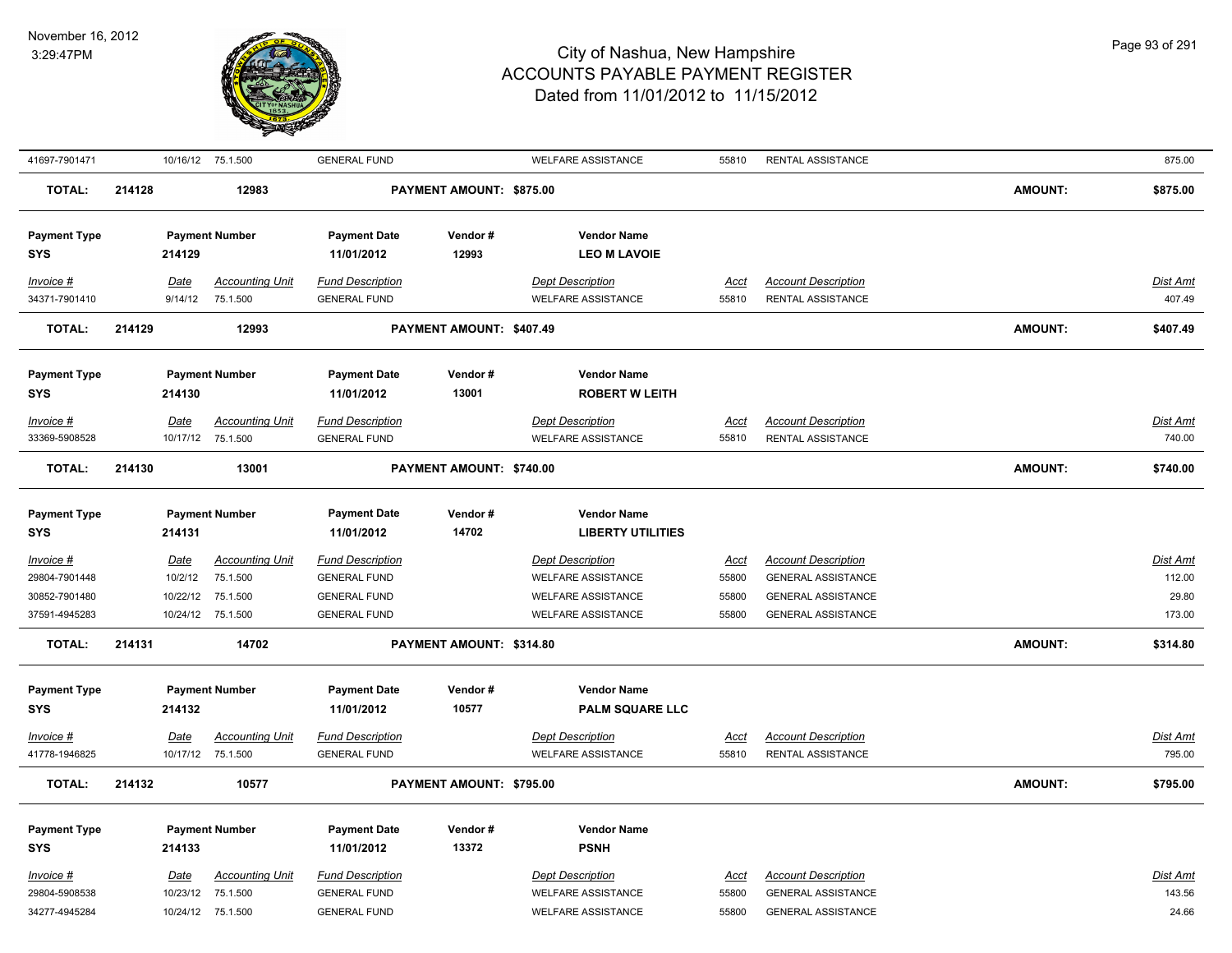

| 37591-5908535        |             | 10/23/12 75.1.500                              | <b>GENERAL FUND</b>                                 |                                 | <b>WELFARE ASSISTANCE</b>                         | 55800         | <b>GENERAL ASSISTANCE</b>                                        |                | 50.00             |
|----------------------|-------------|------------------------------------------------|-----------------------------------------------------|---------------------------------|---------------------------------------------------|---------------|------------------------------------------------------------------|----------------|-------------------|
| 38572-7901479        |             | 10/22/12 75.1.500                              | <b>GENERAL FUND</b>                                 |                                 | <b>WELFARE ASSISTANCE</b>                         | 55800         | <b>GENERAL ASSISTANCE</b>                                        |                | 36.41             |
| 39077-4945282        |             | 10/22/12 75.1.500                              | <b>GENERAL FUND</b>                                 |                                 | <b>WELFARE ASSISTANCE</b>                         | 55800         | <b>GENERAL ASSISTANCE</b>                                        |                | 60.44             |
| <b>TOTAL:</b>        | 214133      | 13372                                          |                                                     | <b>PAYMENT AMOUNT: \$315.07</b> |                                                   |               |                                                                  | <b>AMOUNT:</b> | \$315.07          |
| <b>Payment Type</b>  |             | <b>Payment Number</b>                          | <b>Payment Date</b>                                 | Vendor#                         | <b>Vendor Name</b>                                |               |                                                                  |                |                   |
| <b>SYS</b>           | 214134      |                                                | 11/01/2012                                          | 15278                           | <b>NEIL M SHEA</b>                                |               |                                                                  |                |                   |
| Invoice #            | <u>Date</u> | <b>Accounting Unit</b>                         | <b>Fund Description</b>                             |                                 | <b>Dept Description</b>                           | <u>Acct</u>   | <b>Account Description</b>                                       |                | <u>Dist Amt</u>   |
| 38432-6908888        |             | 10/12/12 75.1.500                              | <b>GENERAL FUND</b>                                 |                                 | <b>WELFARE ASSISTANCE</b>                         | 55810         | RENTAL ASSISTANCE                                                |                | 650.00            |
| TOTAL:               | 214134      | 15278                                          |                                                     | PAYMENT AMOUNT: \$650.00        |                                                   |               |                                                                  | <b>AMOUNT:</b> | \$650.00          |
|                      |             |                                                |                                                     |                                 |                                                   |               |                                                                  |                |                   |
| <b>Payment Type</b>  |             | <b>Payment Number</b>                          | <b>Payment Date</b>                                 | Vendor#                         | <b>Vendor Name</b>                                |               |                                                                  |                |                   |
| <b>SYS</b>           | 214135      |                                                | 11/01/2012                                          | 15196                           | <b>KENNETH VENTI</b>                              |               |                                                                  |                |                   |
| Invoice #            | Date        | <b>Accounting Unit</b>                         | <b>Fund Description</b>                             |                                 | <b>Dept Description</b>                           | Acct          | <b>Account Description</b>                                       |                | Dist Amt          |
| 33655-6908886        |             | 10/10/12 75.1.500                              | <b>GENERAL FUND</b>                                 |                                 | <b>WELFARE ASSISTANCE</b>                         | 55810         | RENTAL ASSISTANCE                                                |                | 1,179.21          |
| TOTAL:               | 214135      | 15196                                          |                                                     | PAYMENT AMOUNT: \$1,179.21      |                                                   |               |                                                                  | <b>AMOUNT:</b> | \$1,179.21        |
| <b>Payment Type</b>  |             | <b>Payment Number</b>                          | <b>Payment Date</b>                                 | Vendor#                         | <b>Vendor Name</b>                                |               |                                                                  |                |                   |
| <b>SYS</b>           | 214136      |                                                | 11/01/2012                                          | 11369                           | <b>APPLE THERAPY MANCHESTER</b>                   |               |                                                                  |                |                   |
| $Invoice$ #          | <u>Date</u> | <b>Accounting Unit</b>                         | <b>Fund Description</b>                             |                                 | <b>Dept Description</b>                           | <u>Acct</u>   | <b>Account Description</b>                                       |                | <u>Dist Amt</u>   |
| 366690               | 10/4/12     | 28.6500.895                                    | PROPERTY & CASUALTY FUND                            |                                 | <b>RISK MANAGEMENT</b>                            | 59207         | WORKERS COMPENSATION CLAIMS                                      |                | 485.00            |
| 366691               | 10/4/12     | 28.6500.895                                    | PROPERTY & CASUALTY FUND                            |                                 | <b>RISK MANAGEMENT</b>                            | 59207         | WORKERS COMPENSATION CLAIMS                                      |                | 288.00            |
| 366692               | 10/4/12     | 28.6500.895                                    | PROPERTY & CASUALTY FUND                            |                                 | <b>RISK MANAGEMENT</b>                            | 59207         | <b>WORKERS COMPENSATION CLAIMS</b>                               |                | 366.00            |
| 366693               | 10/4/12     | 28.6500.895                                    | PROPERTY & CASUALTY FUND                            |                                 | <b>RISK MANAGEMENT</b>                            | 59207         | <b>WORKERS COMPENSATION CLAIMS</b>                               |                | 366.00            |
| 366694               | 10/4/12     | 28.6500.895                                    | PROPERTY & CASUALTY FUND                            |                                 | <b>RISK MANAGEMENT</b>                            | 59207         | <b>WORKERS COMPENSATION CLAIMS</b>                               |                | 366.00            |
| <b>TOTAL:</b>        | 214136      | 11369                                          |                                                     | PAYMENT AMOUNT: \$1,871.00      |                                                   |               |                                                                  | <b>AMOUNT:</b> | \$1,871.00        |
| <b>Payment Type</b>  |             | <b>Payment Number</b>                          | <b>Payment Date</b>                                 | Vendor#                         | <b>Vendor Name</b>                                |               |                                                                  |                |                   |
| <b>SYS</b>           | 214137      |                                                | 11/01/2012                                          | 12350                           | <b>ASSOCIATED RADIOLOGISTS PA</b>                 |               |                                                                  |                |                   |
|                      |             |                                                |                                                     |                                 |                                                   |               |                                                                  |                |                   |
| Invoice #<br>7100266 | Date        | <b>Accounting Unit</b><br>10/17/12 28.6500.890 | <b>Fund Description</b><br>PROPERTY & CASUALTY FUND |                                 | <b>Dept Description</b><br><b>RISK MANAGEMENT</b> | Acct<br>59207 | <b>Account Description</b><br><b>WORKERS COMPENSATION CLAIMS</b> |                | Dist Amt<br>36.00 |
|                      |             |                                                |                                                     |                                 |                                                   |               |                                                                  |                |                   |
| TOTAL:               | 214137      | 12350                                          |                                                     | <b>PAYMENT AMOUNT: \$36.00</b>  |                                                   |               |                                                                  | <b>AMOUNT:</b> | \$36.00           |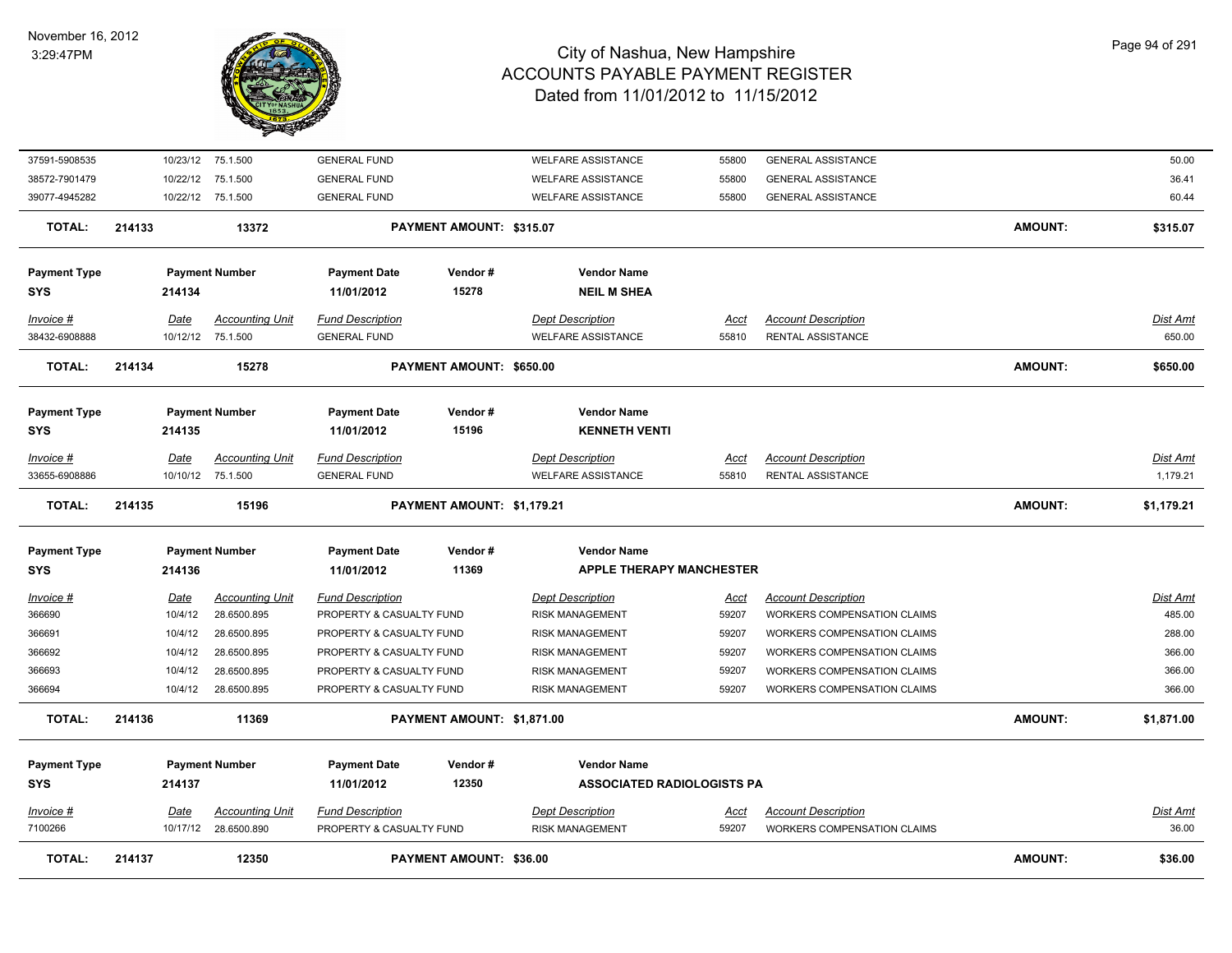#### November 16, 2012 3:29:47PM



| <b>Payment Type</b>     |        |                | <b>Payment Number</b>                 | <b>Payment Date</b>                                 | Vendor#                        | <b>Vendor Name</b>                                |               |                                                                  |                                       |                    |
|-------------------------|--------|----------------|---------------------------------------|-----------------------------------------------------|--------------------------------|---------------------------------------------------|---------------|------------------------------------------------------------------|---------------------------------------|--------------------|
| <b>SYS</b>              |        | 214138         |                                       | 11/01/2012                                          | 15014                          | <b>DAVID BERUBE</b>                               |               |                                                                  |                                       |                    |
| Invoice #               |        | Date           | <b>Accounting Unit</b>                | <b>Fund Description</b>                             |                                | <b>Dept Description</b>                           | Acct          | <b>Account Description</b>                                       |                                       | Dist Amt           |
| 102 MILES               |        | 10/19/12       | 28.6500.890                           | PROPERTY & CASUALTY FUND                            |                                | <b>RISK MANAGEMENT</b>                            | 59207         | <b>WORKERS COMPENSATION CLAIMS</b>                               |                                       | 56.61              |
| <b>TOTAL:</b>           | 214138 |                | 15014                                 |                                                     | <b>PAYMENT AMOUNT: \$56.61</b> |                                                   |               |                                                                  | <b>AMOUNT:</b>                        | \$56.61            |
| <b>Payment Type</b>     |        |                | <b>Payment Number</b>                 | <b>Payment Date</b>                                 | Vendor#                        | <b>Vendor Name</b>                                |               |                                                                  |                                       |                    |
| SYS                     |        | 214139         |                                       | 11/01/2012                                          | 12541                          | <b>CONCORD HOSPITAL</b>                           |               |                                                                  |                                       |                    |
| Invoice #<br>1216501137 |        | Date<br>7/5/12 | <b>Accounting Unit</b><br>28.6500.895 | <b>Fund Description</b><br>PROPERTY & CASUALTY FUND |                                | <b>Dept Description</b><br><b>RISK MANAGEMENT</b> | Acct<br>59207 | <b>Account Description</b><br><b>WORKERS COMPENSATION CLAIMS</b> |                                       | Dist Amt<br>532.00 |
| 1217102292              |        | 7/5/12         | 28.6500.895                           | PROPERTY & CASUALTY FUND                            |                                | <b>RISK MANAGEMENT</b>                            | 59207         | WORKERS COMPENSATION CLAIMS                                      |                                       | 353.00             |
| 1218302223              |        | 8/6/12         | 28.6500.895                           | PROPERTY & CASUALTY FUND                            |                                | <b>RISK MANAGEMENT</b>                            | 59207         | WORKERS COMPENSATION CLAIMS                                      |                                       | 816.00             |
| 1221401303              |        | 9/5/12         | 28.6500.895                           | PROPERTY & CASUALTY FUND                            |                                | RISK MANAGEMENT                                   | 59207         | WORKERS COMPENSATION CLAIMS                                      |                                       | 136.00             |
| 1221401480              |        | 9/5/12         | 28.6500.895                           | PROPERTY & CASUALTY FUND                            |                                | <b>RISK MANAGEMENT</b>                            | 59207         | <b>WORKERS COMPENSATION CLAIMS</b>                               |                                       | 300.00             |
| 222594672               |        | 8/6/12         | 28.6500.895                           | PROPERTY & CASUALTY FUND                            |                                | <b>RISK MANAGEMENT</b>                            | 59207         | <b>WORKERS COMPENSATION CLAIMS</b>                               |                                       | 825.00             |
| <b>TOTAL:</b>           | 214139 |                | 12541                                 |                                                     | PAYMENT AMOUNT: \$2,962.00     |                                                   |               |                                                                  | <b>AMOUNT:</b>                        | \$2,962.00         |
| <b>Payment Type</b>     |        |                | <b>Payment Number</b>                 | <b>Payment Date</b>                                 | Vendor#                        | <b>Vendor Name</b>                                |               | <b>Payee Name</b>                                                |                                       |                    |
| SYS                     |        | 214140         |                                       | 11/01/2012                                          | 12743                          | <b>FOUR SEASONS ORTHOPAEDIC CTR P</b>             |               |                                                                  | <b>FOUR SEASONS ORTHOPEDIC CENTER</b> |                    |
| Invoice #               |        | Date           | <b>Accounting Unit</b>                | <b>Fund Description</b>                             |                                | <b>Dept Description</b>                           | Acct          | <b>Account Description</b>                                       |                                       | Dist Amt           |
| 721928 19031            |        | 9/17/12        | 28.6500.895                           | PROPERTY & CASUALTY FUND                            |                                | <b>RISK MANAGEMENT</b>                            | 59207         | <b>WORKERS COMPENSATION CLAIMS</b>                               |                                       | 155.00             |
| 721928 19045            |        | 7/27/12        | 28.6500.895                           | PROPERTY & CASUALTY FUND                            |                                | <b>RISK MANAGEMENT</b>                            | 59207         | <b>WORKERS COMPENSATION CLAIMS</b>                               |                                       | 155.00             |
| <b>TOTAL:</b>           | 214140 |                |                                       |                                                     |                                |                                                   |               |                                                                  |                                       |                    |
|                         |        |                | 12743                                 |                                                     | PAYMENT AMOUNT: \$310.00       |                                                   |               |                                                                  | <b>AMOUNT:</b>                        | \$310.00           |
| <b>Payment Type</b>     |        |                | <b>Payment Number</b>                 | <b>Payment Date</b>                                 | Vendor#                        | <b>Vendor Name</b>                                |               |                                                                  |                                       |                    |
| SYS                     |        | 214141         |                                       | 11/01/2012                                          | 12792                          | <b>GRANITE PHYSIATRY PLLC</b>                     |               |                                                                  |                                       |                    |
| <u>Invoice #</u>        |        | Date           | <b>Accounting Unit</b>                | <b>Fund Description</b>                             |                                | <b>Dept Description</b>                           | <u>Acct</u>   | <b>Account Description</b>                                       |                                       | <b>Dist Amt</b>    |
| 2158922V20845287        |        | 5/23/12        | 28.6500.895                           | PROPERTY & CASUALTY FUND                            |                                | <b>RISK MANAGEMENT</b>                            | 59207         | <b>WORKERS COMPENSATION CLAIMS</b>                               |                                       | 3,002.00           |
| 2158922V20845706        |        | 5/23/12        | 28.6500.895                           | PROPERTY & CASUALTY FUND                            |                                | <b>RISK MANAGEMENT</b>                            | 59207         | <b>WORKERS COMPENSATION CLAIMS</b>                               |                                       | 770.00             |
| 2158922V21120324        |        | 6/13/12        | 28.6500.895                           | PROPERTY & CASUALTY FUND                            |                                | <b>RISK MANAGEMENT</b>                            | 59207         | WORKERS COMPENSATION CLAIMS                                      |                                       | 202.00             |
| 2158922V21499403        |        | 7/13/12        | 28.6500.895                           | PROPERTY & CASUALTY FUND                            |                                | <b>RISK MANAGEMENT</b>                            | 59207         | <b>WORKERS COMPENSATION CLAIMS</b>                               |                                       | 202.00             |
| 2158922V21813492        |        | 8/7/12         | 28.6500.895                           | PROPERTY & CASUALTY FUND                            |                                | RISK MANAGEMENT                                   | 59207         | WORKERS COMPENSATION CLAIMS                                      |                                       | 202.00             |
| 2158922V22167195        |        | 8/7/12         | 28.6500.895                           | PROPERTY & CASUALTY FUND                            |                                | <b>RISK MANAGEMENT</b>                            | 59207         | <b>WORKERS COMPENSATION CLAIMS</b>                               |                                       | 202.00             |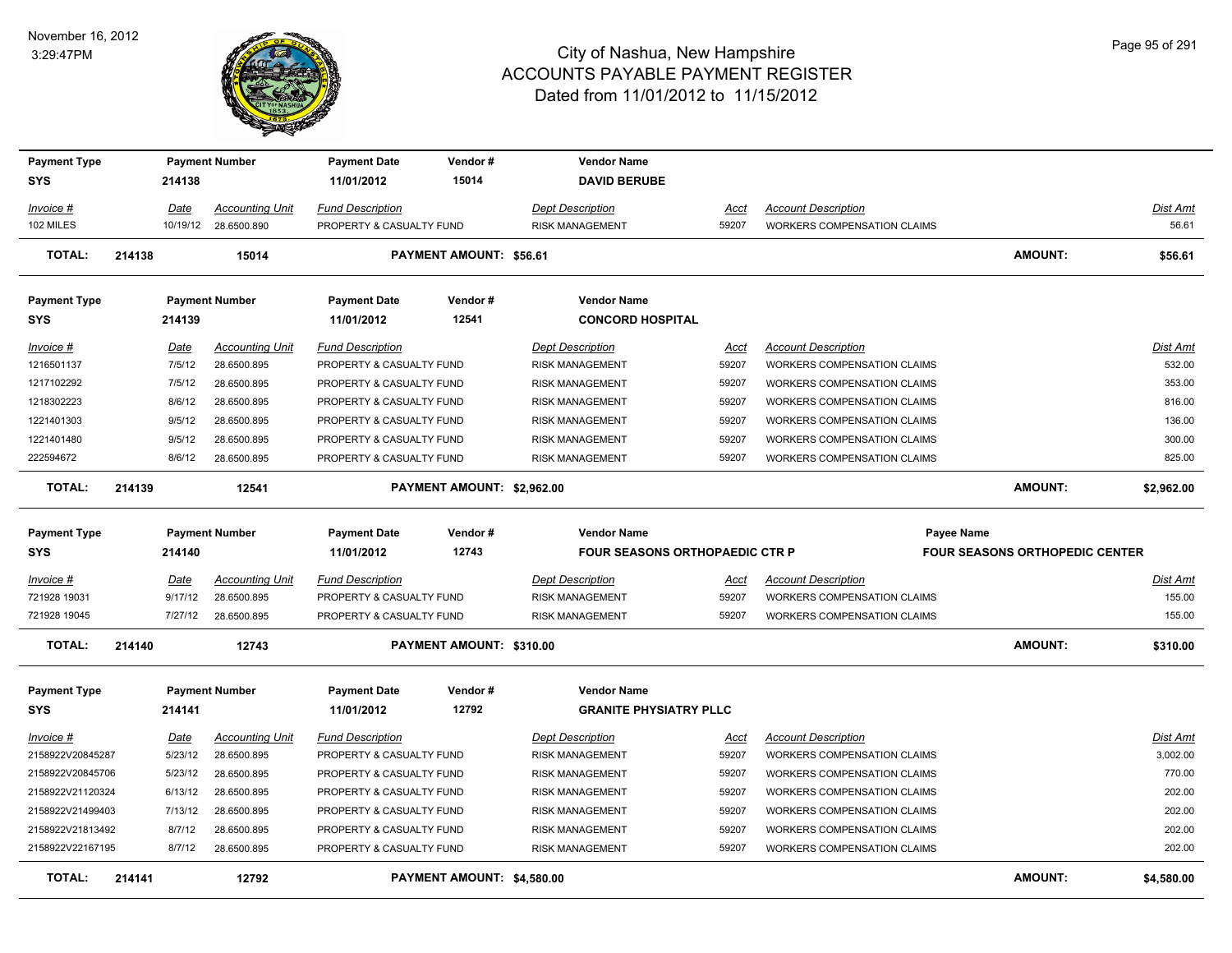

| <b>Payment Type</b> |        |             | <b>Payment Number</b>  | <b>Payment Date</b>      | Vendor#                     | <b>Vendor Name</b>             |             |                                    |                |                 |
|---------------------|--------|-------------|------------------------|--------------------------|-----------------------------|--------------------------------|-------------|------------------------------------|----------------|-----------------|
| <b>SYS</b>          |        | 214142      |                        | 11/01/2012               | 12887                       | <b>ILLG AUTOMOTIVE CORP</b>    |             |                                    |                |                 |
| Invoice #           |        | Date        | <b>Accounting Unit</b> | <b>Fund Description</b>  |                             | <b>Dept Description</b>        | Acct        | <b>Account Description</b>         |                | Dist Amt        |
| RO3494              |        | 6/28/12     | 28.6500.895            | PROPERTY & CASUALTY FUND |                             | <b>RISK MANAGEMENT</b>         | 59275       | <b>AUTOMOBILE CLAIMS</b>           |                | 809.78          |
| RO3661              |        | 8/21/12     | 28.6500.890            | PROPERTY & CASUALTY FUND |                             | <b>RISK MANAGEMENT</b>         | 59275       | AUTOMOBILE CLAIMS                  |                | 2,938.27        |
| RO3692              |        | 8/28/12     | 28.6500.890            | PROPERTY & CASUALTY FUND |                             | <b>RISK MANAGEMENT</b>         | 59275       | AUTOMOBILE CLAIMS                  |                | 746.86          |
| RO3747              |        | 6/28/12     | 28.6500.890            | PROPERTY & CASUALTY FUND |                             | <b>RISK MANAGEMENT</b>         | 59275       | <b>AUTOMOBILE CLAIMS</b>           |                | 509.90          |
| <b>TOTAL:</b>       | 214142 |             | 12887                  |                          | PAYMENT AMOUNT: \$5,004.81  |                                |             |                                    | <b>AMOUNT:</b> | \$5,004.81      |
| <b>Payment Type</b> |        |             | <b>Payment Number</b>  | <b>Payment Date</b>      | Vendor#                     | <b>Vendor Name</b>             |             |                                    |                |                 |
| <b>SYS</b>          |        | 214143      |                        | 11/01/2012               | 13136                       | <b>NASHUA EYE ASSOC PA</b>     |             |                                    |                |                 |
| Invoice #           |        | Date        | <b>Accounting Unit</b> | <b>Fund Description</b>  |                             | <b>Dept Description</b>        | Acct        | <b>Account Description</b>         |                | Dist Amt        |
| 32396830            |        |             | 10/16/12 28.6500.890   | PROPERTY & CASUALTY FUND |                             | <b>RISK MANAGEMENT</b>         | 59207       | <b>WORKERS COMPENSATION CLAIMS</b> |                | 175.00          |
| <b>TOTAL:</b>       | 214143 |             | 13136                  |                          | PAYMENT AMOUNT: \$175.00    |                                |             |                                    | AMOUNT:        | \$175.00        |
| <b>Payment Type</b> |        |             | <b>Payment Number</b>  | <b>Payment Date</b>      | Vendor#                     | <b>Vendor Name</b>             |             |                                    |                |                 |
| <b>SYS</b>          |        | 214144      |                        | 11/01/2012               | 15131                       | PARKLAND MEDICAL CENTER        |             |                                    |                |                 |
| Invoice #           |        | Date        | <b>Accounting Unit</b> | <b>Fund Description</b>  |                             | <b>Dept Description</b>        | Acct        | <b>Account Description</b>         |                | Dist Amt        |
| 063607925322 19022  |        | 7/20/12     | 28.6500.895            | PROPERTY & CASUALTY FUND |                             | <b>RISK MANAGEMENT</b>         | 59207       | <b>WORKERS COMPENSATION CLAIMS</b> |                | 136.00          |
| <b>TOTAL:</b>       | 214144 |             | 15131                  |                          | PAYMENT AMOUNT: \$136.00    |                                |             |                                    | AMOUNT:        | \$136.00        |
| <b>Payment Type</b> |        |             | <b>Payment Number</b>  | <b>Payment Date</b>      | Vendor#                     | <b>Vendor Name</b>             |             |                                    |                |                 |
| <b>SYS</b>          |        | 214145      |                        | 11/01/2012               | 13597                       | SO NH REGIONAL MEDICAL CENTER  |             |                                    |                |                 |
| $Invoice$ #         |        | <u>Date</u> | <b>Accounting Unit</b> | <b>Fund Description</b>  |                             | <b>Dept Description</b>        | <u>Acct</u> | <b>Account Description</b>         |                | <b>Dist Amt</b> |
| mri                 |        | 4/16/12     | 28.6500.895            | PROPERTY & CASUALTY FUND |                             | RISK MANAGEMENT                | 59207       | WORKERS COMPENSATION CLAIMS        |                | 5,479.51        |
| SRN2372904          |        | 6/12/12     | 28.6500.895            | PROPERTY & CASUALTY FUND |                             | <b>RISK MANAGEMENT</b>         | 59207       | WORKERS COMPENSATION CLAIMS        |                | 2,329.74        |
| SRN2372907          |        | 6/14/12     | 28.6500.895            | PROPERTY & CASUALTY FUND |                             | <b>RISK MANAGEMENT</b>         | 59207       | <b>WORKERS COMPENSATION CLAIMS</b> |                | 233.80          |
| SRN2374642          |        | 6/18/12     | 28.6500.895            | PROPERTY & CASUALTY FUND |                             | <b>RISK MANAGEMENT</b>         | 59207       | WORKERS COMPENSATION CLAIMS        |                | 2,599.20        |
| <b>TOTAL:</b>       | 214145 |             | 13597                  |                          | PAYMENT AMOUNT: \$10,642.25 |                                |             |                                    | AMOUNT:        | \$10,642.25     |
| <b>Payment Type</b> |        |             | <b>Payment Number</b>  | <b>Payment Date</b>      | Vendor#                     | <b>Vendor Name</b>             |             |                                    |                |                 |
| <b>SYS</b>          |        | 214146      |                        | 11/01/2012               | 13651                       | <b>STATEWIDE COLLISION LLC</b> |             |                                    |                |                 |
| Invoice #           |        | Date        | <b>Accounting Unit</b> | <b>Fund Description</b>  |                             | <b>Dept Description</b>        | <u>Acct</u> | <b>Account Description</b>         |                | Dist Amt        |
| 4991                |        | 9/21/12     | 28.6500.890            | PROPERTY & CASUALTY FUND |                             | <b>RISK MANAGEMENT</b>         | 59275       | <b>AUTOMOBILE CLAIMS</b>           |                | 2,155.96        |
| 5012                |        | 9/24/12     | 28.6500.890            | PROPERTY & CASUALTY FUND |                             | <b>RISK MANAGEMENT</b>         | 59275       | <b>AUTOMOBILE CLAIMS</b>           |                | 1,776.70        |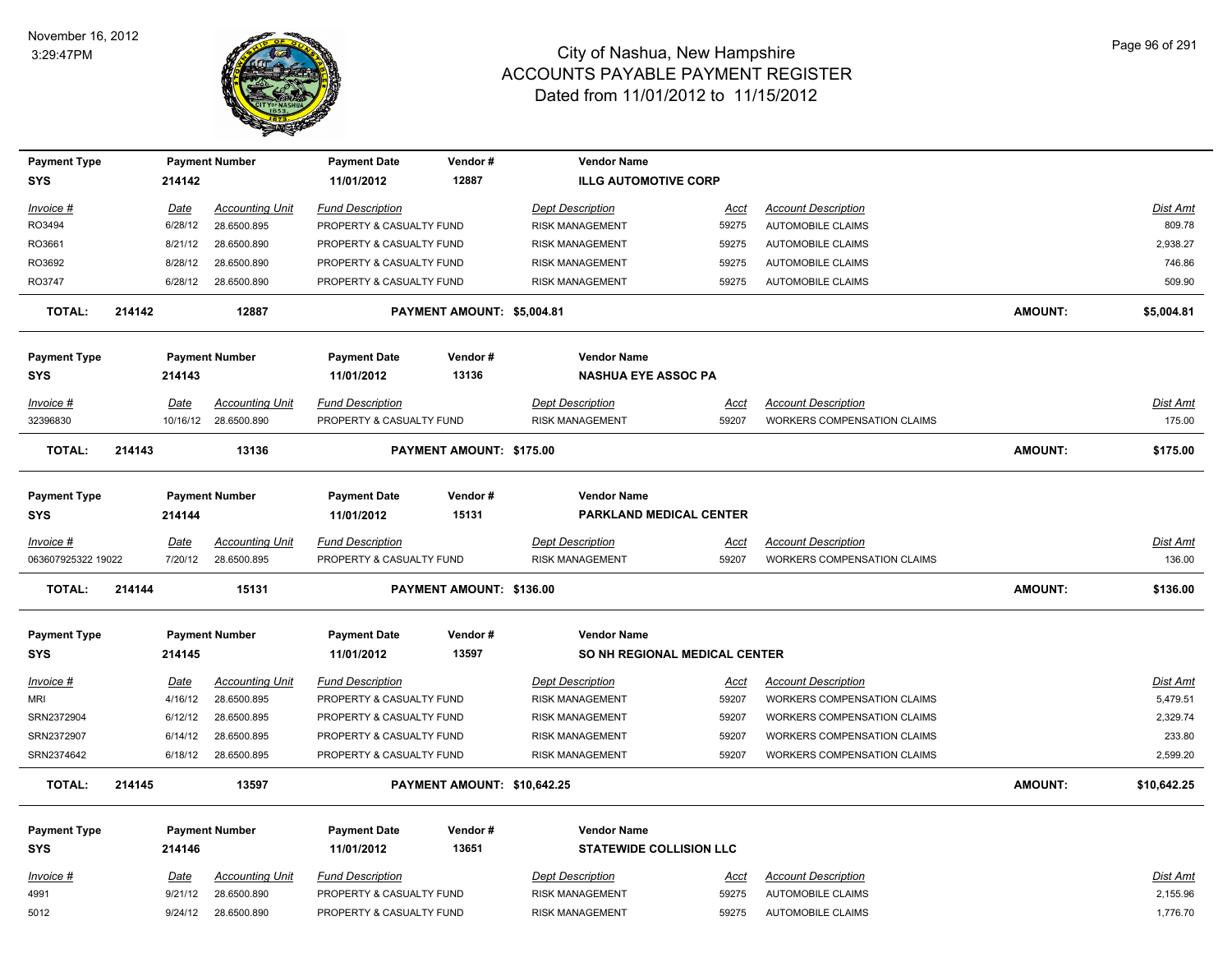

| <b>TOTAL:</b>                     | 214146 |                  | 13651                                          |                                                     | PAYMENT AMOUNT: \$3,932.66 |                                                        |               |                                                               | <b>AMOUNT:</b> | \$3,932.66                |
|-----------------------------------|--------|------------------|------------------------------------------------|-----------------------------------------------------|----------------------------|--------------------------------------------------------|---------------|---------------------------------------------------------------|----------------|---------------------------|
| <b>Payment Type</b><br><b>SYS</b> |        | 214147           | <b>Payment Number</b>                          | <b>Payment Date</b><br>11/01/2012                   | Vendor#<br>15309           | <b>Vendor Name</b><br><b>HEIDI WILDE</b>               |               |                                                               |                |                           |
| Invoice #<br>705517               |        | Date             | <b>Accounting Unit</b><br>10/11/12 28.6500.890 | <b>Fund Description</b><br>PROPERTY & CASUALTY FUND |                            | <b>Dept Description</b><br><b>RISK MANAGEMENT</b>      | Acct<br>59225 | <b>Account Description</b><br><b>GENERAL LIABILITY CLAIMS</b> |                | Dist Amt<br>129.95        |
| <b>TOTAL:</b>                     | 214147 |                  | 15309                                          |                                                     | PAYMENT AMOUNT: \$129.95   |                                                        |               |                                                               | <b>AMOUNT:</b> | \$129.95                  |
| <b>Payment Type</b><br><b>SYS</b> |        | 214148           | <b>Payment Number</b>                          | <b>Payment Date</b><br>11/01/2012                   | Vendor#<br>999000985       | <b>Vendor Name</b><br><b>ARIEL BARRY AND</b>           |               |                                                               |                |                           |
| Invoice #                         |        | Date             | <b>Accounting Unit</b>                         | <b>Fund Description</b>                             |                            | <b>Dept Description</b>                                | Acct          | <b>Account Description</b>                                    |                | Dist Amt                  |
| 2012 SCHOLARSHIP                  |        | 8/24/12          | TF91.8609                                      | ARTHUR J NAKOS                                      |                            | <b>SCHOOL</b>                                          | 68370         | <b>SCHOLARSHIPS</b>                                           |                | 500.00                    |
| <b>TOTAL:</b>                     | 214148 |                  | 999000985                                      |                                                     | PAYMENT AMOUNT: \$500.00   |                                                        |               |                                                               | <b>AMOUNT:</b> | \$500.00                  |
| <b>Payment Type</b><br><b>SYS</b> |        | 214149           | <b>Payment Number</b>                          | <b>Payment Date</b><br>11/02/2012                   | Vendor#<br>15343           | <b>Vendor Name</b><br><b>H &amp; H LASER ENGRAVING</b> |               |                                                               |                |                           |
| Invoice #<br>102512               |        | Date<br>10/25/12 | <b>Accounting Unit</b><br>01.1.500             | <b>Fund Description</b><br><b>GENERAL FUND</b>      |                            | <b>Dept Description</b><br><b>MAYOR</b>                | Acct<br>68300 | <b>Account Description</b><br><b>MAYORS EXPENSE ACCOUNT</b>   |                | <b>Dist Amt</b><br>157.50 |
| <b>TOTAL:</b>                     | 214149 |                  | 15343                                          |                                                     | PAYMENT AMOUNT: \$157.50   |                                                        |               |                                                               | <b>AMOUNT:</b> | \$157.50                  |
| <b>Payment Type</b><br><b>SYS</b> |        | 214150           | <b>Payment Number</b>                          | <b>Payment Date</b><br>11/07/2012                   | Vendor#<br>13303           | <b>Vendor Name</b><br>PETTY CASH                       |               |                                                               |                |                           |
| Invoice #                         |        | Date             | <b>Accounting Unit</b>                         | <b>Fund Description</b>                             |                            | <b>Dept Description</b>                                | Acct          | <b>Account Description</b>                                    | Activity       | Dist Amt                  |
| PETTYCASHSLIPS11/5/12             |        | 11/5/12          | 07.1.565                                       | <b>GENERAL FUND</b>                                 |                            | <b>CITY CLERK</b>                                      | 55607         | POSTAGE & DELIVERY                                            |                | 49.50                     |
| PETTYCASHSLIPS11/5/12             |        | 11/5/12          | 07.1.565                                       | <b>GENERAL FUND</b>                                 |                            | <b>CITY CLERK</b>                                      | 61100         | OFFICE SUPPLIES                                               |                | 181.14                    |
| PETTYCASHSLIPS11/5/12             |        | 11/5/12          | 22.5010                                        | CAP PROJECTS-INFO<br><b>TECHNOLOGY</b>              |                            | CAPITAL PROJECTS-INFO TECH                             | 81342         | <b>COMPUTER SOFTWARE &amp;</b><br><b>HARDWARE</b>             | 1010.22.01.30  | 40.25                     |
| PETTYCASHSLIPS11/5/12             |        | 11/5/12          | 61.1.685                                       | <b>GENERAL FUND</b>                                 |                            | <b>STREETS</b>                                         | 61900         | <b>MEALS</b>                                                  |                | 12.97                     |
| PETTYCASHSLIPS11/5/12             |        | 11/5/12          | 66.1.500                                       | <b>GENERAL FUND</b>                                 |                            | <b>PARKING LOTS</b>                                    | 61299         | MISCELLANEOUS SUPPLIES                                        |                | 100.37                    |
| PETTYCASHSLIPS11/5/12             |        | 11/5/12          | 68.6000.500                                    | SOLID WASTE FUND                                    |                            | SOLID WASTE                                            | 61910         | <b>MEALS - FUNCTIONS</b>                                      |                | 45.99                     |
| PETTYCASHSLIPS11/5/12             |        | 11/5/12          | 69.6200.670                                    | <b>WASTEWATER FUND</b>                              |                            | WASTEWATER                                             | 54487         | <b>EQUIPMENT REPAIRS &amp;</b><br><b>MAINTENANCE</b>          |                | 27.00                     |
| PETTYCASHSLIPS11/5/12             |        | 11/5/12          | 69.6200.670                                    | WASTEWATER FUND                                     |                            | WASTEWATER                                             | 55607         | POSTAGE & DELIVERY                                            |                | 12.80                     |
| PETTYCASHSLIPS11/5/12             |        | 11/5/12          | 69.6200.670                                    | <b>WASTEWATER FUND</b>                              |                            | WASTEWATER                                             | 61149         | <b>LABORATORY SUPPLIES</b>                                    |                | 45.96                     |
| PETTYCASHSLIPS11/5/12             |        | 11/5/12          | 69.6200.670                                    | <b>WASTEWATER FUND</b>                              |                            | WASTEWATER                                             | 61428         | <b>JANITORIAL SUPPLIES</b>                                    |                | 20.00                     |
| PETTYCASHSLIPS11/5/12             |        | 11/5/12          | 82.1.500                                       | <b>GENERAL FUND</b>                                 |                            | PLANNING & ZONING                                      | 55307         | MILEAGE REIMBURSEMENTS                                        |                | 81.59                     |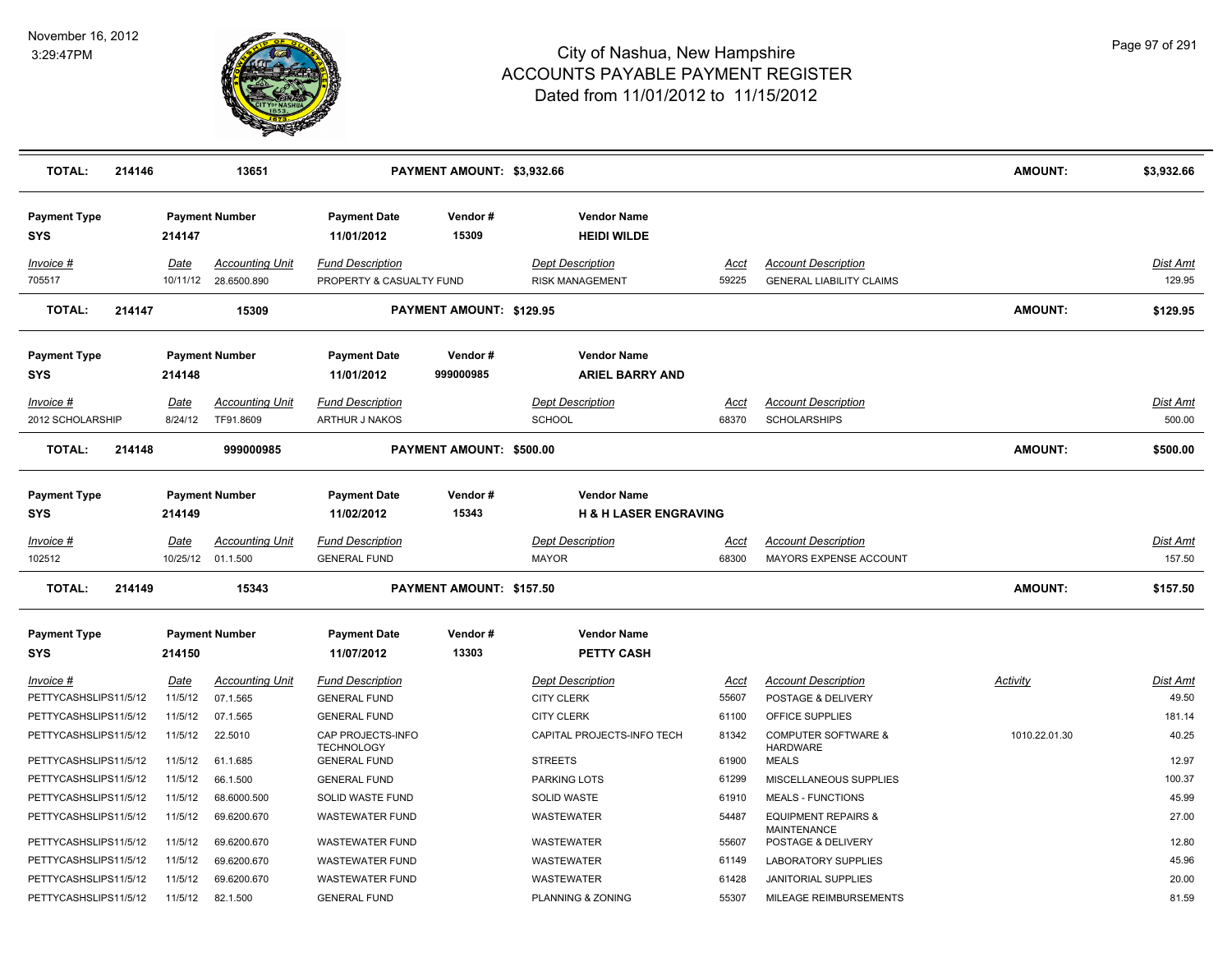

| TOTAL:                                  | 214154 |                        | 14172                                          |                                                       | PAYMENT AMOUNT: \$452.46     |                                                  |                      |                                                     | <b>AMOUNT:</b>            | \$452.46                 |
|-----------------------------------------|--------|------------------------|------------------------------------------------|-------------------------------------------------------|------------------------------|--------------------------------------------------|----------------------|-----------------------------------------------------|---------------------------|--------------------------|
| CONF 10/14-10/16/12                     |        |                        | 11/7/12 79.1.500                               | <b>GENERAL FUND</b>                                   |                              | <b>LIBRARY</b>                                   | 55400                | <b>CONFERENCES AND SEMINARS</b>                     |                           | 370.32                   |
| <u>Invoice #</u><br>CONF 10/14-10/16/12 |        | <u>Date</u><br>11/7/12 | <b>Accounting Unit</b><br>79.1.500             | <b>Fund Description</b><br><b>GENERAL FUND</b>        |                              | <b>Dept Description</b><br><b>LIBRARY</b>        | <u>Acct</u><br>55300 | <b>Account Description</b><br><b>TRAVEL</b>         |                           | <u>Dist Amt</u><br>82.14 |
| <b>Payment Type</b><br><b>SYS</b>       |        | 214154                 | <b>Payment Number</b>                          | <b>Payment Date</b><br>11/08/2012                     | Vendor#<br>14172             | <b>Vendor Name</b><br><b>SUSAN DESCHENES</b>     |                      |                                                     |                           |                          |
| TOTAL:                                  | 214153 |                        | 12607                                          |                                                       | PAYMENT AMOUNT: \$399,365.61 |                                                  |                      |                                                     | <b>AMOUNT:</b>            | \$399,365.61             |
| <b>REQUISITION 15</b>                   |        | 9/30/12                | 69.6200.950                                    | <b>WASTEWATER FUND</b>                                |                              | <b>WASTEWATER</b>                                | 81700                | <b>INFRASTRUCTURE</b>                               | 1047.69.01.30             | 332,387.68               |
| <b>REQUISITION 08</b>                   |        | 9/30/12                | 69.6200.950                                    | <b>WASTEWATER FUND</b>                                |                              | <b>PKWY</b><br><b>WASTEWATER</b>                 | 81700                | <b>INFRASTRUCTURE</b>                               | 1052.69.01.30             | 900.00                   |
| $Invoice$ #<br><b>REQUISITION 08</b>    |        | Date<br>9/30/12        | <b>Accounting Unit</b><br>60.5700              | <b>Fund Description</b><br>CAP PROJECTS-BROAD ST PKWY |                              | <b>Dept Description</b><br>CAP PROJECTS-BROAD ST | <b>Acct</b><br>81700 | <b>Account Description</b><br><b>INFRASTRUCTURE</b> | Activity<br>1061.60.02.10 | Dist Amt<br>66,077.93    |
| <b>SYS</b>                              |        | 214153                 |                                                | 11/08/2012                                            | 12607                        | DEFELICE CORPORATION                             |                      |                                                     |                           |                          |
| <b>Payment Type</b>                     |        |                        | <b>Payment Number</b>                          | <b>Payment Date</b>                                   | Vendor#                      | <b>Vendor Name</b>                               |                      |                                                     |                           |                          |
| <b>TOTAL:</b>                           | 214152 |                        | 11448                                          |                                                       | PAYMENT AMOUNT: \$2,400.00   |                                                  |                      |                                                     | <b>AMOUNT:</b>            | \$2,400.00               |
| Invoice #<br>8260                       |        | Date                   | <b>Accounting Unit</b><br>10/12/12 69.6200.540 | <b>Fund Description</b><br><b>WASTEWATER FUND</b>     |                              | <b>Dept Description</b><br><b>WASTEWATER</b>     | Acct<br>54300        | <b>Account Description</b><br>SEWER MAINTENANCE     |                           | Dist Amt<br>2,400.00     |
|                                         |        |                        |                                                |                                                       |                              |                                                  |                      |                                                     |                           |                          |
| <b>Payment Type</b><br><b>SYS</b>       |        | 214152                 | <b>Payment Number</b>                          | <b>Payment Date</b><br>11/08/2012                     | Vendor#<br>11448             | <b>CRISP CONTRACTING LLC</b>                     |                      |                                                     |                           |                          |
|                                         |        |                        |                                                |                                                       |                              | <b>Vendor Name</b>                               |                      |                                                     |                           |                          |
| TOTAL:                                  | 214151 |                        | 13303                                          |                                                       | PAYMENT AMOUNT: \$615.23     |                                                  |                      |                                                     | <b>AMOUNT:</b>            | \$615.23                 |
| PETTYCASH11/5/2012                      |        | 11/5/12                | <b>BS1000</b>                                  | <b>GENERAL FUND</b>                                   |                              | <b>GENERAL FUND</b>                              | 10400                | PETTY CASH                                          |                           | 615.23                   |
| Invoice #                               |        | Date                   | <b>Accounting Unit</b>                         | <b>Fund Description</b>                               |                              | <b>Dept Description</b>                          | Acct                 | <b>Account Description</b>                          |                           | Dist Amt                 |
| <b>Payment Type</b><br><b>SYS</b>       |        | 214151                 | <b>Payment Number</b>                          | <b>Payment Date</b><br>11/07/2012                     | Vendor#<br>13303             | <b>Vendor Name</b><br><b>PETTY CASH</b>          |                      |                                                     |                           |                          |
|                                         |        |                        |                                                |                                                       |                              |                                                  |                      |                                                     |                           |                          |
| <b>TOTAL:</b>                           | 214150 |                        | 13303                                          |                                                       | PAYMENT AMOUNT: \$682.32     |                                                  |                      |                                                     | <b>AMOUNT:</b>            | \$682.32                 |
| PETTYCASHSLIPS11/5/12                   |        | 11/5/12                | 84.3090                                        | URBAN PROGRAM GRANTS                                  |                              | URBAN PROGRAM GRANTS                             | 55307                | MILEAGE REIMBURSEMENTS                              | 1092.84.10.20             | 44.75                    |
| PETTYCASHSLIPS11/5/12                   |        | 11/5/12                | 82.1.500                                       | <b>GENERAL FUND</b>                                   |                              | PLANNING & ZONING                                | 61910                | <b>MEALS - FUNCTIONS</b>                            |                           | 20.00                    |
|                                         |        |                        |                                                |                                                       |                              |                                                  |                      |                                                     |                           |                          |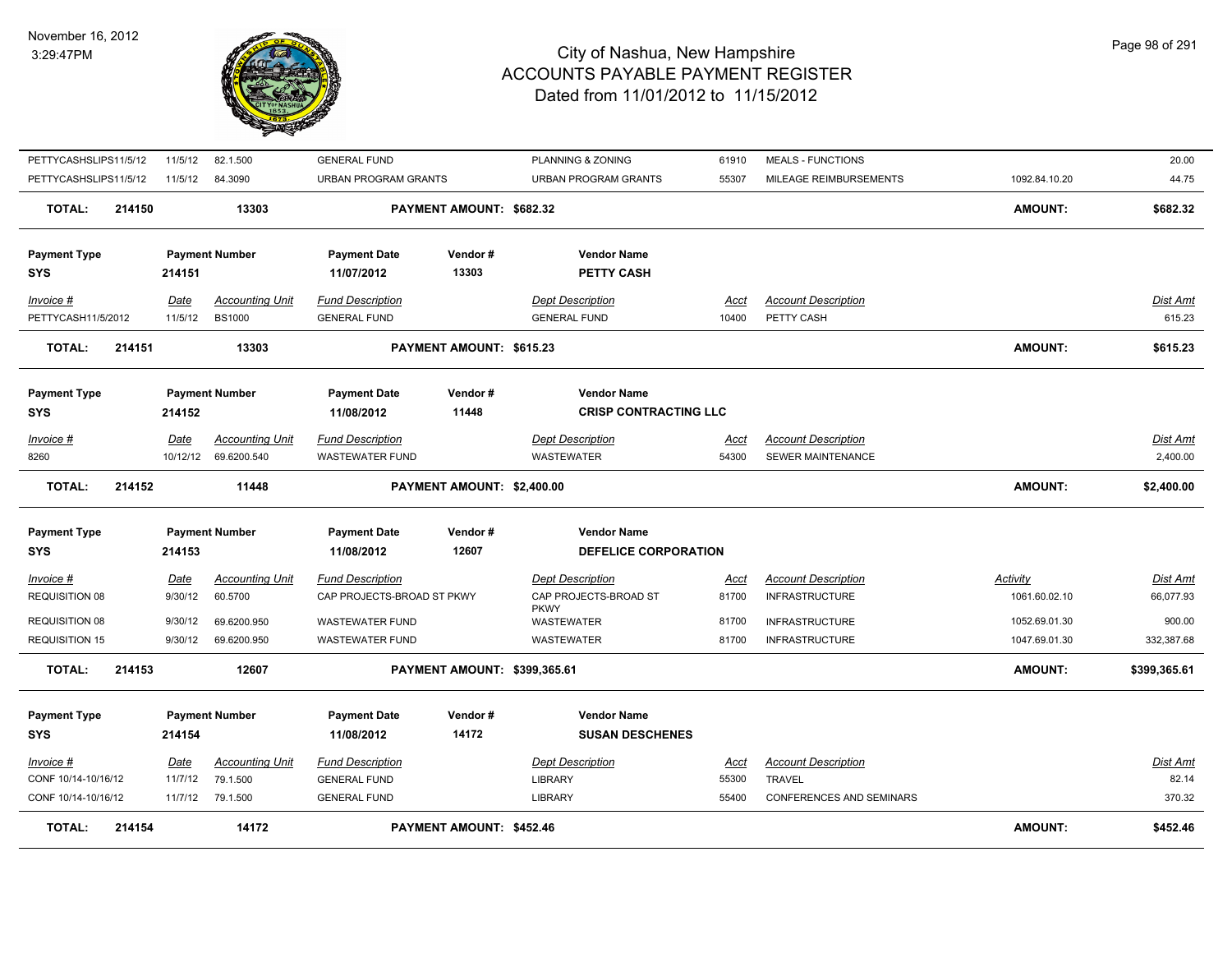

| <b>Payment Type</b><br><b>SYS</b> |        | 214155   | <b>Payment Number</b>  | <b>Payment Date</b><br>11/08/2012 | Vendor#<br>14193            | <b>Vendor Name</b><br><b>ROSS DUGAS</b> |             |                              |                 |                 |
|-----------------------------------|--------|----------|------------------------|-----------------------------------|-----------------------------|-----------------------------------------|-------------|------------------------------|-----------------|-----------------|
| Invoice #                         |        | Date     | <b>Accounting Unit</b> | <b>Fund Description</b>           |                             | <b>Dept Description</b>                 | Acct        | <b>Account Description</b>   |                 | Dist Amt        |
| <b>OCT MILEAGE</b>                |        | 10/31/12 | 28.6500.500            | PROPERTY & CASUALTY FUND          |                             | <b>RISK MANAGEMENT</b>                  | 55307       | MILEAGE REIMBURSEMENTS       |                 | 59.94           |
| <b>SEP MILEAGE</b>                |        | 9/30/12  | 28.6500.500            | PROPERTY & CASUALTY FUND          |                             | <b>RISK MANAGEMENT</b>                  | 55307       | MILEAGE REIMBURSEMENTS       |                 | 28.31           |
| <b>TOTAL:</b>                     | 214155 |          | 14193                  |                                   | PAYMENT AMOUNT: \$88.25     |                                         |             |                              | <b>AMOUNT:</b>  | \$88.25         |
| <b>Payment Type</b>               |        |          | <b>Payment Number</b>  | <b>Payment Date</b>               | Vendor#                     | <b>Vendor Name</b>                      |             |                              |                 |                 |
| <b>SYS</b>                        |        | 214156   |                        | 11/08/2012                        | 14194                       | <b>RANDY DUMAIS</b>                     |             |                              |                 |                 |
| Invoice #                         |        | Date     | <b>Accounting Unit</b> | <b>Fund Description</b>           |                             | <b>Dept Description</b>                 | Acct        | <b>Account Description</b>   |                 | Dist Amt        |
| MILEAGE 10/29/12                  |        | 11/1/12  | 50.1.500               | <b>GENERAL FUND</b>               |                             | <b>POLICE</b>                           | 55307       | MILEAGE REIMBURSEMENTS       |                 | 44.40           |
| <b>TOTAL:</b>                     | 214156 |          | 14194                  |                                   | PAYMENT AMOUNT: \$44.40     |                                         |             |                              | <b>AMOUNT:</b>  | \$44.40         |
| <b>Payment Type</b>               |        |          | <b>Payment Number</b>  | <b>Payment Date</b>               | Vendor#                     | <b>Vendor Name</b>                      |             |                              |                 |                 |
| <b>SYS</b>                        |        | 214157   |                        | 11/08/2012                        | 11404                       | <b>TIMOTHY DUPONT</b>                   |             |                              |                 |                 |
| Invoice #                         |        | Date     | <b>Accounting Unit</b> | <b>Fund Description</b>           |                             | <b>Dept Description</b>                 | Acct        | <b>Account Description</b>   |                 | Dist Amt        |
| <b>OCT MILEAGE</b>                |        | 11/1/12  | 53.1.730               | <b>GENERAL FUND</b>               |                             | <b>BUILDING INSPECTION</b>              | 55314       | FIXED RATE MILEAGE ALLOWANCE |                 | 375.76          |
| <b>TOTAL:</b>                     | 214157 |          | 11404                  |                                   | PAYMENT AMOUNT: \$375.76    |                                         |             |                              | <b>AMOUNT:</b>  | \$375.76        |
| <b>Payment Type</b>               |        |          | <b>Payment Number</b>  | <b>Payment Date</b>               | Vendor#                     | <b>Vendor Name</b>                      |             |                              |                 |                 |
| <b>SYS</b>                        |        | 214158   |                        | 11/08/2012                        | 15161                       | <b>GENARO URIBE AND MUNOZ CONSTR</b>    |             |                              |                 |                 |
| $Invoice$ #                       |        | Date     | <b>Accounting Unit</b> | <b>Fund Description</b>           |                             | <b>Dept Description</b>                 | <u>Acct</u> | <b>Account Description</b>   | <b>Activity</b> | <b>Dist Amt</b> |
| 3                                 |        |          | 10/31/12 84.3090       | <b>URBAN PROGRAM GRANTS</b>       |                             | <b>URBAN PROGRAM GRANTS</b>             | 69025       | HOUSING PROGRAM ACTIVITIES   | 8400.12.60.601  | 11,900.00       |
| <b>TOTAL:</b>                     | 214158 |          | 15161                  |                                   | PAYMENT AMOUNT: \$11,900.00 |                                         |             |                              | <b>AMOUNT:</b>  | \$11,900.00     |
| <b>Payment Type</b>               |        |          | <b>Payment Number</b>  | <b>Payment Date</b>               | Vendor#                     | <b>Vendor Name</b>                      |             |                              |                 |                 |
| <b>SYS</b>                        |        | 214159   |                        | 11/08/2012                        | 15384                       | HHHC BEREAVEMENT PROGRAMS               |             |                              |                 |                 |
| Invoice #                         |        | Date     | <b>Accounting Unit</b> | <b>Fund Description</b>           |                             | <b>Dept Description</b>                 | <u>Acct</u> | <b>Account Description</b>   |                 | Dist Amt        |
| <b>DONATION</b>                   |        | 11/1/12  | 09.1.510               | <b>GENERAL FUND</b>               |                             | <b>CIVIC &amp; COMMUNITY ACTIVITIES</b> | 56200       | <b>COMMUNITY FUND</b>        |                 | 500.00          |
| <b>TOTAL:</b>                     | 214159 |          | 15384                  |                                   | PAYMENT AMOUNT: \$500.00    |                                         |             |                              | <b>AMOUNT:</b>  | \$500.00        |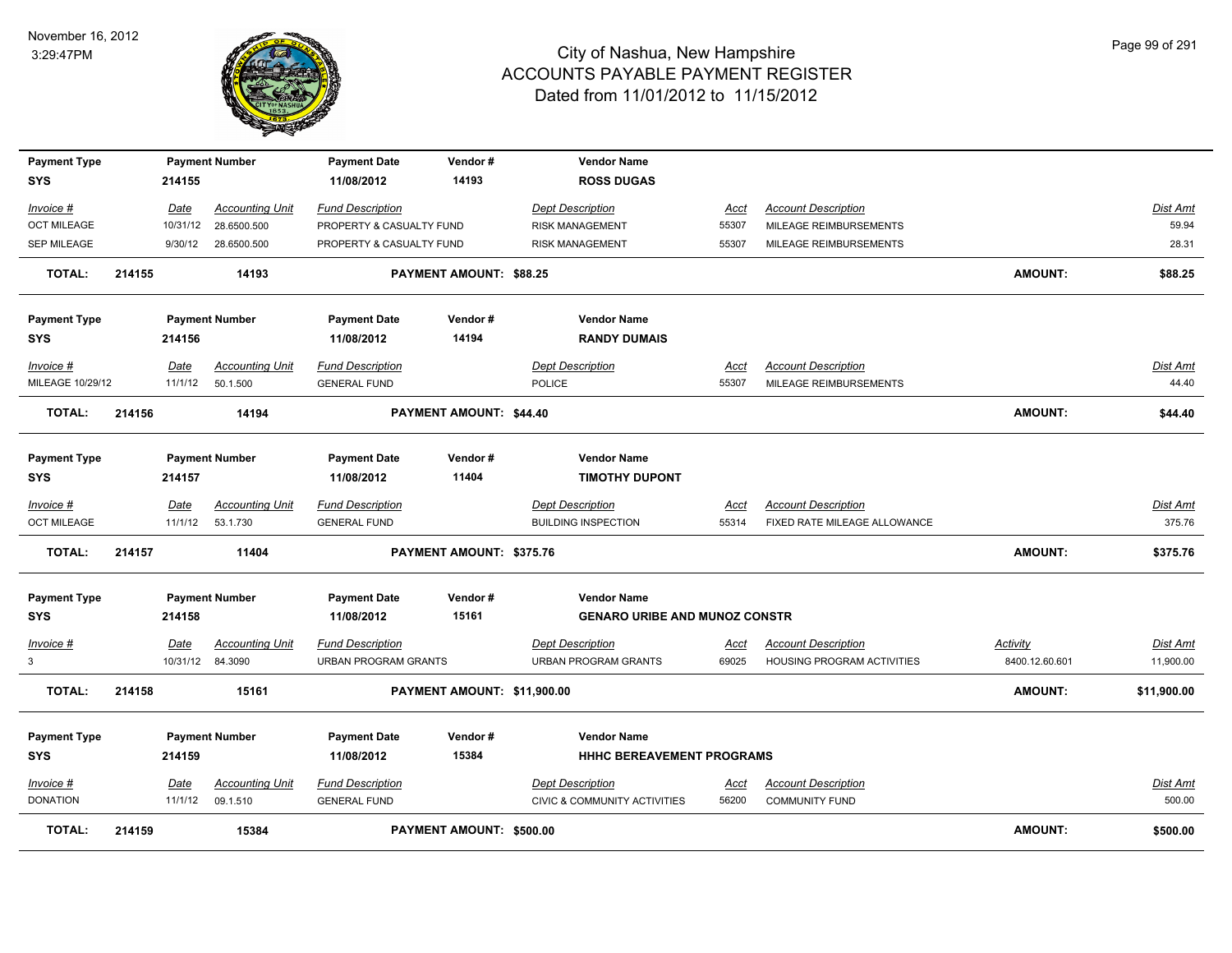

| <b>Payment Type</b>     |          | <b>Payment Number</b>  | <b>Payment Date</b>     | Vendor#                        | <b>Vendor Name</b>         |             |                                |                |                 |
|-------------------------|----------|------------------------|-------------------------|--------------------------------|----------------------------|-------------|--------------------------------|----------------|-----------------|
| <b>SYS</b>              | 214160   |                        | 11/08/2012              | 14360                          | <b>KATELIN KILGALLON</b>   |             |                                |                |                 |
| Invoice #               | Date     | <b>Accounting Unit</b> | <b>Fund Description</b> |                                | <b>Dept Description</b>    | Acct        | <b>Account Description</b>     |                | Dist Amt        |
| MACYS REIMB 10/16       |          | 10/16/12 50.1.500      | <b>GENERAL FUND</b>     |                                | POLICE                     | 61107       | <b>CLOTHING &amp; UNIFORMS</b> |                | 229.48          |
| <b>TOTAL:</b><br>214160 |          | 14360                  |                         | PAYMENT AMOUNT: \$229.48       |                            |             |                                | <b>AMOUNT:</b> | \$229.48        |
| <b>Payment Type</b>     |          | <b>Payment Number</b>  | <b>Payment Date</b>     | Vendor#                        | <b>Vendor Name</b>         |             |                                |                |                 |
| <b>SYS</b>              | 214161   |                        | 11/08/2012              | 15379                          | <b>DAVE LAJOIE</b>         |             |                                |                |                 |
| $Invoice$ #             | Date     | <b>Accounting Unit</b> | <b>Fund Description</b> |                                | <b>Dept Description</b>    | <u>Acct</u> | <b>Account Description</b>     |                | <b>Dist Amt</b> |
| REIMB BOB'S OCT         |          | 10/28/12 77.1.650      | <b>GENERAL FUND</b>     |                                | PARKS & RECREATION         | 61107       | <b>CLOTHING &amp; UNIFORMS</b> |                | 157.40          |
| <b>TOTAL:</b><br>214161 |          | 15379                  |                         | PAYMENT AMOUNT: \$157.40       |                            |             |                                | <b>AMOUNT:</b> | \$157.40        |
| <b>Payment Type</b>     |          | <b>Payment Number</b>  | <b>Payment Date</b>     | Vendor#                        | <b>Vendor Name</b>         |             |                                |                |                 |
| <b>SYS</b>              | 214162   |                        | 11/08/2012              | 14414                          | <b>SUSAN LOVERING</b>      |             |                                |                |                 |
| Invoice #               | Date     | <b>Accounting Unit</b> | <b>Fund Description</b> |                                | <b>Dept Description</b>    | <b>Acct</b> | <b>Account Description</b>     |                | <b>Dist Amt</b> |
| REIMB OCT COMCAST       |          | 10/18/12 20.1.555      | <b>GENERAL FUND</b>     |                                | <b>TELECOMMUNICATIONS</b>  | 55109       | <b>TELEPHONE-VOICE</b>         |                | 33.00           |
| <b>TOTAL:</b><br>214162 |          | 14414                  |                         | <b>PAYMENT AMOUNT: \$33.00</b> |                            |             |                                | <b>AMOUNT:</b> | \$33.00         |
| <b>Payment Type</b>     |          | <b>Payment Number</b>  | <b>Payment Date</b>     | Vendor#                        | <b>Vendor Name</b>         |             |                                |                |                 |
| <b>SYS</b>              | 214163   |                        | 11/08/2012              | 14437                          | <b>RUSS MARCUM</b>         |             |                                |                |                 |
| $Invoice$ #             | Date     | <b>Accounting Unit</b> | <b>Fund Description</b> |                                | <b>Dept Description</b>    | Acct        | <b>Account Description</b>     |                | Dist Amt        |
| OCT 2012 MILEAGE        | 11/1/12  | 53.1.730               | <b>GENERAL FUND</b>     |                                | <b>BUILDING INSPECTION</b> | 55314       | FIXED RATE MILEAGE ALLOWANCE   |                | 607.29          |
| <b>TOTAL:</b><br>214163 |          | 14437                  |                         | PAYMENT AMOUNT: \$607.29       |                            |             |                                | <b>AMOUNT:</b> | \$607.29        |
| <b>Payment Type</b>     |          | <b>Payment Number</b>  | <b>Payment Date</b>     | Vendor#                        | <b>Vendor Name</b>         |             |                                |                |                 |
| <b>SYS</b>              | 214164   |                        | 11/08/2012              | 14933                          | <b>DANIEL MCCOY</b>        |             |                                |                |                 |
| Invoice #               | Date     | <b>Accounting Unit</b> | <b>Fund Description</b> |                                | <b>Dept Description</b>    | Acct        | <b>Account Description</b>     |                | Dist Amt        |
| 9/9-10/20/12 MILEAGE    | 10/23/12 | 60.1.665               | <b>GENERAL FUND</b>     |                                | <b>PUBLIC</b>              | 55307       | MILEAGE REIMBURSEMENTS         |                | 602.73          |
| <b>TOTAL:</b><br>214164 |          | 14933                  |                         | PAYMENT AMOUNT: \$602.73       | WORKS-ADMIN/ENGINEERING    |             |                                | <b>AMOUNT:</b> | \$602.73        |
|                         |          |                        |                         |                                |                            |             |                                |                |                 |
| <b>Payment Type</b>     |          | <b>Payment Number</b>  | <b>Payment Date</b>     | Vendor#                        | <b>Vendor Name</b>         |             |                                |                |                 |
| <b>SYS</b>              | 214165   |                        | 11/08/2012              | 14932                          | <b>ROBERT MEUNIER</b>      |             |                                |                |                 |
| Invoice #               | Date     | <b>Accounting Unit</b> | <b>Fund Description</b> |                                | <b>Dept Description</b>    | Acct        | <b>Account Description</b>     |                | Dist Amt        |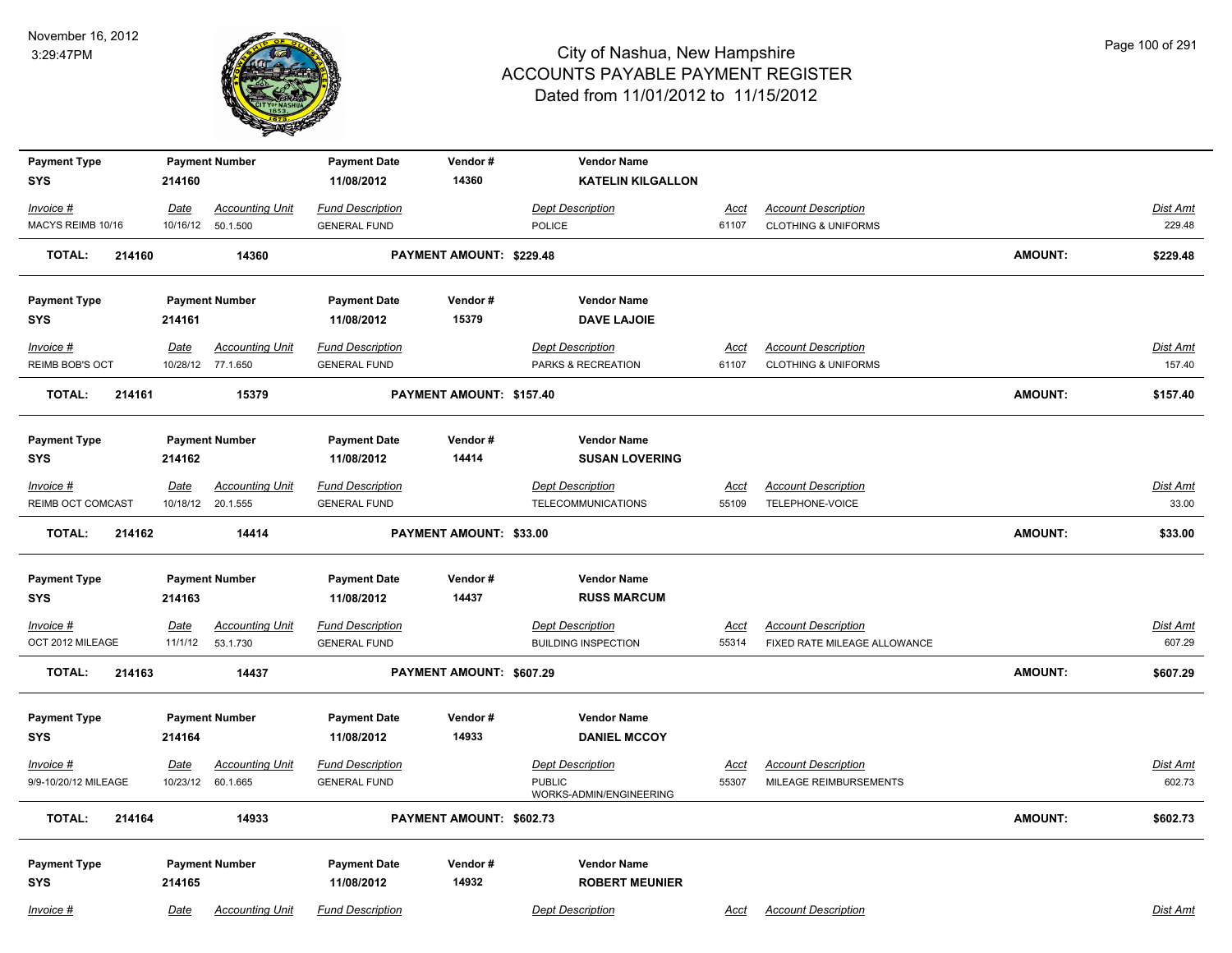#### November 16, 2012 3:29:47PM



| <b>TOTAL:</b><br>214169                  |                        | 11427                               |                                                       | PAYMENT AMOUNT: \$720.00       |                                                                        |                      |                                                     | <b>AMOUNT:</b>  | \$720.00                  |
|------------------------------------------|------------------------|-------------------------------------|-------------------------------------------------------|--------------------------------|------------------------------------------------------------------------|----------------------|-----------------------------------------------------|-----------------|---------------------------|
| <u>Invoice #</u><br>TUITION LEGAL TRADIT | <b>Date</b><br>11/5/12 | <b>Accounting Unit</b><br>TF11.7020 | <b>Fund Description</b><br>UAW EDUCATIONAL ASSISTANCE |                                | <b>Dept Description</b><br><b>UAW EDUCATIONAL</b><br><b>ASSISTANCE</b> | <u>Acct</u><br>51607 | <b>Account Description</b><br>EDUCATIONAL INCENTIVE |                 | <u>Dist Amt</u><br>720.00 |
| <b>SYS</b>                               | 214169                 |                                     | 11/08/2012                                            | 11427                          | <b>LINDA PANNY</b>                                                     |                      |                                                     |                 |                           |
| <b>Payment Type</b>                      |                        | <b>Payment Number</b>               | <b>Payment Date</b>                                   | Vendor#                        | <b>Vendor Name</b>                                                     |                      |                                                     |                 |                           |
| <b>TOTAL:</b><br>214168                  |                        | 13228                               |                                                       | PAYMENT AMOUNT: \$871.36       |                                                                        |                      |                                                     | <b>AMOUNT:</b>  | \$871.36                  |
| MILEAGE SEPT 2012                        |                        | 10/31/12  55.1.740                  | <b>GENERAL FUND</b>                                   |                                | <b>CODE ENFORCEMENT</b>                                                | 55307                | MILEAGE REIMBURSEMENTS                              |                 | 279.72                    |
| MILEAGE OCT 2012                         |                        | 10/31/12  55.1.740                  | <b>GENERAL FUND</b>                                   |                                | <b>CODE ENFORCEMENT</b>                                                | 55307                | MILEAGE REIMBURSEMENTS                              |                 | 354.65                    |
| MILEAGE AUG 2012                         |                        | 10/31/12  55.1.740                  | <b>GENERAL FUND</b>                                   |                                | <b>CODE ENFORCEMENT</b>                                                | 55307                | MILEAGE REIMBURSEMENTS                              |                 | 236.99                    |
| Invoice #                                | <u>Date</u>            | <b>Accounting Unit</b>              | <b>Fund Description</b>                               |                                | <b>Dept Description</b>                                                | Acct                 | <b>Account Description</b>                          |                 | Dist Amt                  |
| <b>SYS</b>                               | 214168                 |                                     | 11/08/2012                                            | 13228                          | <b>NELSON ORTEGA</b>                                                   |                      |                                                     |                 |                           |
| <b>Payment Type</b>                      |                        | <b>Payment Number</b>               | <b>Payment Date</b>                                   | Vendor#                        | <b>Vendor Name</b>                                                     |                      |                                                     |                 |                           |
| <b>TOTAL:</b><br>214167                  |                        | 15381                               |                                                       | PAYMENT AMOUNT: \$250.00       |                                                                        |                      |                                                     | <b>AMOUNT:</b>  | \$250.00                  |
| REIMB PIZZA FRIGHTNITE                   | 10/31/12 77.3200       |                                     | PARKS & RECREATION GRANTS                             |                                | PARKS & RECREATION GRANTS                                              | 61299                | MISCELLANEOUS SUPPLIES                              | 77.1003.12.01   | 250.00                    |
| <u>Invoice #</u>                         | Date                   | <b>Accounting Unit</b>              | <b>Fund Description</b>                               |                                | <b>Dept Description</b>                                                | <u>Acct</u>          | <b>Account Description</b>                          | <b>Activity</b> | <u>Dist Amt</u>           |
| <b>Payment Type</b><br><b>SYS</b>        | 214167                 | <b>Payment Number</b>               | <b>Payment Date</b><br>11/08/2012                     | Vendor#<br>15381               | <b>KELLIE OBERHOLTZER</b>                                              |                      |                                                     |                 |                           |
|                                          |                        |                                     |                                                       |                                | <b>Vendor Name</b>                                                     |                      |                                                     |                 |                           |
| 214166<br><b>TOTAL:</b>                  |                        | 14503                               |                                                       | <b>PAYMENT AMOUNT: \$32.97</b> |                                                                        |                      |                                                     | AMOUNT:         | \$32.97                   |
| PETTYCASHNPDF11/5/12                     | 11/5/12                | <b>BS1000</b>                       | <b>GENERAL FUND</b>                                   |                                | <b>GENERAL FUND</b>                                                    | 21922                | FBI FINGERPRINT STATE FEE                           |                 | 3.00                      |
| PETTYCASHNPDF11/5/12                     | 11/5/12                | 50.1.500                            | <b>GENERAL FUND</b>                                   |                                | <b>POLICE</b>                                                          | 55307                | MILEAGE REIMBURSEMENTS                              |                 | 25.00                     |
| PETTYCASHNPDF11/5/12                     | 11/5/12                | 50.1.500                            | <b>GENERAL FUND</b>                                   |                                | POLICE                                                                 | 44184                | <b>PHOTOCOPIES</b>                                  |                 | 4.97                      |
| Invoice #                                | <u>Date</u>            | <b>Accounting Unit</b>              | <b>Fund Description</b>                               |                                | <b>Dept Description</b>                                                | <u>Acct</u>          | <b>Account Description</b>                          |                 | Dist Amt                  |
| <b>Payment Type</b><br>SYS               | 214166                 | <b>Payment Number</b>               | <b>Payment Date</b><br>11/08/2012                     | Vendor#<br>14503               | <b>Vendor Name</b><br><b>NASHUA POLICE DEPARTMENT</b>                  |                      |                                                     |                 |                           |
| <b>TOTAL:</b><br>214165                  |                        | 14932                               |                                                       | PAYMENT AMOUNT: \$213.68       |                                                                        |                      |                                                     | AMOUNT:         | \$213.68                  |
|                                          |                        |                                     |                                                       |                                | WORKS-ADMIN/ENGINEERING                                                |                      |                                                     |                 |                           |
| 10/6-11/3/12 MILEAGE                     | 11/2/12                | 60.1.665                            | <b>GENERAL FUND</b>                                   |                                | <b>PUBLIC</b>                                                          | 55307                | MILEAGE REIMBURSEMENTS                              |                 | 213.68                    |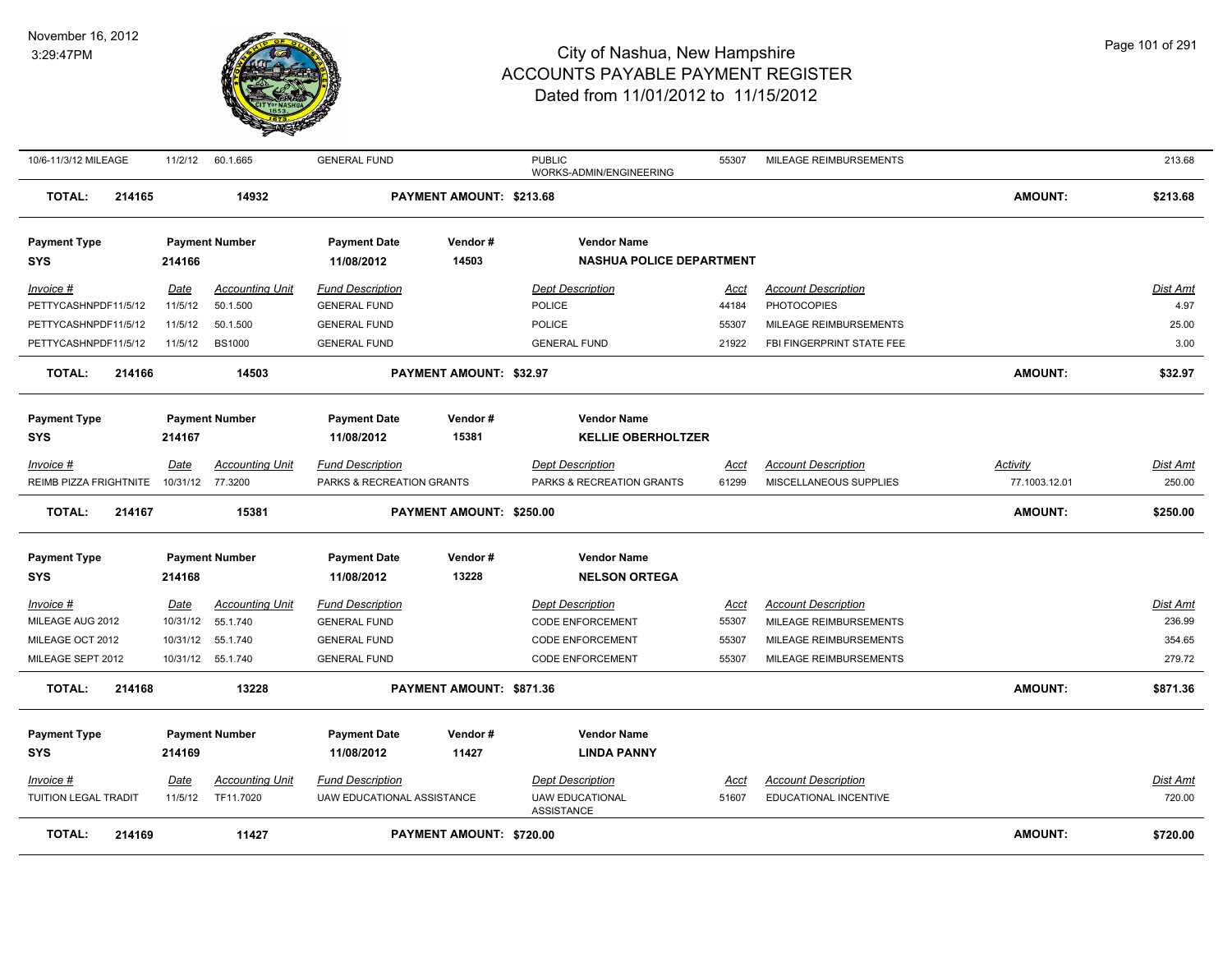

| <b>Payment Type</b>     |             | <b>Payment Number</b>  | <b>Payment Date</b>     | Vendor#                  | <b>Vendor Name</b>      |             |                                 |                |                 |
|-------------------------|-------------|------------------------|-------------------------|--------------------------|-------------------------|-------------|---------------------------------|----------------|-----------------|
| <b>SYS</b>              | 214170      |                        | 11/08/2012              | 13303                    | <b>PETTY CASH</b>       |             |                                 |                |                 |
| Invoice #               | Date        | <b>Accounting Unit</b> | <b>Fund Description</b> |                          | <b>Dept Description</b> | Acct        | <b>Account Description</b>      |                | <b>Dist Amt</b> |
| PETTYCASH11012012       | 11/1/12     | 52.1.500               | <b>GENERAL FUND</b>     |                          | <b>FIRE</b>             | 55600       | <b>PRINTING</b>                 |                | 24.01           |
| PETTYCASH11012012       | 11/1/12     | 52.1.620               | <b>GENERAL FUND</b>     |                          | <b>FIRE</b>             | 61299       | MISCELLANEOUS SUPPLIES          |                | 11.46           |
| PETTYCASH11012012       | 11/1/12     | 52.1.640               | <b>GENERAL FUND</b>     |                          | <b>FIRE</b>             | 61135       | EDUCATIONAL SUPPLIES            |                | 15.99           |
| PETTYCASH11012012       | 11/1/12     | 52.1.720               | <b>GENERAL FUND</b>     |                          | <b>FIRE</b>             | 54280       | BUILDING/GROUNDS MAINTENANCE    |                | 59.90           |
| <b>TOTAL:</b><br>214170 |             | 13303                  |                         | PAYMENT AMOUNT: \$111.36 |                         |             |                                 | <b>AMOUNT:</b> | \$111.36        |
| <b>Payment Type</b>     |             | <b>Payment Number</b>  | <b>Payment Date</b>     | Vendor#                  | <b>Vendor Name</b>      |             |                                 |                |                 |
| <b>SYS</b>              | 214171      |                        | 11/08/2012              | 15353                    | <b>JOE SANTIN</b>       |             |                                 |                |                 |
| Invoice #               | Date        | <b>Accounting Unit</b> | <b>Fund Description</b> |                          | <b>Dept Description</b> | <u>Acct</u> | <b>Account Description</b>      |                | Dist Amt        |
| BOOTREMIB11/1/2012      | 11/1/12     | 61.1.670               | <b>GENERAL FUND</b>     |                          | <b>STREETS</b>          | 61107       | <b>CLOTHING &amp; UNIFORMS</b>  |                | 110.00          |
| <b>TOTAL:</b><br>214171 |             | 15353                  |                         | PAYMENT AMOUNT: \$110.00 |                         |             |                                 | <b>AMOUNT:</b> | \$110.00        |
| <b>Payment Type</b>     |             | <b>Payment Number</b>  | <b>Payment Date</b>     | Vendor#                  | <b>Vendor Name</b>      |             |                                 |                |                 |
| <b>SYS</b>              | 214172      |                        | 11/08/2012              | 11076                    | <b>SOPHIE SMITH</b>     |             |                                 |                |                 |
| Invoice #               | Date        | <b>Accounting Unit</b> | <b>Fund Description</b> |                          | <b>Dept Description</b> | Acct        | <b>Account Description</b>      |                | <b>Dist Amt</b> |
| EXPRPT10/31/2012        | 10/31/12    | 79.1.500               | <b>GENERAL FUND</b>     |                          | <b>LIBRARY</b>          | 55300       | <b>TRAVEL</b>                   |                | 182.51          |
| EXPRPT10/31/2012        |             | 10/31/12 79.1.500      | <b>GENERAL FUND</b>     |                          | <b>LIBRARY</b>          | 55400       | <b>CONFERENCES AND SEMINARS</b> |                | 270.32          |
| 214172<br>TOTAL:        |             | 11076                  |                         | PAYMENT AMOUNT: \$452.83 |                         |             |                                 | <b>AMOUNT:</b> | \$452.83        |
| <b>Payment Type</b>     |             | <b>Payment Number</b>  | <b>Payment Date</b>     | Vendor#                  | <b>Vendor Name</b>      |             |                                 |                |                 |
| <b>SYS</b>              | 214173      |                        | 11/08/2012              | 11212                    | <b>JILL STANSFIELD</b>  |             |                                 |                |                 |
| <u>Invoice #</u>        | <u>Date</u> | <b>Accounting Unit</b> | <b>Fund Description</b> |                          | <b>Dept Description</b> | <u>Acct</u> | <b>Account Description</b>      |                | <u>Dist Amt</u> |
| 02356I 11/08/2012 DCAP  | 11/2/12     | <b>BS1000</b>          | <b>GENERAL FUND</b>     |                          | <b>GENERAL FUND</b>     | 21460       | 125 DEPENDENT CARE              |                | 96.15           |
| 214173<br>TOTAL:        |             | 11212                  |                         | PAYMENT AMOUNT: \$96.15  |                         |             |                                 | <b>AMOUNT:</b> | \$96.15         |
| <b>Payment Type</b>     |             | <b>Payment Number</b>  | <b>Payment Date</b>     | Vendor#                  | <b>Vendor Name</b>      |             |                                 |                |                 |
| <b>SYS</b>              | 214174      |                        | 11/08/2012              | 13782                    | <b>GREG TURGISS</b>     |             |                                 |                |                 |
| Invoice #               | Date        | <b>Accounting Unit</b> | <b>Fund Description</b> |                          | <b>Dept Description</b> | <u>Acct</u> | <b>Account Description</b>      |                | Dist Amt        |
| MILEAGE 09/30-11/3      |             | 10/31/12 32.1.600      | <b>GENERAL FUND</b>     |                          | ASSESSING               | 55307       | MILEAGE REIMBURSEMENTS          |                | 189.81          |
| <b>TOTAL:</b><br>214174 |             | 13782                  |                         | PAYMENT AMOUNT: \$189.81 |                         |             |                                 | <b>AMOUNT:</b> | \$189.81        |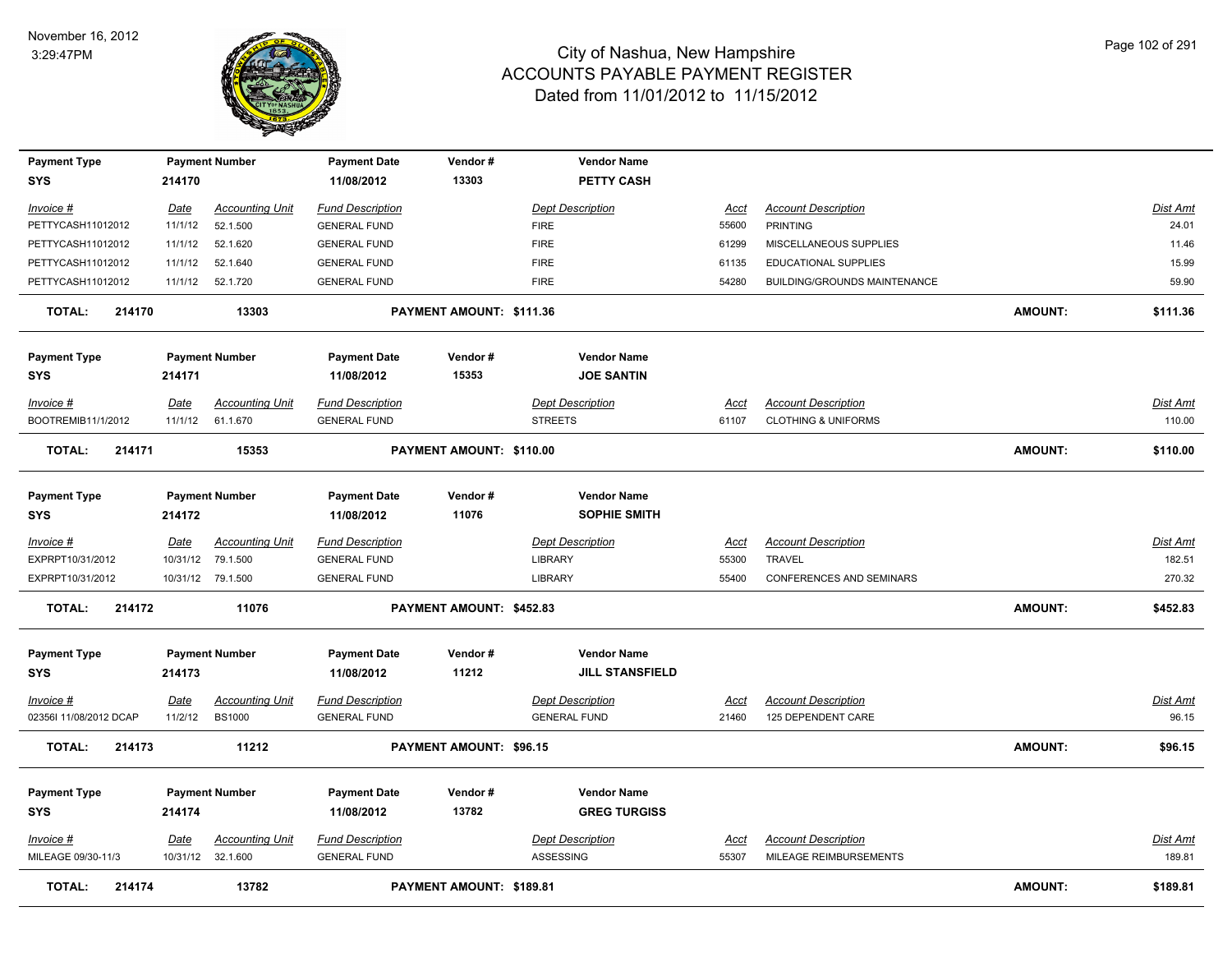

| <b>Payment Type</b><br><b>SYS</b> |        | 214175          | <b>Payment Number</b>             | <b>Payment Date</b><br>11/08/2012                      | Vendor#<br>13784            | <b>Vendor Name</b><br><b>TURNER GLASS</b>              |               |                                                          |                            |                       |
|-----------------------------------|--------|-----------------|-----------------------------------|--------------------------------------------------------|-----------------------------|--------------------------------------------------------|---------------|----------------------------------------------------------|----------------------------|-----------------------|
|                                   |        |                 |                                   |                                                        |                             |                                                        |               |                                                          |                            |                       |
| Invoice #                         |        | Date            | <b>Accounting Unit</b>            | <b>Fund Description</b>                                |                             | <b>Dept Description</b>                                | Acct          | <b>Account Description</b>                               |                            | Dist Amt              |
| 4564                              |        | 10/24/12        | 42.1.720                          | <b>GENERAL FUND</b>                                    |                             | WOODLAWN CEMETERY                                      | 61799         | <b>VEHICLE PARTS &amp; SUPPLIES</b>                      |                            | 200.00                |
| <b>TOTAL:</b>                     | 214175 |                 | 13784                             |                                                        | PAYMENT AMOUNT: \$200.00    |                                                        |               |                                                          | <b>AMOUNT:</b>             | \$200.00              |
| <b>Payment Type</b>               |        |                 | <b>Payment Number</b>             | <b>Payment Date</b>                                    | Vendor#                     | <b>Vendor Name</b>                                     |               |                                                          |                            |                       |
| <b>SYS</b>                        |        | 214176          |                                   | 11/08/2012                                             | 15387                       | <b>OLMER VILLAVICENCIO AND</b>                         |               |                                                          |                            |                       |
| Invoice #<br>$\mathbf{1}$         |        | Date<br>11/6/12 | <b>Accounting Unit</b><br>84.3090 | <b>Fund Description</b><br><b>URBAN PROGRAM GRANTS</b> |                             | <b>Dept Description</b><br><b>URBAN PROGRAM GRANTS</b> | Acct<br>69025 | <b>Account Description</b><br>HOUSING PROGRAM ACTIVITIES | Activity<br>8400.12.60.603 | Dist Amt<br>12,500.00 |
| <b>TOTAL:</b>                     | 214176 |                 | 15387                             |                                                        | PAYMENT AMOUNT: \$12,500.00 |                                                        |               |                                                          | <b>AMOUNT:</b>             | \$12,500.00           |
| <b>Payment Type</b>               |        |                 | <b>Payment Number</b>             | <b>Payment Date</b>                                    | Vendor#                     | <b>Vendor Name</b>                                     |               |                                                          |                            |                       |
| <b>SYS</b>                        |        | 214177          |                                   | 11/08/2012                                             | 14216                       | <b>FAIRPOINT COMMUNICATIONS</b>                        |               |                                                          |                            |                       |
| Invoice #                         |        | <u>Date</u>     | <b>Accounting Unit</b>            | <b>Fund Description</b>                                |                             | <b>Dept Description</b>                                | <u>Acct</u>   | <b>Account Description</b>                               | Activity                   | <b>Dist Amt</b>       |
| 007 301 4299 811-OCT              |        | 10/24/12        | 20.1.555                          | <b>GENERAL FUND</b>                                    |                             | <b>TELECOMMUNICATIONS</b>                              | 55109         | TELEPHONE-VOICE                                          |                            | 69.99                 |
| 603 401 7002 982-OCT13            |        | 10/21/12        | 86.3120                           | <b>TRANSIT GRANTS</b>                                  |                             | <b>TRANSPORTATION</b>                                  | 55109         | TELEPHONE-VOICE                                          | 86.800.13.10.10            | 50.00                 |
| 603 880 0100 363-OCT13            |        | 10/6/12         | 86.3120                           | <b>TRANSIT GRANTS</b>                                  |                             | <b>TRANSPORTATION</b>                                  | 55109         | TELEPHONE-VOICE                                          | 86.800.13.10.10            | 171.85                |
| <b>TOTAL:</b>                     | 214177 |                 | 14216                             |                                                        | PAYMENT AMOUNT: \$291.84    |                                                        |               |                                                          | <b>AMOUNT:</b>             | \$291.84              |
| <b>Payment Type</b>               |        |                 | <b>Payment Number</b>             | <b>Payment Date</b>                                    | Vendor#                     | <b>Vendor Name</b>                                     |               |                                                          |                            |                       |
| <b>SYS</b>                        |        | 214178          |                                   | 11/08/2012                                             | 15221                       | <b>MORNINGSTAR INC</b>                                 |               |                                                          |                            |                       |
| $Invoice$ #                       |        | Date            | <b>Accounting Unit</b>            | <b>Fund Description</b>                                |                             | <b>Dept Description</b>                                | <b>Acct</b>   | <b>Account Description</b>                               |                            | <b>Dist Amt</b>       |
| 27904                             |        | 9/28/12         | 79.1.770                          | <b>GENERAL FUND</b>                                    |                             | <b>LIBRARY</b>                                         | 61830         | <b>SUBSCRIPTIONS</b>                                     |                            | 977.50                |
| <b>TOTAL:</b>                     | 214178 |                 | 15221                             |                                                        | PAYMENT AMOUNT: \$977.50    |                                                        |               |                                                          | <b>AMOUNT:</b>             | \$977.50              |
| <b>Payment Type</b>               |        |                 | <b>Payment Number</b>             | <b>Payment Date</b>                                    | Vendor#                     | <b>Vendor Name</b>                                     |               |                                                          |                            |                       |
| <b>SYS</b>                        |        | 214179          |                                   | 11/08/2012                                             | 14518                       | <b>NEIWPCC TRAINING</b>                                |               |                                                          |                            |                       |
| $Invoice$ #                       |        | Date            | <b>Accounting Unit</b>            | <b>Fund Description</b>                                |                             | <b>Dept Description</b>                                | <u>Acct</u>   | <b>Account Description</b>                               |                            | <b>Dist Amt</b>       |
| <b>CHEM METER</b><br>HAYDEN10/26  |        | 11/5/12         | 69.6200.670                       | <b>WASTEWATER FUND</b>                                 |                             | <b>WASTEWATER</b>                                      | 55400         | CONFERENCES AND SEMINARS                                 |                            | 120.00                |
| <b>TOTAL:</b>                     | 214179 |                 | 14518                             |                                                        | PAYMENT AMOUNT: \$120.00    |                                                        |               |                                                          | <b>AMOUNT:</b>             | \$120.00              |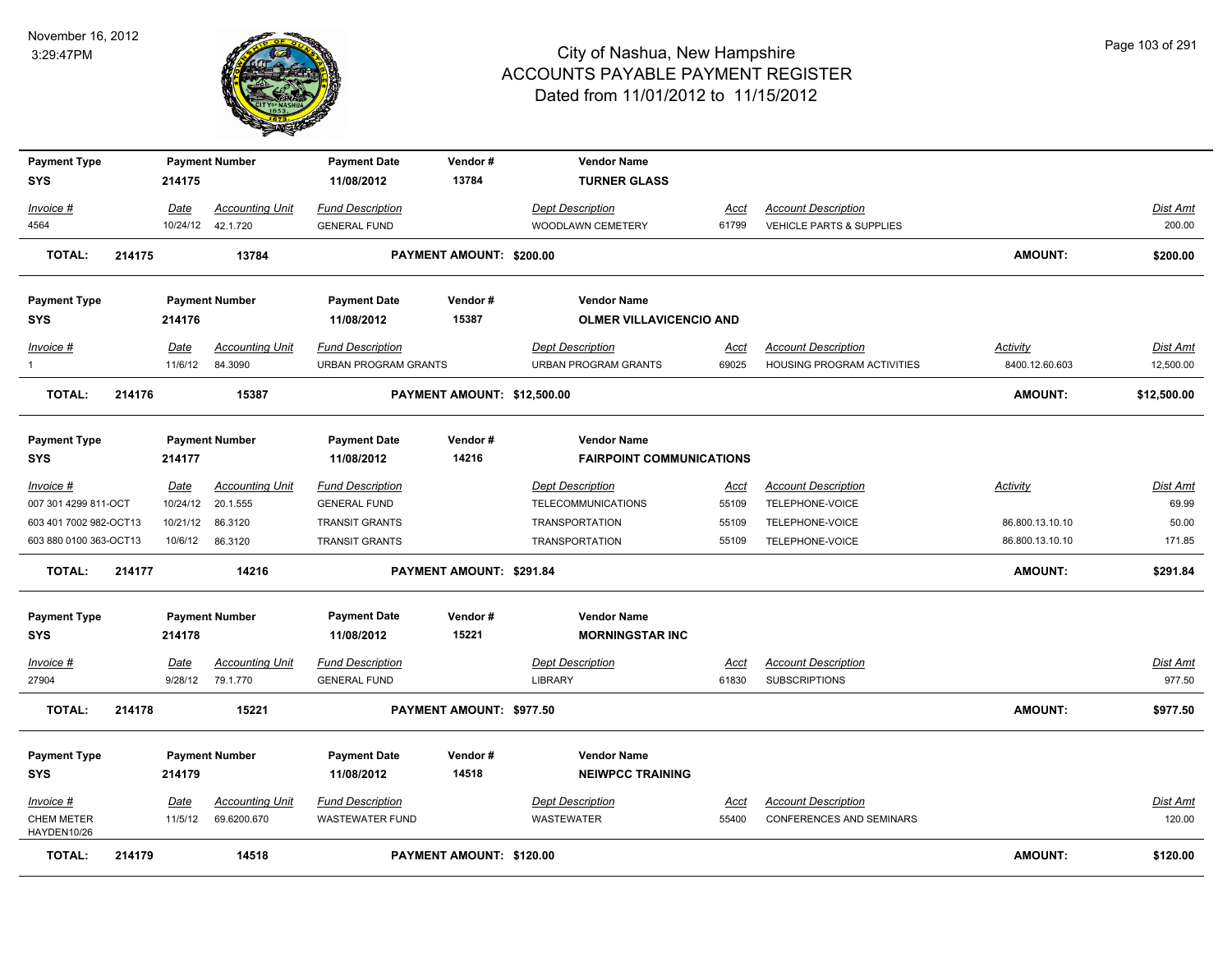

| <b>Payment Type</b>     |             | <b>Payment Number</b>  | <b>Payment Date</b>                  | Vendor#                  | <b>Vendor Name</b>                               |             |                                 |                 |                 |
|-------------------------|-------------|------------------------|--------------------------------------|--------------------------|--------------------------------------------------|-------------|---------------------------------|-----------------|-----------------|
| <b>SYS</b>              | 214180      |                        | 11/08/2012                           | 15189                    | <b>NEREJ</b>                                     |             |                                 |                 |                 |
| Invoice #               | Date        | <b>Accounting Unit</b> | <b>Fund Description</b>              |                          | <b>Dept Description</b>                          | Acct        | <b>Account Description</b>      |                 | <u>Dist Amt</u> |
| 227905                  | 8/1/12      | 32.1.600               | <b>GENERAL FUND</b>                  |                          | ASSESSING                                        | 61830       | <b>SUBSCRIPTIONS</b>            |                 | 119.00          |
| <b>TOTAL:</b><br>214180 |             | 15189                  |                                      | PAYMENT AMOUNT: \$119.00 |                                                  |             |                                 | <b>AMOUNT:</b>  | \$119.00        |
| <b>Payment Type</b>     |             | <b>Payment Number</b>  | <b>Payment Date</b>                  | Vendor#                  | <b>Vendor Name</b>                               |             |                                 |                 |                 |
| <b>SYS</b>              | 214181      |                        | 11/08/2012                           | 15295                    | <b>NEW ENGLAND CHAPTER APWA</b>                  |             |                                 |                 |                 |
| Invoice #               | Date        | <b>Accounting Unit</b> | <b>Fund Description</b>              |                          | <b>Dept Description</b>                          | Acct        | <b>Account Description</b>      |                 | Dist Amt        |
| FRANCOEUR 11/7/12       | 10/17/12    | 61.1.670               | <b>GENERAL FUND</b>                  |                          | <b>STREETS</b>                                   | 55400       | <b>CONFERENCES AND SEMINARS</b> |                 | 60.00           |
| LAFLEUR 11/7/12         |             | 10/17/12 61.1.670      | <b>GENERAL FUND</b>                  |                          | <b>STREETS</b>                                   | 55400       | <b>CONFERENCES AND SEMINARS</b> |                 | 60.00           |
| <b>ODIERNO 11/7/12</b>  |             | 10/17/12 61.1.670      | <b>GENERAL FUND</b>                  |                          | <b>STREETS</b>                                   | 55400       | <b>CONFERENCES AND SEMINARS</b> |                 | 60.00           |
| <b>SILVEIRA 11/7/12</b> | 10/17/12    | 61.1.670               | <b>GENERAL FUND</b>                  |                          | <b>STREETS</b>                                   | 55400       | CONFERENCES AND SEMINARS        |                 | 60.00           |
| WISS 11/7/12            |             | 10/17/12 61.1.670      | <b>GENERAL FUND</b>                  |                          | <b>STREETS</b>                                   | 55400       | <b>CONFERENCES AND SEMINARS</b> |                 | 60.00           |
| <b>TOTAL:</b><br>214181 |             | 15295                  |                                      | PAYMENT AMOUNT: \$300.00 |                                                  |             |                                 | <b>AMOUNT:</b>  | \$300.00        |
| <b>Payment Type</b>     |             | <b>Payment Number</b>  | <b>Payment Date</b>                  | Vendor#                  | <b>Vendor Name</b>                               |             |                                 |                 |                 |
| <b>SYS</b>              | 214182      |                        | 11/08/2012                           | 13242                    | PAETEC COMMUNICATIONS INC                        |             |                                 |                 |                 |
| Invoice #               | Date        | <b>Accounting Unit</b> | <b>Fund Description</b>              |                          | <b>Dept Description</b>                          | Acct        | <b>Account Description</b>      |                 | Dist Amt        |
| 54288323-173735         |             | 10/29/12 20.1.555      | <b>GENERAL FUND</b>                  |                          | <b>TELECOMMUNICATIONS</b>                        | 55109       | TELEPHONE-VOICE                 |                 | 600.00          |
| <b>TOTAL:</b><br>214182 |             | 13242                  |                                      | PAYMENT AMOUNT: \$600.00 |                                                  |             |                                 | <b>AMOUNT:</b>  | \$600.00        |
| <b>Payment Type</b>     |             | <b>Payment Number</b>  | <b>Payment Date</b>                  | Vendor#                  | <b>Vendor Name</b>                               |             |                                 |                 |                 |
| <b>SYS</b>              | 214183      |                        | 11/08/2012                           | 13291                    | <b>PENNICHUCK WATER WORKS INC</b>                |             |                                 |                 |                 |
| $Invoice$ #             | <u>Date</u> | <b>Accounting Unit</b> | <b>Fund Description</b>              |                          | <b>Dept Description</b>                          | <u>Acct</u> | <b>Account Description</b>      | <u>Activity</u> | <u>Dist Amt</u> |
| 100005484-6492OCT13     | 11/5/12     | 29.1.720.8162          | <b>GENERAL FUND</b>                  |                          | <b>CITY BUILDINGS</b>                            | 54141       | <b>WATER &amp; SEWER</b>        |                 | 274.74          |
| 100008548-5329OCT13     | 10/18/12    | 69.6200.670            | <b>WASTEWATER FUND</b>               |                          | WASTEWATER                                       | 54141       | WATER & SEWER                   |                 | 1,023.59        |
| 100009394-5329OCT13     |             | 10/18/12 77.1.650      | <b>GENERAL FUND</b>                  |                          | PARKS & RECREATION                               | 54141       | WATER & SEWER                   |                 | 1,034.79        |
| 100011656-14849OCT13    | 10/18/12    | 77.1.650               | <b>GENERAL FUND</b>                  |                          | PARKS & RECREATION                               | 54141       | <b>WATER &amp; SEWER</b>        |                 | 95.25           |
| 100011993-15303OCT13    | 10/25/12    | 22.2505                | <b>GOVT &amp; EDUCATION CHANNELS</b> |                          | <b>GOV'T &amp; EDUCATION CHANNELS</b>            | 54141       | <b>WATER &amp; SEWER</b>        |                 | 19.67           |
| 100011993-15303OCT13    | 10/25/12    | 60.1.500               | <b>FUND</b><br><b>GENERAL FUND</b>   |                          | <b>PUBLIC</b>                                    | 54141       | WATER & SEWER                   |                 | 72.11           |
| 100011993-15303OCT13    | 10/25/12    | 86.3120                | <b>TRANSIT GRANTS</b>                |                          | WORKS-ADMIN/ENGINEERING<br><b>TRANSPORTATION</b> | 54141       | WATER & SEWER                   | 86.800.13.10.10 | 72.11           |
| 100013049-74970OCT13    | 10/25/12    | 52.1.720.8178          | <b>GENERAL FUND</b>                  |                          | <b>FIRE</b>                                      | 54141       | <b>WATER &amp; SEWER</b>        |                 | 190.93          |
| 100013144-4266OCT13     |             | 10/18/12 77.1.650      | <b>GENERAL FUND</b>                  |                          | PARKS & RECREATION                               | 54141       | <b>WATER &amp; SEWER</b>        |                 | 124.91          |
| 100013459-5329OCT13     |             | 10/18/12 29.1.720.8163 | <b>GENERAL FUND</b>                  |                          | <b>CITY BUILDINGS</b>                            | 54141       | <b>WATER &amp; SEWER</b>        |                 | 21.32           |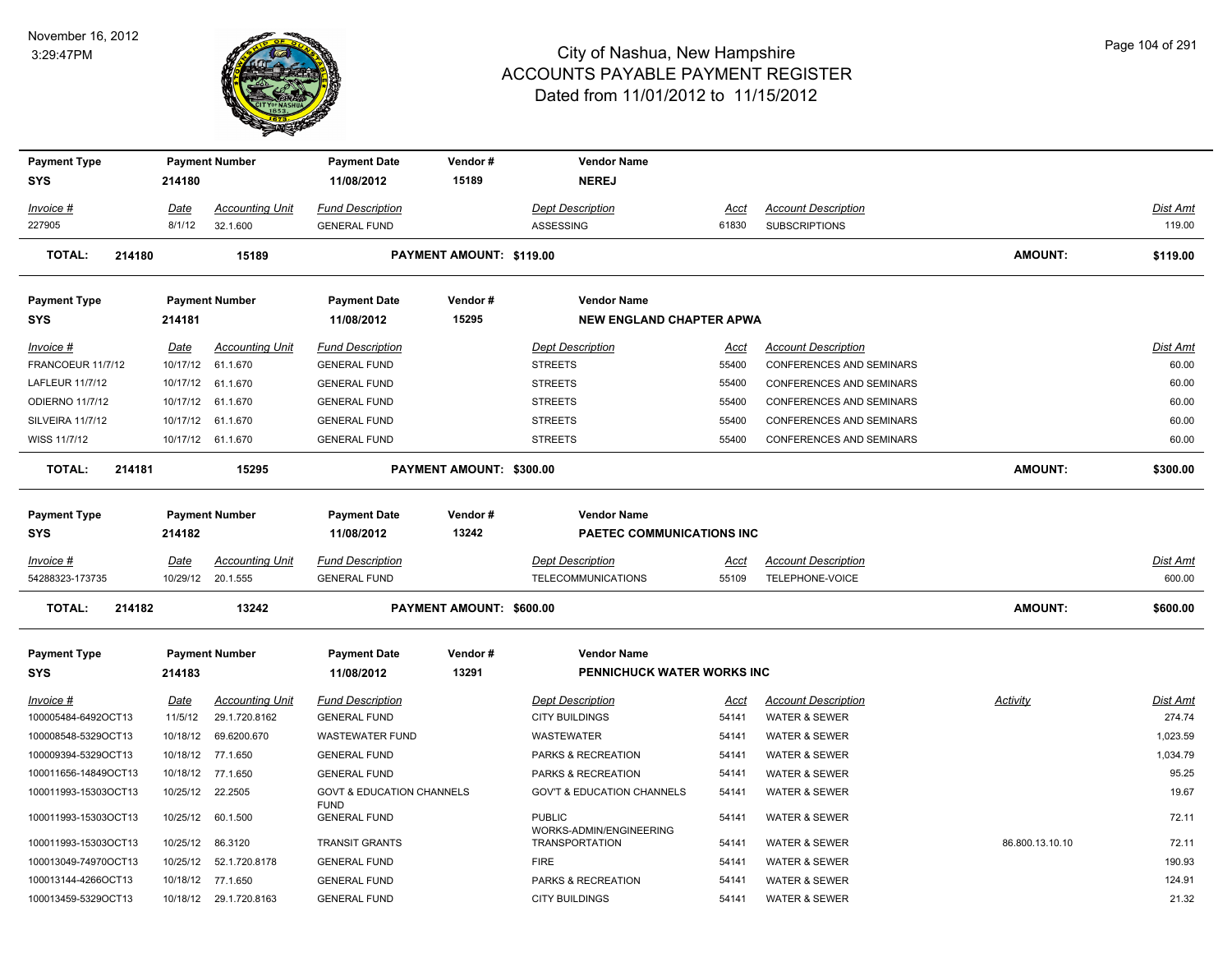#### November 16, 2012 3:29:47PM



| 10/25/12 52.1.720.8178<br><b>GENERAL FUND</b><br>10/25/12 77.1.650<br><b>GENERAL FUND</b><br>10/18/12 77.1.650<br><b>GENERAL FUND</b><br>10/18/12 77.1.650<br><b>GENERAL FUND</b><br>10/18/12  52.1.720.8173<br><b>GENERAL FUND</b><br>10/18/12  52.1.720.8173<br><b>GENERAL FUND</b><br>10/15/12 86.3120<br><b>TRANSIT GRANTS</b><br>10/25/12 77.1.650<br><b>GENERAL FUND</b><br>10/25/12 50.1.500<br><b>GENERAL FUND</b><br>10/18/12 71.1.500<br><b>GENERAL FUND</b><br>10/25/12 77.1.650<br><b>GENERAL FUND</b><br>10/25/12 77.1.720.8192<br><b>GENERAL FUND</b><br>10/18/12 77.1.650<br><b>GENERAL FUND</b><br>10/25/12 77.1.650<br><b>GENERAL FUND</b><br>10/25/12 77.1.650<br><b>GENERAL FUND</b><br>10/18/12 77.1.650<br><b>GENERAL FUND</b><br>10/18/12 77.1.650<br><b>GENERAL FUND</b><br>10/18/12 69.6200.540<br><b>WASTEWATER FUND</b><br>10/18/12  52.1.720.8182<br><b>GENERAL FUND</b> | <b>FIRE</b><br>PARKS & RECREATION<br>PARKS & RECREATION<br>PARKS & RECREATION<br><b>FIRE</b><br><b>FIRE</b><br><b>TRANSPORTATION</b><br>PARKS & RECREATION<br><b>POLICE</b><br><b>COMMUNITY SERVICES</b><br>PARKS & RECREATION<br>PARKS & RECREATION<br>PARKS & RECREATION<br>PARKS & RECREATION<br>PARKS & RECREATION<br>PARKS & RECREATION<br>PARKS & RECREATION<br>WASTEWATER<br><b>FIRE</b> | 54141<br>54141<br>54141<br>54141<br>54141<br>54141<br>54141<br>54141<br>54141<br>54141<br>54141<br>54141<br>54141<br>54141<br>54141<br>54141<br>54141<br>54141<br>54141 | <b>WATER &amp; SEWER</b><br><b>WATER &amp; SEWER</b><br><b>WATER &amp; SEWER</b><br><b>WATER &amp; SEWER</b><br><b>WATER &amp; SEWER</b><br><b>WATER &amp; SEWER</b><br><b>WATER &amp; SEWER</b><br><b>WATER &amp; SEWER</b><br><b>WATER &amp; SEWER</b><br><b>WATER &amp; SEWER</b><br><b>WATER &amp; SEWER</b><br><b>WATER &amp; SEWER</b><br><b>WATER &amp; SEWER</b><br><b>WATER &amp; SEWER</b><br><b>WATER &amp; SEWER</b><br><b>WATER &amp; SEWER</b><br><b>WATER &amp; SEWER</b><br><b>WATER &amp; SEWER</b><br><b>WATER &amp; SEWER</b> | 86.800.13.10.12 | 52.41<br>526.43<br>86.34<br>91.91<br>329.68<br>87.68<br>51.04<br>180.94<br>607.60<br>129.70<br>227.21<br>263.38<br>150.47<br>91.91<br>128.43<br>28.74<br>45.78<br>21.35<br>37.60 |
|-----------------------------------------------------------------------------------------------------------------------------------------------------------------------------------------------------------------------------------------------------------------------------------------------------------------------------------------------------------------------------------------------------------------------------------------------------------------------------------------------------------------------------------------------------------------------------------------------------------------------------------------------------------------------------------------------------------------------------------------------------------------------------------------------------------------------------------------------------------------------------------------------------|-------------------------------------------------------------------------------------------------------------------------------------------------------------------------------------------------------------------------------------------------------------------------------------------------------------------------------------------------------------------------------------------------|-------------------------------------------------------------------------------------------------------------------------------------------------------------------------|--------------------------------------------------------------------------------------------------------------------------------------------------------------------------------------------------------------------------------------------------------------------------------------------------------------------------------------------------------------------------------------------------------------------------------------------------------------------------------------------------------------------------------------------------|-----------------|----------------------------------------------------------------------------------------------------------------------------------------------------------------------------------|
|                                                                                                                                                                                                                                                                                                                                                                                                                                                                                                                                                                                                                                                                                                                                                                                                                                                                                                     |                                                                                                                                                                                                                                                                                                                                                                                                 |                                                                                                                                                                         |                                                                                                                                                                                                                                                                                                                                                                                                                                                                                                                                                  |                 |                                                                                                                                                                                  |
|                                                                                                                                                                                                                                                                                                                                                                                                                                                                                                                                                                                                                                                                                                                                                                                                                                                                                                     |                                                                                                                                                                                                                                                                                                                                                                                                 |                                                                                                                                                                         |                                                                                                                                                                                                                                                                                                                                                                                                                                                                                                                                                  |                 |                                                                                                                                                                                  |
|                                                                                                                                                                                                                                                                                                                                                                                                                                                                                                                                                                                                                                                                                                                                                                                                                                                                                                     |                                                                                                                                                                                                                                                                                                                                                                                                 |                                                                                                                                                                         |                                                                                                                                                                                                                                                                                                                                                                                                                                                                                                                                                  |                 |                                                                                                                                                                                  |
|                                                                                                                                                                                                                                                                                                                                                                                                                                                                                                                                                                                                                                                                                                                                                                                                                                                                                                     |                                                                                                                                                                                                                                                                                                                                                                                                 |                                                                                                                                                                         |                                                                                                                                                                                                                                                                                                                                                                                                                                                                                                                                                  |                 |                                                                                                                                                                                  |
|                                                                                                                                                                                                                                                                                                                                                                                                                                                                                                                                                                                                                                                                                                                                                                                                                                                                                                     |                                                                                                                                                                                                                                                                                                                                                                                                 |                                                                                                                                                                         |                                                                                                                                                                                                                                                                                                                                                                                                                                                                                                                                                  |                 |                                                                                                                                                                                  |
|                                                                                                                                                                                                                                                                                                                                                                                                                                                                                                                                                                                                                                                                                                                                                                                                                                                                                                     |                                                                                                                                                                                                                                                                                                                                                                                                 |                                                                                                                                                                         |                                                                                                                                                                                                                                                                                                                                                                                                                                                                                                                                                  |                 |                                                                                                                                                                                  |
|                                                                                                                                                                                                                                                                                                                                                                                                                                                                                                                                                                                                                                                                                                                                                                                                                                                                                                     |                                                                                                                                                                                                                                                                                                                                                                                                 |                                                                                                                                                                         |                                                                                                                                                                                                                                                                                                                                                                                                                                                                                                                                                  |                 |                                                                                                                                                                                  |
|                                                                                                                                                                                                                                                                                                                                                                                                                                                                                                                                                                                                                                                                                                                                                                                                                                                                                                     |                                                                                                                                                                                                                                                                                                                                                                                                 |                                                                                                                                                                         |                                                                                                                                                                                                                                                                                                                                                                                                                                                                                                                                                  |                 |                                                                                                                                                                                  |
|                                                                                                                                                                                                                                                                                                                                                                                                                                                                                                                                                                                                                                                                                                                                                                                                                                                                                                     |                                                                                                                                                                                                                                                                                                                                                                                                 |                                                                                                                                                                         |                                                                                                                                                                                                                                                                                                                                                                                                                                                                                                                                                  |                 |                                                                                                                                                                                  |
|                                                                                                                                                                                                                                                                                                                                                                                                                                                                                                                                                                                                                                                                                                                                                                                                                                                                                                     |                                                                                                                                                                                                                                                                                                                                                                                                 |                                                                                                                                                                         |                                                                                                                                                                                                                                                                                                                                                                                                                                                                                                                                                  |                 |                                                                                                                                                                                  |
|                                                                                                                                                                                                                                                                                                                                                                                                                                                                                                                                                                                                                                                                                                                                                                                                                                                                                                     |                                                                                                                                                                                                                                                                                                                                                                                                 |                                                                                                                                                                         |                                                                                                                                                                                                                                                                                                                                                                                                                                                                                                                                                  |                 |                                                                                                                                                                                  |
|                                                                                                                                                                                                                                                                                                                                                                                                                                                                                                                                                                                                                                                                                                                                                                                                                                                                                                     |                                                                                                                                                                                                                                                                                                                                                                                                 |                                                                                                                                                                         |                                                                                                                                                                                                                                                                                                                                                                                                                                                                                                                                                  |                 |                                                                                                                                                                                  |
|                                                                                                                                                                                                                                                                                                                                                                                                                                                                                                                                                                                                                                                                                                                                                                                                                                                                                                     |                                                                                                                                                                                                                                                                                                                                                                                                 |                                                                                                                                                                         |                                                                                                                                                                                                                                                                                                                                                                                                                                                                                                                                                  |                 |                                                                                                                                                                                  |
|                                                                                                                                                                                                                                                                                                                                                                                                                                                                                                                                                                                                                                                                                                                                                                                                                                                                                                     |                                                                                                                                                                                                                                                                                                                                                                                                 |                                                                                                                                                                         |                                                                                                                                                                                                                                                                                                                                                                                                                                                                                                                                                  |                 |                                                                                                                                                                                  |
|                                                                                                                                                                                                                                                                                                                                                                                                                                                                                                                                                                                                                                                                                                                                                                                                                                                                                                     |                                                                                                                                                                                                                                                                                                                                                                                                 |                                                                                                                                                                         |                                                                                                                                                                                                                                                                                                                                                                                                                                                                                                                                                  |                 |                                                                                                                                                                                  |
|                                                                                                                                                                                                                                                                                                                                                                                                                                                                                                                                                                                                                                                                                                                                                                                                                                                                                                     |                                                                                                                                                                                                                                                                                                                                                                                                 |                                                                                                                                                                         |                                                                                                                                                                                                                                                                                                                                                                                                                                                                                                                                                  |                 |                                                                                                                                                                                  |
|                                                                                                                                                                                                                                                                                                                                                                                                                                                                                                                                                                                                                                                                                                                                                                                                                                                                                                     |                                                                                                                                                                                                                                                                                                                                                                                                 |                                                                                                                                                                         |                                                                                                                                                                                                                                                                                                                                                                                                                                                                                                                                                  |                 |                                                                                                                                                                                  |
|                                                                                                                                                                                                                                                                                                                                                                                                                                                                                                                                                                                                                                                                                                                                                                                                                                                                                                     |                                                                                                                                                                                                                                                                                                                                                                                                 |                                                                                                                                                                         |                                                                                                                                                                                                                                                                                                                                                                                                                                                                                                                                                  |                 |                                                                                                                                                                                  |
|                                                                                                                                                                                                                                                                                                                                                                                                                                                                                                                                                                                                                                                                                                                                                                                                                                                                                                     |                                                                                                                                                                                                                                                                                                                                                                                                 |                                                                                                                                                                         |                                                                                                                                                                                                                                                                                                                                                                                                                                                                                                                                                  |                 |                                                                                                                                                                                  |
| 10/18/12  52.1.720.8174<br><b>GENERAL FUND</b>                                                                                                                                                                                                                                                                                                                                                                                                                                                                                                                                                                                                                                                                                                                                                                                                                                                      | <b>FIRE</b>                                                                                                                                                                                                                                                                                                                                                                                     | 54141                                                                                                                                                                   | <b>WATER &amp; SEWER</b>                                                                                                                                                                                                                                                                                                                                                                                                                                                                                                                         |                 | 215.68                                                                                                                                                                           |
| 29.1.720.8163<br><b>GENERAL FUND</b>                                                                                                                                                                                                                                                                                                                                                                                                                                                                                                                                                                                                                                                                                                                                                                                                                                                                | <b>CITY BUILDINGS</b>                                                                                                                                                                                                                                                                                                                                                                           | 54141                                                                                                                                                                   | <b>WATER &amp; SEWER</b>                                                                                                                                                                                                                                                                                                                                                                                                                                                                                                                         |                 | 52.40                                                                                                                                                                            |
| 10/18/12  52.1.720.8182<br><b>GENERAL FUND</b>                                                                                                                                                                                                                                                                                                                                                                                                                                                                                                                                                                                                                                                                                                                                                                                                                                                      | <b>FIRE</b>                                                                                                                                                                                                                                                                                                                                                                                     | 54141                                                                                                                                                                   | <b>WATER &amp; SEWER</b>                                                                                                                                                                                                                                                                                                                                                                                                                                                                                                                         |                 | 52.40                                                                                                                                                                            |
| 68.6000.692<br>SOLID WASTE FUND                                                                                                                                                                                                                                                                                                                                                                                                                                                                                                                                                                                                                                                                                                                                                                                                                                                                     | <b>SOLID WASTE</b>                                                                                                                                                                                                                                                                                                                                                                              | 54141                                                                                                                                                                   | <b>WATER &amp; SEWER</b>                                                                                                                                                                                                                                                                                                                                                                                                                                                                                                                         |                 | 25.44                                                                                                                                                                            |
| 10/18/12 71.1.500<br><b>GENERAL FUND</b>                                                                                                                                                                                                                                                                                                                                                                                                                                                                                                                                                                                                                                                                                                                                                                                                                                                            | <b>COMMUNITY SERVICES</b>                                                                                                                                                                                                                                                                                                                                                                       | 54141                                                                                                                                                                   | <b>WATER &amp; SEWER</b>                                                                                                                                                                                                                                                                                                                                                                                                                                                                                                                         |                 | 87.68                                                                                                                                                                            |
| <b>GENERAL FUND</b>                                                                                                                                                                                                                                                                                                                                                                                                                                                                                                                                                                                                                                                                                                                                                                                                                                                                                 | PARKS & RECREATION                                                                                                                                                                                                                                                                                                                                                                              | 54141                                                                                                                                                                   | <b>WATER &amp; SEWER</b>                                                                                                                                                                                                                                                                                                                                                                                                                                                                                                                         |                 | 124.91                                                                                                                                                                           |
| <b>WASTEWATER FUND</b>                                                                                                                                                                                                                                                                                                                                                                                                                                                                                                                                                                                                                                                                                                                                                                                                                                                                              | <b>WASTEWATER</b>                                                                                                                                                                                                                                                                                                                                                                               | 54141                                                                                                                                                                   | <b>WATER &amp; SEWER</b>                                                                                                                                                                                                                                                                                                                                                                                                                                                                                                                         |                 | 52.41                                                                                                                                                                            |
| <b>GENERAL FUND</b>                                                                                                                                                                                                                                                                                                                                                                                                                                                                                                                                                                                                                                                                                                                                                                                                                                                                                 | PARKING LOTS                                                                                                                                                                                                                                                                                                                                                                                    | 54141                                                                                                                                                                   | <b>WATER &amp; SEWER</b>                                                                                                                                                                                                                                                                                                                                                                                                                                                                                                                         |                 | 21.49                                                                                                                                                                            |
| <b>GENERAL FUND</b>                                                                                                                                                                                                                                                                                                                                                                                                                                                                                                                                                                                                                                                                                                                                                                                                                                                                                 | <b>CITY BUILDINGS</b>                                                                                                                                                                                                                                                                                                                                                                           | 54141                                                                                                                                                                   | <b>WATER &amp; SEWER</b>                                                                                                                                                                                                                                                                                                                                                                                                                                                                                                                         |                 | 23.64                                                                                                                                                                            |
| <b>GENERAL FUND</b>                                                                                                                                                                                                                                                                                                                                                                                                                                                                                                                                                                                                                                                                                                                                                                                                                                                                                 | OTHER PUBLIC SAFETY                                                                                                                                                                                                                                                                                                                                                                             | 54835                                                                                                                                                                   | FIRE HYDRANT RENTALS                                                                                                                                                                                                                                                                                                                                                                                                                                                                                                                             |                 | 219,876.04                                                                                                                                                                       |
| <b>GENERAL FUND</b>                                                                                                                                                                                                                                                                                                                                                                                                                                                                                                                                                                                                                                                                                                                                                                                                                                                                                 | <b>POLICE</b>                                                                                                                                                                                                                                                                                                                                                                                   | 54141                                                                                                                                                                   | <b>WATER &amp; SEWER</b>                                                                                                                                                                                                                                                                                                                                                                                                                                                                                                                         |                 | 456.70                                                                                                                                                                           |
| <b>GENERAL FUND</b>                                                                                                                                                                                                                                                                                                                                                                                                                                                                                                                                                                                                                                                                                                                                                                                                                                                                                 | <b>CITY BUILDINGS</b>                                                                                                                                                                                                                                                                                                                                                                           | 54141                                                                                                                                                                   | <b>WATER &amp; SEWER</b>                                                                                                                                                                                                                                                                                                                                                                                                                                                                                                                         |                 | 87.68                                                                                                                                                                            |
| <b>GENERAL FUND</b>                                                                                                                                                                                                                                                                                                                                                                                                                                                                                                                                                                                                                                                                                                                                                                                                                                                                                 | <b>LIBRARY</b>                                                                                                                                                                                                                                                                                                                                                                                  | 54141                                                                                                                                                                   | <b>WATER &amp; SEWER</b>                                                                                                                                                                                                                                                                                                                                                                                                                                                                                                                         |                 | 89.44                                                                                                                                                                            |
| <b>GENERAL FUND</b>                                                                                                                                                                                                                                                                                                                                                                                                                                                                                                                                                                                                                                                                                                                                                                                                                                                                                 | <b>STREETS</b>                                                                                                                                                                                                                                                                                                                                                                                  | 54141                                                                                                                                                                   | <b>WATER &amp; SEWER</b>                                                                                                                                                                                                                                                                                                                                                                                                                                                                                                                         |                 | 348.97                                                                                                                                                                           |
| <b>GENERAL FUND</b>                                                                                                                                                                                                                                                                                                                                                                                                                                                                                                                                                                                                                                                                                                                                                                                                                                                                                 | <b>PARKING LOTS</b>                                                                                                                                                                                                                                                                                                                                                                             | 54141                                                                                                                                                                   | <b>WATER &amp; SEWER</b>                                                                                                                                                                                                                                                                                                                                                                                                                                                                                                                         |                 | 56.79                                                                                                                                                                            |
| <b>GENERAL FUND</b>                                                                                                                                                                                                                                                                                                                                                                                                                                                                                                                                                                                                                                                                                                                                                                                                                                                                                 | PARKS & RECREATION                                                                                                                                                                                                                                                                                                                                                                              | 54141                                                                                                                                                                   | <b>WATER &amp; SEWER</b>                                                                                                                                                                                                                                                                                                                                                                                                                                                                                                                         |                 | 20.34                                                                                                                                                                            |
|                                                                                                                                                                                                                                                                                                                                                                                                                                                                                                                                                                                                                                                                                                                                                                                                                                                                                                     | 10/18/12 77.1.650<br>10/18/12 66.1.500<br>10/25/12 61.1.670<br>10/18/12 79.1.720<br>29.1.720.8162<br>50.1.500<br>10/25/12 59.1.645<br>29.1.720.8162<br>66.1.500<br>69.6200.670<br>10/25/12 77.1.660                                                                                                                                                                                             |                                                                                                                                                                         |                                                                                                                                                                                                                                                                                                                                                                                                                                                                                                                                                  |                 |                                                                                                                                                                                  |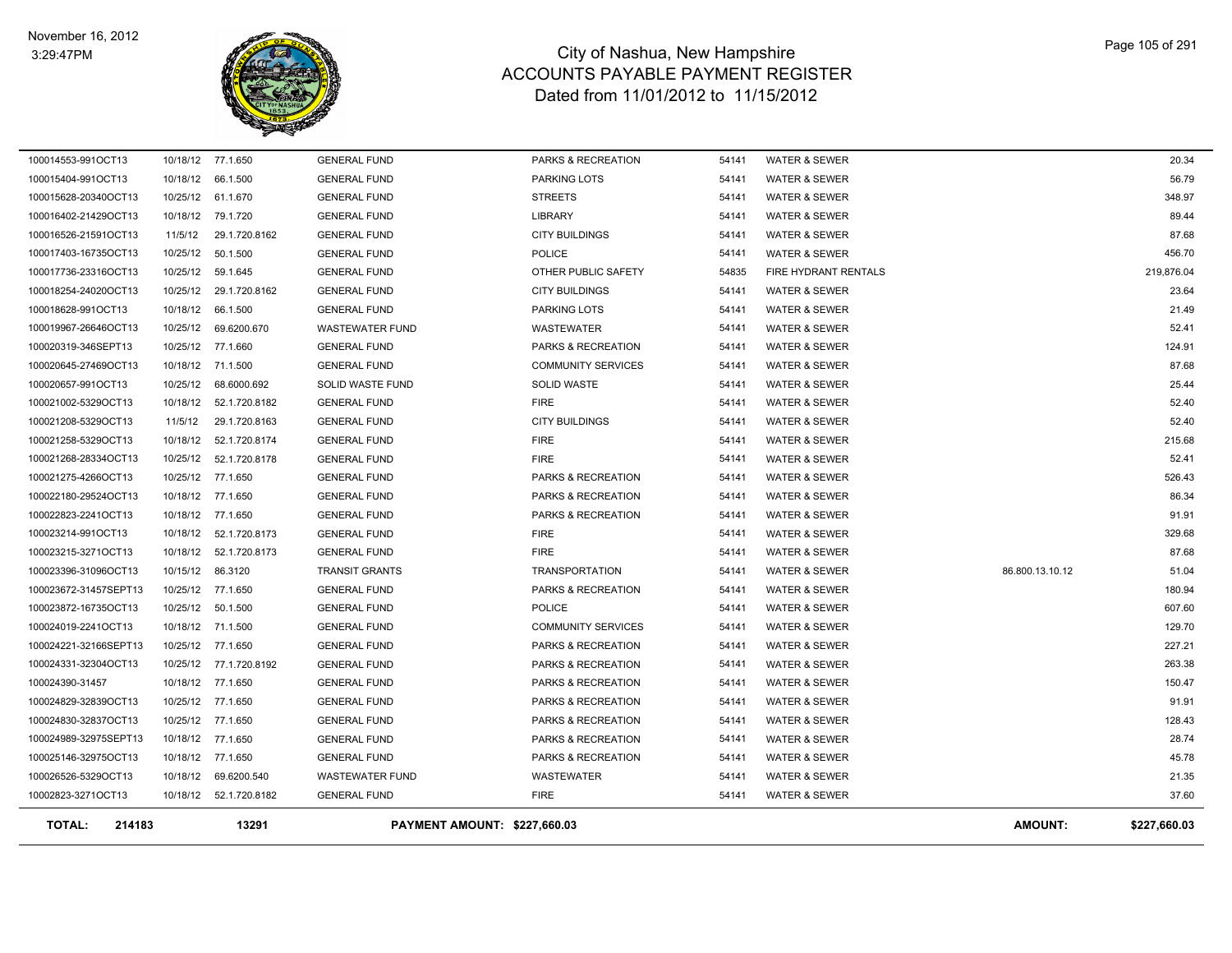

| <b>Payment Type</b>     |          | <b>Payment Number</b>  | <b>Payment Date</b>     | Vendor#                    | <b>Vendor Name</b>            |       |                            |         |                 |
|-------------------------|----------|------------------------|-------------------------|----------------------------|-------------------------------|-------|----------------------------|---------|-----------------|
| <b>SYS</b>              | 214184   |                        | 11/08/2012              | 13372                      | <b>PSNH</b>                   |       |                            |         |                 |
| Invoice #               | Date     | <b>Accounting Unit</b> | <b>Fund Description</b> |                            | <b>Dept Description</b>       | Acct  | <b>Account Description</b> |         | <b>Dist Amt</b> |
| 56131090086 OCT13       | 10/24/12 | 61.1.705               | <b>GENERAL FUND</b>     |                            | <b>STREETS</b>                | 54100 | <b>ELECTRICITY</b>         |         | 960.02          |
| 56451741060OCT13        | 10/23/12 | 57.1.620               | <b>GENERAL FUND</b>     |                            | CITYWIDE COMMUNICATIONS       | 54100 | <b>ELECTRICITY</b>         |         | 318.48          |
| 56819226036OCT13        |          | 10/23/12 68.6000.692   | SOLID WASTE FUND        |                            | <b>SOLID WASTE</b>            | 54100 | <b>ELECTRICITY</b>         |         | 475.08          |
| <b>TOTAL:</b><br>214184 |          | 13372                  |                         | PAYMENT AMOUNT: \$1,753.58 |                               |       |                            | AMOUNT: | \$1,753.58      |
| <b>Payment Type</b>     |          | <b>Payment Number</b>  | <b>Payment Date</b>     | Vendor#                    | <b>Vendor Name</b>            |       |                            |         |                 |
| <b>SYS</b>              | 214185   |                        | 11/08/2012              | 11887                      | <b>SHATTUCK MALONE OIL CO</b> |       |                            |         |                 |
| Invoice #               | Date     | <b>Accounting Unit</b> | <b>Fund Description</b> |                            | <b>Dept Description</b>       | Acct  | <b>Account Description</b> |         | <b>Dist Amt</b> |
| 56424                   | 10/29/12 | 69.6200.540            | <b>WASTEWATER FUND</b>  |                            | WASTEWATER                    | 61307 | FUEL, DIESEL               |         | 2,052.60        |
| 56756                   | 10/31/12 | 61.1.700               | <b>GENERAL FUND</b>     |                            | <b>STREETS</b>                | 61307 | FUEL, DIESEL               |         | 5,027.21        |
| 56757                   | 10/31/12 | 61.1.700               | <b>GENERAL FUND</b>     |                            | <b>STREETS</b>                | 61307 | FUEL, DIESEL               |         | 3,016.80        |
| 580089                  | 10/12/12 | 68.6000.540            | SOLID WASTE FUND        |                            | <b>SOLID WASTE</b>            | 61307 | FUEL, DIESEL               |         | 166.58          |
| 580089                  | 10/12/12 | 68.6000.692            | SOLID WASTE FUND        |                            | SOLID WASTE                   | 61307 | FUEL, DIESEL               |         | 191.57          |
| 580089                  | 10/12/12 | 68.6000.695            | SOLID WASTE FUND        |                            | SOLID WASTE                   | 61307 | FUEL, DIESEL               |         | 58.31           |
| 583116                  | 10/15/12 | 68.6000.540            | SOLID WASTE FUND        |                            | <b>SOLID WASTE</b>            | 61307 | FUEL, DIESEL               |         | 210.18          |
| 583116                  | 10/15/12 | 68.6000.692            | SOLID WASTE FUND        |                            | SOLID WASTE                   | 61307 | FUEL, DIESEL               |         | 241.71          |
| 583116                  | 10/15/12 | 68.6000.695            | SOLID WASTE FUND        |                            | <b>SOLID WASTE</b>            | 61307 | FUEL, DIESEL               |         | 73.57           |
| 583987                  | 10/16/12 | 68.6000.540            | SOLID WASTE FUND        |                            | SOLID WASTE                   | 61307 | FUEL, DIESEL               |         | 238.25          |
| 583987                  | 10/16/12 | 68.6000.692            | SOLID WASTE FUND        |                            | SOLID WASTE                   | 61307 | FUEL, DIESEL               |         | 273.99          |
| 583987                  | 10/16/12 | 68.6000.695            | SOLID WASTE FUND        |                            | SOLID WASTE                   | 61307 | FUEL, DIESEL               |         | 83.39           |
| 584090                  | 10/16/12 | 68.6000.540            | SOLID WASTE FUND        |                            | SOLID WASTE                   | 61307 | FUEL, DIESEL               |         | 145.11          |
| 584090                  | 10/16/12 | 68.6000.692            | SOLID WASTE FUND        |                            | <b>SOLID WASTE</b>            | 61307 | FUEL, DIESEL               |         | 166.88          |
| 584090                  | 10/16/12 | 68.6000.695            | SOLID WASTE FUND        |                            | <b>SOLID WASTE</b>            | 61307 | FUEL, DIESEL               |         | 50.79           |
| 584983                  | 10/17/12 | 68.6000.540            | SOLID WASTE FUND        |                            | SOLID WASTE                   | 61307 | FUEL, DIESEL               |         | 139.10          |
| 584983                  | 10/17/12 | 68.6000.692            | SOLID WASTE FUND        |                            | <b>SOLID WASTE</b>            | 61307 | FUEL, DIESEL               |         | 159.97          |
| 584983                  | 10/17/12 | 68.6000.695            | SOLID WASTE FUND        |                            | SOLID WASTE                   | 61307 | FUEL, DIESEL               |         | 48.68           |
| 587093                  | 10/19/12 | 68.6000.540            | SOLID WASTE FUND        |                            | <b>SOLID WASTE</b>            | 61307 | FUEL, DIESEL               |         | 141.24          |
| 587093                  | 10/19/12 | 68.6000.692            | SOLID WASTE FUND        |                            | <b>SOLID WASTE</b>            | 61307 | FUEL, DIESEL               |         | 162.43          |
| 587093                  | 10/19/12 | 68.6000.695            | SOLID WASTE FUND        |                            | SOLID WASTE                   | 61307 | FUEL, DIESEL               |         | 49.44           |
| 589977                  | 10/22/12 | 68.6000.540            | SOLID WASTE FUND        |                            | <b>SOLID WASTE</b>            | 61307 | FUEL, DIESEL               |         | 200.91          |
| 589977                  | 10/22/12 | 68.6000.692            | SOLID WASTE FUND        |                            | SOLID WASTE                   | 61307 | FUEL, DIESEL               |         | 231.05          |
| 589977                  | 10/22/12 | 68.6000.695            | SOLID WASTE FUND        |                            | <b>SOLID WASTE</b>            | 61307 | FUEL, DIESEL               |         | 70.32           |
| 590089                  | 10/22/12 | 68.6000.540            | SOLID WASTE FUND        |                            | <b>SOLID WASTE</b>            | 61307 | FUEL, DIESEL               |         | 101.98          |
| 590089                  | 10/22/12 | 68.6000.692            | SOLID WASTE FUND        |                            | SOLID WASTE                   | 61307 | FUEL, DIESEL               |         | 117.27          |
| 590089                  | 10/22/12 | 68.6000.695            | SOLID WASTE FUND        |                            | <b>SOLID WASTE</b>            | 61307 | FUEL, DIESEL               |         | 35.69           |
| 592003                  | 10/24/12 | 68.6000.540            | SOLID WASTE FUND        |                            | SOLID WASTE                   | 61307 | FUEL, DIESEL               |         | 178.42          |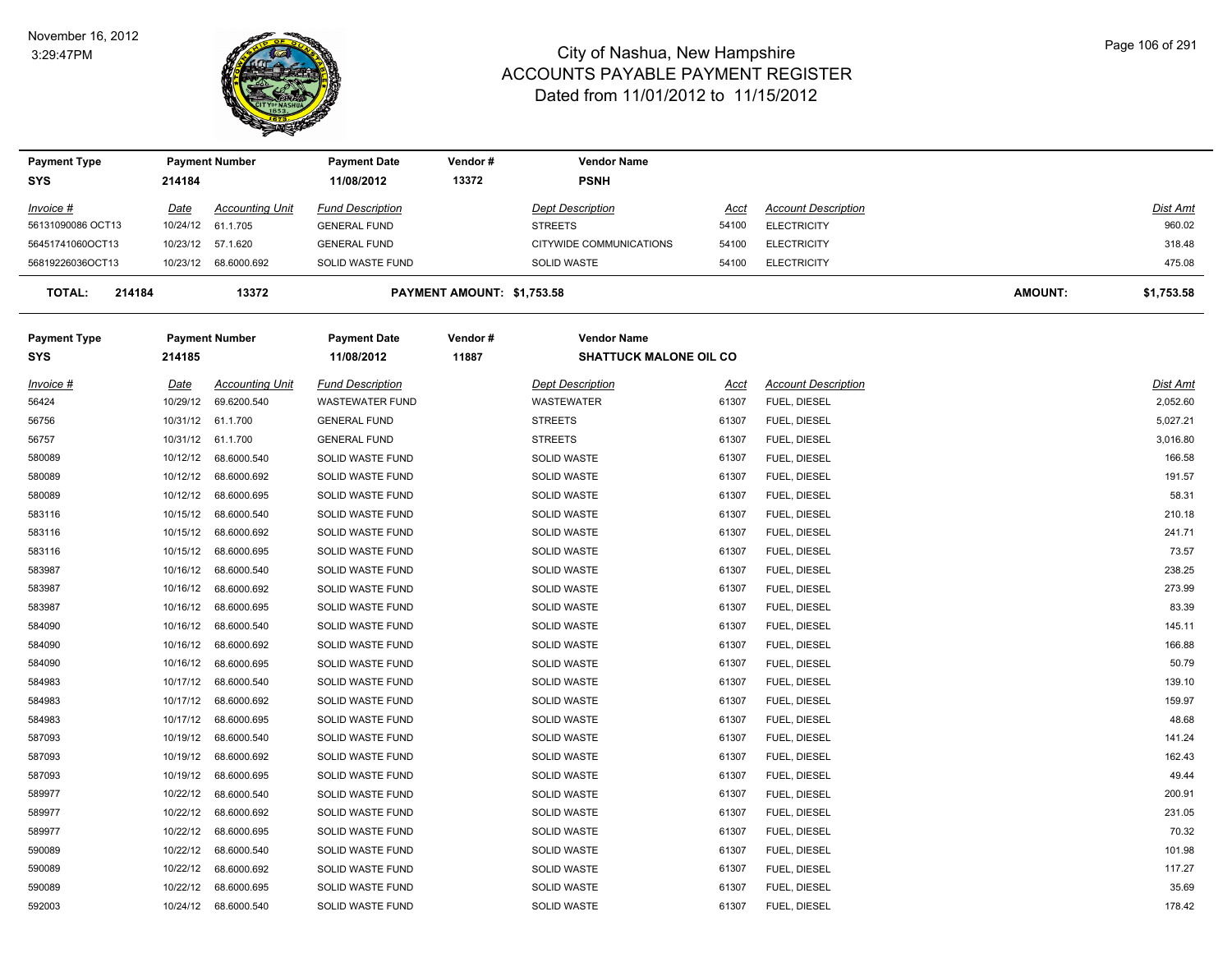

| <b>TOTAL:</b>                     | 214187               | 10806                      |                                                     | PAYMENT AMOUNT: \$195.00       |                                                  |                |                              | <b>AMOUNT:</b>                                        | \$195.00        |
|-----------------------------------|----------------------|----------------------------|-----------------------------------------------------|--------------------------------|--------------------------------------------------|----------------|------------------------------|-------------------------------------------------------|-----------------|
| ACN101456                         |                      | 10/31/12 22.2505           | <b>GOVT &amp; EDUCATION CHANNELS</b><br><b>FUND</b> |                                | <b>GOV'T &amp; EDUCATION CHANNELS</b>            | 61428          | <b>JANITORIAL SUPPLIES</b>   |                                                       | 195.00          |
| $Invoice$ #                       | <u>Date</u>          | <b>Accounting Unit</b>     | <b>Fund Description</b>                             |                                | <b>Dept Description</b>                          | <u>Acct</u>    | <b>Account Description</b>   |                                                       | <u>Dist Amt</u> |
| <b>Payment Type</b><br><b>SYS</b> | 214187               | <b>Payment Number</b>      | <b>Payment Date</b><br>11/08/2012                   | Vendor#<br>10806               | <b>Vendor Name</b><br>AARDVARK THE DEAN OF CLEAN |                |                              |                                                       |                 |
| <b>TOTAL:</b>                     | 214186               | 13788                      |                                                     | <b>PAYMENT AMOUNT: \$79.65</b> |                                                  |                |                              | <b>AMOUNT:</b>                                        | \$79.65         |
| 214836819                         |                      | 10/29/12 69.6200.500       | <b>WASTEWATER FUND</b>                              |                                | <b>WASTEWATER</b>                                | 54828          | PHOTOCOPIER LEASE            |                                                       | 26.55           |
| 214836819                         | 10/29/12             | 68.6000.500                | SOLID WASTE FUND                                    |                                | SOLID WASTE                                      | 54828          | PHOTOCOPIER LEASE            |                                                       | 26.55           |
| 214836819                         | 10/29/12             | 26.1.500                   | <b>GENERAL FUND</b>                                 |                                | <b>FINANCIAL SERVICES</b>                        | 54828          | PHOTOCOPIER LEASE            |                                                       | 26.55           |
| $Invoice$ #                       | <u>Date</u>          | <b>Accounting Unit</b>     | <b>Fund Description</b>                             |                                | <b>Dept Description</b>                          | Acct           | <b>Account Description</b>   |                                                       | <b>Dist Amt</b> |
| <b>Payment Type</b><br><b>SYS</b> | 214186               | <b>Payment Number</b>      | <b>Payment Date</b><br>11/08/2012                   | Vendor#<br>13788               | <b>Vendor Name</b><br><b>US BANK</b>             |                |                              | <b>Payee Name</b><br><b>US BANK EQUIPMENT FINANCE</b> |                 |
| <b>TOTAL:</b>                     | 214185               | 11887                      |                                                     | PAYMENT AMOUNT: \$40,589.84    |                                                  |                |                              | AMOUNT:                                               | \$40,589.84     |
| 802181                            |                      | 10/26/12 61.1.700          | <b>GENERAL FUND</b>                                 |                                | <b>STREETS</b>                                   | 61307          | FUEL, DIESEL                 |                                                       | 16,720.75       |
| 599087                            | 10/31/12             | 68.6000.695                | SOLID WASTE FUND                                    |                                | <b>SOLID WASTE</b>                               | 61307          | FUEL, DIESEL                 |                                                       | 40.24           |
| 599087                            | 10/31/12             | 68.6000.692                | SOLID WASTE FUND                                    |                                | <b>SOLID WASTE</b>                               | 61307          | FUEL, DIESEL                 |                                                       | 132.21          |
| 599087                            | 10/31/12             | 68.6000.540                | SOLID WASTE FUND                                    |                                | SOLID WASTE                                      | 61307          | FUEL, DIESEL                 |                                                       | 114.97          |
| 598088                            | 10/30/12             | 68.6000.695                | SOLID WASTE FUND                                    |                                | <b>SOLID WASTE</b>                               | 61307          | FUEL, DIESEL                 |                                                       | 38.53           |
| 598088                            | 10/30/12             | 68.6000.692                | SOLID WASTE FUND                                    |                                | <b>SOLID WASTE</b>                               | 61307          | FUEL, DIESEL                 |                                                       | 126.60          |
| 597094<br>598088                  | 10/29/12<br>10/30/12 | 68.6000.695<br>68.6000.540 | SOLID WASTE FUND<br>SOLID WASTE FUND                |                                | <b>SOLID WASTE</b><br>SOLID WASTE                | 61307<br>61307 | FUEL, DIESEL<br>FUEL, DIESEL |                                                       | 110.09          |
| 597094                            | 10/29/12             | 68.6000.692                | SOLID WASTE FUND                                    |                                | <b>SOLID WASTE</b>                               | 61307          | FUEL, DIESEL                 |                                                       | 218.25<br>66.42 |
| 597094                            | 10/29/12             | 68.6000.540                | SOLID WASTE FUND                                    |                                | <b>SOLID WASTE</b>                               | 61307          | FUEL, DIESEL                 |                                                       | 189.78          |
| 596416                            | 10/29/12             | 69.6200.540                | <b>WASTEWATER FUND</b>                              |                                | WASTEWATER                                       | 61307          | FUEL, DIESEL                 |                                                       | 8,238.42        |
| 593977                            | 10/26/12             | 68.6000.695                | SOLID WASTE FUND                                    |                                | SOLID WASTE                                      | 61307          | FUEL, DIESEL                 |                                                       | 49.79           |
| 593977                            | 10/26/12             | 68.6000.692                | SOLID WASTE FUND                                    |                                | <b>SOLID WASTE</b>                               | 61307          | FUEL, DIESEL                 |                                                       | 163.61          |
| 593977                            | 10/26/12             | 68.6000.540                | SOLID WASTE FUND                                    |                                | <b>SOLID WASTE</b>                               | 61307          | FUEL, DIESEL                 |                                                       | 142.27          |
| 593091                            | 10/25/12             | 68.6000.695                | SOLID WASTE FUND                                    |                                | SOLID WASTE                                      | 61307          | FUEL, DIESEL                 |                                                       | 47.15           |
| 593091                            | 10/25/12             | 68.6000.692                | SOLID WASTE FUND                                    |                                | <b>SOLID WASTE</b>                               | 61307          | FUEL, DIESEL                 |                                                       | 154.95          |
| 593091                            | 10/25/12             | 68.6000.540                | SOLID WASTE FUND                                    |                                | <b>SOLID WASTE</b>                               | 61307          | FUEL, DIESEL                 |                                                       | 134.74          |
| 592003                            | 10/24/12             | 68.6000.695                | SOLID WASTE FUND                                    |                                | <b>SOLID WASTE</b>                               | 61307          | FUEL, DIESEL                 |                                                       | 62.45           |
| 592003                            | 10/24/12             | 68.6000.692                | SOLID WASTE FUND                                    |                                | SOLID WASTE                                      | 61307          | FUEL, DIESEL                 |                                                       | 205.18          |
|                                   |                      |                            |                                                     |                                |                                                  |                |                              |                                                       |                 |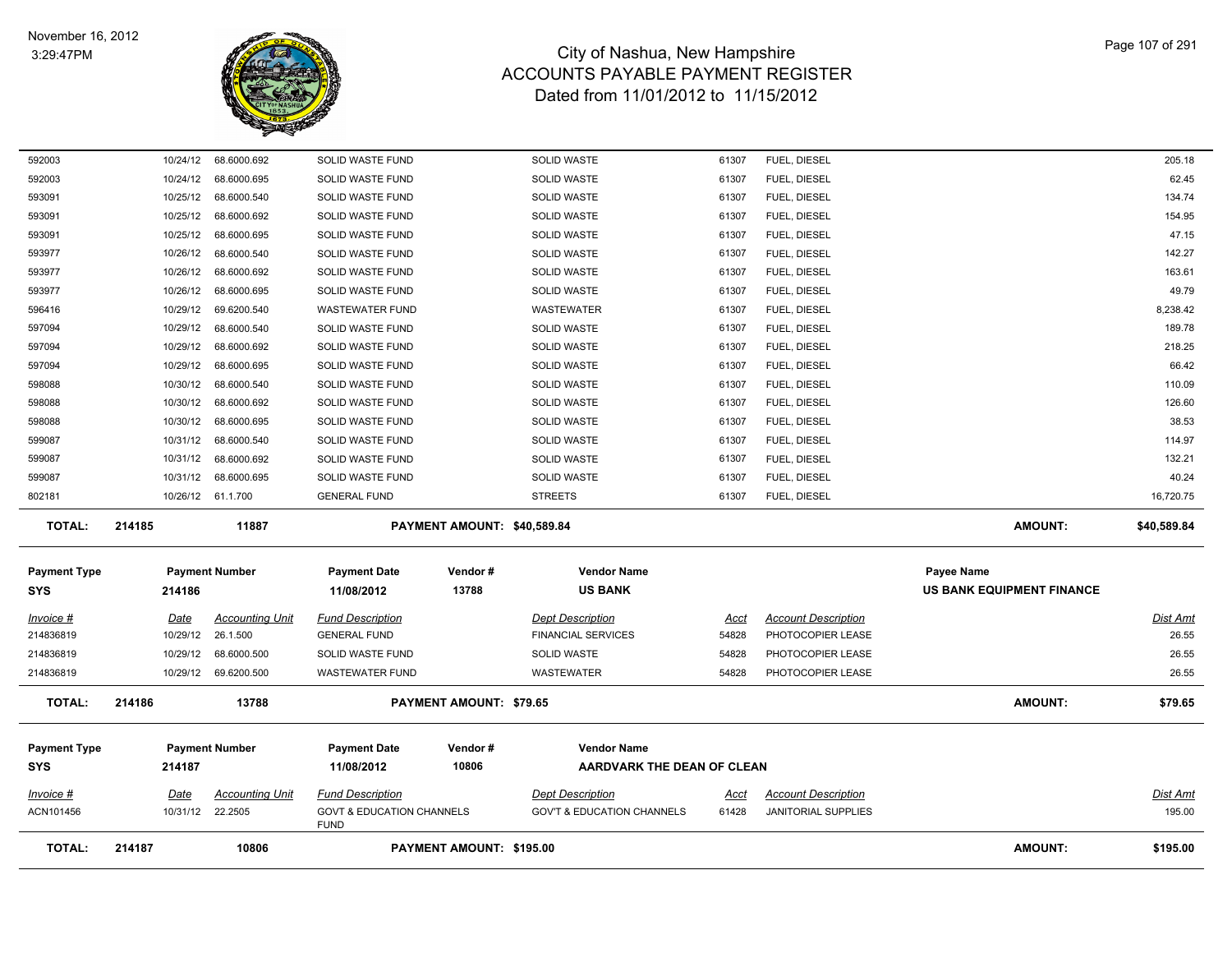

| <b>TOTAL:</b>                     | 214192 |             | 10091                  |                                   | PAYMENT AMOUNT: \$29.372.73 |                                                  |             |                            | <b>AMOUNT:</b> | \$29,372.73     |
|-----------------------------------|--------|-------------|------------------------|-----------------------------------|-----------------------------|--------------------------------------------------|-------------|----------------------------|----------------|-----------------|
| 09/01/12-09/30/12-2               |        | 9/30/12     | 69.6200.950            | <b>WASTEWATER FUND</b>            |                             | WASTEWATER                                       | 81700       | <b>INFRASTRUCTURE</b>      | 1052.69.01.30  | 24,681.73       |
| 09/01/12-09/30/12-2               |        | 9/30/12     | 69.6200.950            | <b>WASTEWATER FUND</b>            |                             | WASTEWATER                                       | 81700       | <b>INFRASTRUCTURE</b>      | 1043.69.01.30  | 4,691.00        |
| Invoice #                         |        | <u>Date</u> | <b>Accounting Unit</b> | <b>Fund Description</b>           |                             | <b>Dept Description</b>                          | Acct        | <b>Account Description</b> | Activity       | Dist Amt        |
| <b>SYS</b>                        |        | 214192      |                        | 11/08/2012                        | 10091                       | ALBANESE D & S INC                               |             |                            |                |                 |
| <b>Payment Type</b>               |        |             | <b>Payment Number</b>  | <b>Payment Date</b>               | Vendor#                     | <b>Vendor Name</b>                               |             |                            |                |                 |
| <b>TOTAL:</b>                     | 214191 |             | 11759                  |                                   | PAYMENT AMOUNT: \$65.00     |                                                  |             |                            | <b>AMOUNT:</b> | \$65.00         |
| ID #0177914                       |        | 11/7/12     | 79.1.760               | <b>GENERAL FUND</b>               |                             | <b>LIBRARY</b>                                   | 61821       | <b>PERIODICALS</b>         |                | 65.00           |
| Invoice #                         |        | <b>Date</b> | <b>Accounting Unit</b> | <b>Fund Description</b>           |                             | <b>Dept Description</b>                          | <u>Acct</u> | <b>Account Description</b> |                | <u>Dist Amt</u> |
| <b>Payment Type</b><br><b>SYS</b> |        | 214191      | <b>Payment Number</b>  | <b>Payment Date</b><br>11/08/2012 | Vendor#<br>11759            | <b>Vendor Name</b><br>ALA AMERICAN LIBRARY ASSOC |             |                            |                |                 |
| <b>TOTAL:</b>                     | 214190 |             | 15380                  |                                   | PAYMENT AMOUNT: \$279.52    |                                                  |             |                            | AMOUNT:        | \$279.52        |
| 26399                             |        |             | 10/15/12 50.1.500      | <b>GENERAL FUND</b>               |                             | <b>POLICE</b>                                    | 61799       | VEHICLE PARTS & SUPPLIES   |                | 279.52          |
| Invoice #                         |        | Date        | <b>Accounting Unit</b> | <b>Fund Description</b>           |                             | <b>Dept Description</b>                          | <u>Acct</u> | <b>Account Description</b> |                | Dist Amt        |
| <b>SYS</b>                        |        | 214190      |                        | 11/08/2012                        | 15380                       | <b>AHC CORP</b>                                  |             |                            |                |                 |
| <b>Payment Type</b>               |        |             | <b>Payment Number</b>  | <b>Payment Date</b>               | Vendor#                     | <b>Vendor Name</b>                               |             |                            |                |                 |
| <b>TOTAL:</b>                     | 214189 |             | 13957                  |                                   | PAYMENT AMOUNT: \$574.95    |                                                  |             |                            | <b>AMOUNT:</b> | \$574.95        |
| 32143                             |        |             | 10/11/12 52.1.720      | <b>GENERAL FUND</b>               |                             | <b>FIRE</b>                                      | 54243       | <b>HVAC MAINTENANCE</b>    |                | 475.95          |
| 32142                             |        | 10/10/12    | 52.1.720               | <b>GENERAL FUND</b>               |                             | <b>FIRE</b>                                      | 54243       | <b>HVAC MAINTENANCE</b>    |                | 99.00           |
| Invoice #                         |        | Date        | <b>Accounting Unit</b> | <b>Fund Description</b>           |                             | <b>Dept Description</b>                          | Acct        | <b>Account Description</b> |                | Dist Amt        |
| <b>SYS</b>                        |        | 214189      |                        | 11/08/2012                        | 13957                       | AE MECHANICAL INC                                |             |                            |                |                 |
| <b>Payment Type</b>               |        |             | <b>Payment Number</b>  | <b>Payment Date</b>               | Vendor#                     | <b>Vendor Name</b>                               |             |                            |                |                 |
| <b>TOTAL:</b>                     | 214188 |             | 13946                  |                                   | PAYMENT AMOUNT: \$16.52     |                                                  |             |                            | <b>AMOUNT:</b> | \$16.52         |
| 9883                              |        |             | 10/24/12 79.1.750      | <b>GENERAL FUND</b>               |                             | <b>LIBRARY</b>                                   | 61816       | CHILDREN'S MEDIA           |                | 1.99            |
| 1247                              |        | 11/1/12     | 79.1.750               | <b>GENERAL FUND</b>               |                             | <b>LIBRARY</b>                                   | 61819       | <b>TEEN MEDIA</b>          |                | 14.53           |
| Invoice #                         |        | Date        | <b>Accounting Unit</b> | <b>Fund Description</b>           |                             | <b>Dept Description</b>                          | Acct        | <b>Account Description</b> |                | Dist Amt        |
| <b>Payment Type</b><br><b>SYS</b> |        | 214188      | <b>Payment Number</b>  | <b>Payment Date</b><br>11/08/2012 | Vendor#<br>13946            | <b>Vendor Name</b><br><b>AC MOORE INC</b>        |             |                            |                |                 |
|                                   |        |             |                        |                                   |                             |                                                  |             |                            |                |                 |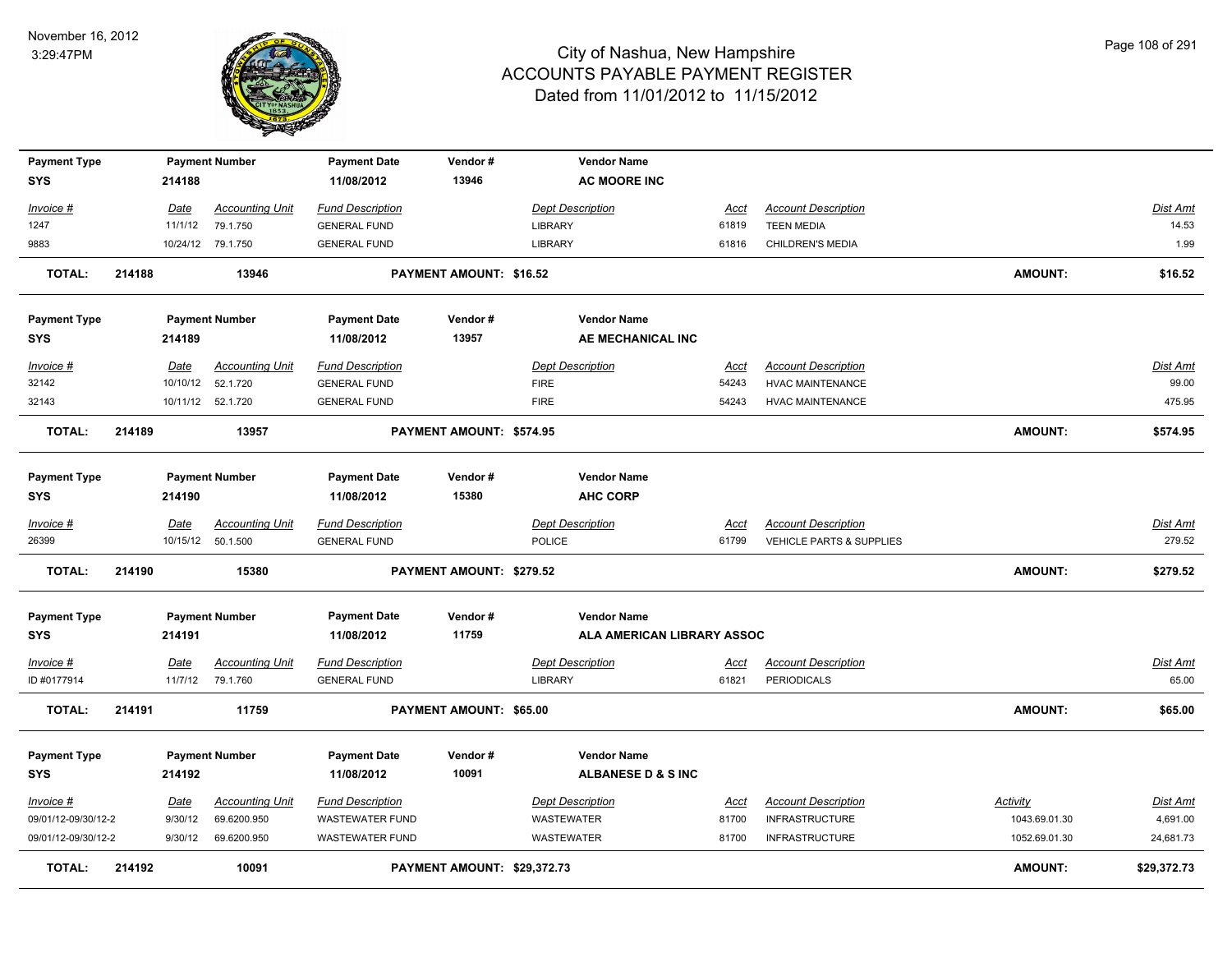

| <b>Payment Type</b>     |             | <b>Payment Number</b>  | <b>Payment Date</b>              | Vendor #                   | <b>Vendor Name</b>                        |             |                                                      |                            |            |
|-------------------------|-------------|------------------------|----------------------------------|----------------------------|-------------------------------------------|-------------|------------------------------------------------------|----------------------------|------------|
| <b>SYS</b>              | 214193      |                        | 11/08/2012                       | 12319                      | <b>AMHERST APPLIANCE REPAIR</b>           |             |                                                      |                            |            |
| Invoice #               | Date        | <b>Accounting Unit</b> | <b>Fund Description</b>          |                            | <b>Dept Description</b>                   | Acct        | <b>Account Description</b>                           |                            | Dist Amt   |
| 171                     | 9/24/12     | 68.6000.695            | SOLID WASTE FUND                 |                            | <b>SOLID WASTE</b>                        | 55699       | OTHER CONTRACTED SERVICES                            |                            | 385.00     |
| 172                     | 10/13/12    | 68.6000.695            | SOLID WASTE FUND                 |                            | <b>SOLID WASTE</b>                        | 55699       | OTHER CONTRACTED SERVICES                            |                            | 1.050.00   |
| 173                     | 8/18/12     | 68.6000.695            | SOLID WASTE FUND                 |                            | SOLID WASTE                               | 55699       | OTHER CONTRACTED SERVICES                            |                            | 707.00     |
| <b>TOTAL:</b><br>214193 |             | 12319                  |                                  | PAYMENT AMOUNT: \$2,142.00 |                                           |             |                                                      | <b>AMOUNT:</b>             | \$2,142.00 |
| <b>Payment Type</b>     |             | <b>Payment Number</b>  | <b>Payment Date</b>              | Vendor#                    | <b>Vendor Name</b>                        |             |                                                      |                            |            |
| <b>SYS</b>              | 214194      |                        | 11/08/2012                       | 12347                      | <b>ASAP FIRE &amp; SAFETY CORP</b>        |             |                                                      |                            |            |
| Invoice #               | Date        | <b>Accounting Unit</b> | <b>Fund Description</b>          |                            | <b>Dept Description</b>                   | Acct        | <b>Account Description</b>                           |                            | Dist Amt   |
| 060465                  | 10/5/12     | 50.1.500               | <b>GENERAL FUND</b>              |                            | <b>POLICE</b>                             | 54487       | <b>EQUIPMENT REPAIRS &amp;</b><br><b>MAINTENANCE</b> |                            | 223.99     |
| <b>TOTAL:</b><br>214194 |             | 12347                  |                                  | PAYMENT AMOUNT: \$223.99   |                                           |             |                                                      | AMOUNT:                    | \$223.99   |
| <b>Payment Type</b>     |             | <b>Payment Number</b>  | <b>Payment Date</b>              | Vendor#                    | <b>Vendor Name</b>                        |             |                                                      | Payee Name                 |            |
| <b>SYS</b>              | 214195      |                        | 11/08/2012                       | 13987                      | AT&T                                      |             |                                                      | <b>AT &amp; T MOBILITY</b> |            |
| <u>Invoice #</u>        | <u>Date</u> | <b>Accounting Unit</b> | <b>Fund Description</b>          |                            | <b>Dept Description</b>                   | <u>Acct</u> | <b>Account Description</b>                           | <u>Activity</u>            | Dist Amt   |
| 287246586379X10152012B  | 10/7/12     | 22.1.500               | <b>GENERAL FUND</b>              |                            | <b>INFORMATION TECHNOLOGY</b>             | 55118       | TELEPHONE-CELLULAR                                   |                            | 94.04      |
| 287246586379X10152012B  | 10/7/12     | 28.6500.500            | PROPERTY & CASUALTY FUND         |                            | <b>RISK MANAGEMENT</b>                    | 55118       | TELEPHONE-CELLULAR                                   |                            | 31.53      |
| 287246586379X10152012B  | 10/7/12     | 29.1.720.8162          | <b>GENERAL FUND</b>              |                            | <b>CITY BUILDINGS</b>                     | 55118       | TELEPHONE-CELLULAR                                   |                            | 114.89     |
| 287246586379X10152012B  | 10/7/12     | 52.1.620               | <b>GENERAL FUND</b>              |                            | <b>FIRE</b>                               | 55118       | TELEPHONE-CELLULAR                                   |                            | 74.83      |
| 287246586379X10152012B  | 10/7/12     | 52.1.625               | <b>GENERAL FUND</b>              |                            | <b>FIRE</b>                               | 55118       | TELEPHONE-CELLULAR                                   |                            | 88.83      |
| 287246586379X10152012B  | 10/7/12     | 55.1.740               | <b>GENERAL FUND</b>              |                            | <b>CODE ENFORCEMENT</b>                   | 55118       | TELEPHONE-CELLULAR                                   |                            | 192.62     |
| 287246586379X10152012B  | 10/7/12     | 60.1.665               | <b>GENERAL FUND</b>              |                            | <b>PUBLIC</b>                             | 55118       | TELEPHONE-CELLULAR                                   |                            | 324.60     |
| 287246586379X10152012B  | 10/7/12     | 61.1.670               | <b>GENERAL FUND</b>              |                            | WORKS-ADMIN/ENGINEERING<br><b>STREETS</b> | 55118       | TELEPHONE-CELLULAR                                   |                            | 385.71     |
| 287246586379X10152012B  | 10/7/12     | 61.1.685               | <b>GENERAL FUND</b>              |                            | <b>STREETS</b>                            | 55118       | TELEPHONE-CELLULAR                                   |                            | 385.71     |
| 287246586379X10152012B  | 10/7/12     | 61.1.685               | <b>GENERAL FUND</b>              |                            | <b>STREETS</b>                            | 55118       | TELEPHONE-CELLULAR                                   |                            | $-385.71$  |
| 287246586379X10152012B  | 10/7/12     | 68.6000.500            | SOLID WASTE FUND                 |                            | SOLID WASTE                               | 55118       | TELEPHONE-CELLULAR                                   |                            | 126.94     |
| 287246586379X10152012B  | 10/7/12     | 69.6200.670            | <b>WASTEWATER FUND</b>           |                            | <b>WASTEWATER</b>                         | 55118       | TELEPHONE-CELLULAR                                   |                            | 348.27     |
| 287246586379X10152012B  | 10/7/12     | 71.3068                | <b>COMMUNITY SERVICES GRANTS</b> |                            | <b>COMMUNITY SERVICES GRANTS</b>          | 55100       | TELEPHONE-DATA                                       | 71.1004.13.01              | 75.00      |
| 287246586379X10152012B  | 10/7/12     | 71.3068                | <b>COMMUNITY SERVICES GRANTS</b> |                            | <b>COMMUNITY SERVICES GRANTS</b>          | 55109       | TELEPHONE-VOICE                                      | 71.1004.13.01              | 50.60      |
| 287246586379X10152012B  | 10/7/12     | 73.1.500               | <b>GENERAL FUND</b>              |                            | ENVIRONMENTAL HEALTH                      | 55118       | TELEPHONE-CELLULAR                                   |                            | 31.72      |
| 287246586379X10152012B  |             | 10/7/12 77.1.500       | <b>GENERAL FUND</b>              |                            | PARKS & RECREATION                        | 55118       | TELEPHONE-CELLULAR                                   |                            | 212.06     |
| 287246586379X10152012B  | 10/7/12     | 79.1.500               | <b>GENERAL FUND</b>              |                            | <b>LIBRARY</b>                            | 55109       | TELEPHONE-VOICE                                      |                            | 32.67      |
| 287246586379X10152012B  | 10/7/12     | 86.3120                | <b>TRANSIT GRANTS</b>            |                            | <b>TRANSPORTATION</b>                     | 55118       | TELEPHONE-CELLULAR                                   | 86.800.13.10.10            | 176.12     |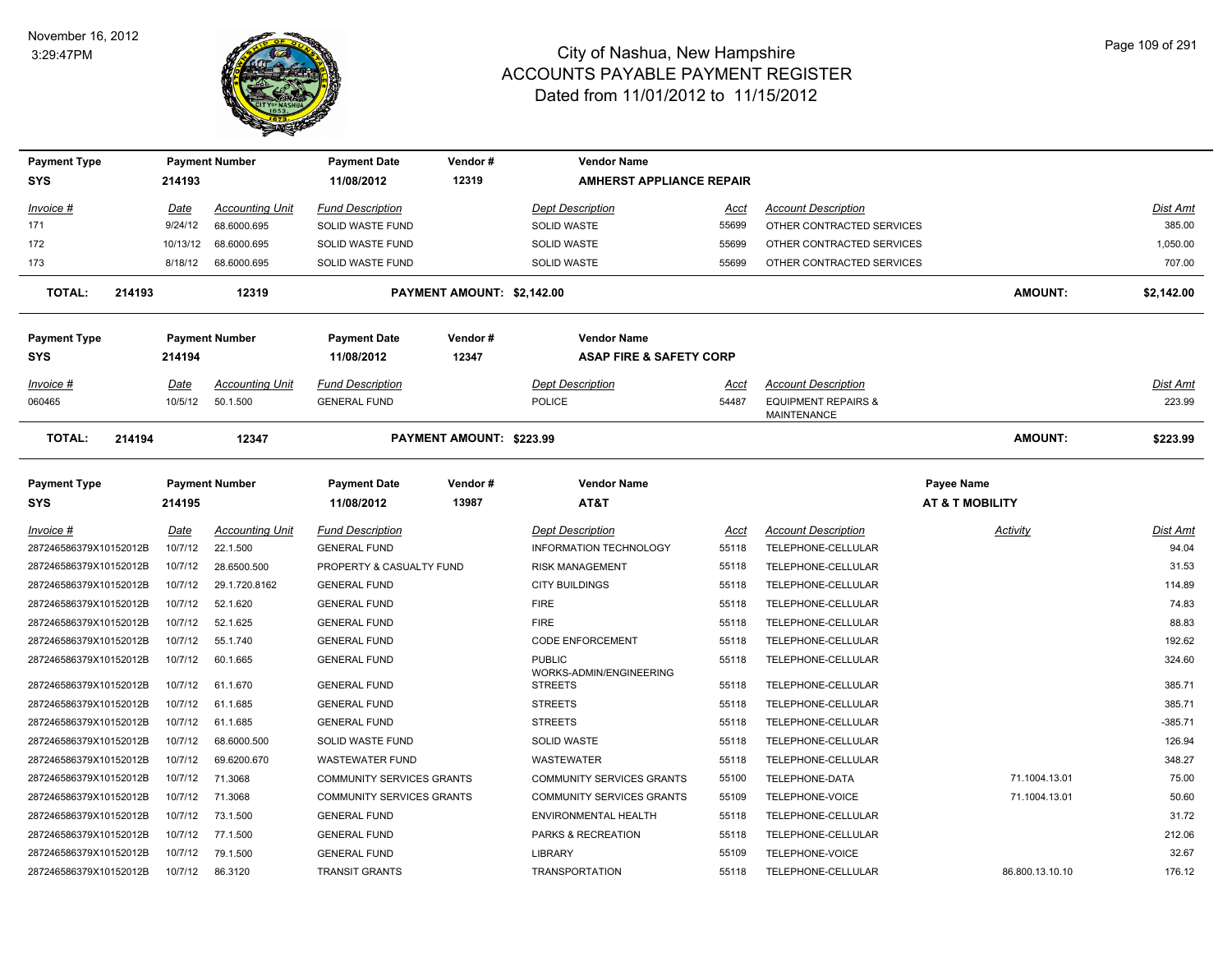

| <b>TOTAL:</b>                          | 214195 |                               | 13987                                                    |                                                                       | PAYMENT AMOUNT: \$2,360.43 |                                                                                            |                               |                                                                                      | <b>AMOUNT:</b> | \$2,360.43                         |
|----------------------------------------|--------|-------------------------------|----------------------------------------------------------|-----------------------------------------------------------------------|----------------------------|--------------------------------------------------------------------------------------------|-------------------------------|--------------------------------------------------------------------------------------|----------------|------------------------------------|
| <b>Payment Type</b><br><b>SYS</b>      |        | 214196                        | <b>Payment Number</b>                                    | <b>Payment Date</b><br>11/08/2012                                     | Vendor#<br>11426           | <b>Vendor Name</b><br><b>ATCO INTERNATIONAL</b>                                            |                               |                                                                                      |                |                                    |
| Invoice #<br>119569                    |        | Date<br>10/11/12              | <b>Accounting Unit</b><br>69.6200.670                    | <b>Fund Description</b><br><b>WASTEWATER FUND</b>                     |                            | <b>Dept Description</b><br>WASTEWATER                                                      | <u>Acct</u><br>54487          | <b>Account Description</b><br><b>EQUIPMENT REPAIRS &amp;</b><br>MAINTENANCE          |                | Dist Amt<br>850.00                 |
| <b>TOTAL:</b>                          | 214196 |                               | 11426                                                    |                                                                       | PAYMENT AMOUNT: \$850.00   |                                                                                            |                               |                                                                                      | <b>AMOUNT:</b> | \$850.00                           |
| <b>Payment Type</b><br>SYS             |        | 214197                        | <b>Payment Number</b>                                    | <b>Payment Date</b><br>11/08/2012                                     | Vendor#<br>12358           | <b>Vendor Name</b><br><b>B &amp; S LOCKSMITHS INC</b>                                      |                               |                                                                                      |                |                                    |
| <u>Invoice #</u><br>23903<br>23992     |        | <b>Date</b><br>10/10/12       | <b>Accounting Unit</b><br>60.1.500<br>10/19/12 TF77.7052 | <b>Fund Description</b><br><b>GENERAL FUND</b><br>MINE FALLS PARK ETF |                            | <b>Dept Description</b><br><b>PUBLIC</b><br>WORKS-ADMIN/ENGINEERING<br>MINE FALLS PARK ETF | <u>Acct</u><br>61299<br>54280 | <b>Account Description</b><br>MISCELLANEOUS SUPPLIES<br>BUILDING/GROUNDS MAINTENANCE |                | <b>Dist Amt</b><br>196.75<br>8.85  |
| <b>TOTAL:</b>                          | 214197 |                               | 12358                                                    |                                                                       | PAYMENT AMOUNT: \$205.60   |                                                                                            |                               |                                                                                      | <b>AMOUNT:</b> | \$205.60                           |
| <b>Payment Type</b><br>SYS             |        | 214198                        | <b>Payment Number</b>                                    | <b>Payment Date</b><br>11/08/2012                                     | Vendor#<br>12359           | <b>Vendor Name</b><br><b>ALEXANDRA BAER</b>                                                |                               |                                                                                      |                |                                    |
| <u>Invoice #</u><br>158<br>159         |        | <u>Date</u><br>10/17/12       | <b>Accounting Unit</b><br>50.1.500<br>10/22/12 50.1.500  | <b>Fund Description</b><br><b>GENERAL FUND</b><br><b>GENERAL FUND</b> |                            | <b>Dept Description</b><br>POLICE<br>POLICE                                                | <u>Acct</u><br>55699<br>55699 | <b>Account Description</b><br>OTHER CONTRACTED SERVICES<br>OTHER CONTRACTED SERVICES |                | <u>Dist Amt</u><br>40.00<br>145.00 |
| <b>TOTAL:</b>                          | 214198 |                               | 12359                                                    |                                                                       | PAYMENT AMOUNT: \$185.00   |                                                                                            |                               |                                                                                      | <b>AMOUNT:</b> | \$185.00                           |
| <b>Payment Type</b><br>SYS             |        | 214199                        | <b>Payment Number</b>                                    | <b>Payment Date</b><br>11/08/2012                                     | Vendor#<br>12362           | <b>Vendor Name</b><br><b>BAKER &amp; TAYLOR</b>                                            |                               |                                                                                      |                |                                    |
| Invoice #<br>3018234181                |        | Date<br>10/5/12               | <b>Accounting Unit</b><br>79.1.760                       | <b>Fund Description</b><br><b>GENERAL FUND</b>                        |                            | <b>Dept Description</b><br><b>LIBRARY</b>                                                  | Acct<br>61807                 | <b>Account Description</b><br><b>PUBLICATIONS</b>                                    |                | Dist Amt<br>16.07                  |
| 3018234182<br>3018234182<br>3018234183 |        | 10/5/12<br>10/5/12<br>10/5/12 | 79.1.760<br><b>BS1000</b><br>79.1.760                    | <b>GENERAL FUND</b><br><b>GENERAL FUND</b><br><b>GENERAL FUND</b>     |                            | <b>LIBRARY</b><br><b>GENERAL FUND</b><br><b>LIBRARY</b>                                    | 61807<br>29185<br>61807       | <b>PUBLICATIONS</b><br>LAWSON INVENTORY SUSPENSE<br><b>PUBLICATIONS</b>              |                | 60.48<br>$-0.02$<br>45.71          |
| 3018234184<br>3018234185               |        | 10/5/12<br>10/5/12            | 79.1.760<br>79.1.760                                     | <b>GENERAL FUND</b><br><b>GENERAL FUND</b>                            |                            | <b>LIBRARY</b><br><b>LIBRARY</b>                                                           | 61807<br>61807                | <b>PUBLICATIONS</b><br><b>PUBLICATIONS</b>                                           |                | 15.26<br>13.63                     |
| 3018234186<br>3018234186<br>3018234187 |        | 10/5/12<br>10/5/12<br>10/5/12 | 79.1.760<br><b>BS1000</b><br>79.1.760                    | <b>GENERAL FUND</b><br><b>GENERAL FUND</b><br><b>GENERAL FUND</b>     |                            | <b>LIBRARY</b><br><b>GENERAL FUND</b><br><b>LIBRARY</b>                                    | 61807<br>29185<br>61807       | <b>PUBLICATIONS</b><br>LAWSON INVENTORY SUSPENSE<br><b>PUBLICATIONS</b>              |                | 34.72<br>0.01<br>6.47              |
|                                        |        |                               |                                                          |                                                                       |                            |                                                                                            |                               |                                                                                      |                |                                    |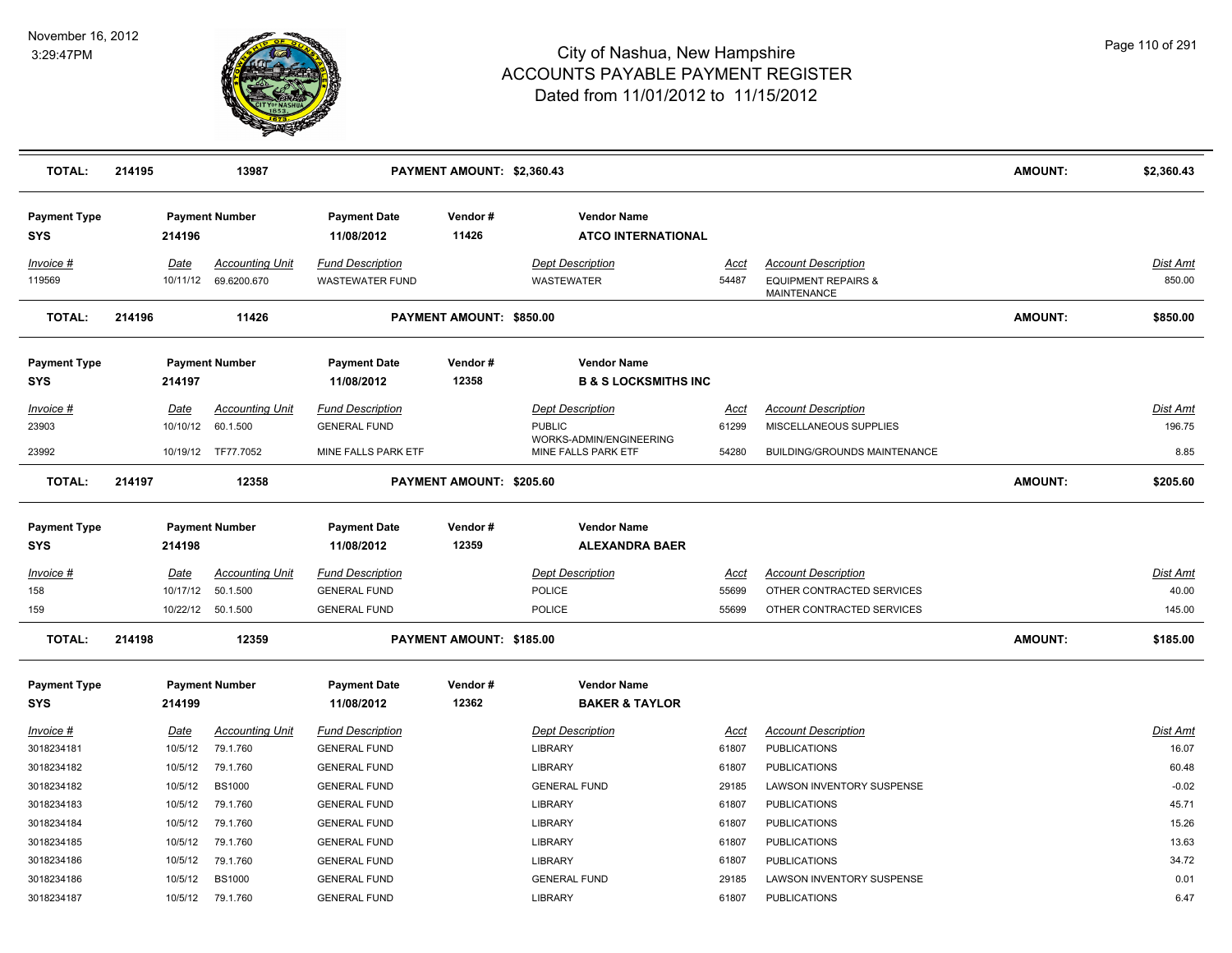

| <b>TOTAL:</b> | 214199  | 12362         |                     | PAYMENT AMOUNT: \$654.69 |       |                                  | <b>AMOUNT:</b> | \$654.69 |
|---------------|---------|---------------|---------------------|--------------------------|-------|----------------------------------|----------------|----------|
| 3018234205    | 10/5/12 | <b>BS1000</b> | <b>GENERAL FUND</b> | <b>GENERAL FUND</b>      | 29185 | <b>LAWSON INVENTORY SUSPENSE</b> |                | 0.14     |
| 3018234205    | 10/5/12 | 79.1.760      | <b>GENERAL FUND</b> | LIBRARY                  | 61807 | <b>PUBLICATIONS</b>              |                | 28.19    |
| 3018234204    | 10/5/12 | <b>BS1000</b> | <b>GENERAL FUND</b> | <b>GENERAL FUND</b>      | 29185 | <b>LAWSON INVENTORY SUSPENSE</b> |                | $-0.03$  |
| 3018234204    | 10/5/12 | 79.1.760      | <b>GENERAL FUND</b> | LIBRARY                  | 61807 | <b>PUBLICATIONS</b>              |                | 23.63    |
| 3018234203    | 10/5/12 | <b>BS1000</b> | <b>GENERAL FUND</b> | <b>GENERAL FUND</b>      | 29185 | <b>LAWSON INVENTORY SUSPENSE</b> |                | $-0.01$  |
| 3018234203    | 10/5/12 | 79.1.760      | <b>GENERAL FUND</b> | <b>LIBRARY</b>           | 61807 | <b>PUBLICATIONS</b>              |                | 13.63    |
| 3018234202    | 10/5/12 | 79.1.760      | <b>GENERAL FUND</b> | <b>LIBRARY</b>           | 61807 | <b>PUBLICATIONS</b>              |                | 35.93    |
| 3018234201    | 10/5/12 | <b>BS1000</b> | <b>GENERAL FUND</b> | <b>GENERAL FUND</b>      | 29185 | LAWSON INVENTORY SUSPENSE        |                | 0.01     |
| 3018234201    | 10/5/12 | 79.1.760      | <b>GENERAL FUND</b> | <b>LIBRARY</b>           | 61807 | <b>PUBLICATIONS</b>              |                | 14.15    |
| 3018234200    | 10/5/12 | <b>BS1000</b> | <b>GENERAL FUND</b> | <b>GENERAL FUND</b>      | 29185 | LAWSON INVENTORY SUSPENSE        |                | $-0.02$  |
| 3018234200    | 10/5/12 | 79.1.760      | <b>GENERAL FUND</b> | LIBRARY                  | 61807 | <b>PUBLICATIONS</b>              |                | 51.53    |
| 3018234199    | 10/5/12 | <b>BS1000</b> | <b>GENERAL FUND</b> | <b>GENERAL FUND</b>      | 29185 | LAWSON INVENTORY SUSPENSE        |                | $-0.02$  |
| 3018234199    | 10/5/12 | 79.1.760      | <b>GENERAL FUND</b> | LIBRARY                  | 61807 | <b>PUBLICATIONS</b>              |                | 37.14    |
| 3018234198    | 10/5/12 | <b>BS1000</b> | <b>GENERAL FUND</b> | <b>GENERAL FUND</b>      | 29185 | LAWSON INVENTORY SUSPENSE        |                | $-0.02$  |
| 3018234198    | 10/5/12 | 79.1.760      | <b>GENERAL FUND</b> | LIBRARY                  | 61807 | <b>PUBLICATIONS</b>              |                | 14.73    |
| 3018234197    | 10/5/12 | <b>BS1000</b> | <b>GENERAL FUND</b> | <b>GENERAL FUND</b>      | 29185 | <b>LAWSON INVENTORY SUSPENSE</b> |                | $-0.02$  |
| 3018234197    | 10/5/12 | 79.1.760      | <b>GENERAL FUND</b> | LIBRARY                  | 61807 | <b>PUBLICATIONS</b>              |                | 12.19    |
| 3018234196    | 10/5/12 | <b>BS1000</b> | <b>GENERAL FUND</b> | <b>GENERAL FUND</b>      | 29185 | LAWSON INVENTORY SUSPENSE        |                | 0.02     |
| 3018234196    | 10/5/12 | 79.1.760      | <b>GENERAL FUND</b> | LIBRARY                  | 61807 | <b>PUBLICATIONS</b>              |                | 14.15    |
| 3018234195    | 10/5/12 | <b>BS1000</b> | <b>GENERAL FUND</b> | <b>GENERAL FUND</b>      | 29185 | LAWSON INVENTORY SUSPENSE        |                | 0.01     |
| 3018234195    | 10/5/12 | 79.1.760      | <b>GENERAL FUND</b> | LIBRARY                  | 61807 | <b>PUBLICATIONS</b>              |                | 33.79    |
| 3018234194    | 10/5/12 | <b>BS1000</b> | <b>GENERAL FUND</b> | <b>GENERAL FUND</b>      | 29185 | LAWSON INVENTORY SUSPENSE        |                | $-0.02$  |
| 3018234194    | 10/5/12 | 79.1.760      | <b>GENERAL FUND</b> | <b>LIBRARY</b>           | 61807 | <b>PUBLICATIONS</b>              |                | 14.73    |
| 3018234193    | 10/5/12 | <b>BS1000</b> | <b>GENERAL FUND</b> | <b>GENERAL FUND</b>      | 29185 | LAWSON INVENTORY SUSPENSE        |                | $-0.03$  |
| 3018234193    | 10/5/12 | 79.1.760      | <b>GENERAL FUND</b> | LIBRARY                  | 61807 | <b>PUBLICATIONS</b>              |                | 45.81    |
| 3018234192    | 10/5/12 | <b>BS1000</b> | <b>GENERAL FUND</b> | <b>GENERAL FUND</b>      | 29185 | LAWSON INVENTORY SUSPENSE        |                | $-0.01$  |
| 3018234192    | 10/5/12 | 79.1.760      | <b>GENERAL FUND</b> | <b>LIBRARY</b>           | 61807 | <b>PUBLICATIONS</b>              |                | 65.85    |
| 3018234191    | 10/5/12 | <b>BS1000</b> | <b>GENERAL FUND</b> | <b>GENERAL FUND</b>      | 29185 | LAWSON INVENTORY SUSPENSE        |                | $-0.01$  |
| 3018234191    | 10/5/12 | 79.1.760      | <b>GENERAL FUND</b> | <b>LIBRARY</b>           | 61807 | <b>PUBLICATIONS</b>              |                | 13.63    |
| 3018234190    | 10/5/12 | <b>BS1000</b> | <b>GENERAL FUND</b> | <b>GENERAL FUND</b>      | 29185 | LAWSON INVENTORY SUSPENSE        |                | $-0.01$  |
| 3018234190    | 10/5/12 | 79.1.760      | <b>GENERAL FUND</b> | <b>LIBRARY</b>           | 61807 | <b>PUBLICATIONS</b>              |                | 15.25    |
| 3018234189    | 10/5/12 | 79.1.760      | <b>GENERAL FUND</b> | <b>LIBRARY</b>           | 61807 | <b>PUBLICATIONS</b>              |                | 18.89    |
| 3018234188    | 10/5/12 | <b>BS1000</b> | <b>GENERAL FUND</b> | <b>GENERAL FUND</b>      | 29185 | LAWSON INVENTORY SUSPENSE        |                | 0.01     |
| 3018234188    | 10/5/12 | 79.1.760      | <b>GENERAL FUND</b> | LIBRARY                  | 61807 | <b>PUBLICATIONS</b>              |                | 9.13     |
| 3018234187    | 10/5/12 | <b>BS1000</b> | <b>GENERAL FUND</b> | <b>GENERAL FUND</b>      | 29185 | <b>LAWSON INVENTORY SUSPENSE</b> |                | 0.02     |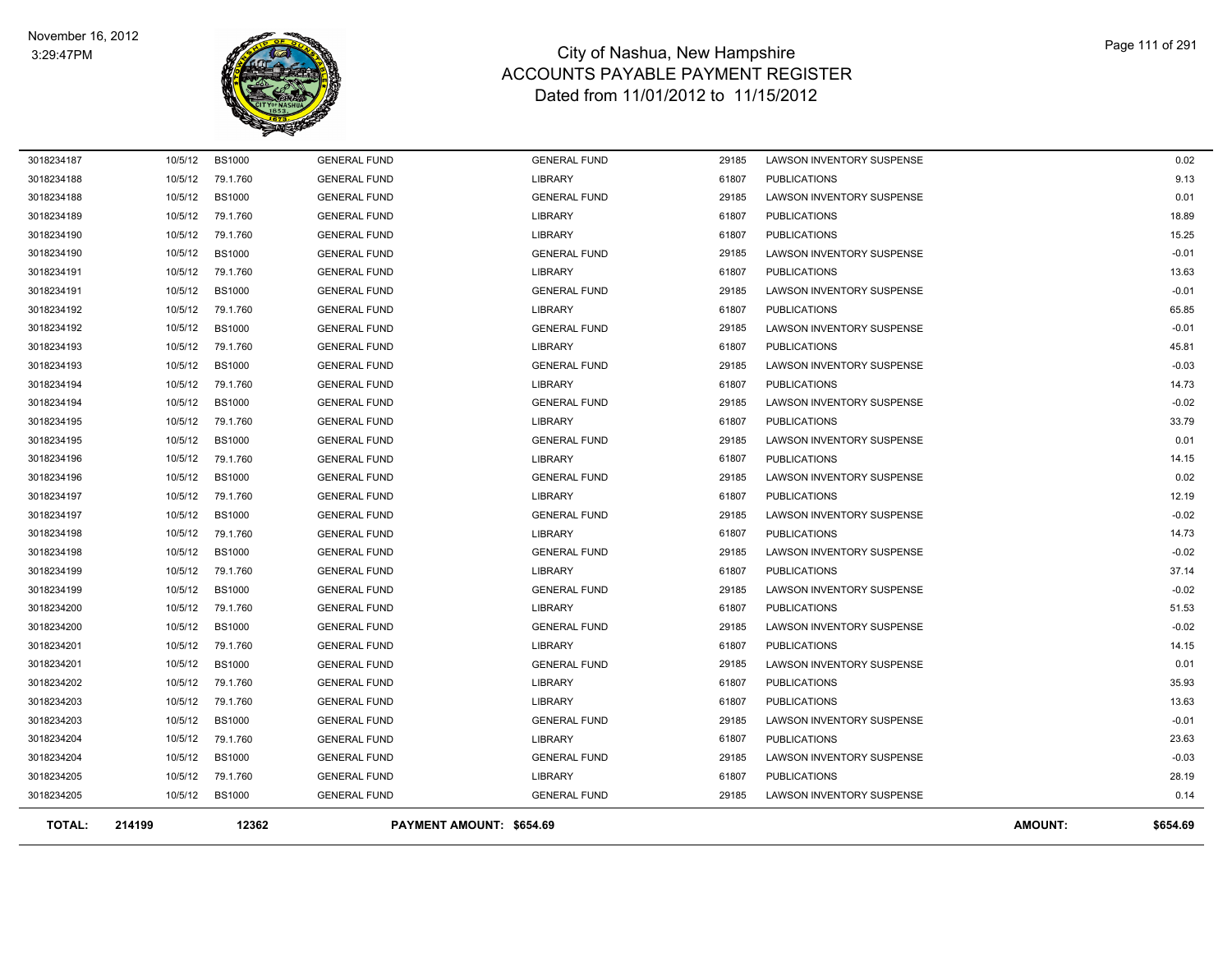#### November 16, 2012 3:29:47PM



| <b>Payment Type</b>   |        |          | <b>Payment Number</b>  | <b>Payment Date</b>                    | Vendor#                    |                         | <b>Vendor Name</b>          |             |                                                   |                 |                 |
|-----------------------|--------|----------|------------------------|----------------------------------------|----------------------------|-------------------------|-----------------------------|-------------|---------------------------------------------------|-----------------|-----------------|
| <b>SYS</b>            |        | 214200   |                        | 11/08/2012                             | 14001                      |                         | <b>JOHN BARKER</b>          |             |                                                   |                 |                 |
| Invoice #             |        | Date     | <b>Accounting Unit</b> | <b>Fund Description</b>                |                            | <b>Dept Description</b> |                             | <u>Acct</u> | <b>Account Description</b>                        | <b>Activity</b> | Dist Amt        |
| CONSULT 10/22-11/2/12 |        | 11/2/12  | 22.5010                | CAP PROJECTS-INFO<br><b>TECHNOLOGY</b> |                            |                         | CAPITAL PROJECTS-INFO TECH  | 81342       | <b>COMPUTER SOFTWARE &amp;</b><br><b>HARDWARE</b> | 1010.22.01.30   | 525.00          |
| <b>TOTAL:</b>         | 214200 |          | 14001                  |                                        | PAYMENT AMOUNT: \$525.00   |                         |                             |             |                                                   | <b>AMOUNT:</b>  | \$525.00        |
| <b>Payment Type</b>   |        |          | <b>Payment Number</b>  | <b>Payment Date</b>                    | Vendor#                    |                         | <b>Vendor Name</b>          |             |                                                   |                 |                 |
| <b>SYS</b>            |        | 214201   |                        | 11/08/2012                             | 12391                      |                         | <b>BELLETETES INC</b>       |             |                                                   |                 |                 |
| Invoice #             |        | Date     | <b>Accounting Unit</b> | <b>Fund Description</b>                |                            | <b>Dept Description</b> |                             | <u>Acct</u> | <b>Account Description</b>                        | <b>Activity</b> | <u>Dist Amt</u> |
| 4601968               |        |          | 10/12/12 61.1010       | <b>GF-PRIOR YEAR ESCROWS</b>           |                            |                         | STREETS-PRIOR YEAR          | 81100       | CAPITAL IMPROVEMENTS                              | 1000            | 96.33           |
| 4602056               |        |          | 10/12/12 61.1010       | <b>GF-PRIOR YEAR ESCROWS</b>           |                            |                         | STREETS-PRIOR YEAR          | 81100       | CAPITAL IMPROVEMENTS                              | 1000            | 169.47          |
| 4602090               |        |          | 10/12/12 61.1010       | <b>GF-PRIOR YEAR ESCROWS</b>           |                            |                         | STREETS-PRIOR YEAR          | 81100       | <b>CAPITAL IMPROVEMENTS</b>                       | 1000            | 17.23           |
| 4602409               |        |          | 10/15/12 61.1.670      | <b>GENERAL FUND</b>                    |                            | <b>STREETS</b>          |                             | 71025       | <b>SMALL TOOLS</b>                                |                 | 53.97           |
| 4602411               |        | 10/15/12 | 61.1.675               | <b>GENERAL FUND</b>                    |                            | <b>STREETS</b>          |                             | 61507       | <b>ASPHALT</b>                                    |                 | 67.93           |
| 4602418               |        |          | 10/15/12 61.1001       | <b>CAPITAL IMPROVEMENTS</b>            |                            | STREETS-CAP IMP         |                             | 81100       | <b>CAPITAL IMPROVEMENTS</b>                       | 1000            | 14.38           |
| 4602440               |        |          | 10/15/12 61.1010       | <b>GF-PRIOR YEAR ESCROWS</b>           |                            |                         | STREETS-PRIOR YEAR          | 81100       | CAPITAL IMPROVEMENTS                              | 1000            | 149.30          |
| 4602602               |        | 10/15/12 | 50.1.500               | <b>GENERAL FUND</b>                    |                            | POLICE                  |                             | 61428       | JANITORIAL SUPPLIES                               |                 | 6.74            |
| 4602847               |        |          | 10/17/12 61.1.670      | <b>GENERAL FUND</b>                    |                            | <b>STREETS</b>          |                             | 61100       | OFFICE SUPPLIES                                   |                 | 12.11           |
| 4602966               |        | 10/17/12 | 52.1.720               | <b>GENERAL FUND</b>                    |                            | <b>FIRE</b>             |                             | 54280       | <b>BUILDING/GROUNDS MAINTENANCE</b>               |                 | 16.50           |
| 4603143               |        | 10/10/12 | 61.1001                | <b>CAPITAL IMPROVEMENTS</b>            |                            | STREETS-CAP IMP         |                             | 81100       | <b>CAPITAL IMPROVEMENTS</b>                       | 1000            | 225.63          |
| 4603321               |        |          | 10/19/12 61.1001       | CAPITAL IMPROVEMENTS                   |                            | STREETS-CAP IMP         |                             | 81100       | CAPITAL IMPROVEMENTS                              | 1000            | 195.20          |
| <b>TOTAL:</b>         | 214201 |          | 12391                  |                                        | PAYMENT AMOUNT: \$1,024.79 |                         |                             |             |                                                   | <b>AMOUNT:</b>  | \$1,024.79      |
| <b>Payment Type</b>   |        |          | <b>Payment Number</b>  | <b>Payment Date</b>                    | Vendor#                    |                         | <b>Vendor Name</b>          |             |                                                   |                 |                 |
| <b>SYS</b>            |        | 214202   |                        | 11/08/2012                             | 12395                      |                         | <b>BENS UNIFORMS</b>        |             |                                                   |                 |                 |
| $Invoice$ #           |        | Date     | <b>Accounting Unit</b> | <b>Fund Description</b>                |                            | <b>Dept Description</b> |                             | <u>Acct</u> | <b>Account Description</b>                        |                 | Dist Amt        |
| 33162                 |        | 10/12/12 | 50.1.500               | <b>GENERAL FUND</b>                    |                            | POLICE                  |                             | 61107       | <b>CLOTHING &amp; UNIFORMS</b>                    |                 | 74.00           |
| 33164                 |        | 10/12/12 | 50.1.500               | <b>GENERAL FUND</b>                    |                            | POLICE                  |                             | 61107       | <b>CLOTHING &amp; UNIFORMS</b>                    |                 | 74.00           |
| 33165                 |        | 10/12/12 | 50.1.500               | <b>GENERAL FUND</b>                    |                            | <b>POLICE</b>           |                             | 61110       | PROTECTIVE CLOTHING                               |                 | 794.50          |
| 33186                 |        | 10/15/12 | 50.1.500               | <b>GENERAL FUND</b>                    |                            | <b>POLICE</b>           |                             | 61107       | <b>CLOTHING &amp; UNIFORMS</b>                    |                 | 73.00           |
| 41710                 |        |          | 10/19/12 50.1.500      | <b>GENERAL FUND</b>                    |                            | <b>POLICE</b>           |                             | 61107       | <b>CLOTHING &amp; UNIFORMS</b>                    |                 | 44.49           |
| <b>TOTAL:</b>         | 214202 |          | 12395                  |                                        | PAYMENT AMOUNT: \$1,059.99 |                         |                             |             |                                                   | <b>AMOUNT:</b>  | \$1,059.99      |
|                       |        |          |                        |                                        |                            |                         |                             |             |                                                   |                 |                 |
| <b>Payment Type</b>   |        |          | <b>Payment Number</b>  | <b>Payment Date</b>                    | Vendor#                    |                         | <b>Vendor Name</b>          |             |                                                   |                 |                 |
| <b>SYS</b>            |        | 214203   |                        | 11/08/2012                             | 15194                      |                         | <b>BIPPITY BOPPITY BABY</b> |             |                                                   |                 |                 |
| Invoice #             |        | Date     | <b>Accounting Unit</b> | <b>Fund Description</b>                |                            | <b>Dept Description</b> |                             | Acct        | <b>Account Description</b>                        |                 | Dist Amt        |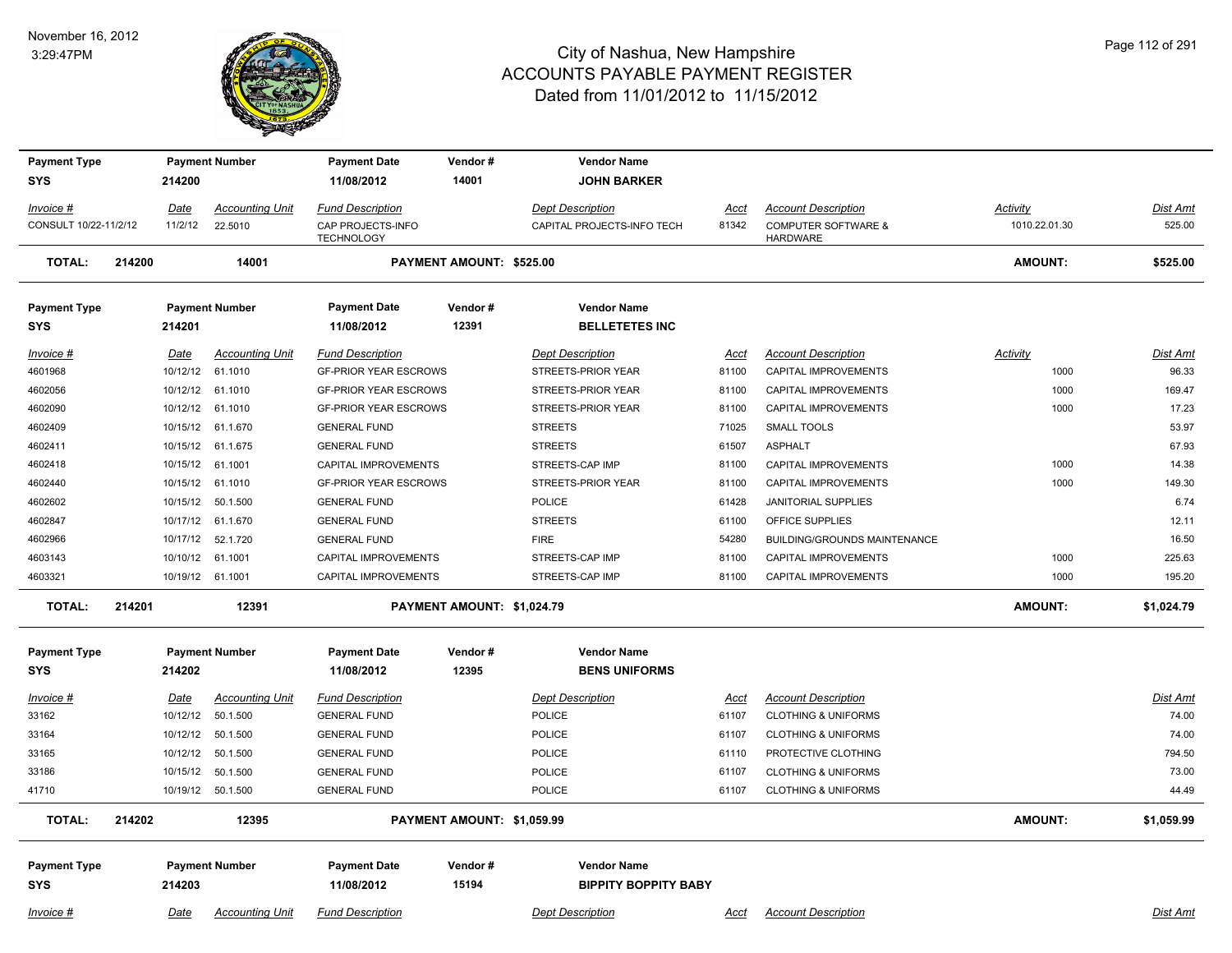

| 2012-308                            |        |                              | 10/25/12 79.1.750                             | <b>GENERAL FUND</b>                                                    |                          | <b>LIBRARY</b>                                                         | 61816                         | <b>CHILDREN'S MEDIA</b>                                              |                         | 210.42                             |
|-------------------------------------|--------|------------------------------|-----------------------------------------------|------------------------------------------------------------------------|--------------------------|------------------------------------------------------------------------|-------------------------------|----------------------------------------------------------------------|-------------------------|------------------------------------|
| <b>TOTAL:</b>                       | 214203 |                              | 15194                                         |                                                                        | PAYMENT AMOUNT: \$210.42 |                                                                        |                               |                                                                      | <b>AMOUNT:</b>          | \$210.42                           |
| <b>Payment Type</b><br>SYS          |        | 214204                       | <b>Payment Number</b>                         | <b>Payment Date</b><br>11/08/2012                                      | Vendor#<br>10349         | <b>Vendor Name</b><br><b>BLACK RABBIT BOOKS</b>                        |                               |                                                                      |                         |                                    |
| Invoice #<br>2012-308               |        | Date<br>10/17/12             | <b>Accounting Unit</b><br>79.1.760            | <b>Fund Description</b><br><b>GENERAL FUND</b>                         |                          | <b>Dept Description</b><br><b>LIBRARY</b>                              | Acct<br>61807                 | <b>Account Description</b><br><b>PUBLICATIONS</b>                    |                         | Dist Amt<br>399.00                 |
| <b>TOTAL:</b>                       | 214204 |                              | 10349                                         |                                                                        | PAYMENT AMOUNT: \$399.00 |                                                                        |                               |                                                                      | <b>AMOUNT:</b>          | \$399.00                           |
| <b>Payment Type</b><br><b>SYS</b>   |        | 214205                       | <b>Payment Number</b>                         | <b>Payment Date</b><br>11/08/2012                                      | Vendor#<br>14052         | <b>Vendor Name</b><br><b>KEN BRITTON</b>                               |                               |                                                                      |                         |                                    |
| Invoice #<br>MILEAGE 8?5-10/20/12   |        | Date<br>10/29/12             | <b>Accounting Unit</b><br>22.1.500            | <b>Fund Description</b><br><b>GENERAL FUND</b>                         |                          | <b>Dept Description</b><br>INFORMATION TECHNOLOGY                      | Acct<br>55300                 | <b>Account Description</b><br><b>TRAVEL</b>                          |                         | Dist Amt<br>25.81                  |
| <b>TOTAL:</b>                       | 214205 |                              | 14052                                         |                                                                        | PAYMENT AMOUNT: \$25.81  |                                                                        |                               |                                                                      | <b>AMOUNT:</b>          | \$25.81                            |
| <b>Payment Type</b><br><b>SYS</b>   |        | 214206                       | <b>Payment Number</b>                         | <b>Payment Date</b><br>11/08/2012                                      | Vendor#<br>14055         | <b>Vendor Name</b><br><b>LOUISE BROWN</b>                              |                               |                                                                      |                         |                                    |
| $Invoice$ #<br>TUITION REIMB ADJUST |        | Date<br>10/25/12             | <b>Accounting Unit</b><br>TF11.7020           | <b>Fund Description</b><br><b>UAW EDUCATIONAL ASSISTANCE</b>           |                          | <b>Dept Description</b><br><b>UAW EDUCATIONAL</b><br><b>ASSISTANCE</b> | <b>Acct</b><br>51607          | <b>Account Description</b><br>EDUCATIONAL INCENTIVE                  |                         | <b>Dist Amt</b><br>157.50          |
| <b>TOTAL:</b>                       | 214206 |                              | 14055                                         |                                                                        | PAYMENT AMOUNT: \$157.50 |                                                                        |                               |                                                                      | <b>AMOUNT:</b>          | \$157.50                           |
| <b>Payment Type</b><br><b>SYS</b>   |        | 214207                       | <b>Payment Number</b>                         | <b>Payment Date</b><br>11/08/2012                                      | Vendor#<br>14057         | <b>Vendor Name</b><br><b>BROX INDUSTRIES INC</b>                       |                               |                                                                      |                         |                                    |
| Invoice #<br>359032<br>359032       |        | Date<br>10/24/12<br>10/24/12 | <b>Accounting Unit</b><br>61.1.675<br>61.1001 | <b>Fund Description</b><br><b>GENERAL FUND</b><br>CAPITAL IMPROVEMENTS |                          | <b>Dept Description</b><br><b>STREETS</b><br>STREETS-CAP IMP           | <b>Acct</b><br>61507<br>81100 | <b>Account Description</b><br><b>ASPHALT</b><br>CAPITAL IMPROVEMENTS | <b>Activity</b><br>1000 | <u>Dist Amt</u><br>586.32<br>50.00 |
| <b>TOTAL:</b>                       | 214207 |                              | 14057                                         |                                                                        | PAYMENT AMOUNT: \$636.32 |                                                                        |                               |                                                                      | <b>AMOUNT:</b>          | \$636.32                           |
| <b>Payment Type</b><br><b>SYS</b>   |        | 214208                       | <b>Payment Number</b>                         | <b>Payment Date</b><br>11/08/2012                                      | Vendor#<br>14068         | <b>Vendor Name</b><br><b>C J ROUSSEAU TRUCKING</b>                     |                               |                                                                      |                         |                                    |
| Invoice #<br>1501                   |        | Date                         | Accounting Unit<br>10/20/12 77.1.650          | <b>Fund Description</b><br><b>GENERAL FUND</b>                         |                          | <b>Dept Description</b><br>PARKS & RECREATION                          | Acct<br>54280                 | <b>Account Description</b><br>BUILDING/GROUNDS MAINTENANCE           |                         | Dist Amt<br>525.00                 |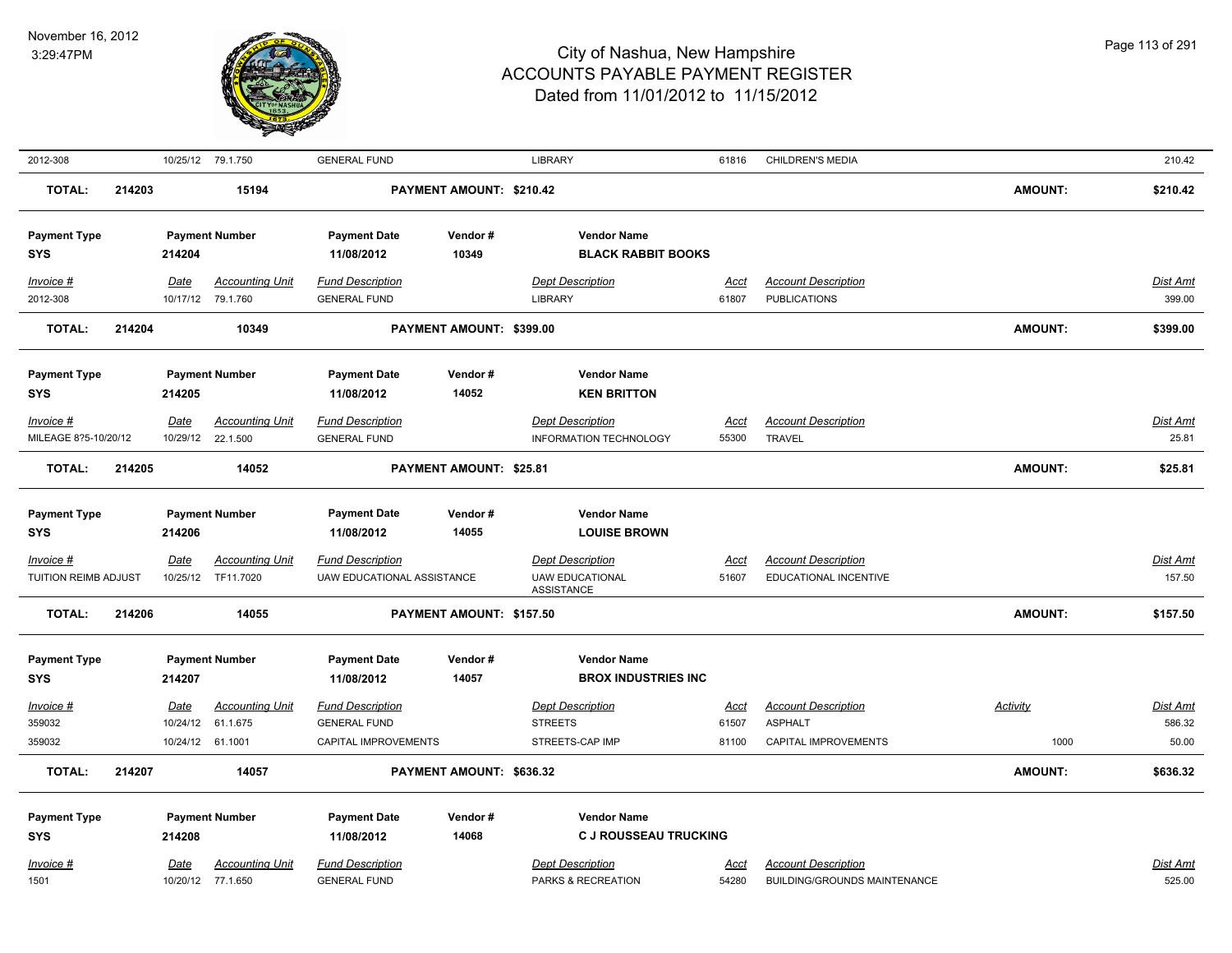

| <b>TOTAL:</b>                     | 214208 |             | 14068                  |                                   | PAYMENT AMOUNT: \$525.00        |                                                   |             |                                          | AMOUNT:               | \$525.00   |
|-----------------------------------|--------|-------------|------------------------|-----------------------------------|---------------------------------|---------------------------------------------------|-------------|------------------------------------------|-----------------------|------------|
| <b>Payment Type</b><br><b>SYS</b> |        | 214209      | <b>Payment Number</b>  | <b>Payment Date</b><br>11/08/2012 | Vendor#<br>14075                | <b>Vendor Name</b><br><b>CAMEROTA TRUCK PARTS</b> |             |                                          |                       |            |
| Invoice #                         |        | Date        | <b>Accounting Unit</b> | <b>Fund Description</b>           |                                 | <b>Dept Description</b>                           | Acct        | <b>Account Description</b>               | <b>Activity</b>       | Dist Amt   |
| 4040471                           |        | 10/15/12    | 86.3120                | <b>TRANSIT GRANTS</b>             |                                 | <b>TRANSPORTATION</b>                             | 54600       | VEHICLE REPAIRS & MAINTENANCE            | 86.800.13.30.01       | 465.00     |
| 4040471                           |        | 10/15/12    | 86.3120                | <b>TRANSIT GRANTS</b>             |                                 | <b>TRANSPORTATION</b>                             | 61799       | <b>VEHICLE PARTS &amp; SUPPLIES</b>      | 86.800.13.30.01       | 1,845.38   |
| 4040484                           |        | 10/17/12    | 86.3120                | <b>TRANSIT GRANTS</b>             |                                 | <b>TRANSPORTATION</b>                             | 54600       | <b>VEHICLE REPAIRS &amp; MAINTENANCE</b> | 86.800.13.30.01       | 465.00     |
| 4040484                           |        | 10/17/12    | 86.3120                | <b>TRANSIT GRANTS</b>             |                                 | <b>TRANSPORTATION</b>                             | 61799       | VEHICLE PARTS & SUPPLIES                 | 86.800.13.30.01       | 1,875.38   |
| <b>TOTAL:</b>                     | 214209 |             | 14075                  |                                   | PAYMENT AMOUNT: \$4,650.76      |                                                   |             |                                          | <b>AMOUNT:</b>        | \$4,650.76 |
| <b>Payment Type</b>               |        |             | <b>Payment Number</b>  | <b>Payment Date</b>               | Vendor#                         | <b>Vendor Name</b>                                |             |                                          |                       |            |
| <b>SYS</b>                        |        | 214210      |                        | 11/08/2012                        | 12476                           | <b>CARPARTS OF NASHUA</b>                         |             |                                          |                       |            |
| Invoice #                         |        | Date        | <b>Accounting Unit</b> | <b>Fund Description</b>           |                                 | <b>Dept Description</b>                           | Acct        | <b>Account Description</b>               |                       | Dist Amt   |
| D562839                           |        | 10/16/12    | 50.1.500               | <b>GENERAL FUND</b>               |                                 | POLICE                                            | 61799       | VEHICLE PARTS & SUPPLIES                 |                       | 119.58     |
| D563696                           |        |             | 10/22/12 50.1.500      | <b>GENERAL FUND</b>               |                                 | POLICE                                            | 61799       | VEHICLE PARTS & SUPPLIES                 |                       | 476.18     |
| <b>TOTAL:</b>                     | 214210 |             | 12476                  |                                   | <b>PAYMENT AMOUNT: \$595.76</b> |                                                   |             |                                          | <b>AMOUNT:</b>        | \$595.76   |
|                                   |        |             |                        |                                   |                                 |                                                   |             |                                          |                       |            |
| <b>Payment Type</b>               |        |             | <b>Payment Number</b>  | <b>Payment Date</b>               | Vendor#                         | <b>Vendor Name</b>                                |             |                                          |                       |            |
| <b>SYS</b>                        |        | 214211      |                        | 11/08/2012                        | 12488                           | <b>CCP INDUSTRIES INC</b>                         |             |                                          |                       |            |
| Invoice #                         |        | <b>Date</b> | <b>Accounting Unit</b> | <b>Fund Description</b>           |                                 | <b>Dept Description</b>                           | <u>Acct</u> | <b>Account Description</b>               |                       | Dist Amt   |
| IN00980114                        |        |             | 10/12/12  44.1.720     | <b>GENERAL FUND</b>               |                                 | EDGEWOOD CEMETERY                                 | 61107       | <b>CLOTHING &amp; UNIFORMS</b>           |                       | 92.84      |
| <b>TOTAL:</b>                     | 214211 |             | 12488                  |                                   | PAYMENT AMOUNT: \$92.84         |                                                   |             |                                          | <b>AMOUNT:</b>        | \$92.84    |
| <b>Payment Type</b>               |        |             | <b>Payment Number</b>  | <b>Payment Date</b>               | Vendor#                         | <b>Vendor Name</b>                                |             |                                          |                       |            |
| <b>SYS</b>                        |        | 214212      |                        | 11/08/2012                        | 12488                           | <b>CCP INDUSTRIES INC</b>                         |             |                                          |                       |            |
| Invoice #                         |        | Date        | <b>Accounting Unit</b> | <b>Fund Description</b>           |                                 | <b>Dept Description</b>                           | <u>Acct</u> | <b>Account Description</b>               |                       | Dist Amt   |
| IN00979339                        |        | 10/11/12    | 44.1.720               | <b>GENERAL FUND</b>               |                                 | EDGEWOOD CEMETERY                                 | 61107       | <b>CLOTHING &amp; UNIFORMS</b>           |                       | 349.74     |
| IN00980070                        |        |             | 10/12/12 44.1.720      | <b>GENERAL FUND</b>               |                                 | EDGEWOOD CEMETERY                                 | 61107       | <b>CLOTHING &amp; UNIFORMS</b>           |                       | 54.68      |
| <b>TOTAL:</b>                     | 214212 |             | 12488                  |                                   | PAYMENT AMOUNT: \$404.42        |                                                   |             |                                          | <b>AMOUNT:</b>        | \$404.42   |
| <b>Payment Type</b>               |        |             | <b>Payment Number</b>  | <b>Payment Date</b>               | Vendor#                         | <b>Vendor Name</b>                                |             |                                          | Payee Name            |            |
| <b>SYS</b>                        |        | 214213      |                        | 11/08/2012                        | 12489                           | <b>CDW GOVERNMENT INC</b>                         |             |                                          | <b>CDW GOVERNMENT</b> |            |
| Invoice #                         |        | Date        | <b>Accounting Unit</b> | <b>Fund Description</b>           |                                 | <b>Dept Description</b>                           | Acct        | <b>Account Description</b>               |                       | Dist Amt   |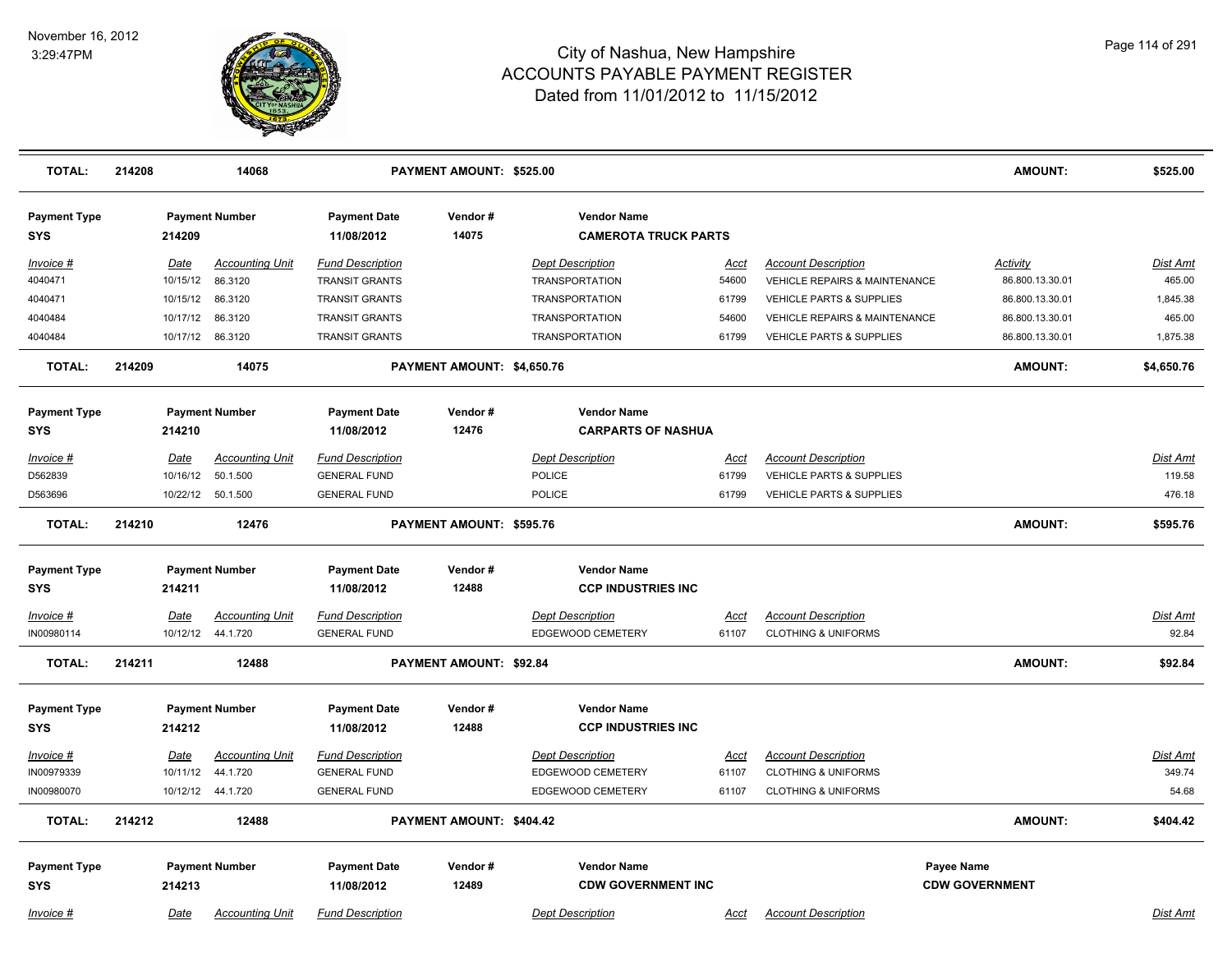

| R973412                           |        |                         | 10/15/12 79.1.770                  | <b>GENERAL FUND</b>                            |                            | <b>LIBRARY</b>                                  | 71221                | <b>COMPUTER EQUIPMENT</b>                                  |                        | 257.99                      |
|-----------------------------------|--------|-------------------------|------------------------------------|------------------------------------------------|----------------------------|-------------------------------------------------|----------------------|------------------------------------------------------------|------------------------|-----------------------------|
| <b>TOTAL:</b>                     | 214213 |                         | 12489                              |                                                | PAYMENT AMOUNT: \$257.99   |                                                 |                      |                                                            | <b>AMOUNT:</b>         | \$257.99                    |
| <b>Payment Type</b>               |        |                         | <b>Payment Number</b>              | <b>Payment Date</b>                            | Vendor#                    | <b>Vendor Name</b>                              |                      |                                                            |                        |                             |
| <b>SYS</b>                        |        | 214214                  |                                    | 11/08/2012                                     | 11585                      | <b>CENTRAL EQUIPMENT CO INC</b>                 |                      |                                                            |                        |                             |
| Invoice #                         |        | Date                    | <b>Accounting Unit</b>             | <b>Fund Description</b>                        |                            | <b>Dept Description</b>                         | Acct                 | <b>Account Description</b>                                 |                        | Dist Amt                    |
| 22990                             |        |                         | 10/15/12  50.1.500                 | <b>GENERAL FUND</b>                            |                            | <b>POLICE</b>                                   | 61299                | MISCELLANEOUS SUPPLIES                                     |                        | 62.00                       |
| <b>TOTAL:</b>                     | 214214 |                         | 11585                              |                                                | PAYMENT AMOUNT: \$62.00    |                                                 |                      |                                                            | <b>AMOUNT:</b>         | \$62.00                     |
| <b>Payment Type</b>               |        |                         | <b>Payment Number</b>              | <b>Payment Date</b>                            | Vendor#                    | <b>Vendor Name</b>                              |                      |                                                            |                        |                             |
| <b>SYS</b>                        |        | 214215                  |                                    | 11/08/2012                                     | 12493                      | <b>CENTRAL PAPER PRODUCTS CO</b>                |                      |                                                            |                        |                             |
| Invoice #                         |        | Date                    | <b>Accounting Unit</b>             | <b>Fund Description</b>                        |                            | <b>Dept Description</b>                         | Acct                 | <b>Account Description</b>                                 |                        | Dist Amt                    |
| 1208591                           |        | 10/17/12                | 50.1.500                           | <b>GENERAL FUND</b>                            |                            | <b>POLICE</b>                                   | 61428                | <b>JANITORIAL SUPPLIES</b>                                 |                        | 493.44                      |
| <b>TOTAL:</b>                     | 214215 |                         | 12493                              |                                                | PAYMENT AMOUNT: \$493.44   |                                                 |                      |                                                            | <b>AMOUNT:</b>         | \$493.44                    |
|                                   |        |                         |                                    |                                                |                            |                                                 |                      |                                                            |                        |                             |
| <b>Payment Type</b><br><b>SYS</b> |        | 214216                  | <b>Payment Number</b>              | <b>Payment Date</b><br>11/08/2012              | Vendor#<br>12507           | <b>Vendor Name</b><br><b>CHICK BEAULIEU INC</b> |                      |                                                            |                        |                             |
|                                   |        |                         |                                    |                                                |                            |                                                 |                      |                                                            |                        |                             |
| Invoice #<br>2012                 |        | <b>Date</b><br>10/30/12 | <b>Accounting Unit</b><br>52.1.720 | <b>Fund Description</b><br><b>GENERAL FUND</b> |                            | <b>Dept Description</b><br><b>FIRE</b>          | <u>Acct</u><br>54280 | <b>Account Description</b><br>BUILDING/GROUNDS MAINTENANCE | <b>Activity</b>        | <u>Dist Amt</u><br>2,100.00 |
| 2019                              |        | 10/31/12                | 66.5300                            | CAPITAL PROJECTS-PARKING                       |                            | CAPITAL PROJECTS-PARKING                        | 81200                | <b>BUILDINGS AND IMPROVEMENTS</b>                          | 1006.66.02.30          | 4,750.00                    |
| <b>TOTAL:</b>                     | 214216 |                         | 12507                              |                                                | PAYMENT AMOUNT: \$6,850.00 |                                                 |                      |                                                            | AMOUNT:                | \$6,850.00                  |
|                                   |        |                         |                                    |                                                |                            |                                                 |                      |                                                            |                        |                             |
| <b>Payment Type</b>               |        |                         | <b>Payment Number</b>              | <b>Payment Date</b>                            | Vendor#                    | <b>Vendor Name</b>                              |                      |                                                            | <b>Payee Name</b>      |                             |
| <b>SYS</b>                        |        | 214217                  |                                    | 11/08/2012                                     | 14106                      | <b>CINTAS</b>                                   |                      |                                                            | <b>CINTAS UNIFORMS</b> |                             |
| Invoice #                         |        | Date                    | <b>Accounting Unit</b>             | <b>Fund Description</b>                        |                            | <b>Dept Description</b>                         | <u>Acct</u>          | <b>Account Description</b>                                 | <b>Activity</b>        | Dist Amt                    |
| 016846182                         |        | 10/15/12                | 86.3120                            | <b>TRANSIT GRANTS</b>                          |                            | <b>TRANSPORTATION</b>                           | 55699                | OTHER CONTRACTED SERVICES                                  | 86.800.13.40.01        | 90.31                       |
| <b>TOTAL:</b>                     | 214217 |                         | 14106                              |                                                | PAYMENT AMOUNT: \$90.31    |                                                 |                      |                                                            | <b>AMOUNT:</b>         | \$90.31                     |
| <b>Payment Type</b>               |        |                         | <b>Payment Number</b>              | <b>Payment Date</b>                            | Vendor#                    | <b>Vendor Name</b>                              |                      |                                                            |                        |                             |
| <b>SYS</b>                        |        | 214218                  |                                    | 11/08/2012                                     | 14114                      | <b>NICOLE M CLAY</b>                            |                      |                                                            |                        |                             |
| Invoice #                         |        | Date                    | <b>Accounting Unit</b>             | <b>Fund Description</b>                        |                            | <b>Dept Description</b>                         | Acct                 | <b>Account Description</b>                                 |                        | Dist Amt                    |
| REIMB 10/12 & 10/13/12            |        | 10/31/12                | 50.1.500                           | <b>GENERAL FUND</b>                            |                            | <b>POLICE</b>                                   | 61107                | <b>CLOTHING &amp; UNIFORMS</b>                             |                        | 176.59                      |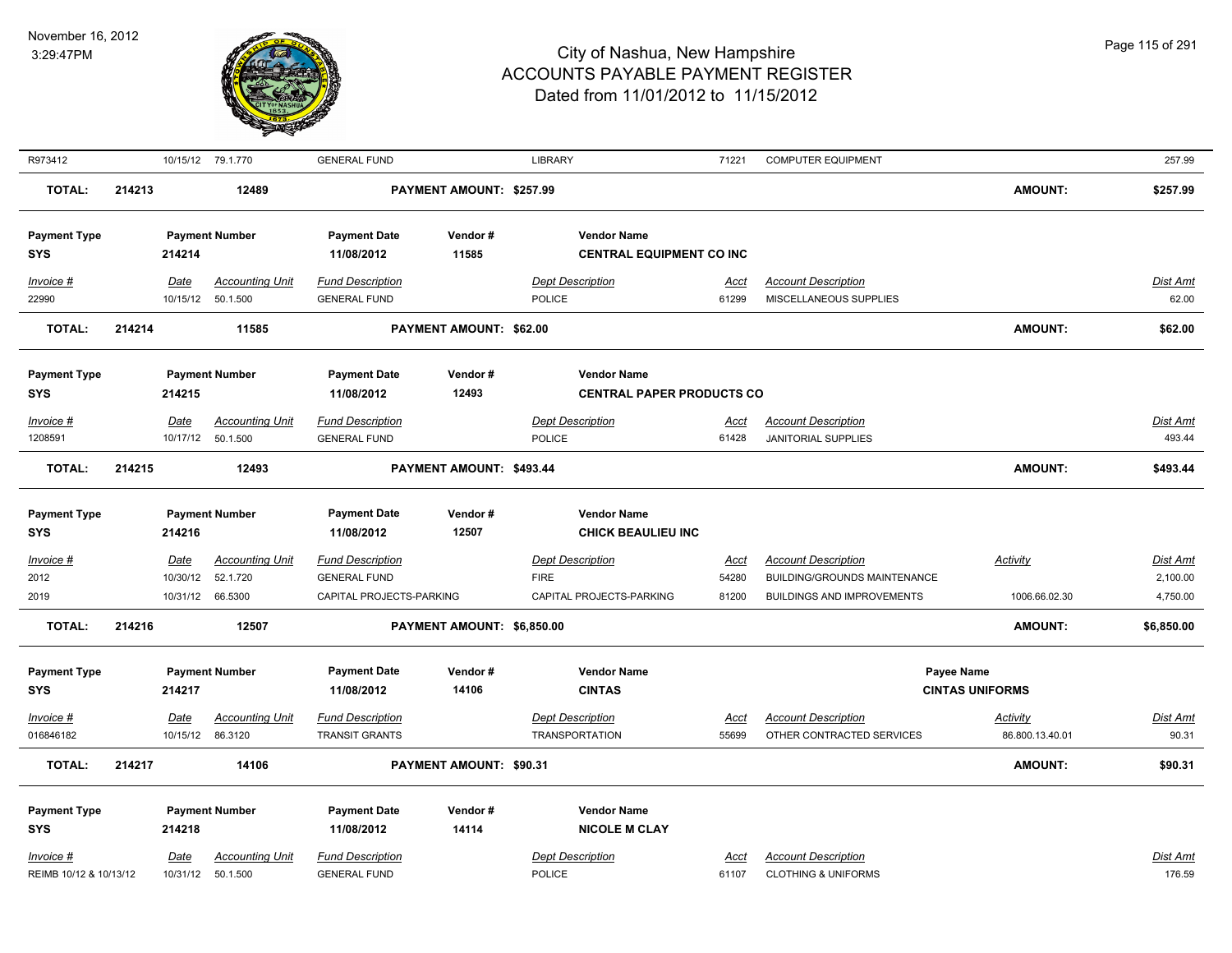

| <b>TOTAL:</b>                     | 214218 |                        | 14114                                       |                                                      | PAYMENT AMOUNT: \$176.59    |                                                            |                      |                                                      | <b>AMOUNT:</b>                   | \$176.59                  |
|-----------------------------------|--------|------------------------|---------------------------------------------|------------------------------------------------------|-----------------------------|------------------------------------------------------------|----------------------|------------------------------------------------------|----------------------------------|---------------------------|
| <b>Payment Type</b>               |        |                        | <b>Payment Number</b>                       | <b>Payment Date</b>                                  | Vendor#                     | <b>Vendor Name</b>                                         |                      |                                                      |                                  |                           |
| <b>SYS</b>                        |        | 214219                 |                                             | 11/08/2012                                           | 12518                       | <b>CLD CONSULTING ENGINEERS INC</b>                        |                      |                                                      |                                  |                           |
| Invoice #<br>48475                |        | Date<br>10/4/12        | <b>Accounting Unit</b><br>60.5200           | <b>Fund Description</b><br>CAPITAL PROJECTS-STREETS  |                             | <b>Dept Description</b><br>CAPITAL<br>PROJECTS-ENGINEERING | <u>Acct</u><br>81700 | <b>Account Description</b><br><b>INFRASTRUCTURE</b>  | <b>Activity</b><br>1058.60.01.30 | Dist Amt<br>12,294.72     |
| <b>TOTAL:</b>                     | 214219 |                        | 12518                                       |                                                      | PAYMENT AMOUNT: \$12,294.72 |                                                            |                      |                                                      | AMOUNT:                          | \$12,294.72               |
| <b>Payment Type</b>               |        |                        | <b>Payment Number</b>                       | <b>Payment Date</b>                                  | Vendor#                     | <b>Vendor Name</b>                                         |                      |                                                      |                                  |                           |
| <b>SYS</b>                        |        | 214220                 |                                             | 11/08/2012                                           | 14794                       | <b>COMMUNITY EVENTS LLC</b>                                |                      |                                                      |                                  |                           |
| <u>Invoice #</u><br>10262012 P&R  |        | <u>Date</u><br>9/17/12 | <b>Accounting Unit</b><br>77.3200           | <b>Fund Description</b><br>PARKS & RECREATION GRANTS |                             | <b>Dept Description</b><br>PARKS & RECREATION GRANTS       | <u>Acct</u><br>61299 | <b>Account Description</b><br>MISCELLANEOUS SUPPLIES | <b>Activity</b><br>77.1003.12.01 | <b>Dist Amt</b><br>750.00 |
| <b>TOTAL:</b>                     | 214220 |                        | 14794                                       |                                                      | PAYMENT AMOUNT: \$750.00    |                                                            |                      |                                                      | <b>AMOUNT:</b>                   | \$750.00                  |
| <b>Payment Type</b><br><b>SYS</b> |        | 214221                 | <b>Payment Number</b>                       | <b>Payment Date</b><br>11/08/2012                    | Vendor#<br>14135            | <b>Vendor Name</b><br><b>CONTINENTAL PAVING INC</b>        |                      |                                                      |                                  |                           |
| Invoice #                         |        | Date                   | <b>Accounting Unit</b>                      | <b>Fund Description</b>                              |                             | <b>Dept Description</b>                                    | <u>Acct</u>          | <b>Account Description</b>                           |                                  | Dist Amt                  |
| 94790MB                           |        |                        | 10/22/12 61.1.675                           | <b>GENERAL FUND</b>                                  |                             | <b>STREETS</b>                                             | 61507                | <b>ASPHALT</b>                                       |                                  | 68.75                     |
| <b>TOTAL:</b>                     | 214221 |                        | 14135                                       |                                                      | PAYMENT AMOUNT: \$68.75     |                                                            |                      |                                                      | <b>AMOUNT:</b>                   | \$68.75                   |
| <b>Payment Type</b>               |        |                        | <b>Payment Number</b>                       | <b>Payment Date</b>                                  | Vendor#                     | <b>Vendor Name</b>                                         |                      |                                                      |                                  |                           |
| <b>SYS</b>                        |        | 214222                 |                                             | 11/08/2012                                           | 12560                       | <b>CORRIVEAU ROUTHIER INC</b>                              |                      |                                                      |                                  |                           |
| Invoice #<br>267165               |        | <u>Date</u>            | <b>Accounting Unit</b><br>10/11/12 61.1.670 | <b>Fund Description</b><br><b>GENERAL FUND</b>       |                             | <b>Dept Description</b><br><b>STREETS</b>                  | <u>Acct</u><br>71025 | <b>Account Description</b><br><b>SMALL TOOLS</b>     | <b>Activity</b>                  | Dist Amt<br>69.80         |
| 267234                            |        | 10/15/12 61.1001       |                                             | CAPITAL IMPROVEMENTS                                 |                             | STREETS-CAP IMP                                            | 81100                | CAPITAL IMPROVEMENTS                                 | 1000                             | 189.60                    |
| 267238                            |        |                        | 10/15/12 61.1010                            | <b>GF-PRIOR YEAR ESCROWS</b>                         |                             | STREETS-PRIOR YEAR                                         | 81100                | CAPITAL IMPROVEMENTS                                 | 1000                             | 24.95                     |
| 267287                            |        | 10/16/12 61.1001       |                                             | CAPITAL IMPROVEMENTS                                 |                             | STREETS-CAP IMP                                            | 81100                | CAPITAL IMPROVEMENTS                                 | 1000                             | 29.90                     |
| 267301                            |        | 10/16/12 61.1001       |                                             | CAPITAL IMPROVEMENTS                                 |                             | STREETS-CAP IMP                                            | 81100                | CAPITAL IMPROVEMENTS                                 | 1000                             | 54.95                     |
| 267304                            |        |                        | 10/16/12 61.1.675                           | <b>GENERAL FUND</b>                                  |                             | <b>STREETS</b>                                             | 61299                | MISCELLANEOUS SUPPLIES                               |                                  | 54.00                     |
| 267367                            |        |                        | 10/17/12 61.1.670                           | <b>GENERAL FUND</b>                                  |                             | <b>STREETS</b>                                             | 71025                | <b>SMALL TOOLS</b>                                   |                                  | 706.35                    |
| 327285                            |        |                        | 10/16/12 61.1010                            | <b>GF-PRIOR YEAR ESCROWS</b>                         |                             | STREETS-PRIOR YEAR                                         | 81100                | <b>CAPITAL IMPROVEMENTS</b>                          | 1000                             | 5.29                      |
| <b>TOTAL:</b>                     | 214222 |                        | 12560                                       |                                                      | PAYMENT AMOUNT: \$1,134.84  |                                                            |                      |                                                      | <b>AMOUNT:</b>                   | \$1,134.84                |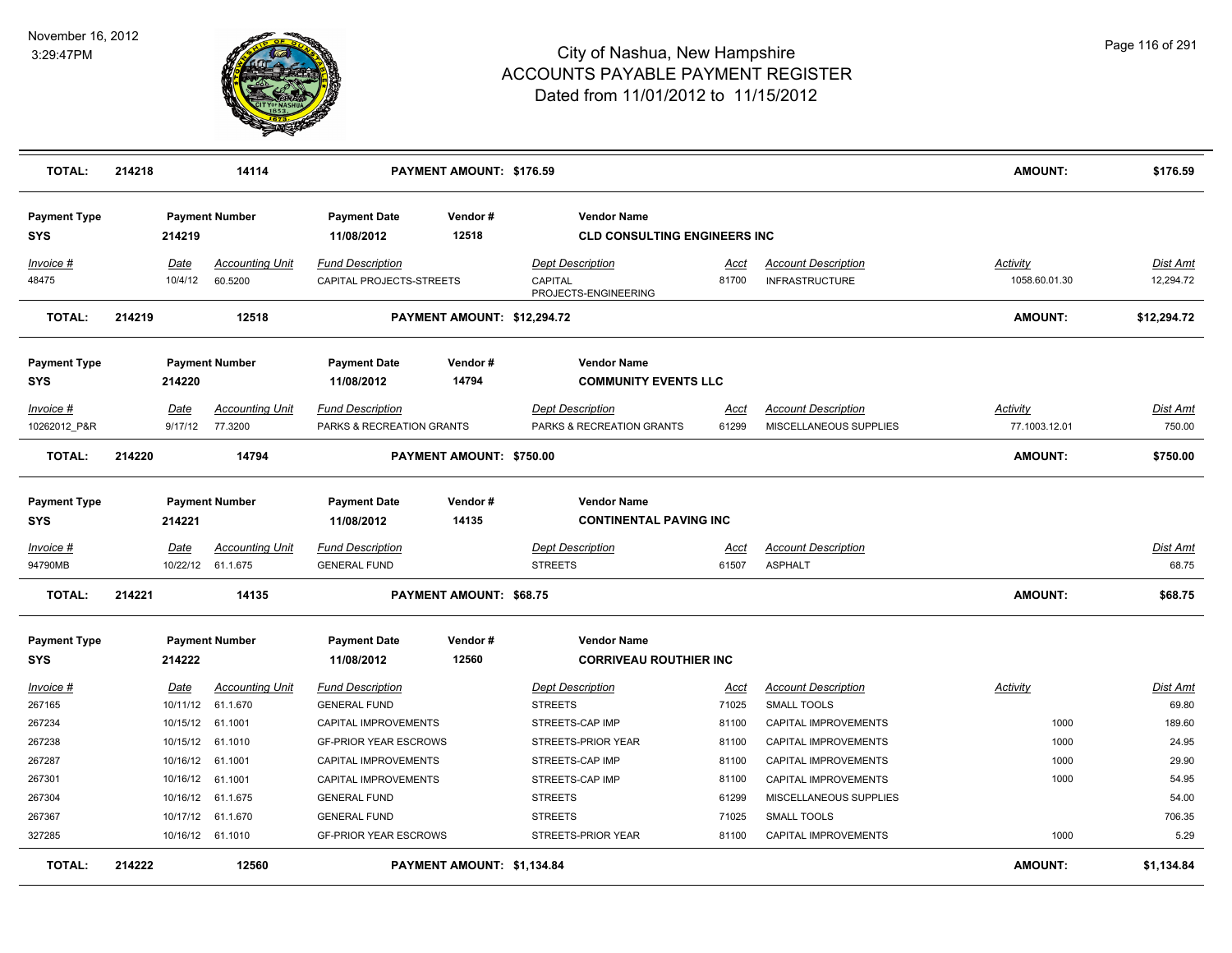

| <b>Payment Type</b>               |        |          | <b>Payment Number</b>  | <b>Payment Date</b>               | Vendor#                     | <b>Vendor Name</b>                            |             |                                          |                              |                 |
|-----------------------------------|--------|----------|------------------------|-----------------------------------|-----------------------------|-----------------------------------------------|-------------|------------------------------------------|------------------------------|-----------------|
| <b>SYS</b>                        |        | 214223   |                        | 11/08/2012                        | 15182                       | <b>CRABTREE PUBLISHING CO</b>                 |             |                                          |                              |                 |
| Invoice #                         |        | Date     | <b>Accounting Unit</b> | <b>Fund Description</b>           |                             | <b>Dept Description</b>                       | Acct        | <b>Account Description</b>               |                              | <b>Dist Amt</b> |
| IN432110                          |        |          | 10/16/12 79.1.760      | <b>GENERAL FUND</b>               |                             | <b>LIBRARY</b>                                | 61807       | <b>PUBLICATIONS</b>                      |                              | 1,005.60        |
| <b>TOTAL:</b>                     | 214223 |          | 15182                  |                                   | PAYMENT AMOUNT: \$1,005.60  |                                               |             |                                          | <b>AMOUNT:</b>               | \$1,005.60      |
| <b>Payment Type</b>               |        |          | <b>Payment Number</b>  | <b>Payment Date</b>               | Vendor#                     | <b>Vendor Name</b>                            |             |                                          |                              |                 |
| <b>SYS</b>                        |        | 214224   |                        | 11/08/2012                        | 12588                       | <b>CUMMINS NORTHEAST INC</b>                  |             |                                          |                              |                 |
| Invoice #                         |        | Date     | <b>Accounting Unit</b> | <b>Fund Description</b>           |                             | <b>Dept Description</b>                       | <u>Acct</u> | <b>Account Description</b>               |                              | <b>Dist Amt</b> |
| 100-94509                         |        | 8/22/12  | 68.6000.540            | SOLID WASTE FUND                  |                             | <b>SOLID WASTE</b>                            | 54600       | <b>VEHICLE REPAIRS &amp; MAINTENANCE</b> |                              | 628.75          |
| <b>TOTAL:</b>                     | 214224 |          | 12588                  |                                   | PAYMENT AMOUNT: \$628.75    |                                               |             |                                          | <b>AMOUNT:</b>               | \$628.75        |
| <b>Payment Type</b>               |        |          | <b>Payment Number</b>  | <b>Payment Date</b>               | Vendor#                     | <b>Vendor Name</b>                            |             |                                          | Payee Name                   |                 |
| <b>SYS</b>                        |        | 214225   |                        | 11/08/2012                        | 12024                       | <b>OFFICER.COM/CYGNUS MEDIA</b>               |             |                                          | <b>CYGNUS BUSINESS MEDIA</b> |                 |
| Invoice #                         |        | Date     | <b>Accounting Unit</b> | <b>Fund Description</b>           |                             | <b>Dept Description</b>                       | <u>Acct</u> | <b>Account Description</b>               |                              | <b>Dist Amt</b> |
| 28683755                          |        |          | 10/22/12 50.1.635      | <b>GENERAL FUND</b>               |                             | POLICE                                        | 55500       | <b>ADVERTISING</b>                       |                              | 400.00          |
| <b>TOTAL:</b>                     | 214225 |          | 12024                  |                                   | PAYMENT AMOUNT: \$400.00    |                                               |             |                                          | <b>AMOUNT:</b>               | \$400.00        |
| <b>Payment Type</b><br><b>SYS</b> |        | 214226   | <b>Payment Number</b>  | <b>Payment Date</b><br>11/08/2012 | Vendor#<br>999001129        | <b>Vendor Name</b><br><b>DAVID DESHARNAIS</b> |             |                                          |                              |                 |
| $Invoice$ #                       |        | Date     | <b>Accounting Unit</b> | <b>Fund Description</b>           |                             | <b>Dept Description</b>                       | Acct        | <b>Account Description</b>               |                              | <b>Dist Amt</b> |
| REFUND C036562                    |        | 9/8/12   | 26.4005                | TRAFFIC VIOLATIONS FUND           |                             | <b>TRAFFIC VIOLATIONS</b>                     | 45400       | TRAFFIC VIOLATIONS                       |                              | 35.00           |
| <b>TOTAL:</b>                     | 214226 |          | 999001129              |                                   | PAYMENT AMOUNT: \$35.00     |                                               |             |                                          | <b>AMOUNT:</b>               | \$35.00         |
| <b>Payment Type</b>               |        |          | <b>Payment Number</b>  | <b>Payment Date</b>               | Vendor#                     | <b>Vendor Name</b>                            |             |                                          |                              |                 |
| <b>SYS</b>                        |        | 214227   |                        | 11/08/2012                        | 12609                       | <b>DELL MARKETING LP</b>                      |             |                                          |                              |                 |
| $Invoice$ #                       |        | Date     | <b>Accounting Unit</b> | <b>Fund Description</b>           |                             | <b>Dept Description</b>                       | <u>Acct</u> | <b>Account Description</b>               |                              | <b>Dist Amt</b> |
| XFXR3DCC4                         |        | 10/14/12 | 50.1.500               | <b>GENERAL FUND</b>               |                             | <b>POLICE</b>                                 | 71221       | <b>COMPUTER EQUIPMENT</b>                |                              | 7,323.78        |
| XFXRDXJX5                         |        | 10/15/12 | 68.6000.692            | SOLID WASTE FUND                  |                             | SOLID WASTE                                   | 71221       | <b>COMPUTER EQUIPMENT</b>                |                              | 493.57          |
| XFXT21861                         |        | 10/16/12 | 68.6000.692            | SOLID WASTE FUND                  |                             | SOLID WASTE                                   | 71221       | <b>COMPUTER EQUIPMENT</b>                |                              | 2,909.20        |
| <b>TOTAL:</b>                     | 214227 |          | 12609                  |                                   | PAYMENT AMOUNT: \$10,726.55 |                                               |             |                                          | <b>AMOUNT:</b>               | \$10,726.55     |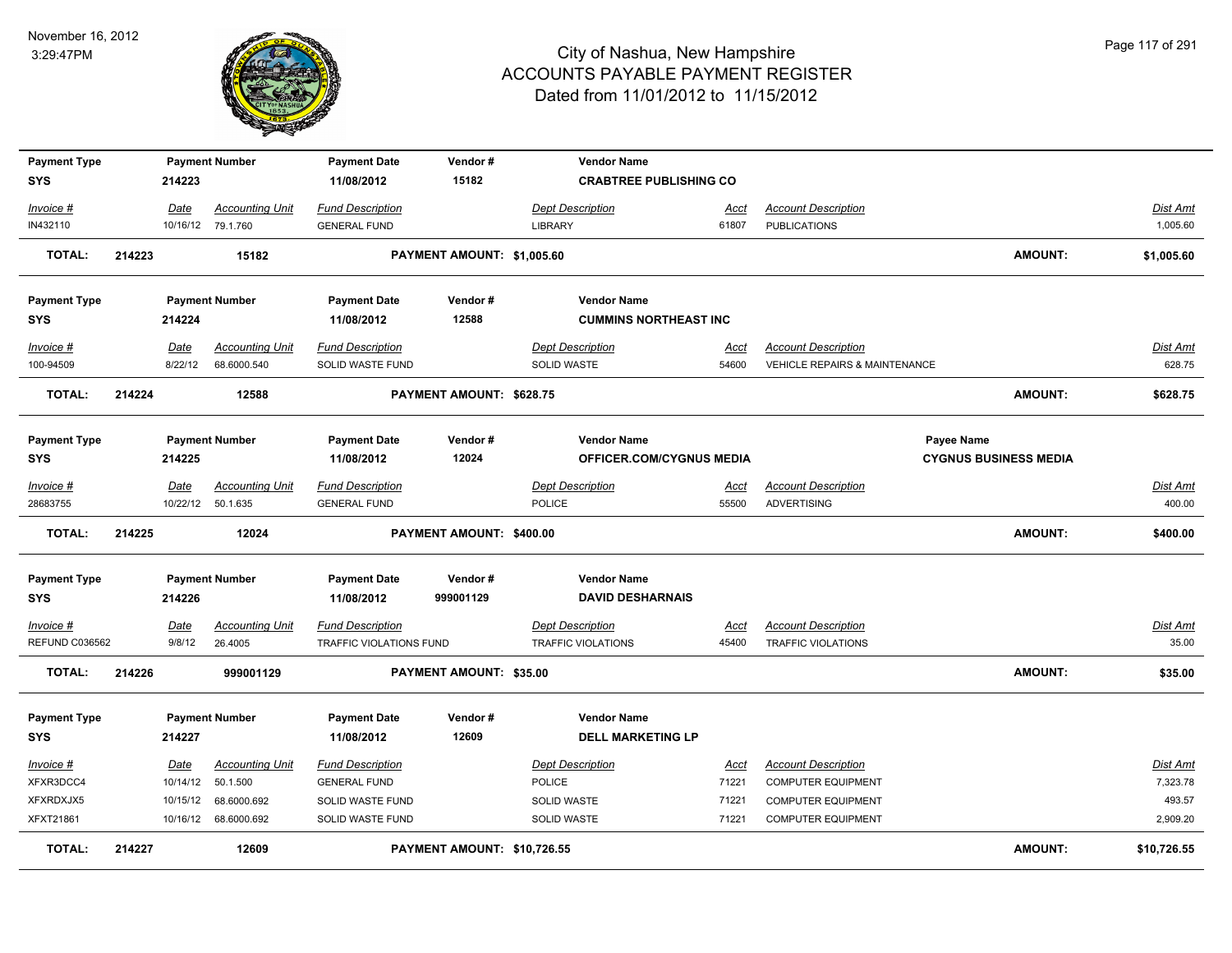

| <b>Payment Type</b>               |        |             | <b>Payment Number</b>  | <b>Payment Date</b>               | Vendor#                        | <b>Vendor Name</b>                                 |             |                                          |                |                 |
|-----------------------------------|--------|-------------|------------------------|-----------------------------------|--------------------------------|----------------------------------------------------|-------------|------------------------------------------|----------------|-----------------|
| <b>SYS</b>                        |        | 214228      |                        | 11/08/2012                        | 10588                          | <b>DENNIS K BURKE INC</b>                          |             |                                          |                |                 |
| Invoice #                         |        | Date        | <b>Accounting Unit</b> | <b>Fund Description</b>           |                                | <b>Dept Description</b>                            | Acct        | <b>Account Description</b>               |                | Dist Amt        |
| 90423                             |        |             | 10/17/12 61.1.700      | <b>GENERAL FUND</b>               |                                | <b>STREETS</b>                                     | 61300       | FUEL, UNLEADED                           |                | 20,891.76       |
| 91722                             |        |             | 10/23/12 77.1.650      | <b>GENERAL FUND</b>               |                                | PARKS & RECREATION                                 | 61300       | FUEL, UNLEADED                           |                | 2,607.99        |
| 93925                             |        |             | 10/30/12 61.1.700      | <b>GENERAL FUND</b>               |                                | <b>STREETS</b>                                     | 61300       | FUEL, UNLEADED                           |                | 20,750.63       |
| 93934                             |        | 10/31/12    | 69.6200.540            | <b>WASTEWATER FUND</b>            |                                | WASTEWATER                                         | 61300       | FUEL, UNLEADED                           |                | 872.70          |
| 93934                             |        |             | 10/31/12 69.6200.670   | <b>WASTEWATER FUND</b>            |                                | <b>WASTEWATER</b>                                  | 61300       | FUEL, UNLEADED                           |                | 872.69          |
| <b>TOTAL:</b>                     | 214228 |             | 10588                  |                                   | PAYMENT AMOUNT: \$45,995.77    |                                                    |             |                                          | <b>AMOUNT:</b> | \$45,995.77     |
| <b>Payment Type</b>               |        |             | <b>Payment Number</b>  | <b>Payment Date</b>               | Vendor#                        | <b>Vendor Name</b>                                 |             |                                          |                |                 |
| <b>SYS</b>                        |        | 214229      |                        | 11/08/2012                        | 12617                          | DEPENDABLE LOCK SERVICE INC                        |             |                                          |                |                 |
| Invoice #                         |        | Date        | <b>Accounting Unit</b> | <b>Fund Description</b>           |                                | <b>Dept Description</b>                            | Acct        | <b>Account Description</b>               |                | <b>Dist Amt</b> |
| 1063                              |        | 10/15/12    | 50.1.500               | <b>GENERAL FUND</b>               |                                | POLICE                                             | 61799       | <b>VEHICLE PARTS &amp; SUPPLIES</b>      |                | 30.00           |
| 1070                              |        |             | 10/16/12 50.1.500      | <b>GENERAL FUND</b>               |                                | <b>POLICE</b>                                      | 61799       | VEHICLE PARTS & SUPPLIES                 |                | 15.00           |
| <b>TOTAL:</b>                     | 214229 |             | 12617                  |                                   | PAYMENT AMOUNT: \$45.00        |                                                    |             |                                          | <b>AMOUNT:</b> | \$45.00         |
|                                   |        |             |                        |                                   |                                |                                                    |             |                                          |                |                 |
| <b>Payment Type</b><br><b>SYS</b> |        | 214230      | <b>Payment Number</b>  | <b>Payment Date</b><br>11/08/2012 | Vendor#<br>12639               | <b>Vendor Name</b><br><b>DONOVAN SPRING CO INC</b> |             |                                          |                |                 |
|                                   |        |             |                        |                                   |                                |                                                    |             |                                          |                |                 |
| Invoice #                         |        | Date        | <b>Accounting Unit</b> | <b>Fund Description</b>           |                                | <b>Dept Description</b>                            | <u>Acct</u> | <b>Account Description</b>               |                | Dist Amt        |
| 267367                            |        | 10/15/12    | 61.1.700               | <b>GENERAL FUND</b>               |                                | <b>STREETS</b>                                     | 54600       | VEHICLE REPAIRS & MAINTENANCE            |                | 878.66          |
| 653604                            |        |             | 10/18/12 61.1.700      | <b>GENERAL FUND</b>               |                                | <b>STREETS</b>                                     | 54600       | <b>VEHICLE REPAIRS &amp; MAINTENANCE</b> |                | 214.50          |
| <b>TOTAL:</b>                     | 214230 |             | 12639                  |                                   | PAYMENT AMOUNT: \$1,093.16     |                                                    |             |                                          | <b>AMOUNT:</b> | \$1,093.16      |
| <b>Payment Type</b>               |        |             | <b>Payment Number</b>  | <b>Payment Date</b>               | Vendor#                        | <b>Vendor Name</b>                                 |             |                                          |                |                 |
| <b>SYS</b>                        |        | 214231      |                        | 11/08/2012                        | 14195                          | <b>DUNKIN DONUTS</b>                               |             |                                          |                |                 |
| Invoice #                         |        | <b>Date</b> | <b>Accounting Unit</b> | <b>Fund Description</b>           |                                | <b>Dept Description</b>                            | <u>Acct</u> | <b>Account Description</b>               |                | <u>Dist Amt</u> |
| 13947                             |        |             | 10/23/12  50.1.500     | <b>GENERAL FUND</b>               |                                | <b>POLICE</b>                                      | 61299       | MISCELLANEOUS SUPPLIES                   |                | 21.98           |
| <b>TOTAL:</b>                     | 214231 |             | 14195                  |                                   | <b>PAYMENT AMOUNT: \$21.98</b> |                                                    |             |                                          | <b>AMOUNT:</b> | \$21.98         |
| <b>Payment Type</b>               |        |             | <b>Payment Number</b>  | <b>Payment Date</b>               | Vendor#                        | <b>Vendor Name</b>                                 |             |                                          |                |                 |
| <b>SYS</b>                        |        |             |                        | 11/08/2012                        | 12660                          | THE DURKIN CO INC                                  |             |                                          |                |                 |
|                                   |        | 214232      |                        |                                   |                                |                                                    |             |                                          |                |                 |
| Invoice #                         |        | Date        | <b>Accounting Unit</b> | <b>Fund Description</b>           |                                | <b>Dept Description</b>                            | Acct        | <b>Account Description</b>               |                | Dist Amt        |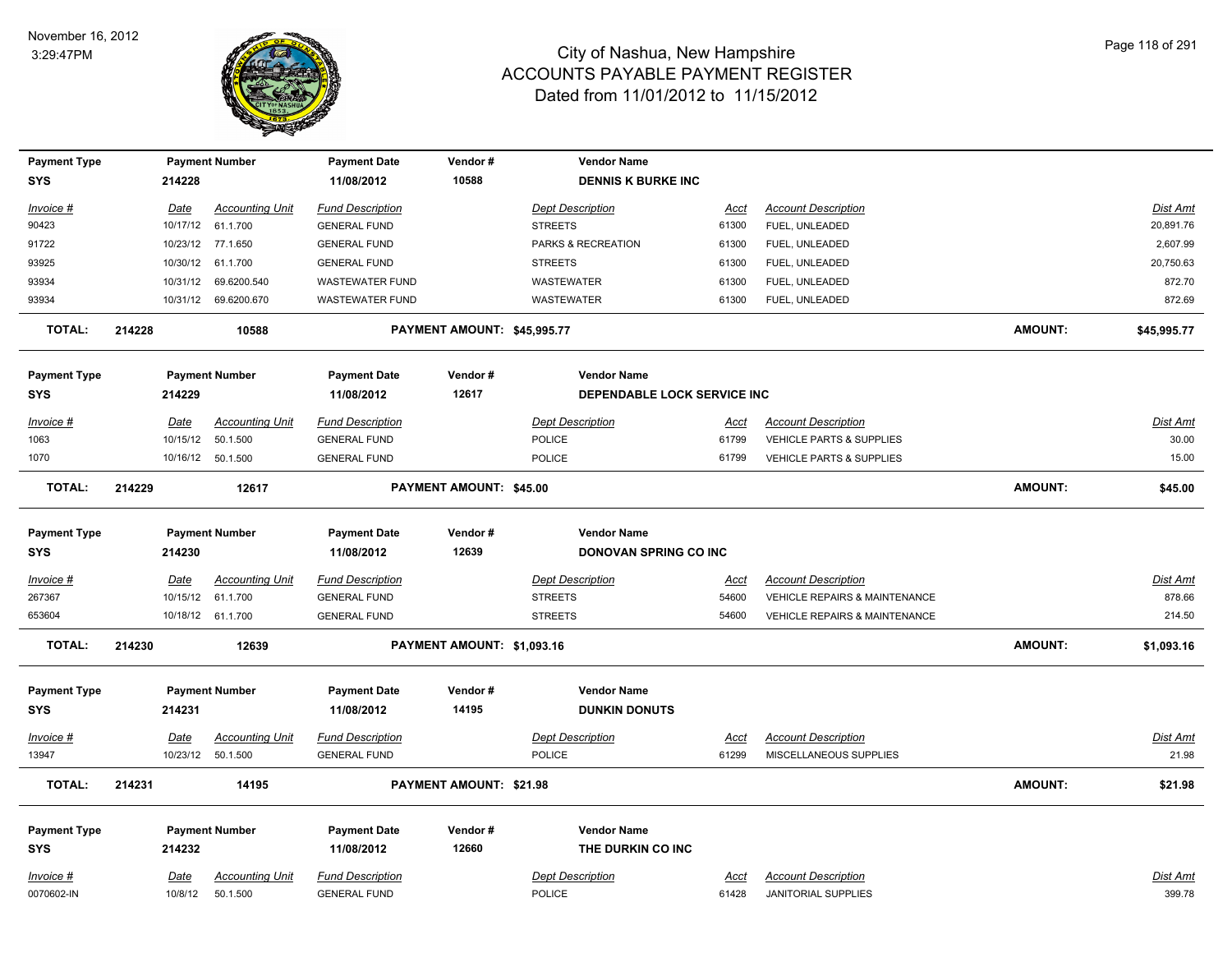

| <b>TOTAL:</b>              | 214232 |                  | 12660                              |                                                | PAYMENT AMOUNT: \$399.78   |                                                                 |               |                                                                            | <b>AMOUNT:</b>    | \$399.78                  |
|----------------------------|--------|------------------|------------------------------------|------------------------------------------------|----------------------------|-----------------------------------------------------------------|---------------|----------------------------------------------------------------------------|-------------------|---------------------------|
| <b>Payment Type</b><br>SYS |        | 214233           | <b>Payment Number</b>              | <b>Payment Date</b><br>11/08/2012              | Vendor#<br>14222           | <b>Vendor Name</b><br><b>FASTENAL CO</b>                        |               |                                                                            |                   |                           |
| Invoice #                  |        | Date             | <b>Accounting Unit</b>             | <b>Fund Description</b>                        |                            | <b>Dept Description</b>                                         | Acct          | <b>Account Description</b>                                                 | Activity          | <b>Dist Amt</b>           |
| <b>NASNH88253</b>          |        | 10/2/12          | 69.6200.670                        | <b>WASTEWATER FUND</b>                         |                            | <b>WASTEWATER</b>                                               | 54487         | <b>EQUIPMENT REPAIRS &amp;</b>                                             |                   | 7.83                      |
| <b>NHNAS88249</b>          |        | 10/2/12          | 86.3120                            | <b>TRANSIT GRANTS</b>                          |                            | <b>TRANSPORTATION</b>                                           | 61799         | <b>MAINTENANCE</b><br><b>VEHICLE PARTS &amp; SUPPLIES</b>                  | 86.800.13.30.04   | 11.21                     |
| <b>NHNAS88253</b>          |        | 10/2/12          | 69.6200.670                        | <b>WASTEWATER FUND</b>                         |                            | <b>WASTEWATER</b>                                               | 54487         | <b>EQUIPMENT REPAIRS &amp;</b>                                             |                   | 7.83                      |
| <b>NHNAS88267</b>          |        | 10/2/12          | 69.6200.670                        | <b>WASTEWATER FUND</b>                         |                            | <b>WASTEWATER</b>                                               | 54487         | <b>MAINTENANCE</b><br><b>EQUIPMENT REPAIRS &amp;</b><br><b>MAINTENANCE</b> |                   | 13.50                     |
| <b>NHNAS88276</b>          |        | 10/2/12          | 61.1.705                           | <b>GENERAL FUND</b>                            |                            | <b>STREETS</b>                                                  | 61542         | <b>SIGNS</b>                                                               |                   | 5.12                      |
| <b>NHNAS88283</b>          |        | 10/2/12          | 86.3120                            | <b>TRANSIT GRANTS</b>                          |                            | <b>TRANSPORTATION</b>                                           | 61799         | VEHICLE PARTS & SUPPLIES                                                   | 86.800.13.30.04   | 8.38                      |
| <b>TOTAL:</b>              | 214233 |                  | 14222                              |                                                | PAYMENT AMOUNT: \$53.87    |                                                                 |               |                                                                            | <b>AMOUNT:</b>    | \$53.87                   |
| <b>Payment Type</b><br>SYS |        | 214234           | <b>Payment Number</b>              | <b>Payment Date</b><br>11/08/2012              | Vendor#<br>12718           | <b>Vendor Name</b><br><b>FIRE TECH &amp; SAFETY OF NEW ENGL</b> |               |                                                                            |                   |                           |
| Invoice #                  |        | <u>Date</u>      | <b>Accounting Unit</b>             | <u>Fund Description</u>                        |                            | <b>Dept Description</b>                                         | <u>Acct</u>   | <b>Account Description</b>                                                 |                   | Dist Amt                  |
| 127556                     |        | 10/3/12          | 52.1.625                           | <b>GENERAL FUND</b>                            |                            | <b>FIRE</b>                                                     | 71400         | <b>EMERGENCY RESCUE EQUIPMENT</b>                                          |                   | 655.00                    |
| 127633                     |        | 10/9/12          | 52.1.500                           | <b>GENERAL FUND</b>                            |                            | <b>FIRE</b>                                                     | 61107         | <b>CLOTHING &amp; UNIFORMS</b>                                             |                   | 125.00                    |
| 127789                     |        | 10/15/12         | 50.1.500                           | <b>GENERAL FUND</b>                            |                            | <b>POLICE</b>                                                   | 61299         | MISCELLANEOUS SUPPLIES                                                     |                   | 393.00                    |
| 127904                     |        |                  | 10/18/12 52.1.625                  | <b>GENERAL FUND</b>                            |                            | <b>FIRE</b>                                                     | 71400         | <b>EMERGENCY RESCUE EQUIPMENT</b>                                          |                   | 2,816.00                  |
| <b>TOTAL:</b>              | 214234 |                  | 12718                              |                                                | PAYMENT AMOUNT: \$3,989.00 |                                                                 |               |                                                                            | <b>AMOUNT:</b>    | \$3,989.00                |
| <b>Payment Type</b>        |        |                  | <b>Payment Number</b>              | <b>Payment Date</b>                            | Vendor#                    | <b>Vendor Name</b>                                              |               |                                                                            |                   |                           |
| <b>SYS</b>                 |        | 214235           |                                    | 11/08/2012                                     | 12730                      | <b>FLETCHERS APPLIANCE</b>                                      |               |                                                                            |                   |                           |
| Invoice #<br>PEF10J0526-0  |        | Date<br>10/29/12 | <b>Accounting Unit</b><br>52.1.720 | <b>Fund Description</b><br><b>GENERAL FUND</b> |                            | <b>Dept Description</b><br><b>FIRE</b>                          | Acct<br>71800 | <b>Account Description</b><br><b>FURNITURE &amp; FIXTURES</b>              |                   | <u>Dist Amt</u><br>799.00 |
|                            |        |                  |                                    |                                                |                            |                                                                 |               |                                                                            |                   |                           |
| <b>TOTAL:</b>              | 214235 |                  | 12730                              |                                                | PAYMENT AMOUNT: \$799.00   |                                                                 |               |                                                                            | <b>AMOUNT:</b>    | \$799.00                  |
| <b>Payment Type</b>        |        |                  | <b>Payment Number</b>              | <b>Payment Date</b>                            | Vendor#                    | <b>Vendor Name</b>                                              |               |                                                                            | <b>Payee Name</b> |                           |
| <b>SYS</b>                 |        | 214236           |                                    | 11/08/2012                                     | 14241                      | <b>GALE GROUP INC</b>                                           |               |                                                                            | <b>GALE</b>       |                           |
| Invoice #                  |        | Date             | <b>Accounting Unit</b>             | <b>Fund Description</b>                        |                            | <b>Dept Description</b>                                         | Acct          | <b>Account Description</b>                                                 |                   | Dist Amt                  |
| 97660943                   |        |                  | 10/10/12 79.1.760                  | <b>GENERAL FUND</b>                            |                            | <b>LIBRARY</b>                                                  | 61807         | <b>PUBLICATIONS</b>                                                        |                   | 183.20                    |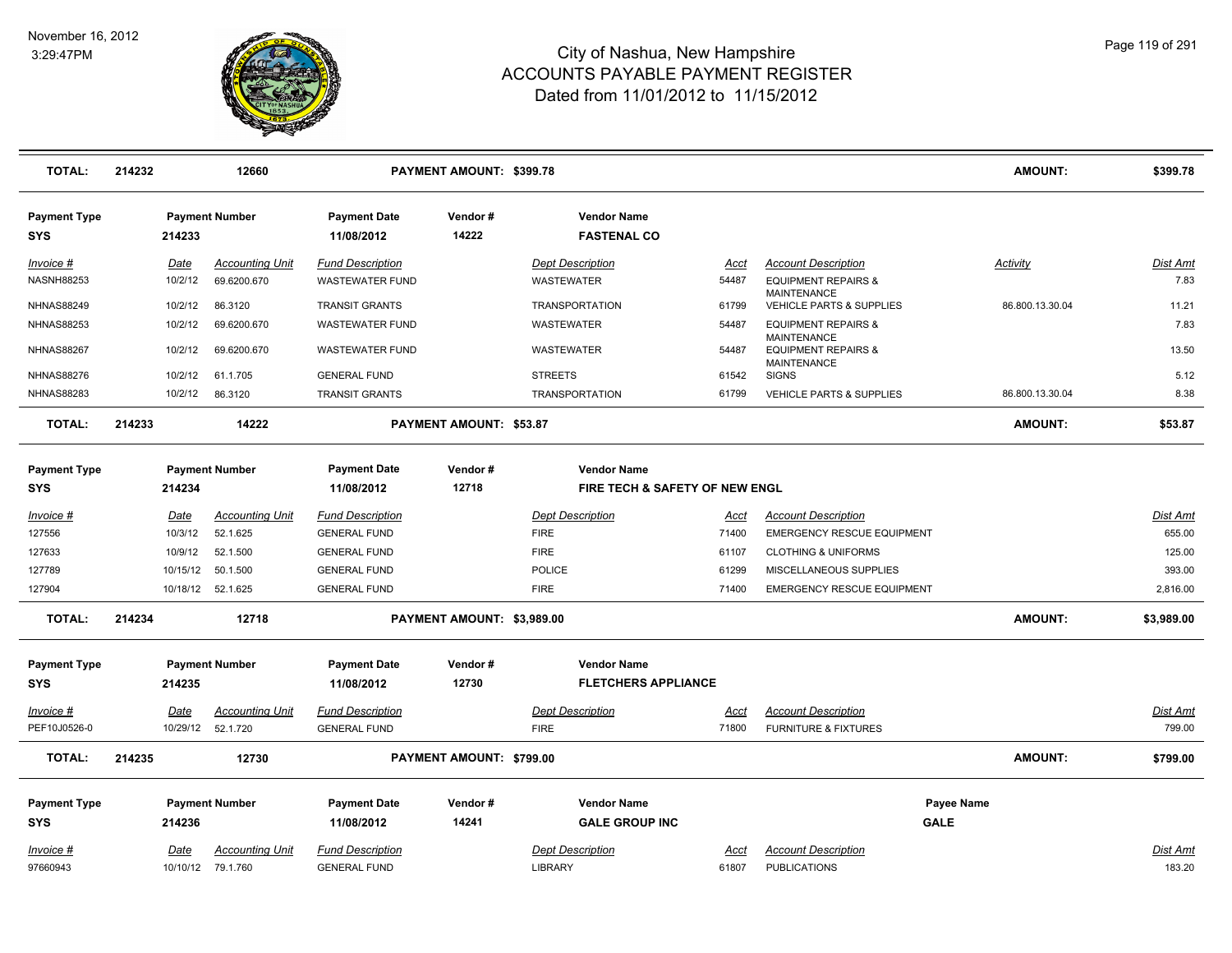

| <b>TOTAL:</b>                     | 214236 |                  | 14241                                        |                                                            | PAYMENT AMOUNT: \$183.20   |                                                            |                                      |                      |                                                                   | <b>AMOUNT:</b>          | \$183.20                  |
|-----------------------------------|--------|------------------|----------------------------------------------|------------------------------------------------------------|----------------------------|------------------------------------------------------------|--------------------------------------|----------------------|-------------------------------------------------------------------|-------------------------|---------------------------|
| <b>Payment Type</b><br><b>SYS</b> |        | 214237           | <b>Payment Number</b>                        | <b>Payment Date</b><br>11/08/2012                          | Vendor#<br>12773           | <b>Vendor Name</b>                                         | <b>GEORGE'S APPAREL</b>              |                      |                                                                   |                         |                           |
| Invoice #                         |        | <b>Date</b>      | <b>Accounting Unit</b>                       | <b>Fund Description</b>                                    |                            | <b>Dept Description</b>                                    |                                      | Acct                 | <b>Account Description</b>                                        |                         | Dist Amt                  |
| 4010                              |        | 10/2/12          | 50.1.500                                     | <b>GENERAL FUND</b>                                        |                            | POLICE                                                     |                                      | 61107                | <b>CLOTHING &amp; UNIFORMS</b>                                    |                         | 38.00                     |
| 4012                              |        | 10/4/12          | 50.1.500                                     | <b>GENERAL FUND</b>                                        |                            | POLICE                                                     |                                      | 61107                | <b>CLOTHING &amp; UNIFORMS</b>                                    |                         | 249.00                    |
| <b>TOTAL:</b>                     | 214237 |                  | 12773                                        |                                                            | PAYMENT AMOUNT: \$287.00   |                                                            |                                      |                      |                                                                   | <b>AMOUNT:</b>          | \$287.00                  |
| <b>Payment Type</b>               |        |                  | <b>Payment Number</b>                        | <b>Payment Date</b>                                        | Vendor#                    | <b>Vendor Name</b>                                         |                                      |                      |                                                                   |                         |                           |
| <b>SYS</b>                        |        | 214238           |                                              | 11/08/2012                                                 | 10853                      | <b>GRAINGER</b>                                            |                                      |                      |                                                                   |                         |                           |
| Invoice #                         |        | Date             | <b>Accounting Unit</b>                       | <b>Fund Description</b>                                    |                            | <b>Dept Description</b>                                    |                                      | Acct                 | <b>Account Description</b>                                        | <b>Activity</b>         | <b>Dist Amt</b>           |
| 9947215910                        |        | 10/9/12          | 86.3120                                      | <b>TRANSIT GRANTS</b>                                      |                            | <b>TRANSPORTATION</b>                                      |                                      | 61299                | MISCELLANEOUS SUPPLIES                                            | 86.800.13.40.01         | 29.16                     |
| <b>TOTAL:</b>                     | 214238 |                  | 10853                                        |                                                            | PAYMENT AMOUNT: \$29.16    |                                                            |                                      |                      |                                                                   | <b>AMOUNT:</b>          | \$29.16                   |
| <b>Payment Type</b><br><b>SYS</b> |        | 214239           | <b>Payment Number</b>                        | <b>Payment Date</b><br>11/08/2012                          | Vendor#<br>14266           | <b>Vendor Name</b>                                         | <b>GRANITE STATE CONCRETE CO INC</b> |                      |                                                                   |                         |                           |
| Invoice #<br>20114333             |        | Date<br>10/14/12 | <u>Accounting Unit</u><br>TF60.7530          | <b>Fund Description</b><br>P&Z-SIDEWALK CONSTRUCTION<br>SE |                            | <b>Dept Description</b><br>ENG-SIDEWALK CONSTRUCTION<br>SE |                                      | <u>Acct</u><br>54210 | <b>Account Description</b><br><b>CONSTRUCTION SERVICES</b>        | <b>Activity</b><br>1000 | Dist Amt<br>6,189.00      |
| <b>TOTAL:</b>                     | 214239 |                  | 14266                                        |                                                            | PAYMENT AMOUNT: \$6,189.00 |                                                            |                                      |                      |                                                                   | <b>AMOUNT:</b>          | \$6,189.00                |
| <b>Payment Type</b><br><b>SYS</b> |        | 214240           | <b>Payment Number</b>                        | <b>Payment Date</b><br>11/08/2012                          | Vendor#<br>12831           | <b>Vendor Name</b>                                         | <b>HARRY W WELLS &amp; SON INC</b>   |                      |                                                                   |                         |                           |
|                                   |        |                  |                                              |                                                            |                            |                                                            |                                      |                      |                                                                   |                         |                           |
| Invoice #<br>55495                |        | <u>Date</u>      | <b>Accounting Unit</b><br>10/17/12  52.1.720 | <b>Fund Description</b><br><b>GENERAL FUND</b>             |                            | <b>Dept Description</b><br><b>FIRE</b>                     |                                      | <u>Acct</u><br>54280 | <b>Account Description</b><br><b>BUILDING/GROUNDS MAINTENANCE</b> |                         | <b>Dist Amt</b><br>281.96 |
| <b>TOTAL:</b>                     | 214240 |                  | 12831                                        |                                                            | PAYMENT AMOUNT: \$281.96   |                                                            |                                      |                      |                                                                   | <b>AMOUNT:</b>          | \$281.96                  |
| <b>Payment Type</b>               |        |                  | <b>Payment Number</b>                        | <b>Payment Date</b>                                        | Vendor#                    | <b>Vendor Name</b>                                         |                                      |                      |                                                                   |                         |                           |
| <b>SYS</b>                        |        | 214241           |                                              | 11/08/2012                                                 | 12841                      |                                                            | <b>HAYNER SWANSON INC</b>            |                      |                                                                   |                         |                           |
| Invoice #                         |        | <u>Date</u>      | <b>Accounting Unit</b>                       | <b>Fund Description</b>                                    |                            | <b>Dept Description</b>                                    |                                      | <u>Acct</u>          | <b>Account Description</b>                                        | Activity                | <b>Dist Amt</b>           |
| 10446                             |        | 9/4/12           | 60.5700                                      | CAP PROJECTS-BROAD ST PKWY                                 |                            | CAP PROJECTS-BROAD ST                                      |                                      | 81700                | <b>INFRASTRUCTURE</b>                                             | 1061.60.02.10           | 20,689.77                 |
| 10502                             |        | 10/1/12          | 60.5700                                      | CAP PROJECTS-BROAD ST PKWY                                 |                            | <b>PKWY</b><br>CAP PROJECTS-BROAD ST<br><b>PKWY</b>        |                                      | 81700                | <b>INFRASTRUCTURE</b>                                             | 1061.60.02.10           | 0.00                      |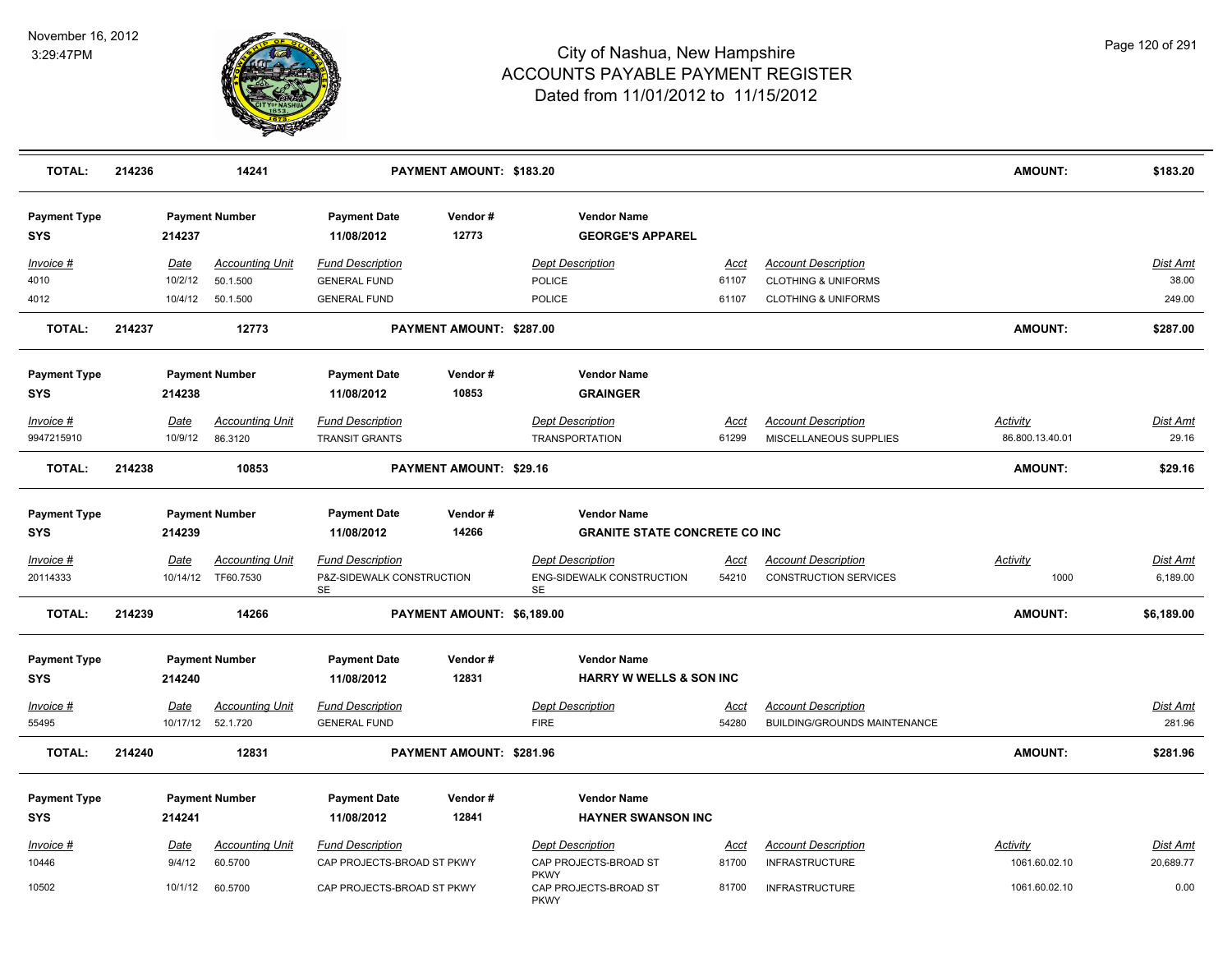

| 10502-A                           |        | 10/1/12     | 60.5700                | CAP PROJECTS-BROAD ST PKWY              |                             | CAP PROJECTS-BROAD ST<br><b>PKWY</b>      | 81700       | <b>INFRASTRUCTURE</b>                     | 1061.60.02.10                         | 14,171.55       |
|-----------------------------------|--------|-------------|------------------------|-----------------------------------------|-----------------------------|-------------------------------------------|-------------|-------------------------------------------|---------------------------------------|-----------------|
| <b>TOTAL:</b>                     | 214241 |             | 12841                  |                                         | PAYMENT AMOUNT: \$34,861.32 |                                           |             |                                           | <b>AMOUNT:</b>                        | \$34,861.32     |
| <b>Payment Type</b><br><b>SYS</b> |        | 214242      | <b>Payment Number</b>  | <b>Payment Date</b><br>11/08/2012       | Vendor#<br>14297            | <b>Vendor Name</b><br><b>CYRUS HEBERT</b> |             |                                           |                                       |                 |
| Invoice #                         |        | Date        | <b>Accounting Unit</b> | <b>Fund Description</b>                 |                             | <b>Dept Description</b>                   | Acct        | <b>Account Description</b>                |                                       | Dist Amt        |
| <b>TUITION REIMB</b>              |        | 10/26/12    | 52.1.635               | <b>GENERAL FUND</b>                     |                             | <b>FIRE</b>                               | 52800       | EDUCATIONAL ASSISTANCE                    |                                       | 300.00          |
| <b>TOTAL:</b>                     | 214242 |             | 14297                  |                                         | PAYMENT AMOUNT: \$300.00    |                                           |             |                                           | <b>AMOUNT:</b>                        | \$300.00        |
| <b>Payment Type</b>               |        |             | <b>Payment Number</b>  | <b>Payment Date</b>                     | Vendor#                     | <b>Vendor Name</b>                        |             |                                           |                                       |                 |
| <b>SYS</b>                        |        | 214243      |                        | 11/08/2012                              | 14616                       | <b>HESS CORPORATION</b>                   |             |                                           |                                       |                 |
| $Invoice$ #                       |        | <u>Date</u> | <b>Accounting Unit</b> | <b>Fund Description</b>                 |                             | <b>Dept Description</b>                   | <u>Acct</u> | <b>Account Description</b>                | <b>Activity</b>                       | <b>Dist Amt</b> |
| S12144332                         |        | 10/23/12    | 22.2505                | <b>GOVT &amp; EDUCATION CHANNELS</b>    |                             | <b>GOV'T &amp; EDUCATION CHANNELS</b>     | 54114       | <b>HEATING GAS</b>                        |                                       | 3.25            |
| S12144332                         |        | 10/23/12    | 29.1.720.8162          | <b>FUND</b><br><b>GENERAL FUND</b>      |                             | <b>CITY BUILDINGS</b>                     | 54114       | <b>HEATING GAS</b>                        |                                       | 55.75           |
| S12144332                         |        | 10/23/12    | 29.1.720.8163          | <b>GENERAL FUND</b>                     |                             | <b>CITY BUILDINGS</b>                     | 54114       | <b>HEATING GAS</b>                        |                                       | 78.40           |
| S12144332                         |        | 10/23/12    | 50.1.500               | <b>GENERAL FUND</b>                     |                             | POLICE                                    | 54114       | <b>HEATING GAS</b>                        |                                       | 1,418.16        |
| S12144332                         |        | 10/23/12    | 52.1.720.8174          | <b>GENERAL FUND</b>                     |                             | <b>FIRE</b>                               | 54114       | <b>HEATING GAS</b>                        |                                       | 36.78           |
| S12144332                         |        | 10/23/12    | 52.1.720.8175          | <b>GENERAL FUND</b>                     |                             | <b>FIRE</b>                               | 54114       | <b>HEATING GAS</b>                        |                                       | 286.06          |
| S12144332                         |        | 10/23/12    | 52.1.720.8182          | <b>GENERAL FUND</b>                     |                             | <b>FIRE</b>                               | 54114       | <b>HEATING GAS</b>                        |                                       | 47.17           |
| S12144332                         |        | 10/23/12    | 60.1.500               | <b>GENERAL FUND</b>                     |                             | <b>PUBLIC</b><br>WORKS-ADMIN/ENGINEERING  | 54114       | <b>HEATING GAS</b>                        |                                       | 11.69           |
| S12144332                         |        | 10/23/12    | 61.1.670               | <b>GENERAL FUND</b>                     |                             | <b>STREETS</b>                            | 54114       | <b>HEATING GAS</b>                        |                                       | 169.06          |
| S12144332                         |        | 10/23/12    | 77.1.500               | <b>GENERAL FUND</b>                     |                             | PARKS & RECREATION                        | 54114       | <b>HEATING GAS</b>                        |                                       | 55.15           |
| S12144332                         |        | 10/23/12    | 77.1.720.8191          | <b>GENERAL FUND</b>                     |                             | PARKS & RECREATION                        | 54114       | <b>HEATING GAS</b>                        |                                       | 58.17           |
| S12144332                         |        | 10/23/12    | 86.3120                | <b>TRANSIT GRANTS</b>                   |                             | <b>TRANSPORTATION</b>                     | 54114       | <b>HEATING GAS</b>                        | 86.800.13.10.10                       | 12.03           |
| S12144332                         |        | 10/23/12    | 86.3120                | <b>TRANSIT GRANTS</b>                   |                             | <b>TRANSPORTATION</b>                     | 54114       | <b>HEATING GAS</b>                        | 86.800.13.10.11                       | 117.66          |
| S12144332                         |        | 10/23/12    | TF79.7534              | LIBRARY-CHANDLER MEM LIB<br><b>FUND</b> |                             | LIBRARY-CHANDLER MEM LIB<br><b>FUND</b>   | 54114       | <b>HEATING GAS</b>                        |                                       | 1.81            |
| <b>TOTAL:</b>                     | 214243 |             | 14616                  |                                         | PAYMENT AMOUNT: \$2,351.14  |                                           |             |                                           | <b>AMOUNT:</b>                        | \$2,351.14      |
| <b>Payment Type</b>               |        |             | <b>Payment Number</b>  | <b>Payment Date</b>                     | Vendor#                     | <b>Vendor Name</b>                        |             |                                           | <b>Payee Name</b>                     |                 |
| <b>SYS</b>                        |        | 214244      |                        | 11/08/2012                              | 14309                       | <b>HOME DEPOT CREDIT SERVICES</b>         |             |                                           | <b>HOME DEPOT CREDIT SERVICE 3065</b> |                 |
| $Invoice$ #                       |        | <u>Date</u> | <b>Accounting Unit</b> | <b>Fund Description</b>                 |                             | <b>Dept Description</b>                   | <u>Acct</u> | <b>Account Description</b>                |                                       | <b>Dist Amt</b> |
| 0999251                           |        | 10/26/12    | 69.6200.670            | <b>WASTEWATER FUND</b>                  |                             | <b>WASTEWATER</b>                         | 54487       | <b>EQUIPMENT REPAIRS &amp;</b>            |                                       | 34.95           |
| 3022959                           |        | 11/2/12     | 66.1.500               | <b>GENERAL FUND</b>                     |                             | PARKING LOTS                              | 61428       | <b>MAINTENANCE</b><br>JANITORIAL SUPPLIES |                                       | 66.50           |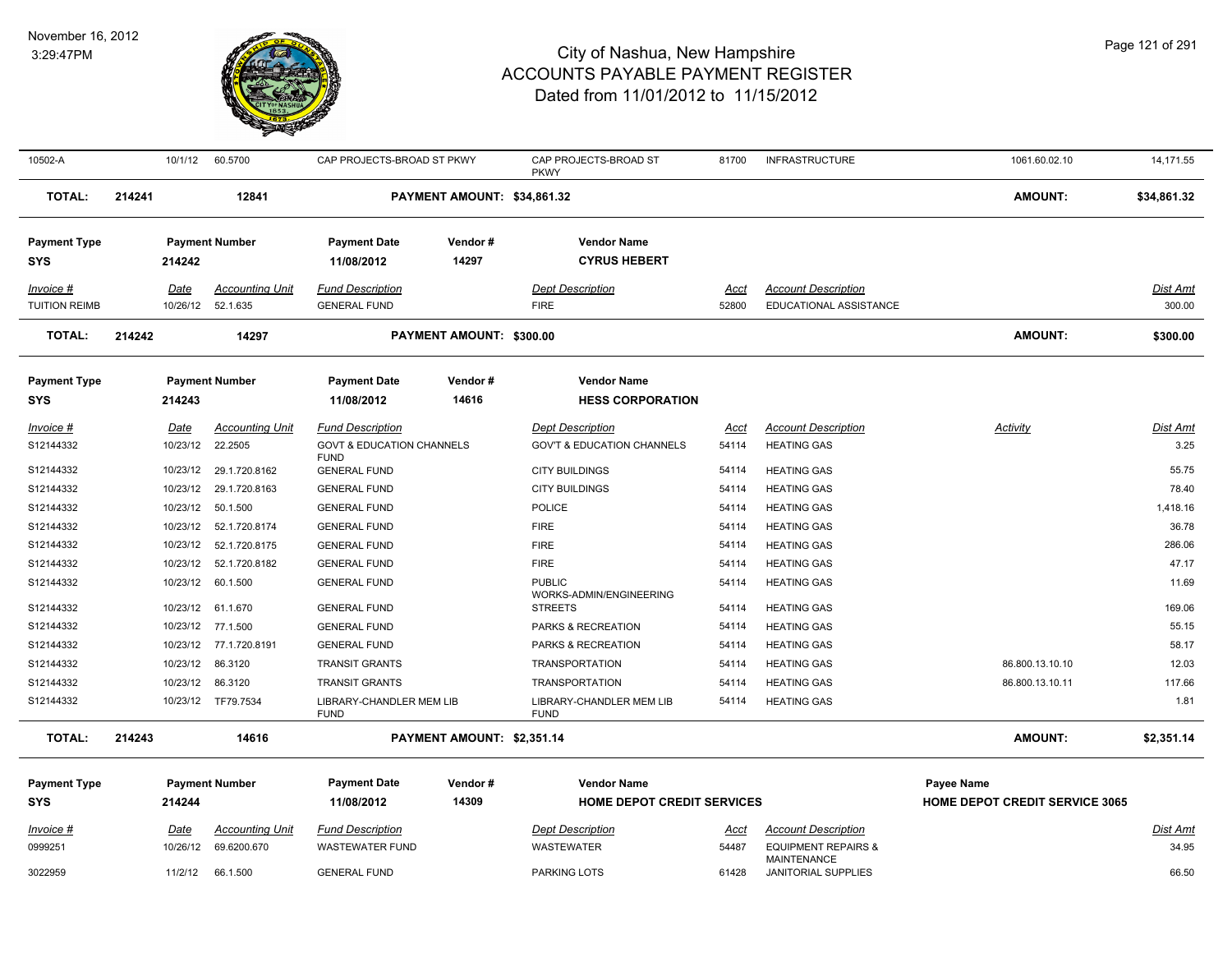

| <b>TOTAL:</b>                     | 214244 |                        | 14309                              | PAYMENT AMOUNT: \$101.45                       |                             |                                                             |               |                                                                 | <b>AMOUNT:</b>           | \$101.45                    |
|-----------------------------------|--------|------------------------|------------------------------------|------------------------------------------------|-----------------------------|-------------------------------------------------------------|---------------|-----------------------------------------------------------------|--------------------------|-----------------------------|
| <b>Payment Type</b><br><b>SYS</b> |        | 214245                 | <b>Payment Number</b>              | <b>Payment Date</b><br>11/08/2012              | Vendor#<br>12889            | <b>Vendor Name</b><br><b>INDUSTRIAL PROTECTION SERVICES</b> |               |                                                                 |                          |                             |
| Invoice #<br>108543-00            |        | Date<br>10/15/12       | <b>Accounting Unit</b><br>52.1.625 | <b>Fund Description</b><br><b>GENERAL FUND</b> |                             | <b>Dept Description</b><br><b>FIRE</b>                      | Acct<br>71400 | <b>Account Description</b><br><b>EMERGENCY RESCUE EQUIPMENT</b> |                          | Dist Amt<br>16,365.00       |
| <b>TOTAL:</b>                     | 214245 |                        | 12889                              |                                                | PAYMENT AMOUNT: \$16,365.00 |                                                             |               |                                                                 | <b>AMOUNT:</b>           | \$16,365.00                 |
| <b>Payment Type</b><br><b>SYS</b> |        | 214246                 | <b>Payment Number</b>              | <b>Payment Date</b><br>11/08/2012              | Vendor#<br>11696            | <b>Vendor Name</b><br><b>INGERSOLL RAND</b>                 |               | Payee Name                                                      | <b>INGERSOLL RAND CO</b> |                             |
| Invoice #                         |        | <b>Date</b>            | <b>Accounting Unit</b>             | <b>Fund Description</b>                        |                             | <b>Dept Description</b>                                     | Acct          | <b>Account Description</b>                                      |                          | Dist Amt                    |
| 30265172                          |        | 6/28/12                | 69.6200.670                        | <b>WASTEWATER FUND</b>                         |                             | WASTEWATER                                                  | 54280         | BUILDING/GROUNDS MAINTENANCE                                    |                          | 986.87                      |
| 30265218                          |        | 6/28/12                | 69.6200.670                        | <b>WASTEWATER FUND</b>                         |                             | <b>WASTEWATER</b>                                           | 54487         | <b>EQUIPMENT REPAIRS &amp;</b><br><b>MAINTENANCE</b>            |                          | 347.83                      |
| <b>TOTAL:</b>                     | 214246 |                        | 11696                              |                                                | PAYMENT AMOUNT: \$1,334.70  |                                                             |               |                                                                 | AMOUNT:                  | \$1,334.70                  |
| <b>Payment Type</b><br>SYS        |        | 214247                 | <b>Payment Number</b>              | <b>Payment Date</b><br>11/08/2012              | Vendor#<br>12893            | <b>Vendor Name</b><br><b>INGRAM LIBRARY SERVICES</b>        |               |                                                                 |                          |                             |
| Invoice #                         |        | Date                   | <b>Accounting Unit</b>             | <b>Fund Description</b>                        |                             | <b>Dept Description</b>                                     | Acct          | <b>Account Description</b>                                      |                          | Dist Amt                    |
| 07278128                          |        |                        | 10/12/12 79.1.760                  | <b>GENERAL FUND</b>                            |                             | <b>LIBRARY</b>                                              | 61807         | <b>PUBLICATIONS</b>                                             |                          | 68.50                       |
| <b>TOTAL:</b>                     | 214247 |                        | 12893                              |                                                | PAYMENT AMOUNT: \$68.50     |                                                             |               |                                                                 | <b>AMOUNT:</b>           | \$68.50                     |
| <b>Payment Type</b><br><b>SYS</b> |        | 214248                 | <b>Payment Number</b>              | <b>Payment Date</b><br>11/08/2012              | Vendor#<br>12902            | <b>Vendor Name</b><br><b>INTERSTATE ARMS CORP</b>           |               |                                                                 |                          |                             |
|                                   |        |                        |                                    |                                                |                             |                                                             |               |                                                                 |                          |                             |
| Invoice #<br>422862               |        | <u>Date</u><br>8/31/12 | <b>Accounting Unit</b><br>50.1.635 | <b>Fund Description</b><br><b>GENERAL FUND</b> |                             | <b>Dept Description</b><br>POLICE                           | Acct<br>61121 | <b>Account Description</b><br><b>AMMUNITION</b>                 |                          | <b>Dist Amt</b><br>3,709.35 |
| 422862                            |        | 8/31/12                | <b>BS1000</b>                      | <b>GENERAL FUND</b>                            |                             | <b>GENERAL FUND</b>                                         | 29185         | LAWSON INVENTORY SUSPENSE                                       |                          | 15.78                       |
| <b>TOTAL:</b>                     | 214248 |                        | 12902                              |                                                | PAYMENT AMOUNT: \$3,725.13  |                                                             |               |                                                                 | <b>AMOUNT:</b>           | \$3,725.13                  |
|                                   |        |                        |                                    |                                                |                             |                                                             |               |                                                                 |                          |                             |
| <b>Payment Type</b>               |        |                        | <b>Payment Number</b>              | <b>Payment Date</b>                            | Vendor#<br>12911            | <b>Vendor Name</b><br>JAN PRO CLEANING SYSTEMS NORTH        |               |                                                                 |                          |                             |
| <b>SYS</b>                        |        | 214249                 |                                    | 11/08/2012                                     |                             |                                                             |               |                                                                 |                          |                             |
| Invoice #                         |        | <b>Date</b>            | <b>Accounting Unit</b>             | <b>Fund Description</b>                        |                             | <b>Dept Description</b>                                     | <u>Acct</u>   | <b>Account Description</b>                                      |                          | Dist Amt                    |
| 18727                             |        | 11/1/12                | 77.1.650                           | <b>GENERAL FUND</b>                            |                             | PARKS & RECREATION                                          | 54280         | BUILDING/GROUNDS MAINTENANCE                                    |                          | 300.00                      |
| 18728                             |        | 11/1/12                | 60.1.500                           | <b>GENERAL FUND</b>                            |                             | <b>PUBLIC</b><br>WORKS-ADMIN/ENGINEERING                    | 55699         | OTHER CONTRACTED SERVICES                                       |                          | 665.00                      |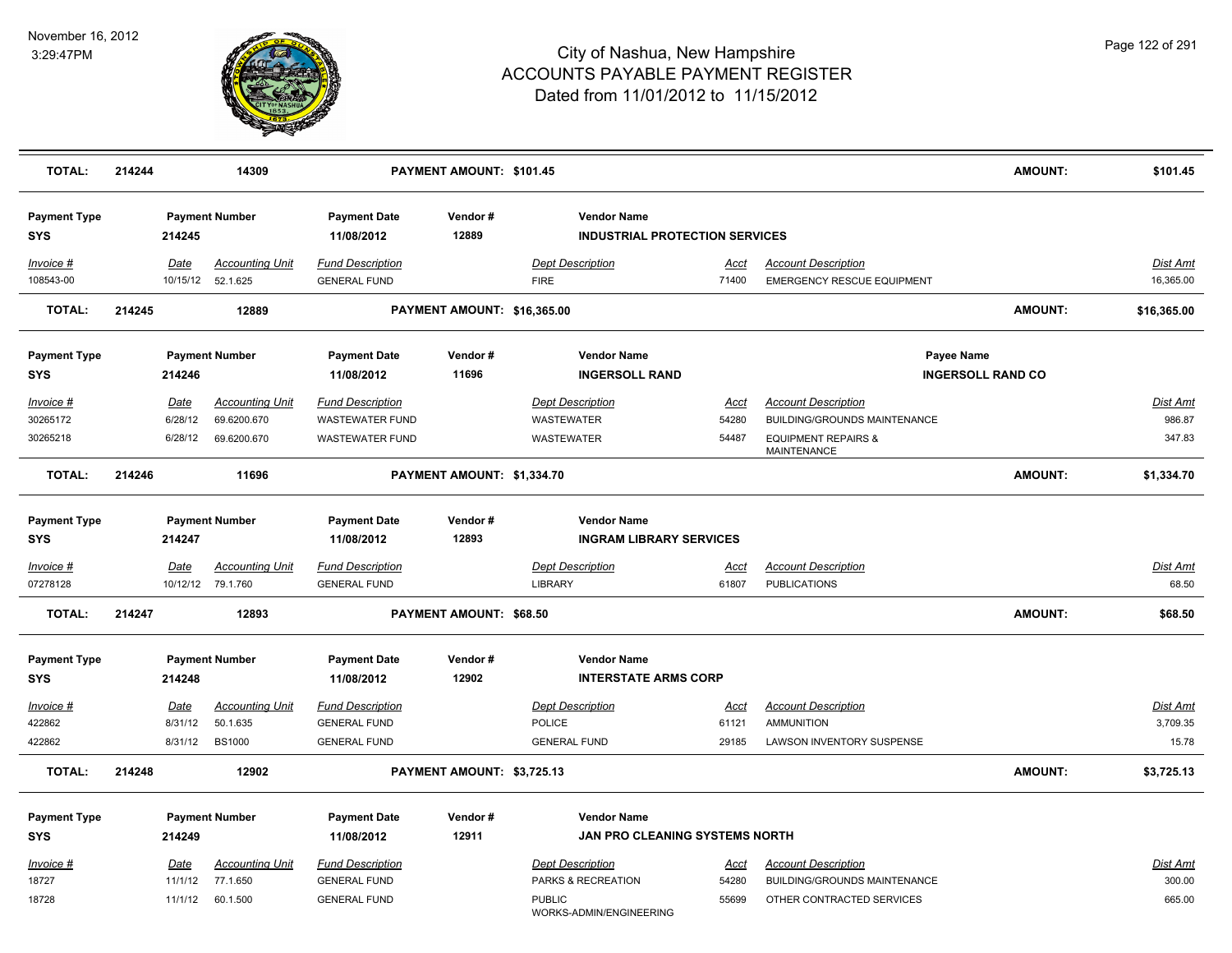

| <b>TOTAL:</b>                     | 214249 |             | 12911                                        |                                                     | PAYMENT AMOUNT: \$965.00 |                                                     |                      |                                                               | <b>AMOUNT:</b>                  | \$965.00           |
|-----------------------------------|--------|-------------|----------------------------------------------|-----------------------------------------------------|--------------------------|-----------------------------------------------------|----------------------|---------------------------------------------------------------|---------------------------------|--------------------|
| <b>Payment Type</b><br><b>SYS</b> |        | 214250      | <b>Payment Number</b>                        | <b>Payment Date</b><br>11/08/2012                   | Vendor#<br>12007         | <b>Vendor Name</b><br><b>JEAN'S EXPRESS DOGS</b>    |                      |                                                               |                                 |                    |
| Invoice #<br>10/14/12-ROBY PARK   |        | Date        | <b>Accounting Unit</b><br>10/14/12 TF77.7572 | <b>Fund Description</b><br>JEFF MORIN-ROBY PARK ETF |                          | <b>Dept Description</b><br>JEFF MORIN-ETF           | <b>Acct</b><br>55650 | <b>Account Description</b><br><b>ENRICHMENT PROGRAMS</b>      |                                 | Dist Amt<br>918.00 |
| <b>TOTAL:</b>                     | 214250 |             | 12007                                        |                                                     | PAYMENT AMOUNT: \$918.00 |                                                     |                      |                                                               | <b>AMOUNT:</b>                  | \$918.00           |
| <b>Payment Type</b><br><b>SYS</b> |        | 214251      | <b>Payment Number</b>                        | <b>Payment Date</b><br>11/08/2012                   | Vendor#<br>11199         | <b>Vendor Name</b><br><b>JEANNOTTE'S MARKET LLC</b> |                      |                                                               |                                 |                    |
| Invoice #                         |        | Date        | <b>Accounting Unit</b>                       | <b>Fund Description</b>                             |                          | <b>Dept Description</b>                             | Acct                 | <b>Account Description</b>                                    | Activity                        | Dist Amt           |
| 212 083290106<br>212 083340076    |        | 10/20/12    | 77.1.650<br>10/25/12 77.3200                 | <b>GENERAL FUND</b><br>PARKS & RECREATION GRANTS    |                          | PARKS & RECREATION<br>PARKS & RECREATION GRANTS     | 54280<br>61299       | <b>BUILDING/GROUNDS MAINTENANCE</b><br>MISCELLANEOUS SUPPLIES | 77.1003.12.01                   | 156.89<br>120.00   |
|                                   |        |             |                                              |                                                     |                          |                                                     |                      |                                                               |                                 |                    |
| TOTAL:                            | 214251 |             | 11199                                        |                                                     | PAYMENT AMOUNT: \$276.89 |                                                     |                      |                                                               | <b>AMOUNT:</b>                  | \$276.89           |
| <b>Payment Type</b>               |        |             | <b>Payment Number</b>                        | <b>Payment Date</b>                                 | Vendor#                  | <b>Vendor Name</b>                                  |                      |                                                               |                                 |                    |
| <b>SYS</b>                        |        | 214252      |                                              | 11/08/2012                                          | 13991                    | <b>JEREMY AUDETTE</b>                               |                      |                                                               |                                 |                    |
| Invoice #                         |        | Date        | <b>Accounting Unit</b>                       | <b>Fund Description</b>                             |                          | <b>Dept Description</b>                             | <u>Acct</u>          | <b>Account Description</b>                                    |                                 | Dist Amt           |
| MILEAGE 10/14-10/20/12            |        | 10/31/12    | 52.1.625                                     | <b>GENERAL FUND</b>                                 |                          | <b>FIRE</b>                                         | 55307                | MILEAGE REIMBURSEMENTS                                        |                                 | 328.25             |
| <b>TOTAL:</b>                     | 214252 |             | 13991                                        |                                                     | PAYMENT AMOUNT: \$328.25 |                                                     |                      |                                                               | <b>AMOUNT:</b>                  | \$328.25           |
| <b>Payment Type</b>               |        |             | <b>Payment Number</b>                        | <b>Payment Date</b>                                 | Vendor#                  | <b>Vendor Name</b>                                  |                      |                                                               |                                 |                    |
| <b>SYS</b>                        |        | 214253      |                                              | 11/08/2012                                          | 14364                    | <b>JAMES W KIRK</b>                                 |                      |                                                               |                                 |                    |
| Invoice #                         |        | Date        | <b>Accounting Unit</b>                       | <b>Fund Description</b>                             |                          | <b>Dept Description</b>                             | Acct                 | <b>Account Description</b>                                    |                                 | Dist Amt           |
| 20190A 11/08/2012 DCAP            |        | 11/2/12     | <b>BS1000</b>                                | <b>GENERAL FUND</b>                                 |                          | <b>GENERAL FUND</b>                                 | 21460                | 125 DEPENDENT CARE                                            |                                 | 67.30              |
| <b>TOTAL:</b>                     | 214253 |             | 14364                                        |                                                     | PAYMENT AMOUNT: \$67.30  |                                                     |                      |                                                               | <b>AMOUNT:</b>                  | \$67.30            |
| <b>Payment Type</b>               |        |             | <b>Payment Number</b>                        | <b>Payment Date</b>                                 | Vendor#                  | <b>Vendor Name</b>                                  |                      |                                                               | Payee Name                      |                    |
| <b>SYS</b>                        |        | 214254      |                                              | 11/08/2012                                          | 14390                    | <b>LAWYERS DIARY &amp; MANUAL</b>                   |                      |                                                               | <b>LAWYERS DIARY AND MANUAL</b> |                    |
| <u>Invoice #</u><br>550729596     |        | <u>Date</u> | <b>Accounting Unit</b><br>10/19/12 03.1.500  | <b>Fund Description</b><br><b>GENERAL FUND</b>      |                          | <b>Dept Description</b><br><b>LEGAL</b>             | <u>Acct</u><br>61807 | <b>Account Description</b><br><b>PUBLICATIONS</b>             |                                 | Dist Amt<br>69.00  |
| <b>TOTAL:</b>                     | 214254 |             | 14390                                        |                                                     | PAYMENT AMOUNT: \$69.00  |                                                     |                      |                                                               | <b>AMOUNT:</b>                  | \$69.00            |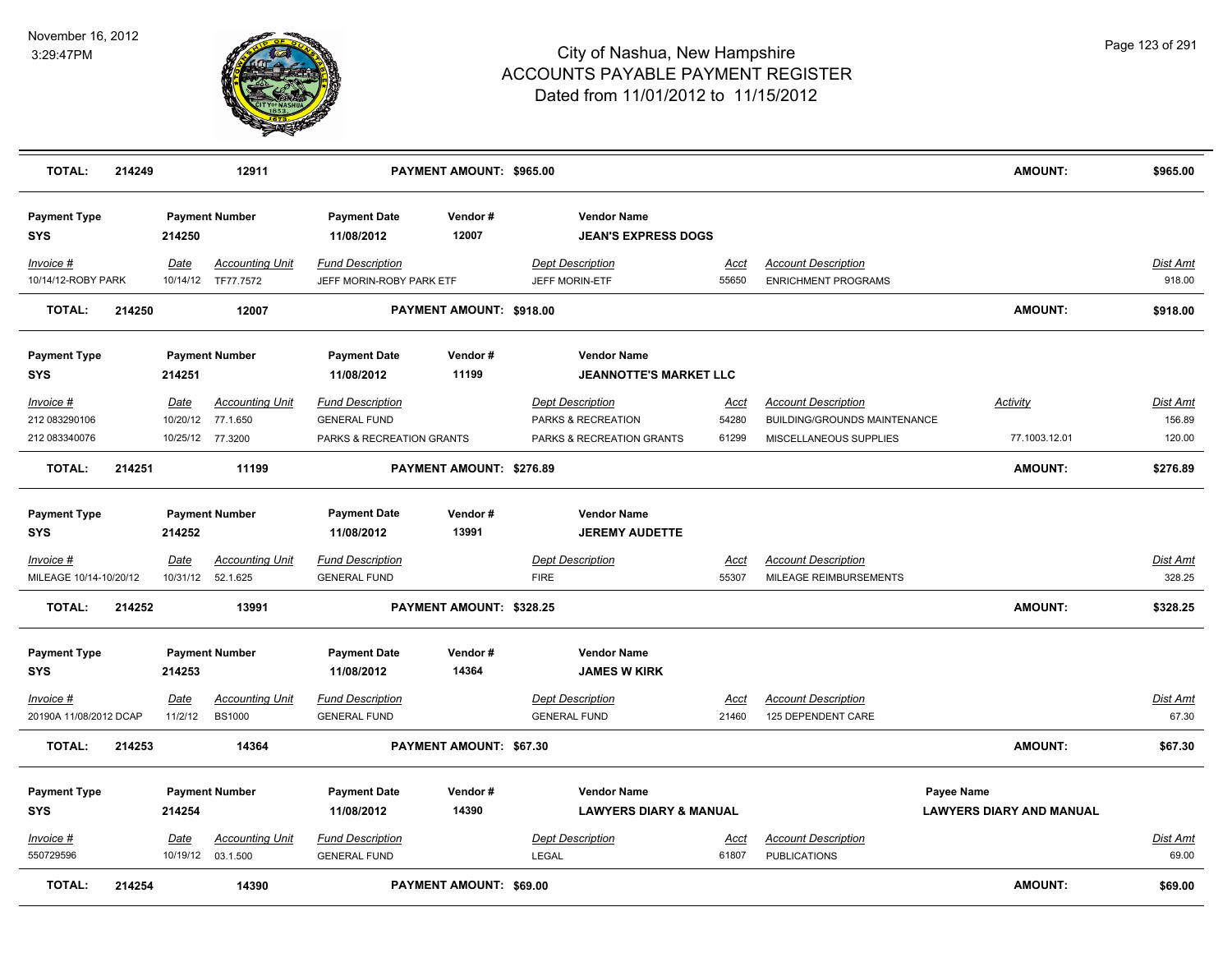

| <b>Payment Type</b><br><b>SYS</b> |        | 214255      | <b>Payment Number</b>  | <b>Payment Date</b><br>11/08/2012 | Vendor#<br>14415                | <b>Vendor Name</b><br><b>LOWES</b>       |             |                                                      | Payee Name<br><b>LOWE'S - 3502</b> |            |
|-----------------------------------|--------|-------------|------------------------|-----------------------------------|---------------------------------|------------------------------------------|-------------|------------------------------------------------------|------------------------------------|------------|
| Invoice #                         |        | Date        | <b>Accounting Unit</b> | <b>Fund Description</b>           |                                 | <b>Dept Description</b>                  | Acct        | <b>Account Description</b>                           |                                    | Dist Amt   |
| 910944                            |        | 7/11/12     | 68.6000.540            | SOLID WASTE FUND                  |                                 | <b>SOLID WASTE</b>                       | 71000       | <b>EQUIPMENT</b>                                     |                                    | 152.89     |
| <b>TOTAL:</b>                     | 214255 |             | 14415                  |                                   | <b>PAYMENT AMOUNT: \$152.89</b> |                                          |             |                                                      | <b>AMOUNT:</b>                     | \$152.89   |
| <b>Payment Type</b>               |        |             | <b>Payment Number</b>  | <b>Payment Date</b>               | Vendor#                         | <b>Vendor Name</b>                       |             |                                                      |                                    |            |
| <b>SYS</b>                        |        | 214256      |                        | 11/08/2012                        | 14759                           | <b>M &amp; M CONTROL SERVICE INC</b>     |             |                                                      |                                    |            |
| Invoice #                         |        | Date        | <b>Accounting Unit</b> | <b>Fund Description</b>           |                                 | <b>Dept Description</b>                  | Acct        | <b>Account Description</b>                           |                                    | Dist Amt   |
| INV136716                         |        | 10/5/12     | 69.6200.670            | <b>WASTEWATER FUND</b>            |                                 | <b>WASTEWATER</b>                        | 54487       | <b>EQUIPMENT REPAIRS &amp;</b><br><b>MAINTENANCE</b> |                                    | 1,407.44   |
| TOTAL:                            | 214256 |             | 14759                  |                                   | PAYMENT AMOUNT: \$1,407.44      |                                          |             |                                                      | <b>AMOUNT:</b>                     | \$1,407.44 |
| <b>Payment Type</b>               |        |             | <b>Payment Number</b>  | <b>Payment Date</b>               | Vendor#                         | <b>Vendor Name</b>                       |             |                                                      | <b>Payee Name</b>                  |            |
| <b>SYS</b>                        |        | 214257      |                        | 11/08/2012                        | 13008                           | <b>LEXISNEXIS MATTHEW BENDER</b>         |             |                                                      | <b>MATTHEW BENDER &amp; CO</b>     |            |
| Invoice #                         |        | <b>Date</b> | <b>Accounting Unit</b> | <b>Fund Description</b>           |                                 | <b>Dept Description</b>                  | <u>Acct</u> | <b>Account Description</b>                           |                                    | Dist Amt   |
| 37614231                          |        | 10/10/12    | 03.1.500               | <b>GENERAL FUND</b>               |                                 | <b>LEGAL</b>                             | 61807       | <b>PUBLICATIONS</b>                                  |                                    | 50.49      |
| 3761424X                          |        |             | 10/10/12 03.1.500      | <b>GENERAL FUND</b>               |                                 | LEGAL                                    | 61807       | <b>PUBLICATIONS</b>                                  |                                    | 126.94     |
| <b>TOTAL:</b>                     | 214257 |             | 13008                  |                                   | PAYMENT AMOUNT: \$177.43        |                                          |             |                                                      | <b>AMOUNT:</b>                     | \$177.43   |
| <b>Payment Type</b>               |        |             | <b>Payment Number</b>  | <b>Payment Date</b>               | Vendor#                         | <b>Vendor Name</b>                       |             |                                                      |                                    |            |
| <b>SYS</b>                        |        | 214258      |                        | 11/08/2012                        | 13077                           | <b>MCGRAW HILL COMPANIES</b>             |             |                                                      |                                    |            |
| Invoice #                         |        | Date        | <b>Accounting Unit</b> | <b>Fund Description</b>           |                                 | <b>Dept Description</b>                  | Acct        | <b>Account Description</b>                           |                                    | Dist Amt   |
| 69942808001                       |        | 9/19/12     | 79.1.760               | <b>GENERAL FUND</b>               |                                 | <b>LIBRARY</b>                           | 61807       | <b>PUBLICATIONS</b>                                  |                                    | 82.38      |
| TOTAL:                            | 214258 |             | 13077                  |                                   | PAYMENT AMOUNT: \$82.38         |                                          |             |                                                      | <b>AMOUNT:</b>                     | \$82.38    |
| <b>Payment Type</b><br><b>SYS</b> |        | 214259      | <b>Payment Number</b>  | <b>Payment Date</b><br>11/08/2012 | Vendor#<br>10901                | <b>Vendor Name</b><br><b>MICHIE CORP</b> |             |                                                      |                                    |            |
| Invoice #                         |        | Date        | <b>Accounting Unit</b> | <b>Fund Description</b>           |                                 | <b>Dept Description</b>                  | <u>Acci</u> | <b>Account Description</b>                           |                                    | Dist Amt   |
| 00023194-IN                       |        | 8/23/12     | 69.6200.540            | <b>WASTEWATER FUND</b>            |                                 | WASTEWATER                               | 54300       | <b>SEWER MAINTENANCE</b>                             |                                    | 523.00     |
| TOTAL:                            | 214259 |             | 10901                  |                                   | PAYMENT AMOUNT: \$523.00        |                                          |             |                                                      | <b>AMOUNT:</b>                     | \$523.00   |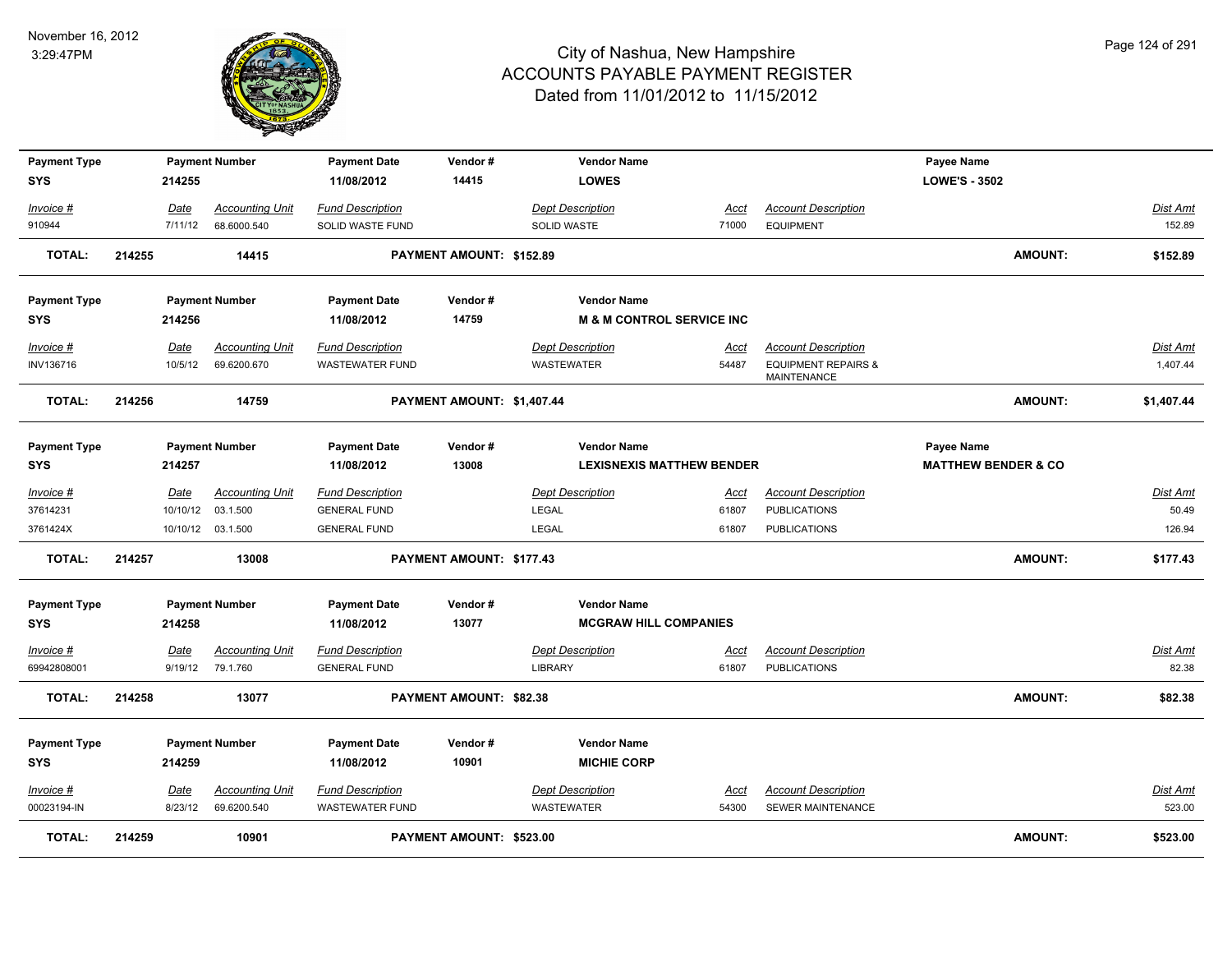

| <b>Payment Type</b>    |        |             | <b>Payment Number</b>  | <b>Payment Date</b>     | Vendor#                  | <b>Vendor Name</b>                      |             |                            | Payee Name          |                 |
|------------------------|--------|-------------|------------------------|-------------------------|--------------------------|-----------------------------------------|-------------|----------------------------|---------------------|-----------------|
| <b>SYS</b>             |        | 214260      |                        | 11/08/2012              | 10861                    | <b>MIDWEST TAPE LLC</b>                 |             |                            | <b>MIDWEST TAPE</b> |                 |
| Invoice #              |        | Date        | <b>Accounting Unit</b> | <b>Fund Description</b> |                          | <b>Dept Description</b>                 | Acct        | <b>Account Description</b> |                     | Dist Amt        |
| 90442792               |        | 10/5/12     | 79.1.755               | <b>GENERAL FUND</b>     |                          | LIBRARY                                 | 61814       | <b>MEDIA</b>               |                     | 147.35          |
| 90451786               |        | 10/9/12     | 79.1.755               | <b>GENERAL FUND</b>     |                          | <b>LIBRARY</b>                          | 61814       | <b>MEDIA</b>               |                     | 9.04            |
| 90451788               |        | 10/9/12     | 79.1.755               | <b>GENERAL FUND</b>     |                          | <b>LIBRARY</b>                          | 61814       | <b>MEDIA</b>               |                     | 229.32          |
| 90451789               |        | 10/9/12     | 79.1.755               | <b>GENERAL FUND</b>     |                          | LIBRARY                                 | 61814       | <b>MEDIA</b>               |                     | 64.32           |
| 90451870               |        | 10/9/12     | 79.1.755               | <b>GENERAL FUND</b>     |                          | LIBRARY                                 | 61814       | <b>MEDIA</b>               |                     | 25.84           |
| 90457344               |        | 10/11/12    | 79.1.755               | <b>GENERAL FUND</b>     |                          | LIBRARY                                 | 61814       | <b>MEDIA</b>               |                     | 9.99            |
| 90457674               |        | 10/11/12    | 79.1.755               | <b>GENERAL FUND</b>     |                          | LIBRARY                                 | 61814       | <b>MEDIA</b>               |                     | 216.32          |
| 90457676               |        |             | 10/11/12 79.1.755      | <b>GENERAL FUND</b>     |                          | <b>LIBRARY</b>                          | 61814       | <b>MEDIA</b>               |                     | 27.44           |
| <b>TOTAL:</b>          | 214260 |             | 10861                  |                         | PAYMENT AMOUNT: \$729.62 |                                         |             |                            | <b>AMOUNT:</b>      | \$729.62        |
| <b>Payment Type</b>    |        |             | <b>Payment Number</b>  | <b>Payment Date</b>     | Vendor#                  | <b>Vendor Name</b>                      |             |                            |                     |                 |
| SYS                    |        | 214261      |                        | 11/08/2012              | 10861                    | <b>MIDWEST TAPE LLC</b>                 |             |                            |                     |                 |
|                        |        |             |                        |                         |                          |                                         |             |                            |                     |                 |
| <u> Invoice #</u>      |        | Date        | <b>Accounting Unit</b> | <b>Fund Description</b> |                          | <b>Dept Description</b>                 | <b>Acct</b> | <b>Account Description</b> |                     | <b>Dist Amt</b> |
| 90444721               |        | 10/8/12     | 79.1.770               | <b>GENERAL FUND</b>     |                          | <b>LIBRARY</b>                          | 61299       | MISCELLANEOUS SUPPLIES     |                     | 353.96          |
| <b>TOTAL:</b>          | 214261 |             | 10861                  |                         | PAYMENT AMOUNT: \$353.96 |                                         |             |                            | <b>AMOUNT:</b>      | \$353.96        |
| <b>Payment Type</b>    |        |             | <b>Payment Number</b>  | <b>Payment Date</b>     | Vendor#                  | <b>Vendor Name</b>                      |             |                            |                     |                 |
| <b>SYS</b>             |        | 214262      |                        | 11/08/2012              | 11210                    | <b>ARCHIE S MOBLEY III</b>              |             |                            |                     |                 |
| Invoice #              |        | Date        | <b>Accounting Unit</b> | <b>Fund Description</b> |                          | <b>Dept Description</b>                 | Acct        | <b>Account Description</b> |                     | Dist Amt        |
| 32368A 11/08/2012 DCAP |        | 11/2/12     | <b>BS1000</b>          | <b>GENERAL FUND</b>     |                          | <b>GENERAL FUND</b>                     | 21460       | 125 DEPENDENT CARE         |                     | 96.15           |
|                        |        |             |                        |                         |                          |                                         |             |                            |                     |                 |
| <b>TOTAL:</b>          | 214262 |             | 11210                  |                         | PAYMENT AMOUNT: \$96.15  |                                         |             |                            | <b>AMOUNT:</b>      | \$96.15         |
| <b>Payment Type</b>    |        |             | <b>Payment Number</b>  | <b>Payment Date</b>     | Vendor#                  | <b>Vendor Name</b>                      |             |                            |                     |                 |
| SYS                    |        | 214263      |                        | 11/08/2012              | 13108                    | <b>MOORE MEDICAL LLC</b>                |             |                            |                     |                 |
| <u> Invoice #</u>      |        | <b>Date</b> | <b>Accounting Unit</b> | <b>Fund Description</b> |                          | <b>Dept Description</b>                 | <u>Acct</u> | <b>Account Description</b> |                     | <b>Dist Amt</b> |
| 97458981 RI            |        | 10/5/12     | 52.1.625               | <b>GENERAL FUND</b>     |                          | <b>FIRE</b>                             | 61142       | <b>MEDICAL SUPPLIES</b>    |                     | 638.45          |
| <b>TOTAL:</b>          | 214263 |             | 13108                  |                         | PAYMENT AMOUNT: \$638.45 |                                         |             |                            | <b>AMOUNT:</b>      | \$638.45        |
| <b>Payment Type</b>    |        |             | <b>Payment Number</b>  | <b>Payment Date</b>     | Vendor#                  | <b>Vendor Name</b>                      |             |                            |                     |                 |
| <b>SYS</b>             |        | 214264      |                        | 11/08/2012              | 13120                    | <b>MULTICULTURAL BOOKS &amp; VIDEOS</b> |             |                            |                     |                 |
|                        |        |             |                        |                         |                          |                                         |             |                            |                     |                 |
| Invoice #              |        | Date        | <b>Accounting Unit</b> | <b>Fund Description</b> |                          | <b>Dept Description</b>                 | <u>Acct</u> | <b>Account Description</b> |                     | Dist Amt        |
| 6568A                  |        | 10/8/12     | 79.1.755               | <b>GENERAL FUND</b>     |                          | <b>LIBRARY</b>                          | 61814       | <b>MEDIA</b>               |                     | 107.75          |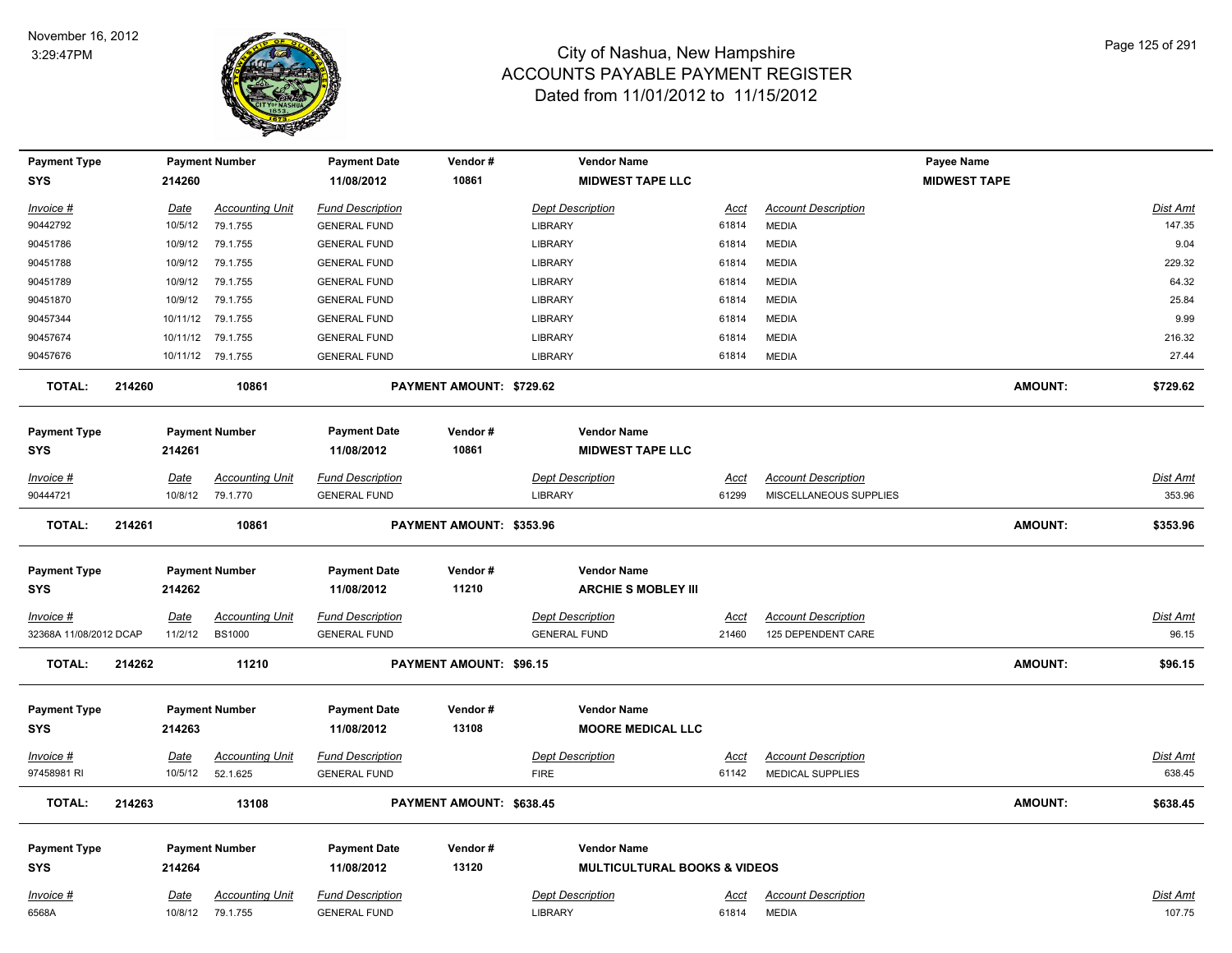

| <b>TOTAL:</b>              | 214264 |                  | 13120                  |                                   | PAYMENT AMOUNT: \$107.75   |                                              |             |                                          | <b>AMOUNT:</b>  | \$107.75        |
|----------------------------|--------|------------------|------------------------|-----------------------------------|----------------------------|----------------------------------------------|-------------|------------------------------------------|-----------------|-----------------|
| <b>Payment Type</b><br>SYS |        | 214265           | <b>Payment Number</b>  | <b>Payment Date</b><br>11/08/2012 | Vendor#<br>13131           | <b>Vendor Name</b><br><b>NAPA AUTO PARTS</b> |             |                                          |                 |                 |
| Invoice #                  |        | Date             | <b>Accounting Unit</b> | <b>Fund Description</b>           |                            | <b>Dept Description</b>                      | Acct        | <b>Account Description</b>               |                 | Dist Amt        |
| 854632                     |        | 10/15/12         | 61.1.700               | <b>GENERAL FUND</b>               |                            | <b>STREETS</b>                               | 54600       | <b>VEHICLE REPAIRS &amp; MAINTENANCE</b> |                 | 25.73           |
| 854633                     |        | 10/15/12         | 61.1.700               | <b>GENERAL FUND</b>               |                            | <b>STREETS</b>                               | 54600       | <b>VEHICLE REPAIRS &amp; MAINTENANCE</b> |                 | 16.02           |
| 854721                     |        | 10/15/12         | 61.1.700               | <b>GENERAL FUND</b>               |                            | <b>STREETS</b>                               | 54600       | VEHICLE REPAIRS & MAINTENANCE            |                 | 10.76           |
| 854752                     |        | 10/15/12         | 61.1.700               | <b>GENERAL FUND</b>               |                            | <b>STREETS</b>                               | 54600       | <b>VEHICLE REPAIRS &amp; MAINTENANCE</b> |                 | 110.97          |
| 854940                     |        | 10/16/12         | 61.1.700               | <b>GENERAL FUND</b>               |                            | <b>STREETS</b>                               | 71025       | <b>SMALL TOOLS</b>                       |                 | 459.00          |
| 854942                     |        | 10/16/12         | 61.1.700               | <b>GENERAL FUND</b>               |                            | <b>STREETS</b>                               | 54600       | VEHICLE REPAIRS & MAINTENANCE            |                 | 55.28           |
| 855025                     |        | 10/17/12         | 61.1.700               | <b>GENERAL FUND</b>               |                            | <b>STREETS</b>                               | 61299       | MISCELLANEOUS SUPPLIES                   |                 | 43.69           |
| 855027                     |        | 10/17/12         | 61.1.700               | <b>GENERAL FUND</b>               |                            | <b>STREETS</b>                               | 61299       | MISCELLANEOUS SUPPLIES                   |                 | 93.47           |
| 855108                     |        | 10/17/12         | 61.1.700               | <b>GENERAL FUND</b>               |                            | <b>STREETS</b>                               | 61299       | MISCELLANEOUS SUPPLIES                   |                 | 7.45            |
| 855228                     |        | 10/18/12         | 61.1.700               | <b>GENERAL FUND</b>               |                            | <b>STREETS</b>                               | 71025       | SMALL TOOLS                              |                 | 159.98          |
| 855279                     |        | 10/18/12         | 61.1.700               | <b>GENERAL FUND</b>               |                            | <b>STREETS</b>                               | 61299       | MISCELLANEOUS SUPPLIES                   |                 | 44.08           |
| 855280                     |        | 10/18/12         | 61.1.700               | <b>GENERAL FUND</b>               |                            | <b>STREETS</b>                               | 61299       | MISCELLANEOUS SUPPLIES                   |                 | 44.08           |
| 855476                     |        | 10/19/12         | 61.1.700               | <b>GENERAL FUND</b>               |                            | <b>STREETS</b>                               | 54600       | <b>VEHICLE REPAIRS &amp; MAINTENANCE</b> |                 | 1.23            |
| <b>TOTAL:</b>              | 214265 |                  | 13131                  |                                   | PAYMENT AMOUNT: \$1,071.74 |                                              |             |                                          | <b>AMOUNT:</b>  | \$1,071.74      |
| <b>Payment Type</b>        |        |                  | <b>Payment Number</b>  | <b>Payment Date</b>               | Vendor#                    | <b>Vendor Name</b>                           |             |                                          |                 |                 |
| SYS                        |        | 214266           |                        | 11/08/2012                        | 13131                      | <b>NAPA AUTO PARTS</b>                       |             |                                          |                 |                 |
| Invoice #                  |        | Date             | <b>Accounting Unit</b> | <b>Fund Description</b>           |                            | <b>Dept Description</b>                      | Acct        | <b>Account Description</b>               | Activity        | Dist Amt        |
| 854874                     |        | 10/16/12         | 86.3120                | <b>TRANSIT GRANTS</b>             |                            | <b>TRANSPORTATION</b>                        | 61799       | <b>VEHICLE PARTS &amp; SUPPLIES</b>      | 86.800.13.30.03 | 40.24           |
| 854881                     |        | 10/16/12         | 86.3120                | <b>TRANSIT GRANTS</b>             |                            | <b>TRANSPORTATION</b>                        | 61799       | <b>VEHICLE PARTS &amp; SUPPLIES</b>      | 86.800.13.30.01 | 3.60            |
| 854882                     |        | 10/16/12         | 86.3120                | <b>TRANSIT GRANTS</b>             |                            | <b>TRANSPORTATION</b>                        | 61799       | <b>VEHICLE PARTS &amp; SUPPLIES</b>      | 86.800.13.30.02 | 84.49           |
| 854898                     |        | 10/16/12         | 86.3120                | <b>TRANSIT GRANTS</b>             |                            | <b>TRANSPORTATION</b>                        | 61799       | <b>VEHICLE PARTS &amp; SUPPLIES</b>      | 86.800.13.30.02 | 48.91           |
| 855226                     |        | 10/18/12 86.3120 |                        | <b>TRANSIT GRANTS</b>             |                            | <b>TRANSPORTATION</b>                        | 61799       | <b>VEHICLE PARTS &amp; SUPPLIES</b>      | 86.800.13.30.02 | 98.80           |
| <b>TOTAL:</b>              | 214266 |                  | 13131                  |                                   | PAYMENT AMOUNT: \$276.04   |                                              |             |                                          | <b>AMOUNT:</b>  | \$276.04        |
| <b>Payment Type</b><br>SYS |        | 214267           | <b>Payment Number</b>  | <b>Payment Date</b><br>11/08/2012 | Vendor#<br>13131           | <b>Vendor Name</b><br><b>NAPA AUTO PARTS</b> |             |                                          |                 |                 |
| Invoice #                  |        | Date             | <b>Accounting Unit</b> | <b>Fund Description</b>           |                            | <b>Dept Description</b>                      | <u>Acct</u> | <b>Account Description</b>               |                 | <b>Dist Amt</b> |
| 854720                     |        | 10/15/12         | 69.6200.540            | <b>WASTEWATER FUND</b>            |                            | <b>WASTEWATER</b>                            | 54600       | <b>VEHICLE REPAIRS &amp; MAINTENANCE</b> |                 | 146.65          |
| <b>TOTAL:</b>              | 214267 |                  | 13131                  |                                   | PAYMENT AMOUNT: \$146.65   |                                              |             |                                          | <b>AMOUNT:</b>  | \$146.65        |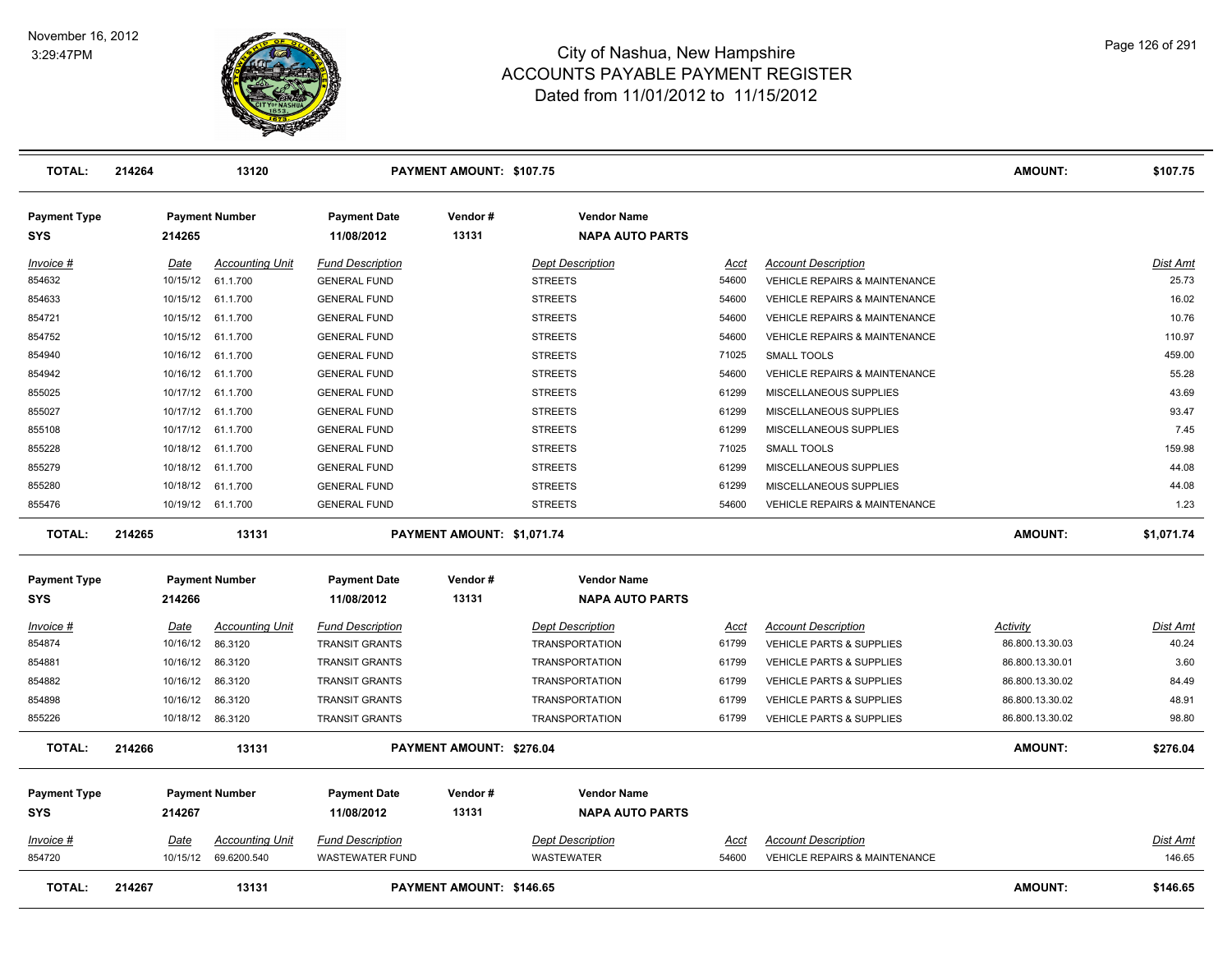

| <b>Payment Type</b>                   |        |                        | <b>Payment Number</b>              | <b>Payment Date</b>                            | Vendor#                     | <b>Vendor Name</b>                     |                      |                                                            |                 |                           |
|---------------------------------------|--------|------------------------|------------------------------------|------------------------------------------------|-----------------------------|----------------------------------------|----------------------|------------------------------------------------------------|-----------------|---------------------------|
| <b>SYS</b>                            |        | 214268                 |                                    | 11/08/2012                                     | 13137                       | <b>NASHUA FARMERS EXCHANGE INC</b>     |                      |                                                            |                 |                           |
| Invoice #                             |        | <b>Date</b>            | <b>Accounting Unit</b>             | <b>Fund Description</b>                        |                             | <b>Dept Description</b>                | <u>Acct</u>          | <b>Account Description</b>                                 | <b>Activity</b> | Dist Amt                  |
| 479-6537                              |        |                        | 10/25/12 77.3200                   | PARKS & RECREATION GRANTS                      |                             | PARKS & RECREATION GRANTS              | 61299                | MISCELLANEOUS SUPPLIES                                     | 77.1003.12.01   | 20.00                     |
| <b>TOTAL:</b>                         | 214268 |                        | 13137                              |                                                | PAYMENT AMOUNT: \$20.00     |                                        |                      |                                                            | <b>AMOUNT:</b>  | \$20.00                   |
| <b>Payment Type</b>                   |        |                        | <b>Payment Number</b>              | <b>Payment Date</b>                            | Vendor#                     | <b>Vendor Name</b>                     |                      |                                                            |                 |                           |
| <b>SYS</b>                            |        | 214269                 |                                    | 11/08/2012                                     | 13146                       | NASHUA REGIONAL PLANNING COMM          |                      |                                                            |                 |                           |
| Invoice #                             |        | Date                   | <b>Accounting Unit</b>             | <b>Fund Description</b>                        |                             | <b>Dept Description</b>                | <u>Acct</u>          | <b>Account Description</b>                                 |                 | Dist Amt                  |
| 4129                                  |        | 10/1/12                | 09.1.510                           | <b>GENERAL FUND</b>                            |                             | CIVIC & COMMUNITY ACTIVITIES           | 55221                | NASHUA REGIONAL PLANNING                                   |                 | 16,437.50                 |
| <b>TOTAL:</b>                         | 214269 |                        | 13146                              |                                                | PAYMENT AMOUNT: \$16,437.50 |                                        |                      |                                                            | <b>AMOUNT:</b>  | \$16,437.50               |
| <b>Payment Type</b>                   |        |                        | <b>Payment Number</b>              | <b>Payment Date</b>                            | Vendor#                     | <b>Vendor Name</b>                     |                      |                                                            |                 |                           |
| <b>SYS</b>                            |        | 214270                 |                                    | 11/08/2012                                     | 11473                       | <b>NEW ENGLAND PAPER &amp; SUPPLY</b>  |                      |                                                            |                 |                           |
| Invoice #                             |        | Date                   | <b>Accounting Unit</b>             | <b>Fund Description</b>                        |                             | <b>Dept Description</b>                | <u>Acct</u>          | <b>Account Description</b>                                 |                 | <u>Dist Amt</u>           |
| 11742                                 |        | 10/9/12                | 52.1.720                           | <b>GENERAL FUND</b>                            |                             | <b>FIRE</b>                            | 61428                | <b>JANITORIAL SUPPLIES</b>                                 |                 | 243.49                    |
| <b>TOTAL:</b>                         | 214270 |                        | 11473                              |                                                | PAYMENT AMOUNT: \$243.49    |                                        |                      |                                                            | <b>AMOUNT:</b>  | \$243.49                  |
| <b>Payment Type</b>                   |        |                        | <b>Payment Number</b>              | <b>Payment Date</b>                            | Vendor#                     | <b>Vendor Name</b>                     |                      |                                                            |                 |                           |
| <b>SYS</b>                            |        | 214271                 |                                    | 11/08/2012                                     | 13178                       | <b>NFPA</b>                            |                      |                                                            |                 |                           |
| $Invoice$ #<br>5643468Y               |        | <u>Date</u><br>10/6/12 | <b>Accounting Unit</b><br>52.1.640 | <b>Fund Description</b><br><b>GENERAL FUND</b> |                             | <b>Dept Description</b><br><b>FIRE</b> | <u>Acct</u><br>68335 | <b>Account Description</b><br>ARSON INVESTIGATION EXPENSES |                 | <u>Dist Amt</u><br>157.90 |
| <b>TOTAL:</b>                         | 214271 |                        | 13178                              |                                                | PAYMENT AMOUNT: \$157.90    |                                        |                      |                                                            | <b>AMOUNT:</b>  | \$157.90                  |
| <b>Payment Type</b>                   |        |                        | <b>Payment Number</b>              | <b>Payment Date</b>                            | Vendor#                     | <b>Vendor Name</b>                     |                      |                                                            |                 |                           |
| <b>SYS</b>                            |        | 214272                 |                                    | 11/08/2012                                     | 14547                       | <b>NHWPCA</b>                          |                      |                                                            |                 |                           |
| Invoice #                             |        | <u>Date</u>            | <b>Accounting Unit</b>             | <b>Fund Description</b>                        |                             | <b>Dept Description</b>                | <u>Acct</u>          | <b>Account Description</b>                                 |                 | <u>Dist Amt</u>           |
| ADIE, J RENEWAL 2013                  |        | 10/30/12               | 69.6200.670                        | <b>WASTEWATER FUND</b>                         |                             | <b>WASTEWATER</b>                      | 55200                | DUES AND MEMBERSHIPS                                       |                 | 30.00                     |
| APPERT, P RENEWAL                     |        | 10/30/12               | 69.6200.670                        | <b>WASTEWATER FUND</b>                         |                             | WASTEWATER                             | 55200                | <b>DUES AND MEMBERSHIPS</b>                                |                 | 30.00                     |
| 2013<br>BEAUDOIN H RENEWAL 13         |        | 10/30/12               | 69.6200.670                        | <b>WASTEWATER FUND</b>                         |                             | WASTEWATER                             | 55200                | DUES AND MEMBERSHIPS                                       |                 | 30.00                     |
| CAVALLARO J RENEWAL                   |        | 10/30/12               | 69.6200.670                        | WASTEWATER FUND                                |                             | WASTEWATER                             | 55200                | DUES AND MEMBERSHIPS                                       |                 | 30.00                     |
| 13<br>CIARDELLI G RENEWAL 13 10/30/12 |        |                        | 69.6200.670                        | WASTEWATER FUND                                |                             | WASTEWATER                             | 55200                | DUES AND MEMBERSHIPS                                       |                 | 30.00                     |
| <b>COLLINS P RENEWAL</b><br>2013      |        | 10/30/12               | 69.6200.670                        | <b>WASTEWATER FUND</b>                         |                             | WASTEWATER                             | 55200                | DUES AND MEMBERSHIPS                                       |                 | 30.00                     |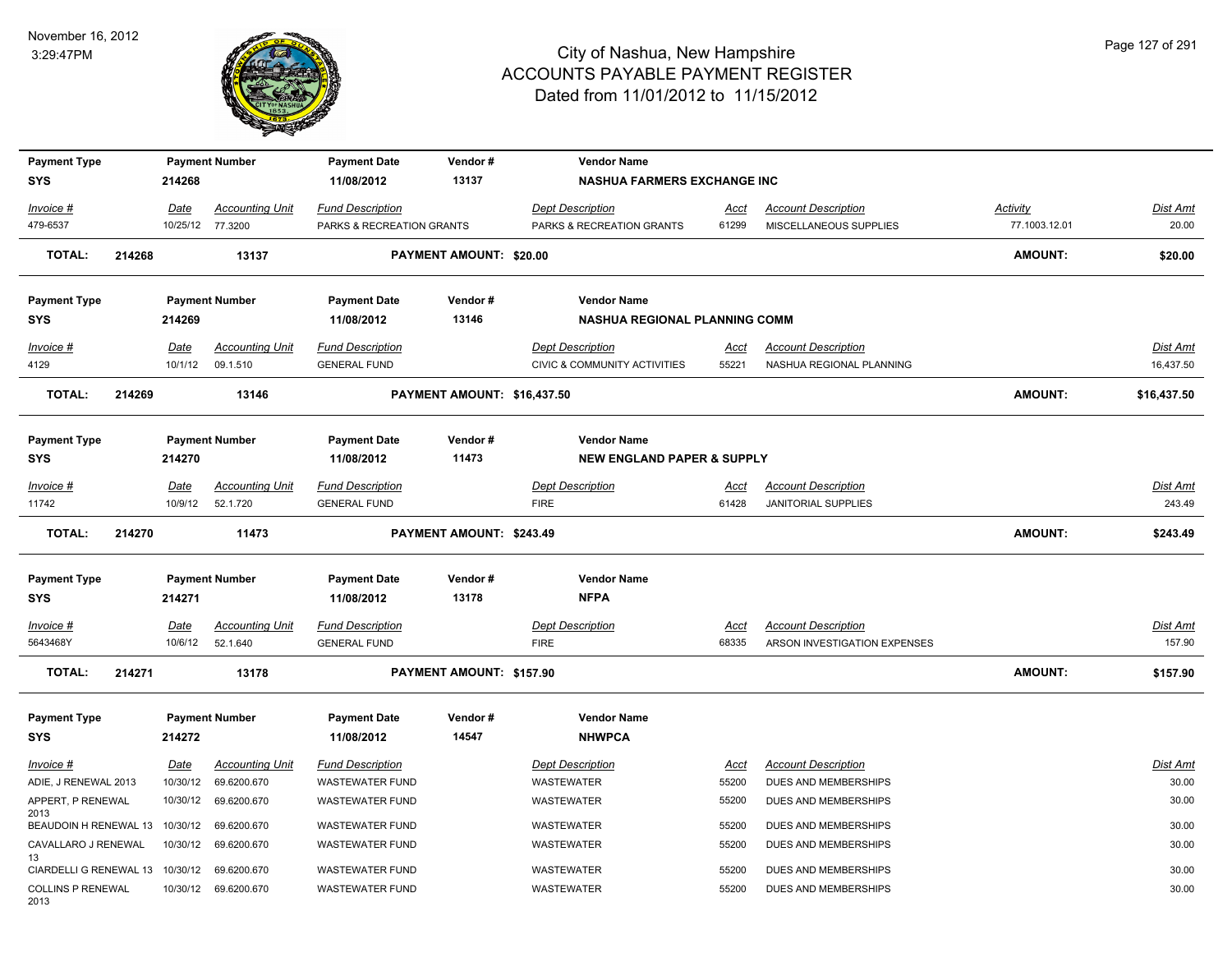

| <b>TOTAL:</b><br>214272                          |          | 14547                               |                                                  | PAYMENT AMOUNT: \$930.00               |                |                                              | <b>AMOUNT:</b> | \$930.00       |
|--------------------------------------------------|----------|-------------------------------------|--------------------------------------------------|----------------------------------------|----------------|----------------------------------------------|----------------|----------------|
| WRIGHT O RENEWAL 2013 10/30/12 69.6200.670       |          |                                     | <b>WASTEWATER FUND</b>                           | WASTEWATER                             | 55200          | DUES AND MEMBERSHIPS                         |                | 30.00          |
| TODIS, C RENEWAL 2013                            | 10/30/12 | 69.6200.670                         | <b>WASTEWATER FUND</b>                           | WASTEWATER                             | 55200          | DUES AND MEMBERSHIPS                         |                | 30.00          |
| RIBEIRO S RENEWAL 2013                           | 10/30/12 | 69.6200.670                         | <b>WASTEWATER FUND</b>                           | <b>WASTEWATER</b>                      | 55200          | DUES AND MEMBERSHIPS                         |                | 30.00          |
| PECORARO S RENEWAL<br>13                         |          | 10/30/12 69.6200.540                | <b>WASTEWATER FUND</b>                           | WASTEWATER                             | 55200          | DUES AND MEMBERSHIPS                         |                | 30.00          |
| 2013<br><b>OSBORNE N RENEWAL</b><br>2013         | 10/30/12 | 69.6200.670                         | <b>WASTEWATER FUND</b>                           | <b>WASTEWATER</b>                      | 55200          | DUES AND MEMBERSHIPS                         |                | 30.00          |
| MORSE, W RENEWAL                                 | 10/30/12 | 69.6200.670                         | <b>WASTEWATER FUND</b>                           | <b>WASTEWATER</b>                      | 55200          | DUES AND MEMBERSHIPS                         |                | 30.00          |
| 2013<br><b>MOLLEUR S RENEWAL</b><br>2013         | 10/30/12 | 69.6200.670                         | <b>WASTEWATER FUND</b>                           | WASTEWATER                             | 55200          | DUES AND MEMBERSHIPS                         |                | 30.00          |
| <b>MEYERS, E RENEWAL</b>                         |          | 10/30/12 69.6200.670                | <b>WASTEWATER FUND</b>                           | <b>WASTEWATER</b>                      | 55200          | DUES AND MEMBERSHIPS                         |                | 30.00          |
| LOWE, K RENEWAL 2013                             | 10/30/12 | 69.6200.540                         | <b>WASTEWATER FUND</b>                           | <b>WASTEWATER</b>                      | 55200          | DUES AND MEMBERSHIPS                         |                | 30.00          |
| 2013<br><b>LECOMTE S RENEWAL</b><br>2013         | 10/30/12 | 69.6200.540                         | <b>WASTEWATER FUND</b>                           | <b>WASTEWATER</b>                      | 55200          | DUES AND MEMBERSHIPS                         |                | 30.00          |
| <b>LECLERC M RENEWAL</b>                         | 10/30/12 | 69.6200.670                         | <b>WASTEWATER FUND</b>                           | <b>WASTEWATER</b>                      | 55200          | DUES AND MEMBERSHIPS                         |                | 30.00          |
| 2013<br>LAVALLEY, J RENEWAL 13                   | 10/30/12 | 69.6200.670                         | <b>WASTEWATER FUND</b>                           | WASTEWATER                             | 55200          | DUES AND MEMBERSHIPS                         |                | 30.00          |
| <b>KEATING W RENEWAL</b>                         |          | 10/30/12 69.6200.540                | WASTEWATER FUND                                  | WASTEWATER                             | 55200          | DUES AND MEMBERSHIPS                         |                | 30.00          |
| HYLAND F RENEWAL 2013                            | 10/30/12 | 69.6200.670                         | <b>WASTEWATER FUND</b>                           | WASTEWATER                             | 55200          | DUES AND MEMBERSHIPS                         |                | 30.00          |
| HOULE, R RENEWAL 2013                            | 10/30/12 | 69.6200.670                         | <b>WASTEWATER FUND</b>                           | <b>WASTEWATER</b>                      | 55200          | DUES AND MEMBERSHIPS                         |                | 30.00          |
| HABERMAN, R RENEWAL<br>13<br>HAYDEN J RENEWAL 13 | 10/30/12 | 69.6200.540<br>10/30/12 69.6200.670 | <b>WASTEWATER FUND</b><br><b>WASTEWATER FUND</b> | <b>WASTEWATER</b><br><b>WASTEWATER</b> | 55200<br>55200 | DUES AND MEMBERSHIPS<br>DUES AND MEMBERSHIPS |                | 30.00<br>30.00 |
| <b>GULLIVER, W RENEWAL</b><br>13                 | 10/30/12 | 69.6200.670                         | <b>WASTEWATER FUND</b>                           | WASTEWATER                             | 55200          | DUES AND MEMBERSHIPS                         |                | 30.00          |
| GILL, A RENEWAL 2013                             | 10/30/12 | 69.6200.540                         | <b>WASTEWATER FUND</b>                           | WASTEWATER                             | 55200          | DUES AND MEMBERSHIPS                         |                | 30.00          |
| <b>GAGNON R RENEWAL</b><br>2013                  |          | 10/30/12 69.6200.670                | <b>WASTEWATER FUND</b>                           | <b>WASTEWATER</b>                      | 55200          | DUES AND MEMBERSHIPS                         |                | 30.00          |
| FOTE, P RENEWAL 2013                             | 10/30/12 | 69.6200.540                         | <b>WASTEWATER FUND</b>                           | <b>WASTEWATER</b>                      | 55200          | DUES AND MEMBERSHIPS                         |                | 30.00          |
| 2013<br>FERNANDEZ M RENEWAL<br>13                | 10/30/12 | 69.6200.670                         | <b>WASTEWATER FUND</b>                           | WASTEWATER                             | 55200          | DUES AND MEMBERSHIPS                         |                | 30.00          |
| <b>ESSENSA D RENEWAL</b>                         | 10/30/12 | 69.6200.540                         | <b>WASTEWATER FUND</b>                           | <b>WASTEWATER</b>                      | 55200          | DUES AND MEMBERSHIPS                         |                | 30.00          |
| 2013<br>DAVIS, M RENEWAL 2013                    | 10/30/12 | 69.6200.670                         | <b>WASTEWATER FUND</b>                           | <b>WASTEWATER</b>                      | 55200          | DUES AND MEMBERSHIPS                         |                | 30.00          |
| <b>CUSATO M RENEWAL</b>                          |          | 10/30/12 69.6200.670                | <b>WASTEWATER FUND</b>                           | <b>WASTEWATER</b>                      | 55200          | DUES AND MEMBERSHIPS                         |                | 30.00          |

| <b>Payment Type</b><br><b>SYS</b> | 214273 | <b>Payment Number</b>  | <b>Payment Date</b><br>11/08/2012 | Vendor#<br>14557 | <b>Vendor Name</b><br><b>NORTHEAST NURSERY INC</b> |       |                                     |                 |
|-----------------------------------|--------|------------------------|-----------------------------------|------------------|----------------------------------------------------|-------|-------------------------------------|-----------------|
| Invoice #                         | Date   | <b>Accounting Unit</b> | <b>Fund Description</b>           |                  | <b>Dept Description</b>                            | Acct  | <b>Account Description</b>          | <u>Dist Amt</u> |
| 257893                            | 7/2/12 | 61.1.670               | <b>GENERAL FUND</b>               |                  | <b>STREETS</b>                                     | 54280 | <b>BUILDING/GROUNDS MAINTENANCE</b> | 731.00          |
| 257958                            | 7/3/12 | 61.1.670               | <b>GENERAL FUND</b>               |                  | <b>STREETS</b>                                     | 54280 | <b>BUILDING/GROUNDS MAINTENANCE</b> | 104.50          |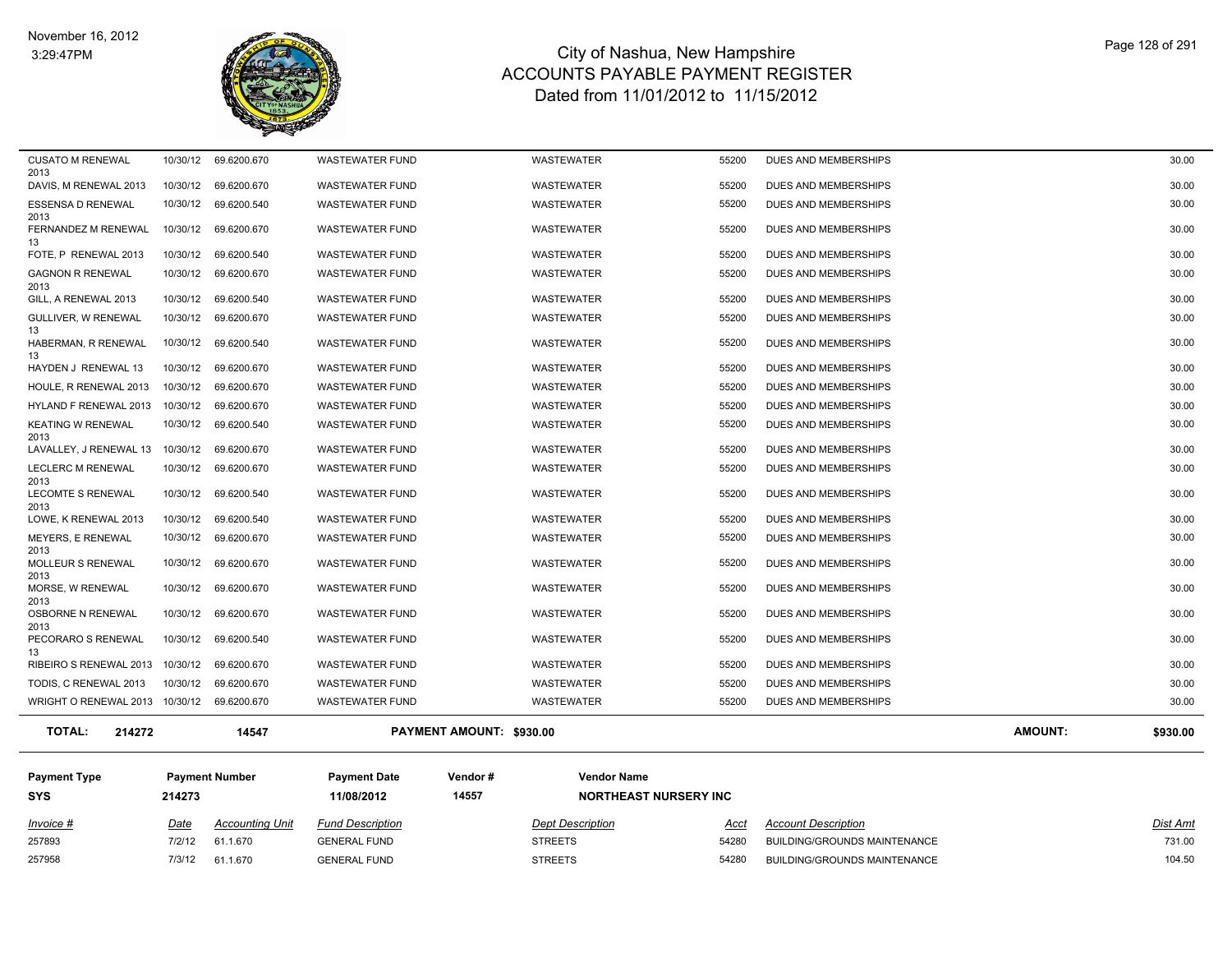

| <b>TOTAL:</b>                       | 214273 |                        | 14557                                       |                                                | PAYMENT AMOUNT: \$835.50    |                                                              |                      |                                                               | <b>AMOUNT:</b> | \$835.50                     |
|-------------------------------------|--------|------------------------|---------------------------------------------|------------------------------------------------|-----------------------------|--------------------------------------------------------------|----------------------|---------------------------------------------------------------|----------------|------------------------------|
| <b>Payment Type</b><br><b>SYS</b>   |        | 214274                 | <b>Payment Number</b>                       | <b>Payment Date</b><br>11/08/2012              | Vendor#<br>15335            | <b>Vendor Name</b><br><b>ON THE WATER</b>                    |                      |                                                               |                |                              |
| Invoice #<br><b>SEASON 8 DVD</b>    |        | Date                   | <b>Accounting Unit</b><br>10/10/12 79.1.500 | <b>Fund Description</b><br><b>GENERAL FUND</b> |                             | <b>Dept Description</b><br><b>LIBRARY</b>                    | Acct<br>55699        | <b>Account Description</b><br>OTHER CONTRACTED SERVICES       |                | <b>Dist Amt</b><br>29.95     |
| <b>TOTAL:</b>                       | 214274 |                        | 15335                                       |                                                | PAYMENT AMOUNT: \$29.95     |                                                              |                      |                                                               | <b>AMOUNT:</b> | \$29.95                      |
| <b>Payment Type</b><br><b>SYS</b>   |        | 214275                 | <b>Payment Number</b>                       | <b>Payment Date</b><br>11/08/2012              | Vendor#<br>15098            | <b>Vendor Name</b><br><b>PARABEN CORP</b>                    |                      |                                                               |                |                              |
| Invoice #<br>34794                  |        | Date<br>10/3/12        | <b>Accounting Unit</b><br>50.1.635          | <b>Fund Description</b><br><b>GENERAL FUND</b> |                             | <b>Dept Description</b><br>POLICE                            | Acct<br>71999        | <b>Account Description</b><br>MISCELLANEOUS EQUIPMENT         |                | Dist Amt<br>510.00           |
| <b>TOTAL:</b>                       | 214275 |                        | 15098                                       |                                                | PAYMENT AMOUNT: \$510.00    |                                                              |                      |                                                               | <b>AMOUNT:</b> | \$510.00                     |
| <b>Payment Type</b><br><b>SYS</b>   |        | 214276                 | <b>Payment Number</b>                       | <b>Payment Date</b><br>11/08/2012              | Vendor#<br>12010            | <b>Vendor Name</b><br><b>PATRIOT PROPERTIES INC</b>          |                      |                                                               |                |                              |
| Invoice #<br>9950                   |        | <u>Date</u><br>7/1/12  | <b>Accounting Unit</b><br>32.1.500          | <b>Fund Description</b><br><b>GENERAL FUND</b> |                             | <b>Dept Description</b><br>ASSESSING                         | <u>Acct</u><br>53628 | <b>Account Description</b><br>CONTRACT SERVICES               |                | <u>Dist Amt</u><br>13,900.00 |
| <b>TOTAL:</b>                       | 214276 |                        | 12010                                       |                                                | PAYMENT AMOUNT: \$13,900.00 |                                                              |                      |                                                               | AMOUNT:        | \$13,900.00                  |
| <b>Payment Type</b><br><b>SYS</b>   |        | 214277                 | <b>Payment Number</b>                       | <b>Payment Date</b><br>11/08/2012              | Vendor#<br>13321            | <b>Vendor Name</b><br>PIONEER TREE SERVICE LLC               |                      |                                                               |                |                              |
| Invoice #<br>STUMP GRINDING 09/6/12 |        | Date<br>9/6/12         | <b>Accounting Unit</b><br>61.1.675          | <b>Fund Description</b><br><b>GENERAL FUND</b> |                             | <b>Dept Description</b><br><b>STREETS</b>                    | Acct<br>55699        | <b>Account Description</b><br>OTHER CONTRACTED SERVICES       |                | <b>Dist Amt</b><br>180.00    |
| <b>TOTAL:</b>                       | 214277 |                        | 13321                                       |                                                | PAYMENT AMOUNT: \$180.00    |                                                              |                      |                                                               | <b>AMOUNT:</b> | \$180.00                     |
| <b>Payment Type</b><br><b>SYS</b>   |        | 214278                 | <b>Payment Number</b>                       | <b>Payment Date</b><br>11/08/2012              | Vendor#<br>13342            | <b>Vendor Name</b><br><b>POWER &amp; TELEPHONE SUPPLY CO</b> |                      |                                                               |                |                              |
| $Invoice$ #<br>5263028-00           |        | <u>Date</u><br>10/9/12 | <b>Accounting Unit</b><br>52.1.620          | <b>Fund Description</b><br><b>GENERAL FUND</b> |                             | <b>Dept Description</b><br><b>FIRE</b>                       | Acct<br>61699        | <b>Account Description</b><br><b>EQUIPMENT MAINT SUPPLIES</b> |                | <u>Dist Amt</u><br>3,577.80  |
| <b>TOTAL:</b>                       | 214278 |                        | 13342                                       |                                                | PAYMENT AMOUNT: \$3,577.80  |                                                              |                      |                                                               | <b>AMOUNT:</b> | \$3,577.80                   |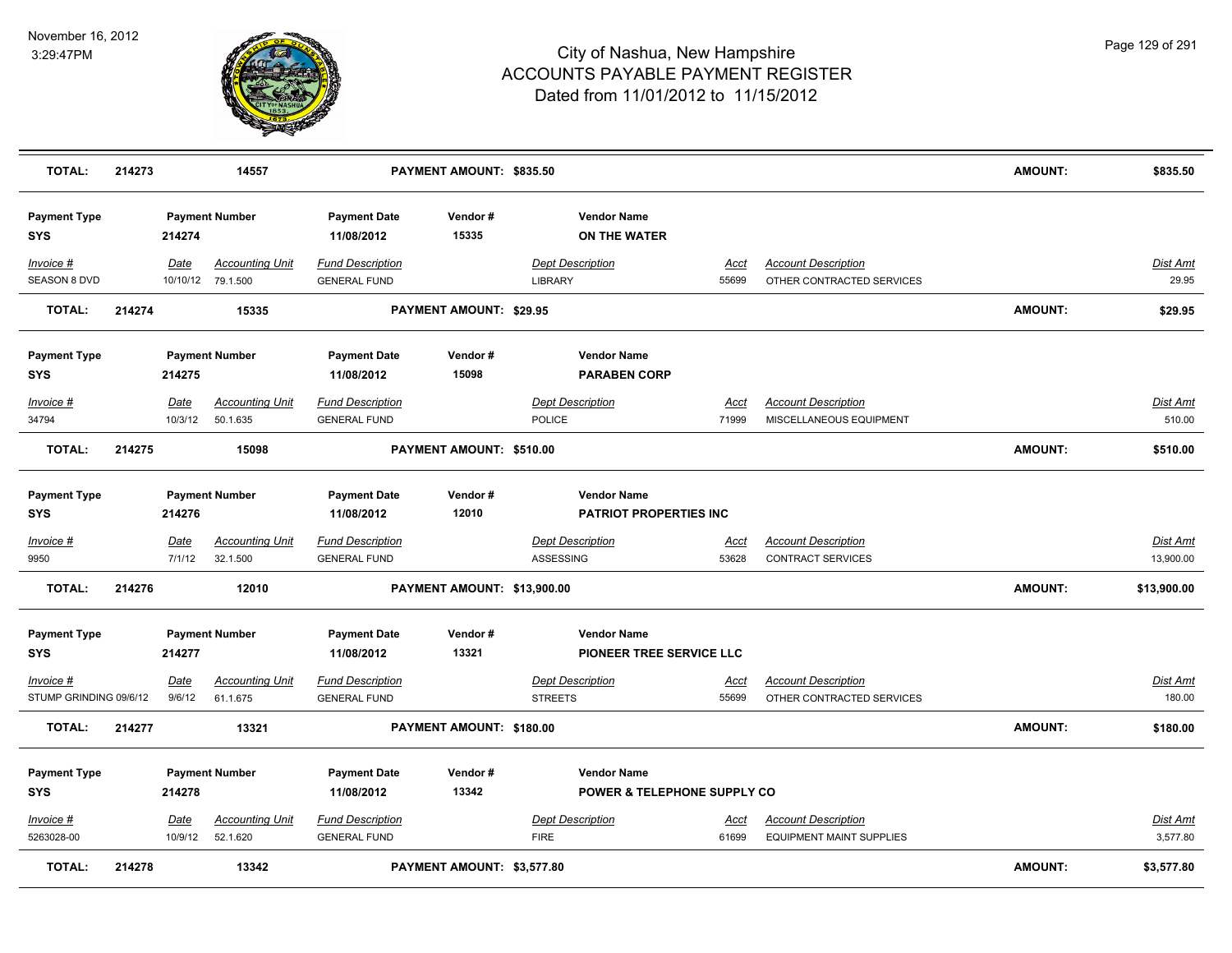

| <b>Payment Type</b> |        |          | <b>Payment Number</b>  | <b>Payment Date</b>                    | Vendor#                     | <b>Vendor Name</b>                            |                                    |                              |                 |                 |
|---------------------|--------|----------|------------------------|----------------------------------------|-----------------------------|-----------------------------------------------|------------------------------------|------------------------------|-----------------|-----------------|
| <b>SYS</b>          |        | 214279   |                        | 11/08/2012                             | 11435                       |                                               | PRISM CONTRACTORS & ENGINEERS      |                              |                 |                 |
| Invoice #           |        | Date     | <b>Accounting Unit</b> | <b>Fund Description</b>                |                             | <b>Dept Description</b>                       | Acct                               | <b>Account Description</b>   | Activity        | Dist Amt        |
| CON-001-001         |        | 8/20/12  | 69.6200.950            | <b>WASTEWATER FUND</b>                 |                             | <b>WASTEWATER</b>                             | 81700                              | <b>INFRASTRUCTURE</b>        | 1044.69.01.30   | 13,125.00       |
| <b>TOTAL:</b>       | 214279 |          | 11435                  |                                        | PAYMENT AMOUNT: \$13,125.00 |                                               |                                    |                              | <b>AMOUNT:</b>  | \$13,125.00     |
| <b>Payment Type</b> |        |          | <b>Payment Number</b>  | <b>Payment Date</b>                    | Vendor#                     | <b>Vendor Name</b>                            |                                    |                              |                 |                 |
| <b>SYS</b>          |        | 214280   |                        | 11/08/2012                             | 10942                       |                                               | <b>PROPERTY VALUATION ADVISORS</b> |                              |                 |                 |
| Invoice #           |        | Date     | <b>Accounting Unit</b> | <b>Fund Description</b>                |                             | <b>Dept Description</b>                       | Acct                               | <b>Account Description</b>   |                 | Dist Amt        |
| 2012057             |        | 11/1/12  | 95.1010                | <b>GF-PRIOR YEAR ESCROWS</b>           |                             | <b>OVERLAY-PRIOR YEAR</b>                     | 94100                              | PRIOR YEAR ENCUMBRANCES      |                 | 660.00          |
| <b>TOTAL:</b>       | 214280 |          | 10942                  |                                        | PAYMENT AMOUNT: \$660.00    |                                               |                                    |                              | <b>AMOUNT:</b>  | \$660.00        |
| <b>Payment Type</b> |        |          | <b>Payment Number</b>  | <b>Payment Date</b>                    | Vendor#                     | <b>Vendor Name</b>                            |                                    |                              |                 |                 |
| <b>SYS</b>          |        | 214281   |                        | 11/08/2012                             | 13417                       | <b>REDIMIX COMPANIES INC</b>                  |                                    |                              |                 |                 |
| Invoice #           |        | Date     | <b>Accounting Unit</b> | <b>Fund Description</b>                |                             | <b>Dept Description</b>                       | <u>Acct</u>                        | <b>Account Description</b>   | <b>Activity</b> | Dist Amt        |
| 78926-1             |        | 7/26/12  | TF60.7530              | P&Z-SIDEWALK CONSTRUCTION<br><b>SE</b> |                             | <b>ENG-SIDEWALK CONSTRUCTION</b><br><b>SE</b> | 54210                              | <b>CONSTRUCTION SERVICES</b> | 1000            | 3,591.25        |
| <b>TOTAL:</b>       | 214281 |          | 13417                  |                                        | PAYMENT AMOUNT: \$3,591.25  |                                               |                                    |                              | <b>AMOUNT:</b>  | \$3,591.25      |
| <b>Payment Type</b> |        |          | <b>Payment Number</b>  | <b>Payment Date</b>                    | Vendor#                     | <b>Vendor Name</b>                            |                                    |                              |                 |                 |
| <b>SYS</b>          |        | 214282   |                        | 11/08/2012                             | 13431                       |                                               | <b>RESOURCE MANAGEMENT INC</b>     |                              |                 |                 |
| Invoice #           |        | Date     | <b>Accounting Unit</b> | <b>Fund Description</b>                |                             | <b>Dept Description</b>                       | Acct                               | <b>Account Description</b>   |                 | Dist Amt        |
| 15683               |        |          | 10/31/12 69.6200.670   | <b>WASTEWATER FUND</b>                 |                             | <b>WASTEWATER</b>                             | 54221                              | <b>DISPOSAL SERVICES</b>     |                 | 25,525.11       |
| <b>TOTAL:</b>       | 214282 |          | 13431                  |                                        | PAYMENT AMOUNT: \$25,269.86 |                                               | <b>DISCOUNT:</b>                   | 255.25                       | <b>AMOUNT:</b>  | \$25,525.11     |
| <b>Payment Type</b> |        |          | <b>Payment Number</b>  | <b>Payment Date</b>                    | Vendor#                     | <b>Vendor Name</b>                            |                                    |                              |                 |                 |
| <b>SYS</b>          |        | 214283   |                        | 11/08/2012                             | 13447                       | <b>RILEYS SPORT SHOP INC</b>                  |                                    |                              |                 |                 |
| $Invoice$ #         |        | Date     | <u>Accounting Unit</u> | <b>Fund Description</b>                |                             | <b>Dept Description</b>                       | <u>Acct</u>                        | <b>Account Description</b>   | Activity        | <b>Dist Amt</b> |
| 25429               |        | 10/23/12 | 50.1.500               | <b>GENERAL FUND</b>                    |                             | POLICE                                        | 61110                              | PROTECTIVE CLOTHING          |                 | 1,562.50        |
| 25429               |        |          | 10/23/12 50.3050       | POLICE GRANTS FUND                     |                             | POLICE GRANTS FUND                            | 61110                              | PROTECTIVE CLOTHING          | 50.1005.11.01   | 1,562.50        |
| TOTAL:              | 214283 |          | 13447                  |                                        | PAYMENT AMOUNT: \$3,125.00  |                                               |                                    |                              | <b>AMOUNT:</b>  | \$3,125.00      |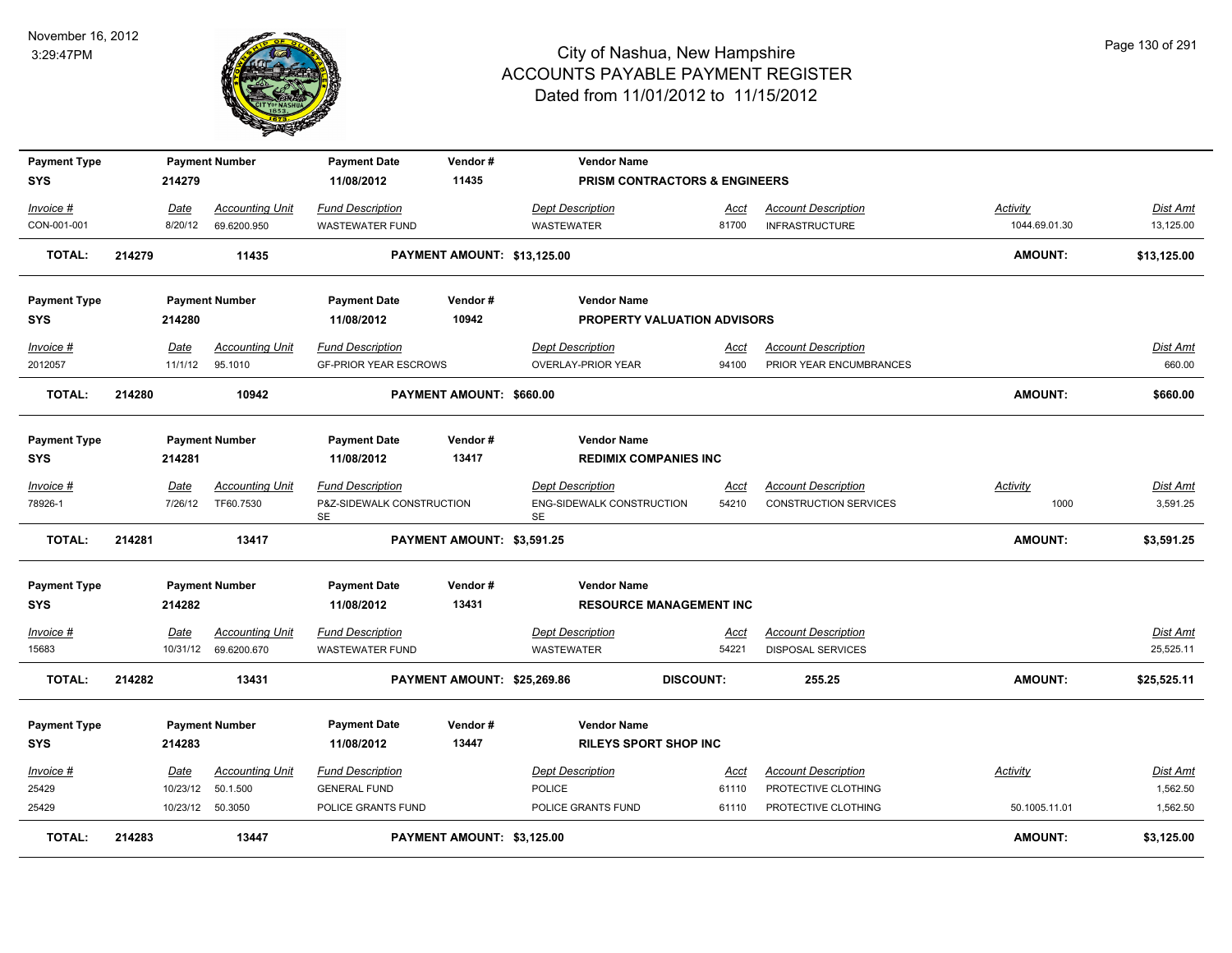

| <b>Payment Type</b>    |        |             | <b>Payment Number</b>  | <b>Payment Date</b>          | Vendor#                    | <b>Vendor Name</b>                  |                      |                                                                        | Payee Name                   |                    |
|------------------------|--------|-------------|------------------------|------------------------------|----------------------------|-------------------------------------|----------------------|------------------------------------------------------------------------|------------------------------|--------------------|
| <b>SYS</b>             |        | 214284      |                        | 11/08/2012                   | 13486                      | <b>RYDER FLEET PRODUCTS COM INC</b> |                      |                                                                        | <b>RYDER FLEET PRODUCTS</b>  |                    |
|                        |        |             |                        |                              |                            |                                     |                      |                                                                        |                              |                    |
| Invoice #              |        | <b>Date</b> | <b>Accounting Unit</b> | <b>Fund Description</b>      |                            | <b>Dept Description</b>             | Acct                 | <b>Account Description</b>                                             | <b>Activity</b>              | <b>Dist Amt</b>    |
| 2701601                |        | 10/5/12     | 86.3120                | <b>TRANSIT GRANTS</b>        |                            | <b>TRANSPORTATION</b>               | 61799                | VEHICLE PARTS & SUPPLIES                                               | 86.800.13.30.04              | 121.30             |
| 2704341                |        |             | 10/10/12 86.3120       | <b>TRANSIT GRANTS</b>        |                            | <b>TRANSPORTATION</b>               | 61299                | MISCELLANEOUS SUPPLIES                                                 | 86.800.13.40.01              | 88.55              |
| <b>TOTAL:</b>          | 214284 |             | 13486                  |                              | PAYMENT AMOUNT: \$209.85   |                                     |                      |                                                                        | <b>AMOUNT:</b>               | \$209.85           |
| <b>Payment Type</b>    |        |             | <b>Payment Number</b>  | <b>Payment Date</b>          | Vendor#                    | <b>Vendor Name</b>                  |                      |                                                                        |                              |                    |
| <b>SYS</b>             |        | 214285      |                        | 11/08/2012                   | 13498                      | <b>SALVATION ARMY</b>               |                      |                                                                        |                              |                    |
| Invoice #              |        | Date        | <b>Accounting Unit</b> | <b>Fund Description</b>      |                            | <b>Dept Description</b>             | Acct                 | <b>Account Description</b>                                             |                              | Dist Amt           |
| EOC/HURRICANE SANDY    |        | 10/31/12    | 56.1010                | <b>GF-PRIOR YEAR ESCROWS</b> |                            | <b>EMERGENCY MGT-PRIOR YEAR</b>     | 68325                | <b>EMERGENCY PREPAREDNESS</b>                                          |                              | 298.61             |
| TOTAL:                 | 214285 |             | 13498                  |                              | PAYMENT AMOUNT: \$298.61   |                                     |                      |                                                                        | <b>AMOUNT:</b>               | \$298.61           |
| <b>Payment Type</b>    |        |             | <b>Payment Number</b>  | <b>Payment Date</b>          | Vendor#                    | <b>Vendor Name</b>                  |                      |                                                                        |                              |                    |
| <b>SYS</b>             |        | 214286      |                        | 11/08/2012                   | 13504                      | <b>SANEL AUTO PARTS CO</b>          |                      |                                                                        |                              |                    |
|                        |        |             |                        |                              |                            |                                     |                      |                                                                        |                              |                    |
| Invoice #              |        | Date        | <b>Accounting Unit</b> | <b>Fund Description</b>      |                            | <b>Dept Description</b>             | Acct                 | <b>Account Description</b>                                             |                              | <b>Dist Amt</b>    |
| 02OS7465               |        | 10/9/12     | 61.1.700               | <b>GENERAL FUND</b>          |                            | <b>STREETS</b>                      | 61799                | <b>VEHICLE PARTS &amp; SUPPLIES</b>                                    |                              | 3.74               |
| 02OS8589               |        | 10/9/12     | 61.1.700               | <b>GENERAL FUND</b>          |                            | <b>STREETS</b>                      | 54600                | VEHICLE REPAIRS & MAINTENANCE                                          |                              | 75.49              |
| 02OS8645               |        | 10/9/12     | 61.1.700               | <b>GENERAL FUND</b>          |                            | <b>STREETS</b>                      | 54600                | VEHICLE REPAIRS & MAINTENANCE                                          |                              | 30.36              |
| 02OT4550               |        | 10/10/12    | 61.1.700               | <b>GENERAL FUND</b>          |                            | <b>STREETS</b>                      | 61799                | VEHICLE PARTS & SUPPLIES                                               |                              | 3.74               |
| 02OT4875               |        |             | 10/10/12 61.1.700      | <b>GENERAL FUND</b>          |                            | <b>STREETS</b>                      | 61799                | <b>VEHICLE PARTS &amp; SUPPLIES</b>                                    |                              | 17.90              |
| 02OU1331               |        |             | 10/11/12 61.1.700      | <b>GENERAL FUND</b>          |                            | <b>STREETS</b>                      | 54600                | VEHICLE REPAIRS & MAINTENANCE                                          |                              | 11.05              |
| 02OU1993               |        |             | 10/11/12 61.1.700      | <b>GENERAL FUND</b>          |                            | <b>STREETS</b>                      | 71025                | <b>SMALL TOOLS</b>                                                     |                              | 35.94              |
| <b>TOTAL:</b>          | 214286 |             | 13504                  |                              | PAYMENT AMOUNT: \$178.22   |                                     | <b>DISCOUNT:</b>     | 3.56                                                                   | <b>AMOUNT:</b>               | \$178.22           |
| <b>Payment Type</b>    |        |             | <b>Payment Number</b>  | <b>Payment Date</b>          | Vendor#                    | <b>Vendor Name</b>                  |                      |                                                                        |                              |                    |
| <b>SYS</b>             |        | 214287      |                        | 11/08/2012                   | 14960                      | <b>SANOFI PASTEUR INC</b>           |                      |                                                                        |                              |                    |
| <u>Invoice #</u>       |        | <b>Date</b> | <b>Accounting Unit</b> | <b>Fund Description</b>      |                            | <b>Dept Description</b>             | <u>Acct</u>          | <b>Account Description</b>                                             |                              | <b>Dist Amt</b>    |
| 900586635              |        | 9/12/12     | 13.6600.525            | BENEFITS SELF INSURANCE FUND |                            | BENEFITS ADMINISTRATION             | 52809                | <b>WELLNESS PROGRAM</b>                                                |                              | 3,733.98           |
|                        |        |             |                        |                              |                            |                                     |                      |                                                                        |                              |                    |
| <b>TOTAL:</b>          | 214287 |             | 14960                  |                              | PAYMENT AMOUNT: \$3,733.98 |                                     |                      |                                                                        | <b>AMOUNT:</b>               | \$3,733.98         |
| <b>Payment Type</b>    |        |             | <b>Payment Number</b>  | <b>Payment Date</b>          | Vendor#                    | <b>Vendor Name</b>                  |                      |                                                                        | Payee Name                   |                    |
| <b>SYS</b>             |        | 214288      |                        | 11/08/2012                   | 13614                      | <b>SOUTHWORTH-MILTON INC</b>        |                      |                                                                        | <b>SOUTHWORTH MILTON INC</b> |                    |
|                        |        |             | <b>Accounting Unit</b> | <b>Fund Description</b>      |                            | <b>Dept Description</b>             |                      |                                                                        |                              |                    |
| Invoice #<br>02C161729 |        | <b>Date</b> | 10/23/12 61.1.700      | <b>GENERAL FUND</b>          |                            | <b>STREETS</b>                      | <u>Acct</u><br>54600 | <b>Account Description</b><br><b>VEHICLE REPAIRS &amp; MAINTENANCE</b> |                              | Dist Amt<br>152.72 |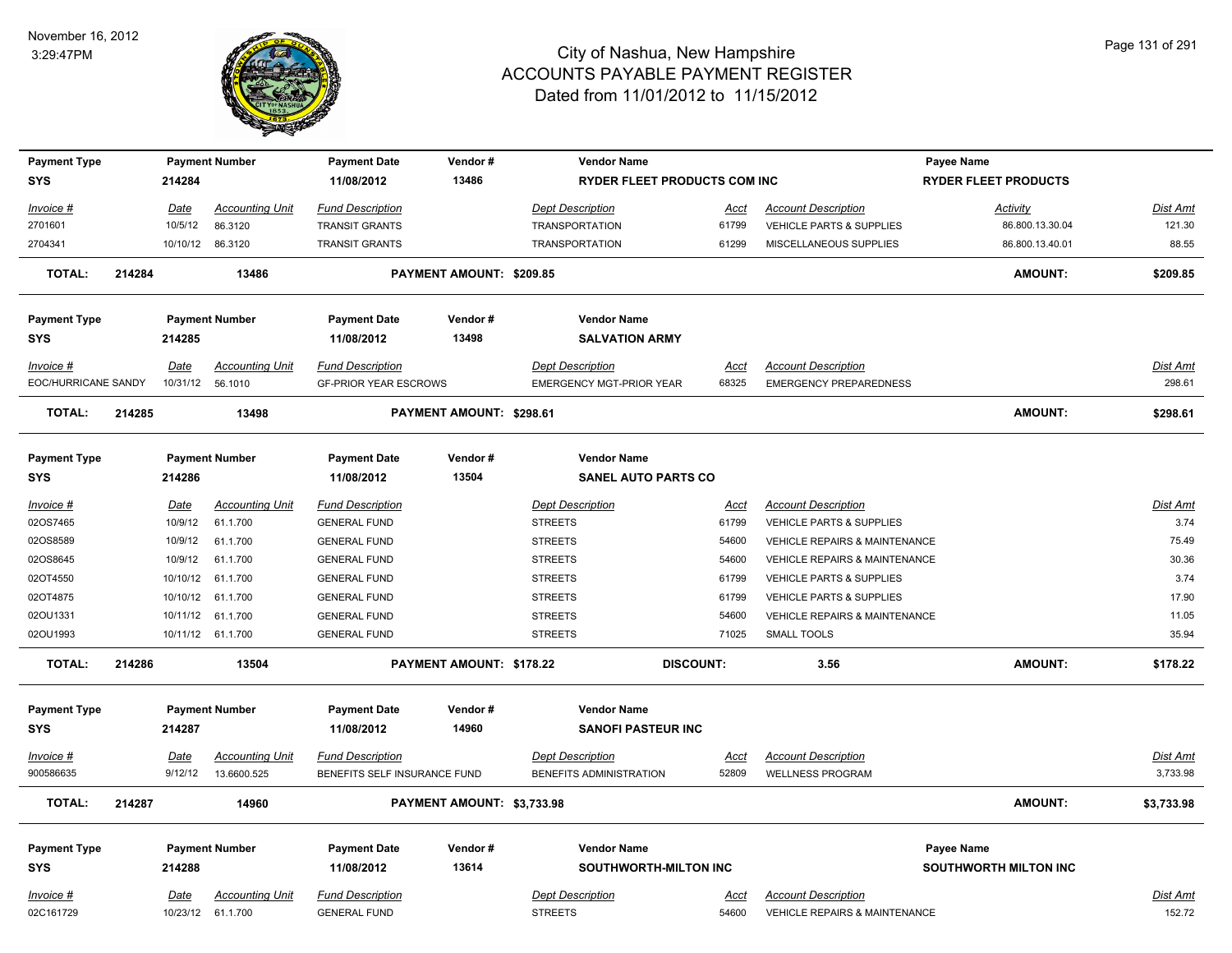

| <b>TOTAL:</b>                     | 214288 |             | 13614                  |                                   | PAYMENT AMOUNT: \$152.72   |                                          |                                    |                            | <b>AMOUNT:</b>  | \$152.72        |
|-----------------------------------|--------|-------------|------------------------|-----------------------------------|----------------------------|------------------------------------------|------------------------------------|----------------------------|-----------------|-----------------|
| <b>Payment Type</b><br><b>SYS</b> |        | 214289      | <b>Payment Number</b>  | <b>Payment Date</b><br>11/08/2012 | Vendor#<br>11963           | <b>Vendor Name</b>                       | <b>STAPLES BUSINESS ADVANTAGE</b>  |                            |                 |                 |
|                                   |        |             |                        |                                   |                            |                                          |                                    |                            |                 |                 |
| Invoice #                         |        | Date        | <b>Accounting Unit</b> | <b>Fund Description</b>           |                            | <b>Dept Description</b>                  | Acct                               | <b>Account Description</b> | Activity        | Dist Amt        |
| 3181767322                        |        | 9/12/12     | 18.1.500               | <b>GENERAL FUND</b>               |                            | OTHER GENERAL GOV'T                      | 45960                              | <b>VENDOR DISCOUNTS</b>    |                 | $-13.50$        |
| 3181767322                        |        | 9/12/12     | 69.6200.670            | <b>WASTEWATER FUND</b>            |                            | WASTEWATER                               | 61149                              | <b>LABORATORY SUPPLIES</b> |                 | 450.00          |
| 3183484268                        |        | 10/5/12     | 44.1.720               | <b>GENERAL FUND</b>               |                            | EDGEWOOD CEMETERY                        | 61100                              | OFFICE SUPPLIES            |                 | 146.37          |
| 3183484269                        |        | 10/5/12     | 22.1.500               | <b>GENERAL FUND</b>               |                            | <b>INFORMATION TECHNOLOGY</b>            | 61100                              | OFFICE SUPPLIES            |                 | 34.69           |
| 3183715522                        |        | 10/6/12     | 69.6200.670            | <b>WASTEWATER FUND</b>            |                            | <b>WASTEWATER</b>                        | 61100                              | OFFICE SUPPLIES            |                 | 31.33           |
| 3183715523                        |        | 10/6/12     | 60.1.665               | <b>GENERAL FUND</b>               |                            | <b>PUBLIC</b><br>WORKS-ADMIN/ENGINEERING | 61299                              | MISCELLANEOUS SUPPLIES     |                 | 181.11          |
| 3183715524                        |        | 10/6/12     | 81.1.500               | <b>GENERAL FUND</b>               |                            | COMMUNITY DEVELOPMENT                    | 61100                              | OFFICE SUPPLIES            |                 | 31.97           |
| 3183715525                        |        | 10/6/12     | 81.1.500               | <b>GENERAL FUND</b>               |                            | <b>COMMUNITY DEVELOPMENT</b>             | 61650                              | <b>COPIER SUPPLIES</b>     |                 | 135.44          |
| 3183743244                        |        | 10/9/12     | 32.1.500               | <b>GENERAL FUND</b>               |                            | ASSESSING                                | 44184                              | <b>PHOTOCOPIES</b>         |                 | 128.94          |
| 3184249196                        |        | 10/19/12    | 69.6200.670            | <b>WASTEWATER FUND</b>            |                            | <b>WASTEWATER</b>                        | 61100                              | <b>OFFICE SUPPLIES</b>     |                 | 97.00           |
| 3184249197                        |        | 10/19/12    | 77.1.500               | <b>GENERAL FUND</b>               |                            | PARKS & RECREATION                       | 61100                              | OFFICE SUPPLIES            |                 | 57.82           |
| 3184249198                        |        |             | 10/19/12 86.3120       | <b>TRANSIT GRANTS</b>             |                            | <b>TRANSPORTATION</b>                    | 61299                              | MISCELLANEOUS SUPPLIES     | 86.800.13.10.10 | 113.47          |
| <b>TOTAL:</b>                     | 214289 |             | 11963                  |                                   | PAYMENT AMOUNT: \$1,394.64 |                                          | <b>DISCOUNT:</b>                   | 18.71                      | <b>AMOUNT:</b>  | \$1,394.64      |
| <b>Payment Type</b>               |        |             | <b>Payment Number</b>  | <b>Payment Date</b>               | Vendor#                    | <b>Vendor Name</b>                       |                                    |                            |                 |                 |
| <b>SYS</b>                        |        | 214290      |                        | 11/08/2012                        | 13649                      | <b>STATE OF NH UC</b>                    |                                    |                            |                 |                 |
| $Invoice$ #                       |        | <b>Date</b> | <b>Accounting Unit</b> | <b>Fund Description</b>           |                            | <b>Dept Description</b>                  | Acct                               | <b>Account Description</b> |                 | Dist Amt        |
| 99375/SEPT 2012                   |        | 10/25/12    | 13.1.500               | <b>GENERAL FUND</b>               |                            | <b>BENEFITS</b>                          | 59580                              | UNEMPLOYMENT COMPENSATION  |                 | 3,506.00        |
| 99375/SEPT 2012                   |        |             | 10/25/12  13.1.500.S   | <b>GENERAL FUND</b>               |                            | <b>BENEFITS</b>                          | 59580                              | UNEMPLOYMENT COMPENSATION  |                 | 6,037.02        |
| <b>TOTAL:</b>                     | 214290 |             | 13649                  |                                   | PAYMENT AMOUNT: \$9,543.02 |                                          |                                    |                            | <b>AMOUNT:</b>  | \$9,543.02      |
| <b>Payment Type</b>               |        |             | <b>Payment Number</b>  | <b>Payment Date</b>               | Vendor#                    | <b>Vendor Name</b>                       |                                    |                            |                 |                 |
| <b>SYS</b>                        |        | 214291      |                        | 11/08/2012                        | 13686                      |                                          | <b>SUNSHINE PAVING CORPORATION</b> |                            |                 |                 |
| Invoice #                         |        | Date        | <b>Accounting Unit</b> | <b>Fund Description</b>           |                            | <b>Dept Description</b>                  | Acct                               | <b>Account Description</b> | Activity        | <b>Dist Amt</b> |
| <b>APPLICATION 2</b>              |        | 9/20/12     | 61.1001                | CAPITAL IMPROVEMENTS              |                            | STREETS-CAP IMP                          | 81100                              | CAPITAL IMPROVEMENTS       | 1055.60.03.30   | 267,366.84      |
| <b>APPLICATION 2</b>              |        | 9/20/12     | 69.6200.950            | <b>WASTEWATER FUND</b>            |                            | WASTEWATER                               | 81700                              | <b>INFRASTRUCTURE</b>      | 1043.69.01.30   | 8,829.43        |
| <b>APPLICATION 2</b>              |        | 9/20/12     | <b>BS1000</b>          | <b>GENERAL FUND</b>               |                            | <b>GENERAL FUND</b>                      | 20800                              | RETAINAGE PAYABLE          |                 | $-27,619.62$    |
| <b>TOTAL:</b>                     | 214291 |             | 13686                  |                                   |                            | PAYMENT AMOUNT: \$248,576.65             |                                    |                            | AMOUNT:         | \$248.576.65    |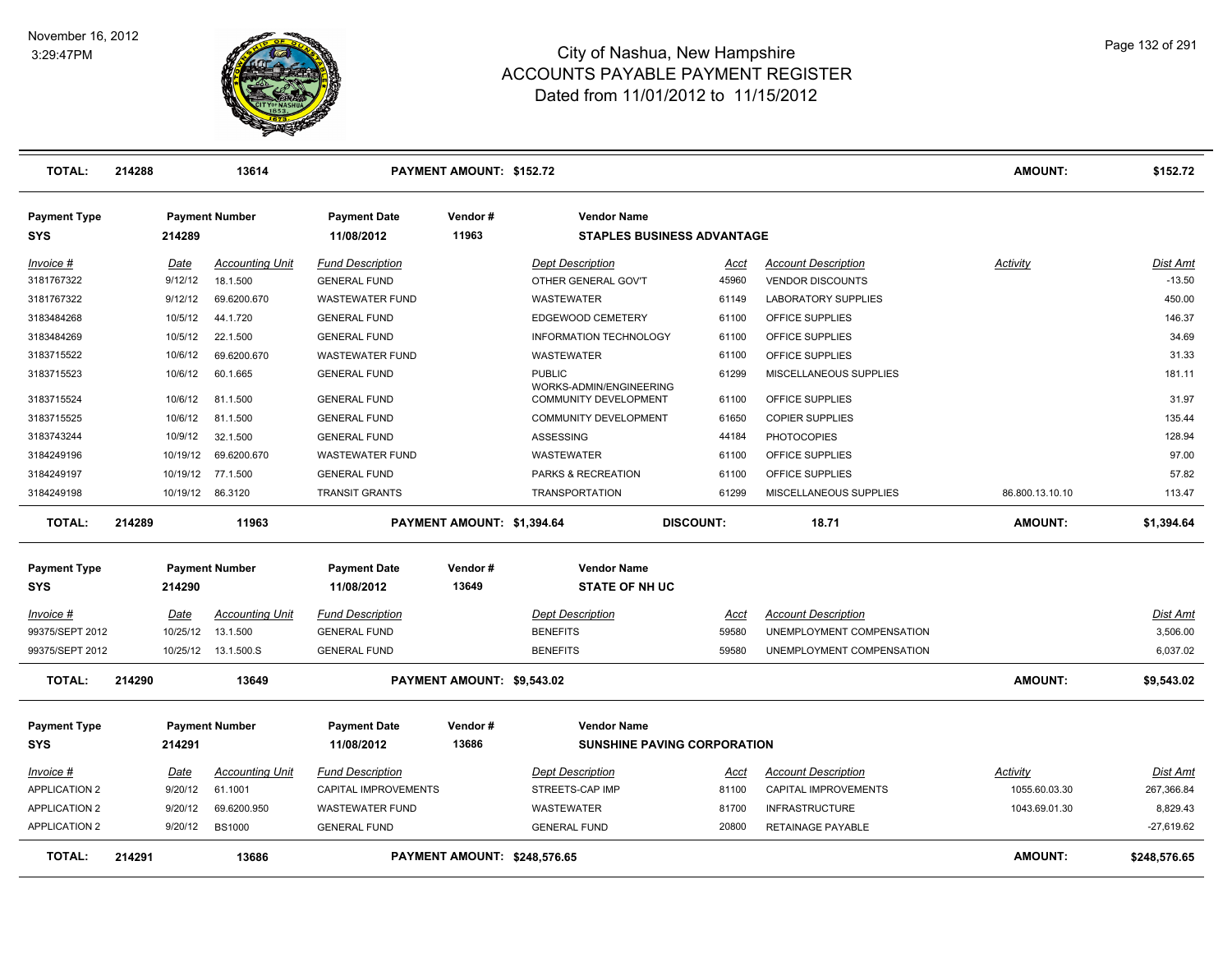

| <b>Payment Type</b> |        |                  | <b>Payment Number</b>  | <b>Payment Date</b>     | Vendor#                     | <b>Vendor Name</b>                       |             |                              | <b>Payee Name</b>            |                 |
|---------------------|--------|------------------|------------------------|-------------------------|-----------------------------|------------------------------------------|-------------|------------------------------|------------------------------|-----------------|
| <b>SYS</b>          |        | 214292           |                        | 11/08/2012              | 11878                       | <b>SWENSON GRANITE CO LLC</b>            |             |                              | <b>SWENSON GRANITE WORKS</b> |                 |
| Invoice #           |        | Date             | <b>Accounting Unit</b> | <b>Fund Description</b> |                             | <b>Dept Description</b>                  | Acct        | <b>Account Description</b>   | <b>Activity</b>              | Dist Amt        |
| 3-125360            |        | 10/25/12 61.1001 |                        | CAPITAL IMPROVEMENTS    |                             | STREETS-CAP IMP                          | 81100       | CAPITAL IMPROVEMENTS         | 1000                         | 3,265.00        |
| <b>TOTAL:</b>       | 214292 |                  | 11878                  |                         | PAYMENT AMOUNT: \$3,265.00  |                                          |             |                              | <b>AMOUNT:</b>               | \$3,265.00      |
| <b>Payment Type</b> |        |                  | <b>Payment Number</b>  | <b>Payment Date</b>     | Vendor#                     | <b>Vendor Name</b>                       |             |                              |                              |                 |
| <b>SYS</b>          |        | 214293           |                        | 11/08/2012              | 11650                       | <b>T BUCK CONSTRUCTION INC</b>           |             |                              |                              |                 |
| Invoice #           |        | Date             | <b>Accounting Unit</b> | <b>Fund Description</b> |                             | <b>Dept Description</b>                  | Acct        | <b>Account Description</b>   | Activity                     | <b>Dist Amt</b> |
| APPLICATION 02      |        | 10/12/12         | 69.6200.950            | <b>WASTEWATER FUND</b>  |                             | WASTEWATER                               | 81700       | <b>INFRASTRUCTURE</b>        | 1053.69.01.30                | 62,138.00       |
| APPLICATION 02      |        | 10/12/12 BS1000  |                        | <b>GENERAL FUND</b>     |                             | <b>GENERAL FUND</b>                      | 20800       | RETAINAGE PAYABLE            |                              | $-6,213.80$     |
| <b>TOTAL:</b>       | 214293 |                  | 11650                  |                         | PAYMENT AMOUNT: \$55,924.20 |                                          |             |                              | <b>AMOUNT:</b>               | \$55,924.20     |
|                     |        |                  |                        |                         |                             |                                          |             |                              |                              |                 |
| <b>Payment Type</b> |        |                  | <b>Payment Number</b>  | <b>Payment Date</b>     | Vendor#                     | <b>Vendor Name</b>                       |             |                              |                              |                 |
| <b>SYS</b>          |        | 214294           |                        | 11/08/2012              | 13708                       | <b>TAMARACK LANDSCAPING INC</b>          |             |                              |                              |                 |
| Invoice #           |        | Date             | <b>Accounting Unit</b> | <b>Fund Description</b> |                             | <b>Dept Description</b>                  | Acct        | <b>Account Description</b>   |                              | Dist Amt        |
| 10946               |        |                  | 10/22/12 50.1.500      | <b>GENERAL FUND</b>     |                             | <b>POLICE</b>                            | 54280       | BUILDING/GROUNDS MAINTENANCE |                              | 125.00          |
| <b>TOTAL:</b>       | 214294 |                  | 13708                  |                         | PAYMENT AMOUNT: \$125.00    |                                          |             |                              | <b>AMOUNT:</b>               | \$125.00        |
| <b>Payment Type</b> |        |                  | <b>Payment Number</b>  | <b>Payment Date</b>     | Vendor#                     | <b>Vendor Name</b>                       |             |                              |                              |                 |
| <b>SYS</b>          |        | 214295           |                        | 11/08/2012              | 13723                       | <b>TESSCO INC</b>                        |             |                              |                              |                 |
| <u>Invoice #</u>    |        | <u>Date</u>      | <b>Accounting Unit</b> | <b>Fund Description</b> |                             | <b>Dept Description</b>                  | <u>Acct</u> | <b>Account Description</b>   |                              | <u>Dist Amt</u> |
| 467276              |        | 10/5/12          | 50.1.500               | <b>GENERAL FUND</b>     |                             | <b>POLICE</b>                            | 61607       | <b>COMPUTER SUPPLIES</b>     |                              | 221.94          |
| <b>TOTAL:</b>       | 214295 |                  | 13723                  |                         | PAYMENT AMOUNT: \$221.94    |                                          |             |                              | <b>AMOUNT:</b>               | \$221.94        |
| <b>Payment Type</b> |        |                  | <b>Payment Number</b>  | <b>Payment Date</b>     | Vendor#                     | <b>Vendor Name</b>                       |             |                              |                              |                 |
| <b>SYS</b>          |        | 214296           |                        | 11/08/2012              | 14934                       | <b>WILLIAM TOOMEY</b>                    |             |                              |                              |                 |
| <u>Invoice #</u>    |        | <u>Date</u>      | <b>Accounting Unit</b> | <b>Fund Description</b> |                             | <b>Dept Description</b>                  | Acct        | <b>Account Description</b>   |                              | <b>Dist Amt</b> |
| MILEAGE 10/1-10/31  |        | 11/2/12          | 60.1.665               | <b>GENERAL FUND</b>     |                             | <b>PUBLIC</b><br>WORKS-ADMIN/ENGINEERING | 55307       | MILEAGE REIMBURSEMENTS       |                              | 512.82          |
| TOTAL:              | 214296 |                  | 14934                  |                         | PAYMENT AMOUNT: \$512.82    |                                          |             |                              | <b>AMOUNT:</b>               | \$512.82        |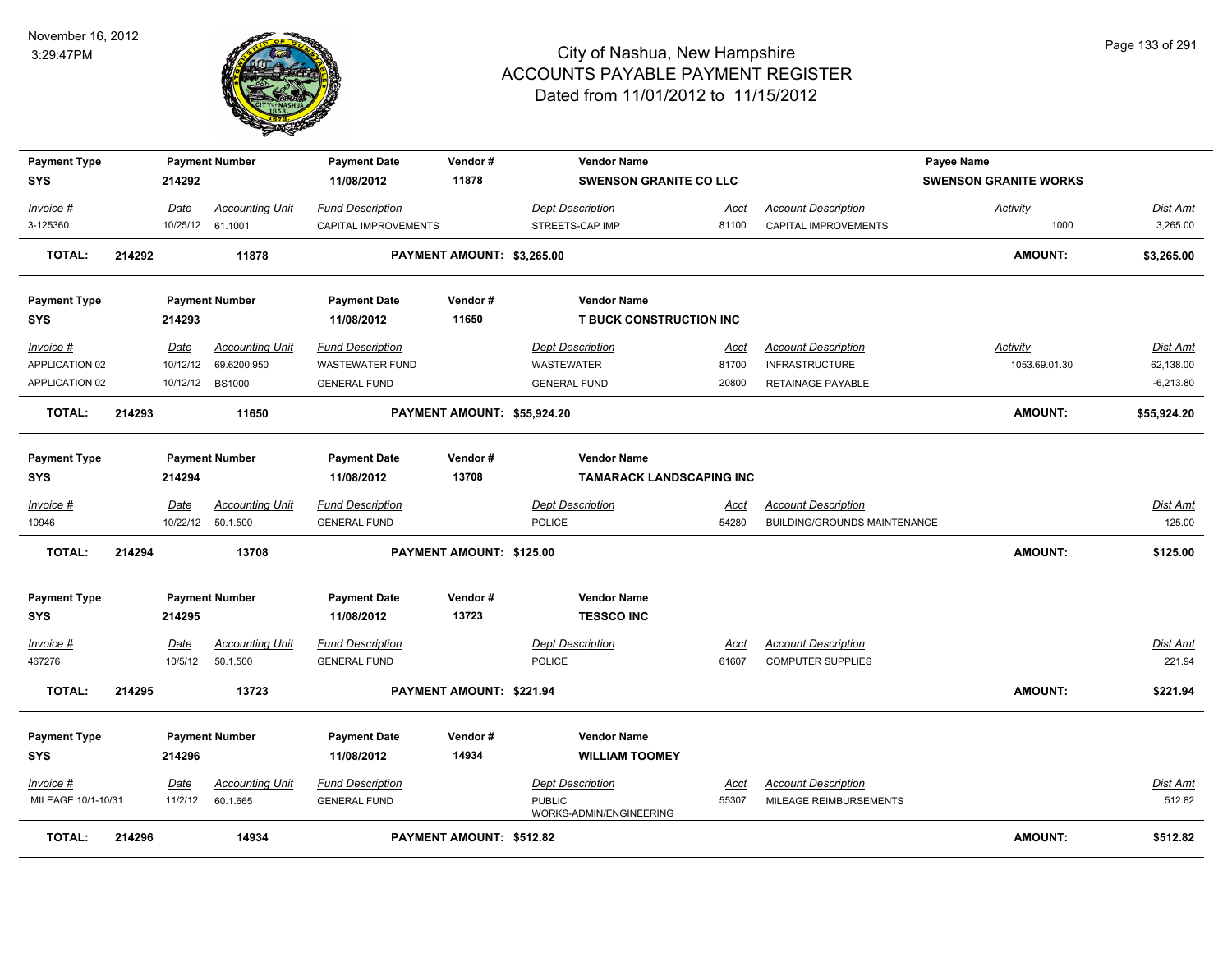

| <b>Payment Type</b> |        |             | <b>Payment Number</b>  | <b>Payment Date</b>     | Vendor#                    | <b>Vendor Name</b>           |             |                                |                                       |                 |
|---------------------|--------|-------------|------------------------|-------------------------|----------------------------|------------------------------|-------------|--------------------------------|---------------------------------------|-----------------|
| <b>SYS</b>          |        | 214297      |                        | 11/08/2012              | 11028                      | TREASURER STATE OF NH        |             |                                |                                       |                 |
| Invoice #           |        | Date        | <b>Accounting Unit</b> | <b>Fund Description</b> |                            | <b>Dept Description</b>      | <u>Acct</u> | <b>Account Description</b>     |                                       | <b>Dist Amt</b> |
| C411849             |        | 10/24/12    | <b>BS1000</b>          | <b>GENERAL FUND</b>     |                            | <b>GENERAL FUND</b>          | 14300       | <b>INVENTORY OF SUPPLIES</b>   |                                       | 300.00          |
| <b>TOTAL:</b>       | 214297 |             | 13764                  |                         | PAYMENT AMOUNT: \$300.00   |                              |             |                                | <b>AMOUNT:</b>                        | \$300.00        |
| <b>Payment Type</b> |        |             | <b>Payment Number</b>  | <b>Payment Date</b>     | Vendor#                    | <b>Vendor Name</b>           |             |                                |                                       |                 |
| <b>SYS</b>          |        | 214298      |                        | 11/08/2012              | 13781                      | <b>GARY TURGISS</b>          |             |                                |                                       |                 |
| Invoice #           |        | <u>Date</u> | <b>Accounting Unit</b> | <b>Fund Description</b> |                            | <b>Dept Description</b>      | Acct        | <b>Account Description</b>     |                                       | Dist Amt        |
| MILEAGE 09/30-11/3  |        |             | 10/31/12 32.1.600      | <b>GENERAL FUND</b>     |                            | ASSESSING                    | 55307       | MILEAGE REIMBURSEMENTS         |                                       | 135.42          |
| <b>TOTAL:</b>       | 214298 |             | 13781                  |                         | PAYMENT AMOUNT: \$135.42   |                              |             |                                | <b>AMOUNT:</b>                        | \$135.42        |
| <b>Payment Type</b> |        |             | <b>Payment Number</b>  | <b>Payment Date</b>     | Vendor#                    | <b>Vendor Name</b>           |             |                                |                                       |                 |
| <b>SYS</b>          |        | 214299      |                        | 11/08/2012              | 13797                      | <b>UNIFIRST CORPORATION</b>  |             |                                |                                       |                 |
| Invoice #           |        | <u>Date</u> | <b>Accounting Unit</b> | <b>Fund Description</b> |                            | <b>Dept Description</b>      | <u>Acct</u> | <b>Account Description</b>     |                                       | Dist Amt        |
| 044 4052490         |        | 10/5/12     | 68.6000.540            | SOLID WASTE FUND        |                            | SOLID WASTE                  | 61110       | PROTECTIVE CLOTHING            |                                       | 124.10          |
| 044 4054567         |        | 10/11/12    | 69.6200.540            | <b>WASTEWATER FUND</b>  |                            | WASTEWATER                   | 61107       | <b>CLOTHING &amp; UNIFORMS</b> |                                       | 43.04           |
| 044 4054567         |        | 10/11/12    | 69.6200.670            | <b>WASTEWATER FUND</b>  |                            | WASTEWATER                   | 61107       | <b>CLOTHING &amp; UNIFORMS</b> |                                       | 261.61          |
| 044 4055227         |        | 10/12/12    | 61.1.670               | <b>GENERAL FUND</b>     |                            | <b>STREETS</b>               | 61107       | <b>CLOTHING &amp; UNIFORMS</b> |                                       | 289.89          |
| 044 4055459         |        |             | 10/12/12 61.1.670      | <b>GENERAL FUND</b>     |                            | <b>STREETS</b>               | 61107       | <b>CLOTHING &amp; UNIFORMS</b> |                                       | 326.10          |
| <b>TOTAL:</b>       | 214299 |             | 13797                  |                         | PAYMENT AMOUNT: \$1,044.74 |                              |             |                                | <b>AMOUNT:</b>                        | \$1,044.74      |
| <b>Payment Type</b> |        |             | <b>Payment Number</b>  | <b>Payment Date</b>     | Vendor#                    | <b>Vendor Name</b>           |             |                                | <b>Payee Name</b>                     |                 |
| <b>SYS</b>          |        | 214300      |                        | 11/08/2012              | 13802                      | <b>UNITED RENTALS</b>        |             |                                | <b>UNITED RENTALS (NORTH AMERICA)</b> |                 |
| $Invoice$ #         |        | Date        | <b>Accounting Unit</b> | <b>Fund Description</b> |                            | <b>Dept Description</b>      | <u>Acct</u> | <b>Account Description</b>     | <b>Activity</b>                       | <b>Dist Amt</b> |
| 103139467-002       |        | 7/20/12     | 61.1001                | CAPITAL IMPROVEMENTS    |                            | STREETS-CAP IMP              | 81100       | CAPITAL IMPROVEMENTS           | 1000                                  | 1,307.02        |
| 103139467-004       |        | 9/14/12     | 61.1001                | CAPITAL IMPROVEMENTS    |                            | STREETS-CAP IMP              | 81100       | CAPITAL IMPROVEMENTS           | 1000                                  | 1,307.02        |
| 103139467-005       |        | 6/6/12      | 61.1001                | CAPITAL IMPROVEMENTS    |                            | STREETS-CAP IMP              | 81100       | CAPITAL IMPROVEMENTS           | 1000                                  | 1,307.02        |
| 103139467-006       |        | 10/26/12    | 61.1001                | CAPITAL IMPROVEMENTS    |                            | STREETS-CAP IMP              | 81100       | CAPITAL IMPROVEMENTS           | 1000                                  | 522.80          |
| <b>TOTAL:</b>       | 214300 |             | 13802                  |                         | PAYMENT AMOUNT: \$4,443.86 |                              |             |                                | <b>AMOUNT:</b>                        | \$4,443.86      |
| <b>Payment Type</b> |        |             | <b>Payment Number</b>  | <b>Payment Date</b>     | Vendor#                    | <b>Vendor Name</b>           |             |                                |                                       |                 |
| <b>SYS</b>          |        | 214301      |                        | 11/08/2012              | 13806                      | UNIVERSAL RECYCLING TECH LLC |             |                                |                                       |                 |
| Invoice #           |        | Date        | <b>Accounting Unit</b> | <b>Fund Description</b> |                            | <b>Dept Description</b>      | <u>Acct</u> | <b>Account Description</b>     |                                       | Dist Amt        |
| ARINV047357         |        | 10/5/12     | 68.6000.695            | SOLID WASTE FUND        |                            | <b>SOLID WASTE</b>           | 55699       | OTHER CONTRACTED SERVICES      |                                       | 2,149.51        |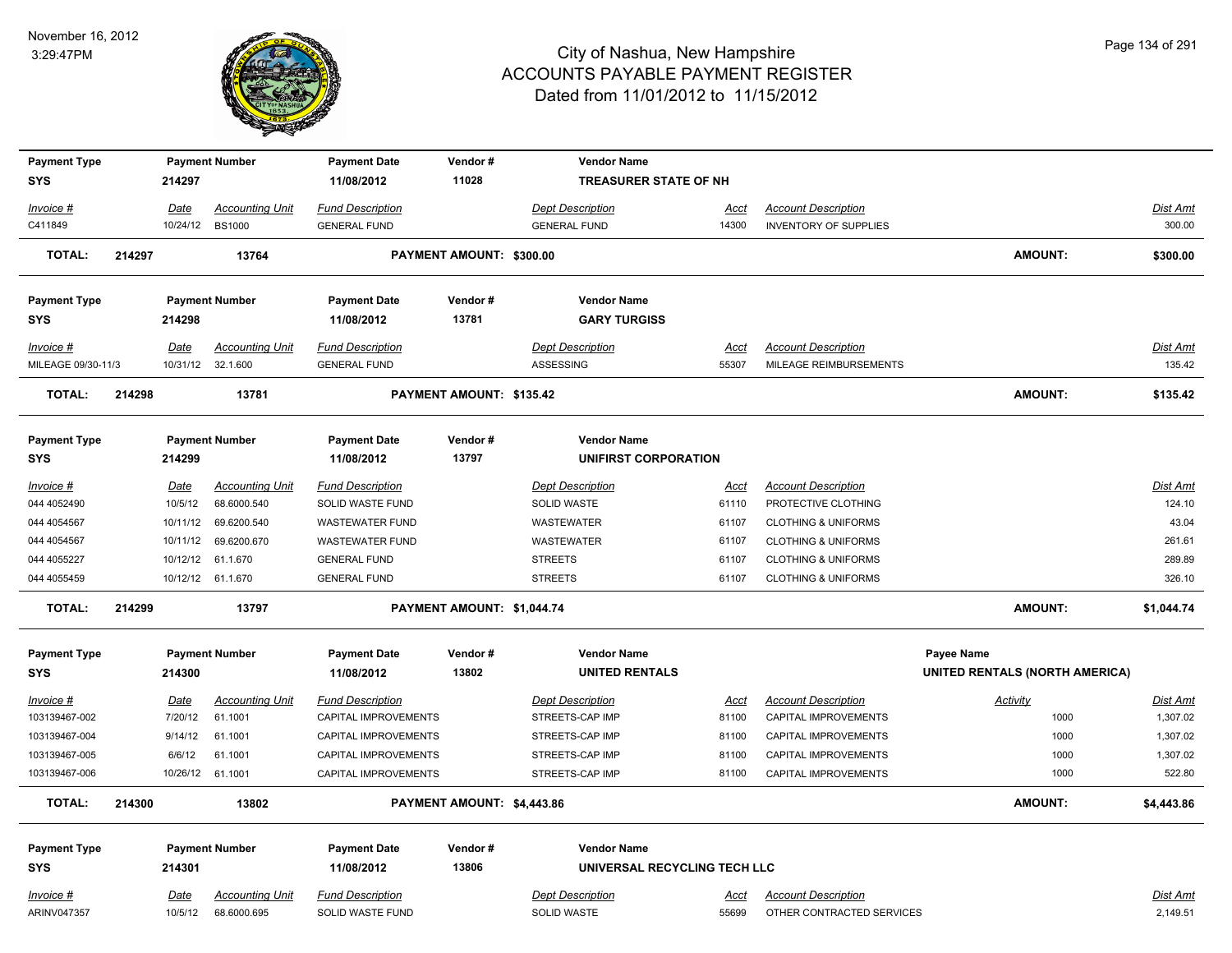

| <b>TOTAL:</b>                      | 214301 |                 | 13806                                                                  |                                                                       | PAYMENT AMOUNT: \$2,149.51 |                                                                     |                               |                                                                        |                                          | <b>AMOUNT:</b>           | \$2,149.51                   |
|------------------------------------|--------|-----------------|------------------------------------------------------------------------|-----------------------------------------------------------------------|----------------------------|---------------------------------------------------------------------|-------------------------------|------------------------------------------------------------------------|------------------------------------------|--------------------------|------------------------------|
| <b>Payment Type</b><br><b>SYS</b>  |        | 214302          | <b>Payment Number</b>                                                  | <b>Payment Date</b><br>11/08/2012                                     | Vendor#<br>13806           | <b>Vendor Name</b>                                                  | UNIVERSAL RECYCLING TECH LLC  |                                                                        | Payee Name                               | UNIVERSAL RECYCLING TECH |                              |
| Invoice #<br>ARINV047363           |        | Date            | <b>Accounting Unit</b><br>10/10/12 68.6000.695                         | <b>Fund Description</b><br>SOLID WASTE FUND                           |                            | <b>Dept Description</b><br>SOLID WASTE                              | Acct<br>55699                 | <b>Account Description</b><br>OTHER CONTRACTED SERVICES                |                                          |                          | Dist Amt<br>2,367.34         |
| <b>TOTAL:</b>                      | 214302 |                 | 13806                                                                  |                                                                       | PAYMENT AMOUNT: \$2,367.34 |                                                                     |                               |                                                                        |                                          | <b>AMOUNT:</b>           | \$2,367.34                   |
| <b>Payment Type</b><br>SYS         |        | 214303          | <b>Payment Number</b>                                                  | <b>Payment Date</b><br>11/08/2012                                     | Vendor#<br>15255           | <b>Vendor Name</b>                                                  | <b>JANET VALUK</b>            |                                                                        |                                          |                          |                              |
| Invoice #<br>INS REFUND 11052012   |        | Date<br>11/5/12 | <b>Accounting Unit</b><br>13.6600.890                                  | <b>Fund Description</b><br>BENEFITS SELF INSURANCE FUND               |                            | <b>Dept Description</b><br>BENEFITS ADMINISTRATION                  | Acct<br>59507                 | <b>Account Description</b><br>CLAIMS-HPHC PLAN                         |                                          |                          | Dist Amt<br>719.39           |
| <b>TOTAL:</b>                      | 214303 |                 | 15255                                                                  |                                                                       | PAYMENT AMOUNT: \$719.39   |                                                                     |                               |                                                                        |                                          | <b>AMOUNT:</b>           | \$719.39                     |
| <b>Payment Type</b><br><b>SYS</b>  |        | 214304          | <b>Payment Number</b>                                                  | <b>Payment Date</b><br>11/08/2012                                     | Vendor#<br>13844           | <b>Vendor Name</b>                                                  | <b>VISION SERVICE PLAN NH</b> |                                                                        | Payee Name<br><b>VISION SERVICE PLAN</b> |                          |                              |
| Invoice #<br>NOV12/127007510001    |        | Date            | <b>Accounting Unit</b><br>10/16/12  13.6600.525.S                      | <b>Fund Description</b><br>BENEFITS SELF INSURANCE FUND               |                            | <b>Dept Description</b><br>BENEFITS ADMINISTRATION                  | <u>Acct</u><br>59020          | <b>Account Description</b><br><b>VISION POLICIES</b>                   |                                          |                          | <u>Dist Amt</u><br>2,812.40  |
| <b>TOTAL:</b>                      | 214304 |                 | 13844                                                                  |                                                                       | PAYMENT AMOUNT: \$2,812.40 |                                                                     |                               |                                                                        |                                          | <b>AMOUNT:</b>           | \$2,812.40                   |
| <b>Payment Type</b><br><b>SYS</b>  |        | 214305          | <b>Payment Number</b>                                                  | <b>Payment Date</b><br>11/08/2012                                     | Vendor#<br>13918           | <b>Vendor Name</b>                                                  | <b>XEROX CORPORATION</b>      |                                                                        |                                          |                          |                              |
| Invoice #<br>063959762             |        | Date<br>10/1/12 | <b>Accounting Unit</b><br>60.1.665                                     | <b>Fund Description</b><br><b>GENERAL FUND</b>                        |                            | <b>Dept Description</b><br><b>PUBLIC</b><br>WORKS-ADMIN/ENGINEERING | <u>Acct</u><br>54421          | <b>Account Description</b><br>COPIER MAINTENANCE CONTRACTS             |                                          |                          | <b>Dist Amt</b><br>672.00    |
| <b>TOTAL:</b>                      | 214305 |                 | 13918                                                                  |                                                                       | PAYMENT AMOUNT: \$672.00   |                                                                     |                               |                                                                        |                                          | <b>AMOUNT:</b>           | \$672.00                     |
| <b>Payment Type</b><br>SYS         |        | 214306          | <b>Payment Number</b>                                                  | <b>Payment Date</b><br>11/08/2012                                     | Vendor#<br>14702           | <b>Vendor Name</b>                                                  | <b>LIBERTY UTILITIES</b>      |                                                                        |                                          |                          |                              |
| Invoice #<br>310OCT3<br>611135OCT3 |        | Date            | <b>Accounting Unit</b><br>10/19/12 91.1.132621<br>10/19/12 91.1.092621 | <b>Fund Description</b><br><b>GENERAL FUND</b><br><b>GENERAL FUND</b> |                            | <b>Dept Description</b><br><b>SCHOOL</b><br>SCHOOL                  | Acct<br>54114<br>54114        | <b>Account Description</b><br><b>HEATING GAS</b><br><b>HEATING GAS</b> |                                          |                          | Dist Amt<br>299.65<br>426.19 |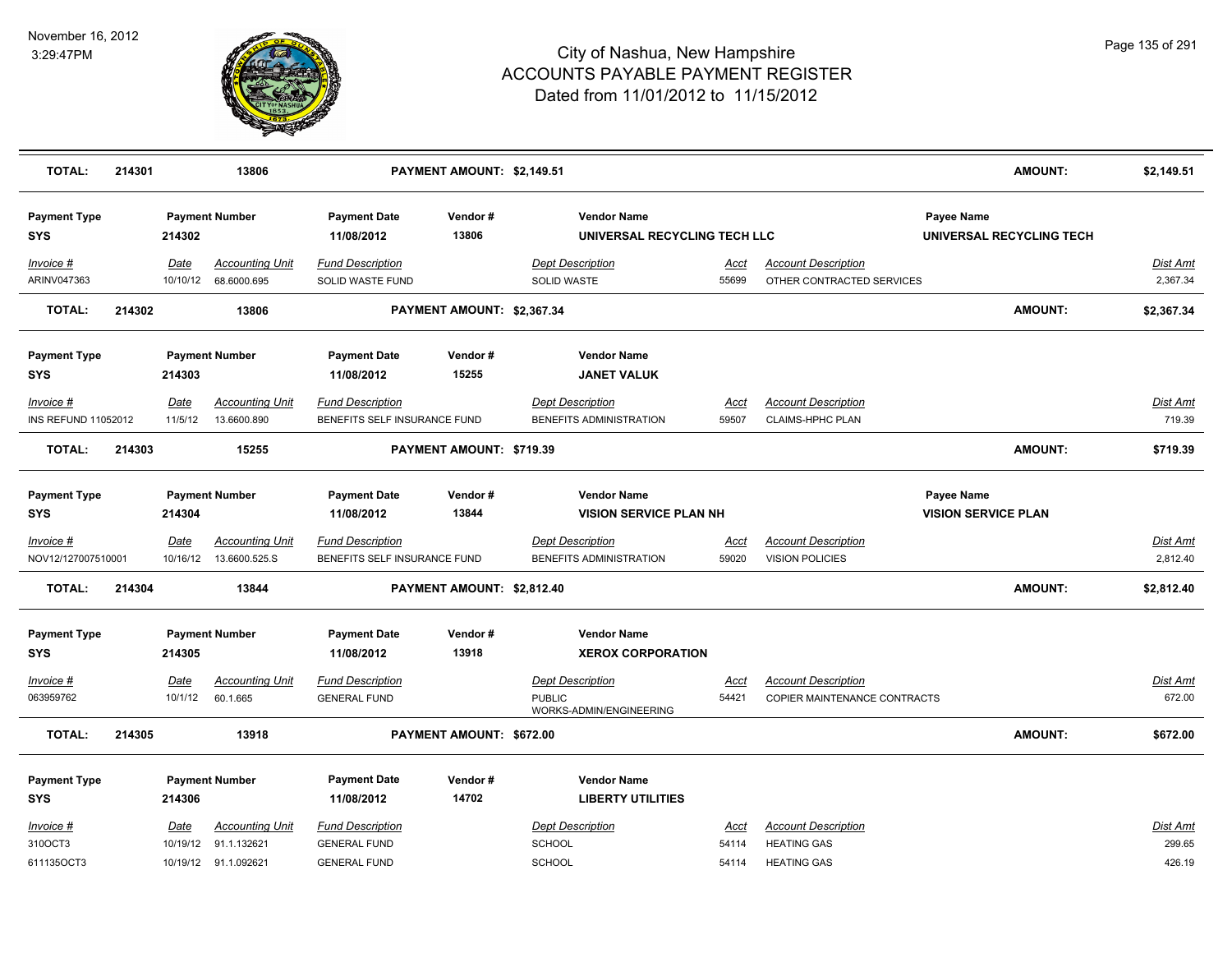

| <b>TOTAL:</b>                     | 214306      | 14702                  |                                   | PAYMENT AMOUNT: \$725.84   |                                                  |             |                            | <b>AMOUNT:</b> | \$725.84        |
|-----------------------------------|-------------|------------------------|-----------------------------------|----------------------------|--------------------------------------------------|-------------|----------------------------|----------------|-----------------|
| <b>Payment Type</b><br><b>SYS</b> | 214307      | <b>Payment Number</b>  | <b>Payment Date</b><br>11/08/2012 | Vendor#<br>13291           | <b>Vendor Name</b><br>PENNICHUCK WATER WORKS INC |             |                            |                |                 |
| Invoice #                         | Date        | <b>Accounting Unit</b> | <b>Fund Description</b>           |                            | <b>Dept Description</b>                          | Acct        | <b>Account Description</b> |                | Dist Amt        |
| 31954425OCT                       | 10/15/12    | 91.1.192621            | <b>GENERAL FUND</b>               |                            | <b>SCHOOL</b>                                    | 54141       | <b>WATER &amp; SEWER</b>   |                | 548.30          |
| 60109723OCT                       | 10/15/12    | 91.1.172621            | <b>GENERAL FUND</b>               |                            | <b>SCHOOL</b>                                    | 54141       | <b>WATER &amp; SEWER</b>   |                | 621.49          |
| 61607611OCT                       | 10/25/12    | 91.1.222621            | <b>GENERAL FUND</b>               |                            | SCHOOL                                           | 54141       | WATER & SEWER              |                | 76.64           |
| 70093754OCT                       |             | 10/25/12 91.1.032621   | <b>GENERAL FUND</b>               |                            | <b>SCHOOL</b>                                    | 54141       | <b>WATER &amp; SEWER</b>   |                | 1,585.56        |
| <b>TOTAL:</b>                     | 214307      | 13291                  |                                   | PAYMENT AMOUNT: \$2,831.99 |                                                  |             |                            | <b>AMOUNT:</b> | \$2,831.99      |
| <b>Payment Type</b>               |             | <b>Payment Number</b>  | <b>Payment Date</b>               | Vendor#                    | <b>Vendor Name</b>                               |             |                            |                |                 |
| <b>SYS</b>                        | 214308      |                        | 11/08/2012                        | 13372                      | <b>PSNH</b>                                      |             |                            |                |                 |
| Invoice #                         | Date        | <b>Accounting Unit</b> | <b>Fund Description</b>           |                            | <b>Dept Description</b>                          | Acct        | <b>Account Description</b> |                | <b>Dist Amt</b> |
| G15012118OCT                      | 10/18/12    | 91.1.052621            | <b>GENERAL FUND</b>               |                            | SCHOOL                                           | 54100       | <b>ELECTRICITY</b>         |                | 497.19          |
| G20519295OCT                      | 10/3/12     | 91.1.202621            | <b>GENERAL FUND</b>               |                            | <b>SCHOOL</b>                                    | 54100       | <b>ELECTRICITY</b>         |                | 16.61           |
| G45746069OCT                      | 10/24/12    | 91.1.222621            | <b>GENERAL FUND</b>               |                            | <b>SCHOOL</b>                                    | 54100       | <b>ELECTRICITY</b>         |                | 602.21          |
| G57831274OCT                      |             | 10/25/12 91.1.062621   | <b>GENERAL FUND</b>               |                            | SCHOOL                                           | 54100       | <b>ELECTRICITY</b>         |                | 18.65           |
| G72165264OCT                      |             | 10/15/12 91.1.162621   | <b>GENERAL FUND</b>               |                            | <b>SCHOOL</b>                                    | 54100       | <b>ELECTRICITY</b>         |                | 15.57           |
| G80097783OCT                      | 10/12/12    | 91.1.102621            | <b>GENERAL FUND</b>               |                            | <b>SCHOOL</b>                                    | 54100       | <b>ELECTRICITY</b>         |                | 15.92           |
| S24898725OCT                      | 10/3/12     | 91.1.202621            | <b>GENERAL FUND</b>               |                            | <b>SCHOOL</b>                                    | 54100       | <b>ELECTRICITY</b>         |                | 17.12           |
| S27767499OCT                      | 10/25/12    | 91.1.152621            | <b>GENERAL FUND</b>               |                            | <b>SCHOOL</b>                                    | 54100       | <b>ELECTRICITY</b>         |                | 68.53           |
| S41770458OCT                      |             | 10/10/12 91.1.042621   | <b>GENERAL FUND</b>               |                            | <b>SCHOOL</b>                                    | 54100       | <b>ELECTRICITY</b>         |                | 14.38           |
| S64577438OCT                      |             | 10/23/12 91.1.142621   | <b>GENERAL FUND</b>               |                            | <b>SCHOOL</b>                                    | 54100       | <b>ELECTRICITY</b>         |                | 15.41           |
| S82722697OCT                      |             | 10/15/12 91.1.162621   | <b>GENERAL FUND</b>               |                            | SCHOOL                                           | 54100       | <b>ELECTRICITY</b>         |                | 15.92           |
| S87003128OCT                      | 10/24/12    | 91.1.072621            | <b>GENERAL FUND</b>               |                            | <b>SCHOOL</b>                                    | 54100       | <b>ELECTRICITY</b>         |                | 278.34          |
| W01615867OCT                      | 10/25/12    | 91.1.072621            | <b>GENERAL FUND</b>               |                            | <b>SCHOOL</b>                                    | 54100       | <b>ELECTRICITY</b>         |                | 48.56           |
| W57545405OCT                      | 10/2/12     | 91.1.092621            | <b>GENERAL FUND</b>               |                            | SCHOOL                                           | 54100       | <b>ELECTRICITY</b>         |                | 14.90           |
| W60800486OCT                      |             | 10/10/12 91.1.122621   | <b>GENERAL FUND</b>               |                            | <b>SCHOOL</b>                                    | 54100       | <b>ELECTRICITY</b>         |                | 20.52           |
| W71970670OCT                      |             | 10/24/12 91.1.032621   | <b>GENERAL FUND</b>               |                            | SCHOOL                                           | 54100       | <b>ELECTRICITY</b>         |                | 536.60          |
| <b>TOTAL:</b>                     | 214308      | 13372                  |                                   | PAYMENT AMOUNT: \$2,196.43 |                                                  |             |                            | <b>AMOUNT:</b> | \$2,196.43      |
| <b>Payment Type</b><br><b>SYS</b> | 214309      | <b>Payment Number</b>  | <b>Payment Date</b><br>11/08/2012 | Vendor#<br>14616           | <b>Vendor Name</b><br><b>HESS CORPORATION</b>    |             |                            |                |                 |
| <u>Invoice #</u>                  | <u>Date</u> | <b>Accounting Unit</b> | <b>Fund Description</b>           |                            | <b>Dept Description</b>                          | <u>Acct</u> | <b>Account Description</b> |                | <b>Dist Amt</b> |
| H12231115OCT                      |             | 10/22/12 91.1.102621   | <b>GENERAL FUND</b>               |                            | <b>SCHOOL</b>                                    | 54114       | <b>HEATING GAS</b>         |                | 31.83           |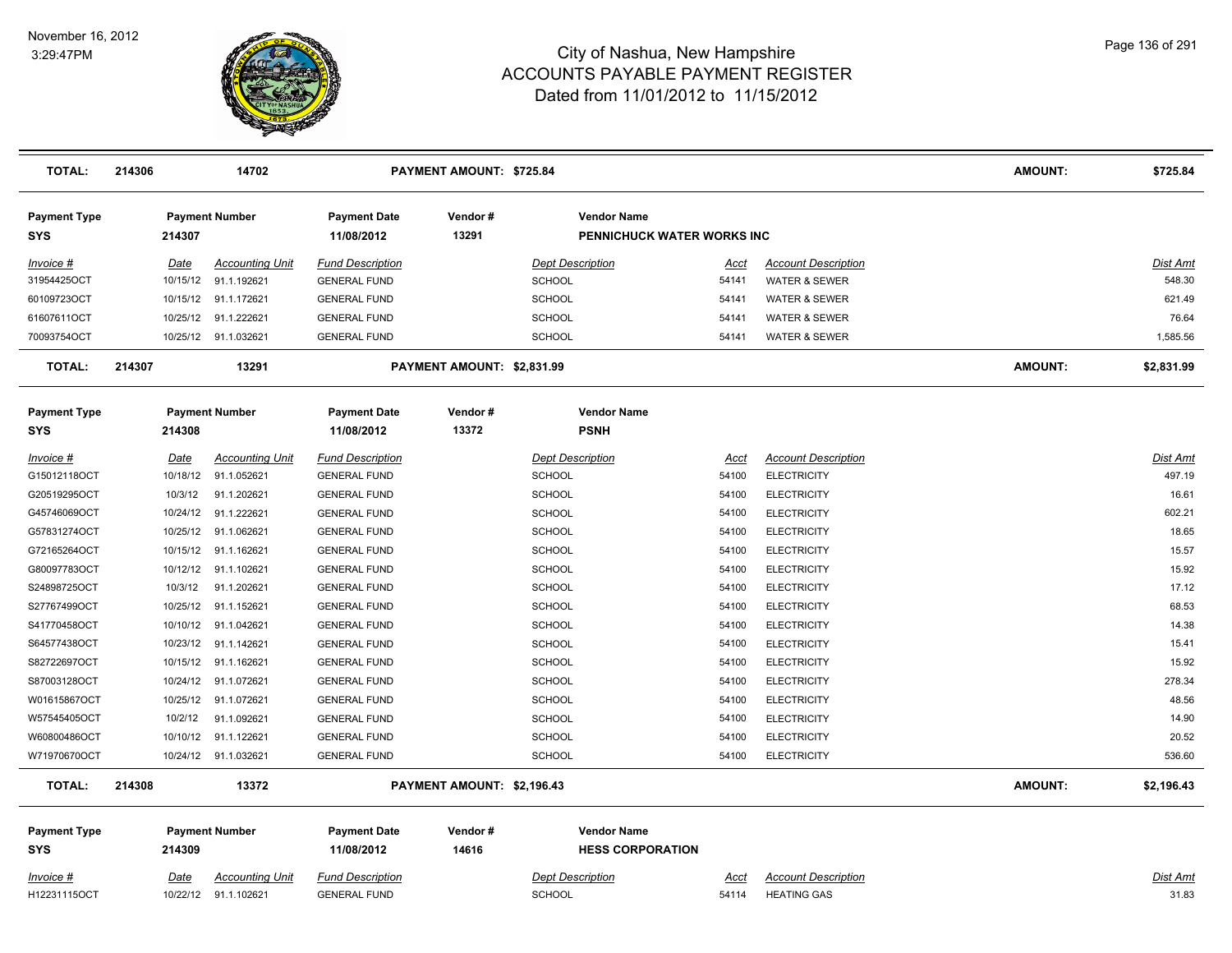

| H12231116OCT                      |             | 10/22/12 91.1.202621                           | <b>GENERAL FUND</b>                            |                            | <b>SCHOOL</b>                            | 54114                | <b>HEATING GAS</b>                               |                | 64.99                       |
|-----------------------------------|-------------|------------------------------------------------|------------------------------------------------|----------------------------|------------------------------------------|----------------------|--------------------------------------------------|----------------|-----------------------------|
| H12231117OCT                      |             | 10/22/12 91.1.222621                           | <b>GENERAL FUND</b>                            |                            | <b>SCHOOL</b>                            | 54114                | <b>HEATING GAS</b>                               |                | 17.15                       |
| H12231118OCT                      |             | 10/22/12 91.1.172621                           | <b>GENERAL FUND</b>                            |                            | <b>SCHOOL</b>                            | 54114                | <b>HEATING GAS</b>                               |                | 54.54                       |
| H12231119OCT                      |             | 10/22/12 91.1.052621                           | <b>GENERAL FUND</b>                            |                            | <b>SCHOOL</b>                            | 54114                | <b>HEATING GAS</b>                               |                | 6.10                        |
| H12231120OCT                      | 10/22/12    | 91.1.052621                                    | <b>GENERAL FUND</b>                            |                            | <b>SCHOOL</b>                            | 54114                | <b>HEATING GAS</b>                               |                | 0.60                        |
| H12231121OCT                      |             | 10/22/12 91.1.052621                           | <b>GENERAL FUND</b>                            |                            | <b>SCHOOL</b>                            | 54114                | <b>HEATING GAS</b>                               |                | 3.08                        |
| H12231122OCT                      |             | 10/22/12 91.1.052621                           | <b>GENERAL FUND</b>                            |                            | <b>SCHOOL</b>                            | 54114                | <b>HEATING GAS</b>                               |                | 3.68                        |
| H12231123OCT                      |             | 10/22/12 91.1.052621                           | <b>GENERAL FUND</b>                            |                            | <b>SCHOOL</b>                            | 54114                | <b>HEATING GAS</b>                               |                | 3.68                        |
| H12231124OCT                      |             | 10/22/12 91.1.072621                           | <b>GENERAL FUND</b>                            |                            | <b>SCHOOL</b>                            | 54114                | <b>HEATING GAS</b>                               |                | 160.54                      |
| H12231125OCT                      |             | 10/22/12 91.1.092621                           | <b>GENERAL FUND</b>                            |                            | <b>SCHOOL</b>                            | 54114                | <b>HEATING GAS</b>                               |                | 112.71                      |
| H12231126OCT                      |             | 10/22/12 91.1.132621                           | <b>GENERAL FUND</b>                            |                            | <b>SCHOOL</b>                            | 54114                | <b>HEATING GAS</b>                               |                | 67.41                       |
| H12231127OCT                      |             | 10/22/12 91.1.132621                           | <b>GENERAL FUND</b>                            |                            | <b>SCHOOL</b>                            | 54114                | <b>HEATING GAS</b>                               |                | 75.98                       |
| H12231128OCT                      |             | 10/22/12 91.1.042621                           | <b>GENERAL FUND</b>                            |                            | SCHOOL                                   | 54114                | <b>HEATING GAS</b>                               |                | 1,388.29                    |
| H12231129OCT                      |             | 10/22/12 91.1.052621                           | <b>GENERAL FUND</b>                            |                            | <b>SCHOOL</b>                            | 54114                | <b>HEATING GAS</b>                               |                | 265.10                      |
| H12231130OCT                      |             | 10/22/12 91.1.032621                           | <b>GENERAL FUND</b>                            |                            | <b>SCHOOL</b>                            | 54114                | <b>HEATING GAS</b>                               |                | 1,325.42                    |
| H12231131OCT                      |             | 10/22/12 91.1.192621                           | <b>GENERAL FUND</b>                            |                            | <b>SCHOOL</b>                            | 54114                | <b>HEATING GAS</b>                               |                | 56.96                       |
| H12231132OCT                      |             | 10/22/12 91.1.142621                           | <b>GENERAL FUND</b>                            |                            | <b>SCHOOL</b>                            | 54114                | <b>HEATING GAS</b>                               |                | 115.79                      |
| <b>TOTAL:</b>                     | 214309      | 14616                                          |                                                | PAYMENT AMOUNT: \$3,753.85 |                                          |                      |                                                  | <b>AMOUNT:</b> | \$3,753.85                  |
| <b>Payment Type</b><br><b>SYS</b> | 214310      | <b>Payment Number</b>                          | <b>Payment Date</b><br>11/08/2012              | Vendor#<br>15080           | <b>Vendor Name</b><br><b>AMLE</b>        |                      |                                                  |                |                             |
| <u>Invoice #</u>                  | Date        | <b>Accounting Unit</b>                         | <b>Fund Description</b>                        |                            | <b>Dept Description</b>                  | <u>Acct</u>          | <b>Account Description</b>                       |                | Dist Amt                    |
| 71761-Z9WY                        |             | 10/15/12 91.1.052410                           | <b>GENERAL FUND</b>                            |                            | <b>SCHOOL</b>                            | 55200                | DUES AND MEMBERSHIPS                             |                | 110.00                      |
| <b>TOTAL:</b>                     | 214310      | 15080                                          |                                                | PAYMENT AMOUNT: \$110.00   |                                          |                      |                                                  | <b>AMOUNT:</b> | \$110.00                    |
|                                   |             |                                                |                                                |                            |                                          |                      |                                                  |                |                             |
| <b>Payment Type</b>               |             | <b>Payment Number</b>                          | <b>Payment Date</b>                            | Vendor#                    | <b>Vendor Name</b>                       |                      |                                                  |                |                             |
| <b>SYS</b>                        | 214311      |                                                | 11/08/2012                                     | 12349                      | <b>ASCD</b>                              |                      |                                                  |                |                             |
|                                   |             |                                                |                                                |                            |                                          |                      |                                                  |                |                             |
| <u>Invoice #</u>                  | <u>Date</u> | <b>Accounting Unit</b>                         | <b>Fund Description</b>                        |                            | <b>Dept Description</b>                  | <u>Acct</u>          | <b>Account Description</b>                       |                | <b>Dist Amt</b>             |
| 10998752                          |             | 10/18/12 91.1.142410                           | <b>GENERAL FUND</b>                            |                            | <b>SCHOOL</b>                            | 55200                | DUES AND MEMBERSHIPS                             |                | 49.00                       |
| <b>OCT-12</b>                     |             | 10/1/12 91.1.122410                            | <b>GENERAL FUND</b>                            |                            | <b>SCHOOL</b>                            | 55200                | DUES AND MEMBERSHIPS                             |                | 89.00                       |
| <b>TOTAL:</b>                     | 214311      | 12349                                          |                                                | PAYMENT AMOUNT: \$138.00   |                                          |                      |                                                  | <b>AMOUNT:</b> | \$138.00                    |
|                                   |             |                                                |                                                |                            |                                          |                      |                                                  |                |                             |
| <b>Payment Type</b>               |             | <b>Payment Number</b>                          | <b>Payment Date</b>                            | Vendor#                    | <b>Vendor Name</b>                       |                      |                                                  |                |                             |
| <b>SYS</b>                        | 214312      |                                                | 11/08/2012                                     | 13372                      | <b>PSNH</b>                              |                      |                                                  |                |                             |
|                                   |             |                                                |                                                |                            |                                          |                      |                                                  |                |                             |
| <u>Invoice #</u><br>S40993326     | <u>Date</u> | <u>Accounting Unit</u><br>10/26/12 91.1.152621 | <b>Fund Description</b><br><b>GENERAL FUND</b> |                            | <b>Dept Description</b><br><b>SCHOOL</b> | <u>Acct</u><br>54100 | <b>Account Description</b><br><b>ELECTRICITY</b> |                | <u>Dist Amt</u><br>4,965.62 |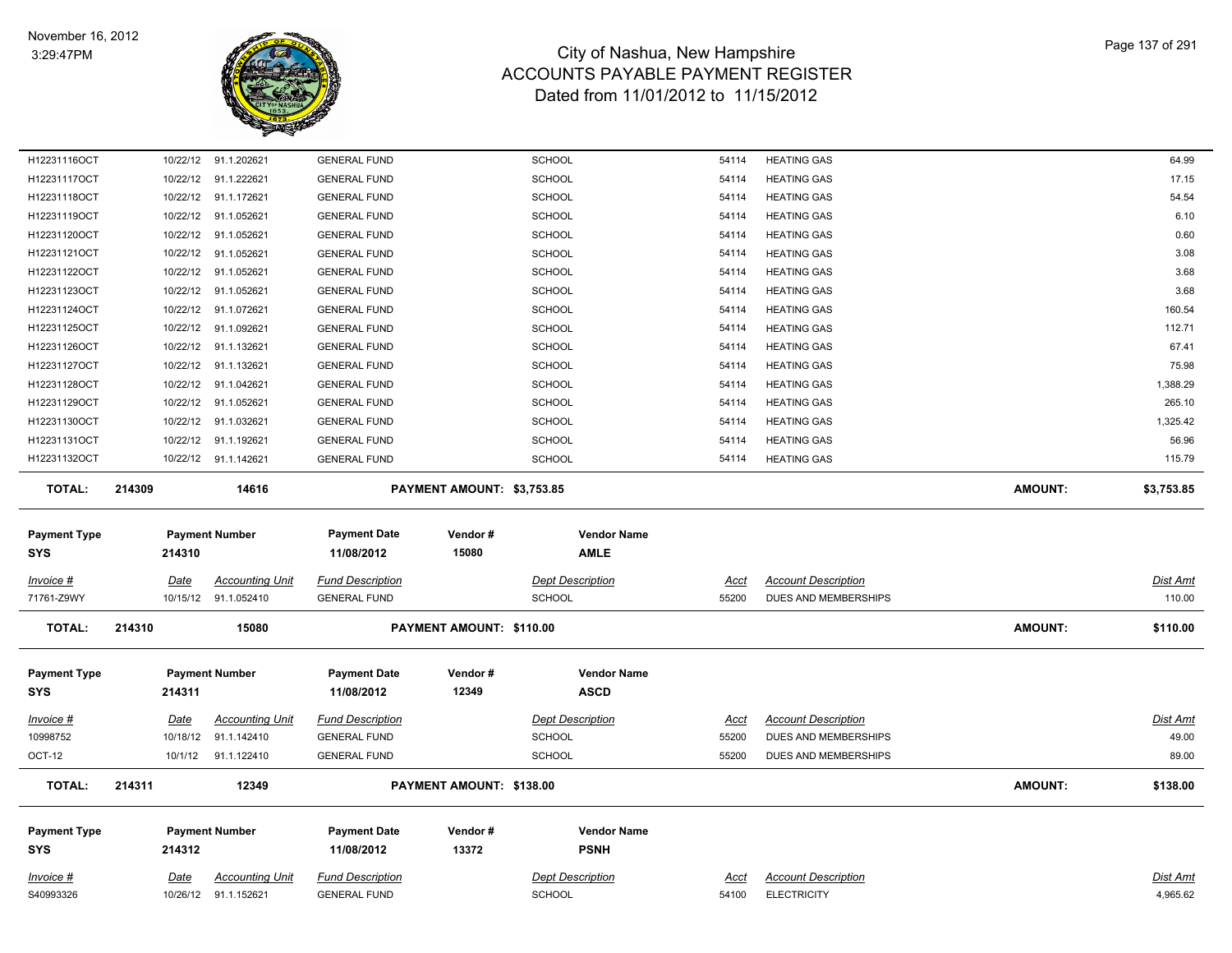

| S59146593OCT        |        |                  | 10/24/12 91.1.142621    | <b>GENERAL FUND</b>     |                             | <b>SCHOOL</b>                   | 54100                | <b>ELECTRICITY</b>         |                              | 3,827.57    |
|---------------------|--------|------------------|-------------------------|-------------------------|-----------------------------|---------------------------------|----------------------|----------------------------|------------------------------|-------------|
| S61415217OCT        |        |                  | 10/29/12 91.1.132621    | <b>GENERAL FUND</b>     |                             | SCHOOL                          | 54100                | <b>ELECTRICITY</b>         |                              | 3,199.43    |
| <b>TOTAL:</b>       | 214312 |                  | 13372                   |                         | PAYMENT AMOUNT: \$11,992.62 |                                 |                      |                            | <b>AMOUNT:</b>               | \$11,992.62 |
| <b>Payment Type</b> |        |                  | <b>Payment Number</b>   | <b>Payment Date</b>     | Vendor#                     | <b>Vendor Name</b>              |                      |                            |                              |             |
| <b>SYS</b>          |        | 214313           |                         | 11/08/2012              | 13626                       | <b>SPRINT</b>                   |                      |                            |                              |             |
|                     |        |                  |                         |                         |                             |                                 |                      |                            |                              |             |
| Invoice #           |        | Date             | <b>Accounting Unit</b>  | <b>Fund Description</b> |                             | <b>Dept Description</b>         | <b>Acct</b>          | <b>Account Description</b> |                              | Dist Amt    |
| OCT-12-635426250    |        | 10/25/12         | 91.1.012621             | <b>GENERAL FUND</b>     |                             | <b>SCHOOL</b>                   | 55109                | TELEPHONE-VOICE            |                              | 13.09       |
| <b>TOTAL:</b>       | 214313 |                  | 13626                   |                         | PAYMENT AMOUNT: \$13.09     |                                 |                      |                            | <b>AMOUNT:</b>               | \$13.09     |
| <b>Payment Type</b> |        |                  | <b>Payment Number</b>   | <b>Payment Date</b>     | Vendor#                     | <b>Vendor Name</b>              |                      |                            | Payee Name                   |             |
| <b>SYS</b>          |        | 214314           |                         | 11/08/2012              | 13913                       | <b>WRIGHT GROUP MCGRAW HILL</b> |                      |                            | <b>MCGRAW HILL COMPANIES</b> |             |
|                     |        |                  |                         |                         |                             |                                 |                      |                            |                              |             |
| Invoice #           |        | Date             | <b>Accounting Unit</b>  | <b>Fund Description</b> |                             | <b>Dept Description</b>         | <u>Acct</u>          | <b>Account Description</b> |                              | Dist Amt    |
| 70573117001         |        |                  | 10/23/12 91.1.101210    | <b>GENERAL FUND</b>     |                             | <b>SCHOOL</b>                   | 61249                | <b>TESTING MATERIALS</b>   |                              | 26.53       |
| <b>TOTAL:</b>       | 214314 |                  | 13913                   |                         | PAYMENT AMOUNT: \$26.53     |                                 |                      |                            | <b>AMOUNT:</b>               | \$26.53     |
| <b>Payment Type</b> |        |                  | <b>Payment Number</b>   | <b>Payment Date</b>     | Vendor#                     | <b>Vendor Name</b>              |                      |                            |                              |             |
| <b>SYS</b>          |        | 214315           |                         | 11/08/2012              | 13942                       | 3M                              |                      |                            |                              |             |
| Invoice #           |        |                  | <b>Accounting Unit</b>  | <b>Fund Description</b> |                             | <b>Dept Description</b>         |                      | <b>Account Description</b> |                              | Dist Amt    |
| OF54212             |        | Date<br>10/20/12 | 91.1.042220             | <b>GENERAL FUND</b>     |                             | <b>SCHOOL</b>                   | <b>Acct</b><br>54450 | OFFICE EQUIP REPAIRS &     |                              | 981.00      |
|                     |        |                  |                         |                         |                             |                                 |                      | <b>MAINTENANCE</b>         |                              |             |
| <b>TOTAL:</b>       | 214315 |                  | 13942                   |                         | PAYMENT AMOUNT: \$981.00    |                                 |                      |                            | <b>AMOUNT:</b>               | \$981.00    |
| <b>Payment Type</b> |        |                  | <b>Payment Number</b>   | <b>Payment Date</b>     | Vendor#                     | <b>Vendor Name</b>              |                      |                            |                              |             |
| <b>SYS</b>          |        | 214316           |                         | 11/08/2012              | 13946                       | <b>AC MOORE INC</b>             |                      |                            |                              |             |
|                     |        |                  |                         |                         |                             |                                 |                      |                            |                              |             |
| $Invoice$ #         |        | <b>Date</b>      | <b>Accounting Unit</b>  | <b>Fund Description</b> |                             | <b>Dept Description</b>         | <b>Acct</b>          | <b>Account Description</b> | <b>Activity</b>              | Dist Amt    |
| 7291                |        | 10/17/12         | 91.3800.991490          | SCHOOL GRANTS FUND      |                             | <b>SCHOOL</b>                   | 61299                | MISCELLANEOUS SUPPLIES     | 91.03463.991490              | 14.37       |
| 9092                |        | 10/19/12         | 91.2222.991490          | AFTER SCHOOL PROGRAM    |                             | <b>SCHOOL</b>                   | 61299                | MISCELLANEOUS SUPPLIES     |                              | 79.75       |
| 9110                |        |                  | 10/19/12 91.2222.991490 | AFTER SCHOOL PROGRAM    |                             | <b>SCHOOL</b>                   | 61299                | MISCELLANEOUS SUPPLIES     |                              | 13.91       |
| <b>TOTAL:</b>       | 214316 |                  | 13946                   |                         | PAYMENT AMOUNT: \$108.03    |                                 |                      |                            | <b>AMOUNT:</b>               | \$108.03    |
| <b>Payment Type</b> |        |                  | <b>Payment Number</b>   | <b>Payment Date</b>     | Vendor#                     | <b>Vendor Name</b>              |                      |                            |                              |             |
| <b>SYS</b>          |        | 214317           |                         | 11/08/2012              | 13964                       | <b>SUSAN ALMEIDA</b>            |                      |                            |                              |             |
|                     |        |                  |                         |                         |                             |                                 |                      |                            |                              |             |
| Invoice #           |        | Date             | <b>Accounting Unit</b>  | <b>Fund Description</b> |                             | <b>Dept Description</b>         | Acct                 | <b>Account Description</b> | Activity                     | Dist Amt    |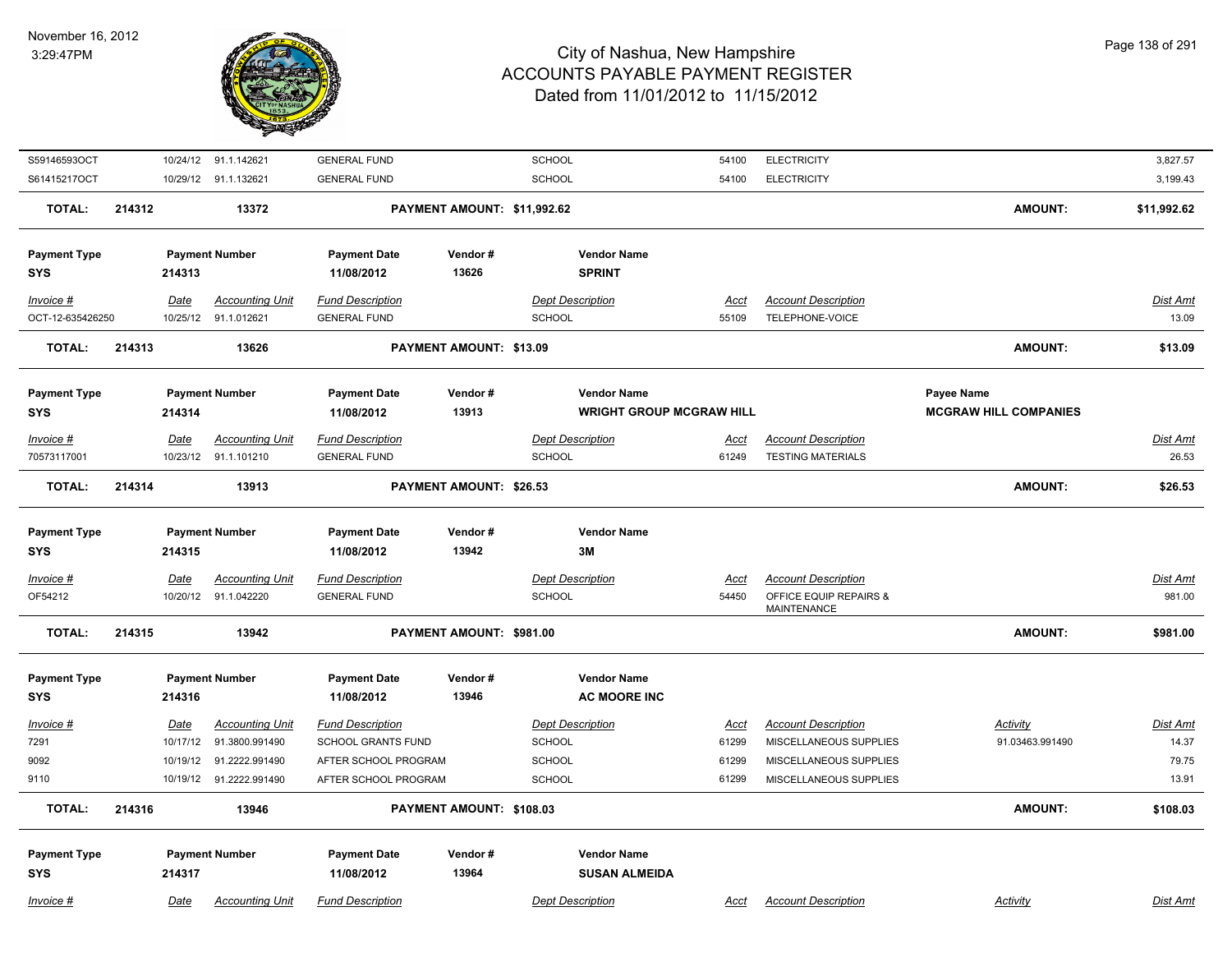

| OCT-12                                                                          |        |                                                                       | 10/26/12 91.3800.991490                                                                           | <b>SCHOOL GRANTS FUND</b>                                                                                                                  |                                | <b>SCHOOL</b>                                                                           | 61299                                                    | MISCELLANEOUS SUPPLIES                                                                                                                                                 | 91.03463.991490 | 68.94                                                        |
|---------------------------------------------------------------------------------|--------|-----------------------------------------------------------------------|---------------------------------------------------------------------------------------------------|--------------------------------------------------------------------------------------------------------------------------------------------|--------------------------------|-----------------------------------------------------------------------------------------|----------------------------------------------------------|------------------------------------------------------------------------------------------------------------------------------------------------------------------------|-----------------|--------------------------------------------------------------|
| TOTAL:                                                                          | 214317 |                                                                       | 13964                                                                                             |                                                                                                                                            | PAYMENT AMOUNT: \$68.94        |                                                                                         |                                                          |                                                                                                                                                                        | <b>AMOUNT:</b>  | \$68.94                                                      |
| <b>Payment Type</b><br><b>SYS</b>                                               |        | 214318                                                                | <b>Payment Number</b>                                                                             | <b>Payment Date</b><br>11/08/2012                                                                                                          | Vendor#<br>13973               | <b>Vendor Name</b><br><b>AMERICAN TIME &amp; SIGNAL CO</b>                              |                                                          |                                                                                                                                                                        |                 |                                                              |
| $Invoice$ #<br>11633480                                                         |        | Date                                                                  | <b>Accounting Unit</b><br>10/18/12 91.1.222620                                                    | <b>Fund Description</b><br><b>GENERAL FUND</b>                                                                                             |                                | <b>Dept Description</b><br>SCHOOL                                                       | Acct<br>61407                                            | <b>Account Description</b><br>SUPPLIES, ELECTRICAL                                                                                                                     |                 | Dist Amt<br>1,215.85                                         |
| <b>TOTAL:</b>                                                                   | 214318 |                                                                       | 13973                                                                                             |                                                                                                                                            | PAYMENT AMOUNT: \$1,215.85     |                                                                                         |                                                          |                                                                                                                                                                        | <b>AMOUNT:</b>  | \$1,215.85                                                   |
| <b>Payment Type</b><br><b>SYS</b>                                               |        | 214319                                                                | <b>Payment Number</b>                                                                             | <b>Payment Date</b><br>11/08/2012                                                                                                          | Vendor#<br>13974               | <b>Vendor Name</b><br><b>ROBERT ANASTAS</b>                                             |                                                          |                                                                                                                                                                        |                 |                                                              |
| Invoice #<br>MILES-OCT                                                          |        | Date                                                                  | <b>Accounting Unit</b><br>10/31/12 91.1.222610                                                    | <b>Fund Description</b><br><b>GENERAL FUND</b>                                                                                             |                                | <b>Dept Description</b><br><b>SCHOOL</b>                                                | Acct<br>55307                                            | <b>Account Description</b><br>MILEAGE REIMBURSEMENTS                                                                                                                   |                 | Dist Amt<br>30.53                                            |
| <b>TOTAL:</b>                                                                   | 214319 |                                                                       | 13974                                                                                             |                                                                                                                                            | <b>PAYMENT AMOUNT: \$30.53</b> |                                                                                         |                                                          |                                                                                                                                                                        | <b>AMOUNT:</b>  | \$30.53                                                      |
| <b>Payment Type</b><br><b>SYS</b>                                               |        | 214320                                                                | <b>Payment Number</b>                                                                             | <b>Payment Date</b><br>11/08/2012                                                                                                          | Vendor#<br>11449               | <b>Vendor Name</b><br><b>APPLE INC</b>                                                  |                                                          |                                                                                                                                                                        |                 |                                                              |
| Invoice #<br>4207363202<br>4207478840<br>4208526358<br>4209002776<br>4209614855 |        | <b>Date</b><br>10/3/12<br>10/4/12<br>10/11/12<br>10/15/12<br>10/18/12 | <b>Accounting Unit</b><br>91.1.051160<br>91.1.992212<br>91.1.121160<br>91.1.121160<br>91.1.051160 | <b>Fund Description</b><br><b>GENERAL FUND</b><br><b>GENERAL FUND</b><br><b>GENERAL FUND</b><br><b>GENERAL FUND</b><br><b>GENERAL FUND</b> |                                | <b>Dept Description</b><br><b>SCHOOL</b><br><b>SCHOOL</b><br>SCHOOL<br>SCHOOL<br>SCHOOL | <u>Acct</u><br>71221<br>61135<br>71221<br>71221<br>71221 | <b>Account Description</b><br><b>COMPUTER EQUIPMENT</b><br>EDUCATIONAL SUPPLIES<br><b>COMPUTER EQUIPMENT</b><br><b>COMPUTER EQUIPMENT</b><br><b>COMPUTER EQUIPMENT</b> |                 | Dist Amt<br>699.00<br>357.00<br>195.00<br>998.00<br>2,495.00 |
| 4700685567<br><b>TOTAL:</b>                                                     | 214320 | 8/30/12                                                               | 91.1.992212<br>11449                                                                              | <b>GENERAL FUND</b>                                                                                                                        | PAYMENT AMOUNT: \$244.00       | <b>SCHOOL</b>                                                                           | 71999                                                    | MISCELLANEOUS EQUIPMENT                                                                                                                                                | <b>AMOUNT:</b>  | $-4,500.00$<br>\$244.00                                      |
| <b>Payment Type</b><br><b>SYS</b>                                               |        | 214321                                                                | <b>Payment Number</b>                                                                             | <b>Payment Date</b><br>11/08/2012                                                                                                          | Vendor#<br>15123               | <b>Vendor Name</b><br><b>ATLANTIC EDUCATION CONSULTANTS</b>                             |                                                          |                                                                                                                                                                        |                 |                                                              |
| Invoice #<br>1210003                                                            |        | Date<br>10/2/12                                                       | <b>Accounting Unit</b><br>91.1.151160                                                             | <b>Fund Description</b><br><b>GENERAL FUND</b>                                                                                             |                                | <b>Dept Description</b><br><b>SCHOOL</b>                                                | Acct<br>61135                                            | <b>Account Description</b><br><b>EDUCATIONAL SUPPLIES</b>                                                                                                              |                 | Dist Amt<br>180.95                                           |
| <b>TOTAL:</b>                                                                   | 214321 |                                                                       | 15123                                                                                             |                                                                                                                                            | PAYMENT AMOUNT: \$180.95       |                                                                                         |                                                          |                                                                                                                                                                        | <b>AMOUNT:</b>  | \$180.95                                                     |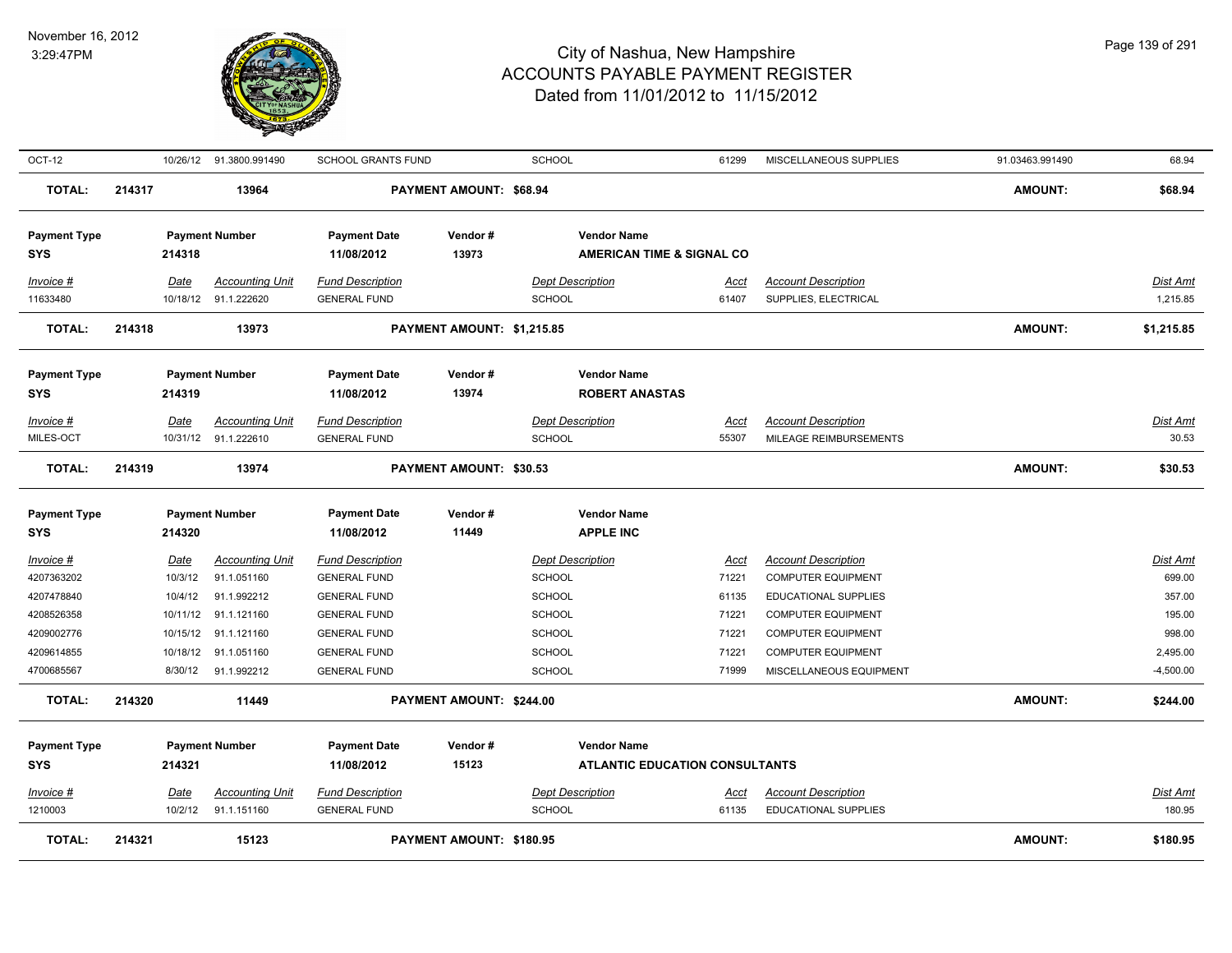

| <b>Payment Type</b>                    |             | <b>Payment Number</b>                          | <b>Payment Date</b>                            | Vendor#                        | <b>Vendor Name</b>                           |                      |                                                      |                |                          |
|----------------------------------------|-------------|------------------------------------------------|------------------------------------------------|--------------------------------|----------------------------------------------|----------------------|------------------------------------------------------|----------------|--------------------------|
| <b>SYS</b>                             | 214322      |                                                | 11/08/2012                                     | 14634                          | <b>IAN ATWELL</b>                            |                      |                                                      |                |                          |
| Invoice #                              | Date        | <b>Accounting Unit</b>                         | <b>Fund Description</b>                        |                                | <b>Dept Description</b>                      | Acct                 | <b>Account Description</b>                           |                | Dist Amt                 |
| MILES-OCT                              |             | 10/31/12 91.1.992322                           | <b>GENERAL FUND</b>                            |                                | <b>SCHOOL</b>                                | 55307                | MILEAGE REIMBURSEMENTS                               |                | 23.31                    |
| <b>TOTAL:</b>                          | 214322      | 14634                                          |                                                | PAYMENT AMOUNT: \$23.31        |                                              |                      |                                                      | <b>AMOUNT:</b> | \$23.31                  |
| <b>Payment Type</b>                    |             | <b>Payment Number</b>                          | <b>Payment Date</b>                            | Vendor#                        | <b>Vendor Name</b>                           |                      |                                                      |                |                          |
| SYS                                    | 214323      |                                                | 11/08/2012                                     | 12358                          | <b>B &amp; S LOCKSMITHS INC</b>              |                      |                                                      |                |                          |
| Invoice #                              | <b>Date</b> | <b>Accounting Unit</b>                         | <b>Fund Description</b>                        |                                | <b>Dept Description</b>                      | <u>Acct</u>          | <b>Account Description</b>                           |                | Dist Amt                 |
| 24004                                  |             | 10/22/12 91.1.222620                           | <b>GENERAL FUND</b>                            |                                | SCHOOL                                       | 54280                | <b>BUILDING/GROUNDS MAINTENANCE</b>                  |                | 8.36                     |
| <b>TOTAL:</b>                          | 214323      | 12358                                          |                                                | <b>PAYMENT AMOUNT: \$8.36</b>  |                                              |                      |                                                      | <b>AMOUNT:</b> | \$8.36                   |
| <b>Payment Type</b>                    |             | <b>Payment Number</b>                          | <b>Payment Date</b>                            | Vendor#                        | <b>Vendor Name</b>                           |                      |                                                      |                |                          |
| <b>SYS</b>                             | 214324      |                                                | 11/08/2012                                     | 11467                          | <b>DAVID BAILEY</b>                          |                      |                                                      |                |                          |
| $Invoice$ #                            | Date        | <b>Accounting Unit</b>                         | <b>Fund Description</b>                        |                                | <b>Dept Description</b>                      | <b>Acct</b>          | <b>Account Description</b>                           |                | <b>Dist Amt</b>          |
| OCT24-2012                             |             | 10/24/12 91.1.061112                           | <b>GENERAL FUND</b>                            |                                | <b>SCHOOL</b>                                | 54487                | <b>EQUIPMENT REPAIRS &amp;</b><br><b>MAINTENANCE</b> |                | 40.00                    |
|                                        |             |                                                |                                                |                                |                                              |                      |                                                      |                |                          |
| <b>TOTAL:</b>                          | 214324      | 11467                                          |                                                | PAYMENT AMOUNT: \$40.00        |                                              |                      |                                                      | <b>AMOUNT:</b> | \$40.00                  |
| <b>Payment Type</b>                    |             | <b>Payment Number</b>                          | <b>Payment Date</b>                            | Vendor#                        | <b>Vendor Name</b>                           |                      |                                                      |                |                          |
| <b>SYS</b>                             | 214325      |                                                | 11/08/2012                                     | 12373                          | <b>JOHN BARRY</b>                            |                      |                                                      |                |                          |
| Invoice #<br>102512-04                 | <u>Date</u> | <b>Accounting Unit</b><br>10/25/12 91.1.041443 | <b>Fund Description</b><br><b>GENERAL FUND</b> |                                | <b>Dept Description</b><br>SCHOOL            | <u>Acct</u><br>55642 | <b>Account Description</b><br><b>GAME OFFICIALS</b>  |                | Dist Amt<br>50.00        |
| TOTAL:                                 | 214325      | 12373                                          |                                                | PAYMENT AMOUNT: \$50.00        |                                              |                      |                                                      | <b>AMOUNT:</b> | \$50.00                  |
| <b>Payment Type</b>                    | 214326      | <b>Payment Number</b>                          | <b>Payment Date</b><br>11/08/2012              | Vendor#<br>12384               | <b>Vendor Name</b><br><b>DOUGLAS E BEALS</b> |                      |                                                      |                |                          |
| <b>SYS</b><br>$Invoice$ #<br>MILES-OCT | <b>Date</b> | <b>Accounting Unit</b><br>10/19/12 91.1.041300 | <b>Fund Description</b><br><b>GENERAL FUND</b> |                                | <b>Dept Description</b><br>SCHOOL            | <u>Acct</u><br>55307 | <b>Account Description</b><br>MILEAGE REIMBURSEMENTS |                | <b>Dist Amt</b><br>24.98 |
| <b>TOTAL:</b>                          | 214326      | 12384                                          |                                                | <b>PAYMENT AMOUNT: \$24.98</b> |                                              |                      |                                                      | <b>AMOUNT:</b> | \$24.98                  |
| <b>Payment Type</b><br><b>SYS</b>      | 214327      | <b>Payment Number</b>                          | <b>Payment Date</b><br>11/08/2012              | Vendor#<br>12385               | <b>Vendor Name</b><br><b>SHAUN BEAN</b>      |                      |                                                      |                |                          |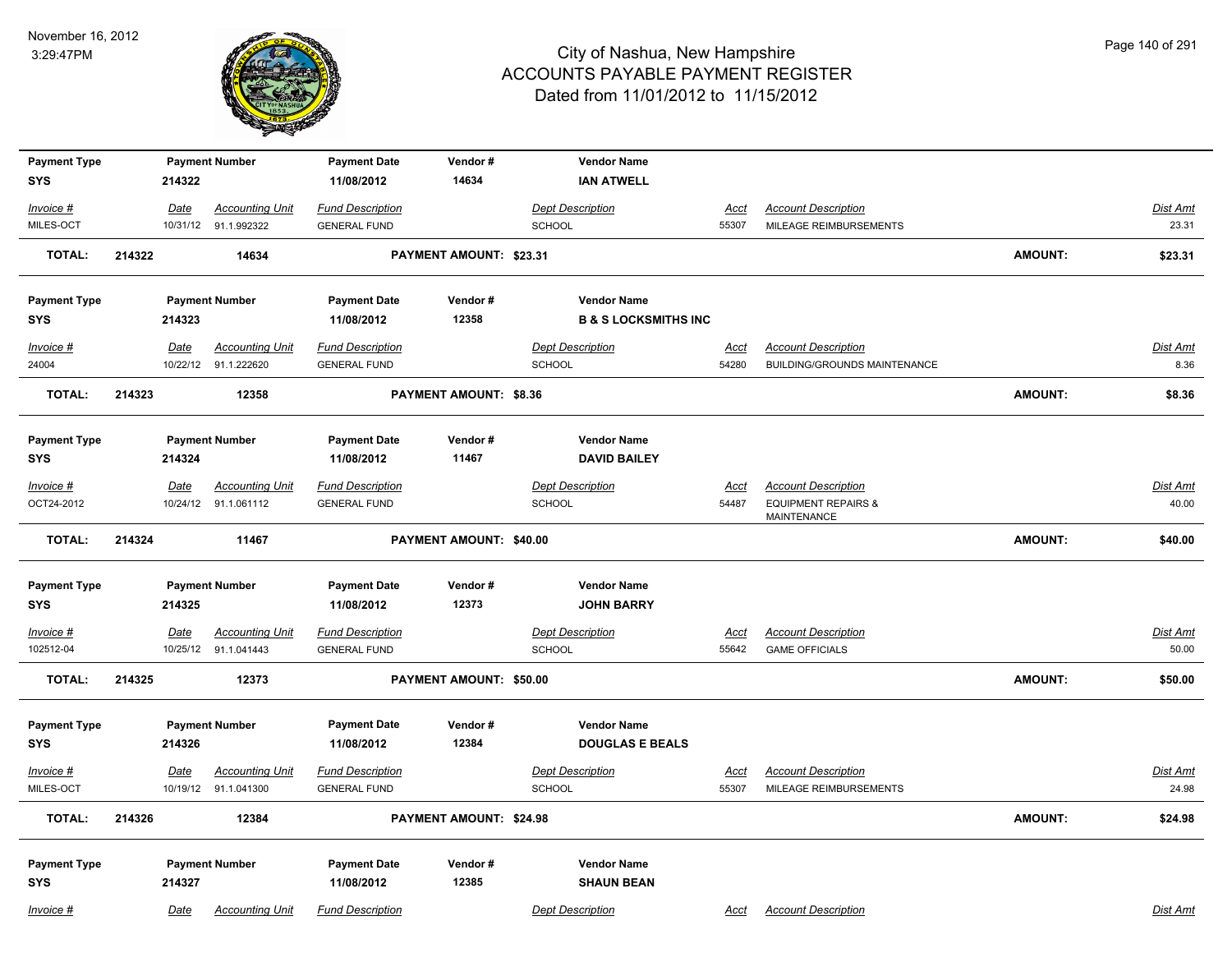

| 110212-04           |        | 11/2/12  | 91.1.041443              | <b>GENERAL FUND</b>     |                            | SCHOOL                              | 55642       | <b>GAME OFFICIALS</b>      |                 | 102.00          |
|---------------------|--------|----------|--------------------------|-------------------------|----------------------------|-------------------------------------|-------------|----------------------------|-----------------|-----------------|
| <b>TOTAL:</b>       | 214327 |          | 12385                    |                         | PAYMENT AMOUNT: \$102.00   |                                     |             |                            | <b>AMOUNT:</b>  | \$102.00        |
| <b>Payment Type</b> |        |          | <b>Payment Number</b>    | <b>Payment Date</b>     | Vendor#                    | <b>Vendor Name</b>                  |             |                            |                 |                 |
| <b>SYS</b>          |        | 214328   |                          | 11/08/2012              | 12391                      | <b>BELLETETES INC</b>               |             |                            |                 |                 |
| Invoice #           |        | Date     | <b>Accounting Unit</b>   | <b>Fund Description</b> |                            | <b>Dept Description</b>             | Acct        | <b>Account Description</b> |                 | <b>Dist Amt</b> |
| 4601966             |        | 10/12/12 | 91.1.222620              | <b>GENERAL FUND</b>     |                            | <b>SCHOOL</b>                       | 61299       | MISCELLANEOUS SUPPLIES     |                 | 55.38           |
| 4603073             |        | 10/18/12 | 91.1.222620              | <b>GENERAL FUND</b>     |                            | <b>SCHOOL</b>                       | 61299       | MISCELLANEOUS SUPPLIES     |                 | 13.10           |
| 4603290             |        | 10/19/12 | 91.1.031370              | <b>GENERAL FUND</b>     |                            | <b>SCHOOL</b>                       | 61135       | EDUCATIONAL SUPPLIES       |                 | 123.99          |
| 4603848             |        |          | 10/22/12 91.1.041370     | <b>GENERAL FUND</b>     |                            | <b>SCHOOL</b>                       | 61135       | EDUCATIONAL SUPPLIES       |                 | 22.71           |
| <b>TOTAL:</b>       | 214328 |          | 12391                    |                         | PAYMENT AMOUNT: \$215.18   |                                     |             |                            | <b>AMOUNT:</b>  | \$215.18        |
| <b>Payment Type</b> |        |          | <b>Payment Number</b>    | <b>Payment Date</b>     | Vendor#                    | <b>Vendor Name</b>                  |             |                            |                 |                 |
| <b>SYS</b>          |        | 214329   |                          | 11/08/2012              | 11783                      | <b>BLAINE WINDOW HARDWARE INC</b>   |             |                            |                 |                 |
| $Invoice$ #         |        | Date     | <b>Accounting Unit</b>   | <b>Fund Description</b> |                            | <b>Dept Description</b>             | Acct        | <b>Account Description</b> |                 | <b>Dist Amt</b> |
| 1226428501          |        |          | 10/18/12 91.1.222620     | <b>GENERAL FUND</b>     |                            | <b>SCHOOL</b>                       | 61299       | MISCELLANEOUS SUPPLIES     |                 | 1,328.55        |
|                     |        |          |                          |                         |                            |                                     |             |                            |                 |                 |
| <b>TOTAL:</b>       | 214329 |          | 11783                    |                         | PAYMENT AMOUNT: \$1,328.55 |                                     |             |                            | <b>AMOUNT:</b>  | \$1,328.55      |
|                     |        |          |                          |                         |                            |                                     |             |                            |                 |                 |
| <b>Payment Type</b> |        |          | <b>Payment Number</b>    | <b>Payment Date</b>     | Vendor#                    | <b>Vendor Name</b>                  |             |                            |                 |                 |
| <b>SYS</b>          |        | 214330   |                          | 11/08/2012              | 12410                      | <b>MIKE BLAZE</b>                   |             |                            |                 |                 |
| $Invoice$ #         |        | Date     | <b>Accounting Unit</b>   | <b>Fund Description</b> |                            | <b>Dept Description</b>             | <u>Acct</u> | <b>Account Description</b> |                 | <b>Dist Amt</b> |
| 110212-03           |        | 11/2/12  | 91.1.031441              | <b>GENERAL FUND</b>     |                            | <b>SCHOOL</b>                       | 55642       | <b>GAME OFFICIALS</b>      |                 | 80.00           |
| <b>TOTAL:</b>       | 214330 |          | 12410                    |                         | PAYMENT AMOUNT: \$80.00    |                                     |             |                            | <b>AMOUNT:</b>  | \$80.00         |
|                     |        |          |                          |                         |                            |                                     |             |                            |                 |                 |
| <b>Payment Type</b> |        |          | <b>Payment Number</b>    | <b>Payment Date</b>     | Vendor#                    | <b>Vendor Name</b>                  |             |                            |                 |                 |
| <b>SYS</b>          |        | 214331   |                          | 11/08/2012              | 12413                      | <b>KEVIN BOLDUC</b>                 |             |                            |                 |                 |
| Invoice #           |        | Date     | <b>Accounting Unit</b>   | <b>Fund Description</b> |                            | <b>Dept Description</b>             | <b>Acct</b> | <b>Account Description</b> |                 | <b>Dist Amt</b> |
| 102512-04           |        |          | 10/25/12 91.1.041443     | <b>GENERAL FUND</b>     |                            | <b>SCHOOL</b>                       | 55642       | <b>GAME OFFICIALS</b>      |                 | 50.00           |
|                     |        |          |                          |                         |                            |                                     |             |                            |                 |                 |
| <b>TOTAL:</b>       | 214331 |          | 12413                    |                         | PAYMENT AMOUNT: \$50.00    |                                     |             |                            | <b>AMOUNT:</b>  | \$50.00         |
| <b>Payment Type</b> |        |          | <b>Payment Number</b>    | <b>Payment Date</b>     | Vendor#                    | <b>Vendor Name</b>                  |             |                            |                 |                 |
| <b>SYS</b>          |        | 214332   |                          | 11/08/2012              | 10968                      | <b>BOOTHBY THERAPY SERVICES LLC</b> |             |                            |                 |                 |
| Invoice #           |        | Date     | <b>Accounting Unit</b>   | <b>Fund Description</b> |                            | <b>Dept Description</b>             | Acct        | <b>Account Description</b> | Activity        | Dist Amt        |
| 10/18               |        |          | 10/25/12  91.3800.022190 | SCHOOL GRANTS FUND      |                            | <b>SCHOOL</b>                       | 53628       | <b>CONTRACT SERVICES</b>   | 91.03953.022190 | 701.36          |
|                     |        |          |                          |                         |                            |                                     |             |                            |                 |                 |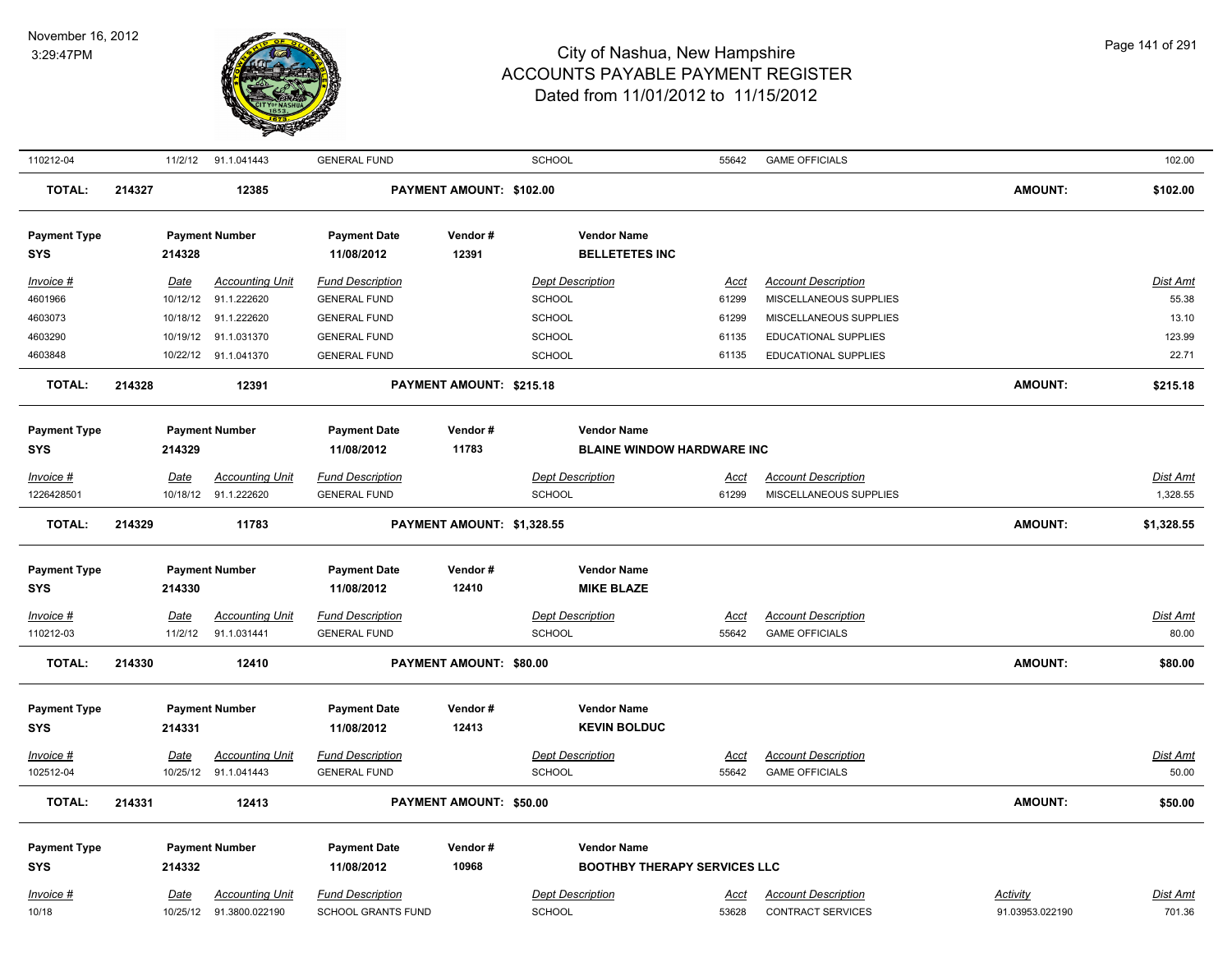

| <b>TOTAL:</b>                     | 214332 |                  | 10968                                             |                                                      | PAYMENT AMOUNT: \$701.36   |                                               |                      |                                                                         | <b>AMOUNT:</b>                     | \$701.36             |
|-----------------------------------|--------|------------------|---------------------------------------------------|------------------------------------------------------|----------------------------|-----------------------------------------------|----------------------|-------------------------------------------------------------------------|------------------------------------|----------------------|
| <b>Payment Type</b><br><b>SYS</b> |        | 214333           | <b>Payment Number</b>                             | <b>Payment Date</b><br>11/08/2012                    | Vendor#<br>14673           | <b>Vendor Name</b><br><b>BOSE CORPORATION</b> |                      |                                                                         |                                    |                      |
| Invoice #<br>9321472928           |        | Date<br>8/16/12  | <b>Accounting Unit</b><br>91.1.131112             | <b>Fund Description</b><br><b>GENERAL FUND</b>       |                            | <b>Dept Description</b><br><b>SCHOOL</b>      | Acct<br>61135        | <b>Account Description</b><br><b>EDUCATIONAL SUPPLIES</b>               |                                    | Dist Amt<br>222.46   |
| <b>TOTAL:</b>                     | 214333 |                  | 14673                                             |                                                      | PAYMENT AMOUNT: \$222.46   |                                               |                      |                                                                         | AMOUNT:                            | \$222.46             |
| <b>Payment Type</b><br><b>SYS</b> |        | 214334           | <b>Payment Number</b>                             | <b>Payment Date</b><br>11/08/2012                    | Vendor#<br>11563           | <b>Vendor Name</b><br><b>ESTHER BRODEUR</b>   |                      |                                                                         |                                    |                      |
| Invoice #<br>MILES-OCT            |        | <b>Date</b>      | <b>Accounting Unit</b><br>10/26/12 91.1.992322    | <b>Fund Description</b><br><b>GENERAL FUND</b>       |                            | <b>Dept Description</b><br><b>SCHOOL</b>      | <u>Acct</u><br>55307 | <b>Account Description</b><br>MILEAGE REIMBURSEMENTS                    |                                    | Dist Amt<br>17.48    |
| <b>TOTAL:</b>                     | 214334 |                  | 11563                                             |                                                      | PAYMENT AMOUNT: \$17.48    |                                               |                      |                                                                         | <b>AMOUNT:</b>                     | \$17.48              |
| <b>Payment Type</b><br><b>SYS</b> |        | 214335           | <b>Payment Number</b>                             | <b>Payment Date</b><br>11/08/2012                    | Vendor#<br>15364           | <b>Vendor Name</b><br><b>LAURA BROWN</b>      |                      |                                                                         |                                    |                      |
| Invoice #<br>PV-092512            |        | <b>Date</b>      | <b>Accounting Unit</b><br>10/31/12 91.3800.042219 | <b>Fund Description</b><br>SCHOOL GRANTS FUND        |                            | <b>Dept Description</b><br><b>SCHOOL</b>      | <u>Acct</u><br>55300 | <b>Account Description</b><br><b>TRAVEL</b>                             | <b>Activity</b><br>91.03468.042219 | Dist Amt<br>47.17    |
| <b>TOTAL:</b>                     | 214335 |                  | 15364                                             |                                                      | PAYMENT AMOUNT: \$47.17    |                                               |                      |                                                                         | AMOUNT:                            | \$47.17              |
| <b>Payment Type</b><br><b>SYS</b> |        | 214336           | <b>Payment Number</b>                             | <b>Payment Date</b><br>11/08/2012                    | Vendor#<br>11344           | <b>Vendor Name</b><br><b>SHERRI BULLUCK</b>   |                      |                                                                         |                                    |                      |
| Invoice #<br>SEP/OCT-12           |        | Date<br>10/23/12 | <b>Accounting Unit</b><br>91.3800.991490          | <b>Fund Description</b><br><b>SCHOOL GRANTS FUND</b> |                            | <b>Dept Description</b><br>SCHOOL             | Acct<br>61299        | <b>Account Description</b><br>MISCELLANEOUS SUPPLIES                    | Activity<br>91.03463.991490        | Dist Amt<br>72.97    |
| <b>TOTAL:</b>                     | 214336 |                  | 11344                                             |                                                      | PAYMENT AMOUNT: \$72.97    |                                               |                      |                                                                         | <b>AMOUNT:</b>                     | \$72.97              |
| <b>Payment Type</b><br><b>SYS</b> |        | 214337           | <b>Payment Number</b>                             | <b>Payment Date</b><br>11/08/2012                    | Vendor#<br>14077           | <b>Vendor Name</b><br><b>BRAD CANFIELD</b>    |                      |                                                                         |                                    |                      |
| $Invoice$ #<br>MILES-OCT          |        | Date             | <b>Accounting Unit</b><br>10/31/12 91.1.992700    | <b>Fund Description</b><br><b>GENERAL FUND</b>       |                            | <b>Dept Description</b><br><b>SCHOOL</b>      | Acct<br>55690        | <b>Account Description</b><br>REGULAR TRANSPORTATION<br><b>SERVICES</b> |                                    | Dist Amt<br>1,110.00 |
| <b>TOTAL:</b>                     | 214337 |                  | 14077                                             |                                                      | PAYMENT AMOUNT: \$1,110.00 |                                               |                      |                                                                         | <b>AMOUNT:</b>                     | \$1,110.00           |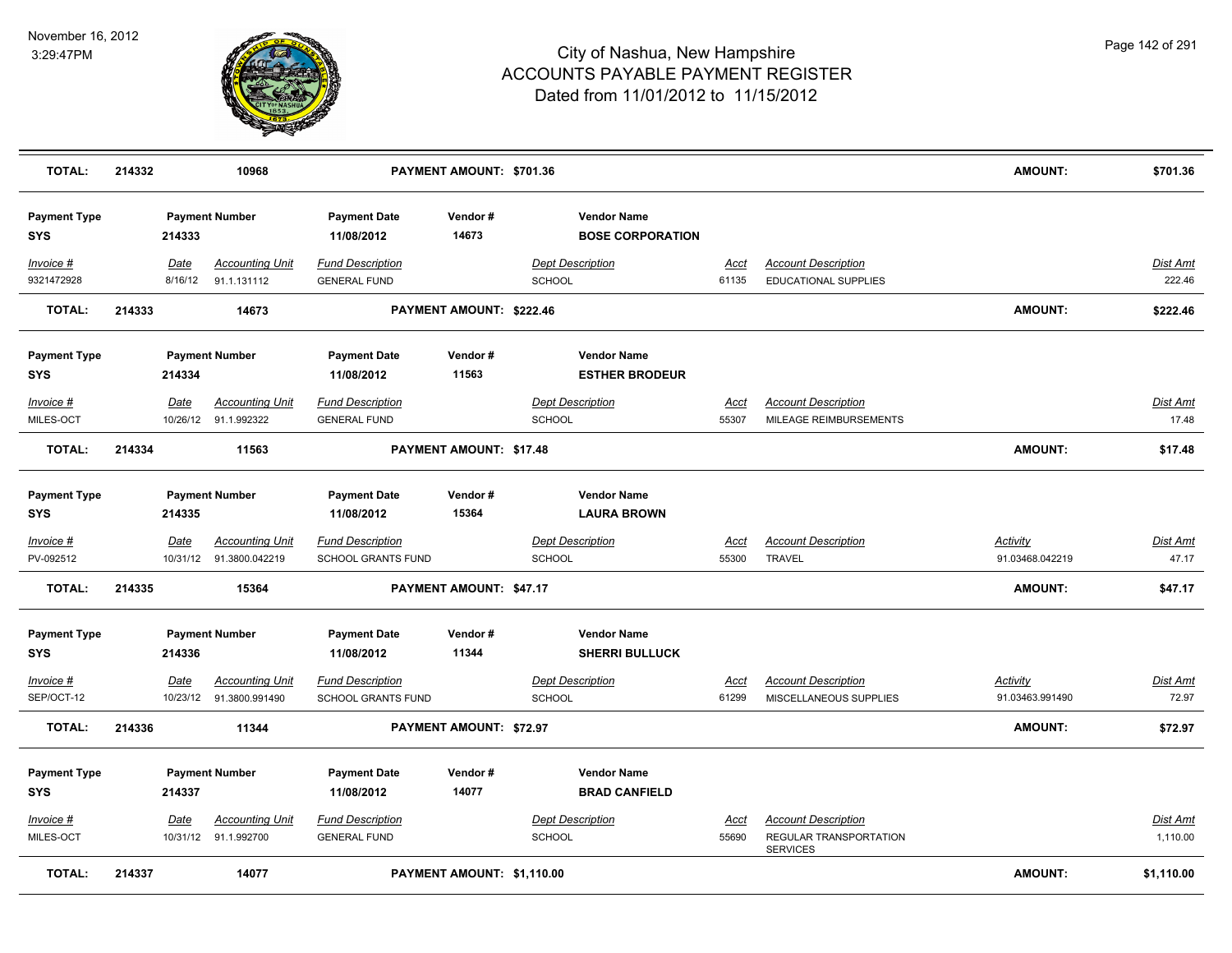

| <b>Payment Type</b><br><b>SYS</b> |        | 214338                 | <b>Payment Number</b>  | <b>Payment Date</b><br>11/08/2012 | Vendor#<br>12467            | <b>Vendor Name</b><br><b>CAPP USA</b> |               |                             | Payee Name<br><b>CAPP INC</b> |                |                           |
|-----------------------------------|--------|------------------------|------------------------|-----------------------------------|-----------------------------|---------------------------------------|---------------|-----------------------------|-------------------------------|----------------|---------------------------|
|                                   |        |                        |                        |                                   |                             |                                       |               |                             |                               |                |                           |
| Invoice #                         |        | <b>Date</b>            | <b>Accounting Unit</b> | <b>Fund Description</b>           |                             | <b>Dept Description</b>               | <u>Acct</u>   | <b>Account Description</b>  |                               |                | <u>Dist Amt</u>           |
| S1308959.001                      |        | 10/9/12                | 91.1.222620            | <b>GENERAL FUND</b>               |                             | <b>SCHOOL</b>                         | 61421         | SUPPLIES, HVAC              |                               |                | 1,798.00                  |
| <b>TOTAL:</b>                     | 214338 |                        | 12467                  |                                   | PAYMENT AMOUNT: \$1,798.00  |                                       |               |                             |                               | <b>AMOUNT:</b> | \$1,798.00                |
| <b>Payment Type</b>               |        |                        | <b>Payment Number</b>  | <b>Payment Date</b>               | Vendor#                     | <b>Vendor Name</b>                    |               |                             |                               |                |                           |
| <b>SYS</b>                        |        | 214339                 |                        | 11/08/2012                        | 12477                       | <b>CARTRIDGE WORLD NASHUA</b>         |               |                             |                               |                |                           |
| Invoice #                         |        | Date                   | Accounting Unit        | <b>Fund Description</b>           |                             | <b>Dept Description</b>               | Acct          | <b>Account Description</b>  |                               |                | Dist Amt                  |
| 52109                             |        | 10/19/12               | 91.1.031160            | <b>GENERAL FUND</b>               |                             | <b>SCHOOL</b>                         | 61135         | <b>EDUCATIONAL SUPPLIES</b> |                               |                | 142.00                    |
| 52173                             |        |                        | 10/23/12 91.1.071160   | <b>GENERAL FUND</b>               |                             | <b>SCHOOL</b>                         | 61135         | <b>EDUCATIONAL SUPPLIES</b> |                               |                | 19.00                     |
| <b>TOTAL:</b>                     | 214339 |                        | 12477                  |                                   | PAYMENT AMOUNT: \$161.00    |                                       |               |                             |                               | <b>AMOUNT:</b> | \$161.00                  |
| <b>Payment Type</b>               |        |                        | <b>Payment Number</b>  | <b>Payment Date</b>               | Vendor#                     | <b>Vendor Name</b>                    |               |                             |                               |                |                           |
| <b>SYS</b>                        |        | 214340                 |                        | 11/08/2012                        | 12493                       | <b>CENTRAL PAPER PRODUCTS CO</b>      |               |                             |                               |                |                           |
| Invoice #                         |        | <b>Date</b>            | <b>Accounting Unit</b> | <b>Fund Description</b>           |                             | <b>Dept Description</b>               | <u>Acct</u>   | <b>Account Description</b>  |                               |                | Dist Amt                  |
| 1210299                           |        | 10/24/12               | 91.1.091160            | <b>GENERAL FUND</b>               |                             | SCHOOL                                | 61135         | EDUCATIONAL SUPPLIES        |                               |                | 60.09                     |
| 121030                            |        |                        | 10/24/12 91.1.222620   | <b>GENERAL FUND</b>               |                             | <b>SCHOOL</b>                         | 61428         | <b>JANITORIAL SUPPLIES</b>  |                               |                | 3,407.61                  |
| 1210302                           |        |                        | 10/24/12 91.1.222620   | <b>GENERAL FUND</b>               |                             | <b>SCHOOL</b>                         | 61428         | <b>JANITORIAL SUPPLIES</b>  |                               |                | 8,134.82                  |
| <b>TOTAL:</b>                     | 214340 |                        | 12493                  |                                   | PAYMENT AMOUNT: \$11,602.52 |                                       |               |                             |                               | <b>AMOUNT:</b> | \$11,602.52               |
| <b>Payment Type</b>               |        |                        | <b>Payment Number</b>  | <b>Payment Date</b>               | Vendor#                     | <b>Vendor Name</b>                    |               |                             |                               |                |                           |
| <b>SYS</b>                        |        | 214341                 |                        | 11/08/2012                        | 15377                       | <b>MAUREEN CHORMA</b>                 |               |                             |                               |                |                           |
| Invoice #                         |        | Date                   | <b>Accounting Unit</b> | <b>Fund Description</b>           |                             | <b>Dept Description</b>               | <u>Acct</u>   | <b>Account Description</b>  |                               |                | Dist Amt                  |
| PV-102612                         |        |                        | 10/26/12 91.1.101160   | <b>GENERAL FUND</b>               |                             | SCHOOL                                | 52800         | EDUCATIONAL ASSISTANCE      |                               |                | 50.00                     |
| <b>TOTAL:</b>                     | 214341 |                        | 15377                  |                                   | PAYMENT AMOUNT: \$50.00     |                                       |               |                             |                               | <b>AMOUNT:</b> | \$50.00                   |
| <b>Payment Type</b>               |        |                        | <b>Payment Number</b>  | <b>Payment Date</b>               | Vendor#                     | <b>Vendor Name</b>                    |               |                             |                               |                |                           |
| <b>SYS</b>                        |        | 214342                 |                        | 11/08/2012                        | 14116                       | <b>COCA COLA BOTTLING CO</b>          |               |                             |                               |                |                           |
|                                   |        |                        |                        |                                   |                             |                                       |               |                             |                               |                |                           |
| Invoice #<br>0012555745           |        | <u>Date</u><br>11/5/12 | <b>Accounting Unit</b> | <b>Fund Description</b>           |                             | <b>Dept Description</b>               | Acct<br>61214 | <b>Account Description</b>  |                               |                | <u>Dist Amt</u><br>115.00 |
|                                   |        |                        | 91.2100.033120         | <b>FOOD SERVICES</b>              |                             | <b>SCHOOL</b>                         |               | FOOD, FOOD SERVICE PROGRAM  |                               |                |                           |
| <b>TOTAL:</b>                     | 214342 |                        | 14116                  |                                   | PAYMENT AMOUNT: \$115.00    |                                       |               |                             |                               | <b>AMOUNT:</b> | \$115.00                  |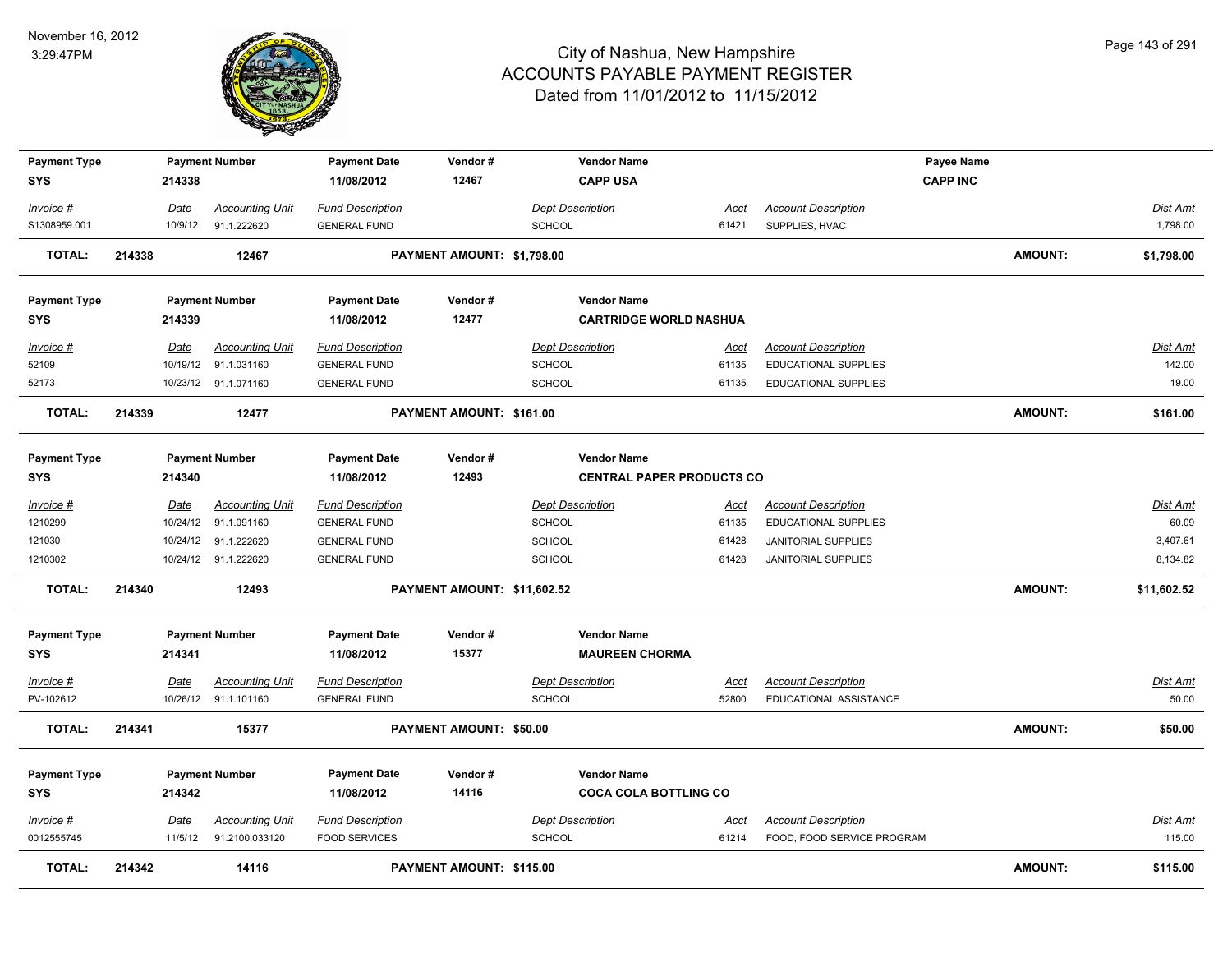

| <b>Payment Type</b> |        | <b>Payment Number</b> |                        | <b>Payment Date</b>        | Vendor#                        | <b>Vendor Name</b>                  |             |                                                      |                |                 |
|---------------------|--------|-----------------------|------------------------|----------------------------|--------------------------------|-------------------------------------|-------------|------------------------------------------------------|----------------|-----------------|
| <b>SYS</b>          |        | 214343                |                        | 11/08/2012                 | 15368                          | <b>MIRIAM COLON</b>                 |             |                                                      |                |                 |
| Invoice #           |        | Date                  | <b>Accounting Unit</b> | <b>Fund Description</b>    |                                | <b>Dept Description</b>             | <u>Acct</u> | <b>Account Description</b>                           |                | Dist Amt        |
| <b>REFUND ELM</b>   |        | 11/7/12               | 91.2222.05             | AFTER SCHOOL PROGRAM       |                                | <b>SCHOOL</b>                       | 44600       | TUITION-REGULAR DAY SCHOOL                           |                | 20.00           |
| <b>TOTAL:</b>       | 214343 | 15368                 |                        |                            | <b>PAYMENT AMOUNT: \$20.00</b> |                                     |             |                                                      | <b>AMOUNT:</b> | \$20.00         |
| <b>Payment Type</b> |        |                       | <b>Payment Number</b>  | <b>Payment Date</b>        | Vendor#                        | <b>Vendor Name</b>                  |             |                                                      |                |                 |
| <b>SYS</b>          |        | 214344                |                        | 11/08/2012                 | 12538                          | <b>COMPASSIONATE STAFFING LLC</b>   |             |                                                      |                |                 |
| Invoice #           |        | Date                  | <b>Accounting Unit</b> | <b>Fund Description</b>    |                                | <b>Dept Description</b>             | Acct        | <b>Account Description</b>                           |                | Dist Amt        |
| 197                 |        | 10/22/12              | 91.1.992130            | <b>GENERAL FUND</b>        |                                | <b>SCHOOL</b>                       | 53614       | PUPIL SUPPORT SERVICES                               |                | 1,271.25        |
| 198                 |        |                       | 10/29/12 91.1.992130   | <b>GENERAL FUND</b>        |                                | <b>SCHOOL</b>                       | 53614       | PUPIL SUPPORT SERVICES                               |                | 686.25          |
| <b>TOTAL:</b>       | 214344 | 12538                 |                        | PAYMENT AMOUNT: \$1,957.50 |                                |                                     |             |                                                      | <b>AMOUNT:</b> | \$1,957.50      |
| <b>Payment Type</b> |        |                       | <b>Payment Number</b>  | <b>Payment Date</b>        | Vendor#                        | <b>Vendor Name</b>                  |             |                                                      |                |                 |
| <b>SYS</b>          |        | 214345                |                        | 11/08/2012                 | 12540                          | <b>COMPUTER HUT dba IT INSIDERS</b> |             |                                                      |                |                 |
| Invoice #           |        | Date                  | <b>Accounting Unit</b> | <b>Fund Description</b>    |                                | <b>Dept Description</b>             | <u>Acct</u> | <b>Account Description</b>                           |                | <b>Dist Amt</b> |
| 83461               |        | 10/19/12              | 91.1.992225            | <b>GENERAL FUND</b>        |                                | <b>SCHOOL</b>                       | 71221       | <b>COMPUTER EQUIPMENT</b>                            |                | 227.96          |
| 83485               |        | 10/22/12              | 91.1.091160            | <b>GENERAL FUND</b>        |                                | <b>SCHOOL</b>                       | 71221       | <b>COMPUTER EQUIPMENT</b>                            |                | 1,359.90        |
| 83509               |        |                       | 10/24/12 91.1.992225   | <b>GENERAL FUND</b>        |                                | <b>SCHOOL</b>                       | 54487       | <b>EQUIPMENT REPAIRS &amp;</b><br><b>MAINTENANCE</b> |                | 426.53          |
| <b>TOTAL:</b>       | 214345 | 12540                 |                        | PAYMENT AMOUNT: \$2,014.39 |                                |                                     |             |                                                      | <b>AMOUNT:</b> | \$2,014.39      |
| <b>Payment Type</b> |        |                       | <b>Payment Number</b>  | <b>Payment Date</b>        | Vendor#                        | <b>Vendor Name</b>                  |             |                                                      |                |                 |
| <b>SYS</b>          |        | 214346                |                        | 11/08/2012                 | 12555                          | THE COPY SHOP                       |             |                                                      |                |                 |
| Invoice #           |        | Date                  | <b>Accounting Unit</b> | <b>Fund Description</b>    |                                | <b>Dept Description</b>             | Acct        | <b>Account Description</b>                           |                | Dist Amt        |
| 49263               |        |                       | 10/31/12 91.1.041160   | <b>GENERAL FUND</b>        |                                | <b>SCHOOL</b>                       | 55600       | <b>PRINTING</b>                                      |                | 298.00          |
| 49271               |        |                       | 10/31/12 91.1.041160   | <b>GENERAL FUND</b>        |                                | SCHOOL                              | 55600       | <b>PRINTING</b>                                      |                | 225.15          |
| <b>TOTAL:</b>       | 214346 | 12555                 |                        | PAYMENT AMOUNT: \$523.15   |                                |                                     |             |                                                      | <b>AMOUNT:</b> | \$523.15        |
| <b>Payment Type</b> |        |                       | <b>Payment Number</b>  | <b>Payment Date</b>        | Vendor#                        | <b>Vendor Name</b>                  |             |                                                      |                |                 |
| <b>SYS</b>          |        | 214347                |                        | 11/08/2012                 | 14145                          | <b>COVART VIRGINIA L</b>            |             |                                                      |                |                 |
| Invoice #           |        | Date                  | <b>Accounting Unit</b> | <b>Fund Description</b>    |                                | <b>Dept Description</b>             | <u>Acct</u> | <b>Account Description</b>                           |                | <b>Dist Amt</b> |
| MILES-OCT           |        |                       | 10/31/12 91.1.992322   | <b>GENERAL FUND</b>        |                                | <b>SCHOOL</b>                       | 55307       | MILEAGE REIMBURSEMENTS                               |                | 8.74            |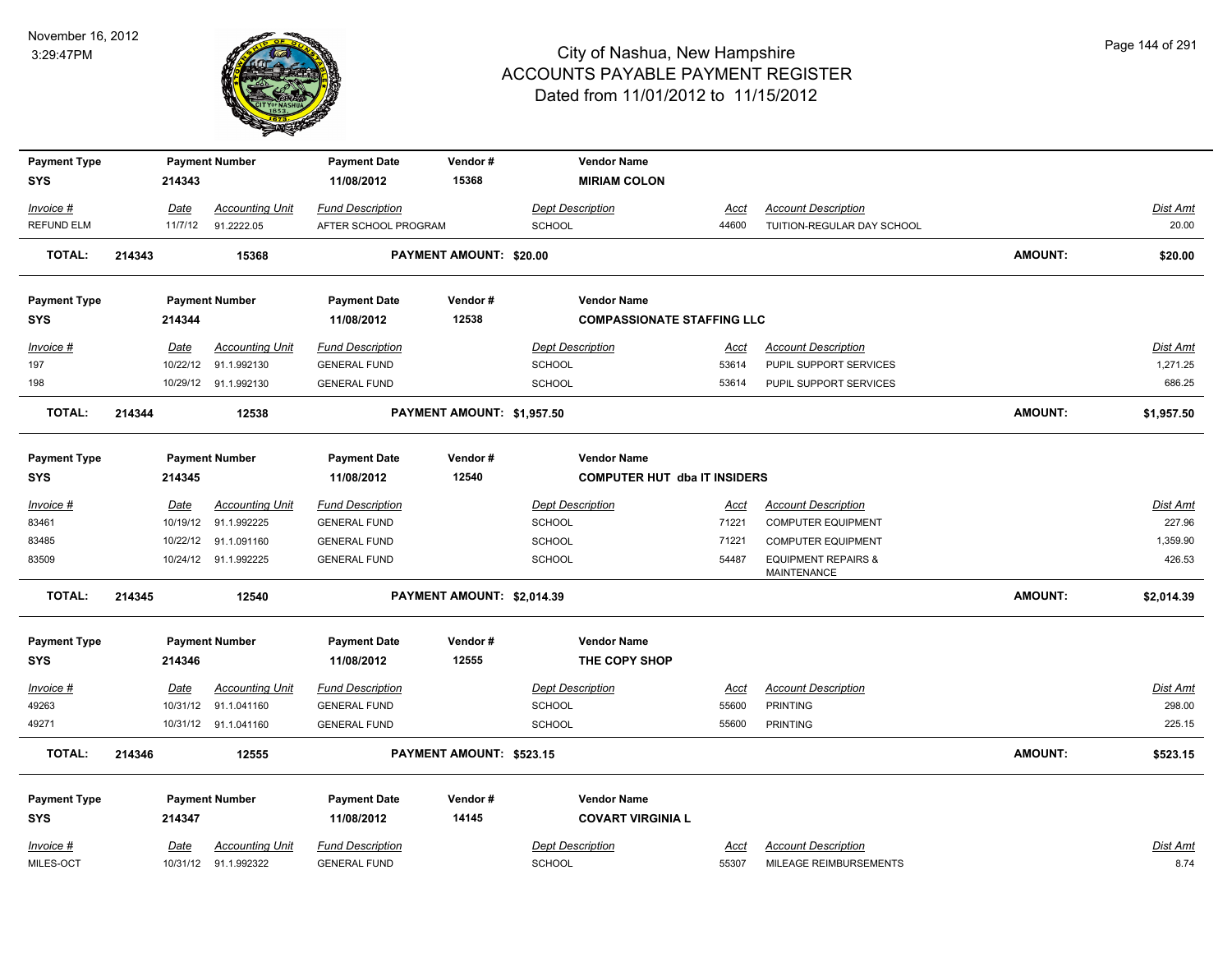

| <b>TOTAL:</b>                     | 214347 |                  | 14145                                             |                                                      | <b>PAYMENT AMOUNT: \$8.74</b> |                                              |                                       |                                                                                    | <b>AMOUNT:</b>                     | \$8.74                      |
|-----------------------------------|--------|------------------|---------------------------------------------------|------------------------------------------------------|-------------------------------|----------------------------------------------|---------------------------------------|------------------------------------------------------------------------------------|------------------------------------|-----------------------------|
| <b>Payment Type</b><br>SYS        |        | 214348           | <b>Payment Number</b>                             | <b>Payment Date</b><br>11/08/2012                    | Vendor#<br>11352              | <b>Vendor Name</b><br><b>CPI INC</b>         |                                       |                                                                                    |                                    |                             |
| Invoice #<br>CUS1218915           |        | Date             | <b>Accounting Unit</b><br>10/19/12 91.3800.021210 | <b>Fund Description</b><br><b>SCHOOL GRANTS FUND</b> |                               | <b>Dept Description</b><br><b>SCHOOL</b>     | <u>Acct</u><br>55400                  | <b>Account Description</b><br><b>CONFERENCES AND SEMINARS</b>                      | <b>Activity</b><br>91.03953.021210 | <b>Dist Amt</b><br>679.00   |
| <b>TOTAL:</b>                     | 214348 |                  | 11352                                             |                                                      | PAYMENT AMOUNT: \$679.00      |                                              |                                       |                                                                                    | <b>AMOUNT:</b>                     | \$679.00                    |
| <b>Payment Type</b><br>SYS        |        | 214349           | <b>Payment Number</b>                             | <b>Payment Date</b><br>11/08/2012                    | Vendor#<br>10163              | <b>Vendor Name</b>                           | <b>CREATIVE NOTEBOOK SOLUTIONS</b>    |                                                                                    |                                    |                             |
| Invoice #<br>1786                 |        | Date             | <b>Accounting Unit</b><br>10/23/12 91.1.031300    | <b>Fund Description</b><br><b>GENERAL FUND</b>       |                               | <b>Dept Description</b><br><b>SCHOOL</b>     | <u>Acct</u><br>61135                  | <b>Account Description</b><br><b>EDUCATIONAL SUPPLIES</b>                          |                                    | Dist Amt<br>264.00          |
| <b>TOTAL:</b>                     | 214349 |                  | 10163                                             |                                                      | PAYMENT AMOUNT: \$264.00      |                                              |                                       |                                                                                    | <b>AMOUNT:</b>                     | \$264.00                    |
| <b>Payment Type</b><br><b>SYS</b> |        | 214350           | <b>Payment Number</b>                             | <b>Payment Date</b><br>11/08/2012                    | Vendor#<br>12583              | <b>Vendor Name</b><br><b>LUCIE L CROWDER</b> |                                       |                                                                                    |                                    |                             |
| Invoice #<br><b>OCT-12</b>        |        | Date<br>11/1/12  | <b>Accounting Unit</b><br>91.3800.231249          | <b>Fund Description</b><br>SCHOOL GRANTS FUND        |                               | <b>Dept Description</b><br><b>SCHOOL</b>     | <u>Acct</u><br>61135                  | <b>Account Description</b><br>EDUCATIONAL SUPPLIES                                 | Activity<br>91.03763.231249        | <b>Dist Amt</b><br>261.35   |
| <b>TOTAL:</b>                     | 214350 |                  | 12583                                             |                                                      | PAYMENT AMOUNT: \$261.35      |                                              |                                       |                                                                                    | <b>AMOUNT:</b>                     | \$261.35                    |
| <b>Payment Type</b><br><b>SYS</b> |        | 214351           | <b>Payment Number</b>                             | <b>Payment Date</b><br>11/08/2012                    | Vendor#<br>12590              | <b>Vendor Name</b>                           | <b>CUSTOM COMPUTER SPECIALIST INC</b> |                                                                                    |                                    |                             |
| Invoice #<br>87250                |        | Date<br>10/23/12 | <b>Accounting Unit</b><br>91.1.992225             | <b>Fund Description</b><br><b>GENERAL FUND</b>       |                               | <b>Dept Description</b><br>SCHOOL            | Acct<br>54487                         | <b>Account Description</b><br><b>EQUIPMENT REPAIRS &amp;</b><br><b>MAINTENANCE</b> |                                    | <b>Dist Amt</b><br>1,071.40 |
| 87385<br>87388                    |        | 10/31/12         | 91.1.992225<br>10/31/12 91.1.992225               | <b>GENERAL FUND</b><br><b>GENERAL FUND</b>           |                               | SCHOOL<br><b>SCHOOL</b>                      | 71221<br>71221                        | <b>COMPUTER EQUIPMENT</b><br><b>COMPUTER EQUIPMENT</b>                             |                                    | 12,900.00<br>9,100.00       |
| <b>TOTAL:</b>                     | 214351 |                  | 12590                                             |                                                      | PAYMENT AMOUNT: \$23,071.40   |                                              |                                       |                                                                                    | <b>AMOUNT:</b>                     | \$23,071.40                 |
| <b>Payment Type</b><br><b>SYS</b> |        | 214352           | <b>Payment Number</b>                             | <b>Payment Date</b><br>11/08/2012                    | Vendor#<br>15322              | <b>Vendor Name</b>                           | <b>ROBERT DEBENEDETTO</b>             |                                                                                    |                                    |                             |
| Invoice #<br>102512-04            |        | <u>Date</u>      | <b>Accounting Unit</b><br>10/25/12 91.1.041443    | <b>Fund Description</b><br><b>GENERAL FUND</b>       |                               | <b>Dept Description</b><br><b>SCHOOL</b>     | <u>Acct</u><br>55642                  | <b>Account Description</b><br><b>GAME OFFICIALS</b>                                |                                    | Dist Amt<br>50.00           |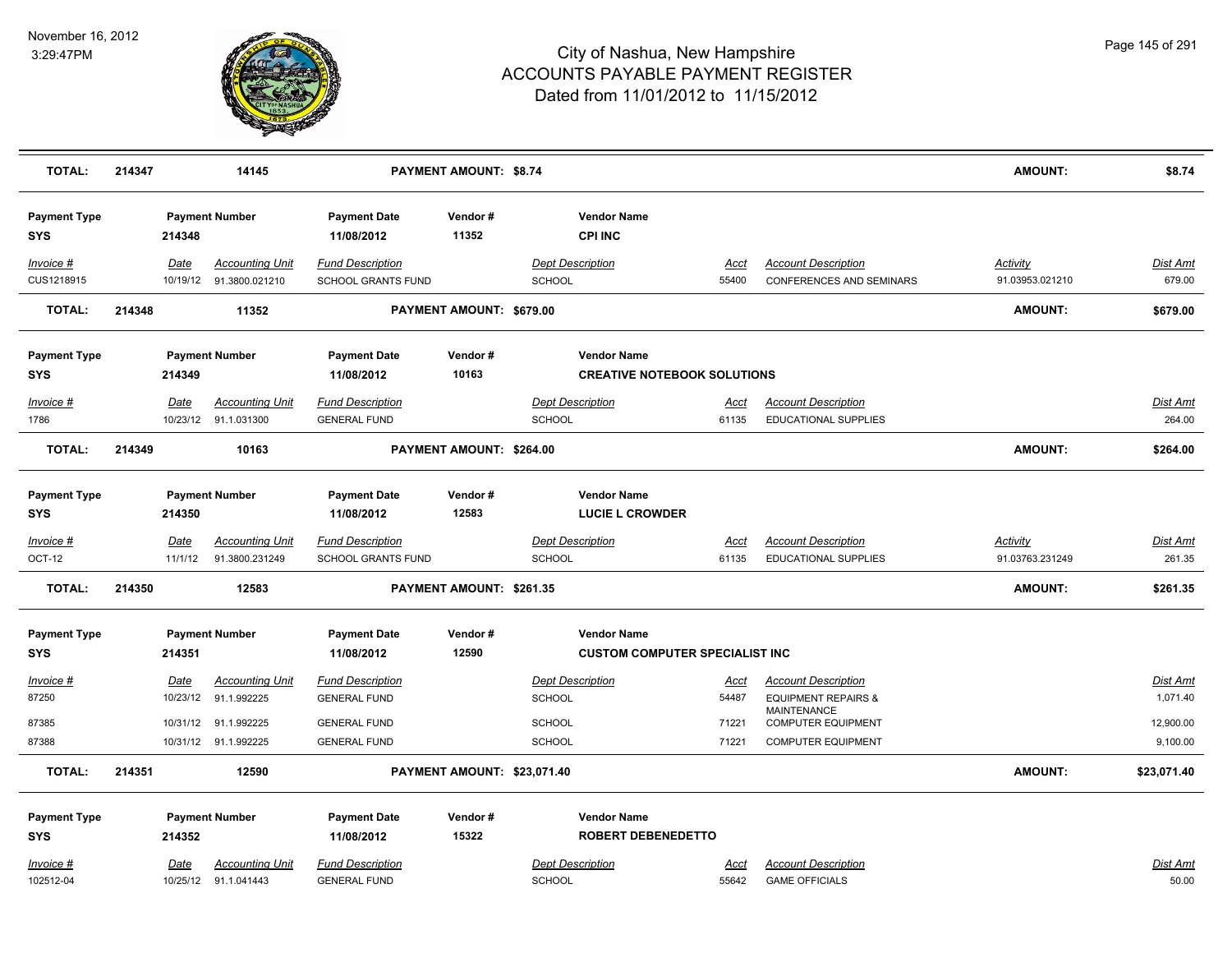

| <b>TOTAL:</b>                     | 214352      | 15322                                          |                                                | PAYMENT AMOUNT: \$50.00  |                                              |               |                                                           | <b>AMOUNT:</b>  | \$50.00                 |
|-----------------------------------|-------------|------------------------------------------------|------------------------------------------------|--------------------------|----------------------------------------------|---------------|-----------------------------------------------------------|-----------------|-------------------------|
| <b>Payment Type</b><br>SYS        | 214353      | <b>Payment Number</b>                          | <b>Payment Date</b><br>11/08/2012              | Vendor#<br>15376         | <b>Vendor Name</b><br><b>WENDY DELISLE</b>   |               |                                                           |                 |                         |
| Invoice #<br>OCT-12               | Date        | <b>Accounting Unit</b><br>10/24/12 91.1.061111 | <b>Fund Description</b><br><b>GENERAL FUND</b> |                          | <b>Dept Description</b><br><b>SCHOOL</b>     | Acct<br>61135 | <b>Account Description</b><br><b>EDUCATIONAL SUPPLIES</b> |                 | Dist Amt<br>75.98       |
| <b>TOTAL:</b>                     | 214353      | 15376                                          |                                                | PAYMENT AMOUNT: \$75.98  |                                              |               |                                                           | <b>AMOUNT:</b>  | \$75.98                 |
| <b>Payment Type</b><br><b>SYS</b> | 214354      | <b>Payment Number</b>                          | <b>Payment Date</b><br>11/08/2012              | Vendor#<br>14171         | <b>Vendor Name</b><br><b>MARSHALL DERRY</b>  |               |                                                           |                 |                         |
| Invoice #                         | Date        | <b>Accounting Unit</b>                         | <b>Fund Description</b>                        |                          | <b>Dept Description</b>                      | Acct          | <b>Account Description</b>                                | <b>Activity</b> | Dist Amt                |
| 09/10-09/25                       | 10/18/12    | 91.3800.042210                                 | <b>SCHOOL GRANTS FUND</b>                      |                          | SCHOOL                                       | 53607         | PROGRAM IMPROVEMENT<br><b>SERVICES</b>                    | 91.03903.042210 | 500.00                  |
| <b>TOTAL:</b>                     | 214354      | 14171                                          |                                                | PAYMENT AMOUNT: \$500.00 |                                              |               |                                                           | <b>AMOUNT:</b>  | \$500.00                |
| <b>Payment Type</b><br><b>SYS</b> | 214355      | <b>Payment Number</b>                          | <b>Payment Date</b><br>11/08/2012              | Vendor#<br>12640         | <b>Vendor Name</b><br><b>DOWLING DOUGLAS</b> |               |                                                           |                 |                         |
| Invoice #                         | Date        | <b>Accounting Unit</b>                         | <b>Fund Description</b>                        |                          | <b>Dept Description</b>                      | Acct          | <b>Account Description</b>                                |                 | Dist Amt                |
| 100112-04                         | 10/1/12     | 91.1.041466                                    | <b>GENERAL FUND</b>                            |                          | SCHOOL                                       | 55642         | <b>GAME OFFICIALS</b>                                     |                 | 60.00                   |
| 101512-04                         | 10/15/12    | 91.1.041455                                    | <b>GENERAL FUND</b>                            |                          | <b>SCHOOL</b>                                | 55642         | <b>GAME OFFICIALS</b>                                     |                 | 80.00                   |
| 101712-03                         |             | 10/17/12 91.1.031466                           | <b>GENERAL FUND</b>                            |                          | SCHOOL                                       | 55642         | <b>GAME OFFICIALS</b>                                     |                 | 60.00                   |
| 92712-03                          | 9/27/12     | 91.1.031466                                    | <b>GENERAL FUND</b>                            |                          | SCHOOL                                       | 55642         | <b>GAME OFFICIALS</b>                                     |                 | 60.00                   |
| <b>TOTAL:</b>                     | 214355      | 12640                                          |                                                | PAYMENT AMOUNT: \$260.00 |                                              |               |                                                           | AMOUNT:         | \$260.00                |
| <b>Payment Type</b>               |             | <b>Payment Number</b>                          | <b>Payment Date</b>                            | Vendor#                  | <b>Vendor Name</b>                           |               |                                                           |                 |                         |
| <b>SYS</b>                        | 214356      |                                                | 11/08/2012                                     | 14816                    | <b>BONNY DUCHARME</b>                        |               |                                                           |                 |                         |
| Invoice #                         | <b>Date</b> | <u>Accounting Unit</u>                         | <b>Fund Description</b>                        |                          | <b>Dept Description</b>                      | <u>Acct</u>   | <b>Account Description</b>                                |                 | <u>Dist Amt</u>         |
| <b>SEP-12</b>                     | 11/1/12     | 91.2212.991408                                 | ATHLETICS REVENUE FUND                         |                          | SCHOOL                                       | 61299         | MISCELLANEOUS SUPPLIES                                    |                 | 34.35                   |
| <b>TOTAL:</b>                     | 214356      | 14816                                          |                                                | PAYMENT AMOUNT: \$34.35  |                                              |               |                                                           | <b>AMOUNT:</b>  | \$34.35                 |
| <b>Payment Type</b>               |             | <b>Payment Number</b>                          | <b>Payment Date</b>                            | Vendor#                  | <b>Vendor Name</b>                           |               |                                                           |                 |                         |
| <b>SYS</b>                        | 214357      |                                                | 11/08/2012                                     | 14213                    | <b>VIRGINIA ESSON</b>                        |               |                                                           |                 |                         |
| Invoice #<br>MILES-OCT            | Date        | <b>Accounting Unit</b><br>10/28/12 91.1.071160 | <b>Fund Description</b><br><b>GENERAL FUND</b> |                          | <b>Dept Description</b><br>SCHOOL            | Acct<br>55307 | <b>Account Description</b><br>MILEAGE REIMBURSEMENTS      |                 | <u>Dist Amt</u><br>9.77 |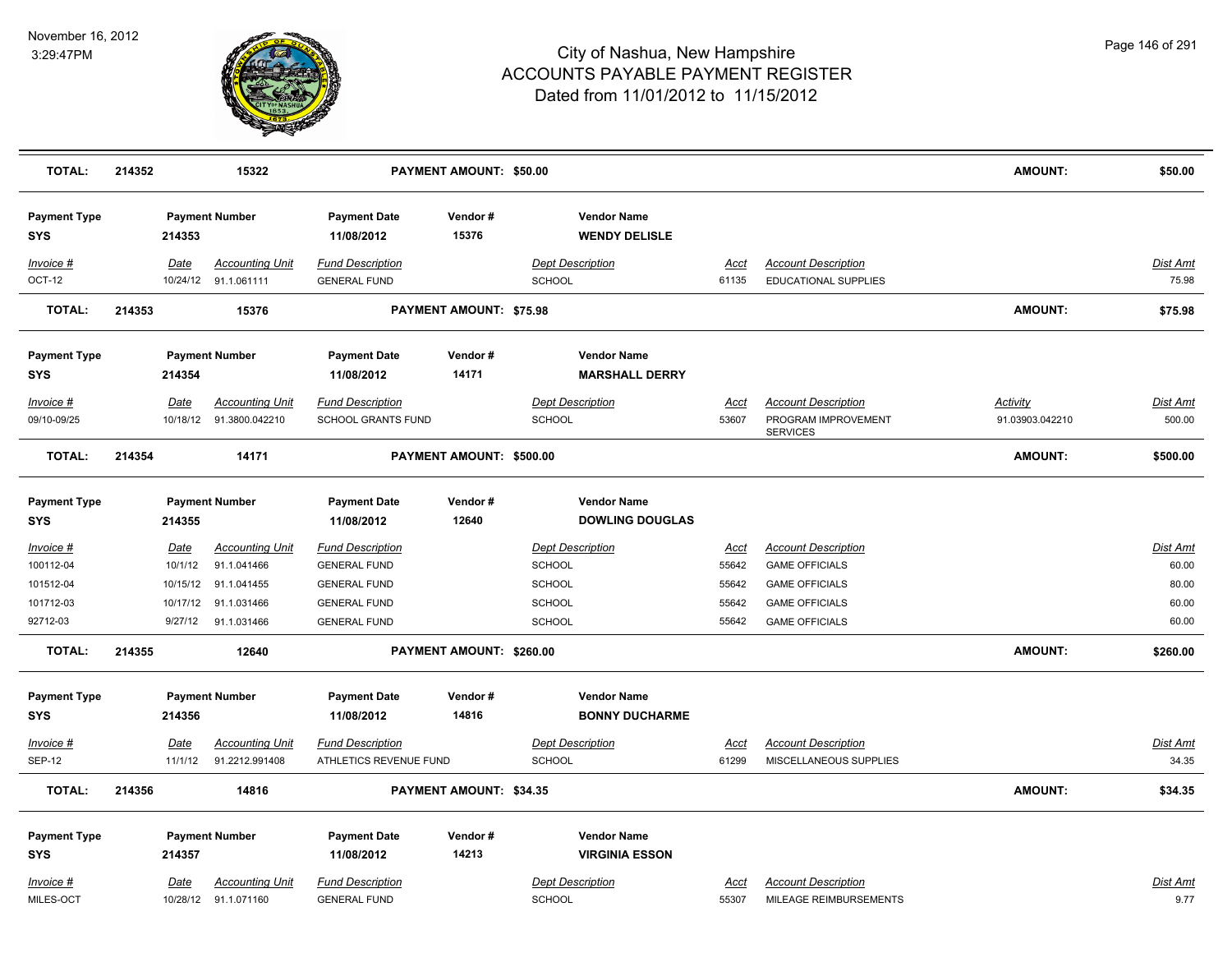

| <b>TOTAL:</b>                     | 214357 |             | 14213                  |                                   | <b>PAYMENT AMOUNT: \$9.77</b> |                                         |             |                            | <b>AMOUNT:</b>                                 | \$9.77          |
|-----------------------------------|--------|-------------|------------------------|-----------------------------------|-------------------------------|-----------------------------------------|-------------|----------------------------|------------------------------------------------|-----------------|
| <b>Payment Type</b><br>SYS        |        | 214358      | <b>Payment Number</b>  | <b>Payment Date</b><br>11/08/2012 | Vendor#<br>12698              | <b>Vendor Name</b><br>F W WEBB CO       |             |                            |                                                |                 |
| Invoice #                         |        | Date        | <b>Accounting Unit</b> | <b>Fund Description</b>           |                               | <b>Dept Description</b>                 | Acct        | <b>Account Description</b> |                                                | Dist Amt        |
| 37914553                          |        | 10/18/12    | 91.1.222620            | <b>GENERAL FUND</b>               |                               | <b>SCHOOL</b>                           | 61414       | SUPPLIES, PLUMBING         |                                                | 11.26           |
| 37914645                          |        | 10/18/12    | 91.1.222620            | <b>GENERAL FUND</b>               |                               | <b>SCHOOL</b>                           | 61414       | SUPPLIES, PLUMBING         |                                                | 149.11          |
| 37922400                          |        |             | 10/19/12 91.1.031300   | <b>GENERAL FUND</b>               |                               | SCHOOL                                  | 61135       | EDUCATIONAL SUPPLIES       |                                                | 447.82          |
| 37937268                          |        | 10/22/12    | 91.1.222620            | <b>GENERAL FUND</b>               |                               | SCHOOL                                  | 61414       | SUPPLIES, PLUMBING         |                                                | 43.70           |
| 37951315                          |        | 10/23/12    | 91.1.222620            | <b>GENERAL FUND</b>               |                               | SCHOOL                                  | 61414       | SUPPLIES, PLUMBING         |                                                | 3.68            |
| 37962055                          |        | 10/24/12    | 91.1.222620            | <b>GENERAL FUND</b>               |                               | <b>SCHOOL</b>                           | 61414       | SUPPLIES, PLUMBING         |                                                | 60.45           |
| 37965664                          |        | 10/24/12    | 91.1.222620            | <b>GENERAL FUND</b>               |                               | <b>SCHOOL</b>                           | 61414       | SUPPLIES, PLUMBING         |                                                | 136.01          |
| 38022014                          |        |             | 10/31/12 91.1.222620   | <b>GENERAL FUND</b>               |                               | <b>SCHOOL</b>                           | 61414       | SUPPLIES, PLUMBING         |                                                | 16.20           |
| 38022624                          |        |             | 10/31/12 91.1.222620   | <b>GENERAL FUND</b>               |                               | SCHOOL                                  | 61414       | SUPPLIES, PLUMBING         |                                                | 11.71           |
| <b>TOTAL:</b>                     | 214358 |             | 12698                  |                                   | PAYMENT AMOUNT: \$879.94      |                                         |             |                            | <b>AMOUNT:</b>                                 | \$879.94        |
| <b>Payment Type</b><br>SYS        |        | 214359      | <b>Payment Number</b>  | <b>Payment Date</b><br>11/08/2012 | Vendor#<br>15070              | <b>Vendor Name</b><br><b>FABRI-FORM</b> |             |                            | <b>Payee Name</b><br><b>FABRI-FORM COMPANY</b> |                 |
| Invoice #                         |        | Date        | <b>Accounting Unit</b> | <b>Fund Description</b>           |                               | <b>Dept Description</b>                 | Acct        | <b>Account Description</b> |                                                | <b>Dist Amt</b> |
| 80256                             |        | 10/31/12    | 91.1.141160            | <b>GENERAL FUND</b>               |                               | SCHOOL                                  | 61135       | EDUCATIONAL SUPPLIES       |                                                | 266.66          |
| <b>TOTAL:</b>                     | 214359 |             | 15070                  |                                   | PAYMENT AMOUNT: \$266.66      |                                         |             |                            | <b>AMOUNT:</b>                                 | \$266.66        |
| <b>Payment Type</b><br><b>SYS</b> |        | 214360      | <b>Payment Number</b>  | <b>Payment Date</b><br>11/08/2012 | Vendor#<br>15358              | <b>Vendor Name</b><br><b>RYAN FARIA</b> |             |                            |                                                |                 |
| <u>Invoice #</u>                  |        | <u>Date</u> | <b>Accounting Unit</b> | <u>Fund Description</u>           |                               | <b>Dept Description</b>                 | <u>Acct</u> | <b>Account Description</b> |                                                | Dist Amt        |
| 100412-04                         |        | 10/4/12     | 91.1.041466            | <b>GENERAL FUND</b>               |                               | <b>SCHOOL</b>                           | 55642       | <b>GAME OFFICIALS</b>      |                                                | 60.00           |
| 90712-04                          |        | 9/7/12      | 91.1.041455            | <b>GENERAL FUND</b>               |                               | <b>SCHOOL</b>                           | 55642       | <b>GAME OFFICIALS</b>      |                                                | 80.00           |
| 91012-06                          |        | 9/10/12     | 91.1.061477            | <b>GENERAL FUND</b>               |                               | SCHOOL                                  | 55642       | <b>GAME OFFICIALS</b>      |                                                | 60.00           |
| <b>TOTAL:</b>                     | 214360 |             | 15358                  |                                   | PAYMENT AMOUNT: \$200.00      |                                         |             |                            | <b>AMOUNT:</b>                                 | \$200.00        |
| <b>Payment Type</b>               |        |             | <b>Payment Number</b>  | <b>Payment Date</b>               | Vendor#                       | <b>Vendor Name</b>                      |             |                            |                                                |                 |
| <b>SYS</b>                        |        | 214361      |                        | 11/08/2012                        | 14222                         | <b>FASTENAL CO</b>                      |             |                            |                                                |                 |
| Invoice #                         |        | <u>Date</u> | <b>Accounting Unit</b> | <b>Fund Description</b>           |                               | <b>Dept Description</b>                 | Acct        | <b>Account Description</b> |                                                | Dist Amt        |
| 88373                             |        | 10/9/12     | 91.1.222620            | <b>GENERAL FUND</b>               |                               | <b>SCHOOL</b>                           | 61299       | MISCELLANEOUS SUPPLIES     |                                                | 66.38           |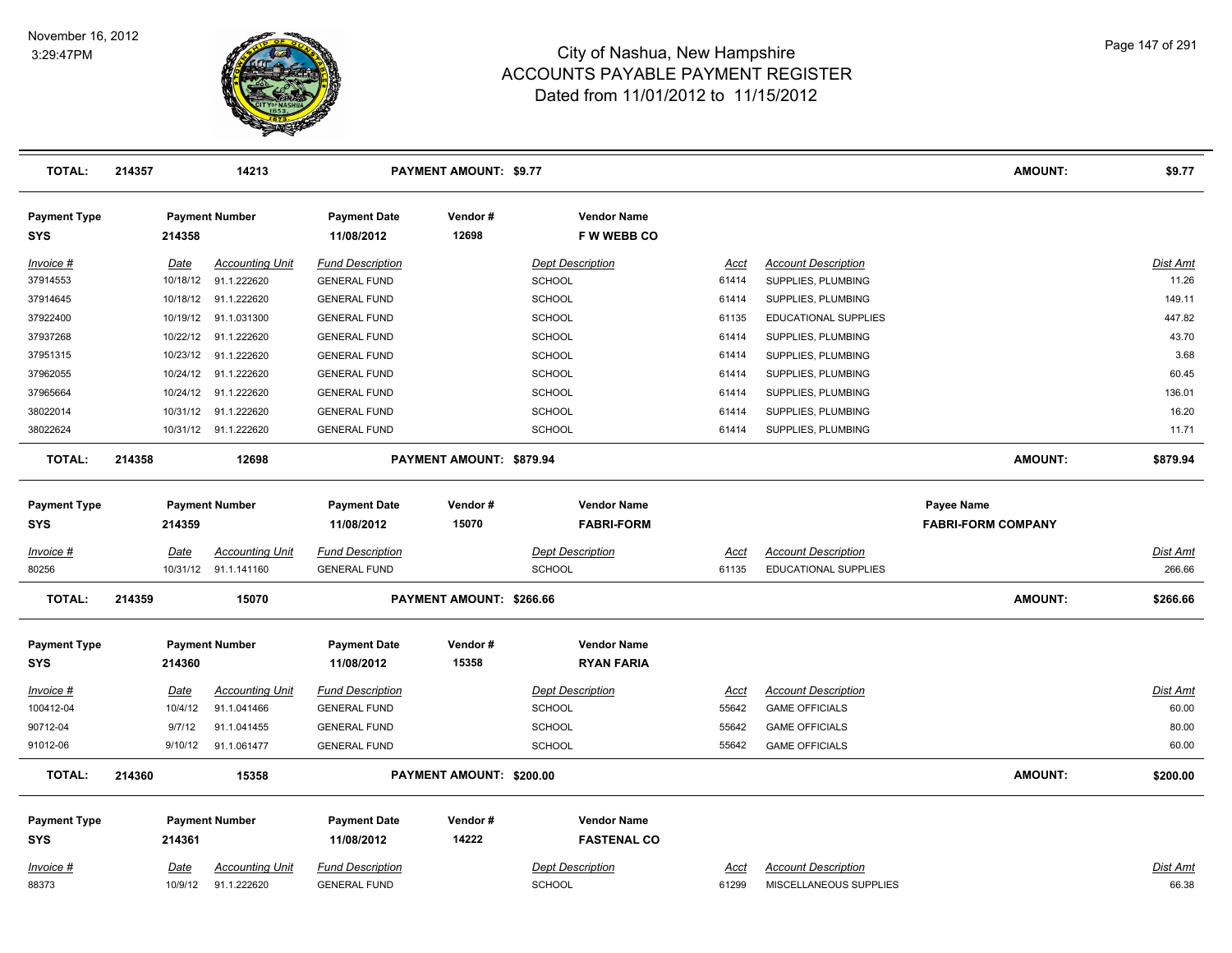

| <b>TOTAL:</b>                     | 214361   | 14222                   |                                   | <b>PAYMENT AMOUNT: \$66.38</b> |                                                |       |                                                  | <b>AMOUNT:</b>  | \$66.38  |
|-----------------------------------|----------|-------------------------|-----------------------------------|--------------------------------|------------------------------------------------|-------|--------------------------------------------------|-----------------|----------|
| <b>Payment Type</b><br><b>SYS</b> | 214362   | <b>Payment Number</b>   | <b>Payment Date</b><br>11/08/2012 | Vendor#<br>14227               | <b>Vendor Name</b><br><b>FIRST STUDENT INC</b> |       |                                                  |                 |          |
| $Invoice$ #                       | Date     | <b>Accounting Unit</b>  | <b>Fund Description</b>           |                                | <b>Dept Description</b>                        | Acct  | <b>Account Description</b>                       | Activity        | Dist Amt |
| 17746183                          | 6/5/12   | 91.1.992700             | <b>GENERAL FUND</b>               |                                | <b>SCHOOL</b>                                  | 55691 | SPED TRANSPORTATION SERVICES                     |                 | 74.43    |
| 17746911                          | 9/25/12  | 91.3800.042700          | <b>SCHOOL GRANTS FUND</b>         |                                | <b>SCHOOL</b>                                  | 55690 | REGULAR TRANSPORTATION<br><b>SERVICES</b>        | 91.03903.042700 | 453.00   |
| 17746936                          | 9/25/12  | 91.3800.042700          | <b>SCHOOL GRANTS FUND</b>         |                                | <b>SCHOOL</b>                                  | 55690 | REGULAR TRANSPORTATION<br><b>SERVICES</b>        | 91.03903.042700 | 223.15   |
| 17746974                          | 9/29/12  | 91.3800.992700          | <b>SCHOOL GRANTS FUND</b>         |                                | <b>SCHOOL</b>                                  | 55690 | REGULAR TRANSPORTATION<br><b>SERVICES</b>        | 91.03463.992700 | 1,733.40 |
| 17746975                          | 9/29/12  | 91.2222.992700          | AFTER SCHOOL PROGRAM              |                                | <b>SCHOOL</b>                                  | 55690 | <b>REGULAR TRANSPORTATION</b><br><b>SERVICES</b> |                 | 346.68   |
| 17746976                          | 9/29/12  | 91.3800.992700          | <b>SCHOOL GRANTS FUND</b>         |                                | <b>SCHOOL</b>                                  | 55690 | REGULAR TRANSPORTATION<br><b>SERVICES</b>        | 91.03463.992700 | 732.24   |
| 17747146                          | 10/16/12 | 91.3800.992700          | <b>SCHOOL GRANTS FUND</b>         |                                | <b>SCHOOL</b>                                  | 55690 | REGULAR TRANSPORTATION<br><b>SERVICES</b>        | 91.03463.992700 | 59.34    |
| 17747147                          |          | 10/16/12 91.2222.992700 | AFTER SCHOOL PROGRAM              |                                | <b>SCHOOL</b>                                  | 55690 | REGULAR TRANSPORTATION<br><b>SERVICES</b>        |                 | 54.31    |
| 17747169                          |          | 10/16/12 91.3800.042700 | <b>SCHOOL GRANTS FUND</b>         |                                | <b>SCHOOL</b>                                  | 55690 | REGULAR TRANSPORTATION<br><b>SERVICES</b>        | 91.03903.042700 | 224.72   |
| 17747214                          |          | 10/16/12 91.2222.992700 | AFTER SCHOOL PROGRAM              |                                | <b>SCHOOL</b>                                  | 55690 | REGULAR TRANSPORTATION<br><b>SERVICES</b>        |                 | 71.50    |
| 17747229                          |          | 10/23/12 91.2222.992700 | AFTER SCHOOL PROGRAM              |                                | <b>SCHOOL</b>                                  | 55690 | REGULAR TRANSPORTATION<br><b>SERVICES</b>        |                 | 49.96    |
| 17747230                          |          | 10/23/12 91.3800.992700 | <b>SCHOOL GRANTS FUND</b>         |                                | <b>SCHOOL</b>                                  | 55690 | REGULAR TRANSPORTATION<br><b>SERVICES</b>        | 91.03463.992700 | 53.64    |
| 17747231                          |          | 10/23/12 91.2222.992700 | AFTER SCHOOL PROGRAM              |                                | <b>SCHOOL</b>                                  | 55690 | REGULAR TRANSPORTATION<br><b>SERVICES</b>        |                 | 52.64    |
| 17747232                          |          | 10/23/12 91.2222.992700 | AFTER SCHOOL PROGRAM              |                                | <b>SCHOOL</b>                                  | 55690 | <b>REGULAR TRANSPORTATION</b><br><b>SERVICES</b> |                 | 48.62    |
| 17747236                          |          | 10/23/12 91.1.061463    | <b>GENERAL FUND</b>               |                                | <b>SCHOOL</b>                                  | 55690 | REGULAR TRANSPORTATION<br><b>SERVICES</b>        |                 | 185.68   |
| 17747237                          |          | 10/23/12 91.1.061479    | <b>GENERAL FUND</b>               |                                | <b>SCHOOL</b>                                  | 55690 | REGULAR TRANSPORTATION<br><b>SERVICES</b>        |                 | 229.33   |
| 17747254                          |          | 10/23/12 91.3800.042700 | <b>SCHOOL GRANTS FUND</b>         |                                | <b>SCHOOL</b>                                  | 55690 | REGULAR TRANSPORTATION<br><b>SERVICES</b>        | 91.03903.042700 | 130.31   |
| 17747255                          |          | 10/23/12 91.3800.991600 | <b>SCHOOL GRANTS FUND</b>         |                                | <b>SCHOOL</b>                                  | 55690 | REGULAR TRANSPORTATION<br><b>SERVICES</b>        | 91.03533.991600 | 91.39    |
| 17747256                          |          | 10/23/12 91.1.041450    | <b>GENERAL FUND</b>               |                                | <b>SCHOOL</b>                                  | 55690 | REGULAR TRANSPORTATION<br><b>SERVICES</b>        |                 | 76.70    |
| 17747256                          |          | 10/23/12 91.1.041469    | <b>GENERAL FUND</b>               |                                | <b>SCHOOL</b>                                  | 55690 | REGULAR TRANSPORTATION<br><b>SERVICES</b>        |                 | 76.71    |
| 17747257                          |          | 10/23/12 91.1.041456    | <b>GENERAL FUND</b>               |                                | <b>SCHOOL</b>                                  | 55690 | REGULAR TRANSPORTATION<br><b>SERVICES</b>        |                 | 78.79    |
| 17747257                          |          | 10/23/12 91.1.041467    | <b>GENERAL FUND</b>               |                                | <b>SCHOOL</b>                                  | 55690 | REGULAR TRANSPORTATION<br><b>SERVICES</b>        |                 | 78.80    |
| 17747258                          |          | 10/23/12 91.1.041441    | <b>GENERAL FUND</b>               |                                | <b>SCHOOL</b>                                  | 55690 | <b>REGULAR TRANSPORTATION</b><br><b>SERVICES</b> |                 | 432.41   |
| 17747260                          |          | 10/23/12 91.1.041450    | <b>GENERAL FUND</b>               |                                | <b>SCHOOL</b>                                  | 55690 | REGULAR TRANSPORTATION<br><b>SERVICES</b>        |                 | 130.12   |
| 17747261                          |          | 10/23/12 91.1.041438    | <b>GENERAL FUND</b>               |                                | <b>SCHOOL</b>                                  | 55690 | REGULAR TRANSPORTATION<br><b>SERVICES</b>        |                 | 209.89   |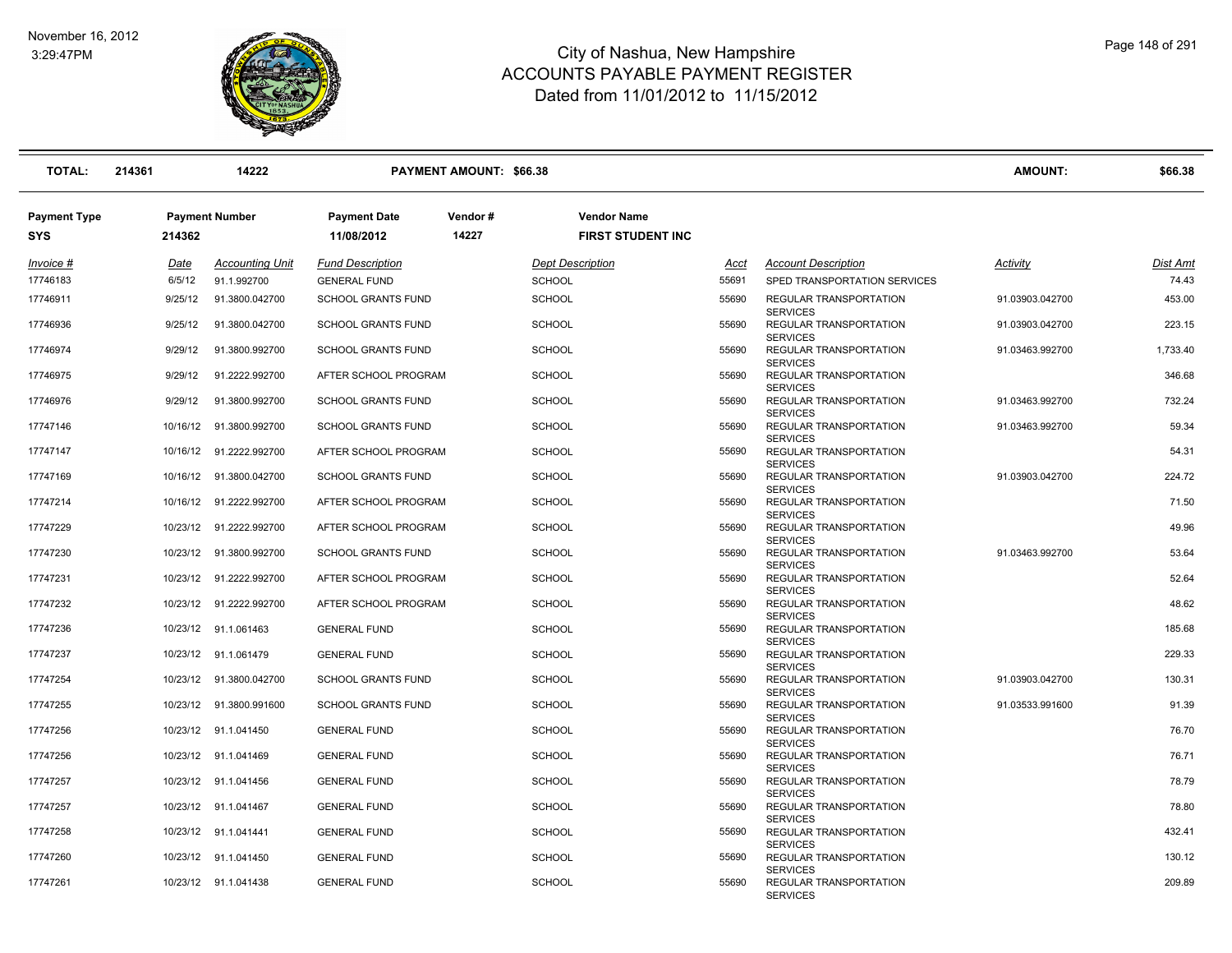

| 17747261 |          | 10/23/12 91.1.041439    | <b>GENERAL FUND</b>       | <b>SCHOOL</b> | 55690 | REGULAR TRANSPORTATION<br><b>SERVICES</b>                    |                 | 209.90 |
|----------|----------|-------------------------|---------------------------|---------------|-------|--------------------------------------------------------------|-----------------|--------|
| 17747262 |          | 10/23/12 91.3800.042700 | <b>SCHOOL GRANTS FUND</b> | <b>SCHOOL</b> | 55690 | REGULAR TRANSPORTATION<br><b>SERVICES</b>                    | 91.03903.042700 | 146.86 |
| 17747264 |          | 10/23/12 91.1.041472    | <b>GENERAL FUND</b>       | <b>SCHOOL</b> | 55690 | REGULAR TRANSPORTATION<br><b>SERVICES</b>                    |                 | 248.41 |
| 17747265 |          | 10/23/12 91.1.041450    | <b>GENERAL FUND</b>       | <b>SCHOOL</b> | 55690 | REGULAR TRANSPORTATION<br><b>SERVICES</b>                    |                 | 66.66  |
| 17747265 |          | 10/23/12 91.1.041469    | <b>GENERAL FUND</b>       | <b>SCHOOL</b> | 55690 | REGULAR TRANSPORTATION                                       |                 | 66.67  |
| 17747266 |          | 10/23/12 91.1.051477    | <b>GENERAL FUND</b>       | SCHOOL        | 55690 | <b>SERVICES</b><br>REGULAR TRANSPORTATION                    |                 | 49.96  |
| 17747268 |          | 10/23/12 91.1.051463    | <b>GENERAL FUND</b>       | <b>SCHOOL</b> | 55690 | <b>SERVICES</b><br>REGULAR TRANSPORTATION                    |                 | 175.53 |
| 17747269 |          | 10/23/12 91.1.051479    | <b>GENERAL FUND</b>       | <b>SCHOOL</b> | 55690 | <b>SERVICES</b><br>REGULAR TRANSPORTATION                    |                 | 207.03 |
| 17747270 |          | 10/23/12 91.1.031472    | <b>GENERAL FUND</b>       | <b>SCHOOL</b> | 55690 | <b>SERVICES</b><br>REGULAR TRANSPORTATION<br><b>SERVICES</b> |                 | 126.82 |
| 17747271 | 10/23/12 | 91.1.031456             | <b>GENERAL FUND</b>       | <b>SCHOOL</b> | 55690 | REGULAR TRANSPORTATION                                       |                 | 122.77 |
| 17747271 |          | 10/23/12 91.1.031467    | <b>GENERAL FUND</b>       | <b>SCHOOL</b> | 55690 | <b>SERVICES</b><br>REGULAR TRANSPORTATION<br><b>SERVICES</b> |                 | 122.77 |
| 17747272 |          | 10/23/12 91.1.031443    | <b>GENERAL FUND</b>       | SCHOOL        | 55690 | REGULAR TRANSPORTATION<br><b>SERVICES</b>                    |                 | 129.50 |
| 17747273 |          | 10/23/12 91.1.031462    | <b>GENERAL FUND</b>       | <b>SCHOOL</b> | 55690 | <b>REGULAR TRANSPORTATION</b><br><b>SERVICES</b>             |                 | 87.74  |
| 17747273 |          | 10/23/12 91.1.031472    | <b>GENERAL FUND</b>       | <b>SCHOOL</b> | 55690 | REGULAR TRANSPORTATION<br><b>SERVICES</b>                    |                 | 87.74  |
| 17747276 |          | 10/23/12 91.1.031472    | <b>GENERAL FUND</b>       | <b>SCHOOL</b> | 55690 | <b>REGULAR TRANSPORTATION</b><br><b>SERVICES</b>             |                 | 216.69 |
| 17747277 |          | 10/23/12 91.1.071463    | <b>GENERAL FUND</b>       | <b>SCHOOL</b> | 55690 | <b>REGULAR TRANSPORTATION</b><br><b>SERVICES</b>             |                 | 233.35 |
| 17747278 |          | 10/23/12 91.1.031450    | <b>GENERAL FUND</b>       | <b>SCHOOL</b> | 55690 | REGULAR TRANSPORTATION<br><b>SERVICES</b>                    |                 | 142.71 |
| 17747279 |          | 10/23/12 91.1.992700    | <b>GENERAL FUND</b>       | <b>SCHOOL</b> | 55691 | SPED TRANSPORTATION SERVICES                                 |                 | 77.23  |
| 17747281 |          | 10/23/12 91.1.071479    | <b>GENERAL FUND</b>       | <b>SCHOOL</b> | 55690 | REGULAR TRANSPORTATION<br><b>SERVICES</b>                    |                 | 205.25 |
| 17747283 |          | 10/23/12 91.1.041456    | <b>GENERAL FUND</b>       | <b>SCHOOL</b> | 55690 | REGULAR TRANSPORTATION<br><b>SERVICES</b>                    |                 | 89.27  |
| 17747283 |          | 10/23/12 91.1.041467    | <b>GENERAL FUND</b>       | SCHOOL        | 55690 | <b>REGULAR TRANSPORTATION</b><br><b>SERVICES</b>             |                 | 89.27  |
| 17747288 |          | 10/23/12 91.1.041472    | <b>GENERAL FUND</b>       | SCHOOL        | 55690 | REGULAR TRANSPORTATION<br><b>SERVICES</b>                    |                 | 183.90 |
| 17747292 |          | 10/23/12 91.1.031472    | <b>GENERAL FUND</b>       | SCHOOL        | 55690 | REGULAR TRANSPORTATION<br><b>SERVICES</b>                    |                 | 181.23 |
| 17747338 |          | 10/30/12 91.1.041441    | <b>GENERAL FUND</b>       | <b>SCHOOL</b> | 55690 | REGULAR TRANSPORTATION<br><b>SERVICES</b>                    |                 | 444.30 |
| 17747339 |          | 10/30/12 91.1.041450    | <b>GENERAL FUND</b>       | <b>SCHOOL</b> | 55690 | REGULAR TRANSPORTATION<br><b>SERVICES</b>                    |                 | 201.13 |
| 17747340 |          | 10/30/12 91.1.041438    | <b>GENERAL FUND</b>       | SCHOOL        | 55690 | REGULAR TRANSPORTATION<br><b>SERVICES</b>                    |                 | 81.75  |
| 17747340 |          | 10/30/12 91.1.041439    | <b>GENERAL FUND</b>       | <b>SCHOOL</b> | 55690 | REGULAR TRANSPORTATION<br><b>SERVICES</b>                    |                 | 81.76  |
| 17747341 |          | 10/30/12 91.1.041456    | <b>GENERAL FUND</b>       | <b>SCHOOL</b> | 55690 | REGULAR TRANSPORTATION<br><b>SERVICES</b>                    |                 | 162.17 |
| 17747342 |          | 10/30/12 91.1.041455    | <b>GENERAL FUND</b>       | SCHOOL        | 55690 | REGULAR TRANSPORTATION<br><b>SERVICES</b>                    |                 | 238.23 |
| 17747343 |          | 10/30/12 91.1.041462    | <b>GENERAL FUND</b>       | <b>SCHOOL</b> | 55690 | REGULAR TRANSPORTATION<br><b>SERVICES</b>                    |                 | 148.07 |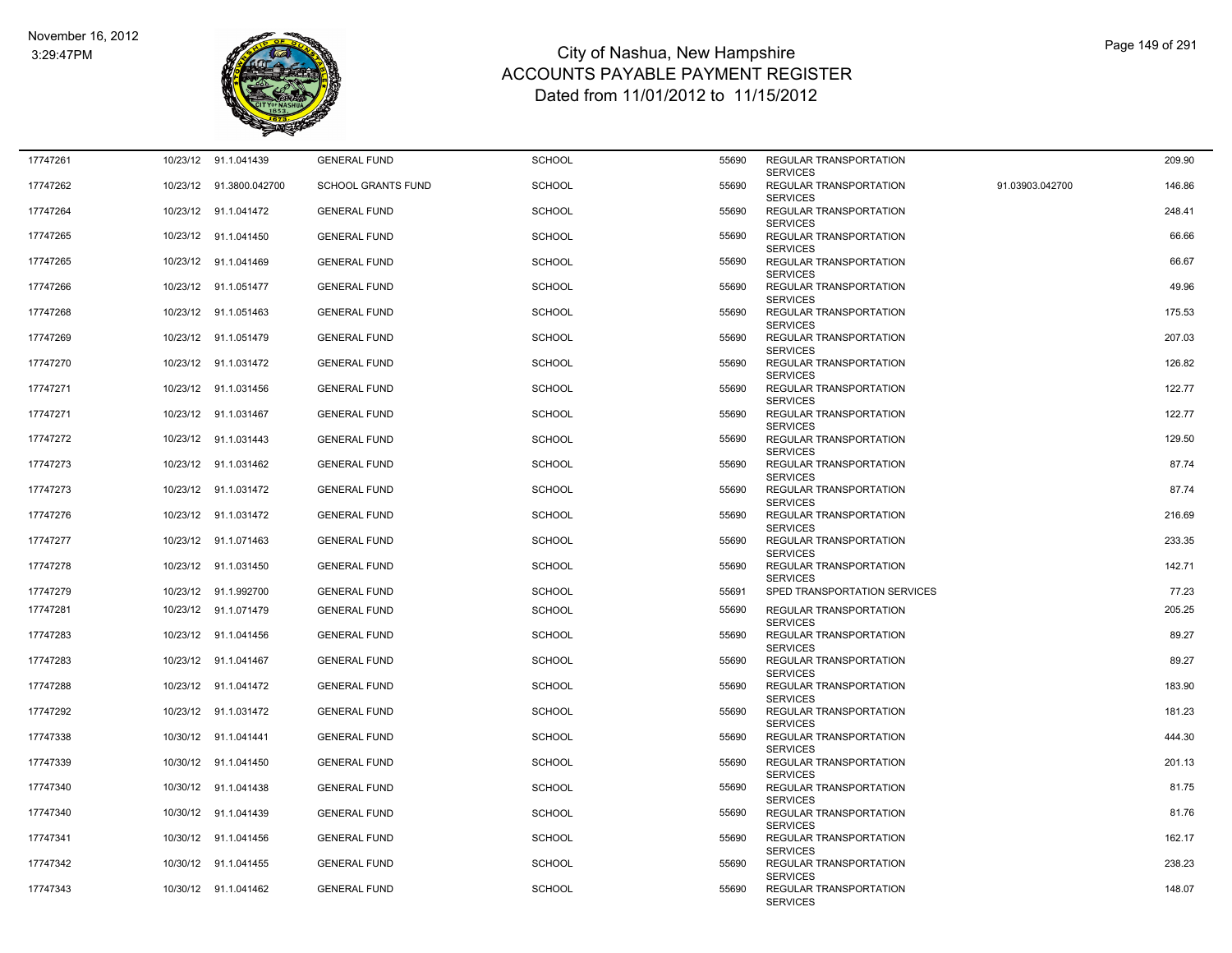

| 17747350                   |        |             | 10/30/12 91.1.031441    | <b>GENERAL FUND</b>               |                                | <b>SCHOOL</b>           |                                            | 55690       | REGULAR TRANSPORTATION                    |                 | 347.73          |
|----------------------------|--------|-------------|-------------------------|-----------------------------------|--------------------------------|-------------------------|--------------------------------------------|-------------|-------------------------------------------|-----------------|-----------------|
| 17747352                   |        | 10/29/12    | 91.1.031438             | <b>GENERAL FUND</b>               |                                | <b>SCHOOL</b>           |                                            | 55690       | <b>SERVICES</b><br>REGULAR TRANSPORTATION |                 | 178.39          |
| 17747352                   |        | 10/29/12    | 91.1.031439             | <b>GENERAL FUND</b>               |                                | <b>SCHOOL</b>           |                                            | 55690       | <b>SERVICES</b><br>REGULAR TRANSPORTATION |                 | 178.40          |
| 17747353                   |        |             | 10/30/12 91.1.031456    | <b>GENERAL FUND</b>               |                                | <b>SCHOOL</b>           |                                            | 55690       | <b>SERVICES</b><br>REGULAR TRANSPORTATION |                 | 172.57          |
|                            |        |             |                         |                                   |                                |                         |                                            |             | <b>SERVICES</b>                           |                 |                 |
| 17747354                   |        | 10/30/12    | 91.1.031462             | <b>GENERAL FUND</b>               |                                | <b>SCHOOL</b>           |                                            | 55690       | REGULAR TRANSPORTATION<br><b>SERVICES</b> |                 | 136.24          |
| 17747355                   |        |             | 10/30/12 91.1.071463    | <b>GENERAL FUND</b>               |                                | SCHOOL                  |                                            | 55690       | REGULAR TRANSPORTATION<br><b>SERVICES</b> |                 | 101.70          |
| <b>TOTAL:</b>              | 214362 |             | 14227                   |                                   | PAYMENT AMOUNT: \$11,637.46    |                         |                                            |             |                                           | <b>AMOUNT:</b>  | \$11,637.46     |
|                            |        |             |                         |                                   |                                |                         |                                            |             |                                           |                 |                 |
| <b>Payment Type</b><br>SYS |        | 214363      | <b>Payment Number</b>   | <b>Payment Date</b><br>11/08/2012 | Vendor#<br>12725               |                         | <b>Vendor Name</b><br><b>FLAGHOUSE INC</b> |             |                                           |                 |                 |
|                            |        |             |                         |                                   |                                |                         |                                            |             |                                           |                 |                 |
| <u>Invoice #</u>           |        | <u>Date</u> | <b>Accounting Unit</b>  | <b>Fund Description</b>           |                                | <b>Dept Description</b> |                                            | <u>Acct</u> | <b>Account Description</b>                | <b>Activity</b> | <u>Dist Amt</u> |
| PO5167900101               |        | 10/18/12    | 91.3800.021210          | SCHOOL GRANTS FUND                |                                | <b>SCHOOL</b>           |                                            | 61299       | MISCELLANEOUS SUPPLIES                    | 91.03953.021210 | 127.90          |
| PO5168360101               |        | 10/19/12    | 91.3800.021210          | <b>SCHOOL GRANTS FUND</b>         |                                | <b>SCHOOL</b>           |                                            | 61299       | MISCELLANEOUS SUPPLIES                    | 91.03953.021210 | 59.90           |
| PO5169110102               |        |             | 10/19/12 91.3800.021210 | <b>SCHOOL GRANTS FUND</b>         |                                | <b>SCHOOL</b>           |                                            | 61299       | MISCELLANEOUS SUPPLIES                    | 91.03953.021210 | 130.94          |
| <b>TOTAL:</b>              | 214363 |             | 12725                   |                                   | PAYMENT AMOUNT: \$318.74       |                         |                                            |             |                                           | <b>AMOUNT:</b>  | \$318.74        |
| <b>Payment Type</b>        |        |             | <b>Payment Number</b>   | <b>Payment Date</b>               | Vendor#                        |                         | <b>Vendor Name</b>                         |             |                                           |                 |                 |
| <b>SYS</b>                 |        | 214364      |                         | 11/08/2012                        | 12735                          |                         | <b>FOLLETT LIBRARY RESOURCES</b>           |             |                                           |                 |                 |
| Invoice #                  |        | Date        | <b>Accounting Unit</b>  | <b>Fund Description</b>           |                                | <b>Dept Description</b> |                                            | Acct        | <b>Account Description</b>                |                 | Dist Amt        |
| 642520F-1                  |        |             | 10/31/12 91.1.062220    | <b>GENERAL FUND</b>               |                                | <b>SCHOOL</b>           |                                            | 61814       | <b>MEDIA</b>                              |                 | 73.58           |
| <b>TOTAL:</b>              | 214364 |             | 12735                   |                                   | PAYMENT AMOUNT: \$73.58        |                         |                                            |             |                                           | <b>AMOUNT:</b>  | \$73.58         |
|                            |        |             |                         |                                   |                                |                         |                                            |             |                                           |                 |                 |
| <b>Payment Type</b>        |        |             | <b>Payment Number</b>   | <b>Payment Date</b>               | Vendor#                        |                         | <b>Vendor Name</b>                         |             |                                           |                 |                 |
| <b>SYS</b>                 |        | 214365      |                         | 11/08/2012                        | 15373                          |                         | <b>HABIBA FREEMAN</b>                      |             |                                           |                 |                 |
| Invoice #                  |        | Date        | <b>Accounting Unit</b>  | <b>Fund Description</b>           |                                | <b>Dept Description</b> |                                            | Acct        | <b>Account Description</b>                | Activity        | Dist Amt        |
| OCT-12                     |        | 11/2/12     | 91.3800.161271          | SCHOOL GRANTS FUND                |                                | SCHOOL                  |                                            | 61135       | EDUCATIONAL SUPPLIES                      | 91.03763.161271 | 22.97           |
| <b>TOTAL:</b>              | 214365 |             | 15373                   |                                   | <b>PAYMENT AMOUNT: \$22.97</b> |                         |                                            |             |                                           | <b>AMOUNT:</b>  | \$22.97         |
| <b>Payment Type</b>        |        |             | <b>Payment Number</b>   | <b>Payment Date</b>               | Vendor#                        |                         | <b>Vendor Name</b>                         |             |                                           |                 |                 |
| <b>SYS</b>                 |        | 214366      |                         | 11/08/2012                        | 15264                          |                         | <b>CHANTEL FRENETTE</b>                    |             |                                           |                 |                 |
| Invoice #                  |        | Date        | <b>Accounting Unit</b>  | <b>Fund Description</b>           |                                | <b>Dept Description</b> |                                            | Acct        | <b>Account Description</b>                | Activity        | Dist Amt        |
|                            |        |             | 10/23/12 91.3800.991490 | SCHOOL GRANTS FUND                |                                | <b>SCHOOL</b>           |                                            | 61299       | MISCELLANEOUS SUPPLIES                    | 91.03463.991490 | 91.53           |
| OCT 23-12                  |        |             |                         |                                   |                                |                         |                                            |             |                                           |                 |                 |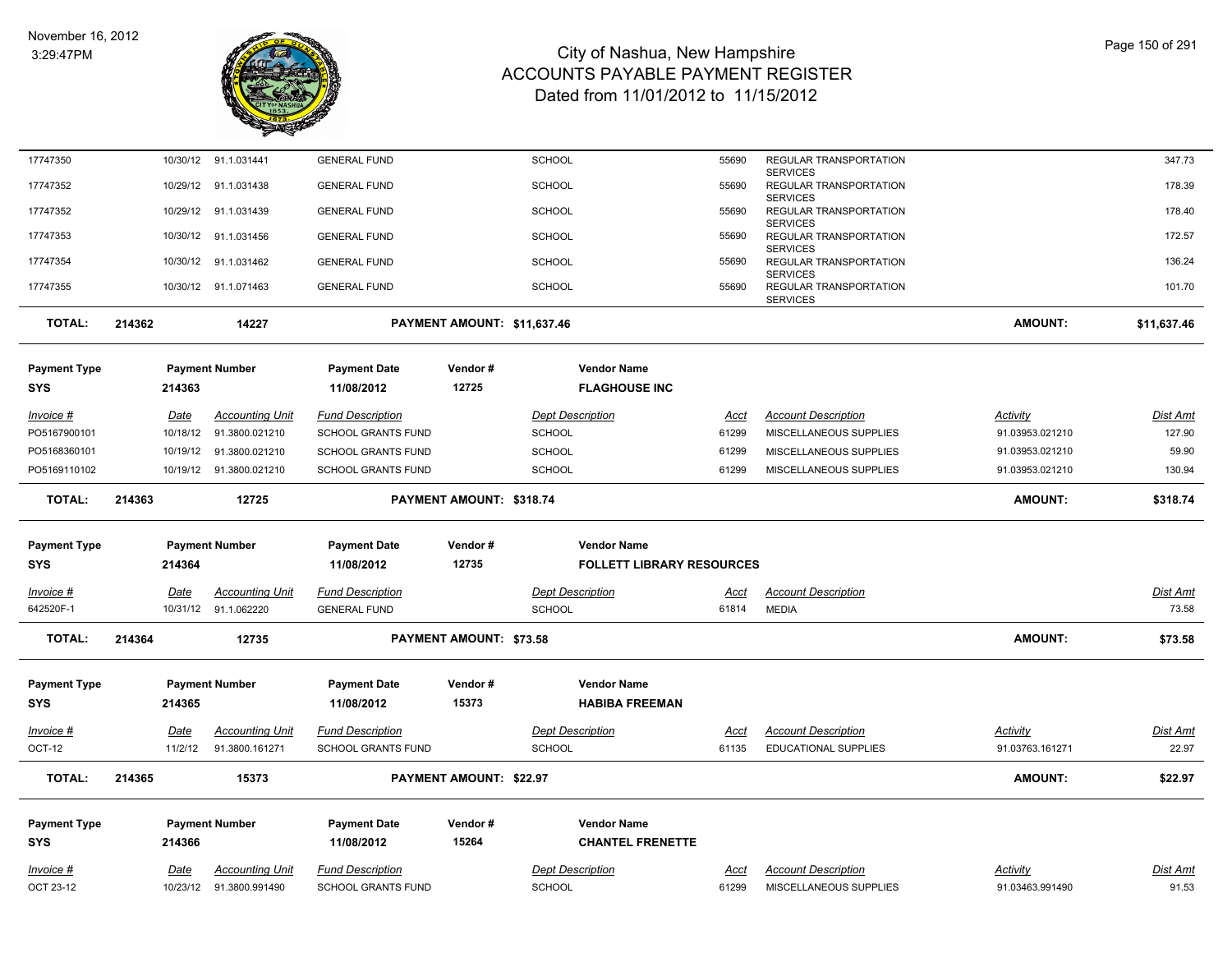

| TOTAL:                            | 214366 |          | 15264                                          |                                                | <b>PAYMENT AMOUNT: \$91.53</b> |                                                  |               |                                                               | AMOUNT:         | \$91.53           |
|-----------------------------------|--------|----------|------------------------------------------------|------------------------------------------------|--------------------------------|--------------------------------------------------|---------------|---------------------------------------------------------------|-----------------|-------------------|
| <b>Payment Type</b><br><b>SYS</b> |        | 214367   | <b>Payment Number</b>                          | <b>Payment Date</b><br>11/08/2012              | Vendor#<br>15363               | <b>Vendor Name</b><br><b>CHRISTINE FROST</b>     |               |                                                               |                 |                   |
| Invoice #<br>OCT-12               |        | Date     | <b>Accounting Unit</b><br>10/31/12 91.1.041160 | <b>Fund Description</b><br><b>GENERAL FUND</b> |                                | <b>Dept Description</b><br><b>SCHOOL</b>         | Acct<br>55400 | <b>Account Description</b><br><b>CONFERENCES AND SEMINARS</b> |                 | Dist Amt<br>90.00 |
| <b>TOTAL:</b>                     | 214367 |          | 15363                                          |                                                | PAYMENT AMOUNT: \$90.00        |                                                  |               |                                                               | <b>AMOUNT:</b>  | \$90.00           |
| <b>Payment Type</b><br><b>SYS</b> |        | 214368   | <b>Payment Number</b>                          | <b>Payment Date</b><br>11/08/2012              | Vendor#<br>10222               | <b>Vendor Name</b><br><b>GALE ASSOCIATES INC</b> |               |                                                               |                 |                   |
| Invoice #                         |        | Date     | <b>Accounting Unit</b>                         | <b>Fund Description</b>                        |                                | <b>Dept Description</b>                          | Acct          | <b>Account Description</b>                                    | <b>Activity</b> | Dist Amt          |
| 1209349                           |        |          | 10/17/12 91.1001.994600                        | CAPITAL IMPROVEMENTS                           |                                | <b>SCHOOL</b>                                    | 81100         | CAPITAL IMPROVEMENTS                                          | 1075.91.13.01   | 3,654.00          |
| <b>TOTAL:</b>                     | 214368 |          | 10222                                          |                                                | PAYMENT AMOUNT: \$3,654.00     |                                                  |               |                                                               | <b>AMOUNT:</b>  | \$3,654.00        |
| <b>Payment Type</b><br>SYS        |        | 214369   | <b>Payment Number</b>                          | <b>Payment Date</b><br>11/08/2012              | Vendor#<br>14247               | <b>Vendor Name</b><br><b>GARELICK FARMS LYNN</b> |               |                                                               |                 |                   |
| $Invoice$ #                       |        | Date     | <b>Accounting Unit</b>                         | <b>Fund Description</b>                        |                                | <b>Dept Description</b>                          | <b>Acct</b>   | <b>Account Description</b>                                    |                 | <b>Dist Amt</b>   |
| 9843108                           |        | 10/27/12 | 91.2100.033120                                 | <b>FOOD SERVICES</b>                           |                                | <b>SCHOOL</b>                                    | 61214         | FOOD, FOOD SERVICE PROGRAM                                    |                 | 1,650.47          |
| 9843109                           |        | 10/27/12 | 91.2100.133120                                 | <b>FOOD SERVICES</b>                           |                                | <b>SCHOOL</b>                                    | 61214         | FOOD, FOOD SERVICE PROGRAM                                    |                 | 454.83            |
| 9843110                           |        | 10/27/12 | 91.2100.113120                                 | <b>FOOD SERVICES</b>                           |                                | <b>SCHOOL</b>                                    | 61214         | FOOD, FOOD SERVICE PROGRAM                                    |                 | 377.14            |
| 9843111                           |        | 10/27/12 | 91.2100.123120                                 | <b>FOOD SERVICES</b>                           |                                | <b>SCHOOL</b>                                    | 61214         | FOOD, FOOD SERVICE PROGRAM                                    |                 | 310.05            |
| 9843112                           |        |          | 10/27/12 91.2100.183120                        | <b>FOOD SERVICES</b>                           |                                | <b>SCHOOL</b>                                    | 61214         | FOOD, FOOD SERVICE PROGRAM                                    |                 | 388.97            |
| 9843113                           |        | 10/27/12 | 91.2100.093120                                 | <b>FOOD SERVICES</b>                           |                                | <b>SCHOOL</b>                                    | 61214         | FOOD, FOOD SERVICE PROGRAM                                    |                 | 374.65            |
| 9843114                           |        | 10/27/12 | 91.2100.143120                                 | <b>FOOD SERVICES</b>                           |                                | <b>SCHOOL</b>                                    | 61214         | FOOD, FOOD SERVICE PROGRAM                                    |                 | 793.54            |
| 9843115                           |        | 10/27/12 | 91.2100.153120                                 | <b>FOOD SERVICES</b>                           |                                | <b>SCHOOL</b>                                    | 61214         | FOOD, FOOD SERVICE PROGRAM                                    |                 | 873.33            |
| 9843117                           |        |          | 10/27/12 91.2100.193120                        | <b>FOOD SERVICES</b>                           |                                | <b>SCHOOL</b>                                    | 61214         | FOOD, FOOD SERVICE PROGRAM                                    |                 | 590.85            |
| 9843118                           |        |          | 10/27/12 91.2100.163120                        | <b>FOOD SERVICES</b>                           |                                | <b>SCHOOL</b>                                    | 61214         | FOOD, FOOD SERVICE PROGRAM                                    |                 | 742.39            |
| 9843120                           |        |          | 10/27/12 91.2100.053120                        | <b>FOOD SERVICES</b>                           |                                | <b>SCHOOL</b>                                    | 61214         | FOOD, FOOD SERVICE PROGRAM                                    |                 | 1,342.60          |
| 9843121                           |        | 10/27/12 | 91.2100.043120                                 | <b>FOOD SERVICES</b>                           |                                | <b>SCHOOL</b>                                    | 61214         | FOOD, FOOD SERVICE PROGRAM                                    |                 | 1,295.99          |
| 9843123                           |        |          | 10/27/12 91.2100.103120                        | <b>FOOD SERVICES</b>                           |                                | <b>SCHOOL</b>                                    | 61214         | FOOD, FOOD SERVICE PROGRAM                                    |                 | 437.60            |
| 9843125                           |        |          | 10/27/12 91.2100.073120                        | <b>FOOD SERVICES</b>                           |                                | <b>SCHOOL</b>                                    | 61214         | FOOD, FOOD SERVICE PROGRAM                                    |                 | 1,233.28          |
| 9843127                           |        | 10/27/12 | 91.2100.073120                                 | <b>FOOD SERVICES</b>                           |                                | <b>SCHOOL</b>                                    | 61214         | FOOD, FOOD SERVICE PROGRAM                                    |                 | 589.00            |
| 9843128                           |        | 10/27/12 | 91.2100.053120                                 | <b>FOOD SERVICES</b>                           |                                | <b>SCHOOL</b>                                    | 61214         | FOOD, FOOD SERVICE PROGRAM                                    |                 | 992.00            |
| 9843129                           |        |          | 10/27/12 91.2100.033120                        | <b>FOOD SERVICES</b>                           |                                | <b>SCHOOL</b>                                    | 61214         | FOOD, FOOD SERVICE PROGRAM                                    |                 | 1,715.00          |
| 9843130                           |        |          | 10/27/12 91.2100.093120                        | <b>FOOD SERVICES</b>                           |                                | <b>SCHOOL</b>                                    | 61214         | FOOD, FOOD SERVICE PROGRAM                                    |                 | 189.83            |
| 9843130                           |        |          | 10/27/12 91.2100.103120                        | <b>FOOD SERVICES</b>                           |                                | <b>SCHOOL</b>                                    | 61214         | FOOD, FOOD SERVICE PROGRAM                                    |                 | 222.22            |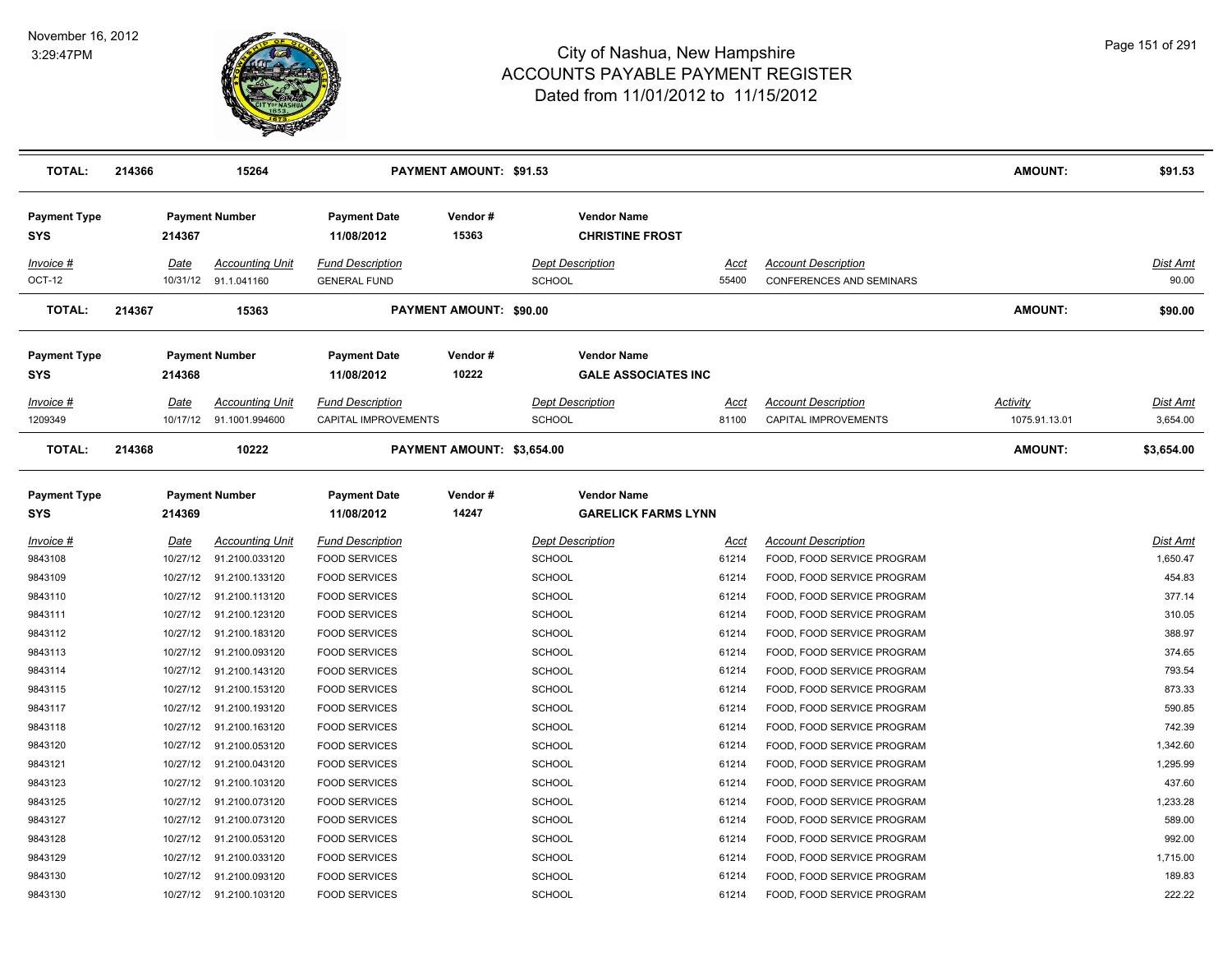

| 9843130                           |             | 10/27/12 91.2100.113120 | <b>FOOD SERVICES</b>              |                             | <b>SCHOOL</b>                                | 61214       | FOOD, FOOD SERVICE PROGRAM  |                | 203.06          |
|-----------------------------------|-------------|-------------------------|-----------------------------------|-----------------------------|----------------------------------------------|-------------|-----------------------------|----------------|-----------------|
| 9843130                           | 10/27/12    | 91.2100.123120          | <b>FOOD SERVICES</b>              |                             | <b>SCHOOL</b>                                | 61214       | FOOD, FOOD SERVICE PROGRAM  |                | 147.63          |
| 9843130                           |             | 10/27/12 91.2100.133120 | <b>FOOD SERVICES</b>              |                             | <b>SCHOOL</b>                                | 61214       | FOOD, FOOD SERVICE PROGRAM  |                | 204.61          |
| 9843130                           | 10/27/12    | 91.2100.143120          | <b>FOOD SERVICES</b>              |                             | <b>SCHOOL</b>                                | 61214       | FOOD, FOOD SERVICE PROGRAM  |                | 282.05          |
| 9843130                           | 10/27/12    | 91.2100.153120          | <b>FOOD SERVICES</b>              |                             | <b>SCHOOL</b>                                | 61214       | FOOD, FOOD SERVICE PROGRAM  |                | 332.56          |
| 9843130                           | 10/27/12    | 91.2100.163120          | <b>FOOD SERVICES</b>              |                             | SCHOOL                                       | 61214       | FOOD, FOOD SERVICE PROGRAM  |                | 303.55          |
| 9843130                           | 10/27/12    | 91.2100.173120          | <b>FOOD SERVICES</b>              |                             | <b>SCHOOL</b>                                | 61214       | FOOD, FOOD SERVICE PROGRAM  |                | 200.21          |
| 9843130                           | 10/27/12    | 91.2100.183120          | <b>FOOD SERVICES</b>              |                             | <b>SCHOOL</b>                                | 61214       | FOOD, FOOD SERVICE PROGRAM  |                | 175.34          |
| 9843130                           |             | 10/27/12 91.2100.193120 | <b>FOOD SERVICES</b>              |                             | <b>SCHOOL</b>                                | 61214       | FOOD, FOOD SERVICE PROGRAM  |                | 151.52          |
| 9843130                           |             | 10/27/12 91.2100.203120 | <b>FOOD SERVICES</b>              |                             | <b>SCHOOL</b>                                | 61214       | FOOD, FOOD SERVICE PROGRAM  |                | 177.42          |
| <b>TOTAL:</b>                     | 214369      | 14247                   |                                   | PAYMENT AMOUNT: \$16,751.69 |                                              |             |                             | <b>AMOUNT:</b> | \$16,751.69     |
| <b>Payment Type</b><br><b>SYS</b> | 214370      | <b>Payment Number</b>   | <b>Payment Date</b><br>11/08/2012 | Vendor#<br>14255            | <b>Vendor Name</b><br><b>GILLS PIZZA CO</b>  |             |                             |                |                 |
| $Invoice$ #                       | <u>Date</u> | <b>Accounting Unit</b>  | <b>Fund Description</b>           |                             | <b>Dept Description</b>                      | Acct        | <b>Account Description</b>  |                | Dist Amt        |
| 5926                              | 10/26/12    | 91.2100.063120          | <b>FOOD SERVICES</b>              |                             | SCHOOL                                       | 61214       | FOOD, FOOD SERVICE PROGRAM  |                | 670.00          |
| 5927                              | 10/26/12    | 91.2100.053120          | <b>FOOD SERVICES</b>              |                             | <b>SCHOOL</b>                                | 61214       | FOOD, FOOD SERVICE PROGRAM  |                | 831.50          |
| 5990                              | 11/2/12     | 91.2100.033120          | <b>FOOD SERVICES</b>              |                             | <b>SCHOOL</b>                                | 61214       | FOOD, FOOD SERVICE PROGRAM  |                | 280.00          |
| <b>TOTAL:</b>                     | 214370      | 14255                   |                                   | PAYMENT AMOUNT: \$1,781.50  |                                              |             |                             | <b>AMOUNT:</b> | \$1,781.50      |
| <b>Payment Type</b><br>SYS        | 214371      | <b>Payment Number</b>   | <b>Payment Date</b><br>11/08/2012 | Vendor#<br>15138            | <b>Vendor Name</b><br><b>LISA GRINGRAS</b>   |             |                             |                |                 |
| $Invoice$ #                       | <u>Date</u> | <b>Accounting Unit</b>  | <b>Fund Description</b>           |                             | <b>Dept Description</b>                      | Acct        | <b>Account Description</b>  |                | <b>Dist Amt</b> |
| MILES-OCT                         |             | 10/26/12 91.1.992322    | <b>GENERAL FUND</b>               |                             | <b>SCHOOL</b>                                | 55307       | MILEAGE REIMBURSEMENTS      |                | 29.83           |
| <b>TOTAL:</b>                     | 214371      | 15138                   |                                   | PAYMENT AMOUNT: \$29.83     |                                              |             |                             | <b>AMOUNT:</b> | \$29.83         |
| <b>Payment Type</b><br><b>SYS</b> | 214372      | <b>Payment Number</b>   | <b>Payment Date</b><br>11/08/2012 | Vendor#<br>14975            | <b>Vendor Name</b><br><b>DAVID GOLDSMITH</b> |             |                             |                |                 |
| <b>Invoice #</b>                  | <u>Date</u> | <u>Accounting Unit</u>  | <b>Fund Description</b>           |                             | <b>Dept Description</b>                      | <u>Acct</u> | <b>Account Description</b>  |                | Dist Amt        |
| <b>OCT-12</b>                     |             | 10/23/12 91.1.041160    | <b>GENERAL FUND</b>               |                             | <b>SCHOOL</b>                                | 61135       | <b>EDUCATIONAL SUPPLIES</b> |                | 246.97          |
| <b>TOTAL:</b>                     | 214372      | 14975                   |                                   | PAYMENT AMOUNT: \$246.97    |                                              |             |                             | <b>AMOUNT:</b> | \$246.97        |
| <b>Payment Type</b>               |             | <b>Payment Number</b>   | <b>Payment Date</b>               | Vendor#<br>10853            | <b>Vendor Name</b>                           |             |                             |                |                 |
| SYS                               | 214373      |                         | 11/08/2012                        |                             | <b>GRAINGER</b>                              |             |                             |                |                 |
| Invoice #                         | Date        | <b>Accounting Unit</b>  | <b>Fund Description</b>           |                             | <b>Dept Description</b>                      | Acct        | <b>Account Description</b>  |                | Dist Amt        |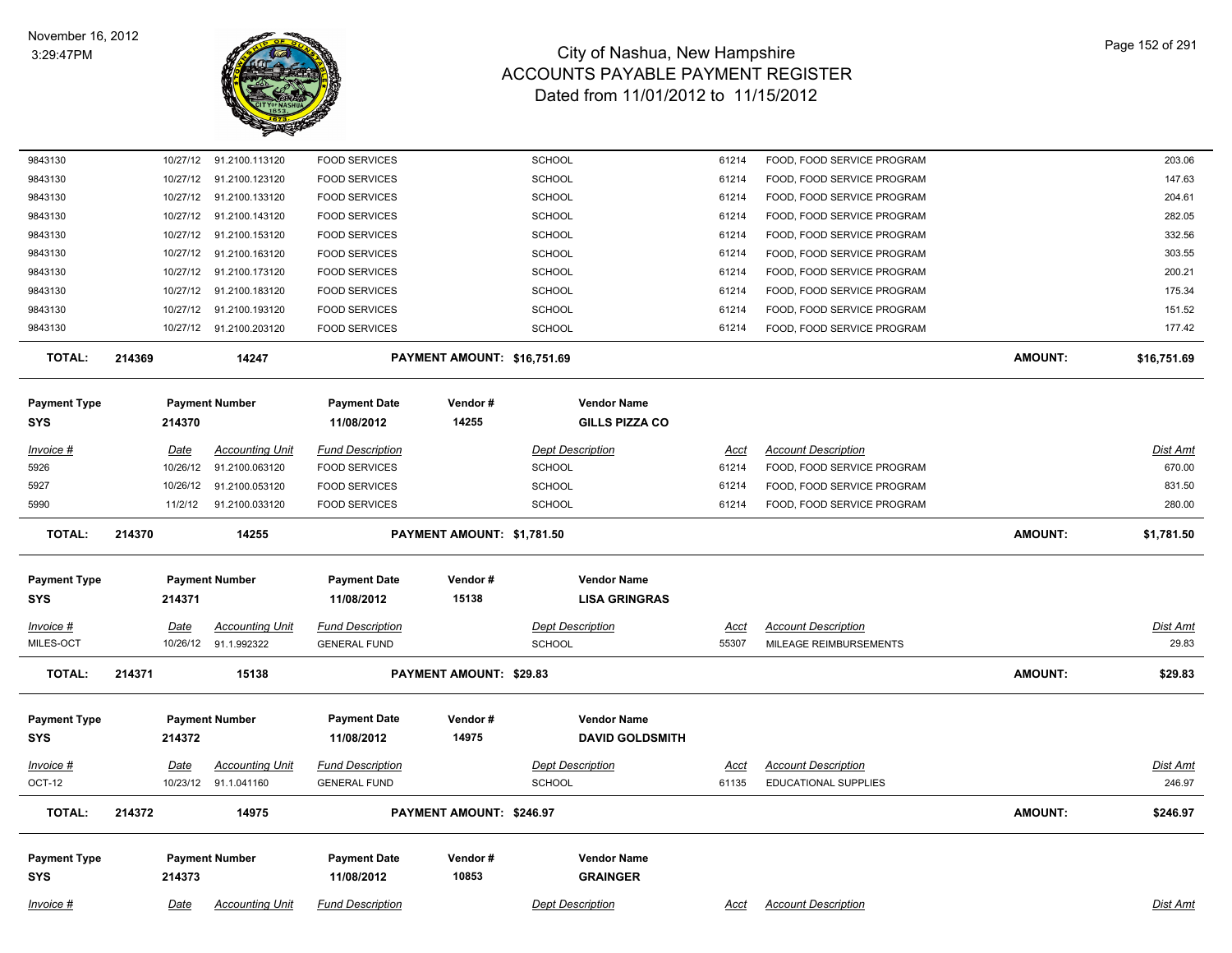

| 9956319413          |             | 10/19/12 91.1.222620    | <b>GENERAL FUND</b>       |                          | SCHOOL                               | 61421       | SUPPLIES, HVAC             |                 | 4.07            |
|---------------------|-------------|-------------------------|---------------------------|--------------------------|--------------------------------------|-------------|----------------------------|-----------------|-----------------|
| 9958328925          |             | 10/23/12 91.1.222620    | <b>GENERAL FUND</b>       |                          | SCHOOL                               | 61421       | SUPPLIES, HVAC             |                 | 98.35           |
| <b>TOTAL:</b>       | 214373      | 10853                   |                           | PAYMENT AMOUNT: \$102.42 |                                      |             |                            | <b>AMOUNT:</b>  | \$102.42        |
| <b>Payment Type</b> |             | <b>Payment Number</b>   | <b>Payment Date</b>       | Vendor#                  | <b>Vendor Name</b>                   |             |                            |                 |                 |
| SYS                 | 214374      |                         | 11/08/2012                | 12798                    | <b>GRANITE STATE SHUTTLE SERVICE</b> |             |                            |                 |                 |
| Invoice #           | Date        | <b>Accounting Unit</b>  | <b>Fund Description</b>   |                          | <b>Dept Description</b>              | <u>Acct</u> | <b>Account Description</b> |                 | Dist Amt        |
| 601012              | 11/1/12     | 91.1.012320             | <b>GENERAL FUND</b>       |                          | <b>SCHOOL</b>                        | 53628       | CONTRACT SERVICES          |                 | 168.00          |
| <b>TOTAL:</b>       | 214374      | 12798                   |                           | PAYMENT AMOUNT: \$168.00 |                                      |             |                            | <b>AMOUNT:</b>  | \$168.00        |
| <b>Payment Type</b> |             | <b>Payment Number</b>   | <b>Payment Date</b>       | Vendor#                  | <b>Vendor Name</b>                   |             |                            |                 |                 |
| <b>SYS</b>          | 214375      |                         | 11/08/2012                | 14271                    | <b>GREAT STATE BEVERAGES INC</b>     |             |                            |                 |                 |
| Invoice #           | Date        | <b>Accounting Unit</b>  | <b>Fund Description</b>   |                          | <b>Dept Description</b>              | <u>Acct</u> | <b>Account Description</b> |                 | Dist Amt        |
| 0473840             | 11/2/12     | 91.2100.043120          | <b>FOOD SERVICES</b>      |                          | SCHOOL                               | 61214       | FOOD, FOOD SERVICE PROGRAM |                 | 70.00           |
| <b>TOTAL:</b>       | 214375      | 14271                   |                           | PAYMENT AMOUNT: \$70.00  |                                      |             |                            | <b>AMOUNT:</b>  | \$70.00         |
|                     |             |                         |                           |                          |                                      |             |                            |                 |                 |
| <b>Payment Type</b> |             | <b>Payment Number</b>   | <b>Payment Date</b>       | Vendor#                  | <b>Vendor Name</b>                   |             |                            |                 |                 |
| <b>SYS</b>          | 214376      |                         | 11/08/2012                | 14946                    | <b>STEPHEN R HALL</b>                |             |                            |                 |                 |
| $Invoice$ #         | <b>Date</b> | <b>Accounting Unit</b>  | <b>Fund Description</b>   |                          | <b>Dept Description</b>              | Acct        | <b>Account Description</b> |                 | <b>Dist Amt</b> |
| 110312-04           | 11/3/12     | 91.1.041443             | <b>GENERAL FUND</b>       |                          | <b>SCHOOL</b>                        | 55642       | <b>GAME OFFICIALS</b>      |                 | 80.00           |
| <b>TOTAL:</b>       | 214376      | 14946                   |                           | PAYMENT AMOUNT: \$80.00  |                                      |             |                            | <b>AMOUNT:</b>  | \$80.00         |
| <b>Payment Type</b> |             | <b>Payment Number</b>   | <b>Payment Date</b>       | Vendor#                  | <b>Vendor Name</b>                   |             |                            |                 |                 |
| <b>SYS</b>          | 214377      |                         | 11/08/2012                | 11231                    | <b>JEANNA HAMILTON</b>               |             |                            |                 |                 |
| Invoice #           | Date        | <b>Accounting Unit</b>  | <b>Fund Description</b>   |                          | <b>Dept Description</b>              | Acct        | <b>Account Description</b> | <b>Activity</b> | <u>Dist Amt</u> |
| 10/25               | 11/2/12     | 91.3800.021500          | SCHOOL GRANTS FUND        |                          | SCHOOL                               | 53628       | CONTRACT SERVICES          | 91.03953.021500 | 37.50           |
| <b>TOTAL:</b>       | 214377      | 11231                   |                           | PAYMENT AMOUNT: \$37.50  |                                      |             |                            | <b>AMOUNT:</b>  | \$37.50         |
|                     |             |                         |                           |                          |                                      |             |                            |                 |                 |
| <b>Payment Type</b> |             | <b>Payment Number</b>   | <b>Payment Date</b>       | Vendor#                  | <b>Vendor Name</b>                   |             |                            |                 |                 |
| <b>SYS</b>          | 214378      |                         | 11/08/2012                | 10250                    | HAMPSTEAD HOME HEALTH CARE INC       |             |                            |                 |                 |
| Invoice #           | Date        | <b>Accounting Unit</b>  | <b>Fund Description</b>   |                          | <b>Dept Description</b>              | Acct        | <b>Account Description</b> | Activity        | Dist Amt        |
| 5004                | 10/19/12    | 91.3800.022190          | SCHOOL GRANTS FUND        |                          | <b>SCHOOL</b>                        | 53628       | CONTRACT SERVICES          | 91.03953.022190 | 1,320.00        |
| 5005                |             | 10/19/12 91.3800.022190 | <b>SCHOOL GRANTS FUND</b> |                          | <b>SCHOOL</b>                        | 53628       | <b>CONTRACT SERVICES</b>   | 91.03953.022190 | 1,092.00        |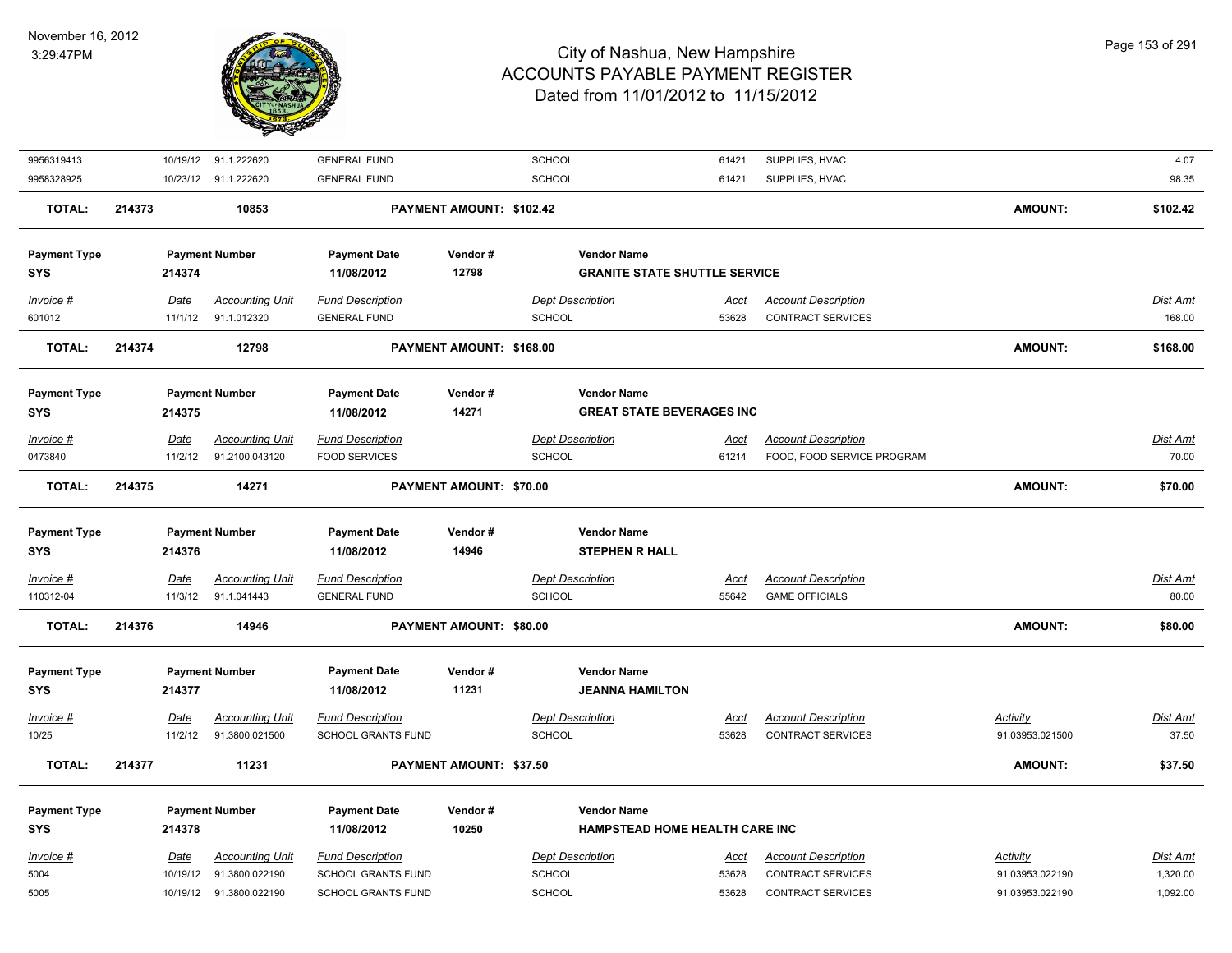

| <b>TOTAL:</b>                     | 214378 |         | 10250                                          |                                                | PAYMENT AMOUNT: \$2,412.00     |                                                 |                                      |                                                        | <b>AMOUNT:</b>  | \$2,412.00         |
|-----------------------------------|--------|---------|------------------------------------------------|------------------------------------------------|--------------------------------|-------------------------------------------------|--------------------------------------|--------------------------------------------------------|-----------------|--------------------|
| <b>Payment Type</b><br><b>SYS</b> |        | 214379  | <b>Payment Number</b>                          | <b>Payment Date</b><br>11/08/2012              | Vendor#<br>14614               | <b>Vendor Name</b><br><b>HAMPSTEAD HOSPITAL</b> |                                      |                                                        |                 |                    |
| Invoice #<br>5814                 |        | Date    | <b>Accounting Unit</b><br>10/23/12 91.1.991260 | <b>Fund Description</b><br><b>GENERAL FUND</b> |                                | <b>Dept Description</b><br>SCHOOL               | <u>Acct</u><br>53628                 | <b>Account Description</b><br><b>CONTRACT SERVICES</b> |                 | Dist Amt<br>750.00 |
| <b>TOTAL:</b>                     | 214379 |         | 14614                                          |                                                | PAYMENT AMOUNT: \$750.00       |                                                 |                                      |                                                        | AMOUNT:         | \$750.00           |
| <b>Payment Type</b><br><b>SYS</b> |        | 214380  | <b>Payment Number</b>                          | <b>Payment Date</b><br>11/08/2012              | Vendor#<br>14287               | <b>Vendor Name</b><br><b>HANNAFORD</b>          |                                      |                                                        |                 |                    |
| Invoice #                         |        | Date    | <b>Accounting Unit</b>                         | <b>Fund Description</b>                        |                                | <b>Dept Description</b>                         | Acct                                 | <b>Account Description</b>                             |                 | Dist Amt           |
| 48352565                          |        | 9/27/12 | 91.1.041340                                    | <b>GENERAL FUND</b>                            |                                | <b>SCHOOL</b>                                   | 61135                                | <b>EDUCATIONAL SUPPLIES</b>                            |                 | 32.18              |
| <b>TOTAL:</b>                     | 214380 |         | 14287                                          |                                                | PAYMENT AMOUNT: \$32.18        |                                                 |                                      |                                                        | AMOUNT:         | \$32.18            |
| <b>Payment Type</b><br><b>SYS</b> |        | 214381  | <b>Payment Number</b>                          | <b>Payment Date</b><br>11/08/2012              | Vendor#<br>11460               | <b>Vendor Name</b><br><b>ANDREW HARTERY</b>     |                                      |                                                        |                 |                    |
| $Invoice$ #                       |        | Date    | <b>Accounting Unit</b>                         | <b>Fund Description</b>                        |                                | <b>Dept Description</b>                         | <b>Acct</b>                          | <b>Account Description</b>                             |                 | <b>Dist Amt</b>    |
| 110212-03                         |        | 11/2/12 | 91.1.031441                                    | <b>GENERAL FUND</b>                            |                                | <b>SCHOOL</b>                                   | 55642                                | <b>GAME OFFICIALS</b>                                  |                 | 80.00              |
| <b>TOTAL:</b>                     | 214381 |         | 11460                                          |                                                | <b>PAYMENT AMOUNT: \$80.00</b> |                                                 |                                      |                                                        | <b>AMOUNT:</b>  | \$80.00            |
| <b>Payment Type</b><br><b>SYS</b> |        | 214382  | <b>Payment Number</b>                          | <b>Payment Date</b><br>11/08/2012              | Vendor#<br>14295               | <b>Vendor Name</b>                              | <b>HAYES SCHOOL PUBLISHING CO</b>    |                                                        |                 |                    |
| Invoice #                         |        | Date    | <b>Accounting Unit</b>                         | <b>Fund Description</b>                        |                                | <b>Dept Description</b>                         | <u>Acct</u>                          | <b>Account Description</b>                             | <b>Activity</b> | Dist Amt           |
| 34740A                            |        |         | 10/19/12 91.3800.231249                        | <b>SCHOOL GRANTS FUND</b>                      |                                | <b>SCHOOL</b>                                   | 61135                                | <b>EDUCATIONAL SUPPLIES</b>                            | 91.03763.231249 | 14.73              |
| <b>TOTAL:</b>                     | 214382 |         | 14295                                          |                                                | PAYMENT AMOUNT: \$14.73        |                                                 |                                      |                                                        | <b>AMOUNT:</b>  | \$14.73            |
| <b>Payment Type</b><br><b>SYS</b> |        | 214383  | <b>Payment Number</b>                          | <b>Payment Date</b><br>11/08/2012              | Vendor#<br>12846               | <b>Vendor Name</b>                              | <b>HEATING SPECIALTIES OF NH INC</b> |                                                        |                 |                    |
| Invoice #                         |        | Date    | <b>Accounting Unit</b>                         | <b>Fund Description</b>                        |                                | Dept Description                                | Acct                                 | <b>Account Description</b>                             |                 | Dist Amt           |
| 47901-R                           |        |         | 10/12/12 91.1.222620                           | <b>GENERAL FUND</b>                            |                                | SCHOOL                                          | 61421                                | SUPPLIES, HVAC                                         |                 | 8.10               |
| B 48005                           |        |         | 10/19/12 91.1.222620                           | <b>GENERAL FUND</b>                            |                                | <b>SCHOOL</b>                                   | 61421                                | SUPPLIES, HVAC                                         |                 | 187.65             |
| <b>TOTAL:</b>                     | 214383 |         | 12846                                          |                                                | PAYMENT AMOUNT: \$195.75       |                                                 |                                      |                                                        | <b>AMOUNT:</b>  | \$195.75           |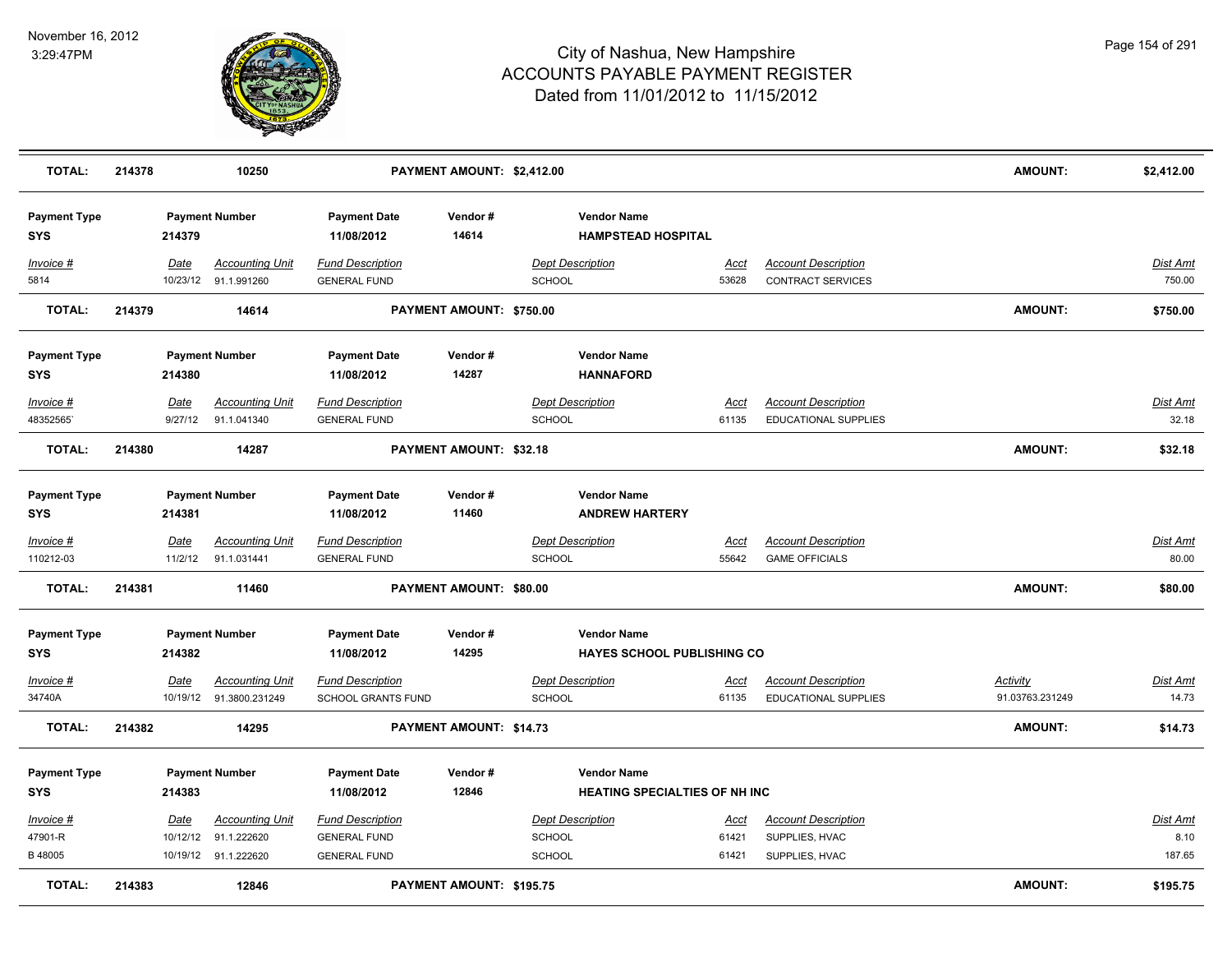

| <b>Payment Type</b><br><b>SYS</b> |        | 214384      | <b>Payment Number</b>                          | <b>Payment Date</b><br>11/08/2012              | Vendor#<br>15331         | <b>Vendor Name</b><br><b>RICHARD HIGGINS</b> |               |                                                    |                  |                |                    |
|-----------------------------------|--------|-------------|------------------------------------------------|------------------------------------------------|--------------------------|----------------------------------------------|---------------|----------------------------------------------------|------------------|----------------|--------------------|
| Invoice #                         |        | Date        | <b>Accounting Unit</b>                         | <b>Fund Description</b>                        |                          | <b>Dept Description</b>                      | <u>Acct</u>   | <b>Account Description</b>                         |                  |                | Dist Amt           |
| 92412-03                          |        | 9/24/12     | 91.1.031443                                    | <b>GENERAL FUND</b>                            |                          | SCHOOL                                       | 55642         | <b>GAME OFFICIALS</b>                              |                  |                | 40.00              |
| TOTAL:                            | 214384 |             | 15331                                          |                                                | PAYMENT AMOUNT: \$40.00  |                                              |               |                                                    |                  | <b>AMOUNT:</b> | \$40.00            |
| <b>Payment Type</b>               |        |             | <b>Payment Number</b>                          | <b>Payment Date</b>                            | Vendor#                  | <b>Vendor Name</b>                           |               |                                                    |                  |                |                    |
| <b>SYS</b>                        |        | 214385      |                                                | 11/08/2012                                     | 14299                    | <b>HIGH OUTPUT INC</b>                       |               |                                                    |                  |                |                    |
| Invoice #                         |        | <b>Date</b> | <b>Accounting Unit</b>                         | <b>Fund Description</b>                        |                          | <b>Dept Description</b>                      | <u>Acct</u>   | <b>Account Description</b>                         |                  |                | <b>Dist Amt</b>    |
| SYS-V-3834                        |        |             | 10/26/12 91.1.222620                           | <b>GENERAL FUND</b>                            |                          | <b>SCHOOL</b>                                | 53628         | <b>CONTRACT SERVICES</b>                           |                  |                | 840.00             |
| <b>TOTAL:</b>                     | 214385 |             | 14299                                          |                                                | PAYMENT AMOUNT: \$840.00 |                                              |               |                                                    |                  | <b>AMOUNT:</b> | \$840.00           |
| <b>Payment Type</b>               |        |             | <b>Payment Number</b>                          | <b>Payment Date</b>                            | Vendor#                  | <b>Vendor Name</b>                           |               |                                                    | Payee Name       |                |                    |
| SYS                               |        | 214386      |                                                | 11/08/2012                                     | 10255                    | <b>HIGHSMITH LLC</b>                         |               |                                                    | <b>HIGHSMITH</b> |                |                    |
| Invoice #<br>4773357              |        | Date        | <b>Accounting Unit</b><br>10/18/12 91.1.192220 | <b>Fund Description</b><br><b>GENERAL FUND</b> |                          | <b>Dept Description</b><br>SCHOOL            | Acct<br>61135 | <b>Account Description</b><br>EDUCATIONAL SUPPLIES |                  |                | Dist Amt<br>265.43 |
| <b>TOTAL:</b>                     | 214386 |             | 10255                                          |                                                | PAYMENT AMOUNT: \$265.43 |                                              |               |                                                    |                  | <b>AMOUNT:</b> | \$265.43           |
| <b>Payment Type</b>               |        |             | <b>Payment Number</b>                          | <b>Payment Date</b>                            | Vendor#                  | <b>Vendor Name</b>                           |               |                                                    |                  |                |                    |
| <b>SYS</b>                        |        | 214387      |                                                | 11/08/2012                                     | 12860                    | <b>CRAIG HOEMKE</b>                          |               |                                                    |                  |                |                    |
| Invoice #                         |        | <u>Date</u> | <b>Accounting Unit</b>                         | <b>Fund Description</b>                        |                          | <b>Dept Description</b>                      | <u>Acct</u>   | <b>Account Description</b>                         |                  |                | <u>Dist Amt</u>    |
| 100412-06                         |        | 10/4/12     | 91.1.061477                                    | <b>GENERAL FUND</b>                            |                          | <b>SCHOOL</b>                                | 55642         | <b>GAME OFFICIALS</b>                              |                  |                | 60.00              |
| <b>TOTAL:</b>                     | 214387 |             | 12860                                          |                                                | PAYMENT AMOUNT: \$60.00  |                                              |               |                                                    |                  | AMOUNT:        | \$60.00            |
| <b>Payment Type</b>               |        |             | <b>Payment Number</b>                          | <b>Payment Date</b>                            | Vendor#                  | <b>Vendor Name</b>                           |               |                                                    |                  |                |                    |
| <b>SYS</b>                        |        | 214388      |                                                | 11/08/2012                                     | 15370                    | <b>TROY HOGG</b>                             |               |                                                    |                  |                |                    |
| Invoice #                         |        | Date        | <b>Accounting Unit</b>                         | <b>Fund Description</b>                        |                          | <b>Dept Description</b>                      | <u>Acct</u>   | <b>Account Description</b>                         |                  |                | Dist Amt           |
| 110212-03                         |        | 11/2/12     | 91.1.031441                                    | <b>GENERAL FUND</b>                            |                          | SCHOOL                                       | 55642         | <b>GAME OFFICIALS</b>                              |                  |                | 92.00              |
| TOTAL:                            | 214388 |             | 15370                                          |                                                | PAYMENT AMOUNT: \$92.00  |                                              |               |                                                    |                  | AMOUNT:        | \$92.00            |
| <b>Payment Type</b>               |        |             | <b>Payment Number</b>                          | <b>Payment Date</b>                            | Vendor#                  | <b>Vendor Name</b>                           |               |                                                    |                  |                |                    |
| <b>SYS</b>                        |        | 214389      |                                                | 11/08/2012                                     | 15341                    | <b>HOLLIS CONSTRUCTION INC</b>               |               |                                                    |                  |                |                    |
| Invoice #                         |        | Date        | <b>Accounting Unit</b>                         | <b>Fund Description</b>                        |                          | <b>Dept Description</b>                      | Acct          | <b>Account Description</b>                         |                  |                | Dist Amt           |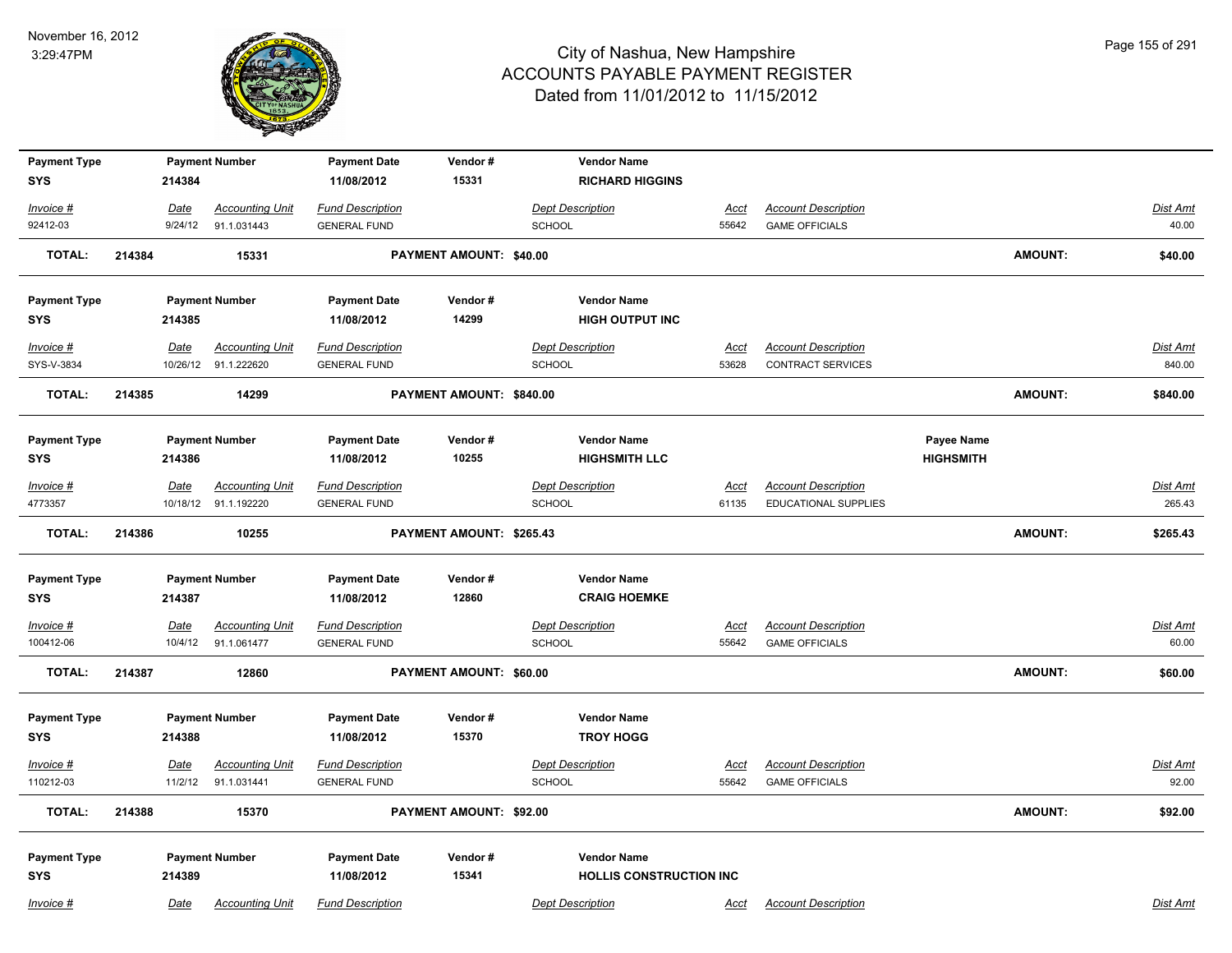

| 2012-2211                         |        |                 | 10/8/12 91.1.222630                            | <b>GENERAL FUND</b>                                               |                                | <b>SCHOOL</b>                                    | 61599                                     | <b>GROUNDS MAINTENANCE SUPPLIES</b>                       |                                         | 216.00                   |
|-----------------------------------|--------|-----------------|------------------------------------------------|-------------------------------------------------------------------|--------------------------------|--------------------------------------------------|-------------------------------------------|-----------------------------------------------------------|-----------------------------------------|--------------------------|
| <b>TOTAL:</b>                     | 214389 |                 | 15341                                          |                                                                   | PAYMENT AMOUNT: \$216.00       |                                                  |                                           |                                                           | <b>AMOUNT:</b>                          | \$216.00                 |
| <b>Payment Type</b><br><b>SYS</b> |        | 214390          | <b>Payment Number</b>                          | <b>Payment Date</b><br>11/08/2012                                 | Vendor#<br>14309               | <b>Vendor Name</b>                               | <b>HOME DEPOT CREDIT SERVICES</b>         |                                                           |                                         |                          |
| Invoice #<br>8260991              |        | Date            | <b>Accounting Unit</b><br>10/18/12 91.1.031113 | <b>Fund Description</b><br><b>GENERAL FUND</b>                    |                                | <b>Dept Description</b><br><b>SCHOOL</b>         | <u>Acct</u><br>61135                      | <b>Account Description</b><br><b>EDUCATIONAL SUPPLIES</b> |                                         | <u>Dist Amt</u><br>95.40 |
| <b>TOTAL:</b>                     | 214390 |                 | 14309                                          |                                                                   | <b>PAYMENT AMOUNT: \$95.40</b> |                                                  |                                           |                                                           | <b>AMOUNT:</b>                          | \$95.40                  |
| <b>Payment Type</b><br><b>SYS</b> |        | 214391          | <b>Payment Number</b>                          | <b>Payment Date</b><br>11/08/2012                                 | Vendor#<br>14309               | <b>Vendor Name</b>                               | <b>HOME DEPOT CREDIT SERVICES</b>         |                                                           | Payee Name<br>HOME DEPOT CREDIT SERVICE |                          |
| Invoice #<br>4015131              |        | Date<br>11/1/12 | <b>Accounting Unit</b><br>91.1.051375          | <b>Fund Description</b><br><b>GENERAL FUND</b>                    |                                | <b>Dept Description</b><br><b>SCHOOL</b>         | Acct<br>61135                             | <b>Account Description</b><br><b>EDUCATIONAL SUPPLIES</b> |                                         | Dist Amt<br>52.26        |
| 5014977                           |        |                 | 10/31/12 91.1.071375                           | <b>GENERAL FUND</b>                                               |                                | <b>SCHOOL</b>                                    | 61135                                     | EDUCATIONAL SUPPLIES                                      |                                         | 3.76                     |
| 5056026                           |        |                 | 10/31/12 91.1.061375                           | <b>GENERAL FUND</b>                                               |                                | <b>SCHOOL</b>                                    | 61135                                     | EDUCATIONAL SUPPLIES                                      |                                         | 54.45                    |
| 66713                             |        | 11/5/12         | 91.1.071375                                    | <b>GENERAL FUND</b>                                               |                                | <b>SCHOOL</b>                                    | 61135                                     | EDUCATIONAL SUPPLIES                                      |                                         | 26.55                    |
| 7020585                           |        |                 | 10/19/12 91.1.051375                           | <b>GENERAL FUND</b>                                               |                                | <b>SCHOOL</b>                                    | 61135                                     | <b>EDUCATIONAL SUPPLIES</b>                               |                                         | 26.59                    |
| <b>TOTAL:</b>                     | 214391 |                 | 14309                                          |                                                                   | PAYMENT AMOUNT: \$163.61       |                                                  |                                           |                                                           | <b>AMOUNT:</b>                          | \$163.61                 |
| <b>Payment Type</b><br><b>SYS</b> |        | 214392          | <b>Payment Number</b>                          | <b>Payment Date</b><br>11/08/2012                                 | Vendor#<br>15372               | <b>Vendor Name</b><br><b>CAROL HOPFENSPIRGER</b> |                                           |                                                           |                                         |                          |
| $Invoice$ #                       |        | <b>Date</b>     | <b>Accounting Unit</b>                         | <b>Fund Description</b>                                           |                                | <b>Dept Description</b>                          | Acct                                      | <b>Account Description</b>                                | <b>Activity</b>                         | Dist Amt                 |
| OCT-12                            |        | 11/5/12         | 91.3800.161271                                 | <b>SCHOOL GRANTS FUND</b>                                         |                                | <b>SCHOOL</b>                                    | 61135                                     | <b>EDUCATIONAL SUPPLIES</b>                               | 91.03763.161271                         | 6.98                     |
| <b>TOTAL:</b>                     | 214392 |                 | 15372                                          |                                                                   | <b>PAYMENT AMOUNT: \$6.98</b>  |                                                  |                                           |                                                           | <b>AMOUNT:</b>                          | \$6.98                   |
| <b>Payment Type</b>               |        |                 | <b>Payment Number</b>                          | <b>Payment Date</b>                                               | Vendor#                        | <b>Vendor Name</b>                               |                                           |                                                           |                                         |                          |
| <b>SYS</b>                        |        | 214393          |                                                | 11/08/2012                                                        | 10840                          |                                                  | <b>HUDSON PAVING &amp; EXCAVATION INC</b> |                                                           |                                         |                          |
| Invoice #<br>134413               |        | Date<br>9/21/12 | <b>Accounting Unit</b><br>91.5800.054200       | <b>Fund Description</b><br>SCHOOL CAPITAL PROJECTS<br><b>FUND</b> |                                | <b>Dept Description</b><br><b>SCHOOL</b>         | Acct<br>81650                             | <b>Account Description</b><br><b>LAND IMPROVEMENTS</b>    | Activity<br>1011.91.05.30               | Dist Amt<br>189,827.90   |
| <b>TOTAL:</b>                     | 214393 |                 | 10840                                          |                                                                   | PAYMENT AMOUNT: \$189,827.90   |                                                  |                                           |                                                           | <b>AMOUNT:</b>                          | \$189,827.90             |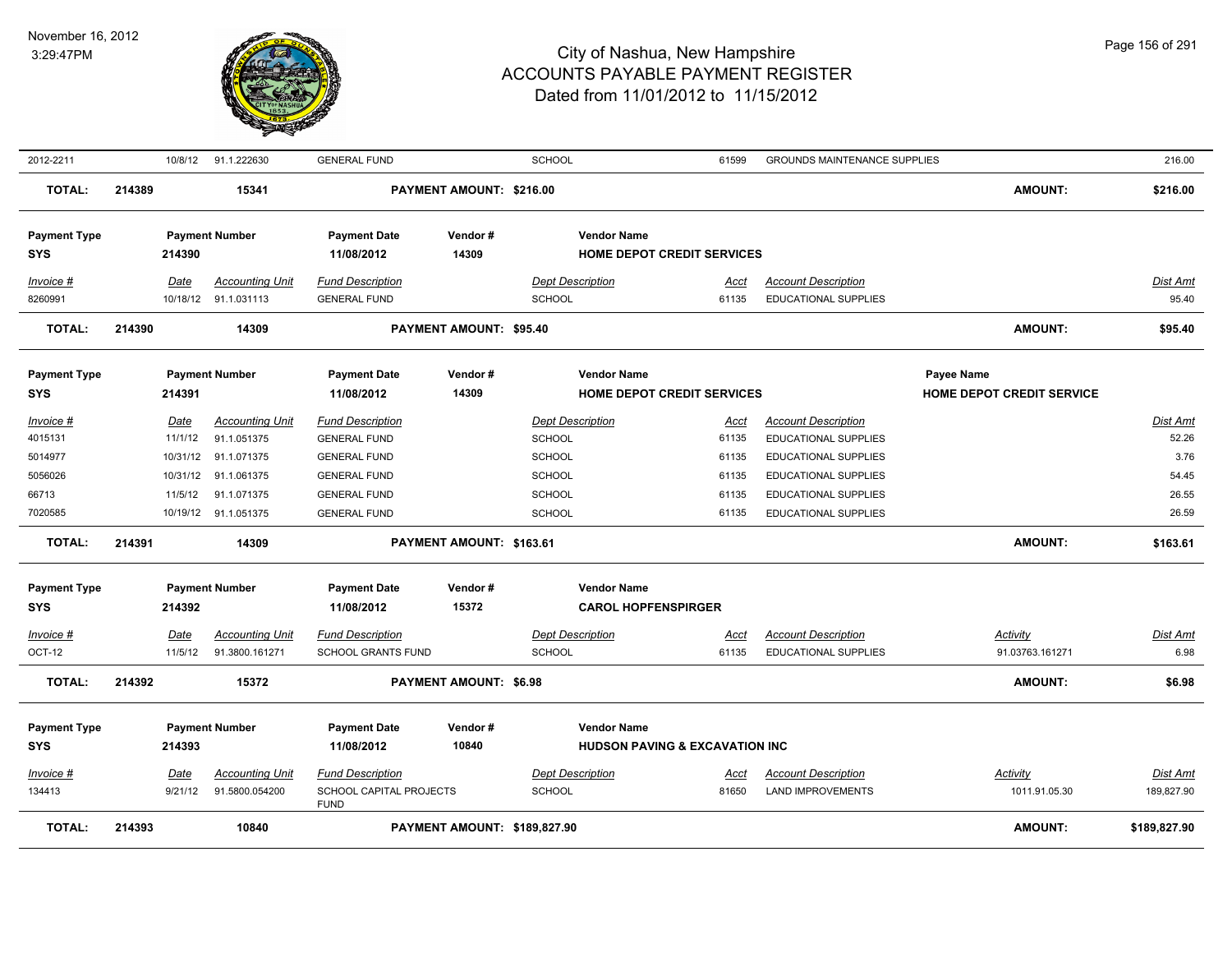

| <b>Payment Type</b><br><b>SYS</b> |        | 214394        | <b>Payment Number</b>   | <b>Payment Date</b><br>11/08/2012 | Vendor#<br>14323           |                         | <b>Vendor Name</b><br><b>STACY HYNES</b> |             |                             |                 |                 |
|-----------------------------------|--------|---------------|-------------------------|-----------------------------------|----------------------------|-------------------------|------------------------------------------|-------------|-----------------------------|-----------------|-----------------|
| Invoice #                         |        | <u>Date</u>   | <b>Accounting Unit</b>  | <b>Fund Description</b>           |                            | <b>Dept Description</b> |                                          | <u>Acct</u> | <b>Account Description</b>  |                 | <b>Dist Amt</b> |
| OCT-12                            |        | 10/25/12      | 91.1.012320             | <b>GENERAL FUND</b>               |                            | <b>SCHOOL</b>           |                                          | 61299       | MISCELLANEOUS SUPPLIES      |                 | 20.48           |
| OCT-2012                          |        |               | 10/24/12 91.1.012320    | <b>GENERAL FUND</b>               |                            | <b>SCHOOL</b>           |                                          | 61299       | MISCELLANEOUS SUPPLIES      |                 | 24.99           |
| <b>TOTAL:</b>                     | 214394 |               | 14323                   |                                   | PAYMENT AMOUNT: \$45.47    |                         |                                          |             |                             | <b>AMOUNT:</b>  | \$45.47         |
| <b>Payment Type</b>               |        |               | <b>Payment Number</b>   | <b>Payment Date</b>               | Vendor#                    |                         | <b>Vendor Name</b>                       |             |                             |                 |                 |
| <b>SYS</b>                        |        | 214395        |                         | 11/08/2012                        | 12897                      |                         | <b>INTEGRITY BY CELT</b>                 |             |                             |                 |                 |
| Invoice #                         |        | Date          | <b>Accounting Unit</b>  | <b>Fund Description</b>           |                            | <b>Dept Description</b> |                                          | Acct        | <b>Account Description</b>  |                 | Dist Amt        |
| 130                               |        |               | 10/23/12 91.1.992225    | <b>GENERAL FUND</b>               |                            | <b>SCHOOL</b>           |                                          | 53628       | CONTRACT SERVICES           |                 | 5,539.00        |
| <b>TOTAL:</b>                     | 214395 |               | 12897                   |                                   | PAYMENT AMOUNT: \$5,539.00 |                         |                                          |             |                             | <b>AMOUNT:</b>  | \$5,539.00      |
| <b>Payment Type</b>               |        |               | <b>Payment Number</b>   | <b>Payment Date</b>               | Vendor#                    |                         | <b>Vendor Name</b>                       |             |                             |                 |                 |
| <b>SYS</b>                        |        | 214396        |                         | 11/08/2012                        | 12899                      |                         | <b>INTERIM HEALTH CARE</b>               |             |                             |                 |                 |
| Invoice #                         |        | Date          | <b>Accounting Unit</b>  | <b>Fund Description</b>           |                            | <b>Dept Description</b> |                                          | Acct        | <b>Account Description</b>  | Activity        | Dist Amt        |
| 4237425                           |        | 10/12/12      | 91.3800.022190          | <b>SCHOOL GRANTS FUND</b>         |                            | <b>SCHOOL</b>           |                                          | 53628       | <b>CONTRACT SERVICES</b>    | 91.03953.022190 | 122.50          |
| 4237426                           |        | 10/19/12      | 91.3800.022190          | <b>SCHOOL GRANTS FUND</b>         |                            | <b>SCHOOL</b>           |                                          | 53628       | <b>CONTRACT SERVICES</b>    | 91.03953.022190 | 355.25          |
| 4237427                           |        |               | 10/19/12 91.3800.022190 | SCHOOL GRANTS FUND                |                            | <b>SCHOOL</b>           |                                          | 53628       | CONTRACT SERVICES           | 91.03953.022190 | 1,905.00        |
| <b>TOTAL:</b>                     | 214396 |               | 12899                   |                                   | PAYMENT AMOUNT: \$2,382.75 |                         |                                          |             |                             | <b>AMOUNT:</b>  | \$2,382.75      |
| <b>Payment Type</b>               |        |               | <b>Payment Number</b>   | <b>Payment Date</b>               | Vendor#                    |                         | <b>Vendor Name</b>                       |             |                             |                 |                 |
| <b>SYS</b>                        |        | 214397        |                         | 11/08/2012                        | 14336                      |                         | <b>JW PEPPER &amp; SON INC</b>           |             |                             |                 |                 |
| <u>Invoice #</u>                  |        | <u>Date</u>   | <b>Accounting Unit</b>  | <b>Fund Description</b>           |                            | <b>Dept Description</b> |                                          | <u>Acct</u> | <b>Account Description</b>  |                 | Dist Amt        |
| 1K80724                           |        | 10/2/12       | 91.1.061112             | <b>GENERAL FUND</b>               |                            | <b>SCHOOL</b>           |                                          | 61135       | <b>EDUCATIONAL SUPPLIES</b> |                 | 418.24          |
| <b>TOTAL:</b>                     | 214397 |               | 14336                   |                                   | PAYMENT AMOUNT: \$418.24   |                         |                                          |             |                             | <b>AMOUNT:</b>  | \$418.24        |
| <b>Payment Type</b>               |        |               | <b>Payment Number</b>   | <b>Payment Date</b>               | Vendor#                    |                         | <b>Vendor Name</b>                       |             |                             |                 |                 |
| <b>SYS</b>                        |        | 214398        |                         | 11/08/2012                        | 15366                      |                         | <b>KATHERINE JARRY</b>                   |             |                             |                 |                 |
| Invoice #                         |        | <u>Date</u>   | <b>Accounting Unit</b>  | <b>Fund Description</b>           |                            | <b>Dept Description</b> |                                          | <u>Acct</u> | <b>Account Description</b>  |                 | <u>Dist Amt</u> |
| REFUND                            |        | 10/31/12 91.1 |                         | <b>GENERAL FUND</b>               |                            | SCHOOL                  |                                          | 44700       | TRANSPORTATION-DAY SCHOOL   |                 | 65.00           |
| <b>TOTAL:</b>                     | 214398 |               | 15366                   |                                   | PAYMENT AMOUNT: \$65.00    |                         |                                          |             |                             | <b>AMOUNT:</b>  | \$65.00         |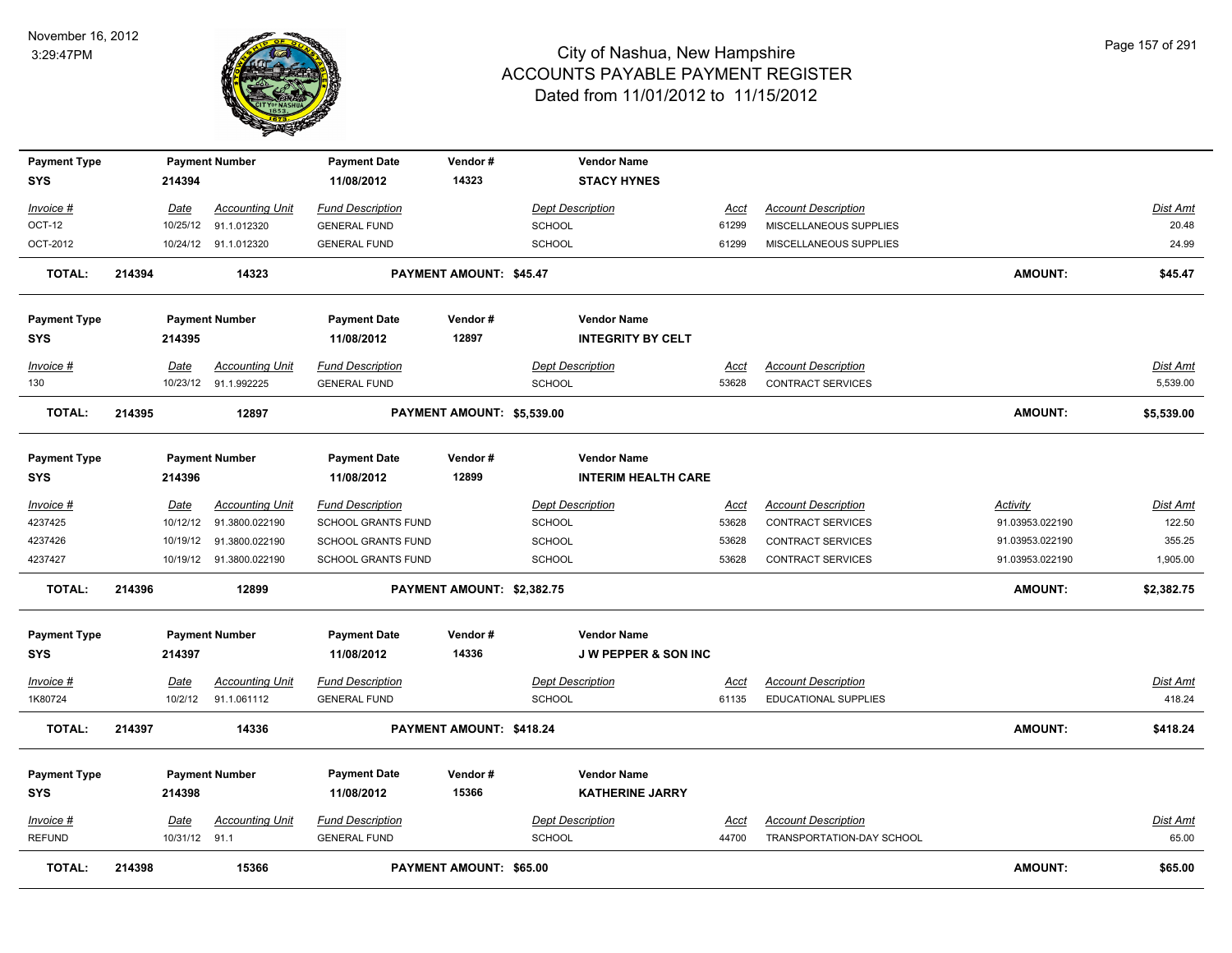

| <b>Payment Type</b> |        |             | <b>Payment Number</b>   | <b>Payment Date</b>     | Vendor#                    | <b>Vendor Name</b>                    |             |                            |                 |                 |
|---------------------|--------|-------------|-------------------------|-------------------------|----------------------------|---------------------------------------|-------------|----------------------------|-----------------|-----------------|
| <b>SYS</b>          |        | 214399      |                         | 11/08/2012              | 14362                      | <b>JEANETTE KIMBELL</b>               |             |                            |                 |                 |
| Invoice #           |        | Date        | <b>Accounting Unit</b>  | <b>Fund Description</b> |                            | <b>Dept Description</b>               | Acct        | <b>Account Description</b> |                 | <b>Dist Amt</b> |
| <b>OCTOBER MILE</b> |        | 11/2/12     | 91.2100.993120          | <b>FOOD SERVICES</b>    |                            | SCHOOL                                | 55307       | MILEAGE REIMBURSEMENTS     |                 | 99.62           |
| <b>TOTAL:</b>       | 214399 |             | 14362                   |                         | PAYMENT AMOUNT: \$99.62    |                                       |             |                            | <b>AMOUNT:</b>  | \$99.62         |
| <b>Payment Type</b> |        |             | <b>Payment Number</b>   | <b>Payment Date</b>     | Vendor#                    | <b>Vendor Name</b>                    |             |                            |                 |                 |
| <b>SYS</b>          |        | 214400      |                         | 11/08/2012              | 15365                      | <b>DONNA KRAUS</b>                    |             |                            |                 |                 |
| Invoice #           |        | Date        | <b>Accounting Unit</b>  | <b>Fund Description</b> |                            | <b>Dept Description</b>               | Acct        | <b>Account Description</b> | Activity        | Dist Amt        |
| WORKSHOP NOV 6 2012 |        | 11/7/12     | 91.3800.022200          | SCHOOL GRANTS FUND      |                            | SCHOOL                                | 53628       | CONTRACT SERVICES          | 91.03953.022200 | 150.00          |
| <b>TOTAL:</b>       | 214400 |             | 15365                   |                         | PAYMENT AMOUNT: \$150.00   |                                       |             |                            | <b>AMOUNT:</b>  | \$150.00        |
| <b>Payment Type</b> |        |             | <b>Payment Number</b>   | <b>Payment Date</b>     | Vendor#                    | <b>Vendor Name</b>                    |             |                            |                 |                 |
| <b>SYS</b>          |        | 214401      |                         | 11/08/2012              | 14386                      | <b>DONNA LATINA</b>                   |             |                            |                 |                 |
| Invoice #           |        | Date        | <b>Accounting Unit</b>  | <b>Fund Description</b> |                            | <b>Dept Description</b>               | Acct        | <b>Account Description</b> |                 | Dist Amt        |
| MILES-OCT           |        | 11/1/12     | 91.1.992322             | <b>GENERAL FUND</b>     |                            | SCHOOL                                | 55307       | MILEAGE REIMBURSEMENTS     |                 | 32.33           |
| <b>TOTAL:</b>       | 214401 |             | 14386                   |                         | PAYMENT AMOUNT: \$32.33    |                                       |             |                            | <b>AMOUNT:</b>  | \$32.33         |
| <b>Payment Type</b> |        |             | <b>Payment Number</b>   | <b>Payment Date</b>     | Vendor#                    | <b>Vendor Name</b>                    |             |                            |                 |                 |
| <b>SYS</b>          |        | 214402      |                         | 11/08/2012              | 12222                      | <b>LAVALLEE-BRENSINGER ARCHITECTS</b> |             |                            |                 |                 |
| $Invoice$ #         |        | <b>Date</b> | <b>Accounting Unit</b>  | <b>Fund Description</b> |                            | <b>Dept Description</b>               | <u>Acct</u> | <b>Account Description</b> | <b>Activity</b> | <b>Dist Amt</b> |
| 4553                |        |             | 10/26/12 91.1001.994600 | CAPITAL IMPROVEMENTS    |                            | SCHOOL                                | 81100       | CAPITAL IMPROVEMENTS       | 1075.91.13.01   | 2,972.04        |
| <b>TOTAL:</b>       | 214402 |             | 12222                   |                         | PAYMENT AMOUNT: \$2,972.04 |                                       |             |                            | <b>AMOUNT:</b>  | \$2,972.04      |
| <b>Payment Type</b> |        |             | <b>Payment Number</b>   | <b>Payment Date</b>     | Vendor#                    | <b>Vendor Name</b>                    |             |                            |                 |                 |
| <b>SYS</b>          |        | 214403      |                         | 11/08/2012              | 11232                      | <b>HOLLY LAVINE</b>                   |             |                            |                 |                 |
| Invoice #           |        | <u>Date</u> | <b>Accounting Unit</b>  | <b>Fund Description</b> |                            | <b>Dept Description</b>               | Acct        | <b>Account Description</b> | <b>Activity</b> | Dist Amt        |
| 11/01               |        | 11/2/12     | 91.3800.021500          | SCHOOL GRANTS FUND      |                            | SCHOOL                                | 53628       | <b>CONTRACT SERVICES</b>   | 91.03953.021500 | 100.00          |
| <b>TOTAL:</b>       | 214403 |             | 11232                   |                         | PAYMENT AMOUNT: \$100.00   |                                       |             |                            | <b>AMOUNT:</b>  | \$100.00        |
| <b>Payment Type</b> |        |             | <b>Payment Number</b>   | <b>Payment Date</b>     | Vendor#                    | <b>Vendor Name</b>                    |             |                            | Payee Name      |                 |
| <b>SYS</b>          |        | 214404      |                         | 11/08/2012              | 14592                      | <b>LEARNING A-Z</b>                   |             |                            | <b>LAZEL</b>    |                 |
| Invoice #           |        | Date        | <b>Accounting Unit</b>  | <b>Fund Description</b> |                            | <b>Dept Description</b>               | Acct        | <b>Account Description</b> |                 | Dist Amt        |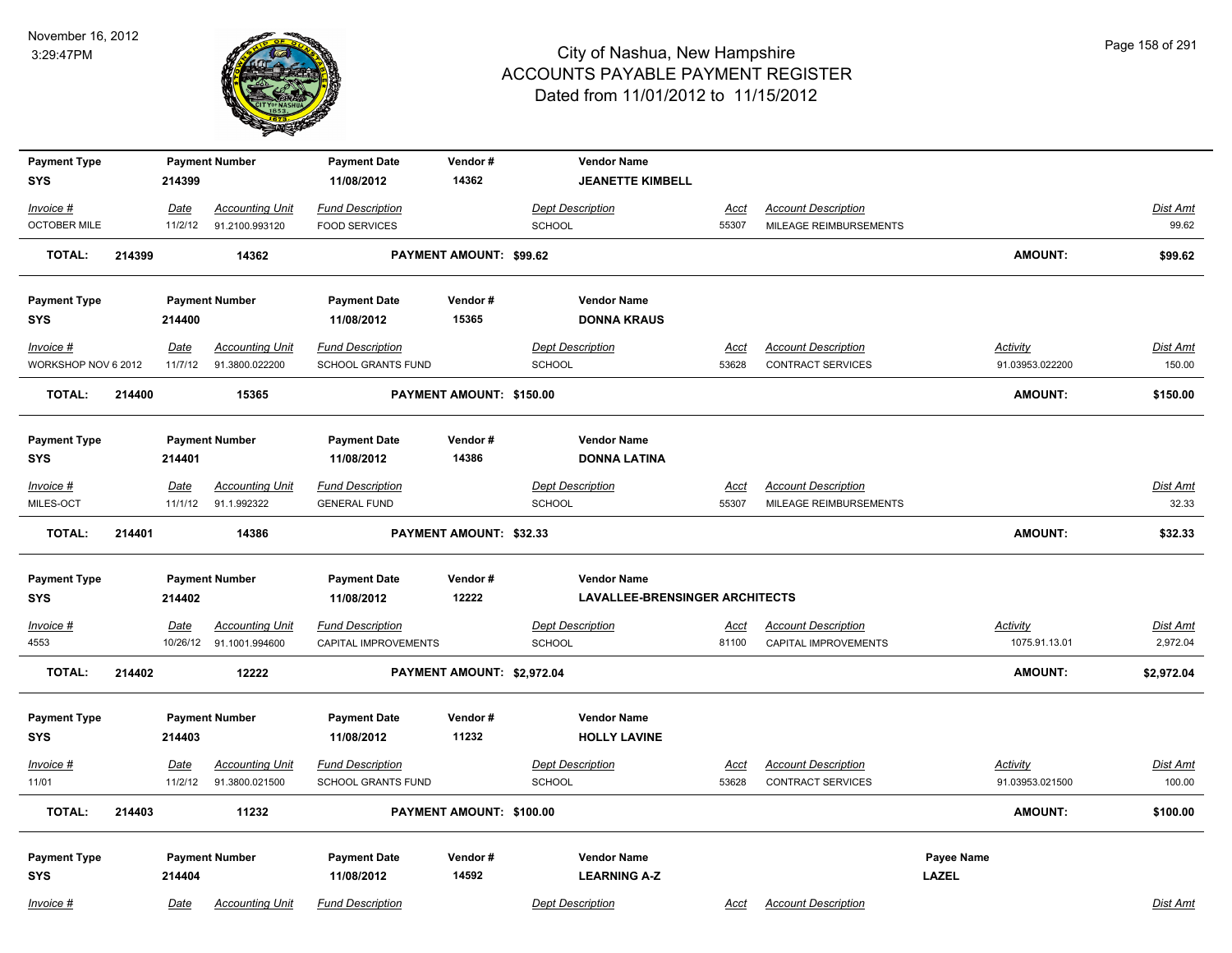

| RI 1025746                        |        |                        | 10/18/12 91.1.051128                              | <b>GENERAL FUND</b>                                  |                            | <b>SCHOOL</b>                                            | 61830                | <b>SUBSCRIPTIONS</b>                                          |                                    | 179.90                   |
|-----------------------------------|--------|------------------------|---------------------------------------------------|------------------------------------------------------|----------------------------|----------------------------------------------------------|----------------------|---------------------------------------------------------------|------------------------------------|--------------------------|
| <b>TOTAL:</b>                     | 214404 |                        | 14592                                             |                                                      | PAYMENT AMOUNT: \$179.90   |                                                          |                      |                                                               | <b>AMOUNT:</b>                     | \$179.90                 |
| <b>Payment Type</b><br><b>SYS</b> |        | 214405                 | <b>Payment Number</b>                             | <b>Payment Date</b><br>11/08/2012                    | Vendor#<br>11261           | <b>Vendor Name</b><br><b>LEADERSHIP AND LEARNING CTR</b> |                      |                                                               |                                    |                          |
| Invoice #<br>82355                |        | Date<br>10/9/12        | <b>Accounting Unit</b><br>91.1.992212             | <b>Fund Description</b><br><b>GENERAL FUND</b>       |                            | <b>Dept Description</b><br>SCHOOL                        | Acct<br>55400        | <b>Account Description</b><br><b>CONFERENCES AND SEMINARS</b> |                                    | Dist Amt<br>6,590.00     |
| <b>TOTAL:</b>                     | 214405 |                        | 11261                                             |                                                      | PAYMENT AMOUNT: \$6,590.00 |                                                          |                      |                                                               | <b>AMOUNT:</b>                     | \$6,590.00               |
| <b>Payment Type</b><br><b>SYS</b> |        | 214406                 | <b>Payment Number</b>                             | <b>Payment Date</b><br>11/08/2012                    | Vendor#<br>15330           | <b>Vendor Name</b><br><b>TIMOTHY LEAFE</b>               |                      |                                                               |                                    |                          |
| $Invoice$ #<br>92412-04           |        | <u>Date</u><br>9/24/12 | <b>Accounting Unit</b><br>91.1.041443             | <b>Fund Description</b><br><b>GENERAL FUND</b>       |                            | <b>Dept Description</b><br>SCHOOL                        | <u>Acct</u><br>55642 | <b>Account Description</b><br><b>GAME OFFICIALS</b>           |                                    | <b>Dist Amt</b><br>60.00 |
| <b>TOTAL:</b>                     | 214406 |                        | 15330                                             |                                                      | PAYMENT AMOUNT: \$60.00    |                                                          |                      |                                                               | <b>AMOUNT:</b>                     | \$60.00                  |
| <b>Payment Type</b><br><b>SYS</b> |        | 214407                 | <b>Payment Number</b>                             | <b>Payment Date</b><br>11/08/2012                    | Vendor#<br>14410           | <b>Vendor Name</b><br><b>JUDITH LOFTUS</b>               |                      |                                                               |                                    |                          |
| $Invoice$ #<br>PV-092712          |        | Date                   | <b>Accounting Unit</b><br>10/23/12 91.3800.042210 | <b>Fund Description</b><br><b>SCHOOL GRANTS FUND</b> |                            | <b>Dept Description</b><br><b>SCHOOL</b>                 | Acct<br>55300        | <b>Account Description</b><br><b>TRAVEL</b>                   | <b>Activity</b><br>91.03903.042210 | <b>Dist Amt</b><br>35.00 |
| <b>TOTAL:</b>                     | 214407 |                        | 14410                                             |                                                      | PAYMENT AMOUNT: \$35.00    |                                                          |                      |                                                               | <b>AMOUNT:</b>                     | \$35.00                  |
| <b>Payment Type</b><br><b>SYS</b> |        | 214408                 | <b>Payment Number</b>                             | <b>Payment Date</b><br>11/08/2012                    | Vendor#<br>14417           | <b>Vendor Name</b><br><b>MARK LUCAS</b>                  |                      |                                                               |                                    |                          |
| Invoice #<br>MILES-OCT            |        | <u>Date</u><br>11/5/12 | <b>Accounting Unit</b><br>91.1.992322             | <b>Fund Description</b><br><b>GENERAL FUND</b>       |                            | <b>Dept Description</b><br>SCHOOL                        | <u>Acct</u><br>55307 | <b>Account Description</b><br>MILEAGE REIMBURSEMENTS          |                                    | Dist Amt<br>27.47        |
| <b>TOTAL:</b>                     | 214408 |                        | 14417                                             |                                                      | PAYMENT AMOUNT: \$27.47    |                                                          |                      |                                                               | <b>AMOUNT:</b>                     | \$27.47                  |
| <b>Payment Type</b><br><b>SYS</b> |        | 214409                 | <b>Payment Number</b>                             | <b>Payment Date</b><br>11/08/2012                    | Vendor#<br>13035           | <b>Vendor Name</b><br>M & M ELECTRICAL SUPPLY CO INC     |                      |                                                               |                                    |                          |
| Invoice #                         |        | Date                   | <b>Accounting Unit</b>                            | <b>Fund Description</b>                              |                            | <b>Dept Description</b>                                  | Acct                 | <b>Account Description</b>                                    |                                    | Dist Amt                 |
| 28380                             |        | 10/3/12                | 91.1.222620                                       | <b>GENERAL FUND</b>                                  |                            | SCHOOL                                                   | 61407                | SUPPLIES, ELECTRICAL                                          |                                    | 3,405.00                 |
| 29283                             |        | 10/19/12               | 91.1.222620                                       | <b>GENERAL FUND</b>                                  |                            | SCHOOL                                                   | 61407                | SUPPLIES, ELECTRICAL                                          |                                    | $-379.50$                |
| 29453                             |        |                        | 10/24/12 91.1.222620                              | <b>GENERAL FUND</b>                                  |                            | SCHOOL                                                   | 61407                | SUPPLIES, ELECTRICAL                                          |                                    | 384.00                   |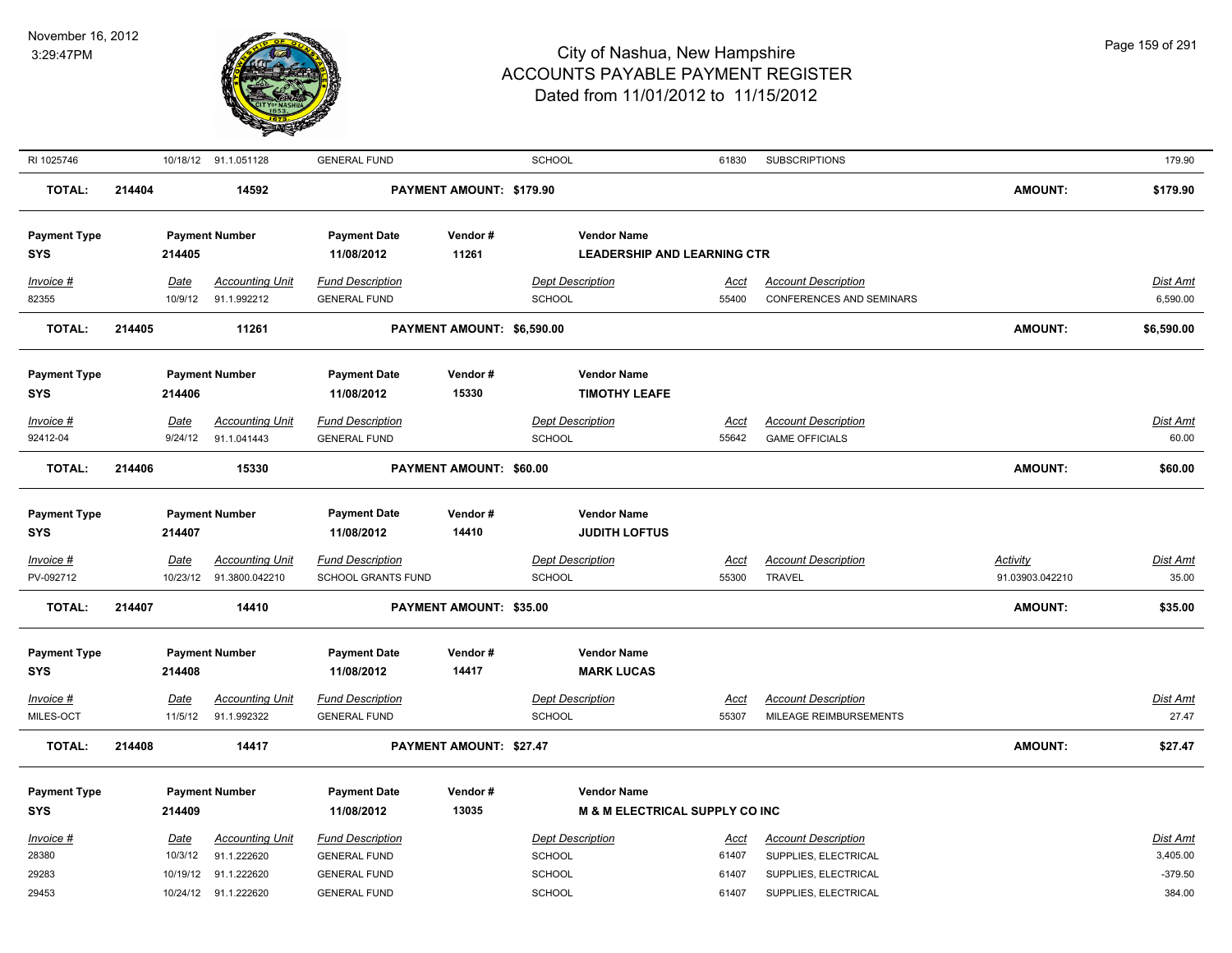

| <b>TOTAL:</b>                     | 214409      | 13035                    |                                   | PAYMENT AMOUNT: \$3,409.50 |                         |                                             |                             | <b>AMOUNT:</b>  | \$3,409.50 |
|-----------------------------------|-------------|--------------------------|-----------------------------------|----------------------------|-------------------------|---------------------------------------------|-----------------------------|-----------------|------------|
| <b>Payment Type</b><br><b>SYS</b> | 214410      | <b>Payment Number</b>    | <b>Payment Date</b><br>11/08/2012 | Vendor#<br>14420           |                         | <b>Vendor Name</b><br><b>M SAUNDERS INC</b> |                             |                 |            |
| Invoice #                         | <u>Date</u> | <b>Accounting Unit</b>   | <b>Fund Description</b>           |                            | <b>Dept Description</b> | Acct                                        | <b>Account Description</b>  |                 | Dist Amt   |
| 659870 - 1087                     | 10/29/12    | 91.2100.153120           | <b>FOOD SERVICES</b>              |                            | <b>SCHOOL</b>           | 61214                                       | FOOD, FOOD SERVICE PROGRAM  |                 | 418.65     |
| 659871 - 1077                     |             | 10/31/12 91.2100.053120  | <b>FOOD SERVICES</b>              |                            | <b>SCHOOL</b>           | 61214                                       | FOOD, FOOD SERVICE PROGRAM  |                 | 554.67     |
| 659872 - 1089                     |             | 10/31/12 91.2100.193120  | <b>FOOD SERVICES</b>              |                            | <b>SCHOOL</b>           | 61214                                       | FOOD, FOOD SERVICE PROGRAM  |                 | 176.59     |
| 659896 - 1086                     |             | 10/29/12 91.2100.063120  | <b>FOOD SERVICES</b>              |                            | <b>SCHOOL</b>           | 61214                                       | FOOD, FOOD SERVICE PROGRAM  |                 | 293.33     |
| 660675 - 1090                     |             | 10/29/12 91.2100.123120  | <b>FOOD SERVICES</b>              |                            | <b>SCHOOL</b>           | 61214                                       | FOOD, FOOD SERVICE PROGRAM  |                 | 188.60     |
| 660676 - 1076                     |             | 10/29/12 91.2100.113120  | <b>FOOD SERVICES</b>              |                            | <b>SCHOOL</b>           | 61214                                       | FOOD, FOOD SERVICE PROGRAM  |                 | 290.80     |
| 660693 - 1084                     | 10/29/12    | 91.2100.163120           | <b>FOOD SERVICES</b>              |                            | <b>SCHOOL</b>           | 61214                                       | FOOD, FOOD SERVICE PROGRAM  |                 | 245.78     |
| 660725 - 1078                     |             | 10/29/12 91.2100.103120  | <b>FOOD SERVICES</b>              |                            | <b>SCHOOL</b>           | 61214                                       | FOOD, FOOD SERVICE PROGRAM  |                 | 129.25     |
| 660741 - 1074                     |             | 10/29/12 91.2100.093120  | <b>FOOD SERVICES</b>              |                            | <b>SCHOOL</b>           | 61214                                       | FOOD, FOOD SERVICE PROGRAM  |                 | 189.74     |
| 660742 - 1082                     |             | 10/29/12 91.2100.133120  | <b>FOOD SERVICES</b>              |                            | <b>SCHOOL</b>           | 61214                                       | FOOD, FOOD SERVICE PROGRAM  |                 | 180.27     |
| 660743 - 1085                     |             | 10/29/12 91.2100.183120  | <b>FOOD SERVICES</b>              |                            | <b>SCHOOL</b>           | 61214                                       | FOOD, FOOD SERVICE PROGRAM  |                 | 192.92     |
| 660782 - 1073                     |             | 10/29/12 91.2100.143120  | <b>FOOD SERVICES</b>              |                            | <b>SCHOOL</b>           | 61214                                       | FOOD, FOOD SERVICE PROGRAM  |                 | 441.77     |
| 661362 - 1083                     | 11/1/12     | 91.2100.073120           | <b>FOOD SERVICES</b>              |                            | <b>SCHOOL</b>           | 61214                                       | FOOD, FOOD SERVICE PROGRAM  |                 | 245.11     |
| 661491 - 1072                     | 11/2/12     | 91.2100.043120           | <b>FOOD SERVICES</b>              |                            | <b>SCHOOL</b>           | 61214                                       | FOOD, FOOD SERVICE PROGRAM  |                 | 304.25     |
| 661497 - 1077                     | 11/2/12     | 91.2100.053120           | <b>FOOD SERVICES</b>              |                            | <b>SCHOOL</b>           | 61214                                       | FOOD, FOOD SERVICE PROGRAM  |                 | 131.70     |
| 661529 - 1083                     | 11/2/12     | 91.2100.073120           | <b>FOOD SERVICES</b>              |                            | <b>SCHOOL</b>           | 61214                                       | FOOD, FOOD SERVICE PROGRAM  |                 | 123.60     |
| 661692 - 1078                     | 11/5/12     | 91.2100.103120           | <b>FOOD SERVICES</b>              |                            | <b>SCHOOL</b>           | 61214                                       | FOOD, FOOD SERVICE PROGRAM  |                 | 103.53     |
| 661698 - 1071                     | 11/5/12     | 91.2100.033120           | <b>FOOD SERVICES</b>              |                            | <b>SCHOOL</b>           | 61214                                       | FOOD, FOOD SERVICE PROGRAM  |                 | 428.99     |
| 661771 - 1073                     | 11/5/12     | 91.2100.143120           | <b>FOOD SERVICES</b>              |                            | <b>SCHOOL</b>           | 61214                                       | FOOD, FOOD SERVICE PROGRAM  |                 | 385.04     |
| <b>TOTAL:</b>                     | 214410      | 14420                    |                                   | PAYMENT AMOUNT: \$5,024.59 |                         |                                             |                             | <b>AMOUNT:</b>  | \$5,024.59 |
| <b>Payment Type</b>               |             | <b>Payment Number</b>    | <b>Payment Date</b>               | Vendor#                    |                         | <b>Vendor Name</b>                          |                             |                 |            |
| <b>SYS</b>                        | 214411      |                          | 11/08/2012                        | 11280                      |                         | <b>MARKET BASKET ACCT 2589096</b>           |                             |                 |            |
| Invoice #                         | Date        | <b>Accounting Unit</b>   | <b>Fund Description</b>           |                            | <b>Dept Description</b> | Acct                                        | <b>Account Description</b>  | <b>Activity</b> | Dist Amt   |
| 107522-103                        |             | 10/19/12 91.2222.991490  | AFTER SCHOOL PROGRAM              |                            | <b>SCHOOL</b>           | 61299                                       | MISCELLANEOUS SUPPLIES      |                 | 23.86      |
| 116669-95                         |             | 10/24/12 91.1.061345     | <b>GENERAL FUND</b>               |                            | <b>SCHOOL</b>           | 61135                                       | EDUCATIONAL SUPPLIES        |                 | 107.55     |
| 118528-137                        |             | 10/25/12 91.1.031340     | <b>GENERAL FUND</b>               |                            | <b>SCHOOL</b>           | 61135                                       | <b>EDUCATIONAL SUPPLIES</b> |                 | 6.07       |
| 121563-151                        |             | 10/10/12 91.3800.991490  | <b>SCHOOL GRANTS FUND</b>         |                            | <b>SCHOOL</b>           | 61299                                       | MISCELLANEOUS SUPPLIES      | 91.03463.991490 | 6.97       |
| 122071-124                        | 10/25/12    | 91.1.031340              | <b>GENERAL FUND</b>               |                            | <b>SCHOOL</b>           | 61135                                       | EDUCATIONAL SUPPLIES        |                 | 12.00      |
| 133820-116                        |             | 10/17/12  91.2222.991490 | AFTER SCHOOL PROGRAM              |                            | <b>SCHOOL</b>           | 61299                                       | MISCELLANEOUS SUPPLIES      |                 | 8.15       |
| 134891-103                        |             | 10/18/12 91.2222.991490  | AFTER SCHOOL PROGRAM              |                            | <b>SCHOOL</b>           | 61299                                       | MISCELLANEOUS SUPPLIES      |                 | 34.52      |
| 136956-084                        |             | 10/19/12 91.2222.991490  | AFTER SCHOOL PROGRAM              |                            | <b>SCHOOL</b>           | 61299                                       | MISCELLANEOUS SUPPLIES      |                 | 14.81      |
| 145136-103                        |             | 10/24/12 91.2222.991490  | AFTER SCHOOL PROGRAM              |                            | <b>SCHOOL</b>           | 61299                                       | MISCELLANEOUS SUPPLIES      |                 | 8.97       |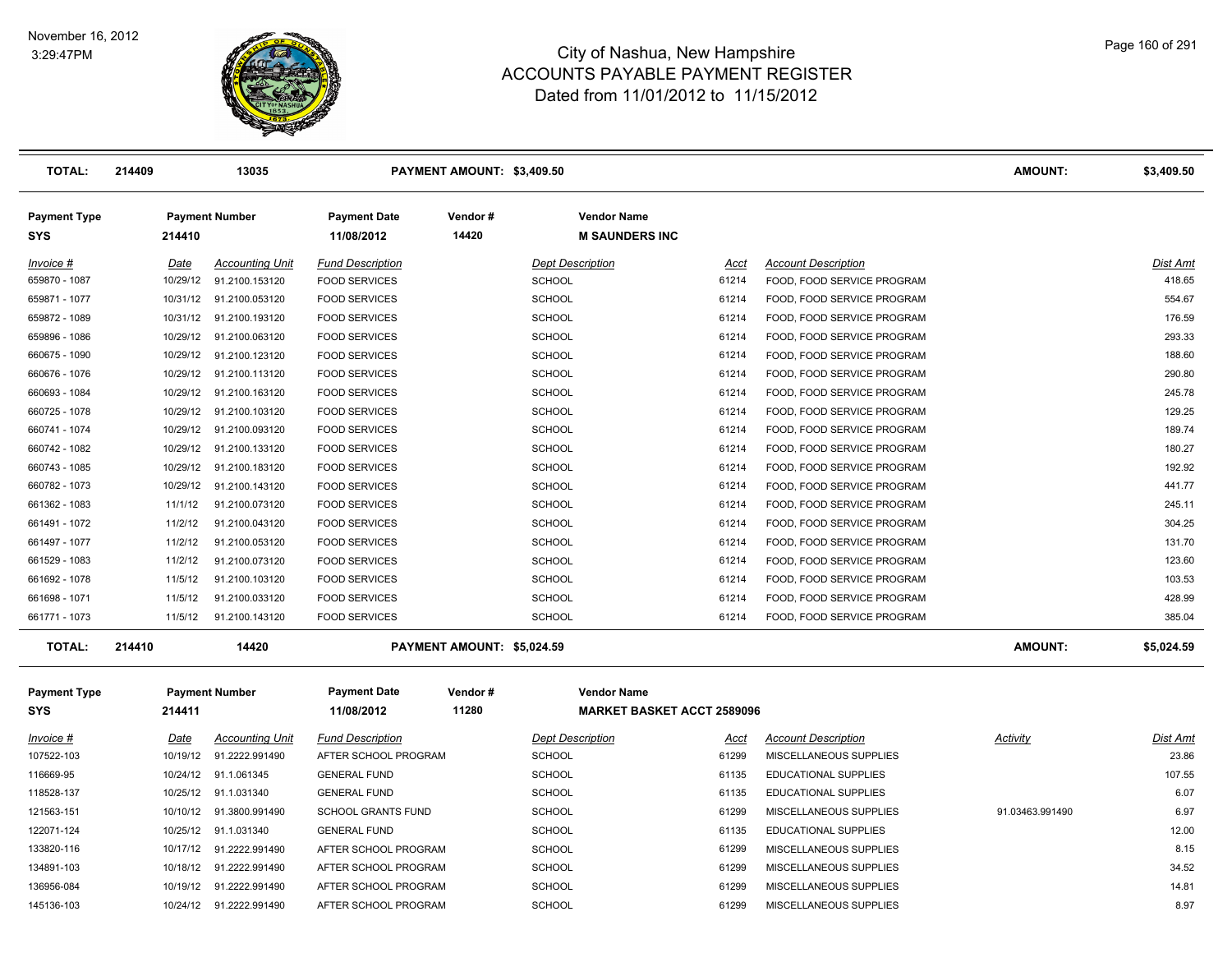

| 145200-137          |             | 10/24/12 91.1.031340   | <b>GENERAL FUND</b>       |                          | <b>SCHOOL</b>                        | 61135       | EDUCATIONAL SUPPLIES         |                 | 48.17           |
|---------------------|-------------|------------------------|---------------------------|--------------------------|--------------------------------------|-------------|------------------------------|-----------------|-----------------|
| 147088-124          |             | 10/25/12 91.1.031340   | <b>GENERAL FUND</b>       |                          | <b>SCHOOL</b>                        | 61135       | EDUCATIONAL SUPPLIES         |                 | 79.88           |
| 157407-137          |             | 10/31/12 91.1.031340   | <b>GENERAL FUND</b>       |                          | <b>SCHOOL</b>                        | 61135       | <b>EDUCATIONAL SUPPLIES</b>  |                 | 15.50           |
| 158049-53           | 10/31/12    | 91.1.071345            | <b>GENERAL FUND</b>       |                          | <b>SCHOOL</b>                        | 61135       | <b>EDUCATIONAL SUPPLIES</b>  |                 | 37.54           |
| 159278-151          | 9/26/12     | 91.3800.991490         | <b>SCHOOL GRANTS FUND</b> |                          | <b>SCHOOL</b>                        | 61299       | MISCELLANEOUS SUPPLIES       | 91.03463.991490 | 23.43           |
| 180174-084          | 10/19/12    | 91.2222.991490         | AFTER SCHOOL PROGRAM      |                          | <b>SCHOOL</b>                        | 61299       | MISCELLANEOUS SUPPLIES       |                 | 31.09           |
| 180209-116          | 10/19/12    | 91.2222.991490         | AFTER SCHOOL PROGRAM      |                          | <b>SCHOOL</b>                        | 61299       | MISCELLANEOUS SUPPLIES       |                 | 8.00            |
| 183833-103          | 10/23/12    | 91.2222.991490         | AFTER SCHOOL PROGRAM      |                          | <b>SCHOOL</b>                        | 61299       | MISCELLANEOUS SUPPLIES       |                 | 16.56           |
| 192076-72           |             | 11/1/12 91.1.071345    | <b>GENERAL FUND</b>       |                          | <b>SCHOOL</b>                        | 61135       | EDUCATIONAL SUPPLIES         |                 | 22.30           |
| <b>TOTAL:</b>       | 214411      | 11280                  |                           | PAYMENT AMOUNT: \$505.37 |                                      |             |                              | <b>AMOUNT:</b>  | \$505.37        |
| <b>Payment Type</b> |             | <b>Payment Number</b>  | <b>Payment Date</b>       | Vendor#                  | <b>Vendor Name</b>                   |             |                              |                 |                 |
| <b>SYS</b>          | 214412      |                        | 11/08/2012                | 15342                    | <b>MARGARET MARONI</b>               |             |                              |                 |                 |
| Invoice #           | <u>Date</u> | <b>Accounting Unit</b> | <b>Fund Description</b>   |                          | <b>Dept Description</b>              | <u>Acct</u> | <b>Account Description</b>   |                 | <b>Dist Amt</b> |
| PVR-100112          |             | 10/23/12 91.1.992212   | <b>GENERAL FUND</b>       |                          | <b>SCHOOL</b>                        | 55300       | <b>TRAVEL</b>                |                 | 39.60           |
| <b>TOTAL:</b>       | 214412      | 15342                  |                           | PAYMENT AMOUNT: \$39.60  |                                      |             |                              | <b>AMOUNT:</b>  | \$39.60         |
|                     |             |                        |                           |                          |                                      |             |                              |                 |                 |
| <b>Payment Type</b> |             | <b>Payment Number</b>  | <b>Payment Date</b>       | Vendor#                  | <b>Vendor Name</b>                   |             |                              |                 |                 |
| <b>SYS</b>          | 214413      |                        | 11/08/2012                | 13071                    | PHIL MCCARTHY                        |             |                              |                 |                 |
| Invoice #           | Date        | <b>Accounting Unit</b> | <b>Fund Description</b>   |                          | <b>Dept Description</b>              | Acct        | <b>Account Description</b>   |                 | Dist Amt        |
| 101812-04           | 10/18/12    | 91.1.041443            | <b>GENERAL FUND</b>       |                          | <b>SCHOOL</b>                        | 55642       | <b>GAME OFFICIALS</b>        |                 | 50.00           |
| 102512-03           |             | 10/25/12 91.1.031443   | <b>GENERAL FUND</b>       |                          | <b>SCHOOL</b>                        | 55642       | <b>GAME OFFICIALS</b>        |                 | 50.00           |
| <b>TOTAL:</b>       | 214413      | 13071                  |                           | PAYMENT AMOUNT: \$100.00 |                                      |             |                              | <b>AMOUNT:</b>  | \$100.00        |
| <b>Payment Type</b> |             | <b>Payment Number</b>  | <b>Payment Date</b>       | Vendor#                  | <b>Vendor Name</b>                   |             |                              |                 |                 |
| <b>SYS</b>          | 214414      |                        | 11/08/2012                | 11942                    | <b>BARBARA MELANSON</b>              |             |                              |                 |                 |
| <u> Invoice #</u>   | <b>Date</b> | <b>Accounting Unit</b> | <b>Fund Description</b>   |                          | <b>Dept Description</b>              | <u>Acct</u> | <b>Account Description</b>   |                 | <b>Dist Amt</b> |
| MILES-SEPT          | 11/1/12     | 91.1.992700            | <b>GENERAL FUND</b>       |                          | <b>SCHOOL</b>                        | 55691       | SPED TRANSPORTATION SERVICES |                 | 89.91           |
| MILES-SEPT-1        |             | 11/1/12 91.1.992700    | <b>GENERAL FUND</b>       |                          | <b>SCHOOL</b>                        | 55691       | SPED TRANSPORTATION SERVICES |                 | 59.94           |
| <b>TOTAL:</b>       | 214414      | 11942                  |                           | PAYMENT AMOUNT: \$149.85 |                                      |             |                              | <b>AMOUNT:</b>  | \$149.85        |
|                     |             |                        |                           |                          |                                      |             |                              |                 |                 |
| <b>Payment Type</b> |             | <b>Payment Number</b>  | <b>Payment Date</b>       | Vendor#                  | <b>Vendor Name</b>                   |             |                              |                 |                 |
| <b>SYS</b>          | 214415      |                        | 11/08/2012                | 14468                    | <b>MERRIMACK BUILDING SUPPLY INC</b> |             |                              |                 |                 |
| $Invoice$ #         | <u>Date</u> | <b>Accounting Unit</b> | <b>Fund Description</b>   |                          | <b>Dept Description</b>              | <u>Acct</u> | <b>Account Description</b>   |                 | Dist Amt        |
| 44600               |             | 10/18/12 91.1.222620   | <b>GENERAL FUND</b>       |                          | <b>SCHOOL</b>                        | 61299       | MISCELLANEOUS SUPPLIES       |                 | 357.38          |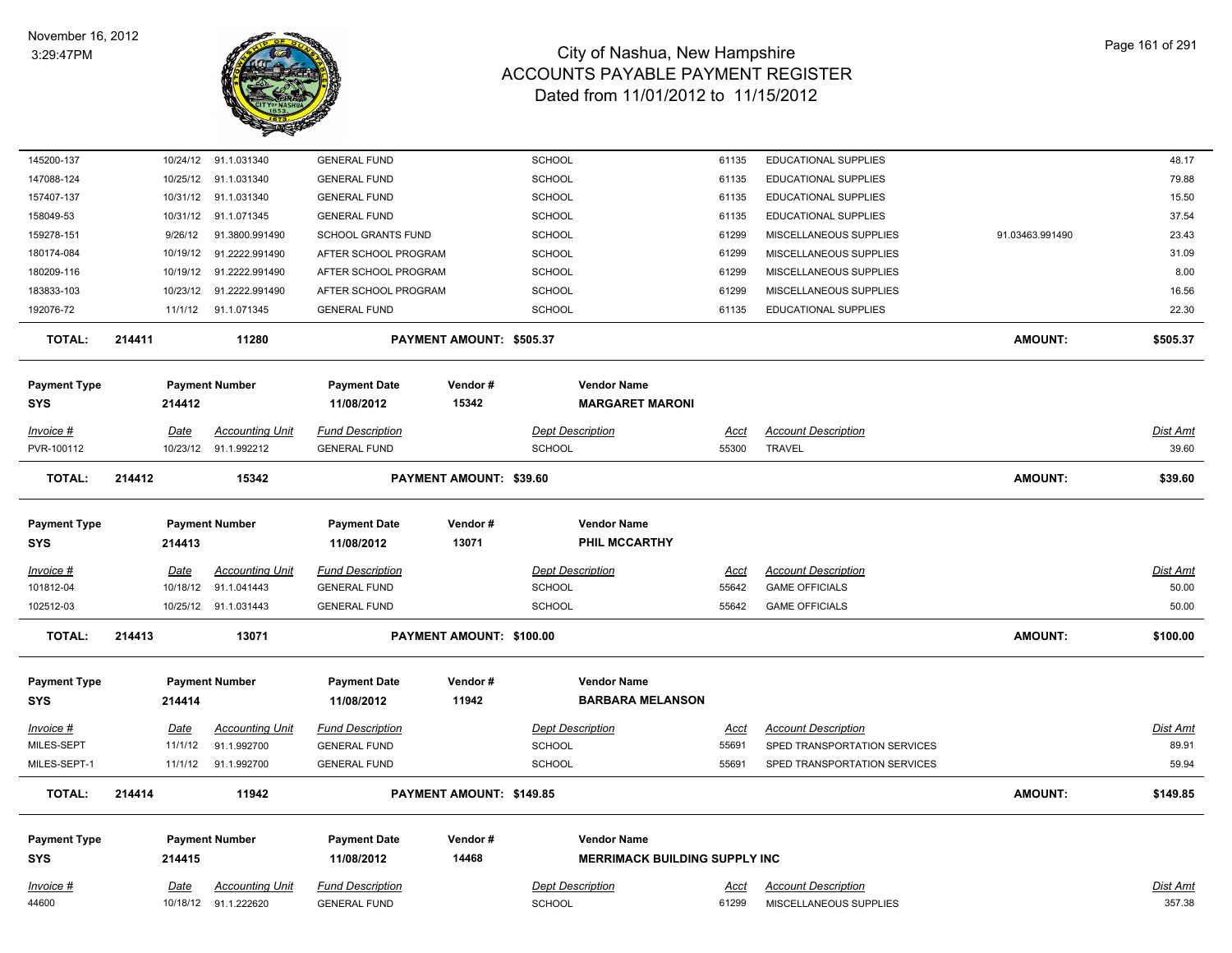

| <b>TOTAL:</b>                     | 214415 |                 | 14468                                          |                                                | PAYMENT AMOUNT: \$357.38 |                                              |                      |                                                    | <b>AMOUNT:</b>                     | \$357.38                  |
|-----------------------------------|--------|-----------------|------------------------------------------------|------------------------------------------------|--------------------------|----------------------------------------------|----------------------|----------------------------------------------------|------------------------------------|---------------------------|
| <b>Payment Type</b><br><b>SYS</b> |        | 214416          | <b>Payment Number</b>                          | <b>Payment Date</b><br>11/08/2012              | Vendor#<br>14472         | <b>Vendor Name</b><br><b>CYNTHIA MICHAUD</b> |                      |                                                    |                                    |                           |
| Invoice #<br>SEP/OCT-12           |        | Date<br>11/1/12 | <b>Accounting Unit</b><br>91.3800.231249       | <b>Fund Description</b><br>SCHOOL GRANTS FUND  |                          | <b>Dept Description</b><br><b>SCHOOL</b>     | <u>Acct</u><br>61135 | <b>Account Description</b><br>EDUCATIONAL SUPPLIES | <b>Activity</b><br>91.03763.231249 | <b>Dist Amt</b><br>161.91 |
| <b>TOTAL:</b>                     | 214416 |                 | 14472                                          |                                                | PAYMENT AMOUNT: \$161.91 |                                              |                      |                                                    | <b>AMOUNT:</b>                     | \$161.91                  |
| <b>Payment Type</b>               |        |                 | <b>Payment Number</b>                          | <b>Payment Date</b>                            | Vendor#                  | <b>Vendor Name</b>                           |                      |                                                    |                                    |                           |
| <b>SYS</b>                        |        | 214417          |                                                | 11/08/2012                                     | 14924                    | <b>MIKE'S WOOD &amp; METAL TOOLS</b>         |                      |                                                    |                                    |                           |
| Invoice #<br>5983                 |        | Date            | <b>Accounting Unit</b><br>10/30/12 91.1.071375 | <b>Fund Description</b><br><b>GENERAL FUND</b> |                          | <b>Dept Description</b><br><b>SCHOOL</b>     | Acct<br>61135        | <b>Account Description</b><br>EDUCATIONAL SUPPLIES |                                    | Dist Amt<br>258.95        |
| <b>TOTAL:</b>                     | 214417 |                 | 14924                                          |                                                | PAYMENT AMOUNT: \$258.95 |                                              |                      |                                                    | <b>AMOUNT:</b>                     | \$258.95                  |
| <b>Payment Type</b><br><b>SYS</b> |        | 214418          | <b>Payment Number</b>                          | <b>Payment Date</b><br>11/08/2012              | Vendor#<br>13101         | <b>Vendor Name</b><br><b>RICHARD MILBURN</b> |                      |                                                    |                                    |                           |
| Invoice #                         |        | Date            | <b>Accounting Unit</b>                         | <b>Fund Description</b>                        |                          | <b>Dept Description</b>                      | Acct                 | <b>Account Description</b>                         |                                    | Dist Amt                  |
| 100312-04                         |        | 10/3/12         | 91.1.041472                                    | <b>GENERAL FUND</b>                            |                          | SCHOOL                                       | 55642                | <b>GAME OFFICIALS</b>                              |                                    | 60.00                     |
| <b>TOTAL:</b>                     | 214418 |                 | 13101                                          |                                                | PAYMENT AMOUNT: \$60.00  |                                              |                      |                                                    | <b>AMOUNT:</b>                     | \$60.00                   |
| <b>Payment Type</b>               |        |                 | <b>Payment Number</b>                          | <b>Payment Date</b>                            | Vendor#                  | <b>Vendor Name</b>                           |                      |                                                    |                                    |                           |
| <b>SYS</b>                        |        | 214419          |                                                | 11/08/2012                                     | 13119                    | <b>MULTI STATE BILLING SERVICES L</b>        |                      |                                                    |                                    |                           |
| Invoice #                         |        | Date            | <b>Accounting Unit</b>                         | <u>Fund Description</u>                        |                          | <b>Dept Description</b>                      | <u>Acct</u>          | <b>Account Description</b>                         |                                    | Dist Amt                  |
| NH128272                          |        | 10/16/12        | 91.1.022332                                    | <b>GENERAL FUND</b>                            |                          | <b>SCHOOL</b>                                | 53628                | <b>CONTRACT SERVICES</b>                           |                                    | 23.41                     |
| NH128332                          |        | 10/23/12        | 91.1.022332                                    | <b>GENERAL FUND</b>                            |                          | <b>SCHOOL</b>                                | 53628                | <b>CONTRACT SERVICES</b>                           |                                    | 40.99                     |
| NH128359                          |        |                 | 10/30/12 91.1.022332                           | <b>GENERAL FUND</b>                            |                          | SCHOOL                                       | 53628                | <b>CONTRACT SERVICES</b>                           |                                    | 141.86                    |
| <b>TOTAL:</b>                     | 214419 |                 | 13119                                          |                                                | PAYMENT AMOUNT: \$206.26 |                                              |                      |                                                    | <b>AMOUNT:</b>                     | \$206.26                  |
| <b>Payment Type</b>               |        |                 | <b>Payment Number</b>                          | <b>Payment Date</b>                            | Vendor#                  | <b>Vendor Name</b>                           |                      |                                                    |                                    |                           |
| <b>SYS</b>                        |        | 214420          |                                                | 11/08/2012                                     | 14492                    | <b>MUSIC &amp; ART CENTERS</b>               |                      |                                                    |                                    |                           |
| Invoice #                         |        | Date            | <b>Accounting Unit</b>                         | <b>Fund Description</b>                        |                          | <b>Dept Description</b>                      | Acct                 | <b>Account Description</b>                         |                                    | <b>Dist Amt</b>           |
| 598373                            |        | 10/3/12         | 91.1.031112                                    | <b>GENERAL FUND</b>                            |                          | SCHOOL                                       | 61135                | EDUCATIONAL SUPPLIES                               |                                    | 39.96                     |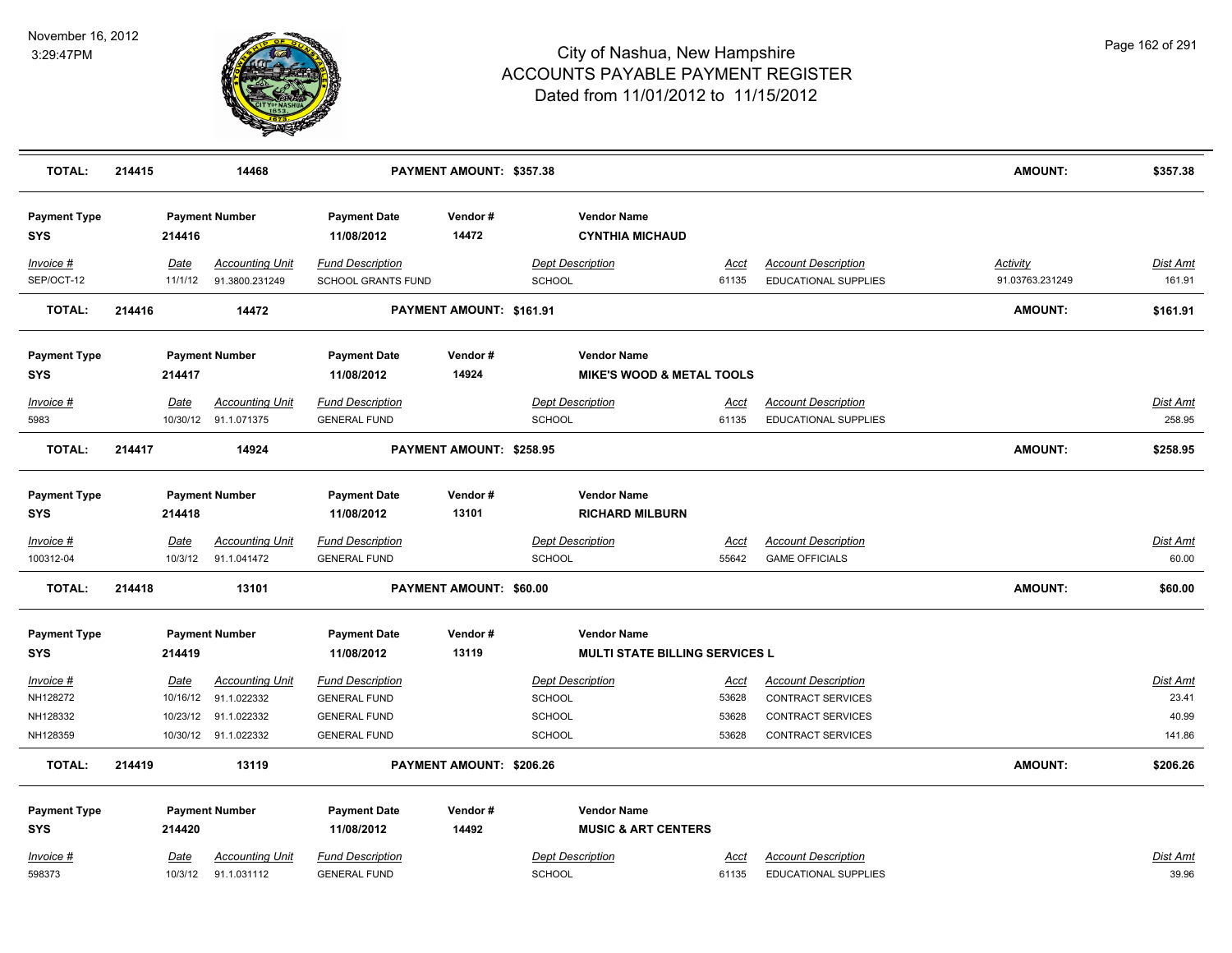

| <b>TOTAL:</b>                     | 214420 |                  | 14492                                          |                                                 | PAYMENT AMOUNT: \$39.96        |                                   |                                                             |                                                           |                                         | <b>AMOUNT:</b>                 | \$39.96                  |
|-----------------------------------|--------|------------------|------------------------------------------------|-------------------------------------------------|--------------------------------|-----------------------------------|-------------------------------------------------------------|-----------------------------------------------------------|-----------------------------------------|--------------------------------|--------------------------|
| <b>Payment Type</b><br><b>SYS</b> |        | 214421           | <b>Payment Number</b>                          | <b>Payment Date</b><br>11/08/2012               | Vendor#<br>15064               |                                   | <b>Vendor Name</b><br><b>SABRINA NADEAU</b>                 |                                                           |                                         |                                |                          |
| $Invoice$ #<br><b>OCT-12</b>      |        | Date<br>10/17/12 | <b>Accounting Unit</b><br>91.2222.991490       | <b>Fund Description</b><br>AFTER SCHOOL PROGRAM |                                | <b>Dept Description</b><br>SCHOOL | <u>Acct</u><br>61299                                        | <b>Account Description</b><br>MISCELLANEOUS SUPPLIES      |                                         |                                | <b>Dist Amt</b><br>19.45 |
| <b>TOTAL:</b>                     | 214421 |                  | 15064                                          |                                                 | PAYMENT AMOUNT: \$19.45        |                                   |                                                             |                                                           |                                         | <b>AMOUNT:</b>                 | \$19.45                  |
| <b>Payment Type</b><br><b>SYS</b> |        | 214422           | <b>Payment Number</b>                          | <b>Payment Date</b><br>11/08/2012               | Vendor#<br>13144               |                                   | <b>Vendor Name</b><br><b>NASHUA OUTDOOR POWER EQUIPMENT</b> |                                                           |                                         |                                |                          |
| Invoice #                         |        | Date             | <b>Accounting Unit</b>                         | <b>Fund Description</b>                         |                                | <b>Dept Description</b>           | <u>Acct</u>                                                 | <b>Account Description</b>                                |                                         |                                | Dist Amt                 |
| 383320                            |        | 10/23/12         | 91.1.222630                                    | <b>GENERAL FUND</b>                             |                                | <b>SCHOOL</b>                     | 61599                                                       | <b>GROUNDS MAINTENANCE SUPPLIES</b>                       |                                         |                                | 57.18                    |
| <b>TOTAL:</b>                     | 214422 |                  | 13144                                          |                                                 | PAYMENT AMOUNT: \$57.18        |                                   |                                                             |                                                           |                                         | <b>AMOUNT:</b>                 | \$57.18                  |
| <b>Payment Type</b><br><b>SYS</b> |        | 214423           | <b>Payment Number</b>                          | <b>Payment Date</b><br>11/08/2012               | Vendor#<br>12190               |                                   | <b>Vendor Name</b><br>NATIONAL GEOGRAPHIC EXTREME EX        |                                                           | <b>Payee Name</b>                       | NATIONAL GEOGRAPHIC SCHOOL PUB |                          |
| Invoice #<br>109520527            |        | Date<br>9/16/12  | <b>Accounting Unit</b><br>91.1.051215          | <b>Fund Description</b><br><b>GENERAL FUND</b>  |                                | <b>Dept Description</b><br>SCHOOL | Acct<br>61135                                               | <b>Account Description</b><br><b>EDUCATIONAL SUPPLIES</b> |                                         |                                | <b>Dist Amt</b><br>43.45 |
| <b>TOTAL:</b>                     | 214423 |                  | 12190                                          |                                                 | <b>PAYMENT AMOUNT: \$43.45</b> |                                   |                                                             |                                                           |                                         | <b>AMOUNT:</b>                 | \$43.45                  |
| <b>Payment Type</b><br><b>SYS</b> |        | 214424           | <b>Payment Number</b>                          | <b>Payment Date</b><br>11/08/2012               | Vendor#<br>11474               |                                   | <b>Vendor Name</b><br><b>PEARSON ASSESSMENTS</b>            |                                                           | <b>Payee Name</b><br><b>NCS PEARSON</b> |                                |                          |
| $Invoice$ #<br>3808978            |        | Date             | <b>Accounting Unit</b><br>10/24/12 91.1.022140 | <b>Fund Description</b><br><b>GENERAL FUND</b>  |                                | <b>Dept Description</b><br>SCHOOL | <u>Acct</u><br>61249                                        | <b>Account Description</b><br><b>TESTING MATERIALS</b>    |                                         |                                | <b>Dist Amt</b><br>22.00 |
| <b>TOTAL:</b>                     | 214424 |                  | 11474                                          |                                                 | PAYMENT AMOUNT: \$22.00        |                                   |                                                             |                                                           |                                         | <b>AMOUNT:</b>                 | \$22.00                  |
| <b>Payment Type</b><br><b>SYS</b> |        | 214425           | <b>Payment Number</b>                          | <b>Payment Date</b><br>11/08/2012               | Vendor#<br>14521               |                                   | <b>Vendor Name</b><br><b>NEW ENGLAND ICE CREAM</b>          |                                                           |                                         |                                |                          |
| Invoice #                         |        | Date             | <b>Accounting Unit</b>                         | <b>Fund Description</b>                         |                                | <b>Dept Description</b>           | <u>Acct</u>                                                 | <b>Account Description</b>                                | <b>Activity</b>                         |                                | Dist Amt                 |
| 2296060                           |        | 10/11/12         | 91.3800.991490                                 | SCHOOL GRANTS FUND                              |                                | <b>SCHOOL</b>                     | 61299                                                       | MISCELLANEOUS SUPPLIES                                    |                                         | 91.03463.991490                | 163.18                   |
| 2296522                           |        | 10/18/12         | 91.2222.991490                                 | AFTER SCHOOL PROGRAM                            |                                | <b>SCHOOL</b>                     | 61299                                                       | MISCELLANEOUS SUPPLIES                                    |                                         |                                | 138.98                   |
| 2296525                           |        |                  | 10/18/12 91.2222.991490                        | AFTER SCHOOL PROGRAM                            |                                | <b>SCHOOL</b>                     | 61299                                                       | MISCELLANEOUS SUPPLIES                                    |                                         |                                | 138.98                   |
| 2296526                           |        | 10/18/12         | 91.2222.991490                                 | AFTER SCHOOL PROGRAM                            |                                | <b>SCHOOL</b>                     | 61299                                                       | MISCELLANEOUS SUPPLIES                                    |                                         |                                | 138.98                   |
| 2296527                           |        |                  | 10/18/12 91.2222.991490                        | AFTER SCHOOL PROGRAM                            |                                | SCHOOL                            | 61299                                                       | MISCELLANEOUS SUPPLIES                                    |                                         |                                | 138.98                   |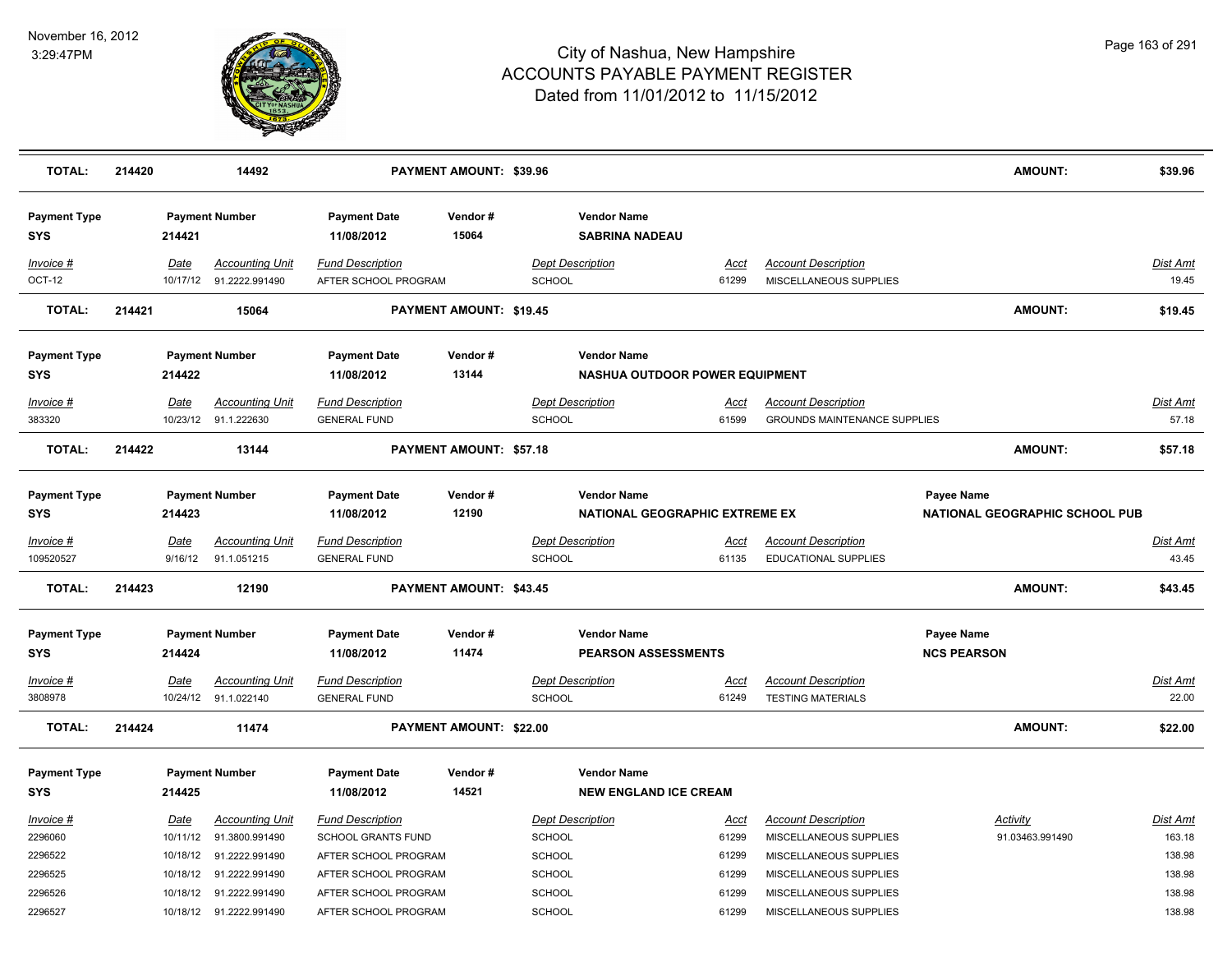

| 2296528                    |        |             | 10/18/12 91.2222.991490  | AFTER SCHOOL PROGRAM      |                          | <b>SCHOOL</b>                    | 61299       | MISCELLANEOUS SUPPLIES      |                 | 138.98          |
|----------------------------|--------|-------------|--------------------------|---------------------------|--------------------------|----------------------------------|-------------|-----------------------------|-----------------|-----------------|
| 2296995                    |        |             | 10/25/12 91.3800.991490  | SCHOOL GRANTS FUND        |                          | SCHOOL                           | 61299       | MISCELLANEOUS SUPPLIES      | 91.03463.991490 | 128.40          |
| <b>TOTAL:</b>              | 214425 |             | 14521                    |                           | PAYMENT AMOUNT: \$986.48 |                                  |             |                             | <b>AMOUNT:</b>  | \$986.48        |
| <b>Payment Type</b>        |        |             | <b>Payment Number</b>    | <b>Payment Date</b>       | Vendor#                  | <b>Vendor Name</b>               |             |                             |                 |                 |
| <b>SYS</b>                 |        | 214426      |                          | 11/08/2012                | 11028                    | <b>TREASURER STATE OF NH</b>     |             |                             |                 |                 |
| Invoice #                  |        | <b>Date</b> | <b>Accounting Unit</b>   | <b>Fund Description</b>   |                          | <b>Dept Description</b>          | <u>Acct</u> | <b>Account Description</b>  |                 | <u>Dist Amt</u> |
| C411813                    |        |             | 10/23/12 91.1.222620     | <b>GENERAL FUND</b>       |                          | <b>SCHOOL</b>                    | 61299       | MISCELLANEOUS SUPPLIES      |                 | 93.00           |
| <b>TOTAL:</b>              | 214426 |             | 11028                    |                           | PAYMENT AMOUNT: \$93.00  |                                  |             |                             | <b>AMOUNT:</b>  | \$93.00         |
| <b>Payment Type</b>        |        |             | <b>Payment Number</b>    | <b>Payment Date</b>       | Vendor#                  | <b>Vendor Name</b>               |             |                             |                 |                 |
| <b>SYS</b>                 |        | 214427      |                          | 11/08/2012                | 15092                    | <b>NHCSS</b>                     |             |                             |                 |                 |
| Invoice #                  |        | Date        | <b>Accounting Unit</b>   | <b>Fund Description</b>   |                          | <b>Dept Description</b>          | <u>Acct</u> | <b>Account Description</b>  | Activity        | <u>Dist Amt</u> |
| 0120010                    |        |             | 10/19/12  91.3800.042219 | <b>SCHOOL GRANTS FUND</b> |                          | <b>SCHOOL</b>                    | 55300       | <b>TRAVEL</b>               | 91.03468.042219 | 190.00          |
| <b>TOTAL:</b>              | 214427 |             | 15092                    |                           | PAYMENT AMOUNT: \$190.00 |                                  |             |                             | <b>AMOUNT:</b>  | \$190.00        |
| <b>Payment Type</b>        |        |             | <b>Payment Number</b>    | <b>Payment Date</b>       | Vendor#                  | <b>Vendor Name</b>               |             |                             |                 |                 |
| <b>SYS</b>                 |        | 214428      |                          | 11/08/2012                | 15357                    | <b>NIHOA - NH INC</b>            |             |                             |                 |                 |
| $Invoice$ #                |        | Date        | <b>Accounting Unit</b>   | <b>Fund Description</b>   |                          | <b>Dept Description</b>          | <u>Acct</u> | <b>Account Description</b>  |                 | Dist Amt        |
| <b>GAME ASSIGNMENT FEE</b> |        | 10/31/12    | 91.1.031446              | <b>GENERAL FUND</b>       |                          | <b>SCHOOL</b>                    | 55649       | <b>ASSIGNMENT FEES</b>      |                 | 60.00           |
| <b>GAME ASSIGNMENT FEE</b> |        |             | 10/31/12 91.1.041446     | <b>GENERAL FUND</b>       |                          | SCHOOL                           | 55649       | <b>ASSIGNMENT FEES</b>      |                 | 60.00           |
| <b>TOTAL:</b>              | 214428 |             | 15357                    |                           | PAYMENT AMOUNT: \$120.00 |                                  |             |                             | <b>AMOUNT:</b>  | \$120.00        |
| <b>Payment Type</b>        |        |             | <b>Payment Number</b>    | <b>Payment Date</b>       | Vendor#                  | <b>Vendor Name</b>               |             |                             |                 |                 |
| <b>SYS</b>                 |        | 214429      |                          | 11/08/2012                | 14554                    | <b>NORTH CENTER FOOD SERVICE</b> |             |                             |                 |                 |
| Invoice #                  |        | Date        | <b>Accounting Unit</b>   | <b>Fund Description</b>   |                          | <b>Dept Description</b>          | Acct        | <b>Account Description</b>  |                 | Dist Amt        |
| 3841988                    |        |             | 9/21/12 91.1.031300      | <b>GENERAL FUND</b>       |                          | SCHOOL                           | 61135       | <b>EDUCATIONAL SUPPLIES</b> |                 | 797.62          |
| <b>TOTAL:</b>              | 214429 |             | 14554                    |                           | PAYMENT AMOUNT: \$797.62 |                                  |             |                             | <b>AMOUNT:</b>  | \$797.62        |
| <b>Payment Type</b>        |        |             | <b>Payment Number</b>    | <b>Payment Date</b>       | Vendor#                  | <b>Vendor Name</b>               |             |                             |                 |                 |
| <b>SYS</b>                 |        | 214430      |                          | 11/08/2012                | 10343                    | <b>OCE IMAGISTICS INC</b>        |             |                             |                 |                 |
| Invoice #                  |        | Date        | <b>Accounting Unit</b>   | <b>Fund Description</b>   |                          | <b>Dept Description</b>          | Acct        | <b>Account Description</b>  |                 | Dist Amt        |
| 29913A                     |        |             | 10/23/12 91.1.031160     | <b>GENERAL FUND</b>       |                          | <b>SCHOOL</b>                    | 61135       | <b>EDUCATIONAL SUPPLIES</b> |                 | 240.00          |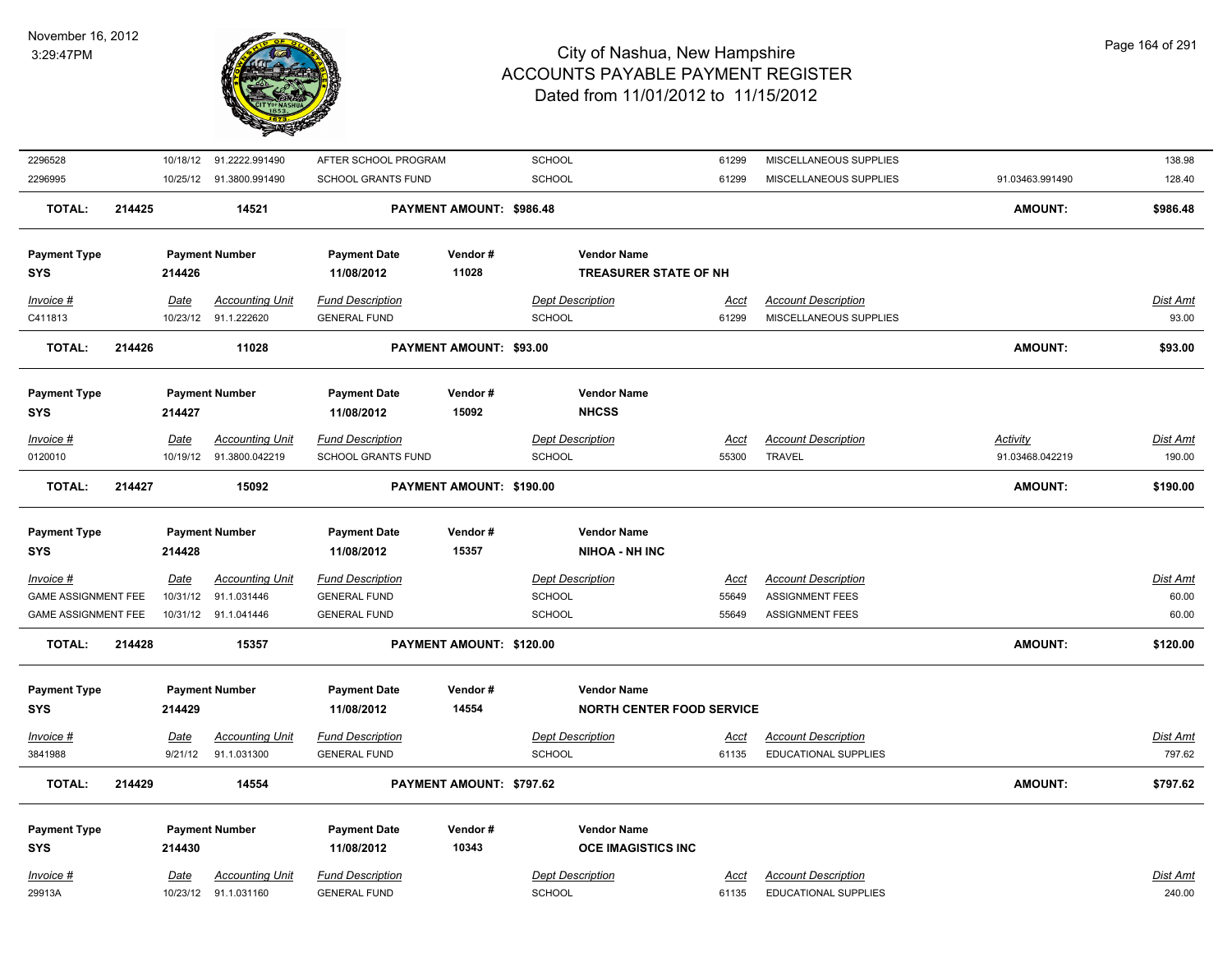

| <b>TOTAL:</b>                                  | 214430                                | 10343                                                               |                                                                                              | PAYMENT AMOUNT: \$240.00 |                                                                               |                                 |                                                                                                       | <b>AMOUNT:</b>                     | \$240.00                                   |
|------------------------------------------------|---------------------------------------|---------------------------------------------------------------------|----------------------------------------------------------------------------------------------|--------------------------|-------------------------------------------------------------------------------|---------------------------------|-------------------------------------------------------------------------------------------------------|------------------------------------|--------------------------------------------|
| <b>Payment Type</b><br>SYS                     | 214431                                | <b>Payment Number</b>                                               | <b>Payment Date</b><br>11/08/2012                                                            | Vendor#<br>13230         | <b>Vendor Name</b><br><b>BRIAN OSBORNE</b>                                    |                                 |                                                                                                       |                                    |                                            |
| Invoice #<br>100312-03                         | <u>Date</u><br>10/3/12                | <b>Accounting Unit</b><br>91.1.031467                               | <b>Fund Description</b><br><b>GENERAL FUND</b>                                               |                          | <b>Dept Description</b><br><b>SCHOOL</b>                                      | Acct<br>55642                   | <b>Account Description</b><br><b>GAME OFFICIALS</b>                                                   |                                    | Dist Amt<br>60.00                          |
| <b>TOTAL:</b>                                  | 214431                                | 13230                                                               |                                                                                              | PAYMENT AMOUNT: \$60.00  |                                                                               |                                 |                                                                                                       | <b>AMOUNT:</b>                     | \$60.00                                    |
| <b>Payment Type</b><br><b>SYS</b>              | 214432                                | <b>Payment Number</b>                                               | <b>Payment Date</b><br>11/08/2012                                                            | Vendor#<br>15033         | <b>Vendor Name</b><br><b>GEOFF OSBORNE</b>                                    |                                 |                                                                                                       |                                    |                                            |
| Invoice #<br>100312-03<br>92112-03<br>92712-03 | Date<br>10/3/12<br>9/21/12<br>9/27/12 | <b>Accounting Unit</b><br>91.1.031467<br>91.1.031467<br>91.1.031466 | <b>Fund Description</b><br><b>GENERAL FUND</b><br><b>GENERAL FUND</b><br><b>GENERAL FUND</b> |                          | <b>Dept Description</b><br>SCHOOL<br>SCHOOL<br>SCHOOL                         | Acct<br>55642<br>55642<br>55642 | <b>Account Description</b><br><b>GAME OFFICIALS</b><br><b>GAME OFFICIALS</b><br><b>GAME OFFICIALS</b> |                                    | <b>Dist Amt</b><br>60.00<br>60.00<br>60.00 |
| <b>TOTAL:</b>                                  | 214432                                | 15033                                                               |                                                                                              | PAYMENT AMOUNT: \$180.00 |                                                                               |                                 |                                                                                                       | <b>AMOUNT:</b>                     | \$180.00                                   |
| <b>Payment Type</b><br><b>SYS</b><br>Invoice # | 214433<br><b>Date</b>                 | <b>Payment Number</b><br><b>Accounting Unit</b>                     | <b>Payment Date</b><br>11/08/2012<br><b>Fund Description</b>                                 | Vendor#<br>13241         | <b>Vendor Name</b><br><b>P J CURRIER LUMBER CO</b><br><b>Dept Description</b> | <u>Acct</u>                     | <b>Account Description</b>                                                                            |                                    | <b>Dist Amt</b>                            |
| 79030<br><b>TOTAL:</b>                         | 214433                                | 10/22/12 91.1.051375<br>13241                                       | <b>GENERAL FUND</b>                                                                          | PAYMENT AMOUNT: \$599.00 | <b>SCHOOL</b>                                                                 | 61135                           | <b>EDUCATIONAL SUPPLIES</b>                                                                           | <b>AMOUNT:</b>                     | 599.00<br>\$599.00                         |
| <b>Payment Type</b><br><b>SYS</b>              |                                       | <b>Payment Number</b>                                               | <b>Payment Date</b>                                                                          | Vendor#                  | <b>Vendor Name</b>                                                            |                                 |                                                                                                       |                                    |                                            |
|                                                | 214434                                |                                                                     | 11/08/2012                                                                                   | 15369                    | <b>EDWARD PANESSITI</b>                                                       |                                 |                                                                                                       |                                    |                                            |
| Invoice #<br>PV-102512                         | <u>Date</u>                           | Accounting Unit<br>10/31/12 91.3800.042210                          | <b>Fund Description</b><br><b>SCHOOL GRANTS FUND</b>                                         |                          | <b>Dept Description</b><br><b>SCHOOL</b>                                      | Acct<br>55300                   | <b>Account Description</b><br>TRAVEL                                                                  | <b>Activity</b><br>91.03903.042210 | Dist Amt<br>46.62                          |
| <b>TOTAL:</b>                                  | 214434                                | 15369                                                               |                                                                                              | PAYMENT AMOUNT: \$46.62  |                                                                               |                                 |                                                                                                       | <b>AMOUNT:</b>                     | \$46.62                                    |
| <b>Payment Type</b><br><b>SYS</b><br>Invoice # | 214435<br>Date                        | <b>Payment Number</b><br><b>Accounting Unit</b>                     | <b>Payment Date</b><br>11/08/2012<br><b>Fund Description</b>                                 | Vendor#<br>13251         | <b>Vendor Name</b><br>PAULA PAPANICOLAOU<br><b>Dept Description</b>           | Acct                            | <b>Account Description</b>                                                                            |                                    | Dist Amt                                   |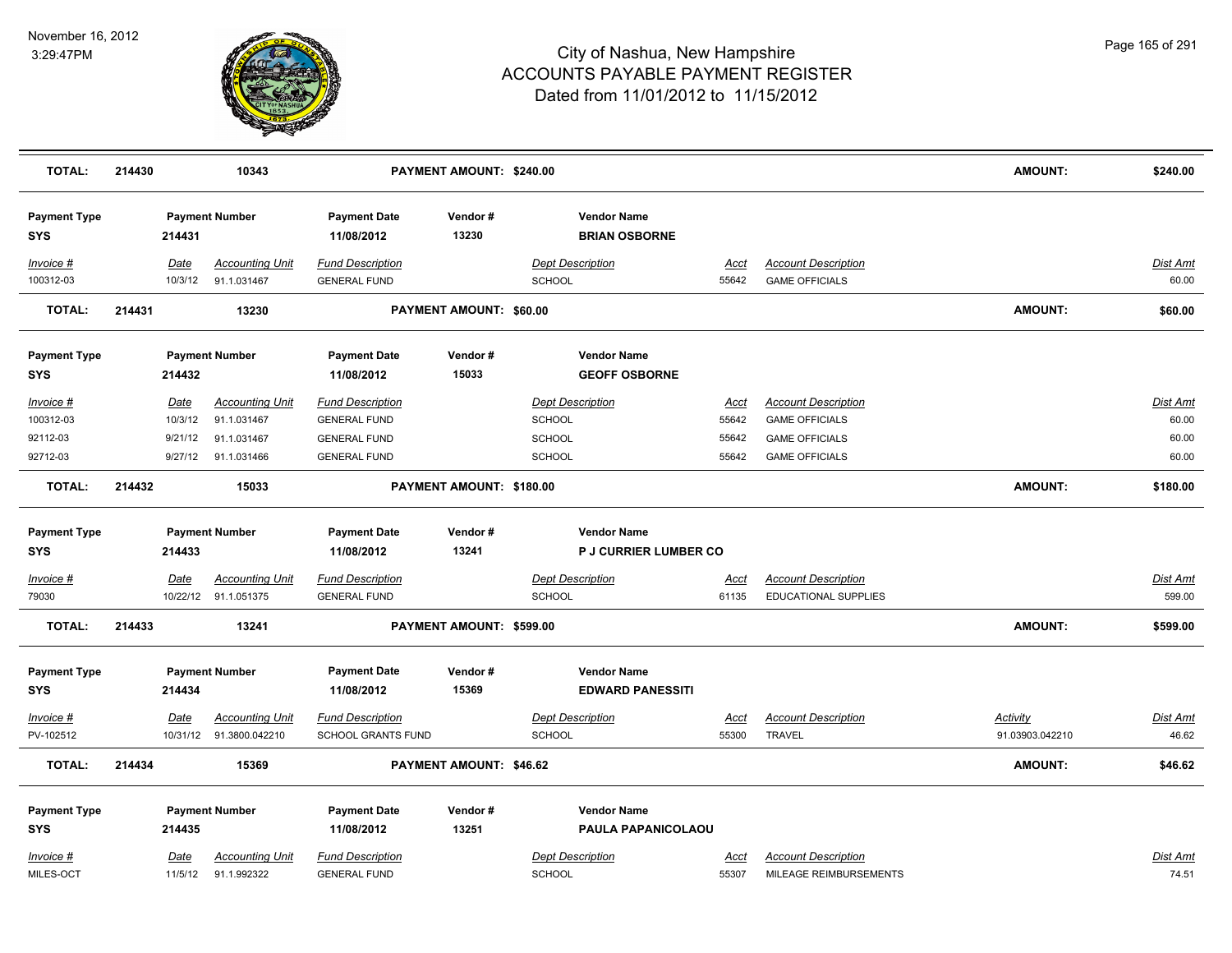

| <b>TOTAL:</b>                     | 214435                  | 13251                                    |                                               | PAYMENT AMOUNT: \$74.51  |                                             |               |                                            | <b>AMOUNT:</b>                     | \$74.51                   |
|-----------------------------------|-------------------------|------------------------------------------|-----------------------------------------------|--------------------------|---------------------------------------------|---------------|--------------------------------------------|------------------------------------|---------------------------|
| <b>Payment Type</b><br><b>SYS</b> | 214436                  | <b>Payment Number</b>                    | <b>Payment Date</b><br>11/08/2012             | Vendor#<br>11652         | <b>Vendor Name</b><br>PAR, INC              |               |                                            |                                    |                           |
| Invoice #<br>552465-1             | <b>Date</b><br>10/17/12 | <b>Accounting Unit</b><br>91.3800.021210 | <b>Fund Description</b><br>SCHOOL GRANTS FUND |                          | <b>Dept Description</b><br>SCHOOL           | Acct<br>61875 | <b>Account Description</b><br><b>BOOKS</b> | <b>Activity</b><br>91.03953.021210 | <u>Dist Amt</u><br>414.72 |
| <b>TOTAL:</b>                     | 214436                  | 11652                                    |                                               | PAYMENT AMOUNT: \$414.72 |                                             |               |                                            | AMOUNT:                            | \$414.72                  |
| <b>Payment Type</b><br><b>SYS</b> | 214437                  | <b>Payment Number</b>                    | <b>Payment Date</b><br>11/08/2012             | Vendor#<br>13276         | <b>Vendor Name</b><br>PEABODY SUPPLY CO     |               |                                            |                                    |                           |
| Invoice #                         | Date                    | <b>Accounting Unit</b>                   | <b>Fund Description</b>                       |                          | <b>Dept Description</b>                     | <u>Acct</u>   | <b>Account Description</b>                 |                                    | Dist Amt                  |
| 29450                             |                         | 10/18/12 91.1.222620                     | <b>GENERAL FUND</b>                           |                          | SCHOOL                                      | 61414         | SUPPLIES, PLUMBING                         |                                    | 66.99                     |
| 30354                             |                         | 10/19/12 91.1.222620                     | <b>GENERAL FUND</b>                           |                          | <b>SCHOOL</b>                               | 61414         | SUPPLIES, PLUMBING                         |                                    | 6.63                      |
| 31135                             | 10/22/12                | 91.1.222620                              | <b>GENERAL FUND</b>                           |                          | <b>SCHOOL</b>                               | 61414         | SUPPLIES, PLUMBING                         |                                    | 38.95                     |
| 31136                             |                         | 10/22/12 91.1.222620                     | <b>GENERAL FUND</b>                           |                          | SCHOOL                                      | 61414         | SUPPLIES, PLUMBING                         |                                    | 208.57                    |
| 31769                             |                         | 10/23/12 91.1.222620                     | <b>GENERAL FUND</b>                           |                          | SCHOOL                                      | 61414         | SUPPLIES, PLUMBING                         |                                    | 11.01                     |
| <b>TOTAL:</b>                     | 214437                  | 13276                                    |                                               | PAYMENT AMOUNT: \$332.15 |                                             |               |                                            | <b>AMOUNT:</b>                     | \$332.15                  |
| <b>Payment Type</b>               |                         | <b>Payment Number</b>                    | <b>Payment Date</b>                           | Vendor#                  | <b>Vendor Name</b>                          |               |                                            |                                    |                           |
| <b>SYS</b>                        | 214438                  |                                          | 11/08/2012                                    | 15329                    | <b>CATHY PEASE</b>                          |               |                                            |                                    |                           |
| $Invoice$ #                       | Date                    | <b>Accounting Unit</b>                   | <b>Fund Description</b>                       |                          | <b>Dept Description</b>                     | <b>Acct</b>   | <b>Account Description</b>                 |                                    | <u>Dist Amt</u>           |
| 100512-04                         | 10/5/12                 | 91.1.041440                              | <b>GENERAL FUND</b>                           |                          | <b>SCHOOL</b>                               | 55642         | <b>GAME OFFICIALS</b>                      |                                    | 80.00                     |
| 100512-04                         | 10/5/12                 | 91.1.041470                              | <b>GENERAL FUND</b>                           |                          | SCHOOL                                      | 55642         | <b>GAME OFFICIALS</b>                      |                                    | 62.00                     |
| <b>TOTAL:</b>                     | 214438                  | 15329                                    |                                               | PAYMENT AMOUNT: \$142.00 |                                             |               |                                            | <b>AMOUNT:</b>                     | \$142.00                  |
| <b>Payment Type</b><br><b>SYS</b> | 214439                  | <b>Payment Number</b>                    | <b>Payment Date</b><br>11/08/2012             | Vendor#<br>14945         | <b>Vendor Name</b><br><b>TOM PELLETIER</b>  |               |                                            |                                    |                           |
|                                   |                         |                                          |                                               |                          |                                             |               |                                            |                                    |                           |
| Invoice #                         | Date                    | <b>Accounting Unit</b>                   | <b>Fund Description</b>                       |                          | <b>Dept Description</b>                     | <u>Acct</u>   | <b>Account Description</b>                 |                                    | <u>Dist Amt</u>           |
| 101812-04                         |                         | 10/18/12 91.1.041443                     | <b>GENERAL FUND</b>                           |                          | <b>SCHOOL</b>                               | 55642         | <b>GAME OFFICIALS</b>                      |                                    | 50.00                     |
| TOTAL:                            | 214439                  | 14945                                    |                                               | PAYMENT AMOUNT: \$50.00  |                                             |               |                                            | <b>AMOUNT:</b>                     | \$50.00                   |
| <b>Payment Type</b><br><b>SYS</b> | 214440                  | <b>Payment Number</b>                    | <b>Payment Date</b><br>11/08/2012             | Vendor#<br>13296         | <b>Vendor Name</b><br>PERFORMANCE REHAB INC |               |                                            |                                    |                           |
| Invoice #                         | Date                    | <b>Accounting Unit</b>                   | <b>Fund Description</b>                       |                          | <b>Dept Description</b>                     | Acct          | <b>Account Description</b>                 |                                    | Dist Amt                  |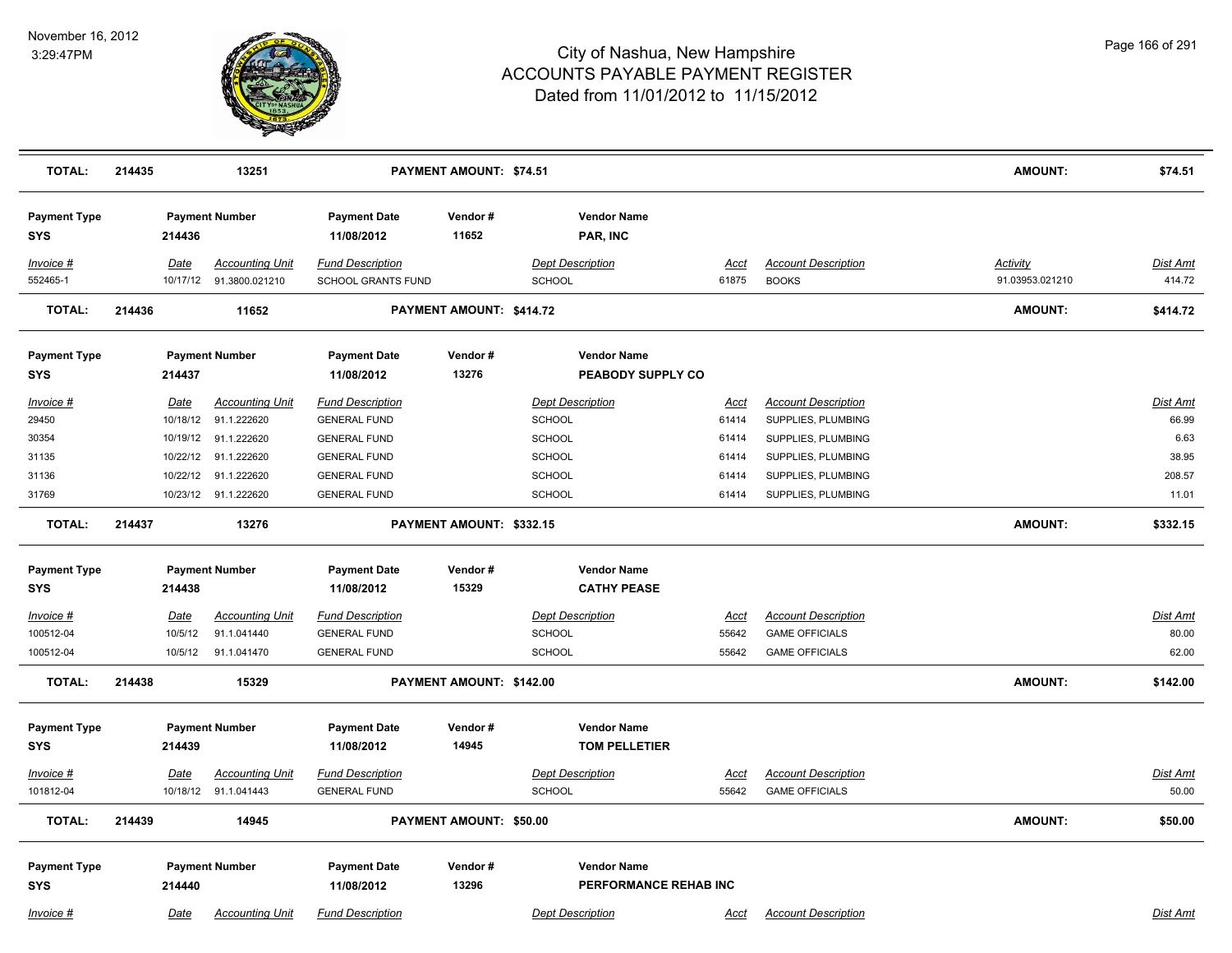

| 231                 |             | 10/29/12 91.1.031408   | <b>GENERAL FUND</b>     |                            | SCHOOL                  |                              | 53628       | <b>CONTRACT SERVICES</b>    |                         | 2,712.20        |
|---------------------|-------------|------------------------|-------------------------|----------------------------|-------------------------|------------------------------|-------------|-----------------------------|-------------------------|-----------------|
| 231                 |             | 10/29/12 91.1.041408   | <b>GENERAL FUND</b>     |                            | SCHOOL                  |                              | 53628       | <b>CONTRACT SERVICES</b>    |                         | 2,712.20        |
| <b>TOTAL:</b>       | 214440      | 13296                  |                         | PAYMENT AMOUNT: \$5,424.40 |                         |                              |             |                             | <b>AMOUNT:</b>          | \$5,424.40      |
| <b>Payment Type</b> |             | <b>Payment Number</b>  | <b>Payment Date</b>     | Vendor#                    |                         | <b>Vendor Name</b>           |             |                             |                         |                 |
| <b>SYS</b>          | 214441      |                        | 11/08/2012              | 13308                      |                         | PHOENIX HOUSE OF NEW ENGLAND |             |                             |                         |                 |
| Invoice #           | Date        | <b>Accounting Unit</b> | <b>Fund Description</b> |                            | <b>Dept Description</b> |                              | Acct        | <b>Account Description</b>  |                         | <b>Dist Amt</b> |
| 1012-07DA           | 9/25/12     | 91.1.991160            | <b>GENERAL FUND</b>     |                            | <b>SCHOOL</b>           |                              | 53600       | <b>INSTRUCTION SERVICES</b> |                         | 1,320.00        |
| <b>TOTAL:</b>       | 214441      | 13308                  |                         | PAYMENT AMOUNT: \$1,320.00 |                         |                              |             |                             | <b>AMOUNT:</b>          | \$1,320.00      |
| <b>Payment Type</b> |             | <b>Payment Number</b>  | <b>Payment Date</b>     | Vendor#                    |                         | <b>Vendor Name</b>           |             |                             | Payee Name              |                 |
| <b>SYS</b>          | 214442      |                        | 11/08/2012              | 13322                      |                         | PITNEY BOWES GLOBAL FIN SRVS |             |                             | <b>PITNEY BOWES INC</b> |                 |
| Invoice #           | Date        | <b>Accounting Unit</b> | <b>Fund Description</b> |                            | <b>Dept Description</b> |                              | Acct        | <b>Account Description</b>  |                         | Dist Amt        |
| 408232              | 11/3/12     | 91.1.071160            | <b>GENERAL FUND</b>     |                            | <b>SCHOOL</b>           |                              | 55607       | POSTAGE & DELIVERY          |                         | 128.55          |
| <b>TOTAL:</b>       | 214442      | 13322                  |                         | PAYMENT AMOUNT: \$128.55   |                         |                              |             |                             | <b>AMOUNT:</b>          | \$128.55        |
| <b>Payment Type</b> |             | <b>Payment Number</b>  | <b>Payment Date</b>     | Vendor#                    |                         | <b>Vendor Name</b>           |             |                             |                         |                 |
| <b>SYS</b>          | 214443      |                        | 11/08/2012              | 11021                      |                         | <b>PRIMARY CONCEPTS</b>      |             |                             |                         |                 |
| Invoice #           | <b>Date</b> | <b>Accounting Unit</b> | <b>Fund Description</b> |                            | <b>Dept Description</b> |                              | <u>Acct</u> | <b>Account Description</b>  |                         | <b>Dist Amt</b> |
| 160570              |             | 10/23/12 91.1.111260   | <b>GENERAL FUND</b>     |                            | <b>SCHOOL</b>           |                              | 61135       | <b>EDUCATIONAL SUPPLIES</b> |                         | 51.52           |
| <b>TOTAL:</b>       | 214443      | 11021                  |                         | PAYMENT AMOUNT: \$51.52    |                         |                              |             |                             | <b>AMOUNT:</b>          | \$51.52         |
|                     |             |                        |                         |                            |                         |                              |             |                             |                         |                 |
| <b>Payment Type</b> |             | <b>Payment Number</b>  | <b>Payment Date</b>     | Vendor#                    |                         | <b>Vendor Name</b>           |             |                             |                         |                 |
| <b>SYS</b>          | 214444      |                        | 11/08/2012              | 13355                      |                         | PRO AV SYSTEMS INC           |             |                             |                         |                 |
| $Invoice$ #         | Date        | <b>Accounting Unit</b> | <b>Fund Description</b> |                            | <b>Dept Description</b> |                              | <u>Acct</u> | <b>Account Description</b>  |                         | <b>Dist Amt</b> |
| 17625               |             | 10/18/12 91.1.171160   | <b>GENERAL FUND</b>     |                            | <b>SCHOOL</b>           |                              | 71221       | <b>COMPUTER EQUIPMENT</b>   |                         | 300.00          |
| <b>TOTAL:</b>       | 214444      | 13355                  |                         | PAYMENT AMOUNT: \$300.00   |                         |                              |             |                             | <b>AMOUNT:</b>          | \$300.00        |
| <b>Payment Type</b> |             | <b>Payment Number</b>  | <b>Payment Date</b>     | Vendor#                    |                         | <b>Vendor Name</b>           |             |                             |                         |                 |
| <b>SYS</b>          | 214445      |                        | 11/08/2012              | 13376                      |                         | PUBLIC SERVICE OF NH         |             |                             |                         |                 |
| Invoice #           | Date        | <b>Accounting Unit</b> | <b>Fund Description</b> |                            | <b>Dept Description</b> |                              | Acct        | <b>Account Description</b>  |                         | <b>Dist Amt</b> |
| G82053321OCT        |             | 10/25/12 91.1.062621   | <b>GENERAL FUND</b>     |                            | <b>SCHOOL</b>           |                              | 54100       | <b>ELECTRICITY</b>          |                         | 8,451.37        |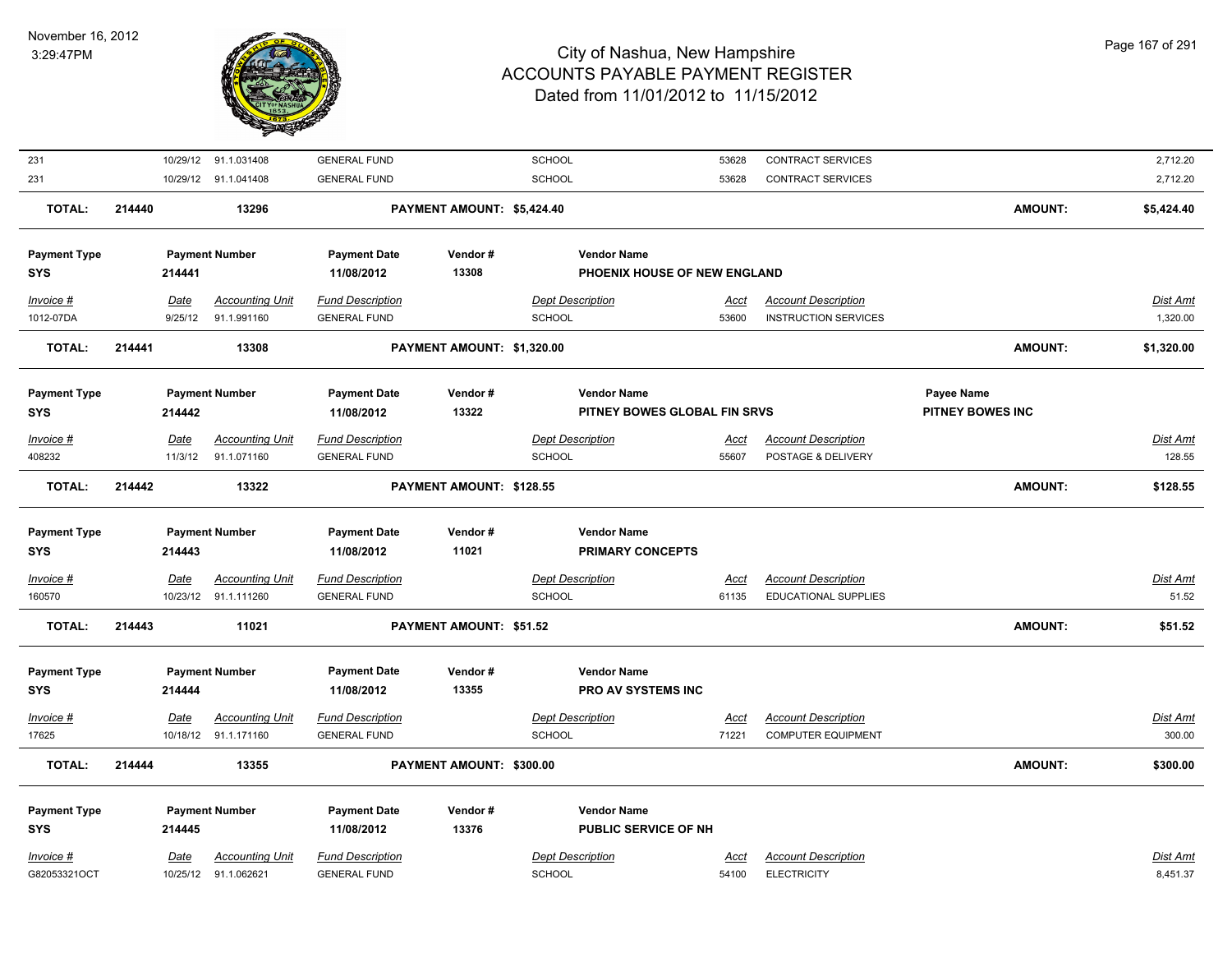

| <b>TOTAL:</b>                     | 214445 |                        | 13376                                             |                                                 | PAYMENT AMOUNT: \$8,451.37 |                                          |                                                  |                      |                                                           | <b>AMOUNT:</b>                                    | \$8,451.37                |
|-----------------------------------|--------|------------------------|---------------------------------------------------|-------------------------------------------------|----------------------------|------------------------------------------|--------------------------------------------------|----------------------|-----------------------------------------------------------|---------------------------------------------------|---------------------------|
| <b>Payment Type</b><br><b>SYS</b> |        | 214446                 | <b>Payment Number</b>                             | <b>Payment Date</b><br>11/08/2012               | Vendor#<br>13434           |                                          | <b>Vendor Name</b><br><b>MARGARET REYNOLDS</b>   |                      |                                                           |                                                   |                           |
| Invoice #<br>MILES-OCT            |        | <b>Date</b><br>11/5/12 | <b>Accounting Unit</b><br>91.1.992322             | <b>Fund Description</b><br><b>GENERAL FUND</b>  |                            | <b>Dept Description</b><br><b>SCHOOL</b> |                                                  | <u>Acct</u><br>55307 | <b>Account Description</b><br>MILEAGE REIMBURSEMENTS      |                                                   | Dist Amt<br>34.68         |
| <b>TOTAL:</b>                     | 214446 |                        | 13434                                             |                                                 | PAYMENT AMOUNT: \$34.68    |                                          |                                                  |                      |                                                           | <b>AMOUNT:</b>                                    | \$34.68                   |
| <b>Payment Type</b><br><b>SYS</b> |        | 214447                 | <b>Payment Number</b>                             | <b>Payment Date</b><br>11/08/2012               | Vendor#<br>12207           |                                          | <b>Vendor Name</b><br><b>KEITH RICHARD</b>       |                      |                                                           |                                                   |                           |
| Invoice #<br>PVR-102312           |        | Date                   | <b>Accounting Unit</b><br>10/31/12 91.1.031160    | <b>Fund Description</b><br><b>GENERAL FUND</b>  |                            | <b>Dept Description</b><br><b>SCHOOL</b> |                                                  | <u>Acct</u><br>55307 | <b>Account Description</b><br>MILEAGE REIMBURSEMENTS      |                                                   | Dist Amt<br>140.00        |
| <b>TOTAL:</b>                     | 214447 |                        | 12207                                             |                                                 | PAYMENT AMOUNT: \$140.00   |                                          |                                                  |                      |                                                           | <b>AMOUNT:</b>                                    | \$140.00                  |
| <b>Payment Type</b><br><b>SYS</b> |        | 214448                 | <b>Payment Number</b>                             | <b>Payment Date</b><br>11/08/2012               | Vendor#<br>13501           |                                          | <b>Vendor Name</b><br><b>SAM'S CLUB</b>          |                      |                                                           | Payee Name<br><b>SAMS CLUB/GECRB (21ST)</b>       |                           |
| Invoice #<br>670                  |        | <u>Date</u>            | <b>Accounting Unit</b><br>10/25/12 91.2222.991490 | <b>Fund Description</b><br>AFTER SCHOOL PROGRAM |                            | <b>Dept Description</b><br><b>SCHOOL</b> |                                                  | <u>Acct</u><br>61299 | <b>Account Description</b><br>MISCELLANEOUS SUPPLIES      |                                                   | <u>Dist Amt</u><br>247.86 |
| <b>TOTAL:</b>                     | 214448 |                        | 13501                                             |                                                 | PAYMENT AMOUNT: \$247.86   |                                          |                                                  |                      |                                                           | <b>AMOUNT:</b>                                    | \$247.86                  |
| <b>Payment Type</b><br><b>SYS</b> |        | 214449                 | <b>Payment Number</b>                             | <b>Payment Date</b><br>11/08/2012               | Vendor#<br>13519           |                                          | <b>Vendor Name</b><br><b>SCHOLASTIC MAGAZINE</b> |                      |                                                           | Payee Name<br><b>SCHOLASTIC INC</b>               |                           |
| Invoice #<br>M49711617            |        | Date                   | <b>Accounting Unit</b><br>10/24/12 91.1.061115    | <b>Fund Description</b><br><b>GENERAL FUND</b>  |                            | <b>Dept Description</b><br><b>SCHOOL</b> |                                                  | <u>Acct</u><br>61135 | <b>Account Description</b><br><b>EDUCATIONAL SUPPLIES</b> |                                                   | <b>Dist Amt</b><br>479.40 |
| <b>TOTAL:</b>                     | 214449 |                        | 13519                                             |                                                 | PAYMENT AMOUNT: \$479.40   |                                          |                                                  |                      |                                                           | <b>AMOUNT:</b>                                    | \$479.40                  |
| <b>Payment Type</b><br><b>SYS</b> |        | 214450                 | <b>Payment Number</b>                             | <b>Payment Date</b><br>11/08/2012               | Vendor#<br>13870           |                                          | <b>Vendor Name</b><br><b>WEEKLY READER CORP</b>  |                      |                                                           | Payee Name<br><b>SCHOLASTIC INC/WEEKLY READER</b> |                           |
| Invoice #<br>M49286594            |        | Date                   | <b>Accounting Unit</b><br>10/17/12 91.1.071113    | <b>Fund Description</b><br><b>GENERAL FUND</b>  |                            | <b>Dept Description</b><br><b>SCHOOL</b> |                                                  | <u>Acct</u><br>61821 | <b>Account Description</b><br><b>PERIODICALS</b>          |                                                   | <u>Dist Amt</u><br>325.60 |
| <b>TOTAL:</b>                     | 214450 |                        | 13870                                             |                                                 | PAYMENT AMOUNT: \$325.60   |                                          |                                                  |                      |                                                           | <b>AMOUNT:</b>                                    | \$325.60                  |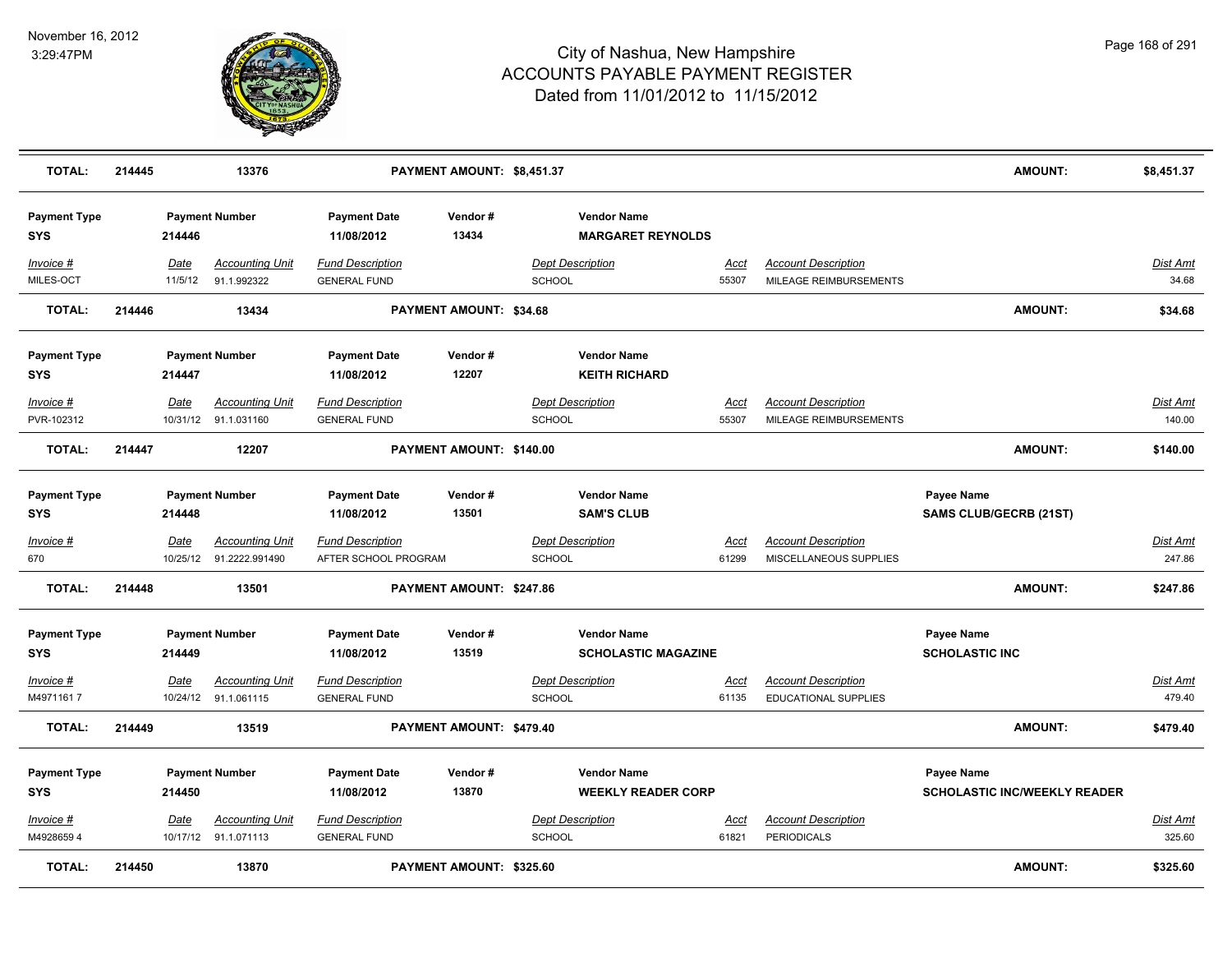

| <b>Payment Type</b><br><b>SYS</b> |        | 214451   | <b>Payment Number</b>   | <b>Payment Date</b><br>11/08/2012 | Vendor#<br>13520           |                         | <b>Vendor Name</b><br><b>SCHOLASTIC INCORPORATED</b> |       |                                        |                 |                 |
|-----------------------------------|--------|----------|-------------------------|-----------------------------------|----------------------------|-------------------------|------------------------------------------------------|-------|----------------------------------------|-----------------|-----------------|
|                                   |        |          |                         |                                   |                            |                         |                                                      |       |                                        |                 |                 |
| Invoice #                         |        | Date     | <b>Accounting Unit</b>  | <b>Fund Description</b>           |                            |                         | <b>Dept Description</b>                              | Acct  | <b>Account Description</b>             |                 | Dist Amt        |
| 5633181                           |        | 10/25/12 | 91.1.171160             | <b>GENERAL FUND</b>               |                            | <b>SCHOOL</b>           |                                                      | 61807 | <b>PUBLICATIONS</b>                    |                 | 71.09           |
| <b>TOTAL:</b>                     | 214451 |          | 13520                   |                                   | PAYMENT AMOUNT: \$71.09    |                         |                                                      |       |                                        | <b>AMOUNT:</b>  | \$71.09         |
| <b>Payment Type</b>               |        |          | <b>Payment Number</b>   | <b>Payment Date</b>               | Vendor#                    |                         | <b>Vendor Name</b>                                   |       |                                        |                 |                 |
| <b>SYS</b>                        |        | 214452   |                         | 11/08/2012                        | 13524                      |                         | <b>SCHOOL NURSE SUPPLY INC</b>                       |       |                                        |                 |                 |
| Invoice #                         |        | Date     | <b>Accounting Unit</b>  | <b>Fund Description</b>           |                            | Dept Description        |                                                      | Acct  | <b>Account Description</b>             |                 | <b>Dist Amt</b> |
| 412943-IN                         |        | 10/23/12 | 91.1.131119             | <b>GENERAL FUND</b>               |                            | <b>SCHOOL</b>           |                                                      | 61135 | EDUCATIONAL SUPPLIES                   |                 | 200.00          |
| 412943-IN                         |        | 10/23/12 | 91.1.131120             | <b>GENERAL FUND</b>               |                            | <b>SCHOOL</b>           |                                                      | 61135 | EDUCATIONAL SUPPLIES                   |                 | 103.75          |
| <b>TOTAL:</b>                     | 214452 |          | 13524                   |                                   | PAYMENT AMOUNT: \$303.75   |                         |                                                      |       |                                        | <b>AMOUNT:</b>  | \$303.75        |
| <b>Payment Type</b>               |        |          | <b>Payment Number</b>   | <b>Payment Date</b>               | Vendor#                    |                         | <b>Vendor Name</b>                                   |       |                                        |                 |                 |
| <b>SYS</b>                        |        | 214453   |                         | 11/08/2012                        | 10982                      |                         | <b>SCHOOL SCHEDULING ASSOC LLC</b>                   |       |                                        |                 |                 |
| Invoice #                         |        | Date     | <b>Accounting Unit</b>  | <b>Fund Description</b>           |                            | <b>Dept Description</b> |                                                      | Acct  | <b>Account Description</b>             | Activity        | Dist Amt        |
| 08/16-08/18                       |        | 8/27/12  | 91.3800.042219          | <b>SCHOOL GRANTS FUND</b>         |                            | <b>SCHOOL</b>           |                                                      | 53607 | PROGRAM IMPROVEMENT<br><b>SERVICES</b> | 91.03468.042219 | 5,992.58        |
| TOTAL:                            | 214453 |          | 10982                   |                                   | PAYMENT AMOUNT: \$5,992.58 |                         |                                                      |       |                                        | <b>AMOUNT:</b>  | \$5,992.58      |
| <b>Payment Type</b>               |        |          | <b>Payment Number</b>   | <b>Payment Date</b>               | Vendor#                    |                         | <b>Vendor Name</b>                                   |       |                                        |                 |                 |
| <b>SYS</b>                        |        | 214454   |                         | 11/08/2012                        | 13526                      |                         | <b>SCHOOL SPECIALTY</b>                              |       |                                        |                 |                 |
| Invoice #                         |        | Date     | <b>Accounting Unit</b>  | <b>Fund Description</b>           |                            | <b>Dept Description</b> |                                                      | Acct  | <b>Account Description</b>             | Activity        | Dist Amt        |
| 208108951419                      |        | 8/16/12  | 91.1.201121             | <b>GENERAL FUND</b>               |                            | <b>SCHOOL</b>           |                                                      | 61135 | <b>EDUCATIONAL SUPPLIES</b>            |                 | 2.31            |
| 208109098707                      |        | 8/30/12  | 91.1.111117             | <b>GENERAL FUND</b>               |                            | <b>SCHOOL</b>           |                                                      | 61135 | <b>EDUCATIONAL SUPPLIES</b>            |                 | $-221.90$       |
| 208109416514                      |        |          | 10/18/12 91.1.141160    | <b>GENERAL FUND</b>               |                            | <b>SCHOOL</b>           |                                                      | 61135 | <b>EDUCATIONAL SUPPLIES</b>            |                 | 26.69           |
| 208109421489                      |        |          | 10/19/12 91.3800.231249 | <b>SCHOOL GRANTS FUND</b>         |                            | <b>SCHOOL</b>           |                                                      | 61135 | <b>EDUCATIONAL SUPPLIES</b>            | 91.03763.231249 | 15.12           |
| 208109421492                      |        | 10/19/12 | 91.1.111260             | <b>GENERAL FUND</b>               |                            | <b>SCHOOL</b>           |                                                      | 61135 | EDUCATIONAL SUPPLIES                   |                 | 138.26          |
| 208109426744                      |        | 10/22/12 | 91.1.101220             | <b>GENERAL FUND</b>               |                            | SCHOOL                  |                                                      | 61135 | <b>EDUCATIONAL SUPPLIES</b>            |                 | 29.34           |
| 208109426746                      |        | 10/22/12 | 91.1.181108             | <b>GENERAL FUND</b>               |                            | SCHOOL                  |                                                      | 61135 | EDUCATIONAL SUPPLIES                   |                 | 124.57          |
| 208109426748                      |        | 10/22/12 | 91.1.031300             | <b>GENERAL FUND</b>               |                            | SCHOOL                  |                                                      | 61135 | EDUCATIONAL SUPPLIES                   |                 | 69.40           |
| 208109433166                      |        | 10/23/12 | 91.1.031300             | <b>GENERAL FUND</b>               |                            | <b>SCHOOL</b>           |                                                      | 61135 | EDUCATIONAL SUPPLIES                   |                 | 753.44          |
| 208109439487                      |        |          | 10/24/12 91.1.042220    | <b>GENERAL FUND</b>               |                            | <b>SCHOOL</b>           |                                                      | 61135 | <b>EDUCATIONAL SUPPLIES</b>            |                 | 44.40           |
| <b>TOTAL:</b>                     | 214454 |          | 13526                   |                                   | PAYMENT AMOUNT: \$981.63   |                         |                                                      |       |                                        | <b>AMOUNT:</b>  | \$981.63        |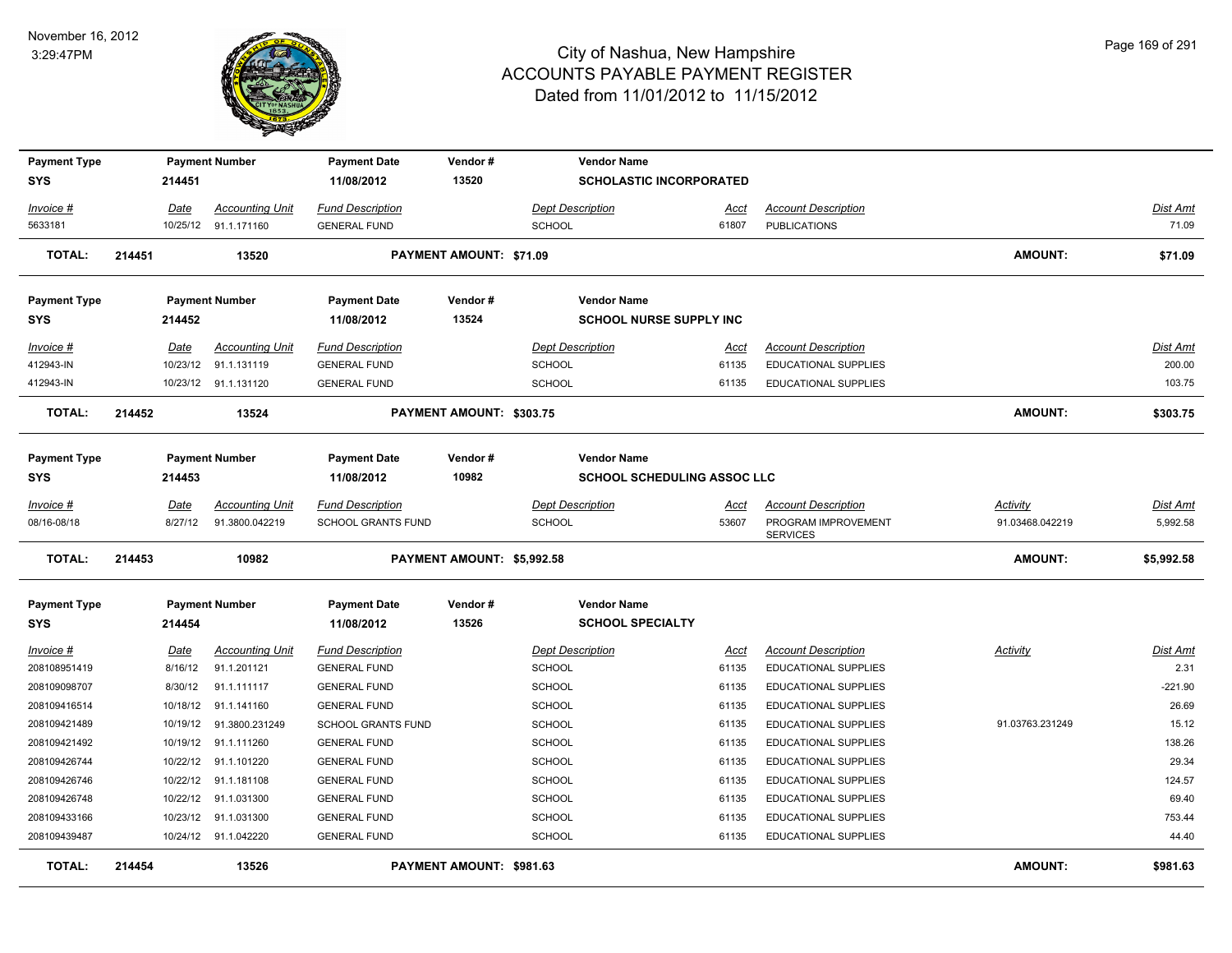

| <b>Payment Type</b>   |        |             | <b>Payment Number</b>   | <b>Payment Date</b>                            | Vendor#                         | <b>Vendor Name</b>                       |                      |                                                            | Payee Name              |                           |
|-----------------------|--------|-------------|-------------------------|------------------------------------------------|---------------------------------|------------------------------------------|----------------------|------------------------------------------------------------|-------------------------|---------------------------|
| <b>SYS</b>            |        | 214455      |                         | 11/08/2012                                     | 11287                           | <b>NURSES PRN INC</b>                    |                      |                                                            | <b>SILVER TOUCH HHC</b> |                           |
| Invoice #             |        | Date        | <b>Accounting Unit</b>  | <b>Fund Description</b>                        |                                 | <b>Dept Description</b>                  | Acct                 | <b>Account Description</b>                                 | <b>Activity</b>         | <b>Dist Amt</b>           |
| 450252                |        | 10/16/12    | 91.3800.022190          | SCHOOL GRANTS FUND                             |                                 | SCHOOL                                   | 53628                | CONTRACT SERVICES                                          | 91.03953.022190         | 270.00                    |
| <b>TOTAL:</b>         | 214455 |             | 11287                   |                                                | <b>PAYMENT AMOUNT: \$270.00</b> |                                          |                      |                                                            | <b>AMOUNT:</b>          | \$270.00                  |
| <b>Payment Type</b>   |        |             | <b>Payment Number</b>   | <b>Payment Date</b>                            | Vendor#                         | <b>Vendor Name</b>                       |                      |                                                            |                         |                           |
| <b>SYS</b>            |        | 214456      |                         | 11/08/2012                                     | 14180                           | <b>MARIE SLOZAK</b>                      |                      |                                                            |                         |                           |
| Invoice #             |        | Date        | <b>Accounting Unit</b>  | <b>Fund Description</b>                        |                                 | <b>Dept Description</b>                  | Acct                 | <b>Account Description</b>                                 |                         | Dist Amt                  |
| MILEAGE AUG/SEPT 2012 |        | 10/18/12    | 91.2222.991490          | AFTER SCHOOL PROGRAM                           |                                 | <b>SCHOOL</b>                            | 55300                | <b>TRAVEL</b>                                              |                         | 142.87                    |
| MILES-OCT             |        |             | 10/23/12 91.2222.991490 | AFTER SCHOOL PROGRAM                           |                                 | <b>SCHOOL</b>                            | 55300                | TRAVEL                                                     |                         | 61.05                     |
| OCT-12                |        |             | 10/19/12 91.2222.991490 | AFTER SCHOOL PROGRAM                           |                                 | <b>SCHOOL</b>                            | 61299                | MISCELLANEOUS SUPPLIES                                     |                         | 11.72                     |
| <b>TOTAL:</b>         | 214456 |             | 14180                   |                                                | PAYMENT AMOUNT: \$215.64        |                                          |                      |                                                            | <b>AMOUNT:</b>          | \$215.64                  |
|                       |        |             |                         |                                                |                                 |                                          |                      |                                                            |                         |                           |
| <b>Payment Type</b>   |        |             | <b>Payment Number</b>   | <b>Payment Date</b>                            | Vendor#                         | <b>Vendor Name</b>                       |                      |                                                            |                         |                           |
| <b>SYS</b>            |        | 214457      |                         | 11/08/2012                                     | 11132                           | <b>MICHELE SMITH</b>                     |                      |                                                            |                         |                           |
| Invoice #             |        | <u>Date</u> | <b>Accounting Unit</b>  | <b>Fund Description</b>                        |                                 | <b>Dept Description</b>                  | <u>Acct</u>          | <b>Account Description</b>                                 |                         | <b>Dist Amt</b>           |
| EDPD506               |        |             | 10/26/12 91.1.991160    | <b>GENERAL FUND</b>                            |                                 | SCHOOL                                   | 52800                | EDUCATIONAL ASSISTANCE                                     |                         | 300.00                    |
| <b>TOTAL:</b>         | 214457 |             | 11132                   |                                                | PAYMENT AMOUNT: \$300.00        |                                          |                      |                                                            | <b>AMOUNT:</b>          | \$300.00                  |
| <b>Payment Type</b>   |        |             | <b>Payment Number</b>   | <b>Payment Date</b>                            | Vendor#                         | <b>Vendor Name</b>                       |                      |                                                            |                         |                           |
| <b>SYS</b>            |        | 214458      |                         | 11/08/2012                                     | 11126                           | <b>SPECIALIZED PURCHASING CONSULT</b>    |                      |                                                            |                         |                           |
|                       |        |             |                         |                                                |                                 |                                          |                      |                                                            |                         |                           |
| Invoice #<br>4432     |        | <b>Date</b> | <u>Accounting Unit</u>  | <b>Fund Description</b><br><b>GENERAL FUND</b> |                                 | <b>Dept Description</b><br><b>SCHOOL</b> | <u>Acct</u><br>54421 | <b>Account Description</b><br>COPIER MAINTENANCE CONTRACTS |                         | <b>Dist Amt</b><br>283.08 |
|                       |        |             | 10/18/12 91.1.012320    |                                                |                                 |                                          |                      |                                                            |                         |                           |
| <b>TOTAL:</b>         | 214458 |             | 11126                   |                                                | PAYMENT AMOUNT: \$283.08        |                                          |                      |                                                            | <b>AMOUNT:</b>          | \$283.08                  |
| <b>Payment Type</b>   |        |             | <b>Payment Number</b>   | <b>Payment Date</b>                            | Vendor#                         | <b>Vendor Name</b>                       |                      |                                                            |                         |                           |
| <b>SYS</b>            |        | 214459      |                         | 11/08/2012                                     | 11963                           | STAPLES BUSINESS ADVANTAGE               |                      |                                                            |                         |                           |
| Invoice #             |        | Date        | <b>Accounting Unit</b>  | <b>Fund Description</b>                        |                                 | <b>Dept Description</b>                  | Acct                 | <b>Account Description</b>                                 | Activity                | Dist Amt                  |
| 31824249195           |        | 10/19/12    | 91.1.111160             | <b>GENERAL FUND</b>                            |                                 | <b>SCHOOL</b>                            | 61135                | EDUCATIONAL SUPPLIES                                       |                         | 14.98                     |
| 3183715516            |        | 10/6/12     | 91.1.012320             | <b>GENERAL FUND</b>                            |                                 | <b>SCHOOL</b>                            | 61100                | OFFICE SUPPLIES                                            |                         | 335.31                    |
| 3184249183            |        |             | 10/19/12 91.1.031160    | <b>GENERAL FUND</b>                            |                                 | <b>SCHOOL</b>                            | 61135                | EDUCATIONAL SUPPLIES                                       |                         | 20.27                     |
| 3184249188            |        | 10/19/12    | 91.1.031300             | <b>GENERAL FUND</b>                            |                                 | <b>SCHOOL</b>                            | 61135                | EDUCATIONAL SUPPLIES                                       |                         | 1,684.97                  |
| 3184249188            |        |             | 10/19/12 BS1000         | <b>GENERAL FUND</b>                            |                                 | <b>GENERAL FUND</b>                      | 29185                | <b>LAWSON INVENTORY SUSPENSE</b>                           |                         | $-40.39$                  |
| 3184249191            |        |             | 10/19/12 91.1.141160    | <b>GENERAL FUND</b>                            |                                 | <b>SCHOOL</b>                            | 61135                | <b>EDUCATIONAL SUPPLIES</b>                                |                         | 241.53                    |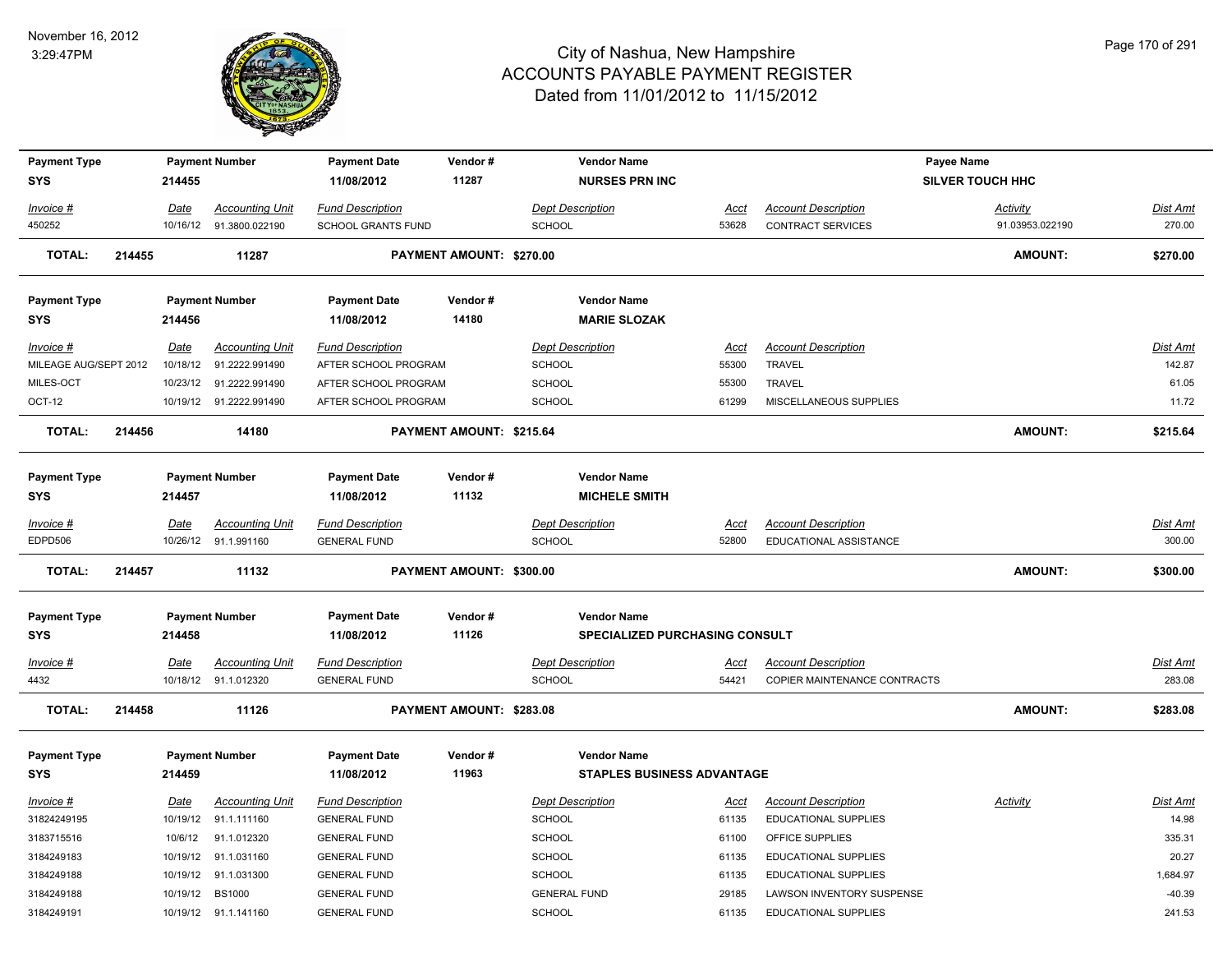

| 3184249192                        | 10/19/12               | 91.1.162410                           | <b>GENERAL FUND</b>                            |                                | <b>SCHOOL</b>                                               | 61100                | OFFICE SUPPLIES                                        |                 | 35.24                     |
|-----------------------------------|------------------------|---------------------------------------|------------------------------------------------|--------------------------------|-------------------------------------------------------------|----------------------|--------------------------------------------------------|-----------------|---------------------------|
| 3184249193                        | 10/19/12               | 91.3800.991600                        | <b>SCHOOL GRANTS FUND</b>                      |                                | <b>SCHOOL</b>                                               | 61299                | MISCELLANEOUS SUPPLIES                                 | 91.03533.991600 | 48.07                     |
| 3184480485                        |                        | 10/20/12 91.1.012320                  | <b>GENERAL FUND</b>                            |                                | <b>SCHOOL</b>                                               | 61100                | OFFICE SUPPLIES                                        |                 | 150.16                    |
| 3184480486                        | 10/20/12               | 91.1.091160                           | <b>GENERAL FUND</b>                            |                                | <b>SCHOOL</b>                                               | 61135                | EDUCATIONAL SUPPLIES                                   |                 | 19.16                     |
| 3184480487                        | 10/20/12               | 91.1.091160                           | <b>GENERAL FUND</b>                            |                                | <b>SCHOOL</b>                                               | 61135                | <b>EDUCATIONAL SUPPLIES</b>                            |                 | 98.49                     |
| 3184480488                        | 10/20/12               | 91.3800.231240                        | <b>SCHOOL GRANTS FUND</b>                      |                                | <b>SCHOOL</b>                                               | 61135                | EDUCATIONAL SUPPLIES                                   | 91.03763.231240 | 33.89                     |
| 3184513732                        | 10/23/12               | 91.1.051160                           | <b>GENERAL FUND</b>                            |                                | SCHOOL                                                      | 71800                | <b>FURNITURE &amp; FIXTURES</b>                        |                 | 100.00                    |
| 3184547339                        |                        | 10/24/12 91.1.202410                  | <b>GENERAL FUND</b>                            |                                | <b>SCHOOL</b>                                               | 61100                | OFFICE SUPPLIES                                        |                 | 70.21                     |
| 3184547340                        | 10/24/12               | 91.1.031160                           | <b>GENERAL FUND</b>                            |                                | SCHOOL                                                      | 61135                | EDUCATIONAL SUPPLIES                                   |                 | 25.00                     |
| 3184599319                        | 10/25/12               | 91.3800.991600                        | <b>SCHOOL GRANTS FUND</b>                      |                                | SCHOOL                                                      | 61299                | MISCELLANEOUS SUPPLIES                                 | 91.03533.991600 | $-10.79$                  |
| 3184599321                        |                        | 10/25/12  91.3800.991600              | <b>SCHOOL GRANTS FUND</b>                      |                                | <b>SCHOOL</b>                                               | 61299                | MISCELLANEOUS SUPPLIES                                 | 91.03533.991600 | 10.79                     |
| TOTAL:                            | 214459                 | 11963                                 |                                                | PAYMENT AMOUNT: \$2,836.89     |                                                             |                      |                                                        | <b>AMOUNT:</b>  | \$2,836.89                |
| <b>Payment Type</b><br><b>SYS</b> | 214460                 | <b>Payment Number</b>                 | <b>Payment Date</b><br>11/08/2012              | Vendor#<br>15367               | <b>Vendor Name</b><br><b>NAOMI STEINBERG</b>                |                      |                                                        |                 |                           |
| Invoice #                         | Date                   | <b>Accounting Unit</b>                | <b>Fund Description</b>                        |                                | <b>Dept Description</b>                                     | <u>Acct</u>          | <b>Account Description</b>                             | <b>Activity</b> | Dist Amt                  |
| OCT-12                            | 10/31/12               | 91.3800.161271                        | <b>SCHOOL GRANTS FUND</b>                      |                                | <b>SCHOOL</b>                                               | 61135                | <b>EDUCATIONAL SUPPLIES</b>                            | 91.03763.161271 | 15.98                     |
| <b>TOTAL:</b>                     | 214460                 | 15367                                 |                                                | <b>PAYMENT AMOUNT: \$15.98</b> |                                                             |                      |                                                        | <b>AMOUNT:</b>  | \$15.98                   |
|                                   |                        |                                       |                                                |                                |                                                             |                      |                                                        |                 |                           |
| <b>Payment Type</b>               |                        | <b>Payment Number</b>                 | <b>Payment Date</b>                            | Vendor#                        | <b>Vendor Name</b>                                          |                      |                                                        |                 |                           |
| <b>SYS</b>                        | 214461                 |                                       | 11/08/2012                                     | 13701                          | <b>LORNE SWINDELL</b>                                       |                      |                                                        |                 |                           |
| Invoice #                         | <b>Date</b>            | <b>Accounting Unit</b>                | <b>Fund Description</b>                        |                                | <b>Dept Description</b>                                     | <u>Acct</u>          | <b>Account Description</b>                             |                 | <b>Dist Amt</b>           |
| MILES-OCT                         | 11/3/12                | 91.1.222610                           | <b>GENERAL FUND</b>                            |                                | <b>SCHOOL</b>                                               | 55307                | MILEAGE REIMBURSEMENTS                                 |                 | 104.62                    |
| <b>TOTAL:</b>                     | 214461                 | 13701                                 |                                                | PAYMENT AMOUNT: \$104.62       |                                                             |                      |                                                        | <b>AMOUNT:</b>  | \$104.62                  |
|                                   |                        |                                       |                                                |                                |                                                             |                      |                                                        |                 |                           |
| <b>Payment Type</b><br><b>SYS</b> | 214462                 | <b>Payment Number</b>                 | <b>Payment Date</b><br>11/08/2012              | Vendor#<br>11564               | <b>Vendor Name</b><br><b>TELEPHONE NETWORK TECHNOLOGIES</b> |                      |                                                        |                 |                           |
|                                   |                        |                                       |                                                |                                |                                                             |                      |                                                        |                 |                           |
| <u>Invoice #</u><br>55634         | <u>Date</u><br>9/14/12 | <u>Accounting Unit</u><br>91.1.222620 | <b>Fund Description</b><br><b>GENERAL FUND</b> |                                | <b>Dept Description</b><br><b>SCHOOL</b>                    | <u>Acct</u><br>53628 | <b>Account Description</b><br><b>CONTRACT SERVICES</b> |                 | <u>Dist Amt</u><br>225.00 |
|                                   |                        |                                       |                                                |                                |                                                             |                      |                                                        |                 |                           |
| <b>TOTAL:</b>                     | 214462                 | 11564                                 |                                                | PAYMENT AMOUNT: \$225.00       |                                                             |                      |                                                        | <b>AMOUNT:</b>  | \$225.00                  |
| <b>Payment Type</b>               |                        | <b>Payment Number</b>                 | <b>Payment Date</b>                            | Vendor#                        | <b>Vendor Name</b>                                          |                      |                                                        |                 |                           |
| <b>SYS</b>                        | 214463                 |                                       | 11/08/2012                                     | 13753                          | <b>TOTAL AIR SUPPLY INC</b>                                 |                      |                                                        |                 |                           |
| Invoice #                         | Date                   | <b>Accounting Unit</b>                | <b>Fund Description</b>                        |                                | <b>Dept Description</b>                                     | Acct                 | <b>Account Description</b>                             |                 | Dist Amt                  |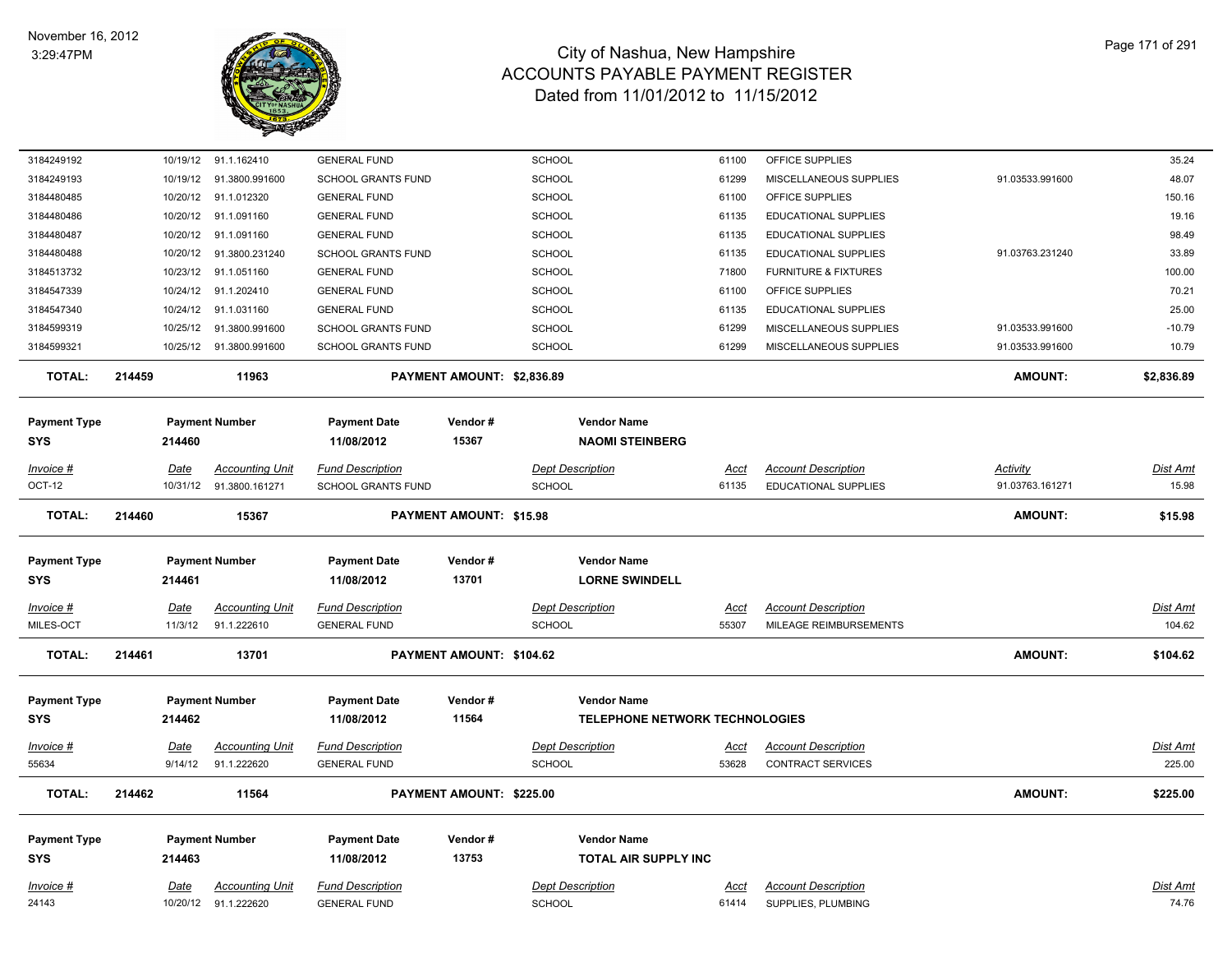

| 24633               |        | 10/24/12 91.1.222620                  | <b>GENERAL FUND</b>       |                            | SCHOOL                    | 61414       | SUPPLIES, PLUMBING           |                 | 14.61           |
|---------------------|--------|---------------------------------------|---------------------------|----------------------------|---------------------------|-------------|------------------------------|-----------------|-----------------|
| 39423               |        | 10/20/12 91.1.222620                  | <b>GENERAL FUND</b>       |                            | SCHOOL                    | 61414       | SUPPLIES, PLUMBING           |                 | 66.35           |
| <b>TOTAL:</b>       | 214463 | 13753                                 |                           | PAYMENT AMOUNT: \$155.72   |                           |             |                              | <b>AMOUNT:</b>  | \$155.72        |
| <b>Payment Type</b> |        | <b>Payment Number</b>                 | <b>Payment Date</b>       | Vendor#                    | <b>Vendor Name</b>        |             |                              |                 |                 |
| <b>SYS</b>          |        | 214464                                | 11/08/2012                | 12180                      | <b>USPS HASLER</b>        |             |                              |                 |                 |
| Invoice #           | Date   | <b>Accounting Unit</b>                | <b>Fund Description</b>   |                            | <b>Dept Description</b>   | Acct        | <b>Account Description</b>   |                 | Dist Amt        |
| 254220TMS           |        | 11/2/12<br>91.1.041160                | <b>GENERAL FUND</b>       |                            | <b>SCHOOL</b>             | 55607       | POSTAGE & DELIVERY           |                 | 2,000.00        |
| <b>TOTAL:</b>       | 214464 | 12180                                 |                           | PAYMENT AMOUNT: \$2,000.00 |                           |             |                              | <b>AMOUNT:</b>  | \$2,000.00      |
| <b>Payment Type</b> |        | <b>Payment Number</b>                 | <b>Payment Date</b>       | Vendor#                    | <b>Vendor Name</b>        |             |                              |                 |                 |
| <b>SYS</b>          |        | 214465                                | 11/08/2012                | 13841                      | <b>VIKING ROOFING INC</b> |             |                              |                 |                 |
| Invoice #           | Date   | <b>Accounting Unit</b>                | <b>Fund Description</b>   |                            | <b>Dept Description</b>   | <u>Acct</u> | <b>Account Description</b>   |                 | Dist Amt        |
| 3484                |        | 10/19/12<br>91.1.222620               | <b>GENERAL FUND</b>       |                            | <b>SCHOOL</b>             | 54280       | BUILDING/GROUNDS MAINTENANCE |                 | 175.00          |
| 3485                |        | 10/19/12 91.1.222620                  | <b>GENERAL FUND</b>       |                            | SCHOOL                    | 54280       | BUILDING/GROUNDS MAINTENANCE |                 | 405.00          |
| <b>TOTAL:</b>       | 214465 | 13841                                 |                           | PAYMENT AMOUNT: \$580.00   |                           |             |                              | <b>AMOUNT:</b>  | \$580.00        |
| <b>Payment Type</b> |        | <b>Payment Number</b>                 | <b>Payment Date</b>       | Vendor#                    | <b>Vendor Name</b>        |             |                              |                 |                 |
| <b>SYS</b>          |        | 214466                                | 11/08/2012                | 13864                      | <b>WB MASON CO INC</b>    |             |                              |                 |                 |
| Invoice #           |        | <b>Accounting Unit</b><br><u>Date</u> | <b>Fund Description</b>   |                            | <b>Dept Description</b>   | <u>Acct</u> | <b>Account Description</b>   | <b>Activity</b> | <u>Dist Amt</u> |
| 7846499             |        | 10/16/12<br>91.3800.991600            | <b>SCHOOL GRANTS FUND</b> |                            | <b>SCHOOL</b>             | 61299       | MISCELLANEOUS SUPPLIES       | 91.03533.991600 | 58.06           |
| 7919211             |        | 10/19/12<br>91.1.031160               | <b>GENERAL FUND</b>       |                            | <b>SCHOOL</b>             | 61100       | OFFICE SUPPLIES              |                 | 2,903.00        |
| 8074586             |        | 10/29/12 91.1.091160                  | <b>GENERAL FUND</b>       |                            | SCHOOL                    | 61100       | OFFICE SUPPLIES              |                 | 290.30          |
| <b>TOTAL:</b>       | 214466 | 13864                                 |                           | PAYMENT AMOUNT: \$3,251.36 |                           |             |                              | <b>AMOUNT:</b>  | \$3,251.36      |
| <b>Payment Type</b> |        | <b>Payment Number</b>                 | <b>Payment Date</b>       | Vendor#                    | <b>Vendor Name</b>        |             |                              |                 |                 |
| <b>SYS</b>          |        | 214467                                | 11/08/2012                | 13868                      | <b>DAVID WEBSTER</b>      |             |                              |                 |                 |
| Invoice #           |        | <b>Accounting Unit</b><br><u>Date</u> | <b>Fund Description</b>   |                            | <b>Dept Description</b>   | <u>Acct</u> | <b>Account Description</b>   |                 | <u>Dist Amt</u> |
| 102512-04           |        | 10/25/12 91.1.041443                  | <b>GENERAL FUND</b>       |                            | <b>SCHOOL</b>             | 55642       | <b>GAME OFFICIALS</b>        |                 | 50.00           |
|                     |        |                                       |                           |                            |                           |             |                              |                 |                 |
| <b>TOTAL:</b>       | 214467 | 13868                                 |                           | PAYMENT AMOUNT: \$50.00    |                           |             |                              | <b>AMOUNT:</b>  | \$50.00         |
| <b>Payment Type</b> |        | <b>Payment Number</b>                 | <b>Payment Date</b>       | Vendor#                    | <b>Vendor Name</b>        |             |                              |                 |                 |
| <b>SYS</b>          |        | 214468                                | 11/08/2012                | 13870                      | <b>WEEKLY READER CORP</b> |             |                              |                 |                 |
| Invoice #           |        | <b>Accounting Unit</b><br>Date        | <b>Fund Description</b>   |                            | <b>Dept Description</b>   | Acct        | <b>Account Description</b>   |                 | Dist Amt        |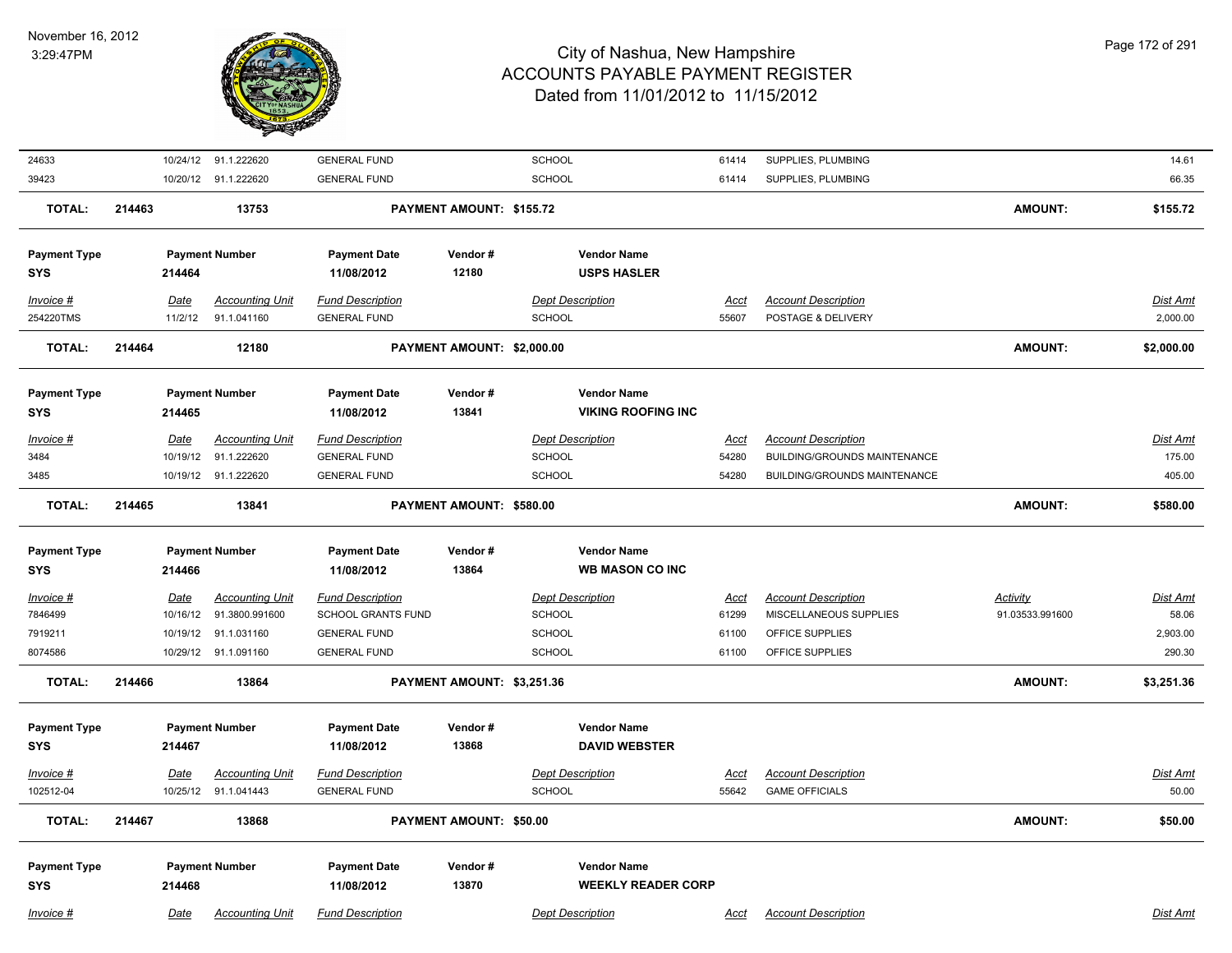

| M4933620                          |        |                        | 10/17/12 91.1.992212                           | <b>GENERAL FUND</b>                                  |                               | <b>SCHOOL</b>                                               | 61830                | <b>SUBSCRIPTIONS</b>                                       |                             | 551.10                    |
|-----------------------------------|--------|------------------------|------------------------------------------------|------------------------------------------------------|-------------------------------|-------------------------------------------------------------|----------------------|------------------------------------------------------------|-----------------------------|---------------------------|
| TOTAL:                            | 214468 |                        | 13870                                          |                                                      | PAYMENT AMOUNT: \$551.10      |                                                             |                      |                                                            | <b>AMOUNT:</b>              | \$551.10                  |
| <b>Payment Type</b><br>SYS        |        | 214469                 | <b>Payment Number</b>                          | <b>Payment Date</b><br>11/08/2012                    | Vendor#<br>13877              | <b>Vendor Name</b><br><b>WEST MUSIC</b>                     |                      |                                                            |                             |                           |
| Invoice #<br>S1740130             |        | Date                   | <b>Accounting Unit</b><br>10/18/12 91.1.171112 | <b>Fund Description</b><br><b>GENERAL FUND</b>       |                               | <b>Dept Description</b><br><b>SCHOOL</b>                    | Acct<br>61135        | <b>Account Description</b><br><b>EDUCATIONAL SUPPLIES</b>  |                             | Dist Amt<br>7.90          |
| <b>TOTAL:</b>                     | 214469 |                        | 13877                                          |                                                      | <b>PAYMENT AMOUNT: \$7.90</b> |                                                             |                      |                                                            | <b>AMOUNT:</b>              | \$7.90                    |
| <b>Payment Type</b><br>SYS        |        | 214470                 | <b>Payment Number</b>                          | <b>Payment Date</b><br>11/08/2012                    | Vendor#<br>13879              | <b>Vendor Name</b><br><b>WESTERN PSYCHOLOGICAL SERVICES</b> |                      |                                                            |                             |                           |
| Invoice #                         |        | Date                   | <b>Accounting Unit</b>                         | <b>Fund Description</b>                              |                               | <b>Dept Description</b>                                     | <u>Acct</u>          | <b>Account Description</b>                                 |                             | <b>Dist Amt</b>           |
| 685659                            |        |                        | 10/23/12 91.1.022140                           | <b>GENERAL FUND</b>                                  |                               | <b>SCHOOL</b>                                               | 61249                | <b>TESTING MATERIALS</b>                                   |                             | 272.80                    |
| <b>TOTAL:</b>                     | 214470 |                        | 13879                                          |                                                      | PAYMENT AMOUNT: \$272.80      |                                                             |                      |                                                            | <b>AMOUNT:</b>              | \$272.80                  |
| <b>Payment Type</b><br><b>SYS</b> |        | 214471                 | <b>Payment Number</b>                          | <b>Payment Date</b><br>11/08/2012                    | Vendor#<br>15149              | <b>Vendor Name</b><br><b>SARAH WINSLOW</b>                  |                      |                                                            |                             |                           |
| Invoice #<br>MILES-OCT            |        | Date                   | <b>Accounting Unit</b><br>10/31/12 91.1.992700 | <b>Fund Description</b><br><b>GENERAL FUND</b>       |                               | <b>Dept Description</b><br><b>SCHOOL</b>                    | Acct<br>55691        | <b>Account Description</b><br>SPED TRANSPORTATION SERVICES |                             | Dist Amt<br>385.95        |
| <b>TOTAL:</b>                     | 214471 |                        | 15149                                          |                                                      | PAYMENT AMOUNT: \$385.95      |                                                             |                      |                                                            | <b>AMOUNT:</b>              | \$385.95                  |
| <b>Payment Type</b><br>SYS        |        | 214472                 | <b>Payment Number</b>                          | <b>Payment Date</b><br>11/08/2012                    | Vendor#<br>15371              | <b>Vendor Name</b><br><b>SUSAN YAMAMOTO</b>                 |                      |                                                            |                             |                           |
| Invoice #                         |        | Date                   | <b>Accounting Unit</b>                         | <b>Fund Description</b>                              |                               | <b>Dept Description</b>                                     | <u>Acct</u>          | <b>Account Description</b>                                 | <b>Activity</b>             | Dist Amt                  |
| OCT-12                            |        | 11/1/12                | 91.3800.151271                                 | <b>SCHOOL GRANTS FUND</b>                            |                               | <b>SCHOOL</b>                                               | 61875                | <b>BOOKS</b>                                               | 91.03763.151271             | 104.85                    |
| <b>TOTAL:</b>                     | 214472 |                        | 15371                                          |                                                      | PAYMENT AMOUNT: \$104.85      |                                                             |                      |                                                            | <b>AMOUNT:</b>              | \$104.85                  |
| <b>Payment Type</b><br><b>SYS</b> |        | 214473                 | <b>Payment Number</b>                          | <b>Payment Date</b><br>11/08/2012                    | Vendor #<br>13928             | <b>Vendor Name</b><br><b>JEROME ZACCONE</b>                 |                      |                                                            |                             |                           |
| Invoice #<br>PV-100212            |        | <u>Date</u><br>11/6/12 | <b>Accounting Unit</b><br>91.3800.042210       | <b>Fund Description</b><br><b>SCHOOL GRANTS FUND</b> |                               | <b>Dept Description</b><br><b>SCHOOL</b>                    | <u>Acct</u><br>55300 | <b>Account Description</b><br><b>TRAVEL</b>                | Activity<br>91.03903.042210 | <b>Dist Amt</b><br>249.99 |
| <b>TOTAL:</b>                     | 214473 |                        | 13928                                          |                                                      | PAYMENT AMOUNT: \$249.99      |                                                             |                      |                                                            | <b>AMOUNT:</b>              | \$249.99                  |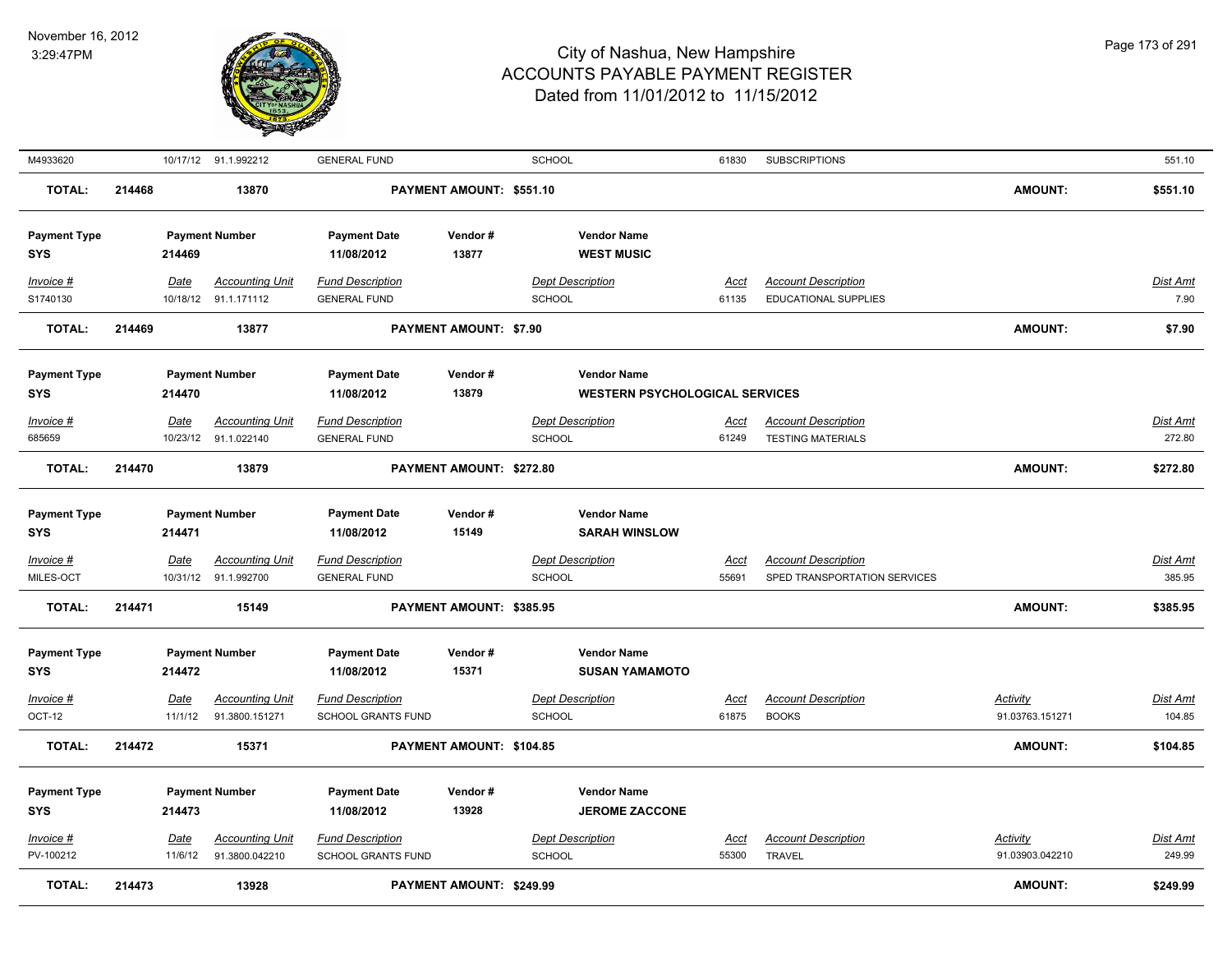

| <b>Payment Type</b>            | <b>Payment Number</b>                                      | <b>Payment Date</b>                            | Vendor#                        | <b>Vendor Name</b>                             |               |                             |                |                   |
|--------------------------------|------------------------------------------------------------|------------------------------------------------|--------------------------------|------------------------------------------------|---------------|-----------------------------|----------------|-------------------|
| <b>SYS</b>                     | 214474                                                     | 11/08/2012                                     | 999001130                      | <b>KALPITA CHAKRABORTY</b>                     |               |                             |                |                   |
| Invoice #                      | <b>Accounting Unit</b><br><b>Date</b>                      | <b>Fund Description</b>                        |                                | <b>Dept Description</b>                        | <b>Acct</b>   | <b>Account Description</b>  |                | <b>Dist Amt</b>   |
| REFUND YOUTH FIT CAMP          | 11/1/12<br>77.2503                                         | PARKS & REC PROGRAMS FUND                      |                                | PARKS & REC PROGRAMS                           | 44549         | CAMPS                       |                | 40.00             |
| <b>TOTAL:</b><br>214474        | 999001130                                                  |                                                | PAYMENT AMOUNT: \$40.00        |                                                |               |                             | <b>AMOUNT:</b> | \$40.00           |
| <b>Payment Type</b>            | <b>Payment Number</b>                                      | <b>Payment Date</b>                            | Vendor#                        | <b>Vendor Name</b>                             |               |                             |                |                   |
| SYS                            | 214475                                                     | 11/08/2012                                     | 999001102                      | <b>ASHLEY GOODIE</b>                           |               |                             |                |                   |
| Invoice #                      | <b>Accounting Unit</b><br><u>Date</u>                      | <b>Fund Description</b>                        |                                | <b>Dept Description</b>                        | <u>Acct</u>   | <b>Account Description</b>  |                | Dist Amt          |
| MV REFUND-AGOODIE              | <b>BS1000</b><br>11/5/12                                   | <b>GENERAL FUND</b>                            |                                | <b>GENERAL FUND</b>                            | 21907         | MOTOR VEHICLE REFUNDS       |                | 395.20            |
| <b>TOTAL:</b><br>214475        | 999001102                                                  |                                                | PAYMENT AMOUNT: \$395.20       |                                                |               |                             | <b>AMOUNT:</b> | \$395.20          |
| <b>Payment Type</b>            | <b>Payment Number</b>                                      | <b>Payment Date</b>                            | Vendor#                        | <b>Vendor Name</b>                             |               |                             |                |                   |
| <b>SYS</b>                     | 214476                                                     | 11/08/2012                                     | 999001103                      | <b>BRIANA LOZEAU</b>                           |               |                             |                |                   |
| Invoice #                      | Date<br><b>Accounting Unit</b>                             | <b>Fund Description</b>                        |                                | <b>Dept Description</b>                        | Acct          | <b>Account Description</b>  |                | <b>Dist Amt</b>   |
| MV REFUND-BRIE                 | 11/5/12<br><b>BS1000</b>                                   | <b>GENERAL FUND</b>                            |                                | <b>GENERAL FUND</b>                            | 21914         | TRAFFIC VIOLATION REFUNDS   |                | 35.00             |
| <b>TOTAL:</b><br>214476        | 999001103                                                  |                                                | <b>PAYMENT AMOUNT: \$35.00</b> |                                                |               |                             | <b>AMOUNT:</b> | \$35.00           |
| <b>Payment Type</b>            | <b>Payment Number</b>                                      | <b>Payment Date</b>                            | Vendor#                        | <b>Vendor Name</b>                             |               |                             |                |                   |
| <b>SYS</b>                     | 214477                                                     | 11/08/2012                                     | 999001126                      | <b>CHRIS MARTIN</b>                            |               |                             |                |                   |
| $Invoice$ #                    | <b>Accounting Unit</b><br><b>Date</b>                      | <b>Fund Description</b>                        |                                | <b>Dept Description</b>                        | <u>Acct</u>   | <b>Account Description</b>  |                | Dist Amt          |
| WW REF 00689206                | 11/5/12<br><b>BS6200</b>                                   | <b>WASTEWATER FUND</b>                         |                                | <b>WASTEWATER</b>                              | 21775         | <b>BILLING OVERPAYMENTS</b> |                | 136.91            |
| <b>TOTAL:</b><br>214477        | 999001126                                                  |                                                | PAYMENT AMOUNT: \$136.91       |                                                |               |                             | <b>AMOUNT:</b> | \$136.91          |
| <b>Payment Type</b>            | <b>Payment Number</b>                                      | <b>Payment Date</b>                            | Vendor#                        | <b>Vendor Name</b>                             |               |                             |                |                   |
| <b>SYS</b>                     | 214478                                                     | 11/08/2012                                     | 999001104                      | <b>DANIEL HYNES</b>                            |               |                             |                |                   |
|                                |                                                            |                                                |                                |                                                |               | <b>Account Description</b>  |                |                   |
| Invoice #<br>MV REFUND +LIBER8 | <b>Accounting Unit</b><br>Date<br>11/5/12<br><b>BS1000</b> | <b>Fund Description</b><br><b>GENERAL FUND</b> |                                | <b>Dept Description</b><br><b>GENERAL FUND</b> | Acct<br>21907 | MOTOR VEHICLE REFUNDS       |                | Dist Amt<br>20.00 |
| <b>TOTAL:</b><br>214478        | 999001104                                                  |                                                | PAYMENT AMOUNT: \$20.00        |                                                |               |                             | <b>AMOUNT:</b> | \$20.00           |
|                                |                                                            |                                                |                                |                                                |               |                             |                |                   |
| <b>Payment Type</b>            | <b>Payment Number</b>                                      | <b>Payment Date</b>                            | Vendor#                        | <b>Vendor Name</b>                             |               |                             |                |                   |
| <b>SYS</b>                     | 214479                                                     | 11/08/2012                                     | 999001105                      | <b>DAVID BAHI</b>                              |               |                             |                |                   |
| Invoice #                      | <b>Accounting Unit</b><br>Date                             | <b>Fund Description</b>                        |                                | <b>Dept Description</b>                        | Acct          | <b>Account Description</b>  |                | Dist Amt          |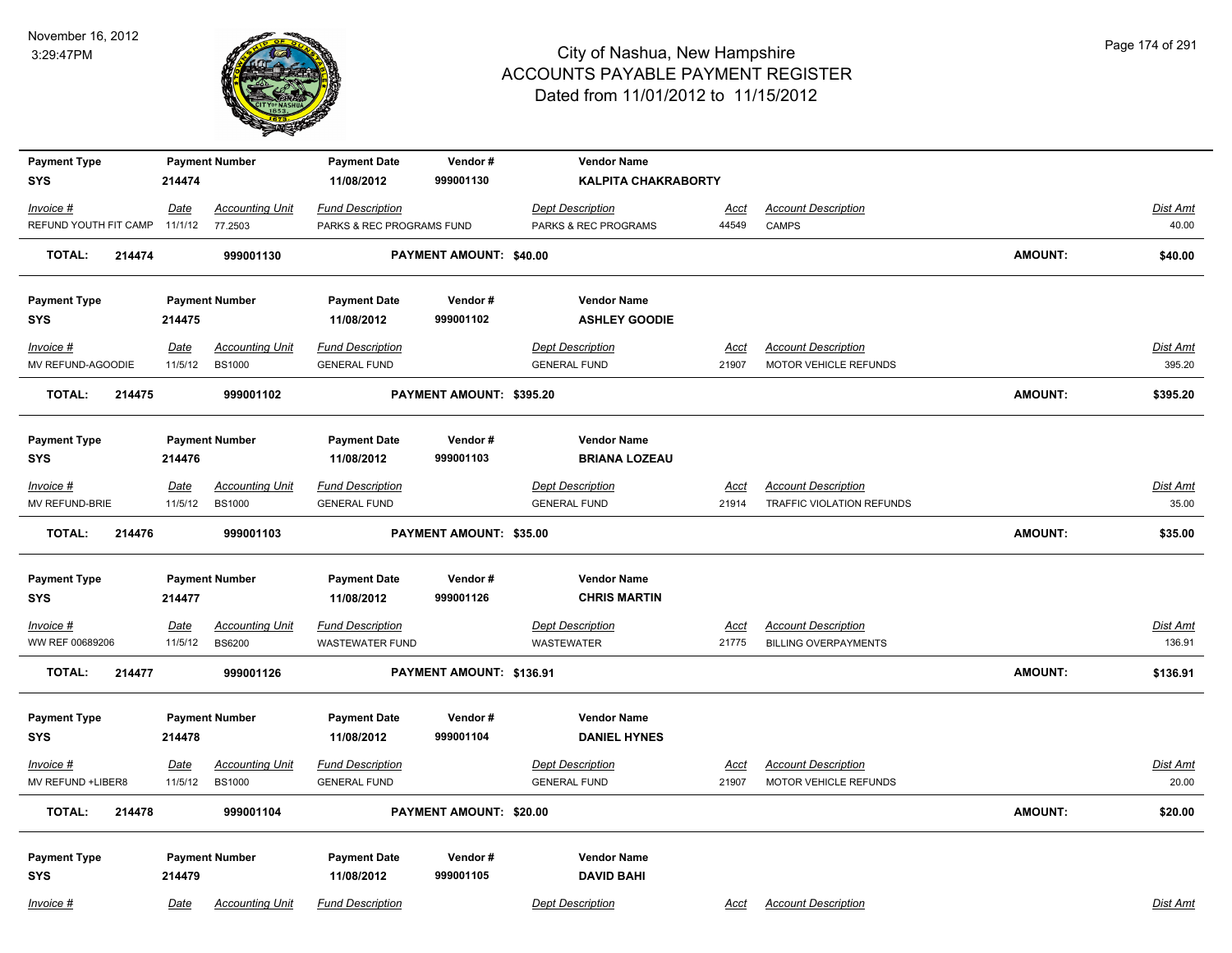

| MV REFUND-1663562                     | 11/5/12                | <b>BS1000</b>                           | <b>GENERAL FUND</b>                            |                                | <b>GENERAL FUND</b>                            | 21907                | MOTOR VEHICLE REFUNDS                               |                | 10.00                    |
|---------------------------------------|------------------------|-----------------------------------------|------------------------------------------------|--------------------------------|------------------------------------------------|----------------------|-----------------------------------------------------|----------------|--------------------------|
| TOTAL:<br>214479                      |                        | 999001105                               |                                                | PAYMENT AMOUNT: \$10.00        |                                                |                      |                                                     | <b>AMOUNT:</b> | \$10.00                  |
| <b>Payment Type</b><br><b>SYS</b>     | 214480                 | <b>Payment Number</b>                   | <b>Payment Date</b><br>11/08/2012              | Vendor#<br>999001106           | <b>Vendor Name</b><br><b>DAVID ENGLISH</b>     |                      |                                                     |                |                          |
| Invoice #<br>MV REFUND-MULTIPLE       | Date<br>11/5/12        | <b>Accounting Unit</b><br><b>BS1000</b> | <b>Fund Description</b><br><b>GENERAL FUND</b> |                                | <b>Dept Description</b><br><b>GENERAL FUND</b> | Acct<br>21907        | <b>Account Description</b><br>MOTOR VEHICLE REFUNDS |                | Dist Amt<br>7.00         |
| <b>TOTAL:</b><br>214480               |                        | 999001106                               |                                                | <b>PAYMENT AMOUNT: \$7.00</b>  |                                                |                      |                                                     | <b>AMOUNT:</b> | \$7.00                   |
| <b>Payment Type</b><br>SYS            | 214481                 | <b>Payment Number</b>                   | <b>Payment Date</b><br>11/08/2012              | Vendor#<br>999001128           | <b>Vendor Name</b><br><b>DAVID NAKKA</b>       |                      |                                                     |                |                          |
| Invoice #                             | <u>Date</u>            | <b>Accounting Unit</b>                  | <b>Fund Description</b>                        |                                | <b>Dept Description</b>                        | Acct                 | <b>Account Description</b>                          |                | Dist Amt                 |
| WW REF 00273502                       | 11/5/12                | <b>BS6200</b>                           | WASTEWATER FUND                                |                                | <b>WASTEWATER</b>                              | 21775                | <b>BILLING OVERPAYMENTS</b>                         |                | 205.15                   |
| <b>TOTAL:</b><br>214481               |                        | 999001128                               |                                                | PAYMENT AMOUNT: \$205.15       |                                                |                      |                                                     | <b>AMOUNT:</b> | \$205.15                 |
| <b>Payment Type</b><br>SYS            | 214482                 | <b>Payment Number</b>                   | <b>Payment Date</b><br>11/08/2012              | Vendor#<br>999001107           | <b>Vendor Name</b><br><b>HUDSON PEREIRA</b>    |                      |                                                     |                |                          |
| <b>Invoice #</b><br>MV REFUND-2548769 | <u>Date</u><br>11/5/12 | <b>Accounting Unit</b><br><b>BS1000</b> | <b>Fund Description</b><br><b>GENERAL FUND</b> |                                | <b>Dept Description</b><br><b>GENERAL FUND</b> | <u>Acct</u><br>21907 | <b>Account Description</b><br>MOTOR VEHICLE REFUNDS |                | <u>Dist Amt</u><br>20.00 |
| 214482<br><b>TOTAL:</b>               |                        | 999001107                               |                                                | PAYMENT AMOUNT: \$20.00        |                                                |                      |                                                     | <b>AMOUNT:</b> | \$20.00                  |
| <b>Payment Type</b><br><b>SYS</b>     | 214483                 | <b>Payment Number</b>                   | <b>Payment Date</b><br>11/08/2012              | Vendor#<br>999001108           | <b>Vendor Name</b><br><b>JOHN HARRINGTON</b>   |                      |                                                     |                |                          |
| Invoice #                             | Date                   | <b>Accounting Unit</b>                  | <b>Fund Description</b>                        |                                | <b>Dept Description</b>                        | Acct                 | <b>Account Description</b>                          |                | Dist Amt                 |
| MV REFUND-3140101                     | 11/5/12                | <b>BS1000</b>                           | <b>GENERAL FUND</b>                            |                                | <b>GENERAL FUND</b>                            | 21907                | MOTOR VEHICLE REFUNDS                               |                | 10.00                    |
| <b>TOTAL:</b><br>214483               |                        | 999001108                               |                                                | PAYMENT AMOUNT: \$10.00        |                                                |                      |                                                     | <b>AMOUNT:</b> | \$10.00                  |
| <b>Payment Type</b>                   |                        | <b>Payment Number</b>                   | <b>Payment Date</b>                            | Vendor#                        | <b>Vendor Name</b>                             |                      |                                                     |                |                          |
| SYS                                   | 214484                 |                                         | 11/08/2012                                     | 999001109                      | <b>JOSE PANIAGUA</b>                           |                      |                                                     |                |                          |
| Invoice #                             | <u>Date</u>            | <b>Accounting Unit</b>                  | <b>Fund Description</b>                        |                                | <b>Dept Description</b>                        | <u>Acct</u>          | <b>Account Description</b>                          |                | <b>Dist Amt</b>          |
| MV REFUND-3078864                     | 11/5/12                | <b>BS1000</b>                           | <b>GENERAL FUND</b>                            |                                | <b>GENERAL FUND</b>                            | 21907                | MOTOR VEHICLE REFUNDS                               |                | 15.05                    |
| <b>TOTAL:</b><br>214484               |                        | 999001109                               |                                                | <b>PAYMENT AMOUNT: \$15.05</b> |                                                |                      |                                                     | <b>AMOUNT:</b> | \$15.05                  |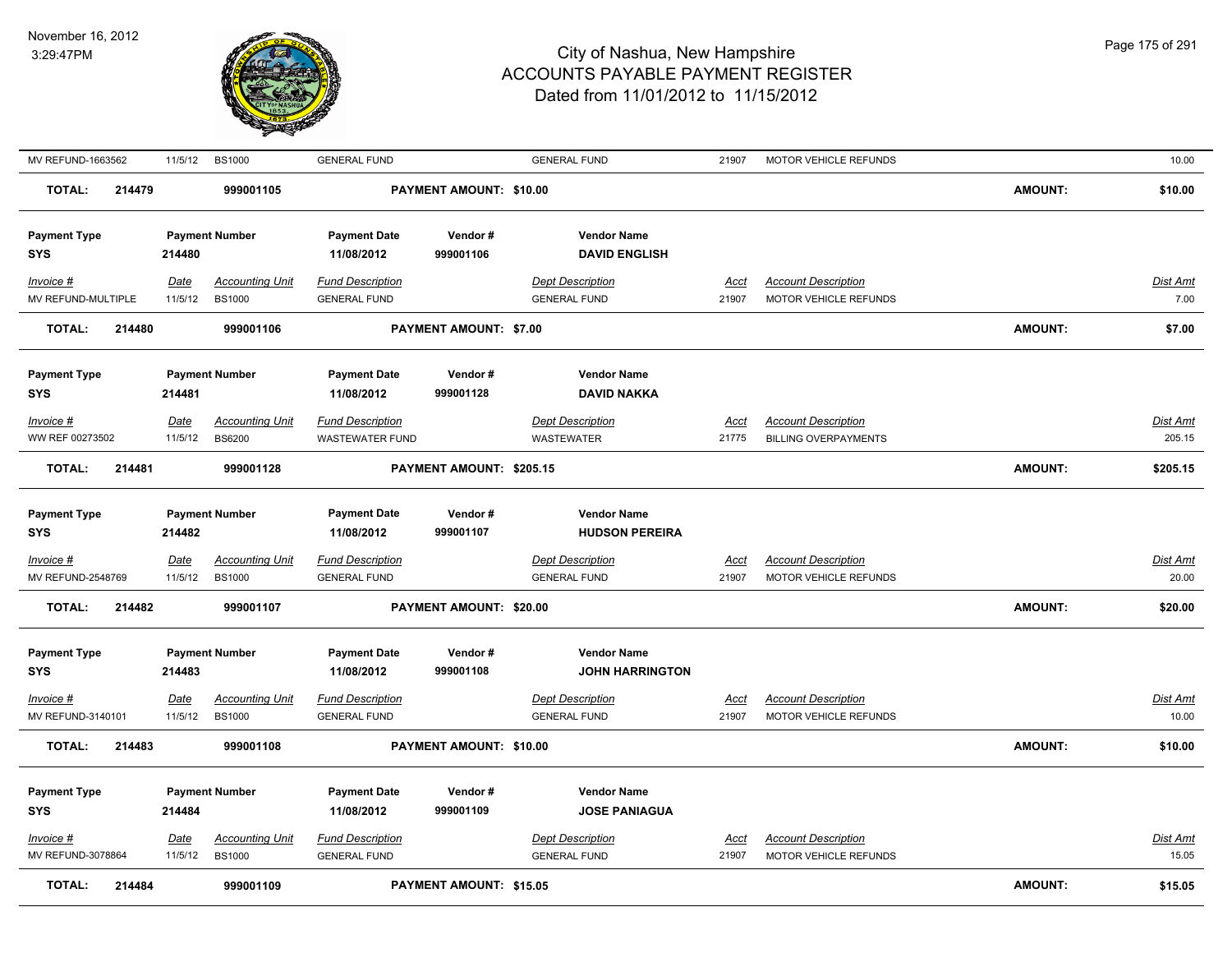

| <b>Payment Type</b>               |         | <b>Payment Number</b>  | <b>Payment Date</b>               | Vendor#                  | <b>Vendor Name</b>                           |             |                            |                |                 |
|-----------------------------------|---------|------------------------|-----------------------------------|--------------------------|----------------------------------------------|-------------|----------------------------|----------------|-----------------|
| <b>SYS</b>                        | 214485  |                        | 11/08/2012                        | 999001110                | <b>KATHLEEN WUORIO</b>                       |             |                            |                |                 |
| Invoice #                         | Date    | <b>Accounting Unit</b> | <b>Fund Description</b>           |                          | <b>Dept Description</b>                      | <u>Acct</u> | <b>Account Description</b> |                | <b>Dist Amt</b> |
| MV REFUND-3156707                 | 11/5/12 | <b>BS1000</b>          | <b>GENERAL FUND</b>               |                          | <b>GENERAL FUND</b>                          | 21907       | MOTOR VEHICLE REFUNDS      |                | 20.00           |
| <b>TOTAL:</b><br>214485           |         | 999001110              |                                   | PAYMENT AMOUNT: \$20.00  |                                              |             |                            | <b>AMOUNT:</b> | \$20.00         |
| <b>Payment Type</b>               |         | <b>Payment Number</b>  | <b>Payment Date</b>               | Vendor#                  | <b>Vendor Name</b>                           |             |                            |                |                 |
| <b>SYS</b>                        | 214486  |                        | 11/08/2012                        | 999001111                | <b>KRISTEN MARCOUX</b>                       |             |                            |                |                 |
| Invoice #                         | Date    | <b>Accounting Unit</b> | <b>Fund Description</b>           |                          | <b>Dept Description</b>                      | Acct        | <b>Account Description</b> |                | Dist Amt        |
| MV REFUND-3218027                 | 11/5/12 | <b>BS1000</b>          | <b>GENERAL FUND</b>               |                          | <b>GENERAL FUND</b>                          | 21907       | MOTOR VEHICLE REFUNDS      |                | 10.00           |
| <b>TOTAL:</b><br>214486           |         | 999001111              |                                   | PAYMENT AMOUNT: \$10.00  |                                              |             |                            | <b>AMOUNT:</b> | \$10.00         |
| <b>Payment Type</b>               |         | <b>Payment Number</b>  | <b>Payment Date</b>               | Vendor#                  | <b>Vendor Name</b>                           |             |                            |                |                 |
| <b>SYS</b>                        | 214487  |                        | 11/08/2012                        | 999001112                | <b>MARIA BERGAS</b>                          |             |                            |                |                 |
| Invoice #                         | Date    | <b>Accounting Unit</b> | <b>Fund Description</b>           |                          | <b>Dept Description</b>                      | Acct        | <b>Account Description</b> |                | Dist Amt        |
| MV REFUND-2755323                 | 11/5/12 | 26.1.585               | <b>GENERAL FUND</b>               |                          | <b>FINANCIAL SERVICES</b>                    | 42200       | MOTOR VEHICLE PERMITS      |                | 100.00          |
| TOTAL:<br>214487                  |         | 999001112              |                                   | PAYMENT AMOUNT: \$100.00 |                                              |             |                            | <b>AMOUNT:</b> | \$100.00        |
| <b>Payment Type</b>               |         | <b>Payment Number</b>  | <b>Payment Date</b>               | Vendor#                  | <b>Vendor Name</b>                           |             |                            |                |                 |
| <b>SYS</b>                        | 214488  |                        | 11/08/2012                        | 999001113                | <b>MATTHEW LEBLANC</b>                       |             |                            |                |                 |
| $Invoice$ #                       | Date    | <b>Accounting Unit</b> | <b>Fund Description</b>           |                          | <b>Dept Description</b>                      | <b>Acct</b> | <b>Account Description</b> |                | <b>Dist Amt</b> |
| MV REFUND-3033113                 | 11/5/12 | <b>BS1000</b>          | <b>GENERAL FUND</b>               |                          | <b>GENERAL FUND</b>                          | 21907       | MOTOR VEHICLE REFUNDS      |                | 53.00           |
| <b>TOTAL:</b><br>214488           |         | 999001113              |                                   | PAYMENT AMOUNT: \$53.00  |                                              |             |                            | <b>AMOUNT:</b> | \$53.00         |
| <b>Payment Type</b>               |         | <b>Payment Number</b>  | <b>Payment Date</b>               | Vendor#                  | <b>Vendor Name</b>                           |             |                            |                |                 |
| <b>SYS</b>                        | 214489  |                        | 11/08/2012                        | 999001114                | <b>MAXINE ROUTHIER</b>                       |             |                            |                |                 |
| Invoice #                         | Date    | <b>Accounting Unit</b> | <b>Fund Description</b>           |                          | <b>Dept Description</b>                      | Acct        | <b>Account Description</b> |                | Dist Amt        |
| MV REFUND-3094379                 | 11/5/12 | <b>BS1000</b>          | <b>GENERAL FUND</b>               |                          | <b>GENERAL FUND</b>                          | 21907       | MOTOR VEHICLE REFUNDS      |                | 20.00           |
| <b>TOTAL:</b><br>214489           |         | 999001114              |                                   | PAYMENT AMOUNT: \$20.00  |                                              |             |                            | <b>AMOUNT:</b> | \$20.00         |
|                                   |         |                        |                                   |                          |                                              |             |                            |                |                 |
| <b>Payment Type</b><br><b>SYS</b> | 214490  | <b>Payment Number</b>  | <b>Payment Date</b><br>11/08/2012 | Vendor#<br>999001115     | <b>Vendor Name</b><br><b>MICHAEL CLEMONS</b> |             |                            |                |                 |
| Invoice #                         | Date    | <b>Accounting Unit</b> | <b>Fund Description</b>           |                          | <b>Dept Description</b>                      | Acct        | <b>Account Description</b> |                | Dist Amt        |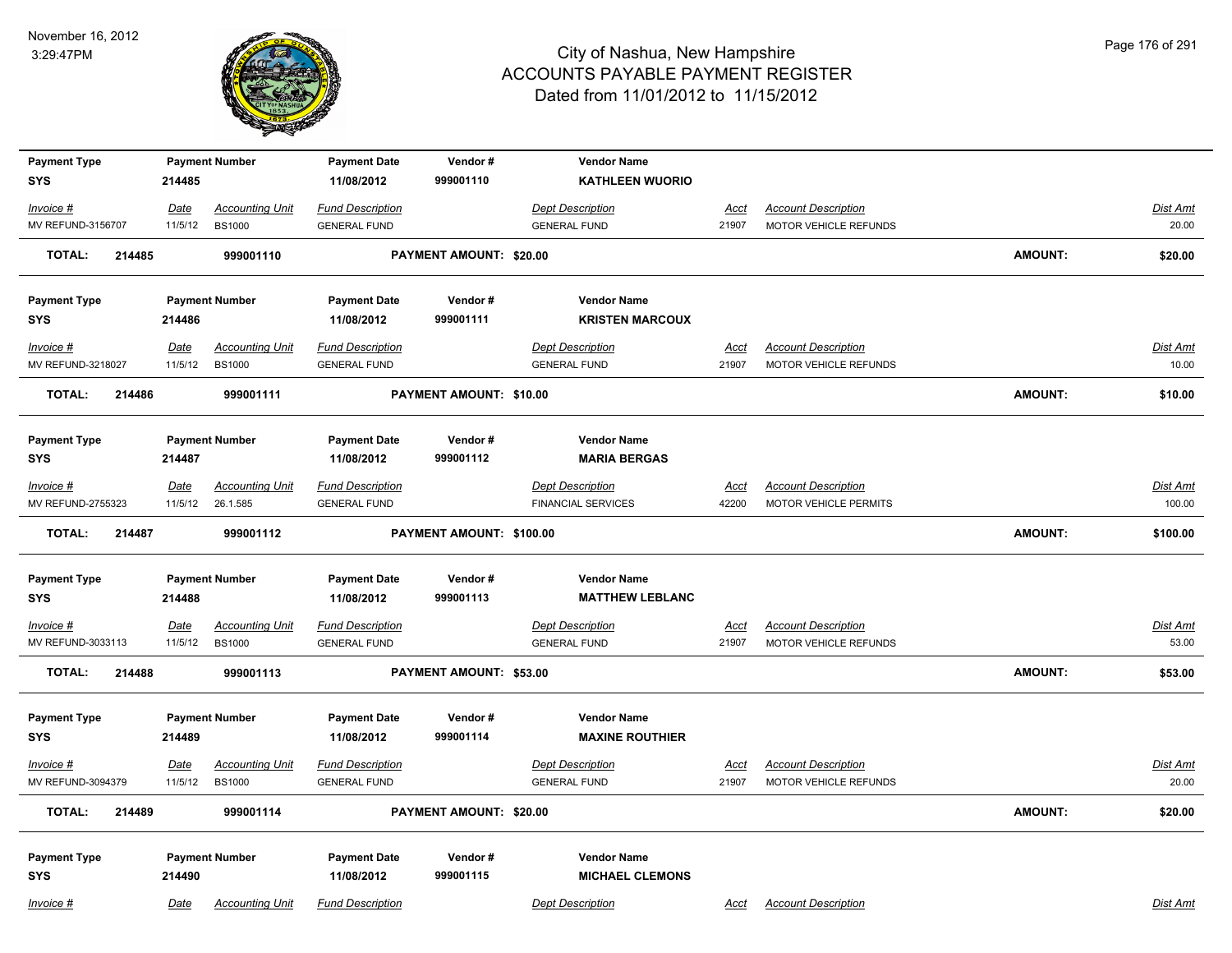

| MV REFUND-MULTI                   | 11/5/12                         | <b>BS1000</b>                           | <b>GENERAL FUND</b>                            |                                | <b>GENERAL FUND</b>                                           | 21907                | MOTOR VEHICLE REFUNDS                                     |                | 54.00                    |
|-----------------------------------|---------------------------------|-----------------------------------------|------------------------------------------------|--------------------------------|---------------------------------------------------------------|----------------------|-----------------------------------------------------------|----------------|--------------------------|
| <b>TOTAL:</b><br>214490           |                                 | 999001115                               |                                                | <b>PAYMENT AMOUNT: \$54.00</b> |                                                               |                      |                                                           | <b>AMOUNT:</b> | \$54.00                  |
| <b>Payment Type</b><br><b>SYS</b> | <b>Payment Number</b><br>214491 |                                         | <b>Payment Date</b><br>11/08/2012              | Vendor#<br>999001116           | <b>Vendor Name</b><br><b>MICHELLE WAGNER</b>                  |                      |                                                           |                |                          |
| Invoice #<br>MV REFUND-1521316    | <u>Date</u><br>11/5/12          | <b>Accounting Unit</b><br><b>BS1000</b> | <b>Fund Description</b><br><b>GENERAL FUND</b> |                                | <b>Dept Description</b><br><b>GENERAL FUND</b>                | Acct<br>21907        | <b>Account Description</b><br>MOTOR VEHICLE REFUNDS       |                | <b>Dist Amt</b><br>10.00 |
| <b>TOTAL:</b><br>214491           |                                 | 999001116                               |                                                | PAYMENT AMOUNT: \$10.00        |                                                               |                      |                                                           | <b>AMOUNT:</b> | \$10.00                  |
| <b>Payment Type</b><br><b>SYS</b> | <b>Payment Number</b><br>214492 |                                         | <b>Payment Date</b><br>11/08/2012              | Vendor#<br>999001117           | <b>Vendor Name</b><br><b>OASIS SUNROOMS &amp; SPAS</b>        |                      |                                                           |                |                          |
| Invoice #                         | <b>Date</b>                     | <b>Accounting Unit</b>                  | <b>Fund Description</b>                        |                                | <b>Dept Description</b>                                       | Acct                 | <b>Account Description</b>                                |                | Dist Amt                 |
| MV REFUND- HOTTUB                 | 11/5/12                         | <b>BS1000</b>                           | <b>GENERAL FUND</b>                            |                                | <b>GENERAL FUND</b>                                           | 21907                | MOTOR VEHICLE REFUNDS                                     |                | 8.00                     |
| <b>TOTAL:</b><br>214492           |                                 | 999001117                               |                                                | <b>PAYMENT AMOUNT: \$8.00</b>  |                                                               |                      |                                                           | <b>AMOUNT:</b> | \$8.00                   |
| <b>Payment Type</b><br><b>SYS</b> | <b>Payment Number</b><br>214493 |                                         | <b>Payment Date</b><br>11/08/2012              | Vendor#<br>999001125           | <b>Vendor Name</b><br><b>OLDE PATRIOT TITLE &amp; CLOSING</b> |                      |                                                           |                |                          |
| $Invoice$ #<br>WW REF 02434203    | <u>Date</u><br>11/5/12          | <b>Accounting Unit</b><br><b>BS6200</b> | <b>Fund Description</b><br>WASTEWATER FUND     |                                | <b>Dept Description</b><br><b>WASTEWATER</b>                  | <u>Acct</u><br>21775 | <b>Account Description</b><br><b>BILLING OVERPAYMENTS</b> |                | <b>Dist Amt</b><br>21.97 |
| <b>TOTAL:</b><br>214493           |                                 | 999001125                               |                                                | PAYMENT AMOUNT: \$21.97        |                                                               |                      |                                                           | <b>AMOUNT:</b> | \$21.97                  |
| <b>Payment Type</b><br><b>SYS</b> | <b>Payment Number</b><br>214494 |                                         | <b>Payment Date</b><br>11/08/2012              | Vendor#<br>999001118           | <b>Vendor Name</b><br><b>PAUL BOUDREAU JR</b>                 |                      |                                                           |                |                          |
| Invoice #                         | <u>Date</u>                     | <b>Accounting Unit</b>                  | <b>Fund Description</b>                        |                                | <b>Dept Description</b>                                       | <u>Acct</u>          | <b>Account Description</b>                                |                | Dist Amt                 |
| MV REFUND-55H52                   | 11/5/12                         | <b>BS1000</b>                           | <b>GENERAL FUND</b>                            |                                | <b>GENERAL FUND</b>                                           | 21907                | MOTOR VEHICLE REFUNDS                                     |                | 591.20                   |
| <b>TOTAL:</b><br>214494           |                                 | 999001118                               |                                                | PAYMENT AMOUNT: \$591.20       |                                                               |                      |                                                           | <b>AMOUNT:</b> | \$591.20                 |
| <b>Payment Type</b><br>SYS        | <b>Payment Number</b><br>214495 |                                         | <b>Payment Date</b><br>11/08/2012              | Vendor#<br>999001119           | <b>Vendor Name</b><br><b>PRIDESTAR EMS</b>                    |                      |                                                           |                |                          |
| $Invoice$ #<br>MV REFUND-66FBACK  | <u>Date</u><br>11/5/12          | <b>Accounting Unit</b><br><b>BS1000</b> | <b>Fund Description</b><br><b>GENERAL FUND</b> |                                | <b>Dept Description</b><br><b>GENERAL FUND</b>                | <u>Acct</u><br>21907 | <b>Account Description</b><br>MOTOR VEHICLE REFUNDS       |                | Dist Amt<br>98.20        |
| <b>TOTAL:</b><br>214495           |                                 | 999001119                               |                                                | <b>PAYMENT AMOUNT: \$98.20</b> |                                                               |                      |                                                           | <b>AMOUNT:</b> | \$98.20                  |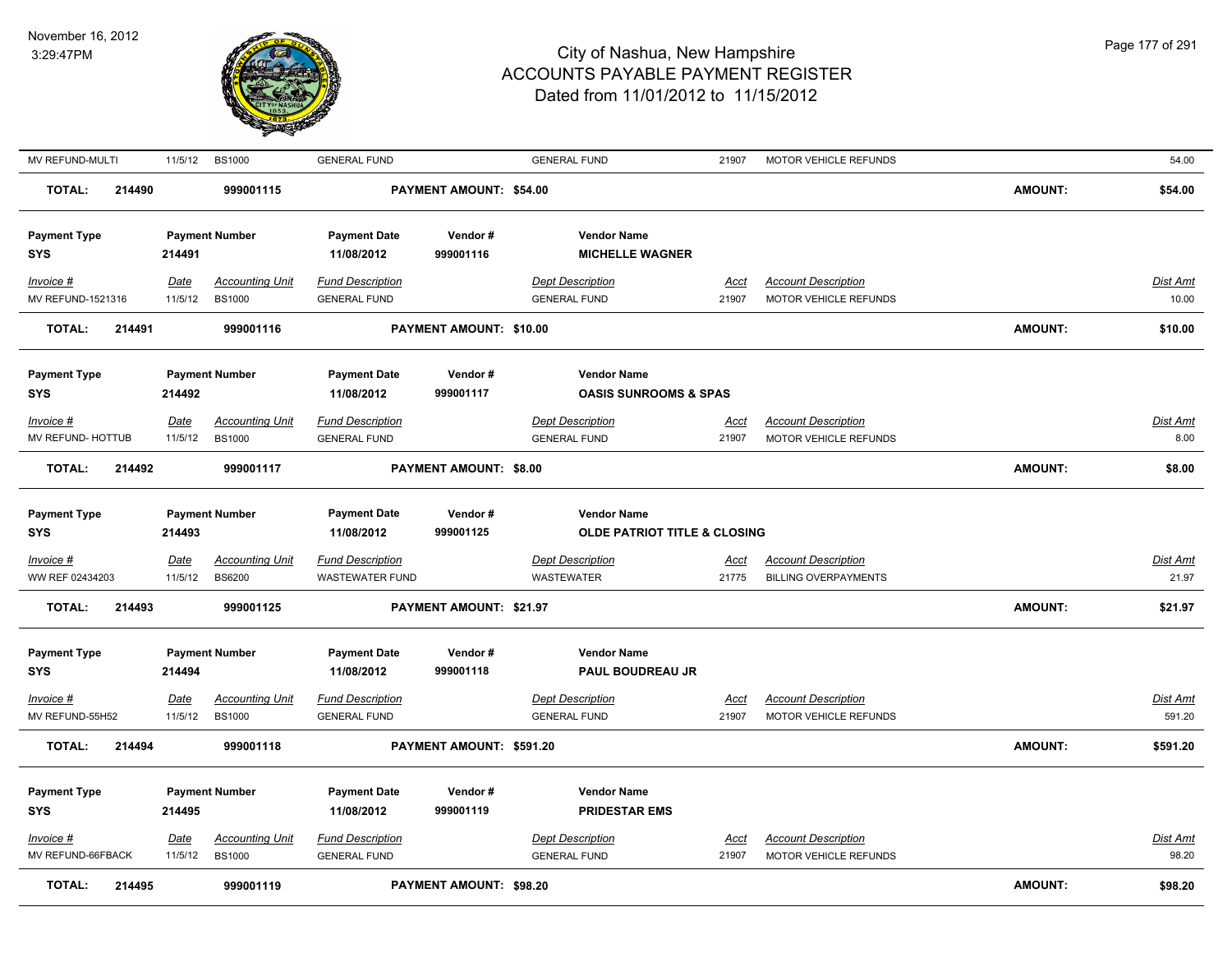

| <b>Payment Type</b>     |         | <b>Payment Number</b>  | <b>Payment Date</b>     | Vendor#                        | <b>Vendor Name</b>          |             |                             |                |          |
|-------------------------|---------|------------------------|-------------------------|--------------------------------|-----------------------------|-------------|-----------------------------|----------------|----------|
| <b>SYS</b>              | 214496  |                        | 11/08/2012              | 999001120                      | <b>REGINA SUTTON</b>        |             |                             |                |          |
| Invoice #               | Date    | <b>Accounting Unit</b> | <b>Fund Description</b> |                                | <b>Dept Description</b>     | <u>Acct</u> | <b>Account Description</b>  |                | Dist Amt |
| MV REFUND-2175153       | 11/5/12 | <b>BS1000</b>          | <b>GENERAL FUND</b>     |                                | <b>GENERAL FUND</b>         | 21907       | MOTOR VEHICLE REFUNDS       |                | 50.00    |
| <b>TOTAL:</b><br>214496 |         | 999001120              |                         | PAYMENT AMOUNT: \$50.00        |                             |             |                             | <b>AMOUNT:</b> | \$50.00  |
| <b>Payment Type</b>     |         | <b>Payment Number</b>  | <b>Payment Date</b>     | Vendor#                        | <b>Vendor Name</b>          |             |                             |                |          |
| <b>SYS</b>              | 214497  |                        | 11/08/2012              | 999001121                      | <b>RICHARD KARPELES</b>     |             |                             |                |          |
| Invoice #               | Date    | <b>Accounting Unit</b> | <b>Fund Description</b> |                                | <b>Dept Description</b>     | Acct        | <b>Account Description</b>  |                | Dist Amt |
| MV REFUND-2613059       | 11/5/12 | <b>BS1000</b>          | <b>GENERAL FUND</b>     |                                | <b>GENERAL FUND</b>         | 21907       | MOTOR VEHICLE REFUNDS       |                | 13.00    |
| <b>TOTAL:</b><br>214497 |         | 999001121              |                         | PAYMENT AMOUNT: \$13.00        |                             |             |                             | <b>AMOUNT:</b> | \$13.00  |
| <b>Payment Type</b>     |         | <b>Payment Number</b>  | <b>Payment Date</b>     | Vendor#                        | <b>Vendor Name</b>          |             |                             |                |          |
| <b>SYS</b>              | 214498  |                        | 11/08/2012              | 999001122                      | <b>SRIDHAR BIDIGALU</b>     |             |                             |                |          |
| Invoice #               | Date    | <b>Accounting Unit</b> | Fund Description        |                                | <b>Dept Description</b>     | Acct        | <b>Account Description</b>  |                | Dist Amt |
| MV REFUND-2519925       | 11/5/12 | <b>BS1000</b>          | <b>GENERAL FUND</b>     |                                | <b>GENERAL FUND</b>         | 21907       | MOTOR VEHICLE REFUNDS       |                | 20.00    |
| 214498<br>TOTAL:        |         | 999001122              |                         | <b>PAYMENT AMOUNT: \$20.00</b> |                             |             |                             | <b>AMOUNT:</b> | \$20.00  |
| <b>Payment Type</b>     |         | <b>Payment Number</b>  | <b>Payment Date</b>     | Vendor#                        | <b>Vendor Name</b>          |             |                             |                |          |
| <b>SYS</b>              | 214499  |                        | 11/08/2012              | 999001123                      | <b>STEPHANIE BLAIS</b>      |             |                             |                |          |
| $Invoice$ #             | Date    | <b>Accounting Unit</b> | <b>Fund Description</b> |                                | <b>Dept Description</b>     | Acct        | <b>Account Description</b>  |                | Dist Amt |
| MV REFUND-2669671       | 11/5/12 | <b>BS1000</b>          | <b>GENERAL FUND</b>     |                                | <b>GENERAL FUND</b>         | 21907       | MOTOR VEHICLE REFUNDS       |                | 27.00    |
| <b>TOTAL:</b><br>214499 |         | 999001123              |                         | PAYMENT AMOUNT: \$27.00        |                             |             |                             | <b>AMOUNT:</b> | \$27.00  |
| <b>Payment Type</b>     |         | <b>Payment Number</b>  | <b>Payment Date</b>     | Vendor#                        | <b>Vendor Name</b>          |             |                             |                |          |
| <b>SYS</b>              | 214500  |                        | 11/08/2012              | 999001127                      | <b>STEPHANIE SOUTHWORTH</b> |             |                             |                |          |
| Invoice #               | Date    | <b>Accounting Unit</b> | <b>Fund Description</b> |                                | <b>Dept Description</b>     | Acct        | <b>Account Description</b>  |                | Dist Amt |
| WW REF 00190402         | 11/5/12 | <b>BS6200</b>          | WASTEWATER FUND         |                                | <b>WASTEWATER</b>           | 21775       | <b>BILLING OVERPAYMENTS</b> |                | 64.45    |
| <b>TOTAL:</b><br>214500 |         | 999001127              |                         | PAYMENT AMOUNT: \$64.45        |                             |             |                             | <b>AMOUNT:</b> | \$64.45  |
| <b>Payment Type</b>     |         | <b>Payment Number</b>  | <b>Payment Date</b>     | Vendor#                        | <b>Vendor Name</b>          |             |                             |                |          |
| <b>SYS</b>              | 214501  |                        | 11/08/2012              | 999001124                      | <b>STEVEN MEDINA</b>        |             |                             |                |          |
| Invoice #               | Date    | <b>Accounting Unit</b> | <b>Fund Description</b> |                                | <b>Dept Description</b>     | Acct        | <b>Account Description</b>  |                | Dist Amt |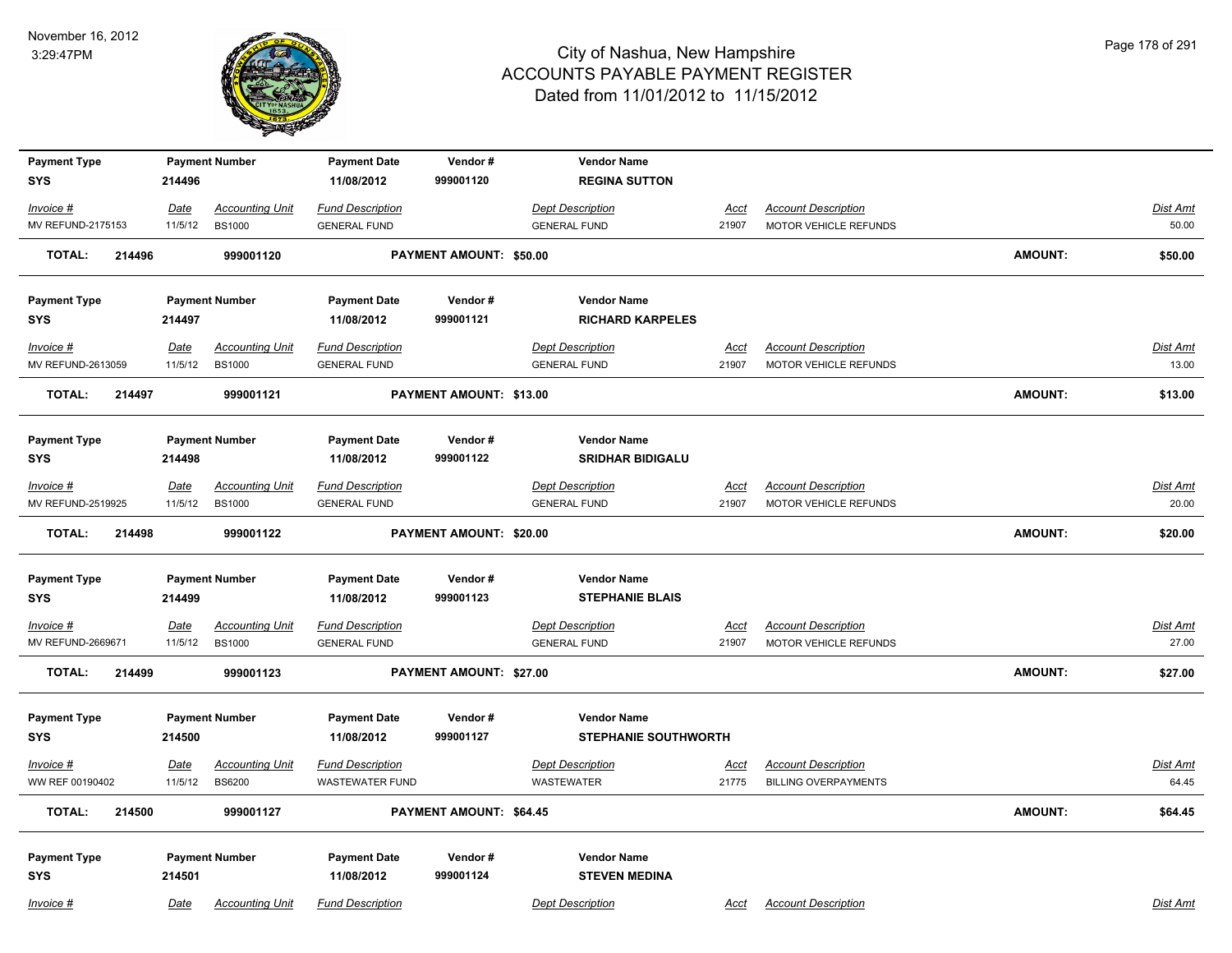

| MV REFUND-2271988          |        | 11/5/12     | <b>BS1000</b>                               | <b>GENERAL FUND</b>                            |                            | <b>GENERAL FUND</b>                                  | 21907                | MOTOR VEHICLE REFUNDS                           |                                  | 129.20                      |
|----------------------------|--------|-------------|---------------------------------------------|------------------------------------------------|----------------------------|------------------------------------------------------|----------------------|-------------------------------------------------|----------------------------------|-----------------------------|
| <b>TOTAL:</b>              | 214501 |             | 999001124                                   |                                                | PAYMENT AMOUNT: \$129.20   |                                                      |                      |                                                 | <b>AMOUNT:</b>                   | \$129.20                    |
| <b>Payment Type</b>        |        |             | <b>Payment Number</b>                       | <b>Payment Date</b>                            | Vendor#                    | <b>Vendor Name</b>                                   |                      |                                                 |                                  |                             |
| <b>SYS</b>                 |        | 214502      |                                             | 11/08/2012                                     | 14702                      | <b>LIBERTY UTILITIES</b>                             |                      |                                                 |                                  |                             |
| Invoice #                  |        | Date        | <b>Accounting Unit</b>                      | <b>Fund Description</b>                        |                            | <b>Dept Description</b>                              | Acct                 | <b>Account Description</b>                      |                                  | Dist Amt                    |
| 40184-6908906              |        | 10/23/12    | 75.1.500                                    | <b>GENERAL FUND</b>                            |                            | <b>WELFARE ASSISTANCE</b>                            | 55800                | <b>GENERAL ASSISTANCE</b>                       |                                  | 14.37                       |
| <b>TOTAL:</b>              | 214502 |             | 14702                                       |                                                | PAYMENT AMOUNT: \$14.37    |                                                      |                      |                                                 | <b>AMOUNT:</b>                   | \$14.37                     |
| <b>Payment Type</b>        |        |             | <b>Payment Number</b>                       | <b>Payment Date</b>                            | Vendor#                    | <b>Vendor Name</b>                                   |                      |                                                 |                                  |                             |
| <b>SYS</b>                 |        | 214503      |                                             | 11/08/2012                                     | 13372                      | <b>PSNH</b>                                          |                      |                                                 |                                  |                             |
| Invoice #                  |        | Date        | <b>Accounting Unit</b>                      | <b>Fund Description</b>                        |                            | <b>Dept Description</b>                              | Acct                 | <b>Account Description</b>                      |                                  | Dist Amt                    |
| 32668-7901489              |        | 10/31/12    | 75.1.500                                    | <b>GENERAL FUND</b>                            |                            | <b>WELFARE ASSISTANCE</b>                            | 55800                | <b>GENERAL ASSISTANCE</b>                       |                                  | 55.80                       |
| 40264-5908546              |        |             | 10/30/12 75.1.500                           | <b>GENERAL FUND</b>                            |                            | <b>WELFARE ASSISTANCE</b>                            | 55800                | <b>GENERAL ASSISTANCE</b>                       |                                  | 43.36                       |
| 41824-6908902              |        | 10/19/12    | 75.1.500                                    | <b>GENERAL FUND</b>                            |                            | <b>WELFARE ASSISTANCE</b>                            | 55800                | <b>GENERAL ASSISTANCE</b>                       |                                  | 103.33                      |
| 41829-5908545              |        | 10/29/12    | 75.1.500                                    | <b>GENERAL FUND</b>                            |                            | <b>WELFARE ASSISTANCE</b>                            | 55800                | <b>GENERAL ASSISTANCE</b>                       |                                  | 85.54                       |
| <b>TOTAL:</b>              | 214503 |             | 13372                                       |                                                | PAYMENT AMOUNT: \$288.03   |                                                      |                      |                                                 | <b>AMOUNT:</b>                   | \$288.03                    |
| <b>Payment Type</b>        |        |             | <b>Payment Number</b>                       | <b>Payment Date</b>                            | Vendor#                    | <b>Vendor Name</b>                                   |                      |                                                 |                                  |                             |
| <b>SYS</b>                 |        | 214504      |                                             | 11/08/2012                                     | 12764                      | <b>CONRAD J GAUTHIER</b>                             |                      |                                                 |                                  |                             |
|                            |        |             |                                             |                                                |                            |                                                      |                      |                                                 |                                  |                             |
| Invoice #<br>29036-6908910 |        | <u>Date</u> | <b>Accounting Unit</b><br>10/26/12 75.1.500 | <b>Fund Description</b><br><b>GENERAL FUND</b> |                            | <b>Dept Description</b><br><b>WELFARE ASSISTANCE</b> | <u>Acct</u><br>55810 | <b>Account Description</b><br>RENTAL ASSISTANCE |                                  | <b>Dist Amt</b><br>1,000.00 |
|                            |        |             |                                             |                                                |                            |                                                      |                      |                                                 |                                  |                             |
| <b>TOTAL:</b>              | 214504 |             | 12764                                       |                                                | PAYMENT AMOUNT: \$1,000.00 |                                                      |                      |                                                 | <b>AMOUNT:</b>                   | \$1,000.00                  |
| <b>Payment Type</b>        |        |             | <b>Payment Number</b>                       | <b>Payment Date</b>                            | Vendor#                    | <b>Vendor Name</b>                                   |                      |                                                 | <b>Payee Name</b>                |                             |
| SYS                        |        | 214505      |                                             | 11/08/2012                                     | 12790                      | <b>GP NASHUA LIMITED PARTNERSHIP</b>                 |                      |                                                 | <b>GP NASHUA LTD PARTNERSHIP</b> |                             |
| Invoice #                  |        | <b>Date</b> | <b>Accounting Unit</b>                      | <b>Fund Description</b>                        |                            | <b>Dept Description</b>                              | <u>Acct</u>          | <b>Account Description</b>                      |                                  | Dist Amt                    |
| 40566-7901490              |        | 11/1/12     | 75.1.500                                    | <b>GENERAL FUND</b>                            |                            | <b>WELFARE ASSISTANCE</b>                            | 55810                | <b>RENTAL ASSISTANCE</b>                        |                                  | 795.00                      |
| <b>TOTAL:</b>              | 214505 |             | 12790                                       |                                                | PAYMENT AMOUNT: \$795.00   |                                                      |                      |                                                 | <b>AMOUNT:</b>                   | \$795.00                    |
|                            |        |             |                                             |                                                |                            |                                                      |                      |                                                 |                                  |                             |
| <b>Payment Type</b>        |        |             | <b>Payment Number</b>                       | <b>Payment Date</b>                            | Vendor#                    | <b>Vendor Name</b>                                   |                      |                                                 |                                  |                             |
| <b>SYS</b>                 |        | 214506      |                                             | 11/08/2012                                     | 13024                      | <b>RAYMOND LORDEN</b>                                |                      |                                                 |                                  |                             |
| Invoice #                  |        | Date        | <b>Accounting Unit</b>                      | <b>Fund Description</b>                        |                            | <b>Dept Description</b>                              | <u>Acct</u>          | <b>Account Description</b>                      |                                  | Dist Amt                    |
| 35783-4945245              |        | 10/2/12     | 75.1.500                                    | <b>GENERAL FUND</b>                            |                            | <b>WELFARE ASSISTANCE</b>                            | 55810                | RENTAL ASSISTANCE                               |                                  | 800.00                      |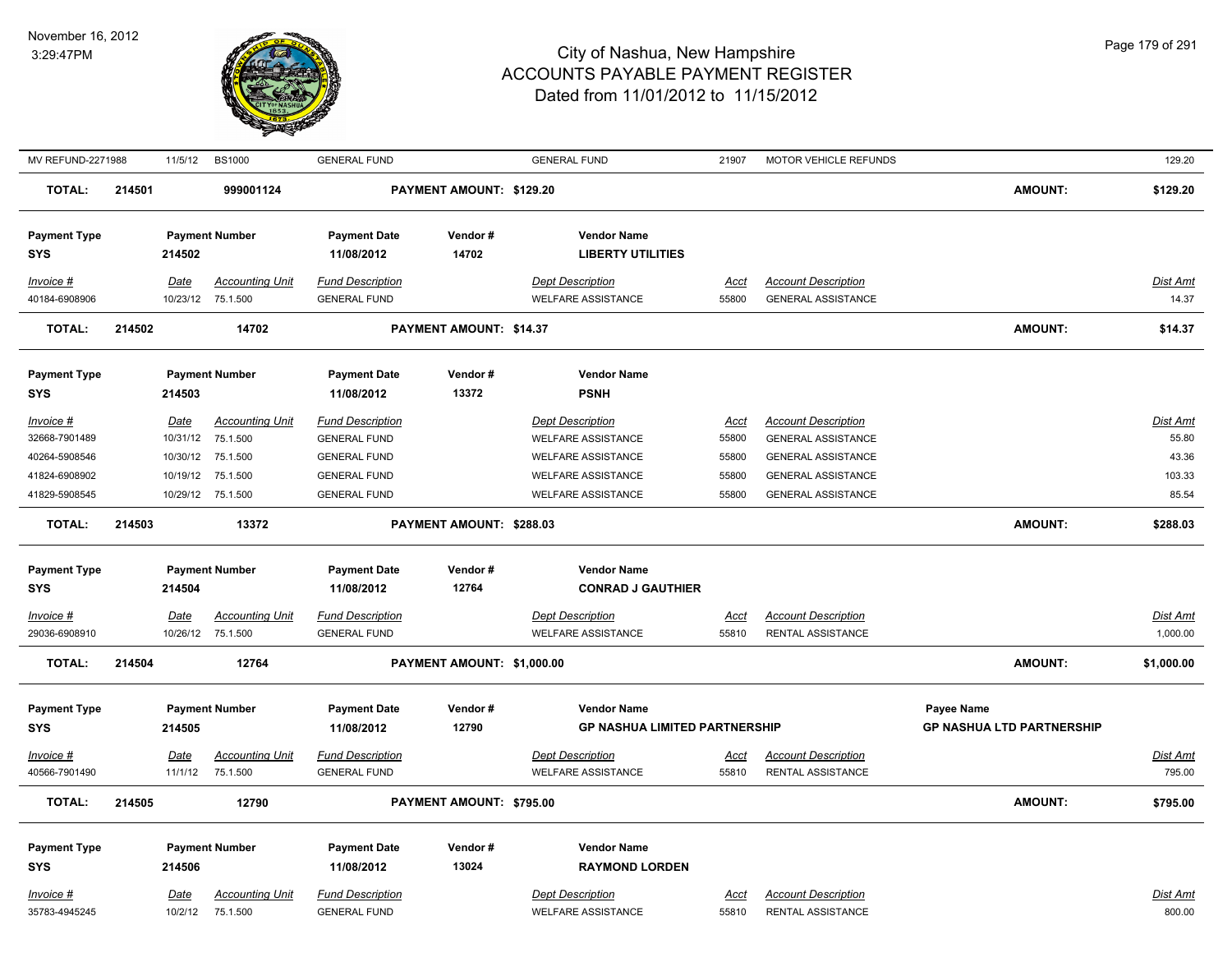

| <b>TOTAL:</b>                     | 214506                  | 13024                              |                                                | PAYMENT AMOUNT: \$800.00 |                                                      |               |                                                 | <b>AMOUNT:</b> | \$800.00           |
|-----------------------------------|-------------------------|------------------------------------|------------------------------------------------|--------------------------|------------------------------------------------------|---------------|-------------------------------------------------|----------------|--------------------|
| <b>Payment Type</b><br><b>SYS</b> | 214507                  | <b>Payment Number</b>              | <b>Payment Date</b><br>11/08/2012              | Vendor#<br>13055         | <b>Vendor Name</b><br><b>MARGUERITES PLACE INC</b>   |               |                                                 |                |                    |
| Invoice #<br>40842-4945292        | <b>Date</b><br>10/29/12 | <b>Accounting Unit</b><br>75.1.500 | <b>Fund Description</b><br><b>GENERAL FUND</b> |                          | <b>Dept Description</b><br><b>WELFARE ASSISTANCE</b> | Acct<br>55810 | <b>Account Description</b><br>RENTAL ASSISTANCE |                | Dist Amt<br>675.00 |
| <b>TOTAL:</b>                     | 214507                  | 13055                              |                                                | PAYMENT AMOUNT: \$675.00 |                                                      |               |                                                 | <b>AMOUNT:</b> | \$675.00           |
| <b>Payment Type</b><br><b>SYS</b> | 214508                  | <b>Payment Number</b>              | <b>Payment Date</b><br>11/08/2012              | Vendor#<br>13114         | <b>Vendor Name</b><br><b>MOTEL 6</b>                 |               |                                                 |                |                    |
| $Invoice$ #                       | <u>Date</u>             | <b>Accounting Unit</b>             | <b>Fund Description</b>                        |                          | <b>Dept Description</b>                              | Acct          | <b>Account Description</b>                      |                | Dist Amt           |
| 22626-5908393                     | 8/1/12                  | 75.1.500                           | <b>GENERAL FUND</b>                            |                          | <b>WELFARE ASSISTANCE</b>                            | 55810         | RENTAL ASSISTANCE                               |                | 298.97             |
| 31856-4945140                     | 6/28/12                 | 75.1.500                           | <b>GENERAL FUND</b>                            |                          | <b>WELFARE ASSISTANCE</b>                            | 55810         | <b>RENTAL ASSISTANCE</b>                        |                | 318.99             |
| 31856-7901244                     | 6/21/12                 | 75.1.500                           | <b>GENERAL FUND</b>                            |                          | <b>WELFARE ASSISTANCE</b>                            | 55810         | RENTAL ASSISTANCE                               |                | 318.99             |
| 33761-6908678                     | 7/2/12                  | 75.1.500                           | <b>GENERAL FUND</b>                            |                          | <b>WELFARE ASSISTANCE</b>                            | 55810         | RENTAL ASSISTANCE                               |                | 318.99             |
| 34434-7901328                     | 8/9/12                  | 75.1.500                           | <b>GENERAL FUND</b>                            |                          | <b>WELFARE ASSISTANCE</b>                            | 55810         | RENTAL ASSISTANCE                               |                | 298.97             |
| 35724-5908422                     | 8/13/12                 | 75.1.500                           | <b>GENERAL FUND</b>                            |                          | <b>WELFARE ASSISTANCE</b>                            | 55810         | RENTAL ASSISTANCE                               |                | 298.97             |
| 35952-6908801                     | 9/4/12                  | 75.1.500                           | <b>GENERAL FUND</b>                            |                          | <b>WELFARE ASSISTANCE</b>                            | 55810         | RENTAL ASSISTANCE                               |                | 318.99             |
| 36731-4945259                     | 10/9/12                 | 75.1.500                           | <b>GENERAL FUND</b>                            |                          | <b>WELFARE ASSISTANCE</b>                            | 55810         | RENTAL ASSISTANCE                               |                | 339.99             |
| 36774-7901387                     | 8/30/12                 | 75.1.500                           | <b>GENERAL FUND</b>                            |                          | WELFARE ASSISTANCE                                   | 55810         | RENTAL ASSISTANCE                               |                | 213.55             |
| 37408-4945173                     | 8/29/12                 | 75.1.500                           | <b>GENERAL FUND</b>                            |                          | <b>WELFARE ASSISTANCE</b>                            | 55810         | RENTAL ASSISTANCE                               |                | 298.97             |
| 37408-5908411                     | 8/8/12                  | 75.1.500                           | <b>GENERAL FUND</b>                            |                          | <b>WELFARE ASSISTANCE</b>                            | 55810         | RENTAL ASSISTANCE                               |                | 298.97             |
| 37408-7901364                     | 8/22/12                 | 75.1.500                           | <b>GENERAL FUND</b>                            |                          | WELFARE ASSISTANCE                                   | 55810         | RENTAL ASSISTANCE                               |                | 298.97             |
| 37408-7901393                     | 9/5/12                  | 75.1.500                           | <b>GENERAL FUND</b>                            |                          | <b>WELFARE ASSISTANCE</b>                            | 55810         | RENTAL ASSISTANCE                               |                | 298.97             |
| 37618-5908432                     | 8/16/12                 | 75.1.500                           | <b>GENERAL FUND</b>                            |                          | <b>WELFARE ASSISTANCE</b>                            | 55810         | RENTAL ASSISTANCE                               |                | 298.97             |
| 39047-6908668                     | 6/28/12                 | 75.1.500                           | <b>GENERAL FUND</b>                            |                          | WELFARE ASSISTANCE                                   | 55810         | RENTAL ASSISTANCE                               |                | 298.97             |
| 39169-5908496                     | 9/21/12                 | 75.1.500                           | <b>GENERAL FUND</b>                            |                          | <b>WELFARE ASSISTANCE</b>                            | 55810         | RENTAL ASSISTANCE                               |                | 298.97             |
| 39169-7901398                     | 9/7/12                  | 75.1.500                           | <b>GENERAL FUND</b>                            |                          | <b>WELFARE ASSISTANCE</b>                            | 55810         | RENTAL ASSISTANCE                               |                | 298.97             |
| 39876-6908878                     | 10/8/12                 | 75.1.500                           | <b>GENERAL FUND</b>                            |                          | <b>WELFARE ASSISTANCE</b>                            | 55810         | <b>RENTAL ASSISTANCE</b>                        |                | 298.97             |
| 40031-5908338                     | 7/5/12                  | 75.1.500                           | <b>GENERAL FUND</b>                            |                          | <b>WELFARE ASSISTANCE</b>                            | 55810         | RENTAL ASSISTANCE                               |                | 298.97             |
| 40031-6908687                     | 7/12/12                 | 75.1.500                           | <b>GENERAL FUND</b>                            |                          | <b>WELFARE ASSISTANCE</b>                            | 55810         | RENTAL ASSISTANCE                               |                | 298.97             |
| 40031-6908717                     | 7/26/12                 | 75.1.500                           | <b>GENERAL FUND</b>                            |                          | <b>WELFARE ASSISTANCE</b>                            | 55810         | RENTAL ASSISTANCE                               |                | 298.97             |
| 40031-6908740                     | 8/2/12                  | 75.1.500                           | <b>GENERAL FUND</b>                            |                          | <b>WELFARE ASSISTANCE</b>                            | 55810         | RENTAL ASSISTANCE                               |                | 298.97             |
| 40031-7901330                     | 8/9/12                  | 75.1.500                           | <b>GENERAL FUND</b>                            |                          | <b>WELFARE ASSISTANCE</b>                            | 55810         | RENTAL ASSISTANCE                               |                | 298.97             |
| 40149-4945138                     | 6/25/12                 | 75.1.500                           | <b>GENERAL FUND</b>                            |                          | <b>WELFARE ASSISTANCE</b>                            | 55810         | RENTAL ASSISTANCE                               |                | 318.99             |
| 40149-6908675                     | 7/2/12                  | 75.1.500                           | <b>GENERAL FUND</b>                            |                          | <b>WELFARE ASSISTANCE</b>                            | 55810         | RENTAL ASSISTANCE                               |                | 318.99             |
| 40355-4945172                     | 8/28/12                 | 75.1.500                           | <b>GENERAL FUND</b>                            |                          | <b>WELFARE ASSISTANCE</b>                            | 55810         | RENTAL ASSISTANCE                               |                | 318.99             |
| 40784-5908369                     | 7/24/12                 | 75.1.500                           | <b>GENERAL FUND</b>                            |                          | <b>WELFARE ASSISTANCE</b>                            | 55810         | RENTAL ASSISTANCE                               |                | 170.84             |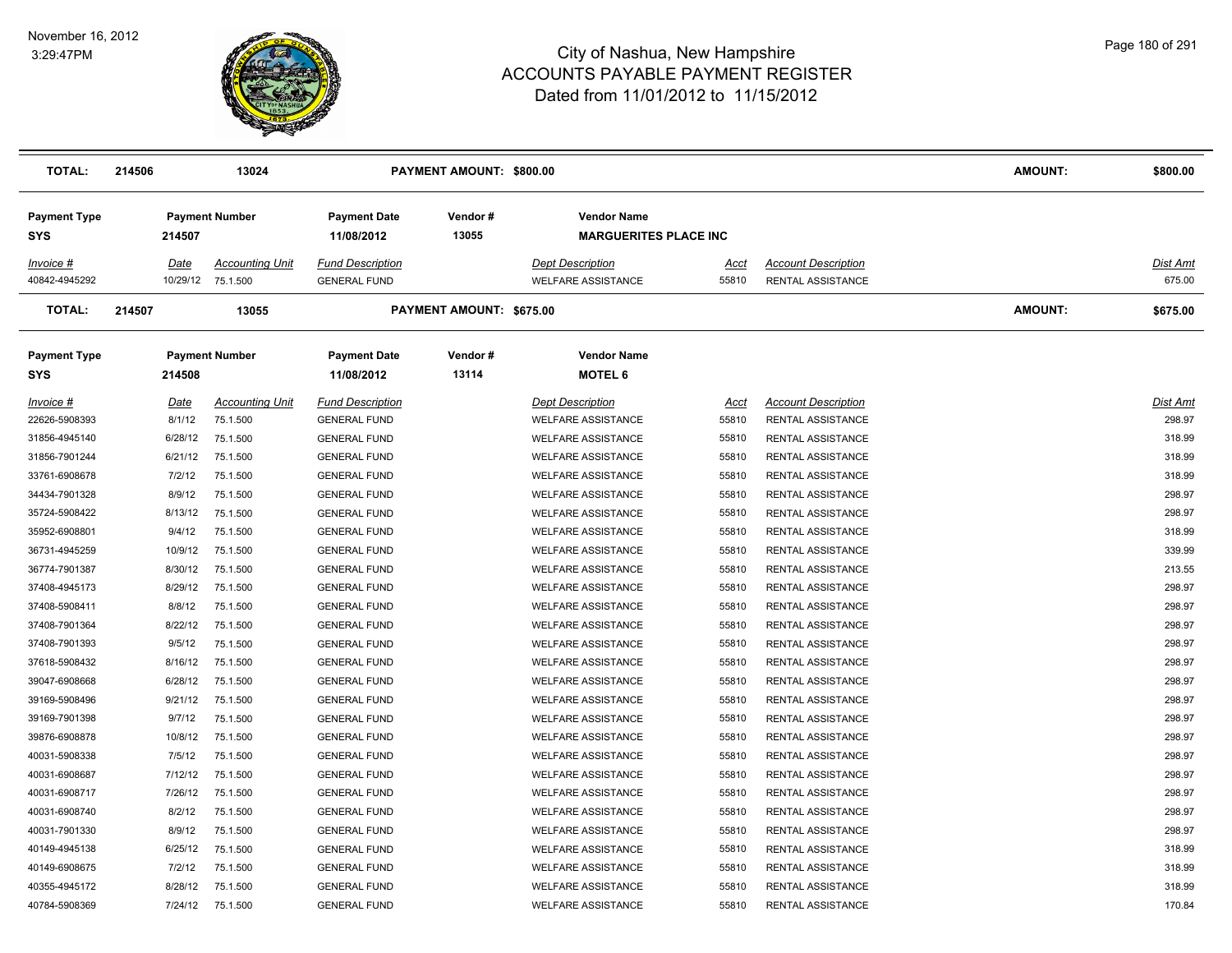

| 40933-6908694       |        | 7/16/12     | 75.1.500               | <b>GENERAL FUND</b>     |                             | <b>WELFARE ASSISTANCE</b>       | 55810 | RENTAL ASSISTANCE          |                | 298.97      |
|---------------------|--------|-------------|------------------------|-------------------------|-----------------------------|---------------------------------|-------|----------------------------|----------------|-------------|
| 40933-7901272       |        | 7/9/12      | 75.1.500               | <b>GENERAL FUND</b>     |                             | <b>WELFARE ASSISTANCE</b>       | 55810 | RENTAL ASSISTANCE          |                | 298.97      |
| 41019-5908400       |        | 8/6/12      | 75.1.500               | <b>GENERAL FUND</b>     |                             | <b>WELFARE ASSISTANCE</b>       | 55810 | RENTAL ASSISTANCE          |                | 318.99      |
| 41019-6908729       |        | 7/30/12     | 75.1.500               | <b>GENERAL FUND</b>     |                             | <b>WELFARE ASSISTANCE</b>       | 55810 | RENTAL ASSISTANCE          |                | 318.99      |
| 41202-7901465       |        | 10/10/12    | 75.1.500               | <b>GENERAL FUND</b>     |                             | <b>WELFARE ASSISTANCE</b>       | 55810 | RENTAL ASSISTANCE          |                | 318.99      |
| 41491-6908665       |        | 6/27/12     | 75.1.500               | <b>GENERAL FUND</b>     |                             | <b>WELFARE ASSISTANCE</b>       | 55810 | RENTAL ASSISTANCE          |                | 341.68      |
| 41512-4945167       |        | 7/12/12     | 75.1.500               | <b>GENERAL FUND</b>     |                             | <b>WELFARE ASSISTANCE</b>       | 55810 | RENTAL ASSISTANCE          |                | 318.99      |
| 41512-5908332       |        | 6/28/12     | 75.1.500               | <b>GENERAL FUND</b>     |                             | <b>WELFARE ASSISTANCE</b>       | 55810 | RENTAL ASSISTANCE          |                | 318.99      |
| 41512-6908681       |        | 7/5/12      | 75.1.500               | <b>GENERAL FUND</b>     |                             | <b>WELFARE ASSISTANCE</b>       | 55810 | RENTAL ASSISTANCE          |                | 318.99      |
| 41648-5908418       |        | 8/10/12     | 75.1.500               | <b>GENERAL FUND</b>     |                             | <b>WELFARE ASSISTANCE</b>       | 55810 | RENTAL ASSISTANCE          |                | 298.97      |
| 41658-6908773       |        | 8/22/12     | 75.1.500               | <b>GENERAL FUND</b>     |                             | <b>WELFARE ASSISTANCE</b>       | 55810 | RENTAL ASSISTANCE          |                | 298.97      |
| 41658-6908790       |        | 8/29/12     | 75.1.500               | <b>GENERAL FUND</b>     |                             | <b>WELFARE ASSISTANCE</b>       | 55810 | <b>RENTAL ASSISTANCE</b>   |                | 298.97      |
| 41658-7901392       |        | 9/5/12      | 75.1.500               | <b>GENERAL FUND</b>     |                             | <b>WELFARE ASSISTANCE</b>       | 55810 | RENTAL ASSISTANCE          |                | 298.97      |
| 41658-7901416       |        | 9/19/12     | 75.1.500               | <b>GENERAL FUND</b>     |                             | <b>WELFARE ASSISTANCE</b>       | 55810 | RENTAL ASSISTANCE          |                | 298.97      |
| 41685-1946808       |        | 8/21/12     | 75.1.500               | <b>GENERAL FUND</b>     |                             | <b>WELFARE ASSISTANCE</b>       | 55810 | RENTAL ASSISTANCE          |                | 298.97      |
| 41694-4945193       |        | 9/7/12      | 75.1.500               | <b>GENERAL FUND</b>     |                             | <b>WELFARE ASSISTANCE</b>       | 55810 | RENTAL ASSISTANCE          |                | 298.97      |
| 41694-5908450       |        | 8/24/12     | 75.1.500               | <b>GENERAL FUND</b>     |                             | <b>WELFARE ASSISTANCE</b>       | 55810 | RENTAL ASSISTANCE          |                | 298.97      |
| 41694-5908461       |        | 8/31/12     | 75.1.500               | <b>GENERAL FUND</b>     |                             | <b>WELFARE ASSISTANCE</b>       | 55810 | RENTAL ASSISTANCE          |                | 298.97      |
| 41717-4945207       |        | 9/12/12     | 75.1.500               | <b>GENERAL FUND</b>     |                             | <b>WELFARE ASSISTANCE</b>       | 55810 | RENTAL ASSISTANCE          |                | 318.99      |
| 41717-4945229       |        | 9/26/12     | 75.1.500               | <b>GENERAL FUND</b>     |                             | <b>WELFARE ASSISTANCE</b>       | 55810 | RENTAL ASSISTANCE          |                | 54.99       |
| 41727-4945190       |        | 9/5/12      | 75.1.500               | <b>GENERAL FUND</b>     |                             | <b>WELFARE ASSISTANCE</b>       | 55810 | RENTAL ASSISTANCE          |                | 298.97      |
| 41727-7901419       |        | 9/19/12     | 75.1.500               | <b>GENERAL FUND</b>     |                             | <b>WELFARE ASSISTANCE</b>       | 55810 | RENTAL ASSISTANCE          |                | 298.97      |
| 41737-6908815       |        | 9/10/12     | 75.1.500               | <b>GENERAL FUND</b>     |                             | <b>WELFARE ASSISTANCE</b>       | 55810 | RENTAL ASSISTANCE          |                | 318.99      |
| 7797-6908843        |        | 9/24/12     | 75.1.500               | <b>GENERAL FUND</b>     |                             | <b>WELFARE ASSISTANCE</b>       | 55810 | RENTAL ASSISTANCE          |                | 318.99      |
| <b>TOTAL:</b>       | 214508 |             | 13114                  |                         | PAYMENT AMOUNT: \$15,193.99 |                                 |       |                            | <b>AMOUNT:</b> | \$15,193.99 |
|                     |        |             |                        |                         |                             |                                 |       |                            |                |             |
| <b>Payment Type</b> |        |             | <b>Payment Number</b>  | <b>Payment Date</b>     | Vendor#                     | <b>Vendor Name</b>              |       |                            |                |             |
| <b>SYS</b>          |        | 214509      |                        | 11/08/2012              | 13571                       | <b>NWGM TITLE HOLDING CO II</b> |       |                            |                |             |
| $Invoice$ #         |        | <u>Date</u> | <b>Accounting Unit</b> | <b>Fund Description</b> |                             | <b>Dept Description</b>         | Acct  | <b>Account Description</b> |                | Dist Amt    |
| 38727-6908914       |        |             | 10/31/12 75.1.500      | <b>GENERAL FUND</b>     |                             | <b>WELFARE ASSISTANCE</b>       | 55810 | RENTAL ASSISTANCE          |                | 500.00      |
| <b>TOTAL:</b>       | 214509 |             | 13571                  |                         | PAYMENT AMOUNT: \$500.00    |                                 |       |                            | <b>AMOUNT:</b> | \$500.00    |
| <b>Payment Type</b> |        |             | <b>Payment Number</b>  | <b>Payment Date</b>     | Vendor#                     | <b>Vendor Name</b>              |       |                            |                |             |
| <b>SYS</b>          |        | 214510      |                        | 11/08/2012              | 13636                       | <b>ST JOSEPHS PHARMACY</b>      |       |                            |                |             |
|                     |        |             |                        |                         |                             |                                 |       |                            |                |             |
| Invoice #           |        | Date        | Accounting Unit        | <b>Fund Description</b> |                             | <b>Dept Description</b>         | Acct  | <b>Account Description</b> |                | Dist Amt    |
| 41719-5908543       |        |             | 10/26/12 75.1.500      | <b>GENERAL FUND</b>     |                             | <b>WELFARE ASSISTANCE</b>       | 55800 | <b>GENERAL ASSISTANCE</b>  |                | 339.45      |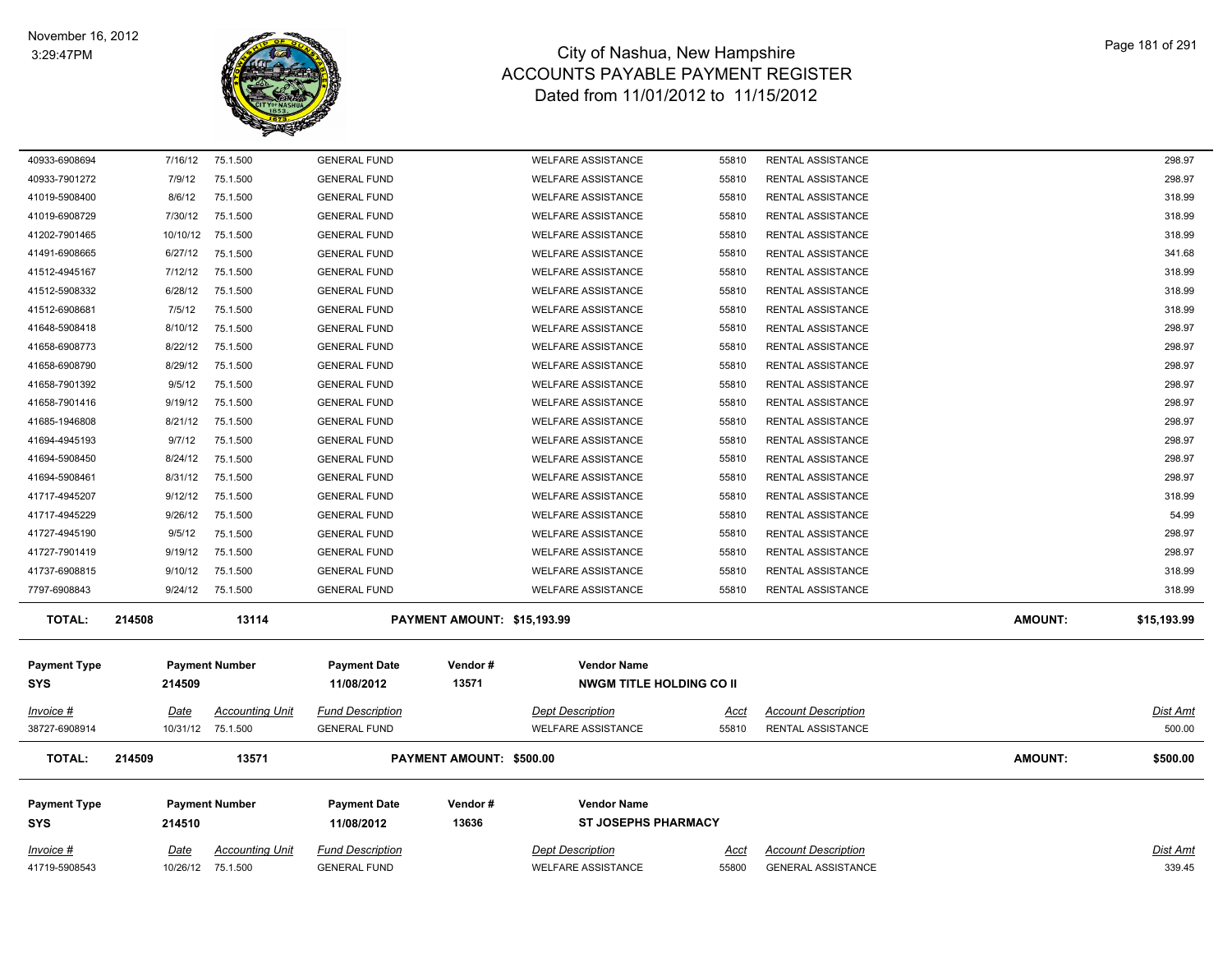

| TOTAL:                            | 214510 |             | 13636                                          |                                                | PAYMENT AMOUNT: \$339.45   |                                                |                      |                                                  | <b>AMOUNT:</b> | \$339.45                  |
|-----------------------------------|--------|-------------|------------------------------------------------|------------------------------------------------|----------------------------|------------------------------------------------|----------------------|--------------------------------------------------|----------------|---------------------------|
| <b>Payment Type</b><br><b>SYS</b> |        | 214511      | <b>Payment Number</b>                          | <b>Payment Date</b><br>11/13/2012              | Vendor#<br>14931           | <b>Vendor Name</b><br>THE SAMOSET RESORT       |                      |                                                  |                |                           |
| Invoice #                         |        | Date        | <b>Accounting Unit</b>                         | <b>Fund Description</b>                        |                            | <b>Dept Description</b>                        | Acct                 | <b>Account Description</b>                       |                | Dist Amt                  |
| RESERVATION#7242269               |        | 9/11/12     | 32.1.600                                       | <b>GENERAL FUND</b>                            |                            | <b>ASSESSING</b>                               | 55400                | <b>CONFERENCES AND SEMINARS</b>                  |                | 433.35                    |
| RESERVATION#7254684               |        | 9/11/12     | 32.1.600                                       | <b>GENERAL FUND</b>                            |                            | ASSESSING                                      | 55400                | CONFERENCES AND SEMINARS                         |                | 433.35                    |
| <b>TOTAL:</b>                     | 214511 |             | 14931                                          |                                                | PAYMENT AMOUNT: \$866.70   |                                                |                      |                                                  | <b>AMOUNT:</b> | \$866.70                  |
| <b>Payment Type</b>               |        |             | <b>Payment Number</b>                          | <b>Payment Date</b>                            | Vendor#                    | <b>Vendor Name</b>                             |                      |                                                  |                |                           |
| <b>SYS</b>                        |        | 214512      |                                                | 11/15/2012                                     | 14011                      | <b>BAYRING COMMUNICATIONS</b>                  |                      |                                                  |                |                           |
| Invoice #                         |        | Date        | <b>Accounting Unit</b>                         | <b>Fund Description</b>                        |                            | <b>Dept Description</b>                        | Acct                 | <b>Account Description</b>                       |                | Dist Amt                  |
| 11/1/2012                         |        | 11/1/12     | 91.1.012621                                    | <b>GENERAL FUND</b>                            |                            | <b>SCHOOL</b>                                  | 55109                | TELEPHONE-VOICE                                  |                | 78.00                     |
| 11/1/2012                         |        | 11/1/12     | 91.1.032621                                    | <b>GENERAL FUND</b>                            |                            | <b>SCHOOL</b>                                  | 55109                | TELEPHONE-VOICE                                  |                | 156.00                    |
| 11/1/2012                         |        | 11/1/12     | 91.1.042621                                    | <b>GENERAL FUND</b>                            |                            | <b>SCHOOL</b>                                  | 55109                | TELEPHONE-VOICE                                  |                | 136.50                    |
| 11/1/2012                         |        | 11/1/12     | 91.1.052621                                    | <b>GENERAL FUND</b>                            |                            | <b>SCHOOL</b>                                  | 55109                | TELEPHONE-VOICE                                  |                | 176.53                    |
| 11/1/2012                         |        | 11/1/12     | 91.1.062621                                    | <b>GENERAL FUND</b>                            |                            | <b>SCHOOL</b>                                  | 55109                | TELEPHONE-VOICE                                  |                | 180.63                    |
| 11/1/2012                         |        | 11/1/12     | 91.1.072621                                    | <b>GENERAL FUND</b>                            |                            | <b>SCHOOL</b>                                  | 55109                | TELEPHONE-VOICE                                  |                | 156.75                    |
| 11/1/2012                         |        | 11/1/12     | 91.1.092621                                    | <b>GENERAL FUND</b>                            |                            | SCHOOL                                         | 55109                | TELEPHONE-VOICE                                  |                | 165.30                    |
| 11/1/2012                         |        | 11/1/12     | 91.1.102621                                    | <b>GENERAL FUND</b>                            |                            | <b>SCHOOL</b>                                  | 55109                | TELEPHONE-VOICE                                  |                | 156.57                    |
| 11/1/2012                         |        | 11/1/12     | 91.1.112621                                    | <b>GENERAL FUND</b>                            |                            | <b>SCHOOL</b>                                  | 55109                | TELEPHONE-VOICE                                  |                | 98.25                     |
| 11/1/2012                         |        | 11/1/12     | 91.1.122621                                    | <b>GENERAL FUND</b>                            |                            | SCHOOL                                         | 55109                | TELEPHONE-VOICE                                  |                | 81.03                     |
| 11/1/2012                         |        | 11/1/12     | 91.1.132621                                    | <b>GENERAL FUND</b>                            |                            | <b>SCHOOL</b>                                  | 55109                | TELEPHONE-VOICE                                  |                | 80.28                     |
| 11/1/2012                         |        | 11/1/12     | 91.1.142621                                    | <b>GENERAL FUND</b>                            |                            | SCHOOL                                         | 55109                | TELEPHONE-VOICE                                  |                | 156.00                    |
| 11/1/2012                         |        | 11/1/12     | 91.1.152621                                    | <b>GENERAL FUND</b>                            |                            | <b>SCHOOL</b>                                  | 55109                | TELEPHONE-VOICE                                  |                | 80.28                     |
| 11/1/2012                         |        | 11/1/12     | 91.1.162621                                    | <b>GENERAL FUND</b>                            |                            | SCHOOL                                         | 55109                | TELEPHONE-VOICE                                  |                | 39.00                     |
| 11/1/2012                         |        | 11/1/12     | 91.1.172621                                    | <b>GENERAL FUND</b>                            |                            | <b>SCHOOL</b>                                  | 55109                | TELEPHONE-VOICE                                  |                | 124.05                    |
| 11/1/2012                         |        | 11/1/12     | 91.1.192621                                    | <b>GENERAL FUND</b>                            |                            | <b>SCHOOL</b>                                  | 55109                | TELEPHONE-VOICE                                  |                | 137.25                    |
| 11/1/2012                         |        | 11/1/12     | 91.1.202621                                    | <b>GENERAL FUND</b>                            |                            | <b>SCHOOL</b>                                  | 55109                | TELEPHONE-VOICE                                  |                | 195.89                    |
| 11/1/2012                         |        | 11/1/12     | 91.1.222621                                    | <b>GENERAL FUND</b>                            |                            | <b>SCHOOL</b>                                  | 55109                | TELEPHONE-VOICE                                  |                | 60.21                     |
| <b>TOTAL:</b>                     | 214512 |             | 14011                                          |                                                | PAYMENT AMOUNT: \$2,258.52 |                                                |                      |                                                  | <b>AMOUNT:</b> | \$2,258.52                |
| <b>Payment Type</b><br><b>SYS</b> |        | 214513      | <b>Payment Number</b>                          | <b>Payment Date</b><br>11/15/2012              | Vendor#<br>14702           | <b>Vendor Name</b><br><b>LIBERTY UTILITIES</b> |                      |                                                  |                |                           |
| <u>Invoice #</u><br>2143OCT       |        | <u>Date</u> | <u>Accounting Unit</u><br>10/29/12 91.1.142621 | <b>Fund Description</b><br><b>GENERAL FUND</b> |                            | <b>Dept Description</b><br><b>SCHOOL</b>       | <u>Acct</u><br>54114 | <b>Account Description</b><br><b>HEATING GAS</b> |                | <u>Dist Amt</u><br>440.53 |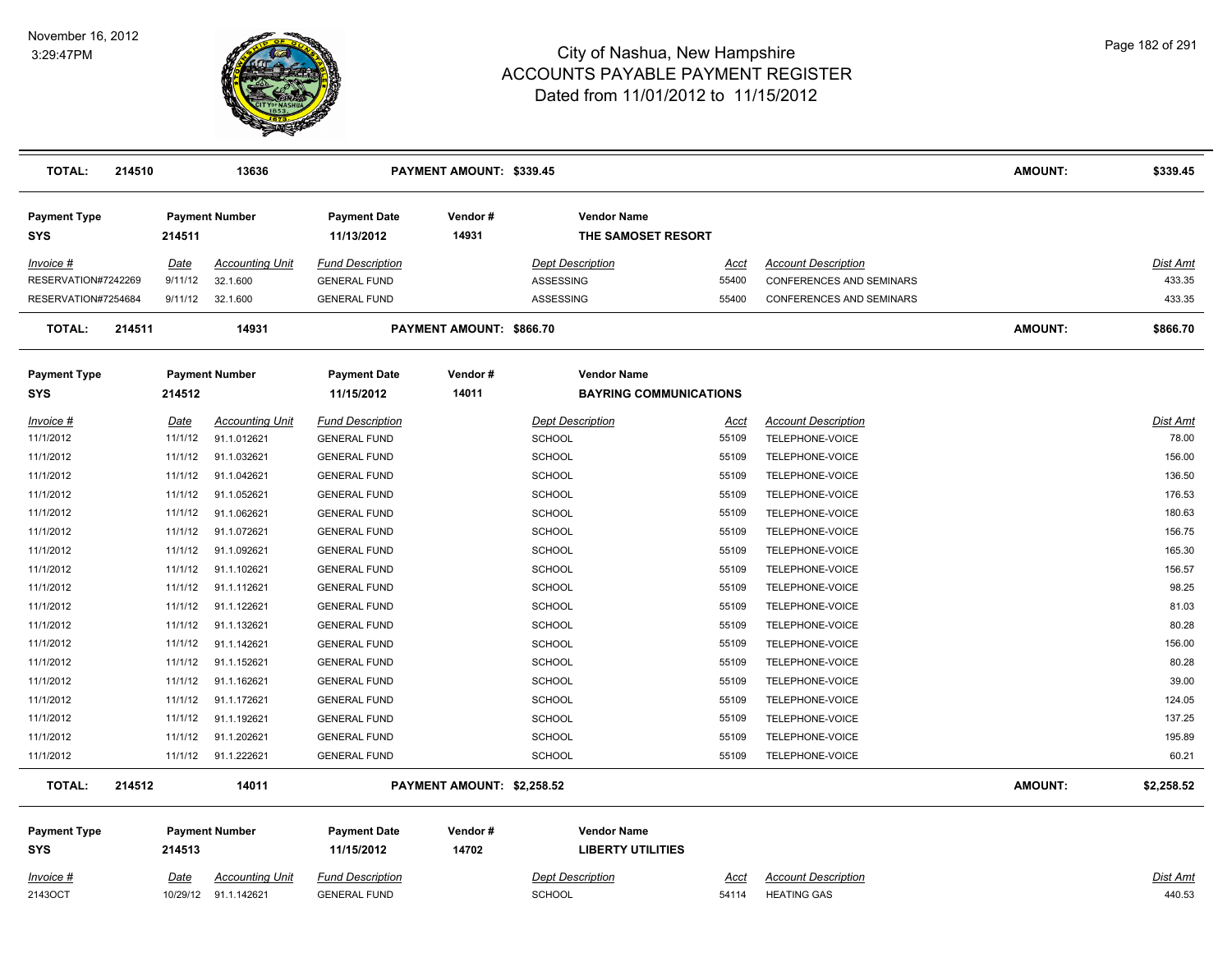

| <u>Invoice #</u>           | Date     | <b>Accounting Unit</b> | <b>Fund Description</b>           |                            | <b>Dept Description</b> |                                                       | <u>Acct</u> | <b>Account Description</b> |         | <b>Dist Amt</b> |
|----------------------------|----------|------------------------|-----------------------------------|----------------------------|-------------------------|-------------------------------------------------------|-------------|----------------------------|---------|-----------------|
| Payment Type<br><b>SYS</b> | 214516   | <b>Payment Number</b>  | <b>Payment Date</b><br>11/15/2012 | Vendor#<br>14216           |                         | <b>Vendor Name</b><br><b>FAIRPOINT COMMUNICATIONS</b> |             |                            |         |                 |
| TOTAL:<br>214515           |          | 10969                  |                                   | PAYMENT AMOUNT: \$2,338.91 |                         |                                                       |             |                            | AMOUNT: | \$2,338.91      |
| NOV-12-3993417             | 11/7/12  | 91.1.012621            | <b>GENERAL FUND</b>               |                            | <b>SCHOOL</b>           |                                                       | 55109       | TELEPHONE-VOICE            |         | 5,614.26        |
| 10/10/2012 INTERNAL CR     | 10/19/12 | 91.1.012621            | <b>GENERAL FUND</b>               |                            | <b>SCHOOL</b>           |                                                       | 55109       | TELEPHONE-VOICE            |         | $-3,275.35$     |
| Invoice #                  | Date     | <b>Accounting Unit</b> | <b>Fund Description</b>           |                            | <b>Dept Description</b> |                                                       | Acct        | <b>Account Description</b> |         | <b>Dist Amt</b> |
| <b>SYS</b>                 | 214515   |                        | 11/15/2012                        | 10969                      |                         | <b>EARTHLINK BUSINESS</b>                             |             |                            |         |                 |
| Payment Type               |          | <b>Payment Number</b>  | <b>Payment Date</b>               | Vendor#                    |                         | <b>Vendor Name</b>                                    |             |                            |         |                 |
| <b>TOTAL:</b><br>214514    |          | 13291                  |                                   | PAYMENT AMOUNT: \$3,949.24 |                         |                                                       |             |                            | AMOUNT: | \$3,949.24      |
| CHUCKDRUDOCT2              | 11/1/12  | 91.1.042621            | <b>GENERAL FUND</b>               |                            | <b>SCHOOL</b>           |                                                       | 54141       | <b>WATER &amp; SEWER</b>   |         | 138.06          |
| CHARLOTTEOCT2              | 11/1/12  | 91.1.132621            | <b>GENERAL FUND</b>               |                            | <b>SCHOOL</b>           |                                                       | 54141       | <b>WATER &amp; SEWER</b>   |         | 93.77           |
| BROADOCT2                  | 11/1/12  | 91.1.122621            | <b>GENERAL FUND</b>               |                            | <b>SCHOOL</b>           |                                                       | 54141       | WATER & SEWER              |         | 93.77           |
| AMHERSTOCT2                | 11/1/12  | 91.1.092621            | <b>GENERAL FUND</b>               |                            | <b>SCHOOL</b>           |                                                       | 54141       | <b>WATER &amp; SEWER</b>   |         | 93.77           |
| 70093752OCT2               | 11/1/12  | 91.1.042621            | <b>GENERAL FUND</b>               |                            | <b>SCHOOL</b>           |                                                       | 54141       | <b>WATER &amp; SEWER</b>   |         | 1,246.13        |
| 70090390OCT2               | 11/1/12  | 91.1.182621            | <b>GENERAL FUND</b>               |                            | <b>SCHOOL</b>           |                                                       | 54141       | <b>WATER &amp; SEWER</b>   |         | 547.90          |
| 60425392OCT2               | 11/1/12  | 91.1.012621            | <b>GENERAL FUND</b>               |                            | <b>SCHOOL</b>           |                                                       | 54141       | WATER & SEWER              |         | 348.47          |
| 60411316OCT2               | 11/1/12  | 91.1.092621            | <b>GENERAL FUND</b>               |                            | <b>SCHOOL</b>           |                                                       | 54141       | <b>WATER &amp; SEWER</b>   |         | 414.47          |
| 60143138OCT2               | 11/1/12  | 91.1.112621            | <b>GENERAL FUND</b>               |                            | <b>SCHOOL</b>           |                                                       | 54141       | <b>WATER &amp; SEWER</b>   |         | 381.47          |
| 49604133OCT2               | 11/1/12  | 91.1.042621            | <b>GENERAL FUND</b>               |                            | <b>SCHOOL</b>           |                                                       | 54141       | WATER & SEWER              |         | 66.96           |
| 31829098OCT2               | 11/1/12  | 91.1.132621            | <b>GENERAL FUND</b>               |                            | <b>SCHOOL</b>           |                                                       | 54141       | <b>WATER &amp; SEWER</b>   |         | 524.47          |
| Invoice #                  | Date     | <b>Accounting Unit</b> | <b>Fund Description</b>           |                            | <b>Dept Description</b> |                                                       | Acct        | <b>Account Description</b> |         | <b>Dist Amt</b> |
| <b>SYS</b>                 | 214514   |                        | 11/15/2012                        | 13291                      |                         | PENNICHUCK WATER WORKS INC                            |             |                            |         |                 |
| <b>Payment Type</b>        |          | <b>Payment Number</b>  | <b>Payment Date</b>               | Vendor#                    |                         | <b>Vendor Name</b>                                    |             |                            |         |                 |
| <b>TOTAL:</b><br>214513    |          | 14702                  |                                   | PAYMENT AMOUNT: \$1,606.69 |                         |                                                       |             |                            | AMOUNT: | \$1,606.69      |
| N9000020OCT                |          | 10/31/12 91.1.172621   | <b>GENERAL FUND</b>               |                            | <b>SCHOOL</b>           |                                                       | 54114       | <b>HEATING GAS</b>         |         | 284.70          |
| 6326482OCT                 | 10/31/12 | 91.1.222621            | <b>GENERAL FUND</b>               |                            | SCHOOL                  |                                                       | 54114       | <b>HEATING GAS</b>         |         | 73.72           |
| 612874OCT                  | 10/30/12 | 91.1.052621            | <b>GENERAL FUND</b>               |                            | <b>SCHOOL</b>           |                                                       | 54114       | <b>HEATING GAS</b>         |         | 45.18           |
| 612656OCT                  | 10/30/12 | 91.1.052621            | <b>GENERAL FUND</b>               |                            | <b>SCHOOL</b>           |                                                       | 54114       | <b>HEATING GAS</b>         |         | 44.83           |
| 612652OCT                  | 10/30/12 | 91.1.052621            | <b>GENERAL FUND</b>               |                            | <b>SCHOOL</b>           |                                                       | 54114       | <b>HEATING GAS</b>         |         | 47.03           |
| 612651OCT                  | 10/30/12 | 91.1.052621            | <b>GENERAL FUND</b>               |                            | <b>SCHOOL</b>           |                                                       | 54114       | <b>HEATING GAS</b>         |         | 50.46           |
| 5550096OCT                 | 10/30/12 | 91.1.052621            | <b>GENERAL FUND</b>               |                            | <b>SCHOOL</b>           |                                                       | 54114       | <b>HEATING GAS</b>         |         | 215.74          |
| 402899OCT                  | 11/1/12  | 91.1.072621            | <b>GENERAL FUND</b>               |                            | <b>SCHOOL</b>           |                                                       | 54114       | <b>HEATING GAS</b>         |         | 404.50          |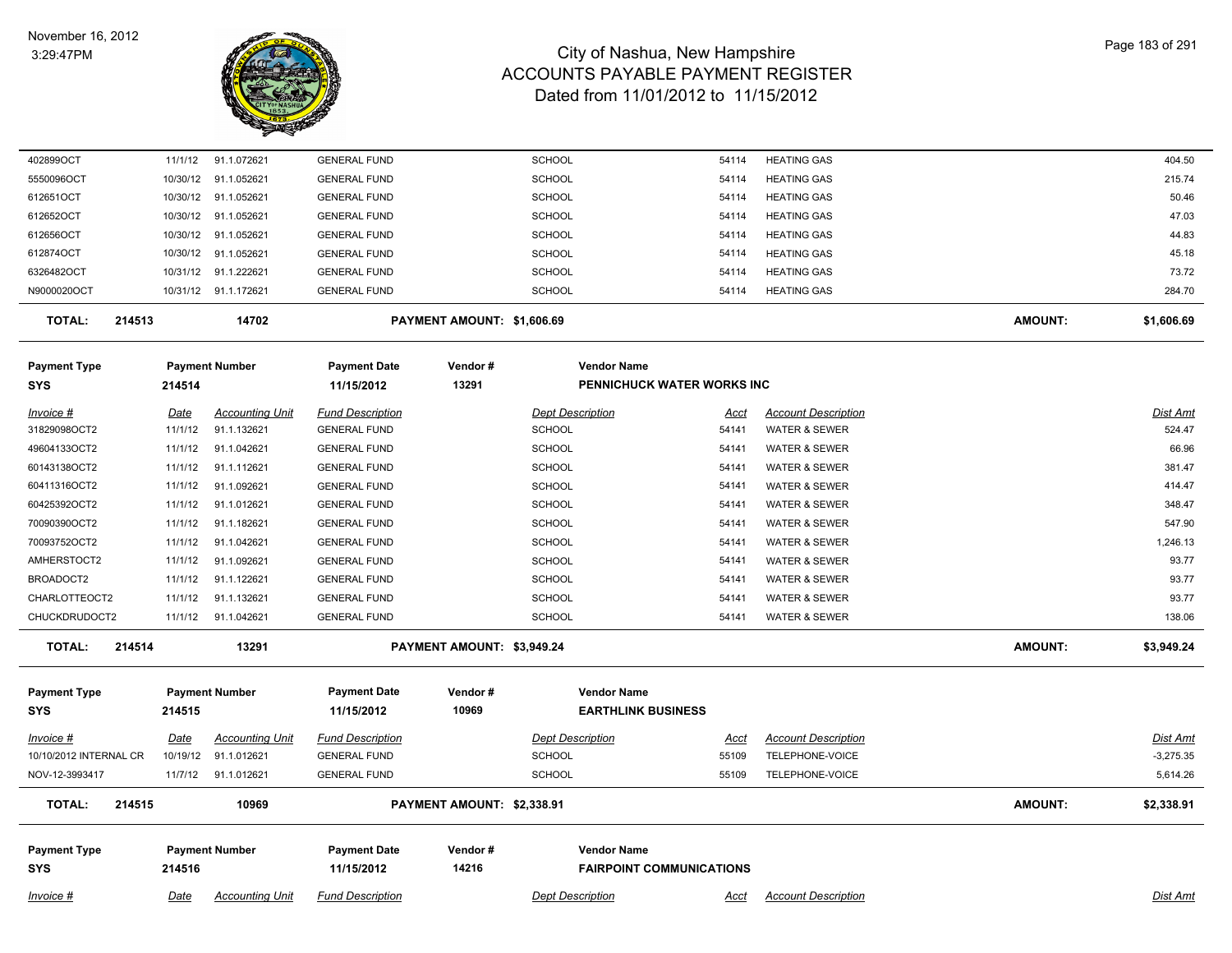

| NOV-12-6038799199866     |        |                 | 11/3/12 91.1.222621                   | <b>GENERAL FUND</b>                            |                            | SCHOOL                                   | 55109                | TELEPHONE-VOICE                                  |                        | 53.94                     |
|--------------------------|--------|-----------------|---------------------------------------|------------------------------------------------|----------------------------|------------------------------------------|----------------------|--------------------------------------------------|------------------------|---------------------------|
| OCT-12-6035789215116     |        |                 | 10/30/12 91.1.142621                  | <b>GENERAL FUND</b>                            |                            | SCHOOL                                   | 55109                | TELEPHONE-VOICE                                  |                        | 30.20                     |
| <b>TOTAL:</b>            | 214516 |                 | 14216                                 |                                                | PAYMENT AMOUNT: \$84.14    |                                          |                      |                                                  | <b>AMOUNT:</b>         | \$84.14                   |
| <b>Payment Type</b>      |        |                 | <b>Payment Number</b>                 | <b>Payment Date</b>                            | Vendor#                    | <b>Vendor Name</b>                       |                      |                                                  |                        |                           |
| <b>SYS</b>               |        | 214517          |                                       | 11/15/2012                                     | 12707                      | <b>FEDEX</b>                             |                      |                                                  |                        |                           |
| Invoice #<br>2-071-37005 |        | Date<br>11/5/12 | <b>Accounting Unit</b><br>91.1.012320 | <b>Fund Description</b><br><b>GENERAL FUND</b> |                            | <b>Dept Description</b><br><b>SCHOOL</b> | <u>Acct</u><br>55607 | <b>Account Description</b><br>POSTAGE & DELIVERY |                        | <u>Dist Amt</u><br>266.01 |
| <b>TOTAL:</b>            | 214517 |                 | 12707                                 |                                                | PAYMENT AMOUNT: \$266.01   |                                          |                      |                                                  | <b>AMOUNT:</b>         | \$266.01                  |
| <b>Payment Type</b>      |        |                 | <b>Payment Number</b>                 | <b>Payment Date</b>                            | Vendor#                    | <b>Vendor Name</b>                       |                      |                                                  |                        |                           |
| <b>SYS</b>               |        | 214518          |                                       | 11/15/2012                                     | 15374                      | <b>RCN</b>                               |                      |                                                  |                        |                           |
| Invoice #                |        | Date            | <b>Accounting Unit</b>                | <b>Fund Description</b>                        |                            | <b>Dept Description</b>                  | <u>Acct</u>          | <b>Account Description</b>                       |                        | <u>Dist Amt</u>           |
| 2001-0057422-01-2012     |        |                 | 10/17/12 91.1.062220                  | <b>GENERAL FUND</b>                            |                            | <b>SCHOOL</b>                            | 61821                | <b>PERIODICALS</b>                               |                        | 316.40                    |
| <b>TOTAL:</b>            | 214518 |                 | 15374                                 |                                                | PAYMENT AMOUNT: \$316.40   |                                          |                      |                                                  | <b>AMOUNT:</b>         | \$316.40                  |
|                          |        |                 |                                       |                                                |                            |                                          |                      |                                                  |                        |                           |
| <b>Payment Type</b>      |        |                 | <b>Payment Number</b>                 | <b>Payment Date</b>                            | Vendor#                    | <b>Vendor Name</b>                       |                      |                                                  |                        |                           |
| <b>SYS</b>               |        | 214519          |                                       | 11/15/2012                                     | 11887                      | <b>SHATTUCK MALONE OIL CO</b>            |                      |                                                  |                        |                           |
| Invoice #                |        | <b>Date</b>     | <b>Accounting Unit</b>                | <b>Fund Description</b>                        |                            | <b>Dept Description</b>                  | <u>Acct</u>          | <b>Account Description</b>                       |                        | <u>Dist Amt</u>           |
| 597412                   |        |                 | 10/30/12 91.1.032621                  | <b>GENERAL FUND</b>                            |                            | SCHOOL                                   | 54114                | <b>HEATING GAS</b>                               |                        | 1,384.28                  |
| <b>TOTAL:</b>            | 214519 |                 | 11887                                 |                                                | PAYMENT AMOUNT: \$1,384.28 |                                          |                      |                                                  | AMOUNT:                | \$1,384.28                |
| <b>Payment Type</b>      |        |                 | <b>Payment Number</b>                 | <b>Payment Date</b>                            | Vendor#                    | <b>Vendor Name</b>                       |                      |                                                  |                        |                           |
| <b>SYS</b>               |        | 214520          |                                       | 11/15/2012                                     | 13627                      | <b>SPRINT NEXTEL</b>                     |                      |                                                  |                        |                           |
| Invoice #                |        | <b>Date</b>     | <b>Accounting Unit</b>                | <b>Fund Description</b>                        |                            | <b>Dept Description</b>                  | Acct                 | <b>Account Description</b>                       |                        | Dist Amt                  |
| 483100423-108            |        | 11/5/12         | 91.1.012621                           | <b>GENERAL FUND</b>                            |                            | <b>SCHOOL</b>                            | 55109                | TELEPHONE-VOICE                                  |                        | 602.06                    |
| <b>TOTAL:</b>            | 214520 |                 | 13627                                 |                                                | PAYMENT AMOUNT: \$602.06   |                                          |                      |                                                  | <b>AMOUNT:</b>         | \$602.06                  |
| <b>Payment Type</b>      |        |                 | <b>Payment Number</b>                 | <b>Payment Date</b>                            | Vendor#                    | <b>Vendor Name</b>                       |                      |                                                  | Payee Name             |                           |
| <b>SYS</b>               |        | 214521          |                                       | 11/15/2012                                     | 13861                      | <b>WATER CHEMICALS INC</b>               |                      |                                                  | <b>METRO GROUP INC</b> |                           |
| Invoice #                |        | Date            | <b>Accounting Unit</b>                | <b>Fund Description</b>                        |                            | <b>Dept Description</b>                  | Acct                 | <b>Account Description</b>                       |                        | Dist Amt                  |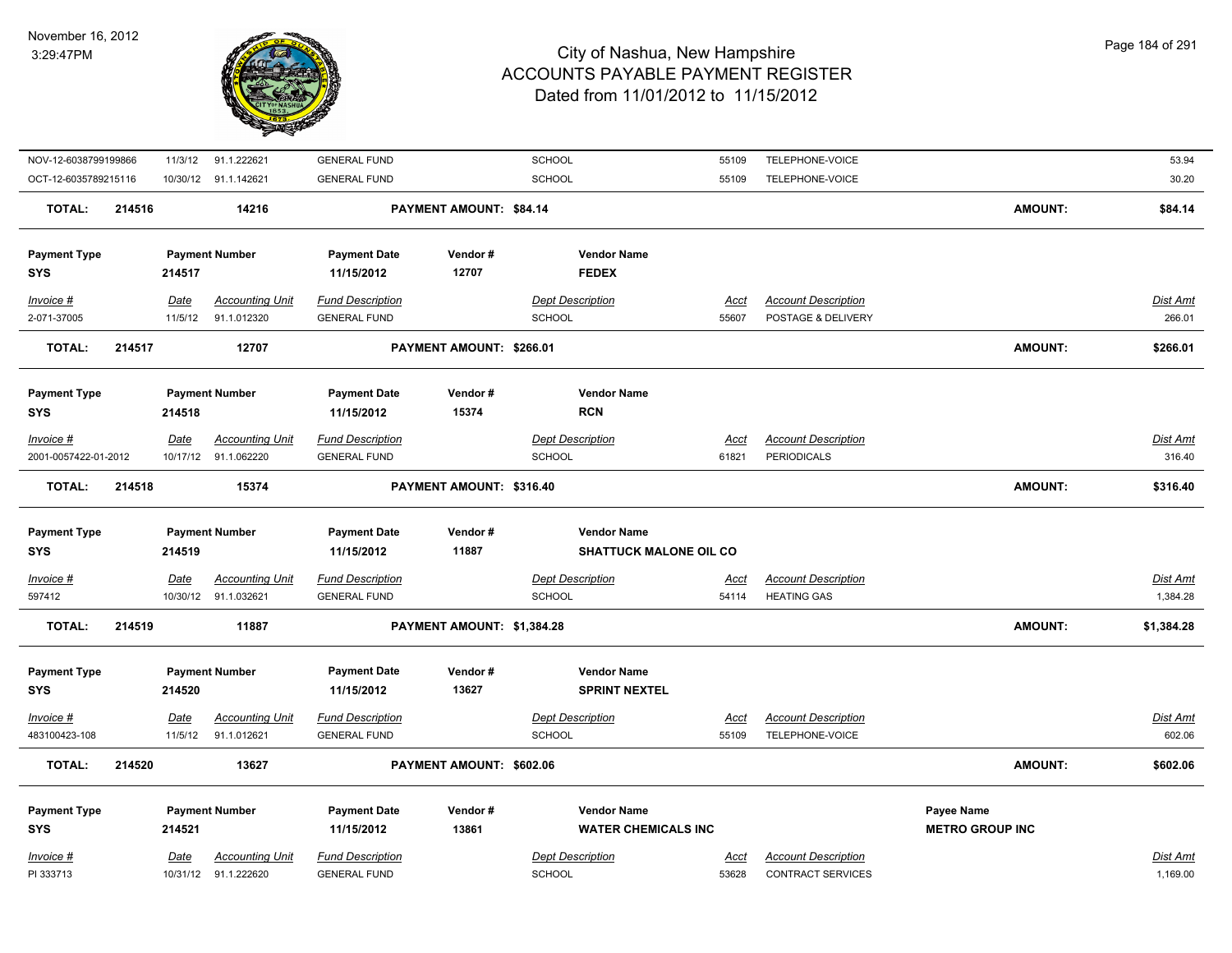

| <b>TOTAL:</b>                     | 214521 |                  | 13861                                    |                                                      | PAYMENT AMOUNT: \$1,169.00 |                                          |                                             |               |                                                           | <b>AMOUNT:</b>                     | \$1,169.00                |
|-----------------------------------|--------|------------------|------------------------------------------|------------------------------------------------------|----------------------------|------------------------------------------|---------------------------------------------|---------------|-----------------------------------------------------------|------------------------------------|---------------------------|
| <b>Payment Type</b><br>SYS        |        | 214522           | <b>Payment Number</b>                    | <b>Payment Date</b><br>11/15/2012                    | Vendor#<br>13946           |                                          | <b>Vendor Name</b><br><b>AC MOORE INC</b>   |               |                                                           |                                    |                           |
| Invoice #<br>4701                 |        | Date<br>11/4/12  | <b>Accounting Unit</b><br>91.3800.991490 | <b>Fund Description</b><br><b>SCHOOL GRANTS FUND</b> |                            | <b>Dept Description</b><br><b>SCHOOL</b> |                                             | Acct<br>61299 | <b>Account Description</b><br>MISCELLANEOUS SUPPLIES      | <b>Activity</b><br>91.03463.991490 | Dist Amt<br>11.47         |
| 4795                              |        | 11/5/12          | 91.2222.991490                           | AFTER SCHOOL PROGRAM                                 |                            | <b>SCHOOL</b>                            |                                             | 61299         | MISCELLANEOUS SUPPLIES                                    |                                    | 9.78                      |
| 73                                |        | 10/25/12         | 91.2222.991490                           | AFTER SCHOOL PROGRAM                                 |                            | SCHOOL                                   |                                             | 61299         | MISCELLANEOUS SUPPLIES                                    |                                    | 43.12                     |
| <b>TOTAL:</b>                     | 214522 |                  | 13946                                    |                                                      | PAYMENT AMOUNT: \$64.37    |                                          |                                             |               |                                                           | <b>AMOUNT:</b>                     | \$64.37                   |
| <b>Payment Type</b>               |        |                  | <b>Payment Number</b>                    | <b>Payment Date</b>                                  | Vendor#                    |                                          | <b>Vendor Name</b>                          |               |                                                           |                                    |                           |
| <b>SYS</b>                        |        | 214523           |                                          | 11/15/2012                                           | 15069                      |                                          | <b>AFTERSHOCK CLOTHING COMPANY</b>          |               |                                                           |                                    |                           |
| Invoice #<br>1007                 |        | Date<br>10/19/12 | <b>Accounting Unit</b><br>91.2227.041320 | <b>Fund Description</b><br>NORTH STUDENT SHOP        |                            | <b>Dept Description</b><br>SCHOOL        |                                             | Acct<br>61135 | <b>Account Description</b><br><b>EDUCATIONAL SUPPLIES</b> |                                    | <b>Dist Amt</b><br>342.00 |
| TOTAL:                            | 214523 |                  | 15069                                    |                                                      | PAYMENT AMOUNT: \$342.00   |                                          |                                             |               |                                                           | <b>AMOUNT:</b>                     | \$342.00                  |
| <b>Payment Type</b>               |        |                  | <b>Payment Number</b>                    | <b>Payment Date</b>                                  | Vendor#                    |                                          | <b>Vendor Name</b>                          |               |                                                           |                                    |                           |
| SYS                               |        | 214524           |                                          | 11/15/2012                                           | 12309                      |                                          | <b>ALTERNATIVE COMMUNICATIONS SVC</b>       |               |                                                           |                                    |                           |
| Invoice #                         |        | Date             | <b>Accounting Unit</b>                   | <b>Fund Description</b>                              |                            | <b>Dept Description</b>                  |                                             | <u>Acct</u>   | <b>Account Description</b>                                |                                    | <b>Dist Amt</b>           |
| 42756                             |        | 10/31/12         | 91.1.222620                              | <b>GENERAL FUND</b>                                  |                            | <b>SCHOOL</b>                            |                                             | 54280         | <b>BUILDING/GROUNDS MAINTENANCE</b>                       |                                    | 100.00                    |
| <b>TOTAL:</b>                     | 214524 |                  | 12309                                    |                                                      | PAYMENT AMOUNT: \$100.00   |                                          |                                             |               |                                                           | <b>AMOUNT:</b>                     | \$100.00                  |
| <b>Payment Type</b><br><b>SYS</b> |        | 214525           | <b>Payment Number</b>                    | <b>Payment Date</b><br>11/15/2012                    | Vendor#<br>13966           |                                          | <b>Vendor Name</b><br><b>ARELINDA ALVES</b> |               |                                                           |                                    |                           |
| Invoice #                         |        | Date             | <b>Accounting Unit</b>                   | <b>Fund Description</b>                              |                            | <b>Dept Description</b>                  |                                             | Acct          | <b>Account Description</b>                                |                                    | Dist Amt                  |
| PV-102612                         |        | 10/26/12         | 91.1.022140                              | <b>GENERAL FUND</b>                                  |                            | <b>SCHOOL</b>                            |                                             | 55400         | <b>CONFERENCES AND SEMINARS</b>                           |                                    | 247.00                    |
| <b>TOTAL:</b>                     | 214525 |                  | 13966                                    |                                                      | PAYMENT AMOUNT: \$247.00   |                                          |                                             |               |                                                           | <b>AMOUNT:</b>                     | \$247.00                  |
| <b>Payment Type</b>               |        |                  | <b>Payment Number</b>                    | <b>Payment Date</b>                                  | Vendor#                    |                                          | <b>Vendor Name</b>                          |               |                                                           |                                    |                           |
| <b>SYS</b>                        |        | 214526           |                                          | 11/15/2012                                           | 15458                      |                                          | <b>SUSAN AMARAL</b>                         |               |                                                           |                                    |                           |
| Invoice #                         |        | Date             | <b>Accounting Unit</b>                   | <b>Fund Description</b>                              |                            | <b>Dept Description</b>                  |                                             | Acct          | <b>Account Description</b>                                | <b>Activity</b>                    | Dist Amt                  |
| <b>NOV-12</b>                     |        | 11/13/12         | 91.3800.231249                           | <b>SCHOOL GRANTS FUND</b>                            |                            | <b>SCHOOL</b>                            |                                             | 61135         | <b>EDUCATIONAL SUPPLIES</b>                               | 91.03763.231249                    | 39.80                     |
| <b>NOV-12</b>                     |        |                  | 11/13/12  91.3800.231249                 | <b>SCHOOL GRANTS FUND</b>                            |                            | SCHOOL                                   |                                             | 61875         | <b>BOOKS</b>                                              | 91.03763.231249                    | 8.72                      |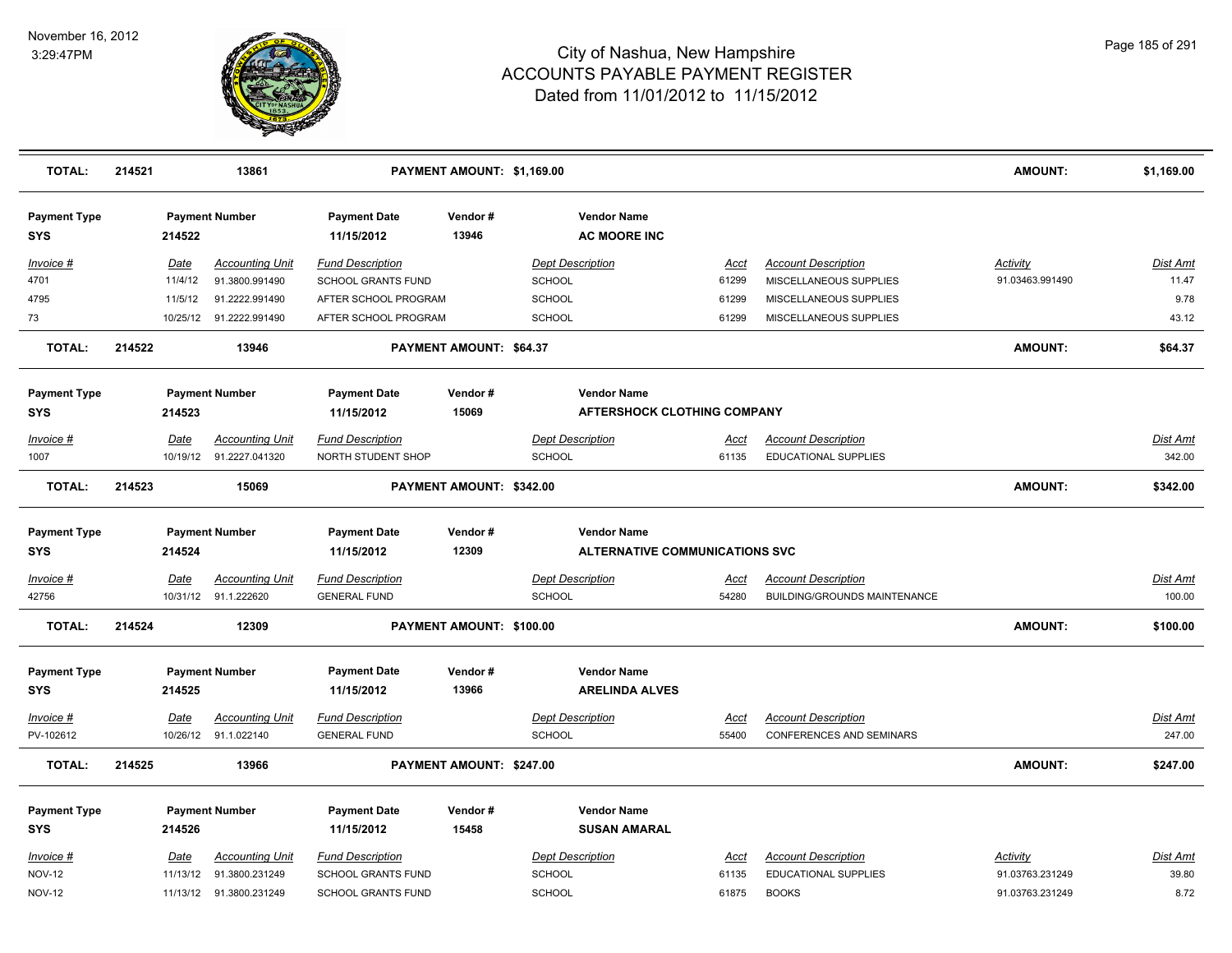

| <b>TOTAL:</b>                     | 214526      |          | 15458                  |                                   | <b>PAYMENT AMOUNT: \$48.52</b> |                         |                                                       |             |                                     | <b>AMOUNT:</b> | \$48.52         |
|-----------------------------------|-------------|----------|------------------------|-----------------------------------|--------------------------------|-------------------------|-------------------------------------------------------|-------------|-------------------------------------|----------------|-----------------|
| <b>Payment Type</b><br><b>SYS</b> | 214527      |          | <b>Payment Number</b>  | <b>Payment Date</b><br>11/15/2012 | Vendor#<br>12358               |                         | <b>Vendor Name</b><br><b>B &amp; S LOCKSMITHS INC</b> |             |                                     |                |                 |
| Invoice #                         | Date        |          | <b>Accounting Unit</b> | <b>Fund Description</b>           |                                | <b>Dept Description</b> |                                                       | Acct        | <b>Account Description</b>          |                | Dist Amt        |
| 24047                             |             | 10/25/12 | 91.1.222620            | <b>GENERAL FUND</b>               |                                | <b>SCHOOL</b>           |                                                       | 54280       | <b>BUILDING/GROUNDS MAINTENANCE</b> |                | 178.18          |
| 24062                             |             | 10/26/12 | 91.1.222620            | <b>GENERAL FUND</b>               |                                | <b>SCHOOL</b>           |                                                       | 54280       | <b>BUILDING/GROUNDS MAINTENANCE</b> |                | 29.93           |
| 24109                             | 11/1/12     |          | 91.1.222620            | <b>GENERAL FUND</b>               |                                | SCHOOL                  |                                                       | 54280       | <b>BUILDING/GROUNDS MAINTENANCE</b> |                | 68.18           |
| 24117                             |             | 11/2/12  | 91.1.222620            | <b>GENERAL FUND</b>               |                                | <b>SCHOOL</b>           |                                                       | 54280       | <b>BUILDING/GROUNDS MAINTENANCE</b> |                | 278.43          |
| <b>TOTAL:</b>                     | 214527      |          | 12358                  |                                   | PAYMENT AMOUNT: \$554.72       |                         |                                                       |             |                                     | <b>AMOUNT:</b> | \$554.72        |
| <b>Payment Type</b>               |             |          | <b>Payment Number</b>  | <b>Payment Date</b>               | Vendor#                        |                         | <b>Vendor Name</b>                                    |             |                                     |                |                 |
| <b>SYS</b>                        | 214528      |          |                        | 11/15/2012                        | 13997                          |                         | <b>MARCIA BAGLEY</b>                                  |             |                                     |                |                 |
| Invoice #                         | Date        |          | <b>Accounting Unit</b> | <b>Fund Description</b>           |                                | <b>Dept Description</b> |                                                       | Acct        | <b>Account Description</b>          |                | Dist Amt        |
| MILES-OCT                         |             |          | 11/13/12 91.1.012320   | <b>GENERAL FUND</b>               |                                | SCHOOL                  |                                                       | 55307       | MILEAGE REIMBURSEMENTS              |                | 178.47          |
| <b>TOTAL:</b>                     | 214528      |          | 13997                  |                                   | PAYMENT AMOUNT: \$178.47       |                         |                                                       |             |                                     | <b>AMOUNT:</b> | \$178.47        |
| <b>Payment Type</b>               |             |          | <b>Payment Number</b>  | <b>Payment Date</b>               | Vendor#                        |                         | <b>Vendor Name</b>                                    |             |                                     |                |                 |
| SYS                               | 214529      |          |                        | 11/15/2012                        | 15298                          |                         | <b>BARCLAY WOOD TOYS AND BLOCKS,</b>                  |             |                                     |                |                 |
| Invoice #                         | <u>Date</u> |          | <b>Accounting Unit</b> | <b>Fund Description</b>           |                                | <b>Dept Description</b> |                                                       | <u>Acct</u> | <b>Account Description</b>          |                | <b>Dist Amt</b> |
| 421424818                         |             | 10/29/12 | 91.1.031300            | <b>GENERAL FUND</b>               |                                | <b>SCHOOL</b>           |                                                       | 61135       | EDUCATIONAL SUPPLIES                |                | 106.34          |
| <b>TOTAL:</b>                     | 214529      |          | 15298                  |                                   | PAYMENT AMOUNT: \$106.34       |                         |                                                       |             |                                     | <b>AMOUNT:</b> | \$106.34        |
| <b>Payment Type</b>               |             |          | <b>Payment Number</b>  | <b>Payment Date</b>               | Vendor#                        |                         | <b>Vendor Name</b>                                    |             |                                     |                |                 |
| <b>SYS</b>                        | 214530      |          |                        | 11/15/2012                        | 12369                          |                         | <b>BARNES &amp; NOBLE INC</b>                         |             |                                     |                |                 |
| Invoice #                         | Date        |          | <b>Accounting Unit</b> | <b>Fund Description</b>           |                                | <b>Dept Description</b> |                                                       | <u>Acct</u> | <b>Account Description</b>          |                | <b>Dist Amt</b> |
| 2417949                           |             | 10/3/12  | 91.1.042220            | <b>GENERAL FUND</b>               |                                | SCHOOL                  |                                                       | 61814       | <b>MEDIA</b>                        |                | 59.99           |
| <b>TOTAL:</b>                     | 214530      |          | 12369                  |                                   | PAYMENT AMOUNT: \$59.99        |                         |                                                       |             |                                     | <b>AMOUNT:</b> | \$59.99         |
|                                   |             |          |                        |                                   |                                |                         |                                                       |             |                                     |                |                 |
| <b>Payment Type</b><br><b>SYS</b> | 214531      |          | <b>Payment Number</b>  | <b>Payment Date</b><br>11/15/2012 | Vendor#<br>12391               |                         | <b>Vendor Name</b><br><b>BELLETETES INC</b>           |             |                                     |                |                 |
|                                   |             |          |                        |                                   |                                |                         |                                                       |             |                                     |                |                 |
| Invoice #                         | Date        |          | <b>Accounting Unit</b> | <b>Fund Description</b>           |                                | <b>Dept Description</b> |                                                       | Acct        | <b>Account Description</b>          |                | <b>Dist Amt</b> |
| 4604760                           |             | 10/26/12 | 91.1.222620            | <b>GENERAL FUND</b>               |                                | <b>SCHOOL</b>           |                                                       | 61299       | MISCELLANEOUS SUPPLIES              |                | 39.98           |
| 4605437                           |             |          | 10/29/12 91.1.222620   | <b>GENERAL FUND</b>               |                                | <b>SCHOOL</b>           |                                                       | 61299       | MISCELLANEOUS SUPPLIES              |                | 10.79           |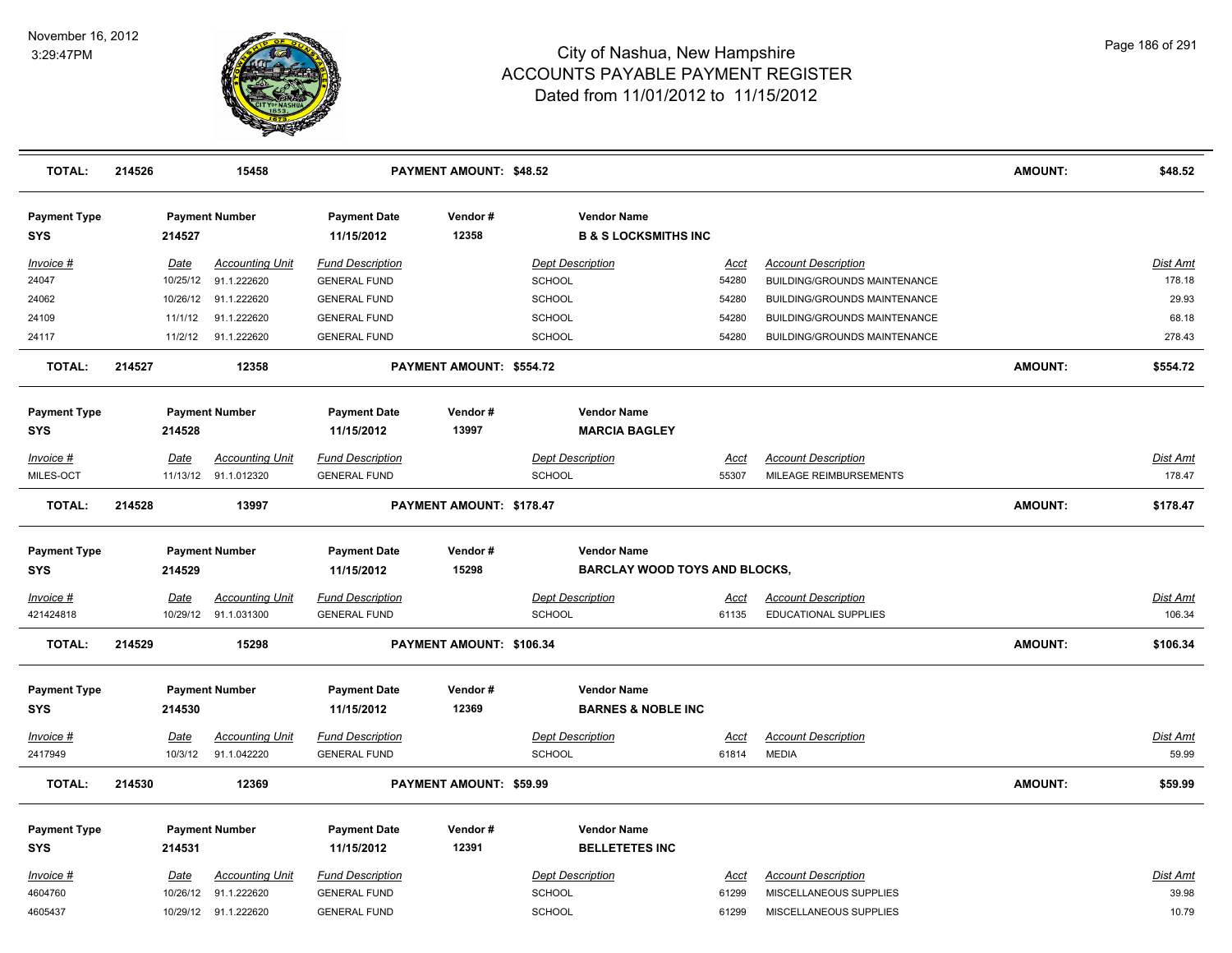

| 4605511                    |        |             | 10/29/12 91.1.222620    | <b>GENERAL FUND</b>               |                            | <b>SCHOOL</b>                                         | 61299       | MISCELLANEOUS SUPPLIES                   |                | 42.40           |
|----------------------------|--------|-------------|-------------------------|-----------------------------------|----------------------------|-------------------------------------------------------|-------------|------------------------------------------|----------------|-----------------|
| 4605747                    |        | 10/30/12    | 91.1.222620             | <b>GENERAL FUND</b>               |                            | SCHOOL                                                | 61299       | MISCELLANEOUS SUPPLIES                   |                | 15.47           |
| 4605832                    |        |             | 10/31/12 91.1.222620    | <b>GENERAL FUND</b>               |                            | SCHOOL                                                | 61299       | MISCELLANEOUS SUPPLIES                   |                | 7.19            |
| 4605996                    |        | 11/1/12     | 91.1.222620             | <b>GENERAL FUND</b>               |                            | SCHOOL                                                | 61299       | MISCELLANEOUS SUPPLIES                   |                | 21.75           |
| 4606259                    |        | 11/2/12     | 91.1.222620             | <b>GENERAL FUND</b>               |                            | <b>SCHOOL</b>                                         | 61299       | MISCELLANEOUS SUPPLIES                   |                | 20.59           |
| <b>TOTAL:</b>              | 214531 |             | 12391                   |                                   | PAYMENT AMOUNT: \$158.17   |                                                       |             |                                          | AMOUNT:        | \$158.17        |
| <b>Payment Type</b>        |        |             | <b>Payment Number</b>   | <b>Payment Date</b>               | Vendor#                    | <b>Vendor Name</b>                                    |             |                                          |                |                 |
| SYS                        |        | 214532      |                         | 11/15/2012                        | 12402                      | <b>BEST FORD</b>                                      |             |                                          |                |                 |
| Invoice #                  |        | Date        | <b>Accounting Unit</b>  | <b>Fund Description</b>           |                            | <b>Dept Description</b>                               | Acct        | <b>Account Description</b>               |                | <b>Dist Amt</b> |
| 6035173                    |        |             | 10/26/12 91.1.222620    | <b>GENERAL FUND</b>               |                            | <b>SCHOOL</b>                                         | 54600       | <b>VEHICLE REPAIRS &amp; MAINTENANCE</b> |                | 202.32          |
| <b>TOTAL:</b>              | 214532 |             | 12402                   |                                   | PAYMENT AMOUNT: \$202.32   |                                                       |             |                                          | AMOUNT:        | \$202.32        |
| <b>Payment Type</b>        |        |             | <b>Payment Number</b>   | <b>Payment Date</b>               | Vendor#                    | <b>Vendor Name</b>                                    |             |                                          |                |                 |
| <b>SYS</b>                 |        | 214533      |                         | 11/15/2012                        | 14025                      | <b>BIG BROTHERS BIG SISTERS</b>                       |             |                                          |                |                 |
| Invoice #                  |        | <u>Date</u> | Accounting Unit         | <b>Fund Description</b>           |                            | <b>Dept Description</b>                               | Acct        | <b>Account Description</b>               |                | Dist Amt        |
| 499                        |        | 6/29/12     | 91.2222.991490          | AFTER SCHOOL PROGRAM              |                            | <b>SCHOOL</b>                                         | 53614       | PUPIL SUPPORT SERVICES                   |                | 4,000.00        |
|                            |        |             |                         |                                   |                            |                                                       |             |                                          |                |                 |
| <b>TOTAL:</b>              | 214533 |             | 14025                   |                                   | PAYMENT AMOUNT: \$4,000.00 |                                                       |             |                                          | <b>AMOUNT:</b> | \$4,000.00      |
|                            |        |             |                         |                                   |                            |                                                       |             |                                          |                |                 |
| <b>Payment Type</b><br>SYS |        | 214534      | <b>Payment Number</b>   | <b>Payment Date</b><br>11/15/2012 | Vendor#<br>12405           | <b>Vendor Name</b><br><b>BIMBO FOODS BAKERIES INC</b> |             |                                          |                |                 |
| Invoice #                  |        | <u>Date</u> | <u>Accounting Unit</u>  | <b>Fund Description</b>           |                            | <b>Dept Description</b>                               | <u>Acct</u> | <b>Account Description</b>               |                | <b>Dist Amt</b> |
| 03637815422                |        |             | 10/15/12 91.2100.053120 | <b>FOOD SERVICES</b>              |                            | SCHOOL                                                | 61214       | FOOD, FOOD SERVICE PROGRAM               |                | 95.30           |
| 03637815784                |        | 10/29/12    | 91.2100.143120          | <b>FOOD SERVICES</b>              |                            | <b>SCHOOL</b>                                         | 61214       | FOOD, FOOD SERVICE PROGRAM               |                | 46.00           |
| 03637815787                |        | 10/29/12    | 91.2100.203120          | <b>FOOD SERVICES</b>              |                            | SCHOOL                                                | 61214       | FOOD, FOOD SERVICE PROGRAM               |                | 95.95           |
| 03637815795                |        | 10/29/12    | 91.2100.053120          | <b>FOOD SERVICES</b>              |                            | <b>SCHOOL</b>                                         | 61214       | FOOD, FOOD SERVICE PROGRAM               |                | 18.00           |
| 03637815796                |        | 10/29/12    | 91.2100.063120          | <b>FOOD SERVICES</b>              |                            | SCHOOL                                                | 61214       | FOOD, FOOD SERVICE PROGRAM               |                | 74.77           |
| 03637815797                |        | 10/29/12    | 91.2100.153120          | <b>FOOD SERVICES</b>              |                            | SCHOOL                                                | 61214       | FOOD, FOOD SERVICE PROGRAM               |                | 188.56          |
| 03637815865                |        | 11/1/12     | 91.2100.203120          | <b>FOOD SERVICES</b>              |                            | <b>SCHOOL</b>                                         | 61214       | FOOD, FOOD SERVICE PROGRAM               |                | 19.63           |
| 03637815953                |        | 11/5/12     | 91.2100.143120          | <b>FOOD SERVICES</b>              |                            | <b>SCHOOL</b>                                         | 61214       | FOOD, FOOD SERVICE PROGRAM               |                | 61.95           |
| 03637815958                |        | 11/5/12     | 91.2100.203120          | <b>FOOD SERVICES</b>              |                            | <b>SCHOOL</b>                                         | 61214       | FOOD, FOOD SERVICE PROGRAM               |                | 48.00           |
| 03637815959                |        | 11/5/12     | 91.2100.053120          | <b>FOOD SERVICES</b>              |                            | <b>SCHOOL</b>                                         | 61214       | FOOD, FOOD SERVICE PROGRAM               |                | 6.00            |
| 03637815960                |        | 11/5/12     | 91.2100.153120          | <b>FOOD SERVICES</b>              |                            | <b>SCHOOL</b>                                         | 61214       | FOOD, FOOD SERVICE PROGRAM               |                | 91.70           |
| 03637816069                |        | 11/9/12     | 91.2100.053120          | <b>FOOD SERVICES</b>              |                            | SCHOOL                                                | 61214       | FOOD, FOOD SERVICE PROGRAM               |                | 85.50           |
| 03637816162                |        | 11/13/12    | 91.2100.053120          | <b>FOOD SERVICES</b>              |                            | SCHOOL                                                | 61214       | FOOD, FOOD SERVICE PROGRAM               |                | 139.75          |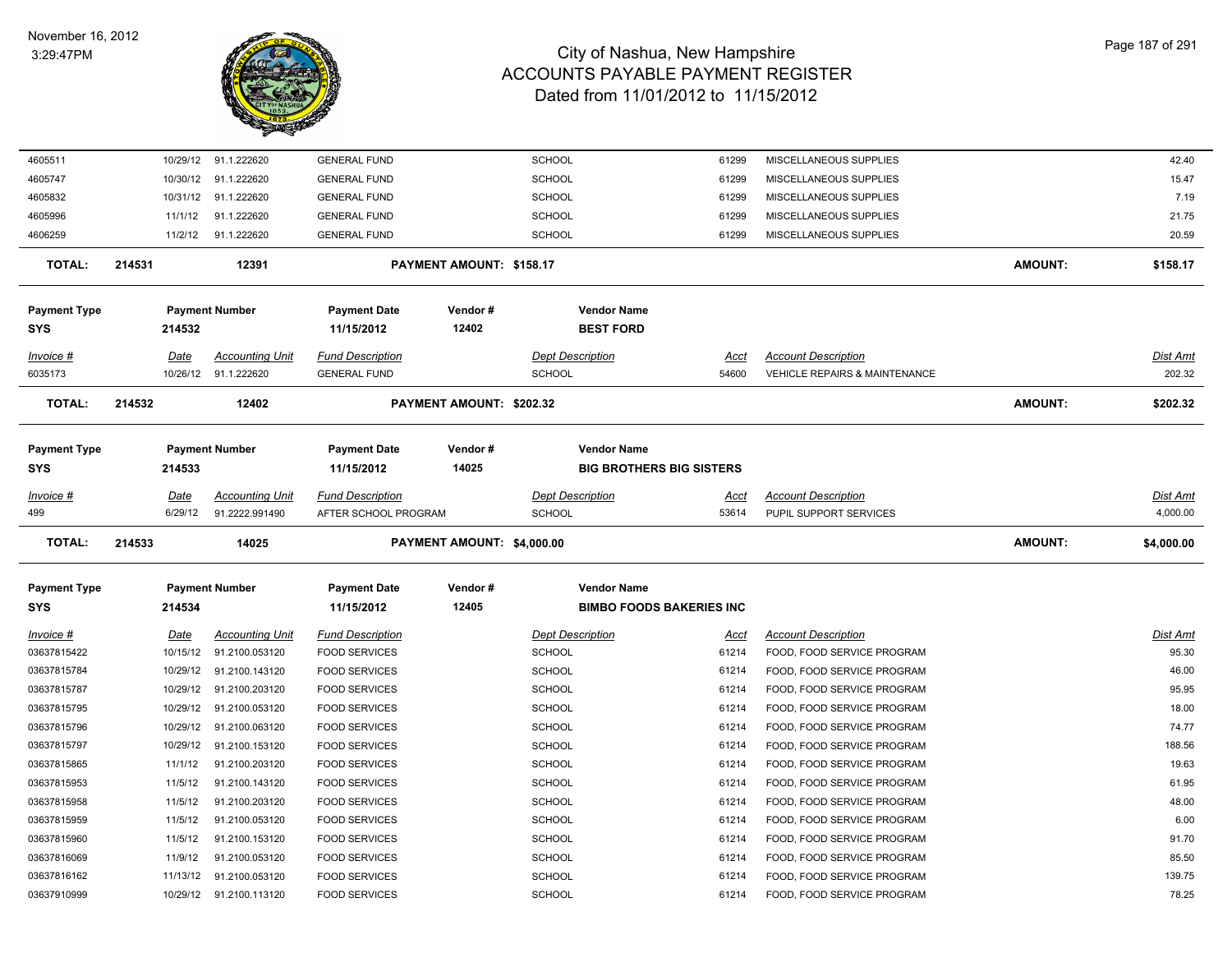

| Invoice #                         | Date               | <b>Accounting Unit</b>           | <b>Fund Description</b>                      |                            | <b>Dept Description</b>                                   | Acct           | <b>Account Description</b>                               | Activity                            | Dist Amt       |
|-----------------------------------|--------------------|----------------------------------|----------------------------------------------|----------------------------|-----------------------------------------------------------|----------------|----------------------------------------------------------|-------------------------------------|----------------|
| <b>Payment Type</b><br><b>SYS</b> | 214536             | <b>Payment Number</b>            | <b>Payment Date</b><br>11/15/2012            | Vendor#<br>10968           | <b>Vendor Name</b><br><b>BOOTHBY THERAPY SERVICES LLC</b> |                |                                                          |                                     |                |
| <b>TOTAL:</b>                     | 214535             | 11061                            |                                              | PAYMENT AMOUNT: \$101.87   |                                                           |                |                                                          | <b>AMOUNT:</b>                      | \$101.87       |
| 652-657                           |                    | 11/13/12 91.1.112410             | <b>GENERAL FUND</b>                          |                            | <b>SCHOOL</b>                                             | 61100          | OFFICE SUPPLIES                                          |                                     | 8.25           |
| 652-657                           |                    | 11/13/12 91.1.111160             | <b>GENERAL FUND</b>                          |                            | <b>SCHOOL</b>                                             | 61875          | <b>BOOKS</b>                                             |                                     | 32.81          |
| 652-657                           |                    | 11/13/12 91.1.111160             | <b>GENERAL FUND</b>                          |                            | <b>SCHOOL</b>                                             | 61135          | EDUCATIONAL SUPPLIES                                     |                                     | 48.05          |
| 652-657                           | 11/13/12           | 91.1.111160                      | <b>GENERAL FUND</b>                          |                            | <b>SCHOOL</b>                                             | 55607          | POSTAGE & DELIVERY                                       |                                     | 12.76          |
| Invoice #                         | Date               | <b>Accounting Unit</b>           | <b>Fund Description</b>                      |                            | <b>Dept Description</b>                                   | Acct           | <b>Account Description</b>                               |                                     | Dist Amt       |
| <b>SYS</b>                        | 214535             |                                  | 11/15/2012                                   | 11061                      | PETTY CASH SCHOOLS                                        |                |                                                          | <b>BIRCH HILL SCHOOL PETTY CASH</b> |                |
| <b>Payment Type</b>               |                    | <b>Payment Number</b>            | <b>Payment Date</b>                          | Vendor#                    | <b>Vendor Name</b>                                        |                |                                                          | Payee Name                          |                |
| <b>TOTAL:</b>                     | 214534             | 12405                            |                                              | PAYMENT AMOUNT: \$2,614.53 |                                                           |                |                                                          | <b>AMOUNT:</b>                      | \$2,614.53     |
| 03638222007                       |                    | 11/13/12 91.2100.073120          | <b>FOOD SERVICES</b>                         |                            | SCHOOL                                                    | 61214          | FOOD, FOOD SERVICE PROGRAM                               |                                     | 54.25          |
| 03638222006                       | 11/13/12           | 91.2100.033120                   | <b>FOOD SERVICES</b>                         |                            | <b>SCHOOL</b>                                             | 61214          | FOOD, FOOD SERVICE PROGRAM                               |                                     | 154.90         |
| 03638221684                       | 11/5/12            | 91.2100.073120                   | <b>FOOD SERVICES</b>                         |                            | <b>SCHOOL</b>                                             | 61214          | FOOD, FOOD SERVICE PROGRAM                               |                                     | 23.00          |
| 03638221494                       | 10/31/12           | 91.2100.033120                   | <b>FOOD SERVICES</b>                         |                            | <b>SCHOOL</b>                                             | 61214          | FOOD, FOOD SERVICE PROGRAM                               |                                     | 154.50         |
| 03637911315                       | 11/13/12           | 91.2100.043120                   | <b>FOOD SERVICES</b>                         |                            | <b>SCHOOL</b>                                             | 61214          | FOOD, FOOD SERVICE PROGRAM                               |                                     | 132.14         |
| 03637911215                       | 11/8/12            | 91.2100.043120                   | <b>FOOD SERVICES</b>                         |                            | <b>SCHOOL</b>                                             | 61214          | FOOD, FOOD SERVICE PROGRAM                               |                                     | 146.61         |
| 03637911140                       | 11/5/12            | 91.2100.173120                   | <b>FOOD SERVICES</b>                         |                            | <b>SCHOOL</b>                                             | 61214          | FOOD, FOOD SERVICE PROGRAM                               |                                     | 37.75          |
| 03637911139                       | 11/5/12            | 91.2100.163120                   | <b>FOOD SERVICES</b>                         |                            | <b>SCHOOL</b>                                             | 61214          | FOOD, FOOD SERVICE PROGRAM                               |                                     | 60.00          |
| 03637911138                       | 11/5/12            | 91.2100.183120                   | <b>FOOD SERVICES</b>                         |                            | <b>SCHOOL</b>                                             | 61214          | FOOD, FOOD SERVICE PROGRAM                               |                                     | 40.20          |
| 03637911134<br>03637911135        | 11/5/12<br>11/5/12 | 91.2100.113120<br>91.2100.123120 | <b>FOOD SERVICES</b><br><b>FOOD SERVICES</b> |                            | <b>SCHOOL</b><br><b>SCHOOL</b>                            | 61214<br>61214 | FOOD, FOOD SERVICE PROGRAM<br>FOOD, FOOD SERVICE PROGRAM |                                     | 68.50<br>48.60 |
| 03637911133                       | 11/5/12            | 91.2100.043120                   | <b>FOOD SERVICES</b>                         |                            | <b>SCHOOL</b>                                             | 61214          | FOOD, FOOD SERVICE PROGRAM                               |                                     | 32.51          |
| 03637911067                       | 11/1/12            | 91.2100.043120                   | <b>FOOD SERVICES</b>                         |                            | <b>SCHOOL</b>                                             | 61214          | FOOD, FOOD SERVICE PROGRAM                               |                                     | 133.16         |
| 03637911007                       | 10/29/12           | 91.2100.103120                   | <b>FOOD SERVICES</b>                         |                            | <b>SCHOOL</b>                                             | 61214          | FOOD, FOOD SERVICE PROGRAM                               |                                     | 54.45          |
| 03637911006                       | 10/29/12           | 91.2100.193120                   | <b>FOOD SERVICES</b>                         |                            | <b>SCHOOL</b>                                             | 61214          | FOOD, FOOD SERVICE PROGRAM                               |                                     | 49.10          |
| 03637911005                       | 10/29/12           | 91.2100.173120                   | <b>FOOD SERVICES</b>                         |                            | <b>SCHOOL</b>                                             | 61214          | FOOD, FOOD SERVICE PROGRAM                               |                                     | 59.25          |
| 03637911004                       | 10/29/12           | 91.2100.163120                   | <b>FOOD SERVICES</b>                         |                            | <b>SCHOOL</b>                                             | 61214          | FOOD, FOOD SERVICE PROGRAM                               |                                     | 87.80          |
| 03637911003                       |                    | 10/29/12 91.2100.183120          | <b>FOOD SERVICES</b>                         |                            | <b>SCHOOL</b>                                             | 61214          | FOOD, FOOD SERVICE PROGRAM                               |                                     | 57.55          |
| 03637911002                       |                    | 10/29/12 91.2100.093120          | <b>FOOD SERVICES</b>                         |                            | <b>SCHOOL</b>                                             | 61214          | FOOD, FOOD SERVICE PROGRAM                               |                                     | 65.25          |
| 03637911001                       |                    | 10/29/12 91.2100.133120          | <b>FOOD SERVICES</b>                         |                            | SCHOOL                                                    | 61214          | FOOD, FOOD SERVICE PROGRAM                               |                                     | 56.80          |
| 03637911000                       |                    | 10/29/12 91.2100.123120          | <b>FOOD SERVICES</b>                         |                            | <b>SCHOOL</b>                                             | 61214          | FOOD, FOOD SERVICE PROGRAM                               |                                     | 48.85          |

10/25 11/1/12 91.3800.022190 SCHOOL GRANTS FUND SCHOOL 53628 CONTRACT SERVICES 91.03953.022190 701.36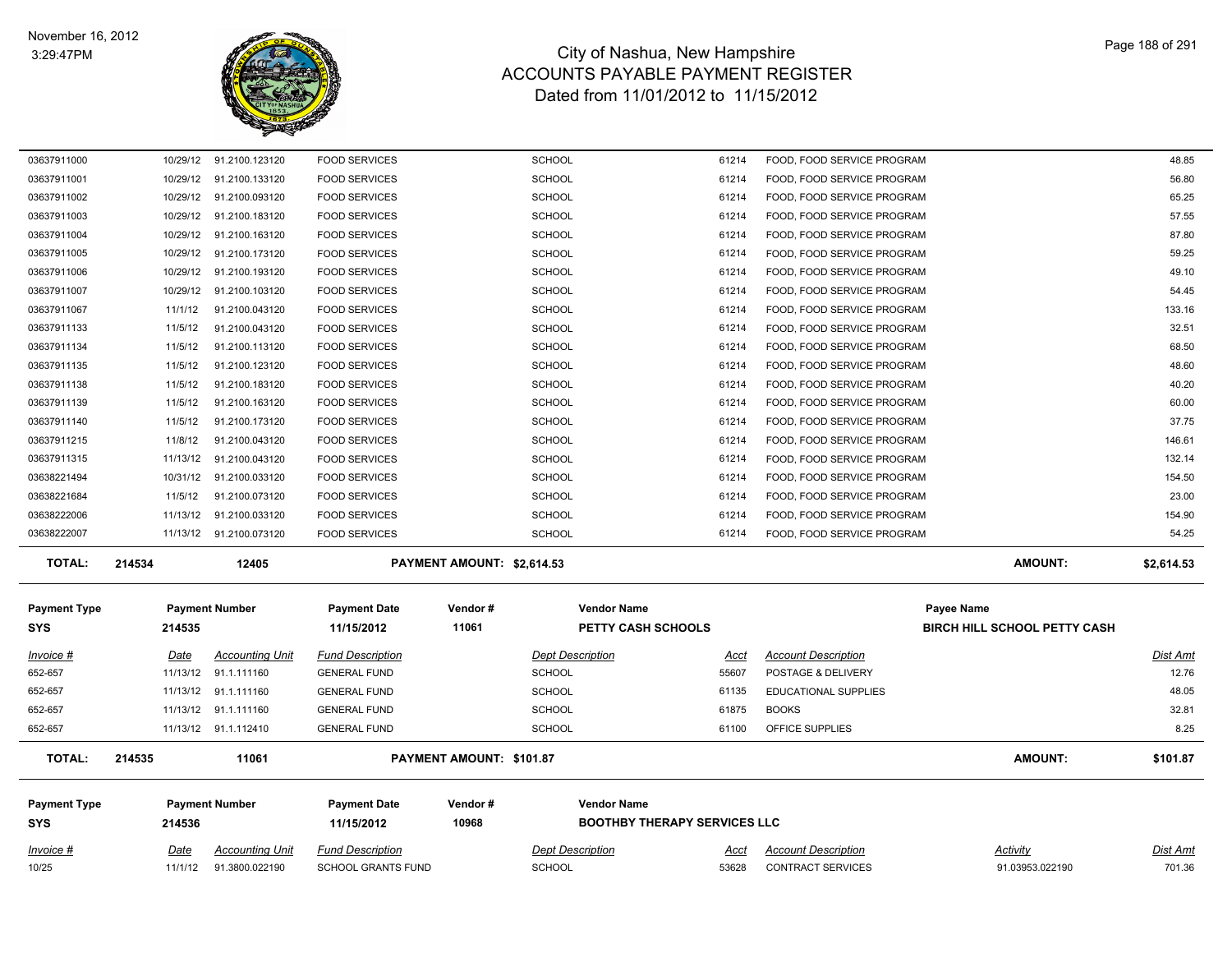

| <b>TOTAL:</b>                     | 214536 |                  | 10968                                          |                                                | PAYMENT AMOUNT: \$701.36 |                                                        |                      |                                                      | <b>AMOUNT:</b>                       | \$701.36          |
|-----------------------------------|--------|------------------|------------------------------------------------|------------------------------------------------|--------------------------|--------------------------------------------------------|----------------------|------------------------------------------------------|--------------------------------------|-------------------|
| <b>Payment Type</b><br><b>SYS</b> |        | 214537           | <b>Payment Number</b>                          | <b>Payment Date</b><br>11/15/2012              | Vendor#<br>14056         | <b>Vendor Name</b><br><b>LYNNE BROWN</b>               |                      |                                                      |                                      |                   |
| Invoice #<br>MILES-OCT            |        | Date             | <b>Accounting Unit</b><br>11/13/12 91.1.041160 | <b>Fund Description</b><br><b>GENERAL FUND</b> |                          | <b>Dept Description</b><br>SCHOOL                      | Acct<br>55307        | <b>Account Description</b><br>MILEAGE REIMBURSEMENTS |                                      | Dist Amt<br>11.10 |
| <b>TOTAL:</b>                     | 214537 |                  | 14056                                          |                                                | PAYMENT AMOUNT: \$11.10  |                                                        |                      |                                                      | <b>AMOUNT:</b>                       | \$11.10           |
| <b>Payment Type</b><br><b>SYS</b> |        | 214538           | <b>Payment Number</b>                          | <b>Payment Date</b><br>11/15/2012              | Vendor#<br>14064         | <b>Vendor Name</b><br><b>BURMAX CO INC</b>             |                      |                                                      |                                      |                   |
| $Invoice$ #                       |        | <b>Date</b>      | <b>Accounting Unit</b>                         | <b>Fund Description</b>                        |                          | <b>Dept Description</b>                                | <u>Acct</u>          | <b>Account Description</b>                           |                                      | <u>Dist Amt</u>   |
| 543149-01                         |        | 11/2/12          | 91.1.041300                                    | <b>GENERAL FUND</b>                            |                          | <b>SCHOOL</b>                                          | 61135                | <b>EDUCATIONAL SUPPLIES</b>                          |                                      | 13.50             |
| <b>TOTAL:</b>                     | 214538 |                  | 14064                                          |                                                | PAYMENT AMOUNT: \$13.50  |                                                        |                      |                                                      | <b>AMOUNT:</b>                       | \$13.50           |
| <b>Payment Type</b><br><b>SYS</b> |        | 214539           | <b>Payment Number</b>                          | <b>Payment Date</b><br>11/15/2012              | Vendor #<br>12467        | <b>Vendor Name</b><br><b>CAPP USA</b>                  |                      |                                                      | <b>Payee Name</b><br><b>CAPP INC</b> |                   |
| $Invoice$ #<br>S1312398.001       |        | Date<br>10/26/12 | <b>Accounting Unit</b><br>91.1.222620          | <b>Fund Description</b><br><b>GENERAL FUND</b> |                          | <b>Dept Description</b><br>SCHOOL                      | <b>Acct</b><br>61421 | <b>Account Description</b><br>SUPPLIES, HVAC         |                                      | Dist Amt<br>96.00 |
| <b>TOTAL:</b>                     | 214539 |                  | 12467                                          |                                                | PAYMENT AMOUNT: \$96.00  |                                                        |                      |                                                      | <b>AMOUNT:</b>                       | \$96.00           |
| <b>Payment Type</b><br><b>SYS</b> |        | 214540           | <b>Payment Number</b>                          | <b>Payment Date</b><br>11/15/2012              | Vendor#<br>15397         | <b>Vendor Name</b><br><b>PAUL D CARTER</b>             |                      |                                                      |                                      |                   |
| $Invoice$ #                       |        | Date             | <b>Accounting Unit</b>                         | <b>Fund Description</b>                        |                          | <b>Dept Description</b>                                | Acct                 | <b>Account Description</b>                           |                                      | Dist Amt          |
| 110212-03                         |        | 11/2/12          | 91.1.031441                                    | <b>GENERAL FUND</b>                            |                          | SCHOOL                                                 | 55642                | <b>GAME OFFICIALS</b>                                |                                      | 80.00             |
| <b>TOTAL:</b>                     | 214540 |                  | 15397                                          |                                                | PAYMENT AMOUNT: \$80.00  |                                                        |                      |                                                      | <b>AMOUNT:</b>                       | \$80.00           |
| <b>Payment Type</b><br><b>SYS</b> |        | 214541           | <b>Payment Number</b>                          | <b>Payment Date</b><br>11/15/2012              | Vendor#<br>12493         | <b>Vendor Name</b><br><b>CENTRAL PAPER PRODUCTS CO</b> |                      |                                                      |                                      |                   |
| Invoice #                         |        | Date             | <b>Accounting Unit</b>                         | <b>Fund Description</b>                        |                          | <b>Dept Description</b>                                | <u>Acct</u>          | <b>Account Description</b>                           | <b>Activity</b>                      | <u>Dist Amt</u>   |
| 1209475                           |        | 10/19/12         | 91.2100.113120                                 | <b>FOOD SERVICES</b>                           |                          | <b>SCHOOL</b>                                          | 61299                | MISCELLANEOUS SUPPLIES                               |                                      | $-35.96$          |
| 1209476                           |        | 10/19/12         | 91.2100.103120                                 | <b>FOOD SERVICES</b>                           |                          | SCHOOL                                                 | 61299                | MISCELLANEOUS SUPPLIES                               |                                      | $-13.99$          |
| 1210317                           |        | 10/24/12         | 91.2100.193120                                 | <b>FOOD SERVICES</b>                           |                          | SCHOOL                                                 | 61299                | MISCELLANEOUS SUPPLIES                               |                                      | 9.98              |
| 1210324                           |        | 10/24/12         | 91.2100.043120                                 | <b>FOOD SERVICES</b>                           |                          | SCHOOL                                                 | 61299                | MISCELLANEOUS SUPPLIES                               |                                      | 1,280.91          |
| 1211001                           |        |                  | 10/26/12 91.2100.113120                        | <b>FOOD SERVICES</b>                           |                          | SCHOOL                                                 | 61299                | MISCELLANEOUS SUPPLIES                               |                                      | 52.50             |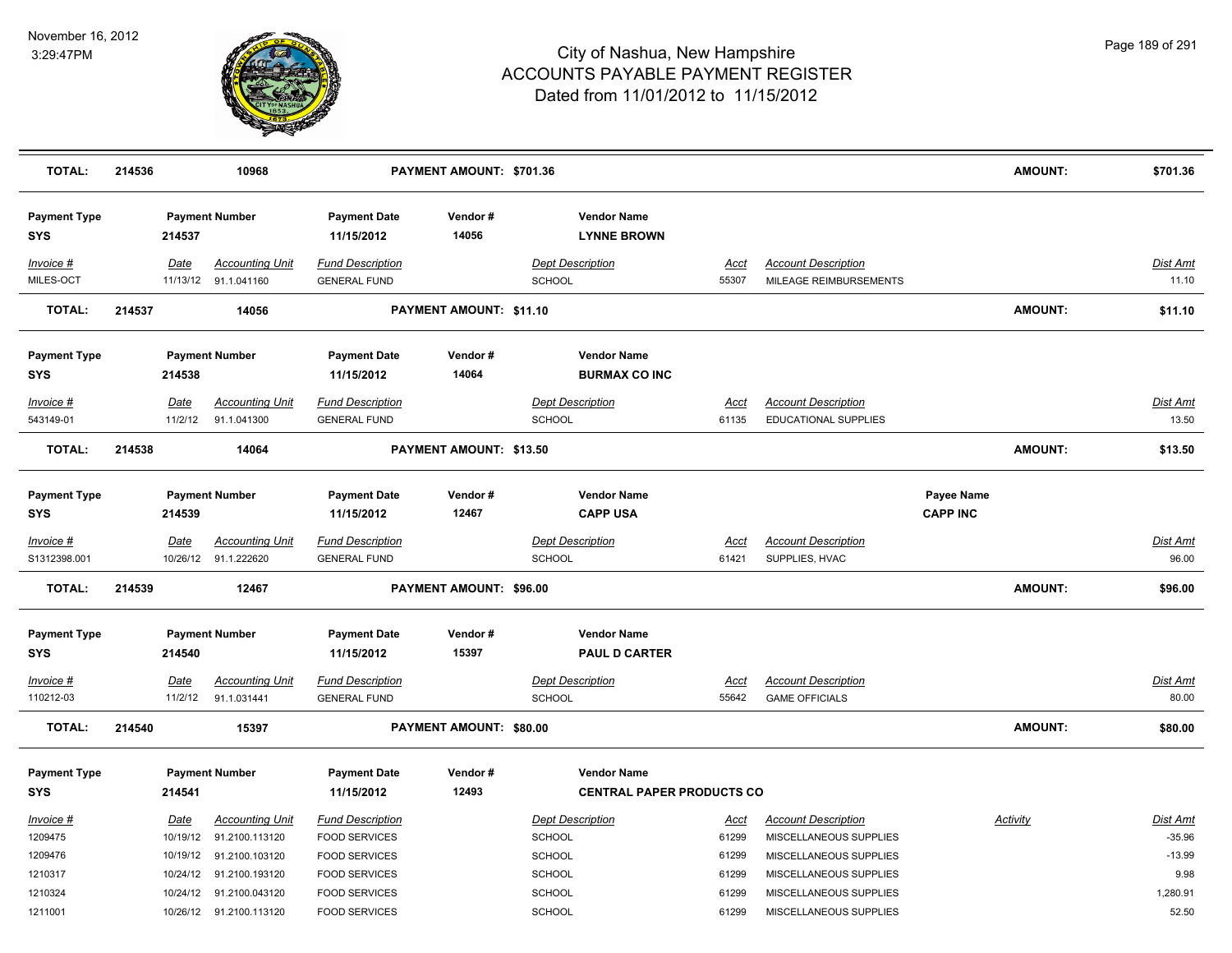

| <b>TOTAL:</b>                      | 214543 |                        | 14116                                 |                                                  | PAYMENT AMOUNT: \$356.00    |                                                    |                      |                                                      | <b>AMOUNT:</b>  | \$356.00                     |
|------------------------------------|--------|------------------------|---------------------------------------|--------------------------------------------------|-----------------------------|----------------------------------------------------|----------------------|------------------------------------------------------|-----------------|------------------------------|
| 0012726994                         |        | 11/7/12                | 91.2100.043120                        | <b>FOOD SERVICES</b>                             |                             | <b>SCHOOL</b>                                      | 61214                | FOOD, FOOD SERVICE PROGRAM                           |                 | 223.50                       |
| 0012555814                         |        | 11/9/12                | 91.2100.033120                        | <b>FOOD SERVICES</b>                             |                             | <b>SCHOOL</b>                                      | 61214                | FOOD, FOOD SERVICE PROGRAM                           |                 | 132.50                       |
| Invoice #                          |        | Date                   | Accounting Unit                       | <b>Fund Description</b>                          |                             | <b>Dept Description</b>                            | Acct                 | <b>Account Description</b>                           |                 | Dist Amt                     |
| <b>Payment Type</b><br><b>SYS</b>  |        | 214543                 | <b>Payment Number</b>                 | <b>Payment Date</b><br>11/15/2012                | Vendor#<br>14116            | <b>Vendor Name</b><br><b>COCA COLA BOTTLING CO</b> |                      |                                                      |                 |                              |
| <b>TOTAL:</b>                      | 214542 |                        | 12514                                 |                                                  | PAYMENT AMOUNT: \$30,048.75 |                                                    |                      |                                                      | <b>AMOUNT:</b>  | \$30,048.75                  |
| <u>Invoice #</u><br><b>NOV2-12</b> |        | <u>Date</u><br>11/2/12 | <b>Accounting Unit</b><br>91.1.022160 | <b>Fund Description</b><br><b>GENERAL FUND</b>   |                             | <b>Dept Description</b><br><b>SCHOOL</b>           | <u>Acct</u><br>53614 | <b>Account Description</b><br>PUPIL SUPPORT SERVICES |                 | <u>Dist Amt</u><br>30,048.75 |
| <b>Payment Type</b><br><b>SYS</b>  |        | 214542                 | <b>Payment Number</b>                 | <b>Payment Date</b><br>11/15/2012                | Vendor#<br>12514            | <b>Vendor Name</b><br><b>CLARK ASSOC</b>           |                      |                                                      |                 |                              |
| TOTAL:                             | 214541 |                        | 12493                                 |                                                  | PAYMENT AMOUNT: \$8,450.75  |                                                    |                      |                                                      | <b>AMOUNT:</b>  | \$8,450.75                   |
| 1214273                            |        | 11/9/12                | 91.2100.033120                        | <b>FOOD SERVICES</b>                             |                             | <b>SCHOOL</b>                                      | 61299                | MISCELLANEOUS SUPPLIES                               |                 | 368.42                       |
| 1213568                            |        | 11/7/12                | 91.2100.143120                        | <b>FOOD SERVICES</b>                             |                             | <b>SCHOOL</b>                                      | 61299                | MISCELLANEOUS SUPPLIES                               |                 | 653.38                       |
| 1213558                            |        | 11/7/12                | 91.2100.033120                        | <b>FOOD SERVICES</b>                             |                             | <b>SCHOOL</b>                                      | 61299                | MISCELLANEOUS SUPPLIES                               |                 | 69.78                        |
| 1213349CM                          |        | 11/6/12                | 91.2100.033120                        | <b>FOOD SERVICES</b>                             |                             | <b>SCHOOL</b>                                      | 61299                | MISCELLANEOUS SUPPLIES                               |                 | $-17.28$                     |
| 1212905                            |        | 11/5/12                | 91.2100.053120                        | <b>FOOD SERVICES</b>                             |                             | <b>SCHOOL</b>                                      | 61299                | MISCELLANEOUS SUPPLIES                               |                 | 1,071.33                     |
| 1212901                            |        | 11/5/12                | 91.2100.183120                        | <b>FOOD SERVICES</b>                             |                             | <b>SCHOOL</b>                                      | 61299                | MISCELLANEOUS SUPPLIES                               |                 | 605.62                       |
| 1212552<br>1212569                 |        | 11/2/12                | 91.2100.043120                        | <b>FOOD SERVICES</b>                             |                             | <b>SCHOOL</b><br><b>SCHOOL</b>                     | 61299                | MISCELLANEOUS SUPPLIES                               |                 | 448.00                       |
| 1212551                            |        | 11/2/12<br>11/2/12     | 91.3810.093120<br>91.2100.033120      | FOOD SERVICE GRANTS FUND<br><b>FOOD SERVICES</b> |                             | SCHOOL DOE GRANTS FUND                             | 61299<br>61299       | MISCELLANEOUS SUPPLIES<br>MISCELLANEOUS SUPPLIES     | 91.03093.093120 | 124.60<br>868.37             |
| 1211894                            |        | 10/31/12               | 91.3810.143120                        | FOOD SERVICE GRANTS FUND                         |                             | SCHOOL DOE GRANTS FUND                             | 61299                | MISCELLANEOUS SUPPLIES                               | 91.03093.143120 | 127.98                       |
| 1211892                            |        |                        | 10/31/12 91.2100.053120               | <b>FOOD SERVICES</b>                             |                             | <b>SCHOOL</b>                                      | 61299                | MISCELLANEOUS SUPPLIES                               |                 | 81.30                        |
| 1211714                            |        | 10/30/12               | 91.2100.063120                        | <b>FOOD SERVICES</b>                             |                             | <b>SCHOOL</b>                                      | 61299                | MISCELLANEOUS SUPPLIES                               |                 | 614.10                       |
| 1211359                            |        | 10/29/12               | 91.2100.133120                        | <b>FOOD SERVICES</b>                             |                             | <b>SCHOOL</b>                                      | 61299                | MISCELLANEOUS SUPPLIES                               |                 | 180.46                       |
| 1211358                            |        | 10/29/12               | 91.1.091160                           | <b>GENERAL FUND</b>                              |                             | <b>SCHOOL</b>                                      | 61135                | EDUCATIONAL SUPPLIES                                 |                 | 60.09                        |
| 1211357                            |        | 10/29/12               | 91.2100.073120                        | <b>FOOD SERVICES</b>                             |                             | <b>SCHOOL</b>                                      | 61299                | MISCELLANEOUS SUPPLIES                               |                 | 508.60                       |
| 1211010.                           |        |                        | 10/26/12 91.2100.053120               | <b>FOOD SERVICES</b>                             |                             | <b>SCHOOL</b>                                      | 61299                | MISCELLANEOUS SUPPLIES                               |                 | 759.20                       |
| 1211010                            |        | 10/30/12               | 91.2100.053120                        | <b>FOOD SERVICES</b>                             |                             | <b>SCHOOL</b>                                      | 61299                | MISCELLANEOUS SUPPLIES                               |                 | $-81.30$                     |
| 1211003                            |        |                        | 10/26/12 91.2100.163120               | <b>FOOD SERVICES</b>                             |                             | <b>SCHOOL</b>                                      | 61299                | MISCELLANEOUS SUPPLIES                               |                 | 387.50                       |
| 1211002                            |        |                        | 10/26/12 91.2100.033120               | <b>FOOD SERVICES</b>                             |                             | <b>SCHOOL</b>                                      | 61299                | MISCELLANEOUS SUPPLIES                               |                 | 327.16                       |
|                                    |        |                        |                                       |                                                  |                             |                                                    |                      |                                                      |                 |                              |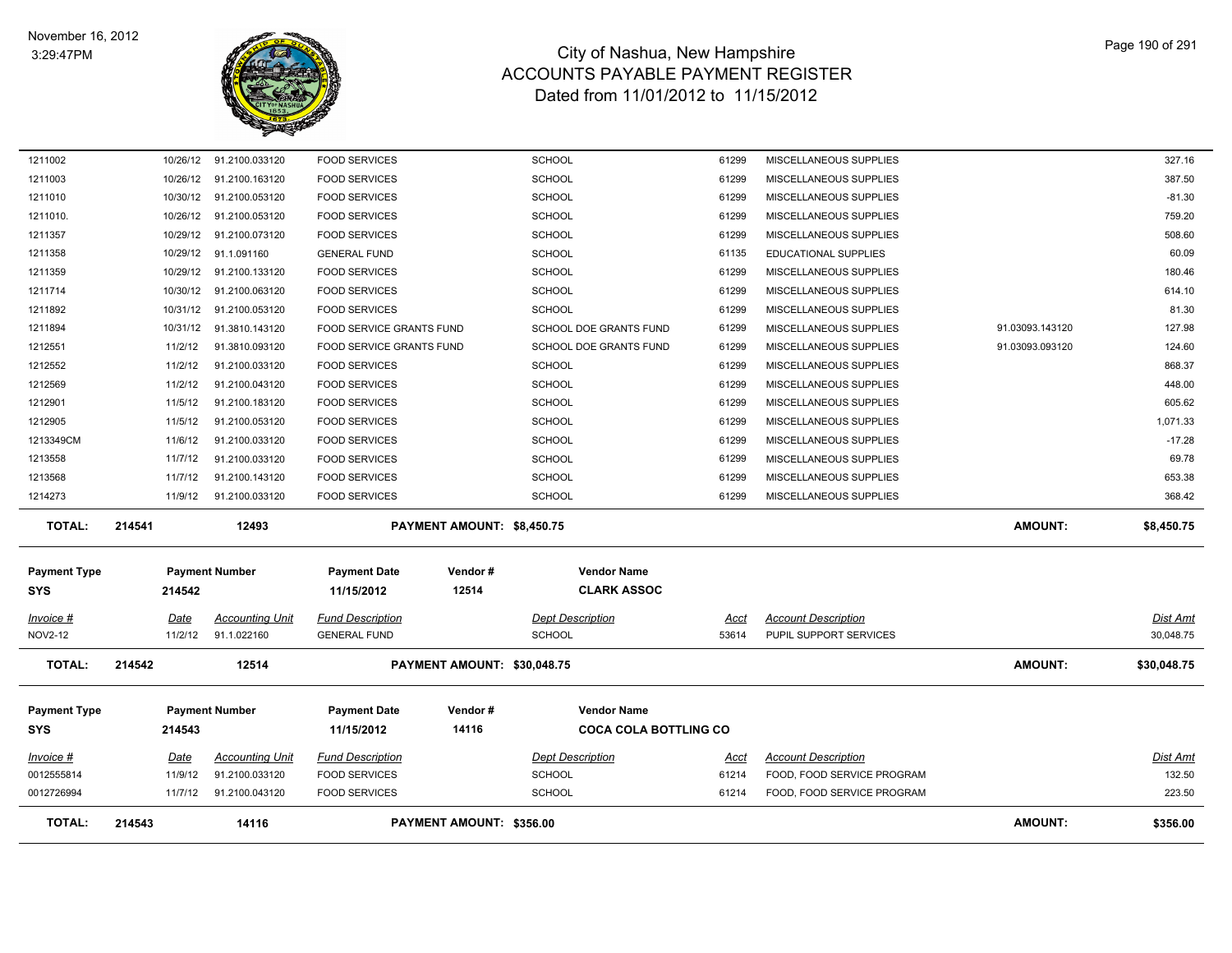

| <b>Payment Type</b> |        |             | <b>Payment Number</b>   | <b>Payment Date</b>       | Vendor#                  | <b>Vendor Name</b>                      |             |                                        | Payee Name           |                 |
|---------------------|--------|-------------|-------------------------|---------------------------|--------------------------|-----------------------------------------|-------------|----------------------------------------|----------------------|-----------------|
| <b>SYS</b>          |        | 214544      |                         | 11/15/2012                | 12531                    | THE COLLEGE BOARD                       |             |                                        | <b>COLLEGE BOARD</b> |                 |
| <b>Invoice #</b>    |        | Date        | <b>Accounting Unit</b>  | <b>Fund Description</b>   |                          | <b>Dept Description</b>                 | <u>Acct</u> | <b>Account Description</b>             |                      | <b>Dist Amt</b> |
| EI41086117          |        | 9/1/12      | 91.1.992212             | <b>GENERAL FUND</b>       |                          | <b>SCHOOL</b>                           | 61135       | <b>EDUCATIONAL SUPPLIES</b>            |                      | 865.00          |
| <b>TOTAL:</b>       | 214544 |             | 12531                   |                           | PAYMENT AMOUNT: \$865.00 |                                         |             |                                        | <b>AMOUNT:</b>       | \$865.00        |
| <b>Payment Type</b> |        |             | <b>Payment Number</b>   | <b>Payment Date</b>       | Vendor#                  | <b>Vendor Name</b>                      |             |                                        |                      |                 |
| SYS                 |        | 214545      |                         | 11/15/2012                | 12538                    | <b>COMPASSIONATE STAFFING LLC</b>       |             |                                        |                      |                 |
| Invoice #           |        | Date        | <b>Accounting Unit</b>  | <b>Fund Description</b>   |                          | <b>Dept Description</b>                 | <u>Acct</u> | <b>Account Description</b>             |                      | <b>Dist Amt</b> |
| 199                 |        | 11/5/12     | 91.1.992130             | <b>GENERAL FUND</b>       |                          | <b>SCHOOL</b>                           | 53614       | PUPIL SUPPORT SERVICES                 |                      | 281.25          |
| <b>TOTAL:</b>       | 214545 |             | 12538                   |                           | PAYMENT AMOUNT: \$281.25 |                                         |             |                                        | <b>AMOUNT:</b>       | \$281.25        |
| <b>Payment Type</b> |        |             | <b>Payment Number</b>   | <b>Payment Date</b>       | Vendor#                  | <b>Vendor Name</b>                      |             |                                        |                      |                 |
| SYS                 |        | 214546      |                         | 11/15/2012                | 12547                    | <b>DONNA CONNOLLY</b>                   |             |                                        |                      |                 |
| <u>Invoice #</u>    |        | Date        | <b>Accounting Unit</b>  | <b>Fund Description</b>   |                          | <b>Dept Description</b>                 | Acct        | <b>Account Description</b>             | <b>Activity</b>      | <u>Dist Amt</u> |
| 10/22-11/09         |        |             | 11/13/12 91.3800.042210 | <b>SCHOOL GRANTS FUND</b> |                          | <b>SCHOOL</b>                           | 53607       | PROGRAM IMPROVEMENT<br><b>SERVICES</b> | 91.03903.042210      | 612.50          |
| <b>TOTAL:</b>       | 214546 |             | 12547                   |                           | PAYMENT AMOUNT: \$612.50 |                                         |             |                                        | <b>AMOUNT:</b>       | \$612.50        |
| <b>Payment Type</b> |        |             | <b>Payment Number</b>   | <b>Payment Date</b>       | Vendor#                  | <b>Vendor Name</b>                      |             |                                        |                      |                 |
| SYS                 |        | 214547      |                         | 11/15/2012                | 14133                    | <b>MARK CONRAD</b>                      |             |                                        |                      |                 |
| Invoice #           |        | Date        | <b>Accounting Unit</b>  | <b>Fund Description</b>   |                          | <b>Dept Description</b>                 | Acct        | <b>Account Description</b>             |                      | Dist Amt        |
| MILES-OCT           |        |             | 10/31/12 91.1.012320    | <b>GENERAL FUND</b>       |                          | <b>SCHOOL</b>                           | 55307       | MILEAGE REIMBURSEMENTS                 |                      | 216.45          |
| <b>TOTAL:</b>       | 214547 |             | 14133                   |                           | PAYMENT AMOUNT: \$216.45 |                                         |             |                                        | <b>AMOUNT:</b>       | \$216.45        |
| <b>Payment Type</b> |        |             | <b>Payment Number</b>   | <b>Payment Date</b>       | Vendor#                  | <b>Vendor Name</b>                      |             |                                        |                      |                 |
| <b>SYS</b>          |        | 214548      |                         | 11/15/2012                | 14138                    | <b>COSTA FRUIT &amp; PRODUCE CO INC</b> |             |                                        |                      |                 |
| <u>Invoice #</u>    |        | <u>Date</u> | <b>Accounting Unit</b>  | <b>Fund Description</b>   |                          | <b>Dept Description</b>                 | <u>Acct</u> | <b>Account Description</b>             | <b>Activity</b>      | <b>Dist Amt</b> |
| 2785568             |        | 11/2/12     | 91.2100.093120          | <b>FOOD SERVICES</b>      |                          | SCHOOL                                  | 61214       | FOOD, FOOD SERVICE PROGRAM             |                      | 505.84          |
| 2785568             |        | 11/2/12     | 91.2100.103120          | <b>FOOD SERVICES</b>      |                          | <b>SCHOOL</b>                           | 61214       | FOOD, FOOD SERVICE PROGRAM             |                      | 592.09          |
| 2785568             |        | 11/2/12     | 91.2100.113120          | <b>FOOD SERVICES</b>      |                          | SCHOOL                                  | 61214       | FOOD, FOOD SERVICE PROGRAM             |                      | 541.02          |
| 2785568             |        | 11/2/12     | 91.2100.123120          | <b>FOOD SERVICES</b>      |                          | SCHOOL                                  | 61214       | FOOD, FOOD SERVICE PROGRAM             |                      | 393.34          |
| 2785568             |        | 11/2/12     | 91.2100.133120          | <b>FOOD SERVICES</b>      |                          | SCHOOL                                  | 61214       | FOOD, FOOD SERVICE PROGRAM             |                      | 545.16          |
| 2785568             |        | 11/2/12     | 91.2100.143120          | <b>FOOD SERVICES</b>      |                          | <b>SCHOOL</b>                           | 61214       | FOOD, FOOD SERVICE PROGRAM             |                      | 751.49          |
|                     |        |             |                         |                           |                          |                                         |             |                                        |                      |                 |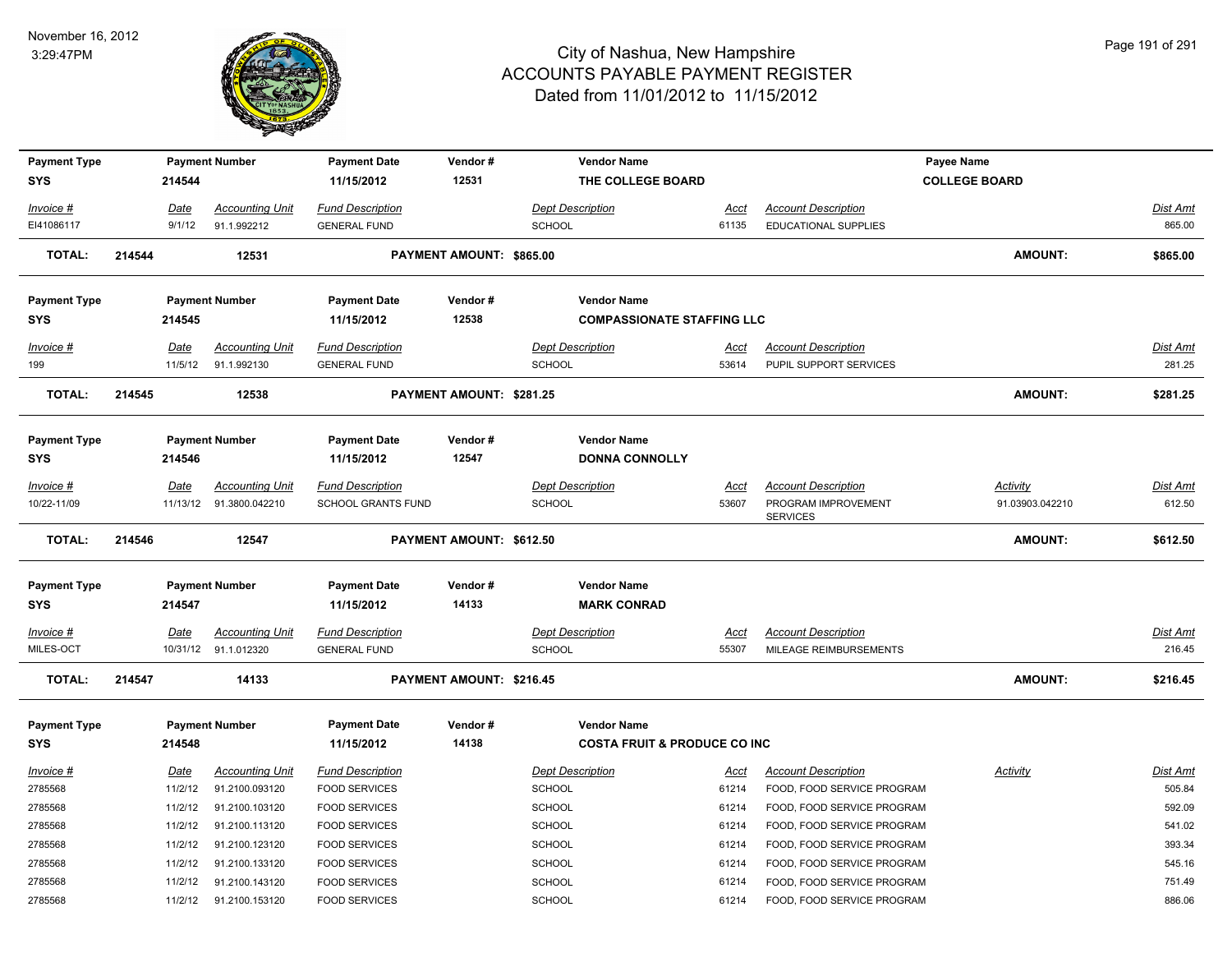$\overline{\phantom{0}}$ 



| 2785568 | 11/2/12  | 91.2100.163120 | <b>FOOD SERVICES</b>            | <b>SCHOOL</b>          | 61214 | FOOD, FOOD SERVICE PROGRAM    |                 | 808.77   |
|---------|----------|----------------|---------------------------------|------------------------|-------|-------------------------------|-----------------|----------|
| 2785568 | 11/2/12  | 91.2100.173120 | <b>FOOD SERVICES</b>            | <b>SCHOOL</b>          | 61214 | FOOD. FOOD SERVICE PROGRAM    |                 | 533.43   |
| 2785568 | 11/2/12  | 91.2100.183120 | <b>FOOD SERVICES</b>            | <b>SCHOOL</b>          | 61214 | FOOD, FOOD SERVICE PROGRAM    |                 | 467.18   |
| 2785568 | 11/2/12  | 91.2100.193120 | <b>FOOD SERVICES</b>            | <b>SCHOOL</b>          | 61214 | FOOD, FOOD SERVICE PROGRAM    |                 | 403.70   |
| 2785568 | 11/2/12  | 91.2100.203120 | <b>FOOD SERVICES</b>            | <b>SCHOOL</b>          | 61214 | FOOD, FOOD SERVICE PROGRAM    |                 | 472.70   |
| 2785571 | 11/9/12  | 91.2100.093120 | <b>FOOD SERVICES</b>            | <b>SCHOOL</b>          | 61214 | FOOD, FOOD SERVICE PROGRAM    |                 | 579.18   |
| 2785571 | 11/9/12  | 91.2100.103120 | <b>FOOD SERVICES</b>            | <b>SCHOOL</b>          | 61214 | FOOD, FOOD SERVICE PROGRAM    |                 | 677.92   |
| 2785571 | 11/9/12  | 91.2100.113120 | <b>FOOD SERVICES</b>            | <b>SCHOOL</b>          | 61214 | FOOD, FOOD SERVICE PROGRAM    |                 | 619.45   |
| 2785571 | 11/9/12  | 91.2100.123120 | <b>FOOD SERVICES</b>            | <b>SCHOOL</b>          | 61214 | FOOD, FOOD SERVICE PROGRAM    |                 | 450.37   |
| 2785571 | 11/9/12  | 91.2100.133120 | <b>FOOD SERVICES</b>            | <b>SCHOOL</b>          | 61214 | FOOD, FOOD SERVICE PROGRAM    |                 | 624.19   |
| 2785571 | 11/9/12  | 91.2100.143120 | <b>FOOD SERVICES</b>            | <b>SCHOOL</b>          | 61214 | FOOD, FOOD SERVICE PROGRAM    |                 | 860.44   |
| 2785571 | 11/9/12  | 91.2100.153120 | <b>FOOD SERVICES</b>            | <b>SCHOOL</b>          | 61214 | FOOD, FOOD SERVICE PROGRAM    |                 | 1,014.51 |
| 2785571 | 11/9/12  | 91.2100.163120 | <b>FOOD SERVICES</b>            | <b>SCHOOL</b>          | 61214 | FOOD, FOOD SERVICE PROGRAM    |                 | 926.02   |
| 2785571 | 11/9/12  | 91.2100.173120 | <b>FOOD SERVICES</b>            | <b>SCHOOL</b>          | 61214 | FOOD, FOOD SERVICE PROGRAM    |                 | 610.76   |
| 2785571 | 11/9/12  | 91.2100.183120 | <b>FOOD SERVICES</b>            | <b>SCHOOL</b>          | 61214 | FOOD, FOOD SERVICE PROGRAM    |                 | 534.91   |
| 2785571 | 11/9/12  | 91.2100.193120 | <b>FOOD SERVICES</b>            | <b>SCHOOL</b>          | 61214 | FOOD, FOOD SERVICE PROGRAM    |                 | 462.22   |
| 2785571 | 11/9/12  | 91.2100.203120 | <b>FOOD SERVICES</b>            | <b>SCHOOL</b>          | 61214 | FOOD, FOOD SERVICE PROGRAM    |                 | 541.23   |
| 2796120 | 10/19/12 | 91.2100.073120 | <b>FOOD SERVICES</b>            | <b>SCHOOL</b>          | 61214 | FOOD, FOOD SERVICE PROGRAM    |                 | 1,562.13 |
| 2798702 | 10/26/12 | 91.2100.053120 | <b>FOOD SERVICES</b>            | <b>SCHOOL</b>          | 61214 | FOOD, FOOD SERVICE PROGRAM    |                 | 433.30   |
| 2798705 | 10/26/12 | 91.2100.033120 | <b>FOOD SERVICES</b>            | <b>SCHOOL</b>          | 61214 | FOOD, FOOD SERVICE PROGRAM    |                 | 3,356.51 |
| 2801283 | 10/26/12 | 91.2100.053120 | <b>FOOD SERVICES</b>            | <b>SCHOOL</b>          | 61214 | FOOD, FOOD SERVICE PROGRAM    |                 | 2,383.92 |
| 2802356 | 11/2/12  | 91.2100.063120 | <b>FOOD SERVICES</b>            | <b>SCHOOL</b>          | 61214 | FOOD, FOOD SERVICE PROGRAM    |                 | 1,131.53 |
| 2805064 | 11/2/12  | 91.3810.143120 | <b>FOOD SERVICE GRANTS FUND</b> | SCHOOL DOE GRANTS FUND | 61299 | <b>MISCELLANEOUS SUPPLIES</b> | 91.03093.143120 | 29.07    |
| 2805709 | 11/2/12  | 91.2100.073120 | <b>FOOD SERVICES</b>            | <b>SCHOOL</b>          | 61214 | FOOD. FOOD SERVICE PROGRAM    |                 | 1,049.24 |
| 2805741 | 11/2/12  | 91.2100.053120 | <b>FOOD SERVICES</b>            | <b>SCHOOL</b>          | 61214 | FOOD, FOOD SERVICE PROGRAM    |                 | 255.34   |
| 2805748 | 11/2/12  | 91.2100.053120 | <b>FOOD SERVICES</b>            | <b>SCHOOL</b>          | 61214 | FOOD, FOOD SERVICE PROGRAM    |                 | 1,105.00 |
| 2805970 | 11/2/12  | 91.2100.033120 | <b>FOOD SERVICES</b>            | <b>SCHOOL</b>          | 61214 | FOOD, FOOD SERVICE PROGRAM    |                 | 3,590.42 |
| 2806056 | 11/6/12  | 91.2100.093120 | <b>FOOD SERVICES</b>            | <b>SCHOOL</b>          | 61214 | FOOD, FOOD SERVICE PROGRAM    |                 | 19.14    |
| 2806056 | 11/6/12  | 91.2100.103120 | <b>FOOD SERVICES</b>            | <b>SCHOOL</b>          | 61214 | FOOD, FOOD SERVICE PROGRAM    |                 | 22.39    |
| 2806056 | 11/6/12  | 91.2100.113120 | <b>FOOD SERVICES</b>            | SCHOOL                 | 61214 | FOOD, FOOD SERVICE PROGRAM    |                 | 20.46    |
| 2806056 | 11/6/12  | 91.2100.123120 | <b>FOOD SERVICES</b>            | <b>SCHOOL</b>          | 61214 | FOOD, FOOD SERVICE PROGRAM    |                 | 14.87    |
| 2806056 | 11/6/12  | 91.2100.133120 | <b>FOOD SERVICES</b>            | <b>SCHOOL</b>          | 61214 | FOOD, FOOD SERVICE PROGRAM    |                 | 20.61    |
| 2806056 | 11/6/12  | 91.2100.143120 | <b>FOOD SERVICES</b>            | <b>SCHOOL</b>          | 61214 | FOOD, FOOD SERVICE PROGRAM    |                 | 28.42    |
| 2806056 | 11/6/12  | 91.2100.153120 | <b>FOOD SERVICES</b>            | <b>SCHOOL</b>          | 61214 | FOOD, FOOD SERVICE PROGRAM    |                 | 33.50    |
| 2806056 | 11/6/12  | 91.2100.163120 | <b>FOOD SERVICES</b>            | <b>SCHOOL</b>          | 61214 | FOOD, FOOD SERVICE PROGRAM    |                 | 30.58    |
| 2806056 | 11/6/12  | 91.2100.173120 | <b>FOOD SERVICES</b>            | <b>SCHOOL</b>          | 61214 | FOOD, FOOD SERVICE PROGRAM    |                 | 20.17    |
| 2806056 | 11/6/12  | 91.2100.183120 | <b>FOOD SERVICES</b>            | <b>SCHOOL</b>          | 61214 | FOOD, FOOD SERVICE PROGRAM    |                 | 17.66    |
| 2806056 | 11/6/12  | 91.2100.193120 | <b>FOOD SERVICES</b>            | <b>SCHOOL</b>          | 61214 | FOOD. FOOD SERVICE PROGRAM    |                 | 15.26    |
| 2806056 | 11/6/12  | 91.2100.203120 | <b>FOOD SERVICES</b>            | <b>SCHOOL</b>          | 61214 | FOOD, FOOD SERVICE PROGRAM    |                 | 17.87    |
| 2806059 | 11/2/12  | 91.2100.043120 | <b>FOOD SERVICES</b>            | <b>SCHOOL</b>          | 61214 | FOOD, FOOD SERVICE PROGRAM    |                 | 48.72    |
| 2806066 | 11/2/12  | 91.2100.043120 | <b>FOOD SERVICES</b>            | <b>SCHOOL</b>          | 61214 | FOOD, FOOD SERVICE PROGRAM    |                 | 3,070.18 |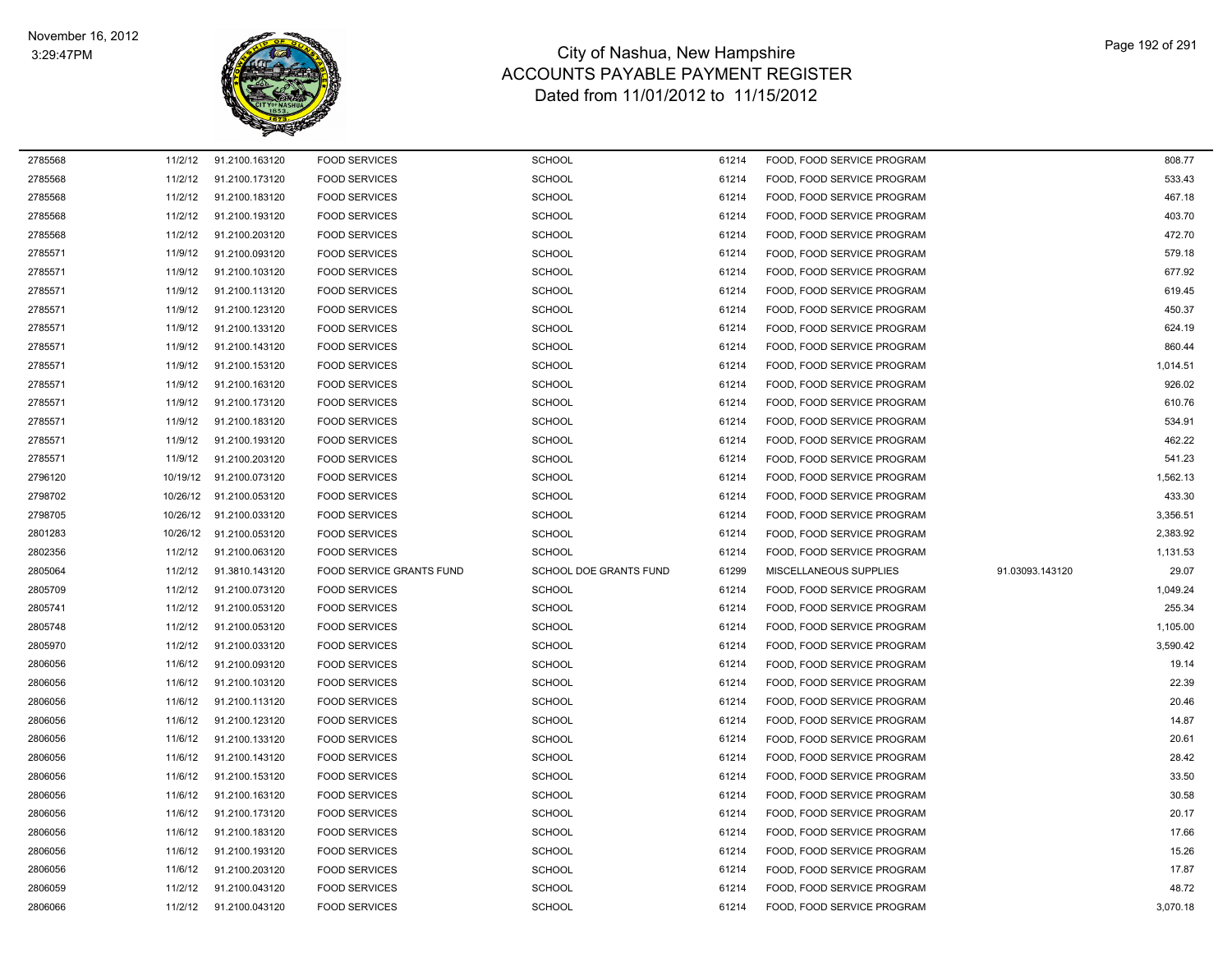

| 2808365                           | 11/9/12  | 91.3810.143120          | FOOD SERVICE GRANTS FUND          |                                | SCHOOL DOE GRANTS FUND                     | 61299       | MISCELLANEOUS SUPPLIES                    | 91.03093.143120 | 29.07           |
|-----------------------------------|----------|-------------------------|-----------------------------------|--------------------------------|--------------------------------------------|-------------|-------------------------------------------|-----------------|-----------------|
| 2808365                           | 11/9/12  | 91.3810.203120          | FOOD SERVICE GRANTS FUND          |                                | SCHOOL DOE GRANTS FUND                     | 61299       | MISCELLANEOUS SUPPLIES                    | 91.03093.203120 | 29.07           |
| 2810802                           | 11/9/12  | 91.2100.053120          | <b>FOOD SERVICES</b>              |                                | <b>SCHOOL</b>                              | 61214       | FOOD, FOOD SERVICE PROGRAM                |                 | 2,107.70        |
| 2810859                           | 11/9/12  | 91.2100.033120          | <b>FOOD SERVICES</b>              |                                | <b>SCHOOL</b>                              | 61214       | FOOD, FOOD SERVICE PROGRAM                |                 | 384.72          |
| 2810957                           | 11/9/12  | 91.2100.033120          | <b>FOOD SERVICES</b>              |                                | <b>SCHOOL</b>                              | 61214       | FOOD, FOOD SERVICE PROGRAM                |                 | 4,276.44        |
| 2811024                           | 11/9/12  | 91.2100.043120          | <b>FOOD SERVICES</b>              |                                | <b>SCHOOL</b>                              | 61214       | FOOD, FOOD SERVICE PROGRAM                |                 | 3,530.29        |
| CM734991                          | 10/19/12 | 91.2100.053120          | <b>FOOD SERVICES</b>              |                                | SCHOOL                                     | 61214       | FOOD, FOOD SERVICE PROGRAM                |                 | $-6.06$         |
| CM736535                          | 10/26/12 | 91.2100.033120          | <b>FOOD SERVICES</b>              |                                | <b>SCHOOL</b>                              | 61214       | FOOD, FOOD SERVICE PROGRAM                |                 | $-9.95$         |
| CM737760                          | 11/2/12  | 91.2100.093120          | <b>FOOD SERVICES</b>              |                                | <b>SCHOOL</b>                              | 61214       | FOOD, FOOD SERVICE PROGRAM                |                 | $-4.38$         |
| CM737760                          | 11/2/12  | 91.2100.103120          | <b>FOOD SERVICES</b>              |                                | <b>SCHOOL</b>                              | 61214       | FOOD, FOOD SERVICE PROGRAM                |                 | $-5.12$         |
| CM737760                          | 11/2/12  | 91.2100.113120          | <b>FOOD SERVICES</b>              |                                | SCHOOL                                     | 61214       | FOOD, FOOD SERVICE PROGRAM                |                 | $-4.68$         |
| CM737760                          | 11/2/12  | 91.2100.123120          | <b>FOOD SERVICES</b>              |                                | <b>SCHOOL</b>                              | 61214       | FOOD, FOOD SERVICE PROGRAM                |                 | $-3.40$         |
| CM737760                          | 11/2/12  | 91.2100.133120          | <b>FOOD SERVICES</b>              |                                | <b>SCHOOL</b>                              | 61214       | FOOD, FOOD SERVICE PROGRAM                |                 | $-4.72$         |
| CM737760                          | 11/2/12  | 91.2100.143120          | <b>FOOD SERVICES</b>              |                                | <b>SCHOOL</b>                              | 61214       | FOOD, FOOD SERVICE PROGRAM                |                 | $-6.50$         |
| CM737760                          | 11/2/12  | 91.2100.153120          | <b>FOOD SERVICES</b>              |                                | <b>SCHOOL</b>                              | 61214       | FOOD, FOOD SERVICE PROGRAM                |                 | $-7.67$         |
| CM737760                          | 11/2/12  | 91.2100.163120          | <b>FOOD SERVICES</b>              |                                | SCHOOL                                     | 61214       | FOOD, FOOD SERVICE PROGRAM                |                 | $-7.00$         |
| CM737760                          | 11/2/12  | 91.2100.173120          | <b>FOOD SERVICES</b>              |                                | <b>SCHOOL</b>                              | 61214       | FOOD, FOOD SERVICE PROGRAM                |                 | $-4.61$         |
| CM737760                          | 11/2/12  | 91.2100.183120          | <b>FOOD SERVICES</b>              |                                | <b>SCHOOL</b>                              | 61214       | FOOD, FOOD SERVICE PROGRAM                |                 | $-4.04$         |
| CM737760                          | 11/2/12  | 91.2100.193120          | <b>FOOD SERVICES</b>              |                                | <b>SCHOOL</b>                              | 61214       | FOOD, FOOD SERVICE PROGRAM                |                 | $-3.49$         |
| CM737760                          | 11/2/12  | 91.2100.203120          | <b>FOOD SERVICES</b>              |                                | <b>SCHOOL</b>                              | 61214       | FOOD, FOOD SERVICE PROGRAM                |                 | $-4.09$         |
| CM737764                          | 11/2/12  | 91.2100.053120          | <b>FOOD SERVICES</b>              |                                | <b>SCHOOL</b>                              | 61214       | FOOD, FOOD SERVICE PROGRAM                |                 | $-13.68$        |
| CMR737486                         | 11/2/12  | 91.2100.033120          | <b>FOOD SERVICES</b>              |                                | <b>SCHOOL</b>                              | 61214       | FOOD, FOOD SERVICE PROGRAM                |                 | $-2.94$         |
| CMS736228                         |          | 10/26/12 91.2100.033120 | <b>FOOD SERVICES</b>              |                                | <b>SCHOOL</b>                              | 61214       | FOOD, FOOD SERVICE PROGRAM                |                 | $-23.21$        |
| <b>TOTAL:</b>                     | 214548   | 14138                   |                                   | PAYMENT AMOUNT: \$43,320.02    |                                            |             |                                           | <b>AMOUNT:</b>  | \$43,320.02     |
| <b>Payment Type</b><br><b>SYS</b> | 214549   | <b>Payment Number</b>   | <b>Payment Date</b><br>11/15/2012 | Vendor#<br>15457               | <b>Vendor Name</b><br><b>JILL COYLE</b>    |             |                                           |                 |                 |
| Invoice #                         | Date     | <b>Accounting Unit</b>  | <b>Fund Description</b>           |                                | <b>Dept Description</b>                    | Acct        | <b>Account Description</b>                | Activity        | Dist Amt        |
| OCT-12                            | 11/1/12  | 91.3800.161271          | <b>SCHOOL GRANTS FUND</b>         |                                | <b>SCHOOL</b>                              | 61135       | <b>EDUCATIONAL SUPPLIES</b>               | 91.03763.161271 | 30.00           |
| <b>TOTAL:</b>                     | 214549   | 15457                   |                                   | <b>PAYMENT AMOUNT: \$30.00</b> |                                            |             |                                           | <b>AMOUNT:</b>  | \$30.00         |
| <b>Payment Type</b><br>SYS        | 214550   | <b>Payment Number</b>   | <b>Payment Date</b><br>11/15/2012 | Vendor#<br>14147               | <b>Vendor Name</b><br><b>SALLY CRATEAU</b> |             |                                           |                 |                 |
| Invoice #                         | Date     | <b>Accounting Unit</b>  | <b>Fund Description</b>           |                                | <b>Dept Description</b>                    | <b>Acct</b> | <b>Account Description</b>                |                 | <u>Dist Amt</u> |
| MILES-OCT                         |          | 10/31/12 91.1.992700    | <b>GENERAL FUND</b>               |                                | <b>SCHOOL</b>                              | 55690       | REGULAR TRANSPORTATION<br><b>SERVICES</b> |                 | 936.07          |
| <b>TOTAL:</b>                     | 214550   | 14147                   |                                   | PAYMENT AMOUNT: \$936.07       |                                            |             |                                           | AMOUNT:         | \$936.07        |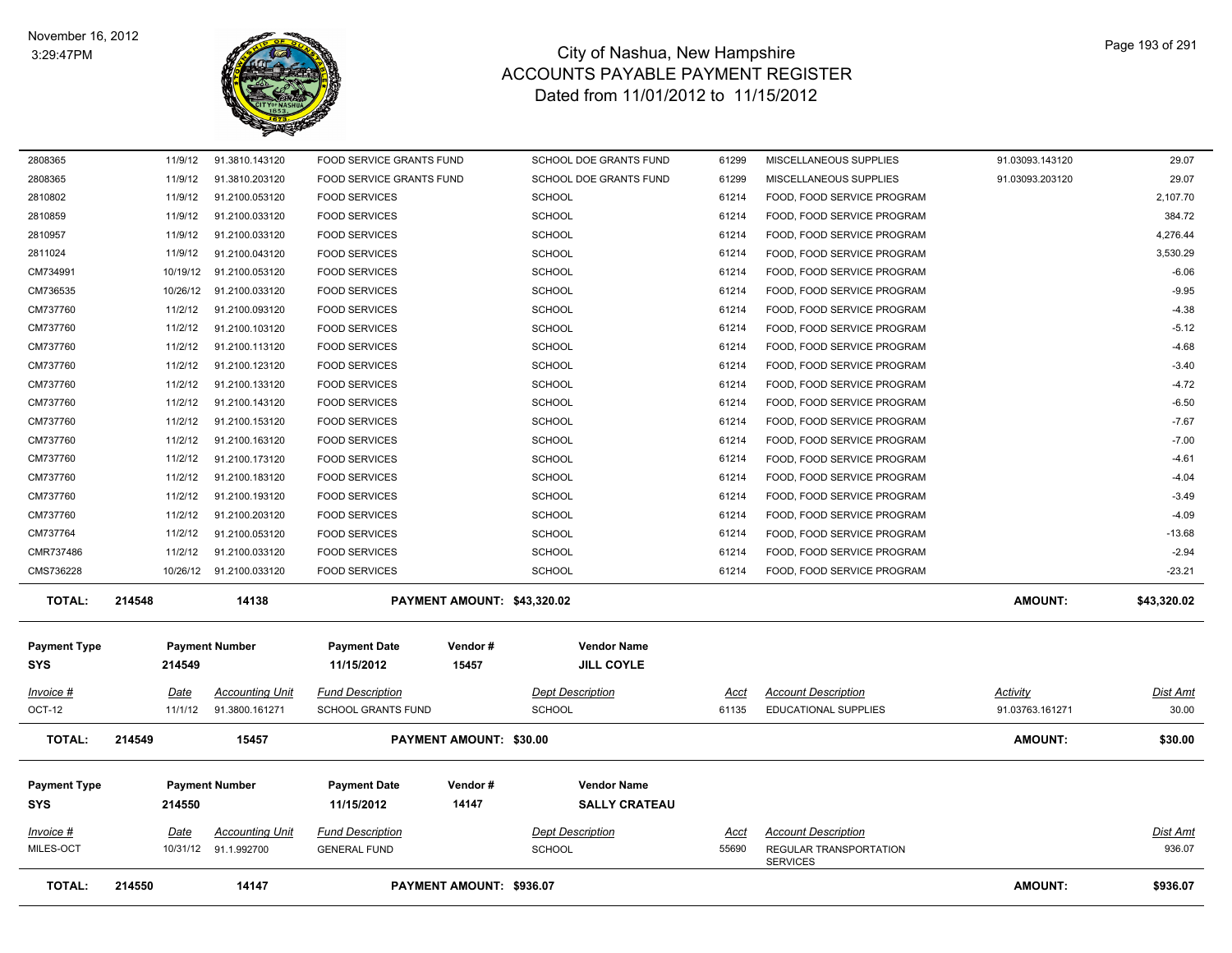

| <b>Payment Type</b>    |        |                 | <b>Payment Number</b>                    | <b>Payment Date</b>                             | Vendor#                        | <b>Vendor Name</b>                       |                      |                                             |                |                          |
|------------------------|--------|-----------------|------------------------------------------|-------------------------------------------------|--------------------------------|------------------------------------------|----------------------|---------------------------------------------|----------------|--------------------------|
| SYS                    |        | 214551          |                                          | 11/15/2012                                      | 11908                          | <b>LINDA CROWELL</b>                     |                      |                                             |                |                          |
|                        |        |                 |                                          |                                                 |                                |                                          |                      |                                             |                |                          |
| Invoice #<br>MILES-OCT |        | Date<br>11/7/12 | <b>Accounting Unit</b><br>91.2222.991490 | <b>Fund Description</b><br>AFTER SCHOOL PROGRAM |                                | <b>Dept Description</b><br><b>SCHOOL</b> | <u>Acct</u><br>55300 | <b>Account Description</b><br><b>TRAVEL</b> |                | <b>Dist Amt</b><br>16.93 |
|                        |        |                 |                                          |                                                 |                                |                                          |                      |                                             |                |                          |
| <b>TOTAL:</b>          | 214551 |                 | 11908                                    |                                                 | <b>PAYMENT AMOUNT: \$16.93</b> |                                          |                      |                                             | <b>AMOUNT:</b> | \$16.93                  |
| <b>Payment Type</b>    |        |                 | <b>Payment Number</b>                    | <b>Payment Date</b>                             | Vendor#                        | <b>Vendor Name</b>                       |                      |                                             |                |                          |
| <b>SYS</b>             |        | 214552          |                                          | 11/15/2012                                      | 12593                          | <b>D &amp; R TOWING INC</b>              |                      |                                             |                |                          |
| Invoice #              |        | Date            | <b>Accounting Unit</b>                   | <b>Fund Description</b>                         |                                | <b>Dept Description</b>                  | Acct                 | <b>Account Description</b>                  |                | <b>Dist Amt</b>          |
| 23187                  |        |                 | 10/30/12 91.1.222620                     | <b>GENERAL FUND</b>                             |                                | <b>SCHOOL</b>                            | 54600                | <b>VEHICLE REPAIRS &amp; MAINTENANCE</b>    |                | 408.70                   |
| <b>TOTAL:</b>          | 214552 |                 | 12593                                    |                                                 | PAYMENT AMOUNT: \$408.70       |                                          |                      |                                             | <b>AMOUNT:</b> | \$408.70                 |
|                        |        |                 |                                          |                                                 |                                |                                          |                      |                                             |                |                          |
| <b>Payment Type</b>    |        |                 | <b>Payment Number</b>                    | <b>Payment Date</b>                             | Vendor#                        | <b>Vendor Name</b>                       |                      |                                             |                |                          |
| SYS                    |        | 214553          |                                          | 11/15/2012                                      | 14160                          | <b>DA BUCCI &amp; SONS INC</b>           |                      |                                             |                |                          |
| Invoice #              |        | Date            | <b>Accounting Unit</b>                   | <b>Fund Description</b>                         |                                | <b>Dept Description</b>                  | <u>Acct</u>          | <b>Account Description</b>                  |                | Dist Amt                 |
| 729247                 |        | 10/9/12         | 91.2247.041387                           | <b>CULINARY ARTS</b>                            |                                | <b>SCHOOL</b>                            | 53628                | <b>CONTRACT SERVICES</b>                    |                | 27.00                    |
| 731089                 |        |                 | 10/23/12 91.2247.041387                  | <b>CULINARY ARTS</b>                            |                                | <b>SCHOOL</b>                            | 53628                | <b>CONTRACT SERVICES</b>                    |                | 27.00                    |
| <b>TOTAL:</b>          | 214553 |                 | 14160                                    |                                                 | <b>PAYMENT AMOUNT: \$54.00</b> |                                          |                      |                                             | <b>AMOUNT:</b> | \$54.00                  |
|                        |        |                 |                                          |                                                 |                                |                                          |                      |                                             |                |                          |
| <b>Payment Type</b>    |        |                 | <b>Payment Number</b>                    | <b>Payment Date</b>                             | Vendor#                        | <b>Vendor Name</b>                       |                      |                                             |                |                          |
| SYS                    |        | 214554          |                                          | 11/15/2012                                      | 12598                          | <b>PAULA DANEAU</b>                      |                      |                                             |                |                          |
| $Invoice$ #            |        | Date            | <b>Accounting Unit</b>                   | <b>Fund Description</b>                         |                                | <b>Dept Description</b>                  | <u>Acct</u>          | <b>Account Description</b>                  |                | Dist Amt                 |
| PV-10262012            |        |                 | 10/26/12 91.1.181160                     | <b>GENERAL FUND</b>                             |                                | <b>SCHOOL</b>                            | 55400                | <b>CONFERENCES AND SEMINARS</b>             |                | 65.00                    |
| <b>TOTAL:</b>          | 214554 |                 | 12598                                    |                                                 | <b>PAYMENT AMOUNT: \$65.00</b> |                                          |                      |                                             | <b>AMOUNT:</b> | \$65.00                  |
| <b>Payment Type</b>    |        |                 | <b>Payment Number</b>                    | <b>Payment Date</b>                             | Vendor#                        | <b>Vendor Name</b>                       |                      |                                             |                |                          |
| <b>SYS</b>             |        | 214555          |                                          | 11/15/2012                                      | 12210                          | <b>KIMBERLY DEGRAPPO</b>                 |                      |                                             |                |                          |
|                        |        |                 |                                          |                                                 |                                |                                          |                      |                                             |                |                          |
| Invoice #              |        | Date            | <b>Accounting Unit</b>                   | <b>Fund Description</b>                         |                                | <b>Dept Description</b>                  | <u>Acct</u>          | <b>Account Description</b>                  |                | Dist Amt                 |
| PV-72912               |        |                 | 11/13/12 91.1.022332                     | <b>GENERAL FUND</b>                             |                                | <b>SCHOOL</b>                            | 55300                | <b>TRAVEL</b>                               |                | 914.60                   |
| <b>TOTAL:</b>          | 214555 |                 | 12210                                    |                                                 | PAYMENT AMOUNT: \$914.60       |                                          |                      |                                             | <b>AMOUNT:</b> | \$914.60                 |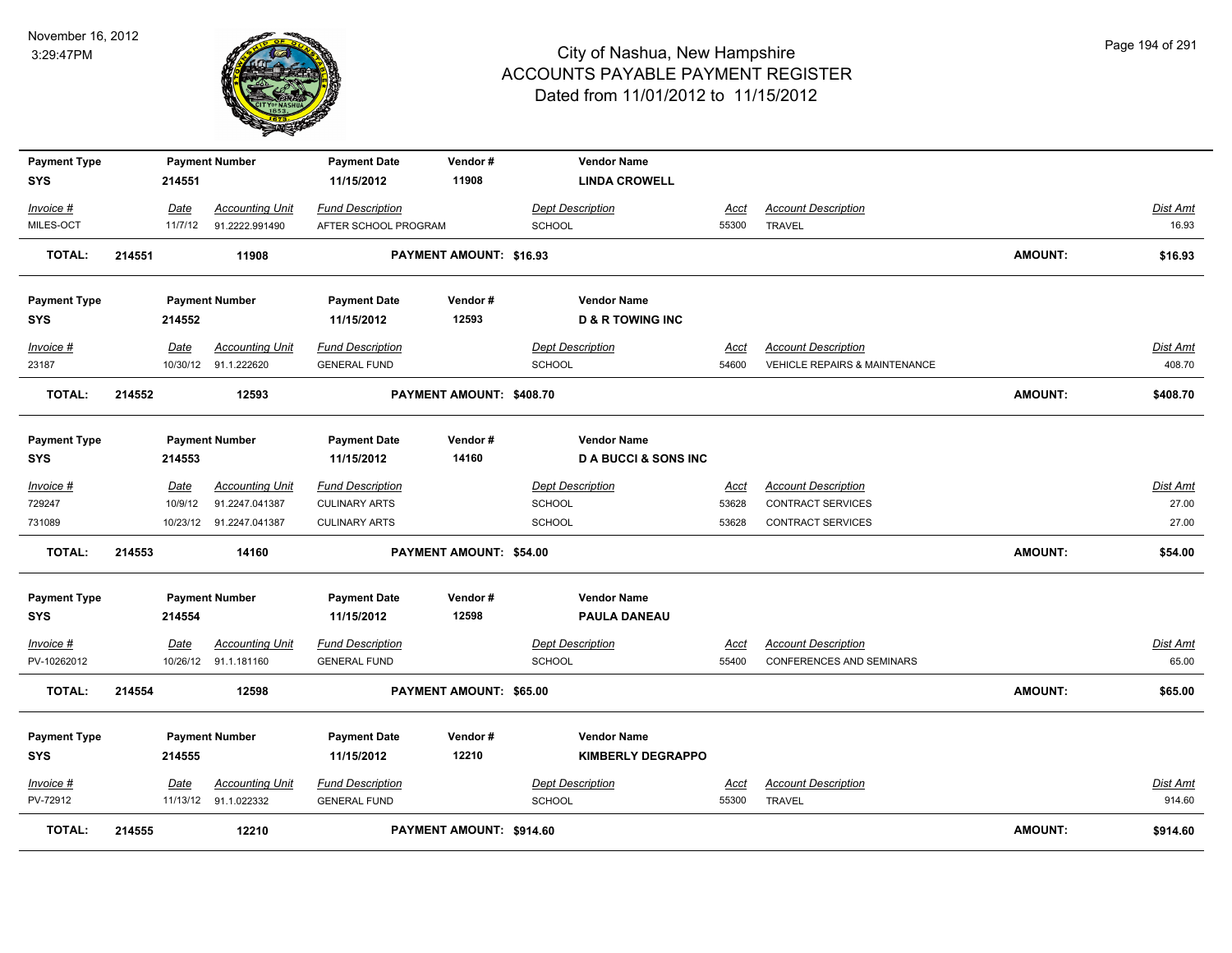

| <b>Payment Type</b> |        |         | <b>Payment Number</b>  | <b>Payment Date</b>     | Vendor#                  | <b>Vendor Name</b>      |             |                            |                                   |                 |
|---------------------|--------|---------|------------------------|-------------------------|--------------------------|-------------------------|-------------|----------------------------|-----------------------------------|-----------------|
| <b>SYS</b>          |        | 214556  |                        | 11/15/2012              | 12191                    | <b>CAROL DESTEFANO</b>  |             |                            |                                   |                 |
| Invoice #           |        | Date    | <b>Accounting Unit</b> | <b>Fund Description</b> |                          | <b>Dept Description</b> | Acct        | <b>Account Description</b> |                                   | <b>Dist Amt</b> |
| $7 - 10 - 12$       |        | 7/27/12 | 91.1.021221            | <b>GENERAL FUND</b>     |                          | <b>SCHOOL</b>           | 53628       | <b>CONTRACT SERVICES</b>   |                                   | 105.00          |
| 7-17-12             |        | 7/27/12 | 91.1.021221            | <b>GENERAL FUND</b>     |                          | <b>SCHOOL</b>           | 53628       | <b>CONTRACT SERVICES</b>   |                                   | 105.00          |
| <b>TOTAL:</b>       | 214556 |         | 12191                  |                         | PAYMENT AMOUNT: \$210.00 |                         |             |                            | <b>AMOUNT:</b>                    | \$210.00        |
| <b>Payment Type</b> |        |         | <b>Payment Number</b>  | <b>Payment Date</b>     | Vendor#                  | <b>Vendor Name</b>      |             |                            |                                   |                 |
| <b>SYS</b>          |        | 214557  |                        | 11/15/2012              | 14174                    | <b>ALLAN DICHARD</b>    |             |                            |                                   |                 |
| Invoice #           |        | Date    | <b>Accounting Unit</b> | <b>Fund Description</b> |                          | <b>Dept Description</b> | Acct        | <b>Account Description</b> |                                   | Dist Amt        |
| MILES-OCT           |        |         | 10/31/12 91.1.222610   | <b>GENERAL FUND</b>     |                          | <b>SCHOOL</b>           | 55307       | MILEAGE REIMBURSEMENTS     |                                   | 182.46          |
| <b>TOTAL:</b>       | 214557 |         | 14174                  |                         | PAYMENT AMOUNT: \$182.46 |                         |             |                            | <b>AMOUNT:</b>                    | \$182.46        |
| <b>Payment Type</b> |        |         | <b>Payment Number</b>  | <b>Payment Date</b>     | Vendor#                  | <b>Vendor Name</b>      |             |                            |                                   |                 |
| <b>SYS</b>          |        | 214558  |                        | 11/15/2012              | 14184                    | <b>DANIEL DONOVAN</b>   |             |                            |                                   |                 |
| Invoice #           |        | Date    | <b>Accounting Unit</b> | <b>Fund Description</b> |                          | <b>Dept Description</b> | Acct        | <b>Account Description</b> |                                   | Dist Amt        |
| MILES-OCT           |        |         | 10/31/12 91.1.012320   | <b>GENERAL FUND</b>     |                          | <b>SCHOOL</b>           | 55307       | MILEAGE REIMBURSEMENTS     |                                   | 16.71           |
|                     |        |         |                        |                         |                          |                         |             |                            |                                   |                 |
| <b>TOTAL:</b>       | 214558 |         | 14184                  |                         | PAYMENT AMOUNT: \$16.71  |                         |             |                            | <b>AMOUNT:</b>                    | \$16.71         |
| <b>Payment Type</b> |        |         | <b>Payment Number</b>  | <b>Payment Date</b>     | Vendor#                  | <b>Vendor Name</b>      |             |                            |                                   |                 |
| <b>SYS</b>          |        | 214559  |                        | 11/15/2012              | 15269                    | <b>CAROL DUFFY</b>      |             |                            |                                   |                 |
| <u>Invoice #</u>    |        | Date    | <b>Accounting Unit</b> | <b>Fund Description</b> |                          | <b>Dept Description</b> | <u>Acct</u> | <b>Account Description</b> |                                   | <u>Dist Amt</u> |
| PV-102612           |        |         | 11/13/12 91.1.022150   | <b>GENERAL FUND</b>     |                          | <b>SCHOOL</b>           | 55400       | CONFERENCES AND SEMINARS   |                                   | 119.00          |
| <b>TOTAL:</b>       | 214559 |         | 15269                  |                         | PAYMENT AMOUNT: \$119.00 |                         |             |                            | <b>AMOUNT:</b>                    | \$119.00        |
| <b>Payment Type</b> |        |         | <b>Payment Number</b>  | <b>Payment Date</b>     | Vendor#                  | <b>Vendor Name</b>      |             |                            | <b>Payee Name</b>                 |                 |
| <b>SYS</b>          |        | 214560  |                        | 11/15/2012              | 12690                    | <b>EPS</b>              |             |                            | <b>EPS/SCHOOL SEPCIALTY INTER</b> |                 |
| Invoice #           |        | Date    | <b>Accounting Unit</b> | <b>Fund Description</b> |                          | <b>Dept Description</b> | <u>Acct</u> | <b>Account Description</b> |                                   | Dist Amt        |
| 10690681            |        | 11/1/12 | 91.1.161119            | <b>GENERAL FUND</b>     |                          | SCHOOL                  | 61135       | EDUCATIONAL SUPPLIES       |                                   | 39.00           |
| TOTAL:              | 214560 |         | 12690                  |                         | PAYMENT AMOUNT: \$39.00  |                         |             |                            | <b>AMOUNT:</b>                    | \$39.00         |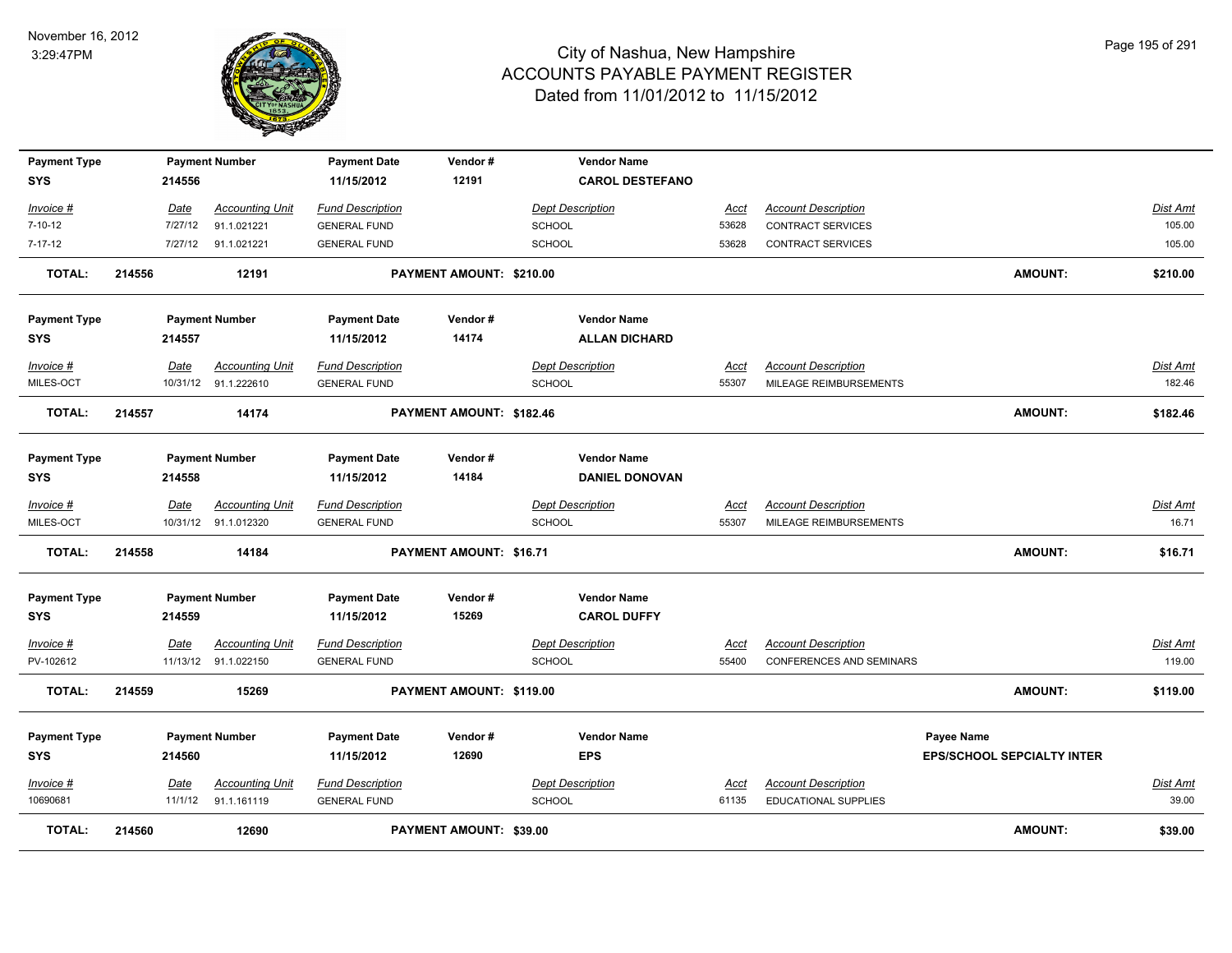

| <b>Payment Type</b> |        |             | <b>Payment Number</b>  | <b>Payment Date</b>     | Vendor#                  | <b>Vendor Name</b>        |             |                                                              |                                       |                 |
|---------------------|--------|-------------|------------------------|-------------------------|--------------------------|---------------------------|-------------|--------------------------------------------------------------|---------------------------------------|-----------------|
| <b>SYS</b>          |        | 214561      |                        | 11/15/2012              | 12698                    | <b>FWWEBBCO</b>           |             |                                                              |                                       |                 |
| Invoice #           |        | Date        | <b>Accounting Unit</b> | <b>Fund Description</b> |                          | <b>Dept Description</b>   | Acct        | <b>Account Description</b>                                   |                                       | Dist Amt        |
| 37974867            |        | 11/1/12     | 91.1.222620            | <b>GENERAL FUND</b>     |                          | <b>SCHOOL</b>             | 61414       | SUPPLIES, PLUMBING                                           |                                       | 66.04           |
| 37974897            |        | 10/25/12    | 91.1.222620            | <b>GENERAL FUND</b>     |                          | <b>SCHOOL</b>             | 61414       | SUPPLIES, PLUMBING                                           |                                       | 33.47           |
| 38010179            |        | 10/30/12    | 91.1.222620            | <b>GENERAL FUND</b>     |                          | SCHOOL                    | 61414       | SUPPLIES, PLUMBING                                           |                                       | 19.36           |
| 38029707            |        |             | 11/1/12 91.1.222620    | <b>GENERAL FUND</b>     |                          | <b>SCHOOL</b>             | 61414       | SUPPLIES, PLUMBING                                           |                                       | 2.85            |
| <b>TOTAL:</b>       | 214561 |             | 12698                  |                         | PAYMENT AMOUNT: \$121.72 |                           |             |                                                              | <b>AMOUNT:</b>                        | \$121.72        |
| <b>Payment Type</b> |        |             | <b>Payment Number</b>  | <b>Payment Date</b>     | Vendor#                  | <b>Vendor Name</b>        |             |                                                              | <b>Payee Name</b>                     |                 |
| <b>SYS</b>          |        | 214562      |                        | 11/15/2012              | 11061                    | <b>PETTY CASH SCHOOLS</b> |             |                                                              | <b>FAIRGROUNDS MIDDLE SCH PETTY C</b> |                 |
| Invoice #           |        | <b>Date</b> | <b>Accounting Unit</b> | <b>Fund Description</b> |                          | <b>Dept Description</b>   | <u>Acct</u> | <b>Account Description</b>                                   |                                       | Dist Amt        |
| 170-176             |        | 11/6/12     | 91.1.061113            | <b>GENERAL FUND</b>     |                          | <b>SCHOOL</b>             | 61135       | EDUCATIONAL SUPPLIES                                         |                                       | 30.00           |
| 170-176             |        | 11/6/12     | 91.1.061160            | <b>GENERAL FUND</b>     |                          | <b>SCHOOL</b>             | 55607       | POSTAGE & DELIVERY                                           |                                       | 51.84           |
| 170-176             |        | 11/6/12     | 91.1.061160            | <b>GENERAL FUND</b>     |                          | <b>SCHOOL</b>             | 61135       | <b>EDUCATIONAL SUPPLIES</b>                                  |                                       | 7.98            |
| 170-176             |        | 11/6/12     | 91.1.061260            | <b>GENERAL FUND</b>     |                          | <b>SCHOOL</b>             | 61135       | <b>EDUCATIONAL SUPPLIES</b>                                  |                                       | 21.16           |
| <b>TOTAL:</b>       | 214562 |             | 11061                  |                         | PAYMENT AMOUNT: \$110.98 |                           |             |                                                              | <b>AMOUNT:</b>                        | \$110.98        |
| <b>Payment Type</b> |        |             | <b>Payment Number</b>  | <b>Payment Date</b>     | Vendor#                  | <b>Vendor Name</b>        |             |                                                              |                                       |                 |
| <b>SYS</b>          |        | 214563      |                        | 11/15/2012              | 14222                    | <b>FASTENAL CO</b>        |             |                                                              |                                       |                 |
| Invoice #           |        | Date        | Accounting Unit        | <b>Fund Description</b> |                          | <b>Dept Description</b>   | Acct        | <b>Account Description</b>                                   |                                       | Dist Amt        |
| 88694               |        | 10/30/12    | 91.1.222620            | <b>GENERAL FUND</b>     |                          | <b>SCHOOL</b>             | 61299       | MISCELLANEOUS SUPPLIES                                       |                                       | 11.02           |
| 88713               |        |             | 10/31/12 91.1.222620   | <b>GENERAL FUND</b>     |                          | <b>SCHOOL</b>             | 61299       | MISCELLANEOUS SUPPLIES                                       |                                       | 73.64           |
| <b>TOTAL:</b>       | 214563 |             | 14222                  |                         | PAYMENT AMOUNT: \$84.66  |                           |             |                                                              | <b>AMOUNT:</b>                        | \$84.66         |
| <b>Payment Type</b> |        |             | <b>Payment Number</b>  | <b>Payment Date</b>     | Vendor#                  | <b>Vendor Name</b>        |             |                                                              |                                       |                 |
| <b>SYS</b>          |        | 214564      |                        | 11/15/2012              | 14227                    | <b>FIRST STUDENT INC</b>  |             |                                                              |                                       |                 |
| <u>Invoice #</u>    |        | <u>Date</u> | <b>Accounting Unit</b> | <b>Fund Description</b> |                          | <b>Dept Description</b>   | <u>Acct</u> | <b>Account Description</b>                                   |                                       | <u>Dist Amt</u> |
| 17747267            |        | 10/26/12    | 91.1.051463            | <b>GENERAL FUND</b>     |                          | <b>SCHOOL</b>             | 55690       | REGULAR TRANSPORTATION                                       |                                       | 131.90          |
| 17747316            |        | 10/30/12    | 91.2222.992700         | AFTER SCHOOL PROGRAM    |                          | <b>SCHOOL</b>             | 55690       | <b>SERVICES</b><br>REGULAR TRANSPORTATION                    |                                       | 59.44           |
| 17747351            |        | 10/29/12    | 91.1.031450            | <b>GENERAL FUND</b>     |                          | <b>SCHOOL</b>             | 55690       | <b>SERVICES</b><br>REGULAR TRANSPORTATION<br><b>SERVICES</b> |                                       | 164.32          |
| <b>TOTAL:</b>       | 214564 |             | 14227                  |                         | PAYMENT AMOUNT: \$355.66 |                           |             |                                                              | <b>AMOUNT:</b>                        | \$355.66        |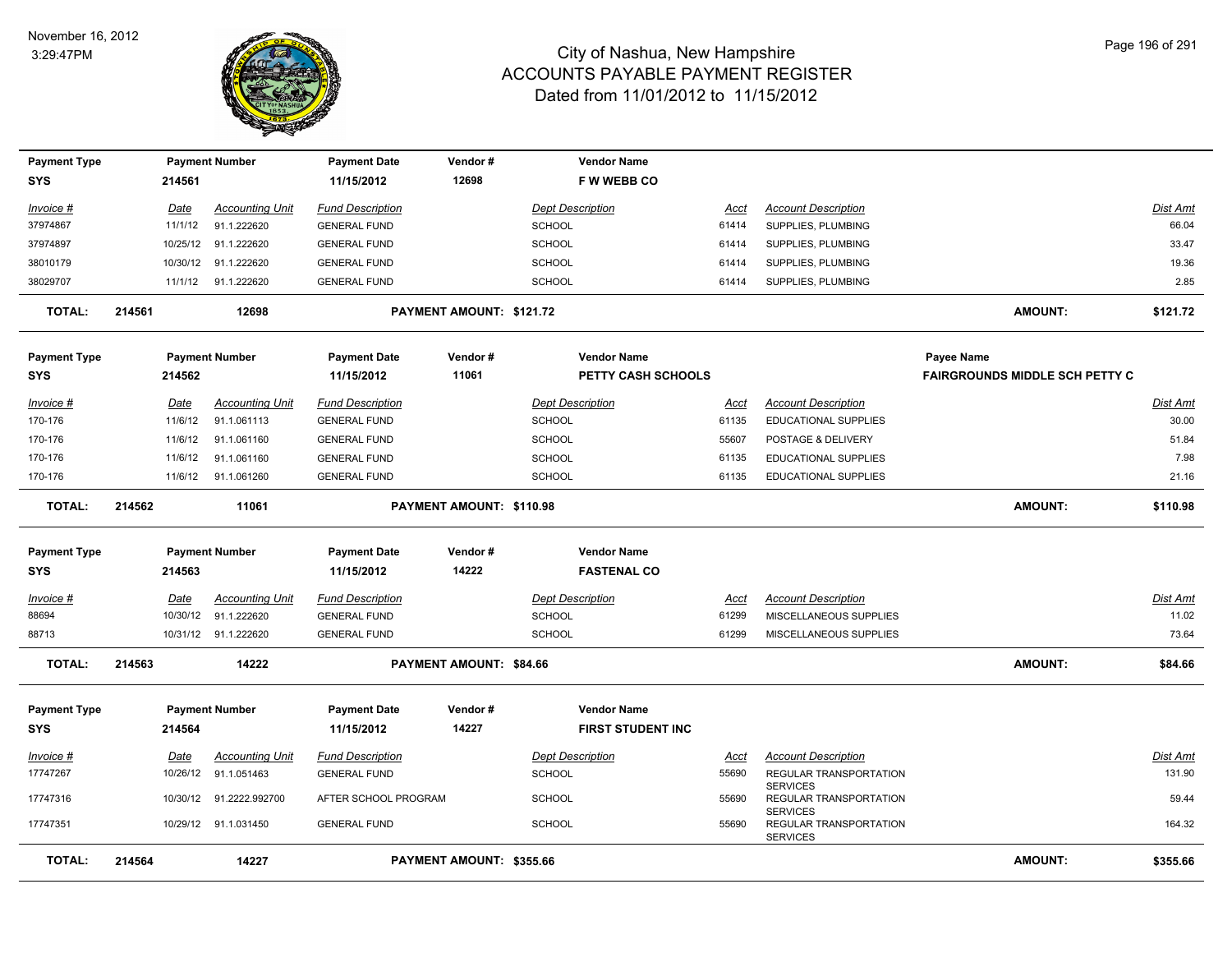

| <b>Payment Type</b>               |        |                 | <b>Payment Number</b>                         | <b>Payment Date</b>                            | Vendor#                        | <b>Vendor Name</b>                              |                      |                                                        |                                    |                          |
|-----------------------------------|--------|-----------------|-----------------------------------------------|------------------------------------------------|--------------------------------|-------------------------------------------------|----------------------|--------------------------------------------------------|------------------------------------|--------------------------|
| SYS                               |        | 214565          |                                               | 11/15/2012                                     | 12725                          | <b>FLAGHOUSE INC</b>                            |                      |                                                        |                                    |                          |
| Invoice #                         |        | Date            | <b>Accounting Unit</b>                        | <b>Fund Description</b>                        |                                | <b>Dept Description</b>                         | Acct                 | <b>Account Description</b>                             | <b>Activity</b>                    | <b>Dist Amt</b>          |
| PO5168260101                      |        |                 | 10/23/12  91.3800.021210                      | SCHOOL GRANTS FUND                             |                                | <b>SCHOOL</b>                                   | 61299                | MISCELLANEOUS SUPPLIES                                 | 91.03953.021210                    | 39.90                    |
| PO5168320101                      |        |                 | 10/23/12  91.3800.021210                      | SCHOOL GRANTS FUND                             |                                | <b>SCHOOL</b>                                   | 61299                | MISCELLANEOUS SUPPLIES                                 | 91.03953.021210                    | 19.95                    |
| <b>TOTAL:</b>                     | 214565 |                 | 12725                                         |                                                | <b>PAYMENT AMOUNT: \$59.85</b> |                                                 |                      |                                                        | <b>AMOUNT:</b>                     | \$59.85                  |
| <b>Payment Type</b>               |        |                 | <b>Payment Number</b>                         | <b>Payment Date</b>                            | Vendor#                        | <b>Vendor Name</b>                              |                      |                                                        |                                    |                          |
| SYS                               |        | 214566          |                                               | 11/15/2012                                     | 11272                          | <b>ROSE FRANCOEUR</b>                           |                      |                                                        |                                    |                          |
| Invoice #<br>PV-102612            |        | Date<br>11/8/12 | <b>Accounting Unit</b><br>91.3800.141271      | <b>Fund Description</b><br>SCHOOL GRANTS FUND  |                                | <b>Dept Description</b><br><b>SCHOOL</b>        | Acct<br>55400        | <b>Account Description</b><br>CONFERENCES AND SEMINARS | Activity<br>91.03763.141271        | Dist Amt<br>403.34       |
| TOTAL:                            | 214566 |                 | 11272                                         |                                                | PAYMENT AMOUNT: \$403.34       |                                                 |                      |                                                        | <b>AMOUNT:</b>                     | \$403.34                 |
| <b>Payment Type</b>               |        |                 | <b>Payment Number</b>                         | <b>Payment Date</b>                            | Vendor#                        | <b>Vendor Name</b>                              |                      |                                                        |                                    |                          |
| SYS                               |        | 214567          |                                               | 11/15/2012                                     | 15264                          | <b>CHANTEL FRENETTE</b>                         |                      |                                                        |                                    |                          |
| Invoice #<br>OCT/NOV-12           |        | Date<br>11/2/12 | <b>Accounting Unit</b><br>91.3800.991490      | <b>Fund Description</b><br>SCHOOL GRANTS FUND  |                                | <b>Dept Description</b><br><b>SCHOOL</b>        | Acct<br>61299        | <b>Account Description</b><br>MISCELLANEOUS SUPPLIES   | <b>Activity</b><br>91.03463.991490 | <u>Dist Amt</u><br>32.79 |
| <b>TOTAL:</b>                     | 214567 |                 | 15264                                         |                                                | <b>PAYMENT AMOUNT: \$32.79</b> |                                                 |                      |                                                        | <b>AMOUNT:</b>                     | \$32.79                  |
| <b>Payment Type</b>               |        |                 | <b>Payment Number</b>                         | <b>Payment Date</b>                            | Vendor#                        | <b>Vendor Name</b>                              |                      |                                                        |                                    |                          |
| <b>SYS</b>                        |        | 214568          |                                               | 11/15/2012                                     | 15395                          | <b>KELLY GABREE</b>                             |                      |                                                        |                                    |                          |
| Invoice #<br><b>NOV-12</b>        |        | Date            | <b>Accounting Unit</b><br>11/6/12 91.1.012338 | <b>Fund Description</b><br><b>GENERAL FUND</b> |                                | <b>Dept Description</b><br>SCHOOL               | <b>Acct</b><br>55300 | <b>Account Description</b><br>TRAVEL                   |                                    | <b>Dist Amt</b><br>25.00 |
| <b>TOTAL:</b>                     | 214568 |                 | 15395                                         |                                                | PAYMENT AMOUNT: \$25.00        |                                                 |                      |                                                        | <b>AMOUNT:</b>                     | \$25.00                  |
|                                   |        |                 |                                               |                                                |                                |                                                 |                      |                                                        |                                    |                          |
| <b>Payment Type</b><br><b>SYS</b> |        | 214569          | <b>Payment Number</b>                         | <b>Payment Date</b><br>11/15/2012              | Vendor#<br>11225               | <b>Vendor Name</b><br><b>MARGARET GALLAGHER</b> |                      |                                                        |                                    |                          |
| Invoice #                         |        | Date            | <b>Accounting Unit</b>                        | <b>Fund Description</b>                        |                                | <b>Dept Description</b>                         | <u>Acct</u>          | <b>Account Description</b>                             | <b>Activity</b>                    | <b>Dist Amt</b>          |
| PV-110512                         |        | 11/7/12         | 91.3800.042210                                | <b>SCHOOL GRANTS FUND</b>                      |                                | <b>SCHOOL</b>                                   | 55300                | <b>TRAVEL</b>                                          | 91.03903.042210                    | 25.00                    |
| <b>TOTAL:</b>                     | 214569 |                 | 11225                                         |                                                | PAYMENT AMOUNT: \$25.00        |                                                 |                      |                                                        | <b>AMOUNT:</b>                     | \$25.00                  |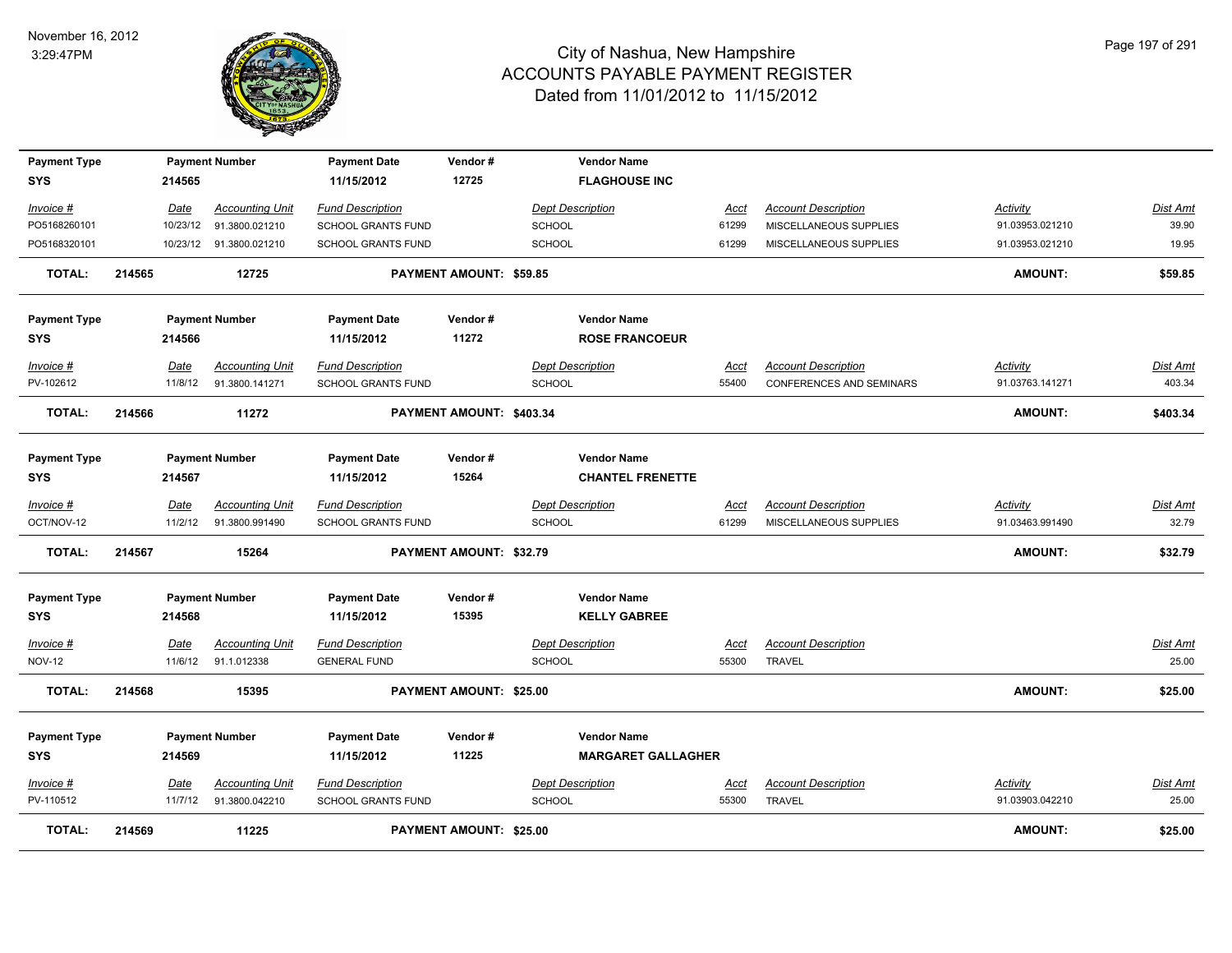

| <b>Payment Type</b>               |             | <b>Payment Number</b>   | <b>Payment Date</b>               | Vendor#                    | <b>Vendor Name</b>                      |             |                            |                 |                 |
|-----------------------------------|-------------|-------------------------|-----------------------------------|----------------------------|-----------------------------------------|-------------|----------------------------|-----------------|-----------------|
| <b>SYS</b>                        | 214570      |                         | 11/15/2012                        | 14247                      | <b>GARELICK FARMS LYNN</b>              |             |                            |                 |                 |
| Invoice #                         | <u>Date</u> | <b>Accounting Unit</b>  | <b>Fund Description</b>           |                            | <b>Dept Description</b>                 | <u>Acct</u> | <b>Account Description</b> | Activity        | <b>Dist Amt</b> |
| 9813397                           | 10/13/12    | 91.2222.991490          | AFTER SCHOOL PROGRAM              |                            | <b>SCHOOL</b>                           | 61299       | MISCELLANEOUS SUPPLIES     |                 | 55.68           |
| 9813398                           | 10/13/12    | 91.2222.991490          | AFTER SCHOOL PROGRAM              |                            | <b>SCHOOL</b>                           | 61299       | MISCELLANEOUS SUPPLIES     |                 | 57.12           |
| 9813402                           | 10/13/12    | 91.2222.991490          | AFTER SCHOOL PROGRAM              |                            | SCHOOL                                  | 61299       | MISCELLANEOUS SUPPLIES     |                 | 82.80           |
| 9813403                           | 10/13/12    | 91.3800.991490          | SCHOOL GRANTS FUND                |                            | SCHOOL                                  | 61299       | MISCELLANEOUS SUPPLIES     | 91.03463.991490 | 35.42           |
| 9813404                           | 10/13/12    | 91.3800.991490          | SCHOOL GRANTS FUND                |                            | <b>SCHOOL</b>                           | 61299       | MISCELLANEOUS SUPPLIES     | 91.03463.991490 | 23.20           |
| 9813405                           |             | 10/13/12 91.3800.991490 | <b>SCHOOL GRANTS FUND</b>         |                            | <b>SCHOOL</b>                           | 61299       | MISCELLANEOUS SUPPLIES     | 91.03463.991490 | 24.67           |
| 9828157                           | 10/20/12    | 91.2222.991490          | AFTER SCHOOL PROGRAM              |                            | <b>SCHOOL</b>                           | 61299       | MISCELLANEOUS SUPPLIES     |                 | 39.09           |
| 9828158                           | 10/20/12    | 91.2222.991490          | AFTER SCHOOL PROGRAM              |                            | SCHOOL                                  | 61299       | MISCELLANEOUS SUPPLIES     |                 | 130.44          |
| 9828159                           |             | 10/20/12 91.2222.991490 | AFTER SCHOOL PROGRAM              |                            | <b>SCHOOL</b>                           | 61299       | MISCELLANEOUS SUPPLIES     |                 | 66.48           |
| 9828163                           | 10/20/12    | 91.2222.991490          | AFTER SCHOOL PROGRAM              |                            | <b>SCHOOL</b>                           | 61299       | MISCELLANEOUS SUPPLIES     |                 | 42.71           |
| 9828164                           | 10/20/12    | 91.3800.991490          | <b>SCHOOL GRANTS FUND</b>         |                            | SCHOOL                                  | 61299       | MISCELLANEOUS SUPPLIES     | 91.03463.991490 | 33.07           |
| 9828165                           | 10/20/12    | 91.3800.991490          | <b>SCHOOL GRANTS FUND</b>         |                            | <b>SCHOOL</b>                           | 61299       | MISCELLANEOUS SUPPLIES     | 91.03463.991490 | 46.40           |
| 9843116                           | 10/27/12    | 91.2100.063120          | <b>FOOD SERVICES</b>              |                            | <b>SCHOOL</b>                           | 61214       | FOOD, FOOD SERVICE PROGRAM |                 | 997.40          |
| 9843119                           | 10/27/12    | 91.2100.203120          | <b>FOOD SERVICES</b>              |                            | SCHOOL                                  | 61214       | FOOD, FOOD SERVICE PROGRAM |                 | 597.15          |
| 9843122                           | 10/27/12    | 91.2222.991490          | AFTER SCHOOL PROGRAM              |                            | <b>SCHOOL</b>                           | 61299       | MISCELLANEOUS SUPPLIES     |                 | 57.12           |
| 9843124                           | 10/27/12    | 91.2100.173120          | <b>FOOD SERVICES</b>              |                            | <b>SCHOOL</b>                           | 61214       | FOOD, FOOD SERVICE PROGRAM |                 | 452.57          |
| 9843126                           |             | 10/27/12 91.2222.991490 | AFTER SCHOOL PROGRAM              |                            | <b>SCHOOL</b>                           | 61299       | MISCELLANEOUS SUPPLIES     |                 | 114.91          |
| 9843131                           | 10/27/12    | 91.3800.991490          | <b>SCHOOL GRANTS FUND</b>         |                            | <b>SCHOOL</b>                           | 61299       | MISCELLANEOUS SUPPLIES     | 91.03463.991490 | 46.40           |
| 9843132                           | 10/27/12    | 91.3800.991490          | <b>SCHOOL GRANTS FUND</b>         |                            | <b>SCHOOL</b>                           | 61299       | MISCELLANEOUS SUPPLIES     | 91.03463.991490 | 35.30           |
| <b>TOTAL:</b>                     | 214570      | 14247                   |                                   | PAYMENT AMOUNT: \$2,937.93 |                                         |             |                            | <b>AMOUNT:</b>  | \$2,937.93      |
| <b>Payment Type</b><br><b>SYS</b> | 214571      | <b>Payment Number</b>   | <b>Payment Date</b><br>11/15/2012 | Vendor#<br>999000179       | <b>Vendor Name</b><br><b>BRUCE GEER</b> |             |                            |                 |                 |
| Invoice #                         | Date        | Accounting Unit         | <b>Fund Description</b>           |                            | <b>Dept Description</b>                 | Acct        | <b>Account Description</b> | Activity        | <b>Dist Amt</b> |
| PV-102512                         | 11/8/12     | 91.3800.141271          | SCHOOL GRANTS FUND                |                            | <b>SCHOOL</b>                           | 55400       | CONFERENCES AND SEMINARS   | 91.03763.141271 | 422.19          |
| <b>TOTAL:</b>                     | 214571      | 999000179               |                                   | PAYMENT AMOUNT: \$422.19   |                                         |             |                            | <b>AMOUNT:</b>  | \$422.19        |
| <b>Payment Type</b>               |             | <b>Payment Number</b>   | <b>Payment Date</b>               | Vendor#                    | <b>Vendor Name</b>                      |             |                            |                 |                 |
| <b>SYS</b>                        | 214572      |                         | 11/15/2012                        | 14255                      | <b>GILLS PIZZA CO</b>                   |             |                            |                 |                 |
| Invoice #                         | <u>Date</u> | <b>Accounting Unit</b>  | <b>Fund Description</b>           |                            | <b>Dept Description</b>                 | <u>Acct</u> | <b>Account Description</b> |                 | Dist Amt        |
| 5988                              | 11/2/12     | 91.2100.043120          | <b>FOOD SERVICES</b>              |                            | <b>SCHOOL</b>                           | 61214       | FOOD, FOOD SERVICE PROGRAM |                 | 416.00          |
| 5989                              | 11/2/12     | 91.2100.073120          | <b>FOOD SERVICES</b>              |                            | SCHOOL                                  | 61214       | FOOD, FOOD SERVICE PROGRAM |                 | 378.80          |
| 5992                              | 11/2/12     | 91.2100.053120          | <b>FOOD SERVICES</b>              |                            | SCHOOL                                  | 61214       | FOOD, FOOD SERVICE PROGRAM |                 | 468.00          |
| 5993                              | 11/2/12     | 91.2100.163120          | <b>FOOD SERVICES</b>              |                            | SCHOOL                                  | 61214       | FOOD, FOOD SERVICE PROGRAM |                 | 286.00          |
|                                   |             |                         |                                   |                            |                                         |             |                            |                 |                 |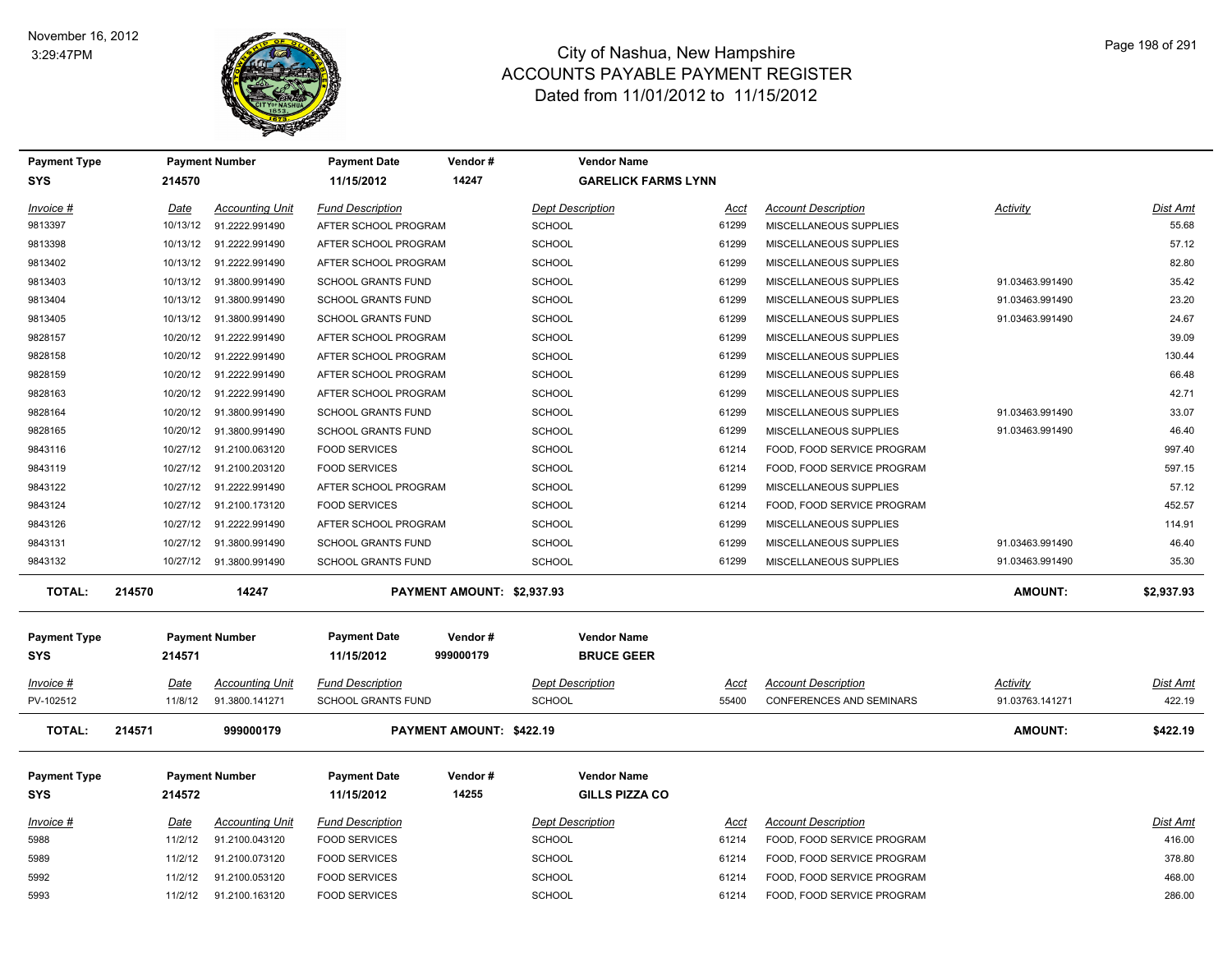

| <b>TOTAL:</b>                     | 214575           | 14271                                 |                                                | <b>PAYMENT AMOUNT: \$250.33</b> |                                          |               |                                              | <b>AMOUNT:</b> | \$250.33                  |
|-----------------------------------|------------------|---------------------------------------|------------------------------------------------|---------------------------------|------------------------------------------|---------------|----------------------------------------------|----------------|---------------------------|
| 0477762                           | 11/9/12          | 91.2100.033120                        | <b>FOOD SERVICES</b>                           |                                 | <b>SCHOOL</b>                            | 61214         | FOOD, FOOD SERVICE PROGRAM                   |                | 142.68                    |
| 0477751                           | 11/9/12          | 91.2100.043120                        | <b>FOOD SERVICES</b>                           |                                 | <b>SCHOOL</b>                            | 61214         | FOOD, FOOD SERVICE PROGRAM                   |                | 107.65                    |
| $Invoice$ #                       | <u>Date</u>      | <b>Accounting Unit</b>                | <b>Fund Description</b>                        |                                 | <b>Dept Description</b>                  | <u>Acct</u>   | <b>Account Description</b>                   |                | <u>Dist Amt</u>           |
| <b>SYS</b>                        | 214575           |                                       | 11/15/2012                                     | 14271                           | <b>GREAT STATE BEVERAGES INC</b>         |               |                                              |                |                           |
| <b>Payment Type</b>               |                  | <b>Payment Number</b>                 | <b>Payment Date</b>                            | Vendor#                         | <b>Vendor Name</b>                       |               |                                              |                |                           |
| <b>TOTAL:</b>                     | 214574           | 12801                                 |                                                | PAYMENT AMOUNT: \$694.21        |                                          |               |                                              | <b>AMOUNT:</b> | \$694.21                  |
| 8031                              | 9/27/12          | 91.1.041300                           | <b>GENERAL FUND</b>                            |                                 | <b>SCHOOL</b>                            | 61135         | <b>EDUCATIONAL SUPPLIES</b>                  |                | 694.21                    |
| Invoice #                         | <u>Date</u>      | <b>Accounting Unit</b>                | <b>Fund Description</b>                        |                                 | <b>Dept Description</b>                  | <u>Acct</u>   | <b>Account Description</b>                   |                | <b>Dist Amt</b>           |
| <b>SYS</b>                        | 214574           |                                       | 11/15/2012                                     | 12801                           | <b>RICHARD NESMITH</b>                   |               |                                              |                |                           |
| <b>Payment Type</b>               |                  | <b>Payment Number</b>                 | <b>Payment Date</b>                            | Vendor#                         | <b>Vendor Name</b>                       |               |                                              |                |                           |
| TOTAL:                            | 214573           | 10853                                 |                                                | <b>PAYMENT AMOUNT: \$824.98</b> |                                          |               |                                              | <b>AMOUNT:</b> | \$824.98                  |
| 9966544091                        | 11/1/12          | 91.1.222620                           | <b>GENERAL FUND</b>                            |                                 | <b>SCHOOL</b>                            | 61421         | SUPPLIES, HVAC                               |                | 175.00                    |
| 9966544083                        | 11/1/12          | 91.1.222620                           | <b>GENERAL FUND</b>                            |                                 | <b>SCHOOL</b>                            | 61421         | SUPPLIES, HVAC                               |                | 175.00                    |
| 9966067473                        | 11/1/12          | 91.1.222620                           | <b>GENERAL FUND</b>                            |                                 | SCHOOL                                   | 61421         | SUPPLIES, HVAC                               |                | 18.51                     |
| 9964225487                        | 10/30/12         | 91.1.222620                           | <b>GENERAL FUND</b>                            |                                 | SCHOOL                                   | 61421         | SUPPLIES, HVAC                               |                | 120.00                    |
| 9963523312                        | 10/29/12         | 91.1.222620                           | <b>GENERAL FUND</b>                            |                                 | <b>SCHOOL</b>                            | 61421         | SUPPLIES, HVAC                               |                | 19.58                     |
| 9962966074                        | 10/29/12         | 91.1.222620                           | <b>GENERAL FUND</b>                            |                                 | <b>SCHOOL</b>                            | 61421         | SUPPLIES, HVAC                               |                | 149.94                    |
| Invoice #<br>9960345438           | Date<br>10/25/12 | <b>Accounting Unit</b><br>91.1.222620 | <b>Fund Description</b><br><b>GENERAL FUND</b> |                                 | <b>Dept Description</b><br><b>SCHOOL</b> | Acct<br>61421 | <b>Account Description</b><br>SUPPLIES, HVAC |                | <b>Dist Amt</b><br>166.95 |
| <b>Payment Type</b><br><b>SYS</b> | 214573           | <b>Payment Number</b>                 | <b>Payment Date</b><br>11/15/2012              | Vendor#<br>10853                | <b>Vendor Name</b><br><b>GRAINGER</b>    |               |                                              |                |                           |
|                                   |                  |                                       |                                                |                                 |                                          |               |                                              |                |                           |
| <b>TOTAL:</b>                     | 214572           | 14255                                 |                                                | PAYMENT AMOUNT: \$4,224.40      |                                          |               |                                              | <b>AMOUNT:</b> | \$4,224.40                |
| 6052                              | 11/9/12          | 91.2100.053120                        | <b>FOOD SERVICES</b>                           |                                 | <b>SCHOOL</b>                            | 61214         | FOOD, FOOD SERVICE PROGRAM                   |                | 480.50                    |
| 6050                              | 11/9/12          | 91.2100.073120                        | <b>FOOD SERVICES</b>                           |                                 | <b>SCHOOL</b>                            | 61214         | FOOD, FOOD SERVICE PROGRAM                   |                | 562.30                    |
| 6048                              | 11/9/12          | 91.2100.043120                        | <b>FOOD SERVICES</b>                           |                                 | <b>SCHOOL</b>                            | 61214         | FOOD, FOOD SERVICE PROGRAM                   |                | 598.00                    |
| 6047                              | 11/9/12          | 91.2100.033120                        | <b>FOOD SERVICES</b>                           |                                 | SCHOOL                                   | 61214         | FOOD, FOOD SERVICE PROGRAM                   |                | 520.00                    |
| 5995                              | 11/2/12          | 91.2100.103120                        | <b>FOOD SERVICES</b>                           |                                 | <b>SCHOOL</b>                            | 61214         | FOOD, FOOD SERVICE PROGRAM                   |                | 254.80                    |
| 5994                              | 11/2/12          | 91.2100.173120                        | <b>FOOD SERVICES</b>                           |                                 | <b>SCHOOL</b>                            | 61214         | FOOD, FOOD SERVICE PROGRAM                   |                | 260.00                    |
|                                   |                  |                                       |                                                |                                 |                                          |               |                                              |                |                           |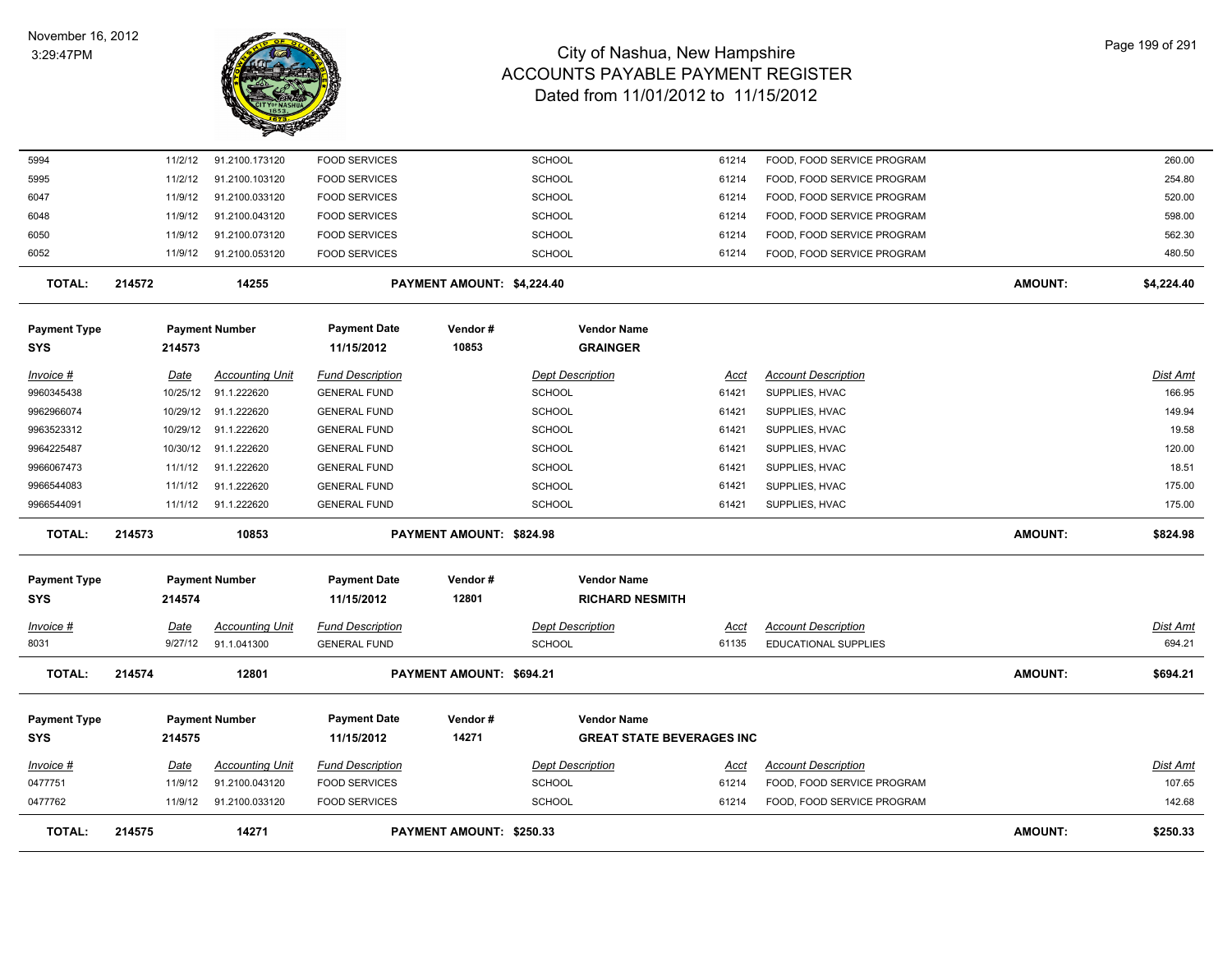

| <b>Payment Type</b> |        |             | <b>Payment Number</b>    | <b>Payment Date</b>       | Vendor#                        | <b>Vendor Name</b>             |             |                                        |                 |                 |
|---------------------|--------|-------------|--------------------------|---------------------------|--------------------------------|--------------------------------|-------------|----------------------------------------|-----------------|-----------------|
| <b>SYS</b>          |        | 214576      |                          | 11/15/2012                | 15393                          | <b>JENNIFER GREER</b>          |             |                                        |                 |                 |
| Invoice #           |        | Date        | <b>Accounting Unit</b>   | <b>Fund Description</b>   |                                | <b>Dept Description</b>        | <u>Acct</u> | <b>Account Description</b>             |                 | Dist Amt        |
| OCT-12              |        |             | 10/13/12 91.1.031160     | <b>GENERAL FUND</b>       |                                | <b>SCHOOL</b>                  | 61135       | <b>EDUCATIONAL SUPPLIES</b>            |                 | 44.99           |
| <b>TOTAL:</b>       | 214576 |             | 15393                    |                           | PAYMENT AMOUNT: \$44.99        |                                |             |                                        | <b>AMOUNT:</b>  | \$44.99         |
| <b>Payment Type</b> |        |             | <b>Payment Number</b>    | <b>Payment Date</b>       | Vendor#                        | <b>Vendor Name</b>             |             |                                        |                 |                 |
| <b>SYS</b>          |        | 214577      |                          | 11/15/2012                | 11231                          | <b>JEANNA HAMILTON</b>         |             |                                        |                 |                 |
| Invoice #           |        | Date        | <b>Accounting Unit</b>   | <b>Fund Description</b>   |                                | <b>Dept Description</b>        | Acct        | <b>Account Description</b>             | <b>Activity</b> | <b>Dist Amt</b> |
| 11/01               |        |             | 11/13/12  91.3800.021500 | SCHOOL GRANTS FUND        |                                | <b>SCHOOL</b>                  | 53628       | CONTRACT SERVICES                      | 91.03953.021500 | 37.50           |
| 11/08               |        |             | 11/13/12 91.3800.021500  | <b>SCHOOL GRANTS FUND</b> |                                | <b>SCHOOL</b>                  | 53628       | <b>CONTRACT SERVICES</b>               | 91.03953.021500 | 37.50           |
| <b>TOTAL:</b>       | 214577 |             | 11231                    |                           | <b>PAYMENT AMOUNT: \$75.00</b> |                                |             |                                        | <b>AMOUNT:</b>  | \$75.00         |
| <b>Payment Type</b> |        |             | <b>Payment Number</b>    | <b>Payment Date</b>       | Vendor#                        | <b>Vendor Name</b>             |             |                                        |                 |                 |
| <b>SYS</b>          |        | 214578      |                          | 11/15/2012                | 10250                          | HAMPSTEAD HOME HEALTH CARE INC |             |                                        |                 |                 |
| Invoice #           |        | Date        | <b>Accounting Unit</b>   | <b>Fund Description</b>   |                                | <b>Dept Description</b>        | Acct        | <b>Account Description</b>             | Activity        | <b>Dist Amt</b> |
| 5062                |        | 10/26/12    | 91.3800.022190           | SCHOOL GRANTS FUND        |                                | <b>SCHOOL</b>                  | 53628       | CONTRACT SERVICES                      | 91.03953.022190 | 1,200.00        |
| 5063                |        |             | 10/26/12 91.3800.022190  | <b>SCHOOL GRANTS FUND</b> |                                | <b>SCHOOL</b>                  | 53628       | <b>CONTRACT SERVICES</b>               | 91.03953.022190 | 1,092.00        |
| <b>TOTAL:</b>       | 214578 |             | 10250                    |                           | PAYMENT AMOUNT: \$2,292.00     |                                |             |                                        | <b>AMOUNT:</b>  | \$2,292.00      |
| <b>Payment Type</b> |        |             | <b>Payment Number</b>    | <b>Payment Date</b>       | Vendor#                        | <b>Vendor Name</b>             |             |                                        |                 |                 |
| <b>SYS</b>          |        | 214579      |                          | 11/15/2012                | 14287                          | <b>HANNAFORD</b>               |             |                                        |                 |                 |
| <u>Invoice #</u>    |        | <b>Date</b> | <b>Accounting Unit</b>   | <b>Fund Description</b>   |                                | <b>Dept Description</b>        | <u>Acct</u> | <b>Account Description</b>             |                 | <b>Dist Amt</b> |
| 46612983            |        | 7/15/12     | 91.1.031300              | <b>GENERAL FUND</b>       |                                | <b>SCHOOL</b>                  | 61135       | <b>EDUCATIONAL SUPPLIES</b>            |                 | 71.88           |
| 46662468            |        | 7/17/12     | 91.1.031300              | <b>GENERAL FUND</b>       |                                | <b>SCHOOL</b>                  | 61135       | <b>EDUCATIONAL SUPPLIES</b>            |                 | 48.12           |
| <b>TOTAL:</b>       | 214579 |             | 14287                    |                           | PAYMENT AMOUNT: \$120.00       |                                |             |                                        | <b>AMOUNT:</b>  | \$120.00        |
| <b>Payment Type</b> |        |             | <b>Payment Number</b>    | <b>Payment Date</b>       | Vendor#                        | <b>Vendor Name</b>             |             |                                        |                 |                 |
| <b>SYS</b>          |        | 214580      |                          | 11/15/2012                | 12839                          | <b>TARA L HASBROUCK</b>        |             |                                        |                 |                 |
| Invoice #           |        | Date        | <b>Accounting Unit</b>   | <b>Fund Description</b>   |                                | <b>Dept Description</b>        | Acct        | <b>Account Description</b>             | Activity        | <b>Dist Amt</b> |
| 10/22 - 11/09       |        |             | 11/13/12  91.3800.042210 | <b>SCHOOL GRANTS FUND</b> |                                | <b>SCHOOL</b>                  | 53607       | PROGRAM IMPROVEMENT<br><b>SERVICES</b> | 91.03903.042210 | 525.00          |
| <b>TOTAL:</b>       | 214580 |             | 12839                    |                           | PAYMENT AMOUNT: \$525.00       |                                |             |                                        | <b>AMOUNT:</b>  | \$525.00        |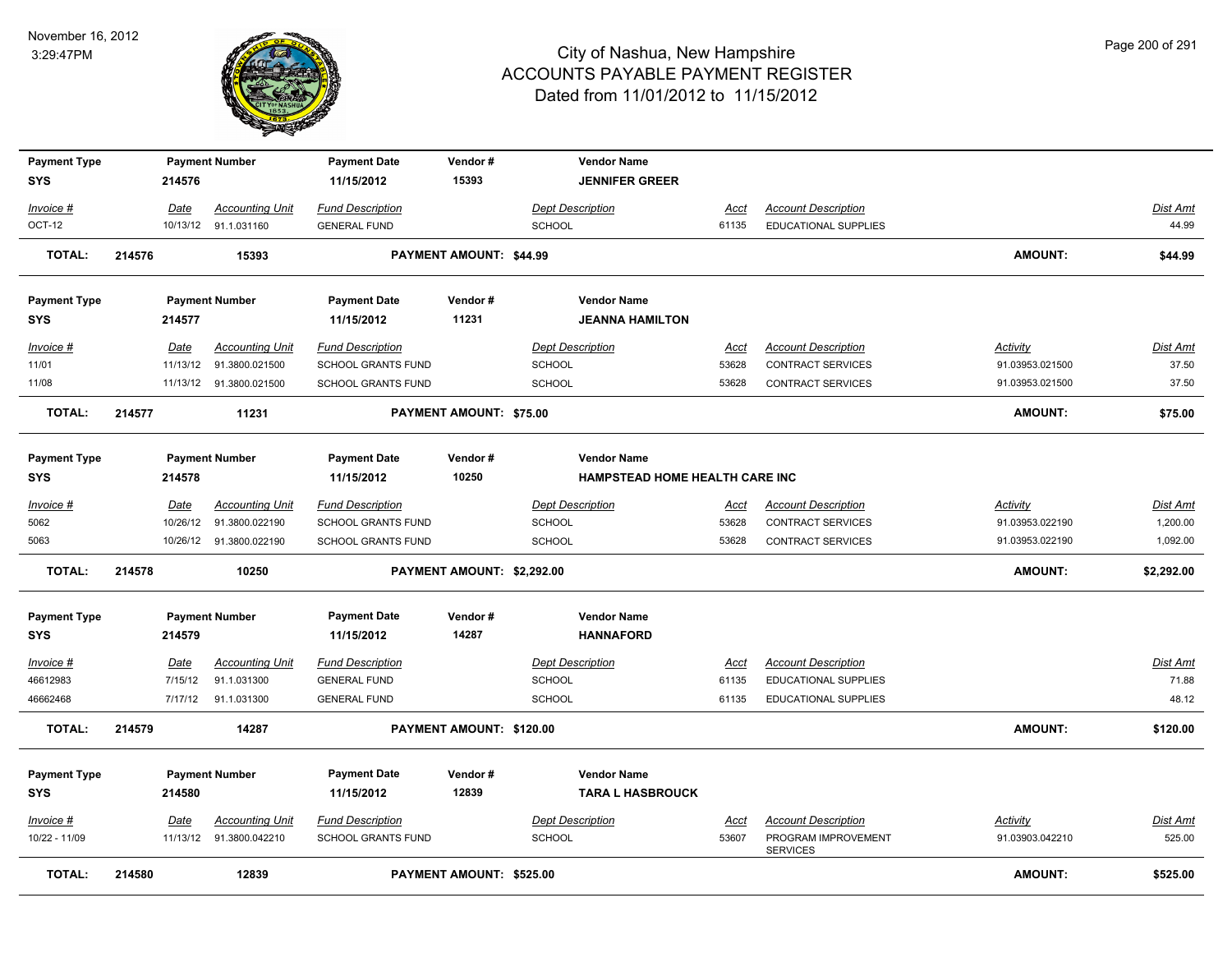

| <b>Payment Type</b> |        |             | <b>Payment Number</b>   | <b>Payment Date</b>     | Vendor#                  |               | <b>Vendor Name</b>                   |             |                             |                                       |                 |
|---------------------|--------|-------------|-------------------------|-------------------------|--------------------------|---------------|--------------------------------------|-------------|-----------------------------|---------------------------------------|-----------------|
| <b>SYS</b>          |        | 214581      |                         | 11/15/2012              | 12846                    |               | <b>HEATING SPECIALTIES OF NH INC</b> |             |                             |                                       |                 |
| Invoice #           |        | <u>Date</u> | <b>Accounting Unit</b>  | <b>Fund Description</b> |                          |               | <b>Dept Description</b>              | Acct        | <b>Account Description</b>  |                                       | Dist Amt        |
| B 47901             |        | 10/12/12    | 91.1.222620             | <b>GENERAL FUND</b>     |                          | <b>SCHOOL</b> |                                      | 61421       | SUPPLIES, HVAC              |                                       | 0.00            |
| B 47901             |        |             | 10/12/12 91.1.222620    | <b>GENERAL FUND</b>     |                          | <b>SCHOOL</b> |                                      | 61421       | SUPPLIES, HVAC              |                                       | 0.00            |
| B 47985             |        |             | 10/17/12 91.1.222620    | <b>GENERAL FUND</b>     |                          | <b>SCHOOL</b> |                                      | 61421       | SUPPLIES, HVAC              |                                       | 43.20           |
| <b>TOTAL:</b>       | 214581 |             | 12846                   |                         | PAYMENT AMOUNT: \$43.20  |               |                                      |             |                             | <b>AMOUNT:</b>                        | \$43.20         |
| <b>Payment Type</b> |        |             | <b>Payment Number</b>   | <b>Payment Date</b>     | Vendor#                  |               | <b>Vendor Name</b>                   |             |                             | Payee Name                            |                 |
| <b>SYS</b>          |        | 214582      |                         | 11/15/2012              | 13451                    |               | <b>RIVERSIDE PUBLISHING CO</b>       |             |                             | HM RECEIVABLES CO II LLC              |                 |
| Invoice #           |        | Date        | <b>Accounting Unit</b>  | <b>Fund Description</b> |                          |               | <b>Dept Description</b>              | Acct        | <b>Account Description</b>  |                                       | Dist Amt        |
| 948935213           |        |             | 10/26/12 91.1.101210    | <b>GENERAL FUND</b>     |                          | <b>SCHOOL</b> |                                      | 61135       | EDUCATIONAL SUPPLIES        |                                       | 118.80          |
| <b>TOTAL:</b>       | 214582 |             | 13451                   |                         | PAYMENT AMOUNT: \$118.80 |               |                                      |             |                             | <b>AMOUNT:</b>                        | \$118.80        |
| <b>Payment Type</b> |        |             | <b>Payment Number</b>   | <b>Payment Date</b>     | Vendor#                  |               | <b>Vendor Name</b>                   |             |                             | <b>Payee Name</b>                     |                 |
| <b>SYS</b>          |        | 214583      |                         | 11/15/2012              | 14309                    |               | <b>HOME DEPOT CREDIT SERVICES</b>    |             |                             | <b>HOME DEPOT CREDIT SERVICE</b>      |                 |
| <u>Invoice #</u>    |        | Date        | <b>Accounting Unit</b>  | <b>Fund Description</b> |                          |               | <b>Dept Description</b>              | <u>Acct</u> | <b>Account Description</b>  |                                       | Dist Amt        |
| 21700               |        | 10/26/12    | 91.1.051375             | <b>GENERAL FUND</b>     |                          | <b>SCHOOL</b> |                                      | 61135       | EDUCATIONAL SUPPLIES        |                                       | 68.91           |
| 3023097             |        | 11/2/12     | 91.1.061375             | <b>GENERAL FUND</b>     |                          | <b>SCHOOL</b> |                                      | 61135       | <b>EDUCATIONAL SUPPLIES</b> |                                       | 19.97           |
| 7050789             |        |             | 11/8/12 91.1.041160     | <b>GENERAL FUND</b>     |                          | <b>SCHOOL</b> |                                      | 71999       | MISCELLANEOUS EQUIPMENT     |                                       | 467.82          |
| <b>TOTAL:</b>       | 214583 |             | 14309                   |                         | PAYMENT AMOUNT: \$556.70 |               |                                      |             |                             | <b>AMOUNT:</b>                        | \$556.70        |
| <b>Payment Type</b> |        |             | <b>Payment Number</b>   | <b>Payment Date</b>     | Vendor#                  |               | <b>Vendor Name</b>                   |             |                             | <b>Payee Name</b>                     |                 |
| <b>SYS</b>          |        | 214584      |                         | 11/15/2012              | 12870                    |               | <b>HOUGHTON MIFFLIN</b>              |             |                             | <b>HOUGHTON MIFFLIN HARCOURT PUB.</b> |                 |
| <u>Invoice #</u>    |        | <b>Date</b> | <b>Accounting Unit</b>  | <b>Fund Description</b> |                          |               | <b>Dept Description</b>              | <u>Acct</u> | <b>Account Description</b>  | <b>Activity</b>                       | <u>Dist Amt</u> |
| 948926794           |        |             | 10/24/12 91.3800.991260 | SCHOOL GRANTS FUND      |                          | <b>SCHOOL</b> |                                      | 61875       | <b>BOOKS</b>                | 91.03772.991260                       | 224.04          |
| <b>TOTAL:</b>       | 214584 |             | 12870                   |                         | PAYMENT AMOUNT: \$224.04 |               |                                      |             |                             | <b>AMOUNT:</b>                        | \$224.04        |
| <b>Payment Type</b> |        |             | <b>Payment Number</b>   | <b>Payment Date</b>     | Vendor#                  |               | <b>Vendor Name</b>                   |             |                             |                                       |                 |
| <b>SYS</b>          |        | 214585      |                         | 11/15/2012              | 11669                    |               | <b>DELESE HOVEY</b>                  |             |                             |                                       |                 |
| <u>Invoice #</u>    |        | Date        | <b>Accounting Unit</b>  | <b>Fund Description</b> |                          |               | <b>Dept Description</b>              | <u>Acct</u> | <b>Account Description</b>  |                                       | Dist Amt        |
| <b>OCT-12</b>       |        | 11/7/12     | 91.1.122410             | <b>GENERAL FUND</b>     |                          | <b>SCHOOL</b> |                                      | 61100       | OFFICE SUPPLIES             |                                       | 55.46           |
| <b>TOTAL:</b>       | 214585 |             | 11669                   |                         | PAYMENT AMOUNT: \$55.46  |               |                                      |             |                             | <b>AMOUNT:</b>                        | \$55.46         |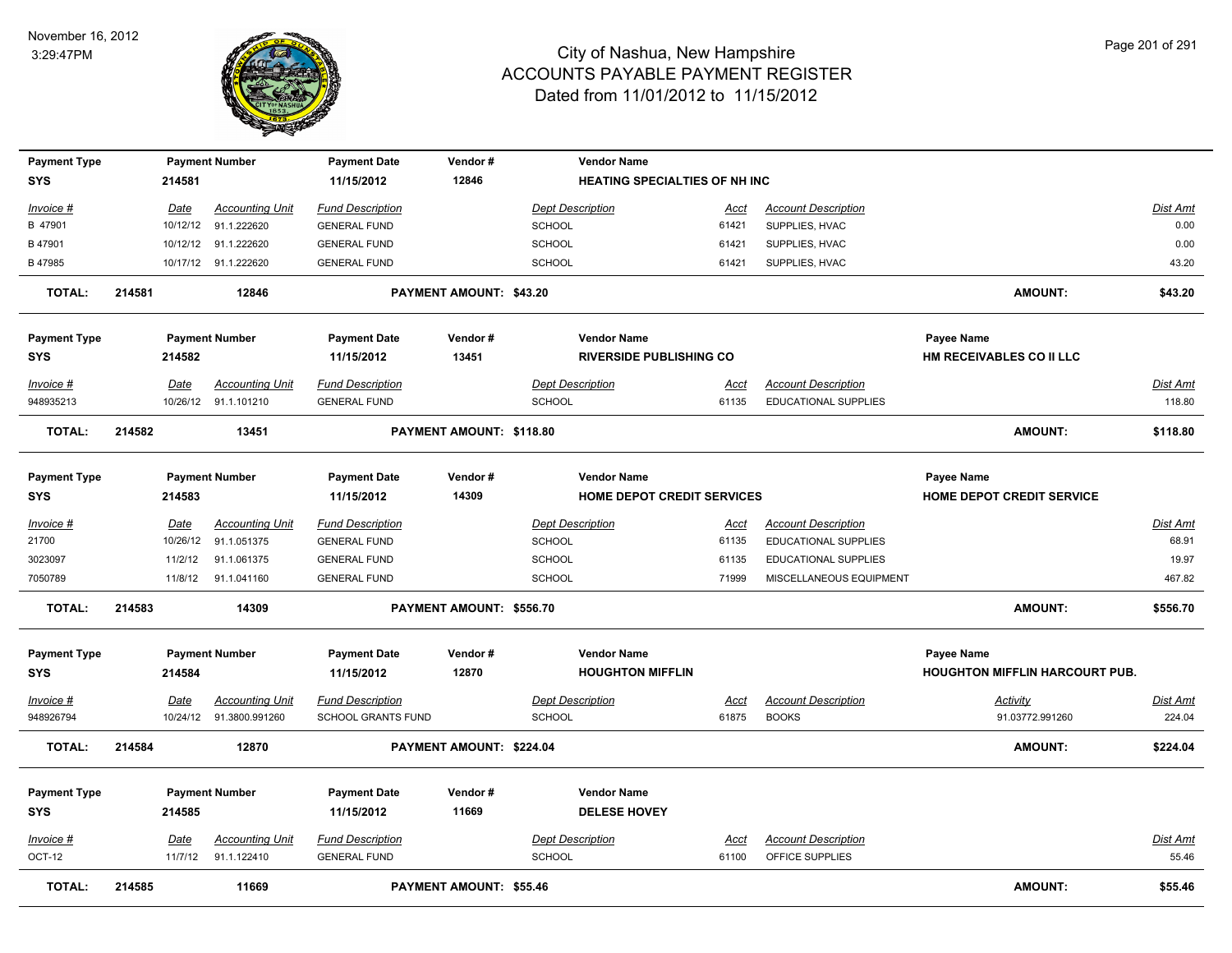

| <b>Payment Type</b> |        |             | <b>Payment Number</b>   | <b>Payment Date</b>       | Vendor#                    | <b>Vendor Name</b>                   |             |                              |                 |                 |
|---------------------|--------|-------------|-------------------------|---------------------------|----------------------------|--------------------------------------|-------------|------------------------------|-----------------|-----------------|
| <b>SYS</b>          |        | 214586      |                         | 11/15/2012                | 14323                      | <b>STACY HYNES</b>                   |             |                              |                 |                 |
| Invoice #           |        | Date        | <b>Accounting Unit</b>  | <b>Fund Description</b>   |                            | <b>Dept Description</b>              | Acct        | <b>Account Description</b>   |                 | <b>Dist Amt</b> |
| MILES-OCT           |        | 10/31/12    | 91.1.012320             | <b>GENERAL FUND</b>       |                            | SCHOOL                               | 55307       | MILEAGE REIMBURSEMENTS       |                 | 27.20           |
| MILES-SEPT          |        | 9/30/12     | 91.1.012320             | <b>GENERAL FUND</b>       |                            | SCHOOL                               | 55307       | MILEAGE REIMBURSEMENTS       |                 | 67.99           |
| <b>TOTAL:</b>       | 214586 |             | 14323                   |                           | PAYMENT AMOUNT: \$95.19    |                                      |             |                              | <b>AMOUNT:</b>  | \$95.19         |
| <b>Payment Type</b> |        |             | <b>Payment Number</b>   | <b>Payment Date</b>       | Vendor#                    | <b>Vendor Name</b>                   |             |                              |                 |                 |
| <b>SYS</b>          |        | 214587      |                         | 11/15/2012                | 12899                      | <b>INTERIM HEALTH CARE</b>           |             |                              |                 |                 |
| Invoice #           |        | Date        | <b>Accounting Unit</b>  | <b>Fund Description</b>   |                            | <b>Dept Description</b>              | Acct        | <b>Account Description</b>   | Activity        | Dist Amt        |
| 4250820             |        | 10/26/12    | 91.3800.022190          | SCHOOL GRANTS FUND        |                            | SCHOOL                               | 53628       | <b>CONTRACT SERVICES</b>     | 91.03953.022190 | 220.50          |
| 4250821             |        |             | 10/26/12 91.3800.022190 | <b>SCHOOL GRANTS FUND</b> |                            | <b>SCHOOL</b>                        | 53628       | <b>CONTRACT SERVICES</b>     | 91.03953.022190 | 1,801.00        |
| <b>TOTAL:</b>       | 214587 |             | 12899                   |                           | PAYMENT AMOUNT: \$2,021.50 |                                      |             |                              | <b>AMOUNT:</b>  | \$2,021.50      |
| <b>Payment Type</b> |        |             | <b>Payment Number</b>   | <b>Payment Date</b>       | Vendor#                    | <b>Vendor Name</b>                   |             |                              |                 |                 |
| <b>SYS</b>          |        | 214588      |                         | 11/15/2012                | 14333                      | <b>BATTERY SPECIALISTS OF NH LLC</b> |             |                              |                 |                 |
| Invoice #           |        | <b>Date</b> | <b>Accounting Unit</b>  | <b>Fund Description</b>   |                            | Dept Description                     | <u>Acct</u> | <b>Account Description</b>   |                 | Dist Amt        |
| 1905901001269       |        | 9/14/12     | 91.1.222620             | <b>GENERAL FUND</b>       |                            | <b>SCHOOL</b>                        | 61407       | SUPPLIES, ELECTRICAL         |                 | 481.90          |
| <b>TOTAL:</b>       | 214588 |             | 14333                   |                           | PAYMENT AMOUNT: \$481.90   |                                      |             |                              | <b>AMOUNT:</b>  | \$481.90        |
| <b>Payment Type</b> |        |             | <b>Payment Number</b>   | <b>Payment Date</b>       | Vendor#                    | <b>Vendor Name</b>                   |             |                              |                 |                 |
| <b>SYS</b>          |        | 214589      |                         | 11/15/2012                | 15453                      | <b>FRANK IOVIENO</b>                 |             |                              |                 |                 |
| $Invoice$ #         |        | Date        | <u>Accounting Unit</u>  | <b>Fund Description</b>   |                            | <b>Dept Description</b>              | <b>Acct</b> | <b>Account Description</b>   | Activity        | <u>Dist Amt</u> |
| PV-102612           |        | 11/8/12     | 91.3800.141271          | SCHOOL GRANTS FUND        |                            | <b>SCHOOL</b>                        | 55400       | CONFERENCES AND SEMINARS     | 91.03763.141271 | 440.43          |
| <b>TOTAL:</b>       | 214589 |             | 15453                   |                           | PAYMENT AMOUNT: \$440.43   |                                      |             |                              | <b>AMOUNT:</b>  | \$440.43        |
| <b>Payment Type</b> |        |             | <b>Payment Number</b>   | <b>Payment Date</b>       | Vendor#                    | <b>Vendor Name</b>                   |             |                              |                 |                 |
| <b>SYS</b>          |        | 214590      |                         | 11/15/2012                | 10985                      | <b>J S C TRANSPORTATION SVCS INC</b> |             |                              |                 |                 |
| Invoice #           |        | Date        | <b>Accounting Unit</b>  | <b>Fund Description</b>   |                            | <b>Dept Description</b>              | Acct        | <b>Account Description</b>   |                 | <b>Dist Amt</b> |
| 1807                |        | 9/30/12     | 91.1.992700             | <b>GENERAL FUND</b>       |                            | <b>SCHOOL</b>                        | 55691       | SPED TRANSPORTATION SERVICES |                 | 385.00          |
| <b>TOTAL:</b>       | 214590 |             | 10985                   |                           | PAYMENT AMOUNT: \$385.00   |                                      |             |                              | <b>AMOUNT:</b>  | \$385.00        |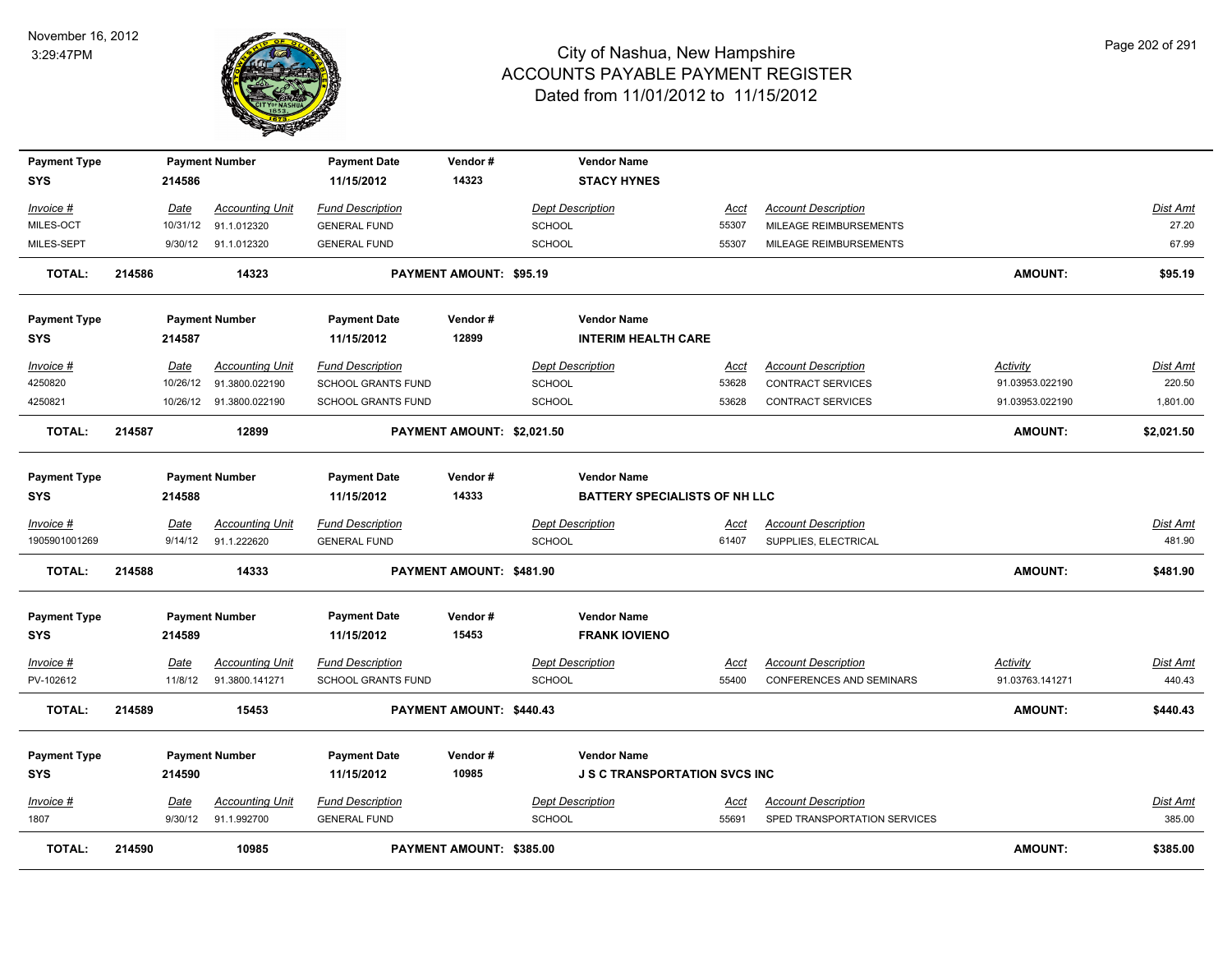

| <b>Payment Type</b>               |        | 214591      | <b>Payment Number</b>  | <b>Payment Date</b><br>11/15/2012 | Vendor#<br>14336         | <b>Vendor Name</b>                      |             |                                 |                 |                 |
|-----------------------------------|--------|-------------|------------------------|-----------------------------------|--------------------------|-----------------------------------------|-------------|---------------------------------|-----------------|-----------------|
| <b>SYS</b>                        |        |             |                        |                                   |                          | <b>JW PEPPER &amp; SON INC</b>          |             |                                 |                 |                 |
| Invoice #                         |        | Date        | <b>Accounting Unit</b> | <b>Fund Description</b>           |                          | <b>Dept Description</b>                 | <u>Acct</u> | <b>Account Description</b>      |                 | Dist Amt        |
| 1K86960                           |        |             | 10/12/12 91.1.031112   | <b>GENERAL FUND</b>               |                          | SCHOOL                                  | 61135       | EDUCATIONAL SUPPLIES            |                 | 154.99          |
| <b>TOTAL:</b>                     | 214591 |             | 14336                  |                                   | PAYMENT AMOUNT: \$154.99 |                                         |             |                                 | <b>AMOUNT:</b>  | \$154.99        |
| <b>Payment Type</b>               |        |             | <b>Payment Number</b>  | <b>Payment Date</b>               | Vendor#                  | <b>Vendor Name</b>                      |             |                                 |                 |                 |
| <b>SYS</b>                        |        | 214592      |                        | 11/15/2012                        | 15450                    | <b>JA SPORTS APPAREL</b>                |             |                                 |                 |                 |
| Invoice #                         |        | Date        | <b>Accounting Unit</b> | <b>Fund Description</b>           |                          | <b>Dept Description</b>                 | Acct        | <b>Account Description</b>      |                 | Dist Amt        |
| 687                               |        |             | 10/11/12 TF91.7565.14  | EDU-SCHOOL RELATED PROG/ACT       |                          | SCHOOL                                  | 61299       | MISCELLANEOUS SUPPLIES          |                 | 192.50          |
| <b>TOTAL:</b>                     | 214592 |             | 15450                  |                                   | PAYMENT AMOUNT: \$192.50 |                                         |             |                                 | <b>AMOUNT:</b>  | \$192.50        |
| <b>Payment Type</b>               |        |             | <b>Payment Number</b>  | <b>Payment Date</b>               | Vendor#                  | <b>Vendor Name</b>                      |             |                                 |                 |                 |
| <b>SYS</b>                        |        | 214593      |                        | 11/15/2012                        | 12908                    | <b>JACKS PIZZA</b>                      |             |                                 |                 |                 |
| Invoice #                         |        | Date        | <b>Accounting Unit</b> | <b>Fund Description</b>           |                          | <b>Dept Description</b>                 | Acct        | <b>Account Description</b>      |                 | Dist Amt        |
| 30691,30689                       |        | 11/7/12     | 91.2222.991490         | AFTER SCHOOL PROGRAM              |                          | SCHOOL                                  | 61299       | MISCELLANEOUS SUPPLIES          |                 | 143.00          |
| <b>TOTAL:</b>                     | 214593 |             | 12908                  |                                   | PAYMENT AMOUNT: \$143.00 |                                         |             |                                 | <b>AMOUNT:</b>  | \$143.00        |
|                                   |        |             |                        |                                   |                          |                                         |             |                                 |                 |                 |
| <b>Payment Type</b><br><b>SYS</b> |        | 214594      | <b>Payment Number</b>  | <b>Payment Date</b><br>11/15/2012 | Vendor#<br>14339         | <b>Vendor Name</b><br><b>KATHY JEAN</b> |             |                                 |                 |                 |
|                                   |        |             |                        |                                   |                          |                                         |             |                                 |                 |                 |
| $Invoice$ #                       |        | <b>Date</b> | <b>Accounting Unit</b> | <b>Fund Description</b>           |                          | <b>Dept Description</b>                 | <b>Acct</b> | <b>Account Description</b>      | <b>Activity</b> | <b>Dist Amt</b> |
| SEPT CONF                         |        | 11/7/12     | 91.3800.141271         | <b>SCHOOL GRANTS FUND</b>         |                          | SCHOOL                                  | 55400       | <b>CONFERENCES AND SEMINARS</b> | 91.03763.141271 | 269.00          |
| <b>TOTAL:</b>                     | 214594 |             | 14339                  |                                   | PAYMENT AMOUNT: \$269.00 |                                         |             |                                 | <b>AMOUNT:</b>  | \$269.00        |
| <b>Payment Type</b>               |        |             | <b>Payment Number</b>  | <b>Payment Date</b>               | Vendor#                  | <b>Vendor Name</b>                      |             |                                 |                 |                 |
| <b>SYS</b>                        |        | 214595      |                        | 11/15/2012                        | 11000                    | <b>KIDS DISCOVER</b>                    |             |                                 |                 |                 |
| Invoice #                         |        | Date        | <b>Accounting Unit</b> | <b>Fund Description</b>           |                          | <b>Dept Description</b>                 | Acct        | <b>Account Description</b>      |                 | Dist Amt        |
| 100094837-1                       |        |             | 10/25/12 91.1.061115   | <b>GENERAL FUND</b>               |                          | SCHOOL                                  | 61135       | EDUCATIONAL SUPPLIES            |                 | 18.21           |
| <b>TOTAL:</b>                     | 214595 |             | 11000                  |                                   | PAYMENT AMOUNT: \$18.21  |                                         |             |                                 | AMOUNT:         | \$18.21         |
|                                   |        |             |                        |                                   |                          |                                         |             |                                 |                 |                 |
| <b>Payment Type</b>               |        |             | <b>Payment Number</b>  | <b>Payment Date</b>               | Vendor#                  | <b>Vendor Name</b>                      |             |                                 |                 |                 |
| <b>SYS</b>                        |        | 214596      |                        | 11/15/2012                        | 14369                    | <b>CARMEN KOSOW</b>                     |             |                                 |                 |                 |
| Invoice #                         |        | Date        | <b>Accounting Unit</b> | <b>Fund Description</b>           |                          | <b>Dept Description</b>                 | Acct        | <b>Account Description</b>      |                 | Dist Amt        |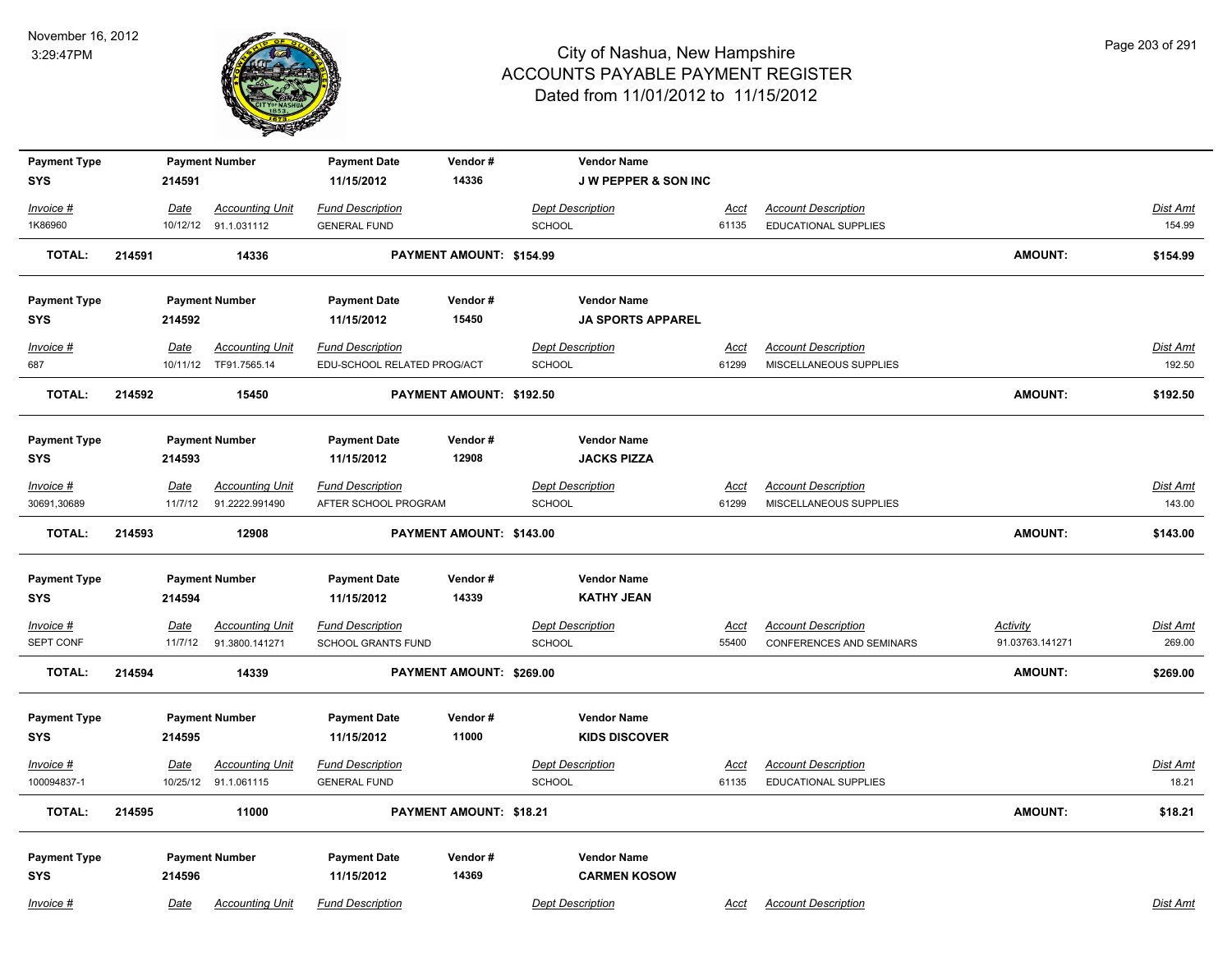

| MILES-OCT                         |        |          | 11/13/12 91.1.992322   | <b>GENERAL FUND</b>               |                                | SCHOOL                                           | 55307       | MILEAGE REIMBURSEMENTS     |                 | 17.76           |
|-----------------------------------|--------|----------|------------------------|-----------------------------------|--------------------------------|--------------------------------------------------|-------------|----------------------------|-----------------|-----------------|
| <b>TOTAL:</b>                     | 214596 |          | 14369                  |                                   | <b>PAYMENT AMOUNT: \$17.76</b> |                                                  |             |                            | <b>AMOUNT:</b>  | \$17.76         |
| <b>Payment Type</b><br><b>SYS</b> |        | 214597   | <b>Payment Number</b>  | <b>Payment Date</b><br>11/15/2012 | Vendor#<br>15062               | <b>Vendor Name</b><br><b>KYLE MARIE LANGILLE</b> |             |                            |                 |                 |
| Invoice #                         |        | Date     | <b>Accounting Unit</b> | <b>Fund Description</b>           |                                | <b>Dept Description</b>                          | Acct        | <b>Account Description</b> |                 | Dist Amt        |
| <b>NOV-12</b>                     |        | 11/7/12  | 91.1.101160            | <b>GENERAL FUND</b>               |                                | <b>SCHOOL</b>                                    | 61135       | EDUCATIONAL SUPPLIES       |                 | 73.29           |
| <b>TOTAL:</b>                     | 214597 |          | 15062                  |                                   | <b>PAYMENT AMOUNT: \$73.29</b> |                                                  |             |                            | <b>AMOUNT:</b>  | \$73.29         |
| <b>Payment Type</b><br><b>SYS</b> |        | 214598   | <b>Payment Number</b>  | <b>Payment Date</b><br>11/15/2012 | Vendor#<br>11154               | <b>Vendor Name</b><br><b>MARC LAQUERRE</b>       |             |                            |                 |                 |
| Invoice #                         |        | Date     | <b>Accounting Unit</b> | <b>Fund Description</b>           |                                | <b>Dept Description</b>                          | Acct        | <b>Account Description</b> |                 | Dist Amt        |
| MILES-OCT2                        |        |          | 11/13/12 91.1.012320   | <b>GENERAL FUND</b>               |                                | <b>SCHOOL</b>                                    | 55307       | MILEAGE REIMBURSEMENTS     |                 | 231.71          |
| <b>TOTAL:</b>                     | 214598 |          | 11154                  |                                   | PAYMENT AMOUNT: \$231.71       |                                                  |             |                            | <b>AMOUNT:</b>  | \$231.71        |
| <b>Payment Type</b>               |        |          | <b>Payment Number</b>  | <b>Payment Date</b>               | Vendor#                        | <b>Vendor Name</b>                               |             |                            |                 |                 |
| SYS                               |        | 214599   |                        | 11/15/2012                        | 11234                          | <b>CHRISTINE LEFAVE-REMINGTON</b>                |             |                            |                 |                 |
| <b>Invoice #</b>                  |        | Date     | <b>Accounting Unit</b> | <b>Fund Description</b>           |                                | <b>Dept Description</b>                          | <u>Acct</u> | <b>Account Description</b> | <b>Activity</b> | Dist Amt        |
| PV-110512                         |        | 11/7/12  | 91.3800.042210         | <b>SCHOOL GRANTS FUND</b>         |                                | <b>SCHOOL</b>                                    | 55300       | <b>TRAVEL</b>              | 91.03903.042210 | 25.00           |
| <b>TOTAL:</b>                     | 214599 |          | 11234                  |                                   | PAYMENT AMOUNT: \$25.00        |                                                  |             |                            | <b>AMOUNT:</b>  | \$25.00         |
| <b>Payment Type</b><br><b>SYS</b> |        | 214600   | <b>Payment Number</b>  | <b>Payment Date</b><br>11/15/2012 | Vendor #<br>13018              | <b>Vendor Name</b><br><b>MARK LISS</b>           |             |                            |                 |                 |
| Invoice #                         |        | Date     | <b>Accounting Unit</b> | <b>Fund Description</b>           |                                | <b>Dept Description</b>                          | <u>Acct</u> | <b>Account Description</b> |                 | <b>Dist Amt</b> |
| 102212-04                         |        |          | 10/22/12 91.1.041443   | <b>GENERAL FUND</b>               |                                | <b>SCHOOL</b>                                    | 55642       | <b>GAME OFFICIALS</b>      |                 | 50.00           |
| <b>TOTAL:</b>                     | 214600 |          | 13018                  |                                   | PAYMENT AMOUNT: \$50.00        |                                                  |             |                            | <b>AMOUNT:</b>  | \$50.00         |
| <b>Payment Type</b>               |        |          | <b>Payment Number</b>  | <b>Payment Date</b>               | Vendor#                        | <b>Vendor Name</b>                               |             |                            |                 |                 |
| <b>SYS</b>                        |        | 214601   |                        | 11/15/2012                        | 13035                          | <b>M &amp; M ELECTRICAL SUPPLY CO INC</b>        |             |                            |                 |                 |
| $Invoice$ #                       |        | Date     | <b>Accounting Unit</b> | <u>Fund Description</u>           |                                | <b>Dept Description</b>                          | <u>Acct</u> | <b>Account Description</b> |                 | Dist Amt        |
| 28832                             |        | 10/24/12 | 91.1.222620            | <b>GENERAL FUND</b>               |                                | SCHOOL                                           | 61407       | SUPPLIES, ELECTRICAL       |                 | 792.66          |
| 29422                             |        |          | 10/23/12 91.1.222620   | <b>GENERAL FUND</b>               |                                | SCHOOL                                           | 61407       | SUPPLIES, ELECTRICAL       |                 | 707.40          |
| 29521                             |        |          | 10/25/12 91.1.222620   | <b>GENERAL FUND</b>               |                                | SCHOOL                                           | 61407       | SUPPLIES, ELECTRICAL       |                 | 119.30          |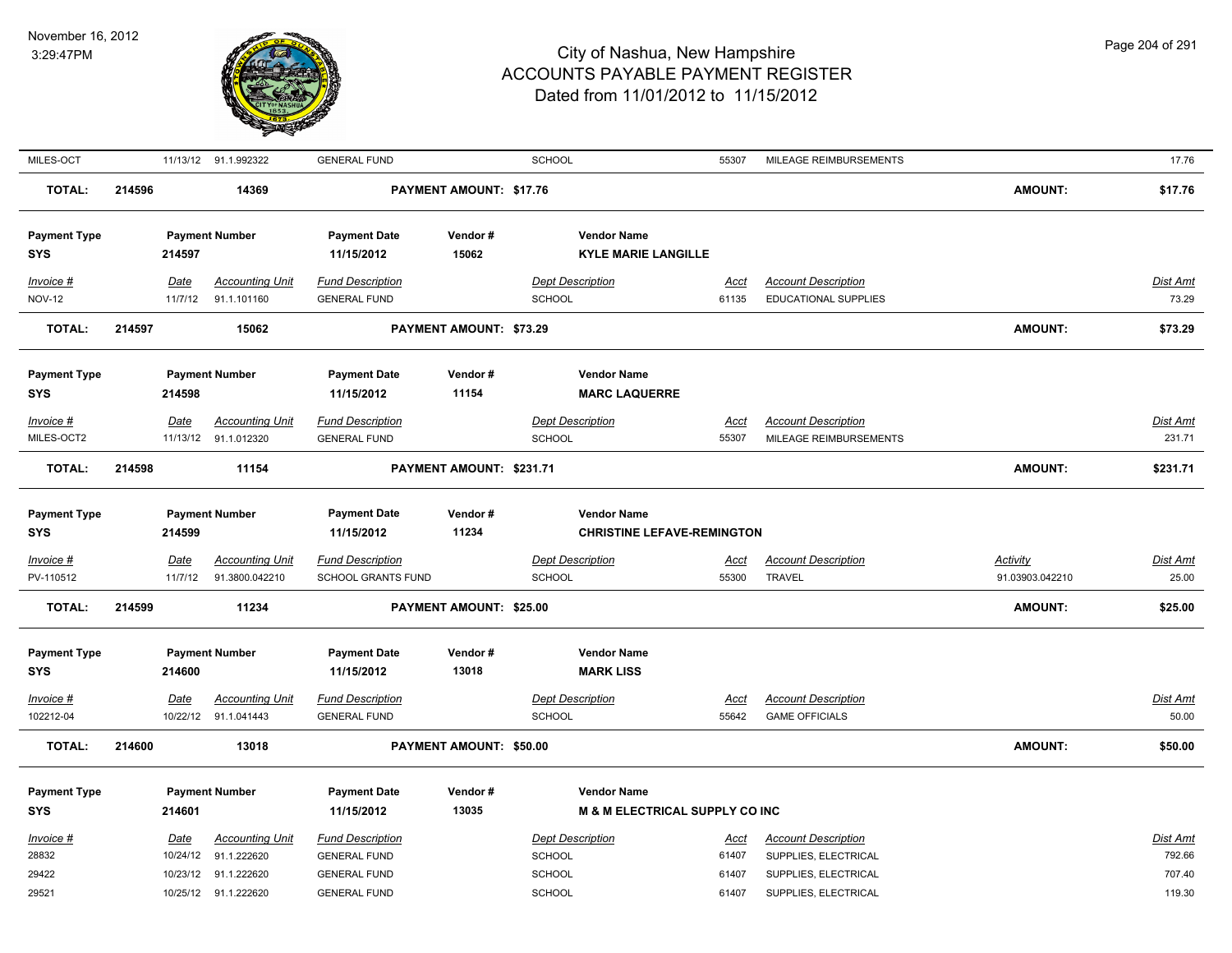**Payment Type Payment Number Payment Date Vendor # Vendor Name**



| <b>TOTAL:</b>                  | 214601               | 13035                                    |                                                      | PAYMENT AMOUNT: \$1,619.36 |                                                          |                |                                                          | <b>AMOUNT:</b>                     | \$1,619.36         |
|--------------------------------|----------------------|------------------------------------------|------------------------------------------------------|----------------------------|----------------------------------------------------------|----------------|----------------------------------------------------------|------------------------------------|--------------------|
| Payment Type<br>SYS            | 214602               | <b>Payment Number</b>                    | <b>Payment Date</b><br>11/15/2012                    | Vendor#<br>14420           | <b>Vendor Name</b><br><b>M SAUNDERS INC</b>              |                |                                                          |                                    |                    |
|                                |                      |                                          |                                                      |                            |                                                          |                |                                                          |                                    |                    |
| Invoice #                      | Date                 | <b>Accounting Unit</b><br>91.3810.153120 | <b>Fund Description</b><br>FOOD SERVICE GRANTS FUND  |                            | <b>Dept Description</b><br><b>SCHOOL DOE GRANTS FUND</b> | Acct<br>61214  | <b>Account Description</b><br>FOOD, FOOD SERVICE PROGRAM | Activity                           | Dist Amt<br>607.85 |
| 659868 - 1922<br>659869 - 2192 | 10/29/12<br>10/29/12 | 91.3810.203120                           | FOOD SERVICE GRANTS FUND                             |                            | SCHOOL DOE GRANTS FUND                                   | 61214          | FOOD, FOOD SERVICE PROGRAM                               | 91.03093.153120<br>91.03093.203120 | 403.25             |
| 659874 - 1075                  | 10/31/12             | 91.2100.203120                           | <b>FOOD SERVICES</b>                                 |                            | <b>SCHOOL</b>                                            | 61214          | FOOD, FOOD SERVICE PROGRAM                               |                                    |                    |
|                                | 10/29/12             | 91.3810.113120                           |                                                      |                            | SCHOOL DOE GRANTS FUND                                   | 61214          | FOOD, FOOD SERVICE PROGRAM                               | 91.03093.113120                    | 116.04<br>275.05   |
| 660680 - 2120                  |                      |                                          | FOOD SERVICE GRANTS FUND                             |                            |                                                          |                |                                                          |                                    |                    |
| 660730 - 1920                  | 10/29/12             | 91.3810.143120                           | FOOD SERVICE GRANTS FUND                             |                            | SCHOOL DOE GRANTS FUND                                   | 61214          | FOOD, FOOD SERVICE PROGRAM                               | 91.03093.143120                    | 431.35             |
| 660731 - 1921                  | 10/29/12             | 91.3810.163120                           | FOOD SERVICE GRANTS FUND                             |                            | SCHOOL DOE GRANTS FUND                                   | 61214          | FOOD, FOOD SERVICE PROGRAM                               | 91.03093.163120                    | 176.81             |
| 660746 - 1919                  | 10/29/12             | 91.3810.183120<br>91.3810.093120         | FOOD SERVICE GRANTS FUND<br>FOOD SERVICE GRANTS FUND |                            | SCHOOL DOE GRANTS FUND<br><b>SCHOOL DOE GRANTS FUND</b>  | 61214<br>61214 | FOOD, FOOD SERVICE PROGRAM<br>FOOD, FOOD SERVICE PROGRAM | 91.03093.183120                    | 464.20<br>464.20   |
| 660748 - 1918                  | 10/29/12             |                                          |                                                      |                            |                                                          |                |                                                          | 91.03093.093120                    | 70.40              |
| 660751 - 1918<br>660790 - 1080 | 11/1/12<br>10/29/12  | 91.3810.093120<br>91.2100.173120         | FOOD SERVICE GRANTS FUND<br><b>FOOD SERVICES</b>     |                            | SCHOOL DOE GRANTS FUND<br><b>SCHOOL</b>                  | 61214<br>61214 | FOOD, FOOD SERVICE PROGRAM<br>FOOD, FOOD SERVICE PROGRAM | 91.03093.093120                    | 190.32             |
| 661288 - 1922                  | 11/2/12              | 91.3810.153120                           | FOOD SERVICE GRANTS FUND                             |                            | SCHOOL DOE GRANTS FUND                                   | 61214          | FOOD, FOOD SERVICE PROGRAM                               | 91.03093.153120                    | 239.65             |
| 661289 - 2192                  | 11/2/12              | 91.3810.203120                           | FOOD SERVICE GRANTS FUND                             |                            | SCHOOL DOE GRANTS FUND                                   | 61214          | FOOD, FOOD SERVICE PROGRAM                               | 91.03093.203120                    | 171.75             |
| 661290 - 1087                  | 11/5/12              | 91.2100.153120                           | <b>FOOD SERVICES</b>                                 |                            | <b>SCHOOL</b>                                            | 61214          | FOOD, FOOD SERVICE PROGRAM                               |                                    | 380.69             |
| 661292 - 1077                  | 11/5/12              | 91.2100.053120                           | <b>FOOD SERVICES</b>                                 |                            | <b>SCHOOL</b>                                            | 61214          | FOOD, FOOD SERVICE PROGRAM                               |                                    | 522.41             |
| 661293 - 1089                  | 11/5/12              | 91.2100.193120                           | <b>FOOD SERVICES</b>                                 |                            | <b>SCHOOL</b>                                            | 61214          | FOOD, FOOD SERVICE PROGRAM                               |                                    | 209.65             |
| 661294 - 1075                  | 11/5/12              | 91.2100.203120                           | <b>FOOD SERVICES</b>                                 |                            | <b>SCHOOL</b>                                            | 61214          | FOOD, FOOD SERVICE PROGRAM                               |                                    | 202.95             |
| 661691 - 1084                  | 11/5/12              | 91.2100.163120                           | <b>FOOD SERVICES</b>                                 |                            | <b>SCHOOL</b>                                            | 61214          | FOOD, FOOD SERVICE PROGRAM                               |                                    | 268.73             |
| 661722 - 1085                  | 11/5/12              | 91.2100.183120                           | <b>FOOD SERVICES</b>                                 |                            | <b>SCHOOL</b>                                            | 61214          | FOOD, FOOD SERVICE PROGRAM                               |                                    | 149.78             |
| 661725 - 1918                  | 11/5/12              | 91.3810.093120                           | FOOD SERVICE GRANTS FUND                             |                            | SCHOOL DOE GRANTS FUND                                   | 61214          | FOOD, FOOD SERVICE PROGRAM                               | 91.03093.093120                    | 83.90              |
| 661731 - 1083                  | 11/5/12              | 91.2100.073120                           | <b>FOOD SERVICES</b>                                 |                            | <b>SCHOOL</b>                                            | 61214          | FOOD, FOOD SERVICE PROGRAM                               |                                    | 173.26             |
| 661779 - 1080                  | 11/5/12              | 91.2100.173120                           | <b>FOOD SERVICES</b>                                 |                            | <b>SCHOOL</b>                                            | 61214          | FOOD, FOOD SERVICE PROGRAM                               |                                    | 236.50             |
| 662082 - 1077                  | 11/13/12             | 91.2100.053120                           | <b>FOOD SERVICES</b>                                 |                            | <b>SCHOOL</b>                                            | 61214          | FOOD, FOOD SERVICE PROGRAM                               |                                    | 451.68             |
| 662093 - 1920                  | 11/7/12              | 91.3810.143120                           | <b>FOOD SERVICE GRANTS FUND</b>                      |                            | SCHOOL DOE GRANTS FUND                                   | 61214          | FOOD, FOOD SERVICE PROGRAM                               | 91.03093.143120                    | 210.65             |
| 662102 - 1085                  | 11/7/12              | 91.2100.183120                           | <b>FOOD SERVICES</b>                                 |                            | <b>SCHOOL</b>                                            | 61214          | FOOD, FOOD SERVICE PROGRAM                               |                                    | 61.90              |
| 662111 - 1090                  | 11/6/12              | 91.2100.123120                           | <b>FOOD SERVICES</b>                                 |                            | <b>SCHOOL</b>                                            | 61214          | FOOD, FOOD SERVICE PROGRAM                               |                                    | 190.65             |
| 662112 - 1076                  | 11/6/12              | 91.2100.113120                           | <b>FOOD SERVICES</b>                                 |                            | <b>SCHOOL</b>                                            | 61214          | FOOD, FOOD SERVICE PROGRAM                               |                                    | 182.33             |
| 662113 - 2120                  | 11/6/12              | 91.3810.113120                           | FOOD SERVICE GRANTS FUND                             |                            | SCHOOL DOE GRANTS FUND                                   | 61214          | FOOD, FOOD SERVICE PROGRAM                               | 91.03093.113120                    | 274.55             |
| 662115 - 1072                  | 11/6/12              | 91.2100.043120                           | <b>FOOD SERVICES</b>                                 |                            | <b>SCHOOL</b>                                            | 61214          | FOOD, FOOD SERVICE PROGRAM                               |                                    | 904.02             |
| 662126 - 1084                  | 11/7/12              | 91.2100.163120                           | <b>FOOD SERVICES</b>                                 |                            | <b>SCHOOL</b>                                            | 61214          | FOOD, FOOD SERVICE PROGRAM                               |                                    | 14.00              |
| 662134 - 1083                  | 11/6/12              | 91.2100.073120                           | <b>FOOD SERVICES</b>                                 |                            | <b>SCHOOL</b>                                            | 61214          | FOOD, FOOD SERVICE PROGRAM                               |                                    | 173.73             |
| 662427 - 1921                  | 11/8/12              | 91.3810.163120                           | FOOD SERVICE GRANTS FUND                             |                            | SCHOOL DOE GRANTS FUND                                   | 61214          | FOOD, FOOD SERVICE PROGRAM                               | 91.03093.163120                    | 263.64             |
| 662452 - 1078                  | 11/8/12              | 91.2100.103120                           | <b>FOOD SERVICES</b>                                 |                            | <b>SCHOOL</b>                                            | 61214          | FOOD, FOOD SERVICE PROGRAM                               |                                    | 107.33             |
| 662454 - 1083                  | 11/8/12              | 91.2100.073120                           | <b>FOOD SERVICES</b>                                 |                            | <b>SCHOOL</b>                                            | 61214          | FOOD, FOOD SERVICE PROGRAM                               |                                    | 104.14             |
| 662463 - 1071                  | 11/8/12              | 91.2100.033120                           | <b>FOOD SERVICES</b>                                 |                            | <b>SCHOOL</b>                                            | 61214          | FOOD, FOOD SERVICE PROGRAM                               |                                    | 124.80             |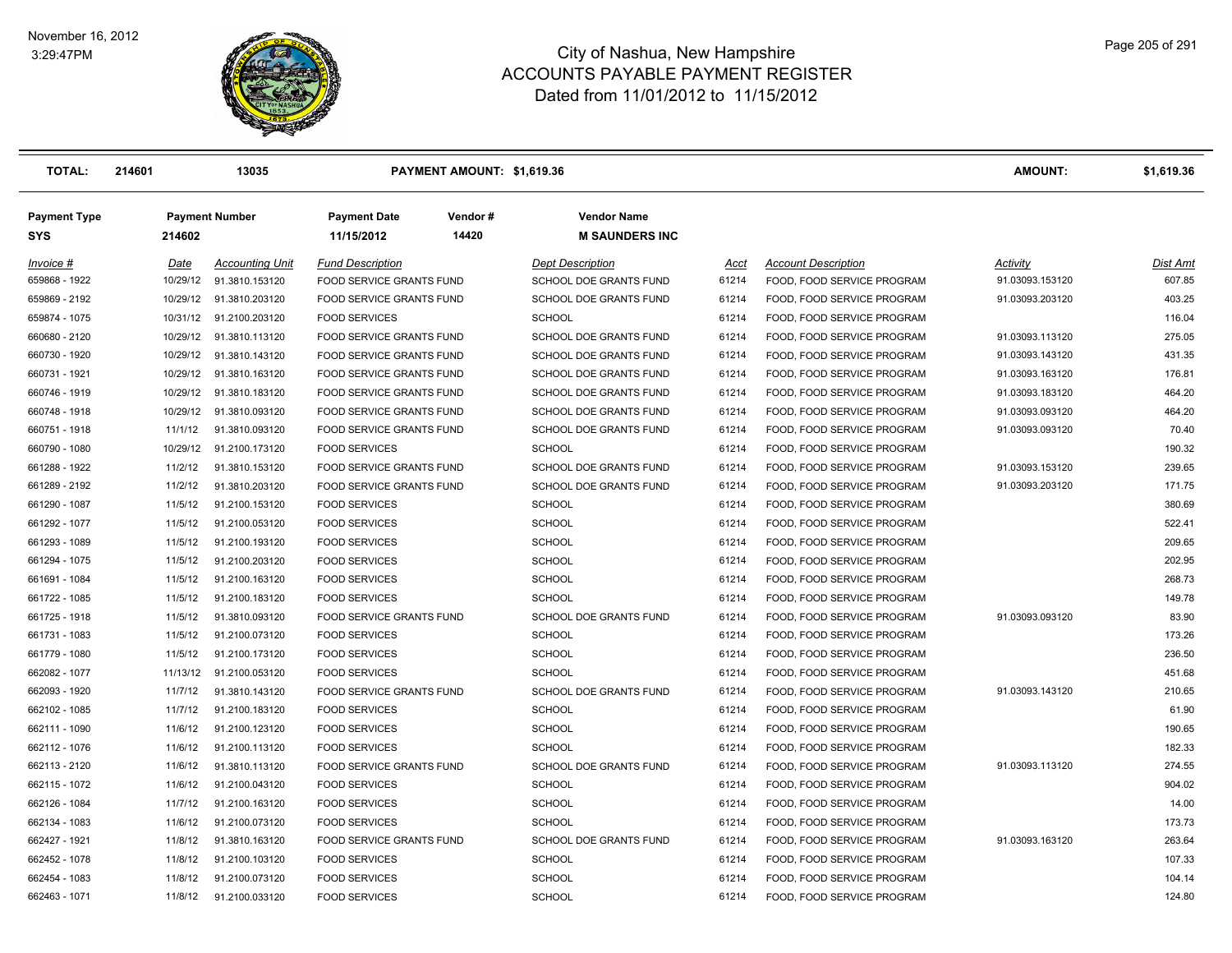

| 662590 - 1077                     |             | 11/9/12  | 91.2100.053120                           | <b>FOOD SERVICES</b>                          |                             | SCHOOL                                      | 61214                             | FOOD, FOOD SERVICE PROGRAM                      |                             | 184.50             |
|-----------------------------------|-------------|----------|------------------------------------------|-----------------------------------------------|-----------------------------|---------------------------------------------|-----------------------------------|-------------------------------------------------|-----------------------------|--------------------|
| 662636 - 1076                     |             | 11/9/12  | 91.2100.113120                           | <b>FOOD SERVICES</b>                          |                             | <b>SCHOOL</b>                               | 61214                             | FOOD, FOOD SERVICE PROGRAM                      |                             | 270.20             |
| 662637 - 1090                     |             | 11/9/12  | 91.2100.123120                           | <b>FOOD SERVICES</b>                          |                             | <b>SCHOOL</b>                               | 61214                             | FOOD, FOOD SERVICE PROGRAM                      |                             | 222.56             |
| 662638 - 1072                     |             | 11/9/12  | 91.2100.043120                           | <b>FOOD SERVICES</b>                          |                             | <b>SCHOOL</b>                               | 61214                             | FOOD, FOOD SERVICE PROGRAM                      |                             | 267.30             |
| 662668 - 1083                     |             | 11/9/12  | 91.2100.073120                           | <b>FOOD SERVICES</b>                          |                             | <b>SCHOOL</b>                               | 61214                             | FOOD, FOOD SERVICE PROGRAM                      |                             | 51.86              |
| 662863 - 1071                     |             | 11/13/12 | 91.2100.033120                           | <b>FOOD SERVICES</b>                          |                             | <b>SCHOOL</b>                               | 61214                             | FOOD, FOOD SERVICE PROGRAM                      |                             | 662.13             |
| 662898 - 1083                     |             |          | 11/13/12 91.2100.073120                  | <b>FOOD SERVICES</b>                          |                             | <b>SCHOOL</b>                               | 61214                             | FOOD, FOOD SERVICE PROGRAM                      |                             | 179.62             |
| <b>TOTAL:</b>                     | 214602      |          | 14420                                    |                                               | PAYMENT AMOUNT: \$10,740.33 |                                             |                                   |                                                 | <b>AMOUNT:</b>              | \$10,740.33        |
| <b>Payment Type</b><br><b>SYS</b> | 214603      |          | <b>Payment Number</b>                    | <b>Payment Date</b><br>11/15/2012             | Vendor#<br>14422            | <b>Vendor Name</b><br><b>TARA MACDONALD</b> |                                   |                                                 |                             |                    |
|                                   |             |          |                                          |                                               |                             |                                             |                                   |                                                 |                             |                    |
| Invoice #<br>11/01                | <b>Date</b> | 11/13/12 | <b>Accounting Unit</b><br>91.3800.021500 | <b>Fund Description</b><br>SCHOOL GRANTS FUND |                             | <b>Dept Description</b><br><b>SCHOOL</b>    | <u>Acct</u><br>53628              | <b>Account Description</b><br>CONTRACT SERVICES | Activity<br>91.03953.021500 | Dist Amt<br>150.00 |
|                                   |             |          |                                          |                                               |                             |                                             |                                   |                                                 |                             |                    |
| <b>TOTAL:</b>                     | 214603      |          | 14422                                    |                                               | PAYMENT AMOUNT: \$150.00    |                                             |                                   |                                                 | <b>AMOUNT:</b>              | \$150.00           |
| <b>Payment Type</b>               |             |          | <b>Payment Number</b>                    | <b>Payment Date</b>                           | Vendor#                     | <b>Vendor Name</b>                          |                                   |                                                 |                             |                    |
| <b>SYS</b>                        |             | 214604   |                                          | 11/15/2012                                    | 15455                       | <b>JULIA MACINTOSH</b>                      |                                   |                                                 |                             |                    |
| Invoice #                         | Date        |          | <b>Accounting Unit</b>                   | <b>Fund Description</b>                       |                             | <b>Dept Description</b>                     | <u>Acct</u>                       | <b>Account Description</b>                      | Activity                    | <b>Dist Amt</b>    |
| <b>NOV-12</b>                     |             | 11/7/12  | 91.3800.231249                           | SCHOOL GRANTS FUND                            |                             | <b>SCHOOL</b>                               | 61135                             | EDUCATIONAL SUPPLIES                            | 91.03763.231249             | 74.01              |
| <b>TOTAL:</b>                     | 214604      |          | 15455                                    |                                               | PAYMENT AMOUNT: \$74.01     |                                             |                                   |                                                 | <b>AMOUNT:</b>              | \$74.01            |
|                                   |             |          |                                          |                                               |                             |                                             |                                   |                                                 |                             |                    |
| <b>Payment Type</b>               |             |          | <b>Payment Number</b>                    | <b>Payment Date</b>                           | Vendor#                     | <b>Vendor Name</b>                          |                                   |                                                 |                             |                    |
| <b>SYS</b>                        |             | 214605   |                                          | 11/15/2012                                    | 13050                       |                                             | AMY B MANHEIM ZIMMERMAN           |                                                 |                             |                    |
| $Invoice$ #                       | Date        |          | <b>Accounting Unit</b>                   | <b>Fund Description</b>                       |                             | <b>Dept Description</b>                     | <u>Acct</u>                       | <b>Account Description</b>                      | <b>Activity</b>             | <b>Dist Amt</b>    |
| 10/22, 11/09                      |             |          | 11/13/12  91.3800.042210                 | SCHOOL GRANTS FUND                            |                             | <b>SCHOOL</b>                               | 53607                             | PROGRAM IMPROVEMENT<br><b>SERVICES</b>          | 91.03903.042210             | 612.50             |
| <b>TOTAL:</b>                     | 214605      |          | 13050                                    |                                               | PAYMENT AMOUNT: \$612.50    |                                             |                                   |                                                 | <b>AMOUNT:</b>              | \$612.50           |
| <b>Payment Type</b>               |             |          | <b>Payment Number</b>                    | <b>Payment Date</b>                           | Vendor#                     | <b>Vendor Name</b>                          |                                   |                                                 |                             |                    |
| <b>SYS</b>                        | 214606      |          |                                          | 11/15/2012                                    | 11280                       |                                             | <b>MARKET BASKET ACCT 2589096</b> |                                                 |                             |                    |
| Invoice #                         | <b>Date</b> |          | <b>Accounting Unit</b>                   | <b>Fund Description</b>                       |                             | <b>Dept Description</b>                     | <u>Acct</u>                       | <b>Account Description</b>                      | <b>Activity</b>             | <u>Dist Amt</u>    |
| 109643-152                        |             | 11/1/12  | 91.3800.991490                           | SCHOOL GRANTS FUND                            |                             | <b>SCHOOL</b>                               | 61299                             | MISCELLANEOUS SUPPLIES                          | 91.03463.991490             | 19.70              |
| 111600-152                        |             | 11/2/12  | 91.3800.991490                           | SCHOOL GRANTS FUND                            |                             | SCHOOL                                      | 61299                             | MISCELLANEOUS SUPPLIES                          | 91.03463.991490             | 19.62              |
| 123699-119                        |             | 11/7/12  | 91.1.051345                              | <b>GENERAL FUND</b>                           |                             | <b>SCHOOL</b>                               | 61135                             | EDUCATIONAL SUPPLIES                            |                             | 35.34              |
| 127855-150                        |             | 10/11/12 | 91.3800.991490                           | <b>SCHOOL GRANTS FUND</b>                     |                             | <b>SCHOOL</b>                               | 61299                             | MISCELLANEOUS SUPPLIES                          | 91.03463.991490             | 22.07              |
| 130355-95                         |             |          | 10/31/12 91.1.061345                     | <b>GENERAL FUND</b>                           |                             | <b>SCHOOL</b>                               | 61135                             | <b>EDUCATIONAL SUPPLIES</b>                     |                             | 22.70              |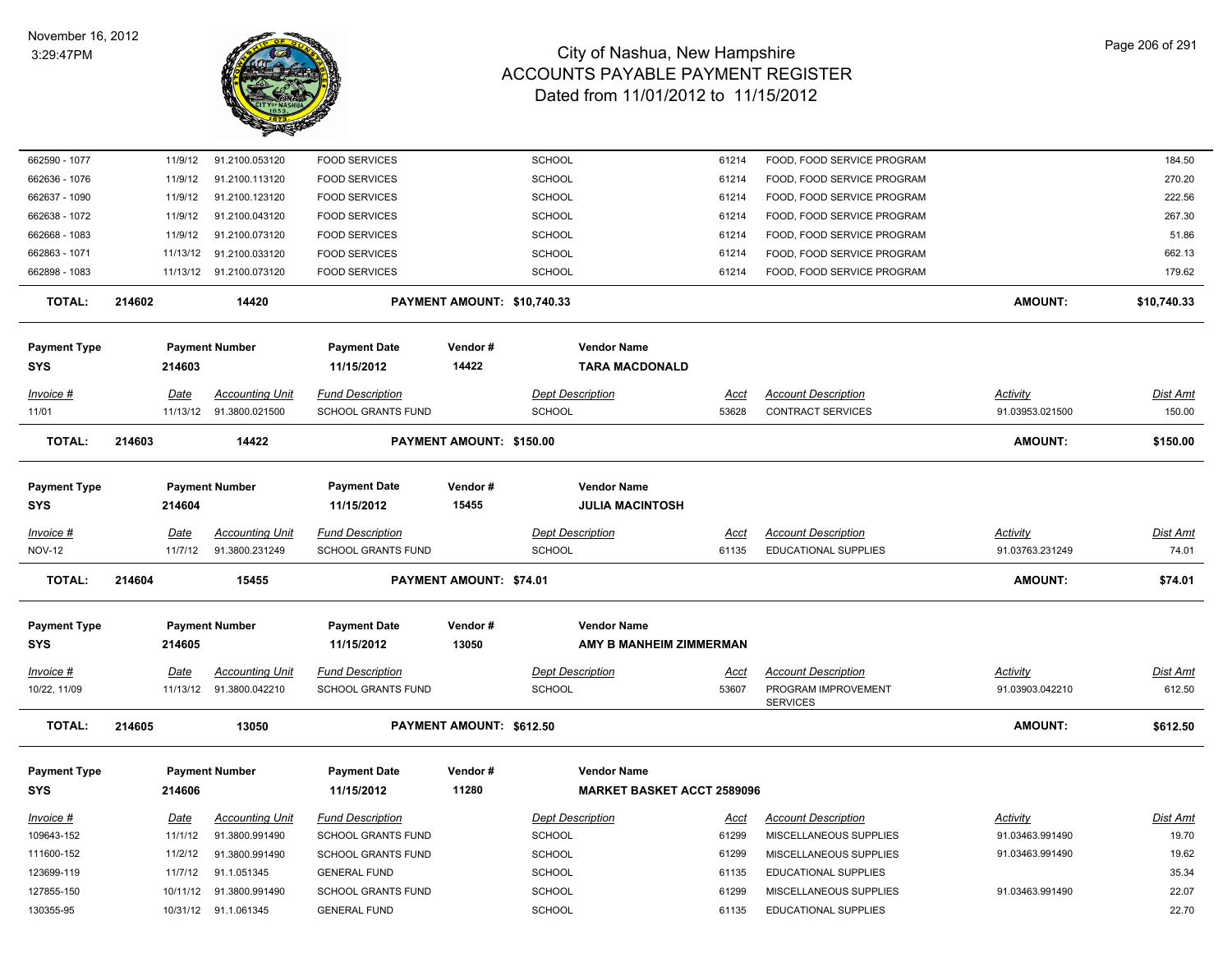

| 145636-134                        | 10/24/12    | 91.2222.991490                        | AFTER SCHOOL PROGRAM                           |                                | <b>SCHOOL</b>                                        | 61299                | MISCELLANEOUS SUPPLIES                               |                                           | 18.33                |
|-----------------------------------|-------------|---------------------------------------|------------------------------------------------|--------------------------------|------------------------------------------------------|----------------------|------------------------------------------------------|-------------------------------------------|----------------------|
| 150904-103                        | 11/6/12     | 91.2222.991490                        | AFTER SCHOOL PROGRAM                           |                                | <b>SCHOOL</b>                                        | 61299                | MISCELLANEOUS SUPPLIES                               |                                           | 35.80                |
| 151063-53                         | 11/6/12     | 91.1.071345                           | <b>GENERAL FUND</b>                            |                                | <b>SCHOOL</b>                                        | 61135                | EDUCATIONAL SUPPLIES                                 |                                           | 30.15                |
| 157680-151                        | 10/31/12    | 91.3800.991490                        | <b>SCHOOL GRANTS FUND</b>                      |                                | <b>SCHOOL</b>                                        | 61299                | <b>MISCELLANEOUS SUPPLIES</b>                        | 91.03463.991490                           | 39.41                |
| 166227-116                        | 11/5/12     | 91.2222.991490                        | AFTER SCHOOL PROGRAM                           |                                | <b>SCHOOL</b>                                        | 61299                | MISCELLANEOUS SUPPLIES                               |                                           | 1.98                 |
| 166364-124                        | 11/5/12     | 91.1.031340                           | <b>GENERAL FUND</b>                            |                                | <b>SCHOOL</b>                                        | 61135                | EDUCATIONAL SUPPLIES                                 |                                           | 62.61                |
| 167881-118                        | 11/6/12     | 91.1.031300                           | <b>GENERAL FUND</b>                            |                                | <b>SCHOOL</b>                                        | 61135                | EDUCATIONAL SUPPLIES                                 |                                           | 42.39                |
| 171537-137                        | 11/8/12     | 91.1.031340                           | <b>GENERAL FUND</b>                            |                                | <b>SCHOOL</b>                                        | 61135                | EDUCATIONAL SUPPLIES                                 |                                           | 31.94                |
| 178424-134                        | 10/17/12    | 91.2222.991490                        | AFTER SCHOOL PROGRAM                           |                                | <b>SCHOOL</b>                                        | 61299                | MISCELLANEOUS SUPPLIES                               |                                           | 18.13                |
| 180227-95                         | 10/31/12    | 91.1.061345                           | <b>GENERAL FUND</b>                            |                                | <b>SCHOOL</b>                                        | 61135                | <b>EDUCATIONAL SUPPLIES</b>                          |                                           | 107.58               |
| 185531-103                        | 10/25/12    | 91.2222.991490                        | AFTER SCHOOL PROGRAM                           |                                | <b>SCHOOL</b>                                        | 61299                | MISCELLANEOUS SUPPLIES                               |                                           | 10.47                |
| 186427-116                        | 10/26/12    | 91.2222.991490                        | AFTER SCHOOL PROGRAM                           |                                | <b>SCHOOL</b>                                        | 61299                | MISCELLANEOUS SUPPLIES                               |                                           | 44.08                |
| 186435-112                        | 10/26/12    | 91.2222.991490                        | AFTER SCHOOL PROGRAM                           |                                | <b>SCHOOL</b>                                        | 61299                | MISCELLANEOUS SUPPLIES                               |                                           | 7.36                 |
| 191468-150                        | 10/31/12    | 91.3800.991490                        | <b>SCHOOL GRANTS FUND</b>                      |                                | <b>SCHOOL</b>                                        | 61299                | MISCELLANEOUS SUPPLIES                               | 91.03463.991490                           | 30.91                |
| 193153-084                        | 11/2/12     | 91.2222.991490                        | AFTER SCHOOL PROGRAM                           |                                | <b>SCHOOL</b>                                        | 61299                | MISCELLANEOUS SUPPLIES                               |                                           | 24.62                |
| 193599-150                        | 11/1/12     | 91.3800.991490                        | <b>SCHOOL GRANTS FUND</b>                      |                                | <b>SCHOOL</b>                                        | 61299                | MISCELLANEOUS SUPPLIES                               | 91.03463.991490                           | 18.74                |
| 424-129                           | 9/19/12     | 91.1.031113                           | <b>GENERAL FUND</b>                            |                                | <b>SCHOOL</b>                                        | 61135                | EDUCATIONAL SUPPLIES                                 |                                           | 156.45               |
| <b>TOTAL:</b>                     | 214606      | 11280                                 |                                                | PAYMENT AMOUNT: \$800.38       |                                                      |                      |                                                      | <b>AMOUNT:</b>                            | \$800.38             |
|                                   |             |                                       |                                                |                                |                                                      |                      |                                                      |                                           |                      |
| <b>Payment Type</b><br><b>SYS</b> | 214607      | <b>Payment Number</b>                 | <b>Payment Date</b><br>11/15/2012              | Vendor#<br>12267               | <b>Vendor Name</b><br><b>AMY MCCARTNEY</b>           |                      |                                                      |                                           |                      |
|                                   |             |                                       |                                                |                                |                                                      |                      |                                                      |                                           |                      |
| $Invoice$ #<br>NOV04-12           | Date        | <b>Accounting Unit</b><br>91.1.022160 | <b>Fund Description</b><br><b>GENERAL FUND</b> |                                | <b>Dept Description</b><br><b>SCHOOL</b>             | <u>Acct</u><br>53614 | <b>Account Description</b><br>PUPIL SUPPORT SERVICES |                                           | Dist Amt<br>6,054.75 |
|                                   | 11/4/12     |                                       |                                                |                                |                                                      |                      |                                                      |                                           |                      |
| <b>TOTAL:</b>                     | 214607      | 12267                                 |                                                | PAYMENT AMOUNT: \$6,054.75     |                                                      |                      |                                                      | AMOUNT:                                   | \$6,054.75           |
| <b>Payment Type</b><br><b>SYS</b> | 214608      | <b>Payment Number</b>                 | <b>Payment Date</b><br>11/15/2012              | Vendor#<br>13081               | <b>Vendor Name</b><br><b>MCMASTER CARR SUPPLY CO</b> |                      |                                                      | <b>Payee Name</b><br><b>MCMASTER-CARR</b> |                      |
| Invoice #                         | Date        | <b>Accounting Unit</b>                | <b>Fund Description</b>                        |                                | <b>Dept Description</b>                              | Acct                 | <b>Account Description</b>                           |                                           | Dist Amt             |
| 39766506                          |             | 10/25/12 91.1.222620                  | <b>GENERAL FUND</b>                            |                                | <b>SCHOOL</b>                                        | 61299                | MISCELLANEOUS SUPPLIES                               |                                           | 12.11                |
| <b>TOTAL:</b>                     | 214608      | 13081                                 |                                                | <b>PAYMENT AMOUNT: \$12.11</b> |                                                      |                      |                                                      | <b>AMOUNT:</b>                            | \$12.11              |
| <b>Payment Type</b>               |             | <b>Payment Number</b>                 | <b>Payment Date</b>                            | Vendor#                        | <b>Vendor Name</b>                                   |                      |                                                      |                                           |                      |
| <b>SYS</b>                        | 214609      |                                       | 11/15/2012                                     | 11942                          | <b>BARBARA MELANSON</b>                              |                      |                                                      |                                           |                      |
|                                   |             |                                       |                                                |                                |                                                      |                      |                                                      |                                           |                      |
| $Invoice$ #                       | <u>Date</u> | <b>Accounting Unit</b>                | <b>Fund Description</b>                        |                                | <b>Dept Description</b>                              | <u>Acct</u>          | <b>Account Description</b>                           |                                           | <b>Dist Amt</b>      |
| MILES-OCT                         | 11/9/12     | 91.1.992700                           | <b>GENERAL FUND</b>                            |                                | <b>SCHOOL</b>                                        | 55690                | REGULAR TRANSPORTATION<br><b>SERVICES</b>            |                                           | 73.26                |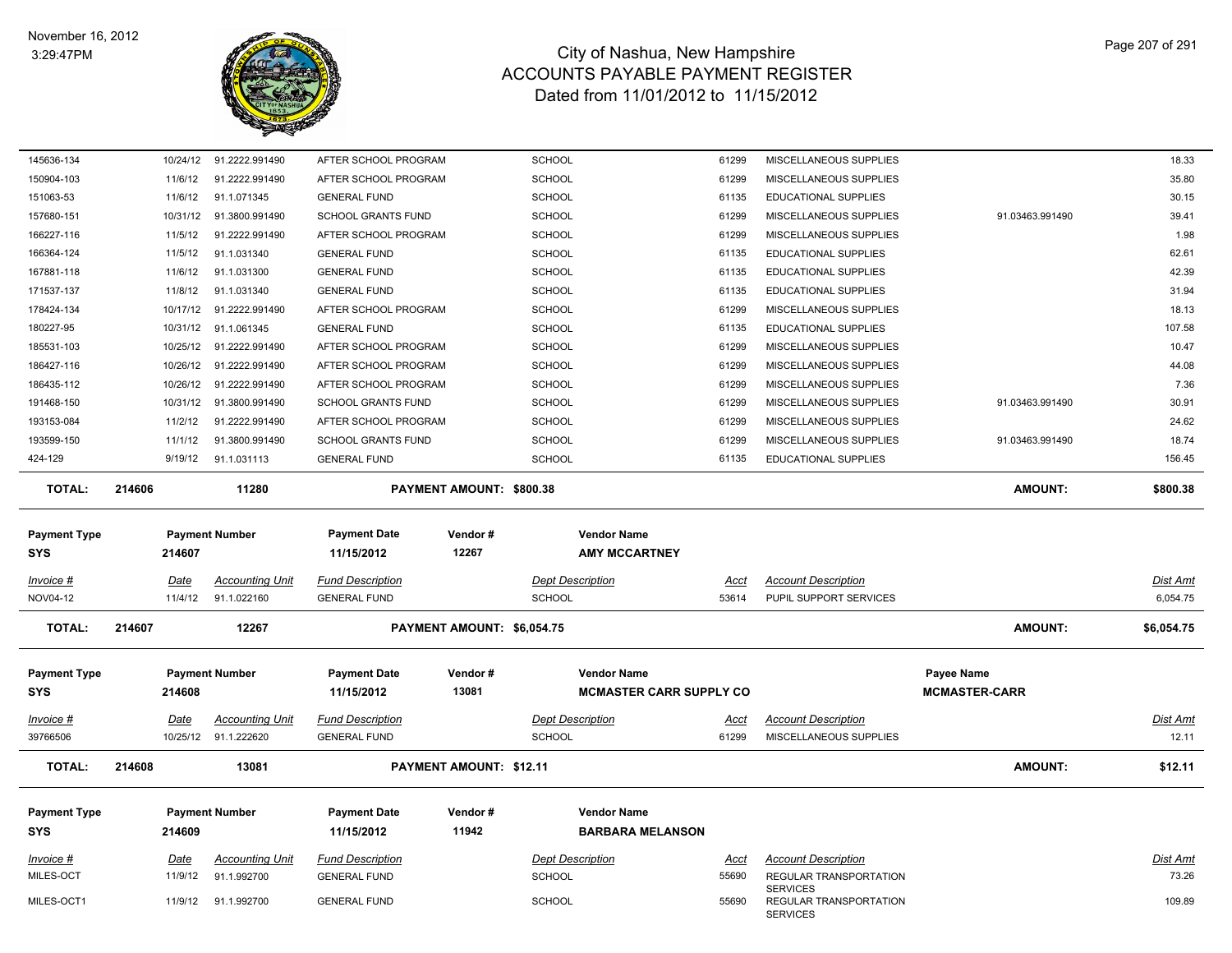

| <b>TOTAL:</b>                     | 214609                  | 11942                                    |                                                | PAYMENT AMOUNT: \$183.15       |                                                             |                      |                                                                            | <b>AMOUNT:</b>                     | \$183.15                    |
|-----------------------------------|-------------------------|------------------------------------------|------------------------------------------------|--------------------------------|-------------------------------------------------------------|----------------------|----------------------------------------------------------------------------|------------------------------------|-----------------------------|
| <b>Payment Type</b><br><b>SYS</b> | 214610                  | <b>Payment Number</b>                    | <b>Payment Date</b><br>11/15/2012              | Vendor#<br>15398               | <b>Vendor Name</b><br><b>JIM MORGAN</b>                     |                      |                                                                            |                                    |                             |
| Invoice #<br>101912-03            | Date<br>10/19/12        | <b>Accounting Unit</b><br>91.1.031456    | <b>Fund Description</b><br><b>GENERAL FUND</b> |                                | <b>Dept Description</b><br>SCHOOL                           | Acct<br>55642        | <b>Account Description</b><br><b>GAME OFFICIALS</b>                        |                                    | Dist Amt<br>80.00           |
| <b>TOTAL:</b>                     | 214610                  | 15398                                    |                                                | <b>PAYMENT AMOUNT: \$80.00</b> |                                                             |                      |                                                                            | <b>AMOUNT:</b>                     | \$80.00                     |
| <b>Payment Type</b><br><b>SYS</b> | 214611                  | <b>Payment Number</b>                    | <b>Payment Date</b><br>11/15/2012              | Vendor#<br>11005               | <b>Vendor Name</b><br><b>MARY MORSE</b>                     |                      |                                                                            |                                    |                             |
| Invoice #<br>10/4-10/28           | Date<br>11/5/12         | <b>Accounting Unit</b><br>91.3800.021210 | <b>Fund Description</b><br>SCHOOL GRANTS FUND  |                                | <b>Dept Description</b><br>SCHOOL                           | Acct<br>53628        | <b>Account Description</b><br><b>CONTRACT SERVICES</b>                     | <b>Activity</b><br>91.03953.021210 | <b>Dist Amt</b><br>1,401.64 |
| <b>TOTAL:</b>                     | 214611                  | 11005                                    |                                                | PAYMENT AMOUNT: \$1,401.64     |                                                             |                      |                                                                            | AMOUNT:                            | \$1,401.64                  |
| <b>Payment Type</b><br><b>SYS</b> | 214612                  | <b>Payment Number</b>                    | <b>Payment Date</b><br>11/15/2012              | Vendor#<br>13133               | <b>Vendor Name</b><br><b>NASCO</b>                          |                      |                                                                            |                                    |                             |
| <u>Invoice #</u><br>128765        | <u>Date</u><br>10/26/12 | <b>Accounting Unit</b><br>91.1.071113    | <b>Fund Description</b><br><b>GENERAL FUND</b> |                                | <b>Dept Description</b><br><b>SCHOOL</b>                    | <u>Acct</u><br>61135 | <b>Account Description</b><br>EDUCATIONAL SUPPLIES                         |                                    | Dist Amt<br>42.20           |
| 133581                            |                         | 10/31/12 91.1.071113                     | <b>GENERAL FUND</b>                            |                                | <b>SCHOOL</b>                                               | 61135                | EDUCATIONAL SUPPLIES                                                       |                                    | 18.90                       |
| <b>TOTAL:</b>                     | 214612                  | 13133                                    |                                                | PAYMENT AMOUNT: \$61.10        |                                                             |                      |                                                                            | <b>AMOUNT:</b>                     | \$61.10                     |
| <b>Payment Type</b><br><b>SYS</b> | 214613                  | <b>Payment Number</b>                    | <b>Payment Date</b><br>11/15/2012              | Vendor#<br>13144               | <b>Vendor Name</b><br><b>NASHUA OUTDOOR POWER EQUIPMENT</b> |                      |                                                                            |                                    |                             |
| Invoice #<br>379100               | Date<br>8/21/12         | <b>Accounting Unit</b><br>91.1.222630    | <b>Fund Description</b><br><b>GENERAL FUND</b> |                                | <b>Dept Description</b><br><b>SCHOOL</b>                    | <u>Acct</u><br>61599 | <b>Account Description</b><br>GROUNDS MAINTENANCE SUPPLIES                 |                                    | Dist Amt<br>20.80           |
| 379149<br>379162                  | 8/22/12<br>8/22/12      | 91.1.222630<br>91.1.222630               | <b>GENERAL FUND</b><br><b>GENERAL FUND</b>     |                                | <b>SCHOOL</b><br><b>SCHOOL</b>                              | 61599<br>61599       | <b>GROUNDS MAINTENANCE SUPPLIES</b><br><b>GROUNDS MAINTENANCE SUPPLIES</b> |                                    | 17.77<br>19.20              |
| 379241<br>379359                  | 8/23/12<br>8/24/12      | 91.1.222630<br>91.1.222630               | <b>GENERAL FUND</b><br><b>GENERAL FUND</b>     |                                | <b>SCHOOL</b><br><b>SCHOOL</b>                              | 61599<br>61599       | <b>GROUNDS MAINTENANCE SUPPLIES</b><br>GROUNDS MAINTENANCE SUPPLIES        |                                    | 13.38<br>77.25              |
| 379957<br>380043                  | 9/4/12<br>9/5/12        | 91.1.222630<br>91.1.222630               | <b>GENERAL FUND</b><br><b>GENERAL FUND</b>     |                                | <b>SCHOOL</b><br><b>SCHOOL</b>                              | 61599<br>61599       | <b>GROUNDS MAINTENANCE SUPPLIES</b><br><b>GROUNDS MAINTENANCE SUPPLIES</b> |                                    | 230.92<br>4.93              |
| 380183<br>380601                  | 9/7/12<br>9/13/12       | 91.1.222630<br>91.1.222630               | <b>GENERAL FUND</b><br><b>GENERAL FUND</b>     |                                | <b>SCHOOL</b><br><b>SCHOOL</b>                              | 61599<br>61599       | <b>GROUNDS MAINTENANCE SUPPLIES</b><br><b>GROUNDS MAINTENANCE SUPPLIES</b> |                                    | 98.20<br>7.99               |
| 381844<br>382496                  | 10/1/12                 | 91.1.222630<br>10/12/12 91.1.222630      | <b>GENERAL FUND</b><br><b>GENERAL FUND</b>     |                                | <b>SCHOOL</b><br>SCHOOL                                     | 61599<br>61599       | <b>GROUNDS MAINTENANCE SUPPLIES</b><br><b>GROUNDS MAINTENANCE SUPPLIES</b> |                                    | 55.40<br>17.44              |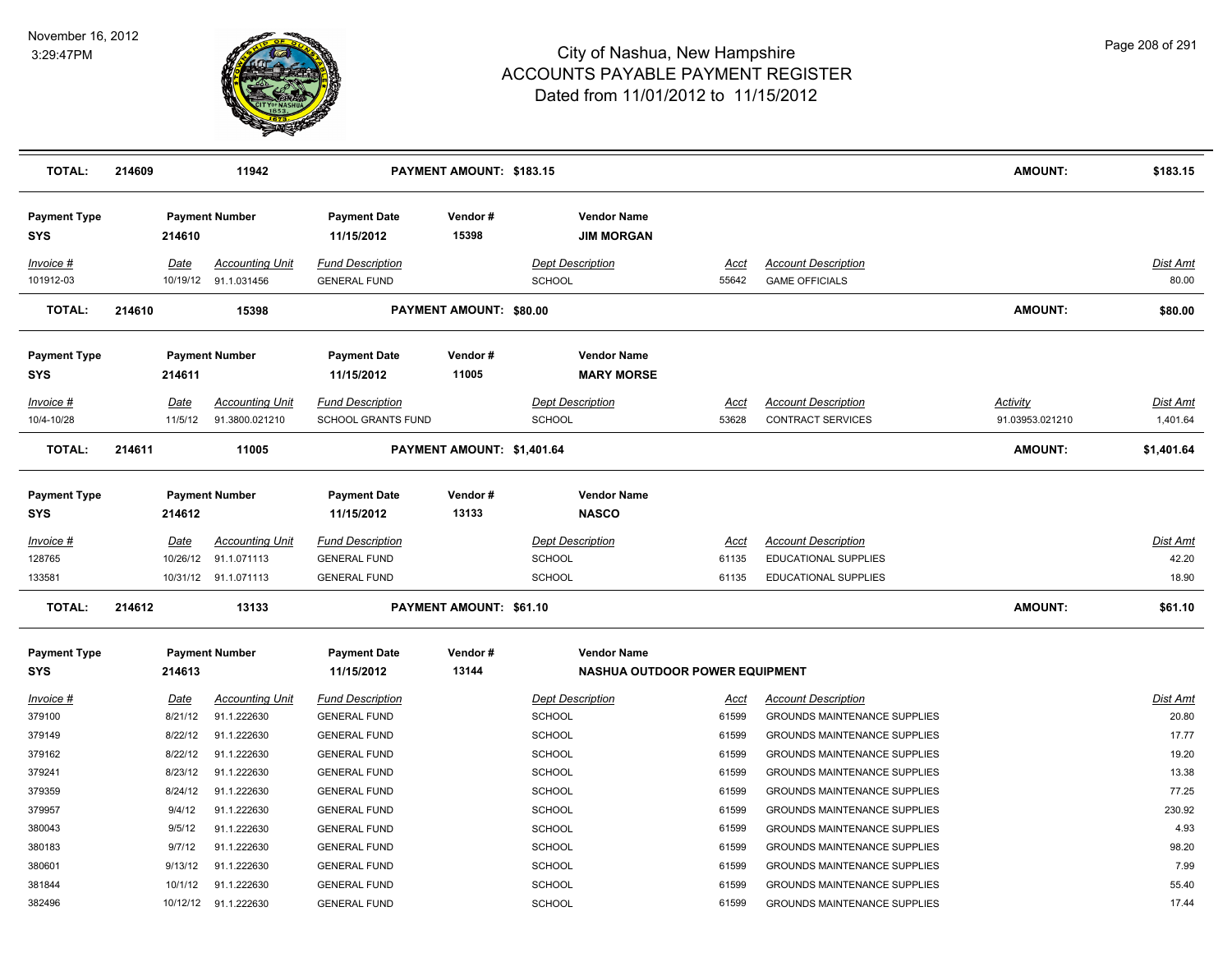

| 214616 |                         | 11318                                    |                                                                                                                      |                  |                                                                                                                                                                                  |                                                                                                                |                                                            | <b>AMOUNT:</b>                     | \$3,250.00                                                                                                                                                                                                                          |
|--------|-------------------------|------------------------------------------|----------------------------------------------------------------------------------------------------------------------|------------------|----------------------------------------------------------------------------------------------------------------------------------------------------------------------------------|----------------------------------------------------------------------------------------------------------------|------------------------------------------------------------|------------------------------------|-------------------------------------------------------------------------------------------------------------------------------------------------------------------------------------------------------------------------------------|
|        | <u>Date</u><br>10/29/12 | <b>Accounting Unit</b>                   | <b>Fund Description</b><br><b>GENERAL FUND</b>                                                                       |                  | <b>Dept Description</b><br><b>SCHOOL</b>                                                                                                                                         | <u>Acct</u><br>53600                                                                                           | <b>Account Description</b><br><b>INSTRUCTION SERVICES</b>  |                                    | Dist Amt<br>3,250.00                                                                                                                                                                                                                |
|        | 214616                  |                                          | <b>Payment Date</b><br>11/15/2012                                                                                    | Vendor#<br>11318 | <b>Vendor Name</b>                                                                                                                                                               |                                                                                                                |                                                            |                                    |                                                                                                                                                                                                                                     |
| 214615 |                         | 14521                                    |                                                                                                                      |                  |                                                                                                                                                                                  |                                                                                                                |                                                            | <b>AMOUNT:</b>                     | \$853.25                                                                                                                                                                                                                            |
|        | 11/2/12                 | 91.2222.991490                           |                                                                                                                      |                  | <b>SCHOOL</b>                                                                                                                                                                    | 61299                                                                                                          | MISCELLANEOUS SUPPLIES                                     |                                    | 119.29                                                                                                                                                                                                                              |
|        | 11/2/12                 | 91.2222.991490                           |                                                                                                                      |                  | <b>SCHOOL</b>                                                                                                                                                                    | 61299                                                                                                          | MISCELLANEOUS SUPPLIES                                     |                                    | 119.29                                                                                                                                                                                                                              |
|        | 11/2/12                 | 91.2222.991490                           |                                                                                                                      |                  | <b>SCHOOL</b>                                                                                                                                                                    | 61299                                                                                                          | MISCELLANEOUS SUPPLIES                                     |                                    | 119.29                                                                                                                                                                                                                              |
|        | 11/2/12                 | 91.2222.991490                           |                                                                                                                      |                  | <b>SCHOOL</b>                                                                                                                                                                    | 61299                                                                                                          | MISCELLANEOUS SUPPLIES                                     |                                    | 119.29                                                                                                                                                                                                                              |
|        | 11/2/12                 | 91.2222.991490                           |                                                                                                                      |                  | <b>SCHOOL</b>                                                                                                                                                                    | 61299                                                                                                          | MISCELLANEOUS SUPPLIES                                     |                                    | 119.29                                                                                                                                                                                                                              |
|        | 10/25/12                | 91.3800.991490                           |                                                                                                                      |                  | <b>SCHOOL</b>                                                                                                                                                                    | 61299                                                                                                          | MISCELLANEOUS SUPPLIES                                     | 91.03463.991490                    | 128.40                                                                                                                                                                                                                              |
|        | Date<br>10/25/12        | <b>Accounting Unit</b><br>91.3800.991490 | <b>Fund Description</b>                                                                                              |                  | <b>Dept Description</b><br><b>SCHOOL</b>                                                                                                                                         | <u>Acct</u><br>61299                                                                                           | <b>Account Description</b><br>MISCELLANEOUS SUPPLIES       | Activity<br>91.03463.991490        | <u>Dist Amt</u><br>128.40                                                                                                                                                                                                           |
|        |                         |                                          |                                                                                                                      |                  |                                                                                                                                                                                  |                                                                                                                |                                                            |                                    |                                                                                                                                                                                                                                     |
|        |                         |                                          | <b>Payment Date</b>                                                                                                  | Vendor#          | <b>Vendor Name</b>                                                                                                                                                               |                                                                                                                |                                                            |                                    |                                                                                                                                                                                                                                     |
| 214614 |                         | 11474                                    |                                                                                                                      |                  |                                                                                                                                                                                  |                                                                                                                |                                                            | <b>AMOUNT:</b>                     | \$167.50                                                                                                                                                                                                                            |
|        | 10/26/12                | 91.1.141160                              | <b>GENERAL FUND</b>                                                                                                  |                  | <b>SCHOOL</b>                                                                                                                                                                    | 61135                                                                                                          | EDUCATIONAL SUPPLIES                                       |                                    | 167.50                                                                                                                                                                                                                              |
|        | <u>Date</u>             | <b>Accounting Unit</b>                   | <b>Fund Description</b>                                                                                              |                  | <b>Dept Description</b>                                                                                                                                                          | <u>Acct</u>                                                                                                    | <b>Account Description</b>                                 |                                    | <u>Dist Amt</u>                                                                                                                                                                                                                     |
|        | 214614                  |                                          | 11/15/2012                                                                                                           | 11474            |                                                                                                                                                                                  |                                                                                                                |                                                            |                                    |                                                                                                                                                                                                                                     |
|        |                         |                                          | <b>Payment Date</b>                                                                                                  | Vendor#          | <b>Vendor Name</b>                                                                                                                                                               |                                                                                                                |                                                            |                                    |                                                                                                                                                                                                                                     |
| 214613 |                         | 13144                                    |                                                                                                                      |                  |                                                                                                                                                                                  |                                                                                                                |                                                            | <b>AMOUNT:</b>                     | \$825.77                                                                                                                                                                                                                            |
|        | 10/18/12                |                                          | <b>GENERAL FUND</b>                                                                                                  |                  | <b>SCHOOL</b>                                                                                                                                                                    | 61599                                                                                                          |                                                            |                                    | 14.48                                                                                                                                                                                                                               |
|        | 10/16/12                | 91.1.222630                              | <b>GENERAL FUND</b>                                                                                                  |                  | <b>SCHOOL</b>                                                                                                                                                                    | 61599                                                                                                          |                                                            |                                    | 57.18                                                                                                                                                                                                                               |
|        | 10/16/12                | <b>BS1000</b>                            | <b>GENERAL FUND</b>                                                                                                  |                  | <b>GENERAL FUND</b>                                                                                                                                                              | 29185                                                                                                          | LAWSON INVENTORY SUSPENSE                                  |                                    | $-0.01$                                                                                                                                                                                                                             |
|        | 10/16/12                | 91.1.222630                              | <b>GENERAL FUND</b>                                                                                                  |                  | <b>SCHOOL</b>                                                                                                                                                                    | 61599                                                                                                          |                                                            |                                    | 77.76                                                                                                                                                                                                                               |
|        | 10/16/12                | <b>BS1000</b>                            | <b>GENERAL FUND</b>                                                                                                  |                  | <b>GENERAL FUND</b>                                                                                                                                                              | 29185                                                                                                          | <b>LAWSON INVENTORY SUSPENSE</b>                           |                                    | 0.01                                                                                                                                                                                                                                |
|        | 10/16/12                | 91.1.222630                              | <b>GENERAL FUND</b>                                                                                                  |                  | SCHOOL                                                                                                                                                                           | 61599                                                                                                          |                                                            |                                    | 73.47                                                                                                                                                                                                                               |
|        | 10/16/12                |                                          | <b>GENERAL FUND</b>                                                                                                  |                  | <b>SCHOOL</b>                                                                                                                                                                    | 61599                                                                                                          |                                                            |                                    | 39.60                                                                                                                                                                                                                               |
|        | 2012-2013 EBSCO         | 214615                                   | 91.1.222630<br>91.1.222630<br><b>Payment Number</b><br><b>Payment Number</b><br><b>Payment Number</b><br>91.1.991160 | 11/15/2012       | 14521<br>SCHOOL GRANTS FUND<br><b>SCHOOL GRANTS FUND</b><br>AFTER SCHOOL PROGRAM<br>AFTER SCHOOL PROGRAM<br>AFTER SCHOOL PROGRAM<br>AFTER SCHOOL PROGRAM<br>AFTER SCHOOL PROGRAM | PAYMENT AMOUNT: \$825.77<br>PAYMENT AMOUNT: \$167.50<br>PAYMENT AMOUNT: \$853.25<br>PAYMENT AMOUNT: \$3,250.00 | <b>PEARSON ASSESSMENTS</b><br><b>NEW ENGLAND ICE CREAM</b> | <b>NEW HAMPSHIRE STATE LIBRARY</b> | <b>GROUNDS MAINTENANCE SUPPLIES</b><br><b>GROUNDS MAINTENANCE SUPPLIES</b><br><b>GROUNDS MAINTENANCE SUPPLIES</b><br><b>GROUNDS MAINTENANCE SUPPLIES</b><br><b>GROUNDS MAINTENANCE SUPPLIES</b><br>Payee Name<br><b>NCS PEARSON</b> |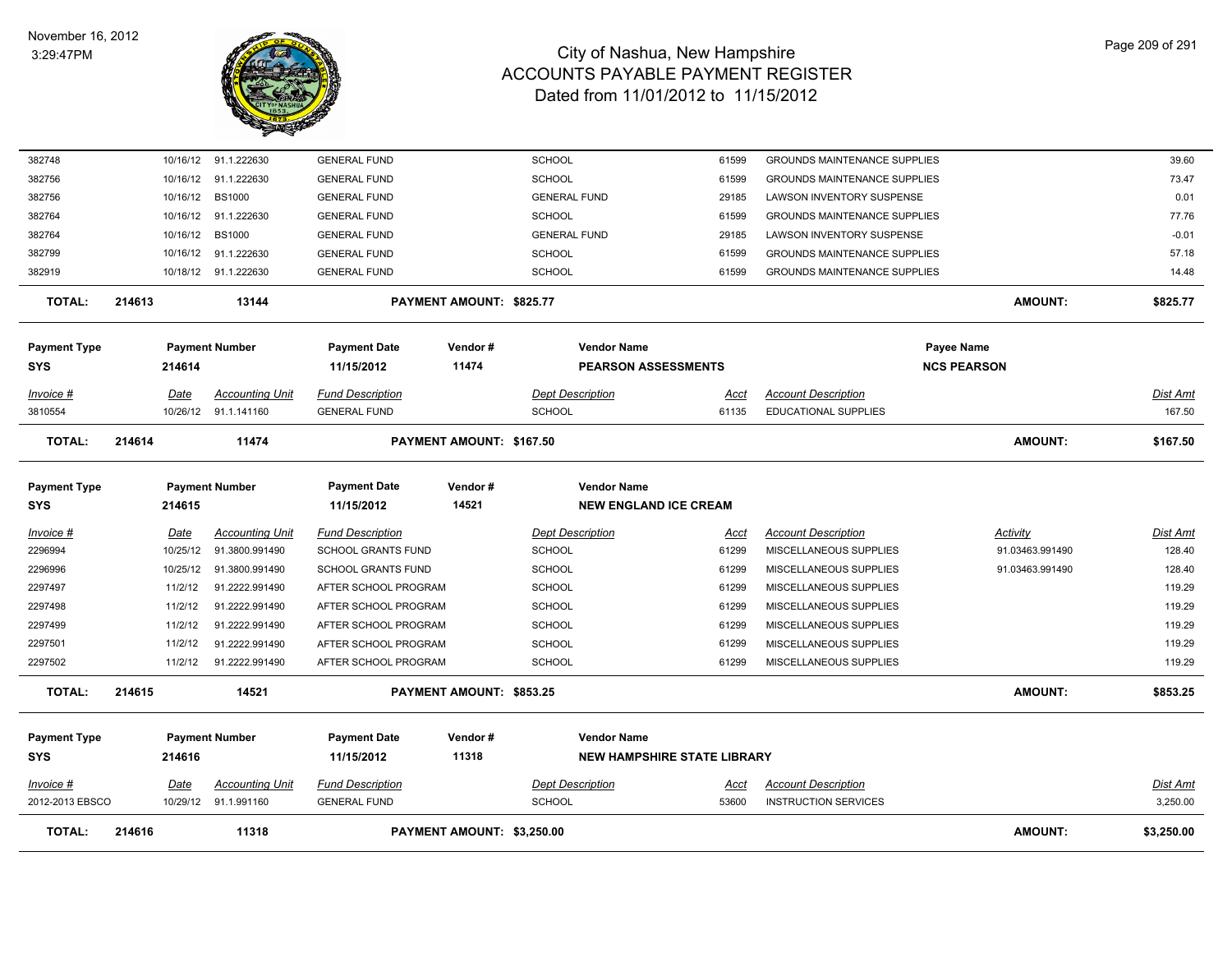

| <b>Payment Type</b>               |                        | <b>Payment Number</b>                    | <b>Payment Date</b>                                  | Vendor#                        | <b>Vendor Name</b>                                  |                      |                                                               |                             |                           |
|-----------------------------------|------------------------|------------------------------------------|------------------------------------------------------|--------------------------------|-----------------------------------------------------|----------------------|---------------------------------------------------------------|-----------------------------|---------------------------|
| <b>SYS</b>                        | 214617                 |                                          | 11/15/2012                                           | 11028                          | <b>TREASURER STATE OF NH</b>                        |                      |                                                               |                             |                           |
| Invoice #                         | Date                   | <b>Accounting Unit</b>                   | <b>Fund Description</b>                              |                                | <b>Dept Description</b>                             | Acct                 | <b>Account Description</b>                                    |                             | Dist Amt                  |
| C411930                           |                        | 10/29/12 91.1.222620                     | <b>GENERAL FUND</b>                                  |                                | <b>SCHOOL</b>                                       | 61299                | MISCELLANEOUS SUPPLIES                                        |                             | 18.00                     |
| TOTAL:                            | 214617                 | 11028                                    |                                                      | <b>PAYMENT AMOUNT: \$18.00</b> |                                                     |                      |                                                               | <b>AMOUNT:</b>              | \$18.00                   |
| <b>Payment Type</b>               |                        | <b>Payment Number</b>                    | <b>Payment Date</b>                                  | Vendor#                        | <b>Vendor Name</b>                                  |                      |                                                               |                             |                           |
| <b>SYS</b>                        | 214618                 |                                          | 11/15/2012                                           | 14554                          | <b>NORTH CENTER FOOD SERVICE</b>                    |                      |                                                               |                             |                           |
| <u>Invoice #</u>                  | Date                   | <b>Accounting Unit</b>                   | <b>Fund Description</b>                              |                                | <b>Dept Description</b>                             | Acct                 | <b>Account Description</b>                                    |                             | Dist Amt                  |
| 3844452                           | 9/24/12                | 91.1.031300                              | <b>GENERAL FUND</b>                                  |                                | <b>SCHOOL</b>                                       | 61135                | <b>EDUCATIONAL SUPPLIES</b>                                   |                             | $-77.66$                  |
| 3851889                           | 10/3/12                | 91.1.041340                              | <b>GENERAL FUND</b>                                  |                                | <b>SCHOOL</b>                                       | 61135                | <b>EDUCATIONAL SUPPLIES</b>                                   |                             | 357.12                    |
| 3851890                           | 10/3/12                | 91.2247.041387                           | <b>CULINARY ARTS</b>                                 |                                | <b>SCHOOL</b>                                       | 61135                | <b>EDUCATIONAL SUPPLIES</b>                                   |                             | 222.94                    |
| 3852983                           | 10/4/12                | 91.1.031340                              | <b>GENERAL FUND</b>                                  |                                | <b>SCHOOL</b>                                       | 61135                | EDUCATIONAL SUPPLIES                                          |                             | 897.13                    |
| 3862278                           |                        | 10/15/12 91.2247.041387                  | <b>CULINARY ARTS</b>                                 |                                | <b>SCHOOL</b>                                       | 61135                | <b>EDUCATIONAL SUPPLIES</b>                                   |                             | 371.67                    |
| 3862279                           |                        | 10/15/12 91.2247.041387                  | <b>CULINARY ARTS</b>                                 |                                | SCHOOL                                              | 61135                | <b>EDUCATIONAL SUPPLIES</b>                                   |                             | 123.63                    |
| 3863470                           |                        | 10/16/12 91.1.031340                     | <b>GENERAL FUND</b>                                  |                                | SCHOOL                                              | 61135                | EDUCATIONAL SUPPLIES                                          |                             | 31.78                     |
| 3864579                           |                        | 10/17/12 91.2247.041387                  | <b>CULINARY ARTS</b>                                 |                                | SCHOOL                                              | 61135                | EDUCATIONAL SUPPLIES                                          |                             | 233.89                    |
| 3864580                           | 10/17/12               | 91.2247.041387                           | <b>CULINARY ARTS</b>                                 |                                | <b>SCHOOL</b>                                       | 61135                | EDUCATIONAL SUPPLIES                                          |                             | 80.68                     |
| 3870535                           |                        | 10/24/12 91.2247.041387                  | <b>CULINARY ARTS</b>                                 |                                | SCHOOL                                              | 61135                | EDUCATIONAL SUPPLIES                                          |                             | 506.57                    |
| 3872412                           |                        | 10/25/12 91.2247.041387                  | <b>CULINARY ARTS</b>                                 |                                | SCHOOL                                              | 61135                | <b>EDUCATIONAL SUPPLIES</b>                                   |                             | 153.40                    |
| 3872987                           |                        | 10/26/12 91.2247.041387                  | <b>CULINARY ARTS</b>                                 |                                | SCHOOL                                              | 61135                | EDUCATIONAL SUPPLIES                                          |                             | 53.72                     |
| TOTAL:                            | 214618                 | 14554                                    |                                                      | PAYMENT AMOUNT: \$2,954.87     |                                                     |                      |                                                               | AMOUNT:                     | \$2,954.87                |
| <b>Payment Type</b><br><b>SYS</b> | 214619                 | <b>Payment Number</b>                    | <b>Payment Date</b><br>11/15/2012                    | Vendor#<br>11548               | <b>Vendor Name</b><br><b>O'BRIEN &amp; SONS INC</b> |                      |                                                               |                             |                           |
| Invoice #                         | Date                   | <b>Accounting Unit</b>                   | <b>Fund Description</b>                              |                                | <b>Dept Description</b>                             | Acct                 | <b>Account Description</b>                                    |                             | Dist Amt                  |
| 1122673                           |                        | 10/30/12 91.1.171210                     | <b>GENERAL FUND</b>                                  |                                | <b>SCHOOL</b>                                       | 61135                | <b>EDUCATIONAL SUPPLIES</b>                                   |                             | 133.00                    |
| TOTAL:                            | 214619                 | 11548                                    |                                                      | PAYMENT AMOUNT: \$133.00       |                                                     |                      |                                                               | AMOUNT:                     | \$133.00                  |
| <b>Payment Type</b><br><b>SYS</b> | 214620                 | <b>Payment Number</b>                    | <b>Payment Date</b><br>11/15/2012                    | Vendor#<br>15454               | <b>Vendor Name</b><br><b>SHAUNA O'LEARY</b>         |                      |                                                               |                             |                           |
| <u>Invoice #</u><br>PV-102512     | <u>Date</u><br>11/8/12 | <b>Accounting Unit</b><br>91.3800.141271 | <b>Fund Description</b><br><b>SCHOOL GRANTS FUND</b> |                                | <b>Dept Description</b><br><b>SCHOOL</b>            | <u>Acct</u><br>55400 | <b>Account Description</b><br><b>CONFERENCES AND SEMINARS</b> | Activity<br>91.03763.141271 | <u>Dist Amt</u><br>391.11 |
| TOTAL:                            | 214620                 | 15454                                    |                                                      | PAYMENT AMOUNT: \$391.11       |                                                     |                      |                                                               | <b>AMOUNT:</b>              | \$391.11                  |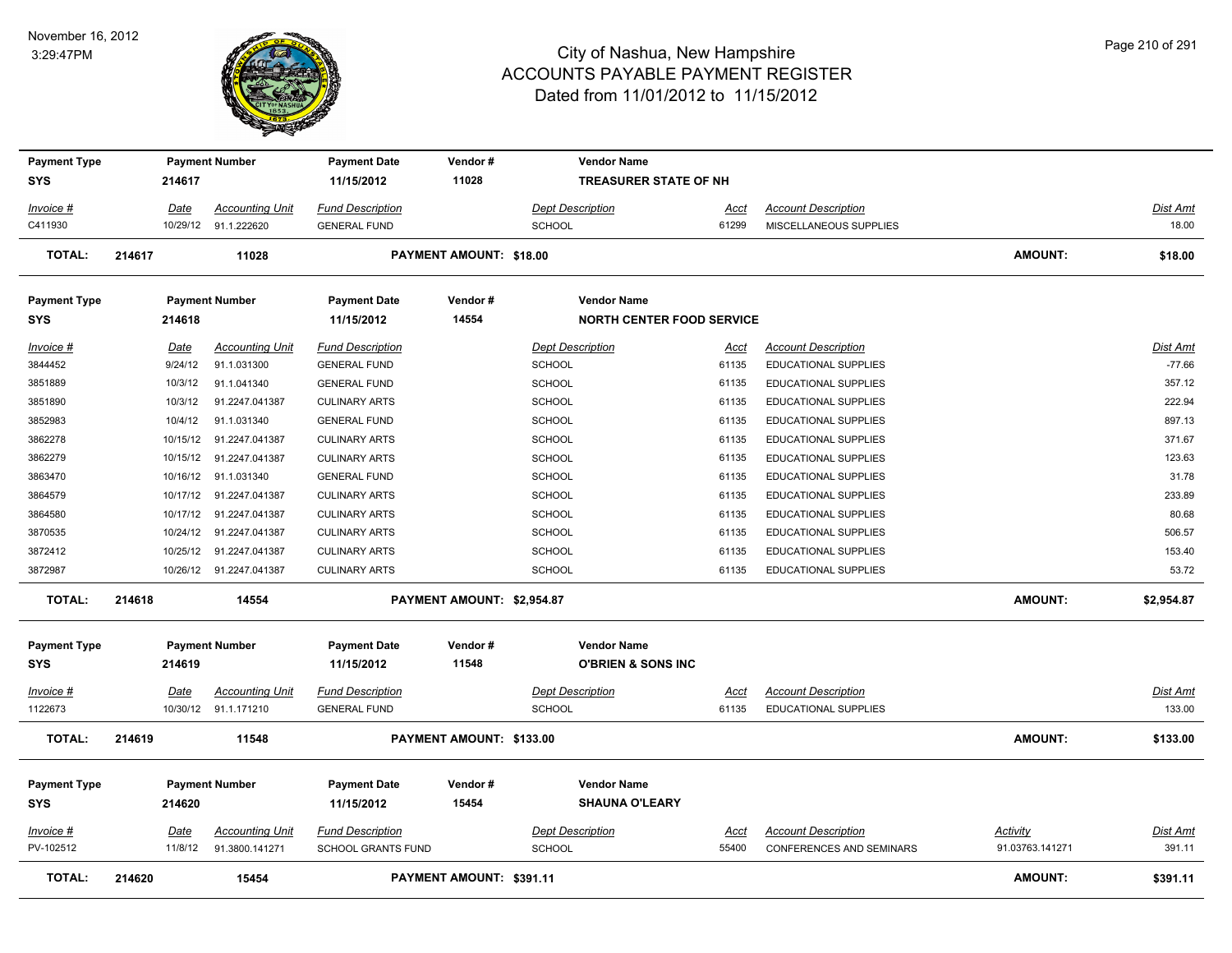

| <b>Payment Type</b>        |        |                 | <b>Payment Number</b>                          | <b>Payment Date</b>                                  | Vendor#                  | <b>Vendor Name</b>                       |                      |                                                             |                                    |                    |
|----------------------------|--------|-----------------|------------------------------------------------|------------------------------------------------------|--------------------------|------------------------------------------|----------------------|-------------------------------------------------------------|------------------------------------|--------------------|
| <b>SYS</b>                 |        | 214621          |                                                | 11/15/2012                                           | 13215                    | <b>MAUREEN ODEA</b>                      |                      |                                                             |                                    |                    |
| Invoice #                  |        | Date            | <b>Accounting Unit</b>                         | <b>Fund Description</b>                              |                          | <b>Dept Description</b>                  | Acct                 | <b>Account Description</b>                                  |                                    | Dist Amt           |
| MILES-SEPT/OCT             |        |                 | 10/31/12 91.1.992322                           | <b>GENERAL FUND</b>                                  |                          | <b>SCHOOL</b>                            | 55307                | MILEAGE REIMBURSEMENTS                                      |                                    | 143.89             |
| <b>TOTAL:</b>              | 214621 |                 | 13215                                          |                                                      | PAYMENT AMOUNT: \$143.89 |                                          |                      |                                                             | <b>AMOUNT:</b>                     | \$143.89           |
| <b>Payment Type</b>        |        |                 | <b>Payment Number</b>                          | <b>Payment Date</b>                                  | Vendor#                  | <b>Vendor Name</b>                       |                      |                                                             |                                    |                    |
| SYS                        |        | 214622          |                                                | 11/15/2012                                           | 11555                    | ONE STOP AUTO BODY                       |                      |                                                             |                                    |                    |
| Invoice #<br>34109E        |        | Date            | <b>Accounting Unit</b><br>10/26/12 91.1.222620 | <b>Fund Description</b><br><b>GENERAL FUND</b>       |                          | <b>Dept Description</b><br>SCHOOL        | Acct<br>54600        | <b>Account Description</b><br>VEHICLE REPAIRS & MAINTENANCE |                                    | Dist Amt<br>956.40 |
| <b>TOTAL:</b>              | 214622 |                 | 11555                                          |                                                      | PAYMENT AMOUNT: \$956.40 |                                          |                      |                                                             | <b>AMOUNT:</b>                     | \$956.40           |
| <b>Payment Type</b><br>SYS |        | 214623          | <b>Payment Number</b>                          | <b>Payment Date</b><br>11/15/2012                    | Vendor#<br>12195         | <b>Vendor Name</b><br><b>JULIE OTA</b>   |                      |                                                             |                                    |                    |
| Invoice #                  |        | Date            | <b>Accounting Unit</b>                         | <b>Fund Description</b>                              |                          | <b>Dept Description</b>                  | Acct                 | <b>Account Description</b>                                  | <b>Activity</b>                    | Dist Amt           |
| 10/22 - 10/26, 11/2        |        |                 | 11/13/12  91.3800.021500                       | SCHOOL GRANTS FUND                                   |                          | <b>SCHOOL</b>                            | 53628                | <b>CONTRACT SERVICES</b>                                    | 91.03953.021500                    | 150.00             |
| 11/9                       |        |                 | 11/14/12  91.3800.021500                       | <b>SCHOOL GRANTS FUND</b>                            |                          | <b>SCHOOL</b>                            | 53628                | <b>CONTRACT SERVICES</b>                                    | 91.03953.021500                    | 100.00             |
| <b>TOTAL:</b>              | 214623 |                 | 12195                                          |                                                      | PAYMENT AMOUNT: \$250.00 |                                          |                      |                                                             | <b>AMOUNT:</b>                     | \$250.00           |
| <b>Payment Type</b>        |        |                 | <b>Payment Number</b>                          | <b>Payment Date</b>                                  | Vendor#                  | <b>Vendor Name</b>                       |                      |                                                             |                                    |                    |
| SYS                        |        | 214624          |                                                | 11/15/2012                                           | 13257                    | <b>ALAN PARADISE</b>                     |                      |                                                             |                                    |                    |
| Invoice #<br>SEP/OCT-12    |        | Date<br>11/5/12 | <b>Accounting Unit</b><br>91.3800.991490       | <b>Fund Description</b><br><b>SCHOOL GRANTS FUND</b> |                          | <b>Dept Description</b><br><b>SCHOOL</b> | <u>Acct</u><br>61299 | <b>Account Description</b><br>MISCELLANEOUS SUPPLIES        | <b>Activity</b><br>91.03463.991490 | Dist Amt<br>57.35  |
| <b>TOTAL:</b>              | 214624 |                 | 13257                                          |                                                      | PAYMENT AMOUNT: \$57.35  |                                          |                      |                                                             | AMOUNT:                            | \$57.35            |
| <b>Payment Type</b>        |        |                 | <b>Payment Number</b>                          | <b>Payment Date</b>                                  | Vendor#                  | <b>Vendor Name</b>                       |                      |                                                             |                                    |                    |
| <b>SYS</b>                 |        | 214625          |                                                | 11/15/2012                                           | 13276                    | PEABODY SUPPLY CO                        |                      |                                                             |                                    |                    |
| Invoice #                  |        | Date            | <b>Accounting Unit</b>                         | <b>Fund Description</b>                              |                          | <b>Dept Description</b>                  | Acct                 | <b>Account Description</b>                                  |                                    | Dist Amt           |
| 33114                      |        |                 | 10/25/12 91.1.222620                           | <b>GENERAL FUND</b>                                  |                          | <b>SCHOOL</b>                            | 61414                | SUPPLIES, PLUMBING                                          |                                    | 9.05               |
| 33115                      |        |                 | 10/25/12 91.1.222620                           | <b>GENERAL FUND</b>                                  |                          | SCHOOL                                   | 61414                | SUPPLIES, PLUMBING                                          |                                    | 3.25               |
| 33116                      |        |                 | 10/25/12 91.1.222620                           | <b>GENERAL FUND</b>                                  |                          | <b>SCHOOL</b>                            | 61414                | SUPPLIES, PLUMBING                                          |                                    | 82.03              |
| 34390                      |        |                 | 10/26/12 91.1.222620                           | <b>GENERAL FUND</b>                                  |                          | <b>SCHOOL</b>                            | 61414                | SUPPLIES, PLUMBING                                          |                                    | 357.67             |
| 34391                      |        |                 | 10/26/12 91.1.222620                           | <b>GENERAL FUND</b>                                  |                          | <b>SCHOOL</b>                            | 61414                | SUPPLIES, PLUMBING                                          |                                    | 82.03              |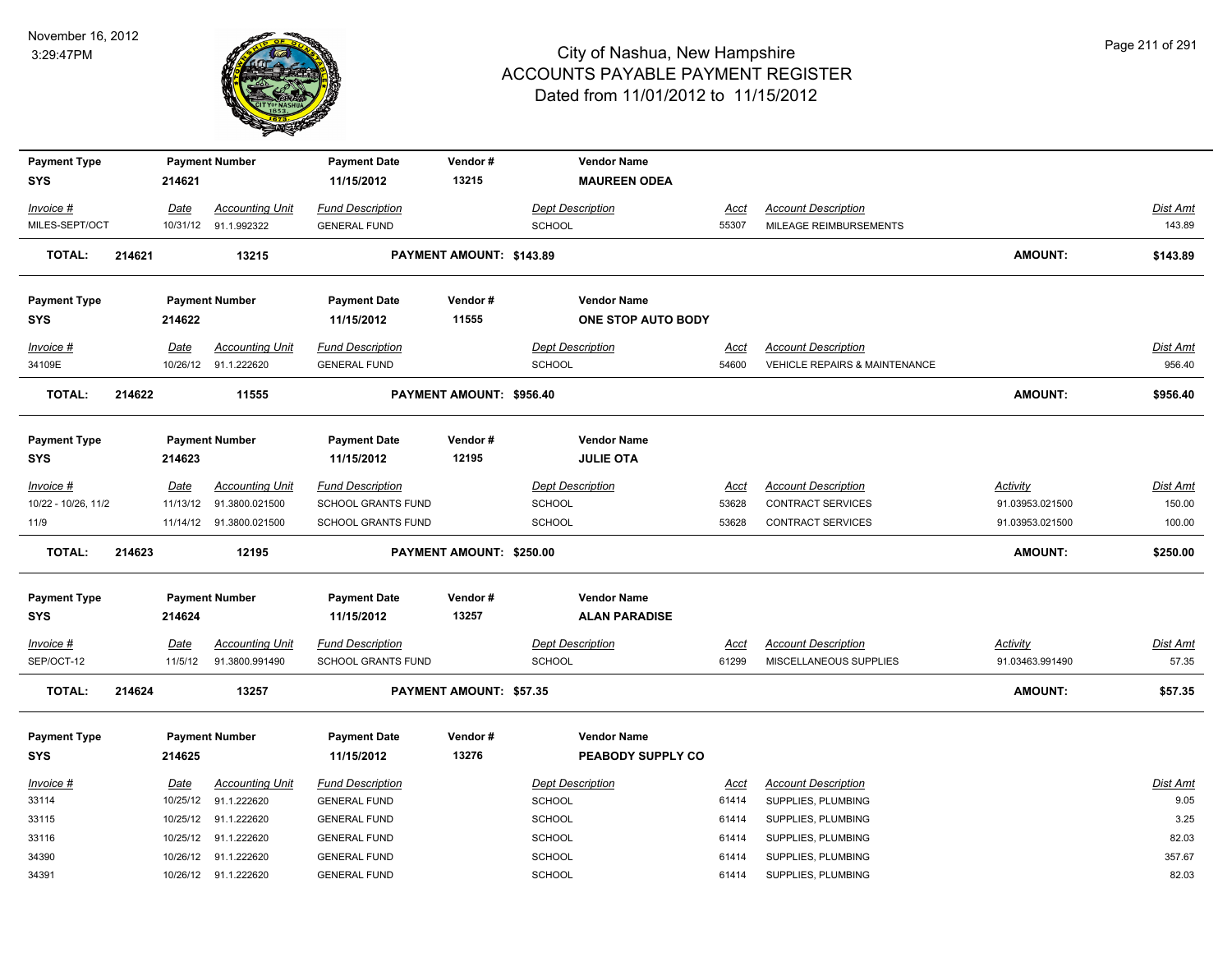

| <b>TOTAL:</b>                     | 214625 |             | 13276                  |                                   | PAYMENT AMOUNT: \$534.03    |                         |                                                    |             |                                 | <b>AMOUNT:</b> | \$534.03        |
|-----------------------------------|--------|-------------|------------------------|-----------------------------------|-----------------------------|-------------------------|----------------------------------------------------|-------------|---------------------------------|----------------|-----------------|
| <b>Payment Type</b><br><b>SYS</b> |        | 214626      | <b>Payment Number</b>  | <b>Payment Date</b><br>11/15/2012 | Vendor#<br>13369            |                         | <b>Vendor Name</b><br>THE PROVIDER ENTERPRISES INC |             |                                 |                |                 |
| Invoice #                         |        | Date        | <b>Accounting Unit</b> | <b>Fund Description</b>           |                             | <b>Dept Description</b> |                                                    | Acct        | <b>Account Description</b>      |                | <b>Dist Amt</b> |
| 29530                             |        | 10/29/12    | 91.1.992700            | <b>GENERAL FUND</b>               |                             | <b>SCHOOL</b>           |                                                    | 55691       | SPED TRANSPORTATION SERVICES    |                | 1,266.35        |
| 29531                             |        | 10/29/12    | 91.1.992700            | <b>GENERAL FUND</b>               |                             | <b>SCHOOL</b>           |                                                    | 55691       | SPED TRANSPORTATION SERVICES    |                | 1,325.25        |
| 29532                             |        | 10/29/12    | 91.1.992700            | <b>GENERAL FUND</b>               |                             | <b>SCHOOL</b>           |                                                    | 55691       | SPED TRANSPORTATION SERVICES    |                | 2,015.00        |
| 29533                             |        | 10/29/12    | 91.1.992700            | <b>GENERAL FUND</b>               |                             | <b>SCHOOL</b>           |                                                    | 55691       | SPED TRANSPORTATION SERVICES    |                | 1,333.00        |
| 29655                             |        | 10/30/12    | 91.1.992700            | <b>GENERAL FUND</b>               |                             | <b>SCHOOL</b>           |                                                    | 55691       | SPED TRANSPORTATION SERVICES    |                | 4,617.00        |
| 29656                             |        | 10/30/12    | 91.1.992700            | <b>GENERAL FUND</b>               |                             | <b>SCHOOL</b>           |                                                    | 55691       | SPED TRANSPORTATION SERVICES    |                | 780.00          |
| 29657                             |        | 10/30/12    | 91.1.992700            | <b>GENERAL FUND</b>               |                             | <b>SCHOOL</b>           |                                                    | 55691       | SPED TRANSPORTATION SERVICES    |                | 32,537.00       |
| 29658                             |        | 10/30/12    | 91.1.992700            | <b>GENERAL FUND</b>               |                             | SCHOOL                  |                                                    | 55691       | SPED TRANSPORTATION SERVICES    |                | 702.00          |
| <b>TOTAL:</b>                     | 214626 |             | 13369                  |                                   | PAYMENT AMOUNT: \$44,575.60 |                         |                                                    |             |                                 | <b>AMOUNT:</b> | \$44,575.60     |
| <b>Payment Type</b>               |        |             | <b>Payment Number</b>  | <b>Payment Date</b>               | Vendor#                     |                         | <b>Vendor Name</b>                                 |             |                                 |                |                 |
| <b>SYS</b>                        |        | 214627      |                        | 11/15/2012                        | 13376                       |                         | PUBLIC SERVICE OF NH                               |             |                                 |                |                 |
| Invoice #                         |        | Date        | <b>Accounting Unit</b> | <b>Fund Description</b>           |                             | <b>Dept Description</b> |                                                    | Acct        | <b>Account Description</b>      |                | <b>Dist Amt</b> |
| G36425421-OCT                     |        |             | 10/24/12 91.1.072621   | <b>GENERAL FUND</b>               |                             | <b>SCHOOL</b>           |                                                    | 54100       | <b>ELECTRICITY</b>              |                | 7,727.82        |
| <b>TOTAL:</b>                     | 214627 |             | 13376                  |                                   | PAYMENT AMOUNT: \$7,727.82  |                         |                                                    |             |                                 | <b>AMOUNT:</b> | \$7,727.82      |
| <b>Payment Type</b>               |        |             | <b>Payment Number</b>  | <b>Payment Date</b>               | Vendor#                     |                         | <b>Vendor Name</b>                                 |             |                                 |                |                 |
| <b>SYS</b>                        |        | 214628      |                        | 11/15/2012                        | 13409                       |                         | <b>READYNURSE STAFFING SERVICES</b>                |             |                                 |                |                 |
| $Invoice$ #                       |        | <u>Date</u> | <u>Accounting Unit</u> | <b>Fund Description</b>           |                             | <b>Dept Description</b> |                                                    | <u>Acct</u> | <b>Account Description</b>      |                | <b>Dist Amt</b> |
| 24126-151973                      |        | 10/21/12    | 91.1.992130            | <b>GENERAL FUND</b>               |                             | <b>SCHOOL</b>           |                                                    | 53614       | PUPIL SUPPORT SERVICES          |                | 729.36          |
| 24126-152714                      |        |             | 10/28/12 91.1.992130   | <b>GENERAL FUND</b>               |                             | <b>SCHOOL</b>           |                                                    | 53614       | PUPIL SUPPORT SERVICES          |                | 1,414.43        |
| <b>TOTAL:</b>                     | 214628 |             | 13409                  |                                   | PAYMENT AMOUNT: \$2,143.79  |                         |                                                    |             |                                 | <b>AMOUNT:</b> | \$2,143.79      |
| <b>Payment Type</b>               |        |             | <b>Payment Number</b>  | <b>Payment Date</b>               | Vendor#                     |                         | <b>Vendor Name</b>                                 |             |                                 |                |                 |
| <b>SYS</b>                        |        | 214629      |                        | 11/15/2012                        | 11607                       |                         | <b>EKATERINA REZNICHENKO</b>                       |             |                                 |                |                 |
| Invoice #                         |        | Date        | <b>Accounting Unit</b> | <b>Fund Description</b>           |                             | <b>Dept Description</b> |                                                    | Acct        | <b>Account Description</b>      |                | <b>Dist Amt</b> |
| PVR-102612                        |        |             | 11/13/12 91.1.022150   | <b>GENERAL FUND</b>               |                             | <b>SCHOOL</b>           |                                                    | 55400       | <b>CONFERENCES AND SEMINARS</b> |                | 119.00          |
| <b>TOTAL:</b>                     | 214629 |             | 11607                  |                                   | PAYMENT AMOUNT: \$119.00    |                         |                                                    |             |                                 | <b>AMOUNT:</b> | \$119.00        |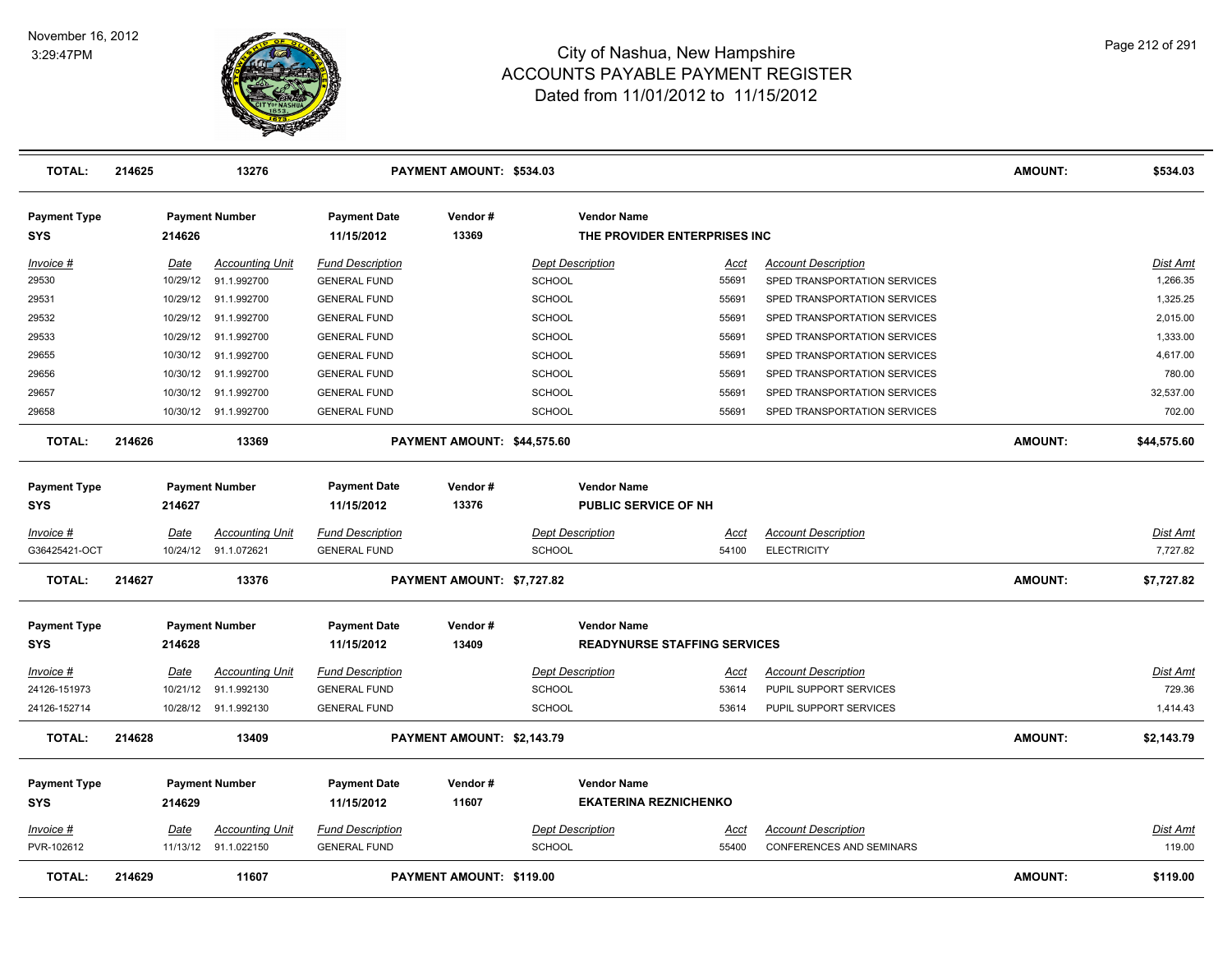

| <b>Payment Type</b> |        |             | <b>Payment Number</b>    | <b>Payment Date</b>       | Vendor#                  | <b>Vendor Name</b>         |             |                                          |                        |                 |
|---------------------|--------|-------------|--------------------------|---------------------------|--------------------------|----------------------------|-------------|------------------------------------------|------------------------|-----------------|
| <b>SYS</b>          |        | 214630      |                          | 11/15/2012                | 15459                    | <b>DOREEN RINAS</b>        |             |                                          |                        |                 |
| Invoice #           |        | Date        | <b>Accounting Unit</b>   | <b>Fund Description</b>   |                          | <b>Dept Description</b>    | Acct        | <b>Account Description</b>               | Activity               | Dist Amt        |
| PV-101512           |        | 11/7/12     | 91.3800.042210           | SCHOOL GRANTS FUND        |                          | <b>SCHOOL</b>              | 55300       | <b>TRAVEL</b>                            | 91.03903.042210        | 15.00           |
| <b>TOTAL:</b>       | 214630 |             | 15459                    |                           | PAYMENT AMOUNT: \$15.00  |                            |             |                                          | <b>AMOUNT:</b>         | \$15.00         |
| <b>Payment Type</b> |        |             | <b>Payment Number</b>    | <b>Payment Date</b>       | Vendor#                  | <b>Vendor Name</b>         |             |                                          |                        |                 |
| SYS                 |        | 214631      |                          | 11/15/2012                | 13493                    | <b>KATHLEEN SAAD</b>       |             |                                          |                        |                 |
| Invoice #           |        | Date        | <b>Accounting Unit</b>   | <b>Fund Description</b>   |                          | <b>Dept Description</b>    | Acct        | <b>Account Description</b>               | Activity               | Dist Amt        |
| PV-102612           |        | 11/8/12     | 91.3800.141271           | <b>SCHOOL GRANTS FUND</b> |                          | <b>SCHOOL</b>              | 55400       | <b>CONFERENCES AND SEMINARS</b>          | 91.03763.141271        | 424.20          |
| <b>TOTAL:</b>       | 214631 |             | 13493                    |                           | PAYMENT AMOUNT: \$424.20 |                            |             |                                          | <b>AMOUNT:</b>         | \$424.20        |
| <b>Payment Type</b> |        |             | <b>Payment Number</b>    | <b>Payment Date</b>       | Vendor#                  | <b>Vendor Name</b>         |             |                                          | <b>Payee Name</b>      |                 |
| <b>SYS</b>          |        | 214632      |                          | 11/15/2012                | 13501                    | <b>SAM'S CLUB</b>          |             |                                          | SAMS CLUB/GECRB (21ST) |                 |
| Invoice #           |        | Date        | <b>Accounting Unit</b>   | <b>Fund Description</b>   |                          | <b>Dept Description</b>    | Acct        | <b>Account Description</b>               | <b>Activity</b>        | <b>Dist Amt</b> |
| 629                 |        |             | 10/25/12  91.3800.991490 | <b>SCHOOL GRANTS FUND</b> |                          | <b>SCHOOL</b>              | 61299       | MISCELLANEOUS SUPPLIES                   | 91.03463.991490        | 206.86          |
| <b>TOTAL:</b>       | 214632 |             | 13501                    |                           | PAYMENT AMOUNT: \$206.86 |                            |             |                                          | <b>AMOUNT:</b>         | \$206.86        |
| <b>Payment Type</b> |        |             | <b>Payment Number</b>    | <b>Payment Date</b>       | Vendor#                  | <b>Vendor Name</b>         |             |                                          |                        |                 |
| <b>SYS</b>          |        | 214633      |                          | 11/15/2012                | 13503                    | <b>SANE</b>                |             |                                          |                        |                 |
| Invoice #           |        | <b>Date</b> | <b>Accounting Unit</b>   | <b>Fund Description</b>   |                          | <b>Dept Description</b>    | <u>Acct</u> | <b>Account Description</b>               |                        | Dist Amt        |
| 66732               |        |             | 10/26/12 91.1.051345     | <b>GENERAL FUND</b>       |                          | <b>SCHOOL</b>              | 61135       | <b>EDUCATIONAL SUPPLIES</b>              |                        | 431.10          |
| <b>TOTAL:</b>       | 214633 |             | 13503                    |                           | PAYMENT AMOUNT: \$431.10 |                            |             |                                          | <b>AMOUNT:</b>         | \$431.10        |
| <b>Payment Type</b> |        |             | <b>Payment Number</b>    | <b>Payment Date</b>       | Vendor#                  | <b>Vendor Name</b>         |             |                                          |                        |                 |
| SYS                 |        | 214634      |                          | 11/15/2012                | 13504                    | <b>SANEL AUTO PARTS CO</b> |             |                                          |                        |                 |
| Invoice #           |        | Date        | <b>Accounting Unit</b>   | <b>Fund Description</b>   |                          | <b>Dept Description</b>    | <u>Acct</u> | <b>Account Description</b>               |                        | Dist Amt        |
| 2PF1318             |        | 11/1/12     | 91.1.222620              | <b>GENERAL FUND</b>       |                          | <b>SCHOOL</b>              | 54600       | VEHICLE REPAIRS & MAINTENANCE            |                        | 86.80           |
| 2PF5535             |        | 11/1/12     | 91.1.222620              | <b>GENERAL FUND</b>       |                          | <b>SCHOOL</b>              | 54600       | <b>VEHICLE REPAIRS &amp; MAINTENANCE</b> |                        | 106.49          |
| <b>TOTAL:</b>       | 214634 |             | 13504                    |                           | PAYMENT AMOUNT: \$193.29 |                            |             |                                          | <b>AMOUNT:</b>         | \$193.29        |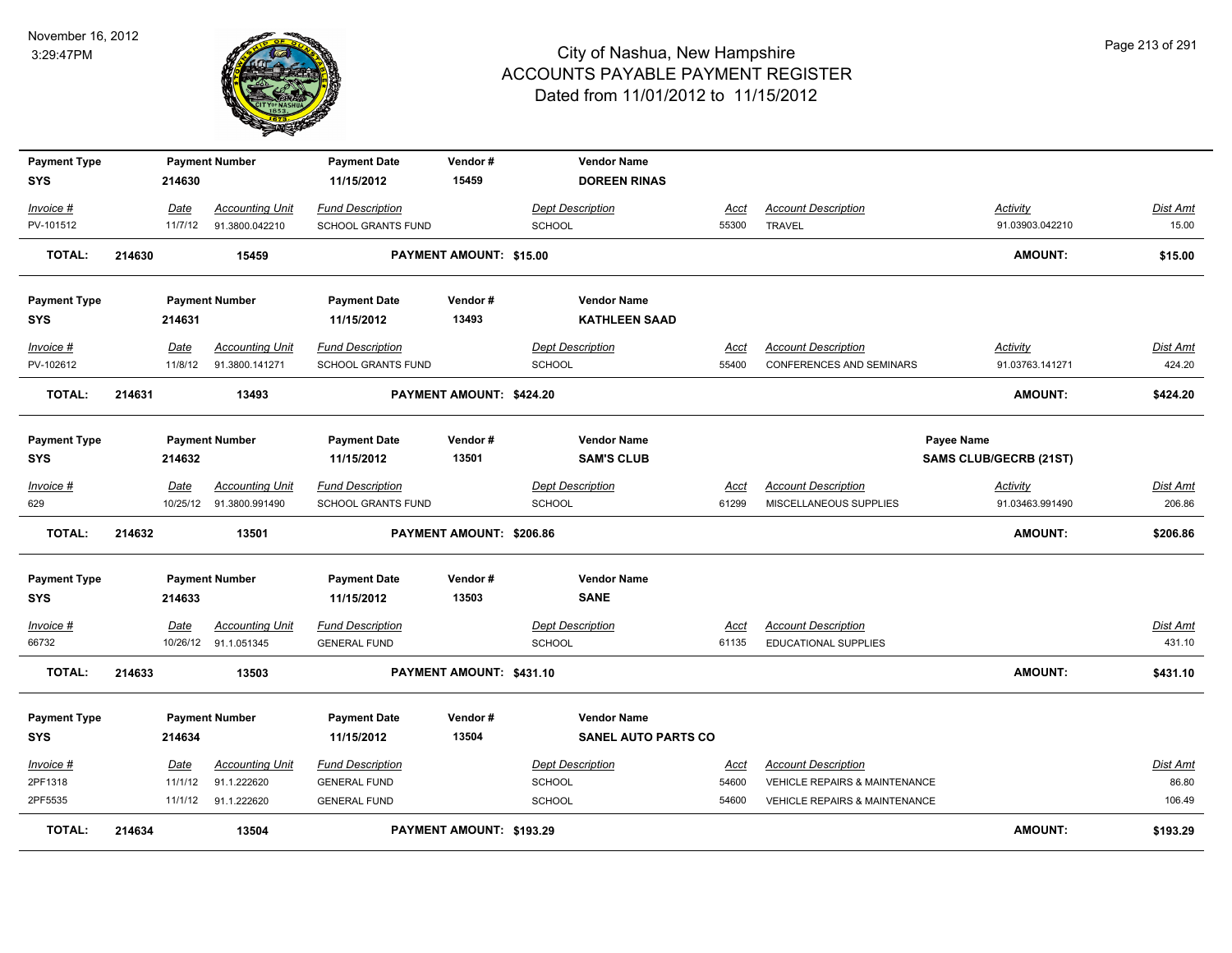

| <b>Payment Type</b><br><b>SYS</b> |        | 214635  | <b>Payment Number</b>    | <b>Payment Date</b><br>11/15/2012 | Vendor#<br>13526         | <b>Vendor Name</b><br><b>SCHOOL SPECIALTY</b> |       |                             |                             |           |
|-----------------------------------|--------|---------|--------------------------|-----------------------------------|--------------------------|-----------------------------------------------|-------|-----------------------------|-----------------------------|-----------|
| Invoice #                         |        | Date    | <b>Accounting Unit</b>   | <b>Fund Description</b>           |                          | <b>Dept Description</b>                       | Acct  | <b>Account Description</b>  |                             | Dist Amt  |
| 208109392209                      |        |         | 10/12/12 91.1.181160     | <b>GENERAL FUND</b>               |                          | SCHOOL                                        | 61135 | <b>EDUCATIONAL SUPPLIES</b> |                             | $-8.53$   |
| 208109392210                      |        |         | 10/12/12 91.1.181160     | <b>GENERAL FUND</b>               |                          | <b>SCHOOL</b>                                 | 61135 | <b>EDUCATIONAL SUPPLIES</b> |                             | $-25.80$  |
| 208109392211                      |        |         | 10/12/12 91.1.181160     | <b>GENERAL FUND</b>               |                          | <b>SCHOOL</b>                                 | 61135 | EDUCATIONAL SUPPLIES        |                             | $-8.53$   |
| 208109397055                      |        |         | 10/15/12 91.1.181160     | <b>GENERAL FUND</b>               |                          | <b>SCHOOL</b>                                 | 61135 | EDUCATIONAL SUPPLIES        |                             | 3.82      |
| 208109397063                      |        |         | 10/15/12 91.1.181160     | <b>GENERAL FUND</b>               |                          | <b>SCHOOL</b>                                 | 61135 | EDUCATIONAL SUPPLIES        |                             | 7.64      |
| 208109397067                      |        |         | 10/15/12 91.1.181160     | <b>GENERAL FUND</b>               |                          | <b>SCHOOL</b>                                 | 61135 | EDUCATIONAL SUPPLIES        |                             | 3.82      |
| 208109404891                      |        |         | 10/16/12 91.1.041160     | <b>GENERAL FUND</b>               |                          | <b>SCHOOL</b>                                 | 61135 | EDUCATIONAL SUPPLIES        |                             | $-187.56$ |
| 208109421494                      |        |         | 10/19/12 91.1.041160     | <b>GENERAL FUND</b>               |                          | <b>SCHOOL</b>                                 | 61135 | <b>EDUCATIONAL SUPPLIES</b> |                             | 187.56    |
| 208109450737                      |        |         | 10/26/12 91.1.101119     | <b>GENERAL FUND</b>               |                          | <b>SCHOOL</b>                                 | 61135 | EDUCATIONAL SUPPLIES        |                             | 12.60     |
| 208109450737                      |        |         | 10/26/12 91.1.101122     | <b>GENERAL FUND</b>               |                          | <b>SCHOOL</b>                                 | 61135 | EDUCATIONAL SUPPLIES        |                             | 8.16      |
| 208109450737                      |        |         | 10/26/12 91.1.102410     | <b>GENERAL FUND</b>               |                          | <b>SCHOOL</b>                                 | 61100 | OFFICE SUPPLIES             |                             | 12.86     |
| 208109450745                      |        |         | 10/26/12 91.1.101210     | <b>GENERAL FUND</b>               |                          | <b>SCHOOL</b>                                 | 61135 | EDUCATIONAL SUPPLIES        |                             | 41.34     |
| 208109450753                      |        |         | 10/26/12 91.1.101119     | <b>GENERAL FUND</b>               |                          | SCHOOL                                        | 61135 | EDUCATIONAL SUPPLIES        |                             | 139.40    |
| 208109450771                      |        |         | 10/26/12 91.1.201124     | <b>GENERAL FUND</b>               |                          | <b>SCHOOL</b>                                 | 61135 | EDUCATIONAL SUPPLIES        |                             | 37.09     |
| 208109450771                      |        |         | 10/26/12 91.1.201128     | <b>GENERAL FUND</b>               |                          | SCHOOL                                        | 61135 | EDUCATIONAL SUPPLIES        |                             | 25.15     |
| 208109450771                      |        |         | 10/26/12 91.1.202410     | <b>GENERAL FUND</b>               |                          | <b>SCHOOL</b>                                 | 61100 | OFFICE SUPPLIES             |                             | 26.69     |
| 208109450785                      |        |         | 10/26/12 91.1.051160     | <b>GENERAL FUND</b>               |                          | SCHOOL                                        | 61135 | EDUCATIONAL SUPPLIES        |                             | 298.10    |
| 208109467673                      |        | 11/1/12 | 91.1.181160              | <b>GENERAL FUND</b>               |                          | <b>SCHOOL</b>                                 | 61135 | EDUCATIONAL SUPPLIES        |                             | 25.80     |
| 208109467679                      |        |         | 10/31/12 91.1.051160     | <b>GENERAL FUND</b>               |                          | <b>SCHOOL</b>                                 | 61135 | EDUCATIONAL SUPPLIES        |                             | 261.27    |
| 208109468565                      |        |         | 11/1/12 91.1.181160      | <b>GENERAL FUND</b>               |                          | <b>SCHOOL</b>                                 | 61135 | EDUCATIONAL SUPPLIES        |                             | $-17.06$  |
| <b>TOTAL:</b>                     | 214635 |         | 13526                    |                                   | PAYMENT AMOUNT: \$843.82 |                                               |       |                             | <b>AMOUNT:</b>              | \$843.82  |
| <b>Payment Type</b><br><b>SYS</b> |        | 214636  | <b>Payment Number</b>    | <b>Payment Date</b><br>11/15/2012 | Vendor#<br>15456         | <b>Vendor Name</b><br><b>SHARYN SEVIGNY</b>   |       |                             |                             |           |
| Invoice #                         |        | Date    | <b>Accounting Unit</b>   | <b>Fund Description</b>           |                          | <b>Dept Description</b>                       | Acct  | <b>Account Description</b>  | Activity                    | Dist Amt  |
| <b>OCT CONF</b>                   |        |         | 10/11/12  91.3800.451500 | <b>SCHOOL GRANTS FUND</b>         |                          | <b>SCHOOL</b>                                 | 55300 | TRAVEL                      | 91.03502.451500             | 75.00     |
| <b>TOTAL:</b>                     | 214636 |         | 15456                    |                                   | PAYMENT AMOUNT: \$75.00  |                                               |       |                             | <b>AMOUNT:</b>              | \$75.00   |
| <b>Payment Type</b>               |        |         | <b>Payment Number</b>    | <b>Payment Date</b>               | Vendor#                  | <b>Vendor Name</b>                            |       |                             | <b>Payee Name</b>           |           |
| <b>SYS</b>                        |        | 214637  |                          | 11/15/2012                        | 13567                    | <b>SIEMENS BUILDING TECHNOLOGIES</b>          |       |                             | <b>SIEMENS INDUSTRY INC</b> |           |
| Invoice #                         |        | Date    | <b>Accounting Unit</b>   | <b>Fund Description</b>           |                          | <b>Dept Description</b>                       | Acct  | <b>Account Description</b>  |                             | Dist Amt  |
| 5442615224                        |        |         | 10/30/12 91.1.222620     | <b>GENERAL FUND</b>               |                          | <b>SCHOOL</b>                                 | 61421 | SUPPLIES, HVAC              |                             | 292.55    |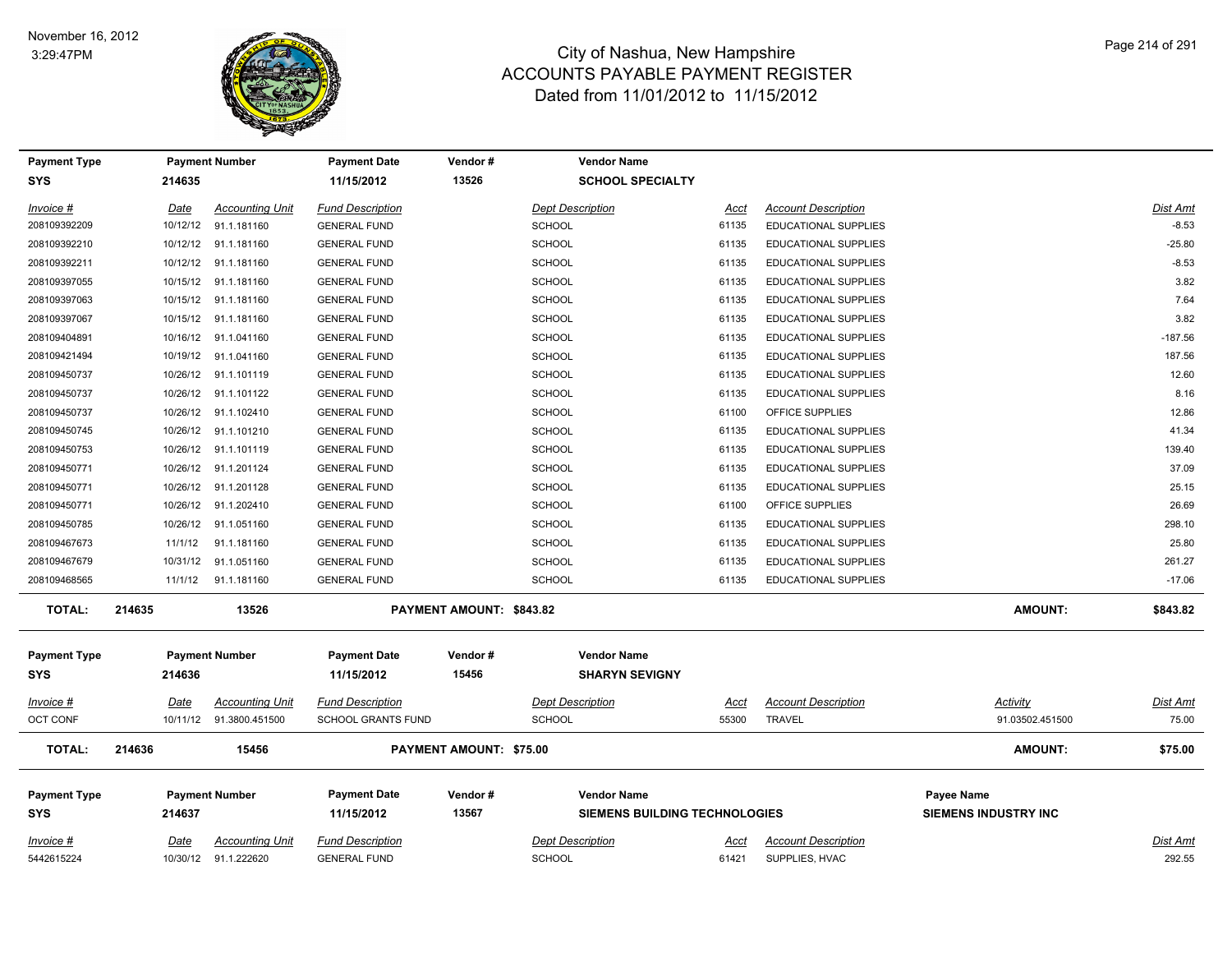

| <b>TOTAL:</b>                     | 214637 |                      | 13567                                    |                                                 | PAYMENT AMOUNT: \$292.55   |                                          |                                                            |                                                           | <b>AMOUNT:</b> | \$292.55           |
|-----------------------------------|--------|----------------------|------------------------------------------|-------------------------------------------------|----------------------------|------------------------------------------|------------------------------------------------------------|-----------------------------------------------------------|----------------|--------------------|
| <b>Payment Type</b><br><b>SYS</b> |        | 214638               | <b>Payment Number</b>                    | <b>Payment Date</b><br>11/15/2012               | Vendor#<br>14180           |                                          | <b>Vendor Name</b><br><b>MARIE SLOZAK</b>                  |                                                           |                |                    |
| Invoice #<br>OCT 30-12            |        | Date<br>11/7/12      | <b>Accounting Unit</b><br>91.2222.991490 | <b>Fund Description</b><br>AFTER SCHOOL PROGRAM |                            | <b>Dept Description</b><br><b>SCHOOL</b> | Acct<br>61299                                              | <b>Account Description</b><br>MISCELLANEOUS SUPPLIES      |                | Dist Amt<br>49.72  |
| <b>TOTAL:</b>                     | 214638 |                      | 14180                                    |                                                 | PAYMENT AMOUNT: \$49.72    |                                          |                                                            |                                                           | <b>AMOUNT:</b> | \$49.72            |
| <b>Payment Type</b><br>SYS        |        | 214639               | <b>Payment Number</b>                    | <b>Payment Date</b><br>11/15/2012               | Vendor#<br>13599           |                                          | <b>Vendor Name</b><br><b>SOCIAL STUDIES SCHOOL SERVICE</b> |                                                           |                |                    |
| Invoice #<br>3017-24              |        | Date<br>10/26/12     | <b>Accounting Unit</b><br>91.1.061115    | <b>Fund Description</b><br><b>GENERAL FUND</b>  |                            | <b>Dept Description</b><br><b>SCHOOL</b> | <u>Acct</u><br>61135                                       | <b>Account Description</b><br><b>EDUCATIONAL SUPPLIES</b> |                | Dist Amt<br>121.41 |
| <b>TOTAL:</b>                     | 214639 |                      | 13599                                    |                                                 | PAYMENT AMOUNT: \$121.41   |                                          |                                                            |                                                           | <b>AMOUNT:</b> | \$121.41           |
| <b>Payment Type</b><br><b>SYS</b> |        | 214640               | <b>Payment Number</b>                    | <b>Payment Date</b><br>11/15/2012               | Vendor#<br>11963           |                                          | <b>Vendor Name</b><br><b>STAPLES BUSINESS ADVANTAGE</b>    |                                                           |                |                    |
| $Invoice$ #                       |        | <u>Date</u>          | <b>Accounting Unit</b>                   | <b>Fund Description</b>                         |                            | <b>Dept Description</b>                  | <u>Acct</u>                                                | <b>Account Description</b>                                |                | Dist Amt           |
| 3184249185                        |        | 10/19/12             | 91.1.192410                              | <b>GENERAL FUND</b>                             |                            | <b>SCHOOL</b>                            | 61100                                                      | OFFICE SUPPLIES                                           |                | 88.40              |
| 3184504895                        |        | 10/22/12             | 91.1.041160                              | <b>GENERAL FUND</b>                             |                            | SCHOOL                                   | 61135                                                      | <b>EDUCATIONAL SUPPLIES</b>                               |                | 63.00              |
| 3184547338<br>3184599322          |        | 10/24/12<br>10/25/12 | 91.1.192410<br>91.1.992225               | <b>GENERAL FUND</b>                             |                            | <b>SCHOOL</b><br><b>SCHOOL</b>           | 61100<br>61299                                             | OFFICE SUPPLIES<br>MISCELLANEOUS SUPPLIES                 |                | 29.55<br>162.82    |
| 3185186509                        |        | 10/27/12             | 91.1.051375                              | <b>GENERAL FUND</b><br><b>GENERAL FUND</b>      |                            | <b>SCHOOL</b>                            | 61135                                                      | EDUCATIONAL SUPPLIES                                      |                | 384.86             |
| 3185186510                        |        | 10/27/12             | 91.1.141160                              | <b>GENERAL FUND</b>                             |                            | <b>SCHOOL</b>                            | 61135                                                      | <b>EDUCATIONAL SUPPLIES</b>                               |                | 143.32             |
| 3185186511                        |        | 10/27/12             | 91.1.071160                              | <b>GENERAL FUND</b>                             |                            | <b>SCHOOL</b>                            | 61650                                                      | <b>COPIER SUPPLIES</b>                                    |                | 198.99             |
| 3185186512                        |        | 10/27/12             | 91.2222.991490                           | AFTER SCHOOL PROGRAM                            |                            | <b>SCHOOL</b>                            | 61299                                                      | MISCELLANEOUS SUPPLIES                                    |                | 619.31             |
| 3185186513                        |        |                      | 10/27/12 91.1.091215                     | <b>GENERAL FUND</b>                             |                            | <b>SCHOOL</b>                            | 61135                                                      | EDUCATIONAL SUPPLIES                                      |                | 111.99             |
| <b>TOTAL:</b>                     | 214640 |                      | 11963                                    |                                                 | PAYMENT AMOUNT: \$1,802.24 |                                          |                                                            |                                                           | <b>AMOUNT:</b> | \$1,802.24         |
| <b>Payment Type</b>               |        |                      | <b>Payment Number</b>                    | <b>Payment Date</b>                             | Vendor#<br>13648           |                                          | <b>Vendor Name</b><br><b>STATE OF NH CRIMINAL RECORDS</b>  |                                                           |                |                    |
| <b>SYS</b>                        |        | 214641               |                                          | 11/15/2012                                      |                            |                                          |                                                            |                                                           |                |                    |
| $Invoice$ #                       |        | Date                 | <b>Accounting Unit</b>                   | <b>Fund Description</b>                         |                            | <b>Dept Description</b>                  | <u>Acct</u>                                                | <b>Account Description</b>                                |                | Dist Amt           |
| FP-11512                          |        | 11/5/12              | 91.1.012320                              | <b>GENERAL FUND</b>                             |                            | <b>SCHOOL</b>                            | 53628                                                      | <b>CONTRACT SERVICES</b>                                  |                | 125.00             |
| <b>TOTAL:</b>                     | 214641 |                      | 13648                                    |                                                 | PAYMENT AMOUNT: \$125.00   |                                          |                                                            |                                                           | <b>AMOUNT:</b> | \$125.00           |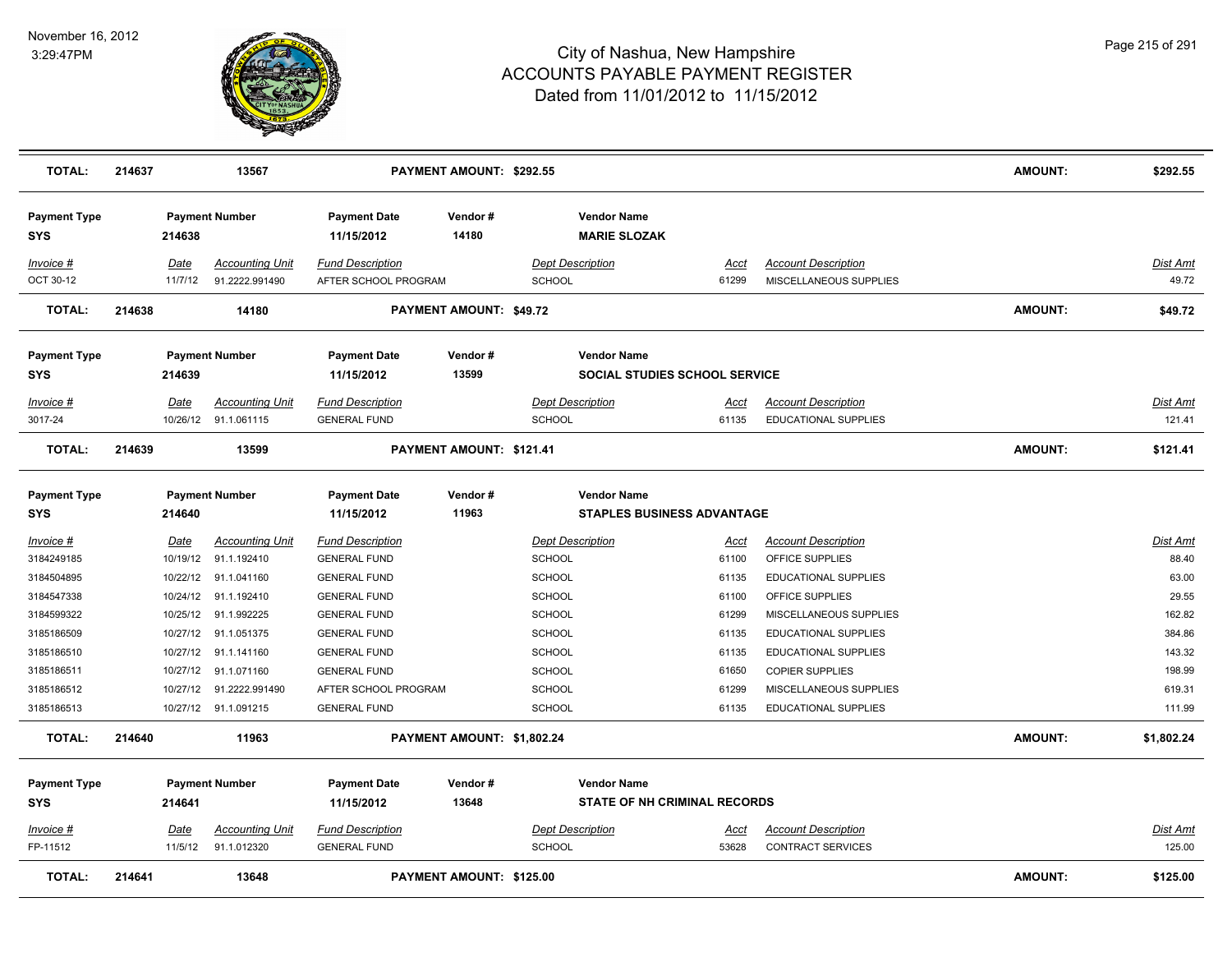

| <b>Payment Type</b> |             | <b>Payment Number</b>                          | <b>Payment Date</b>                            | Vendor#                    |               | <b>Vendor Name</b>                    |                      |                                                                   |                 |                           |
|---------------------|-------------|------------------------------------------------|------------------------------------------------|----------------------------|---------------|---------------------------------------|----------------------|-------------------------------------------------------------------|-----------------|---------------------------|
| <b>SYS</b>          | 214642      |                                                | 11/15/2012                                     | 13657                      |               | STELLOS ELECTRICAL SUPPLY CO I        |                      |                                                                   |                 |                           |
| Invoice #           | <b>Date</b> | <b>Accounting Unit</b>                         | <b>Fund Description</b>                        |                            |               | <b>Dept Description</b>               | <u>Acct</u>          | <b>Account Description</b>                                        |                 | <u>Dist Amt</u>           |
| 5967                | 11/1/12     | 91.1.041300                                    | <b>GENERAL FUND</b>                            |                            | <b>SCHOOL</b> |                                       | 71999                | MISCELLANEOUS EQUIPMENT                                           |                 | 1,680.00                  |
| <b>TOTAL:</b>       | 214642      | 13657                                          |                                                | PAYMENT AMOUNT: \$1,680.00 |               |                                       |                      |                                                                   | <b>AMOUNT:</b>  | \$1,680.00                |
| <b>Payment Type</b> |             | <b>Payment Number</b>                          | <b>Payment Date</b>                            | Vendor#                    |               | <b>Vendor Name</b>                    |                      |                                                                   |                 |                           |
| <b>SYS</b>          | 214643      |                                                | 11/15/2012                                     | 15452                      |               | <b>KATELYN STONE</b>                  |                      |                                                                   |                 |                           |
| Invoice #           | Date        | <b>Accounting Unit</b>                         | <b>Fund Description</b>                        |                            |               | <b>Dept Description</b>               | Acct                 | <b>Account Description</b>                                        | Activity        | Dist Amt                  |
| PV-102512           | 11/8/12     | 91.3800.141271                                 | <b>SCHOOL GRANTS FUND</b>                      |                            | <b>SCHOOL</b> |                                       | 55400                | <b>CONFERENCES AND SEMINARS</b>                                   | 91.03763.141271 | 413.11                    |
| <b>TOTAL:</b>       | 214643      | 15452                                          |                                                | PAYMENT AMOUNT: \$413.11   |               |                                       |                      |                                                                   | <b>AMOUNT:</b>  | \$413.11                  |
| <b>Payment Type</b> |             | <b>Payment Number</b>                          | <b>Payment Date</b>                            | Vendor#                    |               | <b>Vendor Name</b>                    |                      |                                                                   |                 |                           |
| <b>SYS</b>          | 214644      |                                                | 11/15/2012                                     | 13690                      |               | <b>SURPLUS DISTRIBUTION SECTION</b>   |                      |                                                                   |                 |                           |
| Invoice #           | Date        | <b>Accounting Unit</b>                         | <b>Fund Description</b>                        |                            |               | <b>Dept Description</b>               | Acct                 | <b>Account Description</b>                                        |                 | <b>Dist Amt</b>           |
| 95244               | 11/2/12     | 91.2100.093120                                 | <b>FOOD SERVICES</b>                           |                            | SCHOOL        |                                       | 61214                | FOOD, FOOD SERVICE PROGRAM                                        |                 | 77.01                     |
| 95244               | 11/2/12     | 91.2100.103120                                 | <b>FOOD SERVICES</b>                           |                            | <b>SCHOOL</b> |                                       | 61214                | FOOD, FOOD SERVICE PROGRAM                                        |                 | 90.08                     |
| 95244               | 11/2/12     | 91.2100.113120                                 | <b>FOOD SERVICES</b>                           |                            | SCHOOL        |                                       | 61214                | FOOD, FOOD SERVICE PROGRAM                                        |                 | 82.30                     |
| 95244               | 11/2/12     | 91.2100.123120                                 | <b>FOOD SERVICES</b>                           |                            | SCHOOL        |                                       | 61214                | FOOD, FOOD SERVICE PROGRAM                                        |                 | 59.78                     |
| 95244               | 11/2/12     | 91.2100.133120                                 | <b>FOOD SERVICES</b>                           |                            | SCHOOL        |                                       | 61214                | FOOD, FOOD SERVICE PROGRAM                                        |                 | 82.94                     |
| 95244               | 11/2/12     | 91.2100.143120                                 | <b>FOOD SERVICES</b>                           |                            | <b>SCHOOL</b> |                                       | 61214                | FOOD, FOOD SERVICE PROGRAM                                        |                 | 114.36                    |
| 95244               | 11/2/12     | 91.2100.153120                                 | <b>FOOD SERVICES</b>                           |                            | <b>SCHOOL</b> |                                       | 61214                | FOOD, FOOD SERVICE PROGRAM                                        |                 | 134.75                    |
| 95244               | 11/2/12     | 91.2100.173120                                 | <b>FOOD SERVICES</b>                           |                            | <b>SCHOOL</b> |                                       | 61214                | FOOD, FOOD SERVICE PROGRAM                                        |                 | 81.09                     |
| 95244               | 11/2/12     | 91.2100.183120                                 | <b>FOOD SERVICES</b>                           |                            | SCHOOL        |                                       | 61214                | FOOD, FOOD SERVICE PROGRAM                                        |                 | 71.08                     |
| 95244               | 11/2/12     | 91.2100.193120                                 | <b>FOOD SERVICES</b>                           |                            | <b>SCHOOL</b> |                                       | 61214                | FOOD, FOOD SERVICE PROGRAM                                        |                 | 61.44                     |
| 95244               | 11/2/12     | 91.2100.203120                                 | <b>FOOD SERVICES</b>                           |                            | SCHOOL        |                                       | 61214                | FOOD, FOOD SERVICE PROGRAM                                        |                 | 71.92                     |
| 95245               | 11/2/12     | 91.2100.043120                                 | <b>FOOD SERVICES</b>                           |                            | SCHOOL        |                                       | 61214                | FOOD, FOOD SERVICE PROGRAM                                        |                 | 253.00                    |
| 95251               | 11/2/12     | 91.2100.163120                                 | <b>FOOD SERVICES</b>                           |                            | <b>SCHOOL</b> |                                       | 61214                | FOOD, FOOD SERVICE PROGRAM                                        |                 | 85.25                     |
| 95254               | 11/2/12     | 91.2100.073120                                 | <b>FOOD SERVICES</b>                           |                            | SCHOOL        |                                       | 61214                | FOOD, FOOD SERVICE PROGRAM                                        |                 | 112.75                    |
| 95255               |             | 11/2/12 91.2100.053120                         | <b>FOOD SERVICES</b>                           |                            | <b>SCHOOL</b> |                                       | 61214                | FOOD, FOOD SERVICE PROGRAM                                        |                 | 225.50                    |
| <b>TOTAL:</b>       | 214644      | 13690                                          |                                                | PAYMENT AMOUNT: \$1,603.25 |               |                                       |                      |                                                                   | <b>AMOUNT:</b>  | \$1,603.25                |
| <b>Payment Type</b> |             | <b>Payment Number</b>                          | <b>Payment Date</b>                            | Vendor#                    |               | <b>Vendor Name</b>                    |                      |                                                                   |                 |                           |
| SYS                 | 214645      |                                                | 11/15/2012                                     | 11564                      |               | <b>TELEPHONE NETWORK TECHNOLOGIES</b> |                      |                                                                   |                 |                           |
| Invoice #<br>55797  | Date        | <b>Accounting Unit</b><br>10/11/12 91.1.222620 | <b>Fund Description</b><br><b>GENERAL FUND</b> |                            | <b>SCHOOL</b> | <b>Dept Description</b>               | <u>Acct</u><br>54280 | <b>Account Description</b><br><b>BUILDING/GROUNDS MAINTENANCE</b> |                 | <u>Dist Amt</u><br>135.00 |
|                     |             |                                                |                                                |                            |               |                                       |                      |                                                                   |                 |                           |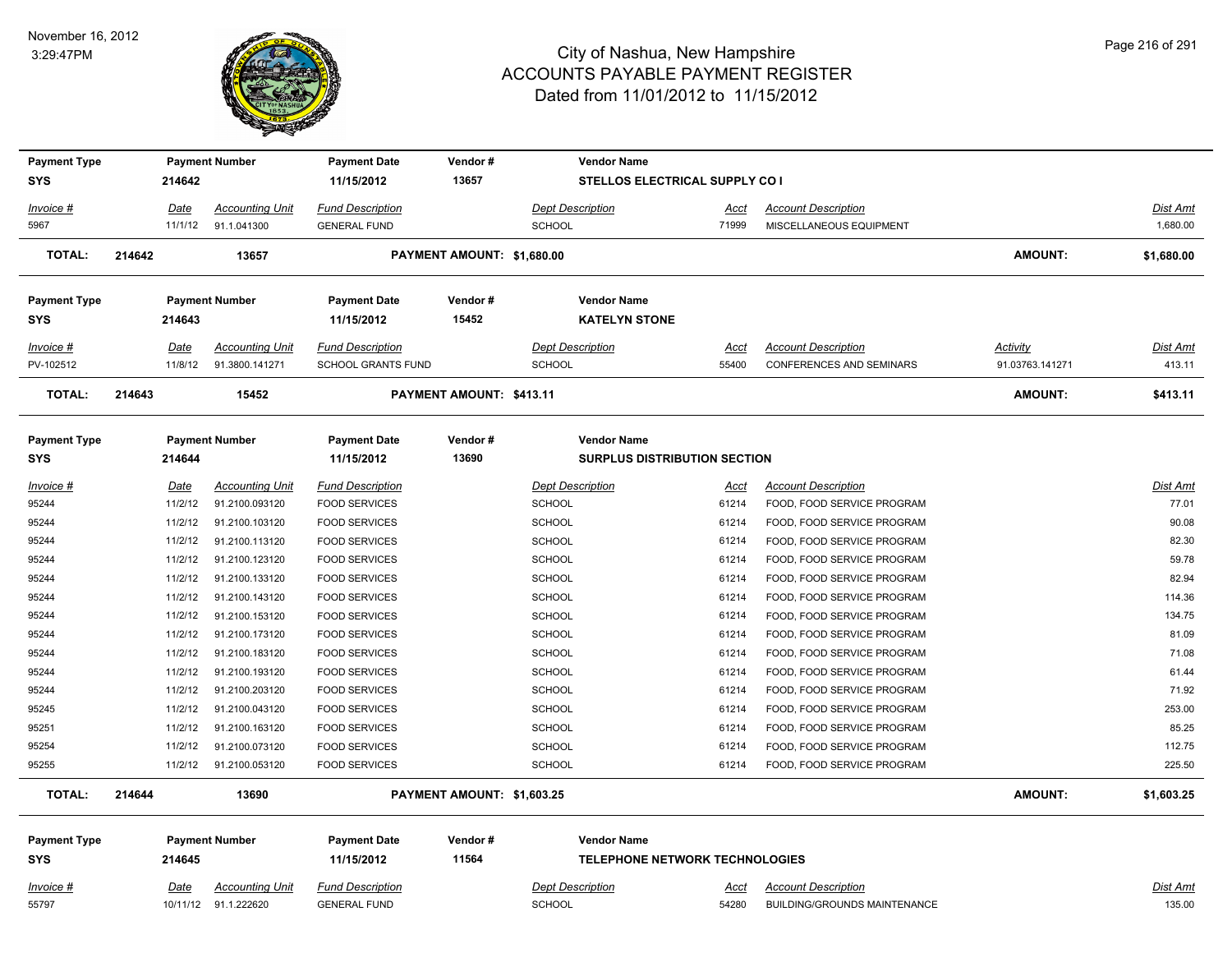

| 55831               |        |             | 10/16/12 91.1.222620   | <b>GENERAL FUND</b>     |                                | <b>SCHOOL</b>            | 54280       | <b>BUILDING/GROUNDS MAINTENANCE</b> |                | 605.00     |
|---------------------|--------|-------------|------------------------|-------------------------|--------------------------------|--------------------------|-------------|-------------------------------------|----------------|------------|
| 55842               |        |             | 10/18/12 91.1.222620   | <b>GENERAL FUND</b>     |                                | SCHOOL                   | 54280       | BUILDING/GROUNDS MAINTENANCE        |                | 180.00     |
| <b>TOTAL:</b>       | 214645 |             | 11564                  |                         | PAYMENT AMOUNT: \$920.00       |                          |             |                                     | <b>AMOUNT:</b> | \$920.00   |
| <b>Payment Type</b> |        |             | <b>Payment Number</b>  | <b>Payment Date</b>     | Vendor#                        | <b>Vendor Name</b>       |             |                                     |                |            |
| SYS                 |        | 214646      |                        | 11/15/2012              | 13721                          | <b>TERMINIX</b>          |             |                                     |                |            |
| Invoice #           |        | Date        | <b>Accounting Unit</b> | <b>Fund Description</b> |                                | <b>Dept Description</b>  | Acct        | <b>Account Description</b>          |                | Dist Amt   |
| 318820577           |        | 10/9/12     | 91.1.222620            | <b>GENERAL FUND</b>     |                                | <b>SCHOOL</b>            | 53628       | <b>CONTRACT SERVICES</b>            |                | 15.00      |
| 319397019           |        | 10/2/12     | 91.1.222620            | <b>GENERAL FUND</b>     |                                | <b>SCHOOL</b>            | 53628       | CONTRACT SERVICES                   |                | 15.00      |
| 319404701           |        | 10/9/12     | 91.1.222620            | <b>GENERAL FUND</b>     |                                | <b>SCHOOL</b>            | 53628       | <b>CONTRACT SERVICES</b>            |                | 45.00      |
| 319408274           |        | 10/10/12    | 91.1.222620            | <b>GENERAL FUND</b>     |                                | <b>SCHOOL</b>            | 53628       | <b>CONTRACT SERVICES</b>            |                | 37.00      |
| 319415533           |        |             | 10/16/12 91.1.222620   | <b>GENERAL FUND</b>     |                                | <b>SCHOOL</b>            | 53628       | <b>CONTRACT SERVICES</b>            |                | 65.00      |
| 319417248           |        | 10/17/12    | 91.1.222620            | <b>GENERAL FUND</b>     |                                | <b>SCHOOL</b>            | 53628       | <b>CONTRACT SERVICES</b>            |                | 15.00      |
| 319423903           |        |             | 10/23/12 91.1.222620   | <b>GENERAL FUND</b>     |                                | <b>SCHOOL</b>            | 53628       | <b>CONTRACT SERVICES</b>            |                | 75.00      |
| <b>TOTAL:</b>       | 214646 |             | 13721                  |                         | PAYMENT AMOUNT: \$267.00       |                          |             |                                     | <b>AMOUNT:</b> | \$267.00   |
| <b>Payment Type</b> |        |             | <b>Payment Number</b>  | <b>Payment Date</b>     | Vendor#                        | <b>Vendor Name</b>       |             |                                     |                |            |
| SYS                 |        | 214647      |                        | 11/15/2012              | 13753                          | TOTAL AIR SUPPLY INC     |             |                                     |                |            |
| Invoice #           |        | Date        | <b>Accounting Unit</b> | <b>Fund Description</b> |                                | <b>Dept Description</b>  | Acct        | <b>Account Description</b>          |                | Dist Amt   |
| 39786               |        | 11/1/12     | 91.1.222620            | <b>GENERAL FUND</b>     |                                | <b>SCHOOL</b>            | 61414       | SUPPLIES, PLUMBING                  |                | 55.88      |
| <b>TOTAL:</b>       | 214647 |             | 13753                  |                         | <b>PAYMENT AMOUNT: \$55.88</b> |                          |             |                                     | <b>AMOUNT:</b> | \$55.88    |
| <b>Payment Type</b> |        |             | <b>Payment Number</b>  | <b>Payment Date</b>     | Vendor#                        | <b>Vendor Name</b>       |             |                                     |                |            |
| <b>SYS</b>          |        | 214648      |                        | 11/15/2012              | 15396                          | <b>TRI-COUNTY LEAGUE</b> |             |                                     |                |            |
| <u> Invoice #</u>   |        | <b>Date</b> | <b>Accounting Unit</b> | <b>Fund Description</b> |                                | <b>Dept Description</b>  | <u>Acct</u> | <b>Account Description</b>          |                | Dist Amt   |
| NOV-ELM             |        | 11/6/12     | 91.1.012338            | <b>GENERAL FUND</b>     |                                | SCHOOL                   | 55200       | DUES AND MEMBERSHIPS                |                | 530.00     |
| NOV-FAIRGROUNDS     |        | 11/6/12     | 91.1.012338            | <b>GENERAL FUND</b>     |                                | SCHOOL                   | 55200       | DUES AND MEMBERSHIPS                |                | 430.00     |
| NOV-PENNICHUCK      |        | 11/6/12     | 91.1.012338            | <b>GENERAL FUND</b>     |                                | SCHOOL                   | 55200       | DUES AND MEMBERSHIPS                |                | 430.00     |
| <b>TOTAL:</b>       | 214648 |             | 15396                  |                         | PAYMENT AMOUNT: \$1,390.00     |                          |             |                                     | <b>AMOUNT:</b> | \$1,390.00 |
| <b>Payment Type</b> |        |             | <b>Payment Number</b>  | <b>Payment Date</b>     | Vendor#                        | <b>Vendor Name</b>       |             |                                     |                |            |
| SYS                 |        | 214649      |                        | 11/15/2012              | 14720                          | <b>DANIELLE VELLO</b>    |             |                                     |                |            |
| Invoice #           |        | <u>Date</u> | <b>Accounting Unit</b> | <b>Fund Description</b> |                                | <b>Dept Description</b>  | <u>Acct</u> | <b>Account Description</b>          |                | Dist Amt   |
| MILES-OCT           |        |             | 10/31/12 91.1.992322   | <b>GENERAL FUND</b>     |                                | SCHOOL                   | 55307       | MILEAGE REIMBURSEMENTS              |                | 23.03      |
|                     |        |             |                        |                         |                                |                          |             |                                     |                |            |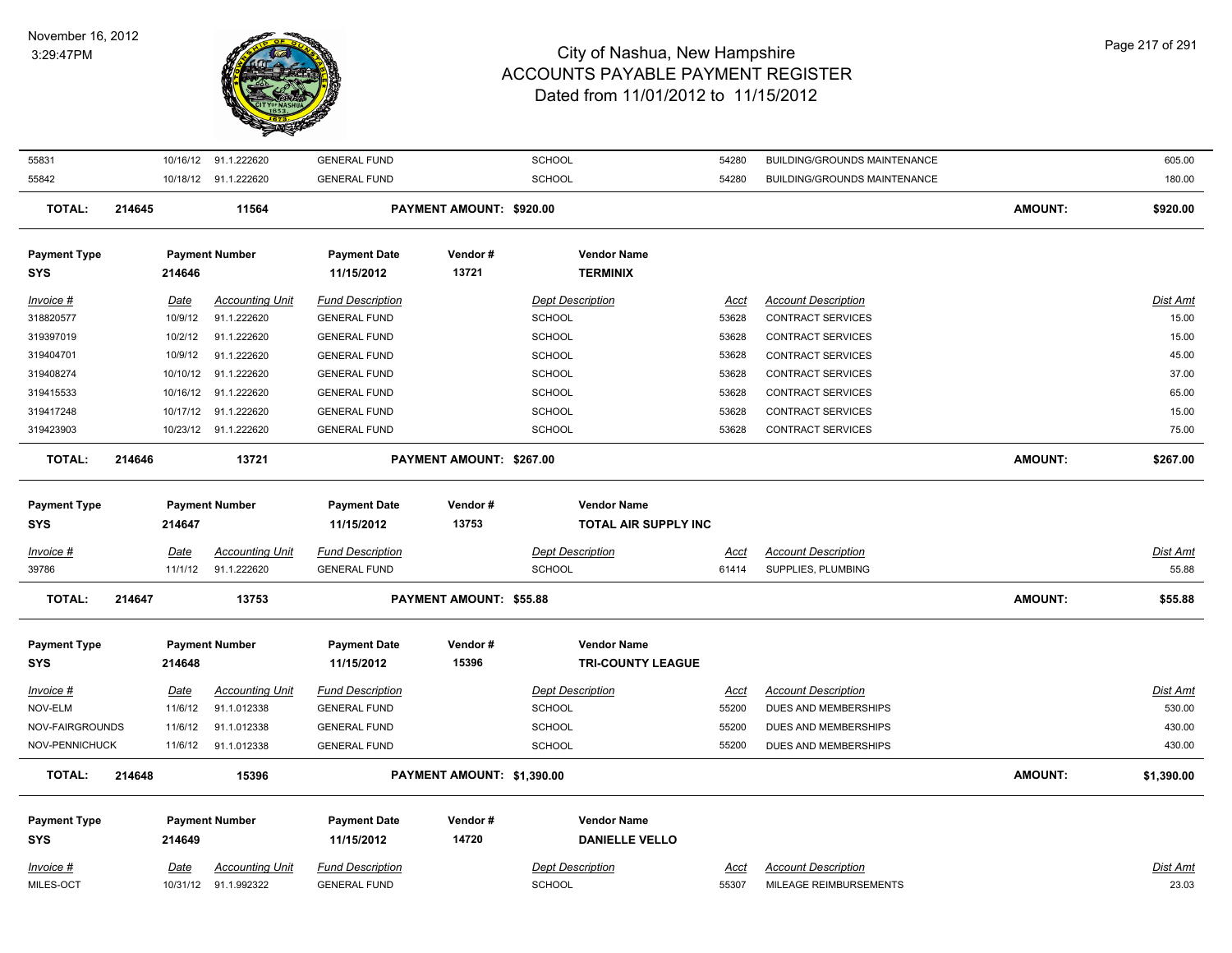

| <b>Payment Type</b><br><b>Payment Number</b><br><b>Payment Date</b><br>Vendor#<br><b>Vendor Name</b><br>13836<br><b>SYS</b><br>214650<br>11/15/2012<br><b>VERMONT CERAMIC SUPPLY CO</b><br><b>Accounting Unit</b><br><b>Fund Description</b><br><b>Dept Description</b><br><b>Account Description</b><br>Dist Amt<br>Invoice #<br><u>Date</u><br><u>Acct</u><br>837<br>91.1.031160<br><b>SCHOOL</b><br>EDUCATIONAL SUPPLIES<br>63.42<br>9/17/12<br><b>GENERAL FUND</b><br>61135<br><b>TOTAL:</b><br>214650<br>13836<br>PAYMENT AMOUNT: \$63.42<br><b>AMOUNT:</b><br>\$63.42<br>Vendor#<br><b>Vendor Name</b><br><b>Payment Type</b><br><b>Payment Number</b><br><b>Payment Date</b><br>13841<br><b>VIKING ROOFING INC</b><br><b>SYS</b><br>214651<br>11/15/2012<br><b>Accounting Unit</b><br><b>Fund Description</b><br><b>Dept Description</b><br><b>Account Description</b><br><b>Dist Amt</b><br>Invoice #<br>Date<br><u>Acct</u><br>110.00<br>3493<br>10/31/12 91.1.222620<br>SCHOOL<br>54280<br><b>BUILDING/GROUNDS MAINTENANCE</b><br><b>GENERAL FUND</b><br><b>AMOUNT:</b><br><b>TOTAL:</b><br>214651<br>13841<br>PAYMENT AMOUNT: \$110.00<br>\$110.00<br><b>Vendor Name</b><br><b>Payment Type</b><br><b>Payment Number</b><br><b>Payment Date</b><br>Vendor#<br>13857<br><b>SYS</b><br>214652<br>11/15/2012<br><b>WAL-MART</b><br><b>Accounting Unit</b><br><b>Fund Description</b><br><b>Dept Description</b><br><b>Account Description</b><br><b>Activity</b><br>Dist Amt<br>$Invoice$ #<br>Date<br>Acct<br>144.64<br>182<br>11/8/12<br>91.3800.991600<br><b>SCHOOL GRANTS FUND</b><br><b>SCHOOL</b><br>61299<br>MISCELLANEOUS SUPPLIES<br>91.03533.991600<br><b>SCHOOL</b><br>79.88<br>91.1.061160<br><b>GENERAL FUND</b><br>61135<br>EDUCATIONAL SUPPLIES<br>5069<br>11/6/12<br><b>TOTAL:</b><br><b>AMOUNT:</b><br>214652<br>13857<br>PAYMENT AMOUNT: \$224.52<br>\$224.52<br><b>Vendor Name</b><br><b>Payment Type</b><br><b>Payment Number</b><br><b>Payment Date</b><br>Vendor#<br>13857<br><b>WAL-MART</b><br><b>SYS</b><br>214653<br>11/15/2012<br><b>Account Description</b><br><b>Accounting Unit</b><br><b>Fund Description</b><br><b>Dept Description</b><br><b>Dist Amt</b><br>Invoice #<br>Date<br><u>Acct</u><br><b>NOV-12</b><br>11/13/12 91.1.041160<br><b>SCHOOL</b><br>61135<br>EDUCATIONAL SUPPLIES<br>1,162.20<br><b>GENERAL FUND</b><br><b>TOTAL:</b><br>PAYMENT AMOUNT: \$1,162.20<br><b>AMOUNT:</b><br>214653<br>13857<br>\$1,162.20<br><b>Vendor Name</b><br><b>Payment Type</b><br><b>Payment Number</b><br><b>Payment Date</b><br>Vendor#<br><b>SYS</b><br>214654<br>11/15/2012<br>13864<br><b>WB MASON CO INC</b><br><b>Accounting Unit</b><br><b>Fund Description</b><br><b>Account Description</b><br><b>Dist Amt</b><br>Invoice #<br>Date<br><b>Dept Description</b><br>Acct<br>8045644<br>10/26/12<br>91.1.121160<br><b>GENERAL FUND</b><br><b>SCHOOL</b><br>61100<br>OFFICE SUPPLIES<br>1,161.20<br>1,277.32<br>8046184<br>10/26/12 91.1.111160<br><b>GENERAL FUND</b><br><b>SCHOOL</b><br><b>COPIER SUPPLIES</b><br>61650<br><b>SCHOOL</b><br>OFFICE SUPPLIES<br>870.90<br>8095260<br>10/31/12 91.1.181160<br><b>GENERAL FUND</b><br>61100 | <b>TOTAL:</b> | 214649 | 14720 | <b>PAYMENT AMOUNT: \$23.03</b> |  | <b>AMOUNT:</b> | \$23.03 |
|----------------------------------------------------------------------------------------------------------------------------------------------------------------------------------------------------------------------------------------------------------------------------------------------------------------------------------------------------------------------------------------------------------------------------------------------------------------------------------------------------------------------------------------------------------------------------------------------------------------------------------------------------------------------------------------------------------------------------------------------------------------------------------------------------------------------------------------------------------------------------------------------------------------------------------------------------------------------------------------------------------------------------------------------------------------------------------------------------------------------------------------------------------------------------------------------------------------------------------------------------------------------------------------------------------------------------------------------------------------------------------------------------------------------------------------------------------------------------------------------------------------------------------------------------------------------------------------------------------------------------------------------------------------------------------------------------------------------------------------------------------------------------------------------------------------------------------------------------------------------------------------------------------------------------------------------------------------------------------------------------------------------------------------------------------------------------------------------------------------------------------------------------------------------------------------------------------------------------------------------------------------------------------------------------------------------------------------------------------------------------------------------------------------------------------------------------------------------------------------------------------------------------------------------------------------------------------------------------------------------------------------------------------------------------------------------------------------------------------------------------------------------------------------------------------------------------------------------------------------------------------------------------------------------------------------------------------------------------------------------------------------------------------------------------------------------------------------------------------------------------------------------------------------------------------------|---------------|--------|-------|--------------------------------|--|----------------|---------|
|                                                                                                                                                                                                                                                                                                                                                                                                                                                                                                                                                                                                                                                                                                                                                                                                                                                                                                                                                                                                                                                                                                                                                                                                                                                                                                                                                                                                                                                                                                                                                                                                                                                                                                                                                                                                                                                                                                                                                                                                                                                                                                                                                                                                                                                                                                                                                                                                                                                                                                                                                                                                                                                                                                                                                                                                                                                                                                                                                                                                                                                                                                                                                                                        |               |        |       |                                |  |                |         |
|                                                                                                                                                                                                                                                                                                                                                                                                                                                                                                                                                                                                                                                                                                                                                                                                                                                                                                                                                                                                                                                                                                                                                                                                                                                                                                                                                                                                                                                                                                                                                                                                                                                                                                                                                                                                                                                                                                                                                                                                                                                                                                                                                                                                                                                                                                                                                                                                                                                                                                                                                                                                                                                                                                                                                                                                                                                                                                                                                                                                                                                                                                                                                                                        |               |        |       |                                |  |                |         |
|                                                                                                                                                                                                                                                                                                                                                                                                                                                                                                                                                                                                                                                                                                                                                                                                                                                                                                                                                                                                                                                                                                                                                                                                                                                                                                                                                                                                                                                                                                                                                                                                                                                                                                                                                                                                                                                                                                                                                                                                                                                                                                                                                                                                                                                                                                                                                                                                                                                                                                                                                                                                                                                                                                                                                                                                                                                                                                                                                                                                                                                                                                                                                                                        |               |        |       |                                |  |                |         |
|                                                                                                                                                                                                                                                                                                                                                                                                                                                                                                                                                                                                                                                                                                                                                                                                                                                                                                                                                                                                                                                                                                                                                                                                                                                                                                                                                                                                                                                                                                                                                                                                                                                                                                                                                                                                                                                                                                                                                                                                                                                                                                                                                                                                                                                                                                                                                                                                                                                                                                                                                                                                                                                                                                                                                                                                                                                                                                                                                                                                                                                                                                                                                                                        |               |        |       |                                |  |                |         |
|                                                                                                                                                                                                                                                                                                                                                                                                                                                                                                                                                                                                                                                                                                                                                                                                                                                                                                                                                                                                                                                                                                                                                                                                                                                                                                                                                                                                                                                                                                                                                                                                                                                                                                                                                                                                                                                                                                                                                                                                                                                                                                                                                                                                                                                                                                                                                                                                                                                                                                                                                                                                                                                                                                                                                                                                                                                                                                                                                                                                                                                                                                                                                                                        |               |        |       |                                |  |                |         |
|                                                                                                                                                                                                                                                                                                                                                                                                                                                                                                                                                                                                                                                                                                                                                                                                                                                                                                                                                                                                                                                                                                                                                                                                                                                                                                                                                                                                                                                                                                                                                                                                                                                                                                                                                                                                                                                                                                                                                                                                                                                                                                                                                                                                                                                                                                                                                                                                                                                                                                                                                                                                                                                                                                                                                                                                                                                                                                                                                                                                                                                                                                                                                                                        |               |        |       |                                |  |                |         |
|                                                                                                                                                                                                                                                                                                                                                                                                                                                                                                                                                                                                                                                                                                                                                                                                                                                                                                                                                                                                                                                                                                                                                                                                                                                                                                                                                                                                                                                                                                                                                                                                                                                                                                                                                                                                                                                                                                                                                                                                                                                                                                                                                                                                                                                                                                                                                                                                                                                                                                                                                                                                                                                                                                                                                                                                                                                                                                                                                                                                                                                                                                                                                                                        |               |        |       |                                |  |                |         |
|                                                                                                                                                                                                                                                                                                                                                                                                                                                                                                                                                                                                                                                                                                                                                                                                                                                                                                                                                                                                                                                                                                                                                                                                                                                                                                                                                                                                                                                                                                                                                                                                                                                                                                                                                                                                                                                                                                                                                                                                                                                                                                                                                                                                                                                                                                                                                                                                                                                                                                                                                                                                                                                                                                                                                                                                                                                                                                                                                                                                                                                                                                                                                                                        |               |        |       |                                |  |                |         |
|                                                                                                                                                                                                                                                                                                                                                                                                                                                                                                                                                                                                                                                                                                                                                                                                                                                                                                                                                                                                                                                                                                                                                                                                                                                                                                                                                                                                                                                                                                                                                                                                                                                                                                                                                                                                                                                                                                                                                                                                                                                                                                                                                                                                                                                                                                                                                                                                                                                                                                                                                                                                                                                                                                                                                                                                                                                                                                                                                                                                                                                                                                                                                                                        |               |        |       |                                |  |                |         |
|                                                                                                                                                                                                                                                                                                                                                                                                                                                                                                                                                                                                                                                                                                                                                                                                                                                                                                                                                                                                                                                                                                                                                                                                                                                                                                                                                                                                                                                                                                                                                                                                                                                                                                                                                                                                                                                                                                                                                                                                                                                                                                                                                                                                                                                                                                                                                                                                                                                                                                                                                                                                                                                                                                                                                                                                                                                                                                                                                                                                                                                                                                                                                                                        |               |        |       |                                |  |                |         |
|                                                                                                                                                                                                                                                                                                                                                                                                                                                                                                                                                                                                                                                                                                                                                                                                                                                                                                                                                                                                                                                                                                                                                                                                                                                                                                                                                                                                                                                                                                                                                                                                                                                                                                                                                                                                                                                                                                                                                                                                                                                                                                                                                                                                                                                                                                                                                                                                                                                                                                                                                                                                                                                                                                                                                                                                                                                                                                                                                                                                                                                                                                                                                                                        |               |        |       |                                |  |                |         |
|                                                                                                                                                                                                                                                                                                                                                                                                                                                                                                                                                                                                                                                                                                                                                                                                                                                                                                                                                                                                                                                                                                                                                                                                                                                                                                                                                                                                                                                                                                                                                                                                                                                                                                                                                                                                                                                                                                                                                                                                                                                                                                                                                                                                                                                                                                                                                                                                                                                                                                                                                                                                                                                                                                                                                                                                                                                                                                                                                                                                                                                                                                                                                                                        |               |        |       |                                |  |                |         |
|                                                                                                                                                                                                                                                                                                                                                                                                                                                                                                                                                                                                                                                                                                                                                                                                                                                                                                                                                                                                                                                                                                                                                                                                                                                                                                                                                                                                                                                                                                                                                                                                                                                                                                                                                                                                                                                                                                                                                                                                                                                                                                                                                                                                                                                                                                                                                                                                                                                                                                                                                                                                                                                                                                                                                                                                                                                                                                                                                                                                                                                                                                                                                                                        |               |        |       |                                |  |                |         |
|                                                                                                                                                                                                                                                                                                                                                                                                                                                                                                                                                                                                                                                                                                                                                                                                                                                                                                                                                                                                                                                                                                                                                                                                                                                                                                                                                                                                                                                                                                                                                                                                                                                                                                                                                                                                                                                                                                                                                                                                                                                                                                                                                                                                                                                                                                                                                                                                                                                                                                                                                                                                                                                                                                                                                                                                                                                                                                                                                                                                                                                                                                                                                                                        |               |        |       |                                |  |                |         |
|                                                                                                                                                                                                                                                                                                                                                                                                                                                                                                                                                                                                                                                                                                                                                                                                                                                                                                                                                                                                                                                                                                                                                                                                                                                                                                                                                                                                                                                                                                                                                                                                                                                                                                                                                                                                                                                                                                                                                                                                                                                                                                                                                                                                                                                                                                                                                                                                                                                                                                                                                                                                                                                                                                                                                                                                                                                                                                                                                                                                                                                                                                                                                                                        |               |        |       |                                |  |                |         |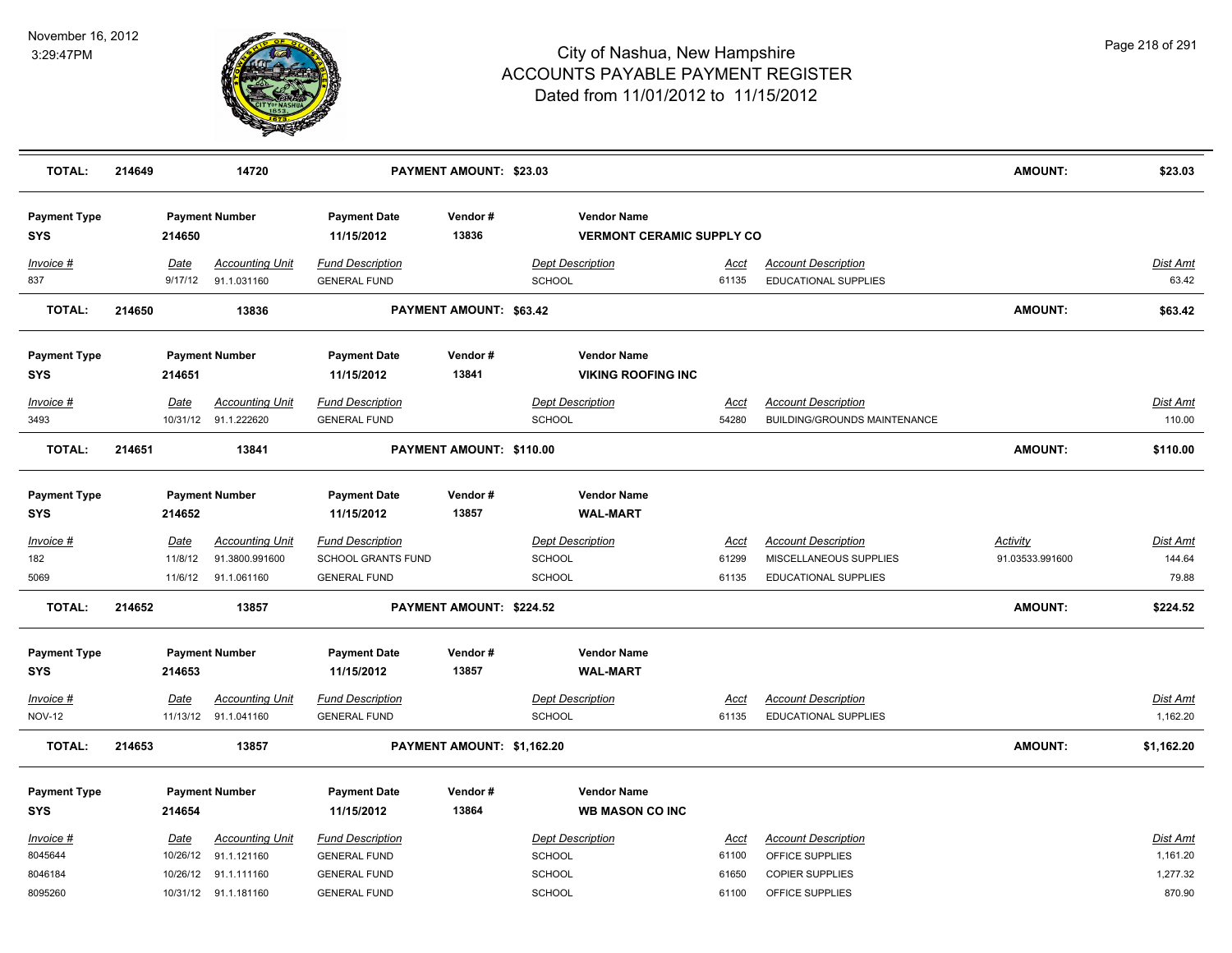

| <b>TOTAL:</b>                     | 214654 |                        | 13864                                          |                                                   | PAYMENT AMOUNT: \$3,309.42 |                   |                                                         |                      |                                                              | <b>AMOUNT:</b> | \$3,309.42                |
|-----------------------------------|--------|------------------------|------------------------------------------------|---------------------------------------------------|----------------------------|-------------------|---------------------------------------------------------|----------------------|--------------------------------------------------------------|----------------|---------------------------|
| <b>Payment Type</b><br><b>SYS</b> |        | 214655                 | <b>Payment Number</b>                          | <b>Payment Date</b><br>11/15/2012                 | Vendor#<br>13041           |                   | <b>Vendor Name</b><br><b>WILLIAM V MACGILL &amp; CO</b> |                      |                                                              |                |                           |
| Invoice #<br>422223               |        | Date                   | <b>Accounting Unit</b><br>10/25/12 91.1.172130 | <b>Fund Description</b><br><b>GENERAL FUND</b>    |                            | <b>SCHOOL</b>     | <b>Dept Description</b>                                 | Acct<br>61142        | <b>Account Description</b><br>MEDICAL SUPPLIES               |                | <b>Dist Amt</b><br>141.53 |
| TOTAL:                            | 214655 |                        | 13041                                          |                                                   | PAYMENT AMOUNT: \$141.53   |                   |                                                         |                      |                                                              | <b>AMOUNT:</b> | \$141.53                  |
| <b>Payment Type</b><br><b>SYS</b> |        | 214656                 | <b>Payment Number</b>                          | <b>Payment Date</b><br>11/15/2012                 | Vendor#<br>12239           |                   | <b>Vendor Name</b><br><b>JOHN ADIE</b>                  |                      |                                                              |                |                           |
| Invoice #<br>REIMB 8/26 CONF      |        | Date<br>11/5/12        | <b>Accounting Unit</b><br>69.6200.670          | <b>Fund Description</b><br><b>WASTEWATER FUND</b> |                            | <b>WASTEWATER</b> | <b>Dept Description</b>                                 | Acct<br>55400        | <b>Account Description</b><br>CONFERENCES AND SEMINARS       |                | Dist Amt<br>148.85        |
| <b>TOTAL:</b>                     | 214656 |                        | 12239                                          |                                                   | PAYMENT AMOUNT: \$148.85   |                   |                                                         |                      |                                                              | AMOUNT:        | \$148.85                  |
| <b>Payment Type</b><br><b>SYS</b> |        | 214657                 | <b>Payment Number</b>                          | <b>Payment Date</b><br>11/15/2012                 | Vendor#<br>15429           |                   | <b>Vendor Name</b><br><b>RALPH ALICEA</b>               |                      |                                                              |                |                           |
| Invoice #<br>REIMB 19             |        | <b>Date</b><br>11/8/12 | <b>Accounting Unit</b><br>61.1.670             | <b>Fund Description</b><br><b>GENERAL FUND</b>    |                            | <b>STREETS</b>    | <b>Dept Description</b>                                 | <u>Acct</u><br>61107 | <b>Account Description</b><br><b>CLOTHING &amp; UNIFORMS</b> |                | <b>Dist Amt</b><br>7.95   |
| <b>TOTAL:</b>                     | 214657 |                        | 15429                                          |                                                   | PAYMENT AMOUNT: \$7.95     |                   |                                                         |                      |                                                              | <b>AMOUNT:</b> | \$7.95                    |
| <b>Payment Type</b><br><b>SYS</b> |        | 214658                 | <b>Payment Number</b>                          | <b>Payment Date</b><br>11/15/2012                 | Vendor#<br>15430           |                   | <b>Vendor Name</b><br><b>JOE ANDERSON</b>               |                      |                                                              |                |                           |
| Invoice #<br>REIMB <sub>20</sub>  |        | Date<br>11/8/12        | <b>Accounting Unit</b><br>61.1.670             | <b>Fund Description</b><br><b>GENERAL FUND</b>    |                            | <b>STREETS</b>    | <b>Dept Description</b>                                 | <b>Acct</b><br>61107 | <b>Account Description</b><br><b>CLOTHING &amp; UNIFORMS</b> |                | Dist Amt<br>27.95         |
| TOTAL:                            | 214658 |                        | 15430                                          |                                                   | PAYMENT AMOUNT: \$27.95    |                   |                                                         |                      |                                                              | <b>AMOUNT:</b> | \$27.95                   |
| <b>Payment Type</b><br><b>SYS</b> |        | 214659                 | <b>Payment Number</b>                          | <b>Payment Date</b><br>11/15/2012                 | Vendor#<br>11898           |                   | <b>Vendor Name</b><br><b>EDWARD ANNINO</b>              |                      |                                                              |                |                           |
| Invoice #<br>MILEAGE 11/08/12     |        | <u>Date</u><br>11/8/12 | <b>Accounting Unit</b><br>50.1.500             | <b>Fund Description</b><br><b>GENERAL FUND</b>    |                            | <b>POLICE</b>     | <b>Dept Description</b>                                 | Acct<br>55307        | <b>Account Description</b><br>MILEAGE REIMBURSEMENTS         |                | <u>Dist Amt</u><br>44.40  |
| <b>TOTAL:</b>                     | 214659 |                        | 11898                                          |                                                   | PAYMENT AMOUNT: \$44.40    |                   |                                                         |                      |                                                              | <b>AMOUNT:</b> | \$44.40                   |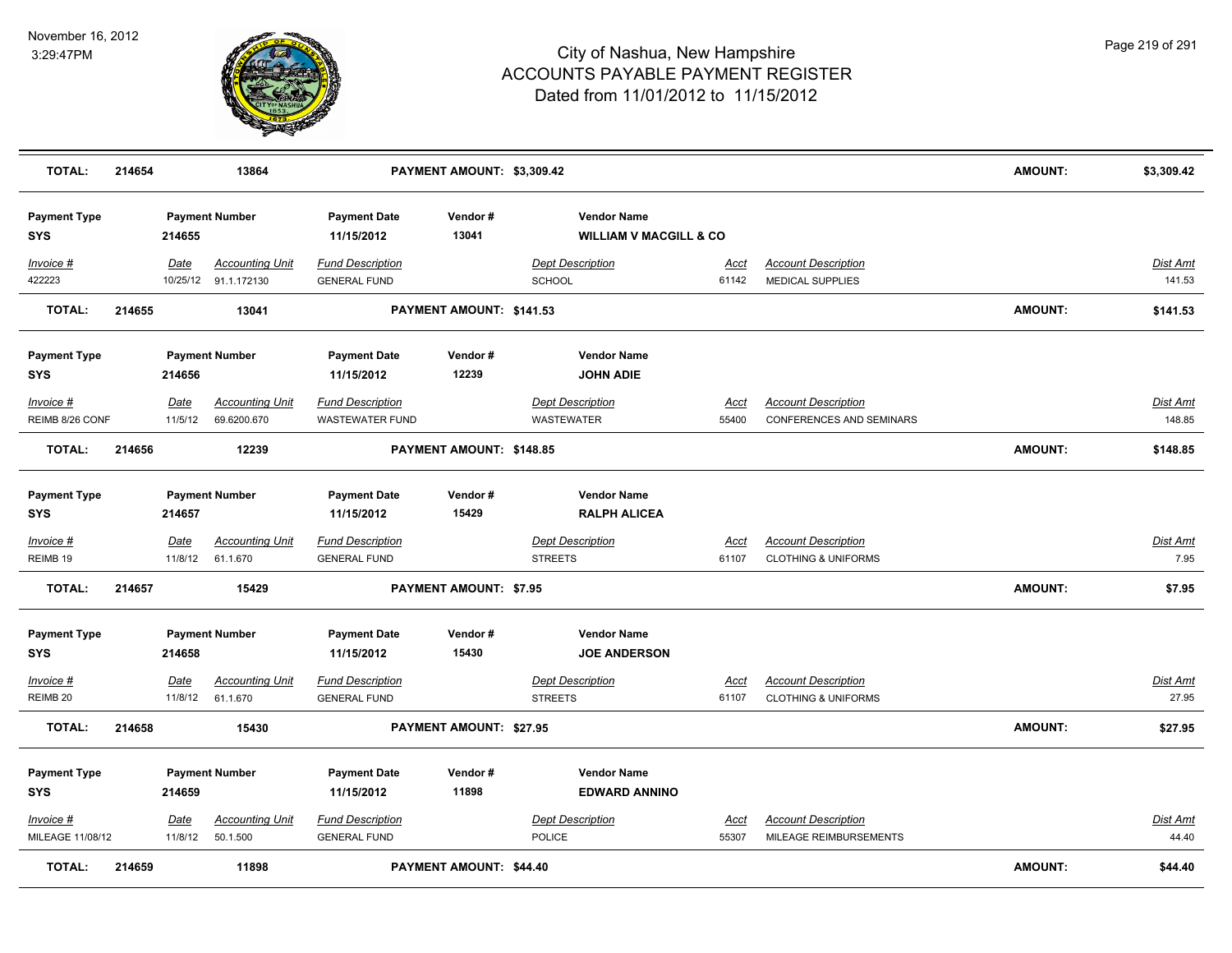

| <b>Payment Type</b>              |        |                 | <b>Payment Number</b>              | <b>Payment Date</b>                             | Vendor#                        | <b>Vendor Name</b>                                     |                      |                                                              |                                  |                          |
|----------------------------------|--------|-----------------|------------------------------------|-------------------------------------------------|--------------------------------|--------------------------------------------------------|----------------------|--------------------------------------------------------------|----------------------------------|--------------------------|
| <b>SYS</b>                       |        | 214660          |                                    | 11/15/2012                                      | 15431                          | <b>BENNIE BAUSHA</b>                                   |                      |                                                              |                                  |                          |
| Invoice #                        |        | Date            | <b>Accounting Unit</b>             | <b>Fund Description</b>                         |                                | <b>Dept Description</b>                                | Acct                 | <b>Account Description</b>                                   |                                  | Dist Amt                 |
| REIMB 21                         |        | 11/8/12         | 61.1.670                           | <b>GENERAL FUND</b>                             |                                | <b>STREETS</b>                                         | 61107                | <b>CLOTHING &amp; UNIFORMS</b>                               |                                  | 27.95                    |
| <b>TOTAL:</b>                    | 214660 |                 | 15431                              |                                                 | <b>PAYMENT AMOUNT: \$27.95</b> |                                                        |                      |                                                              | <b>AMOUNT:</b>                   | \$27.95                  |
| <b>Payment Type</b>              |        |                 | <b>Payment Number</b>              | <b>Payment Date</b>                             | Vendor#                        | <b>Vendor Name</b>                                     |                      |                                                              |                                  |                          |
| <b>SYS</b>                       |        | 214661          |                                    | 11/15/2012                                      | 15407                          | <b>BC-AD LLC AND</b>                                   |                      |                                                              |                                  |                          |
| $Invoice$ #<br>146               |        | Date<br>11/5/12 | <b>Accounting Unit</b><br>84.3090  | <b>Fund Description</b><br>URBAN PROGRAM GRANTS |                                | <b>Dept Description</b><br><b>URBAN PROGRAM GRANTS</b> | <u>Acct</u><br>54210 | <b>Account Description</b><br><b>CONSTRUCTION SERVICES</b>   | <b>Activity</b><br>1092.84.15.02 | Dist Amt<br>30,000.00    |
|                                  |        |                 |                                    |                                                 |                                |                                                        |                      |                                                              |                                  |                          |
| <b>TOTAL:</b>                    | 214661 |                 | 15407                              |                                                 | PAYMENT AMOUNT: \$30,000.00    |                                                        |                      |                                                              | <b>AMOUNT:</b>                   | \$30,000.00              |
| <b>Payment Type</b>              |        |                 | <b>Payment Number</b>              | <b>Payment Date</b>                             | Vendor#                        | <b>Vendor Name</b>                                     |                      |                                                              |                                  |                          |
| <b>SYS</b>                       |        | 214662          |                                    | 11/15/2012                                      | 14043                          | <b>FRANCIS BOURGEOIS</b>                               |                      |                                                              |                                  |                          |
| Invoice #                        |        | Date            | <b>Accounting Unit</b>             | <b>Fund Description</b>                         |                                | <b>Dept Description</b>                                | Acct                 | <b>Account Description</b>                                   |                                  | Dist Amt                 |
| REIMB 11/03/12                   |        | 11/8/12         | 50.1.500                           | <b>GENERAL FUND</b>                             |                                | <b>POLICE</b>                                          | 61107                | <b>CLOTHING &amp; UNIFORMS</b>                               |                                  | 125.62                   |
| <b>TOTAL:</b>                    | 214662 |                 | 14043                              |                                                 | PAYMENT AMOUNT: \$125.62       |                                                        |                      |                                                              | <b>AMOUNT:</b>                   | \$125.62                 |
| <b>Payment Type</b>              |        |                 | <b>Payment Number</b>              | <b>Payment Date</b>                             | Vendor#                        | <b>Vendor Name</b>                                     |                      |                                                              |                                  |                          |
| <b>SYS</b>                       |        | 214663          |                                    | 11/15/2012                                      | 11800                          | <b>DAVID CARRIGAN</b>                                  |                      |                                                              |                                  |                          |
| $Invoice$ #                      |        | Date            | <u>Accounting Unit</u>             | <b>Fund Description</b>                         |                                | <b>Dept Description</b>                                | Acct                 | <b>Account Description</b>                                   |                                  | <b>Dist Amt</b>          |
| 10/25 REIMB MENS<br><b>WAREH</b> |        | 10/25/12        | 50.1.500                           | <b>GENERAL FUND</b>                             |                                | POLICE                                                 | 61107                | <b>CLOTHING &amp; UNIFORMS</b>                               |                                  | 541.00                   |
| <b>TOTAL:</b>                    | 214663 |                 | 11800                              |                                                 | PAYMENT AMOUNT: \$541.00       |                                                        |                      |                                                              | <b>AMOUNT:</b>                   | \$541.00                 |
| <b>Payment Type</b>              |        |                 | <b>Payment Number</b>              | <b>Payment Date</b>                             | Vendor#                        | <b>Vendor Name</b>                                     |                      |                                                              |                                  |                          |
| <b>SYS</b>                       |        | 214664          |                                    | 11/15/2012                                      | 15432                          | <b>BOB CHICK</b>                                       |                      |                                                              |                                  |                          |
| $Invoice$ #<br>REIMB 22          |        | Date<br>11/8/12 | <b>Accounting Unit</b><br>61.1.670 | <b>Fund Description</b><br><b>GENERAL FUND</b>  |                                | <b>Dept Description</b><br><b>STREETS</b>              | Acct<br>61107        | <b>Account Description</b><br><b>CLOTHING &amp; UNIFORMS</b> |                                  | <b>Dist Amt</b><br>27.95 |
| <b>TOTAL:</b>                    | 214664 |                 | 15432                              |                                                 | PAYMENT AMOUNT: \$27.95        |                                                        |                      |                                                              | <b>AMOUNT:</b>                   | \$27.95                  |
|                                  |        |                 |                                    |                                                 |                                |                                                        |                      |                                                              |                                  |                          |
| <b>Payment Type</b>              |        |                 | <b>Payment Number</b>              | <b>Payment Date</b>                             | Vendor#                        | <b>Vendor Name</b>                                     |                      |                                                              |                                  |                          |
| <b>SYS</b>                       |        | 214665          |                                    | 11/15/2012                                      | 11407                          | <b>JOHN CINELLI</b>                                    |                      |                                                              |                                  |                          |
| Invoice #                        |        | Date            | <b>Accounting Unit</b>             | <b>Fund Description</b>                         |                                | <b>Dept Description</b>                                | Acct                 | <b>Account Description</b>                                   |                                  | Dist Amt                 |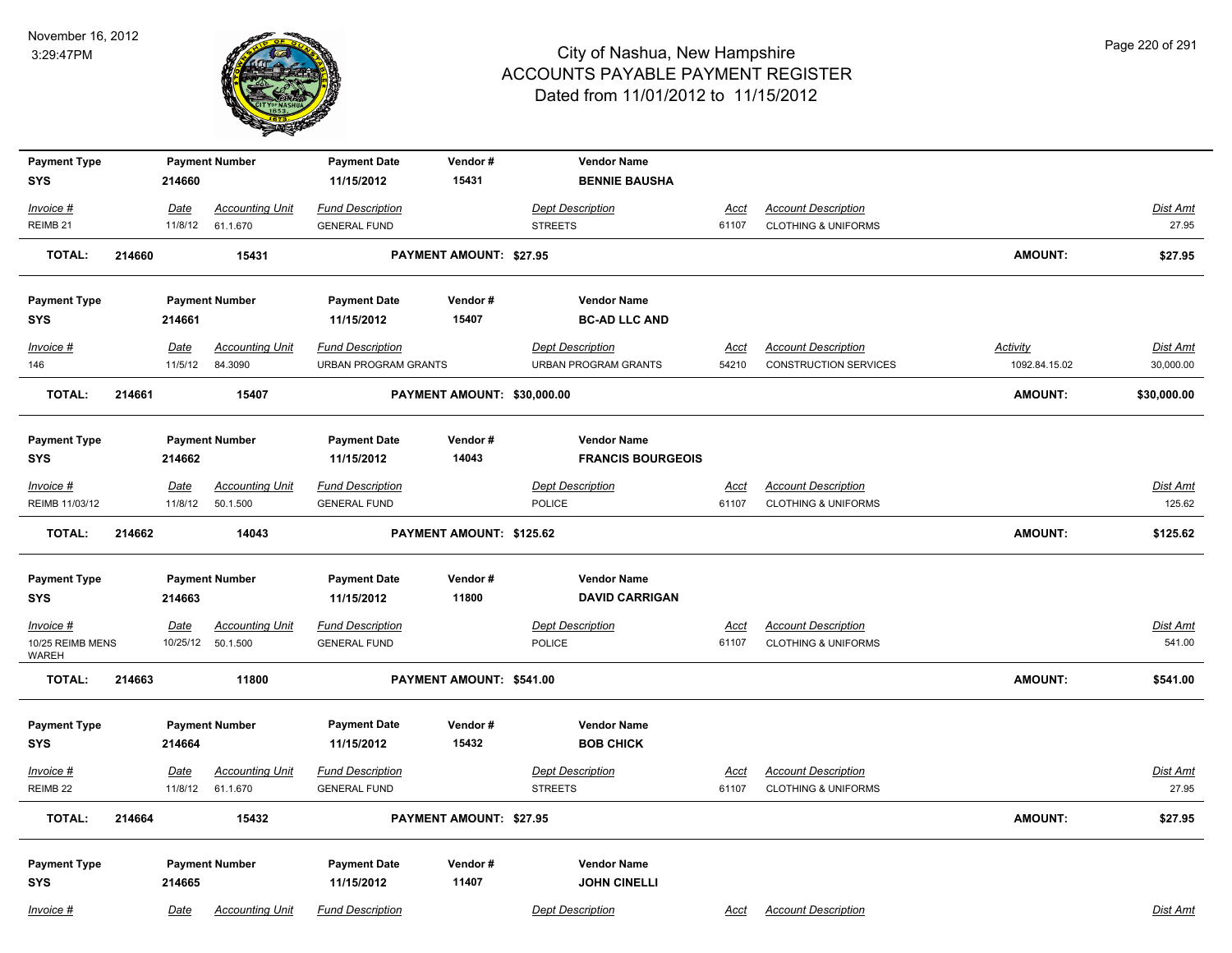

| REIMB TUITION 9/4/12                           |        |                        | 11/13/12 50.1.635                               | <b>GENERAL FUND</b>                                          |                                | <b>POLICE</b>                                                         | 52800                | EDUCATIONAL ASSISTANCE                               |                                                    | 480.00                    |
|------------------------------------------------|--------|------------------------|-------------------------------------------------|--------------------------------------------------------------|--------------------------------|-----------------------------------------------------------------------|----------------------|------------------------------------------------------|----------------------------------------------------|---------------------------|
| <b>TOTAL:</b>                                  | 214665 |                        | 11407                                           |                                                              | PAYMENT AMOUNT: \$480.00       |                                                                       |                      |                                                      | <b>AMOUNT:</b>                                     | \$480.00                  |
| <b>Payment Type</b><br>SYS                     |        | 214666                 | <b>Payment Number</b>                           | <b>Payment Date</b><br>11/15/2012                            | Vendor#<br>14105               | <b>Vendor Name</b><br><b>PETER CINFO</b>                              |                      |                                                      |                                                    |                           |
| Invoice #<br>REIMB NOV COMCAST                 |        | Date<br>10/28/12       | <b>Accounting Unit</b><br>50.1.500              | <b>Fund Description</b><br><b>GENERAL FUND</b>               |                                | <b>Dept Description</b><br>POLICE                                     | Acct<br>54849        | <b>Account Description</b><br><b>TELEPHONE LEASE</b> |                                                    | Dist Amt<br>45.96         |
| <b>TOTAL:</b>                                  | 214666 |                        | 14105                                           |                                                              | PAYMENT AMOUNT: \$45.96        |                                                                       |                      |                                                      | <b>AMOUNT:</b>                                     | \$45.96                   |
| <b>Payment Type</b><br>SYS                     |        | 214667                 | <b>Payment Number</b>                           | <b>Payment Date</b><br>11/15/2012                            | Vendor#<br>14111               | <b>Vendor Name</b><br><b>CITY OF NASHUA</b>                           |                      |                                                      | <b>Payee Name</b><br>CITY OF NASHUA/TAX COLLECTORS |                           |
| Invoice #<br>101-1120                          |        | <b>Date</b><br>11/7/12 | <b>Accounting Unit</b><br>86.3120               | <b>Fund Description</b><br><b>TRANSIT GRANTS</b>             |                                | <b>Dept Description</b><br><b>TRANSPORTATION</b>                      | <u>Acct</u><br>61300 | <b>Account Description</b><br>FUEL, UNLEADED         | <b>Activity</b><br>86.800.13.10.10                 | <u>Dist Amt</u><br>167.33 |
| <b>TOTAL:</b>                                  | 214667 |                        | 14111                                           |                                                              | PAYMENT AMOUNT: \$167.33       |                                                                       |                      |                                                      | <b>AMOUNT:</b>                                     | \$167.33                  |
| <b>Payment Type</b><br>SYS<br>Invoice #        |        | 214668<br><u>Date</u>  | <b>Payment Number</b><br><b>Accounting Unit</b> | <b>Payment Date</b><br>11/15/2012<br><b>Fund Description</b> | Vendor#<br>14114               | <b>Vendor Name</b><br><b>NICOLE M CLAY</b><br><b>Dept Description</b> | <u>Acct</u>          | <b>Account Description</b>                           |                                                    | <u>Dist Amt</u>           |
| 10/30 REIMB KOHLS                              |        | 10/30/12               | 50.1.500                                        | <b>GENERAL FUND</b>                                          |                                | <b>POLICE</b>                                                         | 61107                | <b>CLOTHING &amp; UNIFORMS</b>                       |                                                    | 181.40                    |
| <b>TOTAL:</b>                                  | 214668 |                        | 14114                                           |                                                              | PAYMENT AMOUNT: \$181.40       |                                                                       |                      |                                                      | <b>AMOUNT:</b>                                     | \$181.40                  |
| <b>Payment Type</b><br><b>SYS</b><br>Invoice # |        | 214669<br><b>Date</b>  | <b>Payment Number</b><br><b>Accounting Unit</b> | <b>Payment Date</b><br>11/15/2012<br><b>Fund Description</b> | Vendor#<br>15416               | <b>Vendor Name</b><br><b>MIKE COLE</b><br><b>Dept Description</b>     | Acct                 | <b>Account Description</b>                           |                                                    | Dist Amt                  |
| REIMB <sub>06</sub>                            |        | 11/8/12                | 68.6000.695                                     | SOLID WASTE FUND                                             |                                | SOLID WASTE                                                           | 61107                | <b>CLOTHING &amp; UNIFORMS</b>                       |                                                    | 22.95                     |
| <b>TOTAL:</b>                                  | 214669 |                        | 15416                                           |                                                              | PAYMENT AMOUNT: \$22.95        |                                                                       |                      |                                                      | <b>AMOUNT:</b>                                     | \$22.95                   |
| <b>Payment Type</b><br><b>SYS</b>              |        | 214670                 | <b>Payment Number</b>                           | <b>Payment Date</b><br>11/15/2012                            | Vendor#<br>15433               | <b>Vendor Name</b><br>PHIL COUTURIER                                  |                      |                                                      |                                                    |                           |
| Invoice #                                      |        | <b>Date</b>            | <b>Accounting Unit</b>                          | <b>Fund Description</b>                                      |                                | <b>Dept Description</b>                                               | Acct                 | <b>Account Description</b>                           |                                                    | Dist Amt                  |
| REIMB 23                                       |        | 11/8/12                | 61.1.670                                        | <b>GENERAL FUND</b>                                          |                                | <b>STREETS</b>                                                        | 61107                | <b>CLOTHING &amp; UNIFORMS</b>                       |                                                    | 22.95                     |
| <b>TOTAL:</b>                                  | 214670 |                        | 15433                                           |                                                              | <b>PAYMENT AMOUNT: \$22.95</b> |                                                                       |                      |                                                      | <b>AMOUNT:</b>                                     | \$22.95                   |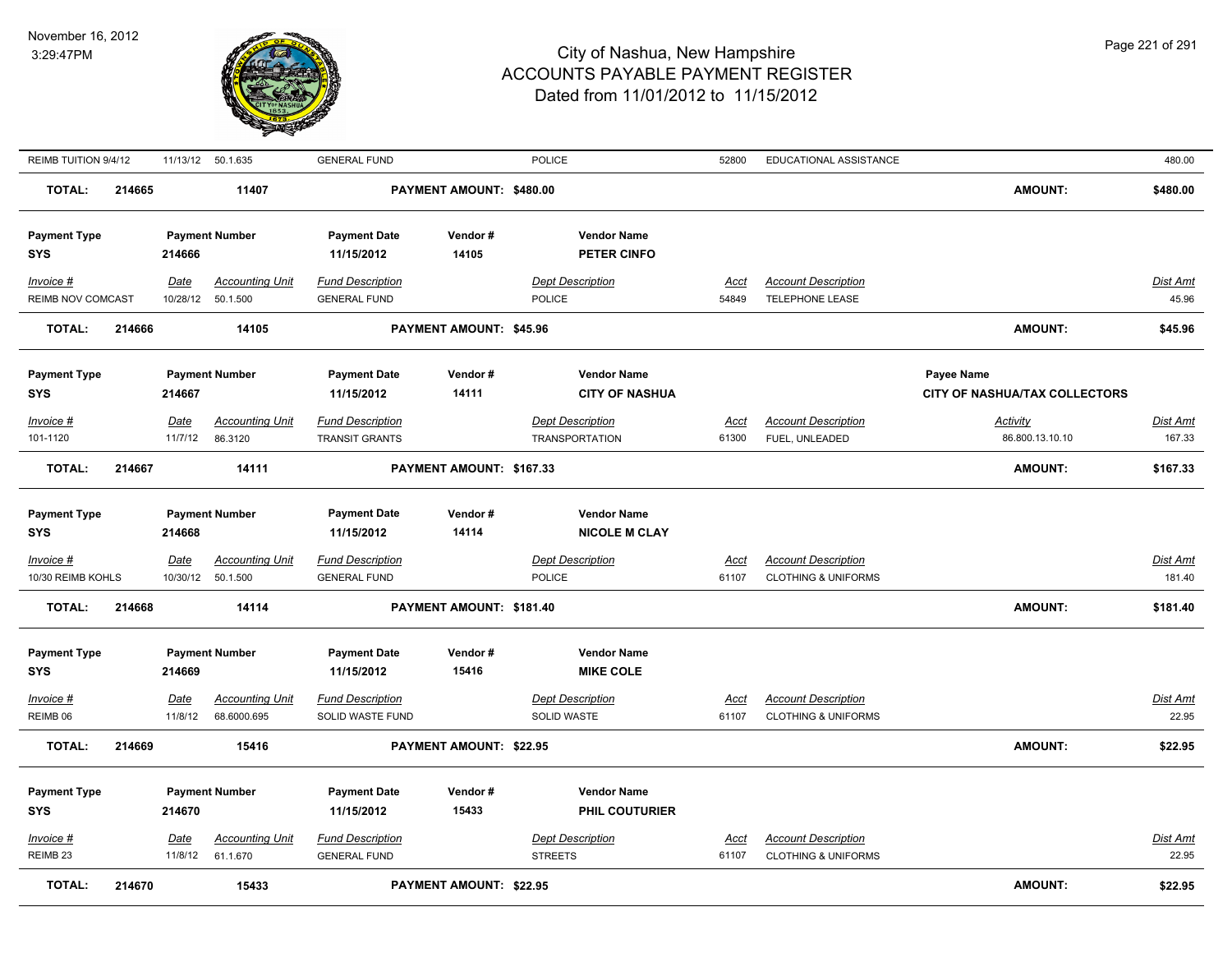

| <b>Payment Type</b>              |        |                 | <b>Payment Number</b>              | <b>Payment Date</b>                            | Vendor#                        | <b>Vendor Name</b>                            |                      |                                                              |                 |                          |
|----------------------------------|--------|-----------------|------------------------------------|------------------------------------------------|--------------------------------|-----------------------------------------------|----------------------|--------------------------------------------------------------|-----------------|--------------------------|
| <b>SYS</b>                       |        | 214671          |                                    | 11/15/2012                                     | 14148                          | <b>PATRICIA CROOKER</b>                       |                      |                                                              |                 |                          |
| Invoice #                        |        | Date            | <b>Accounting Unit</b>             | <b>Fund Description</b>                        |                                | <b>Dept Description</b>                       | <b>Acct</b>          | <b>Account Description</b>                                   | <b>Activity</b> | Dist Amt                 |
| 10/7-11/9 MILEAGE REIM           |        |                 | 11/13/12 71.3068                   | <b>COMMUNITY SERVICES GRANTS</b>               |                                | <b>COMMUNITY SERVICES GRANTS</b>              | 55300                | <b>TRAVEL</b>                                                | 71.1004.13.01   | 166.58                   |
| <b>TOTAL:</b>                    | 214671 |                 | 14148                              |                                                | PAYMENT AMOUNT: \$166.58       |                                               |                      |                                                              | <b>AMOUNT:</b>  | \$166.58                 |
| <b>Payment Type</b>              |        |                 | <b>Payment Number</b>              | <b>Payment Date</b>                            | Vendor#                        | <b>Vendor Name</b>                            |                      |                                                              |                 |                          |
| <b>SYS</b>                       |        | 214672          |                                    | 11/15/2012                                     | 15417                          | <b>ERIC CURRIER</b>                           |                      |                                                              |                 |                          |
| Invoice #                        |        | Date            | <b>Accounting Unit</b>             | <b>Fund Description</b>                        |                                | <b>Dept Description</b>                       | Acct                 | <b>Account Description</b>                                   |                 | Dist Amt                 |
| REIMB 07                         |        | 11/8/12         | 68.6000.695                        | SOLID WASTE FUND                               |                                | <b>SOLID WASTE</b>                            | 61107                | <b>CLOTHING &amp; UNIFORMS</b>                               |                 | 11.74                    |
| <b>TOTAL:</b>                    | 214672 |                 | 15417                              |                                                | PAYMENT AMOUNT: \$11.74        |                                               |                      |                                                              | <b>AMOUNT:</b>  | \$11.74                  |
| <b>Payment Type</b>              |        |                 | <b>Payment Number</b>              | <b>Payment Date</b>                            | Vendor#                        | <b>Vendor Name</b>                            |                      |                                                              |                 |                          |
| <b>SYS</b>                       |        | 214673          |                                    | 11/15/2012                                     | 15463                          | <b>DANIEL RUTIGLIANO</b>                      |                      |                                                              |                 |                          |
| Invoice #                        |        | <u>Date</u>     | <b>Accounting Unit</b>             | <b>Fund Description</b>                        |                                | <b>Dept Description</b>                       | <u>Acct</u>          | <b>Account Description</b>                                   |                 | Dist Amt                 |
| MILEAGE 10/29/2012               |        | 10/29/12        | 68.6000.500                        | SOLID WASTE FUND                               |                                | <b>SOLID WASTE</b>                            | 55307                | MILEAGE REIMBURSEMENTS                                       |                 | 21.09                    |
| <b>TOTAL:</b>                    | 214673 |                 | 15463                              |                                                | PAYMENT AMOUNT: \$21.09        |                                               |                      |                                                              | <b>AMOUNT:</b>  | \$21.09                  |
| <b>Payment Type</b>              |        |                 | <b>Payment Number</b>              | <b>Payment Date</b>                            | Vendor#                        | <b>Vendor Name</b>                            |                      |                                                              |                 |                          |
| <b>SYS</b>                       |        | 214674          |                                    | 11/15/2012                                     | 15418                          | <b>MATT DAVIDSON</b>                          |                      |                                                              |                 |                          |
| Invoice #                        |        | <u>Date</u>     | <b>Accounting Unit</b>             | <b>Fund Description</b>                        |                                | <b>Dept Description</b>                       | <u>Acct</u>          | <b>Account Description</b>                                   |                 | <b>Dist Amt</b>          |
| REIMB <sub>08</sub>              |        | 11/8/12         | 68.6000.695                        | SOLID WASTE FUND                               |                                | <b>SOLID WASTE</b>                            | 61107                | <b>CLOTHING &amp; UNIFORMS</b>                               |                 | 2.95                     |
| <b>TOTAL:</b>                    | 214674 |                 | 15418                              |                                                | <b>PAYMENT AMOUNT: \$2.95</b>  |                                               |                      |                                                              | <b>AMOUNT:</b>  | \$2.95                   |
| <b>Payment Type</b>              |        |                 | <b>Payment Number</b>              | <b>Payment Date</b>                            | Vendor#                        | <b>Vendor Name</b>                            |                      |                                                              |                 |                          |
| <b>SYS</b>                       |        | 214675          |                                    | 11/15/2012                                     | 15413                          | <b>RICH DAVIS</b>                             |                      |                                                              |                 |                          |
| Invoice #<br>REIMB <sub>01</sub> |        | Date<br>11/8/12 | <b>Accounting Unit</b><br>77.1.650 | <b>Fund Description</b><br><b>GENERAL FUND</b> |                                | <b>Dept Description</b><br>PARKS & RECREATION | <b>Acct</b><br>61107 | <b>Account Description</b><br><b>CLOTHING &amp; UNIFORMS</b> |                 | <b>Dist Amt</b><br>28.00 |
| <b>TOTAL:</b>                    | 214675 |                 | 15413                              |                                                | <b>PAYMENT AMOUNT: \$28.00</b> |                                               |                      |                                                              | <b>AMOUNT:</b>  | \$28.00                  |
|                                  |        |                 |                                    |                                                |                                |                                               |                      |                                                              |                 |                          |
| <b>Payment Type</b>              |        |                 | <b>Payment Number</b>              | <b>Payment Date</b>                            | Vendor#                        | <b>Vendor Name</b>                            |                      |                                                              |                 |                          |
| <b>SYS</b>                       |        | 214676          |                                    | 11/15/2012                                     | 15419                          | <b>JOE DEMELO</b>                             |                      |                                                              |                 |                          |
| Invoice #                        |        | Date            | <b>Accounting Unit</b>             | <b>Fund Description</b>                        |                                | <b>Dept Description</b>                       | Acct                 | <b>Account Description</b>                                   |                 | Dist Amt                 |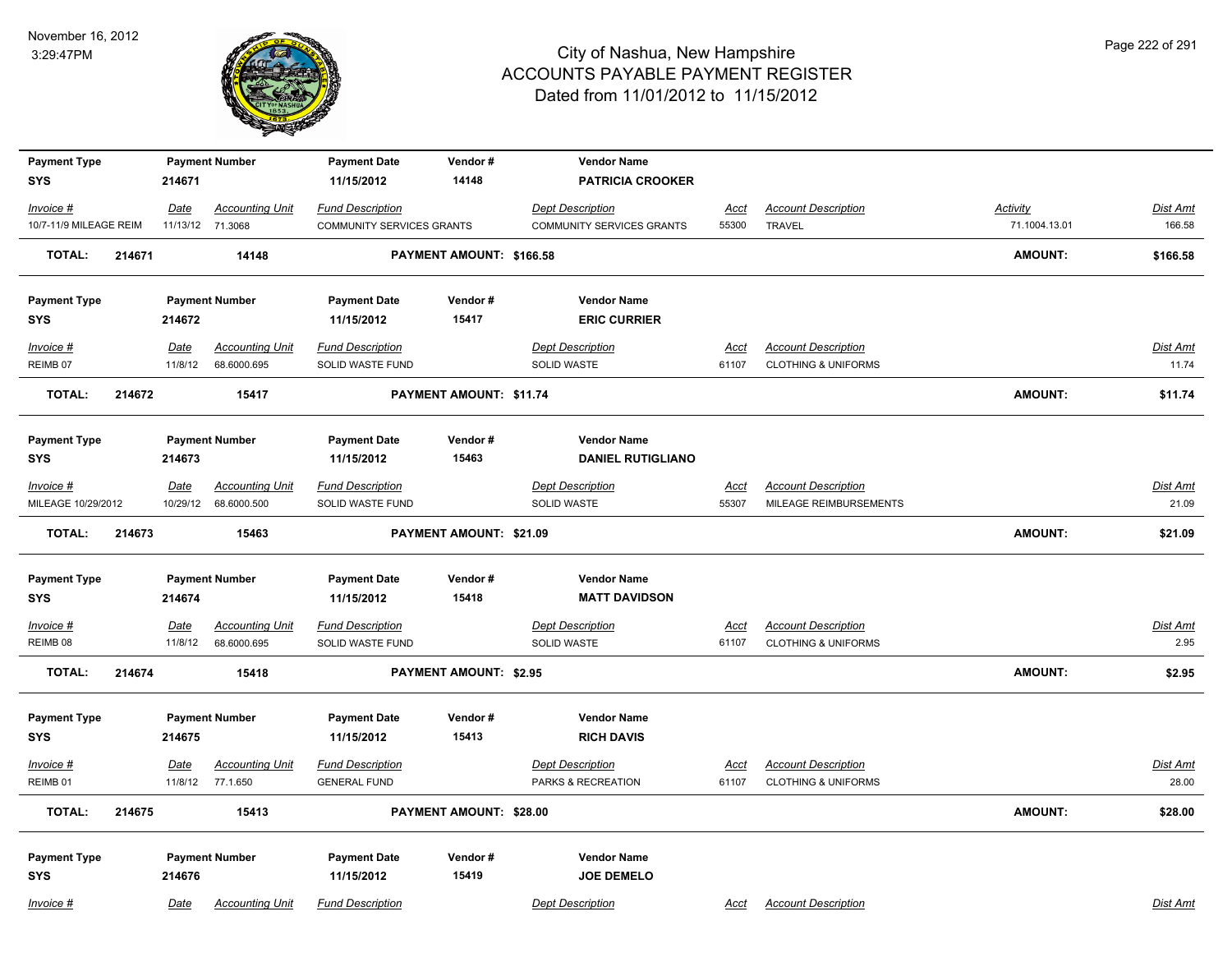

| REIMB <sub>09</sub> |        |             | 11/8/12 68.6000.695    | SOLID WASTE FUND        |                          | SOLID WASTE             | 61107       | <b>CLOTHING &amp; UNIFORMS</b> |                | 22.95    |
|---------------------|--------|-------------|------------------------|-------------------------|--------------------------|-------------------------|-------------|--------------------------------|----------------|----------|
| <b>TOTAL:</b>       | 214676 |             | 15419                  |                         | PAYMENT AMOUNT: \$22.95  |                         |             |                                | <b>AMOUNT:</b> | \$22.95  |
| <b>Payment Type</b> |        |             | <b>Payment Number</b>  | <b>Payment Date</b>     | Vendor#                  | <b>Vendor Name</b>      |             |                                |                |          |
| <b>SYS</b>          |        | 214677      |                        | 11/15/2012              | 15434                    | <b>MATT DUBE</b>        |             |                                |                |          |
| Invoice #           |        | Date        | <b>Accounting Unit</b> | <b>Fund Description</b> |                          | <b>Dept Description</b> | Acct        | <b>Account Description</b>     |                | Dist Amt |
| REIMB 24            |        | 11/8/12     | 61.1.670               | <b>GENERAL FUND</b>     |                          | <b>STREETS</b>          | 61107       | <b>CLOTHING &amp; UNIFORMS</b> |                | 28.00    |
| <b>TOTAL:</b>       | 214677 |             | 15434                  |                         | PAYMENT AMOUNT: \$28.00  |                         |             |                                | <b>AMOUNT:</b> | \$28.00  |
| <b>Payment Type</b> |        |             | <b>Payment Number</b>  | <b>Payment Date</b>     | Vendor#                  | <b>Vendor Name</b>      |             |                                |                |          |
| <b>SYS</b>          |        | 214678      |                        | 11/15/2012              | 15244                    | <b>SHAUN DUBOIS</b>     |             |                                |                |          |
| Invoice #           |        | Date        | <b>Accounting Unit</b> | <b>Fund Description</b> |                          | <b>Dept Description</b> | Acct        | <b>Account Description</b>     |                | Dist Amt |
| REIMB <sub>25</sub> |        | 11/8/12     | 61.1.670               | <b>GENERAL FUND</b>     |                          | <b>STREETS</b>          | 61107       | <b>CLOTHING &amp; UNIFORMS</b> |                | 28.00    |
| <b>TOTAL:</b>       | 214678 |             | 15244                  |                         | PAYMENT AMOUNT: \$28.00  |                         |             |                                | <b>AMOUNT:</b> | \$28.00  |
| <b>Payment Type</b> |        |             | <b>Payment Number</b>  | <b>Payment Date</b>     | Vendor#                  | <b>Vendor Name</b>      |             |                                |                |          |
| <b>SYS</b>          |        | 214679      |                        | 11/15/2012              | 15469                    | <b>THOMAS DWANE</b>     |             |                                |                |          |
| $Invoice$ #         |        | Date        | <b>Accounting Unit</b> | <b>Fund Description</b> |                          | <b>Dept Description</b> | <u>Acct</u> | <b>Account Description</b>     |                | Dist Amt |
| FY13 SENIOR OUTING  |        | 11/7/12     | 77.1.655               | <b>GENERAL FUND</b>     |                          | PARKS & RECREATION      | 55658       | RECREATION PROGRAM SERVICES    |                | 300.00   |
| <b>TOTAL:</b>       | 214679 |             | 15469                  |                         | PAYMENT AMOUNT: \$300.00 |                         |             |                                | <b>AMOUNT:</b> | \$300.00 |
| <b>Payment Type</b> |        |             | <b>Payment Number</b>  | <b>Payment Date</b>     | Vendor#                  | <b>Vendor Name</b>      |             |                                |                |          |
| <b>SYS</b>          |        | 214680      |                        | 11/15/2012              | 15444                    | <b>DAVID ESSENSA</b>    |             |                                |                |          |
| Invoice #           |        | Date        | <b>Accounting Unit</b> | <b>Fund Description</b> |                          | <b>Dept Description</b> | Acct        | <b>Account Description</b>     |                | Dist Amt |
| REIMB 38            |        | 11/8/12     | 69.6200.540            | WASTEWATER FUND         |                          | <b>WASTEWATER</b>       | 61107       | <b>CLOTHING &amp; UNIFORMS</b> |                | 28.00    |
| REIMB 39            |        | 11/8/12     | 69.6200.540            | <b>WASTEWATER FUND</b>  |                          | <b>WASTEWATER</b>       | 61107       | <b>CLOTHING &amp; UNIFORMS</b> |                | 27.99    |
| <b>TOTAL:</b>       | 214680 |             | 15444                  |                         | PAYMENT AMOUNT: \$55.99  |                         |             |                                | <b>AMOUNT:</b> | \$55.99  |
| <b>Payment Type</b> |        |             | <b>Payment Number</b>  | <b>Payment Date</b>     | Vendor#                  | <b>Vendor Name</b>      |             |                                |                |          |
| <b>SYS</b>          |        | 214681      |                        | 11/15/2012              | 15445                    | <b>MARIO FERNANDEZ</b>  |             |                                |                |          |
| Invoice #           |        | <b>Date</b> | <b>Accounting Unit</b> | <b>Fund Description</b> |                          | <b>Dept Description</b> | Acct        | <b>Account Description</b>     |                | Dist Amt |
| REIMB 40            |        | 11/8/12     | 69.6200.670            | <b>WASTEWATER FUND</b>  |                          | WASTEWATER              | 61107       | <b>CLOTHING &amp; UNIFORMS</b> |                | 17.99    |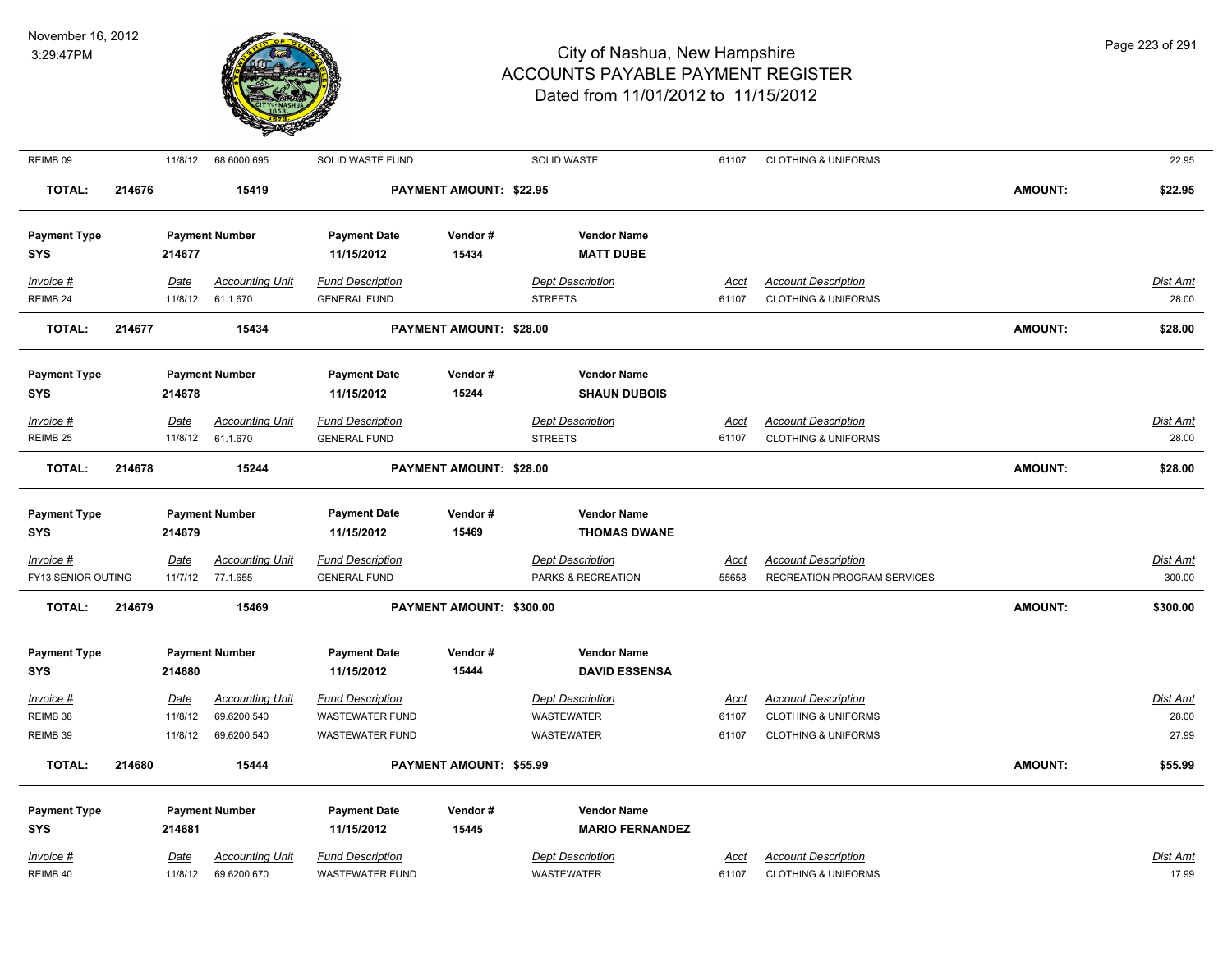

| <b>TOTAL:</b>                     | 214681 |                        | 15445                                 |                                                                    | PAYMENT AMOUNT: \$17.99  |                                                                    |                      |                                                              | <b>AMOUNT:</b> | \$17.99                   |
|-----------------------------------|--------|------------------------|---------------------------------------|--------------------------------------------------------------------|--------------------------|--------------------------------------------------------------------|----------------------|--------------------------------------------------------------|----------------|---------------------------|
| <b>Payment Type</b><br><b>SYS</b> |        | 214682                 | <b>Payment Number</b>                 | <b>Payment Date</b><br>11/15/2012                                  | Vendor#<br>15303         | <b>Vendor Name</b><br>PHILIP FOTE                                  |                      |                                                              |                |                           |
| Invoice #<br>REIMB 41             |        | Date<br>11/8/12        | <b>Accounting Unit</b><br>69.6200.540 | <b>Fund Description</b><br><b>WASTEWATER FUND</b>                  |                          | <b>Dept Description</b><br><b>WASTEWATER</b>                       | Acct<br>61107        | <b>Account Description</b><br><b>CLOTHING &amp; UNIFORMS</b> |                | Dist Amt<br>17.99         |
| <b>TOTAL:</b>                     | 214682 |                        | 15303                                 |                                                                    | PAYMENT AMOUNT: \$17.99  |                                                                    |                      |                                                              | <b>AMOUNT:</b> | \$17.99                   |
| <b>Payment Type</b><br>SYS        |        | 214683                 | <b>Payment Number</b>                 | <b>Payment Date</b><br>11/15/2012                                  | Vendor#<br>15420         | <b>Vendor Name</b><br><b>JOHN FRATTALLONE</b>                      |                      |                                                              |                |                           |
| Invoice #<br>REIMB <sub>10</sub>  |        | Date<br>11/8/12        | <b>Accounting Unit</b><br>68.6000.695 | <b>Fund Description</b><br>SOLID WASTE FUND                        |                          | <b>Dept Description</b><br><b>SOLID WASTE</b>                      | Acct<br>61107        | <b>Account Description</b><br><b>CLOTHING &amp; UNIFORMS</b> |                | <b>Dist Amt</b><br>17.95  |
| <b>TOTAL:</b>                     | 214683 |                        | 15420                                 |                                                                    | PAYMENT AMOUNT: \$17.95  |                                                                    |                      |                                                              | <b>AMOUNT:</b> | \$17.95                   |
| <b>Payment Type</b><br><b>SYS</b> |        | 214684                 | <b>Payment Number</b>                 | <b>Payment Date</b><br>11/15/2012                                  | Vendor#<br>15421         | <b>Vendor Name</b><br><b>RUSTY GAGNE</b>                           |                      |                                                              |                |                           |
| Invoice #<br>REIMB 11             |        | <b>Date</b><br>11/8/12 | <b>Accounting Unit</b><br>68.6000.692 | <b>Fund Description</b><br>SOLID WASTE FUND                        |                          | <b>Dept Description</b><br>SOLID WASTE                             | <u>Acct</u><br>61107 | <b>Account Description</b><br><b>CLOTHING &amp; UNIFORMS</b> |                | <b>Dist Amt</b><br>28.00  |
| <b>TOTAL:</b>                     | 214684 |                        | 15421                                 |                                                                    | PAYMENT AMOUNT: \$28.00  |                                                                    |                      |                                                              | <b>AMOUNT:</b> | \$28.00                   |
| <b>Payment Type</b><br><b>SYS</b> |        | 214685                 | <b>Payment Number</b>                 | <b>Payment Date</b><br>11/15/2012                                  | Vendor#<br>15338         | <b>Vendor Name</b><br><b>JEREMY GRIFFUS</b>                        |                      |                                                              |                |                           |
| Invoice #<br>WOODLAWN CEMETERY    |        | <u>Date</u><br>9/16/12 | <b>Accounting Unit</b><br>TF42.7506   | <b>Fund Description</b><br>ETF CONTRIB-WOODLAWN<br><b>CEMETERY</b> |                          | <b>Dept Description</b><br>ETF CONTRIB-WOODLAWN<br><b>CEMETERY</b> | <u>Acct</u><br>54280 | <b>Account Description</b><br>BUILDING/GROUNDS MAINTENANCE   |                | <b>Dist Amt</b><br>700.00 |
| <b>TOTAL:</b>                     | 214685 |                        | 15338                                 |                                                                    | PAYMENT AMOUNT: \$700.00 |                                                                    |                      |                                                              | <b>AMOUNT:</b> | \$700.00                  |
| <b>Payment Type</b><br><b>SYS</b> |        | 214686                 | <b>Payment Number</b>                 | <b>Payment Date</b><br>11/15/2012                                  | Vendor#<br>15414         | <b>Vendor Name</b><br><b>BOB GUIDABONI</b>                         |                      |                                                              |                |                           |
| Invoice #<br>REIMB <sub>02</sub>  |        | Date<br>11/8/12        | <b>Accounting Unit</b><br>77.1.650    | <b>Fund Description</b><br><b>GENERAL FUND</b>                     |                          | <b>Dept Description</b><br>PARKS & RECREATION                      | <u>Acct</u><br>61107 | <b>Account Description</b><br><b>CLOTHING &amp; UNIFORMS</b> |                | <b>Dist Amt</b><br>17.99  |
| <b>TOTAL:</b>                     | 214686 |                        | 15414                                 |                                                                    | PAYMENT AMOUNT: \$17.99  |                                                                    |                      |                                                              | <b>AMOUNT:</b> | \$17.99                   |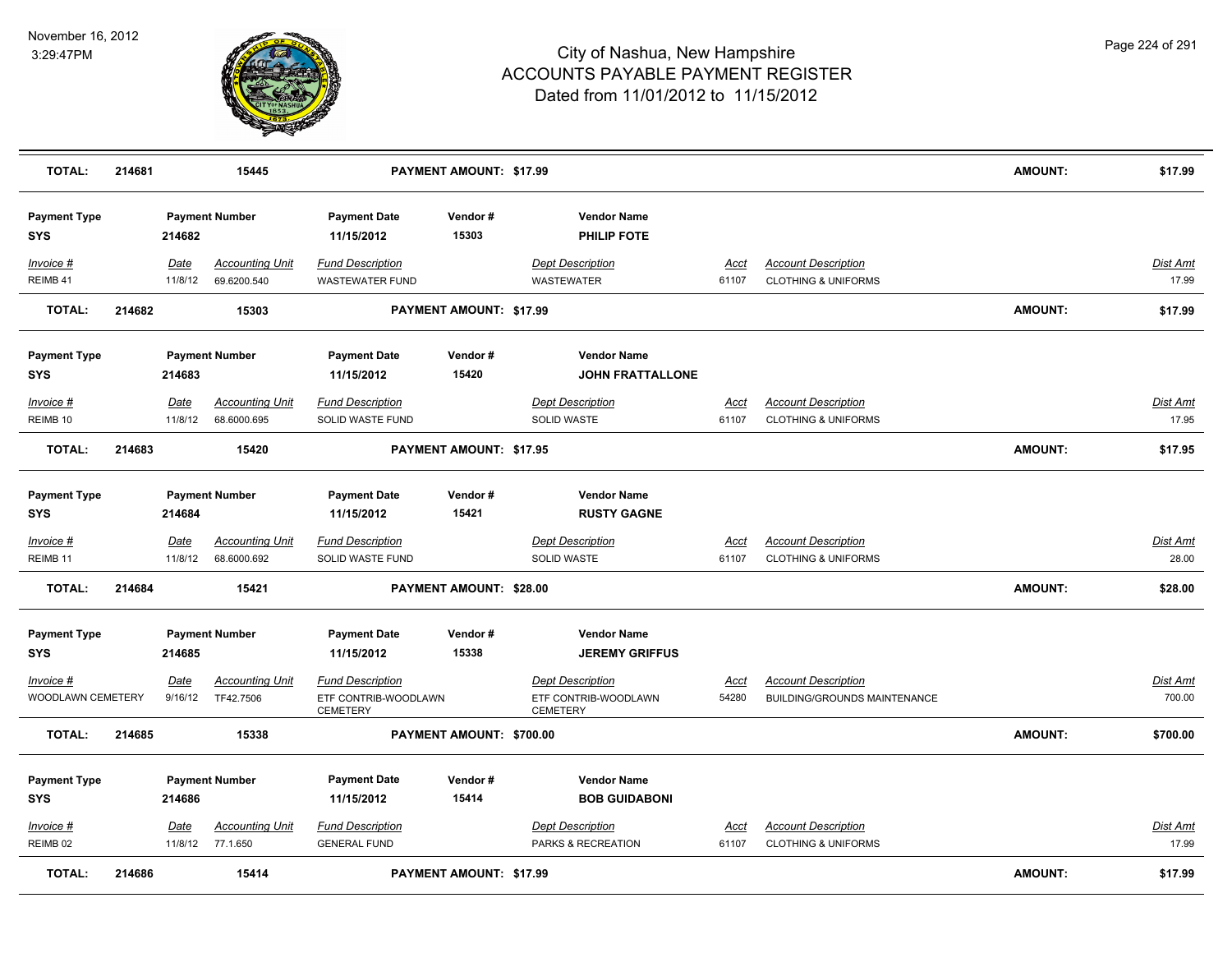

| <b>Payment Type</b><br><b>SYS</b> |        | 214687   | <b>Payment Number</b>  | <b>Payment Date</b><br>11/15/2012                   | Vendor#<br>15406         | <b>Vendor Name</b><br><b>BRENDA GUYER</b> |             |                                 |                |                 |
|-----------------------------------|--------|----------|------------------------|-----------------------------------------------------|--------------------------|-------------------------------------------|-------------|---------------------------------|----------------|-----------------|
| Invoice #                         |        | Date     | <b>Accounting Unit</b> | <b>Fund Description</b>                             |                          | <b>Dept Description</b>                   | Acct        | <b>Account Description</b>      | Activity       | Dist Amt        |
| RELOCATION STIPPEND               |        | 11/7/12  | 84.3090                | <b>URBAN PROGRAM GRANTS</b>                         |                          | <b>URBAN PROGRAM GRANTS</b>               | 68345       | <b>RELOCATION COSTS</b>         | 1092.84.10.50  | 400.00          |
| <b>TOTAL:</b>                     | 214687 |          | 15406                  |                                                     | PAYMENT AMOUNT: \$400.00 |                                           |             |                                 | <b>AMOUNT:</b> | \$400.00        |
| <b>Payment Type</b>               |        |          | <b>Payment Number</b>  | <b>Payment Date</b>                                 | Vendor#                  | <b>Vendor Name</b>                        |             |                                 |                |                 |
| <b>SYS</b>                        |        | 214688   |                        | 11/15/2012                                          | 14779                    | <b>FRANCIS HYLAND</b>                     |             |                                 |                |                 |
| Invoice #                         |        | Date     | <b>Accounting Unit</b> | <b>Fund Description</b>                             |                          | <b>Dept Description</b>                   | Acct        | <b>Account Description</b>      |                | Dist Amt        |
| REIMB 42                          |        | 11/8/12  | 69.6200.540            | <b>WASTEWATER FUND</b>                              |                          | <b>WASTEWATER</b>                         | 61107       | <b>CLOTHING &amp; UNIFORMS</b>  |                | 11.94           |
| <b>TOTAL:</b>                     | 214688 |          | 14779                  |                                                     | PAYMENT AMOUNT: \$11.94  |                                           |             |                                 | AMOUNT:        | \$11.94         |
| <b>Payment Type</b>               |        |          | <b>Payment Number</b>  | <b>Payment Date</b>                                 | Vendor#                  | <b>Vendor Name</b>                        |             |                                 |                |                 |
| <b>SYS</b>                        |        | 214689   |                        | 11/15/2012                                          | 15435                    | <b>JOHN IBARRA</b>                        |             |                                 |                |                 |
| Invoice #                         |        | Date     | <b>Accounting Unit</b> | <b>Fund Description</b>                             |                          | <b>Dept Description</b>                   | Acct        | <b>Account Description</b>      |                | Dist Amt        |
| REIMB 26                          |        | 11/8/12  | 61.1.670               | <b>GENERAL FUND</b>                                 |                          | <b>STREETS</b>                            | 61107       | <b>CLOTHING &amp; UNIFORMS</b>  |                | 28.00           |
| <b>TOTAL:</b>                     | 214689 |          | 15435                  |                                                     | PAYMENT AMOUNT: \$28.00  |                                           |             |                                 | AMOUNT:        | \$28.00         |
| <b>Payment Type</b>               |        |          | <b>Payment Number</b>  | <b>Payment Date</b>                                 | Vendor#                  | <b>Vendor Name</b>                        |             |                                 |                |                 |
| <b>SYS</b>                        |        | 214690   |                        | 11/15/2012                                          | 15436                    | <b>JOHN JARRY</b>                         |             |                                 |                |                 |
| $Invoice$ #                       |        | Date     | <b>Accounting Unit</b> | <b>Fund Description</b>                             |                          | <b>Dept Description</b>                   | <u>Acct</u> | <b>Account Description</b>      |                | <u>Dist Amt</u> |
| REIMB 27                          |        | 11/8/12  | 61.1.670               | <b>GENERAL FUND</b>                                 |                          | <b>STREETS</b>                            | 61107       | <b>CLOTHING &amp; UNIFORMS</b>  |                | 28.00           |
| <b>TOTAL:</b>                     | 214690 |          | 15436                  |                                                     | PAYMENT AMOUNT: \$28.00  |                                           |             |                                 | <b>AMOUNT:</b> | \$28.00         |
| <b>Payment Type</b>               |        |          | <b>Payment Number</b>  | <b>Payment Date</b>                                 | Vendor#                  | <b>Vendor Name</b>                        |             |                                 |                |                 |
| <b>SYS</b>                        |        | 214691   |                        | 11/15/2012                                          | 14343                    | PETER JOHNSON                             |             |                                 |                |                 |
| Invoice #                         |        | Date     | <b>Accounting Unit</b> | <b>Fund Description</b>                             |                          | <b>Dept Description</b>                   | <u>Acct</u> | <b>Account Description</b>      |                | Dist Amt        |
| EXP RPT 102612                    |        | 10/26/12 | 22.2505                | <b>GOVT &amp; EDUCATION CHANNELS</b><br><b>FUND</b> |                          | <b>GOV'T &amp; EDUCATION CHANNELS</b>     | 55300       | <b>TRAVEL</b>                   |                | 178.41          |
| EXP RPT 102612                    |        | 10/26/12 | 22.2505                | <b>GOVT &amp; EDUCATION CHANNELS</b><br><b>FUND</b> |                          | <b>GOV'T &amp; EDUCATION CHANNELS</b>     | 55400       | <b>CONFERENCES AND SEMINARS</b> |                | 104.87          |
| <b>TOTAL:</b>                     | 214691 |          | 14343                  |                                                     | PAYMENT AMOUNT: \$283.28 |                                           |             |                                 | <b>AMOUNT:</b> | \$283.28        |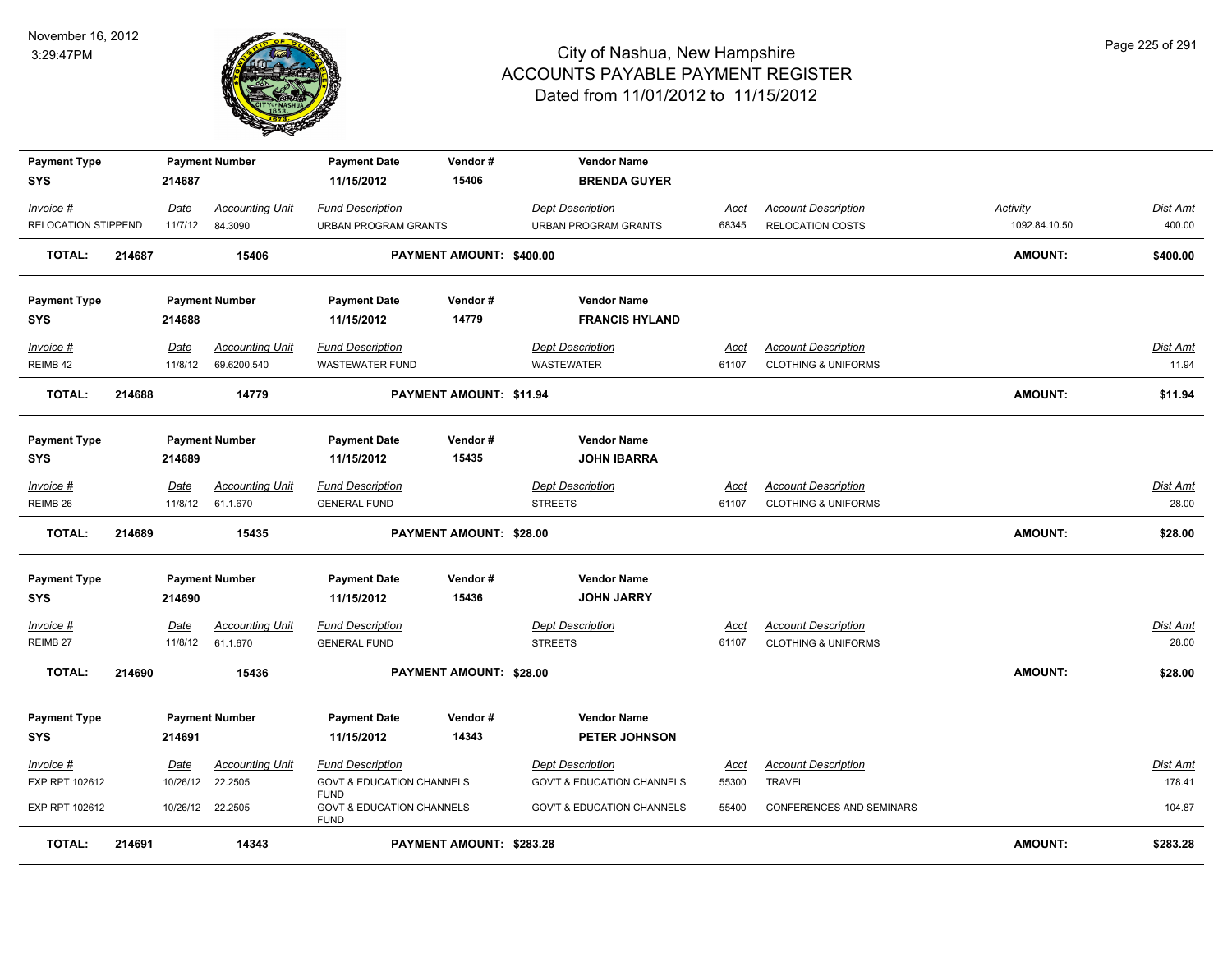

| <b>Payment Type</b>               |                        | <b>Payment Number</b>  | <b>Payment Date</b>               | Vendor#                 | <b>Vendor Name</b>              |                      |                                |                |                 |
|-----------------------------------|------------------------|------------------------|-----------------------------------|-------------------------|---------------------------------|----------------------|--------------------------------|----------------|-----------------|
| <b>SYS</b>                        | 214692                 |                        | 11/15/2012                        | 14345                   | <b>PATRICK JORDAN</b>           |                      |                                |                |                 |
| Invoice #                         | Date                   | <b>Accounting Unit</b> | <b>Fund Description</b>           |                         | <b>Dept Description</b>         | <u>Acct</u>          | <b>Account Description</b>     |                | Dist Amt        |
| REIMB <sub>03</sub>               | 11/8/12                | 77.1.650               | <b>GENERAL FUND</b>               |                         | PARKS & RECREATION              | 61107                | <b>CLOTHING &amp; UNIFORMS</b> |                | 28.00           |
| <b>TOTAL:</b>                     | 214692                 | 14345                  |                                   | PAYMENT AMOUNT: \$28.00 |                                 |                      |                                | <b>AMOUNT:</b> | \$28.00         |
| <b>Payment Type</b>               |                        | <b>Payment Number</b>  | <b>Payment Date</b>               | Vendor#                 | <b>Vendor Name</b>              |                      |                                |                |                 |
| <b>SYS</b>                        | 214693                 |                        | 11/15/2012                        | 14839                   | <b>ANDREW KARLIS</b>            |                      |                                |                |                 |
| Invoice #                         | <u>Date</u>            | <b>Accounting Unit</b> | <b>Fund Description</b>           |                         | <b>Dept Description</b>         | Acct                 | <b>Account Description</b>     |                | <b>Dist Amt</b> |
| 11/6 REIMB WORK N GEAR 11/6/12    |                        | 50.1.500               | <b>GENERAL FUND</b>               |                         | POLICE                          | 61107                | <b>CLOTHING &amp; UNIFORMS</b> |                | 81.97           |
| TOTAL:                            | 214693                 | 14839                  |                                   | PAYMENT AMOUNT: \$81.97 |                                 |                      |                                | <b>AMOUNT:</b> | \$81.97         |
| <b>Payment Type</b>               |                        | <b>Payment Number</b>  | <b>Payment Date</b>               | Vendor#                 | <b>Vendor Name</b>              |                      |                                |                |                 |
| <b>SYS</b>                        | 214694                 |                        | 11/15/2012                        | 10897                   | <b>JUSTIN KATES</b>             |                      |                                |                |                 |
| Invoice #                         | Date                   | <b>Accounting Unit</b> | <b>Fund Description</b>           |                         | <b>Dept Description</b>         | <b>Acct</b>          | <b>Account Description</b>     |                | <b>Dist Amt</b> |
| 11/13 REIMB HARBOR FRE 11/13/12   |                        | 56.1010                | <b>GF-PRIOR YEAR ESCROWS</b>      |                         | <b>EMERGENCY MGT-PRIOR YEAR</b> | 68325                | <b>EMERGENCY PREPAREDNESS</b>  |                | 74.99           |
| <b>TOTAL:</b>                     | 214694                 | 10897                  |                                   | PAYMENT AMOUNT: \$74.99 |                                 |                      |                                | <b>AMOUNT:</b> | \$74.99         |
| <b>Payment Type</b>               |                        | <b>Payment Number</b>  | <b>Payment Date</b>               | Vendor#                 | <b>Vendor Name</b>              |                      |                                |                |                 |
| <b>SYS</b>                        | 214695                 |                        | 11/15/2012                        | 15437                   | <b>TOM KELLY</b>                |                      |                                |                |                 |
| Invoice #                         |                        | <b>Accounting Unit</b> | <b>Fund Description</b>           |                         | <b>Dept Description</b>         |                      | <b>Account Description</b>     |                | <b>Dist Amt</b> |
| REIMB 28                          | <u>Date</u><br>11/8/12 | 61.1.670               | <b>GENERAL FUND</b>               |                         | <b>STREETS</b>                  | <u>Acct</u><br>61107 | <b>CLOTHING &amp; UNIFORMS</b> |                | 28.00           |
| <b>TOTAL:</b>                     | 214695                 | 15437                  |                                   | PAYMENT AMOUNT: \$28.00 |                                 |                      |                                | <b>AMOUNT:</b> | \$28.00         |
|                                   |                        | <b>Payment Number</b>  | <b>Payment Date</b>               | Vendor#                 | <b>Vendor Name</b>              |                      |                                |                |                 |
| <b>Payment Type</b><br><b>SYS</b> | 214696                 |                        | 11/15/2012                        | 15438                   | <b>GERRY LAFLEUR</b>            |                      |                                |                |                 |
| Invoice #                         | Date                   | <b>Accounting Unit</b> | <b>Fund Description</b>           |                         | <b>Dept Description</b>         | <u>Acct</u>          | <b>Account Description</b>     |                | Dist Amt        |
| REIMB 29                          | 11/8/12                | 61.1.670               | <b>GENERAL FUND</b>               |                         | <b>STREETS</b>                  | 61107                | <b>CLOTHING &amp; UNIFORMS</b> |                | 28.00           |
| <b>TOTAL:</b>                     | 214696                 | 15438                  |                                   | PAYMENT AMOUNT: \$28.00 |                                 |                      |                                | <b>AMOUNT:</b> | \$28.00         |
|                                   |                        |                        |                                   |                         |                                 |                      |                                |                |                 |
| <b>Payment Type</b><br><b>SYS</b> | 214697                 | <b>Payment Number</b>  | <b>Payment Date</b><br>11/15/2012 | Vendor#<br>14389        | <b>Vendor Name</b>              |                      |                                |                |                 |
|                                   |                        |                        |                                   |                         | <b>ROGER LAVOIE</b>             |                      |                                |                |                 |
| Invoice #                         | Date                   | <b>Accounting Unit</b> | <b>Fund Description</b>           |                         | <b>Dept Description</b>         | Acct                 | <b>Account Description</b>     |                | Dist Amt        |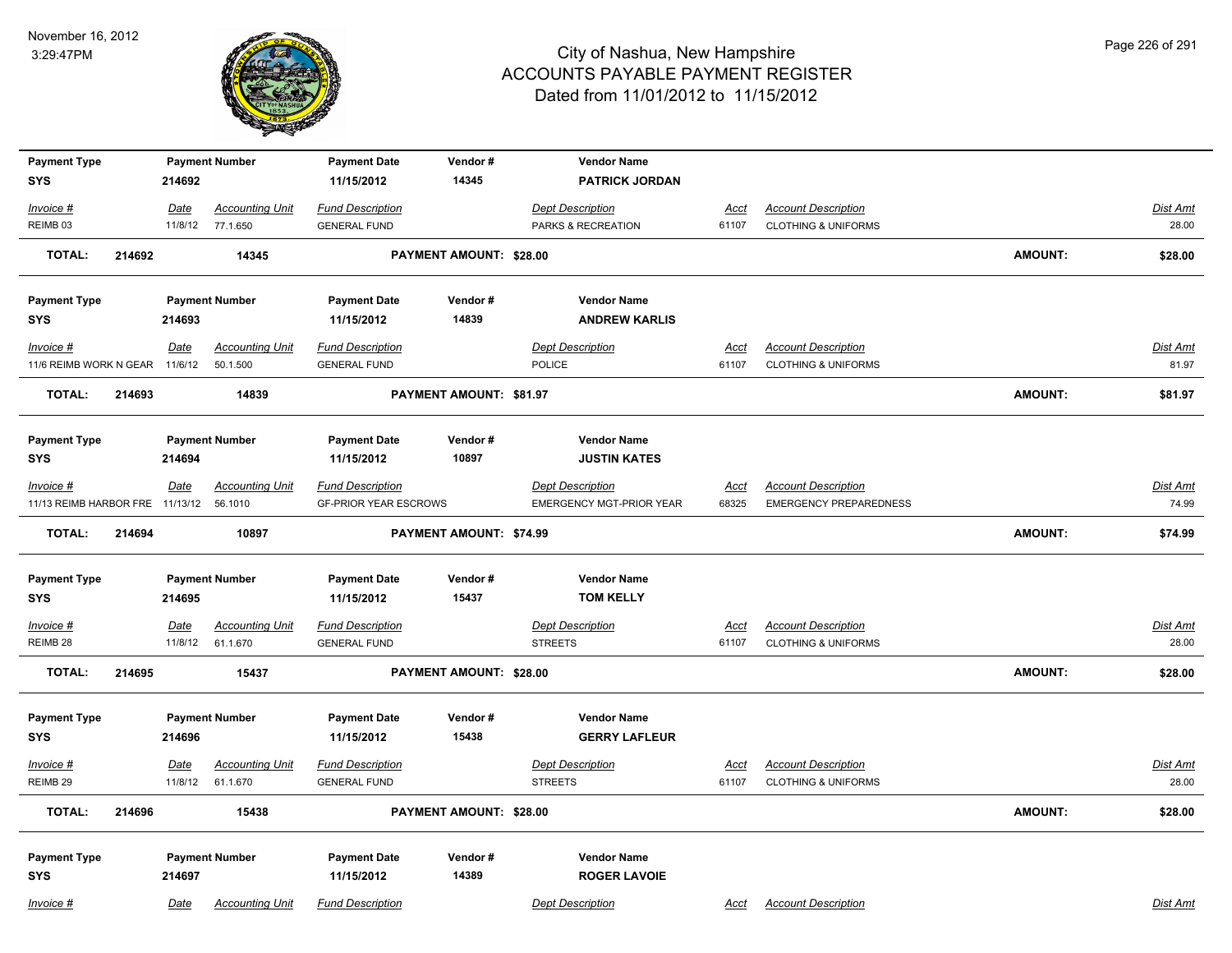

| REIMB 04               |        |             | 11/8/12 77.1.650       | <b>GENERAL FUND</b>         |                                | PARKS & RECREATION          | 61107       | <b>CLOTHING &amp; UNIFORMS</b> |                | 13.99           |
|------------------------|--------|-------------|------------------------|-----------------------------|--------------------------------|-----------------------------|-------------|--------------------------------|----------------|-----------------|
| <b>TOTAL:</b>          | 214697 |             | 14389                  |                             | PAYMENT AMOUNT: \$13.99        |                             |             |                                | <b>AMOUNT:</b> | \$13.99         |
| <b>Payment Type</b>    |        |             | <b>Payment Number</b>  | <b>Payment Date</b>         | Vendor#                        | <b>Vendor Name</b>          |             |                                |                |                 |
| <b>SYS</b>             |        | 214698      |                        | 11/15/2012                  | 15439                          | <b>DAN LAVOIE</b>           |             |                                |                |                 |
| Invoice #              |        | Date        | <b>Accounting Unit</b> | <b>Fund Description</b>     |                                | <b>Dept Description</b>     | Acct        | <b>Account Description</b>     |                | Dist Amt        |
| REIMB 30               |        | 11/8/12     | 61.1.670               | <b>GENERAL FUND</b>         |                                | <b>STREETS</b>              | 61107       | <b>CLOTHING &amp; UNIFORMS</b> |                | 2.95            |
| <b>TOTAL:</b>          | 214698 |             | 15439                  |                             | <b>PAYMENT AMOUNT: \$2.95</b>  |                             |             |                                | <b>AMOUNT:</b> | \$2.95          |
| <b>Payment Type</b>    |        |             | <b>Payment Number</b>  | <b>Payment Date</b>         | Vendor#                        | <b>Vendor Name</b>          |             |                                |                |                 |
| <b>SYS</b>             |        | 214699      |                        | 11/15/2012                  | 15440                          | <b>RYAN LONES</b>           |             |                                |                |                 |
| Invoice #              |        | <b>Date</b> | <b>Accounting Unit</b> | <b>Fund Description</b>     |                                | <b>Dept Description</b>     | <u>Acct</u> | <b>Account Description</b>     |                | <u>Dist Amt</u> |
| REIMB 31               |        | 11/8/12     | 61.1.670               | <b>GENERAL FUND</b>         |                                | <b>STREETS</b>              | 61107       | <b>CLOTHING &amp; UNIFORMS</b> |                | 28.00           |
| <b>TOTAL:</b>          | 214699 |             | 15440                  |                             | PAYMENT AMOUNT: \$28.00        |                             |             |                                | <b>AMOUNT:</b> | \$28.00         |
| <b>Payment Type</b>    |        |             | <b>Payment Number</b>  | <b>Payment Date</b>         | Vendor#                        | <b>Vendor Name</b>          |             |                                |                |                 |
| SYS                    |        | 214700      |                        | 11/15/2012                  | 14424                          | <b>TIMOTHY MACISAAC</b>     |             |                                |                |                 |
| $Invoice$ #            |        | Date        | <b>Accounting Unit</b> | <b>Fund Description</b>     |                                | <b>Dept Description</b>     | <u>Acct</u> | <b>Account Description</b>     |                | Dist Amt        |
| 10/29 REIMB SPORTS AUT |        | 10/29/12    | 50.1.500               | <b>GENERAL FUND</b>         |                                | POLICE                      | 61107       | <b>CLOTHING &amp; UNIFORMS</b> |                | 149.98          |
| <b>TOTAL:</b>          | 214700 |             | 14424                  |                             | PAYMENT AMOUNT: \$149.98       |                             |             |                                | <b>AMOUNT:</b> | \$149.98        |
| <b>Payment Type</b>    |        |             | <b>Payment Number</b>  | <b>Payment Date</b>         | Vendor#                        | <b>Vendor Name</b>          |             |                                |                |                 |
| <b>SYS</b>             |        | 214701      |                        | 11/15/2012                  | 15405                          | <b>AGNES MACUA</b>          |             |                                |                |                 |
| Invoice #              |        | <u>Date</u> | <b>Accounting Unit</b> | <b>Fund Description</b>     |                                | <b>Dept Description</b>     | <u>Acct</u> | <b>Account Description</b>     | Activity       | Dist Amt        |
| RELOCATION STIPPEND    |        | 11/7/12     | 84.3090                | <b>URBAN PROGRAM GRANTS</b> |                                | <b>URBAN PROGRAM GRANTS</b> | 68345       | <b>RELOCATION COSTS</b>        | 1092.84.10.50  | 400.00          |
| TOTAL:                 | 214701 |             | 15405                  |                             | PAYMENT AMOUNT: \$400.00       |                             |             |                                | <b>AMOUNT:</b> | \$400.00        |
|                        |        |             |                        |                             |                                |                             |             |                                |                |                 |
| <b>Payment Type</b>    |        |             | <b>Payment Number</b>  | <b>Payment Date</b>         | Vendor#                        | <b>Vendor Name</b>          |             |                                |                |                 |
| SYS                    |        | 214702      |                        | 11/15/2012                  | 15415                          | <b>ED MAZUR</b>             |             |                                |                |                 |
| <b>Invoice #</b>       |        | <u>Date</u> | <b>Accounting Unit</b> | <b>Fund Description</b>     |                                | <b>Dept Description</b>     | <u>Acct</u> | <b>Account Description</b>     |                | <u>Dist Amt</u> |
| REIMB <sub>05</sub>    |        | 11/8/12     | 77.1.650               | <b>GENERAL FUND</b>         |                                | PARKS & RECREATION          | 61107       | <b>CLOTHING &amp; UNIFORMS</b> |                | 28.00           |
| <b>TOTAL:</b>          | 214702 |             | 15415                  |                             | <b>PAYMENT AMOUNT: \$28.00</b> |                             |             |                                | <b>AMOUNT:</b> | \$28.00         |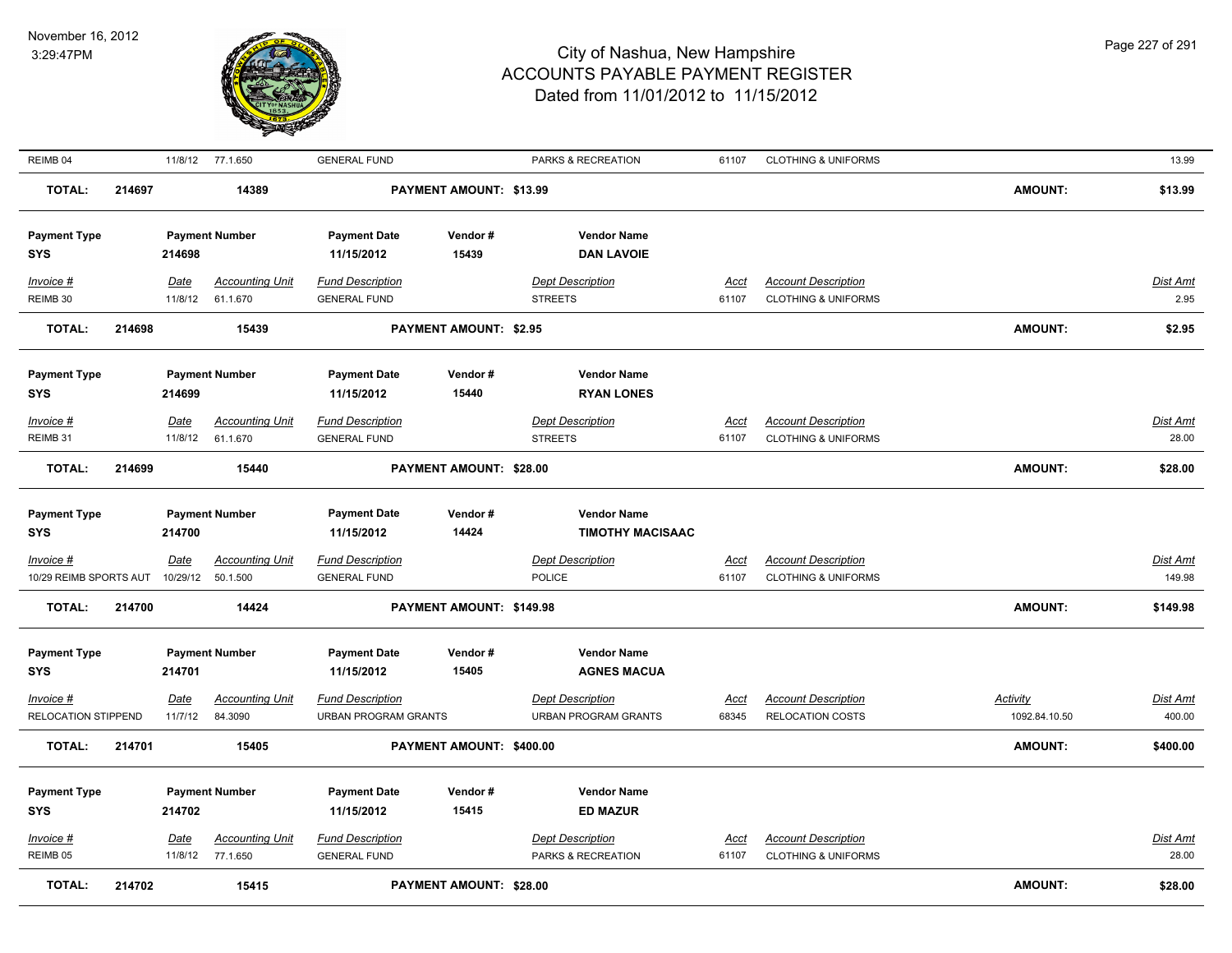

| <b>Payment Type</b>               |                         | <b>Payment Number</b>             | <b>Payment Date</b>                                    | Vendor#                        | <b>Vendor Name</b>                                     |                      |                                                       |                           |                           |
|-----------------------------------|-------------------------|-----------------------------------|--------------------------------------------------------|--------------------------------|--------------------------------------------------------|----------------------|-------------------------------------------------------|---------------------------|---------------------------|
| <b>SYS</b>                        | 214703                  |                                   | 11/15/2012                                             | 15404                          | <b>MAUREEN K MCCLELLAN</b>                             |                      |                                                       |                           |                           |
| Invoice #                         | Date                    | <b>Accounting Unit</b>            | <b>Fund Description</b>                                |                                | <b>Dept Description</b>                                | Acct                 | <b>Account Description</b>                            | Activity                  | Dist Amt                  |
| <b>RELOCATION STIPPEND</b>        | 11/7/12                 | 84.3090                           | <b>URBAN PROGRAM GRANTS</b>                            |                                | <b>URBAN PROGRAM GRANTS</b>                            | 68345                | <b>RELOCATION COSTS</b>                               | 1092.84.10.50             | 400.00                    |
| <b>TOTAL:</b><br>214703           |                         | 15404                             |                                                        | PAYMENT AMOUNT: \$400.00       |                                                        |                      |                                                       | <b>AMOUNT:</b>            | \$400.00                  |
| <b>Payment Type</b>               |                         | <b>Payment Number</b>             | <b>Payment Date</b>                                    | Vendor#                        | <b>Vendor Name</b>                                     |                      |                                                       |                           |                           |
| <b>SYS</b>                        | 214704                  |                                   | 11/15/2012                                             | 15422                          | <b>RICHARD MCDONALD</b>                                |                      |                                                       |                           |                           |
| Invoice #                         | Date                    | <b>Accounting Unit</b>            | <b>Fund Description</b>                                |                                | <b>Dept Description</b>                                | Acct                 | <b>Account Description</b>                            |                           | Dist Amt                  |
| REIMB <sub>12</sub>               | 11/8/12                 | 68.6000.692                       | SOLID WASTE FUND                                       |                                | <b>SOLID WASTE</b>                                     | 61107                | <b>CLOTHING &amp; UNIFORMS</b>                        |                           | 2.95                      |
| <b>TOTAL:</b><br>214704           |                         | 15422                             |                                                        | <b>PAYMENT AMOUNT: \$2.95</b>  |                                                        |                      |                                                       | <b>AMOUNT:</b>            | \$2.95                    |
| <b>Payment Type</b>               |                         | <b>Payment Number</b>             | <b>Payment Date</b>                                    | Vendor#                        | <b>Vendor Name</b>                                     |                      |                                                       |                           |                           |
| <b>SYS</b>                        | 214705                  |                                   | 11/15/2012                                             | 15093                          | <b>DAN MCMULLEN</b>                                    |                      |                                                       |                           |                           |
| Invoice #                         | Date                    | <b>Accounting Unit</b>            | <b>Fund Description</b>                                |                                | <b>Dept Description</b>                                | <u>Acct</u>          | <b>Account Description</b>                            |                           | <b>Dist Amt</b>           |
| UNH SEMINAR MILEAGE               | 11/8/12                 | 22.1.500                          | <b>GENERAL FUND</b>                                    |                                | <b>INFORMATION TECHNOLOGY</b>                          | 55300                | <b>TRAVEL</b>                                         |                           | 73.26                     |
| <b>TOTAL:</b><br>214705           |                         | 15093                             |                                                        | PAYMENT AMOUNT: \$73.26        |                                                        |                      |                                                       | <b>AMOUNT:</b>            | \$73.26                   |
| <b>Payment Type</b>               |                         | <b>Payment Number</b>             | <b>Payment Date</b>                                    | Vendor#                        | <b>Vendor Name</b>                                     |                      |                                                       |                           |                           |
| <b>SYS</b>                        | 214706                  |                                   | 11/15/2012                                             | 15446                          | <b>EUGENE MEYERS</b>                                   |                      |                                                       |                           |                           |
| Invoice #                         | <u>Date</u>             | <b>Accounting Unit</b>            | <b>Fund Description</b>                                |                                | <b>Dept Description</b>                                | <u>Acct</u>          | <b>Account Description</b>                            |                           | <b>Dist Amt</b>           |
| REIMB 43                          | 11/8/12                 | 69.6200.670                       | <b>WASTEWATER FUND</b>                                 |                                | <b>WASTEWATER</b>                                      | 61107                | <b>CLOTHING &amp; UNIFORMS</b>                        |                           | 17.95                     |
| <b>TOTAL:</b><br>214706           |                         | 15446                             |                                                        | <b>PAYMENT AMOUNT: \$17.95</b> |                                                        |                      |                                                       | <b>AMOUNT:</b>            | \$17.95                   |
| <b>Payment Type</b>               |                         | <b>Payment Number</b>             | <b>Payment Date</b>                                    | Vendor#                        | <b>Vendor Name</b>                                     |                      |                                                       |                           |                           |
| <b>SYS</b>                        | 214707                  |                                   | 11/15/2012                                             | 15468                          | <b>BOBBI MIRON</b>                                     |                      |                                                       |                           |                           |
| Invoice #<br>RELOCATION STIPPEND  | <b>Date</b><br>11/14/12 | <b>Accounting Unit</b><br>84.3090 | <b>Fund Description</b><br><b>URBAN PROGRAM GRANTS</b> |                                | <b>Dept Description</b><br><b>URBAN PROGRAM GRANTS</b> | <b>Acct</b><br>68345 | <b>Account Description</b><br><b>RELOCATION COSTS</b> | Activity<br>1092.84.10.50 | <b>Dist Amt</b><br>400.00 |
| TOTAL:<br>214707                  |                         | 15468                             |                                                        | PAYMENT AMOUNT: \$400.00       |                                                        |                      |                                                       | AMOUNT:                   | \$400.00                  |
|                                   |                         |                                   |                                                        |                                |                                                        |                      |                                                       |                           |                           |
| <b>Payment Type</b><br><b>SYS</b> | 214708                  | <b>Payment Number</b>             | <b>Payment Date</b><br>11/15/2012                      | Vendor#<br>15423               | <b>Vendor Name</b><br><b>KEVIN NARO</b>                |                      |                                                       |                           |                           |
|                                   |                         |                                   |                                                        |                                |                                                        |                      |                                                       |                           |                           |
| Invoice #                         | Date                    | <b>Accounting Unit</b>            | <b>Fund Description</b>                                |                                | <b>Dept Description</b>                                | Acct                 | <b>Account Description</b>                            |                           | Dist Amt                  |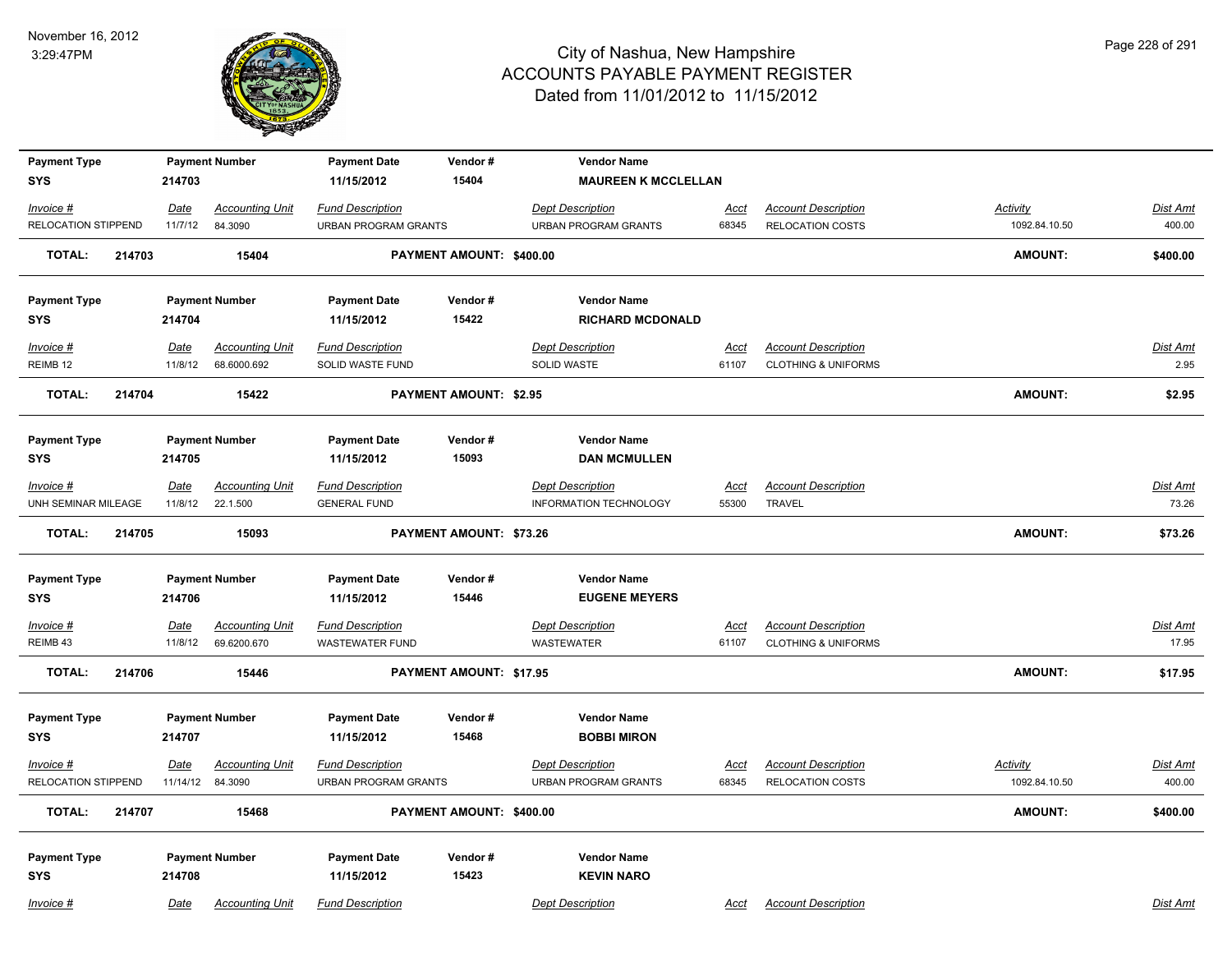

| REIMB 13                      | 11/8/12     | 68.6000.692            | SOLID WASTE FUND                                    |                               | SOLID WASTE                           | 61107       | <b>CLOTHING &amp; UNIFORMS</b> |                 | 28.00           |
|-------------------------------|-------------|------------------------|-----------------------------------------------------|-------------------------------|---------------------------------------|-------------|--------------------------------|-----------------|-----------------|
| <b>TOTAL:</b>                 | 214708      | 15423                  |                                                     | PAYMENT AMOUNT: \$28.00       |                                       |             |                                | <b>AMOUNT:</b>  | \$28.00         |
| <b>Payment Type</b>           |             | <b>Payment Number</b>  | <b>Payment Date</b>                                 | Vendor#                       | <b>Vendor Name</b>                    |             |                                |                 |                 |
| <b>SYS</b>                    | 214709      |                        | 11/15/2012                                          | 15424                         | <b>PETER PARADISE</b>                 |             |                                |                 |                 |
| $Invoice$ #                   | Date        | <b>Accounting Unit</b> | <b>Fund Description</b>                             |                               | <b>Dept Description</b>               | <b>Acct</b> | <b>Account Description</b>     |                 | <b>Dist Amt</b> |
| REIMB 14                      | 11/8/12     | 68.6000.695            | SOLID WASTE FUND                                    |                               | <b>SOLID WASTE</b>                    | 61107       | <b>CLOTHING &amp; UNIFORMS</b> |                 | 2.95            |
| <b>TOTAL:</b>                 | 214709      | 15424                  |                                                     | <b>PAYMENT AMOUNT: \$2.95</b> |                                       |             |                                | <b>AMOUNT:</b>  | \$2.95          |
| <b>Payment Type</b>           |             | <b>Payment Number</b>  | <b>Payment Date</b>                                 | Vendor#                       | <b>Vendor Name</b>                    |             |                                |                 |                 |
| <b>SYS</b>                    | 214710      |                        | 11/15/2012                                          | 14751                         | <b>EZ PAULSON</b>                     |             |                                |                 |                 |
| Invoice #                     | Date        | <b>Accounting Unit</b> | <b>Fund Description</b>                             |                               | <b>Dept Description</b>               | Acct        | <b>Account Description</b>     |                 | Dist Amt        |
| 31887/M & N SPORTS            | 11/7/12     | 50.1.500               | <b>GENERAL FUND</b>                                 |                               | <b>POLICE</b>                         | 61107       | <b>CLOTHING &amp; UNIFORMS</b> |                 | 63.80           |
| <b>TOTAL:</b>                 | 214710      | 14751                  |                                                     | PAYMENT AMOUNT: \$63.80       |                                       |             |                                | <b>AMOUNT:</b>  | \$63.80         |
| <b>Payment Type</b>           |             | <b>Payment Number</b>  | <b>Payment Date</b>                                 | Vendor#                       | <b>Vendor Name</b>                    |             |                                |                 |                 |
| <b>SYS</b>                    | 214711      |                        | 11/15/2012                                          | 13303                         | PETTY CASH                            |             |                                |                 |                 |
| Invoice #                     | Date        | <b>Accounting Unit</b> | <b>Fund Description</b>                             |                               | <b>Dept Description</b>               | <u>Acct</u> | <b>Account Description</b>     | <b>Activity</b> | <b>Dist Amt</b> |
| PETTYCASH11/7/2012            | 11/7/12     | 69.6200.540            | <b>WASTEWATER FUND</b>                              |                               | WASTEWATER                            | 61299       | MISCELLANEOUS SUPPLIES         |                 | 31.98           |
| PETTYCASH11/7/2012            | 11/7/12     | 77.3200                | PARKS & RECREATION GRANTS                           |                               | PARKS & RECREATION GRANTS             | 61299       | MISCELLANEOUS SUPPLIES         | 77.1003.12.01   | 87.82           |
| <b>TOTAL:</b>                 | 214711      | 13303                  |                                                     | PAYMENT AMOUNT: \$119.80      |                                       |             |                                | <b>AMOUNT:</b>  | \$119.80        |
| <b>Payment Type</b>           |             | <b>Payment Number</b>  | <b>Payment Date</b>                                 | Vendor#                       | <b>Vendor Name</b>                    |             |                                |                 |                 |
| <b>SYS</b>                    | 214712      |                        | 11/15/2012                                          | 15447                         | <b>JEFF POEHNERT</b>                  |             |                                |                 |                 |
| Invoice #                     | <u>Date</u> | <b>Accounting Unit</b> | <b>Fund Description</b>                             |                               | <b>Dept Description</b>               | <u>Acct</u> | <b>Account Description</b>     |                 | <b>Dist Amt</b> |
| ACM CONF MEALS 11/12          | 11/7/12     | 22.2505                | <b>GOVT &amp; EDUCATION CHANNELS</b><br><b>FUND</b> |                               | <b>GOV'T &amp; EDUCATION CHANNELS</b> | 55300       | <b>TRAVEL</b>                  |                 | 200.91          |
| ACM CONF MEALS 11/12          | 11/7/12     | 22.2505                | <b>GOVT &amp; EDUCATION CHANNELS</b><br><b>FUND</b> |                               | <b>GOV'T &amp; EDUCATION CHANNELS</b> | 55400       | CONFERENCES AND SEMINARS       |                 | 50.00           |
| <b>TOTAL:</b>                 | 214712      | 15447                  |                                                     | PAYMENT AMOUNT: \$250.91      |                                       |             |                                | <b>AMOUNT:</b>  | \$250.91        |
| <b>Payment Type</b>           |             | <b>Payment Number</b>  | <b>Payment Date</b>                                 | Vendor#                       | <b>Vendor Name</b>                    |             |                                |                 |                 |
| <b>SYS</b>                    | 214713      |                        | 11/15/2012                                          | 15448                         | PORTLAND PIE COMPANY                  |             |                                |                 |                 |
| Invoice #                     | Date        | <b>Accounting Unit</b> | <b>Fund Description</b>                             |                               | <b>Dept Description</b>               | Acct        | <b>Account Description</b>     |                 | Dist Amt        |
| <b>HEALTH FAIR 10/29/2012</b> | 10/29/12    | 13.6600.525            | BENEFITS SELF INSURANCE FUND                        |                               | BENEFITS ADMINISTRATION               | 52809       | <b>WELLNESS PROGRAM</b>        |                 | 900.00          |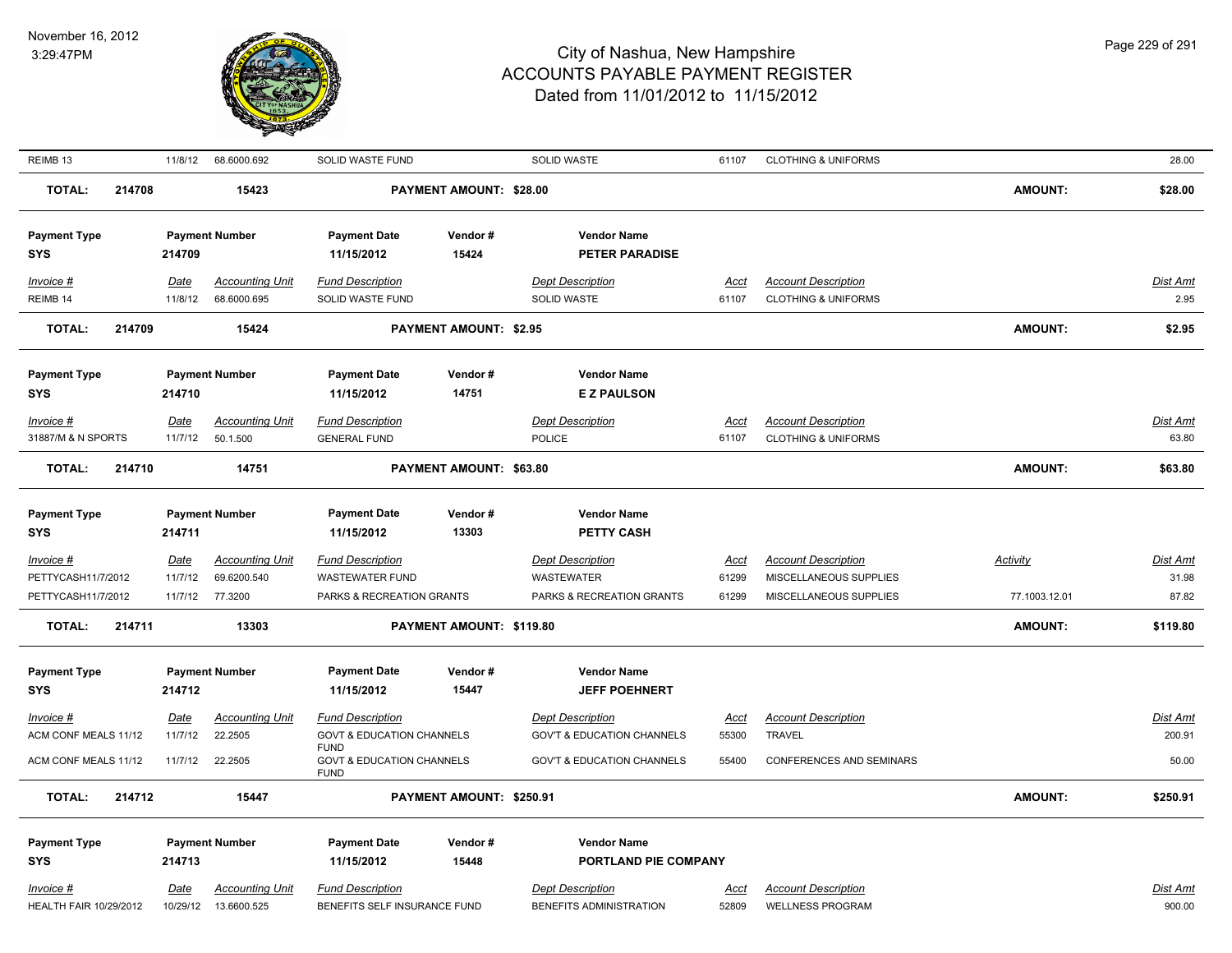

| <b>TOTAL:</b>                     | 214713 |                        | 15448                                       |                                                        | PAYMENT AMOUNT: \$900.00       |                                                        |                      |                                                              | <b>AMOUNT:</b>                    | \$900.00                  |
|-----------------------------------|--------|------------------------|---------------------------------------------|--------------------------------------------------------|--------------------------------|--------------------------------------------------------|----------------------|--------------------------------------------------------------|-----------------------------------|---------------------------|
| <b>Payment Type</b><br><b>SYS</b> |        | 214714                 | <b>Payment Number</b>                       | <b>Payment Date</b><br>11/15/2012                      | Vendor#<br>15425               | <b>Vendor Name</b><br><b>VICTOR REZENDES</b>           |                      |                                                              |                                   |                           |
| Invoice #<br>REIMB <sub>15</sub>  |        | Date<br>11/8/12        | <b>Accounting Unit</b><br>68.6000.692       | <b>Fund Description</b><br>SOLID WASTE FUND            |                                | <b>Dept Description</b><br>SOLID WASTE                 | <u>Acct</u><br>61107 | <b>Account Description</b><br><b>CLOTHING &amp; UNIFORMS</b> |                                   | Dist Amt<br>12.95         |
| <b>TOTAL:</b>                     | 214714 |                        | 15425                                       |                                                        | PAYMENT AMOUNT: \$12.95        |                                                        |                      |                                                              | <b>AMOUNT:</b>                    | \$12.95                   |
| <b>Payment Type</b><br><b>SYS</b> |        | 214715                 | <b>Payment Number</b>                       | <b>Payment Date</b><br>11/15/2012                      | Vendor#<br>13440               | <b>Vendor Name</b><br><b>ROBERT RICE</b>               |                      |                                                              |                                   |                           |
| Invoice #<br>MILEAGE10/1-10/31    |        | <u>Date</u><br>11/7/12 | <b>Accounting Unit</b><br>84.3090           | <b>Fund Description</b><br><b>URBAN PROGRAM GRANTS</b> |                                | <b>Dept Description</b><br><b>URBAN PROGRAM GRANTS</b> | <u>Acct</u><br>55307 | <b>Account Description</b><br>MILEAGE REIMBURSEMENTS         | <b>Activity</b><br>8400.13.10.100 | <b>Dist Amt</b><br>249.75 |
| <b>TOTAL:</b>                     | 214715 |                        | 13440                                       |                                                        | PAYMENT AMOUNT: \$249.75       |                                                        |                      |                                                              | <b>AMOUNT:</b>                    | \$249.75                  |
| <b>Payment Type</b><br><b>SYS</b> |        | 214716                 | <b>Payment Number</b>                       | <b>Payment Date</b><br>11/15/2012                      | Vendor#<br>15353               | <b>Vendor Name</b><br><b>JOE SANTIN</b>                |                      |                                                              |                                   |                           |
| Invoice #<br>REIMB 32             |        | Date                   | <b>Accounting Unit</b><br>11/8/12 61.1.670  | <b>Fund Description</b><br><b>GENERAL FUND</b>         |                                | <b>Dept Description</b><br><b>STREETS</b>              | <u>Acct</u><br>61107 | <b>Account Description</b><br><b>CLOTHING &amp; UNIFORMS</b> |                                   | Dist Amt<br>17.95         |
| <b>TOTAL:</b>                     | 214716 |                        | 15353                                       |                                                        | PAYMENT AMOUNT: \$17.95        |                                                        |                      |                                                              | <b>AMOUNT:</b>                    | \$17.95                   |
| <b>Payment Type</b><br><b>SYS</b> |        | 214717                 | <b>Payment Number</b>                       | <b>Payment Date</b><br>11/15/2012                      | Vendor#<br>15441               | <b>Vendor Name</b><br><b>MANNY SILVEIRA</b>            |                      |                                                              |                                   |                           |
| Invoice #<br>REIMB 33             |        | Date<br>11/8/12        | <b>Accounting Unit</b><br>61.1.670          | <b>Fund Description</b><br><b>GENERAL FUND</b>         |                                | <b>Dept Description</b><br><b>STREETS</b>              | <b>Acct</b><br>61107 | <b>Account Description</b><br><b>CLOTHING &amp; UNIFORMS</b> |                                   | Dist Amt<br>27.95         |
| <b>TOTAL:</b>                     | 214717 |                        | 15441                                       |                                                        | PAYMENT AMOUNT: \$27.95        |                                                        |                      |                                                              | <b>AMOUNT:</b>                    | \$27.95                   |
| <b>Payment Type</b><br><b>SYS</b> |        | 214718                 | <b>Payment Number</b>                       | <b>Payment Date</b><br>11/15/2012                      | Vendor#<br>13637               | <b>Vendor Name</b><br><b>JOSHUA ST ONGE</b>            |                      |                                                              |                                   |                           |
| Invoice #<br>10/30/-11/29 COMCAST |        | Date                   | <b>Accounting Unit</b><br>10/28/12 50.1.500 | <b>Fund Description</b><br><b>GENERAL FUND</b>         |                                | <b>Dept Description</b><br><b>POLICE</b>               | Acct<br>54849        | <b>Account Description</b><br>TELEPHONE LEASE                |                                   | <u>Dist Amt</u><br>45.96  |
| TOTAL:                            | 214718 |                        | 13637                                       |                                                        | <b>PAYMENT AMOUNT: \$45.96</b> |                                                        |                      |                                                              | <b>AMOUNT:</b>                    | \$45.96                   |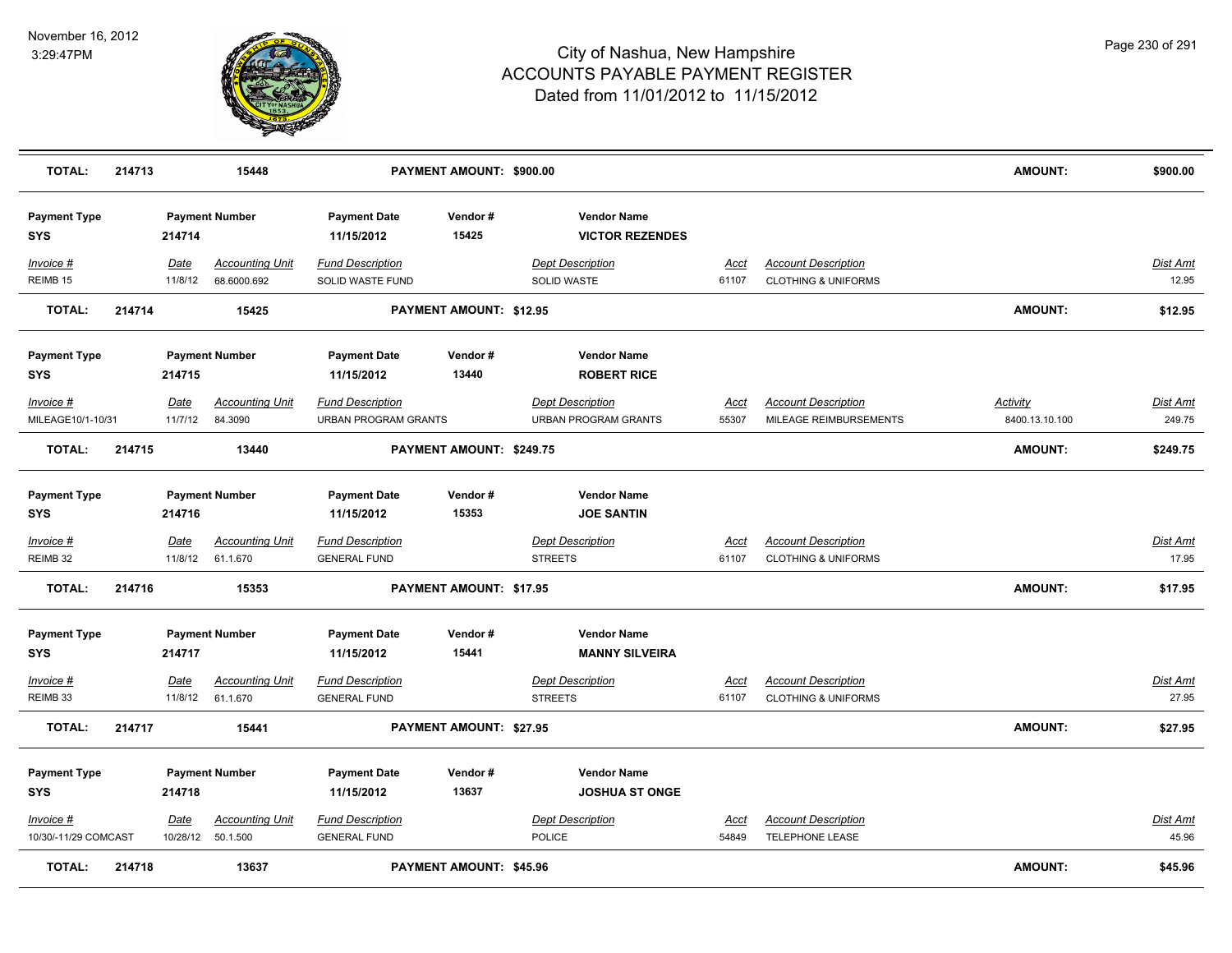

| <b>Payment Type</b><br><b>SYS</b>           |        | 214719           | <b>Payment Number</b>                   | <b>Payment Date</b><br>11/15/2012              | Vendor#<br>15426               | <b>Vendor Name</b><br><b>ROBERT ST ONGE</b>    |               |                                                              |                 |                    |
|---------------------------------------------|--------|------------------|-----------------------------------------|------------------------------------------------|--------------------------------|------------------------------------------------|---------------|--------------------------------------------------------------|-----------------|--------------------|
| Invoice #                                   |        | Date             | <b>Accounting Unit</b>                  | <b>Fund Description</b>                        |                                | <b>Dept Description</b>                        | <u>Acct</u>   | <b>Account Description</b>                                   |                 | Dist Amt           |
| REIMB 16                                    |        | 11/8/12          | 68.6000.695                             | SOLID WASTE FUND                               |                                | SOLID WASTE                                    | 61107         | <b>CLOTHING &amp; UNIFORMS</b>                               |                 | 28.00              |
| <b>TOTAL:</b>                               | 214719 |                  | 15426                                   |                                                | PAYMENT AMOUNT: \$28.00        |                                                |               |                                                              | <b>AMOUNT:</b>  | \$28.00            |
| <b>Payment Type</b>                         |        |                  | <b>Payment Number</b>                   | <b>Payment Date</b>                            | Vendor#                        | <b>Vendor Name</b>                             |               |                                                              |                 |                    |
| <b>SYS</b>                                  |        | 214720           |                                         | 11/15/2012                                     | 12059                          | <b>MICHAEL STANIUM</b>                         |               |                                                              |                 |                    |
| $Invoice$ #                                 |        | Date             | <b>Accounting Unit</b>                  | <b>Fund Description</b>                        |                                | <b>Dept Description</b>                        | <u>Acct</u>   | <b>Account Description</b>                                   |                 | <b>Dist Amt</b>    |
| REIMB 34                                    |        | 11/8/12          | 61.1.670                                | <b>GENERAL FUND</b>                            |                                | <b>STREETS</b>                                 | 61107         | <b>CLOTHING &amp; UNIFORMS</b>                               |                 | 22.99              |
| <b>TOTAL:</b>                               | 214720 |                  | 12059                                   |                                                | PAYMENT AMOUNT: \$22.99        |                                                |               |                                                              | <b>AMOUNT:</b>  | \$22.99            |
| <b>Payment Type</b>                         |        |                  | <b>Payment Number</b>                   | <b>Payment Date</b>                            | Vendor#                        | <b>Vendor Name</b>                             |               |                                                              |                 |                    |
| <b>SYS</b>                                  |        | 214721           |                                         | 11/15/2012                                     | 11212                          | <b>JILL STANSFIELD</b>                         |               |                                                              |                 |                    |
| Invoice #<br>02356l 11/15/2012 DCAP         |        | Date<br>11/13/12 | <b>Accounting Unit</b><br><b>BS1000</b> | <b>Fund Description</b><br><b>GENERAL FUND</b> |                                | <b>Dept Description</b><br><b>GENERAL FUND</b> | Acct<br>21460 | <b>Account Description</b><br>125 DEPENDENT CARE             |                 | Dist Amt<br>96.15  |
| <b>TOTAL:</b>                               | 214721 |                  | 11212                                   |                                                | <b>PAYMENT AMOUNT: \$96.15</b> |                                                |               |                                                              | <b>AMOUNT:</b>  | \$96.15            |
| <b>Payment Type</b>                         |        |                  | <b>Payment Number</b>                   | <b>Payment Date</b>                            | Vendor#                        | <b>Vendor Name</b>                             |               |                                                              |                 |                    |
| <b>SYS</b>                                  |        | 214722           |                                         | 11/15/2012                                     | 13676                          | <b>DAVID SULLIVAN</b>                          |               |                                                              |                 |                    |
| Invoice #                                   |        | <u>Date</u>      | <b>Accounting Unit</b>                  | <b>Fund Description</b>                        |                                | <b>Dept Description</b>                        | <u>Acct</u>   | <b>Account Description</b>                                   | <b>Activity</b> | <u>Dist Amt</u>    |
| MILEAGE 10/1-10/31                          |        |                  | 11/14/12 84.3090                        | <b>URBAN PROGRAM GRANTS</b>                    |                                | <b>URBAN PROGRAM GRANTS</b>                    | 55307         | MILEAGE REIMBURSEMENTS                                       | 1092.84.10.20   | 202.13             |
| <b>TOTAL:</b>                               | 214722 |                  | 13676                                   |                                                | PAYMENT AMOUNT: \$202.13       |                                                |               |                                                              | <b>AMOUNT:</b>  | \$202.13           |
| <b>Payment Type</b>                         |        |                  | <b>Payment Number</b>                   | <b>Payment Date</b>                            | Vendor#                        | <b>Vendor Name</b>                             |               |                                                              |                 |                    |
| <b>SYS</b>                                  |        | 214723           |                                         | 11/15/2012                                     | 13677                          | <b>FRANCIS SULLIVAN</b>                        |               |                                                              |                 |                    |
| Invoice #<br>CLOTHINGREIMB11132012 11/13/12 |        | Date             | <b>Accounting Unit</b><br>50.1.500      | <b>Fund Description</b><br><b>GENERAL FUND</b> |                                | <b>Dept Description</b><br>POLICE              | Acct<br>61107 | <b>Account Description</b><br><b>CLOTHING &amp; UNIFORMS</b> |                 | Dist Amt<br>104.00 |
| <b>TOTAL:</b>                               | 214723 |                  | 13677                                   |                                                | PAYMENT AMOUNT: \$104.00       |                                                |               |                                                              | AMOUNT:         | \$104.00           |
| <b>Payment Type</b>                         |        |                  | <b>Payment Number</b>                   | <b>Payment Date</b>                            | Vendor#                        | <b>Vendor Name</b>                             |               |                                                              |                 |                    |
| <b>SYS</b>                                  |        | 214724           |                                         | 11/15/2012                                     | 15442                          | <b>STEVE WATERSTRAT</b>                        |               |                                                              |                 |                    |
| Invoice #                                   |        | Date             | <b>Accounting Unit</b>                  | <b>Fund Description</b>                        |                                | <b>Dept Description</b>                        | Acct          | <b>Account Description</b>                                   |                 | Dist Amt           |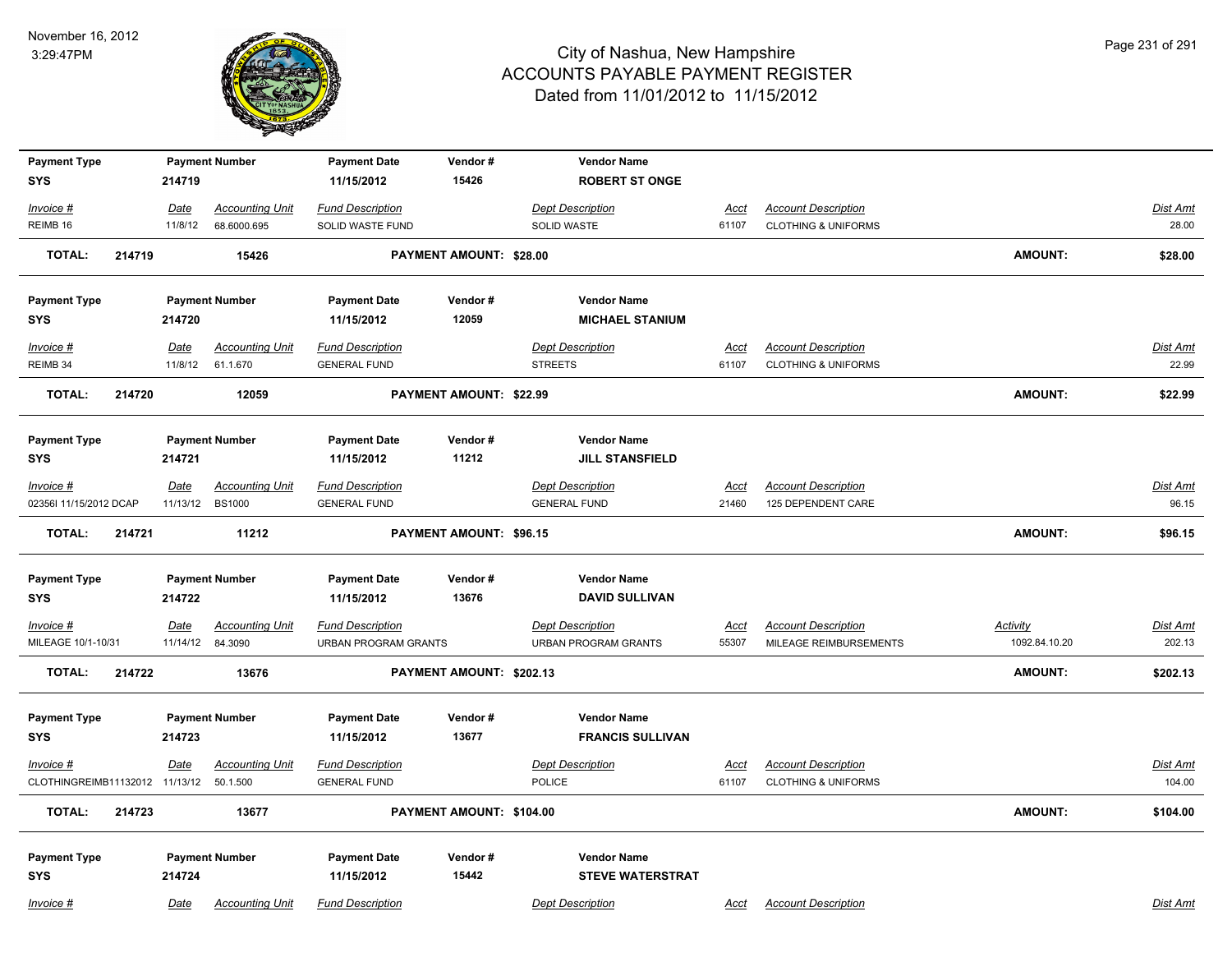

| REIMB 35                                   |        |                        | 11/8/12 61.1.670                      | <b>GENERAL FUND</b>                                   |                         | <b>STREETS</b>                                            | 61107                | <b>CLOTHING &amp; UNIFORMS</b>                               |                           | 28.00                    |
|--------------------------------------------|--------|------------------------|---------------------------------------|-------------------------------------------------------|-------------------------|-----------------------------------------------------------|----------------------|--------------------------------------------------------------|---------------------------|--------------------------|
| <b>TOTAL:</b>                              | 214724 |                        | 15442                                 |                                                       | PAYMENT AMOUNT: \$28.00 |                                                           |                      |                                                              | <b>AMOUNT:</b>            | \$28.00                  |
| <b>Payment Type</b><br>SYS                 |        | 214725                 | <b>Payment Number</b>                 | <b>Payment Date</b><br>11/15/2012                     | Vendor#<br>13875        | <b>Vendor Name</b><br><b>BETTY WENDT</b>                  |                      |                                                              |                           |                          |
| Invoice #<br>MILEAGE 09/30-10/31           |        | Date<br>11/7/12        | <b>Accounting Unit</b><br>71.3068     | <b>Fund Description</b><br>COMMUNITY SERVICES GRANTS  |                         | <b>Dept Description</b><br>COMMUNITY SERVICES GRANTS      | Acct<br>55300        | <b>Account Description</b><br><b>TRAVEL</b>                  | Activity<br>1092.84.10.35 | <b>Dist Amt</b><br>45.40 |
| MILEAGE 09/30-10/31<br>MILEAGE 09/30-10/31 |        | 11/7/12<br>11/7/12     | 72.1.500<br>72.3070                   | <b>GENERAL FUND</b><br>COMMUNITY HEALTH GRANTS        |                         | <b>COMMUNITY HEALTH</b><br><b>COMMUNITY HEALTH GRANTS</b> | 55307<br>55300       | MILEAGE REIMBURSEMENTS<br><b>TRAVEL</b>                      | 72.1002.13.01             | 10.55<br>19.98           |
| MILEAGE 09/30-10/31                        |        | 11/7/12                | 72.3070                               | <b>FUND</b><br>COMMUNITY HEALTH GRANTS<br><b>FUND</b> |                         | <b>FUND</b><br>COMMUNITY HEALTH GRANTS<br><b>FUND</b>     | 55300                | TRAVEL                                                       | 72.1009.13.01             | 22.20                    |
| <b>TOTAL:</b>                              | 214725 |                        | 13875                                 |                                                       | PAYMENT AMOUNT: \$98.13 |                                                           |                      |                                                              | <b>AMOUNT:</b>            | \$98.13                  |
| <b>Payment Type</b><br><b>SYS</b>          |        | 214726                 | <b>Payment Number</b>                 | <b>Payment Date</b><br>11/15/2012                     | Vendor#<br>15443        | <b>Vendor Name</b><br><b>GUS WHALEN</b>                   |                      |                                                              |                           |                          |
| Invoice #                                  |        | Date                   | <b>Accounting Unit</b>                | <b>Fund Description</b>                               |                         | <b>Dept Description</b>                                   | <u>Acct</u>          | <b>Account Description</b>                                   |                           | Dist Amt                 |
| REIMB 36                                   |        | 11/8/12                | 61.1.670                              | <b>GENERAL FUND</b>                                   |                         | <b>STREETS</b>                                            | 61107                | <b>CLOTHING &amp; UNIFORMS</b>                               |                           | 28.00                    |
| <b>TOTAL:</b>                              | 214726 |                        | 15443                                 |                                                       | PAYMENT AMOUNT: \$28.00 |                                                           |                      |                                                              | <b>AMOUNT:</b>            | \$28.00                  |
| <b>Payment Type</b>                        |        |                        | <b>Payment Number</b>                 | <b>Payment Date</b>                                   | Vendor#                 | <b>Vendor Name</b>                                        |                      |                                                              |                           |                          |
| <b>SYS</b>                                 |        | 214727                 |                                       | 11/15/2012                                            | 15427                   | <b>SHAWN WILLETTE</b>                                     |                      |                                                              |                           |                          |
| <b>Invoice #</b><br>REIMB 17               |        | <u>Date</u><br>11/8/12 | <b>Accounting Unit</b><br>68.6000.695 | <b>Fund Description</b><br>SOLID WASTE FUND           |                         | <b>Dept Description</b><br>SOLID WASTE                    | <u>Acct</u><br>61107 | <b>Account Description</b><br><b>CLOTHING &amp; UNIFORMS</b> |                           | <b>Dist Amt</b><br>28.00 |
| <b>TOTAL:</b>                              | 214727 |                        | 15427                                 |                                                       | PAYMENT AMOUNT: \$28.00 |                                                           |                      |                                                              | <b>AMOUNT:</b>            | \$28.00                  |
| <b>Payment Type</b><br><b>SYS</b>          |        | 214728                 | <b>Payment Number</b>                 | <b>Payment Date</b><br>11/15/2012                     | Vendor#<br>15333        | <b>Vendor Name</b><br><b>WILLIAM WISS</b>                 |                      |                                                              |                           |                          |
| Invoice #<br>REIMB 37                      |        | <u>Date</u><br>11/8/12 | <b>Accounting Unit</b><br>61.1.670    | <b>Fund Description</b><br><b>GENERAL FUND</b>        |                         | <b>Dept Description</b><br><b>STREETS</b>                 | <u>Acct</u><br>61107 | <b>Account Description</b><br><b>CLOTHING &amp; UNIFORMS</b> |                           | Dist Amt<br>11.74        |
| <b>TOTAL:</b>                              | 214728 |                        | 15333                                 |                                                       | PAYMENT AMOUNT: \$11.74 |                                                           |                      |                                                              | <b>AMOUNT:</b>            | \$11.74                  |
| <b>Payment Type</b><br><b>SYS</b>          |        | 214729                 | <b>Payment Number</b>                 | <b>Payment Date</b><br>11/15/2012                     | Vendor#<br>15428        | <b>Vendor Name</b><br><b>KATHY ZILIFIAN</b>               |                      |                                                              |                           |                          |
| Invoice #                                  |        | Date                   | <b>Accounting Unit</b>                | <b>Fund Description</b>                               |                         | <b>Dept Description</b>                                   | Acct                 | <b>Account Description</b>                                   |                           | Dist Amt                 |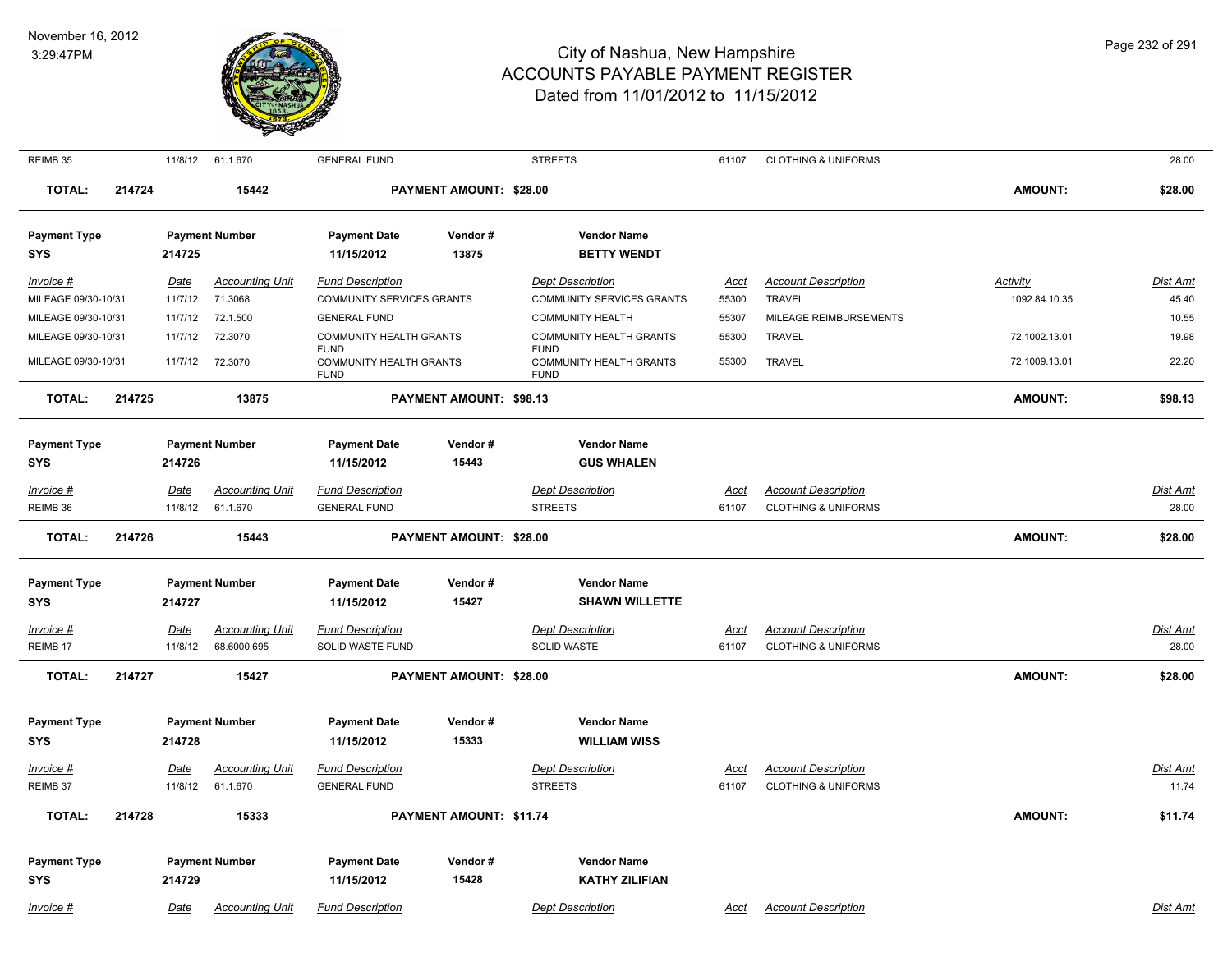

| REIMB 18                                       | 11/8/12     | 68.6000.695                           | SOLID WASTE FUND                                    |                          | SOLID WASTE                            | 61107         | <b>CLOTHING &amp; UNIFORMS</b>                                |                | 17.95              |
|------------------------------------------------|-------------|---------------------------------------|-----------------------------------------------------|--------------------------|----------------------------------------|---------------|---------------------------------------------------------------|----------------|--------------------|
| <b>TOTAL:</b><br>214729                        |             | 15428                                 |                                                     | PAYMENT AMOUNT: \$17.95  |                                        |               |                                                               | <b>AMOUNT:</b> | \$17.95            |
| <b>Payment Type</b>                            |             | <b>Payment Number</b>                 | <b>Payment Date</b>                                 | Vendor#                  | <b>Vendor Name</b>                     |               |                                                               |                |                    |
| <b>SYS</b>                                     | 214730      |                                       | 11/15/2012                                          | 11759                    | ALA AMERICAN LIBRARY ASSOC             |               |                                                               |                |                    |
| $Invoice$ #                                    | <b>Date</b> | <b>Accounting Unit</b>                | <b>Fund Description</b>                             |                          | <b>Dept Description</b>                | <u>Acct</u>   | <b>Account Description</b>                                    |                | Dist Amt           |
| PROD #1541-8937                                | 11/1/12     | 79.1.500                              | <b>GENERAL FUND</b>                                 |                          | <b>LIBRARY</b>                         | 55400         | <b>CONFERENCES AND SEMINARS</b>                               |                | 250.00             |
| <b>TOTAL:</b><br>214730                        |             | 11759                                 |                                                     | PAYMENT AMOUNT: \$250.00 |                                        |               |                                                               | <b>AMOUNT:</b> | \$250.00           |
| <b>Payment Type</b>                            |             | <b>Payment Number</b>                 | <b>Payment Date</b>                                 | Vendor#                  | <b>Vendor Name</b>                     |               |                                                               |                |                    |
| <b>SYS</b>                                     | 214731      |                                       | 11/15/2012                                          | 12536                    | <b>COMCAST CABLE COMMUNICATIONS I</b>  |               |                                                               |                |                    |
| Invoice #                                      | Date        | <b>Accounting Unit</b>                | <b>Fund Description</b>                             |                          | <b>Dept Description</b>                | <u>Acct</u>   | <b>Account Description</b>                                    |                | Dist Amt           |
| 8773200810859417 OCT13                         | 10/22/12    | <b>BS1000</b>                         | <b>GENERAL FUND</b>                                 |                          | <b>GENERAL FUND</b>                    | 12428         | A/R STATE-VITAL STATISTICS                                    |                | 112.00             |
| 8773200811209679 OCT13                         | 10/26/12    | 50.1.500                              | <b>GENERAL FUND</b>                                 |                          | POLICE                                 | 54849         | <b>TELEPHONE LEASE</b>                                        |                | 216.90             |
| <b>TOTAL:</b><br>214731                        |             | 12536                                 |                                                     | PAYMENT AMOUNT: \$328.90 |                                        |               |                                                               | <b>AMOUNT:</b> | \$328.90           |
| <b>Payment Type</b>                            |             | <b>Payment Number</b>                 | <b>Payment Date</b>                                 | Vendor#                  | <b>Vendor Name</b>                     |               |                                                               |                |                    |
| <b>SYS</b>                                     | 214732      |                                       | 11/15/2012                                          | 14216                    | <b>FAIRPOINT COMMUNICATIONS</b>        |               |                                                               |                |                    |
| Invoice #                                      | Date        | <b>Accounting Unit</b>                | <b>Fund Description</b>                             |                          | <b>Dept Description</b>                | <u>Acct</u>   | <b>Account Description</b>                                    |                | Dist Amt           |
| 603 578 0289 234-OCT13                         | 10/30/12    | 69.6200.540                           | <b>WASTEWATER FUND</b>                              |                          | <b>WASTEWATER</b>                      | 55109         | TELEPHONE-VOICE                                               |                | 33.17              |
| 603 578 0430 796-OCT13                         | 10/30/12    | 69.6200.540                           | <b>WASTEWATER FUND</b>                              |                          | <b>WASTEWATER</b>                      | 55109         | TELEPHONE-VOICE                                               |                | 33.17              |
| <b>TOTAL:</b><br>214732                        |             | 14216                                 |                                                     | PAYMENT AMOUNT: \$66.34  |                                        |               |                                                               | <b>AMOUNT:</b> | \$66.34            |
| <b>Payment Type</b>                            |             | <b>Payment Number</b>                 | <b>Payment Date</b>                                 | Vendor#                  | <b>Vendor Name</b>                     |               |                                                               |                |                    |
| <b>SYS</b>                                     | 214733      |                                       | 11/15/2012                                          | 12707                    | <b>FEDEX</b>                           |               |                                                               |                |                    |
| $Invoice$ #                                    | <b>Date</b> | <b>Accounting Unit</b>                | <b>Fund Description</b>                             |                          | <b>Dept Description</b>                | <u>Acct</u>   | <b>Account Description</b>                                    |                | Dist Amt           |
| 2-011-02283                                    | 9/10/12     | 22.2505                               | <b>GOVT &amp; EDUCATION CHANNELS</b><br><b>FUND</b> |                          | <b>GOV'T &amp; EDUCATION CHANNELS</b>  | 55607         | POSTAGE & DELIVERY                                            |                | 22.44              |
| <b>TOTAL:</b><br>214733                        |             | 12707                                 |                                                     | PAYMENT AMOUNT: \$22.44  |                                        |               |                                                               | <b>AMOUNT:</b> | \$22.44            |
| <b>Payment Type</b>                            |             | <b>Payment Number</b>                 | <b>Payment Date</b>                                 | Vendor#                  | <b>Vendor Name</b>                     |               |                                                               |                |                    |
| <b>SYS</b>                                     | 214734      |                                       | 11/15/2012                                          | 14806                    | <b>LANDTEC NORTH AMERICA</b>           |               |                                                               |                |                    |
| Invoice #<br>CONVERSE, K 219-21, 2013 11/13/12 | Date        | <b>Accounting Unit</b><br>68.6000.692 | <b>Fund Description</b><br>SOLID WASTE FUND         |                          | <b>Dept Description</b><br>SOLID WASTE | Acct<br>55400 | <b>Account Description</b><br><b>CONFERENCES AND SEMINARS</b> |                | Dist Amt<br>645.00 |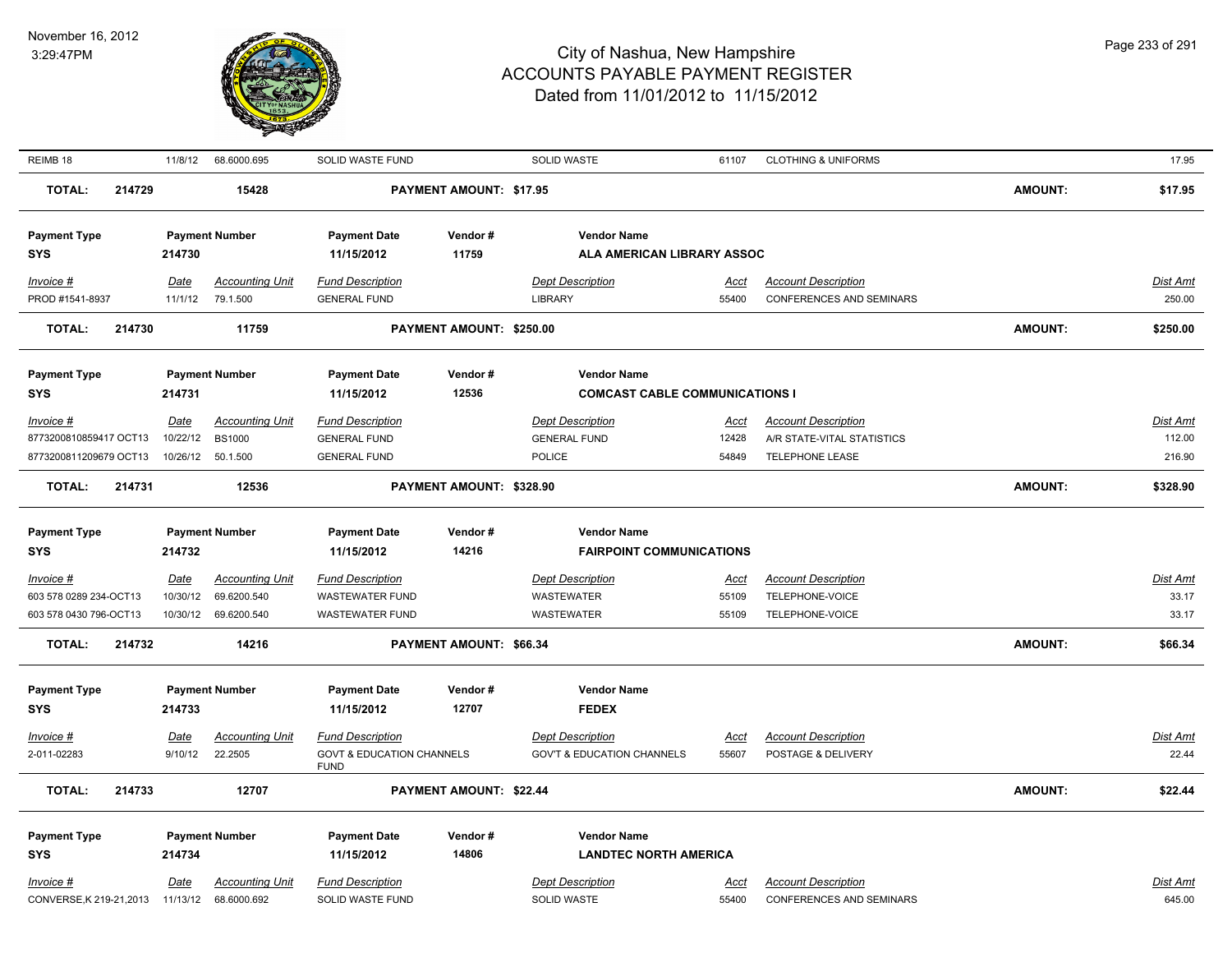

| <b>TOTAL:</b>                     | 214734 |                         | 14806                              |                                                     | PAYMENT AMOUNT: \$645.00   |                                                  |                      |                                                            | <b>AMOUNT:</b>                             | \$645.00           |
|-----------------------------------|--------|-------------------------|------------------------------------|-----------------------------------------------------|----------------------------|--------------------------------------------------|----------------------|------------------------------------------------------------|--------------------------------------------|--------------------|
| <b>Payment Type</b><br><b>SYS</b> |        | 214735                  | <b>Payment Number</b>              | <b>Payment Date</b><br>11/15/2012                   | Vendor#<br>14702           | <b>Vendor Name</b><br><b>LIBERTY UTILITIES</b>   |                      |                                                            |                                            |                    |
| Invoice #                         |        | Date                    | <b>Accounting Unit</b>             | <b>Fund Description</b>                             |                            | <b>Dept Description</b>                          | Acct                 | <b>Account Description</b>                                 | <b>Activity</b>                            | <b>Dist Amt</b>    |
| 5733218910OCT13                   |        | 10/30/12                | 52.1.720.8182                      | <b>GENERAL FUND</b>                                 |                            | <b>FIRE</b>                                      | 54114                | <b>HEATING GAS</b>                                         |                                            | 89.06              |
| 5733314742OCT13                   |        | 10/29/12                | 29.1.720.8163                      | <b>GENERAL FUND</b>                                 |                            | <b>CITY BUILDINGS</b>                            | 54114                | <b>HEATING GAS</b>                                         |                                            | 289.12             |
| 5733325300OCT13                   |        | 10/29/12                | 79.1.720                           | <b>GENERAL FUND</b>                                 |                            | LIBRARY                                          | 54114                | <b>HEATING GAS</b>                                         |                                            | 274.16             |
| 5734210120OCT13                   |        | 10/31/12                | 50.1.500                           | <b>GENERAL FUND</b>                                 |                            | POLICE                                           | 54114                | <b>HEATING GAS</b>                                         |                                            | 913.38             |
| 5734210152OCT13                   |        | 10/31/12                | 22.2505                            | <b>GOVT &amp; EDUCATION CHANNELS</b><br><b>FUND</b> |                            | <b>GOV'T &amp; EDUCATION CHANNELS</b>            | 54114                | <b>HEATING GAS</b>                                         |                                            | 10.31              |
| 5734210152OCT13                   |        | 10/31/12                | 50.1.500                           | <b>GENERAL FUND</b>                                 |                            | POLICE                                           | 54114                | <b>HEATING GAS</b>                                         |                                            | 17.52              |
| 5734210152OCT13                   |        | 10/31/12                | 60.1.500                           | <b>GENERAL FUND</b>                                 |                            | <b>PUBLIC</b>                                    | 54114                | <b>HEATING GAS</b>                                         |                                            | 37.10              |
| 5734210152OCT13                   |        | 10/31/12                | 86.3120                            | <b>TRANSIT GRANTS</b>                               |                            | WORKS-ADMIN/ENGINEERING<br><b>TRANSPORTATION</b> | 54114                | <b>HEATING GAS</b>                                         | 86.800.13.10.10                            | 38.13              |
| 5734210410OCT13                   |        |                         | 10/31/12 86.3120                   | <b>TRANSIT GRANTS</b>                               |                            | <b>TRANSPORTATION</b>                            | 54114                | <b>HEATING GAS</b>                                         | 86.800.13.10.11                            | 149.04             |
| 5734226620NOV13                   |        |                         | 10/31/12 61.1.670                  | <b>GENERAL FUND</b>                                 |                            | <b>STREETS</b>                                   | 54114                | <b>HEATING GAS</b>                                         |                                            | 650.90             |
| 5734820590OCT13                   |        | 10/30/12                | TF79.7534                          | LIBRARY-CHANDLER MEM LIB<br><b>FUND</b>             |                            | LIBRARY-CHANDLER MEM LIB<br><b>FUND</b>          | 54114                | <b>HEATING GAS</b>                                         |                                            | 39.17              |
| 5734820620OCT13                   |        |                         | 10/30/12 TF79.7534                 | LIBRARY-CHANDLER MEM LIB<br><b>FUND</b>             |                            | LIBRARY-CHANDLER MEM LIB<br><b>FUND</b>          | 54114                | <b>HEATING GAS</b>                                         |                                            | 38.03              |
| <b>TOTAL:</b>                     | 214735 |                         | 14702                              |                                                     | PAYMENT AMOUNT: \$2,545.92 |                                                  |                      |                                                            | <b>AMOUNT:</b>                             | \$2,545.92         |
| <b>Payment Type</b>               |        |                         | <b>Payment Number</b>              | <b>Payment Date</b>                                 | Vendor#                    | <b>Vendor Name</b>                               |                      |                                                            |                                            |                    |
| <b>SYS</b>                        |        | 214736                  |                                    | 11/15/2012                                          | 10952                      | THE METRO GROUP                                  |                      |                                                            |                                            |                    |
| $Invoice$ #<br>PI 333993          |        | <u>Date</u><br>10/31/12 | <b>Accounting Unit</b><br>50.1.500 | <b>Fund Description</b><br><b>GENERAL FUND</b>      |                            | <b>Dept Description</b><br>POLICE                | Acct<br>54280        | <b>Account Description</b><br>BUILDING/GROUNDS MAINTENANCE |                                            | Dist Amt<br>183.00 |
| <b>TOTAL:</b>                     | 214736 |                         | 10952                              |                                                     | PAYMENT AMOUNT: \$183.00   |                                                  |                      |                                                            | <b>AMOUNT:</b>                             | \$183.00           |
| <b>Payment Type</b><br><b>SYS</b> |        | 214737                  | <b>Payment Number</b>              | <b>Payment Date</b><br>11/15/2012                   | Vendor#<br>10955           | <b>Vendor Name</b><br><b>UCOM</b>                |                      |                                                            | Payee Name<br><b>NORTHEAST PAGING/UCOM</b> |                    |
| <u>Invoice #</u><br>1594170       |        | Date<br>11/1/12         | <b>Accounting Unit</b><br>61.1.685 | <b>Fund Description</b><br><b>GENERAL FUND</b>      |                            | <b>Dept Description</b><br><b>STREETS</b>        | <u>Acct</u><br>55118 | <b>Account Description</b><br>TELEPHONE-CELLULAR           |                                            | Dist Amt<br>333.40 |
| <b>TOTAL:</b>                     | 214737 |                         | 10955                              |                                                     | PAYMENT AMOUNT: \$333.40   |                                                  |                      |                                                            | <b>AMOUNT:</b>                             | \$333.40           |
| <b>Payment Type</b><br><b>SYS</b> |        | 214738                  | <b>Payment Number</b>              | <b>Payment Date</b><br>11/15/2012                   | Vendor#<br>13203           | <b>Vendor Name</b><br><b>NRAAO</b>               |                      |                                                            |                                            |                    |
| Invoice #                         |        | Date                    | <b>Accounting Unit</b>             | <b>Fund Description</b>                             |                            | <b>Dept Description</b>                          | Acct                 | <b>Account Description</b>                                 |                                            | Dist Amt           |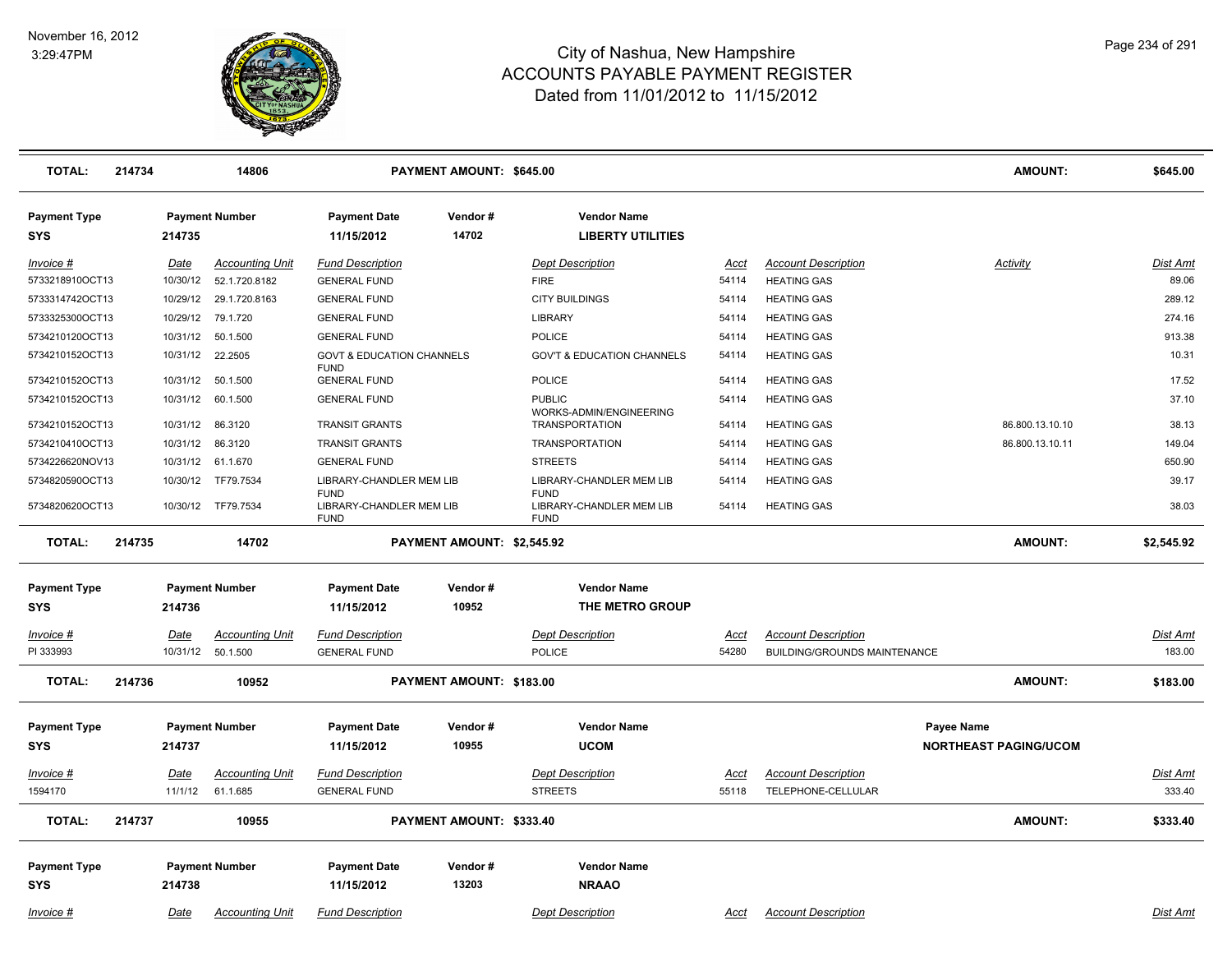

| MARINO 2013 RENEWAL     | 11/7/12  | 32.1.600               | <b>GENERAL FUND</b>     |                                | ASSESSING                             | 55200       | DUES AND MEMBERSHIPS            |                 | 30.00           |
|-------------------------|----------|------------------------|-------------------------|--------------------------------|---------------------------------------|-------------|---------------------------------|-----------------|-----------------|
| <b>TOTAL:</b><br>214738 |          | 13203                  |                         | <b>PAYMENT AMOUNT: \$30.00</b> |                                       |             |                                 | <b>AMOUNT:</b>  | \$30.00         |
| <b>Payment Type</b>     |          | <b>Payment Number</b>  | <b>Payment Date</b>     | Vendor#                        | <b>Vendor Name</b>                    |             |                                 |                 |                 |
| SYS                     | 214739   |                        | 11/15/2012              | 13204                          | <b>NRRA (NORTHEAST RESOURCE RECOV</b> |             |                                 |                 |                 |
| Invoice #               | Date     | <b>Accounting Unit</b> | <b>Fund Description</b> |                                | <b>Dept Description</b>               | <u>Acct</u> | <b>Account Description</b>      |                 | <b>Dist Amt</b> |
| HYLAND S 11/14 REGIST   | 11/10/12 | 68.6000.692            | SOLID WASTE FUND        |                                | <b>SOLID WASTE</b>                    | 55400       | <b>CONFERENCES AND SEMINARS</b> |                 | 25.00           |
| 214739<br><b>TOTAL:</b> |          | 13204                  |                         | PAYMENT AMOUNT: \$25.00        |                                       |             |                                 | <b>AMOUNT:</b>  | \$25.00         |
| <b>Payment Type</b>     |          | <b>Payment Number</b>  | <b>Payment Date</b>     | Vendor#                        | <b>Vendor Name</b>                    |             |                                 |                 |                 |
| <b>SYS</b>              | 214740   |                        | 11/15/2012              | 13291                          | PENNICHUCK WATER WORKS INC            |             |                                 |                 |                 |
| Invoice #               | Date     | <b>Accounting Unit</b> | <b>Fund Description</b> |                                | <b>Dept Description</b>               | <u>Acct</u> | <b>Account Description</b>      | Activity        | Dist Amt        |
| 100000881-991OCT13      | 11/1/12  | 50.1.500               | <b>GENERAL FUND</b>     |                                | <b>POLICE</b>                         | 54141       | WATER & SEWER                   |                 | 23.64           |
| 100001998-2371OCT13     | 11/1/12  | 52.1.720.8172          | <b>GENERAL FUND</b>     |                                | <b>FIRE</b>                           | 54141       | WATER & SEWER                   |                 | 216.47          |
| 100007252-2371SEPT      |          | 10/25/12 77.1.660      | <b>GENERAL FUND</b>     |                                | PARKS & RECREATION                    | 54141       | <b>WATER &amp; SEWER</b>        |                 | 203.27          |
| 100007911-2241OCT13     | 11/1/12  | 44.1.720               | <b>GENERAL FUND</b>     |                                | EDGEWOOD CEMETERY                     | 54141       | WATER & SEWER                   |                 | 388.91          |
| 100009380-5329OCT13     |          | 10/25/12 77.1.650      | <b>GENERAL FUND</b>     |                                | PARKS & RECREATION                    | 54141       | <b>WATER &amp; SEWER</b>        |                 | 437.56          |
| 100012411-2241OCT13     | 11/1/12  | 52.1.720.8176          | <b>GENERAL FUND</b>     |                                | <b>FIRE</b>                           | 54141       | <b>WATER &amp; SEWER</b>        |                 | 93.36           |
| 100013367-5329OCT       |          | 10/25/12 68.6000.692   | SOLID WASTE FUND        |                                | SOLID WASTE                           | 54141       | WATER & SEWER                   |                 | 63.50           |
| 100013415-5329OCT13     | 10/25/12 | 68.6000.692            | SOLID WASTE FUND        |                                | <b>SOLID WASTE</b>                    | 54141       | <b>WATER &amp; SEWER</b>        |                 | 128.94          |
| 100015209-2241OCT13     |          | 10/25/12 77.1.650      | <b>GENERAL FUND</b>     |                                | PARKS & RECREATION                    | 54141       | WATER & SEWER                   |                 | 20.34           |
| 100016980-22195OCT13    | 11/1/12  | 77.1.650               | <b>GENERAL FUND</b>     |                                | PARKS & RECREATION                    | 54141       | WATER & SEWER                   |                 | 50.46           |
| 100017785-2371OCT13     | 11/1/12  | 69.6200.540            | <b>WASTEWATER FUND</b>  |                                | <b>WASTEWATER</b>                     | 54141       | <b>WATER &amp; SEWER</b>        |                 | 146.91          |
| 100020009-991OCT13      | 11/1/12  | 69.6200.540            | <b>WASTEWATER FUND</b>  |                                | WASTEWATER                            | 54141       | <b>WATER &amp; SEWER</b>        |                 | 55.88           |
| 100020198-2700NOV13     | 11/1/12  | 52.1.720.8172          | <b>GENERAL FUND</b>     |                                | <b>FIRE</b>                           | 54141       | <b>WATER &amp; SEWER</b>        |                 | 55.88           |
| 100021221-28285OCT13    | 11/1/12  | 77.1.650               | <b>GENERAL FUND</b>     |                                | PARKS & RECREATION                    | 54141       | <b>WATER &amp; SEWER</b>        |                 | 91.91           |
| 100021229-2241OCT13     | 11/1/12  | 52.1.720.8176          | <b>GENERAL FUND</b>     |                                | <b>FIRE</b>                           | 54141       | WATER & SEWER                   |                 | 55.88           |
| 100022180-29524 FINAL   |          | 10/25/12 77.1.650      | <b>GENERAL FUND</b>     |                                | PARKS & RECREATION                    | 54141       | <b>WATER &amp; SEWER</b>        |                 | 4.07            |
| 100022670-2241OCT13     | 11/1/12  | 77.1.650               | <b>GENERAL FUND</b>     |                                | PARKS & RECREATION                    | 54141       | <b>WATER &amp; SEWER</b>        |                 | 63.24           |
| 100023353-2241OCT13     |          | 10/25/12 77.1.650      | <b>GENERAL FUND</b>     |                                | PARKS & RECREATION                    | 54141       | <b>WATER &amp; SEWER</b>        |                 | 744.47          |
| 10002430-32176OCT13     |          | 10/25/12  50.1.500     | <b>GENERAL FUND</b>     |                                | <b>POLICE</b>                         | 54141       | WATER & SEWER                   |                 | 21.77           |
| 100024452-32436OCT13    | 11/1/12  | 77.1.720.8191          | <b>GENERAL FUND</b>     |                                | PARKS & RECREATION                    | 54141       | WATER & SEWER                   |                 | 138.06          |
| 100024453-32436OCT13    | 11/1/12  | 77.1.720.8191          | <b>GENERAL FUND</b>     |                                | PARKS & RECREATION                    | 54141       | <b>WATER &amp; SEWER</b>        |                 | 3,041.33        |
| 100024489-32436OCT13    | 11/1/12  | 77.1.650               | <b>GENERAL FUND</b>     |                                | PARKS & RECREATION                    | 54141       | WATER & SEWER                   |                 | 20.34           |
| 100025641-346OCT13      | 11/1/12  | 77.1.650               | <b>GENERAL FUND</b>     |                                | PARKS & RECREATION                    | 54141       | WATER & SEWER                   |                 | 124.91          |
| 100026297-66053OCT13    | 10/25/12 | 86.3120                | <b>TRANSIT GRANTS</b>   |                                | <b>TRANSPORTATION</b>                 | 54141       | WATER & SEWER                   | 86.800.13.10.11 | 58.08           |
| 100026298-66053OCT13    |          | 10/25/12 86.3120       | <b>TRANSIT GRANTS</b>   |                                | <b>TRANSPORTATION</b>                 | 54141       | WATER & SEWER                   | 86.800.13.10.11 | 87.69           |
| 100026535-29524OCT13    |          | 10/25/12 77.1.650      | <b>GENERAL FUND</b>     |                                | PARKS & RECREATION                    | 54141       | <b>WATER &amp; SEWER</b>        |                 | 124.98          |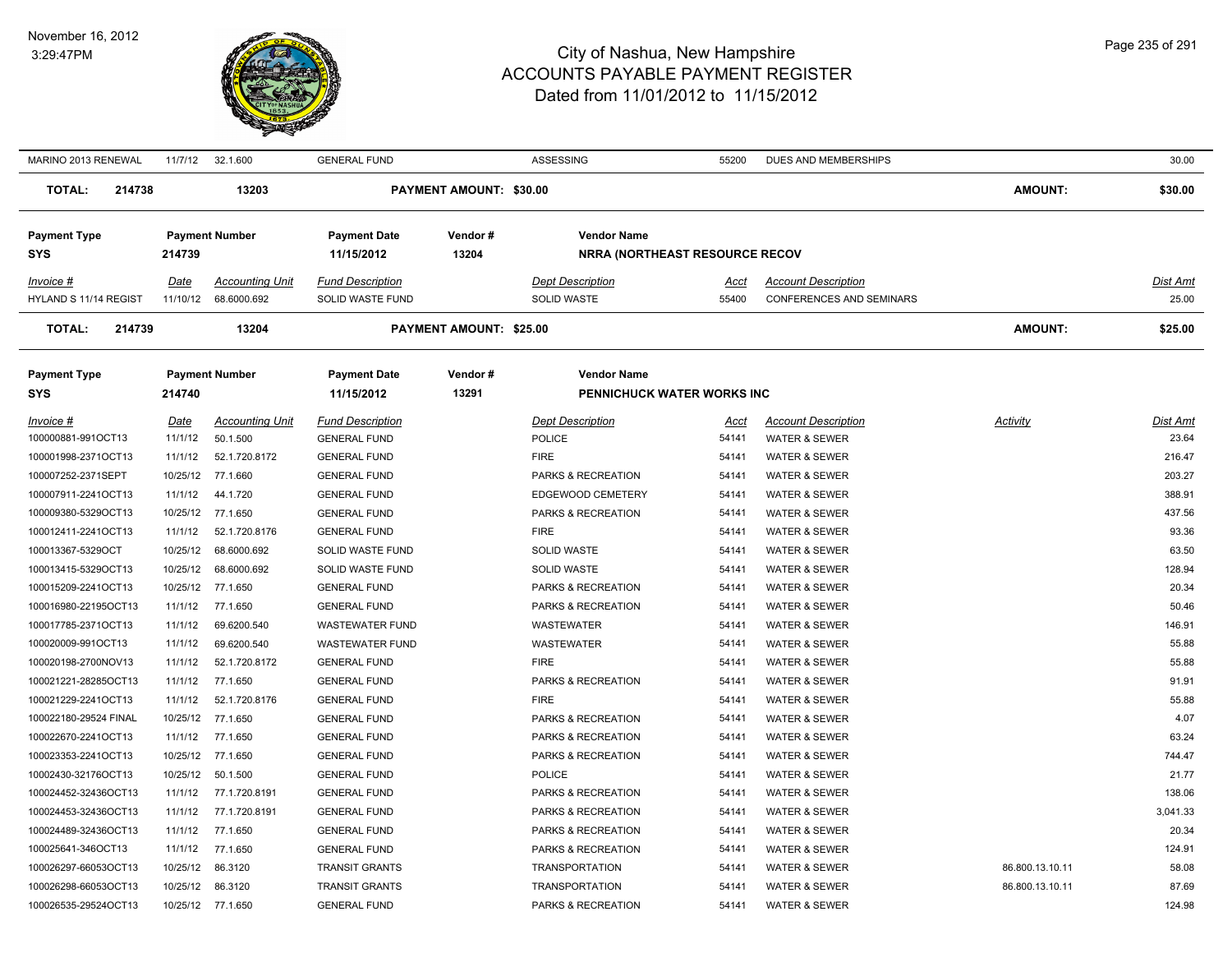

| <b>TOTAL:</b><br>214740           |                  | 13291                   |                                                     | PAYMENT AMOUNT: \$6,461.85 |                                          |       |                            | AMOUNT:         | \$6,461.85      |
|-----------------------------------|------------------|-------------------------|-----------------------------------------------------|----------------------------|------------------------------------------|-------|----------------------------|-----------------|-----------------|
| <b>Payment Type</b><br><b>SYS</b> | 214741           | <b>Payment Number</b>   | <b>Payment Date</b><br>11/15/2012                   | Vendor#<br>13372           | <b>Vendor Name</b><br><b>PSNH</b>        |       |                            |                 |                 |
| Invoice #                         | <b>Date</b>      | <b>Accounting Unit</b>  | <b>Fund Description</b>                             |                            | <b>Dept Description</b>                  | Acct  | <b>Account Description</b> | <b>Activity</b> | <u>Dist Amt</u> |
| 56003941028 OCT13                 | 10/29/12         | 29.1.720.8162           | <b>GENERAL FUND</b>                                 |                            | <b>CITY BUILDINGS</b>                    | 54100 | <b>ELECTRICITY</b>         |                 | 38.14           |
| 56003941028 OCT13                 | 10/29/12         | 29.1.720.8163           | <b>GENERAL FUND</b>                                 |                            | <b>CITY BUILDINGS</b>                    | 54100 | <b>ELECTRICITY</b>         |                 | 1,757.16        |
| 56003941028 OCT13                 | 10/29/12         | 29.1.720.8164           | <b>GENERAL FUND</b>                                 |                            | <b>CITY BUILDINGS</b>                    | 54100 | <b>ELECTRICITY</b>         |                 | 217.66          |
| 56003941028 OCT13                 |                  | 10/29/12 29.1.720.8166  | <b>GENERAL FUND</b>                                 |                            | <b>CITY BUILDINGS</b>                    | 54100 | <b>ELECTRICITY</b>         |                 | 36.98           |
| 56003941028 OCT13                 | 10/29/12 31.2506 |                         | HUNT BLDG FACILITY RENTALS                          |                            | HUNT BLDG FACILITY RENTALS               | 54100 | <b>ELECTRICITY</b>         |                 | 403.20          |
| 56003941028 OCT13                 |                  | 10/29/12  42.1.720      | <b>GENERAL FUND</b>                                 |                            | WOODLAWN CEMETERY                        | 54100 | <b>ELECTRICITY</b>         |                 | 230.80          |
| 56003941028 OCT13                 |                  | 10/29/12  44.1.720      | <b>GENERAL FUND</b>                                 |                            | EDGEWOOD CEMETERY                        | 54100 | <b>ELECTRICITY</b>         |                 | 95.67           |
| 56003941028 OCT13                 |                  | 10/29/12  50.1.500      | <b>GENERAL FUND</b>                                 |                            | <b>POLICE</b>                            | 54100 | <b>ELECTRICITY</b>         |                 | 171.59          |
| 56003941028 OCT13                 |                  | 10/29/12 52.1.720.8163  | <b>GENERAL FUND</b>                                 |                            | <b>FIRE</b>                              | 54100 | <b>ELECTRICITY</b>         |                 | 44.93           |
| 56003941028 OCT13                 |                  | 10/29/12  52.1.720.8173 | <b>GENERAL FUND</b>                                 |                            | <b>FIRE</b>                              | 54100 | <b>ELECTRICITY</b>         |                 | 1,948.33        |
| 56003941028 OCT13                 |                  | 10/29/12  52.1.720.8174 | <b>GENERAL FUND</b>                                 |                            | <b>FIRE</b>                              | 54100 | <b>ELECTRICITY</b>         |                 | 670.62          |
| 56003941028 OCT13                 |                  | 10/29/12  52.1.720.8175 | <b>GENERAL FUND</b>                                 |                            | <b>FIRE</b>                              | 54100 | <b>ELECTRICITY</b>         |                 | 2,541.88        |
| 56003941028 OCT13                 |                  | 10/29/12 52.1.720.8176  | <b>GENERAL FUND</b>                                 |                            | <b>FIRE</b>                              | 54100 | <b>ELECTRICITY</b>         |                 | 371.02          |
| 56003941028 OCT13                 |                  | 10/29/12  52.1.720.8178 | <b>GENERAL FUND</b>                                 |                            | <b>FIRE</b>                              | 54100 | <b>ELECTRICITY</b>         |                 | 780.27          |
| 56003941028 OCT13                 | 10/29/12         | 52.1.720.8182           | <b>GENERAL FUND</b>                                 |                            | <b>FIRE</b>                              | 54100 | <b>ELECTRICITY</b>         |                 | 1,036.13        |
| 56003941028 OCT13                 | 10/29/12         | 61.1.705                | <b>GENERAL FUND</b>                                 |                            | <b>STREETS</b>                           | 54100 | <b>ELECTRICITY</b>         |                 | 64.45           |
| 56003941028 OCT13                 |                  | 10/29/12 86.3120        | <b>TRANSIT GRANTS</b>                               |                            | <b>TRANSPORTATION</b>                    | 54100 | <b>ELECTRICITY</b>         | 86.800.13.10.11 | 1,242.81        |
| 56003941028 OCT13                 |                  | 10/29/12 86.3120        | <b>TRANSIT GRANTS</b>                               |                            | <b>TRANSPORTATION</b>                    | 54100 | <b>ELECTRICITY</b>         | 86.800.13.10.12 | 258.92          |
| 56030121040OCT13                  | 10/29/12         | 69.6200.540             | <b>WASTEWATER FUND</b>                              |                            | WASTEWATER                               | 54100 | <b>ELECTRICITY</b>         |                 | 1,691.13        |
| 56051190056 SEPT13                |                  | 10/29/12 61.1.705       | <b>GENERAL FUND</b>                                 |                            | <b>STREETS</b>                           | 54100 | <b>ELECTRICITY</b>         |                 | 946.11          |
| 56065090078 OCT13                 |                  | 10/25/12 77.1.650       | <b>GENERAL FUND</b>                                 |                            | PARKS & RECREATION                       | 54100 | <b>ELECTRICITY</b>         |                 | 4,703.65        |
| 56065090078 OCT13                 |                  | 10/25/12 77.1.655       | <b>GENERAL FUND</b>                                 |                            | PARKS & RECREATION                       | 54100 | <b>ELECTRICITY</b>         |                 | 118.24          |
| 56065090078 OCT13                 |                  | 10/25/12 77.1.720.8191  | <b>GENERAL FUND</b>                                 |                            | PARKS & RECREATION                       | 54100 | <b>ELECTRICITY</b>         |                 | 2,232.63        |
| 56066690017 OCT13                 |                  | 10/25/12 62.1.710       | <b>GENERAL FUND</b>                                 |                            | <b>STREET LIGHTING</b>                   | 54100 | <b>ELECTRICITY</b>         |                 | 306.55          |
| 56120141023 OCT13                 |                  | 10/29/12 61.1.705       | <b>GENERAL FUND</b>                                 |                            | <b>STREETS</b>                           | 54100 | <b>ELECTRICITY</b>         |                 | 1,215.11        |
| 5617926079OCT13                   |                  | 10/25/12 22.2505        | <b>GOVT &amp; EDUCATION CHANNELS</b><br><b>FUND</b> |                            | <b>GOV'T &amp; EDUCATION CHANNELS</b>    | 54100 | <b>ELECTRICITY</b>         |                 | 237.20          |
| 5617926079OCT13                   | 10/25/12         | 50.1.500                | <b>GENERAL FUND</b>                                 |                            | <b>POLICE</b>                            | 54100 | <b>ELECTRICITY</b>         |                 | 403.25          |
| 5617926079OCT13                   | 10/25/12         | 60.1.500                | <b>GENERAL FUND</b>                                 |                            | <b>PUBLIC</b><br>WORKS-ADMIN/ENGINEERING | 54100 | <b>ELECTRICITY</b>         |                 | 853.94          |
| 5617926079OCT13                   | 10/25/12         | 86.3120                 | <b>TRANSIT GRANTS</b>                               |                            | <b>TRANSPORTATION</b>                    | 54100 | <b>ELECTRICITY</b>         | 86.800.13.10.10 | 877.65          |
| 56221051089 OCT13                 |                  | 10/26/12 77.1.650       | <b>GENERAL FUND</b>                                 |                            | PARKS & RECREATION                       | 54100 | <b>ELECTRICITY</b>         |                 | 394.66          |
| 56221051089 OCT13                 |                  | 10/26/12 77.1.655       | <b>GENERAL FUND</b>                                 |                            | PARKS & RECREATION                       | 54100 | <b>ELECTRICITY</b>         |                 | 126.09          |
| 56326594090 OCT13                 | 10/29/12         | 77.1.650                | <b>GENERAL FUND</b>                                 |                            | PARKS & RECREATION                       | 54100 | <b>ELECTRICITY</b>         |                 | 3,282.01        |
| 56326594090 OCT13                 |                  | 10/29/12 77.1.655       | <b>GENERAL FUND</b>                                 |                            | PARKS & RECREATION                       | 54100 | <b>ELECTRICITY</b>         |                 | 54.14           |
| 56326594090 OCT13                 |                  | 10/29/12 77.1.720.8191  | <b>GENERAL FUND</b>                                 |                            | PARKS & RECREATION                       | 54100 | <b>ELECTRICITY</b>         |                 | 2,226.93        |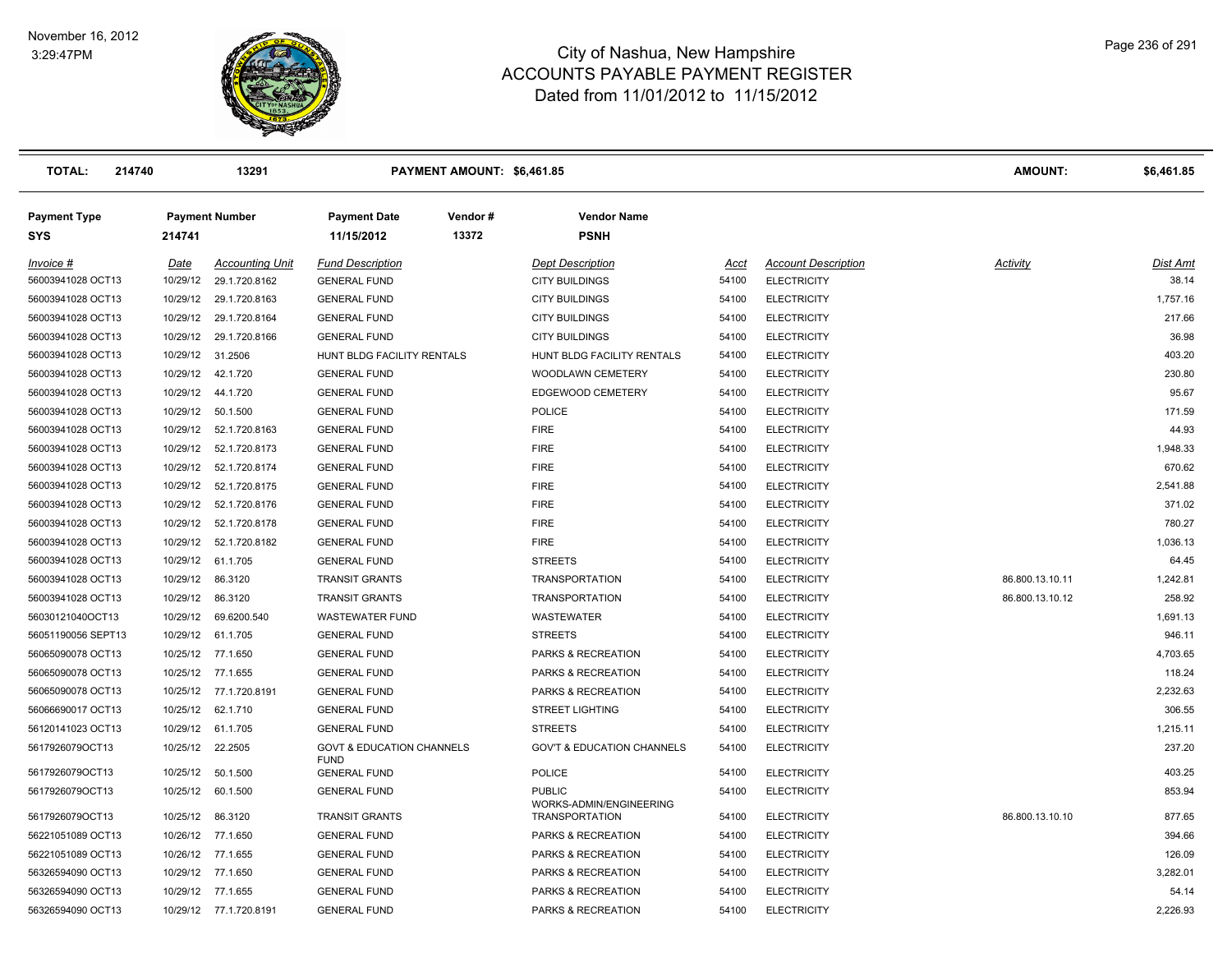

| <b>Payment Number</b><br><b>Payment Date</b><br>Vendor#<br><b>Vendor Name</b><br><b>Payment Type</b><br>13372<br><b>PSNH</b><br><b>SYS</b><br>214742<br>11/15/2012<br><b>Fund Description</b><br><b>Dept Description</b><br><b>Account Description</b><br>Date<br><b>Accounting Unit</b><br><b>Dist Amt</b><br><u>Invoice #</u><br>Acct<br>10/24/12  50.1.500<br>12,730.67<br><b>GENERAL FUND</b><br>POLICE<br>54100<br><b>ELECTRICITY</b><br>8000183-03-2-4OCT13<br>PARKS & RECREATION<br>4,637.76<br>8000183-07-4-6OCT13<br>10/24/12 77.1.720.8192<br><b>GENERAL FUND</b><br><b>ELECTRICITY</b><br>54100<br>8000183-10-7-4OCT13<br>10/24/12 61.1.670<br><b>GENERAL FUND</b><br><b>STREETS</b><br><b>ELECTRICITY</b><br>2,718.36<br>54100<br>5,636.08<br>8000184-01-4-1OCT13<br>10/25/12 79.1.720<br><b>GENERAL FUND</b><br>LIBRARY<br>54100<br><b>ELECTRICITY</b><br><b>AMOUNT:</b><br><b>TOTAL:</b><br>214742<br>13372<br>PAYMENT AMOUNT: \$25,722.87<br>\$25,722.87<br><b>Vendor Name</b><br><b>Payment Type</b><br><b>Payment Number</b><br><b>Payment Date</b><br>Vendor#<br>11887<br><b>SHATTUCK MALONE OIL CO</b><br><b>SYS</b><br>214743<br>11/15/2012<br><b>Accounting Unit</b><br><b>Fund Description</b><br><b>Dept Description</b><br><b>Account Description</b><br>Invoice #<br>Date<br>Dist Amt<br>Acct<br>702.90<br>8/9/12<br>50596<br>50.1.500<br>POLICE<br>54114<br><b>HEATING GAS</b><br><b>GENERAL FUND</b><br>1,569.20<br>50597<br>8/9/12<br>50.1.500<br><b>GENERAL FUND</b><br><b>POLICE</b><br>54114<br><b>HEATING GAS</b><br>10/26/12<br>1,090.65<br>595468<br>50.1.500<br><b>GENERAL FUND</b><br><b>POLICE</b><br>54114<br><b>HEATING GAS</b><br>87.76<br>595525<br>10/26/12  50.1.500<br><b>GENERAL FUND</b><br><b>POLICE</b><br>54114<br><b>HEATING GAS</b><br><b>TOTAL:</b><br>214743<br>PAYMENT AMOUNT: \$3,450.51<br><b>AMOUNT:</b><br>11887<br>\$3,450.51<br><b>Payment Type</b><br><b>Payment Number</b><br><b>Payment Date</b><br>Vendor#<br><b>Vendor Name</b><br>214744<br>13764<br><b>TREASURER STATE OF NH</b><br>SYS<br>11/15/2012<br>Date<br><b>Accounting Unit</b><br><b>Fund Description</b><br><b>Dept Description</b><br><b>Account Description</b><br><b>Dist Amt</b><br>Invoice #<br><u>Acct</u><br>5755316<br>07.1.565<br><b>GENERAL FUND</b><br><b>CITY CLERK</b><br>42508<br><b>MARRIAGE LICENSES</b><br>1,824.00<br>10/1/12<br>7,972.00<br>5755316<br>10/1/12 07.1.565<br><b>GENERAL FUND</b><br><b>CITY CLERK</b><br><b>CERTIFIED COPIES</b><br>44149<br>214744<br>13764<br>AMOUNT:<br><b>TOTAL:</b><br>PAYMENT AMOUNT: \$9,796.00<br>\$9,796.00<br><b>Payment Number</b><br><b>Vendor Name</b><br><b>Payment Type</b><br><b>Payment Date</b><br>Vendor#<br>13798<br>11/15/2012<br><b>UNION LEADER CORP</b><br><b>SYS</b><br>214745<br><b>Account Description</b><br>Activity<br>Dist Amt<br>Invoice #<br>Date<br><b>Accounting Unit</b><br><b>Fund Description</b><br><b>Dept Description</b><br>Acct<br>263.50<br>093012 211020 13-033<br>9/9/12<br>60.5700<br>CAP PROJECTS-BROAD ST PKWY<br>CAP PROJECTS-BROAD ST<br>81700<br><b>INFRASTRUCTURE</b><br>1061.60.05.65<br><b>PKWY</b><br>99.52<br>9/8/12<br>30.1.500<br><b>GENERAL FUND</b><br><b>PURCHASING</b><br>55500<br><b>ADVERTISING</b><br>093012 211430 13032C<br>093012 211430 13032P<br>9/8/12<br>30.1.500<br><b>GENERAL FUND</b><br><b>PURCHASING</b><br>55500<br><b>ADVERTISING</b><br>99.51<br>99.52<br>093012 220590 13035C<br>9/14/12<br>30.1.500<br><b>GENERAL FUND</b><br><b>PURCHASING</b><br>55500<br><b>ADVERTISING</b> | <b>TOTAL:</b><br>214741 |         | 13372    |                     | PAYMENT AMOUNT: \$31,579.85 |                   |       |                    | AMOUNT: | \$31,579.85 |
|-------------------------------------------------------------------------------------------------------------------------------------------------------------------------------------------------------------------------------------------------------------------------------------------------------------------------------------------------------------------------------------------------------------------------------------------------------------------------------------------------------------------------------------------------------------------------------------------------------------------------------------------------------------------------------------------------------------------------------------------------------------------------------------------------------------------------------------------------------------------------------------------------------------------------------------------------------------------------------------------------------------------------------------------------------------------------------------------------------------------------------------------------------------------------------------------------------------------------------------------------------------------------------------------------------------------------------------------------------------------------------------------------------------------------------------------------------------------------------------------------------------------------------------------------------------------------------------------------------------------------------------------------------------------------------------------------------------------------------------------------------------------------------------------------------------------------------------------------------------------------------------------------------------------------------------------------------------------------------------------------------------------------------------------------------------------------------------------------------------------------------------------------------------------------------------------------------------------------------------------------------------------------------------------------------------------------------------------------------------------------------------------------------------------------------------------------------------------------------------------------------------------------------------------------------------------------------------------------------------------------------------------------------------------------------------------------------------------------------------------------------------------------------------------------------------------------------------------------------------------------------------------------------------------------------------------------------------------------------------------------------------------------------------------------------------------------------------------------------------------------------------------------------------------------------------------------------------------------------------------------------------------------------------------------------------------------------------------------------------------------------------------------------------------------------------------------------------------------------------------------------------------------------------------------|-------------------------|---------|----------|---------------------|-----------------------------|-------------------|-------|--------------------|---------|-------------|
|                                                                                                                                                                                                                                                                                                                                                                                                                                                                                                                                                                                                                                                                                                                                                                                                                                                                                                                                                                                                                                                                                                                                                                                                                                                                                                                                                                                                                                                                                                                                                                                                                                                                                                                                                                                                                                                                                                                                                                                                                                                                                                                                                                                                                                                                                                                                                                                                                                                                                                                                                                                                                                                                                                                                                                                                                                                                                                                                                                                                                                                                                                                                                                                                                                                                                                                                                                                                                                                                                                                                                 |                         |         |          |                     |                             |                   |       |                    |         |             |
|                                                                                                                                                                                                                                                                                                                                                                                                                                                                                                                                                                                                                                                                                                                                                                                                                                                                                                                                                                                                                                                                                                                                                                                                                                                                                                                                                                                                                                                                                                                                                                                                                                                                                                                                                                                                                                                                                                                                                                                                                                                                                                                                                                                                                                                                                                                                                                                                                                                                                                                                                                                                                                                                                                                                                                                                                                                                                                                                                                                                                                                                                                                                                                                                                                                                                                                                                                                                                                                                                                                                                 |                         |         |          |                     |                             |                   |       |                    |         |             |
|                                                                                                                                                                                                                                                                                                                                                                                                                                                                                                                                                                                                                                                                                                                                                                                                                                                                                                                                                                                                                                                                                                                                                                                                                                                                                                                                                                                                                                                                                                                                                                                                                                                                                                                                                                                                                                                                                                                                                                                                                                                                                                                                                                                                                                                                                                                                                                                                                                                                                                                                                                                                                                                                                                                                                                                                                                                                                                                                                                                                                                                                                                                                                                                                                                                                                                                                                                                                                                                                                                                                                 |                         |         |          |                     |                             |                   |       |                    |         |             |
|                                                                                                                                                                                                                                                                                                                                                                                                                                                                                                                                                                                                                                                                                                                                                                                                                                                                                                                                                                                                                                                                                                                                                                                                                                                                                                                                                                                                                                                                                                                                                                                                                                                                                                                                                                                                                                                                                                                                                                                                                                                                                                                                                                                                                                                                                                                                                                                                                                                                                                                                                                                                                                                                                                                                                                                                                                                                                                                                                                                                                                                                                                                                                                                                                                                                                                                                                                                                                                                                                                                                                 |                         |         |          |                     |                             |                   |       |                    |         |             |
|                                                                                                                                                                                                                                                                                                                                                                                                                                                                                                                                                                                                                                                                                                                                                                                                                                                                                                                                                                                                                                                                                                                                                                                                                                                                                                                                                                                                                                                                                                                                                                                                                                                                                                                                                                                                                                                                                                                                                                                                                                                                                                                                                                                                                                                                                                                                                                                                                                                                                                                                                                                                                                                                                                                                                                                                                                                                                                                                                                                                                                                                                                                                                                                                                                                                                                                                                                                                                                                                                                                                                 |                         |         |          |                     |                             |                   |       |                    |         |             |
|                                                                                                                                                                                                                                                                                                                                                                                                                                                                                                                                                                                                                                                                                                                                                                                                                                                                                                                                                                                                                                                                                                                                                                                                                                                                                                                                                                                                                                                                                                                                                                                                                                                                                                                                                                                                                                                                                                                                                                                                                                                                                                                                                                                                                                                                                                                                                                                                                                                                                                                                                                                                                                                                                                                                                                                                                                                                                                                                                                                                                                                                                                                                                                                                                                                                                                                                                                                                                                                                                                                                                 |                         |         |          |                     |                             |                   |       |                    |         |             |
|                                                                                                                                                                                                                                                                                                                                                                                                                                                                                                                                                                                                                                                                                                                                                                                                                                                                                                                                                                                                                                                                                                                                                                                                                                                                                                                                                                                                                                                                                                                                                                                                                                                                                                                                                                                                                                                                                                                                                                                                                                                                                                                                                                                                                                                                                                                                                                                                                                                                                                                                                                                                                                                                                                                                                                                                                                                                                                                                                                                                                                                                                                                                                                                                                                                                                                                                                                                                                                                                                                                                                 |                         |         |          |                     |                             |                   |       |                    |         |             |
|                                                                                                                                                                                                                                                                                                                                                                                                                                                                                                                                                                                                                                                                                                                                                                                                                                                                                                                                                                                                                                                                                                                                                                                                                                                                                                                                                                                                                                                                                                                                                                                                                                                                                                                                                                                                                                                                                                                                                                                                                                                                                                                                                                                                                                                                                                                                                                                                                                                                                                                                                                                                                                                                                                                                                                                                                                                                                                                                                                                                                                                                                                                                                                                                                                                                                                                                                                                                                                                                                                                                                 |                         |         |          |                     |                             |                   |       |                    |         |             |
|                                                                                                                                                                                                                                                                                                                                                                                                                                                                                                                                                                                                                                                                                                                                                                                                                                                                                                                                                                                                                                                                                                                                                                                                                                                                                                                                                                                                                                                                                                                                                                                                                                                                                                                                                                                                                                                                                                                                                                                                                                                                                                                                                                                                                                                                                                                                                                                                                                                                                                                                                                                                                                                                                                                                                                                                                                                                                                                                                                                                                                                                                                                                                                                                                                                                                                                                                                                                                                                                                                                                                 |                         |         |          |                     |                             |                   |       |                    |         |             |
|                                                                                                                                                                                                                                                                                                                                                                                                                                                                                                                                                                                                                                                                                                                                                                                                                                                                                                                                                                                                                                                                                                                                                                                                                                                                                                                                                                                                                                                                                                                                                                                                                                                                                                                                                                                                                                                                                                                                                                                                                                                                                                                                                                                                                                                                                                                                                                                                                                                                                                                                                                                                                                                                                                                                                                                                                                                                                                                                                                                                                                                                                                                                                                                                                                                                                                                                                                                                                                                                                                                                                 |                         |         |          |                     |                             |                   |       |                    |         |             |
|                                                                                                                                                                                                                                                                                                                                                                                                                                                                                                                                                                                                                                                                                                                                                                                                                                                                                                                                                                                                                                                                                                                                                                                                                                                                                                                                                                                                                                                                                                                                                                                                                                                                                                                                                                                                                                                                                                                                                                                                                                                                                                                                                                                                                                                                                                                                                                                                                                                                                                                                                                                                                                                                                                                                                                                                                                                                                                                                                                                                                                                                                                                                                                                                                                                                                                                                                                                                                                                                                                                                                 |                         |         |          |                     |                             |                   |       |                    |         |             |
|                                                                                                                                                                                                                                                                                                                                                                                                                                                                                                                                                                                                                                                                                                                                                                                                                                                                                                                                                                                                                                                                                                                                                                                                                                                                                                                                                                                                                                                                                                                                                                                                                                                                                                                                                                                                                                                                                                                                                                                                                                                                                                                                                                                                                                                                                                                                                                                                                                                                                                                                                                                                                                                                                                                                                                                                                                                                                                                                                                                                                                                                                                                                                                                                                                                                                                                                                                                                                                                                                                                                                 |                         |         |          |                     |                             |                   |       |                    |         |             |
|                                                                                                                                                                                                                                                                                                                                                                                                                                                                                                                                                                                                                                                                                                                                                                                                                                                                                                                                                                                                                                                                                                                                                                                                                                                                                                                                                                                                                                                                                                                                                                                                                                                                                                                                                                                                                                                                                                                                                                                                                                                                                                                                                                                                                                                                                                                                                                                                                                                                                                                                                                                                                                                                                                                                                                                                                                                                                                                                                                                                                                                                                                                                                                                                                                                                                                                                                                                                                                                                                                                                                 |                         |         |          |                     |                             |                   |       |                    |         |             |
|                                                                                                                                                                                                                                                                                                                                                                                                                                                                                                                                                                                                                                                                                                                                                                                                                                                                                                                                                                                                                                                                                                                                                                                                                                                                                                                                                                                                                                                                                                                                                                                                                                                                                                                                                                                                                                                                                                                                                                                                                                                                                                                                                                                                                                                                                                                                                                                                                                                                                                                                                                                                                                                                                                                                                                                                                                                                                                                                                                                                                                                                                                                                                                                                                                                                                                                                                                                                                                                                                                                                                 |                         |         |          |                     |                             |                   |       |                    |         |             |
|                                                                                                                                                                                                                                                                                                                                                                                                                                                                                                                                                                                                                                                                                                                                                                                                                                                                                                                                                                                                                                                                                                                                                                                                                                                                                                                                                                                                                                                                                                                                                                                                                                                                                                                                                                                                                                                                                                                                                                                                                                                                                                                                                                                                                                                                                                                                                                                                                                                                                                                                                                                                                                                                                                                                                                                                                                                                                                                                                                                                                                                                                                                                                                                                                                                                                                                                                                                                                                                                                                                                                 |                         |         |          |                     |                             |                   |       |                    |         |             |
|                                                                                                                                                                                                                                                                                                                                                                                                                                                                                                                                                                                                                                                                                                                                                                                                                                                                                                                                                                                                                                                                                                                                                                                                                                                                                                                                                                                                                                                                                                                                                                                                                                                                                                                                                                                                                                                                                                                                                                                                                                                                                                                                                                                                                                                                                                                                                                                                                                                                                                                                                                                                                                                                                                                                                                                                                                                                                                                                                                                                                                                                                                                                                                                                                                                                                                                                                                                                                                                                                                                                                 |                         |         |          |                     |                             |                   |       |                    |         |             |
|                                                                                                                                                                                                                                                                                                                                                                                                                                                                                                                                                                                                                                                                                                                                                                                                                                                                                                                                                                                                                                                                                                                                                                                                                                                                                                                                                                                                                                                                                                                                                                                                                                                                                                                                                                                                                                                                                                                                                                                                                                                                                                                                                                                                                                                                                                                                                                                                                                                                                                                                                                                                                                                                                                                                                                                                                                                                                                                                                                                                                                                                                                                                                                                                                                                                                                                                                                                                                                                                                                                                                 |                         |         |          |                     |                             |                   |       |                    |         |             |
|                                                                                                                                                                                                                                                                                                                                                                                                                                                                                                                                                                                                                                                                                                                                                                                                                                                                                                                                                                                                                                                                                                                                                                                                                                                                                                                                                                                                                                                                                                                                                                                                                                                                                                                                                                                                                                                                                                                                                                                                                                                                                                                                                                                                                                                                                                                                                                                                                                                                                                                                                                                                                                                                                                                                                                                                                                                                                                                                                                                                                                                                                                                                                                                                                                                                                                                                                                                                                                                                                                                                                 |                         |         |          |                     |                             |                   |       |                    |         |             |
|                                                                                                                                                                                                                                                                                                                                                                                                                                                                                                                                                                                                                                                                                                                                                                                                                                                                                                                                                                                                                                                                                                                                                                                                                                                                                                                                                                                                                                                                                                                                                                                                                                                                                                                                                                                                                                                                                                                                                                                                                                                                                                                                                                                                                                                                                                                                                                                                                                                                                                                                                                                                                                                                                                                                                                                                                                                                                                                                                                                                                                                                                                                                                                                                                                                                                                                                                                                                                                                                                                                                                 |                         |         |          |                     |                             |                   |       |                    |         |             |
|                                                                                                                                                                                                                                                                                                                                                                                                                                                                                                                                                                                                                                                                                                                                                                                                                                                                                                                                                                                                                                                                                                                                                                                                                                                                                                                                                                                                                                                                                                                                                                                                                                                                                                                                                                                                                                                                                                                                                                                                                                                                                                                                                                                                                                                                                                                                                                                                                                                                                                                                                                                                                                                                                                                                                                                                                                                                                                                                                                                                                                                                                                                                                                                                                                                                                                                                                                                                                                                                                                                                                 |                         |         |          |                     |                             |                   |       |                    |         |             |
|                                                                                                                                                                                                                                                                                                                                                                                                                                                                                                                                                                                                                                                                                                                                                                                                                                                                                                                                                                                                                                                                                                                                                                                                                                                                                                                                                                                                                                                                                                                                                                                                                                                                                                                                                                                                                                                                                                                                                                                                                                                                                                                                                                                                                                                                                                                                                                                                                                                                                                                                                                                                                                                                                                                                                                                                                                                                                                                                                                                                                                                                                                                                                                                                                                                                                                                                                                                                                                                                                                                                                 |                         |         |          |                     |                             |                   |       |                    |         |             |
|                                                                                                                                                                                                                                                                                                                                                                                                                                                                                                                                                                                                                                                                                                                                                                                                                                                                                                                                                                                                                                                                                                                                                                                                                                                                                                                                                                                                                                                                                                                                                                                                                                                                                                                                                                                                                                                                                                                                                                                                                                                                                                                                                                                                                                                                                                                                                                                                                                                                                                                                                                                                                                                                                                                                                                                                                                                                                                                                                                                                                                                                                                                                                                                                                                                                                                                                                                                                                                                                                                                                                 |                         |         |          |                     |                             |                   |       |                    |         |             |
|                                                                                                                                                                                                                                                                                                                                                                                                                                                                                                                                                                                                                                                                                                                                                                                                                                                                                                                                                                                                                                                                                                                                                                                                                                                                                                                                                                                                                                                                                                                                                                                                                                                                                                                                                                                                                                                                                                                                                                                                                                                                                                                                                                                                                                                                                                                                                                                                                                                                                                                                                                                                                                                                                                                                                                                                                                                                                                                                                                                                                                                                                                                                                                                                                                                                                                                                                                                                                                                                                                                                                 |                         |         |          |                     |                             |                   |       |                    |         |             |
|                                                                                                                                                                                                                                                                                                                                                                                                                                                                                                                                                                                                                                                                                                                                                                                                                                                                                                                                                                                                                                                                                                                                                                                                                                                                                                                                                                                                                                                                                                                                                                                                                                                                                                                                                                                                                                                                                                                                                                                                                                                                                                                                                                                                                                                                                                                                                                                                                                                                                                                                                                                                                                                                                                                                                                                                                                                                                                                                                                                                                                                                                                                                                                                                                                                                                                                                                                                                                                                                                                                                                 |                         |         |          |                     |                             |                   |       |                    |         |             |
|                                                                                                                                                                                                                                                                                                                                                                                                                                                                                                                                                                                                                                                                                                                                                                                                                                                                                                                                                                                                                                                                                                                                                                                                                                                                                                                                                                                                                                                                                                                                                                                                                                                                                                                                                                                                                                                                                                                                                                                                                                                                                                                                                                                                                                                                                                                                                                                                                                                                                                                                                                                                                                                                                                                                                                                                                                                                                                                                                                                                                                                                                                                                                                                                                                                                                                                                                                                                                                                                                                                                                 |                         |         |          |                     |                             |                   |       |                    |         |             |
|                                                                                                                                                                                                                                                                                                                                                                                                                                                                                                                                                                                                                                                                                                                                                                                                                                                                                                                                                                                                                                                                                                                                                                                                                                                                                                                                                                                                                                                                                                                                                                                                                                                                                                                                                                                                                                                                                                                                                                                                                                                                                                                                                                                                                                                                                                                                                                                                                                                                                                                                                                                                                                                                                                                                                                                                                                                                                                                                                                                                                                                                                                                                                                                                                                                                                                                                                                                                                                                                                                                                                 |                         |         |          |                     |                             |                   |       |                    |         |             |
|                                                                                                                                                                                                                                                                                                                                                                                                                                                                                                                                                                                                                                                                                                                                                                                                                                                                                                                                                                                                                                                                                                                                                                                                                                                                                                                                                                                                                                                                                                                                                                                                                                                                                                                                                                                                                                                                                                                                                                                                                                                                                                                                                                                                                                                                                                                                                                                                                                                                                                                                                                                                                                                                                                                                                                                                                                                                                                                                                                                                                                                                                                                                                                                                                                                                                                                                                                                                                                                                                                                                                 |                         |         |          |                     |                             |                   |       |                    |         |             |
|                                                                                                                                                                                                                                                                                                                                                                                                                                                                                                                                                                                                                                                                                                                                                                                                                                                                                                                                                                                                                                                                                                                                                                                                                                                                                                                                                                                                                                                                                                                                                                                                                                                                                                                                                                                                                                                                                                                                                                                                                                                                                                                                                                                                                                                                                                                                                                                                                                                                                                                                                                                                                                                                                                                                                                                                                                                                                                                                                                                                                                                                                                                                                                                                                                                                                                                                                                                                                                                                                                                                                 |                         |         |          |                     |                             |                   |       |                    |         |             |
|                                                                                                                                                                                                                                                                                                                                                                                                                                                                                                                                                                                                                                                                                                                                                                                                                                                                                                                                                                                                                                                                                                                                                                                                                                                                                                                                                                                                                                                                                                                                                                                                                                                                                                                                                                                                                                                                                                                                                                                                                                                                                                                                                                                                                                                                                                                                                                                                                                                                                                                                                                                                                                                                                                                                                                                                                                                                                                                                                                                                                                                                                                                                                                                                                                                                                                                                                                                                                                                                                                                                                 | 093012 220590 13035PC   | 9/14/12 | 30.1.500 | <b>GENERAL FUND</b> |                             | <b>PURCHASING</b> | 55500 | <b>ADVERTISING</b> |         | 99.51       |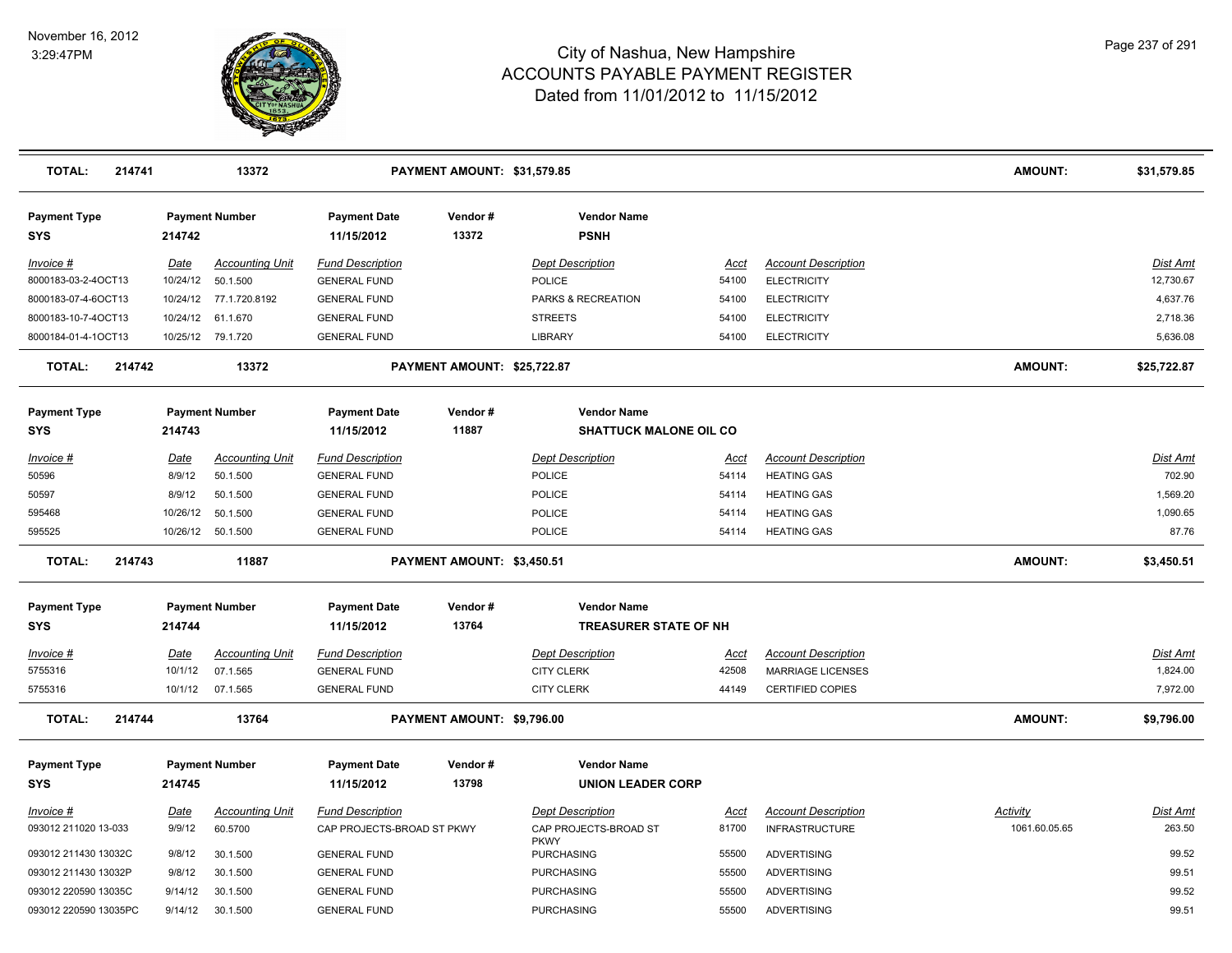

| 093012 233850 13038    |        | 9/23/12     | 30.1.500               | <b>GENERAL FUND</b>         |                            | <b>PURCHASING</b>             | 55500       | <b>ADVERTISING</b>             |                            | 50.89      |
|------------------------|--------|-------------|------------------------|-----------------------------|----------------------------|-------------------------------|-------------|--------------------------------|----------------------------|------------|
| 093012 245420 13039O   |        | 9/29/12     | 69.6200.670            | <b>WASTEWATER FUND</b>      |                            | <b>WASTEWATER</b>             | 55500       | <b>ADVERTISING</b>             |                            | 32.33      |
| 093012 245420 13039VAR |        | 9/29/12     | 30.1.500               | <b>GENERAL FUND</b>         |                            | <b>PURCHASING</b>             | 55500       | <b>ADVERTISING</b>             |                            | 193.97     |
| <b>TOTAL:</b>          | 214745 |             | 13798                  |                             | PAYMENT AMOUNT: \$938.75   |                               |             |                                | <b>AMOUNT:</b>             | \$938.75   |
| <b>Payment Type</b>    |        |             | <b>Payment Number</b>  | <b>Payment Date</b>         | Vendor#                    | <b>Vendor Name</b>            |             |                                | Payee Name                 |            |
| <b>SYS</b>             |        | 214746      |                        | 11/15/2012                  | 13833                      | <b>VERIZON WIRELESS</b>       |             |                                | VERIZON WIRELESS-286546928 |            |
| Invoice #              |        | Date        | <b>Accounting Unit</b> | <b>Fund Description</b>     |                            | <b>Dept Description</b>       | Acct        | <b>Account Description</b>     |                            | Dist Amt   |
| 2818012144             |        | 10/20/12    | 50.1.500               | <b>GENERAL FUND</b>         |                            | <b>POLICE</b>                 | 54849       | TELEPHONE LEASE                |                            | 1,192.78   |
| <b>TOTAL:</b>          | 214746 |             | 13833                  |                             | PAYMENT AMOUNT: \$1,192.78 |                               |             |                                | <b>AMOUNT:</b>             | \$1,192.78 |
| <b>Payment Type</b>    |        |             | <b>Payment Number</b>  | <b>Payment Date</b>         | Vendor#                    | <b>Vendor Name</b>            |             |                                |                            |            |
| <b>SYS</b>             |        | 214747      |                        | 11/15/2012                  | 12263                      | AAA CREDIT SCREENING SERV LLC |             |                                |                            |            |
| Invoice #              |        | Date        | <b>Accounting Unit</b> | <b>Fund Description</b>     |                            | <b>Dept Description</b>       | Acct        | <b>Account Description</b>     |                            | Dist Amt   |
| 72222                  |        | 10/31/12    | 50.1.635               | <b>GENERAL FUND</b>         |                            | <b>POLICE</b>                 | 53450       | RECRUITMENT/HIRING SERVICES    |                            | 175.00     |
| <b>TOTAL:</b>          | 214747 |             | 12263                  |                             | PAYMENT AMOUNT: \$175.00   |                               |             |                                | <b>AMOUNT:</b>             | \$175.00   |
| <b>Payment Type</b>    |        |             | <b>Payment Number</b>  | <b>Payment Date</b>         | Vendor#                    | <b>Vendor Name</b>            |             |                                |                            |            |
| <b>SYS</b>             |        | 214748      |                        | 11/15/2012                  | 13954                      | <b>WILLIAM ADAMSON</b>        |             |                                |                            |            |
| $Invoice$ #            |        | <u>Date</u> | <b>Accounting Unit</b> | <b>Fund Description</b>     |                            | <b>Dept Description</b>       | <u>Acct</u> | <b>Account Description</b>     |                            | Dist Amt   |
| REIMB 11/08/12         |        | 11/9/12     | 50.1.500               | <b>GENERAL FUND</b>         |                            | POLICE                        | 61107       | <b>CLOTHING &amp; UNIFORMS</b> |                            | 133.89     |
| <b>TOTAL:</b>          | 214748 |             | 13954                  |                             | PAYMENT AMOUNT: \$133.89   |                               |             |                                | <b>AMOUNT:</b>             | \$133.89   |
| <b>Payment Type</b>    |        |             | <b>Payment Number</b>  | <b>Payment Date</b>         | Vendor#                    | <b>Vendor Name</b>            |             |                                |                            |            |
| <b>SYS</b>             |        | 214749      |                        | 11/15/2012                  | 10090                      | ADVANCED RADON MITIGATION INC |             |                                |                            |            |
| <b>Invoice #</b>       |        | Date        | <b>Accounting Unit</b> | <b>Fund Description</b>     |                            | <b>Dept Description</b>       | <u>Acct</u> | <b>Account Description</b>     |                            | Dist Amt   |
| 7648                   |        | 9/7/12      | 28.6500.500            | PROPERTY & CASUALTY FUND    |                            | <b>RISK MANAGEMENT</b>        | 68360       | <b>LOSS PREVENTION</b>         |                            | 6,575.00   |
| <b>TOTAL:</b>          | 214749 |             | 10090                  |                             | PAYMENT AMOUNT: \$6,575.00 |                               |             |                                | <b>AMOUNT:</b>             | \$6,575.00 |
| <b>Payment Type</b>    |        |             | <b>Payment Number</b>  | <b>Payment Date</b>         | Vendor#                    | <b>Vendor Name</b>            |             |                                |                            |            |
| <b>SYS</b>             |        | 214750      |                        | 11/15/2012                  | 12297                      | <b>ALCHEMY LEAD MANAGMENT</b> |             |                                |                            |            |
| Invoice #              |        | Date        | <b>Accounting Unit</b> | <b>Fund Description</b>     |                            | <b>Dept Description</b>       | Acct        | <b>Account Description</b>     | Activity                   | Dist Amt   |
| ALM-01-12-00654        |        | 11/4/12     | 84.3090                | <b>URBAN PROGRAM GRANTS</b> |                            | <b>URBAN PROGRAM GRANTS</b>   | 54225       | <b>INSPECTION SERVICES</b>     | 1092.84.10.50              | 741.00     |
| ALM-01-12-00655        |        | 11/4/12     | 84.3090                | <b>URBAN PROGRAM GRANTS</b> |                            | <b>URBAN PROGRAM GRANTS</b>   | 54225       | <b>INSPECTION SERVICES</b>     | 1092.84.10.50              | 766.00     |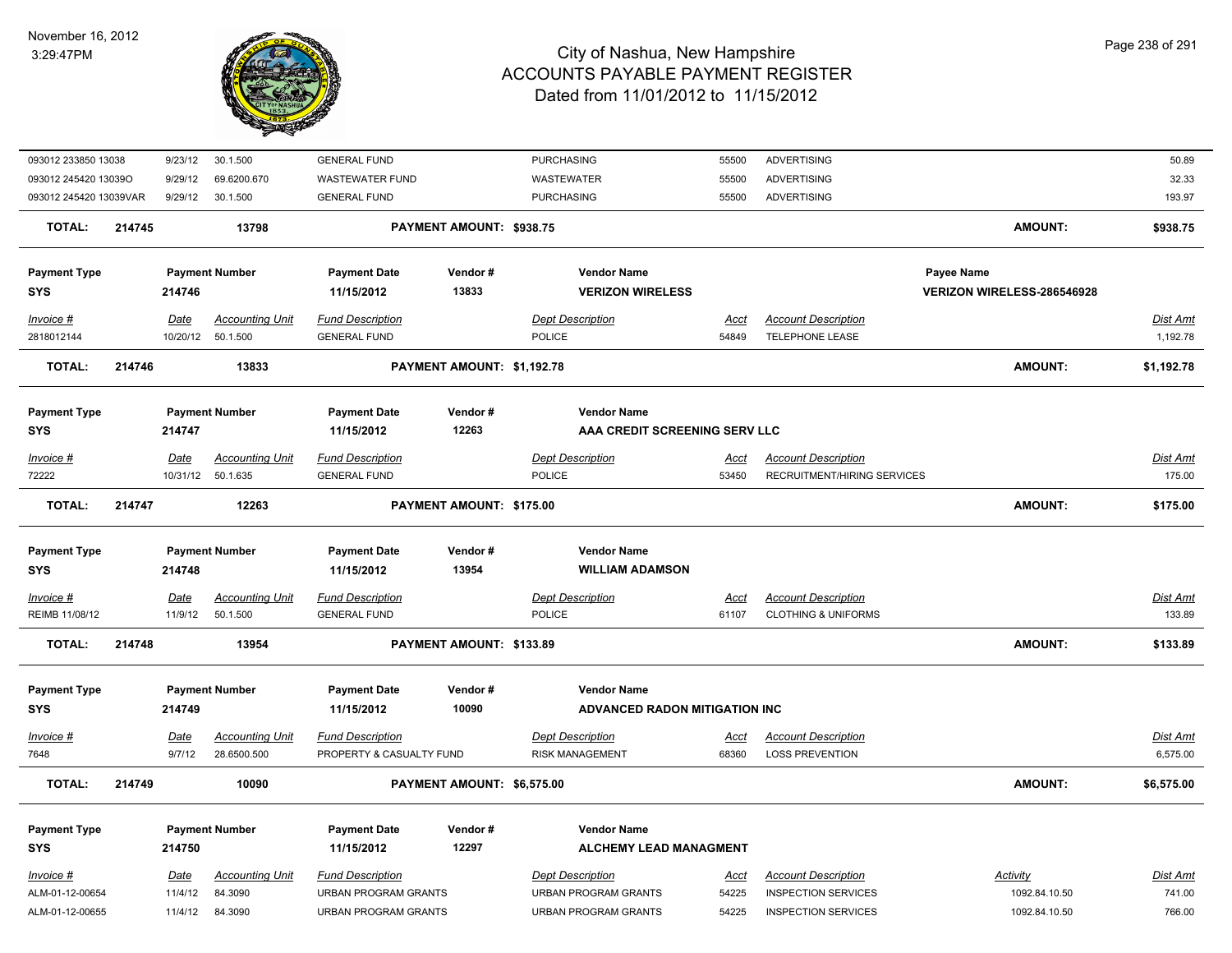

| <b>TOTAL:</b>                     | 214750 |                  | 12297                              | PAYMENT AMOUNT: \$1,507.00                     |                            |                                                  |               |                                                      | <b>AMOUNT:</b> | \$1,507.00        |
|-----------------------------------|--------|------------------|------------------------------------|------------------------------------------------|----------------------------|--------------------------------------------------|---------------|------------------------------------------------------|----------------|-------------------|
| <b>Payment Type</b><br><b>SYS</b> |        | 214751           | <b>Payment Number</b>              | <b>Payment Date</b><br>11/15/2012              | Vendor#<br>12189           | <b>Vendor Name</b><br><b>ALEXANDER GRANOK MD</b> |               |                                                      |                |                   |
| Invoice #                         |        | Date             | <b>Accounting Unit</b>             | <b>Fund Description</b>                        |                            | <b>Dept Description</b>                          | Acct          | <b>Account Description</b>                           | Activity       | Dist Amt          |
| <b>AUGUST</b>                     |        | 9/10/12          | 72.1.500                           | <b>GENERAL FUND</b>                            |                            | <b>COMMUNITY HEALTH</b>                          | 55699         | OTHER CONTRACTED SERVICES                            |                | 5,000.00          |
| AUGUST                            |        | 9/10/12          | 72.3070                            | COMMUNITY HEALTH GRANTS<br><b>FUND</b>         |                            | <b>COMMUNITY HEALTH GRANTS</b><br><b>FUND</b>    | 55699         | OTHER CONTRACTED SERVICES                            | 72.1009.13.01  | 4,600.00          |
| <b>AUGUST</b>                     |        | 9/10/12          | <b>BS1000</b>                      | <b>GENERAL FUND</b>                            |                            | <b>GENERAL FUND</b>                              | 29185         | LAWSON INVENTORY SUSPENSE                            |                | $-8,800.00$       |
| <b>OCTOBER</b>                    |        | 11/9/12          | 72.1.500                           | <b>GENERAL FUND</b>                            |                            | <b>COMMUNITY HEALTH</b>                          | 55699         | OTHER CONTRACTED SERVICES                            |                | 5,000.00          |
| <b>OCTOBER</b>                    |        | 11/9/12          | 72.3070                            | COMMUNITY HEALTH GRANTS<br><b>FUND</b>         |                            | <b>COMMUNITY HEALTH GRANTS</b><br><b>FUND</b>    | 55699         | OTHER CONTRACTED SERVICES                            | 72.1009.13.01  | 4,600.00          |
| <b>OCTOBER</b>                    |        | 11/9/12          | <b>BS1000</b>                      | <b>GENERAL FUND</b>                            |                            | <b>GENERAL FUND</b>                              | 29185         | LAWSON INVENTORY SUSPENSE                            |                | $-8,800.00$       |
| <b>SEPTEMBER</b>                  |        | 10/12/12         | 72.1.500                           | <b>GENERAL FUND</b>                            |                            | <b>COMMUNITY HEALTH</b>                          | 55699         | OTHER CONTRACTED SERVICES                            |                | 5,000.00          |
| <b>SEPTEMBER</b>                  |        | 10/12/12         | 72.3070                            | <b>COMMUNITY HEALTH GRANTS</b><br><b>FUND</b>  |                            | <b>COMMUNITY HEALTH GRANTS</b><br><b>FUND</b>    | 55699         | OTHER CONTRACTED SERVICES                            | 72.1009.13.01  | 4,600.00          |
| <b>SEPTEMBER</b>                  |        |                  | 10/12/12 BS1000                    | <b>GENERAL FUND</b>                            |                            | <b>GENERAL FUND</b>                              | 29185         | LAWSON INVENTORY SUSPENSE                            |                | $-8,800.00$       |
| <b>TOTAL:</b>                     | 214751 |                  | 12189                              |                                                | PAYMENT AMOUNT: \$2,400.00 |                                                  |               |                                                      | <b>AMOUNT:</b> | \$2,400.00        |
| <b>Payment Type</b><br>SYS        |        | 214752           | <b>Payment Number</b>              | <b>Payment Date</b><br>11/15/2012              | Vendor#<br>13962           | <b>Vendor Name</b><br><b>STACEY L ALLEN</b>      |               |                                                      |                |                   |
| Invoice #                         |        | Date             | <b>Accounting Unit</b>             | <b>Fund Description</b>                        |                            | <b>Dept Description</b>                          | <u>Acct</u>   | <b>Account Description</b>                           |                | Dist Amt          |
| 20112A 11/15/12 DCAP              |        |                  | 11/13/12 BS1000                    | <b>GENERAL FUND</b>                            |                            | <b>GENERAL FUND</b>                              | 21460         | 125 DEPENDENT CARE                                   |                | 192.31            |
| <b>TOTAL:</b>                     | 214752 |                  | 13962                              |                                                | PAYMENT AMOUNT: \$192.31   |                                                  |               |                                                      | <b>AMOUNT:</b> | \$192.31          |
| <b>Payment Type</b>               |        |                  | <b>Payment Number</b>              | <b>Payment Date</b>                            | Vendor#                    | <b>Vendor Name</b>                               |               |                                                      |                |                   |
| <b>SYS</b>                        |        | 214753           |                                    | 11/15/2012                                     | 11780                      | <b>ARIVA DISTRIBUTION INC</b>                    |               |                                                      |                |                   |
| Invoice #<br>36648                |        | Date<br>10/12/12 | <b>Accounting Unit</b><br>32.1.500 | <b>Fund Description</b><br><b>GENERAL FUND</b> |                            | <b>Dept Description</b><br>ASSESSING             | Acct<br>61650 | <b>Account Description</b><br><b>COPIER SUPPLIES</b> |                | Dist Amt<br>16.95 |
| <b>TOTAL:</b>                     | 214753 |                  | 11780                              |                                                | PAYMENT AMOUNT: \$16.95    |                                                  |               |                                                      | AMOUNT:        | \$16.95           |
| <b>Payment Type</b>               |        |                  | <b>Payment Number</b>              | <b>Payment Date</b>                            | Vendor#                    | <b>Vendor Name</b>                               |               |                                                      |                |                   |
| <b>SYS</b>                        |        | 214754           |                                    | 11/15/2012                                     | 12347                      | <b>ASAP FIRE &amp; SAFETY CORP</b>               |               |                                                      |                |                   |
| Invoice #                         |        | Date             | <b>Accounting Unit</b>             | <b>Fund Description</b>                        |                            | <b>Dept Description</b>                          | Acct          | <b>Account Description</b>                           |                | Dist Amt          |
| 060848                            |        | 10/8/12          | 77.1.720.8191                      | <b>GENERAL FUND</b>                            |                            | PARKS & RECREATION                               | 54280         | BUILDING/GROUNDS MAINTENANCE                         |                | 452.90            |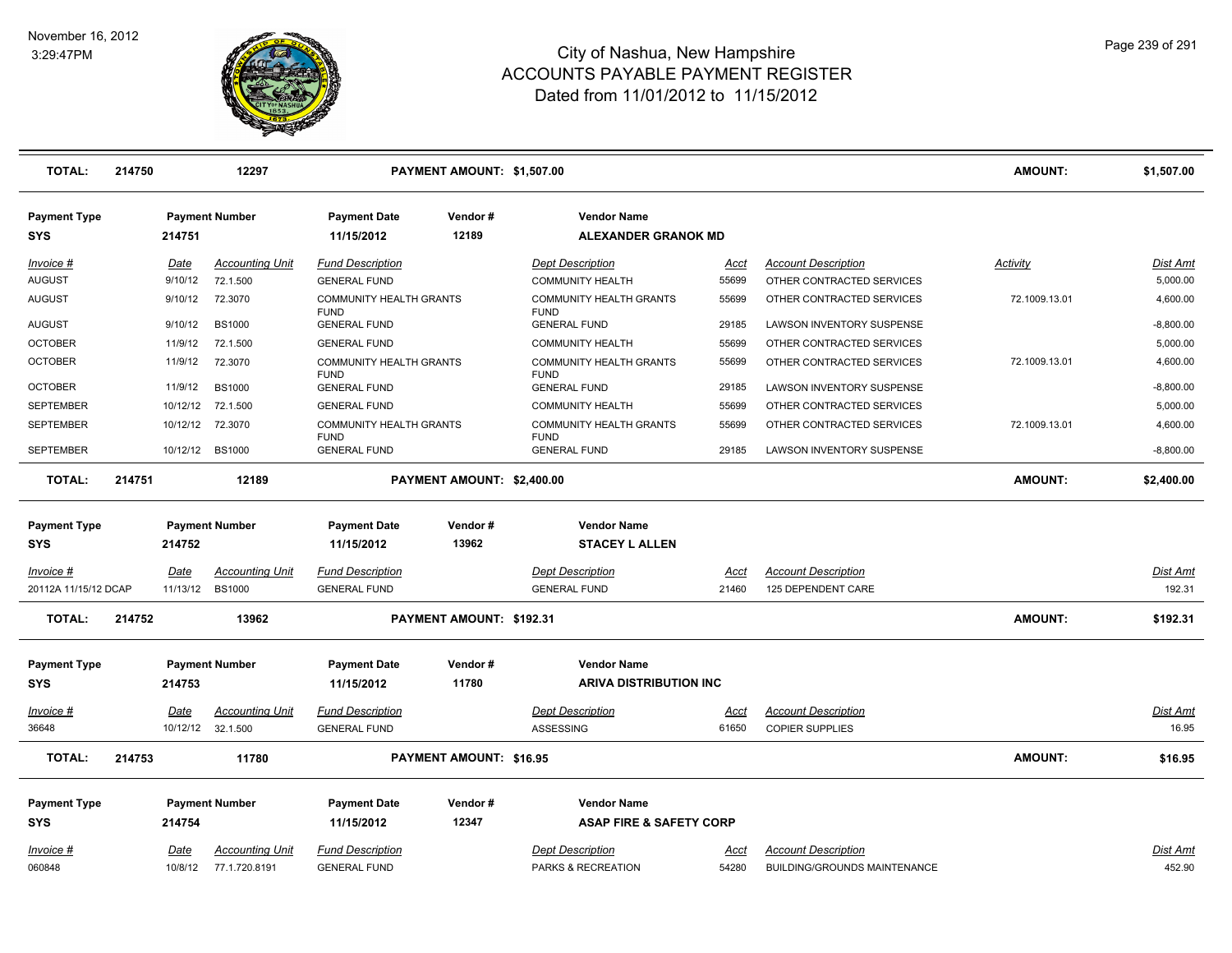

| <b>TOTAL:</b>                     | 214754 |                  | 12347                                 |                                                   | PAYMENT AMOUNT: \$452.90    |                                                 |               |                                                                             | <b>AMOUNT:</b> | \$452.90           |
|-----------------------------------|--------|------------------|---------------------------------------|---------------------------------------------------|-----------------------------|-------------------------------------------------|---------------|-----------------------------------------------------------------------------|----------------|--------------------|
| <b>Payment Type</b><br><b>SYS</b> |        | 214755           | <b>Payment Number</b>                 | <b>Payment Date</b><br>11/15/2012                 | Vendor#<br>11426            | <b>Vendor Name</b><br><b>ATCO INTERNATIONAL</b> |               |                                                                             |                |                    |
| Invoice #<br>10355552             |        | Date<br>10/19/12 | <b>Accounting Unit</b><br>69.6200.670 | <b>Fund Description</b><br><b>WASTEWATER FUND</b> |                             | <b>Dept Description</b><br><b>WASTEWATER</b>    | Acct<br>54487 | <b>Account Description</b><br><b>EQUIPMENT REPAIRS &amp;</b><br>MAINTENANCE |                | Dist Amt<br>624.00 |
| <b>TOTAL:</b>                     | 214755 |                  | 11426                                 |                                                   | PAYMENT AMOUNT: \$624.00    |                                                 |               |                                                                             | <b>AMOUNT:</b> | \$624.00           |
| <b>Payment Type</b>               |        |                  | <b>Payment Number</b>                 | <b>Payment Date</b>                               | Vendor#                     | <b>Vendor Name</b>                              |               |                                                                             |                |                    |
| <b>SYS</b>                        |        | 214756           |                                       | 11/15/2012                                        | 10424                       | <b>ALTERNATIVE VEHICLE SERVICE GR</b>           |               |                                                                             |                |                    |
| $Invoice$ #                       |        | Date             | <b>Accounting Unit</b>                | <b>Fund Description</b>                           |                             | <b>Dept Description</b>                         | <u>Acct</u>   | <b>Account Description</b>                                                  |                | <b>Dist Amt</b>    |
| 1112-30-11                        |        | 11/1/12          | 60.1.665                              | <b>GENERAL FUND</b>                               |                             | <b>PUBLIC</b>                                   | 61310         | FUEL, COMPRESSED NATURAL GAS                                                |                | 11.10              |
| 1112-30-11                        |        | 11/1/12          | 61.1.700                              | <b>GENERAL FUND</b>                               |                             | WORKS-ADMIN/ENGINEERING<br><b>STREETS</b>       | 61310         | FUEL, COMPRESSED NATURAL GAS                                                |                | 1,668.58           |
| 1112-30-11                        |        | 11/1/12          | 68.6000.540                           | SOLID WASTE FUND                                  |                             | <b>SOLID WASTE</b>                              | 61310         | FUEL, COMPRESSED NATURAL GAS                                                |                | 9,545.02           |
| 1112-30-11                        |        | 11/1/12          | 68.6000.695                           | SOLID WASTE FUND                                  |                             | <b>SOLID WASTE</b>                              | 61310         | FUEL, COMPRESSED NATURAL GAS                                                |                | 730.11             |
| 1112-30-11                        |        | 11/1/12          | 69.6200.540                           | <b>WASTEWATER FUND</b>                            |                             | <b>WASTEWATER</b>                               | 61310         | FUEL, COMPRESSED NATURAL GAS                                                |                | 330.30             |
| 1112-30-11                        |        | 11/1/12          | 77.1.650                              | <b>GENERAL FUND</b>                               |                             | PARKS & RECREATION                              | 61310         | FUEL, COMPRESSED NATURAL GAS                                                |                | 338.83             |
| <b>TOTAL:</b>                     | 214756 |                  | 10424                                 |                                                   | PAYMENT AMOUNT: \$12,623.94 |                                                 |               |                                                                             | <b>AMOUNT:</b> | \$12,623.94        |
| <b>Payment Type</b>               |        |                  | <b>Payment Number</b>                 | <b>Payment Date</b>                               | Vendor#                     | <b>Vendor Name</b>                              |               |                                                                             |                |                    |
| <b>SYS</b>                        |        | 214757           |                                       | 11/15/2012                                        | 12358                       | <b>B &amp; S LOCKSMITHS INC</b>                 |               |                                                                             |                |                    |
| $Invoice$ #                       |        | <u>Date</u>      | <b>Accounting Unit</b>                | <b>Fund Description</b>                           |                             | <b>Dept Description</b>                         | <u>Acct</u>   | <b>Account Description</b>                                                  |                | <u>Dist Amt</u>    |
| 23985                             |        | 10/19/12         | TF42.7506                             | ETF CONTRIB-WOODLAWN                              |                             | ETF CONTRIB-WOODLAWN                            | 54280         | BUILDING/GROUNDS MAINTENANCE                                                |                | 1,009.30           |
| 24002                             |        | 10/22/12         | 29.1.720.8162                         | <b>CEMETERY</b><br><b>GENERAL FUND</b>            |                             | <b>CEMETERY</b><br><b>CITY BUILDINGS</b>        | 54280         |                                                                             |                | 18.80              |
| 24012                             |        | 10/23/12         | TF77.7052                             | MINE FALLS PARK ETF                               |                             | MINE FALLS PARK ETF                             | 54280         | BUILDING/GROUNDS MAINTENANCE<br><b>BUILDING/GROUNDS MAINTENANCE</b>         |                | 89.00              |
| 24022                             |        |                  | 10/24/12 77.1.650                     | <b>GENERAL FUND</b>                               |                             | <b>PARKS &amp; RECREATION</b>                   | 54280         | <b>BUILDING/GROUNDS MAINTENANCE</b>                                         |                | 8.60               |
|                                   |        |                  |                                       |                                                   |                             |                                                 |               |                                                                             |                |                    |
| <b>TOTAL:</b>                     | 214757 |                  | 12358                                 |                                                   | PAYMENT AMOUNT: \$1,125.70  |                                                 |               |                                                                             | <b>AMOUNT:</b> | \$1,125.70         |
| <b>Payment Type</b>               |        |                  | <b>Payment Number</b>                 | <b>Payment Date</b>                               | Vendor#                     | <b>Vendor Name</b>                              |               |                                                                             |                |                    |
| <b>SYS</b>                        |        | 214758           |                                       | 11/15/2012                                        | 12380                       | <b>B-B CHAIN INC</b>                            |               |                                                                             |                |                    |
| Invoice #                         |        | Date             | <b>Accounting Unit</b>                | <b>Fund Description</b>                           |                             | <b>Dept Description</b>                         | Acct          | <b>Account Description</b>                                                  |                | <b>Dist Amt</b>    |
| 22442                             |        | 10/2/12          | 61.1.700                              | <b>GENERAL FUND</b>                               |                             | <b>STREETS</b>                                  | 54600         | VEHICLE REPAIRS & MAINTENANCE                                               |                | 916.40             |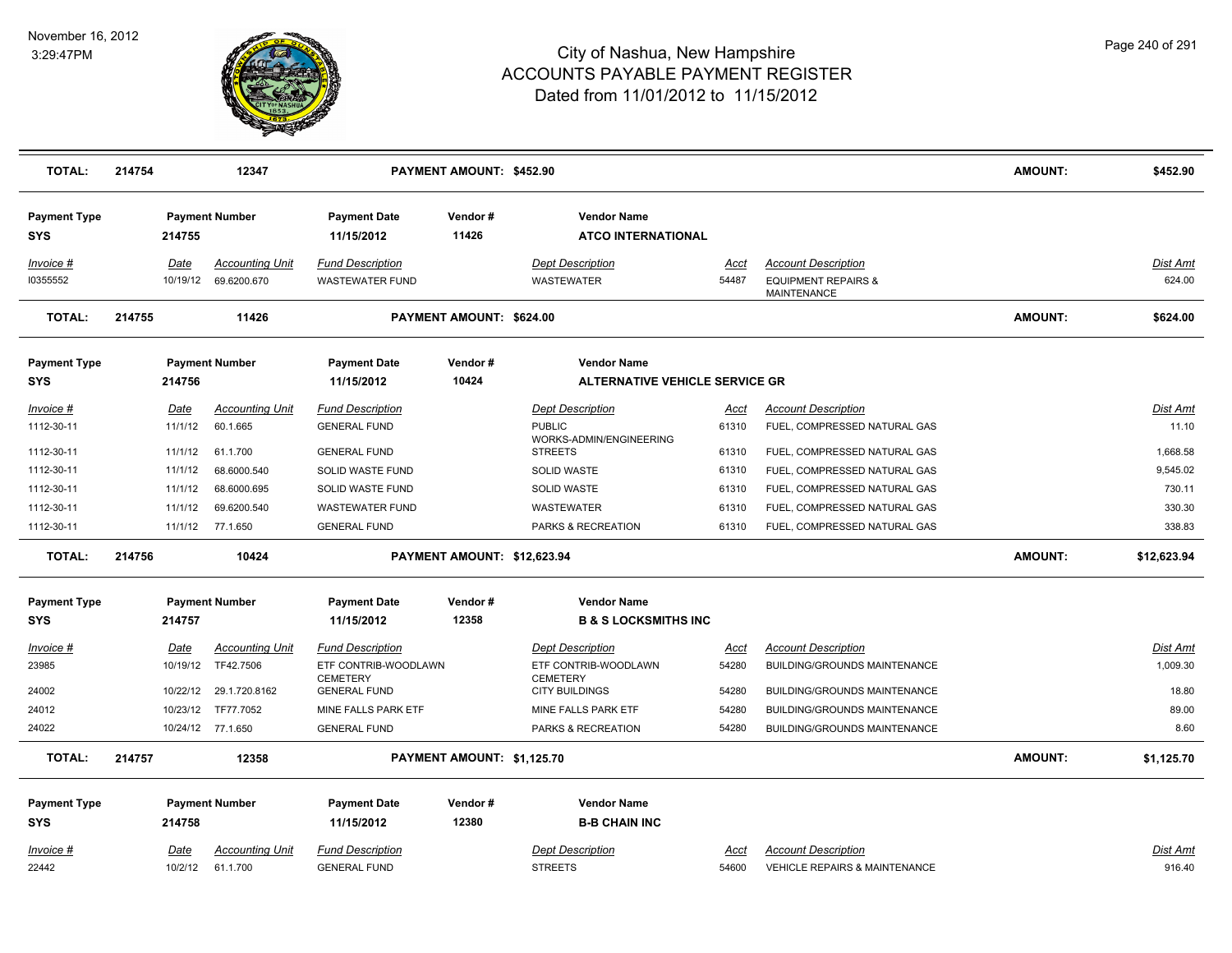

| TOTAL:                     | 214758               | 12380                                   |                                                | PAYMENT AMOUNT: \$916.40       |                                                             |                      |                                                     | <b>AMOUNT:</b> | \$916.40          |
|----------------------------|----------------------|-----------------------------------------|------------------------------------------------|--------------------------------|-------------------------------------------------------------|----------------------|-----------------------------------------------------|----------------|-------------------|
| <b>Payment Type</b><br>SYS | 214759               | <b>Payment Number</b>                   | <b>Payment Date</b><br>11/15/2012              | Vendor#<br>12361               | <b>Vendor Name</b><br><b>BAIN PEST CONTROL SERVICE INC.</b> |                      |                                                     |                |                   |
| Invoice #<br>617603        | Date<br>10/17/12     | <b>Accounting Unit</b><br>29.1.720.8163 | <b>Fund Description</b><br><b>GENERAL FUND</b> |                                | <b>Dept Description</b><br><b>CITY BUILDINGS</b>            | <u>Acct</u><br>54228 | <b>Account Description</b><br>PEST CONTROL SERVICES |                | Dist Amt<br>75.00 |
| <b>TOTAL:</b>              | 214759               | 12361                                   |                                                | <b>PAYMENT AMOUNT: \$75.00</b> |                                                             |                      |                                                     | <b>AMOUNT:</b> | \$75.00           |
| Payment Type<br>SYS        | 214760               | <b>Payment Number</b>                   | <b>Payment Date</b><br>11/15/2012              | Vendor#<br>12362               | <b>Vendor Name</b><br><b>BAKER &amp; TAYLOR</b>             |                      |                                                     |                |                   |
| <u> Invoice #</u>          | <u>Date</u>          | <b>Accounting Unit</b>                  | <b>Fund Description</b>                        |                                | <b>Dept Description</b>                                     | Acct                 | <b>Account Description</b>                          |                | Dist Amt          |
| 2358988                    | 10/5/12              | 79.1.760                                | <b>GENERAL FUND</b>                            |                                | <b>LIBRARY</b>                                              | 61807                | <b>PUBLICATIONS</b>                                 |                | $-39.62$          |
| 3018214773                 | 9/28/12              | 79.1.760                                | <b>GENERAL FUND</b>                            |                                | <b>LIBRARY</b>                                              | 61807                | <b>PUBLICATIONS</b>                                 |                | 6.48              |
| 3018214773                 | 9/28/12              | <b>BS1000</b>                           | <b>GENERAL FUND</b>                            |                                | <b>GENERAL FUND</b>                                         | 29185                | LAWSON INVENTORY SUSPENSE                           |                | 0.01              |
| 3018244673                 | 10/10/12<br>10/10/12 | 79.1.760                                | <b>GENERAL FUND</b>                            |                                | <b>LIBRARY</b>                                              | 61807                | <b>PUBLICATIONS</b>                                 |                | 16.16<br>$-0.09$  |
| 3018244673                 |                      | <b>BS1000</b>                           | <b>GENERAL FUND</b>                            |                                | <b>GENERAL FUND</b>                                         | 29185                | LAWSON INVENTORY SUSPENSE                           |                |                   |
| 3018244674                 | 10/10/12             | 79.1.760                                | <b>GENERAL FUND</b>                            |                                | <b>LIBRARY</b>                                              | 61807                | <b>PUBLICATIONS</b>                                 |                | 32.75<br>$-0.06$  |
| 3018244674                 | 10/10/12             | <b>BS1000</b>                           | <b>GENERAL FUND</b>                            |                                | <b>GENERAL FUND</b>                                         | 29185                | LAWSON INVENTORY SUSPENSE                           |                | 31.66             |
| 3018244675<br>3018244675   | 10/10/12<br>10/10/12 | 79.1.760                                | <b>GENERAL FUND</b>                            |                                | <b>LIBRARY</b>                                              | 61807<br>29185       | <b>PUBLICATIONS</b>                                 |                | $-0.10$           |
| 3018244676                 | 10/10/12             | <b>BS1000</b><br>79.1.760               | <b>GENERAL FUND</b>                            |                                | <b>GENERAL FUND</b><br><b>LIBRARY</b>                       | 61807                | LAWSON INVENTORY SUSPENSE                           |                | 314.85            |
| 3018244676                 | 10/10/12             | <b>BS1000</b>                           | <b>GENERAL FUND</b><br><b>GENERAL FUND</b>     |                                | <b>GENERAL FUND</b>                                         | 29185                | <b>PUBLICATIONS</b><br>LAWSON INVENTORY SUSPENSE    |                | 0.04              |
| 3018244677                 | 10/10/12             | 79.1.760                                | <b>GENERAL FUND</b>                            |                                | <b>LIBRARY</b>                                              | 61807                | <b>PUBLICATIONS</b>                                 |                | 16.38             |
| 3018244677                 | 10/10/12             | <b>BS1000</b>                           | <b>GENERAL FUND</b>                            |                                | <b>GENERAL FUND</b>                                         | 29185                | LAWSON INVENTORY SUSPENSE                           |                | $-0.06$           |
| 3018244678                 | 10/10/12             | 79.1.760                                | <b>GENERAL FUND</b>                            |                                | <b>LIBRARY</b>                                              | 61807                | <b>PUBLICATIONS</b>                                 |                | 67.25             |
| 3018244678                 | 10/10/12             | <b>BS1000</b>                           | <b>GENERAL FUND</b>                            |                                | <b>GENERAL FUND</b>                                         | 29185                | LAWSON INVENTORY SUSPENSE                           |                | $-0.07$           |
| 3018244679                 | 10/10/12             | 79.1.760                                | <b>GENERAL FUND</b>                            |                                | <b>LIBRARY</b>                                              | 61807                | <b>PUBLICATIONS</b>                                 |                | 127.29            |
| 3018244679                 | 10/10/12             | <b>BS1000</b>                           | <b>GENERAL FUND</b>                            |                                | <b>GENERAL FUND</b>                                         | 29185                | LAWSON INVENTORY SUSPENSE                           |                | $-0.02$           |
| 3018244680                 | 10/10/12             | 79.1.760                                | <b>GENERAL FUND</b>                            |                                | <b>LIBRARY</b>                                              | 61807                | <b>PUBLICATIONS</b>                                 |                | 9.17              |
| 3018244680                 | 10/10/12             | <b>BS1000</b>                           | <b>GENERAL FUND</b>                            |                                | <b>GENERAL FUND</b>                                         | 29185                | LAWSON INVENTORY SUSPENSE                           |                | $-0.02$           |
| 3018244681                 | 10/10/12             | 79.1.760                                | <b>GENERAL FUND</b>                            |                                | <b>LIBRARY</b>                                              | 61807                | <b>PUBLICATIONS</b>                                 |                | 628.39            |
| 3018244681                 | 10/10/12             | <b>BS1000</b>                           | <b>GENERAL FUND</b>                            |                                | <b>GENERAL FUND</b>                                         | 29185                | LAWSON INVENTORY SUSPENSE                           |                | $-0.21$           |
| 3018244682                 | 10/10/12             | 79.1.760                                | <b>GENERAL FUND</b>                            |                                | <b>LIBRARY</b>                                              | 61807                | <b>PUBLICATIONS</b>                                 |                | 13.10             |
| 3018244682                 | 10/10/12             | <b>BS1000</b>                           | <b>GENERAL FUND</b>                            |                                | <b>GENERAL FUND</b>                                         | 29185                | LAWSON INVENTORY SUSPENSE                           |                | $-0.12$           |
| 3018244683                 | 10/10/12             | 79.1.760                                | <b>GENERAL FUND</b>                            |                                | <b>LIBRARY</b>                                              | 61807                | <b>PUBLICATIONS</b>                                 |                | 21.40             |
| 3018244683                 | 10/10/12             | <b>BS1000</b>                           | <b>GENERAL FUND</b>                            |                                | <b>GENERAL FUND</b>                                         | 29185                | LAWSON INVENTORY SUSPENSE                           |                | $-0.06$           |
| 3018244684                 | 10/10/12             | 79.1.760                                | <b>GENERAL FUND</b>                            |                                | <b>LIBRARY</b>                                              | 61807                | <b>PUBLICATIONS</b>                                 |                | 45.85             |
| 3018244684                 |                      | 10/10/12 BS1000                         | <b>GENERAL FUND</b>                            |                                | <b>GENERAL FUND</b>                                         | 29185                | LAWSON INVENTORY SUSPENSE                           |                | $-0.12$           |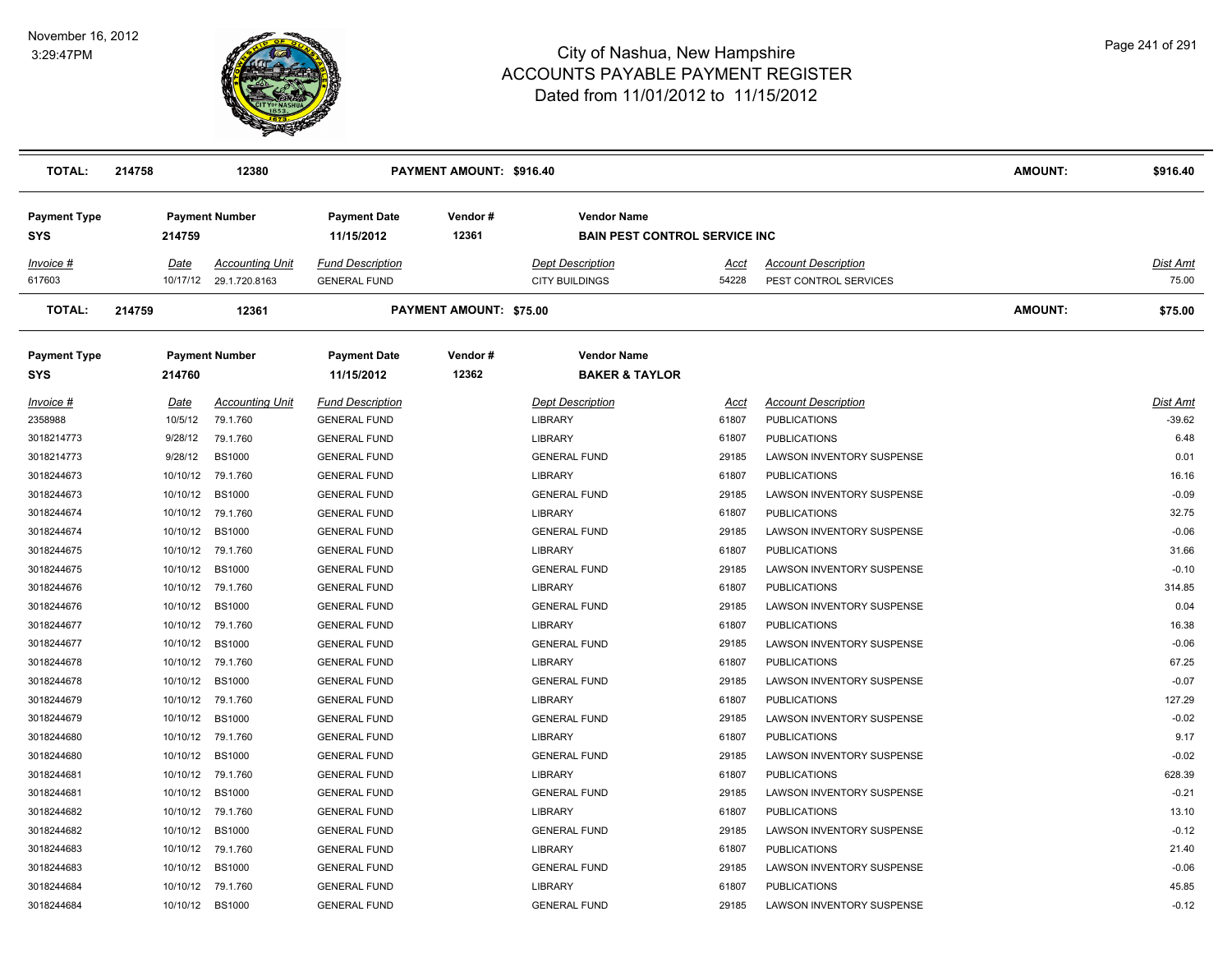

| 3018244685 |          | 10/10/12 79.1.760 | <b>GENERAL FUND</b> | <b>LIBRARY</b>      | 61807 | <b>PUBLICATIONS</b>              | 12.66   |
|------------|----------|-------------------|---------------------|---------------------|-------|----------------------------------|---------|
| 3018244685 | 10/10/12 | <b>BS1000</b>     | <b>GENERAL FUND</b> | <b>GENERAL FUND</b> | 29185 | LAWSON INVENTORY SUSPENSE        | 0.08    |
| 3018244686 |          | 10/10/12 79.1.760 | <b>GENERAL FUND</b> | <b>LIBRARY</b>      | 61807 | <b>PUBLICATIONS</b>              | 15.28   |
| 3018244686 |          | 10/10/12 BS1000   | <b>GENERAL FUND</b> | <b>GENERAL FUND</b> | 29185 | <b>LAWSON INVENTORY SUSPENSE</b> | $-0.08$ |
| 3018244687 |          | 10/10/12 79.1.760 | <b>GENERAL FUND</b> | <b>LIBRARY</b>      | 61807 | <b>PUBLICATIONS</b>              | 94.11   |
| 3018244687 | 10/10/12 | <b>BS1000</b>     | <b>GENERAL FUND</b> | <b>GENERAL FUND</b> | 29185 | <b>LAWSON INVENTORY SUSPENSE</b> | $-0.14$ |
| 3018244688 |          | 10/10/12 79.1.760 | <b>GENERAL FUND</b> | <b>LIBRARY</b>      | 61807 | <b>PUBLICATIONS</b>              | 54.59   |
| 3018244688 | 10/10/12 | <b>BS1000</b>     | <b>GENERAL FUND</b> | <b>GENERAL FUND</b> | 29185 | LAWSON INVENTORY SUSPENSE        | $-0.06$ |
| 3018244689 |          | 10/10/12 79.1.760 | <b>GENERAL FUND</b> | <b>LIBRARY</b>      | 61807 | <b>PUBLICATIONS</b>              | 34.06   |
| 3018244689 | 10/10/12 | <b>BS1000</b>     | <b>GENERAL FUND</b> | <b>GENERAL FUND</b> | 29185 | <b>LAWSON INVENTORY SUSPENSE</b> | 0.04    |
| 3018244690 | 10/10/12 | 79.1.760          | <b>GENERAL FUND</b> | <b>LIBRARY</b>      | 61807 | <b>PUBLICATIONS</b>              | 74.45   |
| 3018244690 | 10/10/12 | <b>BS1000</b>     | <b>GENERAL FUND</b> | <b>GENERAL FUND</b> | 29185 | <b>LAWSON INVENTORY SUSPENSE</b> | 0.09    |
| 3018244691 |          | 10/10/12 79.1.760 | <b>GENERAL FUND</b> | <b>LIBRARY</b>      | 61807 | <b>PUBLICATIONS</b>              | 44.11   |
| 3018244691 | 10/10/12 | <b>BS1000</b>     | <b>GENERAL FUND</b> | <b>GENERAL FUND</b> | 29185 | <b>LAWSON INVENTORY SUSPENSE</b> | 0.02    |
| 3018244692 |          | 10/10/12 79.1.760 | <b>GENERAL FUND</b> | <b>LIBRARY</b>      | 61807 | <b>PUBLICATIONS</b>              | 60.92   |
| 3018244692 | 10/10/12 | <b>BS1000</b>     | <b>GENERAL FUND</b> | <b>GENERAL FUND</b> | 29185 | <b>LAWSON INVENTORY SUSPENSE</b> | $-0.11$ |
| 3018244693 |          | 10/10/12 79.1.760 | <b>GENERAL FUND</b> | <b>LIBRARY</b>      | 61807 | <b>PUBLICATIONS</b>              | 43.45   |
| 3018244693 | 10/10/12 | <b>BS1000</b>     | <b>GENERAL FUND</b> | <b>GENERAL FUND</b> | 29185 | <b>LAWSON INVENTORY SUSPENSE</b> | $-0.12$ |
| 3018244694 |          | 10/10/12 79.1.760 | <b>GENERAL FUND</b> | <b>LIBRARY</b>      | 61807 | <b>PUBLICATIONS</b>              | 32.31   |
| 3018244694 | 10/10/12 | <b>BS1000</b>     | <b>GENERAL FUND</b> | <b>GENERAL FUND</b> | 29185 | <b>LAWSON INVENTORY SUSPENSE</b> | $-0.12$ |
| 3018244695 |          | 10/10/12 79.1.760 | <b>GENERAL FUND</b> | <b>LIBRARY</b>      | 61807 | <b>PUBLICATIONS</b>              | 32.75   |
| 3018244695 | 10/10/12 | <b>BS1000</b>     | <b>GENERAL FUND</b> | <b>GENERAL FUND</b> | 29185 | <b>LAWSON INVENTORY SUSPENSE</b> | $-0.05$ |
| 3018244696 |          | 10/10/12 79.1.760 | <b>GENERAL FUND</b> | <b>LIBRARY</b>      | 61807 | <b>PUBLICATIONS</b>              | 259.61  |
| 3018244696 | 10/10/12 | <b>BS1000</b>     | <b>GENERAL FUND</b> | <b>GENERAL FUND</b> | 29185 | <b>LAWSON INVENTORY SUSPENSE</b> | $-0.11$ |
| 3018244697 |          | 10/10/12 79.1.760 | <b>GENERAL FUND</b> | <b>LIBRARY</b>      | 61807 | <b>PUBLICATIONS</b>              | 46.07   |
| 3018244697 | 10/10/12 | <b>BS1000</b>     | <b>GENERAL FUND</b> | <b>GENERAL FUND</b> | 29185 | <b>LAWSON INVENTORY SUSPENSE</b> | $-0.03$ |
| 3018244698 | 10/10/12 | 79.1.760          | <b>GENERAL FUND</b> | <b>LIBRARY</b>      | 61807 | <b>PUBLICATIONS</b>              | 29.48   |
| 3018244698 | 10/10/12 | <b>BS1000</b>     | <b>GENERAL FUND</b> | <b>GENERAL FUND</b> | 29185 | <b>LAWSON INVENTORY SUSPENSE</b> | $-0.11$ |
| 3018244699 |          | 10/10/12 79.1.760 | <b>GENERAL FUND</b> | <b>LIBRARY</b>      | 61807 | <b>PUBLICATIONS</b>              | 25.33   |
| 3018244699 | 10/10/12 | <b>BS1000</b>     | <b>GENERAL FUND</b> | <b>GENERAL FUND</b> | 29185 | LAWSON INVENTORY SUSPENSE        | 1.22    |
| 3018244700 | 10/10/12 | 79.1.760          | <b>GENERAL FUND</b> | <b>LIBRARY</b>      | 61807 | <b>PUBLICATIONS</b>              | 86.66   |
| 3018244700 | 10/10/12 | <b>BS1000</b>     | <b>GENERAL FUND</b> | <b>GENERAL FUND</b> | 29185 | <b>LAWSON INVENTORY SUSPENSE</b> | $-0.03$ |
| 3018244701 |          | 10/10/12 79.1.760 | <b>GENERAL FUND</b> | <b>LIBRARY</b>      | 61807 | <b>PUBLICATIONS</b>              | 51.16   |
| 3018244701 | 10/10/12 | <b>BS1000</b>     | <b>GENERAL FUND</b> | <b>GENERAL FUND</b> | 29185 | LAWSON INVENTORY SUSPENSE        | 0.04    |
| 3018244702 |          | 10/10/12 79.1.760 | <b>GENERAL FUND</b> | <b>LIBRARY</b>      | 61807 | <b>PUBLICATIONS</b>              | 9.16    |
| 3018244702 | 10/10/12 | <b>BS1000</b>     | <b>GENERAL FUND</b> | <b>GENERAL FUND</b> | 29185 | LAWSON INVENTORY SUSPENSE        | $-0.01$ |
| 3018244703 |          | 10/10/12 79.1.760 | <b>GENERAL FUND</b> | <b>LIBRARY</b>      | 61807 | <b>PUBLICATIONS</b>              | 57.36   |
| 3018244703 | 10/10/12 | <b>BS1000</b>     | <b>GENERAL FUND</b> | <b>GENERAL FUND</b> | 29185 | LAWSON INVENTORY SUSPENSE        | 0.02    |
| 3018244704 |          | 10/10/12 79.1.760 | <b>GENERAL FUND</b> | <b>LIBRARY</b>      | 61807 | <b>PUBLICATIONS</b>              | 9.83    |
| 3018244704 | 10/10/12 | <b>BS1000</b>     | <b>GENERAL FUND</b> | <b>GENERAL FUND</b> | 29185 | <b>LAWSON INVENTORY SUSPENSE</b> | $-0.02$ |
| 3018244705 |          | 10/10/12 79.1.760 | <b>GENERAL FUND</b> | <b>LIBRARY</b>      | 61807 | <b>PUBLICATIONS</b>              | 16.32   |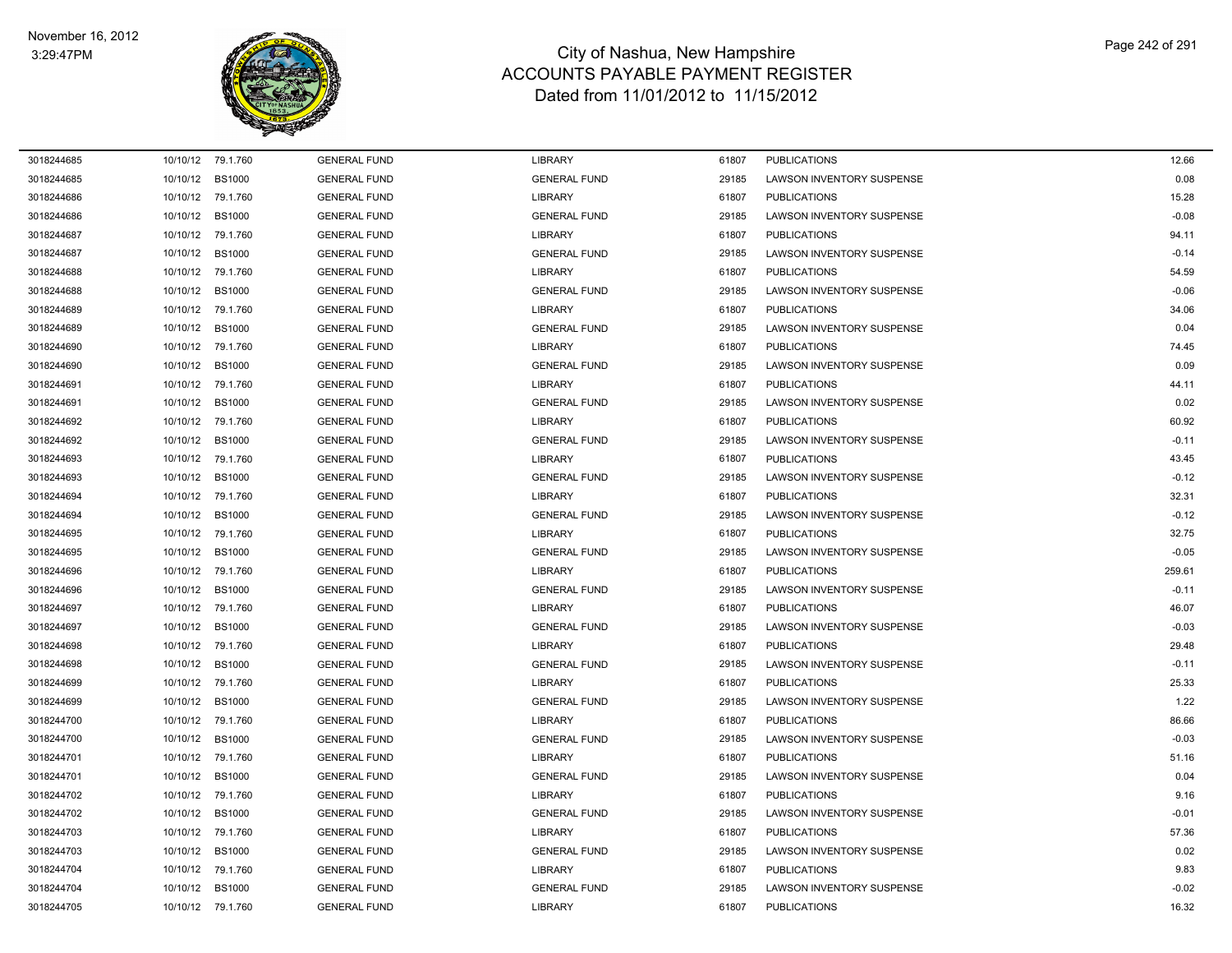

| 3018244706 | 10/10/12 79.1.760 |               | <b>GENERAL FUND</b> | <b>LIBRARY</b>      | 61807 | <b>PUBLICATIONS</b>              | 30.45   |
|------------|-------------------|---------------|---------------------|---------------------|-------|----------------------------------|---------|
| 3018244707 | 10/10/12          | 79.1.760      | <b>GENERAL FUND</b> | LIBRARY             | 61807 | <b>PUBLICATIONS</b>              | 69.96   |
| 3018244707 | 10/10/12          | <b>BS1000</b> | <b>GENERAL FUND</b> | <b>GENERAL FUND</b> | 29185 | <b>LAWSON INVENTORY SUSPENSE</b> | $-0.03$ |
| 3018244708 | 10/10/12 79.1.760 |               | <b>GENERAL FUND</b> | LIBRARY             | 61807 | <b>PUBLICATIONS</b>              | 13.65   |
| 3018244708 | 10/10/12          | <b>BS1000</b> | <b>GENERAL FUND</b> | <b>GENERAL FUND</b> | 29185 | LAWSON INVENTORY SUSPENSE        | $-0.02$ |
| 3018244709 | 10/10/12 79.1.760 |               | <b>GENERAL FUND</b> | LIBRARY             | 61807 | <b>PUBLICATIONS</b>              | 118.83  |
| 3018244709 | 10/10/12          | <b>BS1000</b> | <b>GENERAL FUND</b> | <b>GENERAL FUND</b> | 29185 | <b>LAWSON INVENTORY SUSPENSE</b> | $-0.05$ |
| 3018244710 | 10/10/12          | 79.1.760      | <b>GENERAL FUND</b> | LIBRARY             | 61807 | <b>PUBLICATIONS</b>              | 12.03   |
| 3018244710 | 10/10/12          | <b>BS1000</b> | <b>GENERAL FUND</b> | <b>GENERAL FUND</b> | 29185 | <b>LAWSON INVENTORY SUSPENSE</b> | $-0.04$ |
| 3018244711 | 10/10/12 79.1.760 |               | <b>GENERAL FUND</b> | LIBRARY             | 61807 | <b>PUBLICATIONS</b>              | 146.60  |
| 3018244711 | 10/10/12          | <b>BS1000</b> | <b>GENERAL FUND</b> | <b>GENERAL FUND</b> | 29185 | LAWSON INVENTORY SUSPENSE        | $-0.04$ |
| 3018244712 | 10/10/12 79.1.760 |               | <b>GENERAL FUND</b> | LIBRARY             | 61807 | <b>PUBLICATIONS</b>              | 48.49   |
| 3018244712 | 10/10/12          | <b>BS1000</b> | <b>GENERAL FUND</b> | <b>GENERAL FUND</b> | 29185 | LAWSON INVENTORY SUSPENSE        | 0.02    |
| 3018244713 | 10/10/12          | 79.1.760      | <b>GENERAL FUND</b> | <b>LIBRARY</b>      | 61807 | <b>PUBLICATIONS</b>              | 125.03  |
| 3018244713 | 10/10/12          | <b>BS1000</b> | <b>GENERAL FUND</b> | <b>GENERAL FUND</b> | 29185 | LAWSON INVENTORY SUSPENSE        | $-0.03$ |
| 3018244714 | 10/10/12 79.1.760 |               | <b>GENERAL FUND</b> | LIBRARY             | 61807 | <b>PUBLICATIONS</b>              | 71.87   |
| 3018244714 | 10/10/12          | <b>BS1000</b> | <b>GENERAL FUND</b> | <b>GENERAL FUND</b> | 29185 | <b>LAWSON INVENTORY SUSPENSE</b> | 0.01    |
| 3018244715 | 10/10/12 79.1.760 |               | <b>GENERAL FUND</b> | LIBRARY             | 61807 | <b>PUBLICATIONS</b>              | 9.16    |
| 3018244715 | 10/10/12          | <b>BS1000</b> | <b>GENERAL FUND</b> | <b>GENERAL FUND</b> | 29185 | LAWSON INVENTORY SUSPENSE        | $-0.02$ |
| 3018244716 | 10/10/12 79.1.760 |               | <b>GENERAL FUND</b> | LIBRARY             | 61807 | <b>PUBLICATIONS</b>              | 5.15    |
| 3018244716 | 10/10/12          | <b>BS1000</b> | <b>GENERAL FUND</b> | <b>GENERAL FUND</b> | 29185 | <b>LAWSON INVENTORY SUSPENSE</b> | 0.04    |
| 3018247029 | 10/11/12 79.1.760 |               | <b>GENERAL FUND</b> | LIBRARY             | 61807 | <b>PUBLICATIONS</b>              | 22.05   |
| 3018247029 | 10/11/12          | <b>BS1000</b> | <b>GENERAL FUND</b> | <b>GENERAL FUND</b> | 29185 | LAWSON INVENTORY SUSPENSE        | 0.01    |
| 3018247030 | 10/11/12 79.1.760 |               | <b>GENERAL FUND</b> | <b>LIBRARY</b>      | 61807 | <b>PUBLICATIONS</b>              | 13.08   |
| 3018247030 | 10/11/12          | <b>BS1000</b> | <b>GENERAL FUND</b> | <b>GENERAL FUND</b> | 29185 | <b>LAWSON INVENTORY SUSPENSE</b> | $-0.03$ |
| 3018247031 | 10/11/12          | 79.1.760      | <b>GENERAL FUND</b> | LIBRARY             | 61807 | <b>PUBLICATIONS</b>              | 9.16    |
| 3018247031 | 10/11/12          | <b>BS1000</b> | <b>GENERAL FUND</b> | <b>GENERAL FUND</b> | 29185 | <b>LAWSON INVENTORY SUSPENSE</b> | $-0.02$ |
| 3018247093 | 10/11/12 79.1.760 |               | <b>GENERAL FUND</b> | <b>LIBRARY</b>      | 61807 | <b>PUBLICATIONS</b>              | 9.74    |
| 3018247093 | 10/11/12          | <b>BS1000</b> | <b>GENERAL FUND</b> | <b>GENERAL FUND</b> | 29185 | <b>LAWSON INVENTORY SUSPENSE</b> | 0.01    |
| 3018247094 | 10/11/12          | 79.1.760      | <b>GENERAL FUND</b> | LIBRARY             | 61807 | <b>PUBLICATIONS</b>              | 18.71   |
| 3018247094 | 10/11/12          | <b>BS1000</b> | <b>GENERAL FUND</b> | <b>GENERAL FUND</b> | 29185 | LAWSON INVENTORY SUSPENSE        | 0.18    |
| 3018259726 | 10/17/12          | 79.1.760      | <b>GENERAL FUND</b> | LIBRARY             | 61807 | <b>PUBLICATIONS</b>              | 75.86   |
| 3018259727 | 10/17/12 79.1.760 |               | <b>GENERAL FUND</b> | <b>LIBRARY</b>      | 61807 | <b>PUBLICATIONS</b>              | 28.50   |
| 3018259727 | 10/17/12          | <b>BS1000</b> | <b>GENERAL FUND</b> | <b>GENERAL FUND</b> | 29185 | <b>LAWSON INVENTORY SUSPENSE</b> | $-0.01$ |
| 3018259728 | 10/17/12 79.1.760 |               | <b>GENERAL FUND</b> | LIBRARY             | 61807 | <b>PUBLICATIONS</b>              | 9.15    |
| 3018259728 | 10/17/12          | <b>BS1000</b> | <b>GENERAL FUND</b> | <b>GENERAL FUND</b> | 29185 | LAWSON INVENTORY SUSPENSE        | $-0.01$ |
| 3018259729 | 10/17/12 79.1.760 |               | <b>GENERAL FUND</b> | <b>LIBRARY</b>      | 61807 | <b>PUBLICATIONS</b>              | 23.76   |
| 3018259729 | 10/17/12          | <b>BS1000</b> | <b>GENERAL FUND</b> | <b>GENERAL FUND</b> | 29185 | <b>LAWSON INVENTORY SUSPENSE</b> | 0.04    |
| 3018259730 | 10/17/12 79.1.760 |               | <b>GENERAL FUND</b> | <b>LIBRARY</b>      | 61807 | <b>PUBLICATIONS</b>              | 14.13   |
| 3018259730 | 10/17/12          | <b>BS1000</b> | <b>GENERAL FUND</b> | <b>GENERAL FUND</b> | 29185 | <b>LAWSON INVENTORY SUSPENSE</b> | 0.03    |
| 3018259731 | 10/17/12 79.1.760 |               | <b>GENERAL FUND</b> | <b>LIBRARY</b>      | 61807 | <b>PUBLICATIONS</b>              | 42.71   |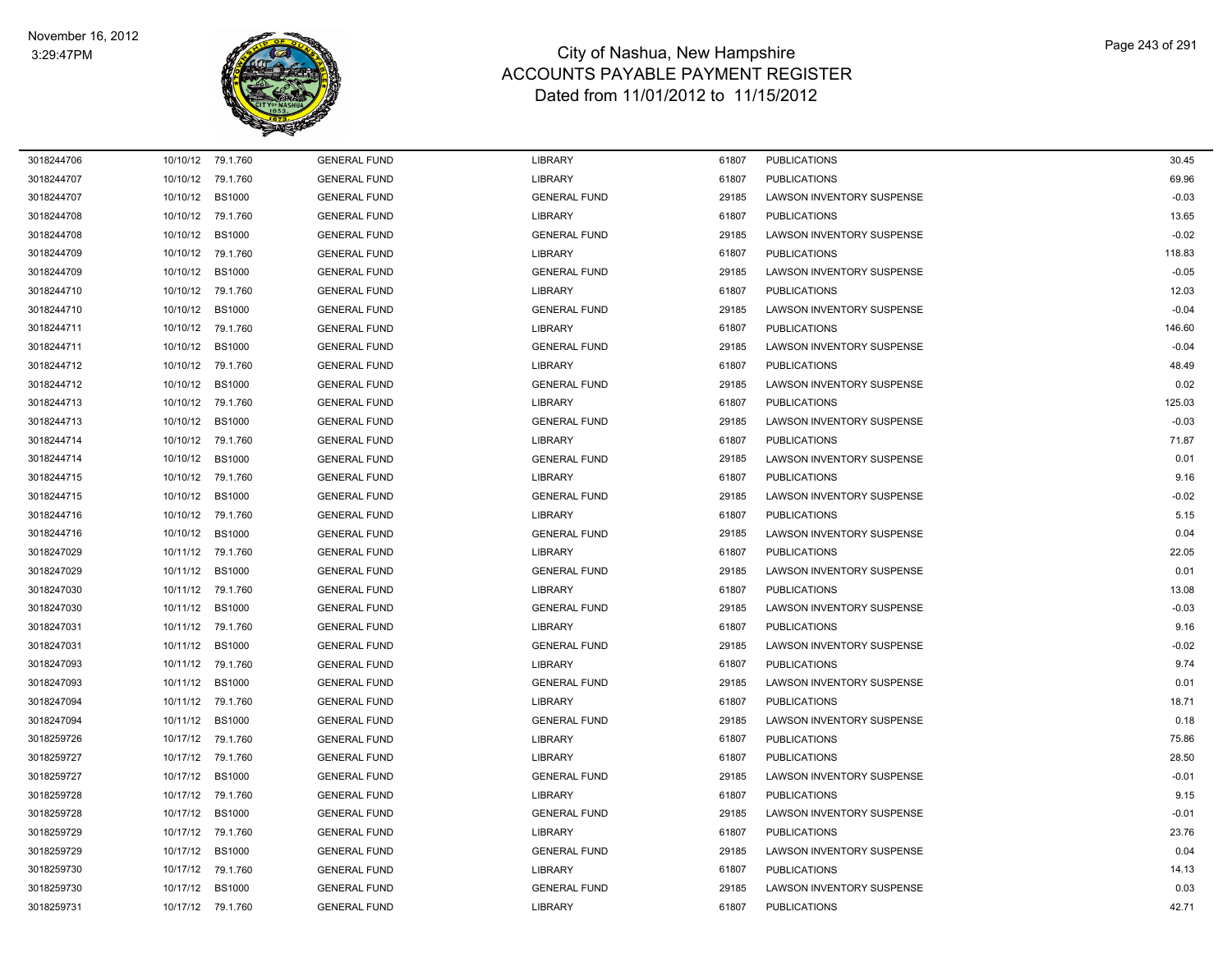$\overline{\phantom{0}}$ 



| 3018259731 | 10/17/12 | <b>BS1000</b>     | <b>GENERAL FUND</b> | <b>GENERAL FUND</b> | 29185 | LAWSON INVENTORY SUSPENSE        | $-0.03$ |
|------------|----------|-------------------|---------------------|---------------------|-------|----------------------------------|---------|
| 3018259732 | 10/17/12 | 79.1.760          | <b>GENERAL FUND</b> | <b>LIBRARY</b>      | 61807 | <b>PUBLICATIONS</b>              | 14.70   |
| 3018259732 | 10/17/12 | <b>BS1000</b>     | <b>GENERAL FUND</b> | <b>GENERAL FUND</b> | 29185 | LAWSON INVENTORY SUSPENSE        | 0.01    |
| 3018259733 | 10/17/12 | 79.1.760          | <b>GENERAL FUND</b> | <b>LIBRARY</b>      | 61807 | <b>PUBLICATIONS</b>              | 79.46   |
| 3018259733 | 10/17/12 | <b>BS1000</b>     | <b>GENERAL FUND</b> | <b>GENERAL FUND</b> | 29185 | <b>LAWSON INVENTORY SUSPENSE</b> | 0.01    |
| 3018259734 | 10/17/12 | 79.1.760          | <b>GENERAL FUND</b> | <b>LIBRARY</b>      | 61807 | <b>PUBLICATIONS</b>              | 23.52   |
| 3018259734 | 10/17/12 | <b>BS1000</b>     | <b>GENERAL FUND</b> | <b>GENERAL FUND</b> | 29185 | <b>LAWSON INVENTORY SUSPENSE</b> | $-0.03$ |
| 3018259735 | 10/17/12 | 79.1.760          | <b>GENERAL FUND</b> | <b>LIBRARY</b>      | 61807 | <b>PUBLICATIONS</b>              | 21.80   |
| 3018259735 | 10/17/12 | <b>BS1000</b>     | <b>GENERAL FUND</b> | <b>GENERAL FUND</b> | 29185 | LAWSON INVENTORY SUSPENSE        | $-0.01$ |
| 3018259736 | 10/17/12 | 79.1.760          | <b>GENERAL FUND</b> | <b>LIBRARY</b>      | 61807 | <b>PUBLICATIONS</b>              | 75.21   |
| 3018259737 | 10/17/12 | 79.1.760          | <b>GENERAL FUND</b> | <b>LIBRARY</b>      | 61807 | <b>PUBLICATIONS</b>              | 28.58   |
| 3018259737 | 10/17/12 | <b>BS1000</b>     | <b>GENERAL FUND</b> | <b>GENERAL FUND</b> | 29185 | LAWSON INVENTORY SUSPENSE        | $-0.04$ |
| 3018259738 | 10/17/12 | 79.1.760          | <b>GENERAL FUND</b> | <b>LIBRARY</b>      | 61807 | <b>PUBLICATIONS</b>              | 30.38   |
| 3018259738 | 10/17/12 | <b>BS1000</b>     | <b>GENERAL FUND</b> | <b>GENERAL FUND</b> | 29185 | LAWSON INVENTORY SUSPENSE        | 0.01    |
| 3018259739 | 10/17/12 | 79.1.760          | <b>GENERAL FUND</b> | <b>LIBRARY</b>      | 61807 | <b>PUBLICATIONS</b>              | 33.56   |
| 3018259739 | 10/17/12 | <b>BS1000</b>     | <b>GENERAL FUND</b> | <b>GENERAL FUND</b> | 29185 | LAWSON INVENTORY SUSPENSE        | $-0.02$ |
| 3018259740 | 10/17/12 | 79.1.760          | <b>GENERAL FUND</b> | <b>LIBRARY</b>      | 61807 | <b>PUBLICATIONS</b>              | 55.29   |
| 3018259740 | 10/17/12 | <b>BS1000</b>     | <b>GENERAL FUND</b> | <b>GENERAL FUND</b> | 29185 | LAWSON INVENTORY SUSPENSE        | $-0.04$ |
| 3018259741 | 10/17/12 | 79.1.760          | <b>GENERAL FUND</b> | <b>LIBRARY</b>      | 61807 | <b>PUBLICATIONS</b>              | 8.17    |
| 3018259742 | 10/17/12 | 79.1.760          | <b>GENERAL FUND</b> | <b>LIBRARY</b>      | 61807 | <b>PUBLICATIONS</b>              | 6.12    |
| 3018259742 | 10/17/12 | <b>BS1000</b>     | <b>GENERAL FUND</b> | <b>GENERAL FUND</b> | 29185 | LAWSON INVENTORY SUSPENSE        | $-0.03$ |
| 3018259743 | 10/17/12 | 79.1.760          | <b>GENERAL FUND</b> | <b>LIBRARY</b>      | 61807 | <b>PUBLICATIONS</b>              | 9.15    |
| 3018259743 | 10/17/12 | <b>BS1000</b>     | <b>GENERAL FUND</b> | <b>GENERAL FUND</b> | 29185 | LAWSON INVENTORY SUSPENSE        | $-0.01$ |
| 3018259744 | 10/17/12 | 79.1.760          | <b>GENERAL FUND</b> | <b>LIBRARY</b>      | 61807 | <b>PUBLICATIONS</b>              | 56.02   |
| 3018259744 | 10/17/12 | <b>BS1000</b>     | <b>GENERAL FUND</b> | <b>GENERAL FUND</b> | 29185 | LAWSON INVENTORY SUSPENSE        | 0.03    |
| 3018259745 | 10/17/12 | 79.1.760          | <b>GENERAL FUND</b> | <b>LIBRARY</b>      | 61807 | <b>PUBLICATIONS</b>              | 28.42   |
| 3018259745 | 10/17/12 | <b>BS1000</b>     | <b>GENERAL FUND</b> | <b>GENERAL FUND</b> | 29185 | LAWSON INVENTORY SUSPENSE        | 0.03    |
| 3018259746 | 10/17/12 | 79.1.760          | <b>GENERAL FUND</b> | <b>LIBRARY</b>      | 61807 | <b>PUBLICATIONS</b>              | 15.19   |
| 3018259746 | 10/17/12 | <b>BS1000</b>     | <b>GENERAL FUND</b> | <b>GENERAL FUND</b> | 29185 | <b>LAWSON INVENTORY SUSPENSE</b> | 0.03    |
| 3018259747 | 10/17/12 | 79.1.760          | <b>GENERAL FUND</b> | <b>LIBRARY</b>      | 61807 | <b>PUBLICATIONS</b>              | 9.15    |
| 3018259747 | 10/17/12 | <b>BS1000</b>     | <b>GENERAL FUND</b> | <b>GENERAL FUND</b> | 29185 | LAWSON INVENTORY SUSPENSE        | $-0.03$ |
| 3018259748 | 10/17/12 | 79.1.760          | <b>GENERAL FUND</b> | <b>LIBRARY</b>      | 61807 | <b>PUBLICATIONS</b>              | 14.70   |
| 3018259748 | 10/17/12 | <b>BS1000</b>     | <b>GENERAL FUND</b> | <b>GENERAL FUND</b> | 29185 | LAWSON INVENTORY SUSPENSE        | 0.01    |
| 3018259749 | 10/17/12 | 79.1.760          | <b>GENERAL FUND</b> | LIBRARY             | 61807 | <b>PUBLICATIONS</b>              | 12.17   |
| 3018259750 | 10/17/12 | 79.1.760          | <b>GENERAL FUND</b> | <b>LIBRARY</b>      | 61807 | <b>PUBLICATIONS</b>              | 15.84   |
| 3018259750 | 10/17/12 | <b>BS1000</b>     | <b>GENERAL FUND</b> | <b>GENERAL FUND</b> | 29185 | LAWSON INVENTORY SUSPENSE        | 0.01    |
| 3018259751 | 10/17/12 | 79.1.760          | <b>GENERAL FUND</b> | <b>LIBRARY</b>      | 61807 | <b>PUBLICATIONS</b>              | 14.29   |
| 3018259751 | 10/17/12 | <b>BS1000</b>     | <b>GENERAL FUND</b> | <b>GENERAL FUND</b> | 29185 | <b>LAWSON INVENTORY SUSPENSE</b> | $-0.02$ |
| 3018259752 | 10/17/12 | 79.1.760          | <b>GENERAL FUND</b> | <b>LIBRARY</b>      | 61807 | <b>PUBLICATIONS</b>              | 10.37   |
| 3018259752 | 10/17/12 | <b>BS1000</b>     | <b>GENERAL FUND</b> | <b>GENERAL FUND</b> | 29185 | <b>LAWSON INVENTORY SUSPENSE</b> | 0.01    |
| 3018259753 |          | 10/17/12 79.1.760 | <b>GENERAL FUND</b> | <b>LIBRARY</b>      | 61807 | <b>PUBLICATIONS</b>              | 18.29   |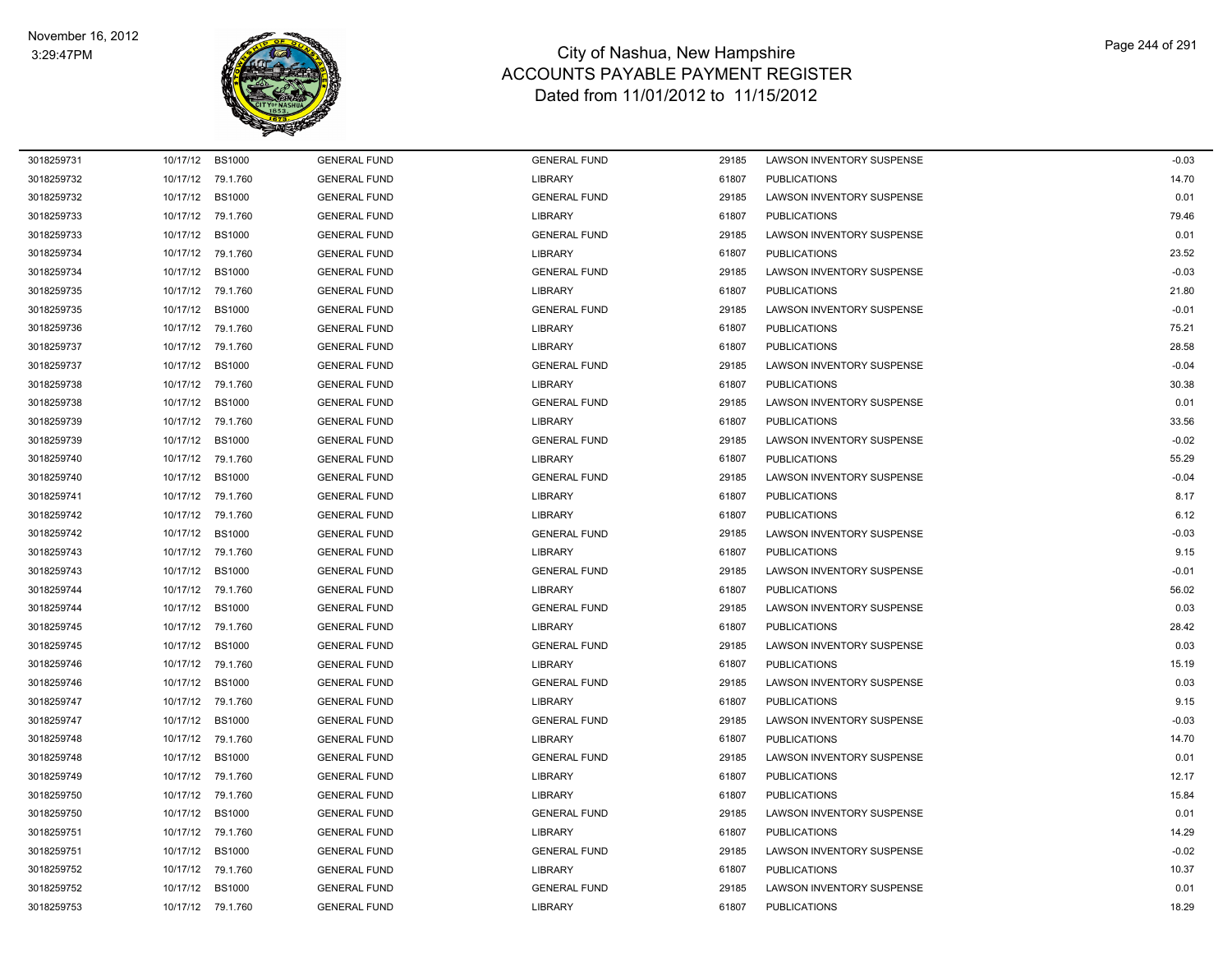

| 3018259754 | 10/17/12 | 79.1.760          | <b>GENERAL FUND</b> | <b>LIBRARY</b>      | 61807 | <b>PUBLICATIONS</b>       | 17.07  |
|------------|----------|-------------------|---------------------|---------------------|-------|---------------------------|--------|
| 3018259754 | 10/17/12 | <b>BS1000</b>     | <b>GENERAL FUND</b> | <b>GENERAL FUND</b> | 29185 | LAWSON INVENTORY SUSPENSE | 0.02   |
| 3018259755 | 10/17/12 | 79.1.760          | <b>GENERAL FUND</b> | <b>LIBRARY</b>      | 61807 | <b>PUBLICATIONS</b>       | 14.70  |
| 3018259755 | 10/17/12 | <b>BS1000</b>     | <b>GENERAL FUND</b> | <b>GENERAL FUND</b> | 29185 | LAWSON INVENTORY SUSPENSE | 0.02   |
| 3018259756 | 10/17/12 | 79.1.760          | <b>GENERAL FUND</b> | <b>LIBRARY</b>      | 61807 | <b>PUBLICATIONS</b>       | 10.37  |
| 3018259756 | 10/17/12 | <b>BS1000</b>     | <b>GENERAL FUND</b> | <b>GENERAL FUND</b> | 29185 | LAWSON INVENTORY SUSPENSE | 0.01   |
| 3018271885 | 10/22/12 | 79.1.760          | <b>GENERAL FUND</b> | <b>LIBRARY</b>      | 61807 | <b>PUBLICATIONS</b>       | 10.49  |
| 3018271886 | 10/22/12 | 79.1.760          | <b>GENERAL FUND</b> | <b>LIBRARY</b>      | 61807 | <b>PUBLICATIONS</b>       | 147.94 |
| 3018271887 | 10/22/12 | 79.1.760          | <b>GENERAL FUND</b> | <b>LIBRARY</b>      | 61807 | <b>PUBLICATIONS</b>       | 14.16  |
| 3018271888 | 10/22/12 | 79.1.760          | <b>GENERAL FUND</b> | <b>LIBRARY</b>      | 61807 | <b>PUBLICATIONS</b>       | 61.57  |
| 3018271889 | 10/22/12 | 79.1.760          | <b>GENERAL FUND</b> | <b>LIBRARY</b>      | 61807 | <b>PUBLICATIONS</b>       | 21.79  |
| 3018271890 |          | 10/22/12 79.1.760 | <b>GENERAL FUND</b> | <b>LIBRARY</b>      | 61807 | <b>PUBLICATIONS</b>       | 35.94  |
| 3018271891 |          | 10/22/12 79.1.760 | <b>GENERAL FUND</b> | <b>LIBRARY</b>      | 61807 | <b>PUBLICATIONS</b>       | 9.12   |
| 3018271892 | 10/22/12 | 79.1.760          | <b>GENERAL FUND</b> | <b>LIBRARY</b>      | 61807 | <b>PUBLICATIONS</b>       | 15.78  |
| 3018271893 | 10/22/12 | 79.1.760          | <b>GENERAL FUND</b> | <b>LIBRARY</b>      | 61807 | <b>PUBLICATIONS</b>       | 12.20  |
| 3018271894 |          | 10/22/12 79.1.760 | <b>GENERAL FUND</b> | <b>LIBRARY</b>      | 61807 | <b>PUBLICATIONS</b>       | 18.28  |
| 3018271895 |          | 10/22/12 79.1.760 | <b>GENERAL FUND</b> | <b>LIBRARY</b>      | 61807 | <b>PUBLICATIONS</b>       | 24.39  |
| 3018271896 | 10/22/12 | 79.1.760          | <b>GENERAL FUND</b> | LIBRARY             | 61807 | <b>PUBLICATIONS</b>       | 15.24  |
| 3018271897 | 10/22/12 | 79.1.760          | <b>GENERAL FUND</b> | <b>LIBRARY</b>      | 61807 | <b>PUBLICATIONS</b>       | 10.34  |
| 3018271898 | 10/22/12 | 79.1.760          | <b>GENERAL FUND</b> | <b>LIBRARY</b>      | 61807 | <b>PUBLICATIONS</b>       | 27.44  |
| 3018271899 | 10/22/12 | 79.1.760          | <b>GENERAL FUND</b> | <b>LIBRARY</b>      | 61807 | <b>PUBLICATIONS</b>       | 28.01  |
| 3018271900 |          | 10/22/12 79.1.760 | <b>GENERAL FUND</b> | <b>LIBRARY</b>      | 61807 | <b>PUBLICATIONS</b>       | 9.15   |
| 3018271901 |          | 10/22/12 79.1.760 | <b>GENERAL FUND</b> | <b>LIBRARY</b>      | 61807 | <b>PUBLICATIONS</b>       | 73.00  |
| 3018271902 | 10/22/12 | 79.1.760          | <b>GENERAL FUND</b> | <b>LIBRARY</b>      | 61807 | <b>PUBLICATIONS</b>       | 31.56  |
| 3018271903 | 10/22/12 | 79.1.760          | <b>GENERAL FUND</b> | <b>LIBRARY</b>      | 61807 | <b>PUBLICATIONS</b>       | 21.77  |
| 3018271904 | 10/22/12 | 79.1.760          | <b>GENERAL FUND</b> | <b>LIBRARY</b>      | 61807 | <b>PUBLICATIONS</b>       | 60.50  |
| 3018271905 | 10/22/12 | 79.1.760          | <b>GENERAL FUND</b> | <b>LIBRARY</b>      | 61807 | <b>PUBLICATIONS</b>       | 25.00  |
| 3018271906 | 10/22/12 | 79.1.760          | <b>GENERAL FUND</b> | <b>LIBRARY</b>      | 61807 | <b>PUBLICATIONS</b>       | 15.26  |
| 3018271907 | 10/22/12 | 79.1.760          | <b>GENERAL FUND</b> | <b>LIBRARY</b>      | 61807 | <b>PUBLICATIONS</b>       | 10.90  |
| 3018271908 | 10/22/12 | 79.1.760          | <b>GENERAL FUND</b> | <b>LIBRARY</b>      | 61807 | <b>PUBLICATIONS</b>       | 29.75  |
| 3018271909 | 10/22/12 | 79.1.760          | <b>GENERAL FUND</b> | <b>LIBRARY</b>      | 61807 | <b>PUBLICATIONS</b>       | 27.22  |
| 3018271910 | 10/22/12 | 79.1.760          | <b>GENERAL FUND</b> | <b>LIBRARY</b>      | 61807 | <b>PUBLICATIONS</b>       | 19.08  |
| 3018271911 | 10/22/12 | 79.1.760          | <b>GENERAL FUND</b> | <b>LIBRARY</b>      | 61807 | <b>PUBLICATIONS</b>       | 32.70  |
| 3018271912 |          | 10/22/12 79.1.760 | <b>GENERAL FUND</b> | <b>LIBRARY</b>      | 61807 | <b>PUBLICATIONS</b>       | 60.00  |
| 3018271913 | 10/22/12 | 79.1.760          | <b>GENERAL FUND</b> | <b>LIBRARY</b>      | 61807 | <b>PUBLICATIONS</b>       | 18.27  |
| 3018271914 | 10/22/12 | 79.1.760          | <b>GENERAL FUND</b> | <b>LIBRARY</b>      | 61807 | <b>PUBLICATIONS</b>       | 9.75   |
| 3018271915 | 10/22/12 | 79.1.760          | <b>GENERAL FUND</b> | <b>LIBRARY</b>      | 61807 | <b>PUBLICATIONS</b>       | 43.46  |
| 3018271916 | 10/22/12 | 79.1.760          | <b>GENERAL FUND</b> | <b>LIBRARY</b>      | 61807 | <b>PUBLICATIONS</b>       | 24.92  |
| 3018271917 | 10/22/12 | 79.1.760          | <b>GENERAL FUND</b> | <b>LIBRARY</b>      | 61807 | <b>PUBLICATIONS</b>       | 42.42  |
| 3018280916 | 10/25/12 | 79.1.760          | <b>GENERAL FUND</b> | <b>LIBRARY</b>      | 61807 | <b>PUBLICATIONS</b>       | 16.07  |
| 3018280917 |          | 10/25/12 79.1.760 | <b>GENERAL FUND</b> | <b>LIBRARY</b>      | 61807 | <b>PUBLICATIONS</b>       | 71.46  |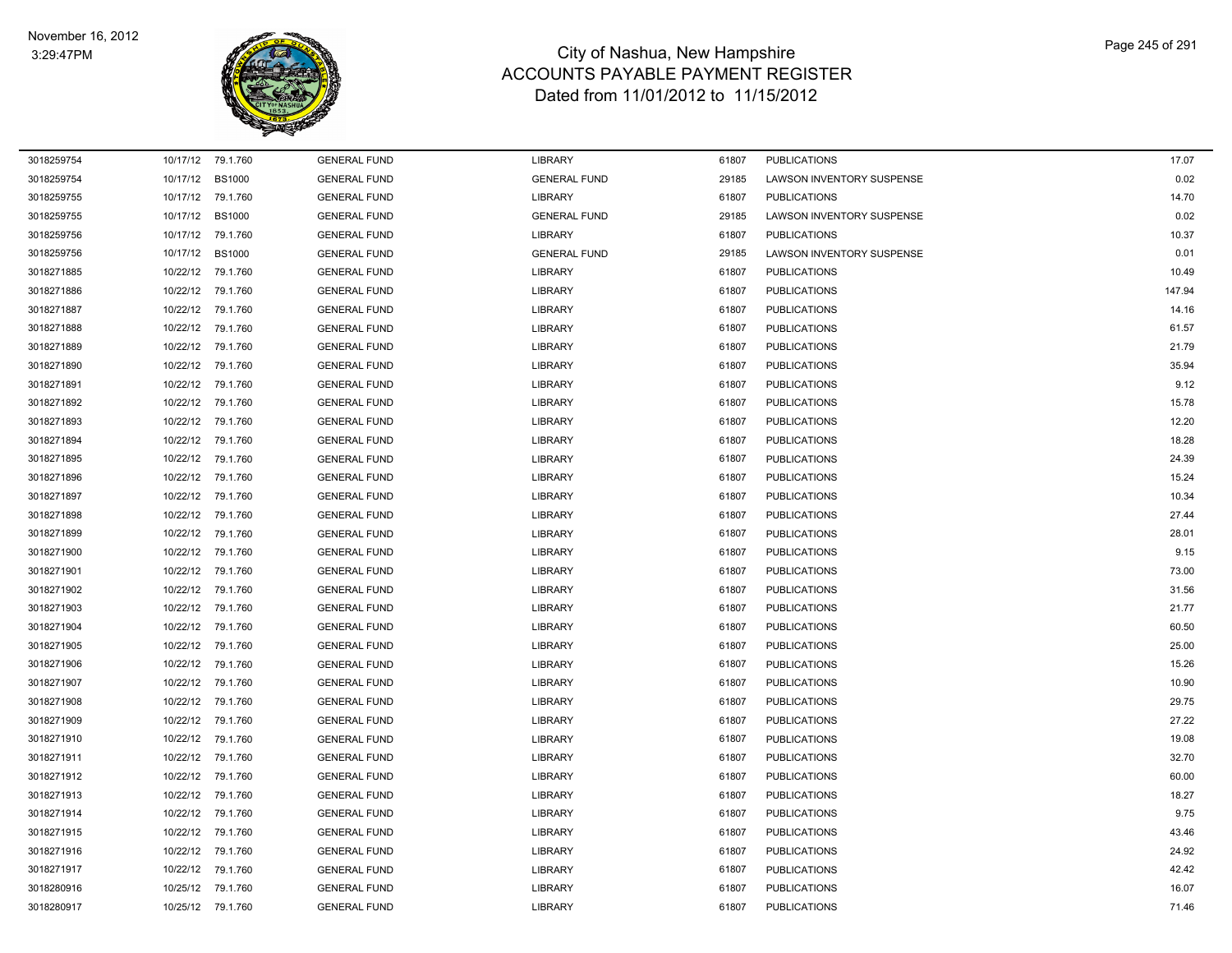

| <b>TOTAL:</b> | 214760   | 12362             |                     | PAYMENT AMOUNT: \$7,670.96 |       |                           | <b>AMOUNT:</b> | \$7,670.96 |
|---------------|----------|-------------------|---------------------|----------------------------|-------|---------------------------|----------------|------------|
| 3018280996    |          | 10/25/12 BS1000   | <b>GENERAL FUND</b> | <b>GENERAL FUND</b>        | 29185 | LAWSON INVENTORY SUSPENSE |                | $-0.01$    |
| 3018280996    | 10/25/12 | 79.1.760          | <b>GENERAL FUND</b> | <b>LIBRARY</b>             | 61807 | <b>PUBLICATIONS</b>       |                | 119.80     |
| 3018280950    | 10/25/12 | 79.1.760          | <b>GENERAL FUND</b> | LIBRARY                    | 61807 | <b>PUBLICATIONS</b>       |                | 62.31      |
| 3018280949    | 10/25/12 | 79.1.760          | <b>GENERAL FUND</b> | <b>LIBRARY</b>             | 61807 | <b>PUBLICATIONS</b>       |                | 13.63      |
| 3018280948    |          | 10/25/12 79.1.760 | <b>GENERAL FUND</b> | <b>LIBRARY</b>             | 61807 | <b>PUBLICATIONS</b>       |                | 14.14      |
| 3018280947    |          | 10/25/12 79.1.760 | <b>GENERAL FUND</b> | <b>LIBRARY</b>             | 61807 | <b>PUBLICATIONS</b>       |                | 113.92     |
| 3018280946    |          | 10/25/12 79.1.760 | <b>GENERAL FUND</b> | <b>LIBRARY</b>             | 61807 | <b>PUBLICATIONS</b>       |                | 11.89      |
| 3018280945    |          | 10/25/12 79.1.760 | <b>GENERAL FUND</b> | LIBRARY                    | 61807 | <b>PUBLICATIONS</b>       |                | 9.15       |
| 3018280944    |          | 10/25/12 79.1.760 | <b>GENERAL FUND</b> | <b>LIBRARY</b>             | 61807 | <b>PUBLICATIONS</b>       |                | 404.48     |
| 3018280943    |          | 10/25/12 79.1.760 | <b>GENERAL FUND</b> | <b>LIBRARY</b>             | 61807 | <b>PUBLICATIONS</b>       |                | 158.27     |
| 3018280942    |          | 10/25/12 79.1.760 | <b>GENERAL FUND</b> | <b>LIBRARY</b>             | 61807 | <b>PUBLICATIONS</b>       |                | 21.42      |
| 3018280941    |          | 10/25/12 79.1.760 | <b>GENERAL FUND</b> | <b>LIBRARY</b>             | 61807 | <b>PUBLICATIONS</b>       |                | 9.15       |
| 3018280940    | 10/25/12 | 79.1.760          | <b>GENERAL FUND</b> | <b>LIBRARY</b>             | 61807 | <b>PUBLICATIONS</b>       |                | 16.35      |
| 3018280939    | 10/25/12 | 79.1.760          | <b>GENERAL FUND</b> | LIBRARY                    | 61807 | <b>PUBLICATIONS</b>       |                | 14.69      |
| 3018280938    | 10/25/12 | 79.1.760          | <b>GENERAL FUND</b> | <b>LIBRARY</b>             | 61807 | <b>PUBLICATIONS</b>       |                | 14.02      |
| 3018280937    | 10/25/12 | 79.1.760          | <b>GENERAL FUND</b> | LIBRARY                    | 61807 | <b>PUBLICATIONS</b>       |                | 105.58     |
| 3018280936    | 10/25/12 | 79.1.760          | <b>GENERAL FUND</b> | LIBRARY                    | 61807 | <b>PUBLICATIONS</b>       |                | 199.32     |
| 3018280935    | 10/25/12 | 79.1.760          | <b>GENERAL FUND</b> | <b>LIBRARY</b>             | 61807 | <b>PUBLICATIONS</b>       |                | 25.46      |
| 3018280934    | 10/25/12 | 79.1.760          | <b>GENERAL FUND</b> | LIBRARY                    | 61807 | <b>PUBLICATIONS</b>       |                | 14.17      |
| 3018280933    | 10/25/12 | 79.1.760          | <b>GENERAL FUND</b> | <b>LIBRARY</b>             | 61807 | <b>PUBLICATIONS</b>       |                | 16.92      |
| 3018280932    | 10/25/12 | 79.1.760          | <b>GENERAL FUND</b> | LIBRARY                    | 61807 | <b>PUBLICATIONS</b>       |                | 33.96      |
| 3018280931    | 10/25/12 | 79.1.760          | <b>GENERAL FUND</b> | <b>LIBRARY</b>             | 61807 | <b>PUBLICATIONS</b>       |                | 203.91     |
| 3018280930    | 10/25/12 | 79.1.760          | <b>GENERAL FUND</b> | LIBRARY                    | 61807 | <b>PUBLICATIONS</b>       |                | 21.80      |
| 3018280929    | 10/25/12 | 79.1.760          | <b>GENERAL FUND</b> | <b>LIBRARY</b>             | 61807 | <b>PUBLICATIONS</b>       |                | 28.86      |
| 3018280928    | 10/25/12 | 79.1.760          | <b>GENERAL FUND</b> | <b>LIBRARY</b>             | 61807 | <b>PUBLICATIONS</b>       |                | 36.84      |
| 3018280927    | 10/25/12 | 79.1.760          | <b>GENERAL FUND</b> | <b>LIBRARY</b>             | 61807 | <b>PUBLICATIONS</b>       |                | 19.49      |
| 3018280926    |          | 10/25/12 79.1.760 | <b>GENERAL FUND</b> | <b>LIBRARY</b>             | 61807 | <b>PUBLICATIONS</b>       |                | 32.43      |
| 3018280925    | 10/25/12 | 79.1.760          | <b>GENERAL FUND</b> | <b>LIBRARY</b>             | 61807 | <b>PUBLICATIONS</b>       |                | 30.48      |
| 3018280924    | 10/25/12 | 79.1.760          | <b>GENERAL FUND</b> | <b>LIBRARY</b>             | 61807 | <b>PUBLICATIONS</b>       |                | 551.05     |
| 3018280923    |          | 10/25/12 79.1.760 | <b>GENERAL FUND</b> | <b>LIBRARY</b>             | 61807 | <b>PUBLICATIONS</b>       |                | 12.75      |
| 3018280922    |          | 10/25/12 79.1.760 | <b>GENERAL FUND</b> | LIBRARY                    | 61807 | <b>PUBLICATIONS</b>       |                | 222.95     |
| 3018280921    | 10/25/12 | 79.1.760          | <b>GENERAL FUND</b> | <b>LIBRARY</b>             | 61807 | <b>PUBLICATIONS</b>       |                | 25.50      |
| 3018280920    | 10/25/12 | 79.1.760          | <b>GENERAL FUND</b> | <b>LIBRARY</b>             | 61807 | <b>PUBLICATIONS</b>       |                | 14.14      |
| 3018280919    | 10/25/12 | 79.1.760          | <b>GENERAL FUND</b> | LIBRARY                    | 61807 | <b>PUBLICATIONS</b>       |                | 15.23      |
| 3018280918    |          | 10/25/12 79.1.760 | <b>GENERAL FUND</b> | <b>LIBRARY</b>             | 61807 | <b>PUBLICATIONS</b>       |                | 60.99      |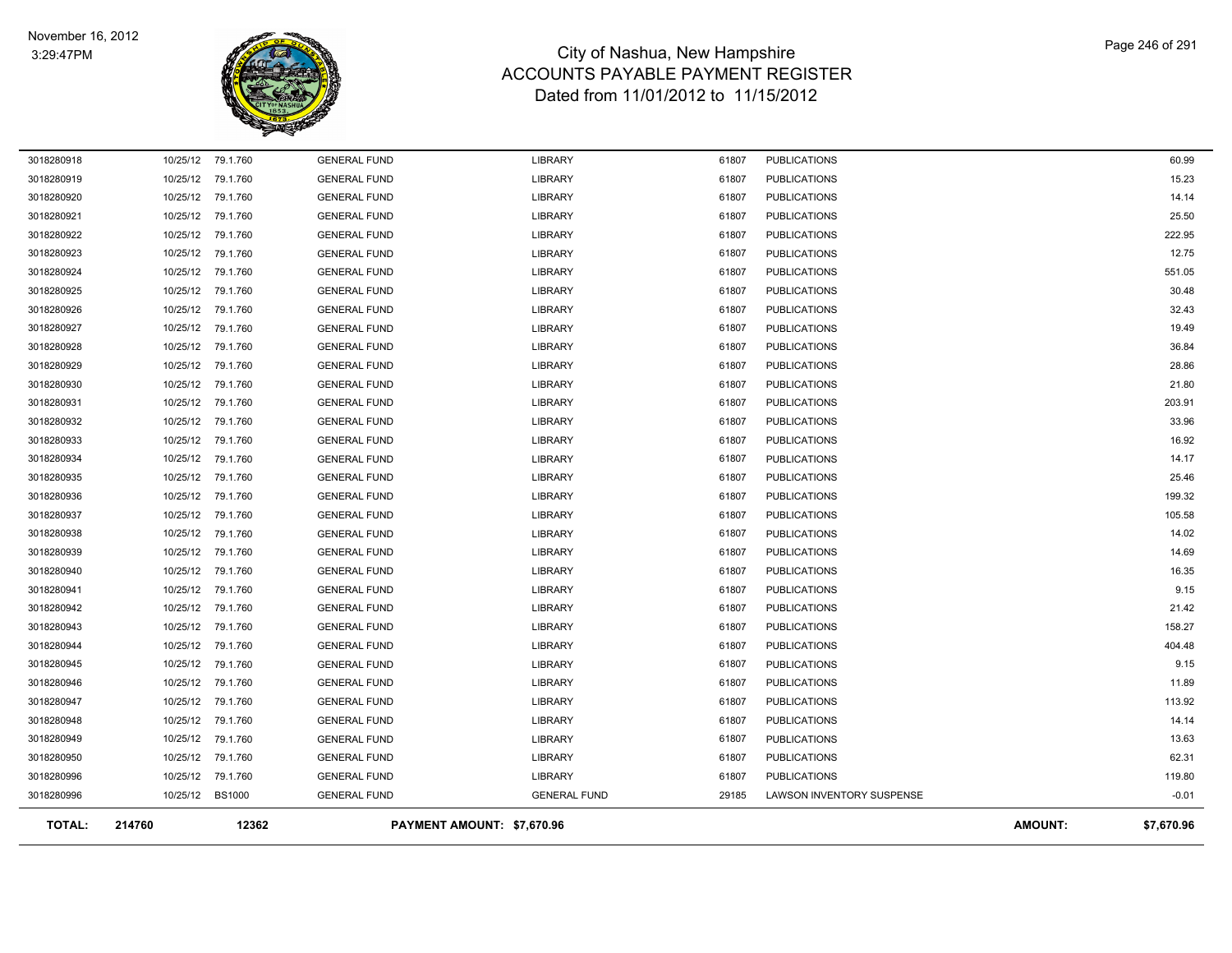

| <b>Payment Type</b><br><b>SYS</b> |        | 214761      | <b>Payment Number</b>  | <b>Payment Date</b><br>11/15/2012 | Vendor#<br>15055           | <b>Vendor Name</b><br><b>BASIC CONCEPTS INC</b> |             |                                          |                 |                 |
|-----------------------------------|--------|-------------|------------------------|-----------------------------------|----------------------------|-------------------------------------------------|-------------|------------------------------------------|-----------------|-----------------|
| Invoice #                         |        | Date        | <b>Accounting Unit</b> | <b>Fund Description</b>           |                            | <b>Dept Description</b>                         | Acct        | <b>Account Description</b>               | Activity        | Dist Amt        |
| 103754                            |        | 10/24/12    | 52.3060                | <b>FIRE GRANTS FUND</b>           |                            | <b>FIRE GRANTS FUND</b>                         | 71000       | <b>EQUIPMENT</b>                         | 52.1001.11.01   | 6,980.21        |
| <b>TOTAL:</b>                     | 214761 |             | 15055                  |                                   | PAYMENT AMOUNT: \$6,980.21 |                                                 |             |                                          | <b>AMOUNT:</b>  | \$6,980.21      |
| <b>Payment Type</b>               |        |             | <b>Payment Number</b>  | <b>Payment Date</b>               | Vendor#                    | <b>Vendor Name</b>                              |             |                                          |                 |                 |
| SYS                               |        | 214762      |                        | 11/15/2012                        | 12379                      | <b>BATTERIES PLUS</b>                           |             |                                          |                 |                 |
| <u> Invoice #</u>                 |        | Date        | <b>Accounting Unit</b> | <b>Fund Description</b>           |                            | <b>Dept Description</b>                         | <u>Acct</u> | <b>Account Description</b>               | <b>Activity</b> | Dist Amt        |
| 228791                            |        | 10/22/12    | 86.3120                | <b>TRANSIT GRANTS</b>             |                            | <b>TRANSPORTATION</b>                           | 61299       | MISCELLANEOUS SUPPLIES                   | 86.800.13.40.01 | 73.98           |
| 228970                            |        |             | 10/25/12 52.1.625      | <b>GENERAL FUND</b>               |                            | <b>FIRE</b>                                     | 71400       | <b>EMERGENCY RESCUE EQUIPMENT</b>        |                 | 88.44           |
| <b>TOTAL:</b>                     | 214762 |             | 12379                  |                                   | PAYMENT AMOUNT: \$162.42   |                                                 |             |                                          | <b>AMOUNT:</b>  | \$162.42        |
|                                   |        |             |                        |                                   |                            |                                                 |             |                                          |                 |                 |
| <b>Payment Type</b>               |        |             | <b>Payment Number</b>  | <b>Payment Date</b>               | Vendor#                    | <b>Vendor Name</b>                              |             |                                          |                 |                 |
| SYS                               |        | 214763      |                        | 11/15/2012                        | 12391                      | <b>BELLETETES INC</b>                           |             |                                          |                 |                 |
| <u> Invoice #</u>                 |        | Date        | <b>Accounting Unit</b> | <b>Fund Description</b>           |                            | <b>Dept Description</b>                         | <u>Acct</u> | <b>Account Description</b>               | <b>Activity</b> | Dist Amt        |
| 4602767                           |        | 10/16/12    | 61.1.700               | <b>GENERAL FUND</b>               |                            | <b>STREETS</b>                                  | 61299       | MISCELLANEOUS SUPPLIES                   |                 | 88.94           |
| 4602815                           |        | 10/17/12    | 61.1.670               | <b>GENERAL FUND</b>               |                            | <b>STREETS</b>                                  | 61299       | MISCELLANEOUS SUPPLIES                   |                 | 9.08            |
| 4602912                           |        | 10/17/12    | 61.1.670               | <b>GENERAL FUND</b>               |                            | <b>STREETS</b>                                  | 61299       | MISCELLANEOUS SUPPLIES                   |                 | 10.78           |
| 4602972                           |        | 10/17/12    | 42.1.720               | <b>GENERAL FUND</b>               |                            | WOODLAWN CEMETERY                               | 61560       | <b>CONSTRUCTION MATERIALS</b>            |                 | 18.49           |
| 4603195                           |        | 10/18/12    | 42.1.720               | <b>GENERAL FUND</b>               |                            | WOODLAWN CEMETERY                               | 61560       | <b>CONSTRUCTION MATERIALS</b>            |                 | 20.76           |
| 4603993                           |        | 10/23/12    | 52.1.630               | <b>GENERAL FUND</b>               |                            | <b>FIRE</b>                                     | 54600       | <b>VEHICLE REPAIRS &amp; MAINTENANCE</b> |                 | 2.32            |
| 4604045                           |        | 10/23/12    | 61.1010                | <b>GF-PRIOR YEAR ESCROWS</b>      |                            | STREETS-PRIOR YEAR                              | 81100       | CAPITAL IMPROVEMENTS                     | 1000            | 10.79           |
| 4604225                           |        | 10/24/12    | 50.1.500               | <b>GENERAL FUND</b>               |                            | <b>POLICE</b>                                   | 61428       | <b>JANITORIAL SUPPLIES</b>               |                 | 23.25           |
| 4604401                           |        | 10/25/12    | 61.1010                | <b>GF-PRIOR YEAR ESCROWS</b>      |                            | STREETS-PRIOR YEAR                              | 81100       | <b>CAPITAL IMPROVEMENTS</b>              | 1000            | 21.59           |
| 4604434                           |        | 10/25/12    | 61.1010                | <b>GF-PRIOR YEAR ESCROWS</b>      |                            | STREETS-PRIOR YEAR                              | 81100       | <b>CAPITAL IMPROVEMENTS</b>              | 1000            | 9.83            |
| 4604457                           |        | 10/25/12    | 61.1.675               | <b>GENERAL FUND</b>               |                            | <b>STREETS</b>                                  | 61299       | MISCELLANEOUS SUPPLIES                   |                 | 28.79           |
| 4604492                           |        |             | 10/25/12 77.1.650      | <b>GENERAL FUND</b>               |                            | PARKS & RECREATION                              | 54280       | BUILDING/GROUNDS MAINTENANCE             |                 | 13.95           |
| 4604510                           |        | 10/25/12    | 61.1010                | <b>GF-PRIOR YEAR ESCROWS</b>      |                            | STREETS-PRIOR YEAR                              | 81100       | CAPITAL IMPROVEMENTS                     | 1000            | 11.52           |
| 4605247                           |        |             | 10/28/12  52.1.720     | <b>GENERAL FUND</b>               |                            | <b>FIRE</b>                                     | 54280       | <b>BUILDING/GROUNDS MAINTENANCE</b>      |                 | 13.10           |
| <b>TOTAL:</b>                     | 214763 |             | 12391                  |                                   | PAYMENT AMOUNT: \$283.19   |                                                 |             |                                          | <b>AMOUNT:</b>  | \$283.19        |
| <b>Payment Type</b>               |        |             | <b>Payment Number</b>  | <b>Payment Date</b>               | Vendor#                    | <b>Vendor Name</b>                              |             |                                          |                 |                 |
| <b>SYS</b>                        |        | 214764      |                        | 11/15/2012                        | 12395                      | <b>BENS UNIFORMS</b>                            |             |                                          |                 |                 |
| <u>Invoice #</u>                  |        | <u>Date</u> | <b>Accounting Unit</b> | <b>Fund Description</b>           |                            | <b>Dept Description</b>                         | <u>Acct</u> | <b>Account Description</b>               |                 | <u>Dist Amt</u> |
| 33160                             |        |             | 10/12/12  50.1.500     | <b>GENERAL FUND</b>               |                            | <b>POLICE</b>                                   | 61107       | <b>CLOTHING &amp; UNIFORMS</b>           |                 | 74.00           |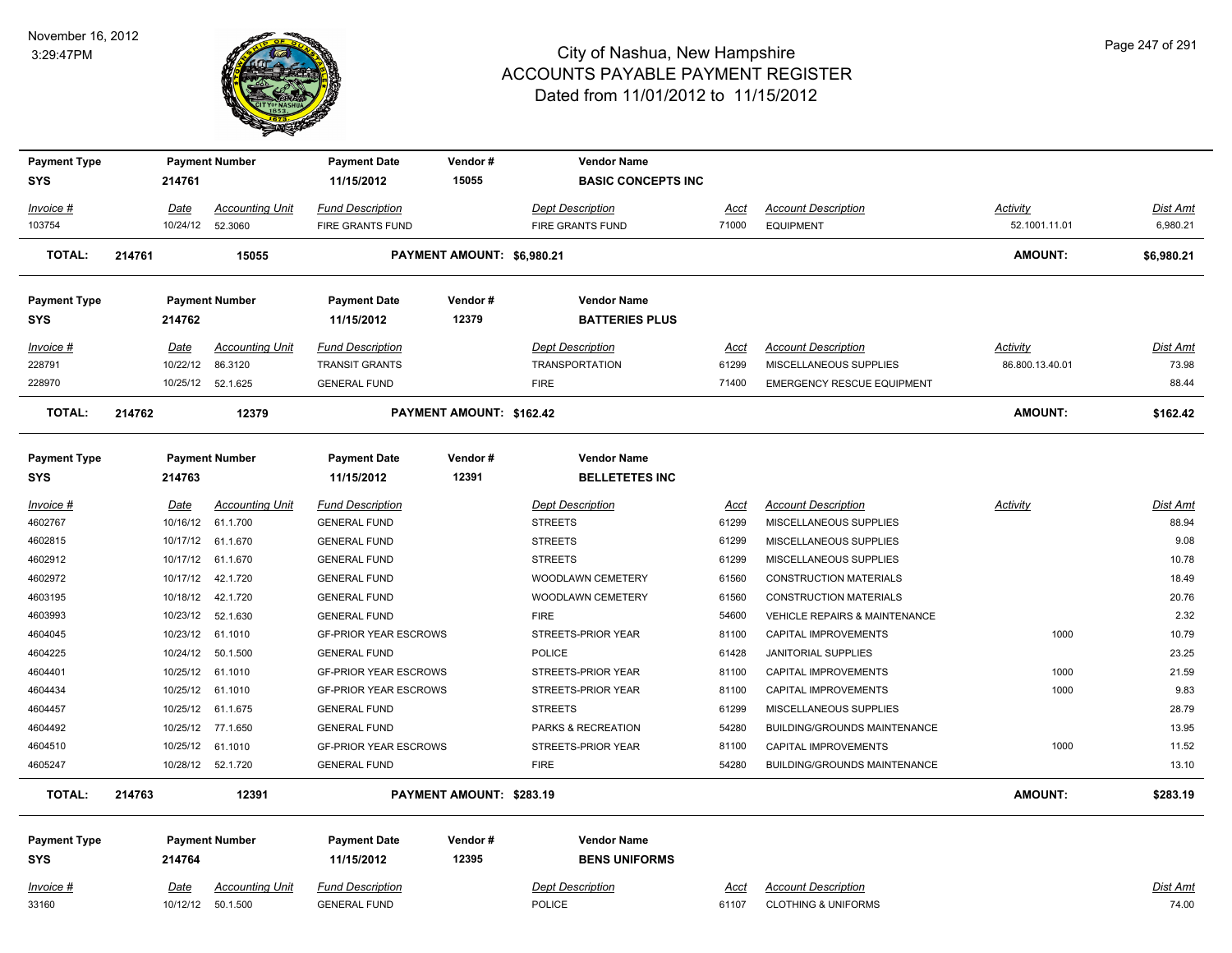

| 33163                |        |             | 10/12/12  50.1.500     | <b>GENERAL FUND</b>     |                          | POLICE                                | 61107       | <b>CLOTHING &amp; UNIFORMS</b> |                            | 74.00           |
|----------------------|--------|-------------|------------------------|-------------------------|--------------------------|---------------------------------------|-------------|--------------------------------|----------------------------|-----------------|
| 33199                |        | 10/17/12    | 50.1.500               | <b>GENERAL FUND</b>     |                          | POLICE                                | 61100       | OFFICE SUPPLIES                |                            | 215.96          |
| 33200                |        |             | 10/18/12  50.1.500     | <b>GENERAL FUND</b>     |                          | <b>POLICE</b>                         | 61107       | <b>CLOTHING &amp; UNIFORMS</b> |                            | 18.00           |
| 41728                |        | 10/23/12    | 50.1.500               | <b>GENERAL FUND</b>     |                          | <b>POLICE</b>                         | 61107       | <b>CLOTHING &amp; UNIFORMS</b> |                            | 109.99          |
| 42326                |        |             | 10/23/12  50.1.500     | <b>GENERAL FUND</b>     |                          | POLICE                                | 61107       | <b>CLOTHING &amp; UNIFORMS</b> |                            | 46.44           |
| <b>TOTAL:</b>        | 214764 |             | 12395                  |                         | PAYMENT AMOUNT: \$538.39 |                                       |             |                                | <b>AMOUNT:</b>             | \$538.39        |
| <b>Payment Type</b>  |        |             | <b>Payment Number</b>  | <b>Payment Date</b>     | Vendor#                  | <b>Vendor Name</b>                    |             |                                |                            |                 |
| <b>SYS</b>           |        | 214765      |                        | 11/15/2012              | 12404                    | <b>BILLS WORLD CLASS CLEANING SER</b> |             |                                |                            |                 |
| Invoice #            |        | <u>Date</u> | <b>Accounting Unit</b> | <b>Fund Description</b> |                          | <b>Dept Description</b>               | <u>Acct</u> | <b>Account Description</b>     |                            | <b>Dist Amt</b> |
| NOV <sub>13</sub>    |        | 11/1/12     | 68.6000.692            | SOLID WASTE FUND        |                          | SOLID WASTE                           | 54200       | <b>JANITORIAL SERVICES</b>     |                            | 780.00          |
| <b>TOTAL:</b>        | 214765 |             | 12404                  |                         | PAYMENT AMOUNT: \$780.00 |                                       |             |                                | <b>AMOUNT:</b>             | \$780.00        |
| <b>Payment Type</b>  |        |             | <b>Payment Number</b>  | <b>Payment Date</b>     | Vendor#                  | <b>Vendor Name</b>                    |             |                                | Payee Name                 |                 |
| <b>SYS</b>           |        | 214766      |                        | 11/15/2012              | 13990                    | <b>AUBUCHON HARDWARE</b>              |             |                                | <b>BLUE TARP FINANCIAL</b> |                 |
| Invoice #            |        | <b>Date</b> | <b>Accounting Unit</b> | <b>Fund Description</b> |                          | <b>Dept Description</b>               | <u>Acct</u> | <b>Account Description</b>     | <b>Activity</b>            | Dist Amt        |
| 199487               |        | 9/18/12     | 61.1.705               | <b>GENERAL FUND</b>     |                          | <b>STREETS</b>                        | 61556       | TRAFFIC SIGNAL MATERIALS       |                            | 8.09            |
| 199599               |        | 10/2/12     | 61.1001                | CAPITAL IMPROVEMENTS    |                          | STREETS-CAP IMP                       | 81100       | CAPITAL IMPROVEMENTS           | 1000                       | 5.84            |
| 199704               |        | 10/15/12    | 61.1001                | CAPITAL IMPROVEMENTS    |                          | STREETS-CAP IMP                       | 81100       | CAPITAL IMPROVEMENTS           | 1000                       | 8.95            |
| 199777               |        | 10/23/12    | 61.1.705               | <b>GENERAL FUND</b>     |                          | <b>STREETS</b>                        | 61562       | <b>STRIPING MATERIALS</b>      |                            | 160.00          |
| 199874               |        | 11/5/12     | 66.1.500               | <b>GENERAL FUND</b>     |                          | PARKING LOTS                          | 61299       | MISCELLANEOUS SUPPLIES         |                            | 7.98            |
| <b>TOTAL:</b>        | 214766 |             | 13990                  |                         | PAYMENT AMOUNT: \$190.86 |                                       |             |                                | <b>AMOUNT:</b>             | \$190.86        |
| <b>Payment Type</b>  |        |             | <b>Payment Number</b>  | <b>Payment Date</b>     | Vendor#                  | <b>Vendor Name</b>                    |             |                                |                            |                 |
| <b>SYS</b>           |        | 214767      |                        | 11/15/2012              | 11214                    | <b>KATERI BRODEUR</b>                 |             |                                |                            |                 |
| $Invoice$ #          |        | <b>Date</b> | <u>Accounting Unit</u> | <b>Fund Description</b> |                          | <b>Dept Description</b>               | <u>Acct</u> | <b>Account Description</b>     |                            | Dist Amt        |
| 33232A 11/15/12 DCAP |        |             | 11/13/12 BS1000        | <b>GENERAL FUND</b>     |                          | <b>GENERAL FUND</b>                   | 21460       | 125 DEPENDENT CARE             |                            | 192.30          |
| <b>TOTAL:</b>        | 214767 |             | 11214                  |                         | PAYMENT AMOUNT: \$192.30 |                                       |             |                                | <b>AMOUNT:</b>             | \$192.30        |
| <b>Payment Type</b>  |        |             | <b>Payment Number</b>  | <b>Payment Date</b>     | Vendor#                  | <b>Vendor Name</b>                    |             |                                |                            |                 |
| <b>SYS</b>           |        | 214768      |                        | 11/15/2012              | 11292                    | <b>BSN SPORTS</b>                     |             |                                |                            |                 |
| Invoice #            |        | Date        | <b>Accounting Unit</b> | <b>Fund Description</b> |                          | <b>Dept Description</b>               | Acct        | <b>Account Description</b>     |                            | Dist Amt        |
| 94944197             |        |             | 10/9/12 77.1.650       | <b>GENERAL FUND</b>     |                          | PARKS & RECREATION                    | 54280       | BUILDING/GROUNDS MAINTENANCE   |                            | 185.28          |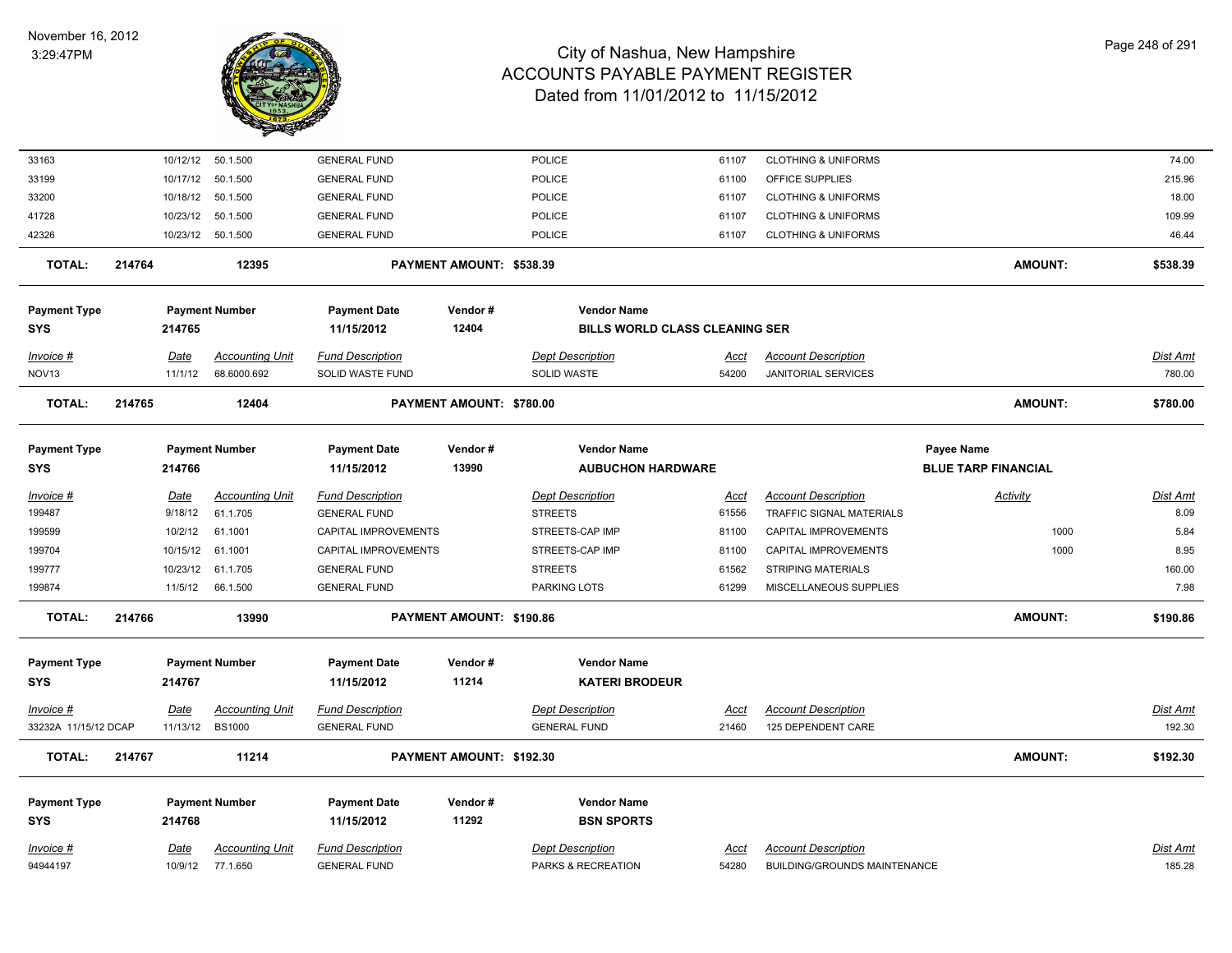

| <b>TOTAL:</b>                     | 214768 |                         | 11292                              |                                                             | PAYMENT AMOUNT: \$185.28        |                                                       |                      |                                                                      | <b>AMOUNT:</b> | \$185.28                    |
|-----------------------------------|--------|-------------------------|------------------------------------|-------------------------------------------------------------|---------------------------------|-------------------------------------------------------|----------------------|----------------------------------------------------------------------|----------------|-----------------------------|
| <b>Payment Type</b><br><b>SYS</b> |        | 214769                  | <b>Payment Number</b>              | <b>Payment Date</b><br>11/15/2012                           | Vendor#<br>15313                | <b>Vendor Name</b><br><b>BUSINESS SOFTWARE INC.</b>   |                      |                                                                      |                |                             |
| Invoice #                         |        | Date                    | <b>Accounting Unit</b>             | <b>Fund Description</b>                                     |                                 | <b>Dept Description</b>                               | Acct                 | <b>Account Description</b>                                           |                | Dist Amt                    |
| LUC-12900                         |        |                         | 10/25/12 22.1.535                  | <b>GENERAL FUND</b>                                         |                                 | <b>INFORMATION TECHNOLOGY</b>                         | 54407                | SOFTWARE MAINTENANCE                                                 |                | 6,949.25                    |
| <b>TOTAL:</b>                     | 214769 |                         | 15313                              |                                                             | PAYMENT AMOUNT: \$6,949.25      |                                                       |                      |                                                                      | <b>AMOUNT:</b> | \$6,949.25                  |
| <b>Payment Type</b>               |        |                         | <b>Payment Number</b>              | <b>Payment Date</b>                                         | Vendor#                         | <b>Vendor Name</b>                                    |                      |                                                                      |                |                             |
| <b>SYS</b>                        |        | 214770                  |                                    | 11/15/2012                                                  | 12470                           | <b>CAREER CONNECTIONS</b>                             |                      |                                                                      |                |                             |
| Invoice #                         |        | Date                    | <b>Accounting Unit</b>             | <b>Fund Description</b>                                     |                                 | <b>Dept Description</b>                               | Acct                 | <b>Account Description</b>                                           | Activity       | Dist Amt                    |
| 35948                             |        | 10/16/12                | 22.5010                            | CAP PROJECTS-INFO                                           |                                 | CAPITAL PROJECTS-INFO TECH                            | 81342                | <b>COMPUTER SOFTWARE &amp;</b>                                       | 1010.22.01.30  | 841.60                      |
| 35977                             |        |                         | 10/23/12 22.5010                   | <b>TECHNOLOGY</b><br>CAP PROJECTS-INFO<br><b>TECHNOLOGY</b> |                                 | CAPITAL PROJECTS-INFO TECH                            | 81342                | <b>HARDWARE</b><br><b>COMPUTER SOFTWARE &amp;</b><br><b>HARDWARE</b> | 1010.22.01.30  | 841.60                      |
| <b>TOTAL:</b>                     | 214770 |                         | 12470                              |                                                             | PAYMENT AMOUNT: \$1,683.20      |                                                       |                      |                                                                      | <b>AMOUNT:</b> | \$1,683.20                  |
| <b>Payment Type</b>               |        |                         | <b>Payment Number</b>              | <b>Payment Date</b>                                         | Vendor#                         | <b>Vendor Name</b>                                    |                      |                                                                      |                |                             |
| <b>SYS</b>                        |        | 214771                  |                                    | 11/15/2012                                                  | 12476                           | <b>CARPARTS OF NASHUA</b>                             |                      |                                                                      |                |                             |
| <u>Invoice #</u><br>C61758        |        | <u>Date</u><br>10/25/12 | <b>Accounting Unit</b><br>50.1.500 | <b>Fund Description</b><br><b>GENERAL FUND</b>              |                                 | <b>Dept Description</b><br>POLICE                     | <u>Acct</u><br>61799 | <b>Account Description</b><br><b>VEHICLE PARTS &amp; SUPPLIES</b>    |                | <u>Dist Amt</u><br>$-79.00$ |
| C61764                            |        | 10/25/12                | 50.1.500                           | <b>GENERAL FUND</b>                                         |                                 | POLICE                                                | 61799                | <b>VEHICLE PARTS &amp; SUPPLIES</b>                                  |                | $-7.01$                     |
| C61765                            |        | 10/25/12                | 26.4005                            | TRAFFIC VIOLATIONS FUND                                     |                                 | <b>TRAFFIC VIOLATIONS</b>                             | 61799                | <b>VEHICLE PARTS &amp; SUPPLIES</b>                                  |                | $-75.00$                    |
| D562593                           |        | 10/15/12                | 50.1.500                           | <b>GENERAL FUND</b>                                         |                                 | <b>POLICE</b>                                         | 61799                | <b>VEHICLE PARTS &amp; SUPPLIES</b>                                  |                | 10.65                       |
| D562682                           |        |                         | 10/16/12 77.1.690                  | <b>GENERAL FUND</b>                                         |                                 | PARKS & RECREATION                                    | 61799                | <b>VEHICLE PARTS &amp; SUPPLIES</b>                                  |                | 9.56                        |
| D563697                           |        | 10/22/12                | 50.4020                            | POLICE DRUG ENFORCEMENT                                     |                                 | POLICE DRUG ENFORCEMENT                               | 61799                | <b>VEHICLE PARTS &amp; SUPPLIES</b>                                  |                | 109.41                      |
| D563699                           |        | 10/22/12                | 50.4020                            | <b>FUND</b><br>POLICE DRUG ENFORCEMENT<br><b>FUND</b>       |                                 | <b>FUND</b><br>POLICE DRUG ENFORCEMENT<br><b>FUND</b> | 61799                | <b>VEHICLE PARTS &amp; SUPPLIES</b>                                  |                | 31.63                       |
| D563887                           |        | 10/23/12                | 26.4005                            | TRAFFIC VIOLATIONS FUND                                     |                                 | TRAFFIC VIOLATIONS                                    | 61799                | VEHICLE PARTS & SUPPLIES                                             |                | 124.50                      |
| D564077                           |        | 10/24/12                | 50.4020                            | POLICE DRUG ENFORCEMENT                                     |                                 | POLICE DRUG ENFORCEMENT                               | 61799                | VEHICLE PARTS & SUPPLIES                                             |                | 7.01                        |
| D564117                           |        | 10/24/12                | 50.1.500                           | <b>FUND</b><br><b>GENERAL FUND</b>                          |                                 | <b>FUND</b><br><b>POLICE</b>                          | 61799                | VEHICLE PARTS & SUPPLIES                                             |                | 7.39                        |
| D564961                           |        | 10/31/12                | 50.1.500                           | <b>GENERAL FUND</b>                                         |                                 | <b>POLICE</b>                                         | 61799                | VEHICLE PARTS & SUPPLIES                                             |                | 29.55                       |
| D564976                           |        |                         | 10/31/12 26.4005                   | TRAFFIC VIOLATIONS FUND                                     |                                 | TRAFFIC VIOLATIONS                                    | 61799                | VEHICLE PARTS & SUPPLIES                                             |                | 11.20                       |
| <b>TOTAL:</b>                     | 214771 |                         | 12476                              |                                                             | <b>PAYMENT AMOUNT: \$179.89</b> |                                                       |                      |                                                                      | <b>AMOUNT:</b> | \$179.89                    |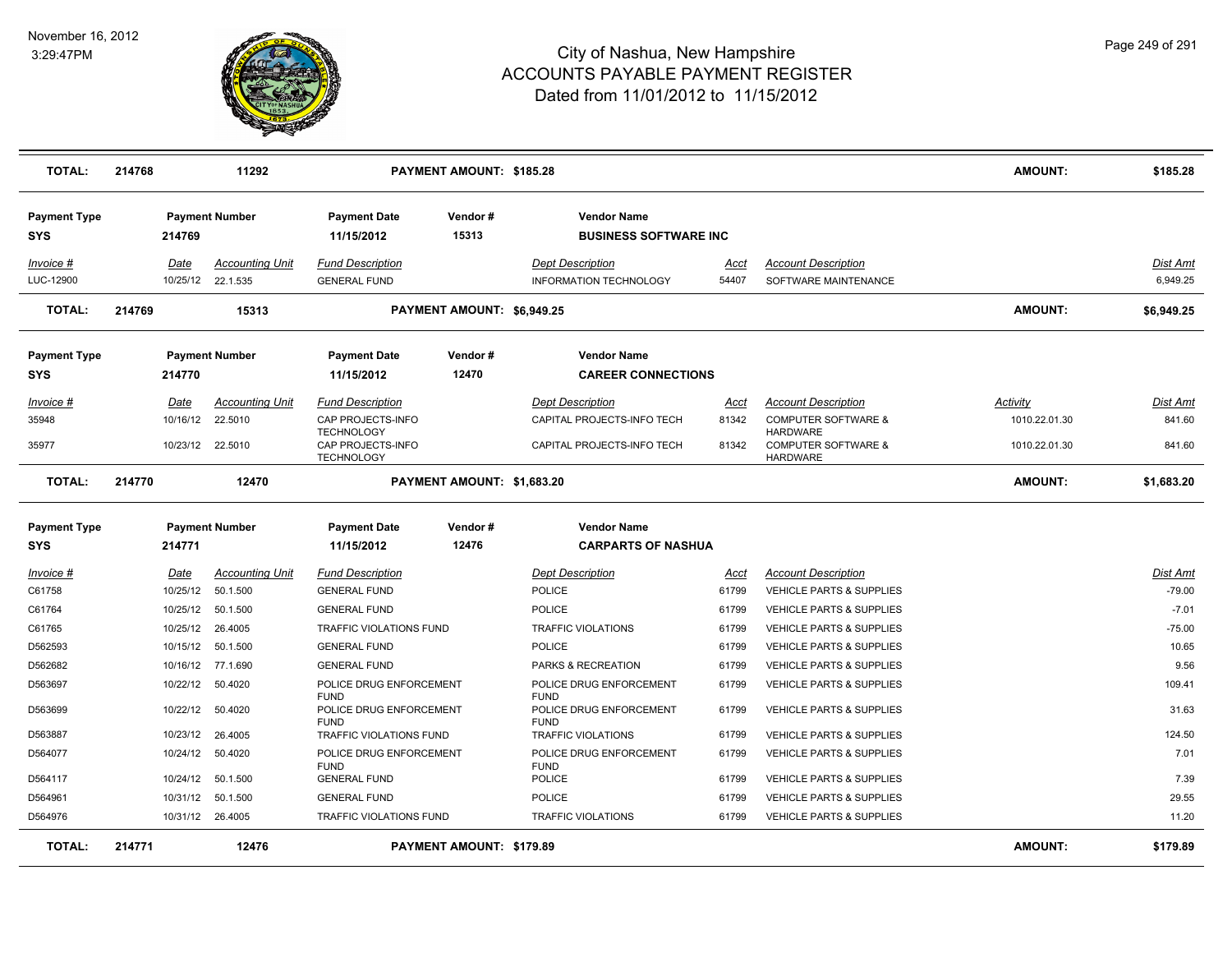

| <b>Payment Type</b> |        |             | <b>Payment Number</b>  | <b>Payment Date</b>      | Vendor#                        | <b>Vendor Name</b>               |             |                            |                                   |            |
|---------------------|--------|-------------|------------------------|--------------------------|--------------------------------|----------------------------------|-------------|----------------------------|-----------------------------------|------------|
| <b>SYS</b>          |        | 214772      |                        | 11/15/2012               | 12492                          | <b>CENTER POINT PUBLISHING</b>   |             |                            |                                   |            |
| Invoice #           |        | Date        | <b>Accounting Unit</b> | <b>Fund Description</b>  |                                | <b>Dept Description</b>          | Acct        | <b>Account Description</b> |                                   | Dist Amt   |
| 1057939             |        |             | 10/29/12 79.1.760      | <b>GENERAL FUND</b>      |                                | <b>LIBRARY</b>                   | 61807       | <b>PUBLICATIONS</b>        |                                   | 53.81      |
| <b>TOTAL:</b>       | 214772 |             | 12492                  |                          | <b>PAYMENT AMOUNT: \$53.81</b> |                                  |             |                            | <b>AMOUNT:</b>                    | \$53.81    |
| <b>Payment Type</b> |        |             | <b>Payment Number</b>  | <b>Payment Date</b>      | Vendor#                        | <b>Vendor Name</b>               |             |                            |                                   |            |
| <b>SYS</b>          |        | 214773      |                        | 11/15/2012               | 12493                          | <b>CENTRAL PAPER PRODUCTS CO</b> |             |                            |                                   |            |
| Invoice #           |        | Date        | <b>Accounting Unit</b> | <b>Fund Description</b>  |                                | <b>Dept Description</b>          | Acct        | <b>Account Description</b> | <u>Activity</u>                   | Dist Amt   |
| 1202009             |        | 9/21/12     | 86.3120                | <b>TRANSIT GRANTS</b>    |                                | <b>TRANSPORTATION</b>            | 61299       | MISCELLANEOUS SUPPLIES     | 86.800.13.40.01                   | 232.39     |
| <b>TOTAL:</b>       | 214773 |             | 12493                  |                          | PAYMENT AMOUNT: \$232.39       |                                  |             |                            | <b>AMOUNT:</b>                    | \$232.39   |
| <b>Payment Type</b> |        |             | <b>Payment Number</b>  | <b>Payment Date</b>      | Vendor#                        | <b>Vendor Name</b>               |             |                            |                                   |            |
| <b>SYS</b>          |        | 214774      |                        | 11/15/2012               | 15181                          | <b>CHERRY LAKE PUBLISHING</b>    |             |                            |                                   |            |
| Invoice #           |        | Date        | <b>Accounting Unit</b> | <b>Fund Description</b>  |                                | <b>Dept Description</b>          | Acct        | <b>Account Description</b> |                                   | Dist Amt   |
| 15395               |        |             | 10/19/12 79.1.760      | <b>GENERAL FUND</b>      |                                | <b>LIBRARY</b>                   | 61807       | <b>PUBLICATIONS</b>        |                                   | 758.00     |
| <b>TOTAL:</b>       | 214774 |             | 15181                  |                          | PAYMENT AMOUNT: \$758.00       |                                  |             |                            | <b>AMOUNT:</b>                    | \$758.00   |
| <b>Payment Type</b> |        |             | <b>Payment Number</b>  | <b>Payment Date</b>      | Vendor#                        | <b>Vendor Name</b>               |             |                            | Payee Name                        |            |
| <b>SYS</b>          |        | 214775      |                        | 11/15/2012               | 14106                          | <b>CINTAS</b>                    |             |                            | <b>CINTAS DOCUMENT MANAGEMENT</b> |            |
| $Invoice$ #         |        | <u>Date</u> | <b>Accounting Unit</b> | <b>Fund Description</b>  |                                | <b>Dept Description</b>          | <u>Acct</u> | <b>Account Description</b> |                                   | Dist Amt   |
| DF21219037          |        |             | 10/31/12 26.4010       | MOTOR VEHICLE ADMIN FUND |                                | MOTOR VEHICLE ADMIN FUND         | 55699       | OTHER CONTRACTED SERVICES  |                                   | 1,060.00   |
| <b>TOTAL:</b>       | 214775 |             | 14106                  |                          | PAYMENT AMOUNT: \$1,060.00     |                                  |             |                            | <b>AMOUNT:</b>                    | \$1,060.00 |
| <b>Payment Type</b> |        |             | <b>Payment Number</b>  | <b>Payment Date</b>      | Vendor#                        | <b>Vendor Name</b>               |             |                            | Payee Name                        |            |
| <b>SYS</b>          |        | 214776      |                        | 11/15/2012               | 14106                          | <b>CINTAS</b>                    |             |                            | <b>CINTAS UNIFORMS</b>            |            |
| Invoice #           |        | Date        | <b>Accounting Unit</b> | <b>Fund Description</b>  |                                | <b>Dept Description</b>          | <u>Acct</u> | <b>Account Description</b> | <b>Activity</b>                   | Dist Amt   |
| 016104738           |        | 10/22/12    | 86.3120                | <b>TRANSIT GRANTS</b>    |                                | <b>TRANSPORTATION</b>            | 55699       | OTHER CONTRACTED SERVICES  | 86.800.13.40.01                   | 62.03      |
| 016113342           |        |             | 10/29/12 86.3120       | <b>TRANSIT GRANTS</b>    |                                | <b>TRANSPORTATION</b>            | 55699       | OTHER CONTRACTED SERVICES  | 86.800.13.40.01                   | 62.03      |
| TOTAL:              | 214776 |             | 14106                  |                          | PAYMENT AMOUNT: \$124.06       |                                  |             |                            | <b>AMOUNT:</b>                    | \$124.06   |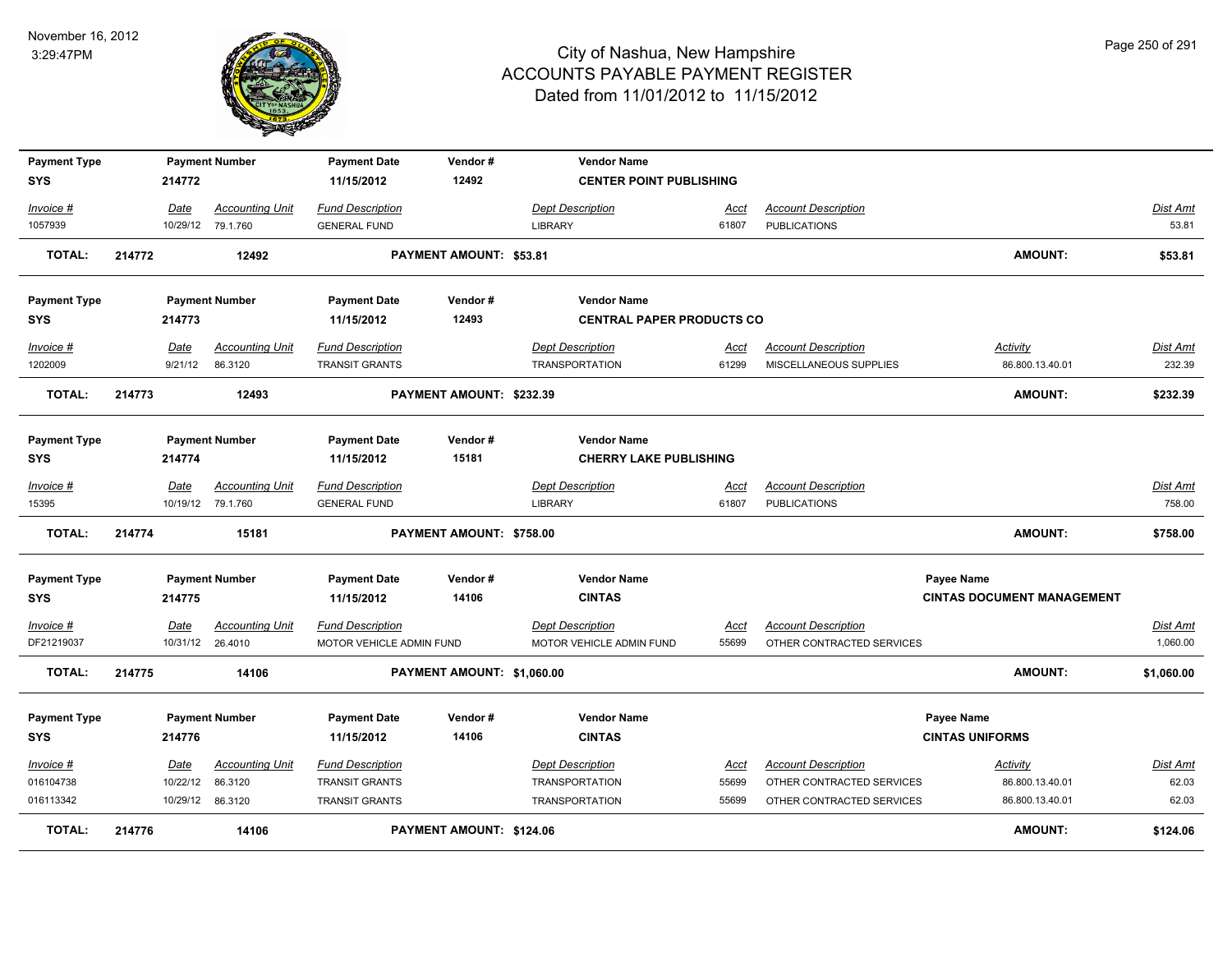

| <b>Payment Type</b> |        |                 | <b>Payment Number</b>              | <b>Payment Date</b>                            | Vendor#                        | <b>Vendor Name</b>                           |                      |                                               |                 |                           |
|---------------------|--------|-----------------|------------------------------------|------------------------------------------------|--------------------------------|----------------------------------------------|----------------------|-----------------------------------------------|-----------------|---------------------------|
| <b>SYS</b>          |        | 214777          |                                    | 11/15/2012                                     | 10310                          | <b>CKC PHOTOGRAPHY</b>                       |                      |                                               |                 |                           |
| Invoice #           |        | Date            | <b>Accounting Unit</b>             | <b>Fund Description</b>                        |                                | <b>Dept Description</b>                      | <u>Acct</u>          | <b>Account Description</b>                    |                 | <b>Dist Amt</b>           |
| 252                 |        | 11/5/12         | 50.4032                            | PISTOL PERMIT FEES                             |                                | PISTOL PERMIT FEES                           | 55699                | OTHER CONTRACTED SERVICES                     |                 | 480.00                    |
| TOTAL:              | 214777 |                 | 10310                              |                                                | PAYMENT AMOUNT: \$480.00       |                                              |                      |                                               | <b>AMOUNT:</b>  | \$480.00                  |
| <b>Payment Type</b> |        |                 | <b>Payment Number</b>              | <b>Payment Date</b>                            | Vendor#                        | <b>Vendor Name</b>                           |                      |                                               |                 |                           |
| <b>SYS</b>          |        | 214778          |                                    | 11/15/2012                                     | 14120                          | <b>JOHN COLANGELO</b>                        |                      |                                               |                 |                           |
| Invoice #           |        | Date            | <b>Accounting Unit</b>             | <b>Fund Description</b>                        |                                | <b>Dept Description</b>                      | <u>Acct</u>          | <b>Account Description</b>                    |                 | Dist Amt                  |
| REIMB 10/04/12      |        |                 | 11/8/12  50.1.500                  | <b>GENERAL FUND</b>                            |                                | POLICE                                       | 61107                | <b>CLOTHING &amp; UNIFORMS</b>                |                 | 42.49                     |
| TOTAL:              | 214778 |                 | 14120                              |                                                | <b>PAYMENT AMOUNT: \$42.49</b> |                                              |                      |                                               | <b>AMOUNT:</b>  | \$42.49                   |
| <b>Payment Type</b> |        |                 | <b>Payment Number</b>              | <b>Payment Date</b>                            | Vendor#                        | <b>Vendor Name</b>                           |                      |                                               |                 |                           |
| SYS                 |        | 214779          |                                    | 11/15/2012                                     | 14959                          | <b>WILLIAM CONDRA</b>                        |                      |                                               |                 |                           |
| Invoice #           |        | Date            | <b>Accounting Unit</b>             | <b>Fund Description</b>                        |                                | <b>Dept Description</b>                      | <u>Acct</u>          | <b>Account Description</b>                    |                 | Dist Amt                  |
| <b>OCT MILEAGE</b>  |        |                 | 11/8/12  53.1.730                  | <b>GENERAL FUND</b>                            |                                | <b>BUILDING INSPECTION</b>                   | 55314                | FIXED RATE MILEAGE ALLOWANCE                  |                 | 264.74                    |
| <b>TOTAL:</b>       | 214779 |                 | 14959                              |                                                | PAYMENT AMOUNT: \$264.74       |                                              |                      |                                               | <b>AMOUNT:</b>  | \$264.74                  |
| <b>Payment Type</b> |        |                 | <b>Payment Number</b>              | <b>Payment Date</b>                            | Vendor#                        | <b>Vendor Name</b>                           |                      |                                               |                 |                           |
| <b>SYS</b>          |        | 214780          |                                    | 11/15/2012                                     | 10490                          | <b>CONWAY OFFICE PRODUCTS LLC</b>            |                      |                                               |                 |                           |
| Invoice #<br>62414A |        | Date<br>9/21/12 | <b>Accounting Unit</b><br>07.1.565 | <b>Fund Description</b><br><b>GENERAL FUND</b> |                                | <b>Dept Description</b><br><b>CITY CLERK</b> | <u>Acct</u><br>61100 | <b>Account Description</b><br>OFFICE SUPPLIES | Activity        | <b>Dist Amt</b><br>104.83 |
| 68730A              |        |                 | 10/31/12 84.3090                   | <b>URBAN PROGRAM GRANTS</b>                    |                                | URBAN PROGRAM GRANTS                         | 71221                | <b>COMPUTER EQUIPMENT</b>                     | 1092.84.10.25   | 250.00                    |
| <b>TOTAL:</b>       | 214780 |                 | 10490                              |                                                | PAYMENT AMOUNT: \$354.83       |                                              |                      |                                               | <b>AMOUNT:</b>  | \$354.83                  |
| <b>Payment Type</b> |        |                 | <b>Payment Number</b>              | <b>Payment Date</b>                            | Vendor#                        | <b>Vendor Name</b>                           |                      |                                               |                 |                           |
| <b>SYS</b>          |        | 214781          |                                    | 11/15/2012                                     | 15410                          | <b>COPA DEVELOPMENT INC</b>                  |                      |                                               |                 |                           |
| $Invoice$ #         |        | <u>Date</u>     | <b>Accounting Unit</b>             | <b>Fund Description</b>                        |                                | <b>Dept Description</b>                      | <u>Acct</u>          | <b>Account Description</b>                    | <b>Activity</b> | Dist Amt                  |
| <b>BOND REFUND</b>  |        | 11/9/12         | <b>BS8400</b>                      | AGENCY-DEVELOPER ESCROWS                       |                                | AGENCY-BPW ESCROW<br><b>DEPOSITS</b>         | 21730                | <b>ESCROW DEPOSITS</b>                        | PB-5341         | 56,237.90                 |
| <b>TOTAL:</b>       | 214781 |                 | 15410                              |                                                | PAYMENT AMOUNT: \$56,237.90    |                                              |                      |                                               | <b>AMOUNT:</b>  | \$56,237.90               |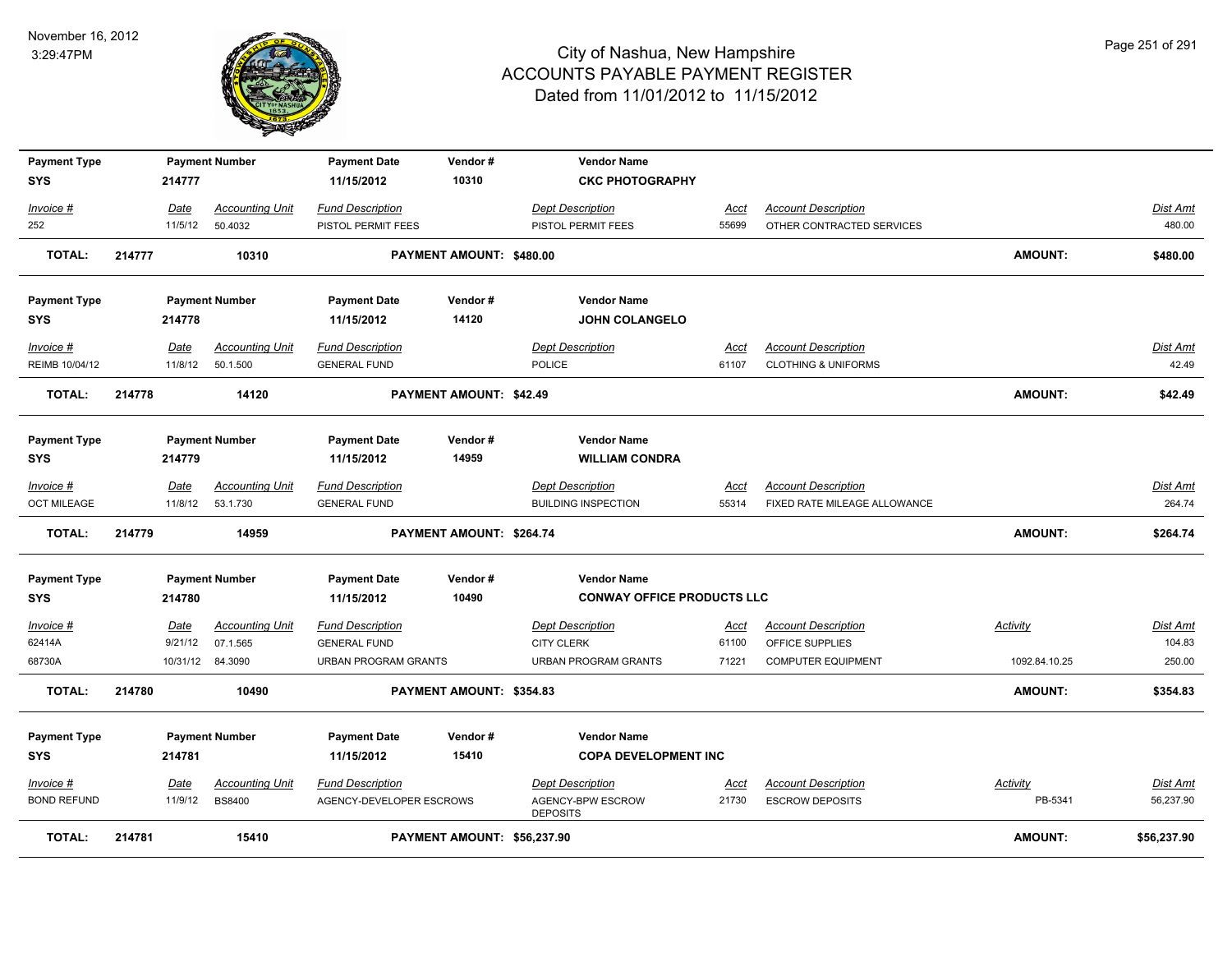

| <b>Payment Type</b>               |        |                  | <b>Payment Number</b>             | <b>Payment Date</b>                                   | Vendor#                    | <b>Vendor Name</b>                                              |               |                                                     |                           |                      |
|-----------------------------------|--------|------------------|-----------------------------------|-------------------------------------------------------|----------------------------|-----------------------------------------------------------------|---------------|-----------------------------------------------------|---------------------------|----------------------|
| SYS                               |        | 214782           |                                   | 11/15/2012                                            | 12560                      | <b>CORRIVEAU ROUTHIER INC</b>                                   |               |                                                     |                           |                      |
| Invoice #                         |        | Date             | <b>Accounting Unit</b>            | <b>Fund Description</b>                               |                            | <b>Dept Description</b>                                         | Acct          | <b>Account Description</b>                          | Activity                  | Dist Amt             |
| 265760                            |        | 8/24/12          | 61.1.670                          | <b>GENERAL FUND</b>                                   |                            | <b>STREETS</b>                                                  | 61299         | MISCELLANEOUS SUPPLIES                              |                           | 18.00                |
| 266930                            |        | 10/3/12          | 61.1001                           | CAPITAL IMPROVEMENTS                                  |                            | STREETS-CAP IMP                                                 | 81100         | CAPITAL IMPROVEMENTS                                | 1000                      | 9.00                 |
| 267524                            |        |                  | 10/23/12 61.1.675                 | <b>GENERAL FUND</b>                                   |                            | <b>STREETS</b>                                                  | 61299         | MISCELLANEOUS SUPPLIES                              |                           | 47.90                |
| 267543                            |        | 10/24/12         | 61.1001                           | CAPITAL IMPROVEMENTS                                  |                            | STREETS-CAP IMP                                                 | 81100         | CAPITAL IMPROVEMENTS                                | 1000                      | 29.95                |
| 267591                            |        |                  | 10/25/12 61.1.670                 | <b>GENERAL FUND</b>                                   |                            | <b>STREETS</b>                                                  | 61299         | MISCELLANEOUS SUPPLIES                              |                           | 52.95                |
| 267595                            |        | 10/25/12 61.1001 |                                   | CAPITAL IMPROVEMENTS                                  |                            | STREETS-CAP IMP                                                 | 81100         | CAPITAL IMPROVEMENTS                                | 1000                      | 11.38                |
| 267598                            |        | 10/25/12 61.1001 |                                   | <b>CAPITAL IMPROVEMENTS</b>                           |                            | STREETS-CAP IMP                                                 | 81100         | <b>CAPITAL IMPROVEMENTS</b>                         | 1000                      | 39.80                |
| 267599                            |        | 10/25/12         | 61.1001                           | CAPITAL IMPROVEMENTS                                  |                            | STREETS-CAP IMP                                                 | 81100         | CAPITAL IMPROVEMENTS                                | 1000                      | 79.60                |
| 267620                            |        |                  | 10/25/12 61.1.670                 | <b>GENERAL FUND</b>                                   |                            | <b>STREETS</b>                                                  | 61299         | MISCELLANEOUS SUPPLIES                              |                           | 36.00                |
| <b>TOTAL:</b>                     | 214782 |                  | 12560                             |                                                       | PAYMENT AMOUNT: \$324.58   |                                                                 |               |                                                     | <b>AMOUNT:</b>            | \$324.58             |
| <b>Payment Type</b><br><b>SYS</b> |        | 214783           | <b>Payment Number</b>             | <b>Payment Date</b><br>11/15/2012                     | Vendor#<br>14142           | <b>Vendor Name</b><br><b>KEITH COTE</b>                         |               |                                                     |                           |                      |
| Invoice #                         |        | Date             | <b>Accounting Unit</b>            | <b>Fund Description</b>                               |                            | <b>Dept Description</b>                                         | Acct          | <b>Account Description</b>                          |                           | Dist Amt             |
| 11211A 11/15/12 DCAP              |        | 11/13/12 BS1000  |                                   | <b>GENERAL FUND</b>                                   |                            | <b>GENERAL FUND</b>                                             | 21460         | 125 DEPENDENT CARE                                  |                           | 192.31               |
| <b>TOTAL:</b>                     | 214783 |                  | 14142                             |                                                       | PAYMENT AMOUNT: \$192.31   |                                                                 |               |                                                     | <b>AMOUNT:</b>            | \$192.31             |
| <b>Payment Type</b>               |        |                  | <b>Payment Number</b>             | <b>Payment Date</b>                                   | Vendor#                    | <b>Vendor Name</b>                                              |               |                                                     |                           |                      |
| <b>SYS</b>                        |        | 214784           |                                   | 11/15/2012                                            | 12576                      | <b>CREDERE ASSOCIATES</b>                                       |               |                                                     |                           |                      |
| Invoice #<br>2013                 |        | Date<br>9/30/12  | <b>Accounting Unit</b><br>60.5700 | <b>Fund Description</b><br>CAP PROJECTS-BROAD ST PKWY |                            | <b>Dept Description</b><br>CAP PROJECTS-BROAD ST<br><b>PKWY</b> | Acct<br>81700 | <b>Account Description</b><br><b>INFRASTRUCTURE</b> | Activity<br>1061.60.02.20 | Dist Amt<br>5,042.88 |
| <b>TOTAL:</b>                     | 214784 |                  | 12576                             |                                                       | PAYMENT AMOUNT: \$5,042.88 |                                                                 |               |                                                     | AMOUNT:                   | \$5,042.88           |
| <b>Payment Type</b>               |        |                  | <b>Payment Number</b>             | <b>Payment Date</b>                                   | Vendor#                    | <b>Vendor Name</b>                                              |               |                                                     |                           |                      |
| SYS                               |        | 214785           |                                   | 11/15/2012                                            | 15471                      | <b>DAVID CREED</b>                                              |               |                                                     |                           |                      |
| Invoice #                         |        | Date             | <b>Accounting Unit</b>            | <b>Fund Description</b>                               |                            | <b>Dept Description</b>                                         | Acct          | <b>Account Description</b>                          |                           | Dist Amt             |
| REIMBURSEMENT 11/8/12             |        | 11/8/12          | 82.1.500                          | <b>GENERAL FUND</b>                                   |                            | PLANNING & ZONING                                               | 55400         | CONFERENCES AND SEMINARS                            |                           | 50.00                |
| <b>TOTAL:</b>                     | 214785 |                  | 15471                             |                                                       | PAYMENT AMOUNT: \$50.00    |                                                                 |               |                                                     | <b>AMOUNT:</b>            | \$50.00              |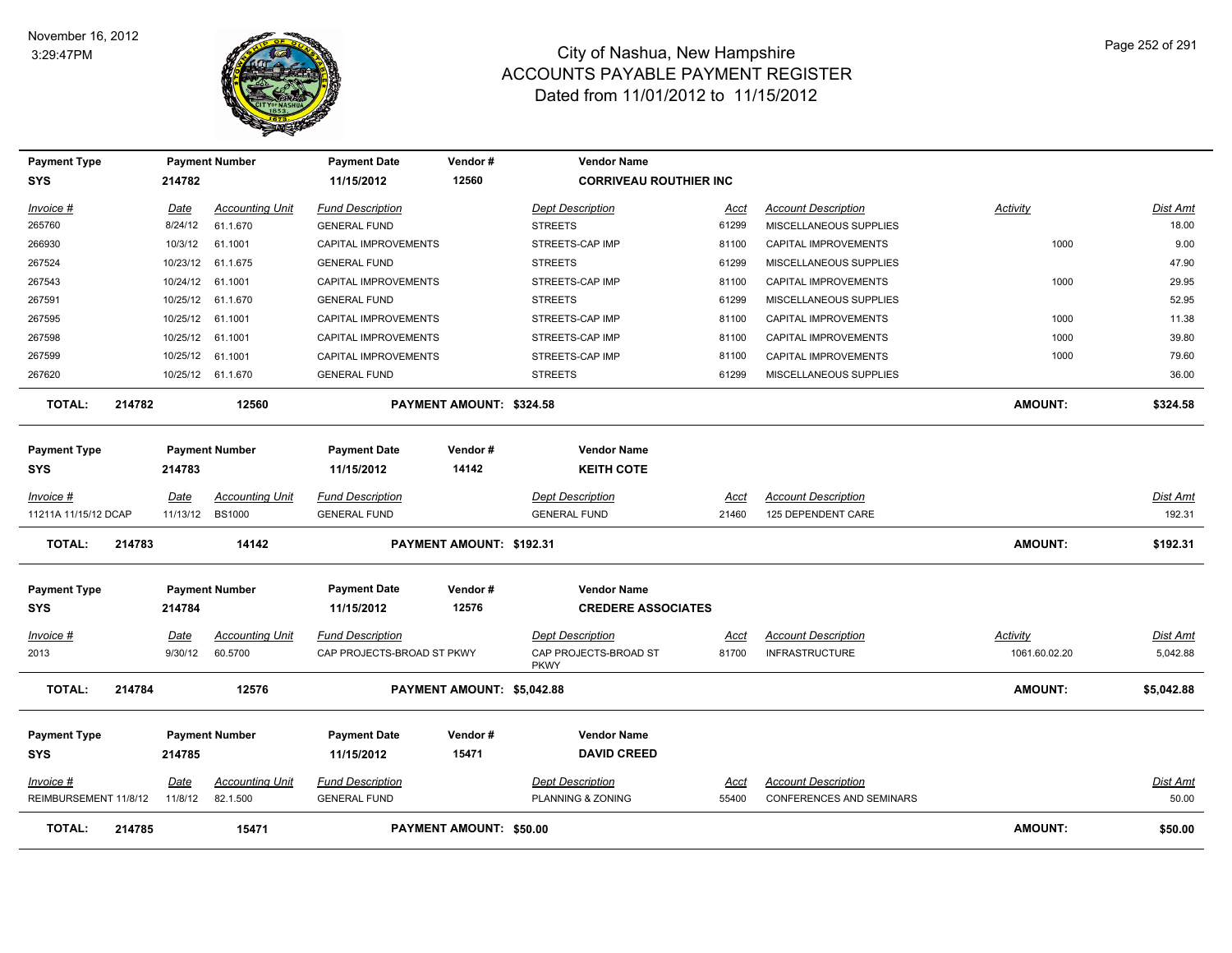

| <b>Payment Type</b><br><b>SYS</b> |        | 214786           | <b>Payment Number</b>              | <b>Payment Date</b><br>11/15/2012              | Vendor#<br>12588         | <b>Vendor Name</b><br><b>CUMMINS NORTHEAST INC</b> |                      |                                                             | Payee Name<br><b>CUMMINS NORTHEAST LLC</b> |                    |
|-----------------------------------|--------|------------------|------------------------------------|------------------------------------------------|--------------------------|----------------------------------------------------|----------------------|-------------------------------------------------------------|--------------------------------------------|--------------------|
| Invoice #                         |        | Date             | <b>Accounting Unit</b>             | <b>Fund Description</b>                        |                          | <b>Dept Description</b>                            | Acct                 | <b>Account Description</b>                                  | Activity                                   | Dist Amt           |
| 100-1039                          |        | 10/15/12         | 86.3120                            | <b>TRANSIT GRANTS</b>                          |                          | <b>TRANSPORTATION</b>                              | 61799                | VEHICLE PARTS & SUPPLIES                                    | 86.800.13.30.01                            | $-338.00$          |
| 100-1710                          |        | 10/18/12         | 86.3120                            | <b>TRANSIT GRANTS</b>                          |                          | <b>TRANSPORTATION</b>                              | 61799                | <b>VEHICLE PARTS &amp; SUPPLIES</b>                         | 86.800.13.30.01                            | 273.63             |
| 100-522                           |        | 10/10/12         | 86.3120                            | <b>TRANSIT GRANTS</b>                          |                          | <b>TRANSPORTATION</b>                              | 61799                | VEHICLE PARTS & SUPPLIES                                    | 86.800.13.30.01                            | 185.61             |
| 200-53004                         |        | 10/10/12         | 86.3120                            | <b>TRANSIT GRANTS</b>                          |                          | <b>TRANSPORTATION</b>                              | 61799                | VEHICLE PARTS & SUPPLIES                                    | 86.800.13.30.01                            | 107.85             |
| <b>TOTAL:</b>                     | 214786 |                  | 12588                              |                                                | PAYMENT AMOUNT: \$229.09 |                                                    |                      |                                                             | <b>AMOUNT:</b>                             | \$229.09           |
| <b>Payment Type</b>               |        |                  | <b>Payment Number</b>              | <b>Payment Date</b>                            | Vendor#                  | <b>Vendor Name</b>                                 |                      |                                                             |                                            |                    |
| <b>SYS</b>                        |        | 214787           |                                    | 11/15/2012                                     | 11718                    | <b>JERALYN M DEHOYOS</b>                           |                      |                                                             |                                            |                    |
| Invoice #                         |        | Date             | <b>Accounting Unit</b>             | <b>Fund Description</b>                        |                          | <b>Dept Description</b>                            | Acct                 | <b>Account Description</b>                                  |                                            | Dist Amt           |
| 20148A 11/15/12 DCAP              |        | 11/13/12         | <b>BS1000</b>                      | <b>GENERAL FUND</b>                            |                          | <b>GENERAL FUND</b>                                | 21460                | 125 DEPENDENT CARE                                          |                                            | 192.31             |
| <b>TOTAL:</b>                     | 214787 |                  | 11718                              |                                                | PAYMENT AMOUNT: \$192.31 |                                                    |                      |                                                             | AMOUNT:                                    | \$192.31           |
| <b>Payment Type</b>               |        |                  | <b>Payment Number</b>              | <b>Payment Date</b>                            | Vendor#                  | <b>Vendor Name</b>                                 |                      |                                                             |                                            |                    |
| <b>SYS</b>                        |        | 214788           |                                    | 11/15/2012                                     | 12609                    | <b>DELL MARKETING LP</b>                           |                      |                                                             |                                            |                    |
| Invoice #                         |        | Date             | <b>Accounting Unit</b>             | <b>Fund Description</b>                        |                          | <b>Dept Description</b>                            | Acct                 | <b>Account Description</b>                                  |                                            | Dist Amt           |
| XJ12KX153                         |        | 10/26/12         | 69.6200.670                        | <b>WASTEWATER FUND</b>                         |                          | <b>WASTEWATER</b>                                  | 71221                | <b>COMPUTER EQUIPMENT</b>                                   |                                            | 298.50             |
| <b>TOTAL:</b>                     | 214788 |                  | 12609                              |                                                | PAYMENT AMOUNT: \$298.50 |                                                    |                      |                                                             | AMOUNT:                                    | \$298.50           |
| <b>Payment Type</b>               |        |                  | <b>Payment Number</b>              | <b>Payment Date</b>                            | Vendor#                  | <b>Vendor Name</b>                                 |                      |                                                             |                                            |                    |
| <b>SYS</b>                        |        | 214789           |                                    | 11/15/2012                                     | 12611                    | <b>DELMMAR COMMUNICATIONS</b>                      |                      |                                                             |                                            |                    |
| Invoice #                         |        | <u>Date</u>      | <b>Accounting Unit</b>             | <b>Fund Description</b>                        |                          | <b>Dept Description</b>                            | <u>Acct</u>          | <b>Account Description</b>                                  |                                            | <u>Dist Amt</u>    |
| 422039                            |        | 10/19/12         | 57.1.620                           | <b>GENERAL FUND</b>                            |                          | CITYWIDE COMMUNICATIONS                            | 54487                | <b>EQUIPMENT REPAIRS &amp;</b><br><b>MAINTENANCE</b>        |                                            | 525.00             |
| <b>TOTAL:</b>                     | 214789 |                  | 12611                              |                                                | PAYMENT AMOUNT: \$525.00 |                                                    |                      |                                                             | <b>AMOUNT:</b>                             | \$525.00           |
| <b>Payment Type</b>               |        |                  | <b>Payment Number</b>              | <b>Payment Date</b>                            | Vendor#                  | <b>Vendor Name</b>                                 |                      |                                                             |                                            |                    |
| <b>SYS</b>                        |        | 214790           |                                    | 11/15/2012                                     | 12638                    | DONOVAN EQUIPMENT CO INC                           |                      |                                                             |                                            |                    |
| $Invoice$ #<br>653984             |        | Date<br>10/26/12 | <b>Accounting Unit</b><br>52.1.630 | <b>Fund Description</b><br><b>GENERAL FUND</b> |                          | <b>Dept Description</b><br><b>FIRE</b>             | <u>Acct</u><br>54600 | <b>Account Description</b><br>VEHICLE REPAIRS & MAINTENANCE |                                            | Dist Amt<br>185.08 |
| <b>TOTAL:</b>                     | 214790 |                  | 12638                              |                                                | PAYMENT AMOUNT: \$185.08 |                                                    |                      |                                                             | <b>AMOUNT:</b>                             | \$185.08           |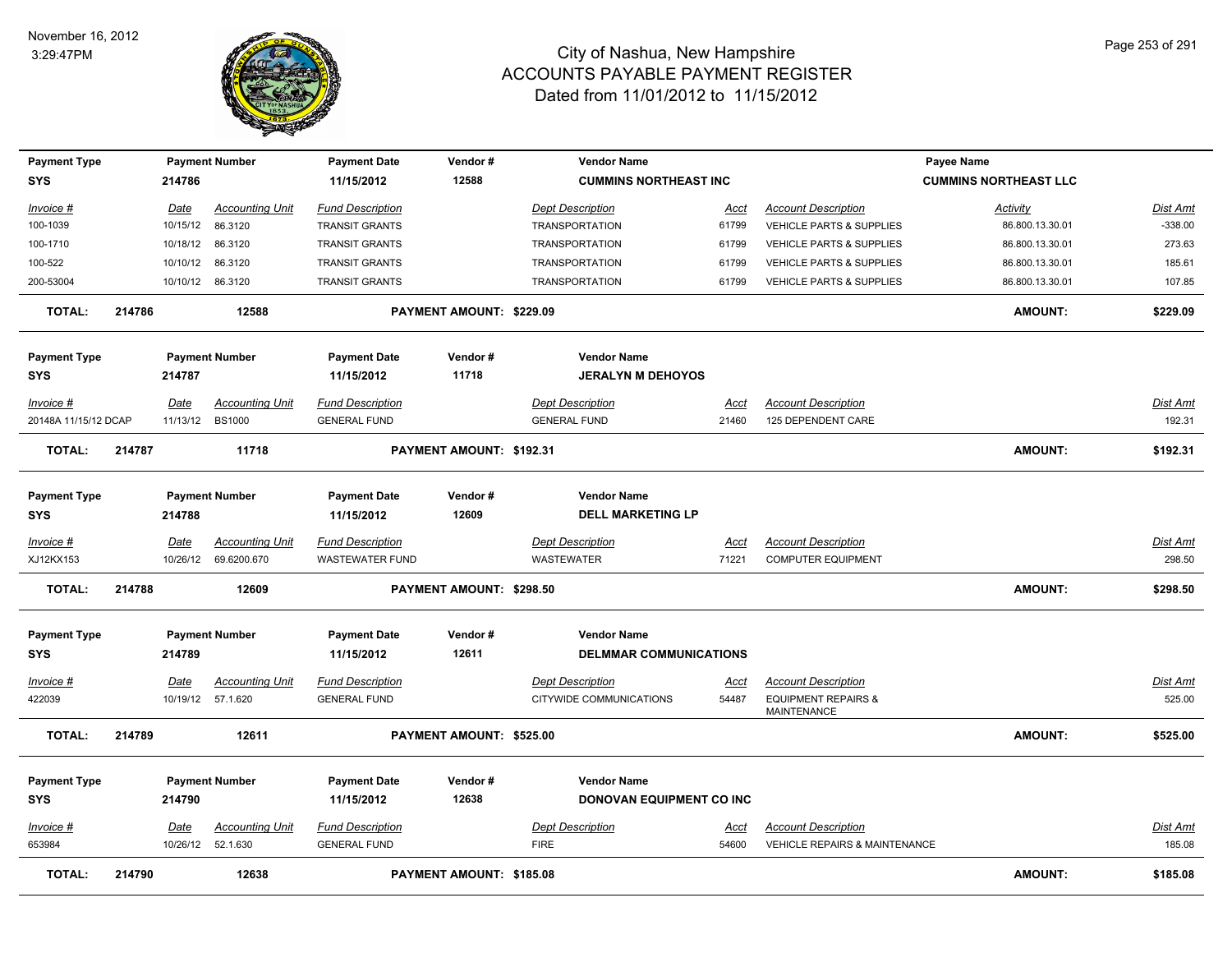

| <b>Payment Type</b>     |        |                 | <b>Payment Number</b>  | <b>Payment Date</b>     | Vendor#                    | <b>Vendor Name</b>            |             |                                          |                |            |
|-------------------------|--------|-----------------|------------------------|-------------------------|----------------------------|-------------------------------|-------------|------------------------------------------|----------------|------------|
| SYS                     |        | 214791          |                        | 11/15/2012              | 12639                      | <b>DONOVAN SPRING CO INC</b>  |             |                                          |                |            |
| Invoice #               |        | Date            | <b>Accounting Unit</b> | <b>Fund Description</b> |                            | <b>Dept Description</b>       | Acct        | <b>Account Description</b>               |                | Dist Amt   |
| 267831                  |        |                 | 10/29/12 52.1.630      | <b>GENERAL FUND</b>     |                            | <b>FIRE</b>                   | 61799       | <b>VEHICLE PARTS &amp; SUPPLIES</b>      |                | 4,943.56   |
| 267843                  |        |                 | 10/26/12 52.1.630      | <b>GENERAL FUND</b>     |                            | <b>FIRE</b>                   | 54600       | VEHICLE REPAIRS & MAINTENANCE            |                | 57.00      |
| 267887                  |        |                 | 10/29/12 52.1.630      | <b>GENERAL FUND</b>     |                            | <b>FIRE</b>                   | 54600       | <b>VEHICLE REPAIRS &amp; MAINTENANCE</b> |                | 825.60     |
| <b>TOTAL:</b>           | 214791 |                 | 12639                  |                         | PAYMENT AMOUNT: \$5,826.16 |                               |             |                                          | <b>AMOUNT:</b> | \$5,826.16 |
| <b>Payment Type</b>     |        |                 | <b>Payment Number</b>  | <b>Payment Date</b>     | Vendor#                    | <b>Vendor Name</b>            |             |                                          |                |            |
| SYS                     |        | 214792          |                        | 11/15/2012              | 15470                      | <b>BEVERLY DOOLAN</b>         |             |                                          |                |            |
| Invoice #               |        | Date            | <b>Accounting Unit</b> | <b>Fund Description</b> |                            | <b>Dept Description</b>       | Acct        | <b>Account Description</b>               |                | Dist Amt   |
| REFUND BACKGROUND<br>СK |        |                 | 11/8/12  11.1.500      | <b>GENERAL FUND</b>     |                            | <b>HUMAN RESOURCES</b>        | 55425       | EMPLOYMENT BACKGROUND<br><b>CHECKS</b>   |                | 25.00      |
| <b>TOTAL:</b>           | 214792 |                 | 15470                  |                         | PAYMENT AMOUNT: \$25.00    |                               |             |                                          | <b>AMOUNT:</b> | \$25.00    |
| <b>Payment Type</b>     |        |                 | <b>Payment Number</b>  | <b>Payment Date</b>     | Vendor#                    | <b>Vendor Name</b>            |             |                                          |                |            |
| <b>SYS</b>              |        | 214793          |                        | 11/15/2012              | 11717                      | <b>JASON W DUFOE</b>          |             |                                          |                |            |
| <u>Invoice #</u>        |        | Date            | <b>Accounting Unit</b> | <b>Fund Description</b> |                            | <b>Dept Description</b>       | <u>Acct</u> | <b>Account Description</b>               |                | Dist Amt   |
| 33240A 11/15/2012 DCAP  |        | 11/13/12 BS1000 |                        | <b>GENERAL FUND</b>     |                            | <b>GENERAL FUND</b>           | 21460       | 125 DEPENDENT CARE                       |                | 192.30     |
| <b>TOTAL:</b>           | 214793 |                 | 11717                  |                         | PAYMENT AMOUNT: \$192.30   |                               |             |                                          | <b>AMOUNT:</b> | \$192.30   |
| <b>Payment Type</b>     |        |                 | <b>Payment Number</b>  | <b>Payment Date</b>     | Vendor#                    | <b>Vendor Name</b>            |             |                                          |                |            |
| SYS                     |        | 214794          |                        | 11/15/2012              | 12660                      | THE DURKIN CO INC             |             |                                          |                |            |
| Invoice #               |        | Date            | <b>Accounting Unit</b> | <b>Fund Description</b> |                            | <b>Dept Description</b>       | Acct        | <b>Account Description</b>               |                | Dist Amt   |
| 0070810-IN              |        |                 | 10/16/12  50.1.500     | <b>GENERAL FUND</b>     |                            | <b>POLICE</b>                 | 61428       | <b>JANITORIAL SUPPLIES</b>               |                | 888.31     |
| <b>TOTAL:</b>           | 214794 |                 | 12660                  |                         | PAYMENT AMOUNT: \$888.31   |                               |             |                                          | <b>AMOUNT:</b> | \$888.31   |
| <b>Payment Type</b>     |        |                 | <b>Payment Number</b>  | <b>Payment Date</b>     | Vendor#                    | <b>Vendor Name</b>            |             |                                          |                |            |
| <b>SYS</b>              |        | 214795          |                        | 11/15/2012              | 12667                      | <b>EASTERN ANALYTICAL INC</b> |             |                                          |                |            |
| Invoice #               |        | Date            | <b>Accounting Unit</b> | <b>Fund Description</b> |                            | <b>Dept Description</b>       | <u>Acct</u> | <b>Account Description</b>               |                | Dist Amt   |
| 116150                  |        | 10/16/12        | 69.6200.670            | <b>WASTEWATER FUND</b>  |                            | WASTEWATER                    | 53107       | ARCHITECT/ENGINEERING<br><b>SERVICES</b> |                | 65.00      |
| <b>TOTAL:</b>           | 214795 |                 | 12667                  |                         | PAYMENT AMOUNT: \$65.00    |                               |             |                                          | <b>AMOUNT:</b> | \$65.00    |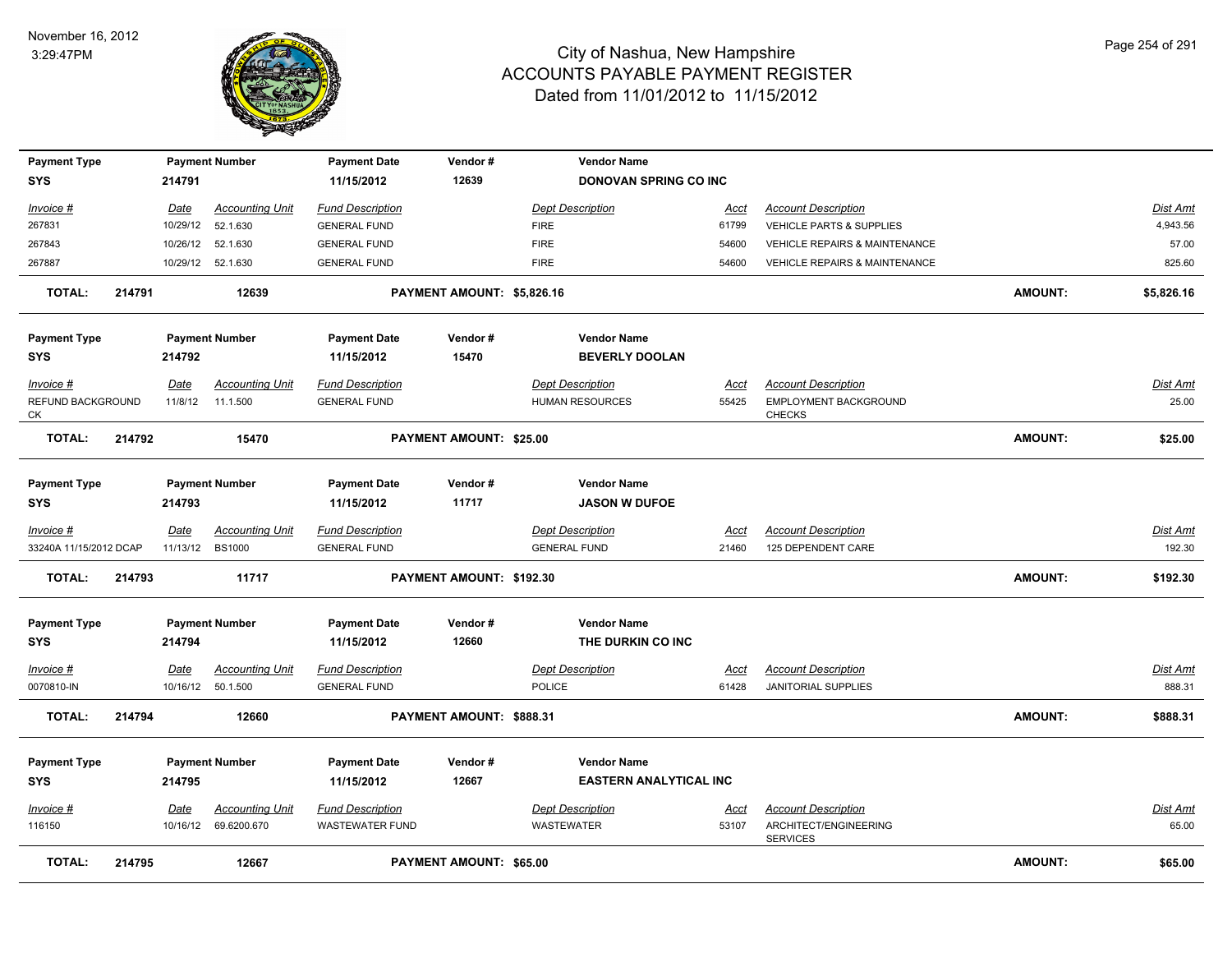

| <b>Payment Type</b> |        |             | <b>Payment Number</b>  | <b>Payment Date</b>        | Vendor#                      | <b>Vendor Name</b>                 |             |                                          | Payee Name                           |                 |
|---------------------|--------|-------------|------------------------|----------------------------|------------------------------|------------------------------------|-------------|------------------------------------------|--------------------------------------|-----------------|
| <b>SYS</b>          |        | 214796      |                        | 11/15/2012                 | 13103                        | <b>MILLIPORE CORPORATION</b>       |             |                                          | <b>EMD MILLIPORE CORPORATION</b>     |                 |
| Invoice #           |        | Date        | <b>Accounting Unit</b> | <b>Fund Description</b>    |                              | <b>Dept Description</b>            | Acct        | <b>Account Description</b>               |                                      | Dist Amt        |
| 6193425             |        | 9/27/12     | 69.6200.670            | <b>WASTEWATER FUND</b>     |                              | WASTEWATER                         | 53107       | ARCHITECT/ENGINEERING                    |                                      | 38.00           |
| 6194216             |        | 9/28/12     | 69.6200.670            | <b>WASTEWATER FUND</b>     |                              | WASTEWATER                         | 53107       | <b>SERVICES</b><br>ARCHITECT/ENGINEERING |                                      | 554.20          |
| 6212005             |        | 10/17/12    | 69.6200.670            | <b>WASTEWATER FUND</b>     |                              | <b>WASTEWATER</b>                  | 53107       | <b>SERVICES</b><br>ARCHITECT/ENGINEERING |                                      | 400.00          |
|                     |        |             |                        |                            |                              |                                    |             | <b>SERVICES</b>                          |                                      |                 |
| 6212790             |        |             | 10/18/12 69.6200.670   | <b>WASTEWATER FUND</b>     |                              | <b>WASTEWATER</b>                  | 53107       | ARCHITECT/ENGINEERING<br><b>SERVICES</b> |                                      | 97.00           |
| TOTAL:              | 214796 |             | 13103                  |                            | PAYMENT AMOUNT: \$1,089.20   |                                    |             |                                          | <b>AMOUNT:</b>                       | \$1,089.20      |
| <b>Payment Type</b> |        |             | <b>Payment Number</b>  | <b>Payment Date</b>        | Vendor#                      | <b>Vendor Name</b>                 |             |                                          | Payee Name                           |                 |
| <b>SYS</b>          |        | 214797      |                        | 11/15/2012                 | 15169                        | <b>EMPLOYEE DATA FORMS</b>         |             |                                          | <b>EMPLOYEE DATA FORMS OF MO LLC</b> |                 |
| $Invoice$ #         |        | <u>Date</u> | <b>Accounting Unit</b> | <b>Fund Description</b>    |                              | <b>Dept Description</b>            | <u>Acct</u> | <b>Account Description</b>               |                                      | <b>Dist Amt</b> |
| 13-51356            |        | 11/2/12     | 50.1.500               | <b>GENERAL FUND</b>        |                              | <b>POLICE</b>                      | 61100       | OFFICE SUPPLIES                          |                                      | 100.75          |
| TOTAL:              | 214797 |             | 15169                  |                            | PAYMENT AMOUNT: \$100.75     |                                    |             |                                          | <b>AMOUNT:</b>                       | \$100.75        |
| <b>Payment Type</b> |        |             | <b>Payment Number</b>  | <b>Payment Date</b>        | Vendor#                      | <b>Vendor Name</b>                 |             |                                          | Payee Name                           |                 |
| <b>SYS</b>          |        | 214798      |                        | 11/15/2012                 | 11586                        | <b>EQ NORTHEAST INC</b>            |             |                                          | <b>EQ THE ENVIRONMENTAL CO</b>       |                 |
| Invoice #           |        | Date        | <b>Accounting Unit</b> | <b>Fund Description</b>    |                              | <b>Dept Description</b>            | Acct        | <b>Account Description</b>               | Activity                             | Dist Amt        |
| APPLICATION 01      |        | 9/26/12     | 60.5700                | CAP PROJECTS-BROAD ST PKWY |                              | CAP PROJECTS-BROAD ST              | 81700       | <b>INFRASTRUCTURE</b>                    | 1061.60.02.20                        | 130,542.57      |
| APPLICATION 01      |        | 9/26/12     | <b>BS1000</b>          | <b>GENERAL FUND</b>        |                              | <b>PKWY</b><br><b>GENERAL FUND</b> | 20800       | <b>RETAINAGE PAYABLE</b>                 |                                      | $-2,610.85$     |
| <b>TOTAL:</b>       | 214798 |             | 11586                  |                            | PAYMENT AMOUNT: \$127,931.72 |                                    |             |                                          | <b>AMOUNT:</b>                       | \$127,931.72    |
| <b>Payment Type</b> |        |             | <b>Payment Number</b>  | <b>Payment Date</b>        | Vendor#                      | <b>Vendor Name</b>                 |             |                                          |                                      |                 |
| <b>SYS</b>          |        | 214799      |                        | 11/15/2012                 | 12243                        | <b>ERRCO RECYCLING</b>             |             |                                          |                                      |                 |
| Invoice #           |        | Date        | <b>Accounting Unit</b> | <b>Fund Description</b>    |                              | <b>Dept Description</b>            | <u>Acct</u> | <b>Account Description</b>               |                                      | <b>Dist Amt</b> |
| 1026635-IN          |        | 9/30/12     | 68.6000.695            | SOLID WASTE FUND           |                              | SOLID WASTE                        | 44289       | SALE OF RECYCLABLES                      |                                      | 799.46          |
| 1026635-IN          |        | 9/30/12     | 68.6000.695            | SOLID WASTE FUND           |                              | SOLID WASTE                        | 44289       | SALE OF RECYCLABLES                      |                                      | $-799.46$       |
| 1026635-IN          |        | 9/30/12     | 68.6000.695            | SOLID WASTE FUND           |                              | <b>SOLID WASTE</b>                 | 55699       | OTHER CONTRACTED SERVICES                |                                      | 799.46          |
| <b>TOTAL:</b>       | 214799 |             | 12243                  |                            | PAYMENT AMOUNT: \$799.46     |                                    |             |                                          | <b>AMOUNT:</b>                       | \$799.46        |
| <b>Payment Type</b> |        |             | <b>Payment Number</b>  | <b>Payment Date</b>        | Vendor#                      | <b>Vendor Name</b>                 |             |                                          |                                      |                 |
| <b>SYS</b>          |        | 214800      |                        | 11/15/2012                 | 12698                        | <b>FWWEBBCO</b>                    |             |                                          |                                      |                 |
| Invoice #           |        | Date        | <b>Accounting Unit</b> | <b>Fund Description</b>    |                              | <b>Dept Description</b>            | Acct        | <b>Account Description</b>               |                                      | Dist Amt        |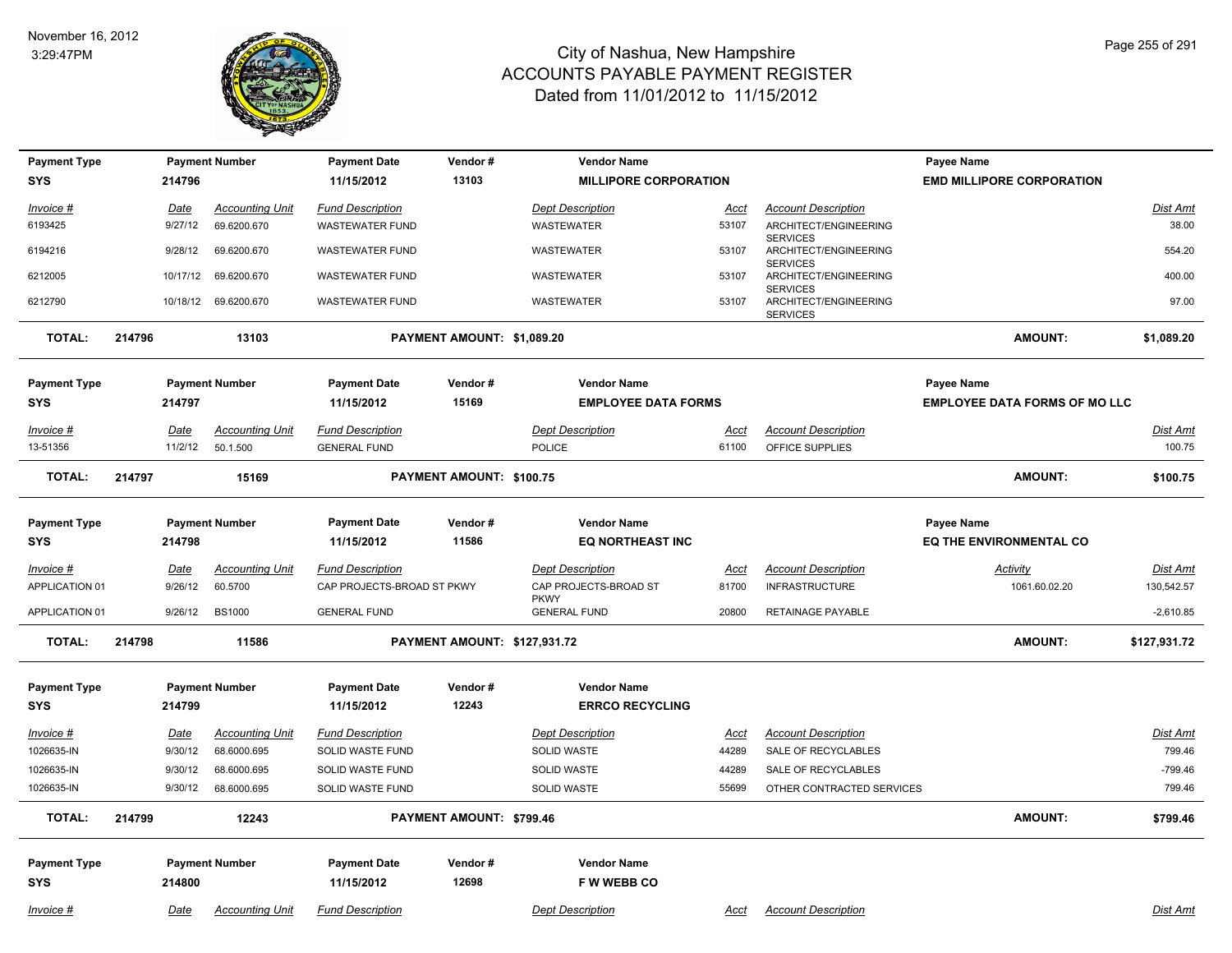

| 37779490                          |        | 10/2/12     | 69.6200.670                                  | <b>WASTEWATER FUND</b>                         |                            | <b>WASTEWATER</b>                               | 54487                | <b>EQUIPMENT REPAIRS &amp;</b>                                             |                 | 102.82               |
|-----------------------------------|--------|-------------|----------------------------------------------|------------------------------------------------|----------------------------|-------------------------------------------------|----------------------|----------------------------------------------------------------------------|-----------------|----------------------|
| 37791470                          |        | 10/4/12     | 69.6200.670                                  | <b>WASTEWATER FUND</b>                         |                            | <b>WASTEWATER</b>                               | 54487                | <b>MAINTENANCE</b><br><b>EQUIPMENT REPAIRS &amp;</b><br><b>MAINTENANCE</b> |                 | 6.70                 |
| <b>TOTAL:</b>                     | 214800 |             | 12698                                        |                                                | PAYMENT AMOUNT: \$109.52   |                                                 |                      |                                                                            | AMOUNT:         | \$109.52             |
| <b>Payment Type</b>               |        |             | <b>Payment Number</b>                        | <b>Payment Date</b>                            | Vendor#                    | <b>Vendor Name</b>                              |                      |                                                                            |                 |                      |
| <b>SYS</b>                        |        | 214801      |                                              | 11/15/2012                                     | 14222                      | <b>FASTENAL CO</b>                              |                      |                                                                            |                 |                      |
| Invoice #                         |        | Date        | <b>Accounting Unit</b>                       | <b>Fund Description</b>                        |                            | <b>Dept Description</b>                         | Acct                 | <b>Account Description</b>                                                 | Activity        | <b>Dist Amt</b>      |
| <b>NHNAS88376</b>                 |        | 10/9/12     | 69.6200.670                                  | <b>WASTEWATER FUND</b>                         |                            | <b>WASTEWATER</b>                               | 54487                | <b>EQUIPMENT REPAIRS &amp;</b>                                             |                 | 32.11                |
| <b>NHNAS88483</b>                 |        | 10/17/12    | 86.3120                                      | <b>TRANSIT GRANTS</b>                          |                            | <b>TRANSPORTATION</b>                           | 61299                | <b>MAINTENANCE</b><br>MISCELLANEOUS SUPPLIES                               | 86.800.13.40.01 | 25.44                |
| <b>NHNAS88517</b>                 |        | 10/18/12    | 69.6200.670                                  | <b>WASTEWATER FUND</b>                         |                            | WASTEWATER                                      | 54487                | <b>EQUIPMENT REPAIRS &amp;</b>                                             |                 | 4.97                 |
| <b>NHNAS88526</b>                 |        |             | 10/18/12 69.6200.670                         | <b>WASTEWATER FUND</b>                         |                            | <b>WASTEWATER</b>                               | 54487                | <b>MAINTENANCE</b><br><b>EQUIPMENT REPAIRS &amp;</b><br><b>MAINTENANCE</b> |                 | 167.69               |
| <b>TOTAL:</b>                     | 214801 |             | 14222                                        |                                                | PAYMENT AMOUNT: \$230.21   |                                                 |                      |                                                                            | AMOUNT:         | \$230.21             |
| <b>Payment Type</b>               |        |             | <b>Payment Number</b>                        | <b>Payment Date</b>                            | Vendor#                    | <b>Vendor Name</b>                              |                      |                                                                            |                 |                      |
| <b>SYS</b>                        |        | 214802      |                                              | 11/15/2012                                     | 12715                      | <b>FILLION ASSOCIATES INC</b>                   |                      |                                                                            |                 |                      |
| Invoice #                         |        | <b>Date</b> | <b>Accounting Unit</b>                       | <b>Fund Description</b>                        |                            | <b>Dept Description</b>                         | <b>Acct</b>          | <b>Account Description</b>                                                 |                 | <b>Dist Amt</b>      |
| 16371                             |        | 6/5/12      | 77.1.660                                     | <b>GENERAL FUND</b>                            |                            | PARKS & RECREATION                              | 61156                | <b>CHEMICALS</b>                                                           |                 | 924.95               |
| <b>TOTAL:</b>                     | 214802 |             | 12715                                        |                                                | PAYMENT AMOUNT: \$924.95   |                                                 |                      |                                                                            | <b>AMOUNT:</b>  | \$924.95             |
|                                   |        |             |                                              |                                                |                            |                                                 |                      |                                                                            |                 |                      |
| <b>Payment Type</b><br><b>SYS</b> |        | 214803      | <b>Payment Number</b>                        | <b>Payment Date</b><br>11/15/2012              | Vendor#<br>12716           | <b>Vendor Name</b><br><b>FIMBEL PAUNET CORP</b> |                      |                                                                            |                 |                      |
|                                   |        |             |                                              |                                                |                            |                                                 |                      |                                                                            |                 |                      |
| <b>Invoice #</b><br>75987         |        | Date        | <b>Accounting Unit</b><br>10/19/12  52.1.720 | <b>Fund Description</b><br><b>GENERAL FUND</b> |                            | <b>Dept Description</b><br><b>FIRE</b>          | <u>Acct</u><br>54280 | <b>Account Description</b><br><b>BUILDING/GROUNDS MAINTENANCE</b>          |                 | Dist Amt<br>1,200.00 |
|                                   |        |             |                                              |                                                |                            |                                                 |                      |                                                                            |                 |                      |
| <b>TOTAL:</b>                     | 214803 |             | 12716                                        |                                                | PAYMENT AMOUNT: \$1,200.00 |                                                 |                      |                                                                            | <b>AMOUNT:</b>  | \$1,200.00           |
| <b>Payment Type</b>               |        |             | <b>Payment Number</b>                        | <b>Payment Date</b>                            | Vendor#                    | <b>Vendor Name</b>                              |                      |                                                                            |                 |                      |
| <b>SYS</b>                        |        | 214804      |                                              | 11/15/2012                                     | 12721                      | <b>FIRST TRANSIT INC</b>                        |                      |                                                                            |                 |                      |
| Invoice #                         |        | Date        | <b>Accounting Unit</b>                       | <b>Fund Description</b>                        |                            | <b>Dept Description</b>                         | Acct                 | <b>Account Description</b>                                                 | Activity        | Dist Amt             |
| 10724425                          |        | 10/1/12     | 86.3120                                      | <b>TRANSIT GRANTS</b>                          |                            | <b>TRANSPORTATION</b>                           | 55699                | OTHER CONTRACTED SERVICES                                                  | 86.800.13.20.01 | 630.00               |
| 10724430                          |        | 10/1/12     | 86.3120                                      | <b>TRANSIT GRANTS</b>                          |                            | <b>TRANSPORTATION</b>                           | 55699                | OTHER CONTRACTED SERVICES                                                  | 86.800.13.20.01 | 630.00               |
| 10724439                          |        | 10/1/12     | 86.3120                                      | <b>TRANSIT GRANTS</b>                          |                            | <b>TRANSPORTATION</b>                           | 55699                | OTHER CONTRACTED SERVICES                                                  | 86.800.13.20.01 | 630.00               |
| 10724445                          |        | 10/1/12     | 86.3120                                      | <b>TRANSIT GRANTS</b>                          |                            | <b>TRANSPORTATION</b>                           | 55699                | OTHER CONTRACTED SERVICES                                                  | 86.800.13.20.01 | 630.00               |
| 10724454                          |        | 10/1/12     | 86.3120                                      | <b>TRANSIT GRANTS</b>                          |                            | <b>TRANSPORTATION</b>                           | 55699                | OTHER CONTRACTED SERVICES                                                  | 86.800.13.20.01 | 630.00               |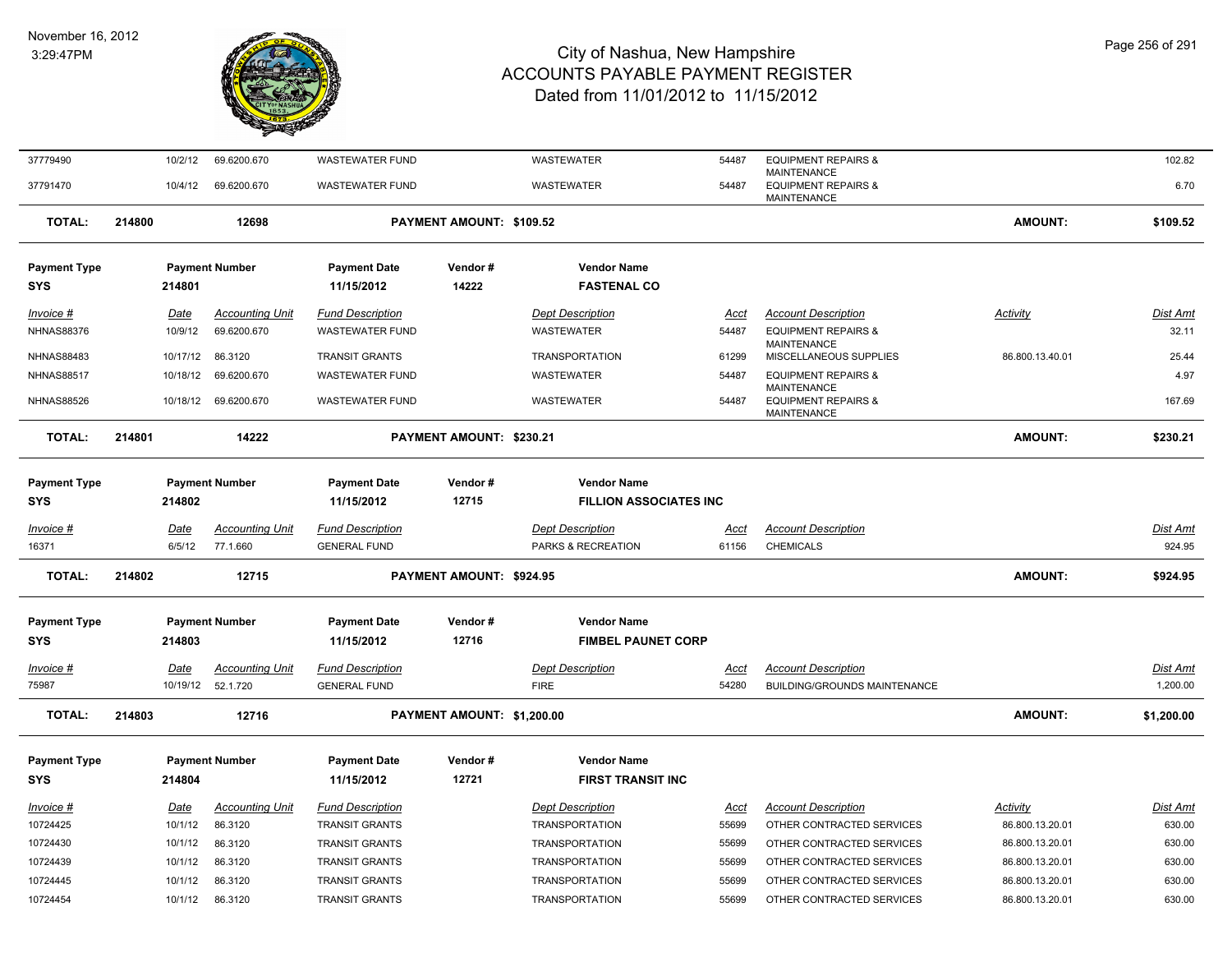#### November 16, 2012 3:29:47PM



| 10734915               |        | 10/25/12 | 86.3120                | <b>TRANSIT GRANTS</b>      |                             | <b>TRANSPORTATION</b>                | 55699       | OTHER CONTRACTED SERVICES           |                   | 86.800.13.20.01 | 630.00          |
|------------------------|--------|----------|------------------------|----------------------------|-----------------------------|--------------------------------------|-------------|-------------------------------------|-------------------|-----------------|-----------------|
| 10734918               |        | 10/25/12 | 86.3120                | <b>TRANSIT GRANTS</b>      |                             | <b>TRANSPORTATION</b>                | 55699       | OTHER CONTRACTED SERVICES           |                   | 86.800.13.20.01 | 630.00          |
| 10734922               |        | 10/25/12 | 86.3120                | <b>TRANSIT GRANTS</b>      |                             | <b>TRANSPORTATION</b>                | 55699       | OTHER CONTRACTED SERVICES           |                   | 86.800.13.20.01 | 630.00          |
| 10734923               |        |          | 10/25/12 86.3120       | <b>TRANSIT GRANTS</b>      |                             | <b>TRANSPORTATION</b>                | 55699       | OTHER CONTRACTED SERVICES           |                   | 86.800.13.20.01 | 630.00          |
| <b>TOTAL:</b>          | 214804 |          | 12721                  |                            | PAYMENT AMOUNT: \$5,670.00  |                                      |             |                                     |                   | <b>AMOUNT:</b>  | \$5,670.00      |
| <b>Payment Type</b>    |        |          | <b>Payment Number</b>  | <b>Payment Date</b>        | Vendor#                     | <b>Vendor Name</b>                   |             |                                     |                   |                 |                 |
| <b>SYS</b>             |        | 214805   |                        | 11/15/2012                 | 10210                       | <b>FISHER AUTO PARTS INC</b>         |             |                                     |                   |                 |                 |
| Invoice #              |        | Date     | <b>Accounting Unit</b> | <b>Fund Description</b>    |                             | <b>Dept Description</b>              | Acct        | <b>Account Description</b>          |                   |                 | <b>Dist Amt</b> |
| 459-185989             |        | 8/23/12  | 50.1.500               | <b>GENERAL FUND</b>        |                             | POLICE                               | 61799       | VEHICLE PARTS & SUPPLIES            |                   |                 | $-136.77$       |
| 459-185993             |        | 8/23/12  | 50.1.500               | <b>GENERAL FUND</b>        |                             | POLICE                               | 61799       | VEHICLE PARTS & SUPPLIES            |                   |                 | $-200.40$       |
| 459-186404             |        | 8/27/12  | 50.1.500               | <b>GENERAL FUND</b>        |                             | <b>POLICE</b>                        | 61799       | VEHICLE PARTS & SUPPLIES            |                   |                 | $-36.00$        |
| 459-187471             |        | 9/4/12   | 50.1.500               | <b>GENERAL FUND</b>        |                             | POLICE                               | 61799       | <b>VEHICLE PARTS &amp; SUPPLIES</b> |                   |                 | $-24.00$        |
| 459-189733             |        | 9/18/12  | 50.1.500               | <b>GENERAL FUND</b>        |                             | POLICE                               | 61799       | <b>VEHICLE PARTS &amp; SUPPLIES</b> |                   |                 | 207.46          |
| 459-191487             |        | 9/28/12  | 50.1.500               | <b>GENERAL FUND</b>        |                             | <b>POLICE</b>                        | 61799       | VEHICLE PARTS & SUPPLIES            |                   |                 | 2.99            |
| 459-193789             |        | 10/12/12 | 50.1.500               | <b>GENERAL FUND</b>        |                             | <b>POLICE</b>                        | 61799       | VEHICLE PARTS & SUPPLIES            |                   |                 | $-45.00$        |
| 459-194624             |        |          | 10/17/12  50.1.500     | <b>GENERAL FUND</b>        |                             | <b>POLICE</b>                        | 61799       | VEHICLE PARTS & SUPPLIES            |                   |                 | 120.64          |
| 459-195816             |        |          | 10/25/12  50.1.500     | <b>GENERAL FUND</b>        |                             | <b>POLICE</b>                        | 61799       | <b>VEHICLE PARTS &amp; SUPPLIES</b> |                   |                 | 177.71          |
|                        |        |          |                        |                            |                             |                                      |             |                                     |                   |                 |                 |
| <b>TOTAL:</b>          | 214805 |          | 10210                  |                            | PAYMENT AMOUNT: \$66.63     |                                      |             |                                     |                   | <b>AMOUNT:</b>  | \$66.63         |
| <b>Payment Type</b>    |        |          | <b>Payment Number</b>  | <b>Payment Date</b>        | Vendor#                     | <b>Vendor Name</b>                   |             |                                     |                   |                 |                 |
| <b>SYS</b>             |        | 214806   |                        | 11/15/2012                 | 10765                       | <b>FREMEAU APPRAISAL INC</b>         |             |                                     |                   |                 |                 |
| Invoice #              |        | Date     | <b>Accounting Unit</b> | <b>Fund Description</b>    |                             | <b>Dept Description</b>              | Acct        | <b>Account Description</b>          |                   | Activity        | <b>Dist Amt</b> |
| 10/23/12 APPRAISAL SVC |        | 10/23/12 | 60.5700                | CAP PROJECTS-BROAD ST PKWY |                             | CAP PROJECTS-BROAD ST<br><b>PKWY</b> | 81700       | <b>INFRASTRUCTURE</b>               |                   | 1061.60.10.70   | 14,300.00       |
| <b>TOTAL:</b>          | 214806 |          | 10765                  |                            | PAYMENT AMOUNT: \$14,300.00 |                                      |             |                                     |                   | AMOUNT:         | \$14,300.00     |
| <b>Payment Type</b>    |        |          | <b>Payment Number</b>  | <b>Payment Date</b>        | Vendor#                     | <b>Vendor Name</b>                   |             |                                     | <b>Payee Name</b> |                 |                 |
| <b>SYS</b>             |        | 214807   |                        | 11/15/2012                 | 14241                       | <b>GALE GROUP INC</b>                |             |                                     | <b>GALE</b>       |                 |                 |
| Invoice #              |        | Date     | <b>Accounting Unit</b> | <b>Fund Description</b>    |                             | <b>Dept Description</b>              | <u>Acct</u> | <b>Account Description</b>          |                   |                 | Dist Amt        |
| 97715127               |        |          | 10/17/12 79.1.760      | <b>GENERAL FUND</b>        |                             | <b>LIBRARY</b>                       | 61807       | <b>PUBLICATIONS</b>                 |                   |                 | 48.57           |
|                        |        |          |                        |                            |                             |                                      |             |                                     |                   |                 |                 |
| <b>TOTAL:</b>          | 214807 |          | 14241                  |                            | PAYMENT AMOUNT: \$48.57     |                                      |             |                                     |                   | AMOUNT:         | \$48.57         |
| <b>Payment Type</b>    |        |          | <b>Payment Number</b>  | <b>Payment Date</b>        | Vendor#                     | <b>Vendor Name</b>                   |             |                                     |                   |                 |                 |
| <b>SYS</b>             |        | 214808   |                        | 11/15/2012                 | 12762                       | <b>GATE CITY FENCE CO INC</b>        |             |                                     |                   |                 |                 |
|                        |        |          |                        |                            |                             | <b>Dept Description</b>              |             |                                     |                   |                 |                 |
| $Invoice$ #            |        | Date     | <b>Accounting Unit</b> | <b>Fund Description</b>    |                             |                                      | <u>Acct</u> | <b>Account Description</b>          |                   |                 | <b>Dist Amt</b> |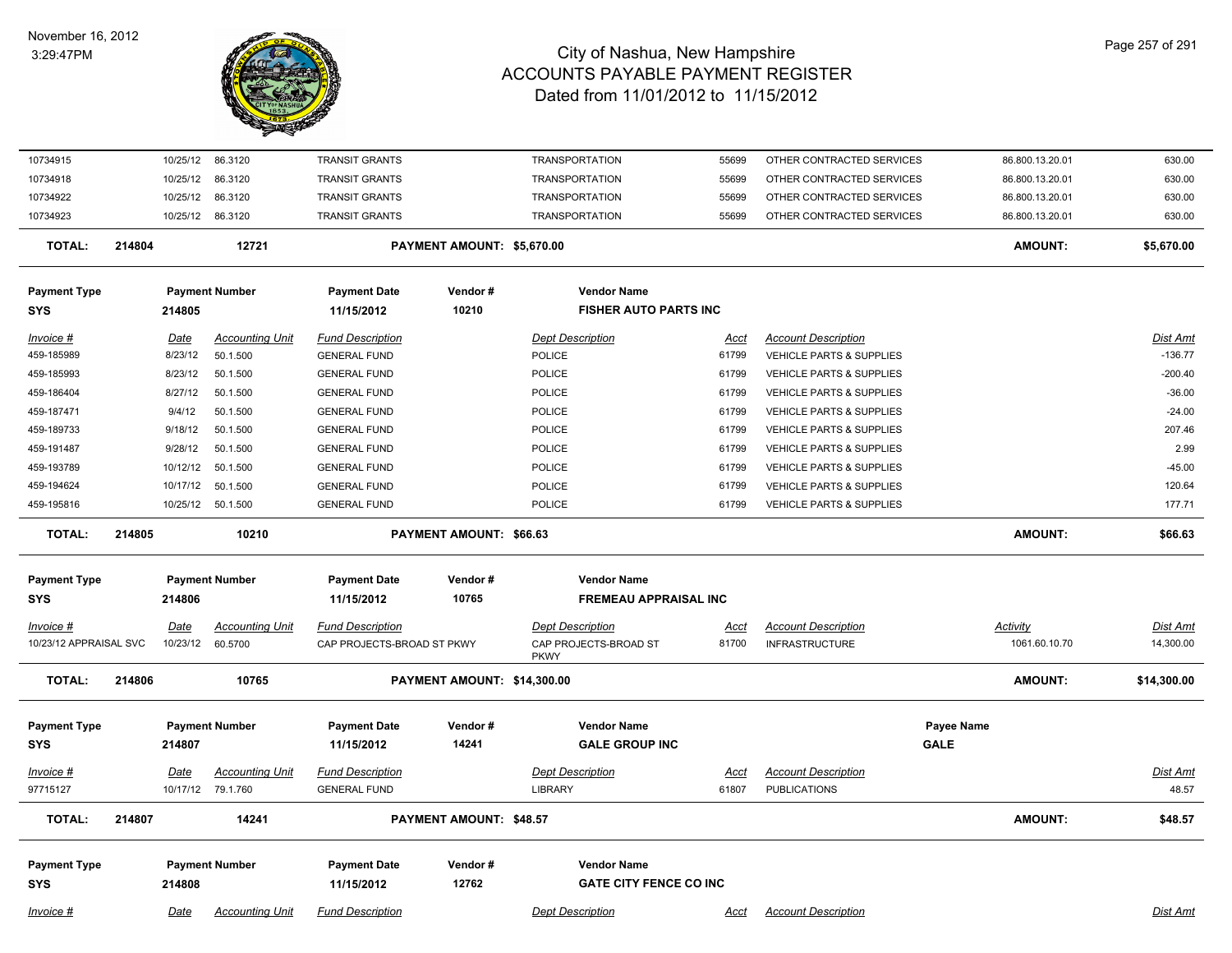

| 36904                                          |        |                                   | 10/17/12 TF77.7550                                    | P&R-GREELEY PARK JACKMAN                                                  |                            | P&R-GREELEY PARK JACKMAN                                                  | 61570                         | <b>FENCING</b>                                                                     |                                                          | 935.00                        |
|------------------------------------------------|--------|-----------------------------------|-------------------------------------------------------|---------------------------------------------------------------------------|----------------------------|---------------------------------------------------------------------------|-------------------------------|------------------------------------------------------------------------------------|----------------------------------------------------------|-------------------------------|
| <b>TOTAL:</b>                                  | 214808 |                                   | 12762                                                 |                                                                           | PAYMENT AMOUNT: \$935.00   |                                                                           |                               |                                                                                    | <b>AMOUNT:</b>                                           | \$935.00                      |
| <b>Payment Type</b><br><b>SYS</b>              |        | 214809                            | <b>Payment Number</b>                                 | <b>Payment Date</b><br>11/15/2012                                         | Vendor#<br>14250           | <b>Vendor Name</b><br><b>GENERAL CODE</b>                                 |                               |                                                                                    |                                                          |                               |
| Invoice #<br>BILL009169<br>BILL009169          |        | <b>Date</b><br>9/28/12<br>9/28/12 | <b>Accounting Unit</b><br>07.1.565<br>07.1.565        | <b>Fund Description</b><br><b>GENERAL FUND</b><br><b>GENERAL FUND</b>     |                            | <b>Dept Description</b><br><b>CITY CLERK</b><br><b>CITY CLERK</b>         | <u>Acct</u><br>55600<br>55607 | <b>Account Description</b><br><b>PRINTING</b><br>POSTAGE & DELIVERY                |                                                          | Dist Amt<br>5,838.07<br>49.04 |
| <b>TOTAL:</b>                                  | 214809 |                                   | 14250                                                 |                                                                           | PAYMENT AMOUNT: \$5,887.11 |                                                                           |                               |                                                                                    | <b>AMOUNT:</b>                                           | \$5,887.11                    |
| <b>Payment Type</b><br><b>SYS</b>              |        | 214810                            | <b>Payment Number</b>                                 | <b>Payment Date</b><br>11/15/2012                                         | Vendor#<br>12776           | <b>Vendor Name</b><br><b>GILLIG LLC</b>                                   |                               |                                                                                    |                                                          |                               |
| Invoice #<br>4855383<br>4856088                |        | Date<br>10/15/12                  | <b>Accounting Unit</b><br>86.3120<br>10/17/12 86.3120 | <b>Fund Description</b><br><b>TRANSIT GRANTS</b><br><b>TRANSIT GRANTS</b> |                            | <b>Dept Description</b><br><b>TRANSPORTATION</b><br><b>TRANSPORTATION</b> | Acct<br>61799<br>61799        | <b>Account Description</b><br>VEHICLE PARTS & SUPPLIES<br>VEHICLE PARTS & SUPPLIES | Activity<br>86.800.13.30.01<br>86.800.13.30.01           | Dist Amt<br>369.06<br>767.71  |
| <b>TOTAL:</b>                                  | 214810 |                                   | 12776                                                 |                                                                           | PAYMENT AMOUNT: \$1,136.77 |                                                                           |                               |                                                                                    | <b>AMOUNT:</b>                                           | \$1,136.77                    |
| <b>Payment Type</b>                            |        |                                   | <b>Payment Number</b>                                 | <b>Payment Date</b>                                                       | Vendor#                    | <b>Vendor Name</b>                                                        |                               |                                                                                    |                                                          |                               |
| <b>SYS</b>                                     |        | 214811                            |                                                       | 11/15/2012                                                                | 12780                      | <b>GLAXOSMITHKLINE PHARMACEUTICAL</b>                                     |                               |                                                                                    |                                                          |                               |
| Invoice #<br>30728737                          |        | <b>Date</b><br>8/27/12            | <b>Accounting Unit</b><br>72.1.500                    | <b>Fund Description</b><br><b>GENERAL FUND</b>                            |                            | <b>Dept Description</b><br><b>COMMUNITY HEALTH</b>                        | <u>Acct</u><br>61144          | <b>Account Description</b><br>VACCINES/MEDICINES                                   |                                                          | Dist Amt<br>7,431.00          |
| <b>TOTAL:</b>                                  | 214811 |                                   | 12780                                                 |                                                                           | PAYMENT AMOUNT: \$7,431.00 |                                                                           |                               |                                                                                    | <b>AMOUNT:</b>                                           | \$7,431.00                    |
| <b>Payment Type</b><br>SYS                     |        | 214812                            | <b>Payment Number</b>                                 | <b>Payment Date</b><br>11/15/2012                                         | Vendor#<br>14938           | <b>Vendor Name</b><br><b>GOMEZ &amp; SULLIVAN ENGINEERS PC</b>            |                               |                                                                                    | <b>Payee Name</b><br><b>GOMEZ AND SULLIVAN ENGINEERS</b> |                               |
| Invoice #<br>1554.001                          |        | Date                              | <b>Accounting Unit</b><br>10/10/12 83.3100            | <b>Fund Description</b><br>ECONOMIC DEVELOPMENT<br><b>GRANTS</b>          |                            | <b>Dept Description</b><br>ECONOMIC DEVELOPMENT<br><b>GRANTS</b>          | Acct<br>53628                 | <b>Account Description</b><br><b>CONTRACT SERVICES</b>                             | <b>Activity</b><br>1080.83.01.30                         | <u>Dist Amt</u><br>6,000.00   |
| <b>TOTAL:</b>                                  | 214812 |                                   | 14938                                                 |                                                                           | PAYMENT AMOUNT: \$6,000.00 |                                                                           |                               |                                                                                    | <b>AMOUNT:</b>                                           | \$6,000.00                    |
| <b>Payment Type</b><br><b>SYS</b><br>Invoice # |        | 214813<br>Date                    | <b>Payment Number</b><br><b>Accounting Unit</b>       | <b>Payment Date</b><br>11/15/2012<br><b>Fund Description</b>              | Vendor#<br>10853           | <b>Vendor Name</b><br><b>GRAINGER</b><br><b>Dept Description</b>          | Acct                          | <b>Account Description</b>                                                         |                                                          | Dist Amt                      |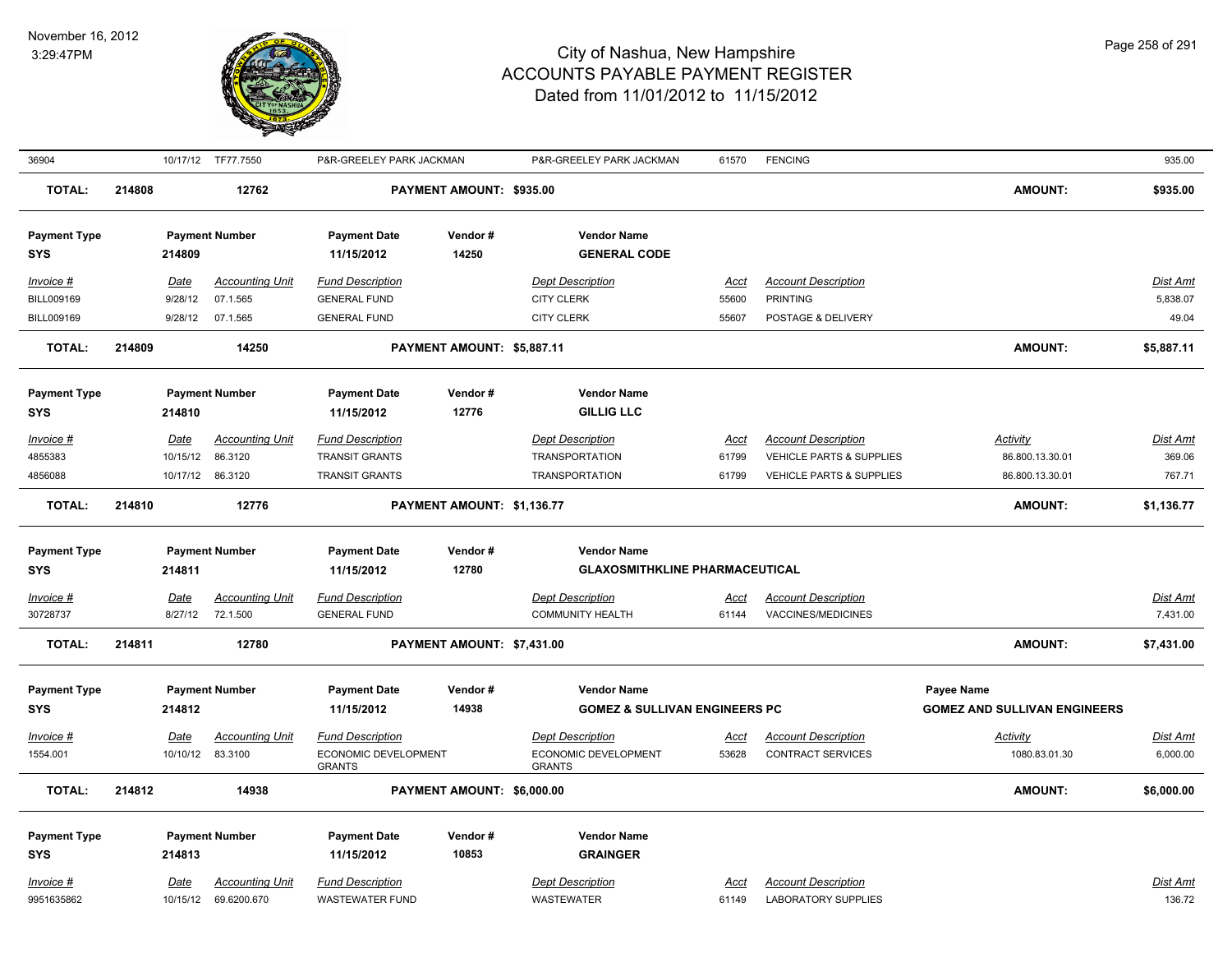

| <b>TOTAL:</b>                | 214817 |                         | 12831                                            |                                                   | PAYMENT AMOUNT: \$5,204.00 |                                                             |                      |                                                                            | <b>AMOUNT:</b> | \$5,204.00                  |
|------------------------------|--------|-------------------------|--------------------------------------------------|---------------------------------------------------|----------------------------|-------------------------------------------------------------|----------------------|----------------------------------------------------------------------------|----------------|-----------------------------|
| Invoice #<br>55860           |        | Date<br>10/26/12        | <b>Accounting Unit</b><br>69.6200.540            | <b>Fund Description</b><br><b>WASTEWATER FUND</b> |                            | <b>Dept Description</b><br><b>WASTEWATER</b>                | Acct<br>54300        | <b>Account Description</b><br>SEWER MAINTENANCE                            |                | <b>Dist Amt</b><br>5,204.00 |
| SYS                          |        | 214817                  |                                                  | 11/15/2012                                        | 12831                      | <b>HARRY W WELLS &amp; SON INC</b>                          |                      |                                                                            |                |                             |
| Payment Type                 |        |                         | <b>Payment Number</b>                            | <b>Payment Date</b>                               | Vendor#                    | <b>Vendor Name</b>                                          |                      |                                                                            |                |                             |
| <b>TOTAL:</b>                | 214816 |                         | 14284                                            |                                                   | PAYMENT AMOUNT: \$100.00   |                                                             |                      |                                                                            | <b>AMOUNT:</b> | \$100.00                    |
| 20176A 11/15/12 DCAP         |        | 11/13/12                | <b>BS1000</b>                                    | <b>GENERAL FUND</b>                               |                            | <b>GENERAL FUND</b>                                         | 21460                | 125 DEPENDENT CARE                                                         |                | 100.00                      |
| <u> Invoice #</u>            |        | <u>Date</u>             | <b>Accounting Unit</b>                           | <b>Fund Description</b>                           |                            | <b>Dept Description</b>                                     | <u>Acct</u>          | <b>Account Description</b>                                                 |                | <b>Dist Amt</b>             |
| Payment Type<br>SYS          |        | 214816                  | <b>Payment Number</b>                            | <b>Payment Date</b><br>11/15/2012                 | Vendor#<br>14284           | <b>Vendor Name</b><br><b>TINA HAMILTON</b>                  |                      |                                                                            |                |                             |
|                              |        |                         |                                                  |                                                   |                            |                                                             |                      |                                                                            |                |                             |
| <b>TOTAL:</b>                | 214815 |                         | 10245                                            |                                                   | PAYMENT AMOUNT: \$459.97   |                                                             |                      |                                                                            | <b>AMOUNT:</b> | \$459.97                    |
| Invoice #<br>104410          |        | Date                    | <b>Accounting Unit</b><br>10/15/12 77.1.720.8191 | <b>Fund Description</b><br><b>GENERAL FUND</b>    |                            | <b>Dept Description</b><br>PARKS & RECREATION               | Acct<br>54280        | <b>Account Description</b><br>BUILDING/GROUNDS MAINTENANCE                 |                | Dist Amt<br>459.97          |
|                              |        |                         |                                                  |                                                   |                            |                                                             |                      |                                                                            |                |                             |
| <b>Payment Type</b><br>SYS   |        | 214815                  | <b>Payment Number</b>                            | <b>Payment Date</b><br>11/15/2012                 | Vendor#<br>10245           | <b>Vendor Name</b><br><b>GUSTAVO PRESTON SERVICE COMPAN</b> |                      |                                                                            |                |                             |
|                              |        |                         |                                                  |                                                   |                            |                                                             |                      |                                                                            |                |                             |
| <b>TOTAL:</b>                | 214814 |                         | 14268                                            |                                                   | PAYMENT AMOUNT: \$797.28   |                                                             |                      |                                                                            | <b>AMOUNT:</b> | \$797.28                    |
| 351336F                      |        |                         | 11/5/12  50.1.500                                | <b>GENERAL FUND</b>                               |                            | <b>POLICE</b>                                               | 61799                | <b>VEHICLE PARTS &amp; SUPPLIES</b>                                        |                | 249.03                      |
| <u> Invoice #</u><br>351046F |        | <u>Date</u><br>10/31/12 | <b>Accounting Unit</b><br>50.1.500               | <b>Fund Description</b><br><b>GENERAL FUND</b>    |                            | <b>Dept Description</b><br>POLICE                           | <u>Acct</u><br>61799 | <b>Account Description</b><br><b>VEHICLE PARTS &amp; SUPPLIES</b>          |                | <u>Dist Amt</u><br>548.25   |
|                              |        |                         |                                                  |                                                   |                            |                                                             |                      |                                                                            |                |                             |
| <b>Payment Type</b><br>SYS   |        | 214814                  | <b>Payment Number</b>                            | <b>Payment Date</b><br>11/15/2012                 | Vendor#<br>14268           | <b>Vendor Name</b><br><b>GRAPPONE AUTOMOTIVE GROUP</b>      |                      |                                                                            |                |                             |
| <b>TOTAL:</b>                | 214813 |                         | 10853                                            |                                                   | PAYMENT AMOUNT: \$1,102.11 |                                                             |                      |                                                                            | <b>AMOUNT:</b> | \$1,102.11                  |
| 9953726198                   |        |                         | 10/17/12 77.1.650                                | <b>GENERAL FUND</b>                               |                            | PARKS & RECREATION                                          | 61107                | <b>CLOTHING &amp; UNIFORMS</b>                                             |                | 94.94                       |
| 9953664126                   |        | 10/17/12                | 69.6200.670                                      | <b>WASTEWATER FUND</b>                            |                            | <b>WASTEWATER</b>                                           | 54487                | <b>MAINTENANCE</b><br><b>EQUIPMENT REPAIRS &amp;</b><br><b>MAINTENANCE</b> |                | 280.87                      |
| 9952870583                   |        | 10/16/12                | 69.6200.670                                      | <b>WASTEWATER FUND</b>                            |                            | <b>WASTEWATER</b>                                           | 54487                | <b>EQUIPMENT REPAIRS &amp;</b>                                             |                | 295.92                      |
| 9952548130                   |        | 10/16/12                | 77.1.650                                         | <b>GENERAL FUND</b>                               |                            | PARKS & RECREATION                                          | 61107                | <b>MAINTENANCE</b><br><b>CLOTHING &amp; UNIFORMS</b>                       |                | 108.00                      |
| 9952512268                   |        | 10/16/12                | 69.6200.670                                      | <b>WASTEWATER FUND</b>                            |                            | <b>WASTEWATER</b>                                           | 54487                | <b>MAINTENANCE</b><br><b>EQUIPMENT REPAIRS &amp;</b>                       |                | 161.42                      |
| 9952421312                   |        | 10/16/12                | 69.6200.670                                      | <b>WASTEWATER FUND</b>                            |                            | WASTEWATER                                                  | 54487                | <b>EQUIPMENT REPAIRS &amp;</b>                                             |                | 24.24                       |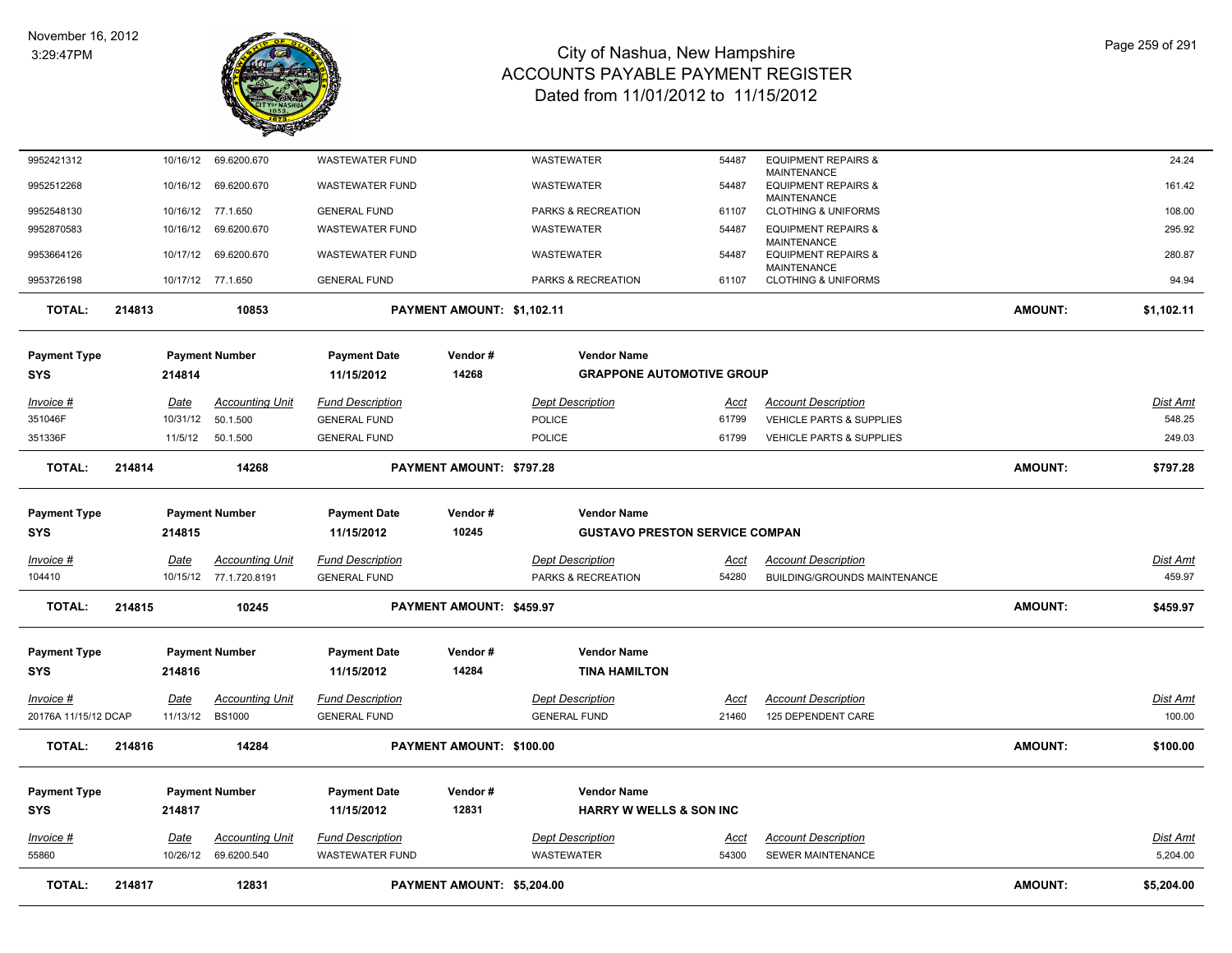

| <b>Payment Type</b> |        |          | <b>Payment Number</b>  | <b>Payment Date</b>          | Vendor#                     | <b>Vendor Name</b>                   |             |                                     |                                       |             |
|---------------------|--------|----------|------------------------|------------------------------|-----------------------------|--------------------------------------|-------------|-------------------------------------|---------------------------------------|-------------|
| <b>SYS</b>          |        | 214818   |                        | 11/15/2012                   | 12841                       | <b>HAYNER SWANSON INC</b>            |             |                                     |                                       |             |
| Invoice #           |        | Date     | <b>Accounting Unit</b> | <b>Fund Description</b>      |                             | <b>Dept Description</b>              | Acct        | <b>Account Description</b>          | Activity                              | Dist Amt    |
| 10516               |        | 10/1/12  | 69.6200.950            | WASTEWATER FUND              |                             | <b>WASTEWATER</b>                    | 81700       | <b>INFRASTRUCTURE</b>               | 1047.69.01.30                         | 15,091.80   |
| <b>TOTAL:</b>       | 214818 |          | 12841                  |                              | PAYMENT AMOUNT: \$15,091.80 |                                      |             |                                     | <b>AMOUNT:</b>                        | \$15,091.80 |
| <b>Payment Type</b> |        |          | <b>Payment Number</b>  | <b>Payment Date</b>          | Vendor#                     | <b>Vendor Name</b>                   |             |                                     |                                       |             |
| <b>SYS</b>          |        | 214819   |                        | 11/15/2012                   | 12846                       | <b>HEATING SPECIALTIES OF NH INC</b> |             |                                     |                                       |             |
| Invoice #           |        | Date     | <b>Accounting Unit</b> | <b>Fund Description</b>      |                             | <b>Dept Description</b>              | <u>Acct</u> | <b>Account Description</b>          |                                       | Dist Amt    |
| B48009              |        |          | 10/22/12 29.1.720.8162 | <b>GENERAL FUND</b>          |                             | <b>CITY BUILDINGS</b>                | 54243       | <b>HVAC MAINTENANCE</b>             |                                       | 35.70       |
| <b>TOTAL:</b>       | 214819 |          | 12846                  |                              | PAYMENT AMOUNT: \$35.70     |                                      |             |                                     | <b>AMOUNT:</b>                        | \$35.70     |
| <b>Payment Type</b> |        |          | <b>Payment Number</b>  | <b>Payment Date</b>          | Vendor#                     | <b>Vendor Name</b>                   |             |                                     | <b>Payee Name</b>                     |             |
| <b>SYS</b>          |        | 214820   |                        | 11/15/2012                   | 14303                       | HILLSBOROUGH COUNTY REGISTRY O       |             |                                     | HILLSBOROUGH COUNTY REGISTRY          |             |
| Invoice #           |        | Date     | <b>Accounting Unit</b> | <b>Fund Description</b>      |                             | <b>Dept Description</b>              | Acct        | <b>Account Description</b>          | <b>Activity</b>                       | Dist Amt    |
| 265 URBAN 11/01/12  |        | 11/1/12  | 84.3090                | <b>URBAN PROGRAM GRANTS</b>  |                             | <b>URBAN PROGRAM GRANTS</b>          | 51100       | WAGES FULL TIME                     | 8400.13.10.100                        | 10.00       |
| 443 WW 11/1/2012    |        | 11/1/12  | 69.6200                | <b>WASTEWATER FUND</b>       |                             | <b>WASTEWATER</b>                    | 44597       | <b>INTEREST ON LIENS</b>            |                                       | 1,729.54    |
| 578 TAX 11/1/2012   |        | 11/1/12  | 26.1.580               | <b>GENERAL FUND</b>          |                             | <b>FINANCIAL SERVICES</b>            | 41307       | TAX REDEMPTIONS-INTEREST &<br>COSTS |                                       | 100.05      |
| <b>TOTAL:</b>       | 214820 |          | 14303                  |                              | PAYMENT AMOUNT: \$1,839.59  |                                      |             |                                     | <b>AMOUNT:</b>                        | \$1,839.59  |
| <b>Payment Type</b> |        |          | <b>Payment Number</b>  | <b>Payment Date</b>          | Vendor#                     | <b>Vendor Name</b>                   |             |                                     | <b>Payee Name</b>                     |             |
| <b>SYS</b>          |        | 214821   |                        | 11/15/2012                   | 14309                       | <b>HOME DEPOT CREDIT SERVICES</b>    |             |                                     | <b>HOME DEPOT CREDIT SERVICE 3065</b> |             |
| Invoice #           |        | Date     | <b>Accounting Unit</b> | <b>Fund Description</b>      |                             | <b>Dept Description</b>              | Acct        | <b>Account Description</b>          | Activity                              | Dist Amt    |
| 0021794             |        |          | 10/26/12 77.1.650      | <b>GENERAL FUND</b>          |                             | PARKS & RECREATION                   | 54280       | BUILDING/GROUNDS MAINTENANCE        |                                       | 176.20      |
| 0021819             |        | 10/26/12 | 86.3120                | <b>TRANSIT GRANTS</b>        |                             | <b>TRANSPORTATION</b>                | 61299       | MISCELLANEOUS SUPPLIES              | 86.800.13.40.01                       | 113.52      |
| 1014021             |        | 10/25/12 | 77.1.650               | <b>GENERAL FUND</b>          |                             | PARKS & RECREATION                   | 54280       | BUILDING/GROUNDS MAINTENANCE        |                                       | 39.96       |
| 1021554             |        |          | 10/25/12 77.3200       | PARKS & RECREATION GRANTS    |                             | PARKS & RECREATION GRANTS            | 61299       | MISCELLANEOUS SUPPLIES              | 77.1003.12.01                         | 141.98      |
| 1261569             |        |          | 10/25/12 61.1010       | <b>GF-PRIOR YEAR ESCROWS</b> |                             | STREETS-PRIOR YEAR                   | 81100       | CAPITAL IMPROVEMENTS                | 1000                                  | 120.76      |
| 1999056             |        | 10/25/12 | 52.1.720               | <b>GENERAL FUND</b>          |                             | <b>FIRE</b>                          | 54280       | BUILDING/GROUNDS MAINTENANCE        |                                       | 29.95       |
| 3213808             |        |          | 10/23/12 77.1.650      | <b>GENERAL FUND</b>          |                             | PARKS & RECREATION                   | 54280       | BUILDING/GROUNDS MAINTENANCE        |                                       | 33.11       |
| 3998661             |        |          | 10/23/12 86.3120       | <b>TRANSIT GRANTS</b>        |                             | <b>TRANSPORTATION</b>                | 61299       | MISCELLANEOUS SUPPLIES              | 86.800.13.40.01                       | 30.93       |
| 4294093             |        | 10/22/12 | 77.1.650               | <b>GENERAL FUND</b>          |                             | PARKS & RECREATION                   | 54280       | BUILDING/GROUNDS MAINTENANCE        |                                       | 16.08       |
| 4300801             |        |          | 10/22/12 77.1.650      | <b>GENERAL FUND</b>          |                             | PARKS & RECREATION                   | 54280       | BUILDING/GROUNDS MAINTENANCE        |                                       | 5.67        |
| 6012933             |        |          | 10/20/12 77.1.650      | <b>GENERAL FUND</b>          |                             | PARKS & RECREATION                   | 54280       | BUILDING/GROUNDS MAINTENANCE        |                                       | 11.91       |
| 6043503             |        |          | 10/30/12 86.3120       | <b>TRANSIT GRANTS</b>        |                             | <b>TRANSPORTATION</b>                | 61299       | MISCELLANEOUS SUPPLIES              | 86.800.13.40.01                       | 16.93       |
| 6055791             |        |          | 10/30/12  52.1.720     | <b>GENERAL FUND</b>          |                             | <b>FIRE</b>                          | 54280       | <b>BUILDING/GROUNDS MAINTENANCE</b> |                                       | 41.58       |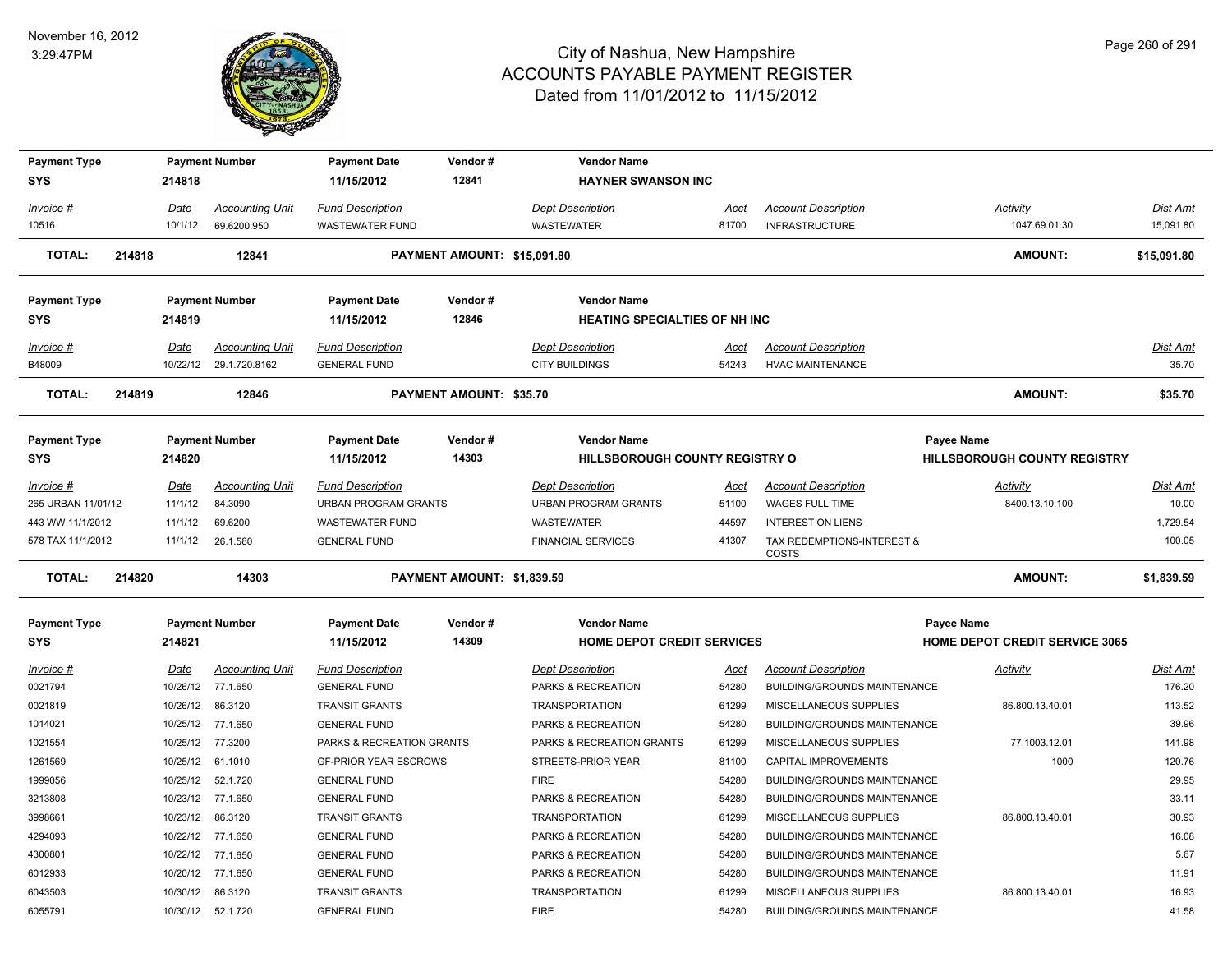

| 7012718             |        |             | 10/19/12 TF77.7052     | MINE FALLS PARK ETF     |                            | MINE FALLS PARK ETF            | 54280                          |                            | BUILDING/GROUNDS MAINTENANCE             |                              | 39.68           |
|---------------------|--------|-------------|------------------------|-------------------------|----------------------------|--------------------------------|--------------------------------|----------------------------|------------------------------------------|------------------------------|-----------------|
| 7012742             |        |             | 10/19/12 77.1.650      | <b>GENERAL FUND</b>     |                            | PARKS & RECREATION             | 54280                          |                            | BUILDING/GROUNDS MAINTENANCE             |                              | 34.95           |
| 7020659             |        |             | 10/19/12 77.1.650      | <b>GENERAL FUND</b>     |                            | PARKS & RECREATION             | 54280                          |                            | BUILDING/GROUNDS MAINTENANCE             |                              | 14.27           |
| 7022262             |        |             | 10/29/12 77.1.650      | <b>GENERAL FUND</b>     |                            | PARKS & RECREATION             | 54280                          |                            | BUILDING/GROUNDS MAINTENANCE             |                              | 58.81           |
| 8020424             |        |             | 10/18/12 29.1.720.8162 | <b>GENERAL FUND</b>     |                            | <b>CITY BUILDINGS</b>          | 61428                          | JANITORIAL SUPPLIES        |                                          |                              | 91.41           |
| <b>TOTAL:</b>       | 214821 |             | 14309                  |                         | PAYMENT AMOUNT: \$1,017.70 |                                |                                |                            |                                          | <b>AMOUNT:</b>               | \$1,017.70      |
| <b>Payment Type</b> |        |             | <b>Payment Number</b>  | <b>Payment Date</b>     | Vendor#                    | <b>Vendor Name</b>             |                                |                            |                                          |                              |                 |
| <b>SYS</b>          |        | 214822      |                        | 11/15/2012              | 12872                      |                                | <b>HOWARD P FAIRFIELD LLC</b>  |                            |                                          |                              |                 |
| Invoice #           |        | Date        | <b>Accounting Unit</b> | <b>Fund Description</b> |                            | <b>Dept Description</b>        | Acct                           | <b>Account Description</b> |                                          |                              | <b>Dist Amt</b> |
| <b>INV175088</b>    |        |             | 10/10/12 61.1.700      | <b>GENERAL FUND</b>     |                            | <b>STREETS</b>                 | 54600                          |                            | <b>VEHICLE REPAIRS &amp; MAINTENANCE</b> |                              | 341.80          |
| <b>TOTAL:</b>       | 214822 |             | 12872                  |                         | PAYMENT AMOUNT: \$341.80   |                                |                                |                            |                                          | <b>AMOUNT:</b>               | \$341.80        |
|                     |        |             |                        |                         |                            |                                |                                |                            |                                          |                              |                 |
| <b>Payment Type</b> |        |             | <b>Payment Number</b>  | <b>Payment Date</b>     | Vendor#                    | <b>Vendor Name</b>             |                                |                            |                                          |                              |                 |
| <b>SYS</b>          |        | 214823      |                        | 11/15/2012              | 12876                      | <b>HUFF &amp; GAUTHIER INC</b> |                                |                            |                                          |                              |                 |
| Invoice #           |        | <b>Date</b> | <b>Accounting Unit</b> | <b>Fund Description</b> |                            | <b>Dept Description</b>        | <u>Acct</u>                    | <b>Account Description</b> |                                          |                              | Dist Amt        |
| 16286               |        |             | 10/22/12 79.1.720      | <b>GENERAL FUND</b>     |                            | <b>LIBRARY</b>                 | 54280                          |                            | BUILDING/GROUNDS MAINTENANCE             |                              | 207.00          |
| <b>TOTAL:</b>       | 214823 |             | 12876                  |                         | PAYMENT AMOUNT: \$207.00   |                                |                                |                            |                                          | <b>AMOUNT:</b>               | \$207.00        |
| <b>Payment Type</b> |        |             | <b>Payment Number</b>  | <b>Payment Date</b>     | Vendor#                    | <b>Vendor Name</b>             |                                |                            | <b>Payee Name</b>                        |                              |                 |
| <b>SYS</b>          |        | 214824      |                        | 11/15/2012              | 14319                      |                                | HUMANE SOCIETY FOR GREATER     |                            |                                          | HUMANE SOC OF GREATER NASHUA |                 |
|                     |        |             |                        |                         |                            |                                |                                |                            |                                          |                              |                 |
| $Invoice$ #         |        | <b>Date</b> | <b>Accounting Unit</b> | <b>Fund Description</b> |                            | <b>Dept Description</b>        | <u>Acct</u>                    | <b>Account Description</b> |                                          |                              | <b>Dist Amt</b> |
| 305 - NOV 2012      |        | 11/1/12     | 09.1.510               | <b>GENERAL FUND</b>     |                            | CIVIC & COMMUNITY ACTIVITIES   | 56214                          | HUMANE SOCIETY             |                                          |                              | 8,256.75        |
| <b>TOTAL:</b>       | 214824 |             | 14319                  |                         | PAYMENT AMOUNT: \$8,256.75 |                                |                                |                            |                                          | <b>AMOUNT:</b>               | \$8,256.75      |
| <b>Payment Type</b> |        |             | <b>Payment Number</b>  | <b>Payment Date</b>     | Vendor#                    | <b>Vendor Name</b>             |                                |                            |                                          |                              |                 |
| <b>SYS</b>          |        | 214825      |                        | 11/15/2012              | 12892                      |                                | <b>INFORMATION TODAY INC</b>   |                            |                                          |                              |                 |
| Invoice #           |        | Date        | <b>Accounting Unit</b> | <b>Fund Description</b> |                            | <b>Dept Description</b>        | Acct                           | <b>Account Description</b> |                                          |                              | Dist Amt        |
| 1453181-B1          |        |             | 10/18/12 79.1.760      | <b>GENERAL FUND</b>     |                            | <b>LIBRARY</b>                 | 61807                          | <b>PUBLICATIONS</b>        |                                          |                              | 366.05          |
| <b>TOTAL:</b>       | 214825 |             | 12892                  |                         | PAYMENT AMOUNT: \$366.05   |                                |                                |                            |                                          | <b>AMOUNT:</b>               | \$366.05        |
|                     |        |             |                        |                         |                            |                                |                                |                            |                                          |                              |                 |
| <b>Payment Type</b> |        |             | <b>Payment Number</b>  | <b>Payment Date</b>     | Vendor#                    | <b>Vendor Name</b>             |                                |                            |                                          |                              |                 |
| <b>SYS</b>          |        | 214826      |                        | 11/15/2012              | 12893                      |                                | <b>INGRAM LIBRARY SERVICES</b> |                            |                                          |                              |                 |
| Invoice #           |        | Date        | <b>Accounting Unit</b> | <b>Fund Description</b> |                            | <b>Dept Description</b>        | Acct                           | <b>Account Description</b> |                                          |                              | Dist Amt        |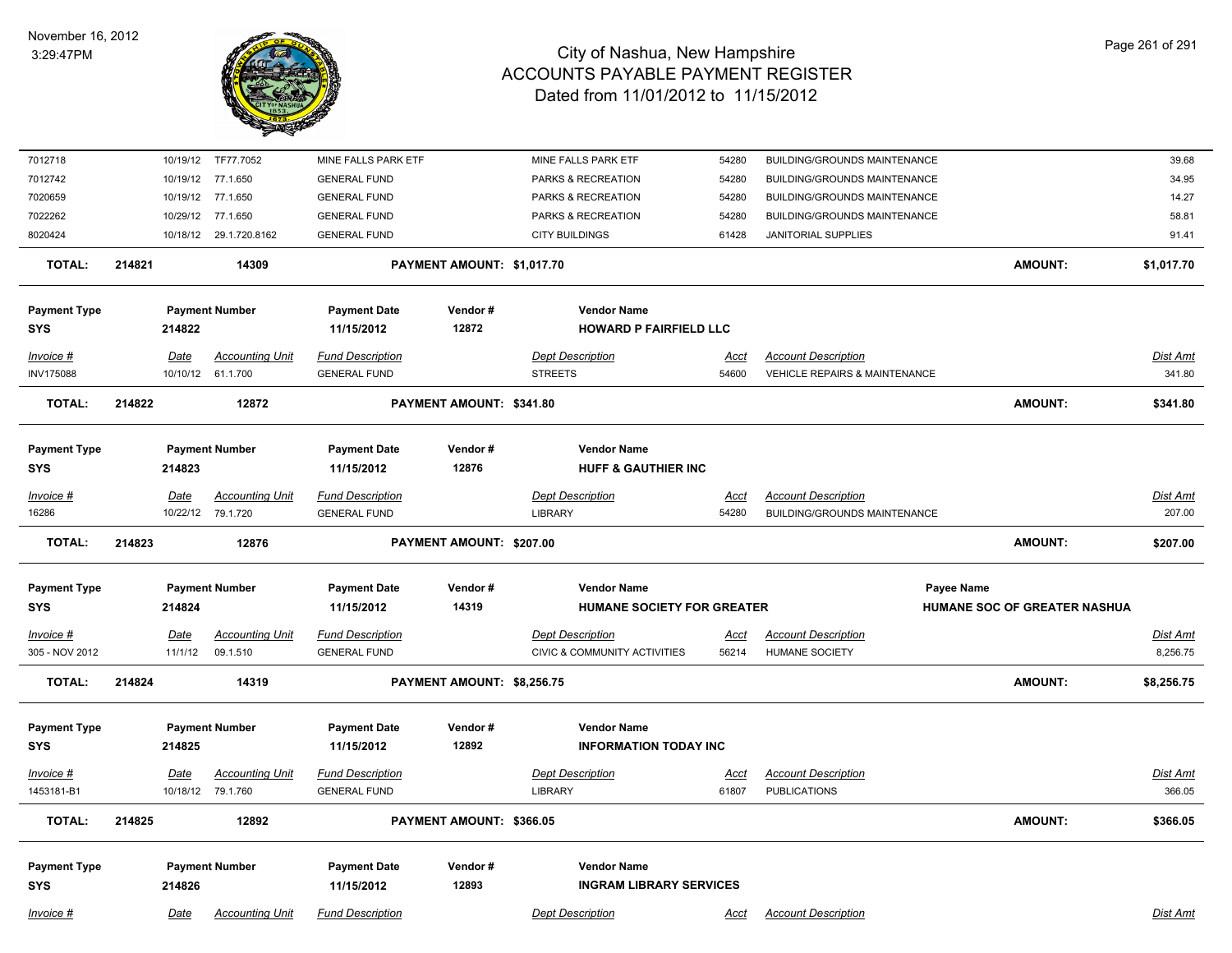

| 07352066                          |        |                  | 10/18/12 79.1.760                       | <b>GENERAL FUND</b>                            |                          | <b>LIBRARY</b>                                 | 61807                | <b>PUBLICATIONS</b>                              |                | 53.59              |
|-----------------------------------|--------|------------------|-----------------------------------------|------------------------------------------------|--------------------------|------------------------------------------------|----------------------|--------------------------------------------------|----------------|--------------------|
| <b>TOTAL:</b>                     | 214826 |                  | 12893                                   |                                                | PAYMENT AMOUNT: \$53.59  |                                                |                      |                                                  | <b>AMOUNT:</b> | \$53.59            |
| <b>Payment Type</b>               |        |                  | <b>Payment Number</b>                   | <b>Payment Date</b>                            | Vendor#                  | <b>Vendor Name</b>                             |                      |                                                  |                |                    |
| SYS                               |        | 214827           |                                         | 11/15/2012                                     | 14333                    | <b>BATTERY SPECIALISTS OF NH LLC</b>           |                      |                                                  |                |                    |
| Invoice #                         |        | Date             | <b>Accounting Unit</b>                  | <b>Fund Description</b>                        |                          | <b>Dept Description</b>                        | <u>Acct</u>          | <b>Account Description</b>                       |                | <b>Dist Amt</b>    |
| 1905902001909                     |        |                  | 10/30/12 57.1.620                       | <b>GENERAL FUND</b>                            |                          | CITYWIDE COMMUNICATIONS                        | 61299                | MISCELLANEOUS SUPPLIES                           |                | 651.90             |
| <b>TOTAL:</b>                     | 214827 |                  | 14333                                   |                                                | PAYMENT AMOUNT: \$651.90 |                                                |                      |                                                  | <b>AMOUNT:</b> | \$651.90           |
|                                   |        |                  |                                         |                                                |                          |                                                |                      |                                                  |                |                    |
| <b>Payment Type</b>               |        |                  | <b>Payment Number</b>                   | <b>Payment Date</b>                            | Vendor#                  | <b>Vendor Name</b>                             |                      |                                                  |                |                    |
| <b>SYS</b>                        |        | 214828           |                                         | 11/15/2012                                     | 12904                    | <b>IRWIN MARINE</b>                            |                      |                                                  |                |                    |
| Invoice #                         |        | Date             | <b>Accounting Unit</b>                  | <b>Fund Description</b>                        |                          | <b>Dept Description</b>                        | <b>Acct</b>          | <b>Account Description</b>                       |                | Dist Amt           |
| 447353                            |        | 9/27/12          | 50.1.500                                | <b>GENERAL FUND</b>                            |                          | POLICE                                         | 54600                | VEHICLE REPAIRS & MAINTENANCE                    |                | 685.20             |
| 447603                            |        | 10/24/12         | 50.1.500                                | <b>GENERAL FUND</b>                            |                          | POLICE                                         | 54600                | VEHICLE REPAIRS & MAINTENANCE                    |                | 168.90             |
| <b>TOTAL:</b>                     | 214828 |                  | 12904                                   |                                                | PAYMENT AMOUNT: \$854.10 |                                                |                      |                                                  | <b>AMOUNT:</b> | \$854.10           |
|                                   |        |                  |                                         |                                                |                          |                                                |                      |                                                  |                |                    |
| <b>Payment Type</b>               |        |                  | <b>Payment Number</b>                   | <b>Payment Date</b>                            | Vendor#                  | <b>Vendor Name</b>                             |                      |                                                  |                |                    |
| SYS                               |        | 214829           |                                         | 11/15/2012                                     | 12907                    | <b>JP PEST SERVICES</b>                        |                      |                                                  |                |                    |
| $Invoice$ #                       |        | Date             | <b>Accounting Unit</b>                  | <b>Fund Description</b>                        |                          | <b>Dept Description</b>                        | <b>Acct</b>          | <b>Account Description</b>                       |                | <b>Dist Amt</b>    |
| 1082090                           |        | 10/15/12         | 61.1.670                                | <b>GENERAL FUND</b>                            |                          | <b>STREETS</b>                                 | 54228                | PEST CONTROL SERVICES                            |                | 65.00              |
| 1082391                           |        |                  | 10/15/12 50.1.500                       | <b>GENERAL FUND</b>                            |                          | POLICE                                         | 55699                | OTHER CONTRACTED SERVICES                        |                | 65.00              |
| <b>TOTAL:</b>                     | 214829 |                  | 12907                                   |                                                | PAYMENT AMOUNT: \$130.00 |                                                |                      |                                                  | <b>AMOUNT:</b> | \$130.00           |
| <b>Payment Type</b>               |        |                  | <b>Payment Number</b>                   | <b>Payment Date</b>                            | Vendor#                  | <b>Vendor Name</b>                             |                      |                                                  |                |                    |
| <b>SYS</b>                        |        | 214830           |                                         | 11/15/2012                                     | 11213                    | <b>AMANDA JAGENTENFL</b>                       |                      |                                                  |                |                    |
|                                   |        |                  |                                         |                                                |                          |                                                |                      |                                                  |                |                    |
| Invoice #<br>33256A 11/15/12 DCAP |        | Date<br>11/13/12 | <b>Accounting Unit</b><br><b>BS1000</b> | <b>Fund Description</b><br><b>GENERAL FUND</b> |                          | <b>Dept Description</b><br><b>GENERAL FUND</b> | <u>Acct</u><br>21460 | <b>Account Description</b><br>125 DEPENDENT CARE |                | Dist Amt<br>192.31 |
|                                   |        |                  |                                         |                                                |                          |                                                |                      |                                                  |                |                    |
| <b>TOTAL:</b>                     | 214830 |                  | 11213                                   |                                                | PAYMENT AMOUNT: \$192.31 |                                                |                      |                                                  | <b>AMOUNT:</b> | \$192.31           |
| <b>Payment Type</b>               |        |                  | <b>Payment Number</b>                   | <b>Payment Date</b>                            | Vendor#                  | <b>Vendor Name</b>                             |                      |                                                  |                |                    |
| <b>SYS</b>                        |        | 214831           |                                         | 11/15/2012                                     | 12911                    | JAN PRO CLEANING SYSTEMS NORTH                 |                      |                                                  |                |                    |
| Invoice #                         |        | Date             | <b>Accounting Unit</b>                  | <b>Fund Description</b>                        |                          | <b>Dept Description</b>                        | Acct                 | <b>Account Description</b>                       |                | Dist Amt           |
| 18729                             |        | 11/1/12          | 61.1.670                                | <b>GENERAL FUND</b>                            |                          | <b>STREETS</b>                                 | 54200                | <b>JANITORIAL SERVICES</b>                       |                | 855.00             |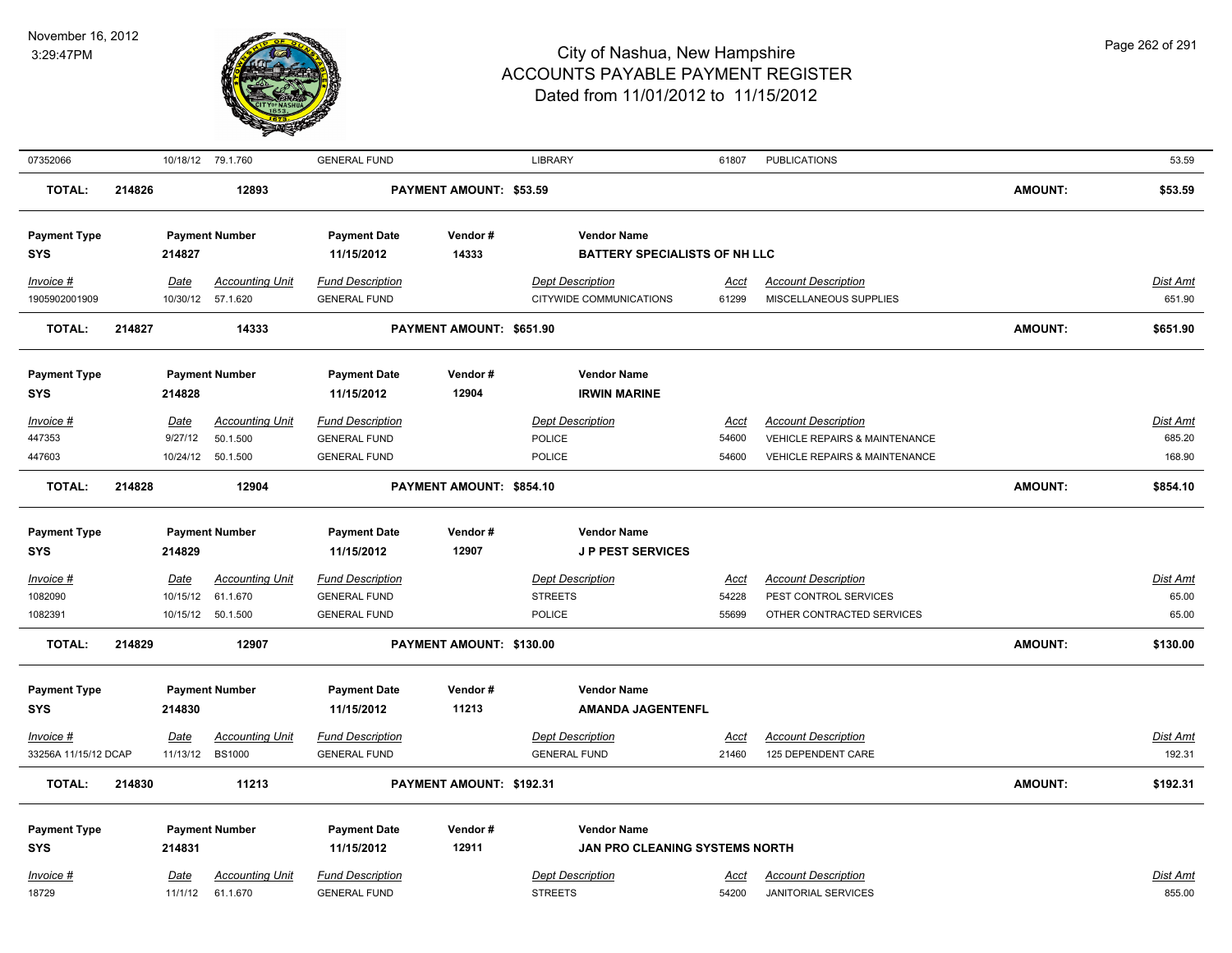

| <b>TOTAL:</b>                     | 214831 |             | 12911                  |                                                     | PAYMENT AMOUNT: \$855.00   |                                                      |                  |                                                                            | <b>AMOUNT:</b> | \$855.00        |
|-----------------------------------|--------|-------------|------------------------|-----------------------------------------------------|----------------------------|------------------------------------------------------|------------------|----------------------------------------------------------------------------|----------------|-----------------|
| <b>Payment Type</b><br><b>SYS</b> |        | 214832      | <b>Payment Number</b>  | <b>Payment Date</b><br>11/15/2012                   | Vendor#<br>11040           | <b>Vendor Name</b><br><b>JCI JONES CHEMICALS INC</b> |                  |                                                                            |                |                 |
| Invoice #                         |        | Date        | <b>Accounting Unit</b> | <b>Fund Description</b>                             |                            | <b>Dept Description</b>                              | Acct             | <b>Account Description</b>                                                 |                | <b>Dist Amt</b> |
| 562650                            |        | 10/4/12     | 69.6200.670            | WASTEWATER FUND                                     |                            | <b>WASTEWATER</b>                                    | 61156            | <b>CHEMICALS</b>                                                           |                | 2,503.42        |
| 563689                            |        | 10/17/12    | 69.6200.670            | WASTEWATER FUND                                     |                            | <b>WASTEWATER</b>                                    | 61156            | <b>CHEMICALS</b>                                                           |                | 0.00            |
| 563689                            |        | 10/17/12    | <b>BS1000</b>          | <b>GENERAL FUND</b>                                 |                            | <b>GENERAL FUND</b>                                  | 29185            | LAWSON INVENTORY SUSPENSE                                                  |                | 0.00            |
| 563689ADJ                         |        |             | 10/17/12 69.6200.670   | <b>WASTEWATER FUND</b>                              |                            | <b>WASTEWATER</b>                                    | 61156            | <b>CHEMICALS</b>                                                           |                | 2,504.66        |
| <b>TOTAL:</b>                     | 214832 |             | 11040                  |                                                     | PAYMENT AMOUNT: \$5,008.08 |                                                      |                  |                                                                            | <b>AMOUNT:</b> | \$5,008.08      |
| <b>Payment Type</b><br>SYS        |        | 214833      | <b>Payment Number</b>  | <b>Payment Date</b><br>11/15/2012                   | Vendor#<br>12919           | <b>Vendor Name</b><br><b>MIKE JEYNES</b>             |                  |                                                                            |                |                 |
|                                   |        |             |                        |                                                     |                            |                                                      |                  |                                                                            |                |                 |
| Invoice #                         |        | Date        | <b>Accounting Unit</b> | <b>Fund Description</b>                             |                            | <b>Dept Description</b>                              | Acct             | <b>Account Description</b>                                                 |                | Dist Amt        |
| 11/1-11/14/12 TAPING              |        | 11/14/12    | 22.2505                | <b>GOVT &amp; EDUCATION CHANNELS</b><br><b>FUND</b> |                            | <b>GOV'T &amp; EDUCATION CHANNELS</b>                | 53470            | <b>VIDEOGRAPHY SERVICES</b>                                                |                | 275.00          |
| <b>TOTAL:</b>                     | 214833 |             | 12919                  |                                                     | PAYMENT AMOUNT: \$275.00   |                                                      |                  |                                                                            | <b>AMOUNT:</b> | \$275.00        |
| <b>Payment Type</b>               |        |             | <b>Payment Number</b>  | <b>Payment Date</b>                                 | Vendor#                    | <b>Vendor Name</b>                                   |                  |                                                                            |                |                 |
| <b>SYS</b>                        |        | 214834      |                        | 11/15/2012                                          | 12927                      | <b>JOHNSONS ELECTRIC INC</b>                         |                  |                                                                            |                |                 |
| Invoice #                         |        | <b>Date</b> | <b>Accounting Unit</b> | <b>Fund Description</b>                             |                            | <b>Dept Description</b>                              | <u>Acct</u>      | <b>Account Description</b>                                                 |                | Dist Amt        |
| 1123                              |        | 10/6/12     | 77.1.650               | <b>GENERAL FUND</b>                                 |                            | PARKS & RECREATION                                   | 54280            | <b>BUILDING/GROUNDS MAINTENANCE</b>                                        |                | 112.36          |
| 1141                              |        | 10/13/12    | 77.1.650               | <b>GENERAL FUND</b>                                 |                            | PARKS & RECREATION                                   | 54280            | BUILDING/GROUNDS MAINTENANCE                                               |                | 95.76           |
| 42457                             |        |             | 10/22/12 77.1.650      | <b>GENERAL FUND</b>                                 |                            | PARKS & RECREATION                                   | 54280            | <b>BUILDING/GROUNDS MAINTENANCE</b>                                        |                | 158.81          |
| <b>TOTAL:</b>                     | 214834 |             | 12927                  |                                                     | PAYMENT AMOUNT: \$366.93   |                                                      |                  |                                                                            | <b>AMOUNT:</b> | \$366.93        |
| <b>Payment Type</b>               |        |             | <b>Payment Number</b>  | <b>Payment Date</b>                                 | Vendor#                    | <b>Vendor Name</b>                                   |                  |                                                                            |                |                 |
| <b>SYS</b>                        |        | 214835      |                        | 11/15/2012                                          | 15195                      | JORDAN EQUIPMENT COMPANY                             |                  |                                                                            |                |                 |
| $Invoice$ #                       |        | Date        | <b>Accounting Unit</b> | <b>Fund Description</b>                             |                            | <b>Dept Description</b>                              | <u>Acct</u>      | <b>Account Description</b>                                                 |                | Dist Amt        |
| PI12-11533                        |        | 10/12/12    | 68.6000.692            | SOLID WASTE FUND                                    |                            | SOLID WASTE                                          | 54487            | <b>EQUIPMENT REPAIRS &amp;</b>                                             |                | 825.61          |
| PI12-11648                        |        |             | 10/16/12 68.6000.692   | SOLID WASTE FUND                                    |                            | <b>SOLID WASTE</b>                                   | 54487            | <b>MAINTENANCE</b><br><b>EQUIPMENT REPAIRS &amp;</b><br><b>MAINTENANCE</b> |                | 1,444.68        |
| <b>TOTAL:</b>                     | 214835 |             | 15195                  |                                                     | PAYMENT AMOUNT: \$2,270.29 |                                                      | <b>DISCOUNT:</b> | 22.71                                                                      | <b>AMOUNT:</b> | \$2,270.29      |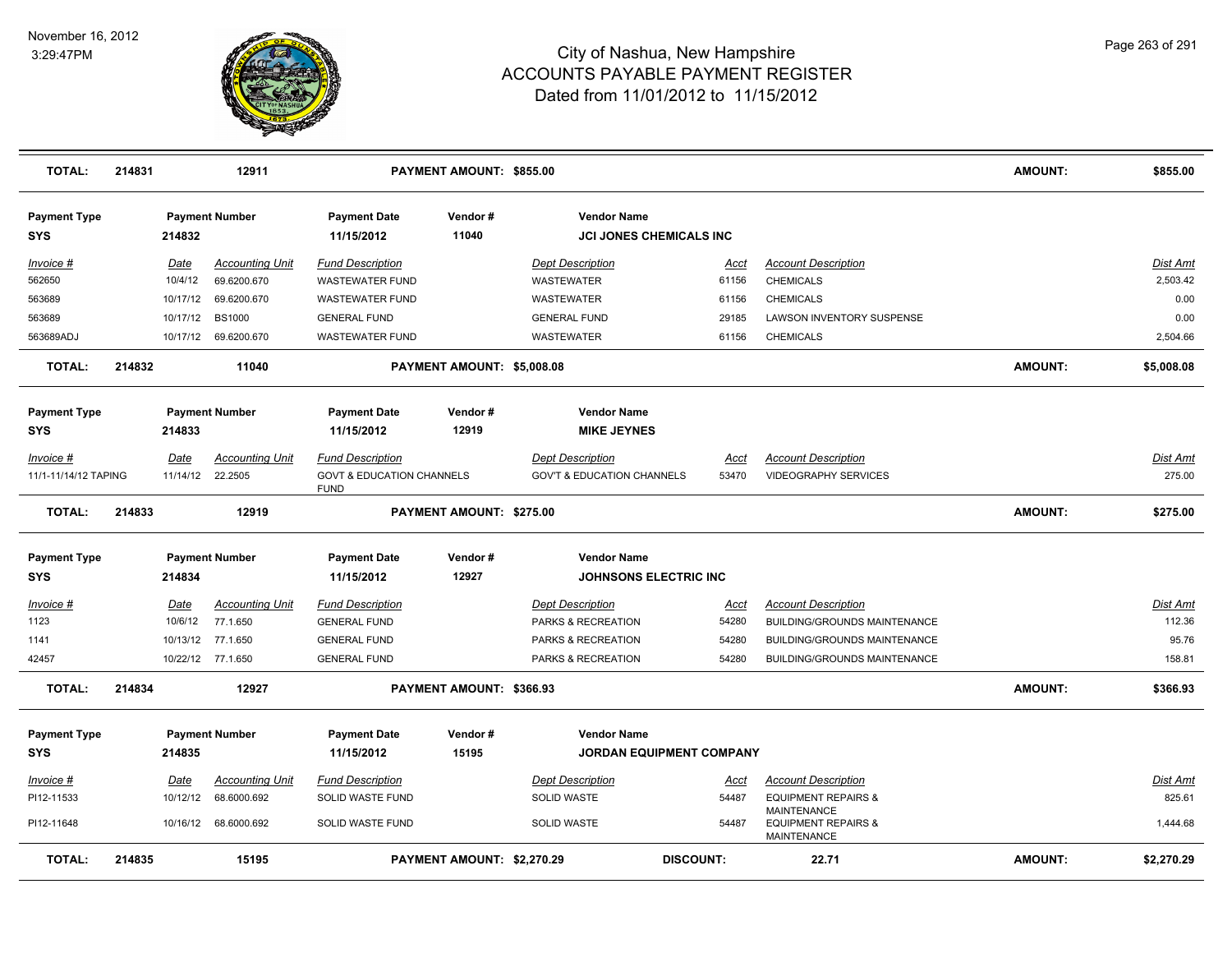

| <b>Payment Type</b><br><b>SYS</b>   |        | 214836           | <b>Payment Number</b>                     | <b>Payment Date</b><br>11/15/2012                               | Vendor#<br>14883               | <b>Vendor Name</b><br><b>JOSEPH MERRITT &amp; CO INC</b>         |                      |                                                            |                |                          |
|-------------------------------------|--------|------------------|-------------------------------------------|-----------------------------------------------------------------|--------------------------------|------------------------------------------------------------------|----------------------|------------------------------------------------------------|----------------|--------------------------|
|                                     |        |                  |                                           |                                                                 |                                |                                                                  |                      |                                                            |                |                          |
| Invoice #                           |        | Date             | <b>Accounting Unit</b>                    | <b>Fund Description</b>                                         |                                | <b>Dept Description</b>                                          | <u>Acct</u>          | <b>Account Description</b><br>COPIER MAINTENANCE CONTRACTS |                | Dist Amt<br>255.00       |
| 10230616                            |        | 9/25/12          | 81.1.500                                  | <b>GENERAL FUND</b>                                             |                                | <b>COMMUNITY DEVELOPMENT</b>                                     | 54421                |                                                            |                |                          |
| <b>TOTAL:</b>                       | 214836 |                  | 14883                                     |                                                                 | PAYMENT AMOUNT: \$255.00       |                                                                  |                      |                                                            | AMOUNT:        | \$255.00                 |
| <b>Payment Type</b>                 |        |                  | <b>Payment Number</b>                     | <b>Payment Date</b>                                             | Vendor#                        | <b>Vendor Name</b>                                               |                      |                                                            |                |                          |
| <b>SYS</b>                          |        | 214837           |                                           | 11/15/2012                                                      | 12958                          | <b>TOM KING</b>                                                  |                      |                                                            |                |                          |
| Invoice #<br>11/2/12 TAPING         |        | Date<br>11/14/12 | <b>Accounting Unit</b><br>22.2505         | <b>Fund Description</b><br><b>GOVT &amp; EDUCATION CHANNELS</b> |                                | <b>Dept Description</b><br><b>GOV'T &amp; EDUCATION CHANNELS</b> | Acct<br>53470        | <b>Account Description</b><br>VIDEOGRAPHY SERVICES         |                | Dist Amt<br>50.00        |
| TOTAL:                              | 214837 |                  | 12958                                     | <b>FUND</b>                                                     | <b>PAYMENT AMOUNT: \$50.00</b> |                                                                  |                      |                                                            | AMOUNT:        | \$50.00                  |
| <b>Payment Type</b>                 |        |                  | <b>Payment Number</b>                     | <b>Payment Date</b>                                             | Vendor#                        | <b>Vendor Name</b>                                               |                      |                                                            |                |                          |
| <b>SYS</b>                          |        | 214838           |                                           | 11/15/2012                                                      | 14364                          | <b>JAMES W KIRK</b>                                              |                      |                                                            |                |                          |
| Invoice #<br>20190A 11/15/2012 DCAP |        | <u>Date</u>      | <b>Accounting Unit</b><br>11/13/12 BS1000 | <b>Fund Description</b><br><b>GENERAL FUND</b>                  |                                | <b>Dept Description</b><br><b>GENERAL FUND</b>                   | <b>Acct</b><br>21460 | <b>Account Description</b><br>125 DEPENDENT CARE           |                | <b>Dist Amt</b><br>67.30 |
| <b>TOTAL:</b>                       | 214838 |                  | 14364                                     |                                                                 | PAYMENT AMOUNT: \$67.30        |                                                                  |                      |                                                            | <b>AMOUNT:</b> | \$67.30                  |
|                                     |        |                  |                                           |                                                                 |                                | <b>Vendor Name</b>                                               |                      |                                                            |                |                          |
| <b>Payment Type</b><br><b>SYS</b>   |        | 214839           | <b>Payment Number</b>                     | <b>Payment Date</b><br>11/15/2012                               | Vendor#<br>15327               | <b>NORMAN KRUKONIS</b>                                           |                      |                                                            |                |                          |
| Invoice #                           |        | Date             | <b>Accounting Unit</b>                    | <b>Fund Description</b>                                         |                                | <b>Dept Description</b>                                          | <b>Acct</b>          | <b>Account Description</b>                                 |                | Dist Amt                 |
| DEED VOLUME 8 PAGE 73               |        | 10/25/12         | TF42.8028.8                               | WOODLAWN CEMETERY                                               |                                | <b>WOODLAWN CEMETERY</b>                                         | 45128                | SALE OF NICHE                                              |                | 4,125.00                 |
| DEED VOLUME 8 PAGE 73               |        | 10/25/12         | TF42.8028.8                               | PERP-CARE<br>WOODLAWN CEMETERY<br>PERP-CARE                     |                                | PERP-CARE<br>WOODLAWN CEMETERY<br>PERP-CARE                      | 45814                | MISCELLANEOUS CONTRIBUTIONS                                |                | 1,375.00                 |
| <b>TOTAL:</b>                       | 214839 |                  | 15327                                     |                                                                 | PAYMENT AMOUNT: \$5,500.00     |                                                                  |                      |                                                            | AMOUNT:        | \$5,500.00               |
| <b>Payment Type</b>                 |        |                  | <b>Payment Number</b>                     | <b>Payment Date</b>                                             | Vendor#                        | <b>Vendor Name</b>                                               |                      |                                                            |                |                          |
| <b>SYS</b>                          |        | 214840           |                                           | 11/15/2012                                                      | 12998                          | <b>LAW REALTY CO INC</b>                                         |                      |                                                            |                |                          |
| Invoice #                           |        | Date             | <b>Accounting Unit</b>                    | <b>Fund Description</b>                                         |                                | <b>Dept Description</b>                                          | Acct                 | <b>Account Description</b>                                 |                | Dist Amt                 |
| DEC13                               |        | 11/9/12          | 50.4020                                   | POLICE DRUG ENFORCEMENT<br><b>FUND</b>                          |                                | POLICE DRUG ENFORCEMENT<br><b>FUND</b>                           | 54899                | <b>RENTALS</b>                                             |                | 416.67                   |
| <b>TOTAL:</b>                       | 214840 |                  | 12998                                     |                                                                 | PAYMENT AMOUNT: \$416.67       |                                                                  |                      |                                                            | <b>AMOUNT:</b> | \$416.67                 |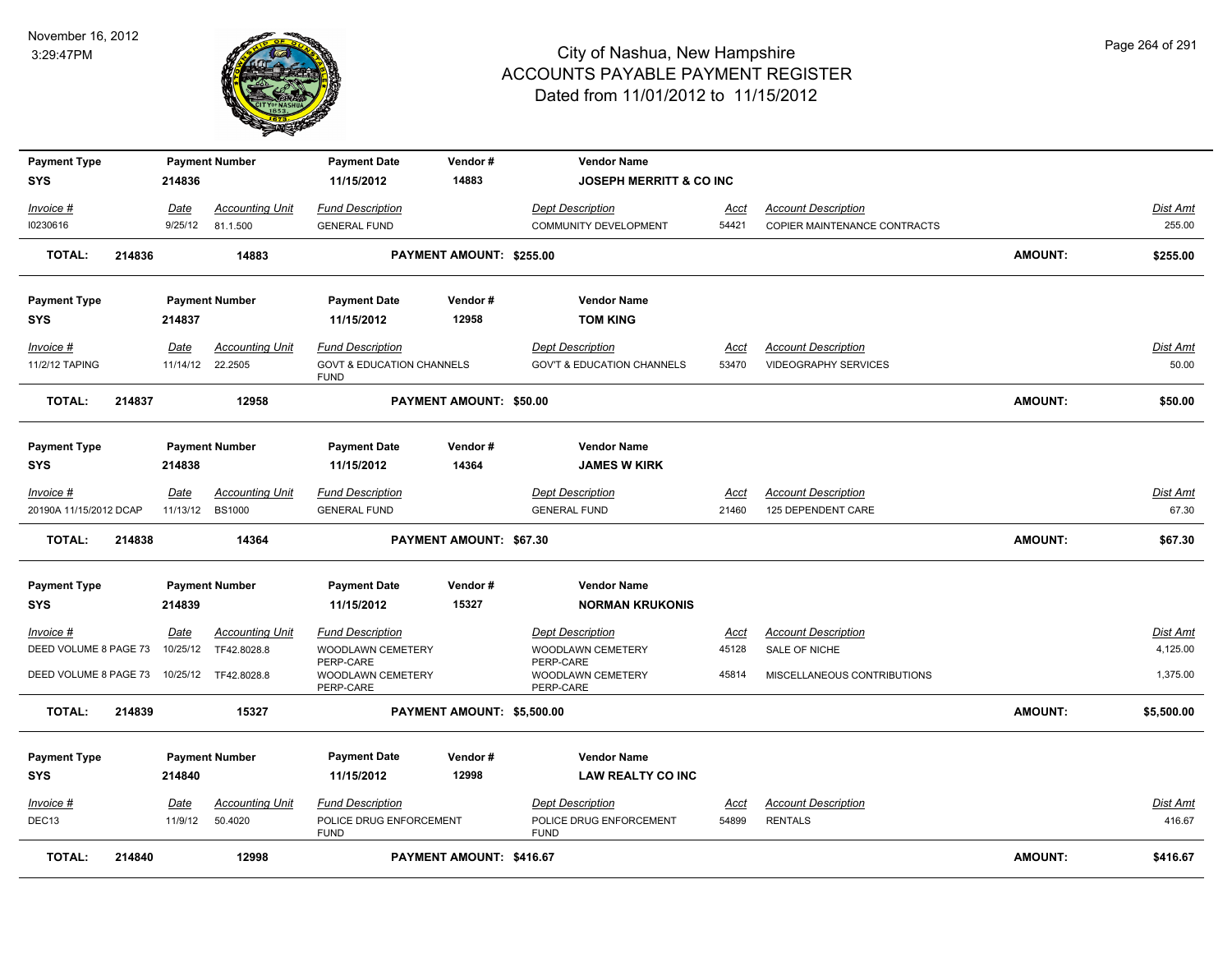

| <b>Payment Type</b>               |        |                  | <b>Payment Number</b>  | <b>Payment Date</b>                    | Vendor#                         | <b>Vendor Name</b>                                 |             |                                                      |                                    |                 |
|-----------------------------------|--------|------------------|------------------------|----------------------------------------|---------------------------------|----------------------------------------------------|-------------|------------------------------------------------------|------------------------------------|-----------------|
| <b>SYS</b>                        |        | 214841           |                        | 11/15/2012                             | 14405                           | <b>LINDENMEYR MUNROE</b>                           |             |                                                      |                                    |                 |
| Invoice #                         |        | <b>Date</b>      | <b>Accounting Unit</b> | <b>Fund Description</b>                |                                 | <b>Dept Description</b>                            | <u>Acct</u> | <b>Account Description</b>                           |                                    | Dist Amt        |
| 84411132 RM                       |        | 10/23/12         | <b>BS1000</b>          | <b>GENERAL FUND</b>                    |                                 | <b>GENERAL FUND</b>                                | 14300       | INVENTORY OF SUPPLIES                                |                                    | $-50.00$        |
| 84411132 RM1                      |        | 10/23/12         | <b>BS1000</b>          | <b>GENERAL FUND</b>                    |                                 | <b>GENERAL FUND</b>                                | 14300       | <b>INVENTORY OF SUPPLIES</b>                         |                                    | $-6.00$         |
| 91004486 RI                       |        | 10/9/12          | <b>BS1000</b>          | <b>GENERAL FUND</b>                    |                                 | <b>GENERAL FUND</b>                                | 14300       | <b>INVENTORY OF SUPPLIES</b>                         |                                    | 808.25          |
| <b>TOTAL:</b>                     | 214841 |                  | 14405                  |                                        | <b>PAYMENT AMOUNT: \$752.25</b> |                                                    |             |                                                      | <b>AMOUNT:</b>                     | \$752.25        |
| <b>Payment Type</b>               |        |                  | <b>Payment Number</b>  | <b>Payment Date</b>                    | Vendor#                         | <b>Vendor Name</b>                                 |             |                                                      |                                    |                 |
| <b>SYS</b>                        |        | 214842           |                        | 11/15/2012                             | 10521                           | <b>LITCHFIELD VANTAGE LLC</b>                      |             |                                                      |                                    |                 |
| Invoice #                         |        | Date             | <b>Accounting Unit</b> | <b>Fund Description</b>                |                                 | <b>Dept Description</b>                            | <u>Acct</u> | <b>Account Description</b>                           |                                    | <b>Dist Amt</b> |
| DEC13                             |        | 11/9/12          | 50.4020                | POLICE DRUG ENFORCEMENT<br><b>FUND</b> |                                 | POLICE DRUG ENFORCEMENT<br><b>FUND</b>             | 54899       | <b>RENTALS</b>                                       |                                    | 1,583.33        |
| <b>TOTAL:</b>                     | 214842 |                  | 10521                  |                                        | PAYMENT AMOUNT: \$1,583.33      |                                                    |             |                                                      | <b>AMOUNT:</b>                     | \$1,583.33      |
| <b>Payment Type</b><br><b>SYS</b> |        | 214843           | <b>Payment Number</b>  | <b>Payment Date</b><br>11/15/2012      | Vendor#<br>13023                | <b>Vendor Name</b><br><b>LOOMIS FARGO &amp; CO</b> |             |                                                      | Payee Name<br><b>LOOMIS</b>        |                 |
| $Invoice$ #                       |        | <b>Date</b>      | <b>Accounting Unit</b> | <b>Fund Description</b>                |                                 | <b>Dept Description</b>                            | <u>Acct</u> | <b>Account Description</b>                           | <b>Activity</b>                    | <b>Dist Amt</b> |
| 11145843                          |        | 10/31/12         | 66.1.500               | <b>GENERAL FUND</b>                    |                                 | PARKING LOTS                                       | 55699       | OTHER CONTRACTED SERVICES                            |                                    | 45.68           |
| 11145843                          |        | 10/31/12 86.3120 |                        | <b>TRANSIT GRANTS</b>                  |                                 | <b>TRANSPORTATION</b>                              | 53999       | OTHER PROFESSIONAL SERVICES                          | 86.800.13.20.01                    | 161.92          |
| <b>TOTAL:</b>                     | 214843 |                  | 13023                  |                                        | PAYMENT AMOUNT: \$207.60        |                                                    |             |                                                      | <b>AMOUNT:</b>                     | \$207.60        |
| <b>Payment Type</b><br><b>SYS</b> |        | 214844           | <b>Payment Number</b>  | <b>Payment Date</b><br>11/15/2012      | Vendor#<br>14415                | <b>Vendor Name</b><br><b>LOWES</b>                 |             |                                                      | Payee Name<br><b>LOWE'S - 3502</b> |                 |
| Invoice #                         |        | <b>Date</b>      | <b>Accounting Unit</b> | <b>Fund Description</b>                |                                 | <b>Dept Description</b>                            | Acct        | <b>Account Description</b>                           |                                    | Dist Amt        |
| 02080                             |        | 10/17/12         | 77.1.650               | <b>GENERAL FUND</b>                    |                                 | PARKS & RECREATION                                 | 54280       | BUILDING/GROUNDS MAINTENANCE                         |                                    | 56.88           |
| 14043                             |        | 11/6/12          | 79.1.720               | <b>GENERAL FUND</b>                    |                                 | <b>LIBRARY</b>                                     | 54280       | BUILDING/GROUNDS MAINTENANCE                         |                                    | 191.21          |
| <b>TOTAL:</b>                     | 214844 |                  | 14415                  |                                        | PAYMENT AMOUNT: \$248.09        |                                                    |             |                                                      | <b>AMOUNT:</b>                     | \$248.09        |
| <b>Payment Type</b>               |        |                  | <b>Payment Number</b>  | <b>Payment Date</b>                    | Vendor#                         | <b>Vendor Name</b>                                 |             |                                                      |                                    |                 |
| <b>SYS</b>                        |        | 214845           |                        | 11/15/2012                             | 13035                           | <b>M &amp; M ELECTRICAL SUPPLY CO INC</b>          |             |                                                      |                                    |                 |
| Invoice #                         |        | <u>Date</u>      | <b>Accounting Unit</b> | <b>Fund Description</b>                |                                 | <b>Dept Description</b>                            | <u>Acct</u> | <b>Account Description</b>                           |                                    | <b>Dist Amt</b> |
| 28142                             |        | 9/20/12          | 77.1.650               | <b>GENERAL FUND</b>                    |                                 | PARKS & RECREATION                                 | 54280       | BUILDING/GROUNDS MAINTENANCE                         |                                    | 18.85           |
| 28428                             |        | 9/28/12          | 77.1.650               | <b>GENERAL FUND</b>                    |                                 | PARKS & RECREATION                                 | 54280       | <b>BUILDING/GROUNDS MAINTENANCE</b>                  |                                    | 71.52           |
| 28831                             |        |                  | 10/11/12 69.6200.670   | <b>WASTEWATER FUND</b>                 |                                 | WASTEWATER                                         | 54487       | <b>EQUIPMENT REPAIRS &amp;</b><br><b>MAINTENANCE</b> |                                    | $-170.00$       |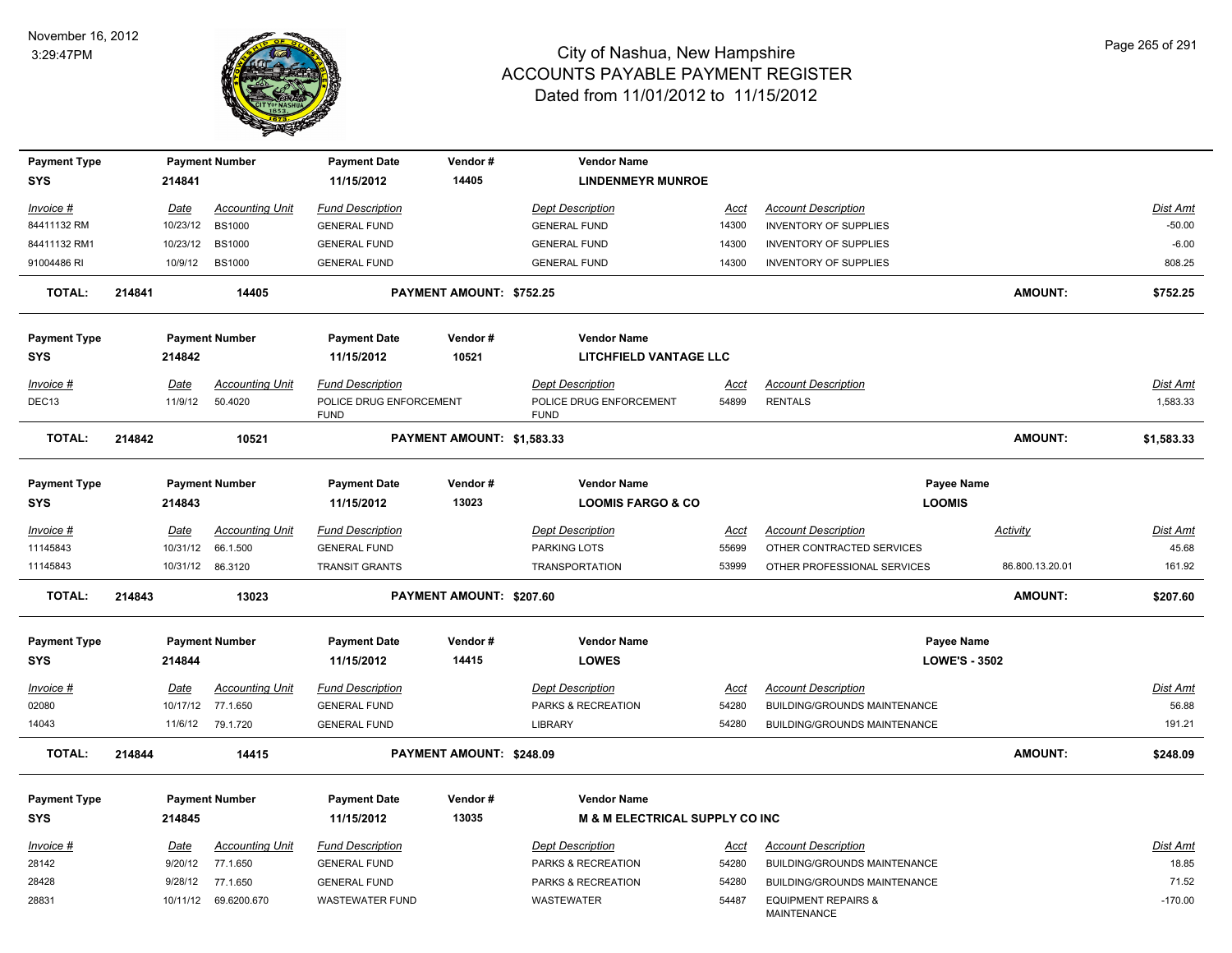

| 28839                      | 10/10/12    | 69.6200.670            | <b>WASTEWATER FUND</b>            |                            | WASTEWATER                                            | 54487       | <b>EQUIPMENT REPAIRS &amp;</b>                       |                 | 13.76           |
|----------------------------|-------------|------------------------|-----------------------------------|----------------------------|-------------------------------------------------------|-------------|------------------------------------------------------|-----------------|-----------------|
| 28940                      | 10/12/12    | 69.6200.670            | <b>WASTEWATER FUND</b>            |                            | WASTEWATER                                            | 54487       | MAINTENANCE<br><b>EQUIPMENT REPAIRS &amp;</b>        |                 | 21.36           |
| 29168                      | 10/17/12    | 69.6200.670            | <b>WASTEWATER FUND</b>            |                            | WASTEWATER                                            | 54487       | <b>MAINTENANCE</b><br><b>EQUIPMENT REPAIRS &amp;</b> |                 | 35.20           |
|                            |             |                        |                                   |                            |                                                       |             | MAINTENANCE                                          |                 |                 |
| 29216                      | 10/18/12    | 69.6200.670            | <b>WASTEWATER FUND</b>            |                            | WASTEWATER                                            | 54487       | <b>EQUIPMENT REPAIRS &amp;</b><br><b>MAINTENANCE</b> |                 | 11.80           |
| 29221                      | 10/18/12    | 69.6200.670            | <b>WASTEWATER FUND</b>            |                            | WASTEWATER                                            | 54487       | <b>EQUIPMENT REPAIRS &amp;</b><br><b>MAINTENANCE</b> |                 | 32.55           |
| 29308                      |             | 10/19/12 69.6200.670   | <b>WASTEWATER FUND</b>            |                            | WASTEWATER                                            | 54487       | <b>EQUIPMENT REPAIRS &amp;</b><br><b>MAINTENANCE</b> |                 | 83.52           |
| <b>TOTAL:</b>              | 214845      | 13035                  |                                   | PAYMENT AMOUNT: \$118.56   |                                                       |             |                                                      | AMOUNT:         | \$118.56        |
| <b>Payment Type</b>        |             | <b>Payment Number</b>  | <b>Payment Date</b>               | Vendor#                    | <b>Vendor Name</b>                                    |             |                                                      |                 |                 |
| <b>SYS</b>                 | 214846      |                        | 11/15/2012                        | 13036                      | <b>M &amp; N SPORTS LLC</b>                           |             |                                                      |                 |                 |
| <u>Invoice #</u>           | <u>Date</u> | <b>Accounting Unit</b> | <b>Fund Description</b>           |                            | <b>Dept Description</b>                               | <u>Acct</u> | <b>Account Description</b>                           | <b>Activity</b> | <u>Dist Amt</u> |
| 18368                      | 10/26/12    | 86.3120                | <b>TRANSIT GRANTS</b>             |                            | <b>TRANSPORTATION</b>                                 | 68240       | <b>OTHER EXPENSES</b>                                | 86.800.13.10.10 | 160.00          |
| 18374                      |             | 10/29/12 77.1.655      | <b>GENERAL FUND</b>               |                            | PARKS & RECREATION                                    | 61128       | <b>RECREATIONAL SUPPLIES</b>                         |                 | 992.50          |
| <b>TOTAL:</b>              | 214846      | 13036                  |                                   | PAYMENT AMOUNT: \$1,152.50 |                                                       |             |                                                      | AMOUNT:         | \$1,152.50      |
|                            |             |                        |                                   | Vendor#                    |                                                       |             |                                                      |                 |                 |
| Payment Type<br><b>SYS</b> | 214847      | <b>Payment Number</b>  | <b>Payment Date</b><br>11/15/2012 | 13039                      | <b>Vendor Name</b><br><b>MAC MULKIN CHEVROLET INC</b> |             |                                                      |                 |                 |
|                            |             |                        |                                   |                            |                                                       |             |                                                      |                 |                 |
| <u> Invoice #</u>          | <u>Date</u> | <b>Accounting Unit</b> | Fund Description                  |                            | <b>Dept Description</b>                               | Acct        | <b>Account Description</b>                           |                 | Dist Amt        |
| 381458                     | 11/1/12     | 50.1.500               | <b>GENERAL FUND</b>               |                            | <b>POLICE</b>                                         | 61799       | <b>VEHICLE PARTS &amp; SUPPLIES</b>                  |                 | 244.30          |
| CM379849                   |             | 10/31/12  50.1.500     | <b>GENERAL FUND</b>               |                            | POLICE                                                | 61799       | VEHICLE PARTS & SUPPLIES                             |                 | $-101.42$       |
| <b>TOTAL:</b>              | 214847      | 13039                  |                                   | PAYMENT AMOUNT: \$142.88   |                                                       |             |                                                      | AMOUNT:         | \$142.88        |
| <b>Payment Type</b>        |             | <b>Payment Number</b>  | <b>Payment Date</b>               | Vendor#                    | <b>Vendor Name</b>                                    |             |                                                      |                 |                 |
| <b>SYS</b>                 | 214848      |                        | 11/15/2012                        | 14965                      | <b>MAILINGS UNLIMITED</b>                             |             |                                                      |                 |                 |
| <u>Invoice #</u>           | Date        | <b>Accounting Unit</b> | <b>Fund Description</b>           |                            | <b>Dept Description</b>                               | Acct        | <b>Account Description</b>                           |                 | Dist Amt        |
| 53723                      | 10/15/12    | 69.6200.540            | <b>WASTEWATER FUND</b>            |                            | <b>WASTEWATER</b>                                     | 54300       | <b>SEWER MAINTENANCE</b>                             |                 | 1.720.00        |
| 53725                      | 10/27/12    | 69.6200.500            | <b>WASTEWATER FUND</b>            |                            | WASTEWATER                                            | 53467       | <b>BILLING &amp; MAILING SERVICES</b>                |                 | 1,531.94        |
| 53784                      | 10/27/12    | 69.6200.500            | <b>WASTEWATER FUND</b>            |                            | WASTEWATER                                            | 53467       | <b>BILLING &amp; MAILING SERVICES</b>                |                 | 235.01          |
| 53784-1                    | 10/27/12    | 69.6200.500            | <b>WASTEWATER FUND</b>            |                            | WASTEWATER                                            | 53467       | <b>BILLING &amp; MAILING SERVICES</b>                |                 | 2.95            |
| 53928                      | 10/27/12    | 69.6200.500            | <b>WASTEWATER FUND</b>            |                            | WASTEWATER                                            | 53467       | <b>BILLING &amp; MAILING SERVICES</b>                |                 | 132.16          |
| 53928-1                    | 10/29/12    | 69.6200.500            | <b>WASTEWATER FUND</b>            |                            | WASTEWATER                                            | 53467       | <b>BILLING &amp; MAILING SERVICES</b>                |                 | 1.05            |
| 53928-2                    | 10/29/12    | 69.6200.500            | <b>WASTEWATER FUND</b>            |                            | WASTEWATER                                            | 53467       | <b>BILLING &amp; MAILING SERVICES</b>                |                 | 4.10            |
| 53971                      | 10/29/12    | 69.6200.500            | <b>WASTEWATER FUND</b>            |                            | WASTEWATER                                            | 53467       | <b>BILLING &amp; MAILING SERVICES</b>                |                 | 312.52          |
| 53971-1                    | 10/29/12    | 69.6200.500            | <b>WASTEWATER FUND</b>            |                            | WASTEWATER                                            | 53467       | <b>BILLING &amp; MAILING SERVICES</b>                |                 | 0.80            |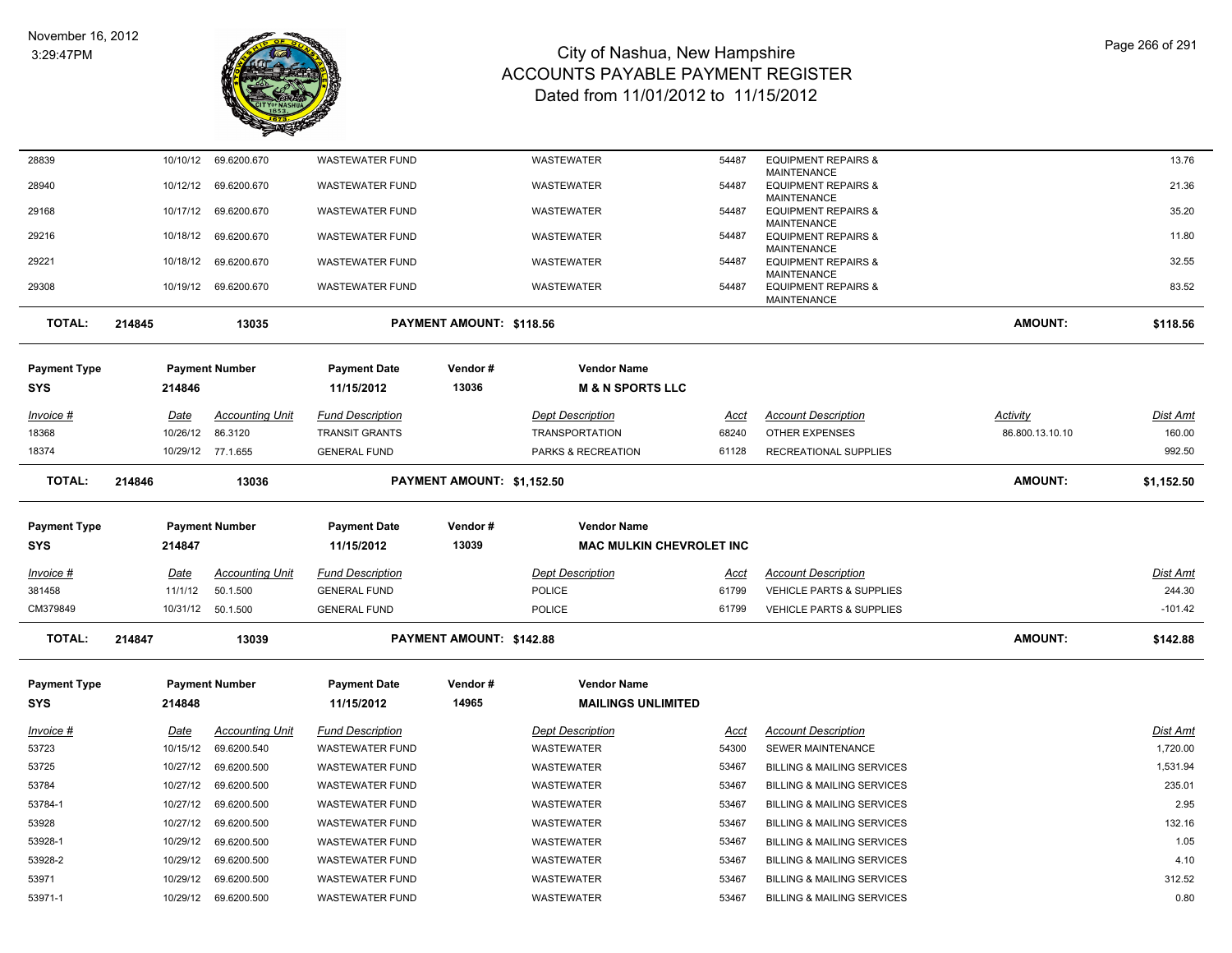

| 53971-2             |        | 10/29/12    | 69.6200.500            | <b>WASTEWATER FUND</b>  |                            | WASTEWATER                       | 53467       | <b>BILLING &amp; MAILING SERVICES</b>    |                | 10.50           |
|---------------------|--------|-------------|------------------------|-------------------------|----------------------------|----------------------------------|-------------|------------------------------------------|----------------|-----------------|
| <b>TOTAL:</b>       | 214848 |             | 14965                  |                         | PAYMENT AMOUNT: \$3,951.03 |                                  |             |                                          | AMOUNT:        | \$3,951.03      |
| <b>Payment Type</b> |        |             | <b>Payment Number</b>  | <b>Payment Date</b>     | Vendor#                    | <b>Vendor Name</b>               |             |                                          |                |                 |
| <b>SYS</b>          |        | 214849      |                        | 11/15/2012              | 13060                      | <b>MARSHALL SIGNS INC</b>        |             |                                          |                |                 |
| Invoice #           |        | <u>Date</u> | <b>Accounting Unit</b> | <b>Fund Description</b> |                            | <b>Dept Description</b>          | <u>Acct</u> | <b>Account Description</b>               |                | Dist Amt        |
| 12-12406            |        |             | 10/1/12 77.1.650       | <b>GENERAL FUND</b>     |                            | PARKS & RECREATION               | 61542       | <b>SIGNS</b>                             |                | 85.00           |
| <b>TOTAL:</b>       | 214849 |             | 13060                  |                         | PAYMENT AMOUNT: \$85.00    |                                  |             |                                          | AMOUNT:        | \$85.00         |
| <b>Payment Type</b> |        |             | <b>Payment Number</b>  | <b>Payment Date</b>     | Vendor#                    | <b>Vendor Name</b>               |             |                                          |                |                 |
| <b>SYS</b>          |        | 214850      |                        | 11/15/2012              | 13067                      | <b>MAYNARD &amp; LESIEUR INC</b> |             |                                          |                |                 |
| Invoice #           |        | Date        | <b>Accounting Unit</b> | <b>Fund Description</b> |                            | <b>Dept Description</b>          | Acct        | <b>Account Description</b>               |                | <b>Dist Amt</b> |
| 49989               |        | 11/1/12     | 50.1.500               | <b>GENERAL FUND</b>     |                            | <b>POLICE</b>                    | 61799       | <b>VEHICLE PARTS &amp; SUPPLIES</b>      |                | 922.50          |
| 50247               |        | 11/5/12     | 50.1.500               | <b>GENERAL FUND</b>     |                            | POLICE                           | 61705       | <b>TIRES</b>                             |                | 941.60          |
| <b>TOTAL:</b>       | 214850 |             | 13067                  |                         | PAYMENT AMOUNT: \$1,864.10 |                                  |             |                                          | <b>AMOUNT:</b> | \$1,864.10      |
| <b>Payment Type</b> |        |             | <b>Payment Number</b>  | <b>Payment Date</b>     | Vendor#                    | <b>Vendor Name</b>               |             |                                          |                |                 |
| <b>SYS</b>          |        | 214851      |                        | 11/15/2012              | 13067                      | <b>MAYNARD &amp; LESIEUR INC</b> |             |                                          |                |                 |
| <u>Invoice #</u>    |        | <b>Date</b> | <b>Accounting Unit</b> | <b>Fund Description</b> |                            | <b>Dept Description</b>          | <u>Acct</u> | <b>Account Description</b>               |                | <u>Dist Amt</u> |
| 48430               |        | 10/11/12    | 77.1.690               | <b>GENERAL FUND</b>     |                            | PARKS & RECREATION               | 61705       | <b>TIRES</b>                             |                | 143.10          |
| 48449               |        |             | 10/11/12 77.1.690      | <b>GENERAL FUND</b>     |                            | PARKS & RECREATION               | 61705       | <b>TIRES</b>                             |                | 180.25          |
| <b>TOTAL:</b>       | 214851 |             | 13067                  |                         | PAYMENT AMOUNT: \$323.35   |                                  |             |                                          | <b>AMOUNT:</b> | \$323.35        |
| <b>Payment Type</b> |        |             | <b>Payment Number</b>  | <b>Payment Date</b>     | Vendor#                    | <b>Vendor Name</b>               |             |                                          |                |                 |
| <b>SYS</b>          |        | 214852      |                        | 11/15/2012              | 13067                      | <b>MAYNARD &amp; LESIEUR INC</b> |             |                                          |                |                 |
| Invoice #           |        | Date        | <b>Accounting Unit</b> | <b>Fund Description</b> |                            | <b>Dept Description</b>          | <u>Acct</u> | <b>Account Description</b>               |                | Dist Amt        |
| 49732               |        | 10/29/12    | 69.6200.670            | <b>WASTEWATER FUND</b>  |                            | WASTEWATER                       | 54600       | VEHICLE REPAIRS & MAINTENANCE            |                | 100.00          |
| 49733               |        | 10/29/12    | 69.6200.540            | <b>WASTEWATER FUND</b>  |                            | <b>WASTEWATER</b>                | 54600       | <b>VEHICLE REPAIRS &amp; MAINTENANCE</b> |                | 190.00          |
| 49928               |        | 10/31/12    | 69.6200.670            | <b>WASTEWATER FUND</b>  |                            | <b>WASTEWATER</b>                | 54600       | VEHICLE REPAIRS & MAINTENANCE            |                | 266.77          |
| <b>TOTAL:</b>       | 214852 |             | 13067                  |                         | PAYMENT AMOUNT: \$556.77   |                                  |             |                                          | <b>AMOUNT:</b> | \$556.77        |
| <b>Payment Type</b> |        |             | <b>Payment Number</b>  | <b>Payment Date</b>     | Vendor#                    | <b>Vendor Name</b>               |             |                                          |                |                 |
| <b>SYS</b>          |        | 214853      |                        | 11/15/2012              | 13067                      | <b>MAYNARD &amp; LESIEUR INC</b> |             |                                          |                |                 |
|                     |        |             |                        |                         |                            |                                  |             |                                          |                |                 |
| Invoice #           |        | Date        | <b>Accounting Unit</b> | <b>Fund Description</b> |                            | <b>Dept Description</b>          | Acct        | <b>Account Description</b>               | Activity       | <b>Dist Amt</b> |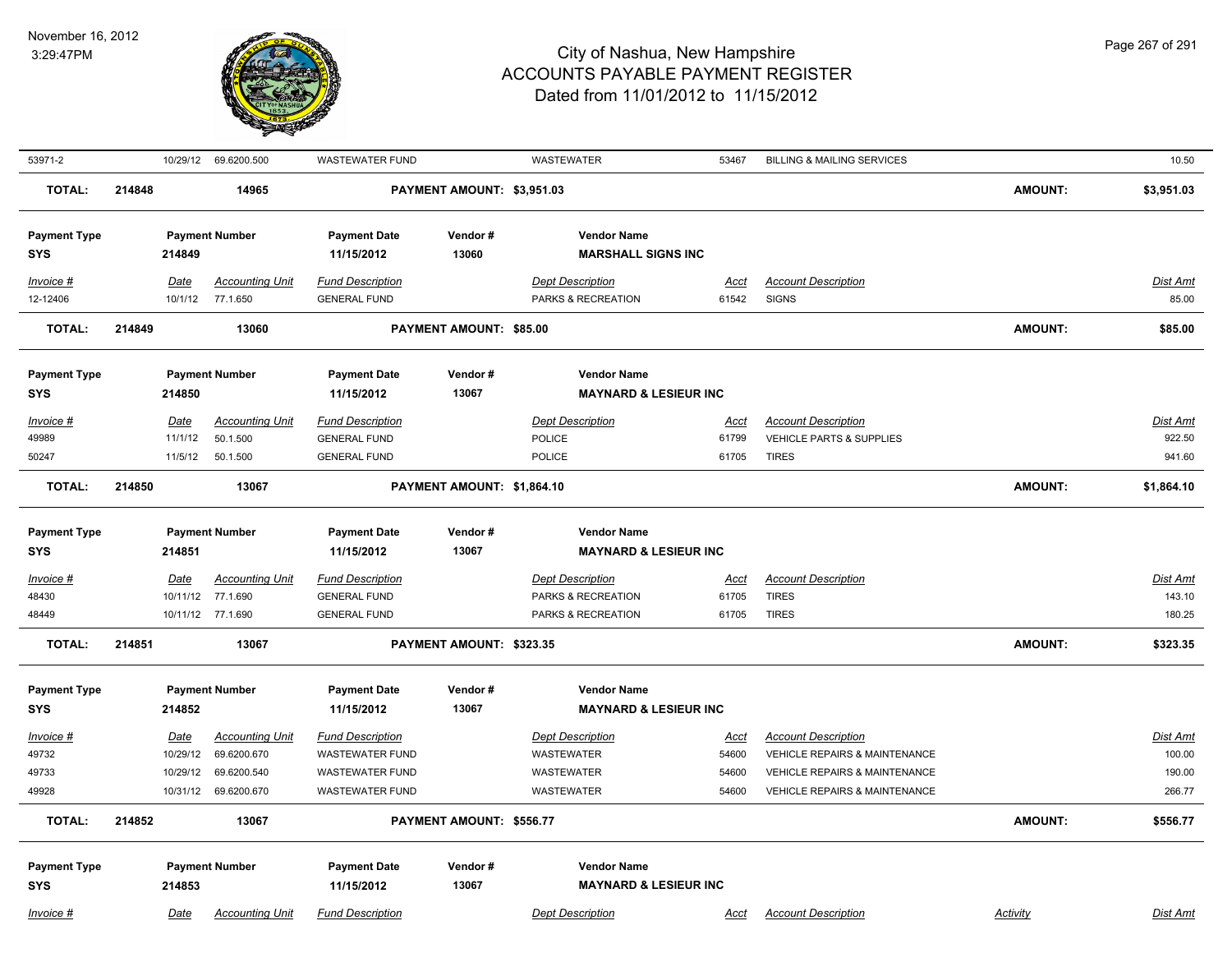

| <b>TOTAL:</b>                     | 214857 |                       | 13088                                 |                                                     | PAYMENT AMOUNT: \$21,680.00         |                                                                 |               |                                               | <b>AMOUNT:</b>                   | \$21.680.00            |
|-----------------------------------|--------|-----------------------|---------------------------------------|-----------------------------------------------------|-------------------------------------|-----------------------------------------------------------------|---------------|-----------------------------------------------|----------------------------------|------------------------|
| 518561                            |        | 9/24/12               | 26.1010                               | <b>GF-PRIOR YEAR ESCROWS</b>                        |                                     | <b>FINANCIAL SERVICES</b>                                       | 94100         | PRIOR YEAR ENCUMBRANCES                       |                                  | 1,680.00               |
| 518140                            |        | 8/15/12               | 69.6200.670                           | <b>WASTEWATER FUND</b>                              |                                     | WASTEWATER                                                      | 53114         | ACCOUNTING/AUDITING SERVICES                  |                                  | 10,000.00              |
| 517812                            |        | 7/25/12               | 69.6200.670                           | <b>WASTEWATER FUND</b>                              |                                     | WASTEWATER                                                      | 53114         | ACCOUNTING/AUDITING SERVICES                  |                                  | 7,050.00               |
| 517812                            |        | 7/25/12               | 68.6000.500                           | SOLID WASTE FUND                                    |                                     | SOLID WASTE                                                     | 53114         | ACCOUNTING/AUDITING SERVICES                  |                                  | 450.00                 |
| 517812                            |        | 7/25/12               | 26.1.500                              | <b>GENERAL FUND</b>                                 |                                     | <b>FINANCIAL SERVICES</b>                                       | 53114         | ACCOUNTING/AUDITING SERVICES                  |                                  | 2,500.00               |
| <b>Invoice #</b>                  |        | <u>Date</u>           | <b>Accounting Unit</b>                | <b>Fund Description</b>                             |                                     | <b>Dept Description</b>                                         | <u>Acct</u>   | <b>Account Description</b>                    |                                  | <u>Dist Amt</u>        |
| <b>Payment Type</b><br><b>SYS</b> |        | 214857                | <b>Payment Number</b>                 | <b>Payment Date</b><br>11/15/2012                   | Vendor#<br>13088                    | <b>Vendor Name</b><br><b>MELANSON HEATH &amp; CO PC</b>         |               |                                               |                                  |                        |
| <b>TOTAL:</b>                     | 214856 |                       | 14459                                 |                                                     | <b>PAYMENT AMOUNT: \$258,431.00</b> |                                                                 |               |                                               | <b>AMOUNT:</b>                   | \$258,431.00           |
| Invoice #<br>1947193              |        | <u>Date</u><br>8/6/12 | <b>Accounting Unit</b><br>68.6000.950 | <b>Fund Description</b><br>SOLID WASTE FUND         |                                     | <b>Dept Description</b><br><b>SOLID WASTE</b>                   | Acct<br>81500 | <b>Account Description</b><br><b>VEHICLES</b> | <b>Activity</b><br>1095.68.02.20 | Dist Amt<br>258,431.00 |
|                                   |        |                       |                                       |                                                     |                                     |                                                                 |               |                                               |                                  |                        |
| <b>Payment Type</b><br><b>SYS</b> |        | 214856                | <b>Payment Number</b>                 | <b>Payment Date</b><br>11/15/2012                   | Vendor#<br>14459                    | <b>Vendor Name</b><br><b>MCNEILUS TRUCK &amp; MANUFACTURING</b> |               |                                               |                                  |                        |
| <b>TOTAL:</b>                     | 214855 |                       | 13080                                 |                                                     | PAYMENT AMOUNT: \$187.50            |                                                                 |               |                                               | <b>AMOUNT:</b>                   | \$187.50               |
| 11/1-11/13/12 TAPING              |        | 11/14/12              | 22.2505                               | <b>GOVT &amp; EDUCATION CHANNELS</b><br><b>FUND</b> |                                     | <b>GOV'T &amp; EDUCATION CHANNELS</b>                           | 53470         | <b>VIDEOGRAPHY SERVICES</b>                   |                                  | 187.50                 |
| Invoice #                         |        | Date                  | <b>Accounting Unit</b>                | <b>Fund Description</b>                             |                                     | <b>Dept Description</b>                                         | <u>Acct</u>   | <b>Account Description</b>                    |                                  | <u>Dist Amt</u>        |
| <b>SYS</b>                        |        | 214855                |                                       | 11/15/2012                                          | 13080                               | <b>JIM MCLEAN</b>                                               |               |                                               |                                  |                        |
| <b>Payment Type</b>               |        |                       | <b>Payment Number</b>                 | <b>Payment Date</b>                                 | Vendor#                             | <b>Vendor Name</b>                                              |               |                                               |                                  |                        |
| <b>TOTAL:</b>                     | 214854 |                       | 13067                                 |                                                     | <b>PAYMENT AMOUNT: \$20.95</b>      |                                                                 |               |                                               | <b>AMOUNT:</b>                   | \$20.95                |
| 50377                             |        | 11/6/12               | 30.1.500                              | <b>GENERAL FUND</b>                                 |                                     | <b>PURCHASING</b>                                               | 54600         | <b>VEHICLE REPAIRS &amp; MAINTENANCE</b>      |                                  | 20.95                  |
| $Invoice$ #                       |        | Date                  | <b>Accounting Unit</b>                | <b>Fund Description</b>                             |                                     | <b>Dept Description</b>                                         | Acct          | <b>Account Description</b>                    |                                  | Dist Amt               |
| <b>SYS</b>                        |        | 214854                |                                       | 11/15/2012                                          | 13067                               | <b>MAYNARD &amp; LESIEUR INC</b>                                |               |                                               |                                  |                        |
| <b>Payment Type</b>               |        |                       | <b>Payment Number</b>                 | Payment Date                                        | Vendor#                             | <b>Vendor Name</b>                                              |               |                                               |                                  |                        |
| <b>TOTAL:</b>                     | 214853 |                       | 13067                                 |                                                     | PAYMENT AMOUNT: \$150.00            |                                                                 |               |                                               | <b>AMOUNT:</b>                   | \$150.00               |
| 49609                             |        |                       | 10/26/12 86.3120                      | <b>TRANSIT GRANTS</b>                               |                                     | <b>TRANSPORTATION</b>                                           | 54600         | <b>VEHICLE REPAIRS &amp; MAINTENANCE</b>      | 86.800.13.30.03                  | 50.00                  |
| 49301                             |        | 10/23/12              | 86.3120                               | TRANSIT GRANTS                                      |                                     | <b>TRANSPORTATION</b>                                           | 53999         | OTHER PROFESSIONAL SERVICES                   | 86.800.13.30.01                  | 100.00                 |
|                                   |        |                       |                                       |                                                     |                                     |                                                                 |               |                                               |                                  |                        |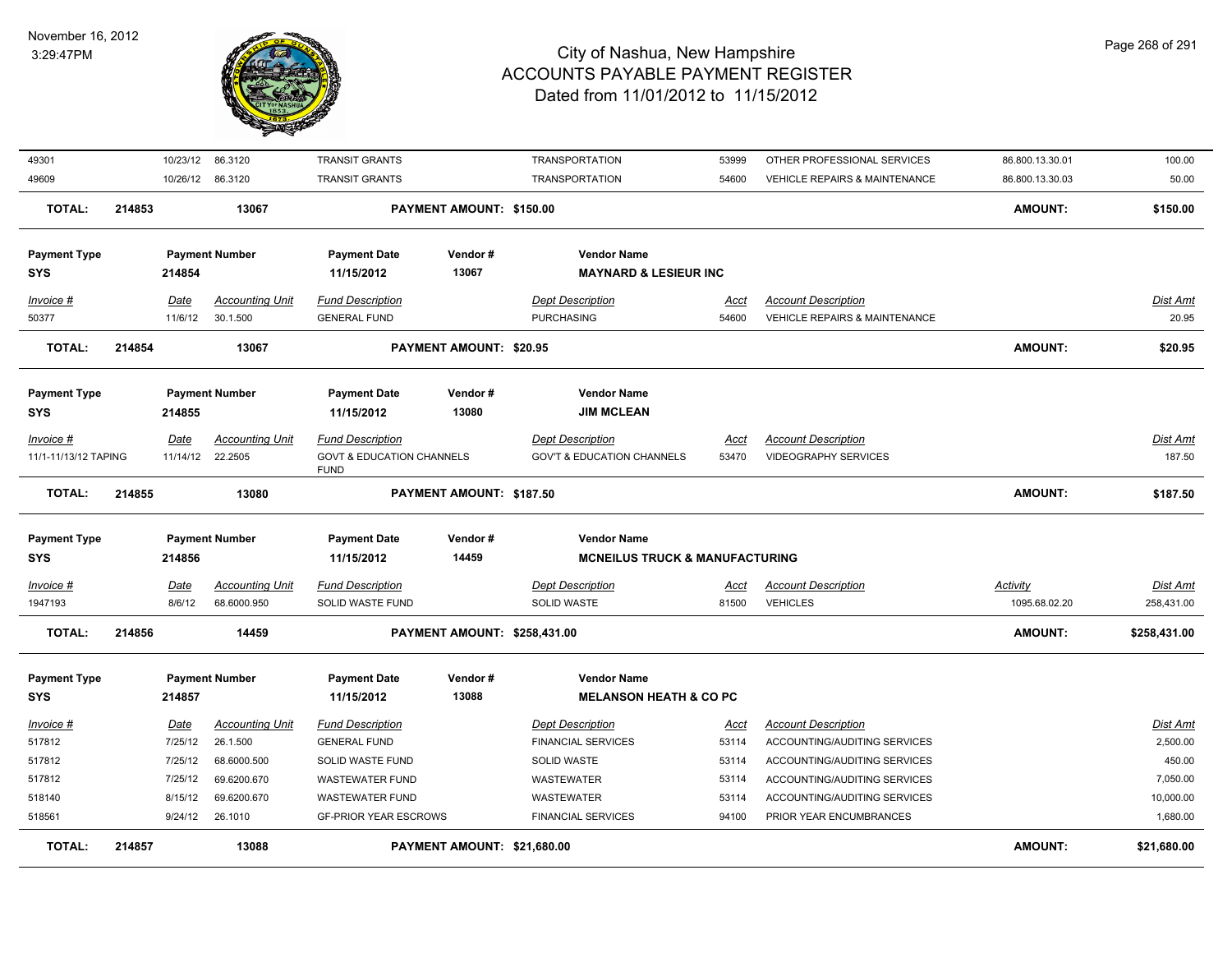

| <b>Payment Type</b>  |        |                  | <b>Payment Number</b>  | <b>Payment Date</b>      | Vendor#                      | <b>Vendor Name</b>                                      |             |                               |                     |                 |
|----------------------|--------|------------------|------------------------|--------------------------|------------------------------|---------------------------------------------------------|-------------|-------------------------------|---------------------|-----------------|
| <b>SYS</b>           |        | 214858           |                        | 11/15/2012               | 14464                        | <b>PAUL MENARD</b>                                      |             |                               |                     |                 |
| Invoice #            |        | Date             | <b>Accounting Unit</b> | <b>Fund Description</b>  |                              | <b>Dept Description</b>                                 | Acct        | <b>Account Description</b>    |                     | Dist Amt        |
| 11227A 11/15/12 DCAP |        | 11/13/12         | <b>BS1000</b>          | <b>GENERAL FUND</b>      |                              | <b>GENERAL FUND</b>                                     | 21460       | 125 DEPENDENT CARE            |                     | 100.72          |
| <b>TOTAL:</b>        | 214858 |                  | 14464                  |                          | PAYMENT AMOUNT: \$100.72     |                                                         |             |                               | <b>AMOUNT:</b>      | \$100.72        |
| <b>Payment Type</b>  |        |                  | <b>Payment Number</b>  | <b>Payment Date</b>      | Vendor#                      | <b>Vendor Name</b>                                      |             |                               |                     |                 |
| <b>SYS</b>           |        | 214859           |                        | 11/15/2012               | 14471                        | <b>MHQ MUNICIPAL VEHICLES</b>                           |             |                               |                     |                 |
| Invoice #            |        | Date             | <b>Accounting Unit</b> | <b>Fund Description</b>  |                              | <b>Dept Description</b>                                 | Acct        | <b>Account Description</b>    | Activity            | Dist Amt        |
| MV-080916            |        | 10/16/12         | 69.6200.950            | <b>WASTEWATER FUND</b>   |                              | WASTEWATER                                              | 81500       | <b>VEHICLES</b>               | 1095.69.01.20       | 34,770.00       |
| MV-080918            |        | 10/16/12         | 60.5200                | CAPITAL PROJECTS-STREETS |                              | CAPITAL                                                 | 81500       | <b>VEHICLES</b>               | 1095.60.01.20       | 70,930.00       |
| MV-080921            |        | 10/16/12 60.5200 |                        | CAPITAL PROJECTS-STREETS |                              | PROJECTS-ENGINEERING<br>CAPITAL<br>PROJECTS-ENGINEERING | 81500       | <b>VEHICLES</b>               | 1095.60.01.20       | 162,290.00      |
| <b>TOTAL:</b>        | 214859 |                  | 14471                  |                          | PAYMENT AMOUNT: \$267,990.00 |                                                         |             |                               | <b>AMOUNT:</b>      | \$267,990.00    |
| <b>Payment Type</b>  |        |                  | <b>Payment Number</b>  | <b>Payment Date</b>      | Vendor#                      | <b>Vendor Name</b>                                      |             |                               |                     |                 |
| <b>SYS</b>           |        | 214860           |                        | 11/15/2012               | 10901                        | <b>MICHIE CORP</b>                                      |             |                               |                     |                 |
| Invoice #            |        | Date             | <b>Accounting Unit</b> | <b>Fund Description</b>  |                              | <b>Dept Description</b>                                 | Acct        | <b>Account Description</b>    |                     | Dist Amt        |
| 0023710-IN           |        | 10/8/12          | 61.1.675               | <b>GENERAL FUND</b>      |                              | <b>STREETS</b>                                          | 61560       | <b>CONSTRUCTION MATERIALS</b> |                     | 450.00          |
| <b>TOTAL:</b>        | 214860 |                  | 10901                  |                          | PAYMENT AMOUNT: \$450.00     |                                                         |             |                               | <b>AMOUNT:</b>      | \$450.00        |
| <b>Payment Type</b>  |        |                  | <b>Payment Number</b>  | <b>Payment Date</b>      | Vendor#                      | <b>Vendor Name</b>                                      |             |                               |                     |                 |
| <b>SYS</b>           |        | 214861           |                        | 11/15/2012               | 13097                        | <b>MICRO MARKETING ASSOCIATES</b>                       |             |                               |                     |                 |
| <u>Invoice #</u>     |        | <b>Date</b>      | <b>Accounting Unit</b> | <b>Fund Description</b>  |                              | <b>Dept Description</b>                                 | <u>Acct</u> | <b>Account Description</b>    |                     | <u>Dist Amt</u> |
| 458701               |        |                  | 10/18/12 79.1.755      | <b>GENERAL FUND</b>      |                              | LIBRARY                                                 | 61814       | <b>MEDIA</b>                  |                     | 35.73           |
| 459454               |        |                  | 10/24/12 79.1.755      | <b>GENERAL FUND</b>      |                              | <b>LIBRARY</b>                                          | 61814       | <b>MEDIA</b>                  |                     | 39.98           |
| <b>TOTAL:</b>        | 214861 |                  | 13097                  |                          | PAYMENT AMOUNT: \$75.71      |                                                         |             |                               | <b>AMOUNT:</b>      | \$75.71         |
| <b>Payment Type</b>  |        |                  | <b>Payment Number</b>  | <b>Payment Date</b>      | Vendor#                      | <b>Vendor Name</b>                                      |             |                               | <b>Payee Name</b>   |                 |
| <b>SYS</b>           |        | 214862           |                        | 11/15/2012               | 10861                        | <b>MIDWEST TAPE LLC</b>                                 |             |                               | <b>MIDWEST TAPE</b> |                 |
| Invoice #            |        | Date             | <b>Accounting Unit</b> | <b>Fund Description</b>  |                              | <b>Dept Description</b>                                 | <b>Acct</b> | <b>Account Description</b>    |                     | <b>Dist Amt</b> |
| 90461485             |        | 10/12/12         | 79.1.755               | <b>GENERAL FUND</b>      |                              | LIBRARY                                                 | 61814       | <b>MEDIA</b>                  |                     | 24.44           |
| 90464220             |        |                  | 10/15/12 79.1.755      | <b>GENERAL FUND</b>      |                              | LIBRARY                                                 | 61814       | <b>MEDIA</b>                  |                     | 29.99           |
| 90472666             |        |                  | 10/17/12 79.1.755      | <b>GENERAL FUND</b>      |                              | LIBRARY                                                 | 61814       | <b>MEDIA</b>                  |                     | 85.96           |
| 90472667             |        |                  | 10/17/12 79.1.755      | <b>GENERAL FUND</b>      |                              | <b>LIBRARY</b>                                          | 61814       | <b>MEDIA</b>                  |                     | 337.54          |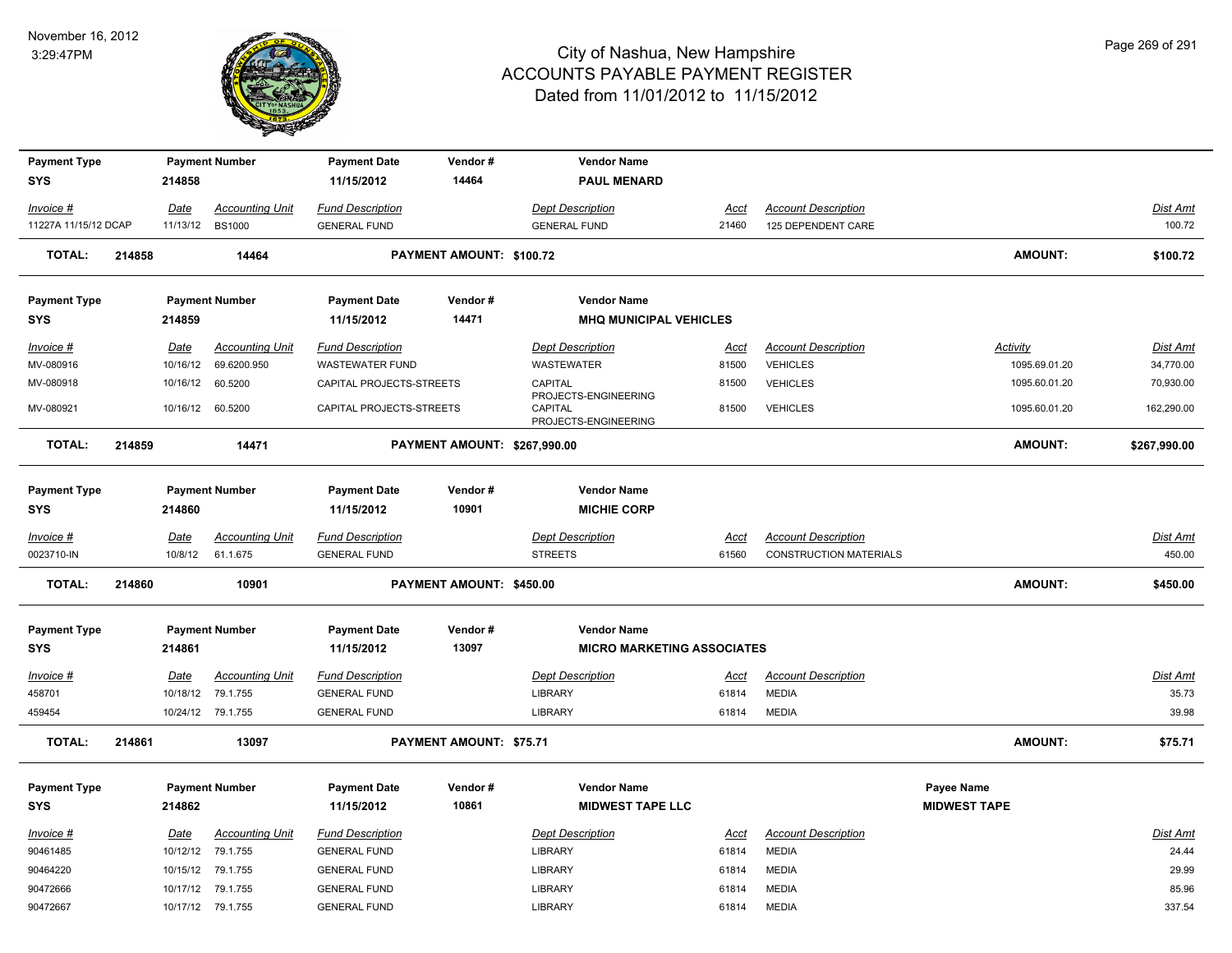

| 90474239               |        |                          | 10/18/12 79.1.755      | <b>GENERAL FUND</b>                             |                             | <b>LIBRARY</b>                                   | 61814                | <b>MEDIA</b>                                       |                                  | 72.32                 |
|------------------------|--------|--------------------------|------------------------|-------------------------------------------------|-----------------------------|--------------------------------------------------|----------------------|----------------------------------------------------|----------------------------------|-----------------------|
| 90474261               |        |                          | 10/18/12 79.1.755      | <b>GENERAL FUND</b>                             |                             | LIBRARY                                          | 61814                | <b>MEDIA</b>                                       |                                  | 47.88                 |
| 90474262               |        |                          | 10/18/12 79.1.755      | <b>GENERAL FUND</b>                             |                             | <b>LIBRARY</b>                                   | 61814                | <b>MEDIA</b>                                       |                                  | 72.47                 |
| <b>TOTAL:</b>          | 214862 |                          | 10861                  |                                                 | PAYMENT AMOUNT: \$670.60    |                                                  |                      |                                                    | <b>AMOUNT:</b>                   | \$670.60              |
| <b>Payment Type</b>    |        |                          | <b>Payment Number</b>  | <b>Payment Date</b>                             | Vendor#                     | <b>Vendor Name</b>                               |                      |                                                    |                                  |                       |
| <b>SYS</b>             |        | 214863                   |                        | 11/15/2012                                      | 13106                       | <b>MINUTEMAN TRUCKS INC</b>                      |                      |                                                    |                                  |                       |
| Invoice #              |        | <u>Date</u>              | <b>Accounting Unit</b> | <b>Fund Description</b>                         |                             | <b>Dept Description</b>                          | <u>Acct</u>          | <b>Account Description</b>                         |                                  | Dist Amt              |
| 939013                 |        |                          | 10/16/12 52.1.630      | <b>GENERAL FUND</b>                             |                             | <b>FIRE</b>                                      | 61799                | <b>VEHICLE PARTS &amp; SUPPLIES</b>                |                                  | $-58.08$              |
| 939013A                |        | 9/20/12                  | 52.1.630               | <b>GENERAL FUND</b>                             |                             | <b>FIRE</b>                                      | 61799                | VEHICLE PARTS & SUPPLIES                           |                                  | 106.82                |
| 939803A                |        |                          | 10/16/12 52.1.630      | <b>GENERAL FUND</b>                             |                             | <b>FIRE</b>                                      | 61799                | VEHICLE PARTS & SUPPLIES                           |                                  | $-67.08$              |
| 942099                 |        |                          | 10/16/12 52.1.630      | <b>GENERAL FUND</b>                             |                             | <b>FIRE</b>                                      | 61799                | VEHICLE PARTS & SUPPLIES                           |                                  | 25.02                 |
| 942332                 |        | 10/17/12                 | 52.1.630               | <b>GENERAL FUND</b>                             |                             | <b>FIRE</b>                                      | 61799                | <b>VEHICLE PARTS &amp; SUPPLIES</b>                |                                  | 208.80                |
| 942739                 |        |                          | 10/19/12 52.1.630      | <b>GENERAL FUND</b>                             |                             | <b>FIRE</b>                                      | 61799                | VEHICLE PARTS & SUPPLIES                           |                                  | 128.54                |
| <b>TOTAL:</b>          | 214863 |                          | 13106                  |                                                 | PAYMENT AMOUNT: \$344.02    |                                                  |                      |                                                    | <b>AMOUNT:</b>                   | \$344.02              |
| <b>Payment Type</b>    |        |                          | <b>Payment Number</b>  | <b>Payment Date</b>                             | Vendor#                     | <b>Vendor Name</b>                               |                      |                                                    |                                  |                       |
| <b>SYS</b>             |        | 214864                   |                        | 11/15/2012                                      | 15185                       | <b>MITCHELL LANE PUBLISHERS INC</b>              |                      |                                                    |                                  |                       |
| Invoice #              |        | Date                     | <b>Accounting Unit</b> | <b>Fund Description</b>                         |                             | <b>Dept Description</b>                          | <u>Acct</u>          | <b>Account Description</b>                         |                                  | Dist Amt              |
| 00037555               |        |                          | 10/24/12 79.1.760      | <b>GENERAL FUND</b>                             |                             | LIBRARY                                          | 61807                | <b>PUBLICATIONS</b>                                |                                  | 1,121.50              |
| <b>TOTAL:</b>          | 214864 |                          | 15185                  |                                                 | PAYMENT AMOUNT: \$1,121.50  |                                                  |                      |                                                    | <b>AMOUNT:</b>                   | \$1,121.50            |
| <b>Payment Type</b>    |        |                          | <b>Payment Number</b>  | <b>Payment Date</b>                             | Vendor#                     | <b>Vendor Name</b>                               |                      |                                                    |                                  |                       |
| <b>SYS</b>             |        | 214865                   |                        | 11/15/2012                                      | 11210                       | <b>ARCHIE S MOBLEY III</b>                       |                      |                                                    |                                  |                       |
| Invoice #              |        | Date                     | <b>Accounting Unit</b> | <b>Fund Description</b>                         |                             | <b>Dept Description</b>                          | <u>Acct</u>          | <b>Account Description</b>                         |                                  | <u>Dist Amt</u>       |
| 32368A 11/15/2012 DCAP |        |                          | 11/13/12 BS1000        | <b>GENERAL FUND</b>                             |                             | <b>GENERAL FUND</b>                              | 21460                | 125 DEPENDENT CARE                                 |                                  | 96.15                 |
| TOTAL:                 | 214865 |                          | 11210                  |                                                 | PAYMENT AMOUNT: \$96.15     |                                                  |                      |                                                    | <b>AMOUNT:</b>                   | \$96.15               |
| <b>Payment Type</b>    |        |                          | <b>Payment Number</b>  | <b>Payment Date</b>                             | Vendor#                     | <b>Vendor Name</b>                               |                      |                                                    |                                  |                       |
| <b>SYS</b>             |        | 214866                   |                        | 11/15/2012                                      | 10930                       | <b>MOTOROLA SOLUTIONS INC</b>                    |                      |                                                    |                                  |                       |
| Invoice #<br>13922236  |        | Date<br>10/17/12 57.1001 | <b>Accounting Unit</b> | <b>Fund Description</b><br>CAPITAL IMPROVEMENTS |                             | <b>Dept Description</b><br>CITYWIDE COMM-CAP IMP | <u>Acct</u><br>81100 | <b>Account Description</b><br>CAPITAL IMPROVEMENTS | <b>Activity</b><br>2008.57.13.01 | Dist Amt<br>31,787.76 |
| TOTAL:                 | 214866 |                          | 10930                  |                                                 | PAYMENT AMOUNT: \$31,787.76 |                                                  |                      |                                                    | <b>AMOUNT:</b>                   | \$31,787.76           |
|                        |        |                          |                        |                                                 |                             |                                                  |                      |                                                    |                                  |                       |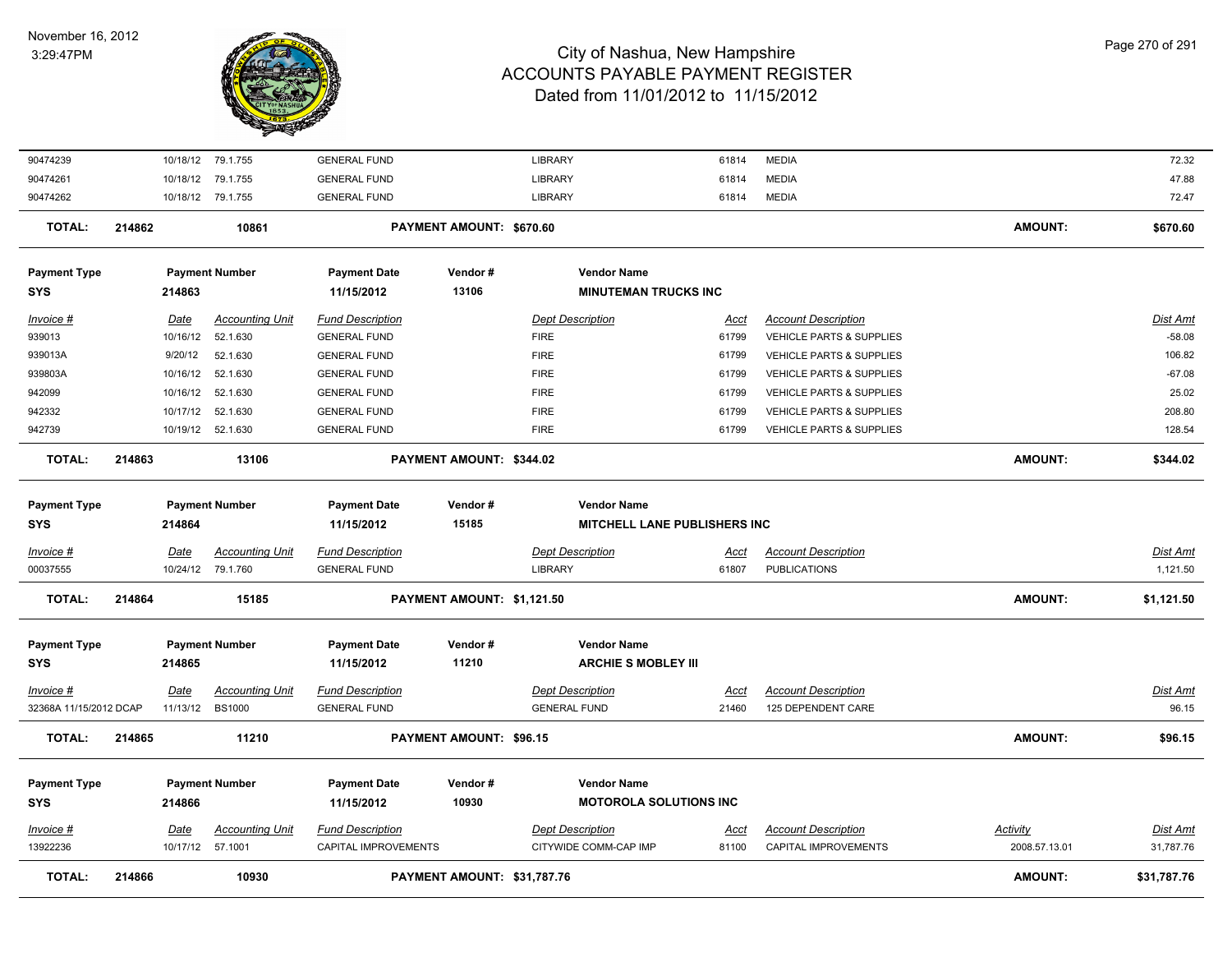

| <b>Payment Type</b> |        |             | <b>Payment Number</b>  | <b>Payment Date</b>     | Vendor#                  | <b>Vendor Name</b>      |             |                                          |                 |                 |
|---------------------|--------|-------------|------------------------|-------------------------|--------------------------|-------------------------|-------------|------------------------------------------|-----------------|-----------------|
| <b>SYS</b>          |        | 214867      |                        | 11/15/2012              | 13131                    | <b>NAPA AUTO PARTS</b>  |             |                                          |                 |                 |
| Invoice #           |        | Date        | <b>Accounting Unit</b> | <b>Fund Description</b> |                          | <b>Dept Description</b> | Acct        | <b>Account Description</b>               |                 | Dist Amt        |
| 855681              |        | 10/22/12    | 61.1.700               | <b>GENERAL FUND</b>     |                          | <b>STREETS</b>          | 61299       | MISCELLANEOUS SUPPLIES                   |                 | 4.78            |
| 855682              |        | 10/22/12    | 61.1.700               | <b>GENERAL FUND</b>     |                          | <b>STREETS</b>          | 54600       | <b>VEHICLE REPAIRS &amp; MAINTENANCE</b> |                 | 44.02           |
| 855805              |        |             | 10/23/12 61.1.700      | <b>GENERAL FUND</b>     |                          | <b>STREETS</b>          | 54600       | <b>VEHICLE REPAIRS &amp; MAINTENANCE</b> |                 | 28.32           |
| 856047              |        |             | 10/24/12 61.1.700      | <b>GENERAL FUND</b>     |                          | <b>STREETS</b>          | 61299       | MISCELLANEOUS SUPPLIES                   |                 | 89.14           |
| 856117              |        | 10/24/12    | 61.1.700               | <b>GENERAL FUND</b>     |                          | <b>STREETS</b>          | 71025       | <b>SMALL TOOLS</b>                       |                 | 19.91           |
| 856186              |        | 10/25/12    | 61.1.700               | <b>GENERAL FUND</b>     |                          | <b>STREETS</b>          | 61299       | MISCELLANEOUS SUPPLIES                   |                 | 5.72            |
| 856275              |        |             | 10/25/12 61.1.700      | <b>GENERAL FUND</b>     |                          | <b>STREETS</b>          | 61299       | MISCELLANEOUS SUPPLIES                   |                 | 1.94            |
| <b>TOTAL:</b>       | 214867 |             | 13131                  |                         | PAYMENT AMOUNT: \$193.83 |                         |             |                                          | <b>AMOUNT:</b>  | \$193.83        |
| <b>Payment Type</b> |        |             | <b>Payment Number</b>  | <b>Payment Date</b>     | Vendor#                  | <b>Vendor Name</b>      |             |                                          |                 |                 |
| <b>SYS</b>          |        | 214868      |                        | 11/15/2012              | 13131                    | <b>NAPA AUTO PARTS</b>  |             |                                          |                 |                 |
| Invoice #           |        | Date        | <b>Accounting Unit</b> | <b>Fund Description</b> |                          | <b>Dept Description</b> | Acct        | <b>Account Description</b>               |                 | Dist Amt        |
| 852251              |        | 9/27/12     | 77.1.690               | <b>GENERAL FUND</b>     |                          | PARKS & RECREATION      | 61799       | VEHICLE PARTS & SUPPLIES                 |                 | $-57.97$        |
| 854237              |        |             | 10/11/12 77.1.690      | <b>GENERAL FUND</b>     |                          | PARKS & RECREATION      | 61799       | <b>VEHICLE PARTS &amp; SUPPLIES</b>      |                 | 117.85          |
| 855916              |        |             | 10/23/12 77.1.690      | <b>GENERAL FUND</b>     |                          | PARKS & RECREATION      | 61799       | <b>VEHICLE PARTS &amp; SUPPLIES</b>      |                 | 476.55          |
| <b>TOTAL:</b>       | 214868 |             | 13131                  |                         | PAYMENT AMOUNT: \$536.43 |                         |             |                                          | <b>AMOUNT:</b>  | \$536.43        |
| <b>Payment Type</b> |        |             | <b>Payment Number</b>  | <b>Payment Date</b>     | Vendor#                  | <b>Vendor Name</b>      |             |                                          |                 |                 |
| <b>SYS</b>          |        | 214869      |                        | 11/15/2012              | 13131                    | <b>NAPA AUTO PARTS</b>  |             |                                          |                 |                 |
| Invoice #           |        | Date        | <b>Accounting Unit</b> | <b>Fund Description</b> |                          | <b>Dept Description</b> | Acct        | <b>Account Description</b>               | Activity        | Dist Amt        |
| 855636              |        | 10/22/12    | 86.3120                | <b>TRANSIT GRANTS</b>   |                          | <b>TRANSPORTATION</b>   | 61799       | VEHICLE PARTS & SUPPLIES                 | 86.800.13.30.03 | 127.88          |
| 855691              |        | 10/22/12    | 86.3120                | <b>TRANSIT GRANTS</b>   |                          | <b>TRANSPORTATION</b>   | 61799       | <b>VEHICLE PARTS &amp; SUPPLIES</b>      | 86.800.13.30.01 | 41.76           |
| 856125              |        | 10/24/12    | 86.3120                | <b>TRANSIT GRANTS</b>   |                          | <b>TRANSPORTATION</b>   | 61799       | <b>VEHICLE PARTS &amp; SUPPLIES</b>      | 86.800.13.30.05 | 11.12           |
| 856161              |        | 10/25/12    | 86.3120                | <b>TRANSIT GRANTS</b>   |                          | <b>TRANSPORTATION</b>   | 61799       | VEHICLE PARTS & SUPPLIES                 | 86.800.13.30.01 | 7.45            |
| 856401              |        | 10/26/12    | 86.3120                | <b>TRANSIT GRANTS</b>   |                          | <b>TRANSPORTATION</b>   | 61799       | <b>VEHICLE PARTS &amp; SUPPLIES</b>      | 86.800.13.30.01 | 22.70           |
| 856438              |        |             | 10/26/12 86.3120       | <b>TRANSIT GRANTS</b>   |                          | <b>TRANSPORTATION</b>   | 61799       | VEHICLE PARTS & SUPPLIES                 | 86.800.13.30.01 | 301.99          |
| <b>TOTAL:</b>       | 214869 |             | 13131                  |                         | PAYMENT AMOUNT: \$512.90 |                         |             |                                          | <b>AMOUNT:</b>  | \$512.90        |
| <b>Payment Type</b> |        |             | <b>Payment Number</b>  | <b>Payment Date</b>     | Vendor#                  | <b>Vendor Name</b>      |             |                                          |                 |                 |
| <b>SYS</b>          |        | 214870      |                        | 11/15/2012              | 13131                    | <b>NAPA AUTO PARTS</b>  |             |                                          |                 |                 |
| $Invoice$ #         |        | <u>Date</u> | <b>Accounting Unit</b> | <b>Fund Description</b> |                          | <b>Dept Description</b> | <u>Acct</u> | <b>Account Description</b>               |                 | <b>Dist Amt</b> |
| 854911              |        | 10/16/12    | 69.6200.540            | <b>WASTEWATER FUND</b>  |                          | <b>WASTEWATER</b>       | 54600       | <b>VEHICLE REPAIRS &amp; MAINTENANCE</b> |                 | $-33.33$        |
| 856412              |        |             | 10/26/12 69.6200.540   | <b>WASTEWATER FUND</b>  |                          | WASTEWATER              | 54600       | <b>VEHICLE REPAIRS &amp; MAINTENANCE</b> |                 | 7.15            |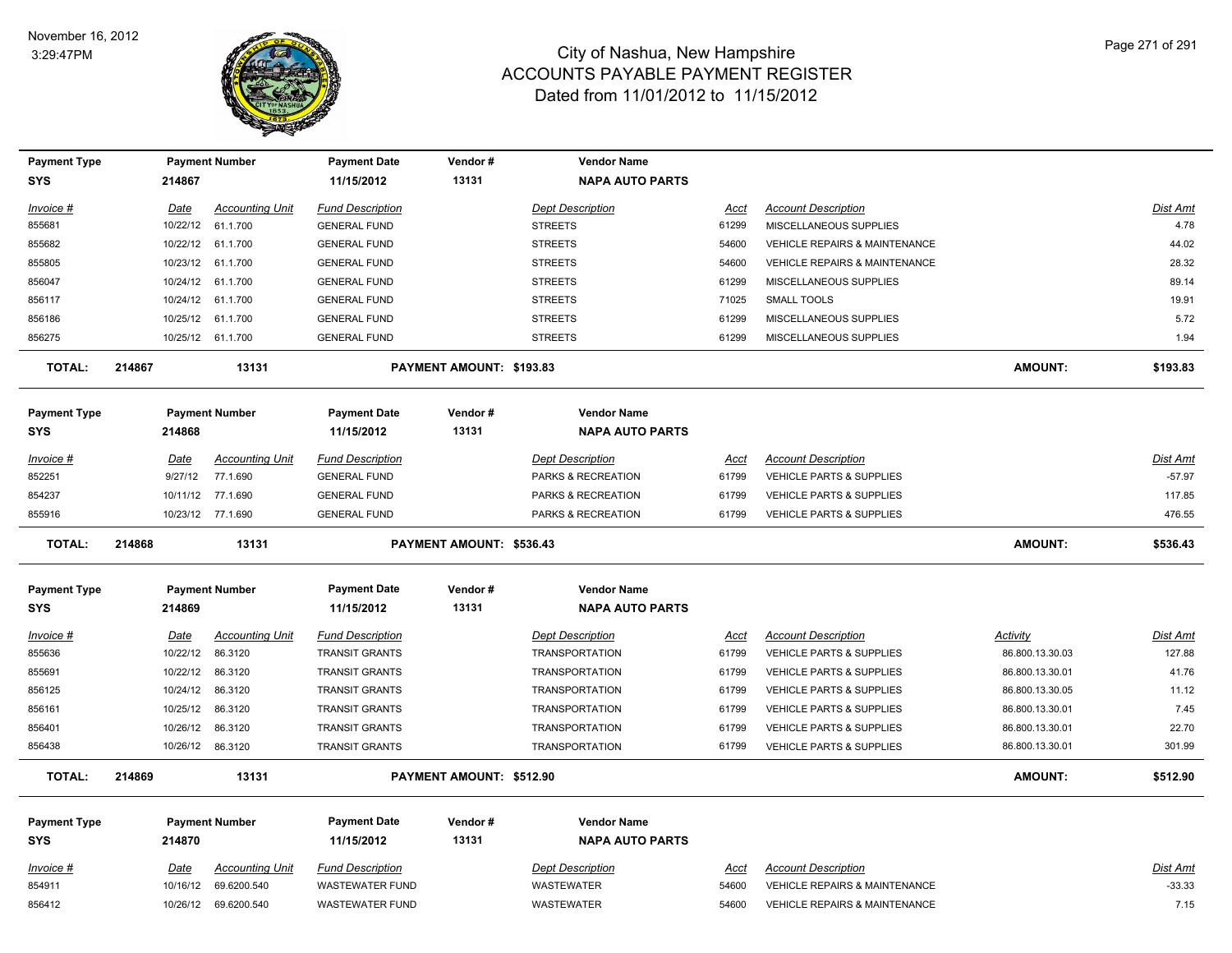

| <b>TOTAL:</b>                                  | 214874 |                  | 13148                                       |                                                              | PAYMENT AMOUNT: \$2,018.72 |                                                                                        |                      |                                                                   | <b>AMOUNT:</b> | \$2,018.72               |
|------------------------------------------------|--------|------------------|---------------------------------------------|--------------------------------------------------------------|----------------------------|----------------------------------------------------------------------------------------|----------------------|-------------------------------------------------------------------|----------------|--------------------------|
| Invoice #<br>OCT MEALS FY13                    |        | <u>Date</u>      | <b>Accounting Unit</b><br>10/31/12 09.1.510 | <b>Fund Description</b><br><b>GENERAL FUND</b>               |                            | <b>Dept Description</b><br><b>CIVIC &amp; COMMUNITY ACTIVITIES</b>                     | <u>Acct</u><br>56228 | <b>Account Description</b><br>NASHUA SENIORS MEAL PROGRAM         |                | Dist Amt<br>2,018.72     |
| <b>Payment Type</b><br><b>SYS</b>              |        | 214874           | <b>Payment Number</b>                       | <b>Payment Date</b><br>11/15/2012                            | Vendor#<br>13148           | <b>Vendor Name</b><br><b>NASHUA SENIORS MEAL PROGRAM</b>                               |                      |                                                                   |                |                          |
| <b>TOTAL:</b>                                  | 214873 |                  | 13144                                       |                                                              | PAYMENT AMOUNT: \$77.08    |                                                                                        |                      |                                                                   | <b>AMOUNT:</b> | \$77.08                  |
| 383940                                         |        |                  | 10/29/12 44.1.720                           | <b>GENERAL FUND</b>                                          |                            | EDGEWOOD CEMETERY                                                                      | 54487                | <b>EQUIPMENT REPAIRS &amp;</b><br>MAINTENANCE                     |                | 13.48                    |
| Invoice #<br>382450                            |        | Date             | <b>Accounting Unit</b><br>10/11/12 77.1.690 | <b>Fund Description</b><br><b>GENERAL FUND</b>               |                            | <b>Dept Description</b><br>PARKS & RECREATION                                          | Acct<br>61799        | <b>Account Description</b><br><b>VEHICLE PARTS &amp; SUPPLIES</b> |                | Dist Amt<br>63.60        |
| <b>SYS</b>                                     |        | 214873           |                                             | 11/15/2012                                                   | 13144                      | NASHUA OUTDOOR POWER EQUIPMENT                                                         |                      |                                                                   |                |                          |
| <b>Payment Type</b>                            |        |                  | <b>Payment Number</b>                       | <b>Payment Date</b>                                          | Vendor#                    | <b>Vendor Name</b>                                                                     |                      |                                                                   |                |                          |
| <b>TOTAL:</b>                                  | 214872 |                  | 14499                                       |                                                              | PAYMENT AMOUNT: \$229.92   |                                                                                        |                      |                                                                   | <b>AMOUNT:</b> | \$229.92                 |
| CM116077                                       |        | 10/31/12         | 50.4020                                     | POLICE DRUG ENFORCEMENT<br><b>FUND</b>                       |                            | POLICE DRUG ENFORCEMENT<br><b>FUND</b>                                                 | 61799                | <b>VEHICLE PARTS &amp; SUPPLIES</b>                               |                | $-141.99$                |
| 116077                                         |        | 10/23/12         | 50.4020                                     | <b>FUND</b><br>POLICE DRUG ENFORCEMENT<br><b>FUND</b>        |                            | <b>FUND</b><br>POLICE DRUG ENFORCEMENT<br><b>FUND</b>                                  | 61799                | VEHICLE PARTS & SUPPLIES                                          |                | 331.33                   |
| Invoice #<br>116026                            |        | Date<br>10/16/12 | <b>Accounting Unit</b><br>50.4020           | <b>Fund Description</b><br>POLICE DRUG ENFORCEMENT           |                            | <b>Dept Description</b><br>POLICE DRUG ENFORCEMENT                                     | Acct<br>61799        | <b>Account Description</b><br><b>VEHICLE PARTS &amp; SUPPLIES</b> |                | <b>Dist Amt</b><br>40.58 |
| <b>SYS</b>                                     |        | 214872           |                                             | 11/15/2012                                                   | 14499                      | <b>NASHUA HYUNDAI</b>                                                                  |                      |                                                                   |                |                          |
| <b>Payment Type</b>                            |        |                  | <b>Payment Number</b>                       | <b>Payment Date</b>                                          | Vendor#                    | <b>Vendor Name</b>                                                                     |                      |                                                                   |                |                          |
| <b>TOTAL:</b>                                  | 214871 |                  | 11779                                       |                                                              | PAYMENT AMOUNT: \$220.50   |                                                                                        |                      |                                                                   | <b>AMOUNT:</b> | \$220.50                 |
| 1855                                           |        |                  | 10/23/12 77.2504                            | HOLMAN STADIUM EVENTS FUND                                   |                            | HOLMAN STADIUM EVENTS                                                                  | 55699                | OTHER CONTRACTED SERVICES                                         |                | 220.50                   |
| <b>Payment Type</b><br><b>SYS</b><br>Invoice # |        | 214871<br>Date   | <b>Payment Number</b><br>Accounting Unit    | <b>Payment Date</b><br>11/15/2012<br><b>Fund Description</b> | Vendor#<br>11779           | <b>Vendor Name</b><br><b>NASHUA COLLEGIATE BASEBALL INC</b><br><b>Dept Description</b> | Acct                 | <b>Account Description</b>                                        |                | Dist Amt                 |
| <b>TOTAL:</b>                                  | 214870 |                  | 13131                                       |                                                              | PAYMENT AMOUNT: \$315.95   |                                                                                        |                      |                                                                   | <b>AMOUNT:</b> | \$315.95                 |
| 856413                                         |        |                  | 10/26/12 69.6200.540                        | <b>WASTEWATER FUND</b>                                       |                            | <b>WASTEWATER</b>                                                                      | 54600                | <b>VEHICLE REPAIRS &amp; MAINTENANCE</b>                          |                | 342.13                   |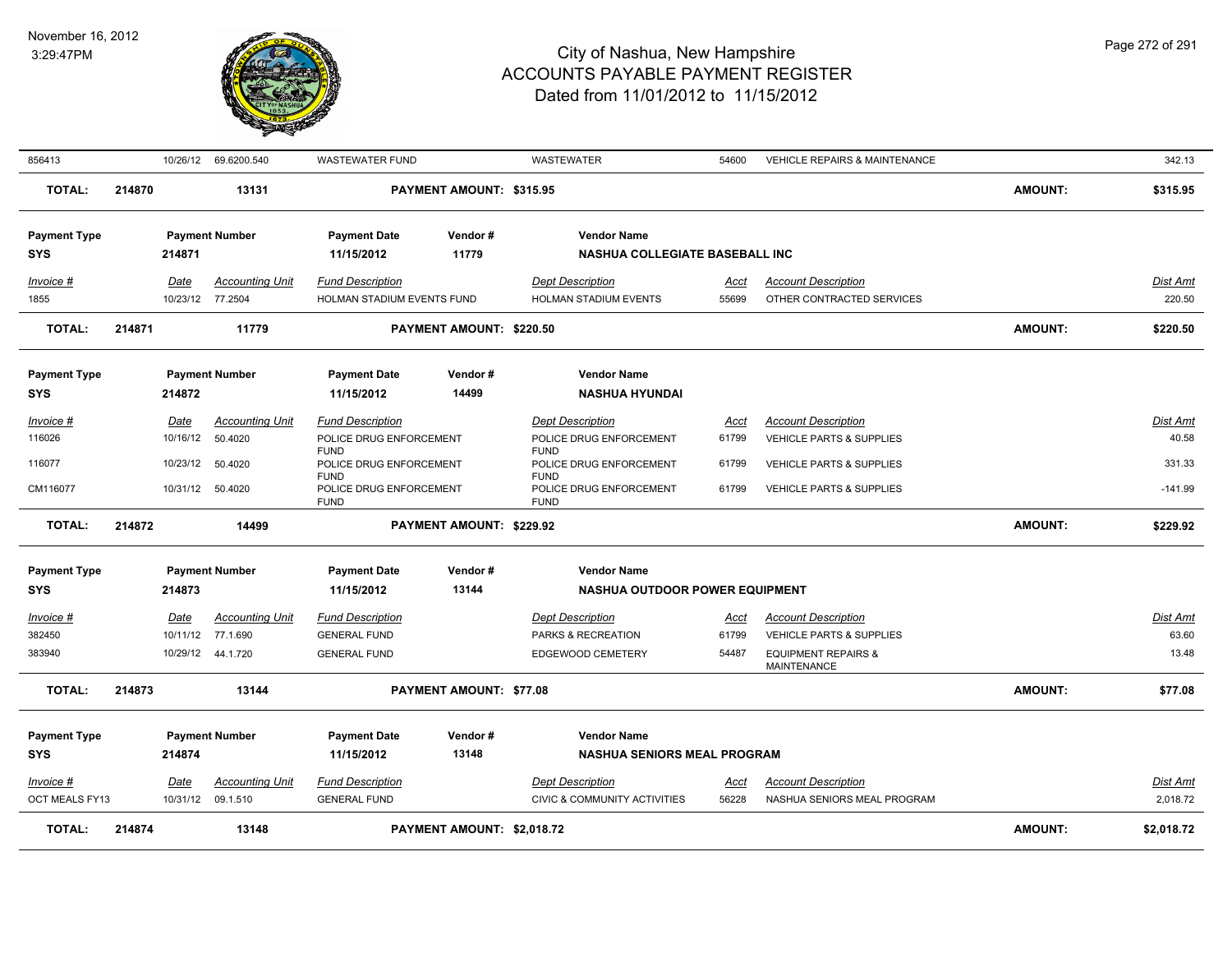

| <b>Payment Type</b> |        |                  | <b>Payment Number</b>  | <b>Payment Date</b>     | Vendor#                    | <b>Vendor Name</b>                     |             |                                                                     |                                     |                 |
|---------------------|--------|------------------|------------------------|-------------------------|----------------------------|----------------------------------------|-------------|---------------------------------------------------------------------|-------------------------------------|-----------------|
| SYS                 |        | 214875           |                        | 11/15/2012              | 13151                      | <b>NASHUA WALLPAPER &amp; PAINT CO</b> |             |                                                                     |                                     |                 |
| Invoice #           |        | Date             | <b>Accounting Unit</b> | <b>Fund Description</b> |                            | <b>Dept Description</b>                | Acct        | <b>Account Description</b>                                          |                                     | Dist Amt        |
| 227645              |        |                  | 10/19/12 TF77.7052     | MINE FALLS PARK ETF     |                            | MINE FALLS PARK ETF                    | 54280       | BUILDING/GROUNDS MAINTENANCE                                        |                                     | 190.00          |
| <b>TOTAL:</b>       | 214875 |                  | 13151                  |                         | PAYMENT AMOUNT: \$190.00   |                                        |             |                                                                     | <b>AMOUNT:</b>                      | \$190.00        |
| <b>Payment Type</b> |        |                  | <b>Payment Number</b>  | <b>Payment Date</b>     | Vendor#                    | <b>Vendor Name</b>                     |             |                                                                     |                                     |                 |
| <b>SYS</b>          |        | 214876           |                        | 11/15/2012              | 10548                      | <b>NEENAH FOUNDRY CO</b>               |             |                                                                     |                                     |                 |
| Invoice #           |        | Date             | <b>Accounting Unit</b> | <b>Fund Description</b> |                            | <b>Dept Description</b>                | Acct        | <b>Account Description</b>                                          | Activity                            | <b>Dist Amt</b> |
| 66056               |        | 10/18/12 61.1001 |                        | CAPITAL IMPROVEMENTS    |                            | STREETS-CAP IMP                        | 81100       | CAPITAL IMPROVEMENTS                                                | 1000                                | 2,047.16        |
| <b>TOTAL:</b>       | 214876 |                  | 10548                  |                         | PAYMENT AMOUNT: \$2,047.16 |                                        |             |                                                                     | <b>AMOUNT:</b>                      | \$2,047.16      |
| <b>Payment Type</b> |        |                  | <b>Payment Number</b>  | <b>Payment Date</b>     | Vendor#                    | <b>Vendor Name</b>                     |             |                                                                     |                                     |                 |
| <b>SYS</b>          |        | 214877           |                        | 11/15/2012              | 11473                      | <b>NEW ENGLAND PAPER &amp; SUPPLY</b>  |             |                                                                     |                                     |                 |
| Invoice #           |        | Date             | <b>Accounting Unit</b> | <b>Fund Description</b> |                            | <b>Dept Description</b>                | Acct        | <b>Account Description</b>                                          |                                     | Dist Amt        |
| 11765               |        | 10/15/12         | 52.1.720               | <b>GENERAL FUND</b>     |                            | <b>FIRE</b>                            | 61428       | <b>JANITORIAL SUPPLIES</b>                                          |                                     | 281.13          |
| 11767               |        |                  | 10/15/12  52.1.720     | <b>GENERAL FUND</b>     |                            | <b>FIRE</b>                            | 61428       | <b>JANITORIAL SUPPLIES</b>                                          |                                     | 198.72          |
| 11772               |        |                  | 10/16/12 60.1.665      | <b>GENERAL FUND</b>     |                            | <b>PUBLIC</b>                          | 61299       | MISCELLANEOUS SUPPLIES                                              |                                     | 72.89           |
| 11779               |        |                  | 10/17/12  52.1.720     | <b>GENERAL FUND</b>     |                            | WORKS-ADMIN/ENGINEERING<br><b>FIRE</b> | 61428       | <b>JANITORIAL SUPPLIES</b>                                          |                                     | 196.10          |
| <b>TOTAL:</b>       | 214877 |                  | 11473                  |                         | PAYMENT AMOUNT: \$748.84   |                                        |             |                                                                     | <b>AMOUNT:</b>                      | \$748.84        |
| <b>Payment Type</b> |        |                  | <b>Payment Number</b>  | <b>Payment Date</b>     | Vendor#                    | <b>Vendor Name</b>                     |             |                                                                     | Payee Name                          |                 |
| <b>SYS</b>          |        | 214878           |                        | 11/15/2012              | 14522                      | <b>NEW ENGLAND TRAFFIC CONTROL SV</b>  |             |                                                                     | <b>NEW ENGLAND TRAFFICE CONTROL</b> |                 |
| Invoice #           |        | Date             | <b>Accounting Unit</b> | <b>Fund Description</b> |                            | <b>Dept Description</b>                | Acct        | <b>Account Description</b>                                          |                                     | Dist Amt        |
| 164753/164848       |        | 8/4/12           | 69.6200.540            | <b>WASTEWATER FUND</b>  |                            | <b>WASTEWATER</b>                      | 54300       | SEWER MAINTENANCE                                                   |                                     | 1,969.00        |
| <b>TOTAL:</b>       | 214878 |                  | 14522                  |                         | PAYMENT AMOUNT: \$1,969.00 |                                        |             |                                                                     | <b>AMOUNT:</b>                      | \$1,969.00      |
| <b>Payment Type</b> |        |                  | <b>Payment Number</b>  | <b>Payment Date</b>     | Vendor#                    | <b>Vendor Name</b>                     |             |                                                                     |                                     |                 |
| <b>SYS</b>          |        | 214879           |                        | 11/15/2012              | 12753                      | <b>GH BERLIN OIL CO</b>                |             |                                                                     |                                     |                 |
| Invoice #           |        | <u>Date</u>      | <b>Accounting Unit</b> | <b>Fund Description</b> |                            | <b>Dept Description</b>                | <b>Acct</b> | <b>Account Description</b>                                          |                                     | <b>Dist Amt</b> |
| 5003565             |        | 8/7/12           | 69.6200.670            | <b>WASTEWATER FUND</b>  |                            | WASTEWATER                             | 54487       | <b>EQUIPMENT REPAIRS &amp;</b>                                      |                                     | 2,041.00        |
| 5028392             |        | 9/20/12          | 69.6200.670            | <b>WASTEWATER FUND</b>  |                            | <b>WASTEWATER</b>                      | 54487       | <b>MAINTENANCE</b><br><b>EQUIPMENT REPAIRS &amp;</b>                |                                     | 786.22          |
| 5029980             |        | 9/21/12          | 69.6200.670            | <b>WASTEWATER FUND</b>  |                            | WASTEWATER                             | 54487       | MAINTENANCE<br><b>EQUIPMENT REPAIRS &amp;</b><br><b>MAINTENANCE</b> |                                     | 1,583.72        |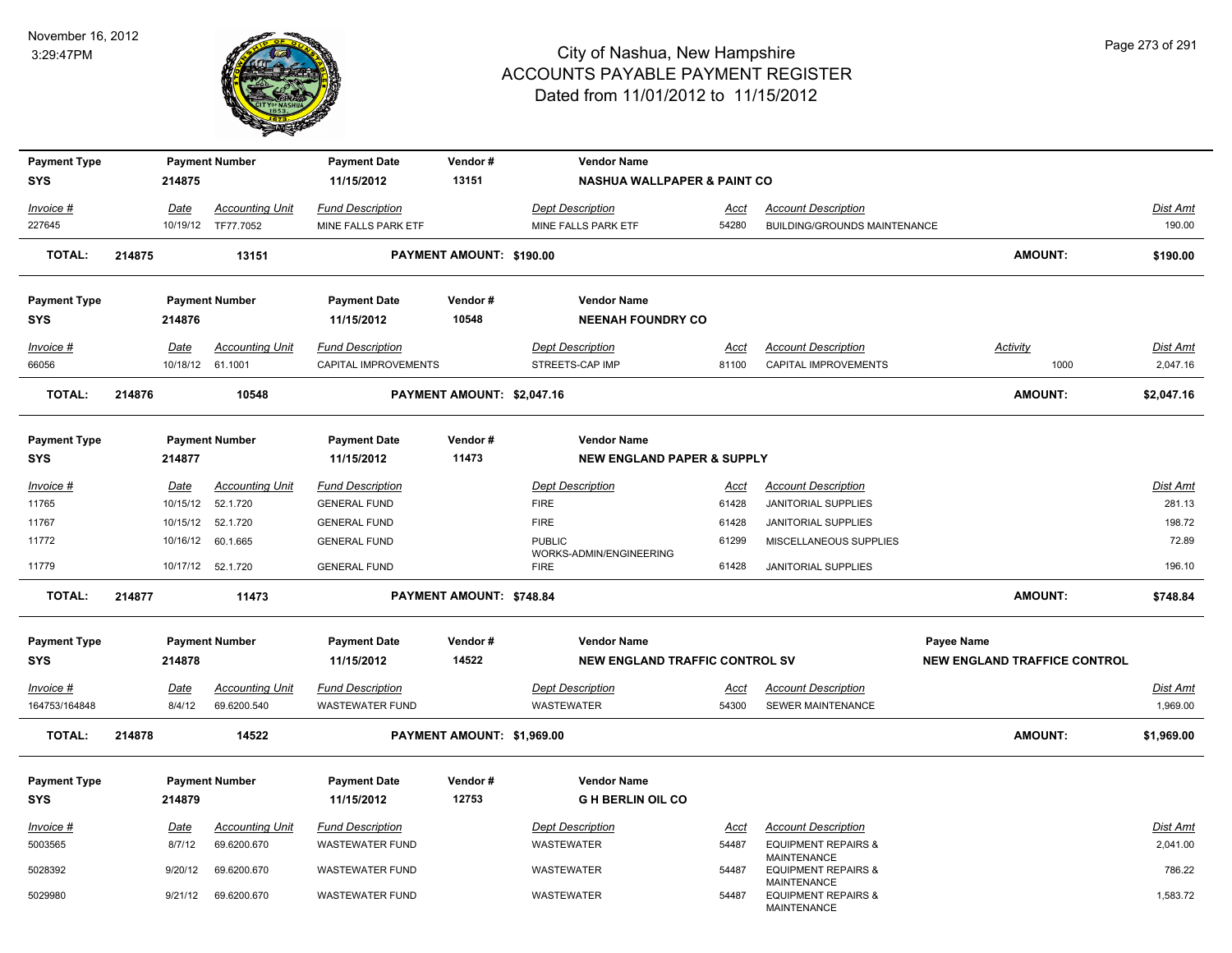

| <b>TOTAL:</b>                     | 214879 |          | 12753                  |                                               | PAYMENT AMOUNT: \$4,410.94 |                                                    |             |                                     | <b>AMOUNT:</b>  | \$4,410.94      |
|-----------------------------------|--------|----------|------------------------|-----------------------------------------------|----------------------------|----------------------------------------------------|-------------|-------------------------------------|-----------------|-----------------|
| <b>Payment Type</b><br><b>SYS</b> |        | 214880   | <b>Payment Number</b>  | <b>Payment Date</b><br>11/15/2012             | Vendor#<br>13182           | <b>Vendor Name</b><br><b>NH HUMANITIES COUNCIL</b> |             |                                     |                 |                 |
| Invoice #                         |        | Date     | <b>Accounting Unit</b> | <b>Fund Description</b>                       |                            | <b>Dept Description</b>                            | Acct        | <b>Account Description</b>          |                 | Dist Amt        |
| 2/21/13 APP FEE-ROME              |        | 11/9/12  | 79.1.500               | <b>GENERAL FUND</b>                           |                            | <b>LIBRARY</b>                                     | 55699       | OTHER CONTRACTED SERVICES           |                 | 50.00           |
| 2/24/13 APP FEE LIZZIE            |        |          | 11/13/12 79.1.500      | <b>GENERAL FUND</b>                           |                            | <b>LIBRARY</b>                                     | 55699       | OTHER CONTRACTED SERVICES           |                 | 50.00           |
| <b>TOTAL:</b>                     | 214880 |          | 13182                  |                                               | PAYMENT AMOUNT: \$100.00   |                                                    |             |                                     | <b>AMOUNT:</b>  | \$100.00        |
| <b>Payment Type</b>               |        |          | <b>Payment Number</b>  | <b>Payment Date</b>                           | Vendor#                    | <b>Vendor Name</b>                                 |             |                                     |                 |                 |
| <b>SYS</b>                        |        | 214881   |                        | 11/15/2012                                    | 13183                      | NH MEDICAL DENTAL SUPPLY LLC                       |             |                                     |                 |                 |
|                                   |        |          |                        |                                               |                            |                                                    |             |                                     |                 |                 |
| Invoice #                         |        | Date     | <b>Accounting Unit</b> | <b>Fund Description</b>                       |                            | <b>Dept Description</b>                            | Acct        | <b>Account Description</b>          | Activity        | Dist Amt        |
| 24995                             |        | 10/17/12 | 72.3070                | <b>COMMUNITY HEALTH GRANTS</b><br><b>FUND</b> |                            | <b>COMMUNITY HEALTH GRANTS</b><br><b>FUND</b>      | 61142       | <b>MEDICAL SUPPLIES</b>             | 72.1003.13.01   | 75.00           |
| 25004                             |        |          | 10/17/12 72.1.500      | <b>GENERAL FUND</b>                           |                            | <b>COMMUNITY HEALTH</b>                            | 61142       | <b>MEDICAL SUPPLIES</b>             |                 | 287.50          |
| <b>TOTAL:</b>                     | 214881 |          | 13183                  |                                               | PAYMENT AMOUNT: \$362.50   |                                                    |             |                                     | <b>AMOUNT:</b>  | \$362.50        |
| <b>Payment Type</b>               |        |          | <b>Payment Number</b>  | <b>Payment Date</b>                           | Vendor#                    | <b>Vendor Name</b>                                 |             |                                     |                 |                 |
| <b>SYS</b>                        |        | 214882   |                        | 11/15/2012                                    | 13195                      | <b>NORTHERN BUS SALES INC</b>                      |             |                                     |                 |                 |
| Invoice #                         |        | Date     | <b>Accounting Unit</b> | <b>Fund Description</b>                       |                            | <b>Dept Description</b>                            | Acct        | <b>Account Description</b>          | Activity        | Dist Amt        |
| 013307-11506                      |        | 11/1/12  | 86.3120                | <b>TRANSIT GRANTS</b>                         |                            | <b>TRANSPORTATION</b>                              | 61799       | <b>VEHICLE PARTS &amp; SUPPLIES</b> | 86.800.13.30.02 | 133.20          |
| <b>TOTAL:</b>                     | 214882 |          | 13195                  |                                               | PAYMENT AMOUNT: \$133.20   |                                                    |             |                                     | <b>AMOUNT:</b>  | \$133.20        |
| <b>Payment Type</b>               |        |          | <b>Payment Number</b>  | <b>Payment Date</b>                           | Vendor#                    | <b>Vendor Name</b>                                 |             |                                     |                 |                 |
| <b>SYS</b>                        |        | 214883   |                        | 11/15/2012                                    | 13196                      | <b>NORTHERN FOREIGN CAR PARTS INC</b>              |             |                                     |                 |                 |
| <u>Invoice #</u>                  |        | Date     | <b>Accounting Unit</b> | <b>Fund Description</b>                       |                            | <b>Dept Description</b>                            | <u>Acct</u> | <b>Account Description</b>          |                 | <u>Dist Amt</u> |
| 236416                            |        | 10/15/12 | 50.4020                | POLICE DRUG ENFORCEMENT                       |                            | POLICE DRUG ENFORCEMENT                            | 61799       | VEHICLE PARTS & SUPPLIES            |                 | 255.04          |
| 236773                            |        | 10/16/12 | 50.4020                | <b>FUND</b><br>POLICE DRUG ENFORCEMENT        |                            | <b>FUND</b><br>POLICE DRUG ENFORCEMENT             | 61799       | <b>VEHICLE PARTS &amp; SUPPLIES</b> |                 | 242.34          |
|                                   |        |          |                        | <b>FUND</b>                                   |                            | <b>FUND</b>                                        |             |                                     |                 |                 |
| 236834                            |        |          | 10/16/12 50.4020       | POLICE DRUG ENFORCEMENT<br><b>FUND</b>        |                            | POLICE DRUG ENFORCEMENT<br><b>FUND</b>             | 61799       | <b>VEHICLE PARTS &amp; SUPPLIES</b> |                 | 128.78          |
| <b>TOTAL:</b>                     | 214883 |          | 13196                  |                                               | PAYMENT AMOUNT: \$626.16   |                                                    |             |                                     | <b>AMOUNT:</b>  | \$626.16        |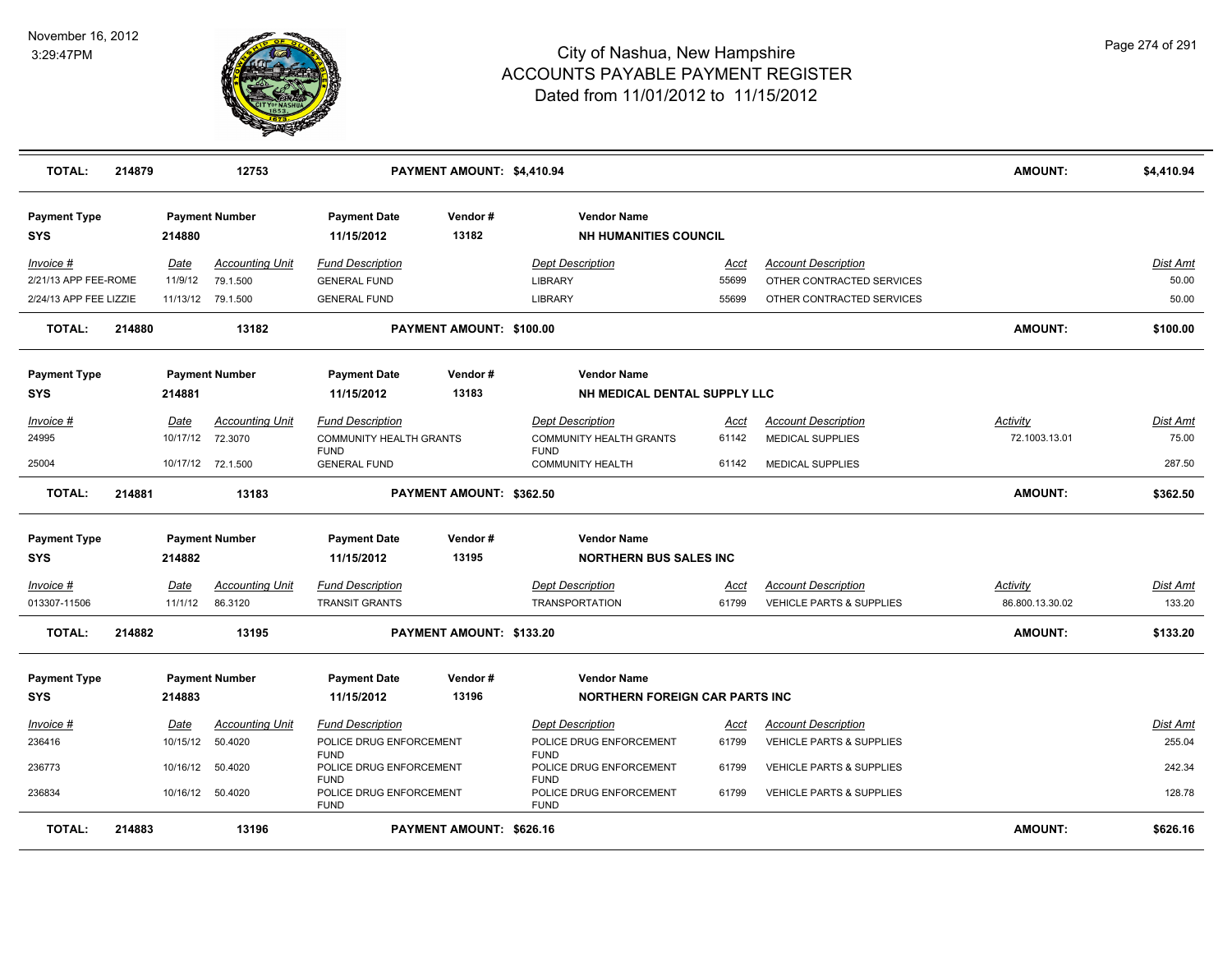

| <b>Payment Type</b><br><b>SYS</b> |        | 214884      | <b>Payment Number</b>  | <b>Payment Date</b><br>11/15/2012                   | Vendor#<br>13198           | <b>Vendor Name</b><br><b>NORTHERN NURSERIES INC</b> |               |                                          |                |                 |
|-----------------------------------|--------|-------------|------------------------|-----------------------------------------------------|----------------------------|-----------------------------------------------------|---------------|------------------------------------------|----------------|-----------------|
|                                   |        |             |                        |                                                     |                            |                                                     |               |                                          |                |                 |
| Invoice #                         |        | Date        | <b>Accounting Unit</b> | <b>Fund Description</b>                             |                            | <b>Dept Description</b>                             | Acct          | <b>Account Description</b>               | Activity       | Dist Amt        |
| 00085418                          |        | 10/12/12    | 61.1001                | CAPITAL IMPROVEMENTS                                |                            | STREETS-CAP IMP                                     | 81100         | CAPITAL IMPROVEMENTS                     | 1000           | 1,440.00        |
| <b>TOTAL:</b>                     | 214884 |             | 13198                  |                                                     | PAYMENT AMOUNT: \$1,440.00 |                                                     |               |                                          | <b>AMOUNT:</b> | \$1,440.00      |
| <b>Payment Type</b>               |        |             | <b>Payment Number</b>  | <b>Payment Date</b>                                 | Vendor#                    | <b>Vendor Name</b>                                  |               |                                          |                |                 |
| <b>SYS</b>                        |        | 214885      |                        | 11/15/2012                                          | 10576                      | <b>NORTHLAND INDUSTRIAL TRUCK CO</b>                |               |                                          |                |                 |
| Invoice #                         |        | Date        | <b>Accounting Unit</b> | <b>Fund Description</b>                             |                            | <b>Dept Description</b>                             | Acct          | <b>Account Description</b>               |                | Dist Amt        |
| K58586                            |        | 9/17/12     | 77.1.690               | <b>GENERAL FUND</b>                                 |                            | PARKS & RECREATION                                  | 61799         | VEHICLE PARTS & SUPPLIES                 |                | 206.33          |
| K61401                            |        |             | 10/12/12 61.1.700      | <b>GENERAL FUND</b>                                 |                            | <b>STREETS</b>                                      | 54600         | <b>VEHICLE REPAIRS &amp; MAINTENANCE</b> |                | 125.00          |
| <b>TOTAL:</b>                     | 214885 |             | 10576                  |                                                     | PAYMENT AMOUNT: \$331.33   |                                                     |               |                                          | <b>AMOUNT:</b> | \$331.33        |
| <b>Payment Type</b><br><b>SYS</b> |        | 214886      | <b>Payment Number</b>  | <b>Payment Date</b><br>11/15/2012                   | Vendor#<br>11442           | <b>Vendor Name</b><br><b>TIM O'NEIL</b>             |               |                                          |                |                 |
|                                   |        |             |                        |                                                     |                            |                                                     |               |                                          |                |                 |
| Invoice #                         |        | Date        | <b>Accounting Unit</b> | <b>Fund Description</b>                             |                            | <b>Dept Description</b>                             | Acct          | <b>Account Description</b>               |                | Dist Amt        |
| 11/3-11/14/12 TAPING              |        | 11/14/12    | 22.2505                | <b>GOVT &amp; EDUCATION CHANNELS</b><br><b>FUND</b> |                            | <b>GOV'T &amp; EDUCATION CHANNELS</b>               | 53470         | <b>VIDEOGRAPHY SERVICES</b>              |                | 262.50          |
| <b>TOTAL:</b>                     | 214886 |             | 11442                  |                                                     | PAYMENT AMOUNT: \$262.50   |                                                     |               |                                          | <b>AMOUNT:</b> | \$262.50        |
| <b>Payment Type</b>               |        |             | <b>Payment Number</b>  | <b>Payment Date</b>                                 | Vendor#                    | <b>Vendor Name</b>                                  |               |                                          |                |                 |
| <b>SYS</b>                        |        | 214887      |                        | 11/15/2012                                          | 13221                      | <b>OMEGA INDUSTRIAL SUPPLY INC</b>                  |               |                                          |                |                 |
| Invoice #                         |        | Date        | <b>Accounting Unit</b> | <b>Fund Description</b>                             |                            | <b>Dept Description</b>                             |               | <b>Account Description</b>               |                | Dist Amt        |
| SI26759                           |        |             | 10/12/12 69.6200.540   | <b>WASTEWATER FUND</b>                              |                            | <b>WASTEWATER</b>                                   | Acct<br>61299 | MISCELLANEOUS SUPPLIES                   |                | 932.31          |
| <b>TOTAL:</b>                     | 214887 |             | 13221                  |                                                     | PAYMENT AMOUNT: \$932.31   |                                                     |               |                                          | <b>AMOUNT:</b> | \$932.31        |
| <b>Payment Type</b>               |        |             | <b>Payment Number</b>  | <b>Payment Date</b>                                 | Vendor#                    | <b>Vendor Name</b>                                  |               |                                          |                |                 |
| <b>SYS</b>                        |        | 214888      |                        | 11/15/2012                                          | 12032                      | <b>ORBIS</b>                                        |               |                                          |                |                 |
| Invoice #                         |        | <b>Date</b> | <b>Accounting Unit</b> | <b>Fund Description</b>                             |                            | <b>Dept Description</b>                             | <u>Acct</u>   | <b>Account Description</b>               |                | <b>Dist Amt</b> |
| 3338670                           |        | 7/26/12     | 68.6000.695            | SOLID WASTE FUND                                    |                            | SOLID WASTE                                         | 54600         | <b>VEHICLE REPAIRS &amp; MAINTENANCE</b> |                | 6,750.00        |
| <b>TOTAL:</b>                     | 214888 |             | 12032                  |                                                     | PAYMENT AMOUNT: \$6,750.00 |                                                     |               |                                          | <b>AMOUNT:</b> | \$6,750.00      |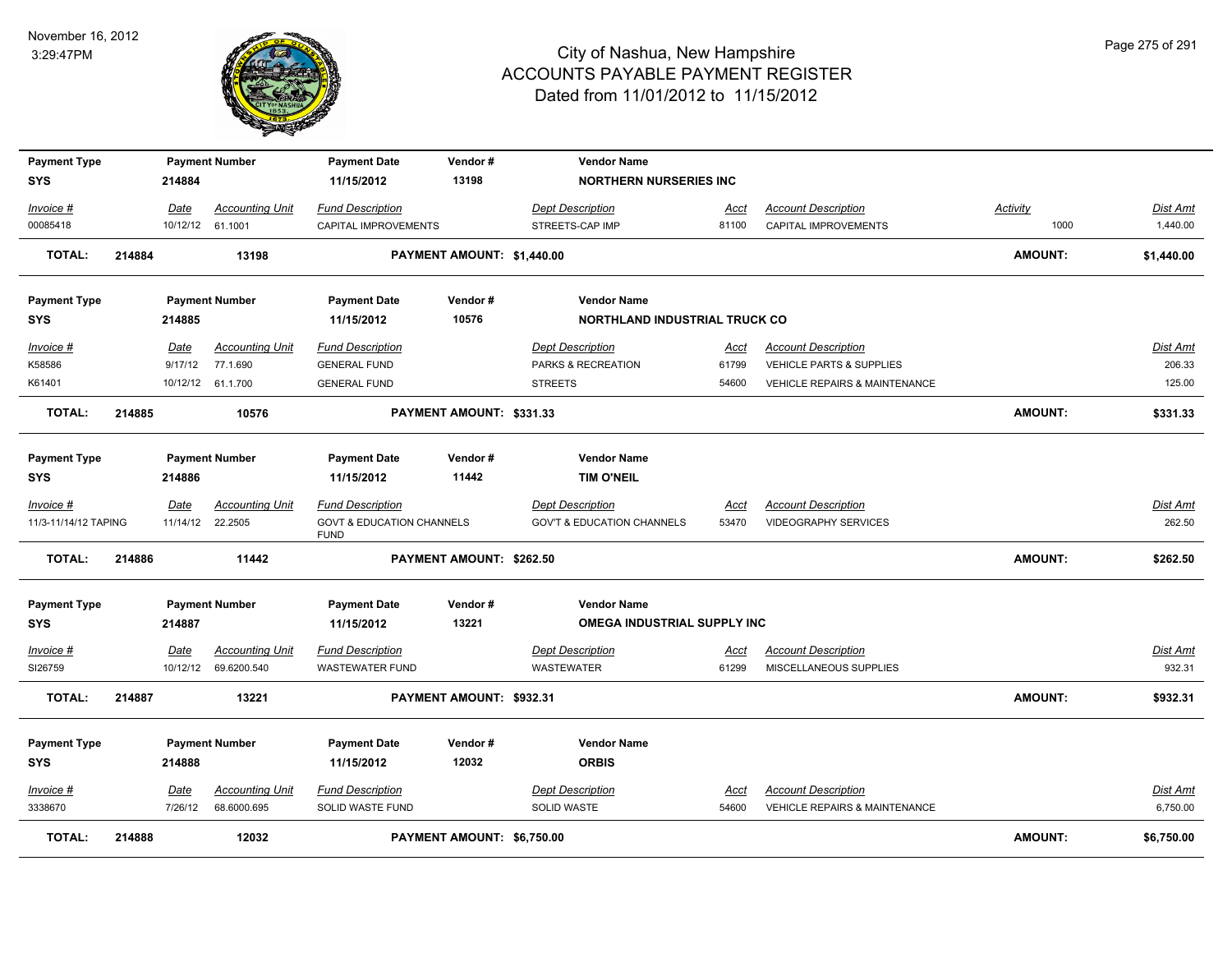

| <b>Payment Type</b> |        |             | <b>Payment Number</b>  | <b>Payment Date</b>          | Vendor#                  | <b>Vendor Name</b>                        |             |                                     |                  |                |                 |
|---------------------|--------|-------------|------------------------|------------------------------|--------------------------|-------------------------------------------|-------------|-------------------------------------|------------------|----------------|-----------------|
| <b>SYS</b>          |        | 214889      |                        | 11/15/2012                   | 13253                    | <b>PAPERGRAPHICS PRINT &amp; COPY INC</b> |             |                                     |                  |                |                 |
| Invoice #           |        | Date        | <b>Accounting Unit</b> | <b>Fund Description</b>      |                          | <b>Dept Description</b>                   | Acct        | <b>Account Description</b>          |                  |                | Dist Amt        |
| 22173               |        |             | 10/31/12 01.1.500      | <b>GENERAL FUND</b>          |                          | <b>MAYOR</b>                              | 61100       | OFFICE SUPPLIES                     |                  |                | 350.00          |
| <b>TOTAL:</b>       | 214889 |             | 13253                  |                              | PAYMENT AMOUNT: \$350.00 |                                           |             |                                     |                  | <b>AMOUNT:</b> | \$350.00        |
| <b>Payment Type</b> |        |             | <b>Payment Number</b>  | <b>Payment Date</b>          | Vendor#                  | <b>Vendor Name</b>                        |             |                                     |                  |                |                 |
| <b>SYS</b>          |        | 214890      |                        | 11/15/2012                   | 13297                    | PERMA LINE CORP OF NEW ENGLAND            |             |                                     |                  |                |                 |
| Invoice #           |        | <u>Date</u> | <b>Accounting Unit</b> | <b>Fund Description</b>      |                          | <b>Dept Description</b>                   | <u>Acct</u> | <b>Account Description</b>          |                  |                | Dist Amt        |
| 136621              |        |             | 10/18/12 61.1.705      | <b>GENERAL FUND</b>          |                          | <b>STREETS</b>                            | 61542       | <b>SIGNS</b>                        |                  |                | 50.90           |
| <b>TOTAL:</b>       | 214890 |             | 13297                  |                              | PAYMENT AMOUNT: \$50.90  |                                           |             |                                     |                  | <b>AMOUNT:</b> | \$50.90         |
| <b>Payment Type</b> |        |             | <b>Payment Number</b>  | <b>Payment Date</b>          | Vendor#                  | <b>Vendor Name</b>                        |             |                                     |                  |                |                 |
| <b>SYS</b>          |        | 214891      |                        | 11/15/2012                   | 13309                    | PHOENIX PRECAST PRODUCTS                  |             |                                     |                  |                |                 |
| Invoice #           |        | Date        | <b>Accounting Unit</b> | <b>Fund Description</b>      |                          | <b>Dept Description</b>                   | Acct        | <b>Account Description</b>          | <b>Activity</b>  |                | Dist Amt        |
| 47398               |        | 10/5/12     | 61.1010                | <b>GF-PRIOR YEAR ESCROWS</b> |                          | STREETS-PRIOR YEAR                        | 81100       | CAPITAL IMPROVEMENTS                |                  | 1000           | 98.33           |
| <b>TOTAL:</b>       | 214891 |             | 13309                  |                              | PAYMENT AMOUNT: \$98.33  |                                           |             |                                     |                  | <b>AMOUNT:</b> | \$98.33         |
| <b>Payment Type</b> |        |             | <b>Payment Number</b>  | <b>Payment Date</b>          | Vendor#                  | <b>Vendor Name</b>                        |             |                                     |                  |                |                 |
| <b>SYS</b>          |        | 214892      |                        | 11/15/2012                   | 13319                    | <b>PINE MOTOR PARTS</b>                   |             |                                     |                  |                |                 |
| Invoice #           |        | <u>Date</u> | <b>Accounting Unit</b> | <b>Fund Description</b>      |                          | <b>Dept Description</b>                   | <u>Acct</u> | <b>Account Description</b>          |                  |                | <u>Dist Amt</u> |
| 96410B              |        |             | 10/23/12 77.1.690      | <b>GENERAL FUND</b>          |                          | PARKS & RECREATION                        | 61799       | <b>VEHICLE PARTS &amp; SUPPLIES</b> |                  |                | 11.58           |
| <b>TOTAL:</b>       | 214892 |             | 13319                  |                              | PAYMENT AMOUNT: \$11.58  |                                           |             |                                     |                  | <b>AMOUNT:</b> | \$11.58         |
| <b>Payment Type</b> |        |             | <b>Payment Number</b>  | <b>Payment Date</b>          | Vendor#                  | <b>Vendor Name</b>                        |             |                                     |                  |                |                 |
| <b>SYS</b>          |        | 214893      |                        | 11/15/2012                   | 10871                    | <b>POM INC</b>                            |             |                                     |                  |                |                 |
| Invoice #           |        | Date        | <b>Accounting Unit</b> | <b>Fund Description</b>      |                          | <b>Dept Description</b>                   | <u>Acct</u> | <b>Account Description</b>          |                  |                | <b>Dist Amt</b> |
| 24501               |        | 10/31/12    | 66.1.500               | <b>GENERAL FUND</b>          |                          | PARKING LOTS                              | 71600       | PARKING EQUIPMENT                   |                  |                | 956.88          |
| TOTAL:              | 214893 |             | 10871                  |                              | PAYMENT AMOUNT: \$956.88 |                                           |             |                                     |                  | AMOUNT:        | \$956.88        |
| <b>Payment Type</b> |        |             | <b>Payment Number</b>  | <b>Payment Date</b>          | Vendor#                  | <b>Vendor Name</b>                        |             |                                     | Payee Name       |                |                 |
| <b>SYS</b>          |        | 214894      |                        | 11/15/2012                   | 13201                    | <b>NORTRAX EQUIPMENT</b>                  |             |                                     | <b>POWERPLAN</b> |                |                 |
| Invoice #           |        | Date        | <b>Accounting Unit</b> | <b>Fund Description</b>      |                          | <b>Dept Description</b>                   | Acct        | <b>Account Description</b>          |                  |                | Dist Amt        |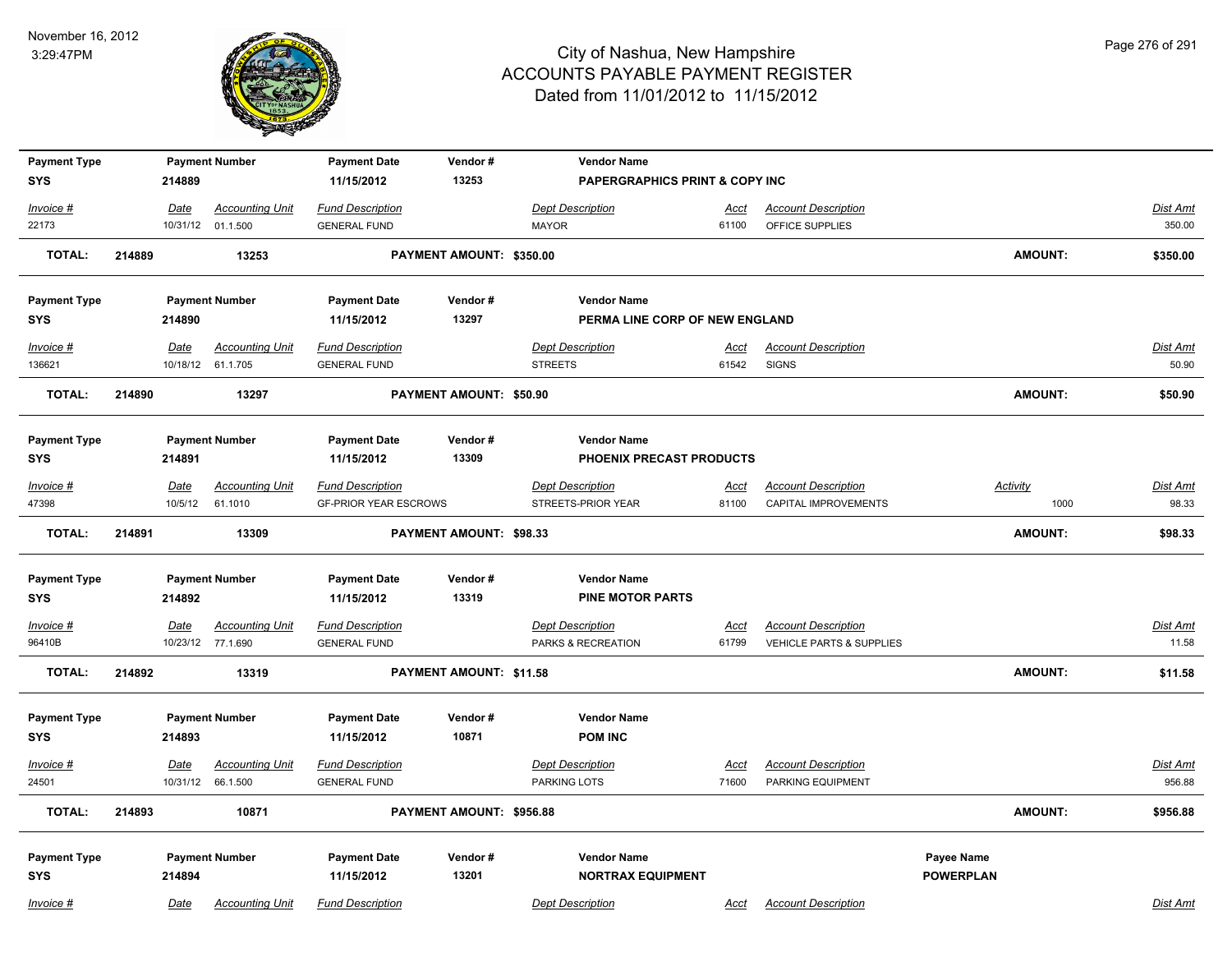

| 543201               |        | 6/19/12         | 68.6000.692                         | SOLID WASTE FUND                                     |                            | SOLID WASTE                                          | 54600                | <b>VEHICLE REPAIRS &amp; MAINTENANCE</b>                   |                         | 33.80                |
|----------------------|--------|-----------------|-------------------------------------|------------------------------------------------------|----------------------------|------------------------------------------------------|----------------------|------------------------------------------------------------|-------------------------|----------------------|
| 604861               |        | 9/19/12         | 68.6000.692                         | SOLID WASTE FUND                                     |                            | <b>SOLID WASTE</b>                                   | 54600                | <b>VEHICLE REPAIRS &amp; MAINTENANCE</b>                   |                         | 505.38               |
| 617110               |        | 10/8/12         | 68.6000.692                         | SOLID WASTE FUND                                     |                            | <b>SOLID WASTE</b>                                   | 54600                | <b>VEHICLE REPAIRS &amp; MAINTENANCE</b>                   |                         | 1,871.74             |
| 623467               |        |                 | 10/17/12 77.1.650                   | <b>GENERAL FUND</b>                                  |                            | PARKS & RECREATION                                   | 54280                | <b>BUILDING/GROUNDS MAINTENANCE</b>                        |                         | $-126.87$            |
| 623476               |        |                 | 10/17/12 77.1.650                   | <b>GENERAL FUND</b>                                  |                            | PARKS & RECREATION                                   | 54280                | <b>BUILDING/GROUNDS MAINTENANCE</b>                        |                         | 126.87               |
|                      |        |                 |                                     |                                                      |                            |                                                      |                      |                                                            |                         |                      |
| <b>TOTAL:</b>        | 214894 |                 | 13201                               |                                                      | PAYMENT AMOUNT: \$2,410.92 |                                                      |                      |                                                            | <b>AMOUNT:</b>          | \$2,410.92           |
| <b>Payment Type</b>  |        |                 | <b>Payment Number</b>               | <b>Payment Date</b>                                  | Vendor#                    | <b>Vendor Name</b>                                   |                      |                                                            |                         |                      |
| <b>SYS</b>           |        | 214895          |                                     | 11/15/2012                                           | 13361                      | <b>PROJECT RESOURCE GROUP LLC</b>                    |                      |                                                            |                         |                      |
|                      |        |                 |                                     |                                                      |                            |                                                      |                      |                                                            |                         |                      |
| Invoice #            |        | Date            | <b>Accounting Unit</b>              | <b>Fund Description</b>                              |                            | <b>Dept Description</b>                              | Acct                 | <b>Account Description</b>                                 | <b>Activity</b>         | Dist Amt             |
| 2012-10              |        |                 | 10/17/12 29.5000                    | CAP PROJECTS-GEN GOVT BLDGS                          |                            | CAPITAL PROJECTS-CITY BLDGS                          | 81200                | <b>BUILDINGS AND IMPROVEMENTS</b>                          | 1002.29.02.30           | 6,250.00             |
| <b>TOTAL:</b>        | 214895 |                 | 13361                               |                                                      | PAYMENT AMOUNT: \$6,250.00 |                                                      |                      |                                                            | <b>AMOUNT:</b>          | \$6,250.00           |
| <b>Payment Type</b>  |        |                 | <b>Payment Number</b>               | <b>Payment Date</b>                                  | Vendor#                    | <b>Vendor Name</b>                                   |                      |                                                            | <b>Payee Name</b>       |                      |
| <b>SYS</b>           |        | 214896          |                                     | 11/15/2012                                           | 13322                      | PITNEY BOWES GLOBAL FIN SRVS                         |                      |                                                            | <b>PURCHASE POWER</b>   |                      |
|                      |        |                 |                                     |                                                      |                            |                                                      |                      |                                                            |                         |                      |
| Invoice #            |        | Date            | <b>Accounting Unit</b>              | <b>Fund Description</b>                              |                            | <b>Dept Description</b>                              | Acct                 | <b>Account Description</b>                                 |                         | <b>Dist Amt</b>      |
| 2012309              |        | 11/4/12         | <b>BS1000</b>                       | <b>GENERAL FUND</b>                                  |                            | <b>GENERAL FUND</b>                                  | 14144                | PREPAID POSTAGE METER                                      |                         | 6,000.00             |
| <b>TOTAL:</b>        | 214896 |                 | 13322                               |                                                      | PAYMENT AMOUNT: \$6,000.00 |                                                      |                      |                                                            | <b>AMOUNT:</b>          | \$6,000.00           |
| <b>Payment Type</b>  |        |                 | <b>Payment Number</b>               | <b>Payment Date</b>                                  | Vendor#                    | <b>Vendor Name</b>                                   |                      |                                                            |                         |                      |
| <b>SYS</b>           |        | 214897          |                                     | 11/15/2012                                           | 13417                      | <b>REDIMIX COMPANIES INC</b>                         |                      |                                                            |                         |                      |
|                      |        |                 |                                     |                                                      |                            |                                                      |                      |                                                            |                         |                      |
| Invoice #<br>79919   |        | Date<br>8/21/12 | <b>Accounting Unit</b><br>TF60.7530 | <b>Fund Description</b><br>P&Z-SIDEWALK CONSTRUCTION |                            | <b>Dept Description</b><br>ENG-SIDEWALK CONSTRUCTION | <b>Acct</b><br>54210 | <b>Account Description</b><br><b>CONSTRUCTION SERVICES</b> | <b>Activity</b><br>1000 | Dist Amt<br>2,398.00 |
|                      |        |                 |                                     | <b>SE</b>                                            |                            | SE                                                   |                      |                                                            |                         |                      |
| 80045                |        | 8/24/12         | TF60.7530                           | P&Z-SIDEWALK CONSTRUCTION<br><b>SE</b>               |                            | ENG-SIDEWALK CONSTRUCTION<br><b>SE</b>               | 54210                | CONSTRUCTION SERVICES                                      | 1000                    | 2,118.00             |
| <b>TOTAL:</b>        | 214897 |                 | 13417                               |                                                      | PAYMENT AMOUNT: \$4,516.00 |                                                      |                      |                                                            | <b>AMOUNT:</b>          | \$4,516.00           |
| <b>Payment Type</b>  |        |                 | <b>Payment Number</b>               | <b>Payment Date</b>                                  | Vendor#                    | <b>Vendor Name</b>                                   |                      |                                                            |                         |                      |
| <b>SYS</b>           |        | 214898          |                                     | 11/15/2012                                           | 11211                      | <b>KIMBERLEE REICH</b>                               |                      |                                                            |                         |                      |
|                      |        |                 |                                     |                                                      |                            |                                                      |                      |                                                            |                         |                      |
| Invoice #            |        | <u>Date</u>     | <b>Accounting Unit</b>              | <b>Fund Description</b>                              |                            | <b>Dept Description</b>                              | <u>Acct</u>          | <b>Account Description</b>                                 |                         | <u>Dist Amt</u>      |
| 33252A 11/15/12 DCAP |        | 11/13/12        | <b>BS1000</b>                       | <b>GENERAL FUND</b>                                  |                            | <b>GENERAL FUND</b>                                  | 21460                | 125 DEPENDENT CARE                                         |                         | 192.31               |
| TOTAL:               | 214898 |                 | 11211                               |                                                      | PAYMENT AMOUNT: \$192.31   |                                                      |                      |                                                            | <b>AMOUNT:</b>          | \$192.31             |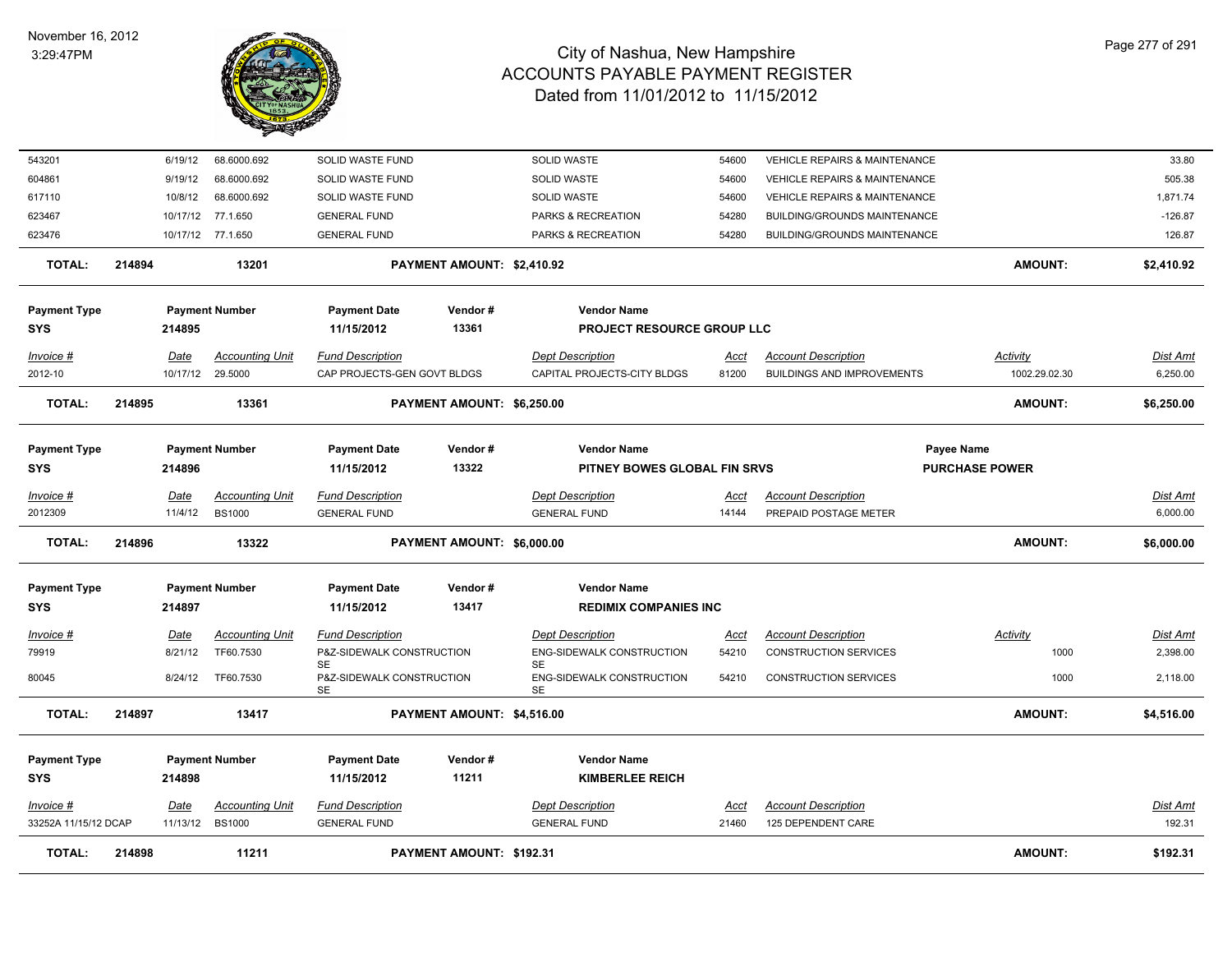

| <b>Payment Type</b>               |        |             | <b>Payment Number</b>                       | <b>Payment Date</b>                                 | Vendor#                    | <b>Vendor Name</b>                            |                      |                                                            |                               |                          |
|-----------------------------------|--------|-------------|---------------------------------------------|-----------------------------------------------------|----------------------------|-----------------------------------------------|----------------------|------------------------------------------------------------|-------------------------------|--------------------------|
| <b>SYS</b>                        |        | 214899      |                                             | 11/15/2012                                          | 15334                      | <b>RYAN RICHER</b>                            |                      |                                                            |                               |                          |
| Invoice #                         |        | Date        | <b>Accounting Unit</b>                      | <b>Fund Description</b>                             |                            | <b>Dept Description</b>                       | <b>Acct</b>          | <b>Account Description</b>                                 |                               | Dist Amt                 |
| TAPING 11/3                       |        |             | 11/14/12 22.2505                            | <b>GOVT &amp; EDUCATION CHANNELS</b><br><b>FUND</b> |                            | <b>GOV'T &amp; EDUCATION CHANNELS</b>         | 53470                | <b>VIDEOGRAPHY SERVICES</b>                                |                               | 50.00                    |
| <b>TOTAL:</b>                     | 214899 |             | 15334                                       |                                                     | PAYMENT AMOUNT: \$50.00    |                                               |                      |                                                            | AMOUNT:                       | \$50.00                  |
| <b>Payment Type</b>               |        |             | <b>Payment Number</b>                       | <b>Payment Date</b>                                 | Vendor#                    | <b>Vendor Name</b>                            |                      |                                                            |                               |                          |
| <b>SYS</b>                        |        | 214900      |                                             | 11/15/2012                                          | 13447                      | <b>RILEYS SPORT SHOP INC</b>                  |                      |                                                            |                               |                          |
| Invoice #                         |        | Date        | <b>Accounting Unit</b>                      | <b>Fund Description</b>                             |                            | <b>Dept Description</b>                       | Acct                 | <b>Account Description</b>                                 |                               | Dist Amt                 |
| 25293                             |        | 10/16/12    | 50.1.635                                    | <b>GENERAL FUND</b>                                 |                            | POLICE                                        | 61121                | <b>AMMUNITION</b>                                          |                               | 628.00                   |
| 25331                             |        | 9/27/12     | 50.1.500                                    | <b>GENERAL FUND</b>                                 |                            | <b>POLICE</b>                                 | 61107                | <b>CLOTHING &amp; UNIFORMS</b>                             |                               | 47.25                    |
| 25341                             |        |             | 10/16/12 50.1.635                           | <b>GENERAL FUND</b>                                 |                            | POLICE                                        | 61121                | <b>AMMUNITION</b>                                          |                               | 769.40                   |
| <b>TOTAL:</b>                     | 214900 |             | 13447                                       |                                                     | PAYMENT AMOUNT: \$1,444.65 |                                               |                      |                                                            | AMOUNT:                       | \$1,444.65               |
| <b>Payment Type</b>               |        |             | <b>Payment Number</b>                       | <b>Payment Date</b>                                 | Vendor#                    | <b>Vendor Name</b>                            |                      |                                                            | <b>Payee Name</b>             |                          |
| <b>SYS</b>                        |        | 214901      |                                             | 11/15/2012                                          | 13501                      | <b>SAM'S CLUB</b>                             |                      |                                                            | <b>SAM'S CLUB DIRECT-0860</b> |                          |
| $Invoice$ #<br>2528 6352 090 9090 |        | <b>Date</b> | <b>Accounting Unit</b><br>10/19/12 77.1.650 | <b>Fund Description</b><br><b>GENERAL FUND</b>      |                            | <b>Dept Description</b><br>PARKS & RECREATION | <u>Acct</u><br>54280 | <b>Account Description</b><br>BUILDING/GROUNDS MAINTENANCE | <b>Activity</b>               | <u>Dist Amt</u><br>23.54 |
| 3133 6352 090 9090                |        | 10/25/12    | 77.3200                                     | PARKS & RECREATION GRANTS                           |                            | PARKS & RECREATION GRANTS                     | 61299                | MISCELLANEOUS SUPPLIES                                     | 77.1003.12.01                 | 246.94                   |
| 9327 6352 012 1687                |        | 11/3/12     | 01.1.500                                    | <b>GENERAL FUND</b>                                 |                            | <b>MAYOR</b>                                  | 61910                | <b>MEALS - FUNCTIONS</b>                                   |                               | 125.30                   |
| <b>TOTAL:</b>                     | 214901 |             | 13501                                       |                                                     | PAYMENT AMOUNT: \$395.78   |                                               |                      |                                                            | <b>AMOUNT:</b>                | \$395.78                 |
| <b>Payment Type</b>               |        |             | <b>Payment Number</b>                       | <b>Payment Date</b>                                 | Vendor#                    | <b>Vendor Name</b>                            |                      |                                                            |                               |                          |
| <b>SYS</b>                        |        | 214902      |                                             | 11/15/2012                                          | 13504                      | SANEL AUTO PARTS CO                           |                      |                                                            |                               |                          |
| Invoice #                         |        | Date        | <b>Accounting Unit</b>                      | <b>Fund Description</b>                             |                            | <b>Dept Description</b>                       | <b>Acct</b>          | <b>Account Description</b>                                 |                               | <b>Dist Amt</b>          |
| 02OU8498                          |        | 10/12/12    | 52.1.630                                    | <b>GENERAL FUND</b>                                 |                            | <b>FIRE</b>                                   | 61799                | <b>VEHICLE PARTS &amp; SUPPLIES</b>                        |                               | 20.08                    |
| 02OW3263                          |        |             | 10/16/12 52.1.630                           | <b>GENERAL FUND</b>                                 |                            | <b>FIRE</b>                                   | 61799                | VEHICLE PARTS & SUPPLIES                                   |                               | 12.79                    |
| <b>TOTAL:</b>                     | 214902 |             | 13504                                       |                                                     | PAYMENT AMOUNT: \$32.87    |                                               | <b>DISCOUNT:</b>     | 0.66                                                       | AMOUNT:                       | \$32.87                  |
| <b>Payment Type</b>               |        |             | <b>Payment Number</b>                       | <b>Payment Date</b>                                 | Vendor#                    | <b>Vendor Name</b>                            |                      |                                                            |                               |                          |
| <b>SYS</b>                        |        | 214903      |                                             | 11/15/2012                                          | 13504                      | <b>SANEL AUTO PARTS CO</b>                    |                      |                                                            |                               |                          |
| $Invoice$ #                       |        | Date        | <b>Accounting Unit</b>                      | <b>Fund Description</b>                             |                            | <b>Dept Description</b>                       | <b>Acct</b>          | <b>Account Description</b>                                 |                               | <b>Dist Amt</b>          |
| 02OW5683                          |        | 10/16/12    | 61.1.700                                    | <b>GENERAL FUND</b>                                 |                            | <b>STREETS</b>                                | 54600                | <b>VEHICLE REPAIRS &amp; MAINTENANCE</b>                   |                               | 224.10                   |
| 02OW8843                          |        |             | 10/16/12 61.1.700                           | <b>GENERAL FUND</b>                                 |                            | <b>STREETS</b>                                | 54600                | <b>VEHICLE REPAIRS &amp; MAINTENANCE</b>                   |                               | 30.60                    |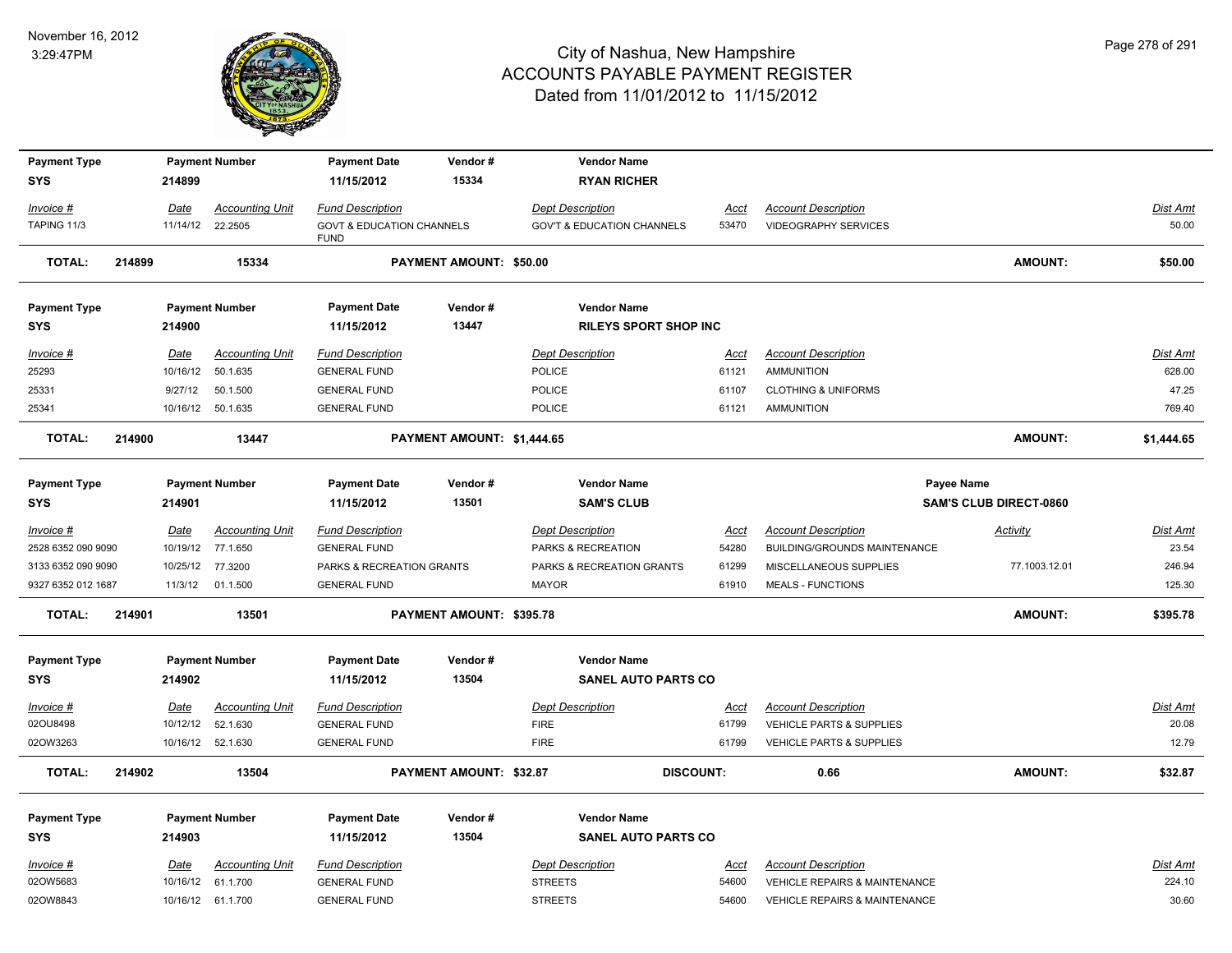

| 02OX1841              |        |             | 10/17/12 61.1.700      | <b>GENERAL FUND</b>          |                            | <b>STREETS</b>              | 54600            | <b>VEHICLE REPAIRS &amp; MAINTENANCE</b> |                | $-30.60$   |
|-----------------------|--------|-------------|------------------------|------------------------------|----------------------------|-----------------------------|------------------|------------------------------------------|----------------|------------|
| <b>TOTAL:</b>         | 214903 |             | 13504                  |                              | PAYMENT AMOUNT: \$224.10   |                             | <b>DISCOUNT:</b> | 4.48                                     | <b>AMOUNT:</b> | \$224.10   |
| <b>Payment Type</b>   |        |             | <b>Payment Number</b>  | <b>Payment Date</b>          | Vendor#                    | <b>Vendor Name</b>          |                  |                                          |                |            |
| <b>SYS</b>            |        | 214904      |                        | 11/15/2012                   | 13504                      | <b>SANEL AUTO PARTS CO</b>  |                  |                                          |                |            |
| $Invoice$ #           |        | Date        | <b>Accounting Unit</b> | <b>Fund Description</b>      |                            | <b>Dept Description</b>     | <b>Acct</b>      | <b>Account Description</b>               |                | Dist Amt   |
| 02OW4303              |        |             | 10/16/12 77.1.690      | <b>GENERAL FUND</b>          |                            | PARKS & RECREATION          | 61799            | <b>VEHICLE PARTS &amp; SUPPLIES</b>      |                | 36.55      |
| 02OW7491              |        |             | 10/16/12 77.1.690      | <b>GENERAL FUND</b>          |                            | PARKS & RECREATION          | 61799            | <b>VEHICLE PARTS &amp; SUPPLIES</b>      |                | 51.90      |
| 02OX1439              |        |             | 10/17/12 77.1.690      | <b>GENERAL FUND</b>          |                            | PARKS & RECREATION          | 61799            | VEHICLE PARTS & SUPPLIES                 |                | 8.96       |
| 02OX4083              |        |             | 10/17/12 77.1.690      | <b>GENERAL FUND</b>          |                            | PARKS & RECREATION          | 61799            | <b>VEHICLE PARTS &amp; SUPPLIES</b>      |                | 3.74       |
| <b>TOTAL:</b>         | 214904 |             | 13504                  |                              | PAYMENT AMOUNT: \$101.15   |                             | <b>DISCOUNT:</b> | 2.02                                     | <b>AMOUNT:</b> | \$101.15   |
| <b>Payment Type</b>   |        |             | <b>Payment Number</b>  | <b>Payment Date</b>          | Vendor#                    | <b>Vendor Name</b>          |                  |                                          |                |            |
| <b>SYS</b>            |        | 214905      |                        | 11/15/2012                   | 14840                      | <b>SEWALL ENTERPRISES</b>   |                  |                                          |                |            |
| Invoice #             |        | Date        | <b>Accounting Unit</b> | <b>Fund Description</b>      |                            | <b>Dept Description</b>     | Acct             | <b>Account Description</b>               |                | Dist Amt   |
| 4404                  |        | 10/26/12    | 69.6200.540            | <b>WASTEWATER FUND</b>       |                            | <b>WASTEWATER</b>           | 54300            | SEWER MAINTENANCE                        |                | 2,409.38   |
| 4404                  |        |             | 10/26/12 TF77.7052     | MINE FALLS PARK ETF          |                            | MINE FALLS PARK ETF         | 54280            | BUILDING/GROUNDS MAINTENANCE             |                | 2,409.37   |
| <b>TOTAL:</b>         | 214905 |             | 14840                  |                              | PAYMENT AMOUNT: \$4,818.75 |                             |                  |                                          | <b>AMOUNT:</b> | \$4,818.75 |
| <b>Payment Type</b>   |        |             | <b>Payment Number</b>  | <b>Payment Date</b>          | Vendor#                    | <b>Vendor Name</b>          |                  |                                          |                |            |
| <b>SYS</b>            |        | 214906      |                        | 11/15/2012                   | 15466                      | <b>ROBERT SHERMAN</b>       |                  |                                          |                |            |
| <b>Invoice #</b>      |        | <u>Date</u> | <b>Accounting Unit</b> | <b>Fund Description</b>      |                            | <b>Dept Description</b>     | <u>Acct</u>      | <b>Account Description</b>               |                | Dist Amt   |
| <b>INS PREM REIMB</b> |        | 11/15/12    | 13.6600.890            | BENEFITS SELF INSURANCE FUND |                            | BENEFITS ADMINISTRATION     | 59507            | CLAIMS-BC/BS POS PLAN                    |                | 638.69     |
| <b>TOTAL:</b>         | 214906 |             | 15466                  |                              | PAYMENT AMOUNT: \$638.69   |                             |                  |                                          | <b>AMOUNT:</b> | \$638.69   |
|                       |        |             |                        |                              |                            |                             |                  |                                          |                |            |
| <b>Payment Type</b>   |        |             | <b>Payment Number</b>  | <b>Payment Date</b>          | Vendor#                    | <b>Vendor Name</b>          |                  |                                          |                |            |
| <b>SYS</b>            |        | 214907      |                        | 11/15/2012                   | 13575                      | <b>SIMON &amp; SCHUSTER</b> |                  |                                          |                |            |
| Invoice #             |        | Date        | <b>Accounting Unit</b> | <b>Fund Description</b>      |                            | <b>Dept Description</b>     | Acct             | <b>Account Description</b>               |                | Dist Amt   |
| 014199100             |        |             | 10/26/12 79.1.760      | <b>GENERAL FUND</b>          |                            | <b>LIBRARY</b>              | 61807            | <b>PUBLICATIONS</b>                      |                | 35.22      |
| <b>TOTAL:</b>         | 214907 |             | 13575                  |                              | PAYMENT AMOUNT: \$35.22    |                             |                  |                                          | <b>AMOUNT:</b> | \$35.22    |
|                       |        |             |                        |                              |                            |                             |                  |                                          |                |            |
| <b>Payment Type</b>   |        |             | <b>Payment Number</b>  | <b>Payment Date</b>          | Vendor#<br>11103           | <b>Vendor Name</b>          |                  |                                          |                |            |
| <b>SYS</b>            |        | 214908      |                        | 11/15/2012                   |                            | <b>STAGGS PUBLISHING</b>    |                  |                                          |                |            |
| Invoice #             |        | Date        | <b>Accounting Unit</b> | <b>Fund Description</b>      |                            | <b>Dept Description</b>     | Acct             | <b>Account Description</b>               |                | Dist Amt   |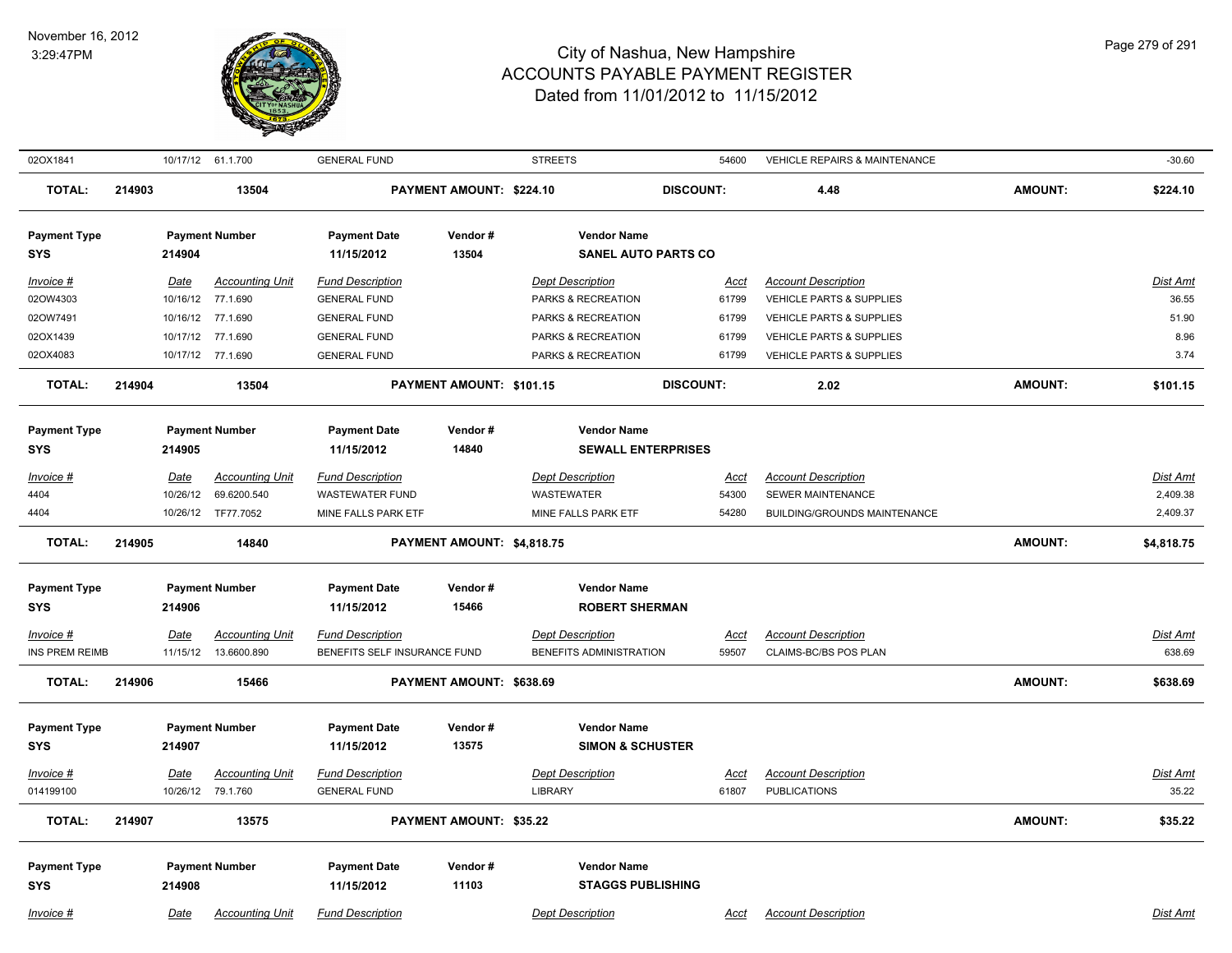

| 3092                              |        | 5/2/12           | 52.1.500                                   | <b>GENERAL FUND</b>                            |                            | <b>FIRE</b>                                        | 61807            | <b>PUBLICATIONS</b>                              |                | 113.80                    |
|-----------------------------------|--------|------------------|--------------------------------------------|------------------------------------------------|----------------------------|----------------------------------------------------|------------------|--------------------------------------------------|----------------|---------------------------|
| <b>TOTAL:</b>                     | 214908 |                  | 11103                                      |                                                | PAYMENT AMOUNT: \$113.80   |                                                    |                  |                                                  | <b>AMOUNT:</b> | \$113.80                  |
| <b>Payment Type</b><br><b>SYS</b> |        | 214909           | <b>Payment Number</b>                      | <b>Payment Date</b><br>11/15/2012              | Vendor#<br>11105           | <b>Vendor Name</b><br><b>STANDARD &amp; POOR'S</b> |                  |                                                  |                |                           |
|                                   |        |                  |                                            |                                                |                            |                                                    |                  |                                                  |                |                           |
| Invoice #<br>30536033             |        | Date             | <b>Accounting Unit</b><br>10/1/12 79.1.760 | <b>Fund Description</b><br><b>GENERAL FUND</b> |                            | <b>Dept Description</b><br><b>LIBRARY</b>          | Acct<br>61821    | <b>Account Description</b><br><b>PERIODICALS</b> |                | <b>Dist Amt</b><br>325.00 |
|                                   |        |                  |                                            |                                                |                            |                                                    |                  |                                                  |                |                           |
| <b>TOTAL:</b>                     | 214909 |                  | 11105                                      |                                                | PAYMENT AMOUNT: \$325.00   |                                                    |                  |                                                  | <b>AMOUNT:</b> | \$325.00                  |
| <b>Payment Type</b>               |        |                  | <b>Payment Number</b>                      | <b>Payment Date</b>                            | Vendor#                    | <b>Vendor Name</b>                                 |                  |                                                  |                |                           |
| <b>SYS</b>                        |        | 214910           |                                            | 11/15/2012                                     | 11963                      | <b>STAPLES BUSINESS ADVANTAGE</b>                  |                  |                                                  |                |                           |
| Invoice #<br>3184080351           |        | Date<br>10/13/12 | <b>Accounting Unit</b><br>52.1.500         | <b>Fund Description</b>                        |                            | <b>Dept Description</b>                            | <u>Acct</u>      | <b>Account Description</b>                       |                | <u>Dist Amt</u><br>49.98  |
| 3184139080                        |        | 10/16/12         | 18.1.500                                   | <b>GENERAL FUND</b><br><b>GENERAL FUND</b>     |                            | <b>FIRE</b><br>OTHER GENERAL GOV'T                 | 61100<br>45960   | OFFICE SUPPLIES<br><b>VENDOR DISCOUNTS</b>       |                | $-12.19$                  |
| 3184139080                        |        | 10/16/12         | 79.1.500                                   | <b>GENERAL FUND</b>                            |                            | <b>LIBRARY</b>                                     | 61100            | OFFICE SUPPLIES                                  |                | 406.48                    |
| 3184139081                        |        | 10/16/12         | 18.1.500                                   | <b>GENERAL FUND</b>                            |                            | OTHER GENERAL GOV'T                                | 45960            | <b>VENDOR DISCOUNTS</b>                          |                | $-34.86$                  |
| 3184139081                        |        | 10/16/12         | 50.1.500                                   | <b>GENERAL FUND</b>                            |                            | POLICE                                             | 61100            | OFFICE SUPPLIES                                  |                | 837.85                    |
| 3184139081                        |        | 10/16/12         | 50.1.500                                   | <b>GENERAL FUND</b>                            |                            | <b>POLICE</b>                                      | 61650            | <b>COPIER SUPPLIES</b>                           |                | 324.00                    |
| 3184599327                        |        | 10/25/12         | 18.1.500                                   | <b>GENERAL FUND</b>                            |                            | OTHER GENERAL GOV'T                                | 45960            | <b>VENDOR DISCOUNTS</b>                          |                | $-34.82$                  |
| 3184599327                        |        | 10/25/12         | 50.1.500                                   | <b>GENERAL FUND</b>                            |                            | <b>POLICE</b>                                      | 61100            | OFFICE SUPPLIES                                  |                | 1,160.55                  |
| 3184599329                        |        | 10/25/12         | 81.1.500                                   | <b>GENERAL FUND</b>                            |                            | <b>COMMUNITY DEVELOPMENT</b>                       | 61100            | OFFICE SUPPLIES                                  |                | 17.99                     |
| 3184599330                        |        |                  | 10/25/12 71.1.500                          | <b>GENERAL FUND</b>                            |                            | <b>COMMUNITY SERVICES</b>                          | 61100            | OFFICE SUPPLIES                                  |                | 38.99                     |
| 3184599333                        |        | 10/25/12         | 60.1.665                                   | <b>GENERAL FUND</b>                            |                            | <b>PUBLIC</b><br>WORKS-ADMIN/ENGINEERING           | 61299            | MISCELLANEOUS SUPPLIES                           |                | 62.56                     |
| <b>TOTAL:</b>                     | 214910 |                  | 11963                                      |                                                | PAYMENT AMOUNT: \$2,816.53 |                                                    | <b>DISCOUNT:</b> | 42.19                                            | <b>AMOUNT:</b> | \$2,816.53                |
| <b>Payment Type</b>               |        |                  | <b>Payment Number</b>                      | <b>Payment Date</b>                            | Vendor#                    | <b>Vendor Name</b>                                 |                  |                                                  |                |                           |
| <b>SYS</b>                        |        | 214911           |                                            | 11/15/2012                                     | 13650                      | <b>STATELINE IRRIGATION</b>                        |                  |                                                  |                |                           |
| Invoice #                         |        | Date             | <b>Accounting Unit</b>                     | <b>Fund Description</b>                        |                            | <b>Dept Description</b>                            | Acct             | <b>Account Description</b>                       |                | <b>Dist Amt</b>           |
| 068417                            |        | 7/17/12          | 77.1.650                                   | <b>GENERAL FUND</b>                            |                            | PARKS & RECREATION                                 | 54280            | <b>BUILDING/GROUNDS MAINTENANCE</b>              |                | 107.70                    |
| 069299                            |        |                  | 9/26/12 77.1.650                           | <b>GENERAL FUND</b>                            |                            | PARKS & RECREATION                                 | 54280            | <b>BUILDING/GROUNDS MAINTENANCE</b>              |                | 181.15                    |
| <b>TOTAL:</b>                     | 214911 |                  | 13650                                      |                                                | PAYMENT AMOUNT: \$288.85   |                                                    |                  |                                                  | <b>AMOUNT:</b> | \$288.85                  |
| <b>Payment Type</b>               |        |                  | <b>Payment Number</b>                      | <b>Payment Date</b>                            | Vendor#                    | <b>Vendor Name</b>                                 |                  |                                                  |                |                           |
| <b>SYS</b>                        |        | 214912           |                                            | 11/15/2012                                     | 13652                      | <b>STATIONERS INC</b>                              |                  |                                                  |                |                           |
| <u>Invoice #</u>                  |        | <u>Date</u>      | <b>Accounting Unit</b>                     | <b>Fund Description</b>                        |                            | <b>Dept Description</b>                            | <u>Acct</u>      | <b>Account Description</b>                       |                | Dist Amt                  |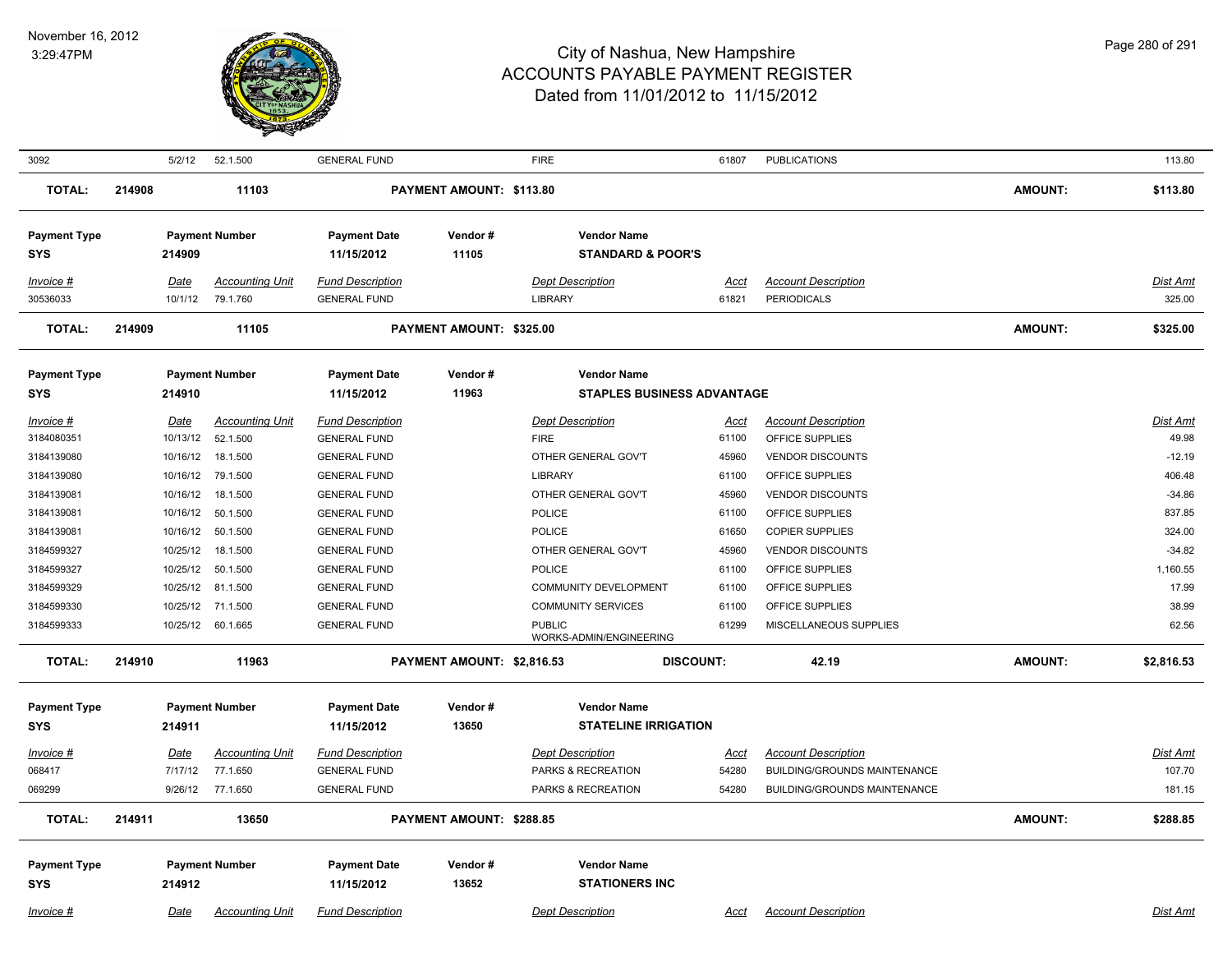

| 84650-0                           |        | 10/26/12    | 50.1.500                                    | <b>GENERAL FUND</b>                            |                            | <b>POLICE</b>                                       | 61100                | OFFICE SUPPLIES                                                        |                                            | 101.85                      |
|-----------------------------------|--------|-------------|---------------------------------------------|------------------------------------------------|----------------------------|-----------------------------------------------------|----------------------|------------------------------------------------------------------------|--------------------------------------------|-----------------------------|
| <b>TOTAL:</b>                     | 214912 |             | 13652                                       |                                                | PAYMENT AMOUNT: \$101.85   |                                                     |                      |                                                                        | AMOUNT:                                    | \$101.85                    |
| <b>Payment Type</b><br><b>SYS</b> |        | 214913      | <b>Payment Number</b>                       | <b>Payment Date</b><br>11/15/2012              | Vendor#<br>13679           | <b>Vendor Name</b><br><b>SULLIVAN TIRE INC</b>      |                      |                                                                        | Payee Name<br><b>SULLIVAN TIRE COMPANY</b> |                             |
| Invoice #                         |        | Date        | <b>Accounting Unit</b>                      | <b>Fund Description</b>                        |                            | <b>Dept Description</b>                             | Acct                 | <b>Account Description</b>                                             |                                            | Dist Amt                    |
| 107107                            |        | 11/11/12    | 50.4020                                     | POLICE DRUG ENFORCEMENT<br><b>FUND</b>         |                            | POLICE DRUG ENFORCEMENT<br><b>FUND</b>              | 61799                | VEHICLE PARTS & SUPPLIES                                               |                                            | 120.23                      |
| <b>TOTAL:</b>                     | 214913 |             | 13679                                       |                                                | PAYMENT AMOUNT: \$120.23   |                                                     |                      |                                                                        | AMOUNT:                                    | \$120.23                    |
| <b>Payment Type</b>               |        |             | <b>Payment Number</b>                       | <b>Payment Date</b>                            | Vendor#                    | <b>Vendor Name</b>                                  |                      |                                                                        |                                            |                             |
| <b>SYS</b>                        |        | 214914      |                                             | 11/15/2012                                     | 13698                      | <b>SWEEPER PARTS SALES</b>                          |                      |                                                                        |                                            |                             |
| Invoice #<br>7134                 |        | <u>Date</u> | <u>Accounting Unit</u><br>10/15/12 61.1.700 | <b>Fund Description</b><br><b>GENERAL FUND</b> |                            | <b>Dept Description</b><br><b>STREETS</b>           | <u>Acct</u><br>54600 | <b>Account Description</b><br><b>VEHICLE REPAIRS &amp; MAINTENANCE</b> |                                            | <b>Dist Amt</b><br>1,117.80 |
| <b>TOTAL:</b>                     | 214914 |             | 13698                                       |                                                | PAYMENT AMOUNT: \$1,117.80 |                                                     |                      |                                                                        | <b>AMOUNT:</b>                             | \$1,117.80                  |
| <b>Payment Type</b>               |        |             | <b>Payment Number</b>                       | <b>Payment Date</b>                            | Vendor#                    | <b>Vendor Name</b>                                  |                      |                                                                        |                                            |                             |
| <b>SYS</b>                        |        | 214915      |                                             | 11/15/2012                                     | 13718                      | THE TELEGRAPH                                       |                      |                                                                        |                                            |                             |
| Invoice #                         |        | <u>Date</u> | <b>Accounting Unit</b>                      | <b>Fund Description</b>                        |                            | <b>Dept Description</b>                             | Acct                 | <b>Account Description</b>                                             | Activity                                   | Dist Amt                    |
| 1212536 9/01 13027                |        | 9/23/12     | 30.1.500                                    | <b>GENERAL FUND</b>                            |                            | <b>PURCHASING</b>                                   | 55500                | <b>ADVERTISING</b>                                                     |                                            | 226.35                      |
| 1212548 8/27 13028                |        | 9/23/12     | 30.1.500                                    | <b>GENERAL FUND</b>                            |                            | <b>PURCHASING</b>                                   | 55500                | <b>ADVERTISING</b>                                                     |                                            | 128.45                      |
| 1212926 9/01 13030                |        | 10/23/12    | 30.1.500                                    | <b>GENERAL FUND</b>                            |                            | <b>PURCHASING</b>                                   | 55500                | <b>ADVERTISING</b>                                                     |                                            | 128.45                      |
| 1212928 9/01 13031                |        | 9/23/12     | 30.1.500                                    | <b>GENERAL FUND</b>                            |                            | <b>PURCHASING</b>                                   | 55500                | <b>ADVERTISING</b>                                                     |                                            | 110.10                      |
| 1213003 8/31 13029                |        | 9/23/12     | 60.5700                                     | CAP PROJECTS-BROAD ST PKWY                     |                            | CAP PROJECTS-BROAD ST                               | 81700                | <b>INFRASTRUCTURE</b>                                                  | 1061.60.04.15                              | 128.45                      |
| 1213475 9/08 13033                |        | 9/23/12     | 60.5700                                     | CAP PROJECTS-BROAD ST PKWY                     |                            | <b>PKWY</b><br>CAP PROJECTS-BROAD ST<br><b>PKWY</b> | 81700                | <b>INFRASTRUCTURE</b>                                                  | 1061.60.05.65                              | 110.10                      |
| 1213515 9/15 13032C               |        | 9/23/12     | 30.1.500                                    | <b>GENERAL FUND</b>                            |                            | <b>PURCHASING</b>                                   | 55500                | <b>ADVERTISING</b>                                                     |                                            | 205.68                      |
| 1213515 9/15 13032P               |        | 9/23/12     | 30.1.500                                    | <b>GENERAL FUND</b>                            |                            | <b>PURCHASING</b>                                   | 55500                | <b>ADVERTISING</b>                                                     |                                            | 205.67                      |
| 1213587 9/12 13034                |        | 9/23/12     | 84.3090                                     | <b>URBAN PROGRAM GRANTS</b>                    |                            | <b>URBAN PROGRAM GRANTS</b>                         | 51100                | WAGES FULL TIME                                                        | 8400.13.10.100                             | 110.10                      |
| 1213811 9/14 13036                |        | 9/23/12     | 30.1.500                                    | <b>GENERAL FUND</b>                            |                            | <b>PURCHASING</b>                                   | 55500                | <b>ADVERTISING</b>                                                     |                                            | 73.40                       |
| 1213994 9/15 13037                |        | 9/23/12     | 30.1.500                                    | <b>GENERAL FUND</b>                            |                            | <b>PURCHASING</b>                                   | 55500                | <b>ADVERTISING</b>                                                     |                                            | 238.55                      |
| 1214044 9/22 13035C               |        | 9/23/12     | 30.1.500                                    | <b>GENERAL FUND</b>                            |                            | <b>PURCHASING</b>                                   | 55500                | <b>ADVERTISING</b>                                                     |                                            | 182.85                      |
| 1214044 9/22 13035P               |        | 9/23/12     | 30.1.500                                    | <b>GENERAL FUND</b>                            |                            | <b>PURCHASING</b>                                   | 55500                | <b>ADVERTISING</b>                                                     |                                            | 182.85                      |
| <b>TOTAL:</b>                     | 214915 |             | 13718                                       |                                                | PAYMENT AMOUNT: \$2,031.00 |                                                     |                      |                                                                        | <b>AMOUNT:</b>                             | \$2,031.00                  |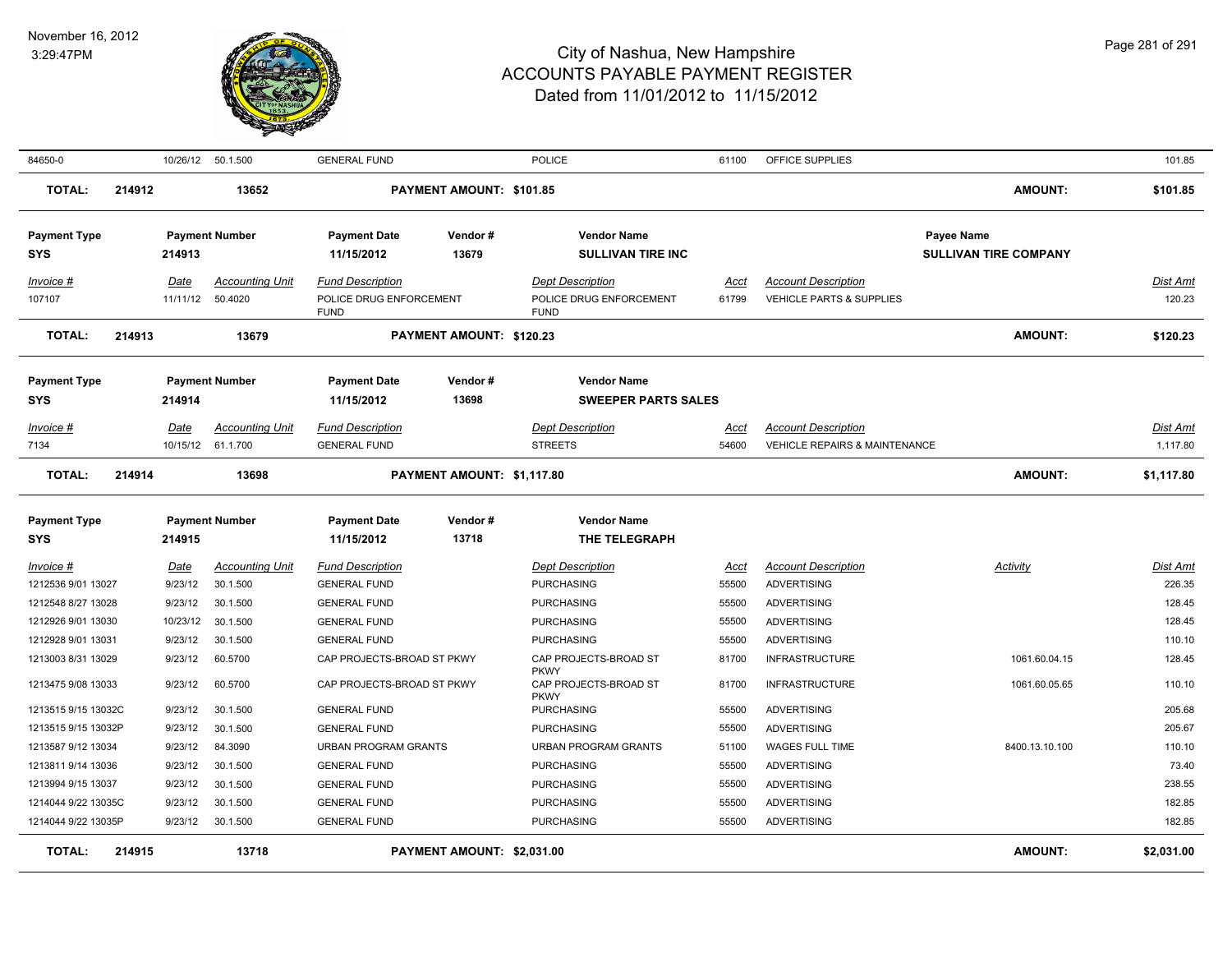

| <b>Payment Type</b> |        |             | <b>Payment Number</b>  | <b>Payment Date</b>      | Vendor#                  | <b>Vendor Name</b>            |             |                                          | Payee Name                            |                 |
|---------------------|--------|-------------|------------------------|--------------------------|--------------------------|-------------------------------|-------------|------------------------------------------|---------------------------------------|-----------------|
| <b>SYS</b>          |        | 214916      |                        | 11/15/2012               | 13720                    | <b>TENNANT CO</b>             |             |                                          | <b>TENNANT SALES &amp; SERVICE CO</b> |                 |
| Invoice #           |        | Date        | <b>Accounting Unit</b> | <b>Fund Description</b>  |                          | <b>Dept Description</b>       | Acct        | <b>Account Description</b>               |                                       | Dist Amt        |
| 911233666           |        | 9/25/12     | 61.1.700               | <b>GENERAL FUND</b>      |                          | <b>STREETS</b>                | 54600       | <b>VEHICLE REPAIRS &amp; MAINTENANCE</b> |                                       | 493.40          |
| <b>TOTAL:</b>       | 214916 |             | 13720                  |                          | PAYMENT AMOUNT: \$493.40 |                               |             |                                          | <b>AMOUNT:</b>                        | \$493.40        |
| <b>Payment Type</b> |        |             | <b>Payment Number</b>  | <b>Payment Date</b>      | Vendor#                  | <b>Vendor Name</b>            |             |                                          |                                       |                 |
| <b>SYS</b>          |        | 214917      |                        | 11/15/2012               | 13764                    | TREASURER STATE OF NH         |             |                                          |                                       |                 |
| Invoice #           |        | Date        | <b>Accounting Unit</b> | <b>Fund Description</b>  |                          | <b>Dept Description</b>       | Acct        | <b>Account Description</b>               |                                       | Dist Amt        |
| 000278446           |        |             | 10/24/12 28.6500.500   | PROPERTY & CASUALTY FUND |                          | <b>RISK MANAGEMENT</b>        | 54267       | ELEVATOR MAINTENANCE                     |                                       | 50.00           |
| <b>TOTAL:</b>       | 214917 |             | 13764                  |                          | PAYMENT AMOUNT: \$50.00  |                               |             |                                          | <b>AMOUNT:</b>                        | \$50.00         |
| <b>Payment Type</b> |        |             | <b>Payment Number</b>  | <b>Payment Date</b>      | Vendor#                  | <b>Vendor Name</b>            |             |                                          |                                       |                 |
| <b>SYS</b>          |        | 214918      |                        | 11/15/2012               | 10711                    | TRI STATE FIRE PROTECTION LLC |             |                                          |                                       |                 |
| Invoice #           |        | Date        | <b>Accounting Unit</b> | <b>Fund Description</b>  |                          | <b>Dept Description</b>       | Acct        | <b>Account Description</b>               |                                       | Dist Amt        |
| 75426               |        | 10/12/12    | 68.6000.692            | SOLID WASTE FUND         |                          | SOLID WASTE                   | 54280       | <b>BUILDING/GROUNDS MAINTENANCE</b>      |                                       | 630.00          |
| <b>TOTAL:</b>       | 214918 |             | 10711                  |                          | PAYMENT AMOUNT: \$630.00 |                               |             |                                          | <b>AMOUNT:</b>                        | \$630.00        |
| <b>Payment Type</b> |        |             | <b>Payment Number</b>  | <b>Payment Date</b>      | Vendor#                  | <b>Vendor Name</b>            |             |                                          |                                       |                 |
| <b>SYS</b>          |        | 214919      |                        | 11/15/2012               | 13773                    | <b>TRUE BLUE CLEANERS</b>     |             |                                          |                                       |                 |
| $Invoice$ #         |        | <u>Date</u> | <b>Accounting Unit</b> | <b>Fund Description</b>  |                          | <b>Dept Description</b>       | <u>Acct</u> | <b>Account Description</b>               |                                       | <b>Dist Amt</b> |
| 162517              |        | 10/29/12    | 52.1.625               | <b>GENERAL FUND</b>      |                          | <b>FIRE</b>                   | 55699       | OTHER CONTRACTED SERVICES                |                                       | 30.16           |
| 162555              |        | 10/29/12    | 52.1.625               | <b>GENERAL FUND</b>      |                          | <b>FIRE</b>                   | 55699       | OTHER CONTRACTED SERVICES                |                                       | 30.16           |
| 162804              |        | 10/29/12    | 52.1.625               | <b>GENERAL FUND</b>      |                          | <b>FIRE</b>                   | 55699       | OTHER CONTRACTED SERVICES                |                                       | 22.62           |
| 162808              |        |             | 10/29/12 52.1.625      | <b>GENERAL FUND</b>      |                          | <b>FIRE</b>                   | 55699       | OTHER CONTRACTED SERVICES                |                                       | 39.62           |
| <b>TOTAL:</b>       | 214919 |             | 13773                  |                          | PAYMENT AMOUNT: \$122.56 |                               |             |                                          | <b>AMOUNT:</b>                        | \$122.56        |
| <b>Payment Type</b> |        |             | <b>Payment Number</b>  | <b>Payment Date</b>      | Vendor#                  | <b>Vendor Name</b>            |             |                                          |                                       |                 |
| <b>SYS</b>          |        | 214920      |                        | 11/15/2012               | 10318                    | <b>TSSI</b>                   |             |                                          |                                       |                 |
| Invoice #           |        | Date        | <b>Accounting Unit</b> | <b>Fund Description</b>  |                          | <b>Dept Description</b>       | Acct        | <b>Account Description</b>               | Activity                              | Dist Amt        |
| PCM05069            |        | 9/19/12     | 50.1.500               | <b>GENERAL FUND</b>      |                          | <b>POLICE</b>                 | 61299       | MISCELLANEOUS SUPPLIES                   |                                       | $-468.96$       |
| PIN127811           |        | 8/29/12     | 50.1.500               | <b>GENERAL FUND</b>      |                          | <b>POLICE</b>                 | 61299       | MISCELLANEOUS SUPPLIES                   |                                       | 468.96          |
| PIN130938           |        |             | 10/12/12 50.3050       | POLICE GRANTS FUND       |                          | POLICE GRANTS FUND            | 71000       | <b>EQUIPMENT</b>                         | 50.1002.09.01                         | 4,799.85        |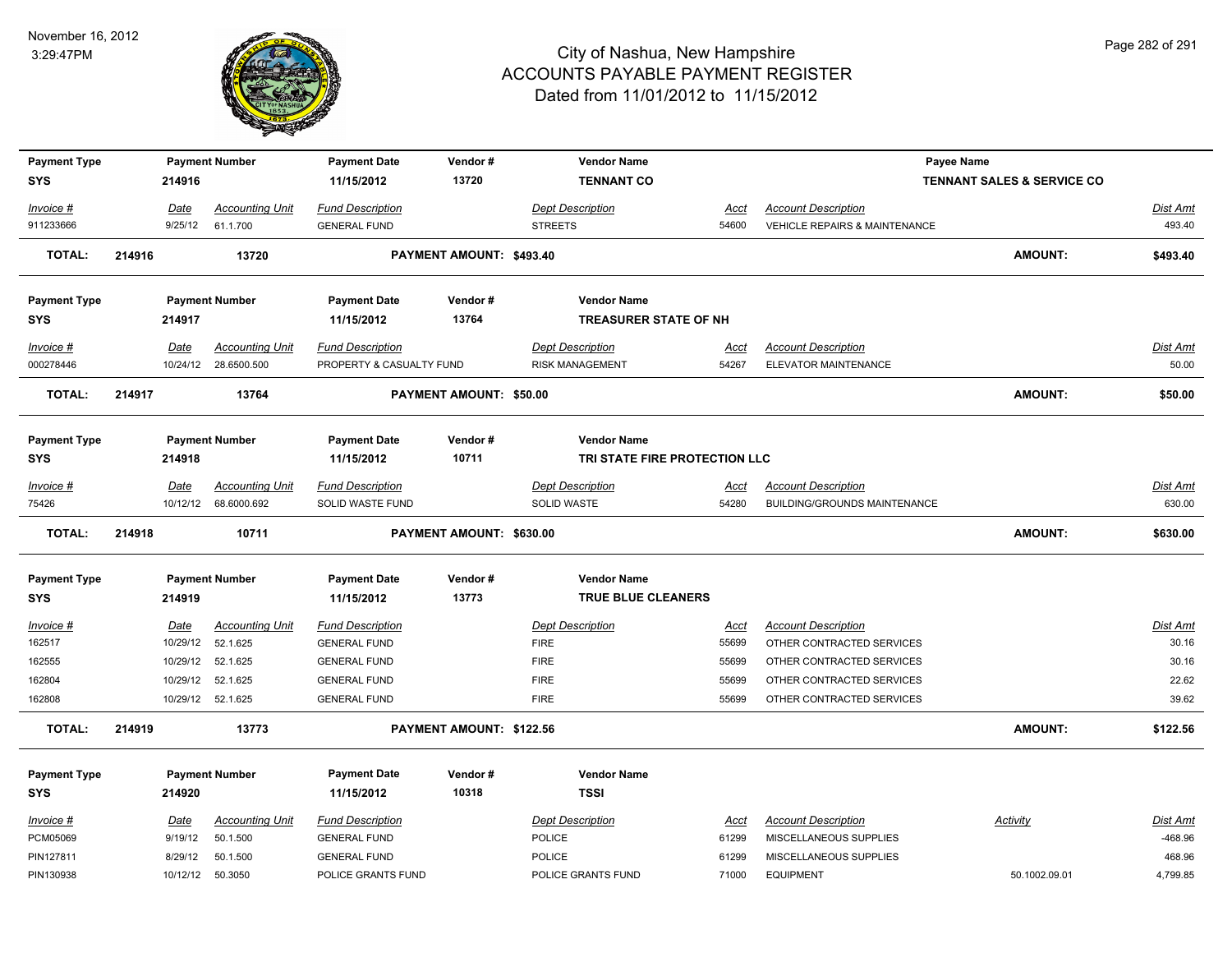

| <b>TOTAL:</b>                        | 214920 |                         | 10318                                   |                                                     | PAYMENT AMOUNT: \$4,799.85  |                                                                 |                      |                                                      | <b>AMOUNT:</b>             | \$4,799.85            |
|--------------------------------------|--------|-------------------------|-----------------------------------------|-----------------------------------------------------|-----------------------------|-----------------------------------------------------------------|----------------------|------------------------------------------------------|----------------------------|-----------------------|
| <b>Payment Type</b><br><b>SYS</b>    |        | 214921                  | <b>Payment Number</b>                   | <b>Payment Date</b><br>11/15/2012                   | Vendor#<br>13776            | <b>Vendor Name</b><br><b>TST HYDRAULICS INC</b>                 |                      |                                                      |                            |                       |
| Invoice #                            |        | Date                    | <b>Accounting Unit</b>                  | <b>Fund Description</b>                             |                             | <b>Dept Description</b>                                         | Acct                 | <b>Account Description</b>                           |                            | Dist Amt              |
| 34706                                |        |                         | 10/15/12 77.1.690                       | <b>GENERAL FUND</b>                                 |                             | PARKS & RECREATION                                              | 61799                | VEHICLE PARTS & SUPPLIES                             |                            | 84.00                 |
| <b>TOTAL:</b>                        | 214921 |                         | 13776                                   |                                                     | PAYMENT AMOUNT: \$84.00     |                                                                 |                      |                                                      | <b>AMOUNT:</b>             | \$84.00               |
| <b>Payment Type</b>                  |        |                         | <b>Payment Number</b>                   | <b>Payment Date</b>                                 | Vendor#                     | <b>Vendor Name</b>                                              |                      |                                                      | Payee Name                 |                       |
| <b>SYS</b>                           |        | 214922                  |                                         | 11/15/2012                                          | 13780                       | <b>TURF PRODUCTS CORP</b>                                       |                      |                                                      | <b>TURF PRODUCTS</b>       |                       |
| Invoice #                            |        | Date                    | <b>Accounting Unit</b>                  | <b>Fund Description</b>                             |                             | <b>Dept Description</b>                                         | <u>Acct</u>          | <b>Account Description</b>                           |                            | Dist Amt              |
| 1118717-00                           |        | 6/20/12                 | 77.1.650                                | <b>GENERAL FUND</b>                                 |                             | PARKS & RECREATION                                              | 54280                | <b>BUILDING/GROUNDS MAINTENANCE</b>                  |                            | 14.30                 |
| 1118717-01                           |        | 6/21/12                 | 77.1.650                                | <b>GENERAL FUND</b>                                 |                             | PARKS & RECREATION                                              | 54280                | BUILDING/GROUNDS MAINTENANCE                         |                            | 47.77                 |
| <b>TOTAL:</b>                        | 214922 |                         | 13780                                   |                                                     | PAYMENT AMOUNT: \$62.07     |                                                                 |                      |                                                      | <b>AMOUNT:</b>             | \$62.07               |
| <b>Payment Type</b>                  |        |                         | <b>Payment Number</b>                   | <b>Payment Date</b>                                 | Vendor#                     | <b>Vendor Name</b>                                              |                      |                                                      |                            |                       |
| <b>SYS</b>                           |        | 214923                  |                                         | 11/15/2012                                          | 15409                       | <b>RANDY TURMEL</b>                                             |                      |                                                      |                            |                       |
| $Invoice$ #<br><b>BOND REDUCTION</b> |        | Date<br>11/9/12         | <b>Accounting Unit</b><br><b>BS8400</b> | <b>Fund Description</b><br>AGENCY-DEVELOPER ESCROWS |                             | <b>Dept Description</b><br>AGENCY-BPW ESCROW<br><b>DEPOSITS</b> | <u>Acct</u><br>21730 | <b>Account Description</b><br><b>ESCROW DEPOSITS</b> | <b>Activity</b><br>PB-5362 | Dist Amt<br>36,750.00 |
| <b>TOTAL:</b>                        | 214923 |                         | 15409                                   |                                                     | PAYMENT AMOUNT: \$36,750.00 |                                                                 |                      |                                                      | <b>AMOUNT:</b>             | \$36,750.00           |
| <b>Payment Type</b><br><b>SYS</b>    |        | 214924                  | <b>Payment Number</b>                   | <b>Payment Date</b><br>11/15/2012                   | Vendor#<br>13798            | <b>Vendor Name</b><br><b>UNION LEADER CORP</b>                  |                      |                                                      |                            |                       |
| Invoice #<br>52WEEKS 11/11/12        |        | <u>Date</u><br>11/11/12 | <b>Accounting Unit</b><br>50.1.500      | <b>Fund Description</b><br><b>GENERAL FUND</b>      |                             | <b>Dept Description</b><br><b>POLICE</b>                        | <u>Acct</u><br>61807 | <b>Account Description</b><br><b>PUBLICATIONS</b>    |                            | Dist Amt<br>91.00     |
| <b>TOTAL:</b>                        | 214924 |                         | 13798                                   |                                                     | PAYMENT AMOUNT: \$91.00     |                                                                 |                      |                                                      | <b>AMOUNT:</b>             | \$91.00               |
| <b>Payment Type</b>                  |        |                         | <b>Payment Number</b>                   | <b>Payment Date</b>                                 | Vendor#                     | <b>Vendor Name</b>                                              |                      |                                                      | Payee Name                 |                       |
| <b>SYS</b>                           |        | 214925                  |                                         | 11/15/2012                                          | 13806                       | UNIVERSAL RECYCLING TECH LLC                                    |                      |                                                      | UNIVERSAL RECYCLING TECH   |                       |
| Invoice #                            |        | Date                    | <b>Accounting Unit</b>                  | <b>Fund Description</b>                             |                             | <b>Dept Description</b>                                         | <u>Acct</u>          | <b>Account Description</b>                           |                            | Dist Amt              |
| ARINV047369                          |        |                         | 10/12/12 68.6000.695                    | SOLID WASTE FUND                                    |                             | <b>SOLID WASTE</b>                                              | 55699                | OTHER CONTRACTED SERVICES                            |                            | 2,002.72              |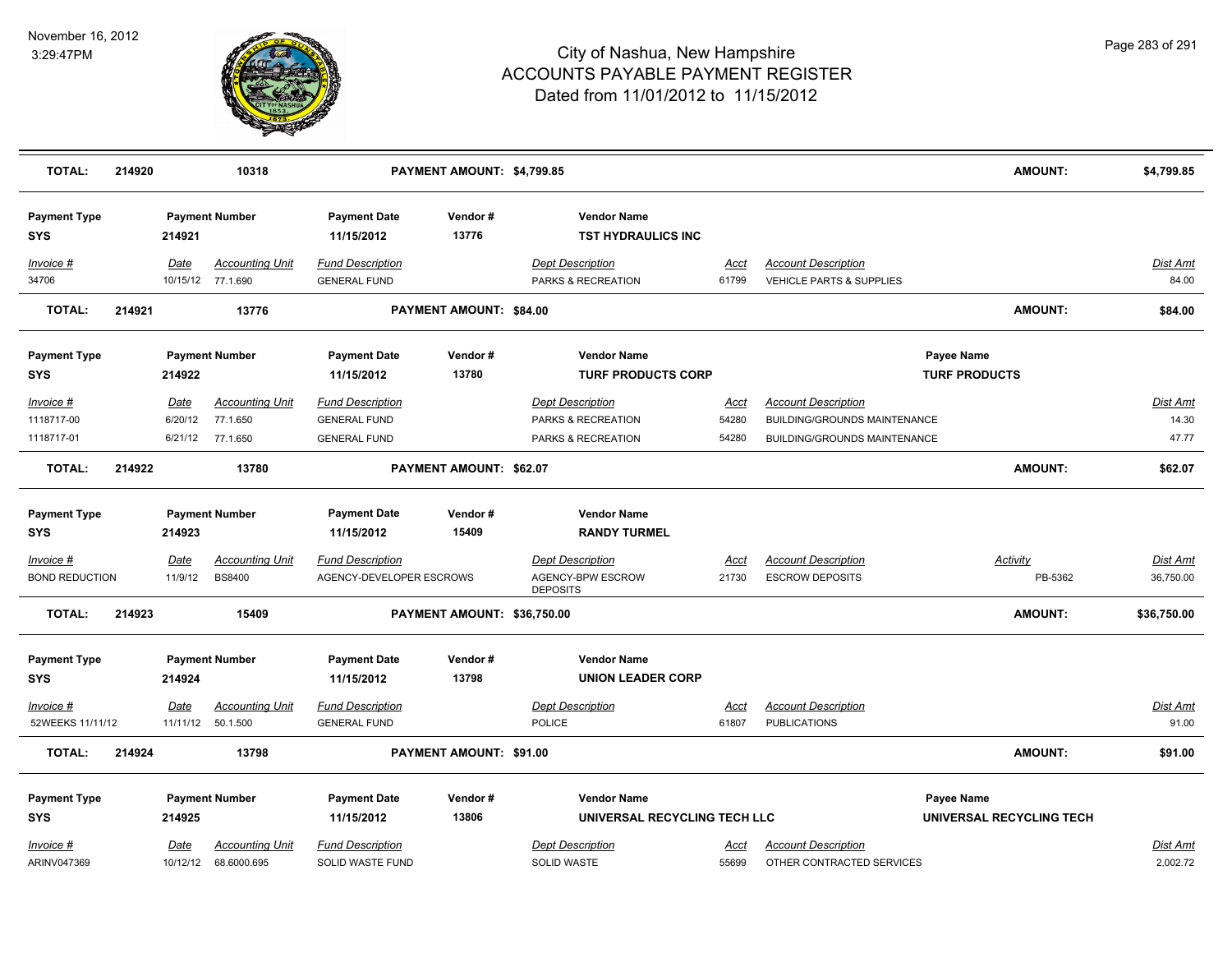

| <b>TOTAL:</b>                                 | 214925 |                        | 13806                                       |                                                | PAYMENT AMOUNT: \$2,002.72 |                                                           |                      |                                                                   | <b>AMOUNT:</b>               | \$2,002.72                  |
|-----------------------------------------------|--------|------------------------|---------------------------------------------|------------------------------------------------|----------------------------|-----------------------------------------------------------|----------------------|-------------------------------------------------------------------|------------------------------|-----------------------------|
| <b>Payment Type</b><br><b>SYS</b>             |        | 214926                 | <b>Payment Number</b>                       | <b>Payment Date</b><br>11/15/2012              | Vendor#<br>10722           | <b>Vendor Name</b><br>UNIVERSAL SIGNWORKS INC             |                      |                                                                   |                              |                             |
| Invoice #<br>LETTERING/PARK REC<br><b>DEP</b> |        | Date                   | <b>Accounting Unit</b><br>10/18/12 77.1.690 | <b>Fund Description</b><br><b>GENERAL FUND</b> |                            | <b>Dept Description</b><br>PARKS & RECREATION             | Acct<br>61799        | <b>Account Description</b><br>VEHICLE PARTS & SUPPLIES            |                              | Dist Amt<br>2,125.00        |
| <b>TOTAL:</b>                                 | 214926 |                        | 10722                                       |                                                | PAYMENT AMOUNT: \$2,125.00 |                                                           |                      |                                                                   | <b>AMOUNT:</b>               | \$2,125.00                  |
| <b>Payment Type</b><br><b>SYS</b>             |        | 214927                 | <b>Payment Number</b>                       | <b>Payment Date</b><br>11/15/2012              | Vendor#<br>13807           | <b>Vendor Name</b><br><b>STEVE SHUMSKY UNLIMITED DOOR</b> |                      |                                                                   |                              |                             |
| <u>Invoice #</u><br>09061                     |        | <b>Date</b>            | <b>Accounting Unit</b><br>10/23/12 61.1.670 | <b>Fund Description</b><br><b>GENERAL FUND</b> |                            | <b>Dept Description</b><br><b>STREETS</b>                 | <u>Acct</u><br>54280 | <b>Account Description</b><br><b>BUILDING/GROUNDS MAINTENANCE</b> |                              | Dist Amt<br>220.00          |
| <b>TOTAL:</b>                                 | 214927 |                        | 13807                                       |                                                | PAYMENT AMOUNT: \$220.00   |                                                           |                      |                                                                   | <b>AMOUNT:</b>               | \$220.00                    |
| <b>Payment Type</b><br><b>SYS</b>             |        | 214928                 | <b>Payment Number</b>                       | <b>Payment Date</b><br>11/15/2012              | Vendor#<br>13816           | <b>Vendor Name</b><br><b>USDA APHIS WILDLIFE SERVICES</b> |                      |                                                                   |                              |                             |
| Invoice #<br>BD723312-031A                    |        | Date<br>9/25/12        | <b>Accounting Unit</b><br>68.6000.692       | <b>Fund Description</b><br>SOLID WASTE FUND    |                            | <b>Dept Description</b><br>SOLID WASTE                    | <u>Acct</u><br>53999 | <b>Account Description</b><br>OTHER PROFESSIONAL SERVICES         |                              | <b>Dist Amt</b><br>5,550.41 |
| <b>TOTAL:</b>                                 | 214928 |                        | 13816                                       |                                                | PAYMENT AMOUNT: \$5,550.41 |                                                           |                      |                                                                   | <b>AMOUNT:</b>               | \$5,550.41                  |
| <b>Payment Type</b><br><b>SYS</b>             |        | 214929                 | <b>Payment Number</b>                       | <b>Payment Date</b><br>11/15/2012              | Vendor#<br>11371           | <b>Vendor Name</b><br><b>USP OF NEW ENGLAND</b>           |                      |                                                                   |                              |                             |
| <u>Invoice #</u><br>18840166                  |        | Date<br>9/14/12        | <b>Accounting Unit</b><br>61.1.700          | <b>Fund Description</b><br><b>GENERAL FUND</b> |                            | <b>Dept Description</b><br><b>STREETS</b>                 | <u>Acct</u><br>61299 | <b>Account Description</b><br>MISCELLANEOUS SUPPLIES              | <b>Activity</b>              | <b>Dist Amt</b><br>898.06   |
| 18840212                                      |        | 9/28/12                | 61.1001                                     | CAPITAL IMPROVEMENTS                           |                            | STREETS-CAP IMP                                           | 81100                | CAPITAL IMPROVEMENTS                                              | 1000                         | 149.82                      |
| <b>TOTAL:</b>                                 | 214929 |                        | 11371                                       |                                                | PAYMENT AMOUNT: \$1,047.88 |                                                           |                      |                                                                   | <b>AMOUNT:</b>               | \$1,047.88                  |
| <b>Payment Type</b><br><b>SYS</b>             |        | 214930                 | <b>Payment Number</b>                       | <b>Payment Date</b><br>11/15/2012              | Vendor#<br>13849           | <b>Vendor Name</b><br><b>WB HUNT CO INC</b>               |                      |                                                                   | Payee Name<br><b>WB HUNT</b> |                             |
| Invoice #<br>E68335                           |        | <b>Date</b><br>8/28/12 | <b>Accounting Unit</b><br>52.1.640          | <b>Fund Description</b><br><b>GENERAL FUND</b> |                            | <b>Dept Description</b><br><b>FIRE</b>                    | Acct<br>68335        | <b>Account Description</b><br>ARSON INVESTIGATION EXPENSES        |                              | Dist Amt<br>262.85          |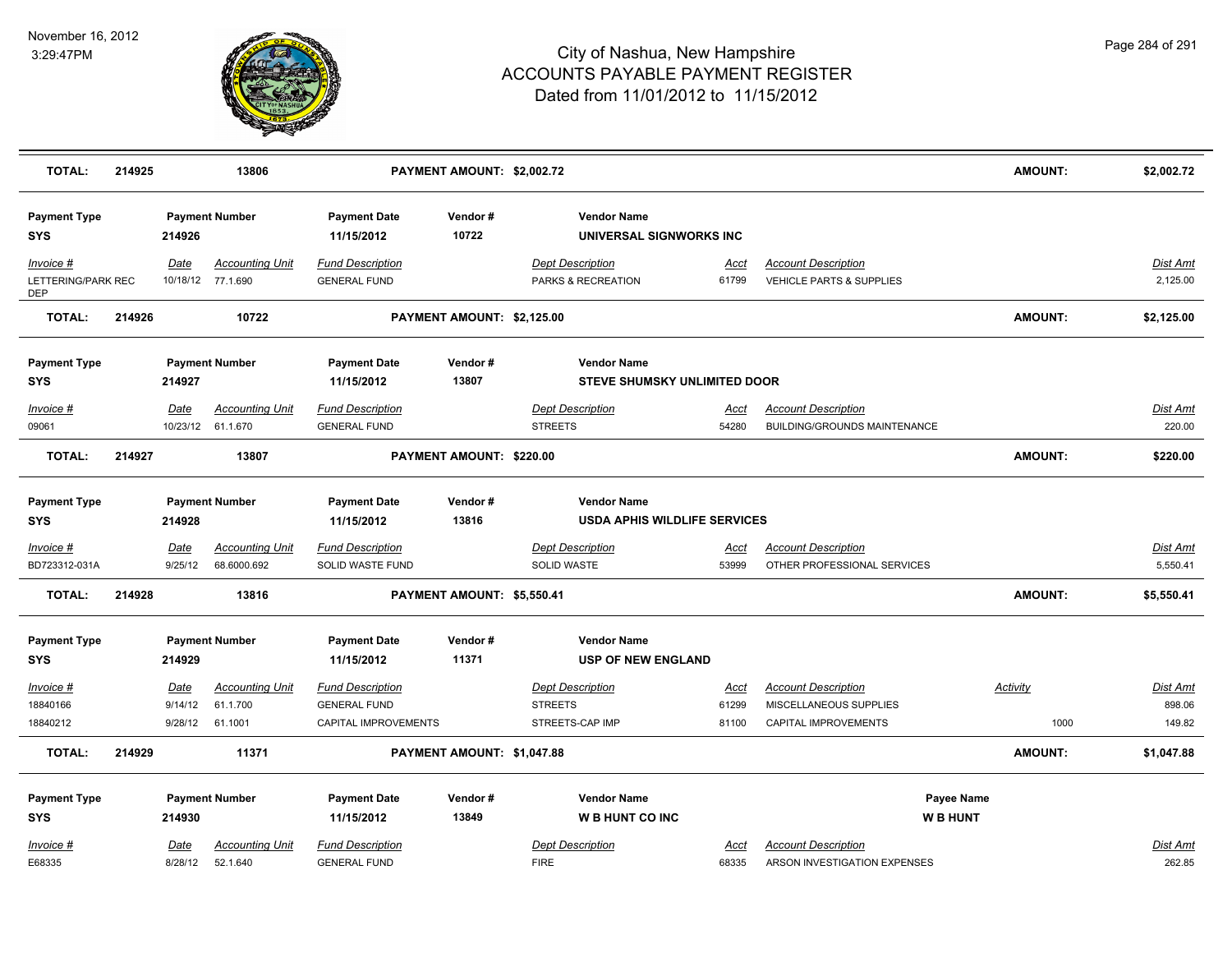

| <b>TOTAL:</b>                     | 214930 |                        | 13849                                        |                                                                                | PAYMENT AMOUNT: \$262.85   |                                                                  |                      |                                                               | <b>AMOUNT:</b>                | \$262.85                    |
|-----------------------------------|--------|------------------------|----------------------------------------------|--------------------------------------------------------------------------------|----------------------------|------------------------------------------------------------------|----------------------|---------------------------------------------------------------|-------------------------------|-----------------------------|
| <b>Payment Type</b><br><b>SYS</b> |        | 214931                 | <b>Payment Number</b>                        | <b>Payment Date</b><br>11/15/2012                                              | Vendor#<br>13857           | <b>Vendor Name</b><br><b>WAL-MART</b>                            |                      |                                                               |                               |                             |
| Invoice #<br>03676                |        | Date                   | <b>Accounting Unit</b><br>10/31/12  52.1.720 | <b>Fund Description</b><br><b>GENERAL FUND</b>                                 |                            | <b>Dept Description</b><br><b>FIRE</b>                           | Acct<br>71800        | <b>Account Description</b><br><b>FURNITURE &amp; FIXTURES</b> |                               | <b>Dist Amt</b><br>39.92    |
| <b>TOTAL:</b>                     | 214931 |                        | 13857                                        |                                                                                | PAYMENT AMOUNT: \$39.92    |                                                                  |                      |                                                               | <b>AMOUNT:</b>                | \$39.92                     |
|                                   |        |                        |                                              |                                                                                |                            |                                                                  |                      |                                                               |                               |                             |
| <b>Payment Type</b>               |        |                        | <b>Payment Number</b>                        | <b>Payment Date</b>                                                            | Vendor#                    | <b>Vendor Name</b>                                               |                      |                                                               |                               |                             |
| <b>SYS</b>                        |        | 214932                 |                                              | 11/15/2012                                                                     | 13855                      | <b>FRANK J WALLENT</b>                                           |                      |                                                               |                               |                             |
| Invoice #<br>TAPING 11/1-11/13    |        | Date<br>11/11/12       | <b>Accounting Unit</b><br>22.2505            | <b>Fund Description</b><br><b>GOVT &amp; EDUCATION CHANNELS</b><br><b>FUND</b> |                            | <b>Dept Description</b><br><b>GOV'T &amp; EDUCATION CHANNELS</b> | Acct<br>53470        | <b>Account Description</b><br><b>VIDEOGRAPHY SERVICES</b>     |                               | Dist Amt<br>250.00          |
| <b>TOTAL:</b>                     | 214932 |                        | 13855                                        |                                                                                | PAYMENT AMOUNT: \$250.00   |                                                                  |                      |                                                               | <b>AMOUNT:</b>                | \$250.00                    |
| <b>Payment Type</b>               |        |                        | <b>Payment Number</b>                        | <b>Payment Date</b>                                                            | Vendor#                    | <b>Vendor Name</b>                                               |                      |                                                               |                               |                             |
| <b>SYS</b>                        |        | 214933                 |                                              | 11/15/2012                                                                     | 14865                      | <b>WESTON NURSERIES</b>                                          |                      |                                                               |                               |                             |
| Invoice #                         |        | <b>Date</b>            | <b>Accounting Unit</b>                       | <b>Fund Description</b>                                                        |                            | <b>Dept Description</b>                                          | Acct                 | <b>Account Description</b>                                    | <b>Activity</b>               | <b>Dist Amt</b>             |
| 439112                            |        | 9/25/12                | 61.1010                                      | <b>GF-PRIOR YEAR ESCROWS</b>                                                   |                            | STREETS-PRIOR YEAR                                               | 81100                | CAPITAL IMPROVEMENTS                                          |                               | 2,259.00<br>1000            |
| TOTAL:                            | 214933 |                        | 14865                                        |                                                                                | PAYMENT AMOUNT: \$2,259.00 |                                                                  |                      |                                                               | <b>AMOUNT:</b>                | \$2,259.00                  |
| <b>Payment Type</b><br><b>SYS</b> |        | 214934                 | <b>Payment Number</b>                        | <b>Payment Date</b><br>11/15/2012                                              | Vendor#<br>12727           | <b>Vendor Name</b><br><b>FLEET SERVICES</b>                      |                      |                                                               | Payee Name<br><b>WEX BANK</b> |                             |
| <u>Invoice #</u><br>30997349      |        | <u>Date</u><br>11/1/12 | <b>Accounting Unit</b><br>50.1.500           | <b>Fund Description</b><br><b>GENERAL FUND</b>                                 |                            | <b>Dept Description</b><br>POLICE                                | <u>Acct</u><br>61300 | <b>Account Description</b><br>FUEL, UNLEADED                  |                               | <b>Dist Amt</b><br>1,471.23 |
| <b>TOTAL:</b>                     | 214934 |                        | 12727                                        |                                                                                | PAYMENT AMOUNT: \$1,471.23 |                                                                  |                      |                                                               | <b>AMOUNT:</b>                | \$1,471.23                  |
| <b>Payment Type</b>               |        |                        | <b>Payment Number</b>                        | <b>Payment Date</b>                                                            | Vendor#                    | <b>Vendor Name</b>                                               |                      |                                                               |                               |                             |
| <b>SYS</b>                        |        | 214935                 |                                              | 11/15/2012                                                                     | 10961                      | <b>WRIGHT-PIERCE</b>                                             |                      |                                                               |                               |                             |
| Invoice #<br>85669                |        | Date<br>10/15/12       | <b>Accounting Unit</b><br>69.6200.950        | <b>Fund Description</b><br><b>WASTEWATER FUND</b>                              |                            | <b>Dept Description</b><br><b>WASTEWATER</b>                     | Acct<br>81700        | <b>Account Description</b><br><b>INFRASTRUCTURE</b>           | Activity<br>1053.69.01.30     | Dist Amt<br>6,273.84        |
| 85670                             |        |                        | 10/15/12 69.6200.950                         | WASTEWATER FUND                                                                |                            | <b>WASTEWATER</b>                                                | 81700                | <b>INFRASTRUCTURE</b>                                         | 1053.69.01.30                 | 8,245.00                    |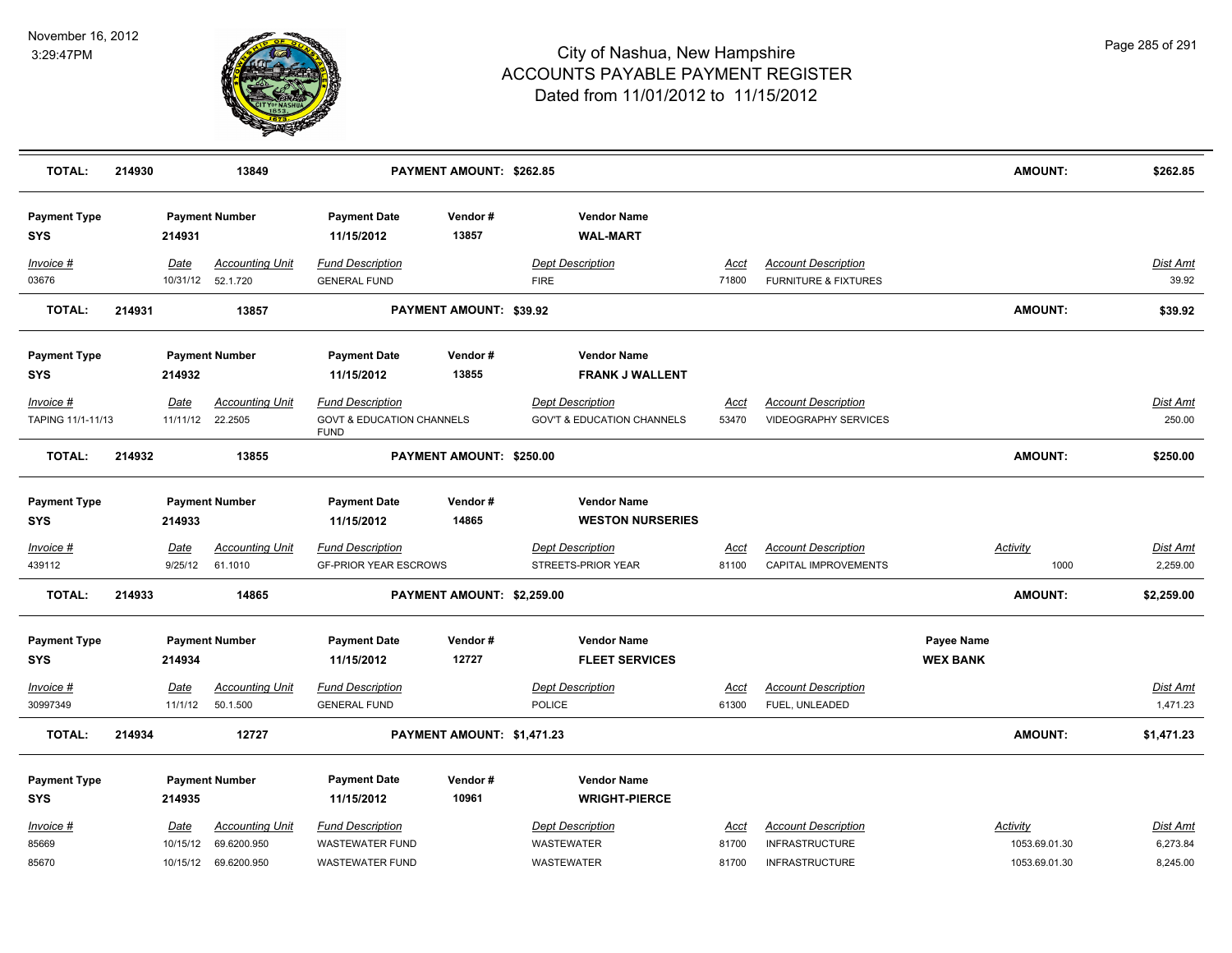

| <b>TOTAL:</b>                     | 214935 |          | 10961                  |                                   | PAYMENT AMOUNT: \$14,518.84 |                                                      |             |                                     | <b>AMOUNT:</b> | \$14,518.84     |
|-----------------------------------|--------|----------|------------------------|-----------------------------------|-----------------------------|------------------------------------------------------|-------------|-------------------------------------|----------------|-----------------|
| <b>Payment Type</b><br>SYS        |        | 214936   | <b>Payment Number</b>  | <b>Payment Date</b><br>11/15/2012 | Vendor#<br>13920            | <b>Vendor Name</b><br>YANKEE TRUCK LLC               |             |                                     |                |                 |
| Invoice #                         |        | Date     | <b>Accounting Unit</b> | <b>Fund Description</b>           |                             | <b>Dept Description</b>                              | Acct        | <b>Account Description</b>          |                | Dist Amt        |
| 287153                            |        | 10/26/12 | 52.1.630               | <b>GENERAL FUND</b>               |                             | <b>FIRE</b>                                          | 61799       | VEHICLE PARTS & SUPPLIES            |                | 231.05          |
| 287154                            |        | 10/26/12 | 52.1.630               | <b>GENERAL FUND</b>               |                             | <b>FIRE</b>                                          | 61799       | <b>VEHICLE PARTS &amp; SUPPLIES</b> |                | 45.00           |
| 287155                            |        | 10/26/12 | 52.1.630               | <b>GENERAL FUND</b>               |                             | <b>FIRE</b>                                          | 61799       | VEHICLE PARTS & SUPPLIES            |                | $-45.00$        |
| 287367                            |        | 10/31/12 | 52.1.630               | <b>GENERAL FUND</b>               |                             | <b>FIRE</b>                                          | 61709       | <b>LUBRICANTS</b>                   |                | 357.37          |
| <b>TOTAL:</b>                     | 214936 |          | 13920                  |                                   | PAYMENT AMOUNT: \$588.42    |                                                      |             |                                     | <b>AMOUNT:</b> | \$588.42        |
| <b>Payment Type</b><br>SYS        |        | 214937   | <b>Payment Number</b>  | <b>Payment Date</b><br>11/15/2012 | Vendor#<br>999001131        | <b>Vendor Name</b><br><b>KAREN EGLE-GABER</b>        |             |                                     |                |                 |
| Invoice #                         |        | Date     | <b>Accounting Unit</b> | <b>Fund Description</b>           |                             | <b>Dept Description</b>                              | Acct        | <b>Account Description</b>          |                | Dist Amt        |
| NYC TRIP REFUND                   |        | 11/8/12  | 77.2503                | PARKS & REC PROGRAMS FUND         |                             | PARKS & REC PROGRAMS                                 | 44549       | <b>TRIPS</b>                        |                | 120.00          |
| <b>TOTAL:</b>                     | 214937 |          | 999001131              |                                   | PAYMENT AMOUNT: \$120.00    |                                                      |             |                                     | <b>AMOUNT:</b> | \$120.00        |
| <b>Payment Type</b><br><b>SYS</b> |        | 214938   | <b>Payment Number</b>  | <b>Payment Date</b><br>11/15/2012 | Vendor#<br>10354            | <b>Vendor Name</b><br><b>EASTERN PROPANE GAS INC</b> |             |                                     |                |                 |
| <u>Invoice #</u>                  |        | Date     | <b>Accounting Unit</b> | <b>Fund Description</b>           |                             | <b>Dept Description</b>                              | <u>Acct</u> | <b>Account Description</b>          |                | <b>Dist Amt</b> |
| 41801-6908873                     |        | 10/8/12  | 75.1.500               | <b>GENERAL FUND</b>               |                             | <b>WELFARE ASSISTANCE</b>                            | 55800       | <b>GENERAL ASSISTANCE</b>           |                | 374.90          |
| <b>TOTAL:</b>                     | 214938 |          | 10354                  |                                   | PAYMENT AMOUNT: \$374.90    |                                                      |             |                                     | <b>AMOUNT:</b> | \$374.90        |
| <b>Payment Type</b>               |        |          | <b>Payment Number</b>  | <b>Payment Date</b>               | Vendor#                     | <b>Vendor Name</b>                                   |             |                                     |                |                 |
| <b>SYS</b>                        |        | 214939   |                        | 11/15/2012                        | 14702                       | <b>LIBERTY UTILITIES</b>                             |             |                                     |                |                 |
| Invoice #                         |        | Date     | <b>Accounting Unit</b> | <b>Fund Description</b>           |                             | <b>Dept Description</b>                              | Acct        | <b>Account Description</b>          |                | Dist Amt        |
| 39975-5908556                     |        | 11/5/12  | 75.1.500               | <b>GENERAL FUND</b>               |                             | <b>WELFARE ASSISTANCE</b>                            | 55800       | <b>GENERAL ASSISTANCE</b>           |                | 162.00          |
| <b>TOTAL:</b>                     | 214939 |          | 14702                  |                                   | PAYMENT AMOUNT: \$162.00    |                                                      |             |                                     | <b>AMOUNT:</b> | \$162.00        |
| <b>Payment Type</b>               |        |          | <b>Payment Number</b>  | <b>Payment Date</b>               | Vendor#                     | <b>Vendor Name</b>                                   |             |                                     |                |                 |
| <b>SYS</b>                        |        | 214940   |                        | 11/15/2012                        | 13372                       | <b>PSNH</b>                                          |             |                                     |                |                 |
| Invoice #                         |        | Date     | <b>Accounting Unit</b> | <b>Fund Description</b>           |                             | <b>Dept Description</b>                              | Acct        | <b>Account Description</b>          |                | Dist Amt        |
| 33109-5908567                     |        | 11/9/12  | 75.1.500               | <b>GENERAL FUND</b>               |                             | <b>WELFARE ASSISTANCE</b>                            | 55800       | <b>GENERAL ASSISTANCE</b>           |                | 164.07          |
| 41858-7901497                     |        |          | 11/7/12 75.1.500       | <b>GENERAL FUND</b>               |                             | <b>WELFARE ASSISTANCE</b>                            | 55800       | <b>GENERAL ASSISTANCE</b>           |                | 384.02          |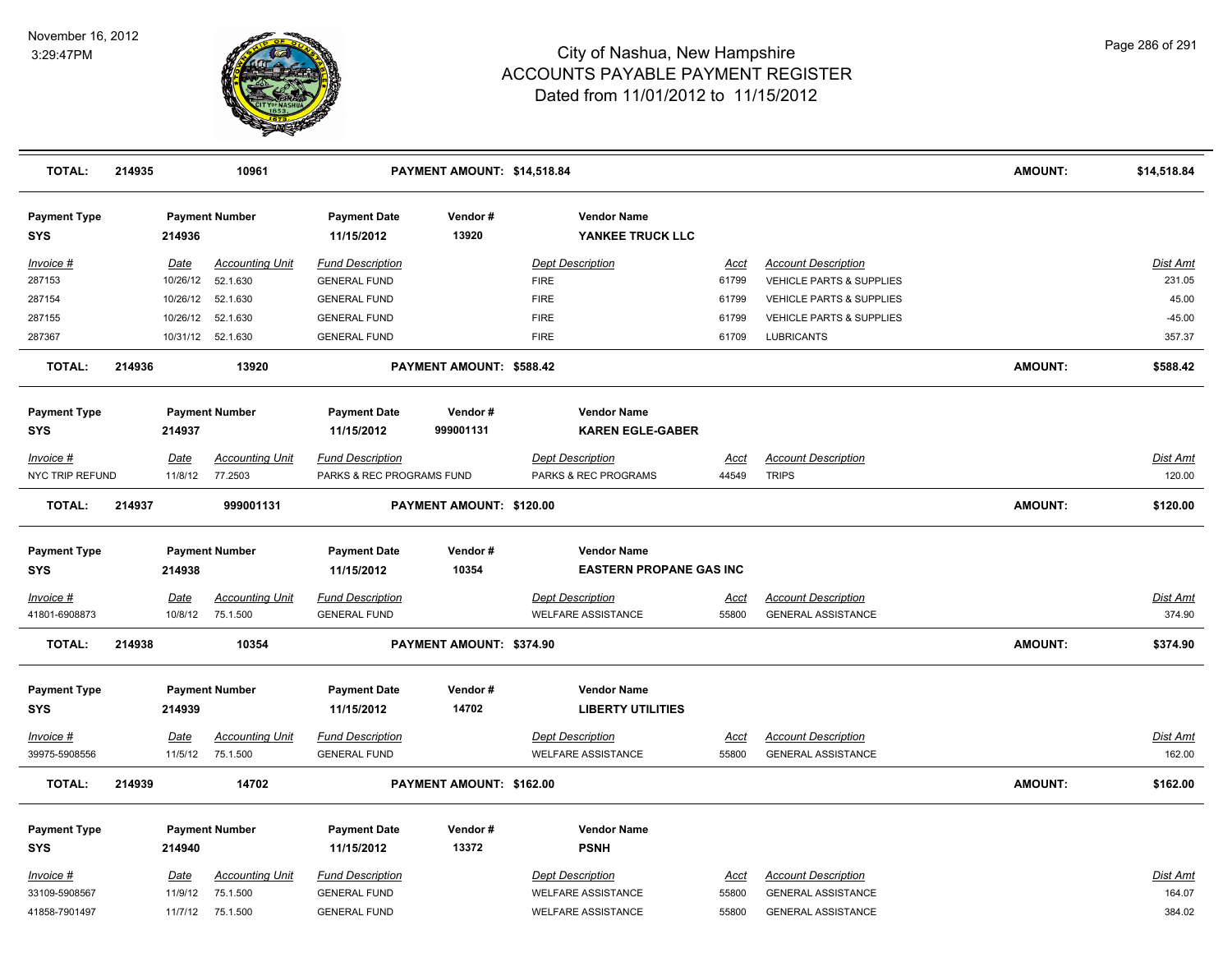

| <b>TOTAL:</b>                                 | 214940 |                 | 13372                                                  |                                                                       | PAYMENT AMOUNT: \$548.09   |                                                                                   |                               |                                                                             | <b>AMOUNT:</b> | \$548.09                     |
|-----------------------------------------------|--------|-----------------|--------------------------------------------------------|-----------------------------------------------------------------------|----------------------------|-----------------------------------------------------------------------------------|-------------------------------|-----------------------------------------------------------------------------|----------------|------------------------------|
| <b>Payment Type</b><br><b>SYS</b>             |        | 214941          | <b>Payment Number</b>                                  | <b>Payment Date</b><br>11/15/2012                                     | Vendor#<br>11498           | <b>Vendor Name</b><br><b>18-24 ASH STREET LLC</b>                                 |                               |                                                                             |                |                              |
| Invoice #<br>33350-7901500                    |        | Date<br>11/8/12 | <b>Accounting Unit</b><br>75.1.500                     | <b>Fund Description</b><br><b>GENERAL FUND</b>                        |                            | <b>Dept Description</b><br><b>WELFARE ASSISTANCE</b>                              | Acct<br>55810                 | <b>Account Description</b><br><b>RENTAL ASSISTANCE</b>                      |                | Dist Amt<br>700.00           |
| <b>TOTAL:</b>                                 | 214941 |                 | 11498                                                  |                                                                       | PAYMENT AMOUNT: \$700.00   |                                                                                   |                               |                                                                             | <b>AMOUNT:</b> | \$700.00                     |
| <b>Payment Type</b><br><b>SYS</b>             |        | 214942          | <b>Payment Number</b>                                  | <b>Payment Date</b><br>11/15/2012                                     | Vendor#<br>15224           | <b>Vendor Name</b><br>ALBENA ASSET MANAGEMENT LLC                                 |                               |                                                                             |                |                              |
| Invoice #<br>41715-6908912                    |        | Date            | <b>Accounting Unit</b><br>10/29/12 75.1.500            | <b>Fund Description</b><br><b>GENERAL FUND</b>                        |                            | <b>Dept Description</b><br><b>WELFARE ASSISTANCE</b>                              | Acct<br>55810                 | <b>Account Description</b><br>RENTAL ASSISTANCE                             |                | Dist Amt<br>955.00           |
| <b>TOTAL:</b>                                 | 214942 |                 | 15224                                                  |                                                                       | PAYMENT AMOUNT: \$955.00   |                                                                                   |                               |                                                                             | <b>AMOUNT:</b> | \$955.00                     |
| <b>Payment Type</b><br><b>SYS</b>             |        | 214943          | <b>Payment Number</b>                                  | <b>Payment Date</b><br>11/15/2012                                     | Vendor#<br>12494           | <b>Vendor Name</b><br><b>CENTRAL REALTY</b>                                       |                               |                                                                             |                |                              |
| $Invoice$ #<br>35403-5908504<br>41331-7901492 |        | Date<br>9/25/12 | <b>Accounting Unit</b><br>75.1.500<br>11/1/12 75.1.500 | <b>Fund Description</b><br><b>GENERAL FUND</b><br><b>GENERAL FUND</b> |                            | <b>Dept Description</b><br><b>WELFARE ASSISTANCE</b><br><b>WELFARE ASSISTANCE</b> | <b>Acct</b><br>55810<br>55810 | <b>Account Description</b><br>RENTAL ASSISTANCE<br><b>RENTAL ASSISTANCE</b> |                | Dist Amt<br>556.66<br>725.00 |
| <b>TOTAL:</b>                                 | 214943 |                 | 12494                                                  |                                                                       | PAYMENT AMOUNT: \$1,281.66 |                                                                                   |                               |                                                                             | <b>AMOUNT:</b> | \$1,281.66                   |
| <b>Payment Type</b><br><b>SYS</b>             |        | 214944          | <b>Payment Number</b>                                  | <b>Payment Date</b><br>11/15/2012                                     | Vendor#<br>12563           | <b>Vendor Name</b><br><b>COUNTRY BARN MOTEL</b>                                   |                               |                                                                             |                |                              |
| Invoice #<br>22952-5908552                    |        | Date            | <b>Accounting Unit</b><br>10/31/12 75.1.500            | <b>Fund Description</b><br><b>GENERAL FUND</b>                        |                            | <b>Dept Description</b><br><b>WELFARE ASSISTANCE</b>                              | <u>Acct</u><br>55810          | <b>Account Description</b><br><b>RENTAL ASSISTANCE</b>                      |                | Dist Amt<br>273.00           |
| <b>TOTAL:</b>                                 | 214944 |                 | 12563                                                  |                                                                       | PAYMENT AMOUNT: \$273.00   |                                                                                   |                               |                                                                             | <b>AMOUNT:</b> | \$273.00                     |
| <b>Payment Type</b><br><b>SYS</b>             |        | 214945          | <b>Payment Number</b>                                  | <b>Payment Date</b><br>11/15/2012                                     | Vendor#<br>14968           | <b>Vendor Name</b><br><b>JOSE FERNANDEZ</b>                                       |                               |                                                                             |                |                              |
| Invoice #<br>41728-5908560                    |        | Date<br>11/7/12 | <b>Accounting Unit</b><br>75.1.500                     | <b>Fund Description</b><br><b>GENERAL FUND</b>                        |                            | <b>Dept Description</b><br><b>WELFARE ASSISTANCE</b>                              | <u>Acct</u><br>55810          | <b>Account Description</b><br><b>RENTAL ASSISTANCE</b>                      |                | <u>Dist Amt</u><br>1,243.81  |
| <b>TOTAL:</b>                                 | 214945 |                 | 14968                                                  |                                                                       | PAYMENT AMOUNT: \$1,243.81 |                                                                                   |                               |                                                                             | <b>AMOUNT:</b> | \$1,243.81                   |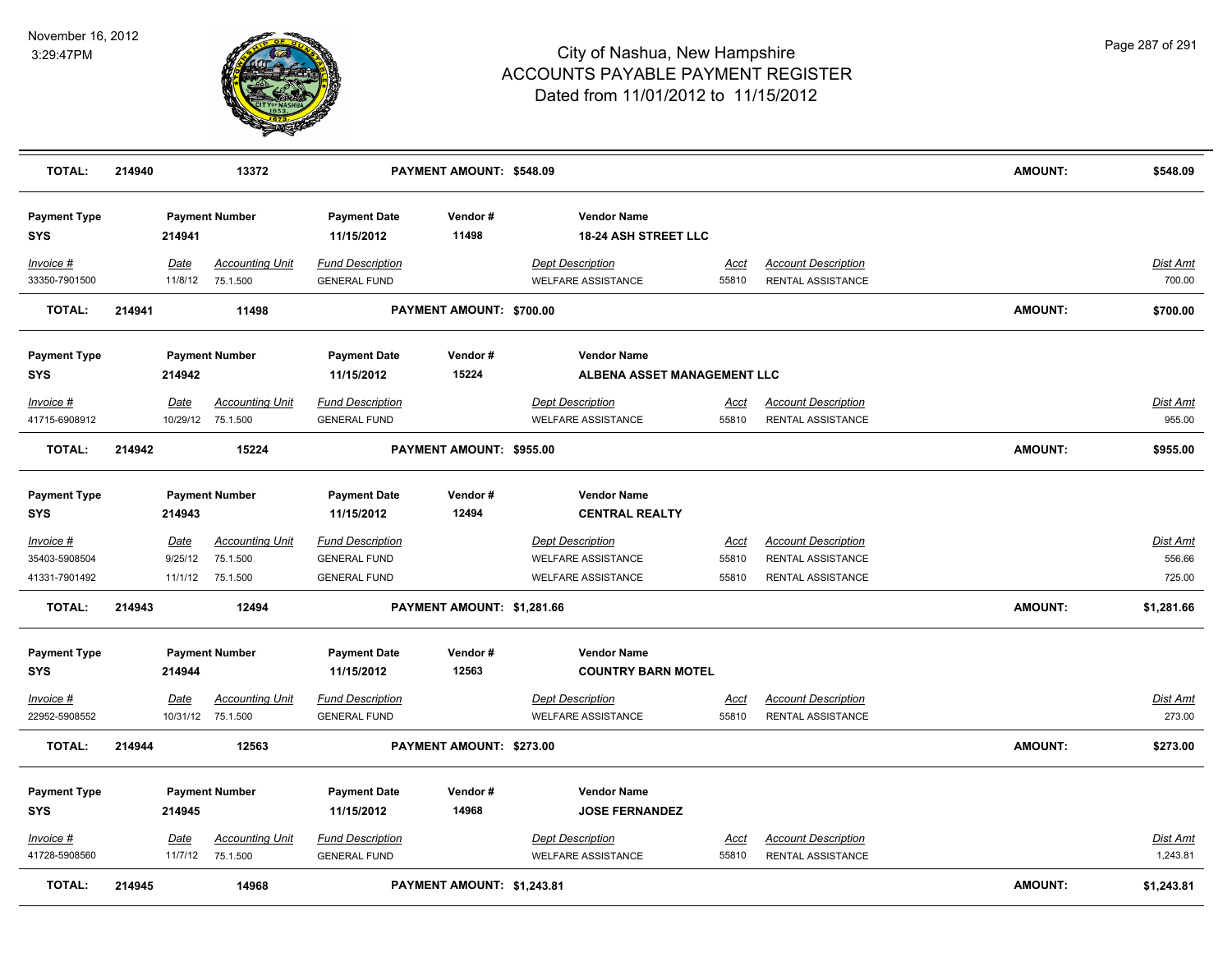

| <b>Payment Type</b><br>SYS |        | 214946          | <b>Payment Number</b>              | <b>Payment Date</b><br>11/15/2012              | Vendor#<br>12826         | <b>Vendor Name</b><br><b>HARBOR HOMES INC</b>        |               |                                                 |                |                    |
|----------------------------|--------|-----------------|------------------------------------|------------------------------------------------|--------------------------|------------------------------------------------------|---------------|-------------------------------------------------|----------------|--------------------|
| Invoice #                  |        | Date            | <b>Accounting Unit</b>             | <b>Fund Description</b>                        |                          | <b>Dept Description</b>                              | Acct          | <b>Account Description</b>                      |                | Dist Amt           |
| 37159-7901496              |        | 11/5/12         | 75.1.500                           | <b>GENERAL FUND</b>                            |                          | <b>WELFARE ASSISTANCE</b>                            | 55810         | RENTAL ASSISTANCE                               |                | 296.00             |
| <b>TOTAL:</b>              | 214946 |                 | 12826                              |                                                | PAYMENT AMOUNT: \$296.00 |                                                      |               |                                                 | AMOUNT:        | \$296.00           |
| <b>Payment Type</b>        |        |                 | <b>Payment Number</b>              | <b>Payment Date</b>                            | Vendor#                  | <b>Vendor Name</b>                                   |               |                                                 |                |                    |
| <b>SYS</b>                 |        | 214947          |                                    | 11/15/2012                                     | 12965                    | <b>CHARLES KOLOCOTRONIS</b>                          |               |                                                 |                |                    |
| <u>Invoice #</u>           |        | Date            | <b>Accounting Unit</b>             | <b>Fund Description</b>                        |                          | <b>Dept Description</b>                              | <u>Acct</u>   | <b>Account Description</b>                      |                | Dist Amt           |
| 35201-6908911              |        |                 | 10/26/12 75.1.500                  | <b>GENERAL FUND</b>                            |                          | <b>WELFARE ASSISTANCE</b>                            | 55810         | <b>RENTAL ASSISTANCE</b>                        |                | 710.00             |
| <b>TOTAL:</b>              | 214947 |                 | 12965                              |                                                | PAYMENT AMOUNT: \$710.00 |                                                      |               |                                                 | <b>AMOUNT:</b> | \$710.00           |
| <b>Payment Type</b>        |        |                 | <b>Payment Number</b>              | <b>Payment Date</b>                            | Vendor#                  | <b>Vendor Name</b>                                   |               |                                                 |                |                    |
| SYS                        |        | 214948          |                                    | 11/15/2012                                     | 13433                    | <b>FOTIOS LIAKAKOS</b>                               |               |                                                 |                |                    |
| Invoice #<br>39975-5908557 |        | Date<br>11/5/12 | <b>Accounting Unit</b><br>75.1.500 | <b>Fund Description</b><br><b>GENERAL FUND</b> |                          | <b>Dept Description</b><br><b>WELFARE ASSISTANCE</b> | Acct<br>55810 | <b>Account Description</b><br>RENTAL ASSISTANCE |                | Dist Amt<br>832.32 |
| <b>TOTAL:</b>              | 214948 |                 | 13433                              |                                                | PAYMENT AMOUNT: \$832.32 |                                                      |               |                                                 | <b>AMOUNT:</b> | \$832.32           |
| <b>Payment Type</b>        |        |                 | <b>Payment Number</b>              | <b>Payment Date</b>                            | Vendor#                  | <b>Vendor Name</b>                                   |               |                                                 |                |                    |
| <b>SYS</b>                 |        | 214949          |                                    | 11/15/2012                                     | 13114                    | <b>MOTEL 6</b>                                       |               |                                                 |                |                    |
| <u>Invoice #</u>           |        | <u>Date</u>     | <b>Accounting Unit</b>             | <b>Fund Description</b>                        |                          | <b>Dept Description</b>                              | <u>Acct</u>   | <b>Account Description</b>                      |                | Dist Amt           |
| 22626-7901301              |        | 7/25/12         | 75.1.500                           | <b>GENERAL FUND</b>                            |                          | <b>WELFARE ASSISTANCE</b>                            | 55810         | RENTAL ASSISTANCE                               |                | 298.97             |
| 33619-5908378              |        | 7/25/12         | 75.1.500                           | <b>GENERAL FUND</b>                            |                          | <b>WELFARE ASSISTANCE</b>                            | 55810         | RENTAL ASSISTANCE                               |                | 298.97             |
| 34434-6908752              |        | 8/16/12         | 75.1.500                           | <b>GENERAL FUND</b>                            |                          | WELFARE ASSISTANCE                                   | 55810         | RENTAL ASSISTANCE                               |                | 298.97             |
| 35952-5908477              |        | 9/11/12         | 75.1.500                           | <b>GENERAL FUND</b>                            |                          | <b>WELFARE ASSISTANCE</b>                            | 55810         | <b>RENTAL ASSISTANCE</b>                        |                | 318.99             |
| 36731-7901440              |        | 9/27/12         | 75.1.500                           | <b>GENERAL FUND</b>                            |                          | <b>WELFARE ASSISTANCE</b>                            | 55810         | RENTAL ASSISTANCE                               |                | 318.99             |
| 36774-5908445              |        | 8/23/12         | 75.1.500                           | <b>GENERAL FUND</b>                            |                          | <b>WELFARE ASSISTANCE</b>                            | 55810         | RENTAL ASSISTANCE                               |                | 298.97             |
| 37408-6908744              |        | 8/15/12         | 75.1.500                           | <b>GENERAL FUND</b>                            |                          | <b>WELFARE ASSISTANCE</b>                            | 55810         | RENTAL ASSISTANCE                               |                | 298.97             |
| 38315-5908431              |        | 8/16/12         | 75.1.500                           | <b>GENERAL FUND</b>                            |                          | <b>WELFARE ASSISTANCE</b>                            | 55810         | RENTAL ASSISTANCE                               |                | 298.97             |
| 39169-6908859              |        | 9/28/12         | 75.1.500                           | <b>GENERAL FUND</b>                            |                          | <b>WELFARE ASSISTANCE</b>                            | 55810         | RENTAL ASSISTANCE                               |                | 298.97             |
| 39169-7901409              |        | 9/14/12         | 75.1.500                           | <b>GENERAL FUND</b>                            |                          | <b>WELFARE ASSISTANCE</b>                            | 55810         | RENTAL ASSISTANCE                               |                | 298.97             |
| 40031-6908751              |        | 8/16/12         | 75.1.500                           | <b>GENERAL FUND</b>                            |                          | WELFARE ASSISTANCE                                   | 55810         | RENTAL ASSISTANCE                               |                | 298.97             |
| 41658-5908505              |        | 9/26/12         | 75.1.500                           | <b>GENERAL FUND</b>                            |                          | <b>WELFARE ASSISTANCE</b>                            | 55810         | RENTAL ASSISTANCE                               |                | 298.97             |
| 41658-6908743              |        | 8/15/12         | 75.1.500                           | <b>GENERAL FUND</b>                            |                          | WELFARE ASSISTANCE                                   | 55810         | RENTAL ASSISTANCE                               |                | 298.97             |
| 41658-7901401              |        | 9/12/12         | 75.1.500                           | <b>GENERAL FUND</b>                            |                          | <b>WELFARE ASSISTANCE</b>                            | 55810         | RENTAL ASSISTANCE                               |                | 298.97             |
| 41727-5908479              |        | 9/12/12         | 75.1.500                           | <b>GENERAL FUND</b>                            |                          | <b>WELFARE ASSISTANCE</b>                            | 55810         | RENTAL ASSISTANCE                               |                | 298.97             |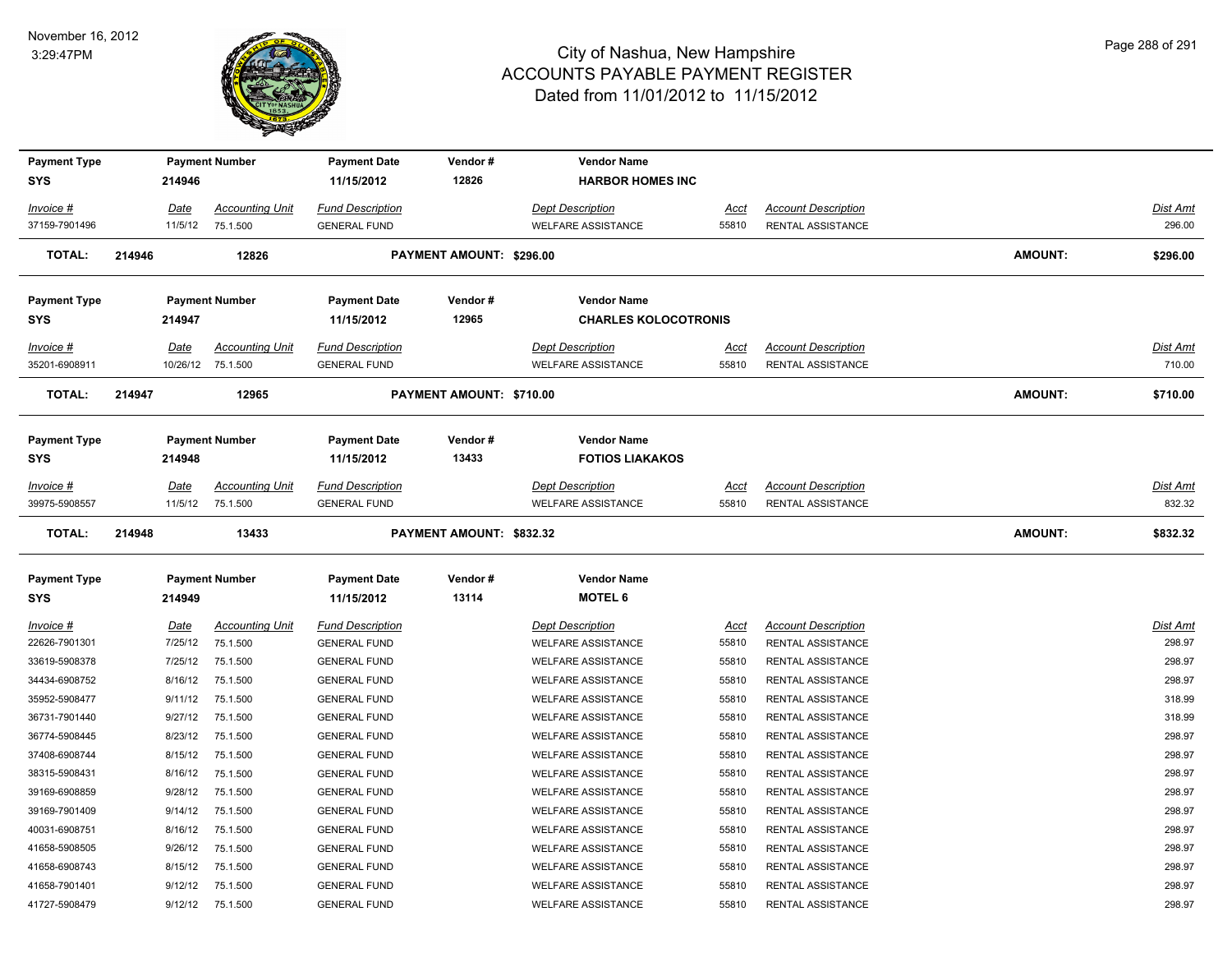

## City of Nashua, New Hampshire ACCOUNTS PAYABLE PAYMENT REGISTER Dated from 11/01/2012 to 11/15/2012

| 41727-6908851                     |                                 | 9/26/12         | 75.1.500                                              | <b>GENERAL FUND</b>                            |                                               | <b>WELFARE ASSISTANCE</b>                            | 55810                | RENTAL ASSISTANCE                                      |                | 298.97             |
|-----------------------------------|---------------------------------|-----------------|-------------------------------------------------------|------------------------------------------------|-----------------------------------------------|------------------------------------------------------|----------------------|--------------------------------------------------------|----------------|--------------------|
| 41737-6908825                     |                                 | 9/17/12         | 75.1.500                                              | <b>GENERAL FUND</b>                            |                                               | <b>WELFARE ASSISTANCE</b>                            | 55810                | <b>RENTAL ASSISTANCE</b>                               |                | 318.99             |
| 41741-7901406                     |                                 | 9/13/12         | 75.1.500                                              | <b>GENERAL FUND</b>                            |                                               | <b>WELFARE ASSISTANCE</b>                            | 55810                | RENTAL ASSISTANCE                                      |                | 298.97             |
| 41822-5908533                     |                                 |                 | 10/19/12 75.1.500                                     | <b>GENERAL FUND</b>                            |                                               | <b>WELFARE ASSISTANCE</b>                            | 55810                | <b>RENTAL ASSISTANCE</b>                               |                | 318.99             |
| <b>TOTAL:</b>                     | 214949                          |                 | 13114                                                 |                                                | PAYMENT AMOUNT: \$5,760.51                    |                                                      |                      |                                                        | <b>AMOUNT:</b> | \$5,760.51         |
| <b>Payment Type</b>               |                                 |                 | <b>Payment Number</b>                                 | <b>Payment Date</b>                            | Vendor#                                       | <b>Vendor Name</b>                                   |                      |                                                        |                |                    |
| <b>SYS</b>                        |                                 | 214950          |                                                       | 11/15/2012                                     | 11271                                         | <b>MP HOUSING INC</b>                                |                      |                                                        |                |                    |
| Invoice #<br>39897-6908918        |                                 | Date<br>11/2/12 | <b>Accounting Unit</b><br>75.1.500                    | <b>Fund Description</b><br><b>GENERAL FUND</b> |                                               | <b>Dept Description</b><br><b>WELFARE ASSISTANCE</b> | Acct<br>55810        | <b>Account Description</b><br><b>RENTAL ASSISTANCE</b> |                | Dist Amt<br>504.59 |
| 40264-5908547                     |                                 |                 | 10/30/12 75.1.500                                     | <b>GENERAL FUND</b>                            |                                               | <b>WELFARE ASSISTANCE</b>                            | 55810                | <b>RENTAL ASSISTANCE</b>                               |                | 232.00             |
| <b>TOTAL:</b>                     | 214950                          |                 | 11271                                                 |                                                | PAYMENT AMOUNT: \$736.59                      |                                                      |                      |                                                        | AMOUNT:        | \$736.59           |
| <b>Payment Type</b><br><b>SYS</b> | <b>Payment Number</b><br>214951 |                 | <b>Payment Date</b><br>Vendor#<br>13318<br>11/15/2012 |                                                | <b>Vendor Name</b><br>PINE HILL GARDENS ASSOC |                                                      |                      |                                                        |                |                    |
| Invoice #                         |                                 | <u>Date</u>     | <b>Accounting Unit</b>                                | <b>Fund Description</b>                        |                                               | <b>Dept Description</b>                              | <u>Acct</u>          | <b>Account Description</b>                             |                | <u>Dist Amt</u>    |
| 41700-4945291                     |                                 |                 | 10/29/12 75.1.500                                     | <b>GENERAL FUND</b>                            |                                               | <b>WELFARE ASSISTANCE</b>                            | 55810                | RENTAL ASSISTANCE                                      |                | 239.09             |
| TOTAL:                            | 214951                          |                 | 13318                                                 |                                                | PAYMENT AMOUNT: \$239.09                      |                                                      |                      |                                                        | <b>AMOUNT:</b> | \$239.09           |
| <b>Payment Type</b><br><b>SYS</b> |                                 | 214952          | <b>Payment Number</b>                                 | <b>Payment Date</b><br>11/15/2012              | Vendor#<br>14709                              | <b>Vendor Name</b><br><b>SNHS MANAGEMENT INC</b>     |                      |                                                        |                |                    |
| Invoice #                         |                                 | Date            | <b>Accounting Unit</b>                                | <b>Fund Description</b>                        |                                               | <b>Dept Description</b>                              |                      | <b>Account Description</b>                             |                | Dist Amt           |
| 41105-7901477                     |                                 |                 | 10/19/12 75.1.500                                     | <b>GENERAL FUND</b>                            |                                               | <b>WELFARE ASSISTANCE</b>                            | <u>Acct</u><br>55810 | <b>RENTAL ASSISTANCE</b>                               |                | 150.00             |
| <b>TOTAL:</b>                     | 214952<br>14709                 |                 | PAYMENT AMOUNT: \$150.00                              |                                                |                                               |                                                      | <b>AMOUNT:</b>       | \$150.00                                               |                |                    |
| <b>Payment Type</b><br><b>SYS</b> | <b>Payment Number</b><br>214953 |                 |                                                       | <b>Payment Date</b><br>11/15/2012              | Vendor#<br>14985                              | <b>Vendor Name</b><br><b>DIANE URQUHART</b>          |                      |                                                        |                |                    |
| Invoice #                         |                                 | Date            | <b>Accounting Unit</b>                                | <b>Fund Description</b>                        |                                               | <b>Dept Description</b>                              | Acct                 | <b>Account Description</b>                             |                | Dist Amt           |
| 41721-6908916                     |                                 |                 | 11/1/12 75.1.500                                      | <b>GENERAL FUND</b>                            |                                               | <b>WELFARE ASSISTANCE</b>                            | 55810                | <b>RENTAL ASSISTANCE</b>                               |                | 785.87             |
| <b>TOTAL:</b>                     | 214953                          |                 | 14985                                                 |                                                | PAYMENT AMOUNT: \$785.87                      |                                                      |                      |                                                        | <b>AMOUNT:</b> | \$785.87           |
| <b>Payment Type</b><br><b>SYS</b> |                                 | 214954          | <b>Payment Number</b>                                 | <b>Payment Date</b><br>11/15/2012              | Vendor#<br>10788                              | <b>Vendor Name</b><br><b>WEST HOLLIS TRUST</b>       |                      |                                                        |                |                    |
| Invoice #                         |                                 | Date            | <b>Accounting Unit</b>                                | <b>Fund Description</b>                        |                                               | <b>Dept Description</b>                              | Acct                 | <b>Account Description</b>                             |                | Dist Amt           |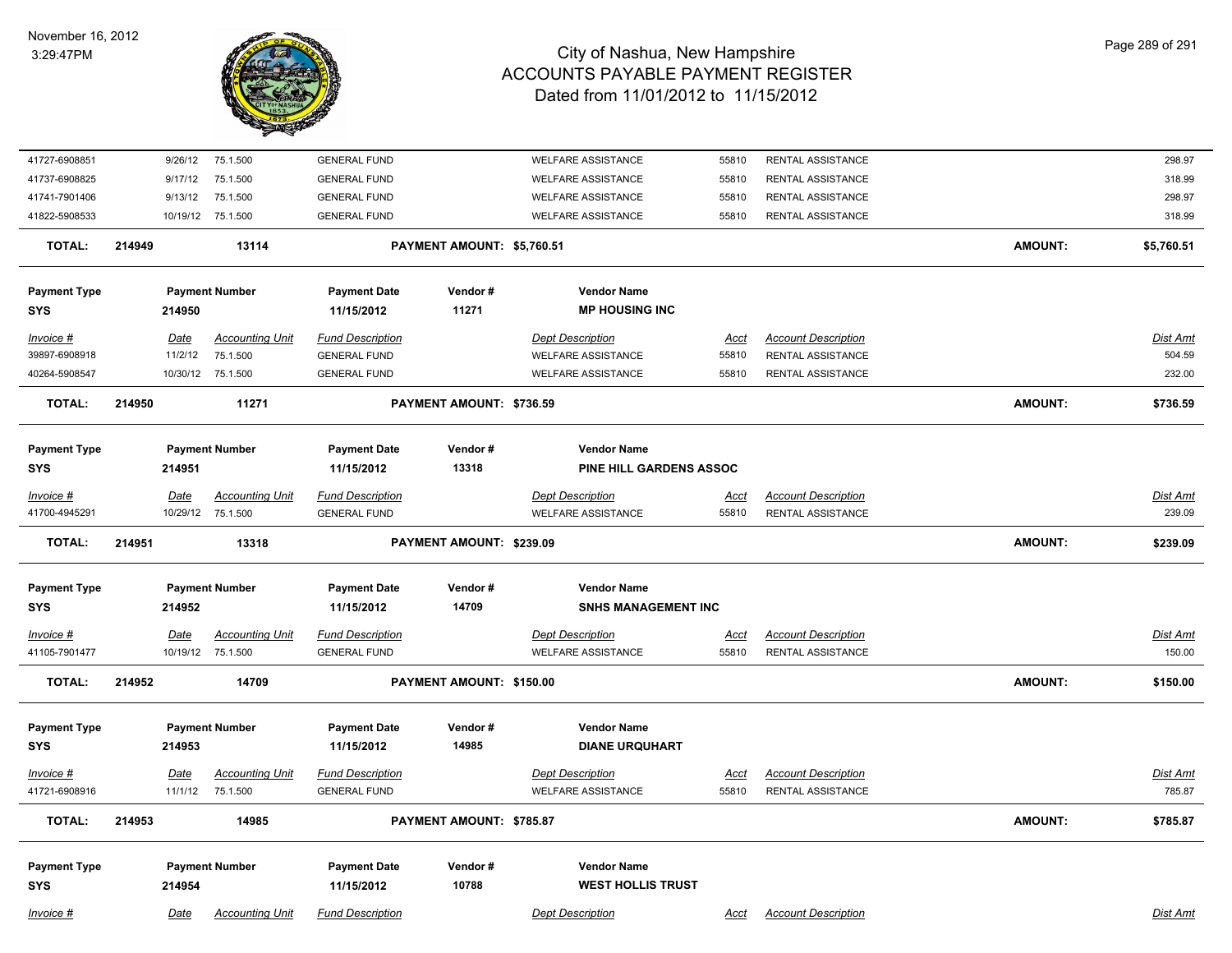